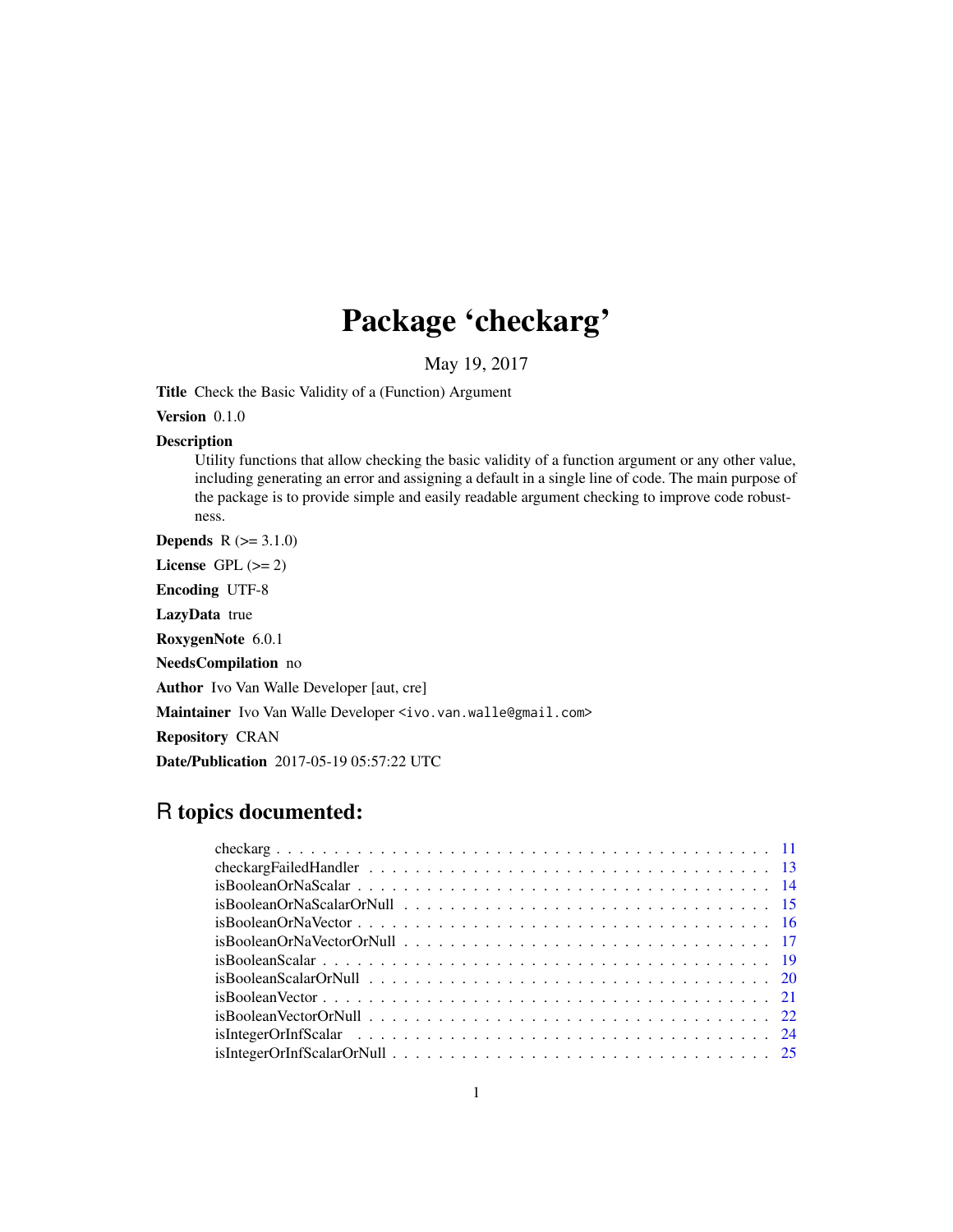|                                                                                                      | 26 |
|------------------------------------------------------------------------------------------------------|----|
|                                                                                                      | 27 |
|                                                                                                      | 29 |
|                                                                                                      | 30 |
|                                                                                                      | 31 |
|                                                                                                      | 33 |
|                                                                                                      | 34 |
|                                                                                                      | 35 |
| $isIntegerOrNanVector \ldots \ldots \ldots \ldots \ldots \ldots \ldots \ldots \ldots \ldots \ldots$  | 36 |
|                                                                                                      | 38 |
|                                                                                                      | 39 |
|                                                                                                      | 40 |
|                                                                                                      |    |
|                                                                                                      | 43 |
|                                                                                                      | 44 |
|                                                                                                      | 45 |
|                                                                                                      | 47 |
|                                                                                                      | 48 |
|                                                                                                      | 49 |
|                                                                                                      |    |
|                                                                                                      | 52 |
|                                                                                                      |    |
|                                                                                                      | 53 |
|                                                                                                      | 55 |
|                                                                                                      | 56 |
|                                                                                                      | 57 |
|                                                                                                      | 58 |
|                                                                                                      | 60 |
|                                                                                                      | 61 |
|                                                                                                      | 62 |
|                                                                                                      | 63 |
|                                                                                                      | 65 |
|                                                                                                      | 66 |
|                                                                                                      | 67 |
|                                                                                                      | 68 |
|                                                                                                      | 69 |
|                                                                                                      | 70 |
|                                                                                                      | 72 |
|                                                                                                      | 73 |
|                                                                                                      | 74 |
|                                                                                                      | 76 |
| $isNaOrNonEmptyStringVector \dots \dots \dots \dots \dots \dots \dots \dots \dots \dots \dots \dots$ | 77 |
|                                                                                                      | 78 |
|                                                                                                      | 79 |
|                                                                                                      | 81 |
|                                                                                                      | 82 |
|                                                                                                      | 83 |
|                                                                                                      | 84 |
|                                                                                                      | 86 |
|                                                                                                      |    |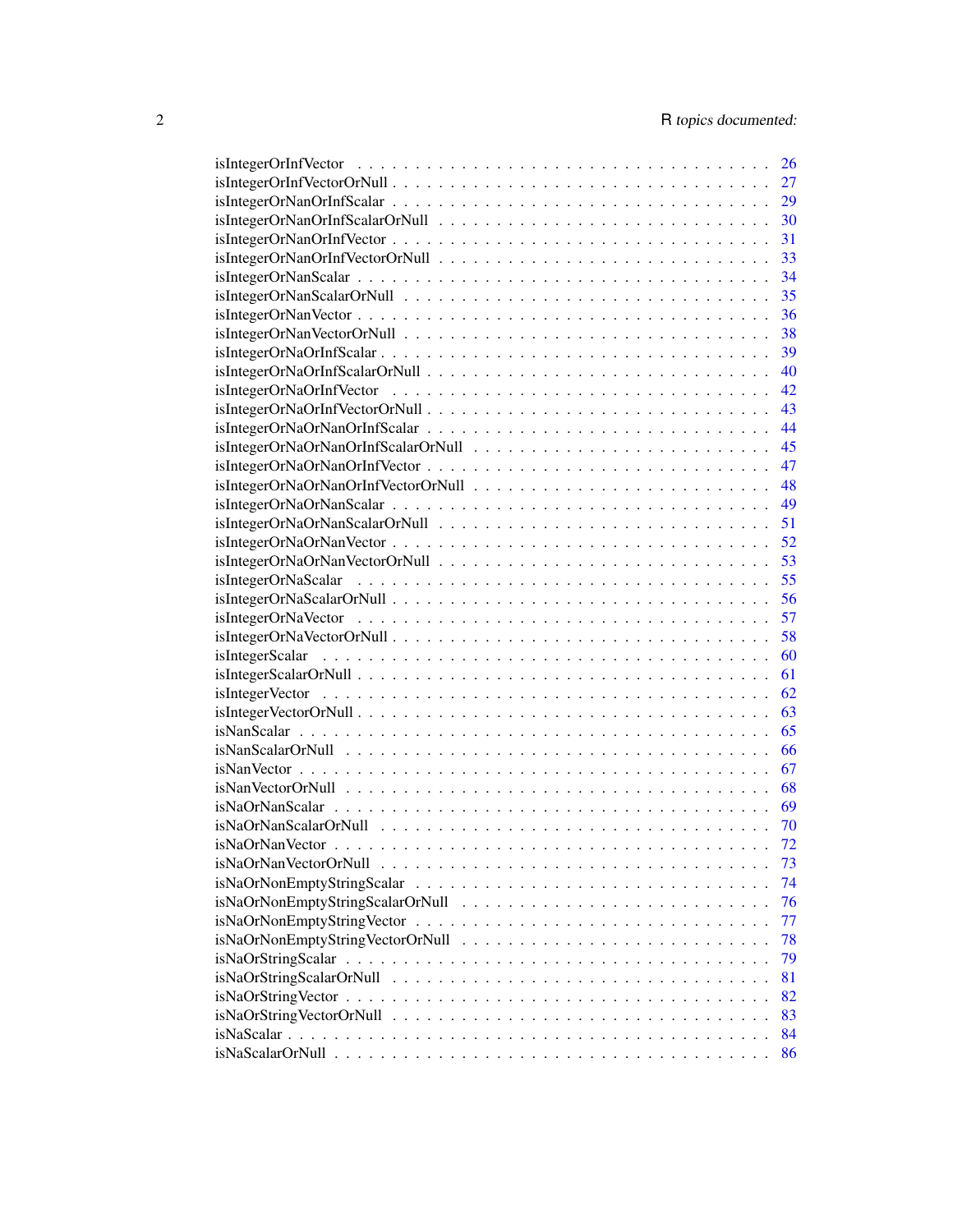|                             | 87 |
|-----------------------------|----|
|                             | 88 |
|                             | 89 |
|                             | 90 |
|                             | 92 |
|                             | 93 |
|                             | 94 |
|                             |    |
|                             |    |
|                             |    |
|                             |    |
|                             |    |
|                             |    |
|                             |    |
|                             |    |
|                             |    |
|                             |    |
|                             |    |
|                             |    |
|                             |    |
|                             |    |
|                             |    |
|                             |    |
|                             |    |
|                             |    |
|                             |    |
|                             |    |
|                             |    |
|                             |    |
|                             |    |
|                             |    |
|                             |    |
|                             |    |
|                             |    |
|                             |    |
|                             |    |
|                             |    |
|                             |    |
|                             |    |
|                             |    |
|                             |    |
|                             |    |
|                             |    |
| isNegativeNumberOrNanScalar |    |
|                             |    |
|                             |    |
|                             |    |
|                             |    |
|                             |    |
|                             |    |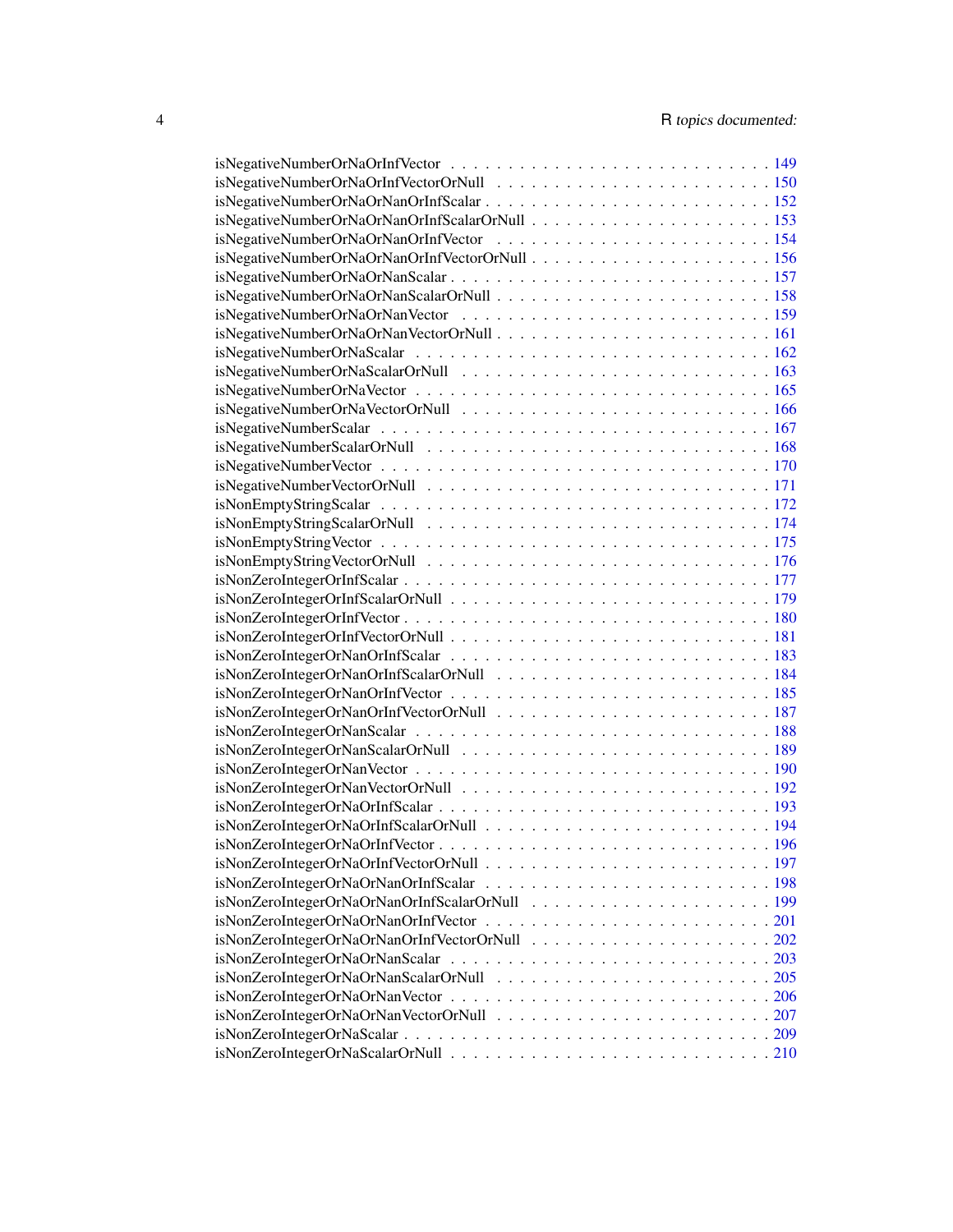| isNonZeroNumberOrNanOrInfVectorOrNull228 |  |
|------------------------------------------|--|
|                                          |  |
|                                          |  |
| isNonZeroNumberOrNanScalarOrNull231      |  |
|                                          |  |
|                                          |  |
|                                          |  |
| isNonZeroNumberOrNaOrInfScalarOrNull 236 |  |
|                                          |  |
| isNonZeroNumberOrNaOrInfVectorOrNull239  |  |
| isNonZeroNumberOrNaOrNanOrInfScalar 240  |  |
|                                          |  |
| isNonZeroNumberOrNaOrNanOrInfVector 242  |  |
|                                          |  |
|                                          |  |
|                                          |  |
|                                          |  |
| isNonZeroNumberOrNaOrNanVectorOrNull249  |  |
|                                          |  |
|                                          |  |
|                                          |  |
|                                          |  |
|                                          |  |
|                                          |  |
|                                          |  |
|                                          |  |
|                                          |  |
|                                          |  |
|                                          |  |
|                                          |  |
|                                          |  |
|                                          |  |
| isNumberOrNanOrInfScalarOrNull 267       |  |
|                                          |  |
|                                          |  |
|                                          |  |
|                                          |  |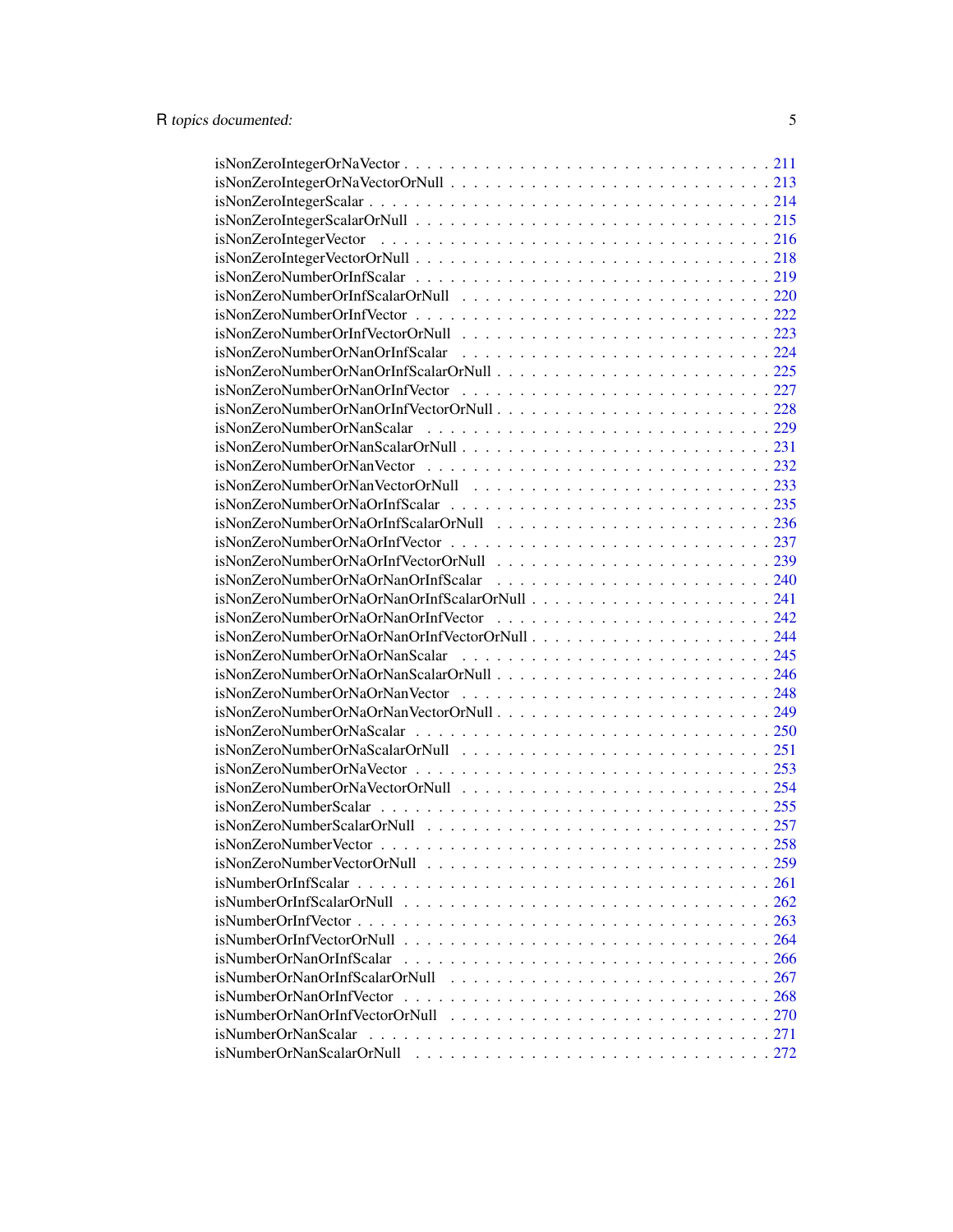| isNumberOrNaOrNanOrInfScalarOrNull282     |  |
|-------------------------------------------|--|
|                                           |  |
| isNumberOrNaOrNanOrInfVectorOrNull 285    |  |
|                                           |  |
|                                           |  |
|                                           |  |
|                                           |  |
|                                           |  |
|                                           |  |
|                                           |  |
|                                           |  |
|                                           |  |
|                                           |  |
|                                           |  |
|                                           |  |
|                                           |  |
|                                           |  |
|                                           |  |
|                                           |  |
|                                           |  |
|                                           |  |
|                                           |  |
|                                           |  |
|                                           |  |
|                                           |  |
|                                           |  |
|                                           |  |
|                                           |  |
|                                           |  |
| isPositiveIntegerOrNaOrInfScalarOrNull318 |  |
|                                           |  |
|                                           |  |
| isPositiveIntegerOrNaOrNanOrInfScalar322  |  |
|                                           |  |
| isPositiveIntegerOrNaOrNanOrInfVector325  |  |
|                                           |  |
|                                           |  |
|                                           |  |
|                                           |  |
|                                           |  |
|                                           |  |
|                                           |  |
|                                           |  |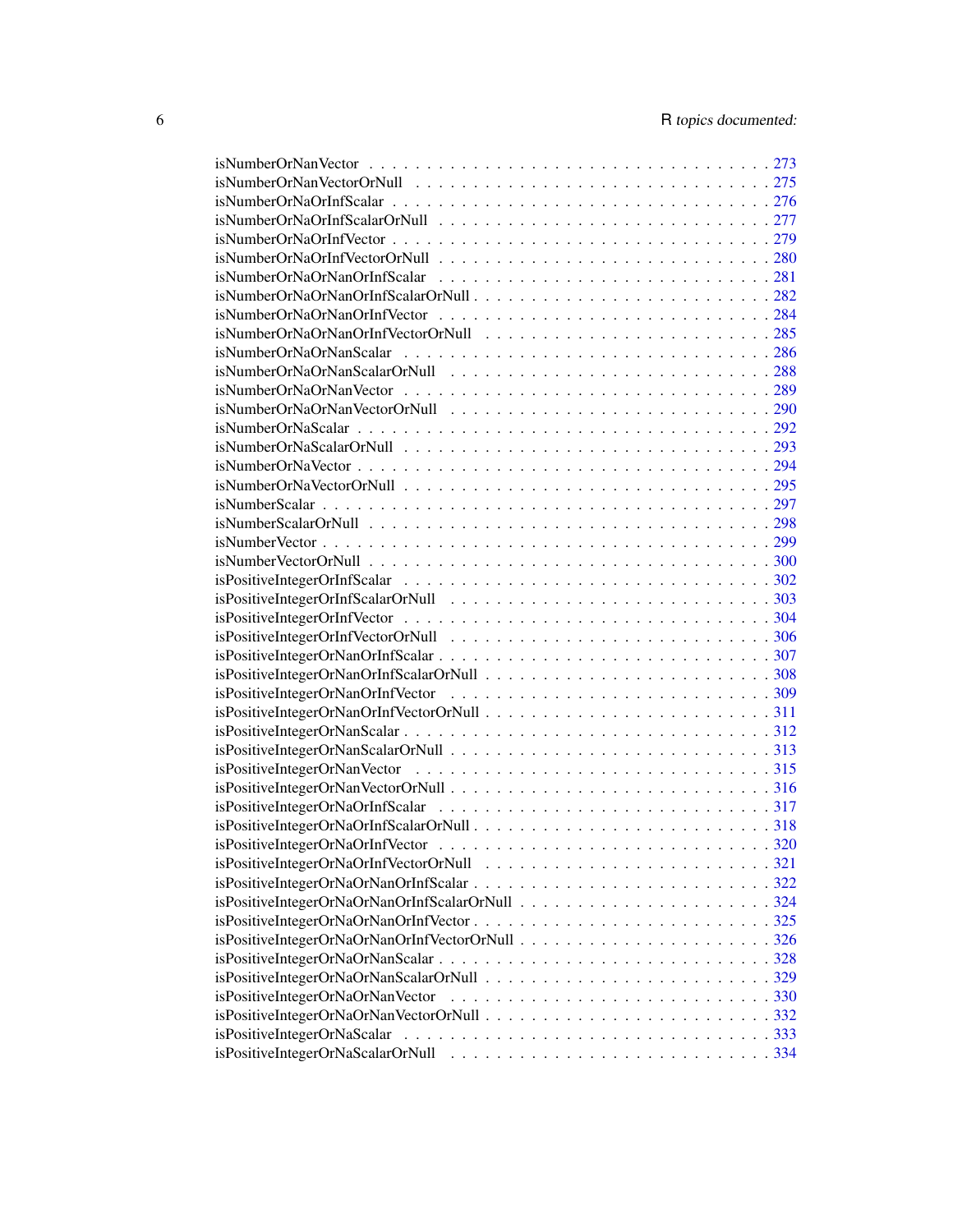| is Positive Number Or Nan Vector $\ldots \ldots \ldots \ldots \ldots \ldots \ldots \ldots \ldots \ldots \ldots \ldots \ldots$ |  |
|-------------------------------------------------------------------------------------------------------------------------------|--|
|                                                                                                                               |  |
|                                                                                                                               |  |
|                                                                                                                               |  |
|                                                                                                                               |  |
|                                                                                                                               |  |
|                                                                                                                               |  |
|                                                                                                                               |  |
|                                                                                                                               |  |
|                                                                                                                               |  |
|                                                                                                                               |  |
|                                                                                                                               |  |
|                                                                                                                               |  |
|                                                                                                                               |  |
|                                                                                                                               |  |
|                                                                                                                               |  |
|                                                                                                                               |  |
|                                                                                                                               |  |
|                                                                                                                               |  |
|                                                                                                                               |  |
|                                                                                                                               |  |
|                                                                                                                               |  |
|                                                                                                                               |  |
|                                                                                                                               |  |
|                                                                                                                               |  |
|                                                                                                                               |  |
|                                                                                                                               |  |
|                                                                                                                               |  |
| isStrictlyNegativeIntegerOrNanOrInfScalarOrNull 391                                                                           |  |
|                                                                                                                               |  |
|                                                                                                                               |  |
|                                                                                                                               |  |
|                                                                                                                               |  |
|                                                                                                                               |  |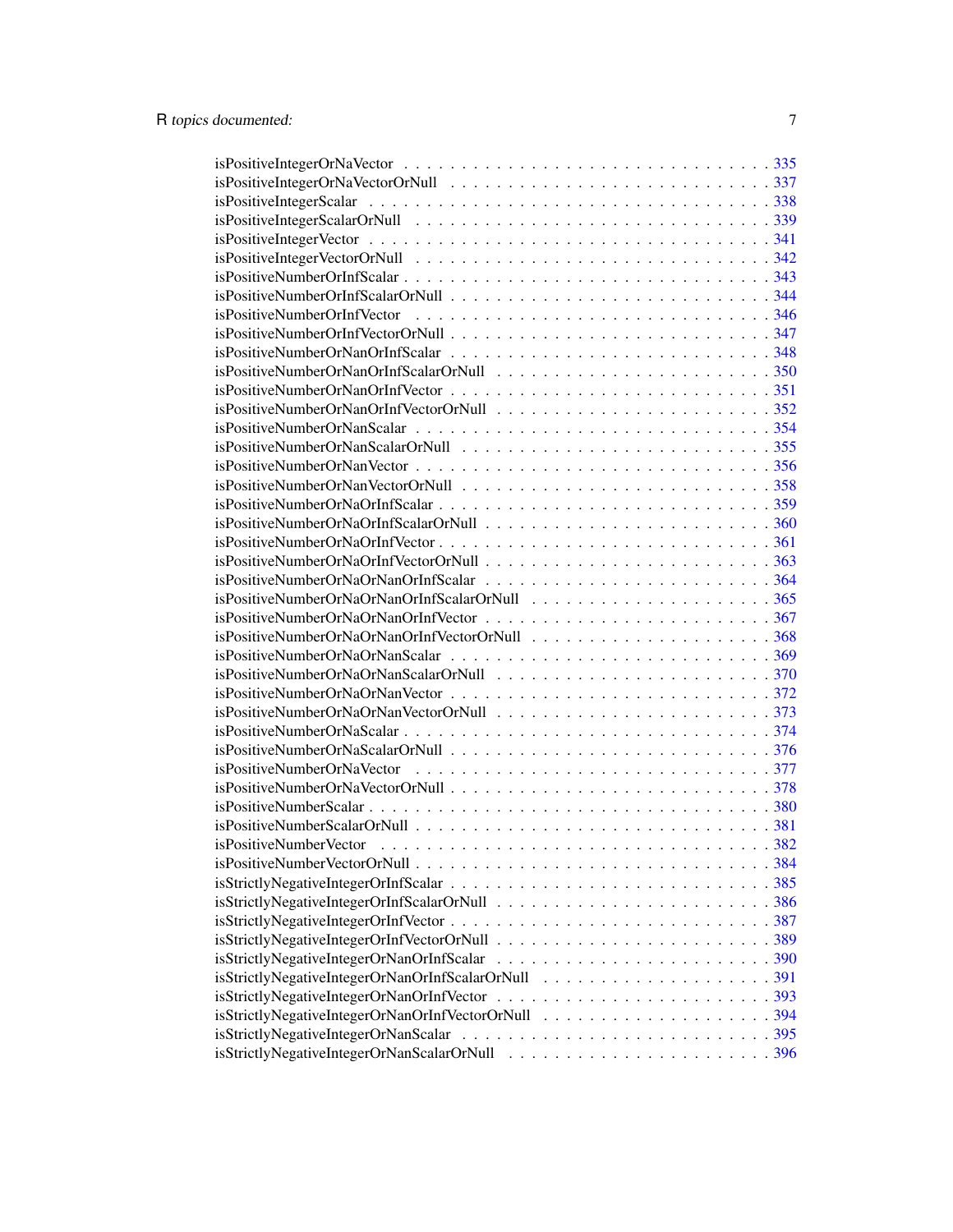| isStrictlyNegativeIntegerOrNaOrNanOrInfScalarOrNull 407 |  |
|---------------------------------------------------------|--|
|                                                         |  |
| isStrictlyNegativeIntegerOrNaOrNanOrInfVectorOrNull 410 |  |
| isStrictlyNegativeIntegerOrNaOrNanScalar 411            |  |
|                                                         |  |
|                                                         |  |
|                                                         |  |
|                                                         |  |
|                                                         |  |
|                                                         |  |
|                                                         |  |
|                                                         |  |
|                                                         |  |
|                                                         |  |
|                                                         |  |
|                                                         |  |
|                                                         |  |
|                                                         |  |
|                                                         |  |
|                                                         |  |
|                                                         |  |
|                                                         |  |
|                                                         |  |
|                                                         |  |
|                                                         |  |
|                                                         |  |
|                                                         |  |
| isStrictlyNegativeNumberOrNanVectorOrNull441            |  |
|                                                         |  |
|                                                         |  |
|                                                         |  |
|                                                         |  |
|                                                         |  |
|                                                         |  |
| isStrictlyNegativeNumberOrNaOrNanOrInfScalarOrNull 448  |  |
|                                                         |  |
|                                                         |  |
|                                                         |  |
|                                                         |  |
|                                                         |  |
|                                                         |  |
|                                                         |  |
|                                                         |  |
|                                                         |  |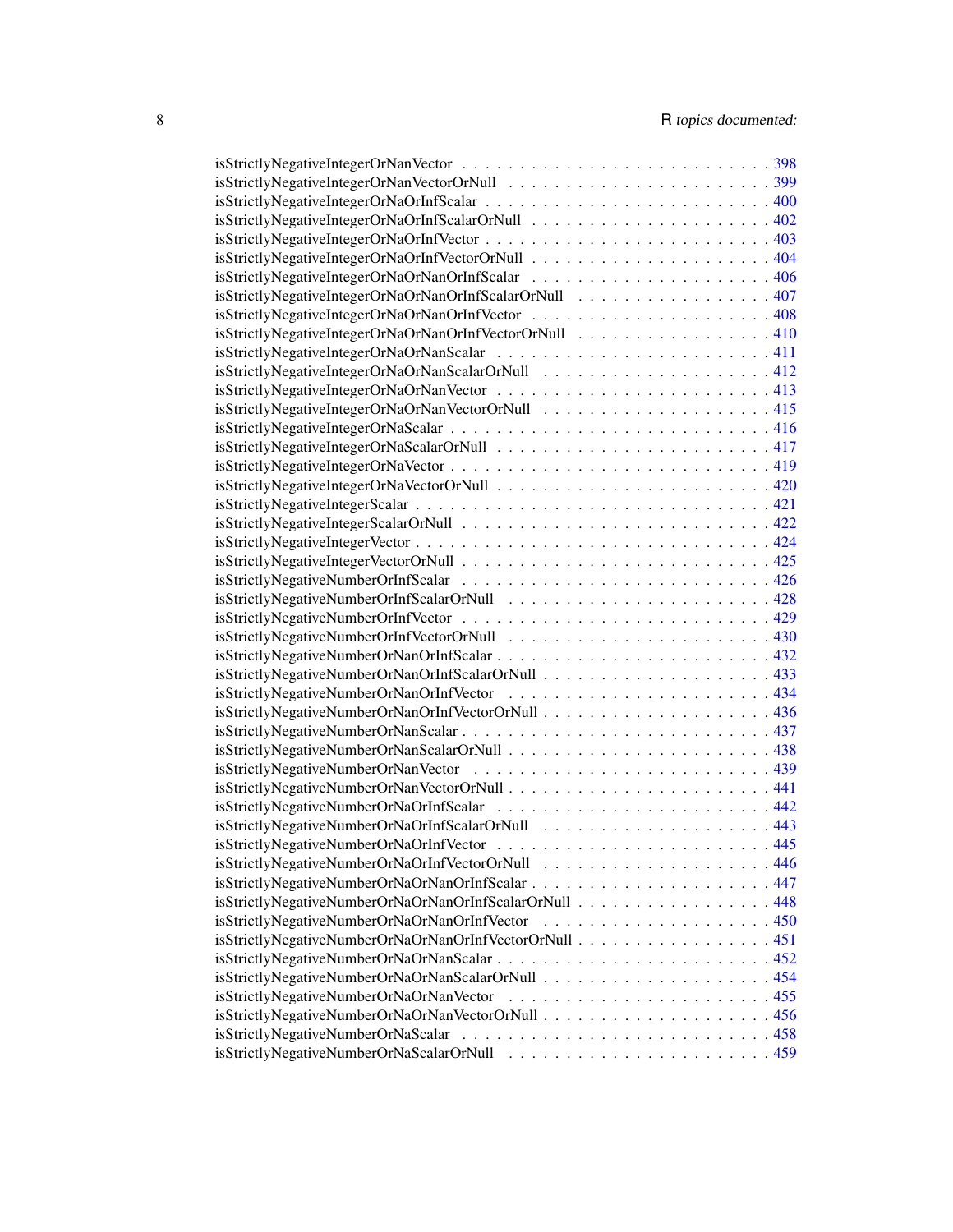| isStrictlyPositiveIntegerOrInfScalarOrNull469     |  |
|---------------------------------------------------|--|
|                                                   |  |
|                                                   |  |
|                                                   |  |
|                                                   |  |
|                                                   |  |
|                                                   |  |
|                                                   |  |
|                                                   |  |
|                                                   |  |
|                                                   |  |
|                                                   |  |
|                                                   |  |
| isStrictlyPositiveIntegerOrNaOrInfScalarOrNull485 |  |
|                                                   |  |
|                                                   |  |
|                                                   |  |
|                                                   |  |
|                                                   |  |
|                                                   |  |
|                                                   |  |
|                                                   |  |
|                                                   |  |
|                                                   |  |
|                                                   |  |
|                                                   |  |
|                                                   |  |
|                                                   |  |
|                                                   |  |
|                                                   |  |
|                                                   |  |
|                                                   |  |
|                                                   |  |
|                                                   |  |
|                                                   |  |
|                                                   |  |
|                                                   |  |
|                                                   |  |
|                                                   |  |
|                                                   |  |
|                                                   |  |
|                                                   |  |
|                                                   |  |
|                                                   |  |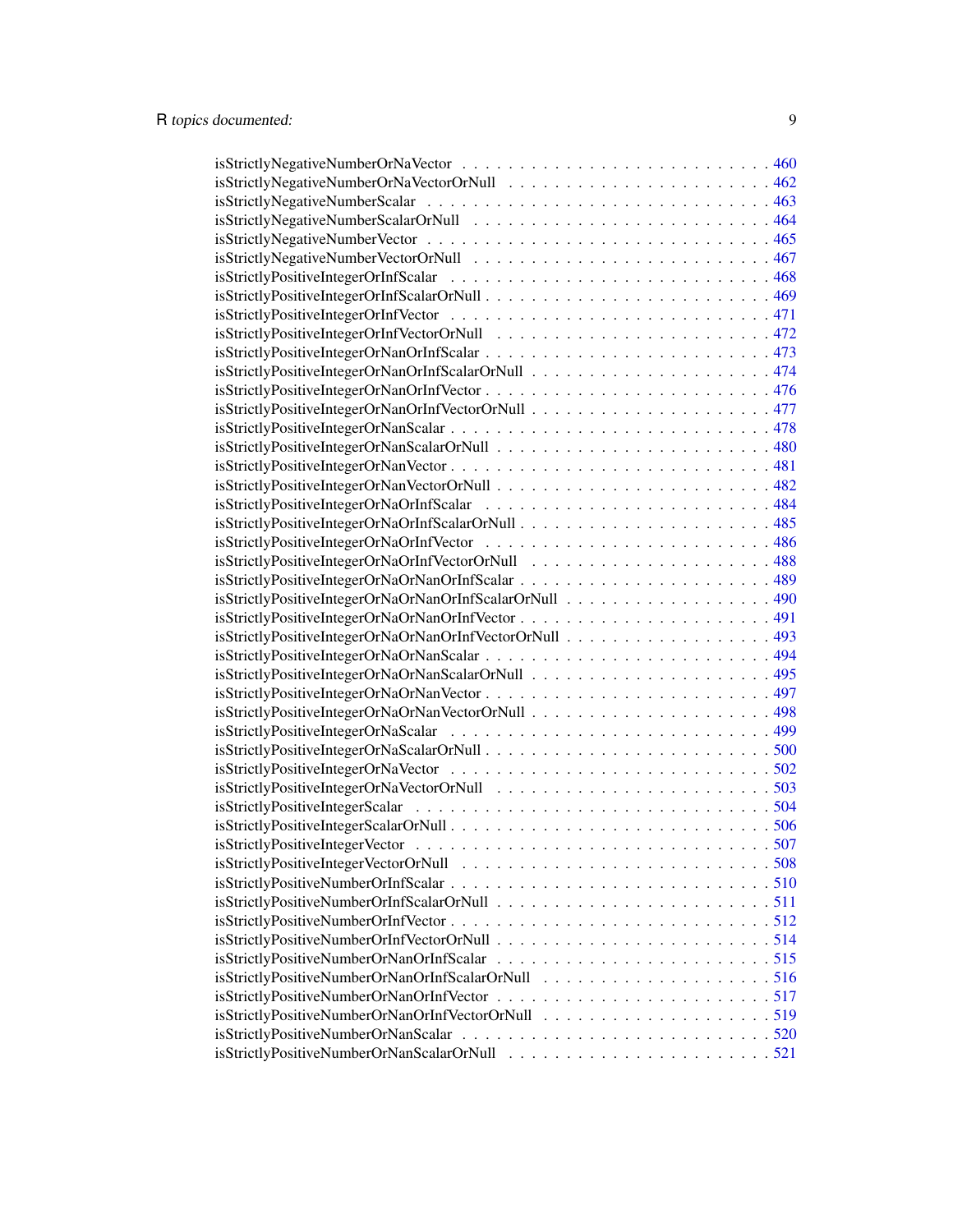Index [577](#page-576-0)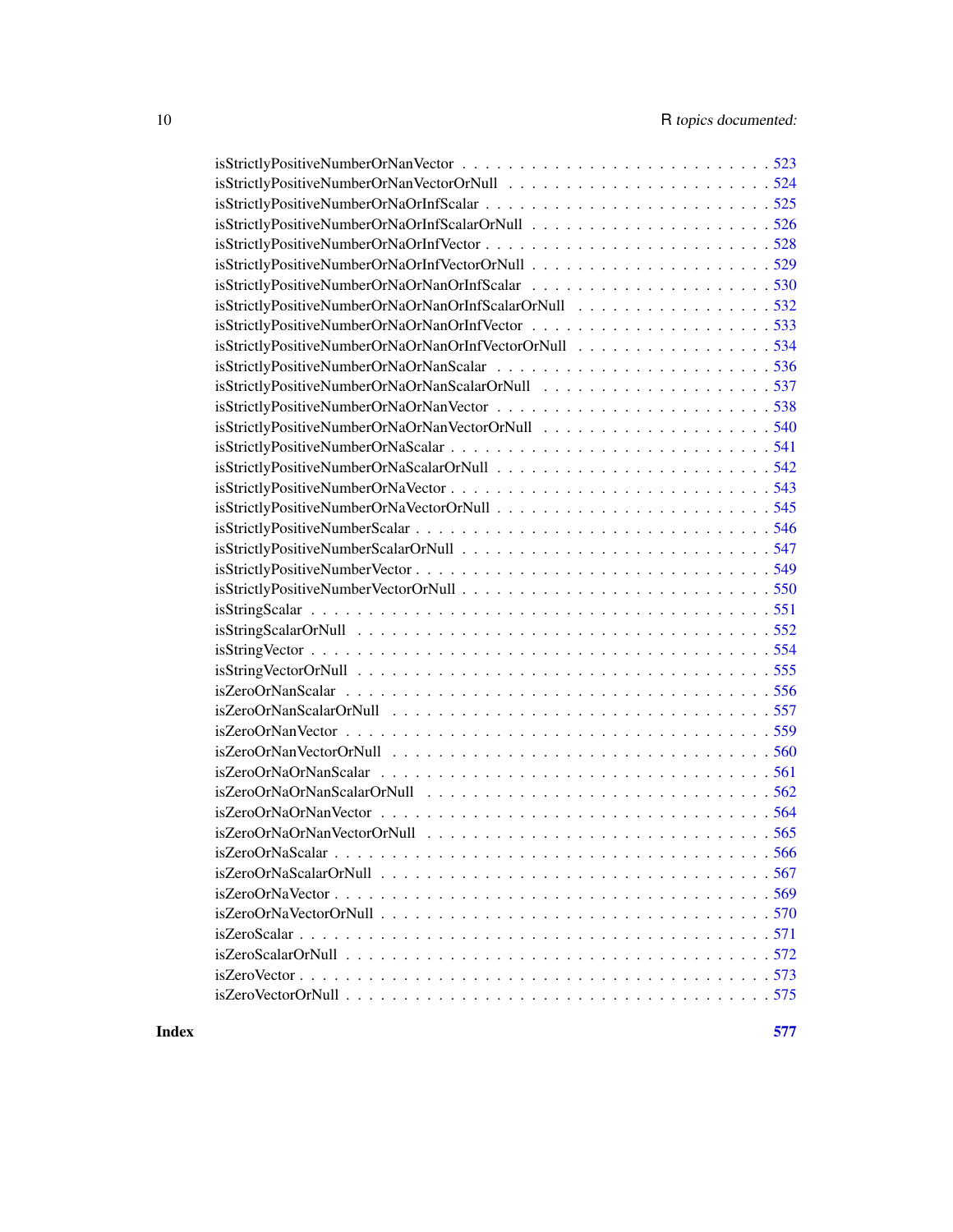<span id="page-10-0"></span>checkarg *Perform a basic check on the type of an argument and its value(s) and set a default value if applicable.*

## **Description**

This function is the main function that all isXxx functions are wrappers around, each with specific parameter settings. It can be used in 3 ways:

- 1. Return TRUE or FALSE depending on whether the argument checks are passed. This is suitable e.g. for if statements that take further action if the argument does not pass the checks.
- 2. Throw an exception if the argument does not pass the checks. This is suitable e.g. when no further action needs to be taken other than throwing an exception if the argument does not pass the checks.
- 3. Same as (2) but by supplying a default value, a default can be assigned in a single statement, when the argument is NULL. The checks are still performed on the returned value, and an exception is thrown when not passed.

#### Usage

```
checkarg(argument, content, default = NULL, stopIfNot = FALSE,
  nullAllowed = FALSE, n = 1, naAllowed = FALSE, nanAllowed = TRUE,
  infAllowed = TRUE, nonIntegerAllowed = TRUE, negativeAllowed = TRUE,
  zeroAllowed = TRUE, positiveAllowed = TRUE, emptyStringAllowed = TRUE,
 message = "Argument \\1has invalid value", argumentName = "")
```

| argument    | Argument to check.                                                                                                                                                                                                                                                                      |
|-------------|-----------------------------------------------------------------------------------------------------------------------------------------------------------------------------------------------------------------------------------------------------------------------------------------|
| content     | Required content of argument, case-insensitive. Either "BOOLEAN" (short:<br>"B") for an argument of primitive type logical, "NUMBER" (short: "N") for an<br>argument of primitive type numeric, or "STRING" (short: "S") for an argument<br>of primitive type character.                |
| default     | If not NULL and the argument is NULL, the default value is returned instead of<br>the result of the content checks (TRUE or FALSE). Parameter stopIfNot must<br>be set to TRUE in this case. The content of the default value is not checked.                                           |
| stopIfNot   | If TRUE and the argument checks fail, an exception is be thrown. Must be set<br>to TRUE if parameter default is not NULL.                                                                                                                                                               |
| nullAllowed | If TRUE, argument may be NULL.                                                                                                                                                                                                                                                          |
| n           | Number of elements the argument must have. Default: $n = 1$ , i.e. a scalar value<br>is expected. If NA, any length is allowed. If the argument has zero elements and<br>either $n = 0$ or $n = NA$ , only the primitive type is checked and no other checks<br>on content are applied. |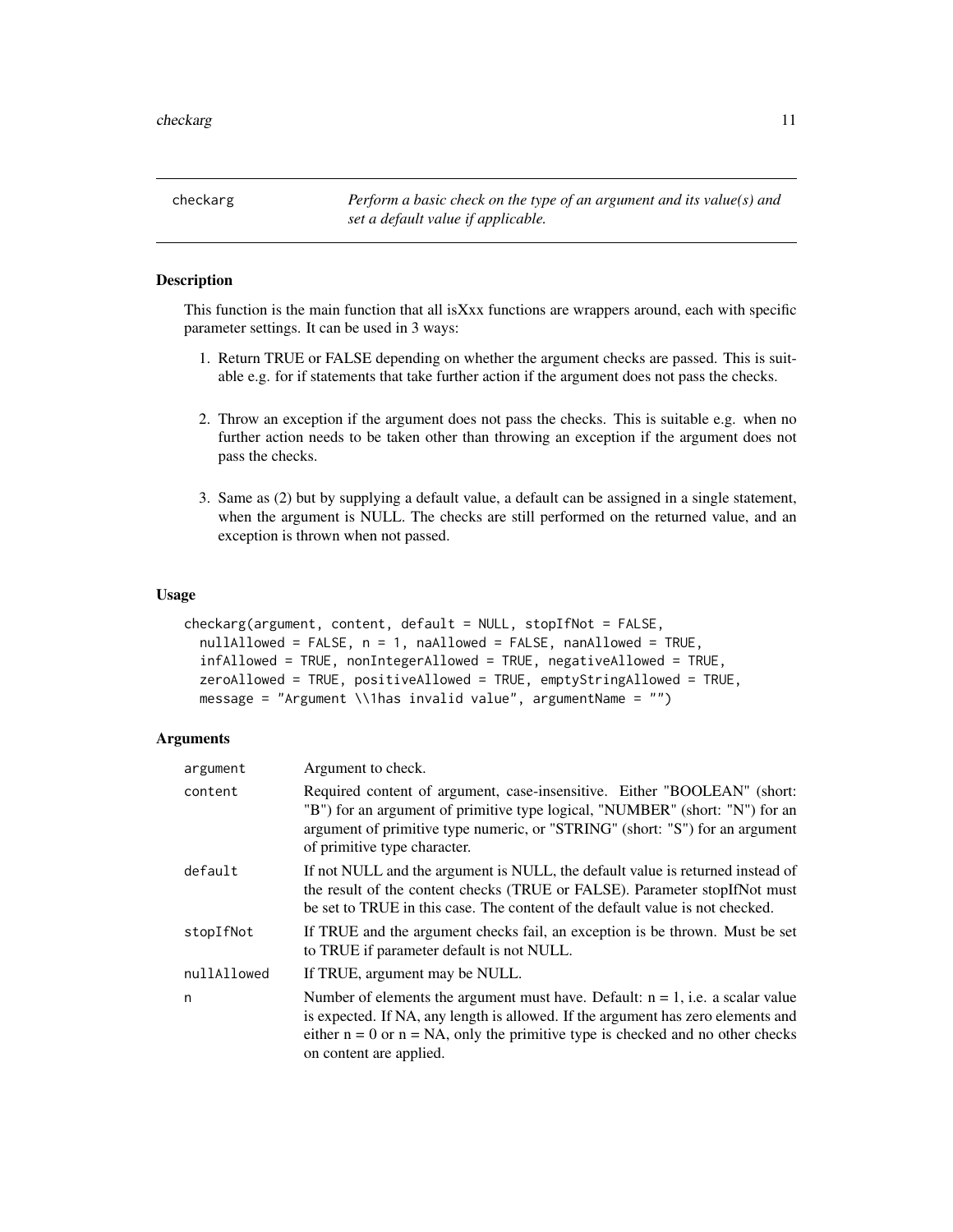| naAllowed          | If TRUE, NA value(s) are allowed. If FALSE, NaN value(s), which also test true<br>for is na, are ignored and can be further constrained by nanAllowed.                                                                |
|--------------------|-----------------------------------------------------------------------------------------------------------------------------------------------------------------------------------------------------------------------|
| nanAllowed         | If TRUE, NaN value(s) are allowed.                                                                                                                                                                                    |
| infAllowed         | If TRUE, Inf value $(s)$ are allowed.                                                                                                                                                                                 |
| nonIntegerAllowed  |                                                                                                                                                                                                                       |
|                    | If TRUE, non-integer value(s) are allowed. If FALSE, NA, NaN and Inf value(s),<br>which are not integers, are ignored and can instead be constrained further by<br>respectively naAllowed, nanAllowed and infAllowed. |
| negativeAllowed    |                                                                                                                                                                                                                       |
|                    | If TRUE, negative value(s) are allowed.                                                                                                                                                                               |
| zeroAllowed        | If TRUE, zero value(s) are allowed.                                                                                                                                                                                   |
| positiveAllowed    |                                                                                                                                                                                                                       |
|                    | If TRUE, positive value(s) are allowed.                                                                                                                                                                               |
| emptyStringAllowed |                                                                                                                                                                                                                       |
|                    | If TRUE, empty string value(s) are allowed.                                                                                                                                                                           |
| message            | The message provided when an exception is thrown. The first instance of $\setminus$ 1 is<br>replaced with '\'argumentName\' ', if the latter is not empty. If NULL, the same<br>default message is used.              |
| argumentName       | The name of the variable to be used in the exception message. If NULL, the<br>same default argumentName is used.                                                                                                      |

#### Value

If no default is provided, i.e. if the default parameter is not null): TRUE is returned if the argument passes the checks and otherwise FALSE. If a default is provided, the default is returned in case the argument is null and otherwise the argument is returned.

## Examples

```
checkarg(TRUE, "BOOLEAN")
  # returns TRUE (argument is valid)
checkarg(FALSE, "BOOLEAN")
  # returns TRUE (argument is valid)
checkarg(1, "BOOLEAN")
  # returns FALSE (argument is invalid)
checkarg("Y", "BOOLEAN")
  # returns FALSE (argument is invalid)
#checkarg("Y", "BOOLEAN", stopIfNot = TRUE)
  # throws exception with message defined by message and argumentName parameters
checkarg(1, "NUMBER", default = 0)
  # returns 1 (argument is returned if provided, i.e. not NULL, and valid)
checkarg(NULL, "NUMBER", default = 0)
  # returns 0 (default is returned since argument is not provided)
checkarg(NULL, "NUMBER", default = 0)
  # returns 0 (default is returned since argument is not provided)
checkarg(NA, "NUMBER")
  # returns FALSE (NA values are not allowed by default)
```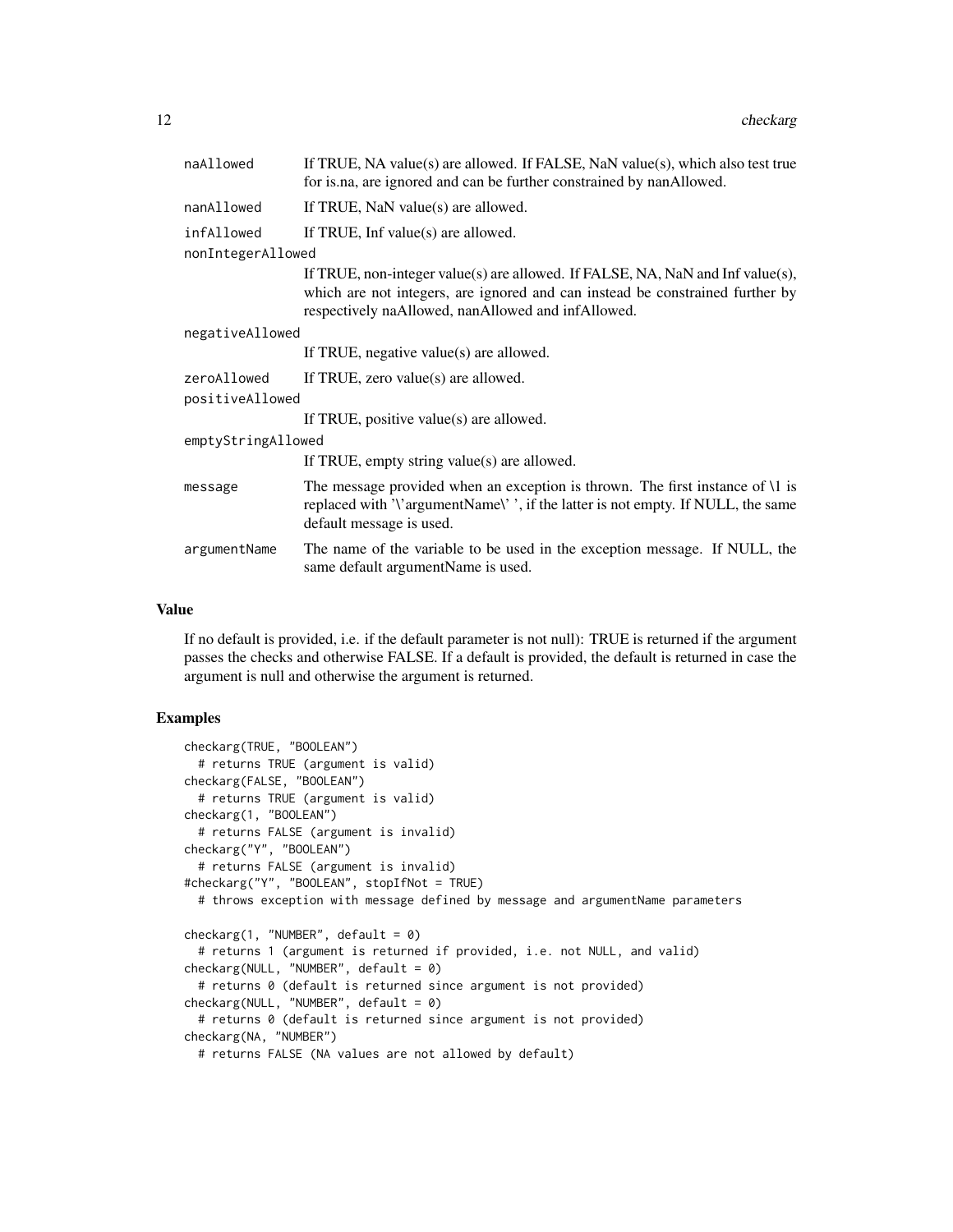```
checkarg(NA, "NUMBER", naAllowed = TRUE)
  # returns TRUE (NA values are allowed)
checkarg(c(0, 1), "NUMBER")
  # returns FALSE (scalar value expected by default)
checkarg(c(0, 1), "NUMBER", n = NA)# returns TRUE (any length vector allowed)
checkarg("X", "STRING")
  # returns TRUE (argument is valid)
checkarg(TRUE, "STRING")
  # returns FALSE (argument is invalid)
checkarg(1, "STRING")
  # returns FALSE (argument is invalid)
```
checkargFailedHandler *Helper function for the checkarg function, called in cases the argument does not pass the check. Throws an exception if stopIfNot is TRUE.*

## Description

Helper function for the checkarg function, called in cases the argument does not pass the check. Throws an exception if stopIfNot is TRUE.

#### Usage

```
checkargFailedHandler(default, stopIfNot, messagePattern, argumentName)
```
## Arguments

| default      | See checkarg function.                |
|--------------|---------------------------------------|
| stopIfNot    | See checkarg function.                |
|              | messagePattern See checkarg function. |
| argumentName | See checkarg function.                |

## Value

FALSE.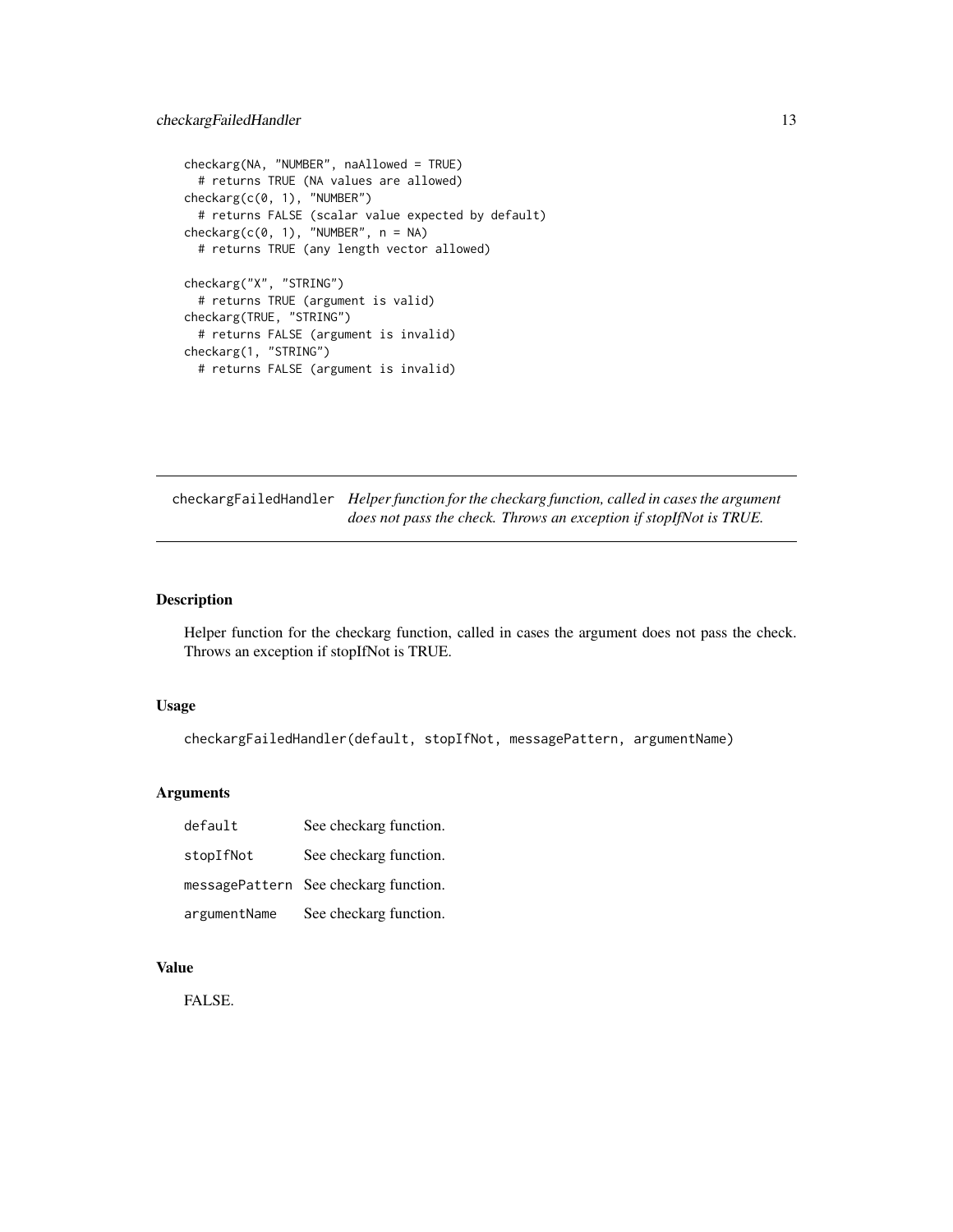<span id="page-13-0"></span>isBooleanOrNaScalar *Wrapper for the checkarg function, using specific parameter settings.*

#### Description

This function can be used in 3 ways:

- 1. Return TRUE or FALSE depending on whether the argument checks are passed. This is suitable e.g. for if statements that take further action if the argument does not pass the checks.
- 2. Throw an exception if the argument does not pass the checks. This is suitable e.g. when no further action needs to be taken other than throwing an exception if the argument does not pass the checks.
- 3. Same as (2) but by supplying a default value, a default can be assigned in a single statement, when the argument is NULL. The checks are still performed on the returned value, and an exception is thrown when not passed.

#### Usage

```
isBooleanOrNaScalar(argument, default = NULL, stopIfNot = FALSE,
 message = NULL, argumentName = NULL)
```
## Arguments

| argument     | See checkarg function. |
|--------------|------------------------|
| default      | See checkarg function. |
| stopIfNot    | See checkarg function. |
| message      | See checkarg function. |
| argumentName | See checkarg function. |

#### Details

Actual call to checkarg: checkarg(argument, "B", default = default, stopIfNot = stopIfNot, nullAllowed = FALSE, n = 1, naAllowed = TRUE, message = message, argumentName = argumentName)

## Value

See checkarg function.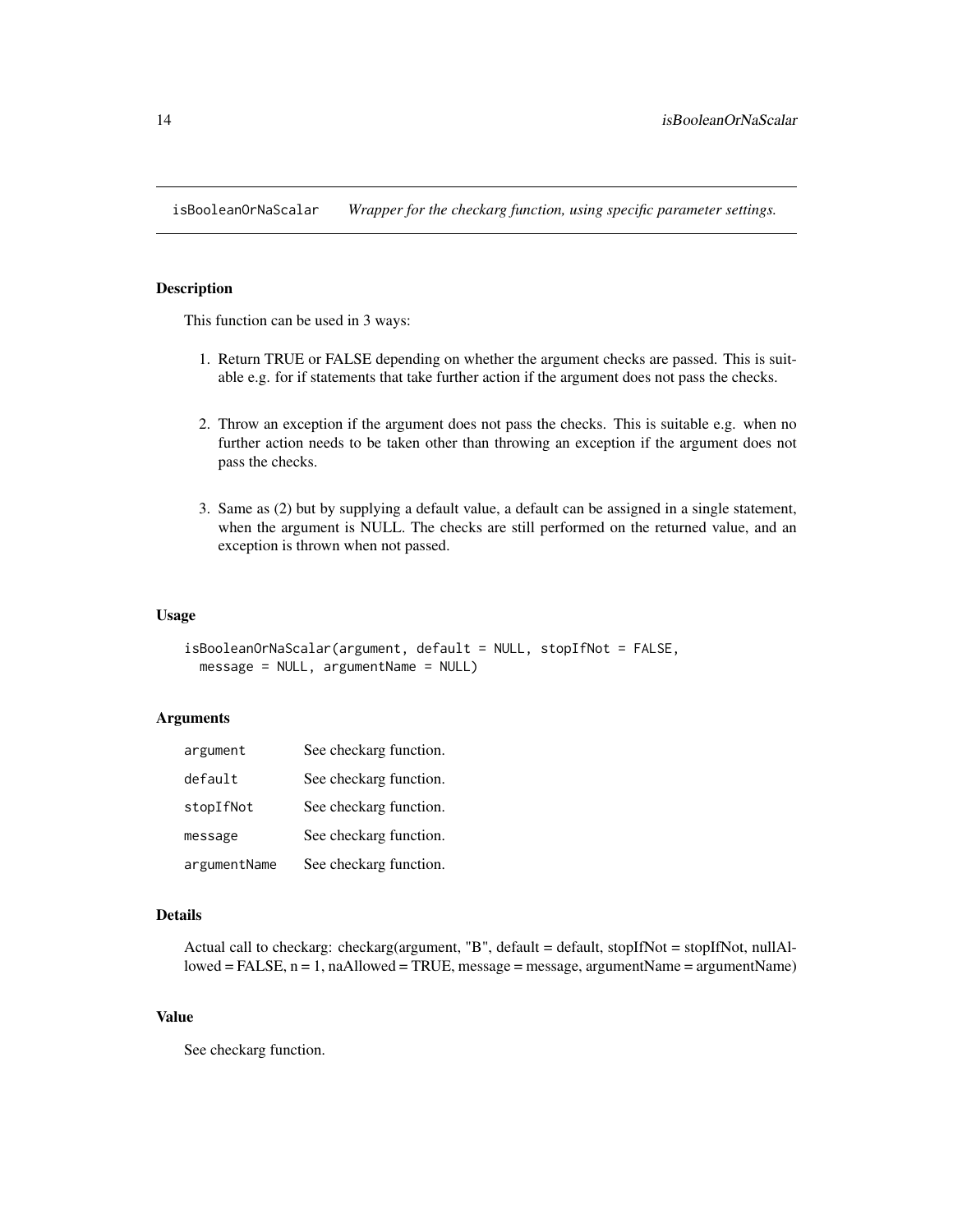#### <span id="page-14-0"></span>Examples

```
isBooleanOrNaScalar(FALSE)
   # returns TRUE (argument is valid)
isBooleanOrNaScalar("X")
   # returns FALSE (argument is invalid)
#isBooleanOrNaScalar("X", stopIfNot = TRUE)
   # throws exception with message defined by message and argumentName parameters
isBooleanOrNaScalar(FALSE, default = TRUE)
   # returns FALSE (the argument, rather than the default, since it is not NULL)
#isBooleanOrNaScalar("X", default = TRUE)
   # throws exception with message defined by message and argumentName parameters
isBooleanOrNaScalar(NULL, default = TRUE)
   # returns TRUE (the default, rather than the argument, since it is NULL)
```
isBooleanOrNaScalarOrNull

*Wrapper for the checkarg function, using specific parameter settings.*

#### **Description**

This function can be used in 3 ways:

- 1. Return TRUE or FALSE depending on whether the argument checks are passed. This is suitable e.g. for if statements that take further action if the argument does not pass the checks.
- 2. Throw an exception if the argument does not pass the checks. This is suitable e.g. when no further action needs to be taken other than throwing an exception if the argument does not pass the checks.
- 3. Same as (2) but by supplying a default value, a default can be assigned in a single statement, when the argument is NULL. The checks are still performed on the returned value, and an exception is thrown when not passed.

#### Usage

```
isBooleanOrNaScalarOrNull(argument, default = NULL, stopIfNot = FALSE,
 message = NULL, argumentName = NULL)
```

| argument     | See checkarg function. |
|--------------|------------------------|
| default      | See checkarg function. |
| stopIfNot    | See checkarg function. |
| message      | See checkarg function. |
| argumentName | See checkarg function. |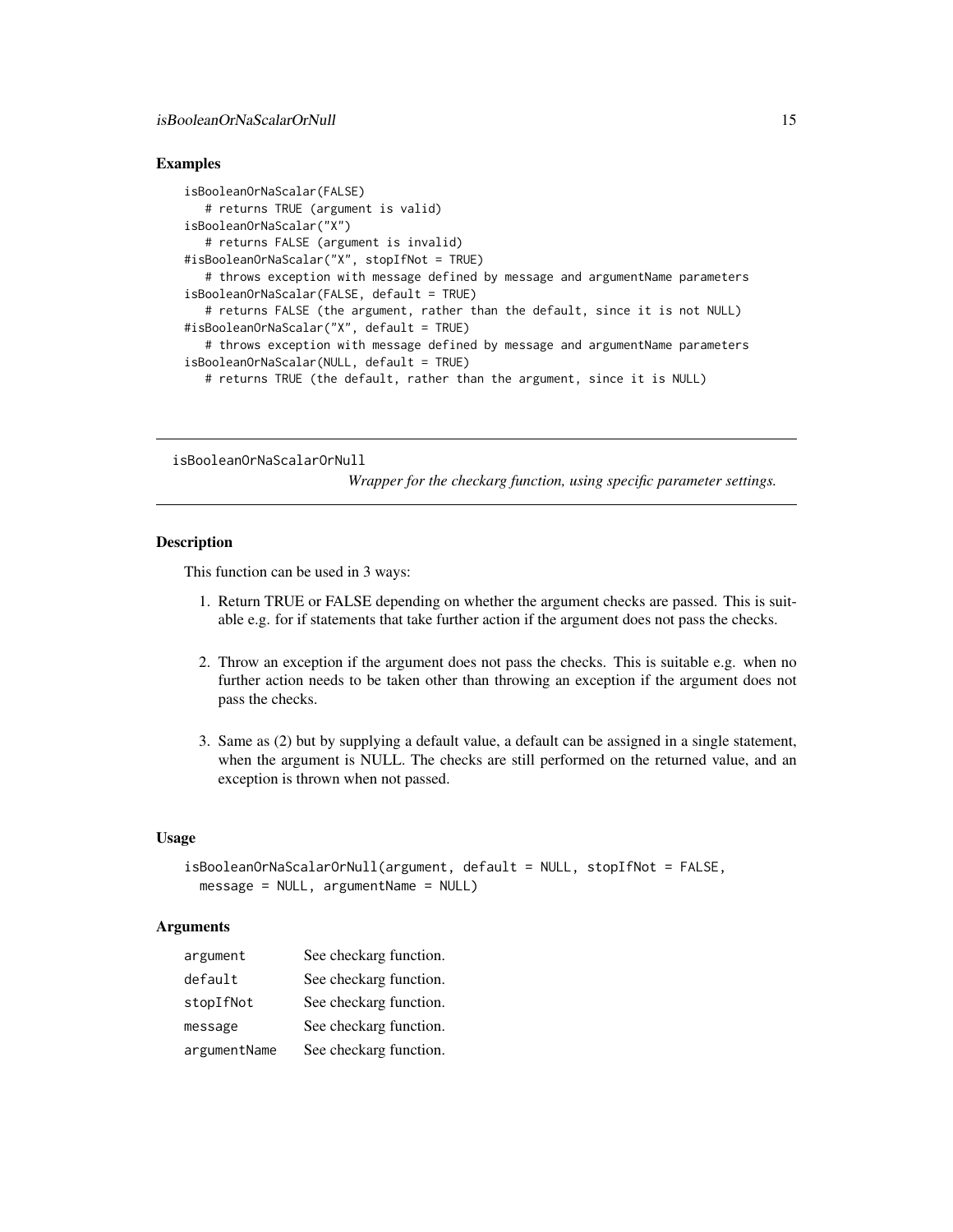## <span id="page-15-0"></span>Details

Actual call to checkarg: checkarg(argument, "B", default = default, stopIfNot = stopIfNot, nullAl $loved = TRUE, n = 1, naAllowed = TRUE, message = message, argumentName = argumentName)$ 

#### Value

See checkarg function.

## Examples

```
isBooleanOrNaScalarOrNull(FALSE)
   # returns TRUE (argument is valid)
isBooleanOrNaScalarOrNull("X")
   # returns FALSE (argument is invalid)
#isBooleanOrNaScalarOrNull("X", stopIfNot = TRUE)
   # throws exception with message defined by message and argumentName parameters
isBooleanOrNaScalarOrNull(FALSE, default = TRUE)
   # returns FALSE (the argument, rather than the default, since it is not NULL)
#isBooleanOrNaScalarOrNull("X", default = TRUE)
   # throws exception with message defined by message and argumentName parameters
isBooleanOrNaScalarOrNull(NULL, default = TRUE)
   # returns TRUE (the default, rather than the argument, since it is NULL)
```
isBooleanOrNaVector *Wrapper for the checkarg function, using specific parameter settings.*

## Description

This function can be used in 3 ways:

- 1. Return TRUE or FALSE depending on whether the argument checks are passed. This is suitable e.g. for if statements that take further action if the argument does not pass the checks.
- 2. Throw an exception if the argument does not pass the checks. This is suitable e.g. when no further action needs to be taken other than throwing an exception if the argument does not pass the checks.
- 3. Same as (2) but by supplying a default value, a default can be assigned in a single statement, when the argument is NULL. The checks are still performed on the returned value, and an exception is thrown when not passed.

## Usage

```
isBooleanOrNaVector(argument, default = NULL, stopIfNot = FALSE, n = NA,
 message = NULL, argumentName = NULL)
```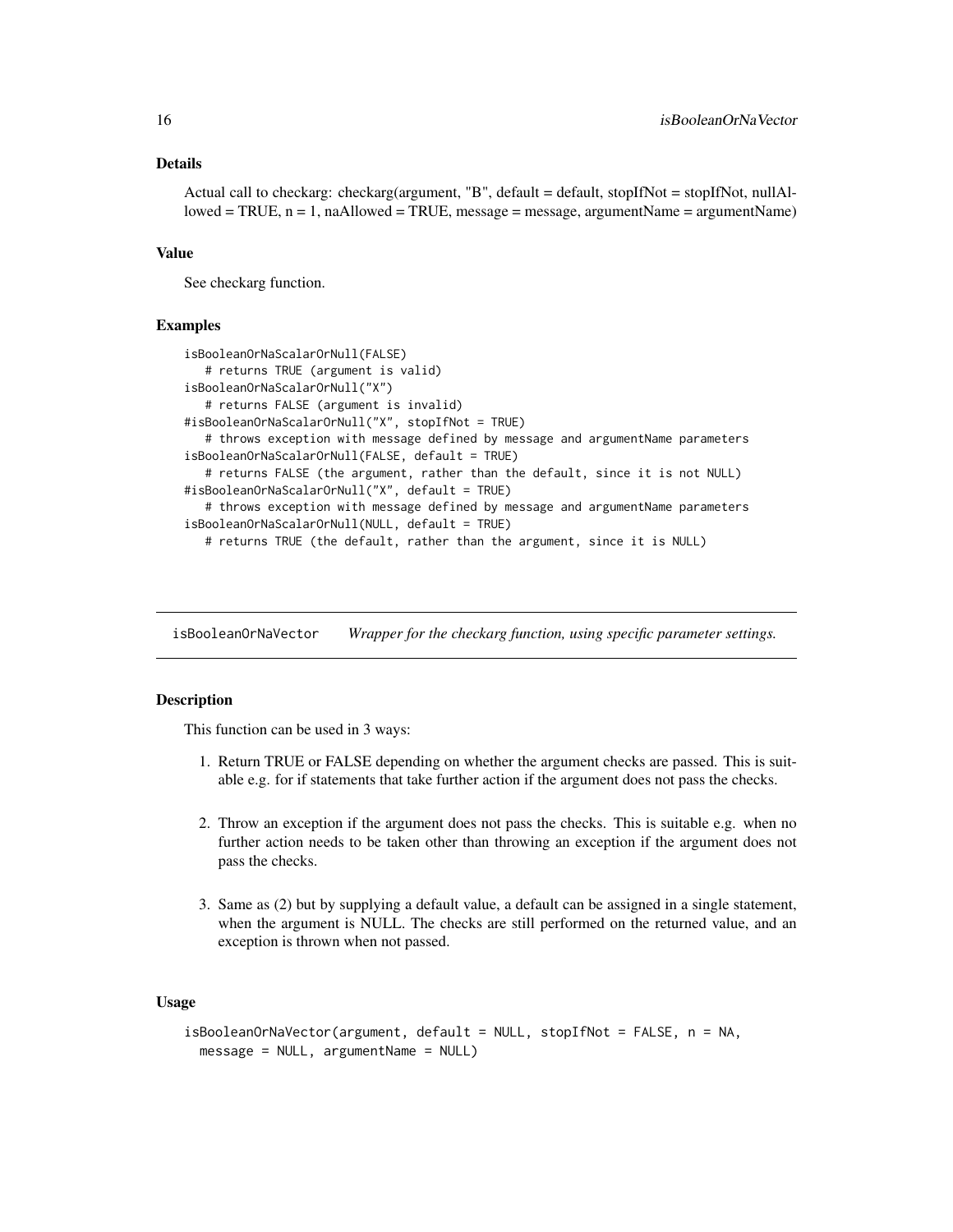#### <span id="page-16-0"></span>**Arguments**

| argument     | See checkarg function. |
|--------------|------------------------|
| default      | See checkarg function. |
| stopIfNot    | See checkarg function. |
| n            | See checkarg function. |
| message      | See checkarg function. |
| argumentName | See checkarg function. |

## Details

Actual call to checkarg: checkarg(argument, "B", default = default, stopIfNot = stopIfNot, nullAl $l$ owed = FALSE,  $n$  = NA, naAllowed = TRUE, message = message, argumentName = argument-Name)

#### Value

See checkarg function.

#### Examples

```
isBooleanOrNaVector(FALSE)
   # returns TRUE (argument is valid)
isBooleanOrNaVector("X")
   # returns FALSE (argument is invalid)
#isBooleanOrNaVector("X", stopIfNot = TRUE)
   # throws exception with message defined by message and argumentName parameters
isBooleanOrNaVector(FALSE, default = TRUE)
   # returns FALSE (the argument, rather than the default, since it is not NULL)
#isBooleanOrNaVector("X", default = TRUE)
   # throws exception with message defined by message and argumentName parameters
isBooleanOrNaVector(NULL, default = TRUE)
  # returns TRUE (the default, rather than the argument, since it is NULL)
```
isBooleanOrNaVectorOrNull

*Wrapper for the checkarg function, using specific parameter settings.*

#### Description

This function can be used in 3 ways:

1. Return TRUE or FALSE depending on whether the argument checks are passed. This is suitable e.g. for if statements that take further action if the argument does not pass the checks.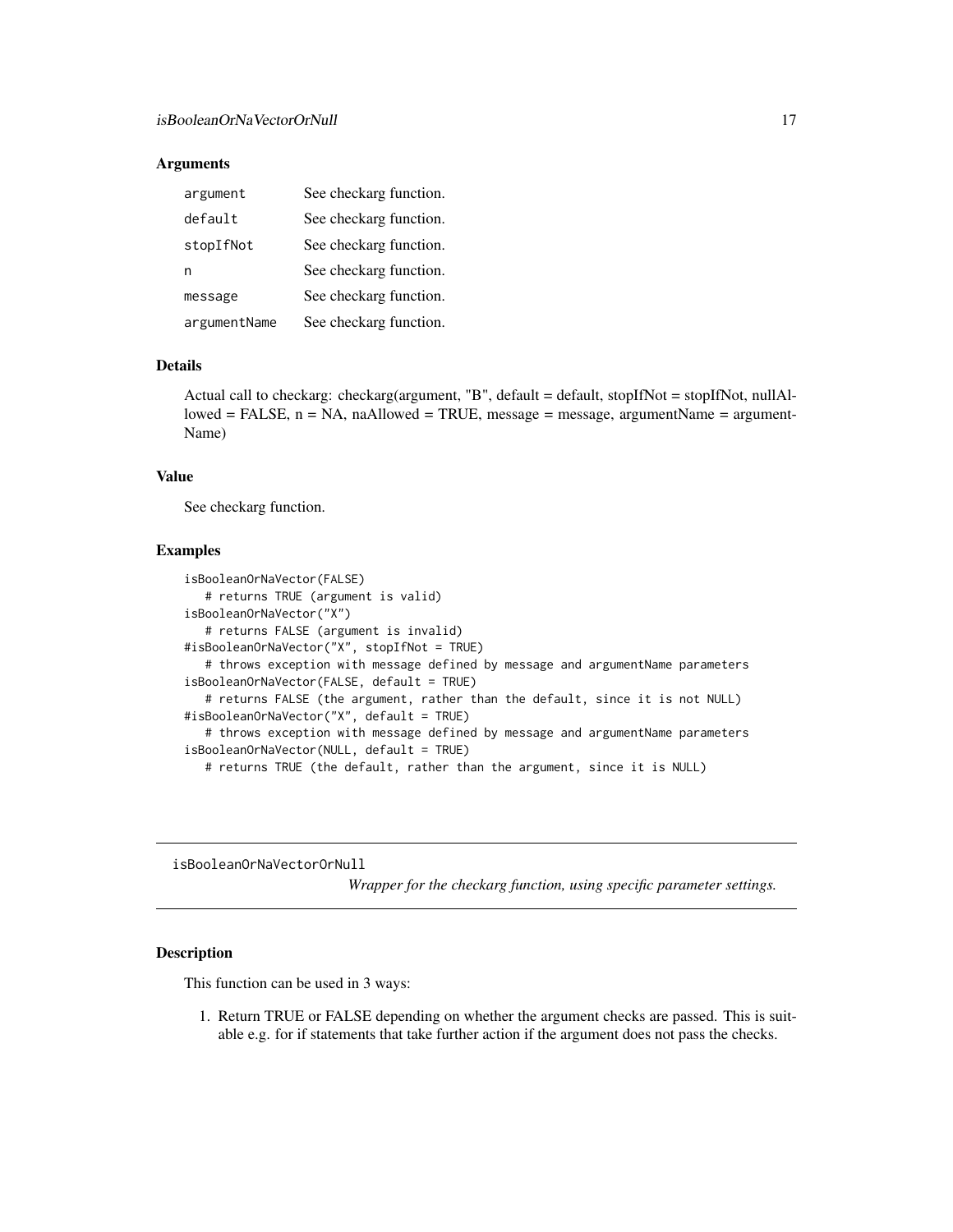- 2. Throw an exception if the argument does not pass the checks. This is suitable e.g. when no further action needs to be taken other than throwing an exception if the argument does not pass the checks.
- 3. Same as (2) but by supplying a default value, a default can be assigned in a single statement, when the argument is NULL. The checks are still performed on the returned value, and an exception is thrown when not passed.

## Usage

```
isBooleanOrNaVectorOrNull(argument, default = NULL, stopIfNot = FALSE,
  n = NA, message = NULL, argumentName = NULL)
```
#### Arguments

| argument     | See checkarg function. |
|--------------|------------------------|
| default      | See checkarg function. |
| stopIfNot    | See checkarg function. |
| n            | See checkarg function. |
| message      | See checkarg function. |
| argumentName | See checkarg function. |

#### Details

Actual call to checkarg: checkarg(argument, "B", default = default, stopIfNot = stopIfNot, nullAl $loved = TRUE, n = NA, naAllowed = TRUE, message = message, argumentName = argument-$ Name)

#### Value

See checkarg function.

#### Examples

```
isBooleanOrNaVectorOrNull(FALSE)
   # returns TRUE (argument is valid)
isBooleanOrNaVectorOrNull("X")
   # returns FALSE (argument is invalid)
#isBooleanOrNaVectorOrNull("X", stopIfNot = TRUE)
   # throws exception with message defined by message and argumentName parameters
isBooleanOrNaVectorOrNull(FALSE, default = TRUE)
   # returns FALSE (the argument, rather than the default, since it is not NULL)
#isBooleanOrNaVectorOrNull("X", default = TRUE)
   # throws exception with message defined by message and argumentName parameters
isBooleanOrNaVectorOrNull(NULL, default = TRUE)
   # returns TRUE (the default, rather than the argument, since it is NULL)
```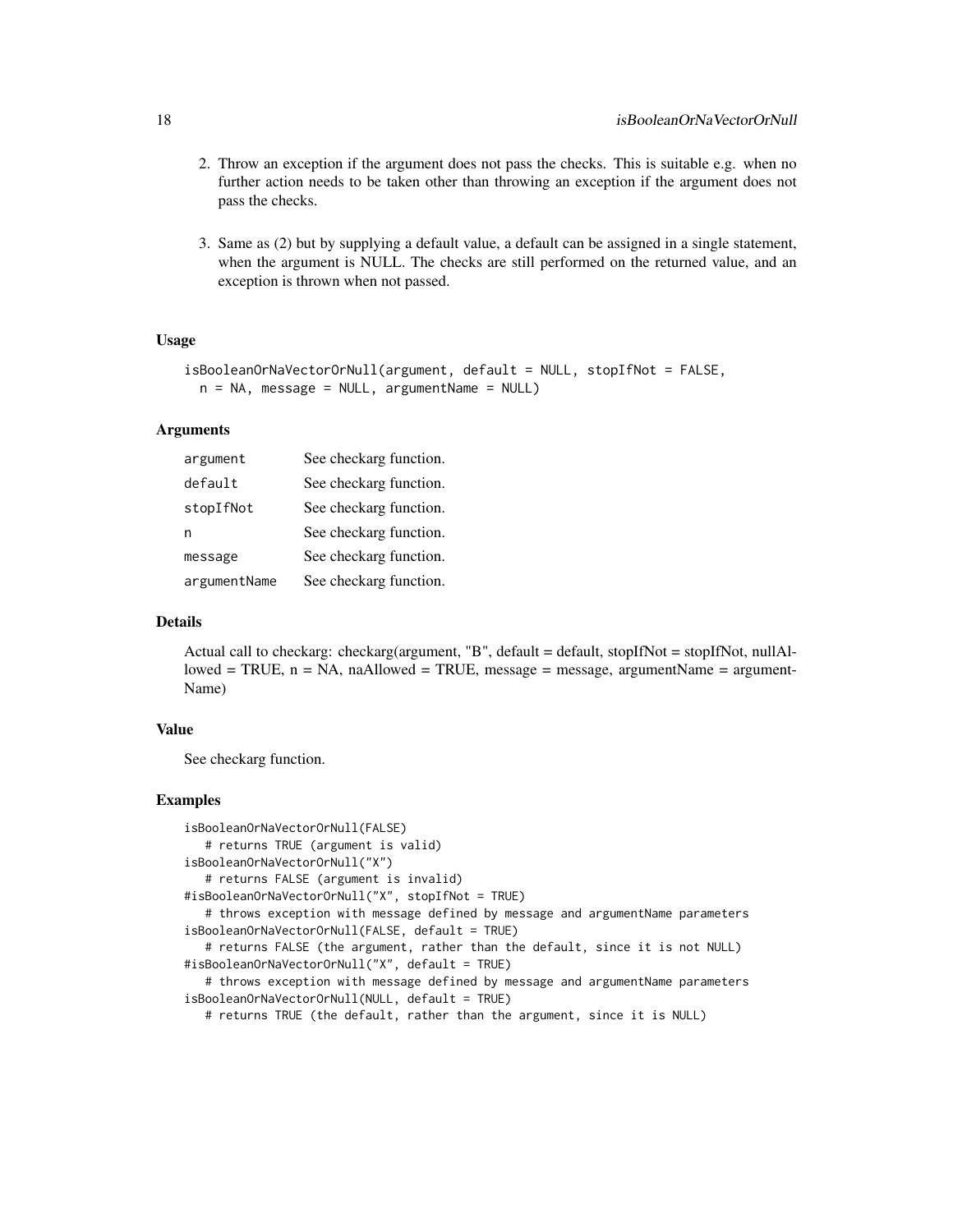<span id="page-18-0"></span>

## Description

This function can be used in 3 ways:

- 1. Return TRUE or FALSE depending on whether the argument checks are passed. This is suitable e.g. for if statements that take further action if the argument does not pass the checks.
- 2. Throw an exception if the argument does not pass the checks. This is suitable e.g. when no further action needs to be taken other than throwing an exception if the argument does not pass the checks.
- 3. Same as (2) but by supplying a default value, a default can be assigned in a single statement, when the argument is NULL. The checks are still performed on the returned value, and an exception is thrown when not passed.

#### Usage

```
isBooleanScalar(argument, default = NULL, stopIfNot = FALSE,
 message = NULL, argumentName = NULL)
```
#### **Arguments**

| argument     | See checkarg function. |
|--------------|------------------------|
| default      | See checkarg function. |
| stopIfNot    | See checkarg function. |
| message      | See checkarg function. |
| argumentName | See checkarg function. |

## Details

Actual call to checkarg: checkarg(argument, "B", default = default, stopIfNot = stopIfNot, nullAl $l$ owed = FALSE,  $n = 1$ , naAllowed = FALSE, message = message, argumentName = argument-Name)

## Value

See checkarg function.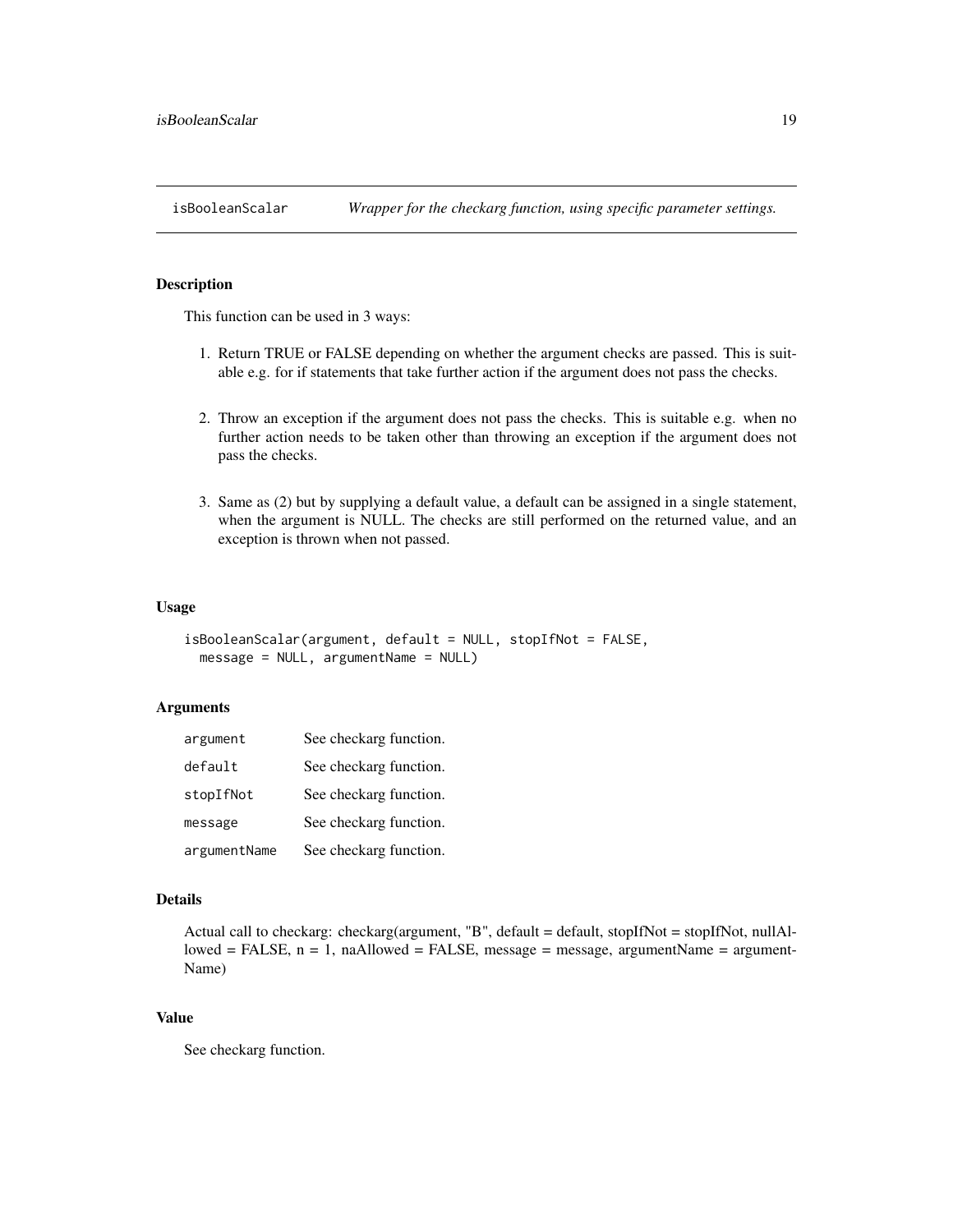## Examples

```
isBooleanScalar(FALSE)
   # returns TRUE (argument is valid)
isBooleanScalar("X")
   # returns FALSE (argument is invalid)
#isBooleanScalar("X", stopIfNot = TRUE)
   # throws exception with message defined by message and argumentName parameters
isBooleanScalar(FALSE, default = TRUE)
   # returns FALSE (the argument, rather than the default, since it is not NULL)
#isBooleanScalar("X", default = TRUE)
   # throws exception with message defined by message and argumentName parameters
isBooleanScalar(NULL, default = TRUE)
   # returns TRUE (the default, rather than the argument, since it is NULL)
```
isBooleanScalarOrNull *Wrapper for the checkarg function, using specific parameter settings.*

#### **Description**

This function can be used in 3 ways:

- 1. Return TRUE or FALSE depending on whether the argument checks are passed. This is suitable e.g. for if statements that take further action if the argument does not pass the checks.
- 2. Throw an exception if the argument does not pass the checks. This is suitable e.g. when no further action needs to be taken other than throwing an exception if the argument does not pass the checks.
- 3. Same as (2) but by supplying a default value, a default can be assigned in a single statement, when the argument is NULL. The checks are still performed on the returned value, and an exception is thrown when not passed.

#### Usage

```
isBooleanScalarOrNull(argument, default = NULL, stopIfNot = FALSE,
 message = NULL, argumentName = NULL)
```

| argument     | See checkarg function. |
|--------------|------------------------|
| default      | See checkarg function. |
| stopIfNot    | See checkarg function. |
| message      | See checkarg function. |
| argumentName | See checkarg function. |

<span id="page-19-0"></span>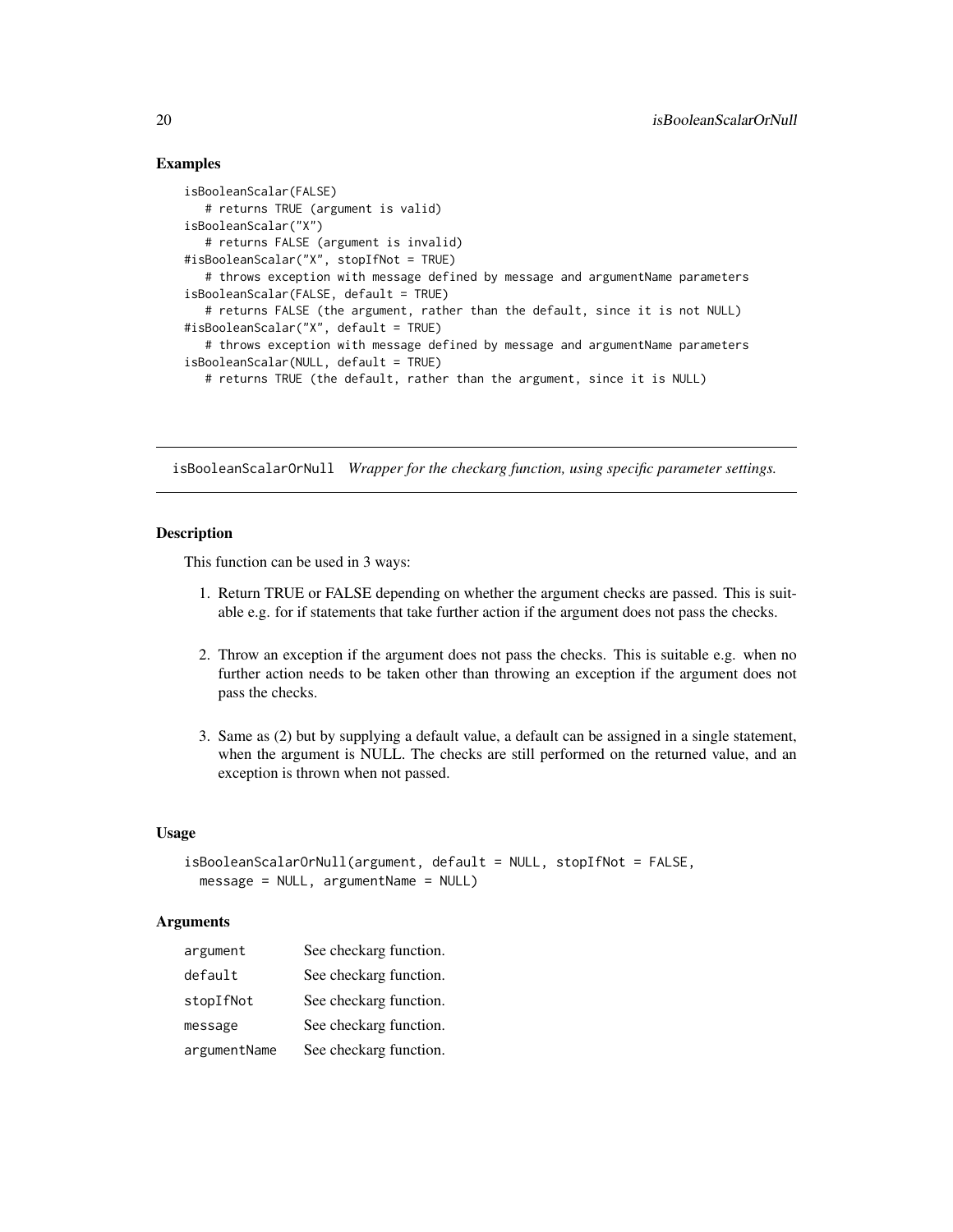## <span id="page-20-0"></span>isBooleanVector 21

## Details

Actual call to checkarg: checkarg(argument, "B", default = default, stopIfNot = stopIfNot, nullAl $loved = TRUE, n = 1, naAllowed = FALSE, message = message, argumentName = argumentName)$ 

#### Value

See checkarg function.

#### Examples

```
isBooleanScalarOrNull(FALSE)
   # returns TRUE (argument is valid)
isBooleanScalarOrNull("X")
   # returns FALSE (argument is invalid)
#isBooleanScalarOrNull("X", stopIfNot = TRUE)
   # throws exception with message defined by message and argumentName parameters
isBooleanScalarOrNull(FALSE, default = TRUE)
   # returns FALSE (the argument, rather than the default, since it is not NULL)
#isBooleanScalarOrNull("X", default = TRUE)
   # throws exception with message defined by message and argumentName parameters
isBooleanScalarOrNull(NULL, default = TRUE)
   # returns TRUE (the default, rather than the argument, since it is NULL)
```
isBooleanVector *Wrapper for the checkarg function, using specific parameter settings.*

#### Description

This function can be used in 3 ways:

- 1. Return TRUE or FALSE depending on whether the argument checks are passed. This is suitable e.g. for if statements that take further action if the argument does not pass the checks.
- 2. Throw an exception if the argument does not pass the checks. This is suitable e.g. when no further action needs to be taken other than throwing an exception if the argument does not pass the checks.
- 3. Same as (2) but by supplying a default value, a default can be assigned in a single statement, when the argument is NULL. The checks are still performed on the returned value, and an exception is thrown when not passed.

#### Usage

```
isBooleanVector(argument, default = NULL, stopIfNot = FALSE, n = NA,
 message = NULL, argumentName = NULL)
```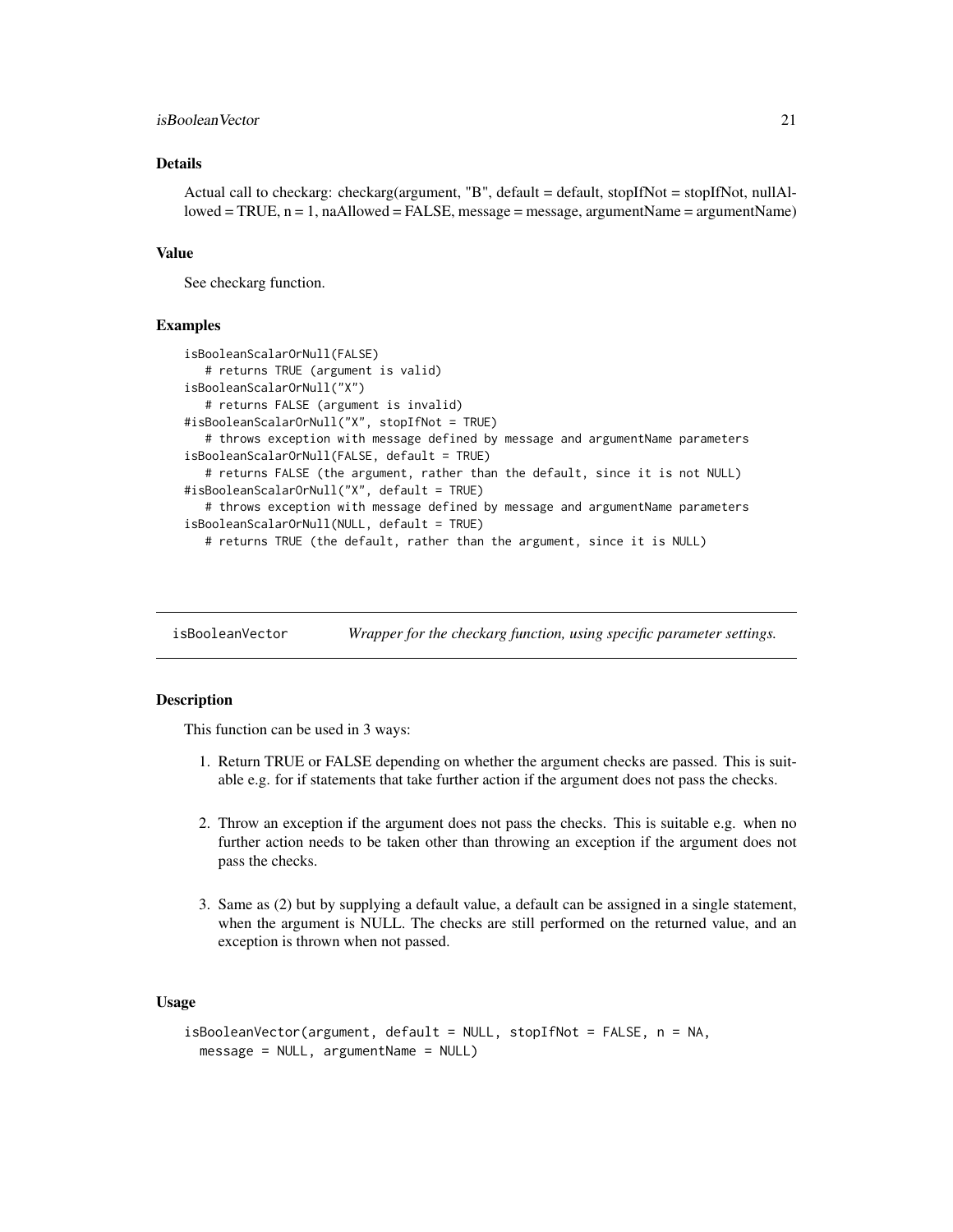#### <span id="page-21-0"></span>**Arguments**

| argument     | See checkarg function. |
|--------------|------------------------|
| default      | See checkarg function. |
| stopIfNot    | See checkarg function. |
| n            | See checkarg function. |
| message      | See checkarg function. |
| argumentName | See checkarg function. |

## Details

Actual call to checkarg: checkarg(argument, "B", default = default, stopIfNot = stopIfNot, nullAl $loved = FALSE, n = NA$ , naAllowed = FALSE, message = message, argumentName = argument-Name)

#### Value

See checkarg function.

#### Examples

```
isBooleanVector(FALSE)
  # returns TRUE (argument is valid)
isBooleanVector("X")
  # returns FALSE (argument is invalid)
#isBooleanVector("X", stopIfNot = TRUE)
   # throws exception with message defined by message and argumentName parameters
isBooleanVector(FALSE, default = TRUE)
  # returns FALSE (the argument, rather than the default, since it is not NULL)
#isBooleanVector("X", default = TRUE)
   # throws exception with message defined by message and argumentName parameters
isBooleanVector(NULL, default = TRUE)
   # returns TRUE (the default, rather than the argument, since it is NULL)
```
isBooleanVectorOrNull *Wrapper for the checkarg function, using specific parameter settings.*

#### Description

This function can be used in 3 ways:

1. Return TRUE or FALSE depending on whether the argument checks are passed. This is suitable e.g. for if statements that take further action if the argument does not pass the checks.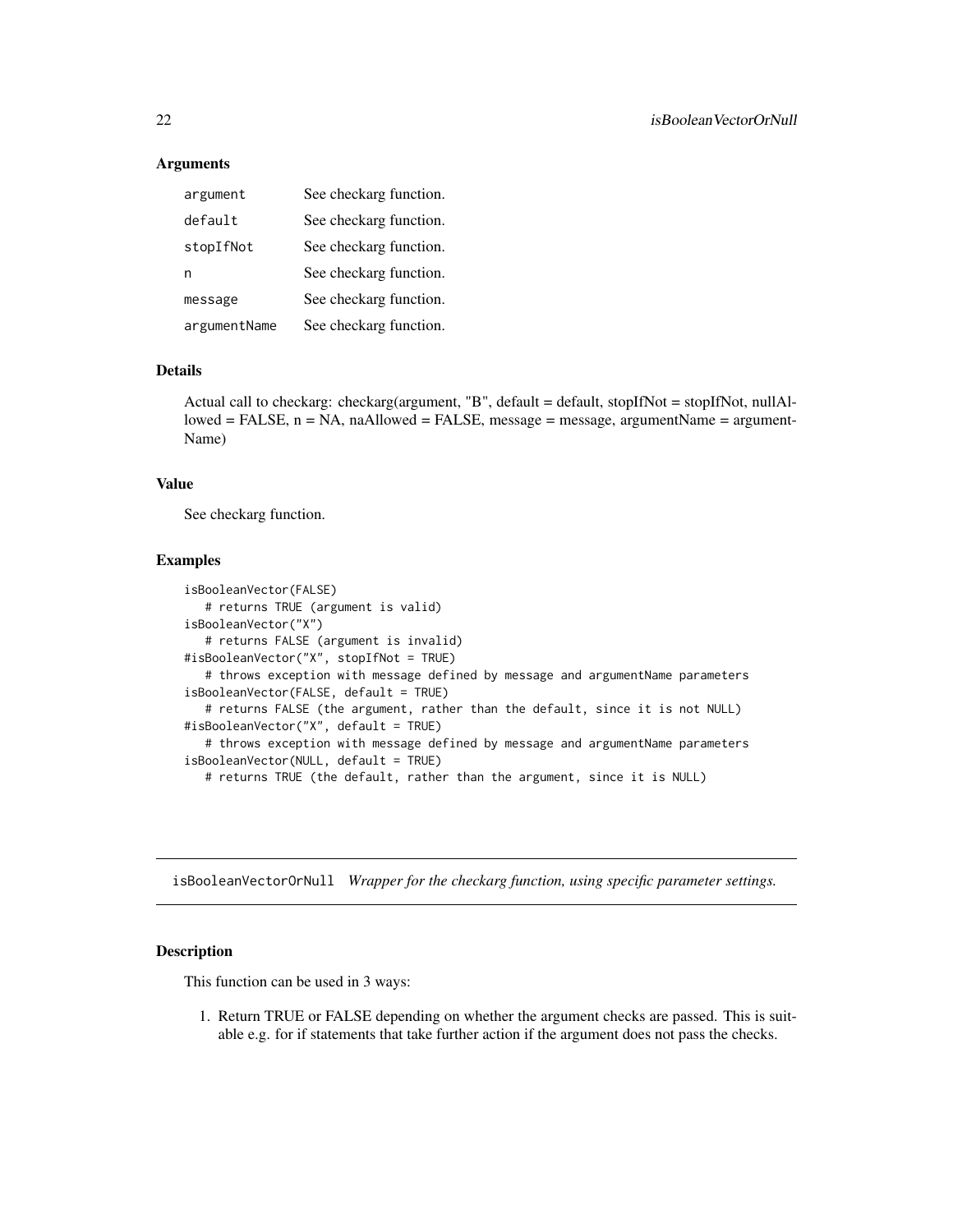- 2. Throw an exception if the argument does not pass the checks. This is suitable e.g. when no further action needs to be taken other than throwing an exception if the argument does not pass the checks.
- 3. Same as (2) but by supplying a default value, a default can be assigned in a single statement, when the argument is NULL. The checks are still performed on the returned value, and an exception is thrown when not passed.

## Usage

```
isBooleanVectorOrNull(argument, default = NULL, stopIfNot = FALSE, n = NA,
 message = NULL, argumentName = NULL)
```
#### **Arguments**

| argument     | See checkarg function. |
|--------------|------------------------|
| default      | See checkarg function. |
| stopIfNot    | See checkarg function. |
| n            | See checkarg function. |
| message      | See checkarg function. |
| argumentName | See checkarg function. |

#### Details

Actual call to checkarg: checkarg(argument, "B", default = default, stopIfNot = stopIfNot, nullAl $loved = TRUE, n = NA, naAllowed = FALSE, message = message, argumentName = argument-$ Name)

#### Value

See checkarg function.

#### Examples

```
isBooleanVectorOrNull(FALSE)
   # returns TRUE (argument is valid)
isBooleanVectorOrNull("X")
   # returns FALSE (argument is invalid)
#isBooleanVectorOrNull("X", stopIfNot = TRUE)
   # throws exception with message defined by message and argumentName parameters
isBooleanVectorOrNull(FALSE, default = TRUE)
   # returns FALSE (the argument, rather than the default, since it is not NULL)
#isBooleanVectorOrNull("X", default = TRUE)
   # throws exception with message defined by message and argumentName parameters
isBooleanVectorOrNull(NULL, default = TRUE)
   # returns TRUE (the default, rather than the argument, since it is NULL)
```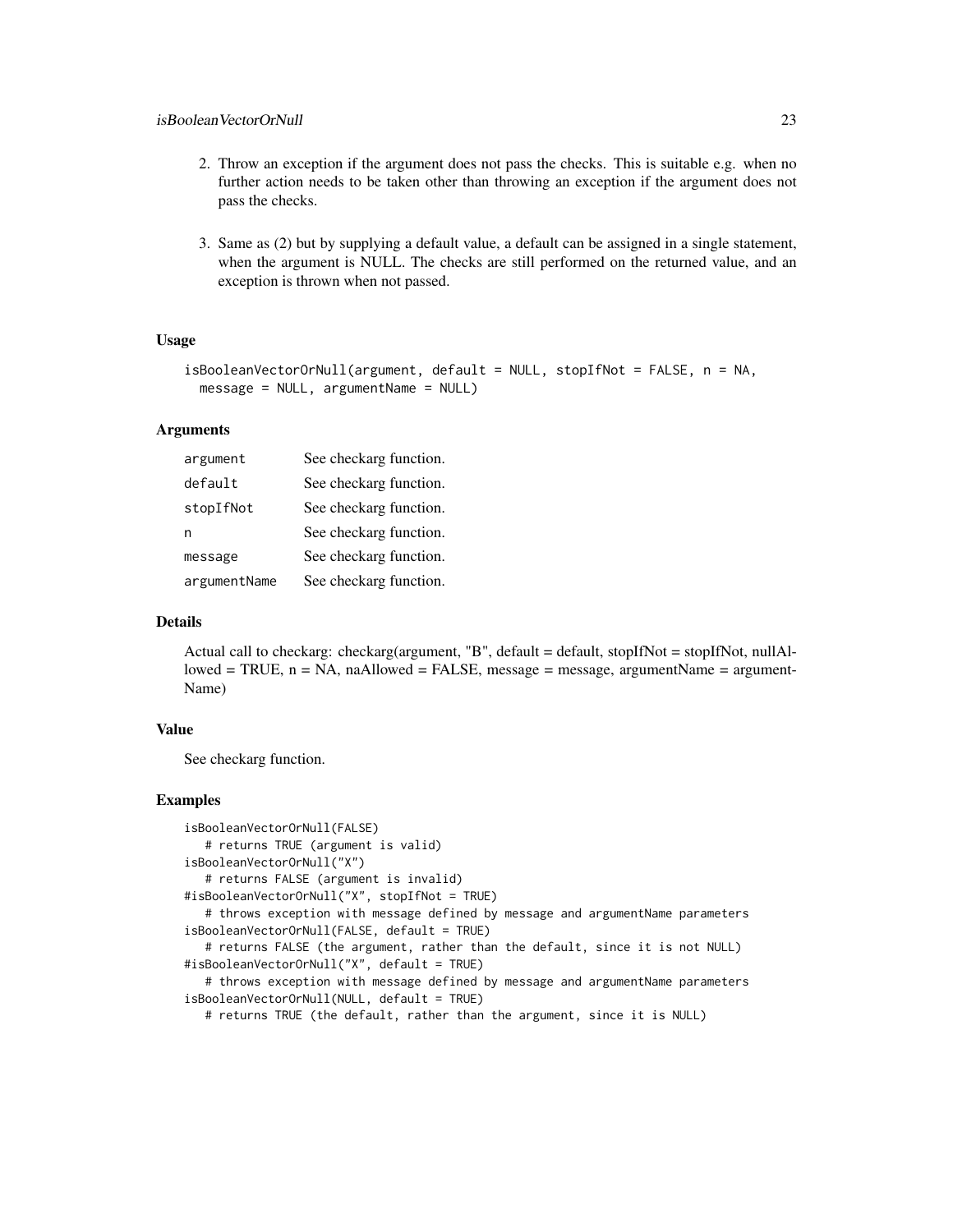<span id="page-23-0"></span>isIntegerOrInfScalar *Wrapper for the checkarg function, using specific parameter settings.*

## Description

This function can be used in 3 ways:

- 1. Return TRUE or FALSE depending on whether the argument checks are passed. This is suitable e.g. for if statements that take further action if the argument does not pass the checks.
- 2. Throw an exception if the argument does not pass the checks. This is suitable e.g. when no further action needs to be taken other than throwing an exception if the argument does not pass the checks.
- 3. Same as (2) but by supplying a default value, a default can be assigned in a single statement, when the argument is NULL. The checks are still performed on the returned value, and an exception is thrown when not passed.

#### Usage

```
isIntegerOrInfScalar(argument, default = NULL, stopIfNot = FALSE,
  message = NULL, argumentName = NULL)
```
#### Arguments

| argument     | See checkarg function. |
|--------------|------------------------|
| default      | See checkarg function. |
| stopIfNot    | See checkarg function. |
| message      | See checkarg function. |
| argumentName | See checkarg function. |

#### Details

```
Actual call to checkarg: checkarg(argument, "N", default = default, stopIfNot = stopIfNot, nullAl-
lowed = FALSE, n = 1, zeroAllowed = TRUE, negativeAllowed = TRUE, positiveAllowed = TRUE,
nonIntegerAllowed = FALSE, naAllowed = FALSE, nanAllowed = FALSE, infAllowed = TRUE,
message = message, argumentName = argumentName)
```
## Value

See checkarg function.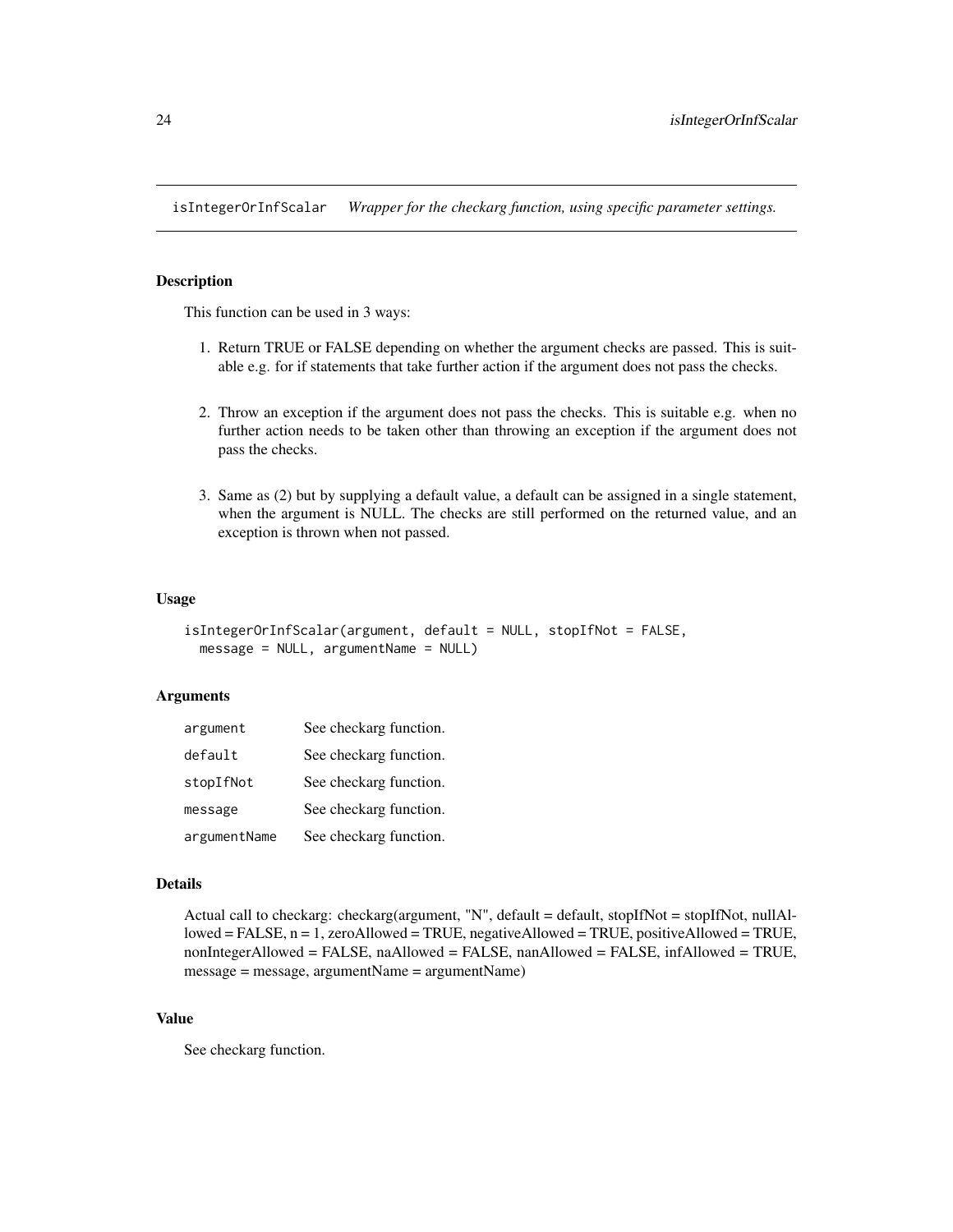#### <span id="page-24-0"></span>Examples

```
isIntegerOrInfScalar(2)
   # returns TRUE (argument is valid)
isIntegerOrInfScalar("X")
   # returns FALSE (argument is invalid)
#isIntegerOrInfScalar("X", stopIfNot = TRUE)
   # throws exception with message defined by message and argumentName parameters
isIntegerOrInfScalar(2, default = 1)
   # returns 2 (the argument, rather than the default, since it is not NULL)
#isIntegerOrInfScalar("X", default = 1)
   # throws exception with message defined by message and argumentName parameters
isIntegerOrInfScalar(NULL, default = 1)
  # returns 1 (the default, rather than the argument, since it is NULL)
```
isIntegerOrInfScalarOrNull

*Wrapper for the checkarg function, using specific parameter settings.*

#### **Description**

This function can be used in 3 ways:

- 1. Return TRUE or FALSE depending on whether the argument checks are passed. This is suitable e.g. for if statements that take further action if the argument does not pass the checks.
- 2. Throw an exception if the argument does not pass the checks. This is suitable e.g. when no further action needs to be taken other than throwing an exception if the argument does not pass the checks.
- 3. Same as (2) but by supplying a default value, a default can be assigned in a single statement, when the argument is NULL. The checks are still performed on the returned value, and an exception is thrown when not passed.

#### Usage

```
isIntegerOrInfScalarOrNull(argument, default = NULL, stopIfNot = FALSE,
 message = NULL, argumentName = NULL)
```

| argument     | See checkarg function. |
|--------------|------------------------|
| default      | See checkarg function. |
| stopIfNot    | See checkarg function. |
| message      | See checkarg function. |
| argumentName | See checkarg function. |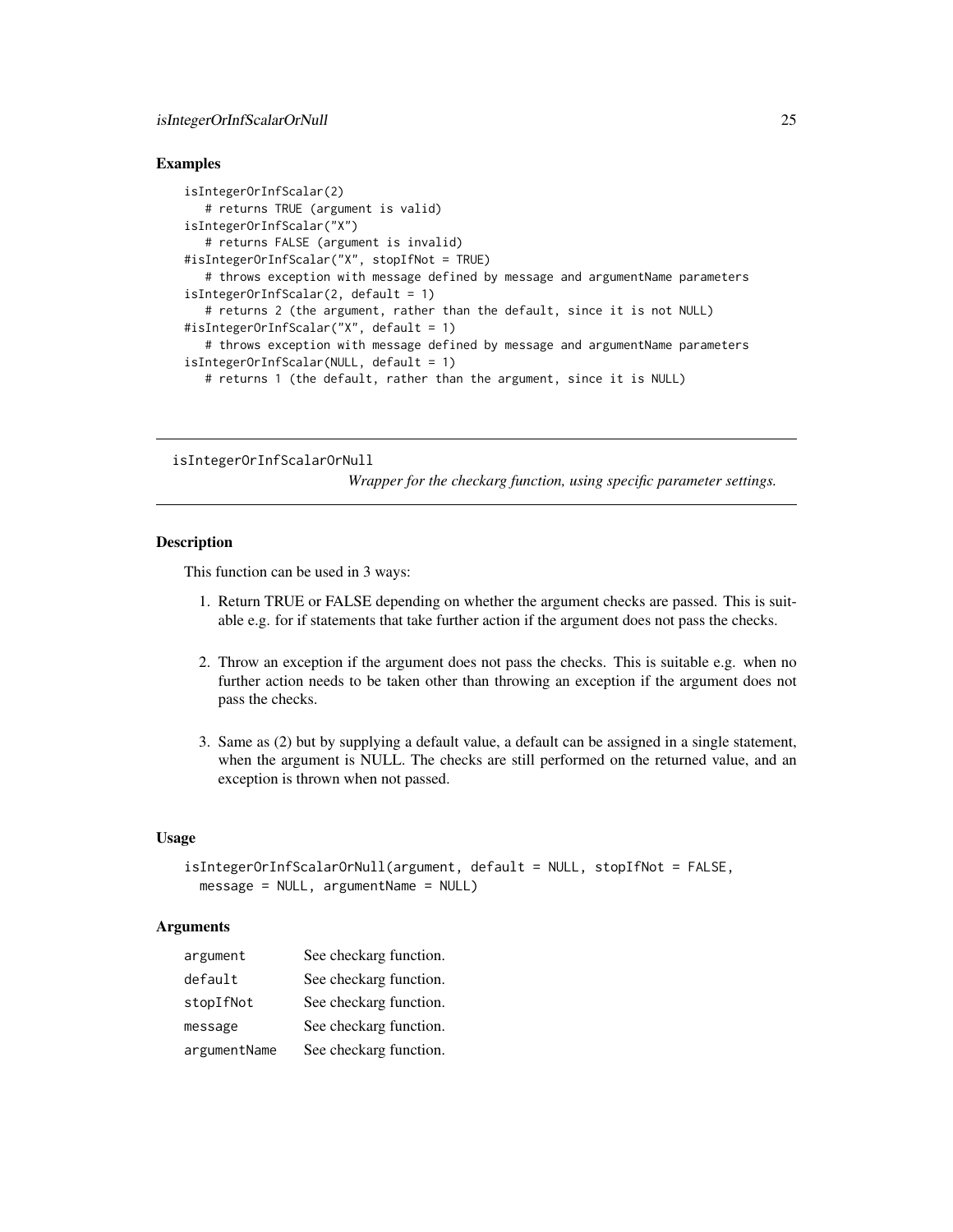## Details

Actual call to checkarg: checkarg(argument, "N", default = default, stopIfNot = stopIfNot, nullAl $loved = TRUE, n = 1, zero$ Allowed = TRUE, negativeAllowed = TRUE, positiveAllowed = TRUE, nonIntegerAllowed = FALSE, naAllowed = FALSE, nanAllowed = FALSE, infAllowed = TRUE, message = message, argumentName = argumentName)

#### Value

See checkarg function.

#### Examples

```
isIntegerOrInfScalarOrNull(2)
   # returns TRUE (argument is valid)
isIntegerOrInfScalarOrNull("X")
   # returns FALSE (argument is invalid)
#isIntegerOrInfScalarOrNull("X", stopIfNot = TRUE)
   # throws exception with message defined by message and argumentName parameters
isIntegerOrInfScalarOrNull(2, default = 1)
   # returns 2 (the argument, rather than the default, since it is not NULL)
#isIntegerOrInfScalarOrNull("X", default = 1)
   # throws exception with message defined by message and argumentName parameters
isIntegerOrInfScalarOrNull(NULL, default = 1)
   # returns 1 (the default, rather than the argument, since it is NULL)
```
isIntegerOrInfVector *Wrapper for the checkarg function, using specific parameter settings.*

## Description

This function can be used in 3 ways:

- 1. Return TRUE or FALSE depending on whether the argument checks are passed. This is suitable e.g. for if statements that take further action if the argument does not pass the checks.
- 2. Throw an exception if the argument does not pass the checks. This is suitable e.g. when no further action needs to be taken other than throwing an exception if the argument does not pass the checks.
- 3. Same as (2) but by supplying a default value, a default can be assigned in a single statement, when the argument is NULL. The checks are still performed on the returned value, and an exception is thrown when not passed.

## Usage

```
isIntegerOrInfVector(argument, default = NULL, stopIfNot = FALSE, n = NA,
 message = NULL, argumentName = NULL)
```
<span id="page-25-0"></span>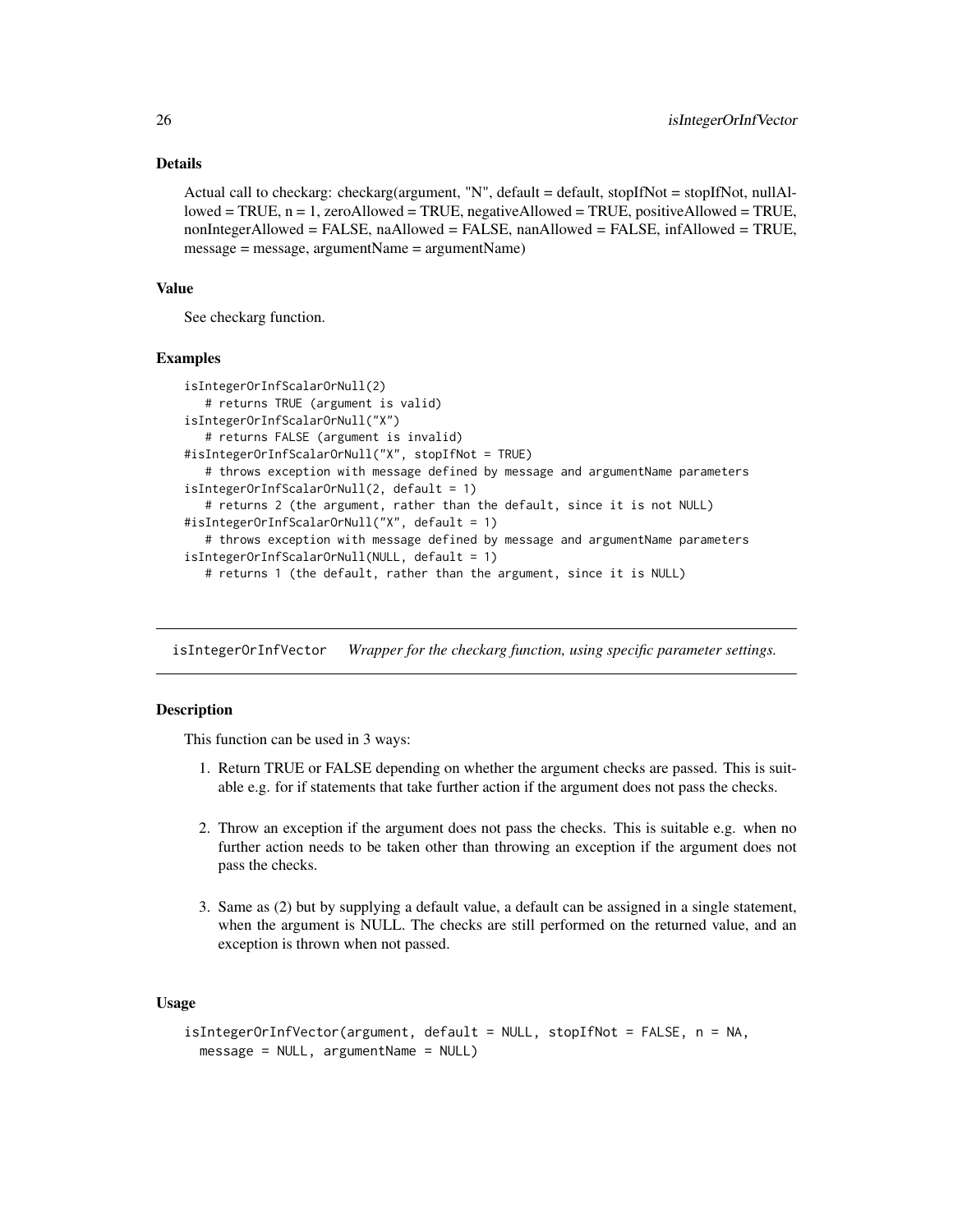#### <span id="page-26-0"></span>**Arguments**

| argument     | See checkarg function. |
|--------------|------------------------|
| default      | See checkarg function. |
| stopIfNot    | See checkarg function. |
| n            | See checkarg function. |
| message      | See checkarg function. |
| argumentName | See checkarg function. |

#### Details

Actual call to checkarg: checkarg(argument, "N", default = default, stopIfNot = stopIfNot, nullAllowed = FALSE, n = NA, zeroAllowed = TRUE, negativeAllowed = TRUE, positiveAllowed = TRUE, nonIntegerAllowed = FALSE, naAllowed = FALSE, nanAllowed = FALSE, infAllowed = TRUE, message = message, argumentName = argumentName)

#### Value

See checkarg function.

#### Examples

```
isIntegerOrInfVector(2)
   # returns TRUE (argument is valid)
isIntegerOrInfVector("X")
  # returns FALSE (argument is invalid)
#isIntegerOrInfVector("X", stopIfNot = TRUE)
   # throws exception with message defined by message and argumentName parameters
isIntegerOrInfVector(2, default = 1)
  # returns 2 (the argument, rather than the default, since it is not NULL)
#isIntegerOrInfVector("X", default = 1)
   # throws exception with message defined by message and argumentName parameters
isIntegerOrInfVector(NULL, default = 1)
  # returns 1 (the default, rather than the argument, since it is NULL)
```
isIntegerOrInfVectorOrNull

*Wrapper for the checkarg function, using specific parameter settings.*

## Description

This function can be used in 3 ways:

1. Return TRUE or FALSE depending on whether the argument checks are passed. This is suitable e.g. for if statements that take further action if the argument does not pass the checks.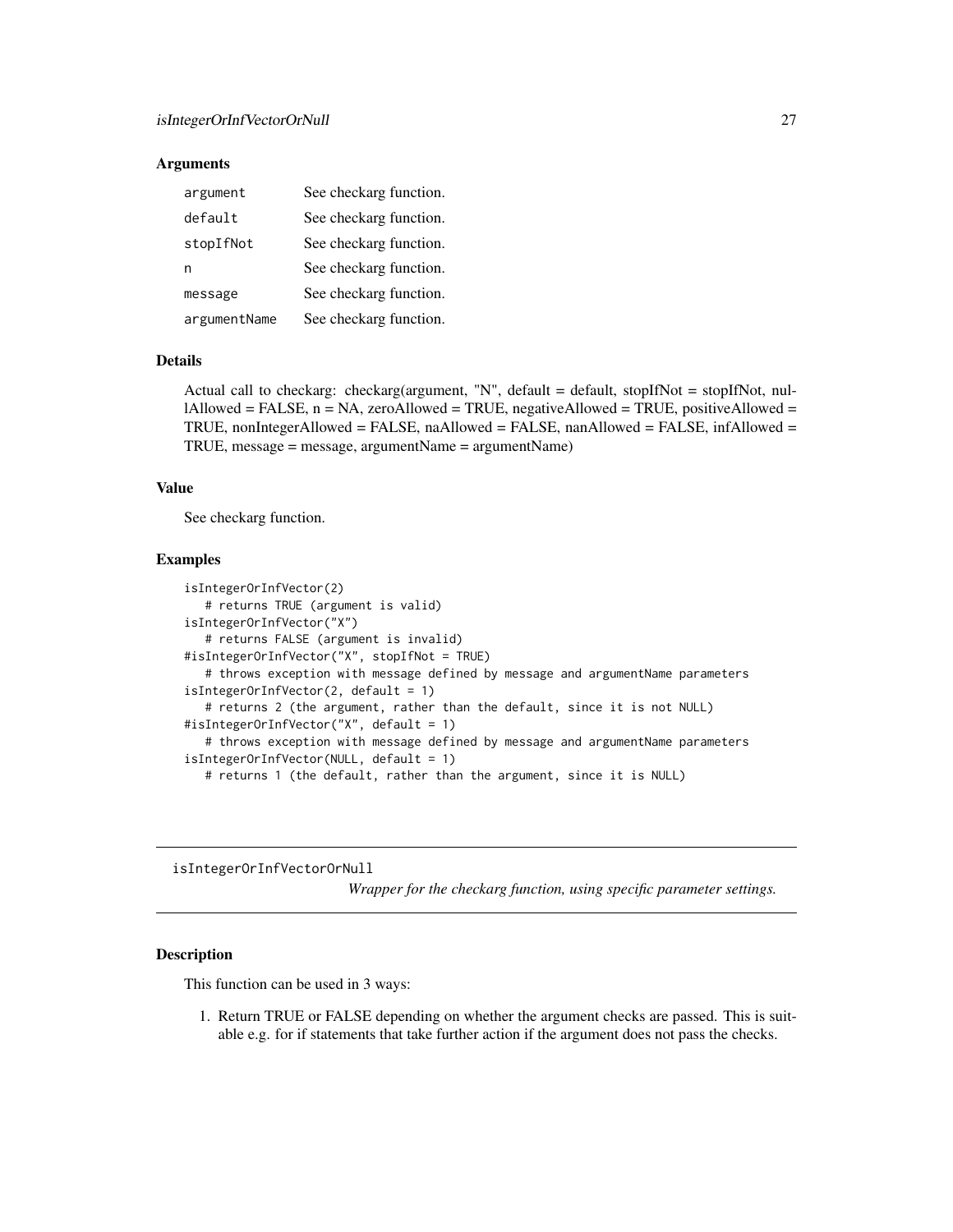- 2. Throw an exception if the argument does not pass the checks. This is suitable e.g. when no further action needs to be taken other than throwing an exception if the argument does not pass the checks.
- 3. Same as (2) but by supplying a default value, a default can be assigned in a single statement, when the argument is NULL. The checks are still performed on the returned value, and an exception is thrown when not passed.

## Usage

```
isIntegerOrInfVectorOrNull(argument, default = NULL, stopIfNot = FALSE,
 n = NA, message = NULL, argumentName = NULL)
```
## Arguments

| argument     | See checkarg function. |
|--------------|------------------------|
| default      | See checkarg function. |
| stopIfNot    | See checkarg function. |
| n            | See checkarg function. |
| message      | See checkarg function. |
| argumentName | See checkarg function. |

#### Details

Actual call to checkarg: checkarg(argument, "N", default = default, stopIfNot = stopIfNot, nullAllowed = TRUE,  $n = NA$ , zeroAllowed = TRUE, negativeAllowed = TRUE, positiveAllowed = TRUE, nonIntegerAllowed = FALSE, naAllowed = FALSE, nanAllowed = FALSE, infAllowed = TRUE, message = message, argumentName = argumentName)

#### Value

See checkarg function.

#### Examples

```
isIntegerOrInfVectorOrNull(2)
   # returns TRUE (argument is valid)
isIntegerOrInfVectorOrNull("X")
   # returns FALSE (argument is invalid)
#isIntegerOrInfVectorOrNull("X", stopIfNot = TRUE)
   # throws exception with message defined by message and argumentName parameters
isIntegerOrInfVectorOrNull(2, default = 1)
   # returns 2 (the argument, rather than the default, since it is not NULL)
#isIntegerOrInfVectorOrNull("X", default = 1)
   # throws exception with message defined by message and argumentName parameters
isIntegerOrInfVectorOrNull(NULL, default = 1)
   # returns 1 (the default, rather than the argument, since it is NULL)
```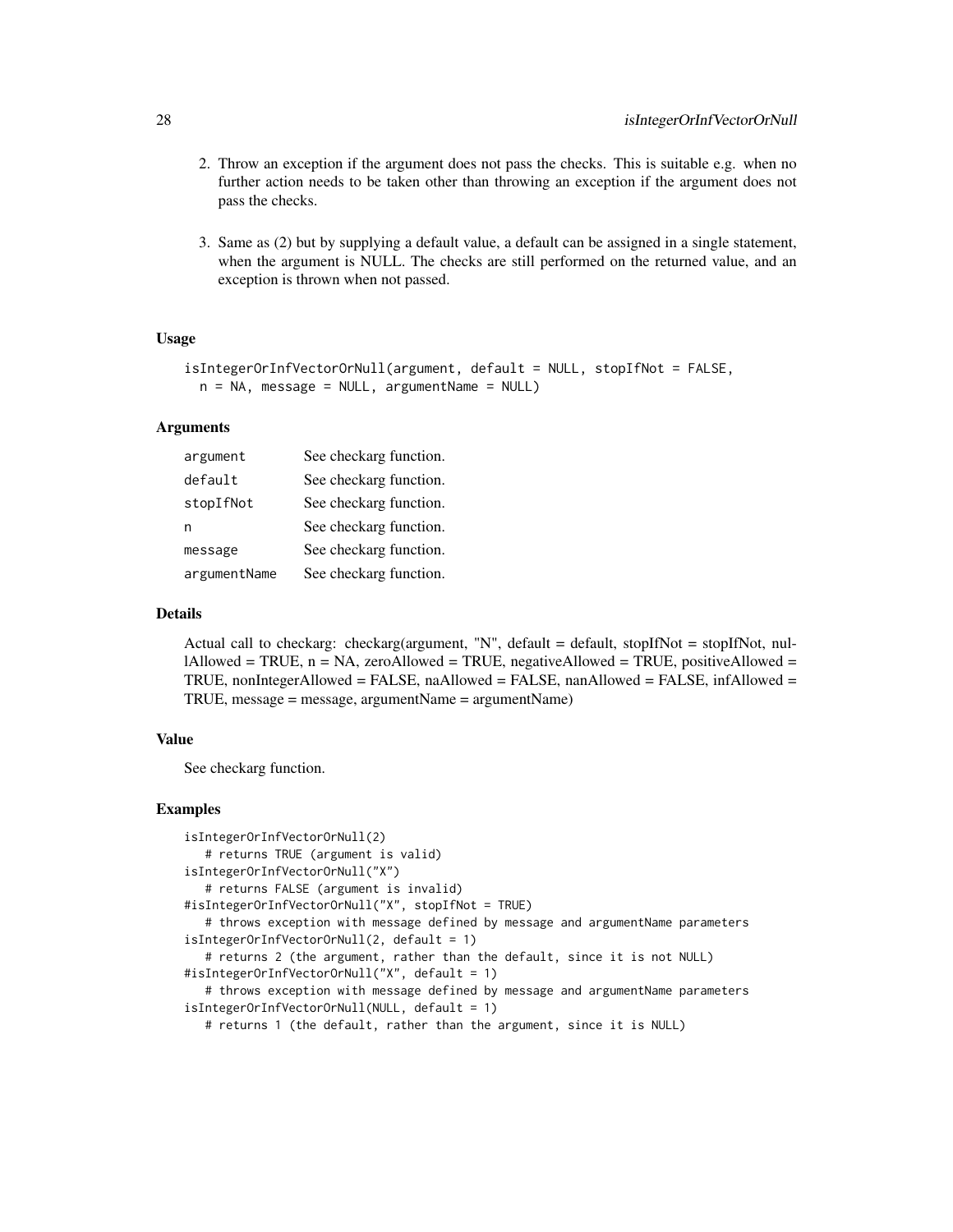<span id="page-28-0"></span>isIntegerOrNanOrInfScalar

*Wrapper for the checkarg function, using specific parameter settings.*

## Description

This function can be used in 3 ways:

- 1. Return TRUE or FALSE depending on whether the argument checks are passed. This is suitable e.g. for if statements that take further action if the argument does not pass the checks.
- 2. Throw an exception if the argument does not pass the checks. This is suitable e.g. when no further action needs to be taken other than throwing an exception if the argument does not pass the checks.
- 3. Same as (2) but by supplying a default value, a default can be assigned in a single statement, when the argument is NULL. The checks are still performed on the returned value, and an exception is thrown when not passed.

#### Usage

```
isIntegerOrNanOrInfScalar(argument, default = NULL, stopIfNot = FALSE,
 message = NULL, argumentName = NULL)
```
#### **Arguments**

| argument     | See checkarg function. |
|--------------|------------------------|
| default      | See checkarg function. |
| stopIfNot    | See checkarg function. |
| message      | See checkarg function. |
| argumentName | See checkarg function. |

#### Details

Actual call to checkarg: checkarg(argument, "N", default = default, stopIfNot = stopIfNot, nullAllowed = FALSE,  $n = 1$ , zeroAllowed = TRUE, negativeAllowed = TRUE, positiveAllowed = TRUE, nonIntegerAllowed = FALSE, naAllowed = FALSE, nanAllowed = TRUE, infAllowed = TRUE, message = message, argumentName = argumentName)

## Value

See checkarg function.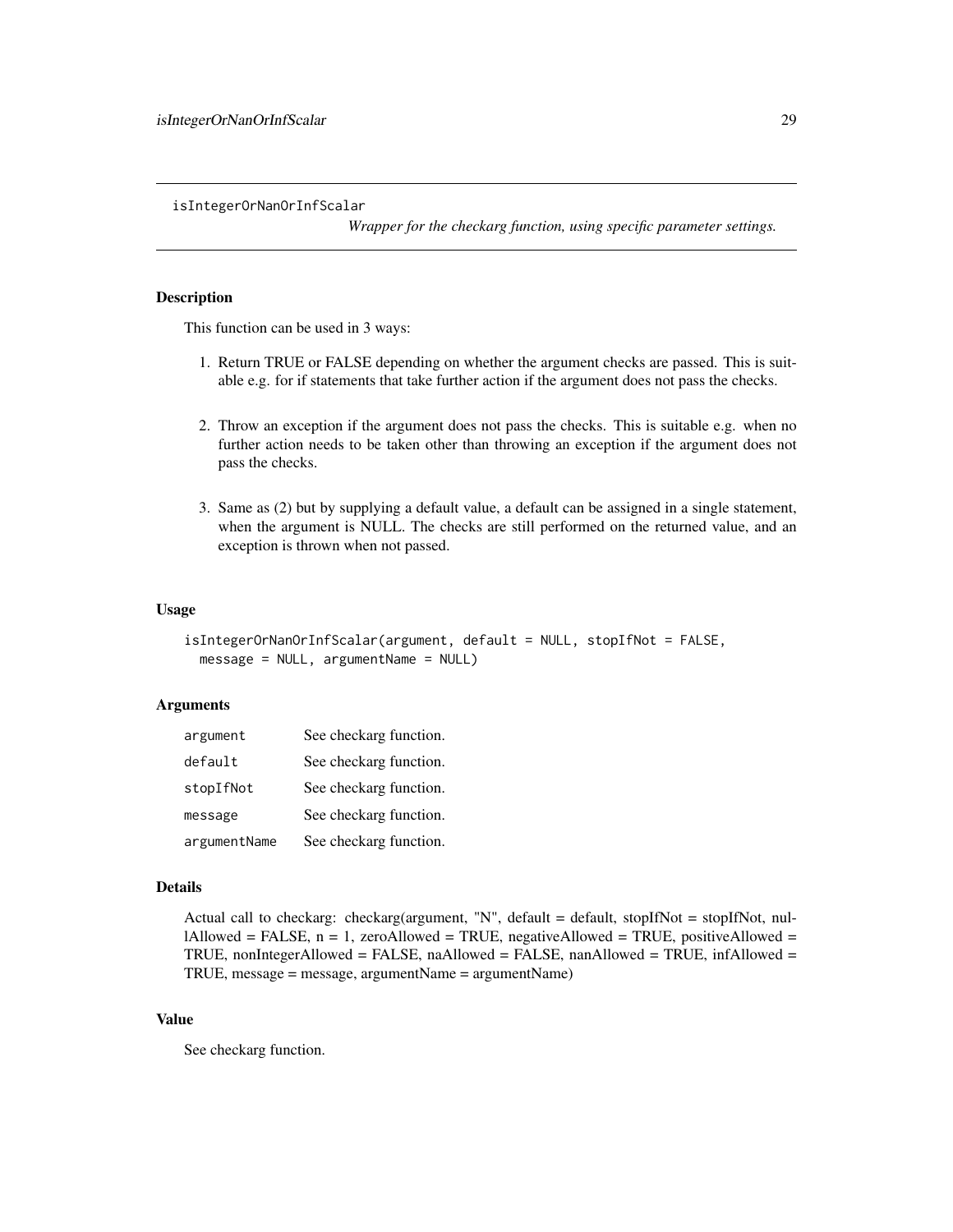## Examples

```
isIntegerOrNanOrInfScalar(2)
   # returns TRUE (argument is valid)
isIntegerOrNanOrInfScalar("X")
   # returns FALSE (argument is invalid)
#isIntegerOrNanOrInfScalar("X", stopIfNot = TRUE)
   # throws exception with message defined by message and argumentName parameters
isIntegerOrNanOrInfScalar(2, default = 1)
   # returns 2 (the argument, rather than the default, since it is not NULL)
#isIntegerOrNanOrInfScalar("X", default = 1)
   # throws exception with message defined by message and argumentName parameters
isIntegerOrNanOrInfScalar(NULL, default = 1)
  # returns 1 (the default, rather than the argument, since it is NULL)
```
isIntegerOrNanOrInfScalarOrNull

*Wrapper for the checkarg function, using specific parameter settings.*

#### **Description**

This function can be used in 3 ways:

- 1. Return TRUE or FALSE depending on whether the argument checks are passed. This is suitable e.g. for if statements that take further action if the argument does not pass the checks.
- 2. Throw an exception if the argument does not pass the checks. This is suitable e.g. when no further action needs to be taken other than throwing an exception if the argument does not pass the checks.
- 3. Same as (2) but by supplying a default value, a default can be assigned in a single statement, when the argument is NULL. The checks are still performed on the returned value, and an exception is thrown when not passed.

#### Usage

```
isIntegerOrNanOrInfScalarOrNull(argument, default = NULL, stopIfNot = FALSE,
 message = NULL, argumentName = NULL)
```

| argument     | See checkarg function. |
|--------------|------------------------|
| default      | See checkarg function. |
| stopIfNot    | See checkarg function. |
| message      | See checkarg function. |
| argumentName | See checkarg function. |

<span id="page-29-0"></span>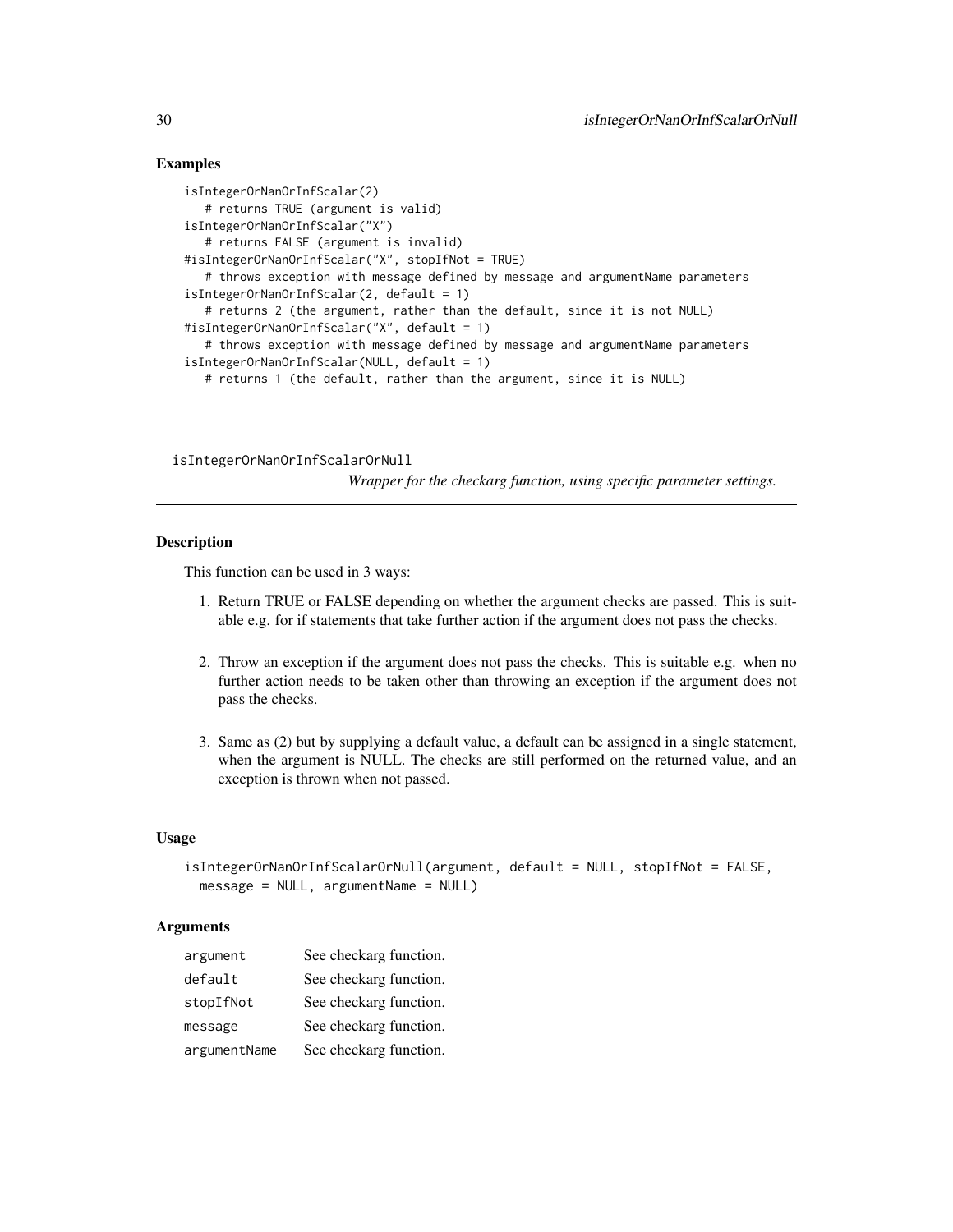## <span id="page-30-0"></span>Details

Actual call to checkarg: checkarg(argument, "N", default = default, stopIfNot = stopIfNot, nullAllowed = TRUE,  $n = 1$ , zeroAllowed = TRUE, negativeAllowed = TRUE, positiveAllowed = TRUE, nonIntegerAllowed = FALSE, naAllowed = FALSE, nanAllowed = TRUE, infAllowed = TRUE, message = message, argumentName = argumentName)

#### Value

See checkarg function.

#### Examples

```
isIntegerOrNanOrInfScalarOrNull(2)
   # returns TRUE (argument is valid)
isIntegerOrNanOrInfScalarOrNull("X")
   # returns FALSE (argument is invalid)
#isIntegerOrNanOrInfScalarOrNull("X", stopIfNot = TRUE)
   # throws exception with message defined by message and argumentName parameters
isIntegerOrNanOrInfScalarOrNull(2, default = 1)
   # returns 2 (the argument, rather than the default, since it is not NULL)
#isIntegerOrNanOrInfScalarOrNull("X", default = 1)
   # throws exception with message defined by message and argumentName parameters
isIntegerOrNanOrInfScalarOrNull(NULL, default = 1)
  # returns 1 (the default, rather than the argument, since it is NULL)
```
isIntegerOrNanOrInfVector

*Wrapper for the checkarg function, using specific parameter settings.*

## Description

This function can be used in 3 ways:

- 1. Return TRUE or FALSE depending on whether the argument checks are passed. This is suitable e.g. for if statements that take further action if the argument does not pass the checks.
- 2. Throw an exception if the argument does not pass the checks. This is suitable e.g. when no further action needs to be taken other than throwing an exception if the argument does not pass the checks.
- 3. Same as (2) but by supplying a default value, a default can be assigned in a single statement, when the argument is NULL. The checks are still performed on the returned value, and an exception is thrown when not passed.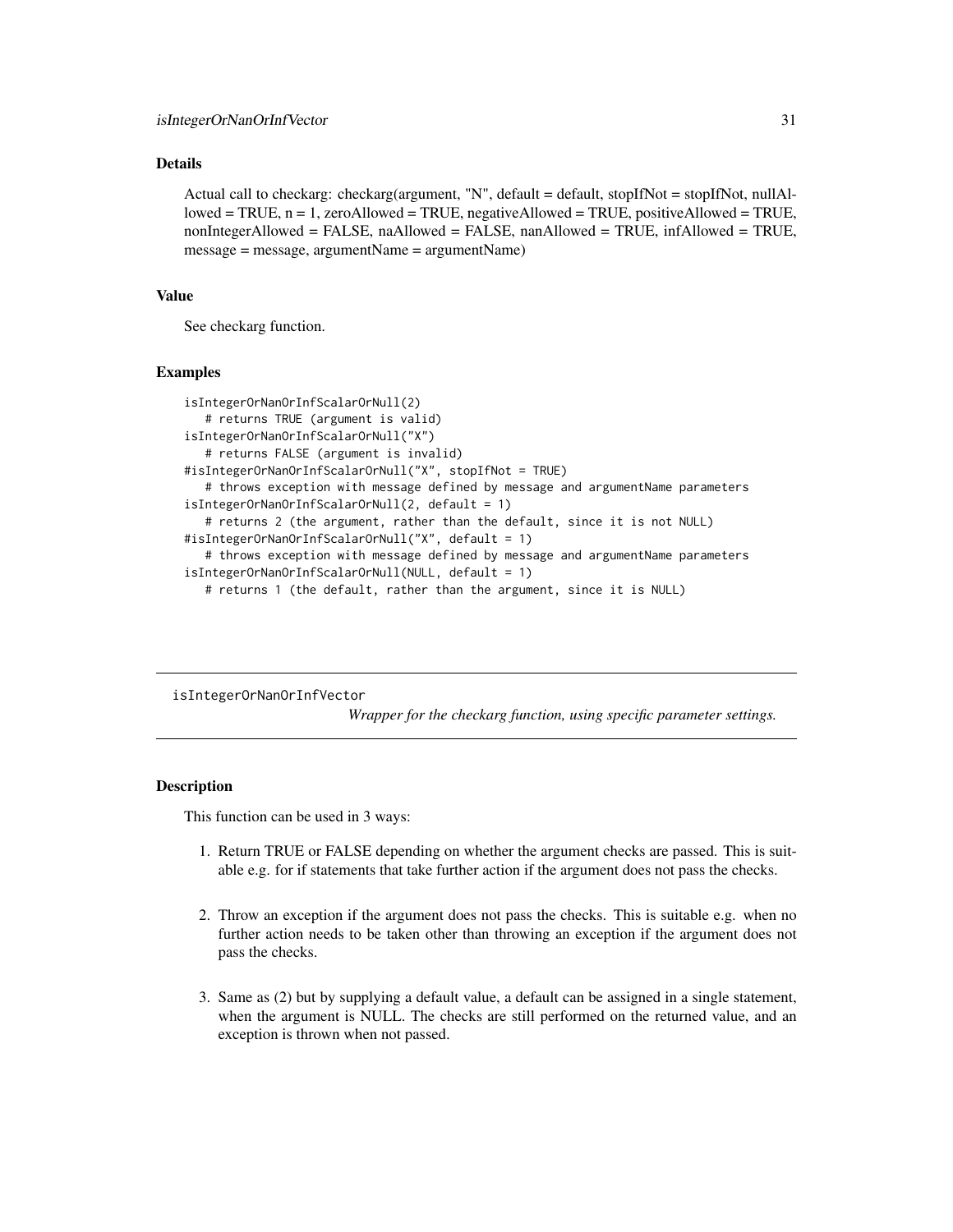#### Usage

```
isIntegerOrNanOrInfVector(argument, default = NULL, stopIfNot = FALSE,
 n = NA, message = NULL, argumentName = NULL)
```
## Arguments

| argument     | See checkarg function. |
|--------------|------------------------|
| default      | See checkarg function. |
| stopIfNot    | See checkarg function. |
| n            | See checkarg function. |
| message      | See checkarg function. |
| argumentName | See checkarg function. |

#### Details

Actual call to checkarg: checkarg(argument, "N", default = default, stopIfNot = stopIfNot, nullAllowed = FALSE,  $n = NA$ , zeroAllowed = TRUE, negativeAllowed = TRUE, positiveAllowed = TRUE, nonIntegerAllowed = FALSE, naAllowed = FALSE, nanAllowed = TRUE, infAllowed = TRUE, message = message, argumentName = argumentName)

#### Value

See checkarg function.

#### Examples

```
isIntegerOrNanOrInfVector(2)
   # returns TRUE (argument is valid)
isIntegerOrNanOrInfVector("X")
   # returns FALSE (argument is invalid)
#isIntegerOrNanOrInfVector("X", stopIfNot = TRUE)
   # throws exception with message defined by message and argumentName parameters
isIntegerOrNanOrInfVector(2, default = 1)
   # returns 2 (the argument, rather than the default, since it is not NULL)
#isIntegerOrNanOrInfVector("X", default = 1)
   # throws exception with message defined by message and argumentName parameters
isIntegerOrNanOrInfVector(NULL, default = 1)
   # returns 1 (the default, rather than the argument, since it is NULL)
```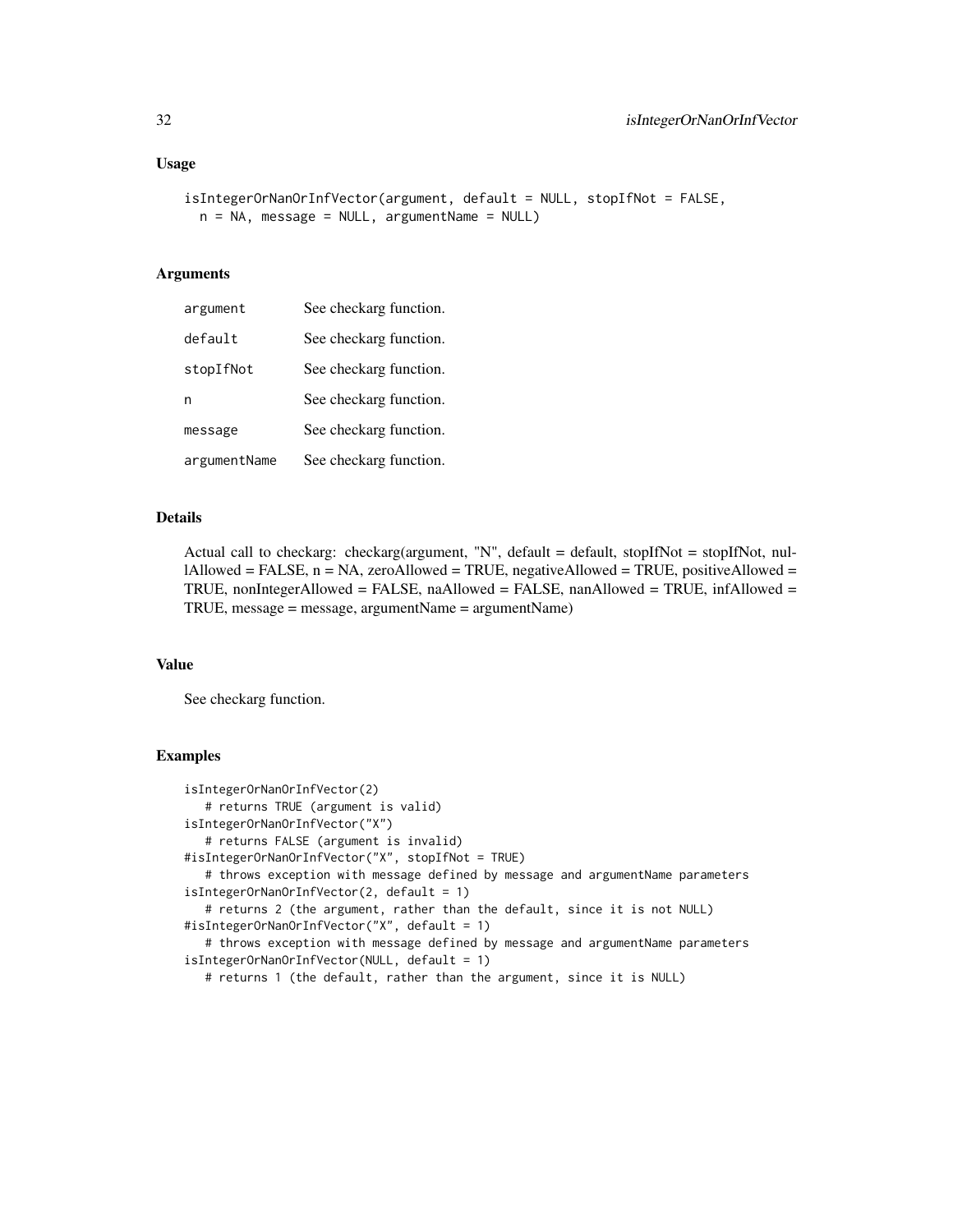<span id="page-32-0"></span>isIntegerOrNanOrInfVectorOrNull

*Wrapper for the checkarg function, using specific parameter settings.*

## **Description**

This function can be used in 3 ways:

- 1. Return TRUE or FALSE depending on whether the argument checks are passed. This is suitable e.g. for if statements that take further action if the argument does not pass the checks.
- 2. Throw an exception if the argument does not pass the checks. This is suitable e.g. when no further action needs to be taken other than throwing an exception if the argument does not pass the checks.
- 3. Same as (2) but by supplying a default value, a default can be assigned in a single statement, when the argument is NULL. The checks are still performed on the returned value, and an exception is thrown when not passed.

## Usage

```
isIntegerOrNanOrInfVectorOrNull(argument, default = NULL, stopIfNot = FALSE,
 n = NA, message = NULL, argumentName = NULL)
```
## Arguments

| argument     | See checkarg function. |
|--------------|------------------------|
| default      | See checkarg function. |
| stopIfNot    | See checkarg function. |
| n            | See checkarg function. |
| message      | See checkarg function. |
| argumentName | See checkarg function. |

#### Details

Actual call to checkarg: checkarg(argument, "N", default = default, stopIfNot = stopIfNot, nullAllowed = TRUE,  $n = NA$ , zeroAllowed = TRUE, negativeAllowed = TRUE, positiveAllowed = TRUE, nonIntegerAllowed = FALSE, naAllowed = FALSE, nanAllowed = TRUE, infAllowed = TRUE, message = message, argumentName = argumentName)

## Value

See checkarg function.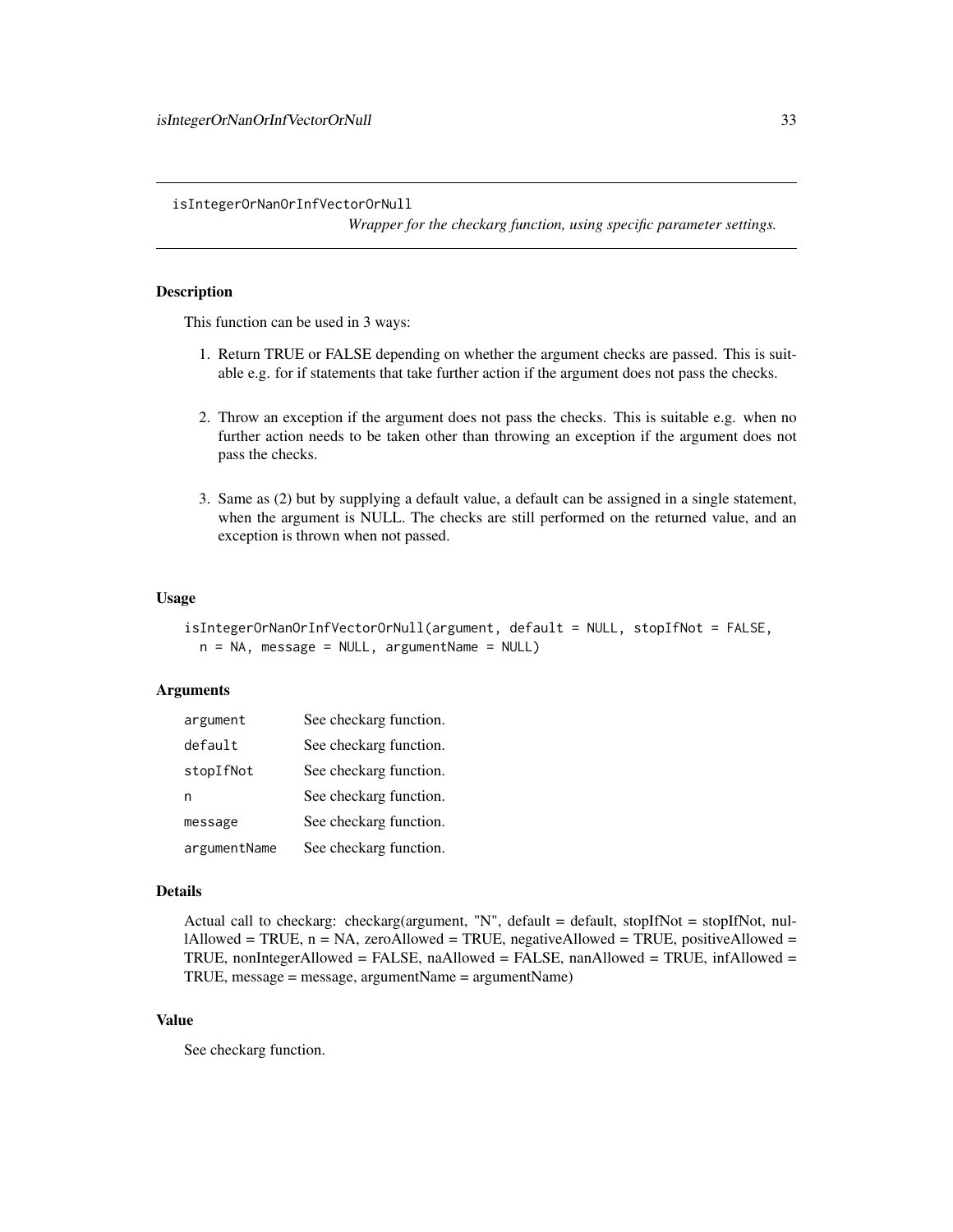## Examples

```
isIntegerOrNanOrInfVectorOrNull(2)
   # returns TRUE (argument is valid)
isIntegerOrNanOrInfVectorOrNull("X")
   # returns FALSE (argument is invalid)
#isIntegerOrNanOrInfVectorOrNull("X", stopIfNot = TRUE)
   # throws exception with message defined by message and argumentName parameters
isIntegerOrNanOrInfVectorOrNull(2, default = 1)
   # returns 2 (the argument, rather than the default, since it is not NULL)
#isIntegerOrNanOrInfVectorOrNull("X", default = 1)
   # throws exception with message defined by message and argumentName parameters
isIntegerOrNanOrInfVectorOrNull(NULL, default = 1)
  # returns 1 (the default, rather than the argument, since it is NULL)
```
isIntegerOrNanScalar *Wrapper for the checkarg function, using specific parameter settings.*

#### **Description**

This function can be used in 3 ways:

- 1. Return TRUE or FALSE depending on whether the argument checks are passed. This is suitable e.g. for if statements that take further action if the argument does not pass the checks.
- 2. Throw an exception if the argument does not pass the checks. This is suitable e.g. when no further action needs to be taken other than throwing an exception if the argument does not pass the checks.
- 3. Same as (2) but by supplying a default value, a default can be assigned in a single statement, when the argument is NULL. The checks are still performed on the returned value, and an exception is thrown when not passed.

#### Usage

```
isIntegerOrNanScalar(argument, default = NULL, stopIfNot = FALSE,
 message = NULL, argumentName = NULL)
```

| argument     | See checkarg function. |
|--------------|------------------------|
| default      | See checkarg function. |
| stopIfNot    | See checkarg function. |
| message      | See checkarg function. |
| argumentName | See checkarg function. |

<span id="page-33-0"></span>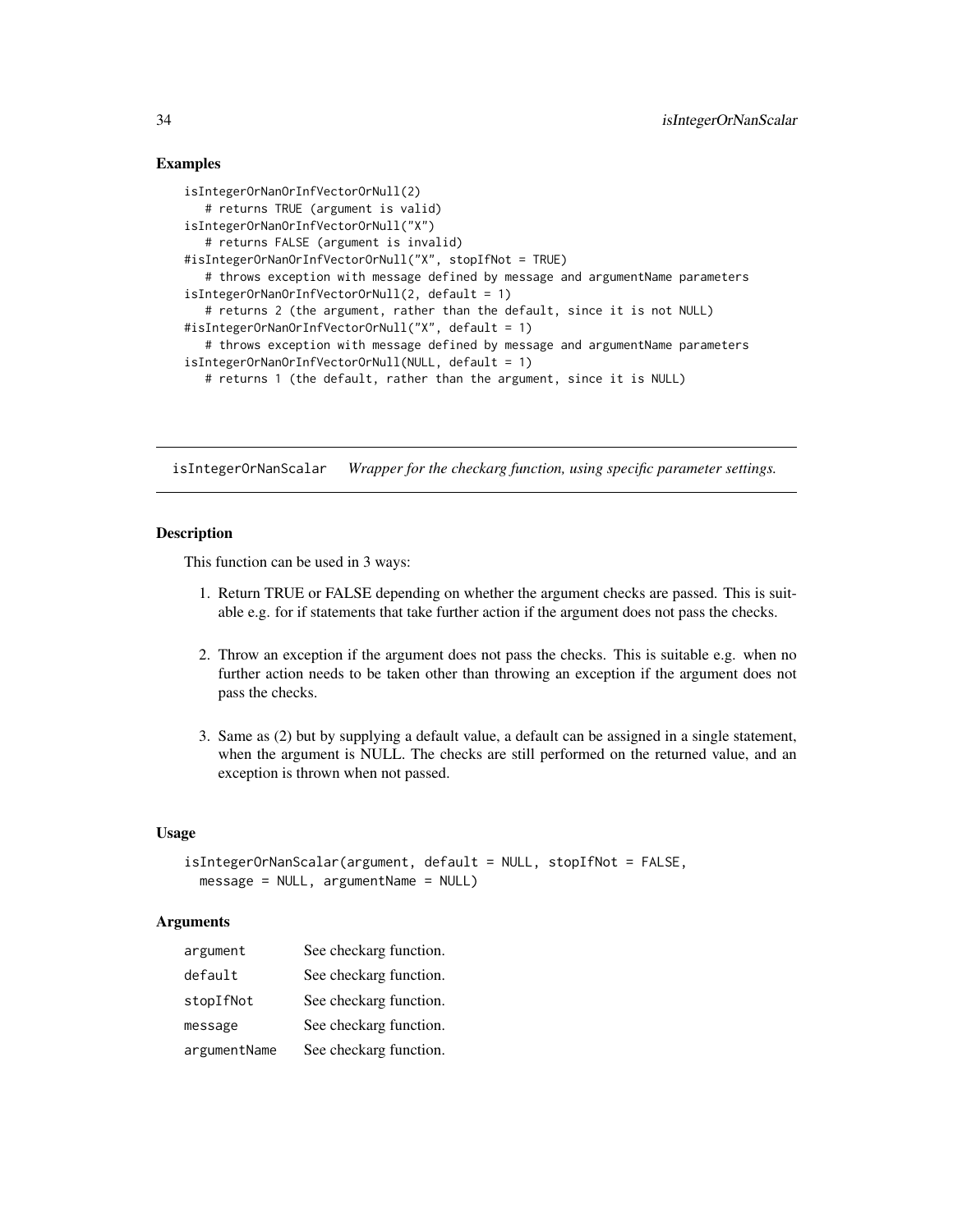## <span id="page-34-0"></span>Details

Actual call to checkarg: checkarg(argument, "N", default = default, stopIfNot = stopIfNot, nullAllowed = FALSE, n = 1, zeroAllowed = TRUE, negativeAllowed = TRUE, positiveAllowed = TRUE, nonIntegerAllowed = FALSE, naAllowed = FALSE, nanAllowed = TRUE, infAllowed = FALSE, message = message, argumentName = argumentName)

#### Value

See checkarg function.

#### Examples

```
isIntegerOrNanScalar(2)
   # returns TRUE (argument is valid)
isIntegerOrNanScalar("X")
   # returns FALSE (argument is invalid)
#isIntegerOrNanScalar("X", stopIfNot = TRUE)
   # throws exception with message defined by message and argumentName parameters
isIntegerOrNanScalar(2, default = 1)
   # returns 2 (the argument, rather than the default, since it is not NULL)
#isIntegerOrNanScalar("X", default = 1)
   # throws exception with message defined by message and argumentName parameters
isIntegerOrNanScalar(NULL, default = 1)
  # returns 1 (the default, rather than the argument, since it is NULL)
```
isIntegerOrNanScalarOrNull

*Wrapper for the checkarg function, using specific parameter settings.*

## Description

This function can be used in 3 ways:

- 1. Return TRUE or FALSE depending on whether the argument checks are passed. This is suitable e.g. for if statements that take further action if the argument does not pass the checks.
- 2. Throw an exception if the argument does not pass the checks. This is suitable e.g. when no further action needs to be taken other than throwing an exception if the argument does not pass the checks.
- 3. Same as (2) but by supplying a default value, a default can be assigned in a single statement, when the argument is NULL. The checks are still performed on the returned value, and an exception is thrown when not passed.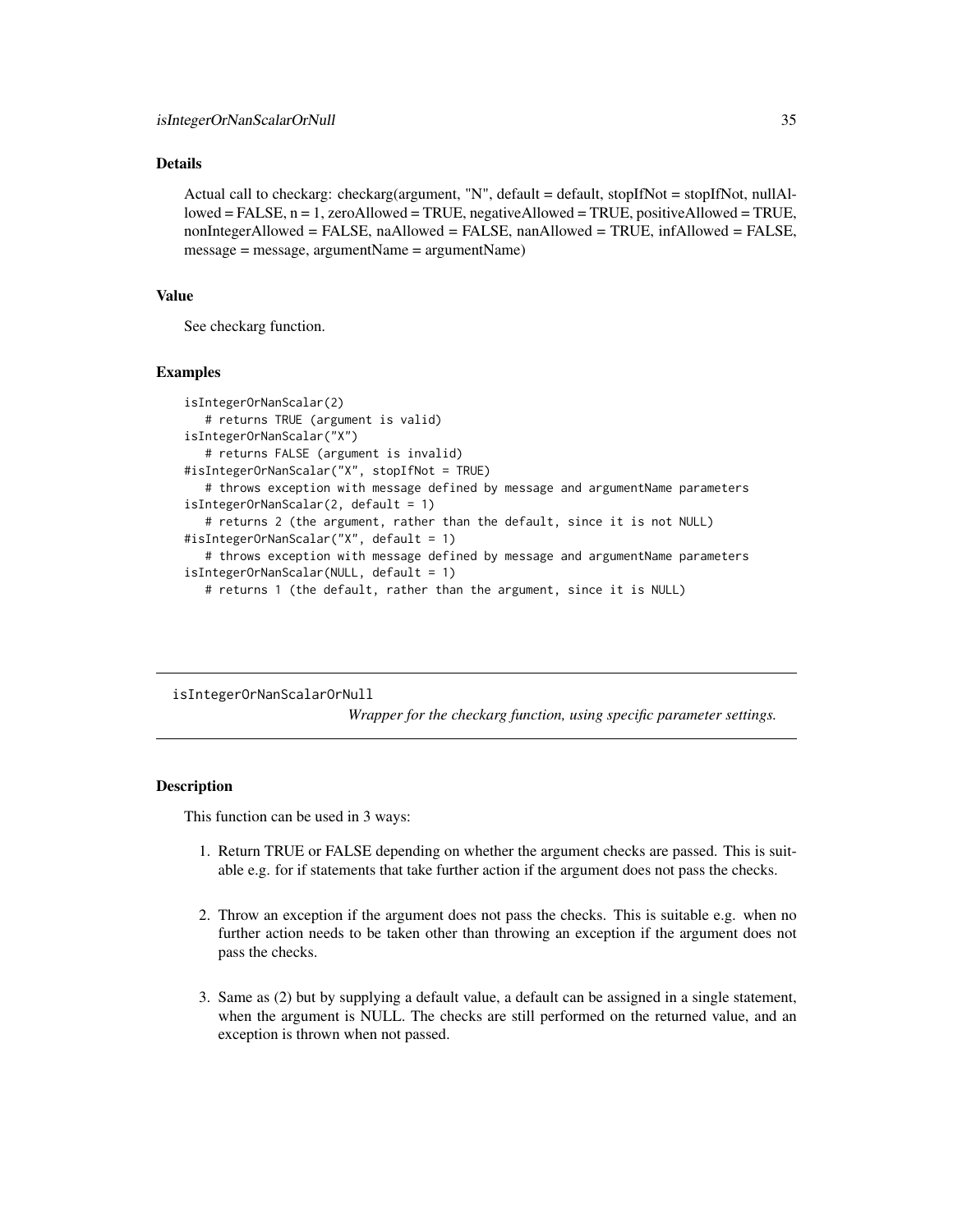#### <span id="page-35-0"></span>Usage

```
isIntegerOrNanScalarOrNull(argument, default = NULL, stopIfNot = FALSE,
 message = NULL, argumentName = NULL)
```
## Arguments

| argument     | See checkarg function. |
|--------------|------------------------|
| default      | See checkarg function. |
| stopIfNot    | See checkarg function. |
| message      | See checkarg function. |
| argumentName | See checkarg function. |

#### Details

Actual call to checkarg: checkarg(argument, "N", default = default, stopIfNot = stopIfNot, nullAllowed = TRUE,  $n = 1$ , zeroAllowed = TRUE, negativeAllowed = TRUE, positiveAllowed = TRUE, nonIntegerAllowed = FALSE, naAllowed = FALSE, nanAllowed = TRUE, infAllowed = FALSE, message = message, argumentName = argumentName)

#### Value

See checkarg function.

#### Examples

```
isIntegerOrNanScalarOrNull(2)
   # returns TRUE (argument is valid)
isIntegerOrNanScalarOrNull("X")
   # returns FALSE (argument is invalid)
#isIntegerOrNanScalarOrNull("X", stopIfNot = TRUE)
   # throws exception with message defined by message and argumentName parameters
isIntegerOrNanScalarOrNull(2, default = 1)
   # returns 2 (the argument, rather than the default, since it is not NULL)
#isIntegerOrNanScalarOrNull("X", default = 1)
   # throws exception with message defined by message and argumentName parameters
isIntegerOrNanScalarOrNull(NULL, default = 1)
   # returns 1 (the default, rather than the argument, since it is NULL)
```
isIntegerOrNanVector *Wrapper for the checkarg function, using specific parameter settings.*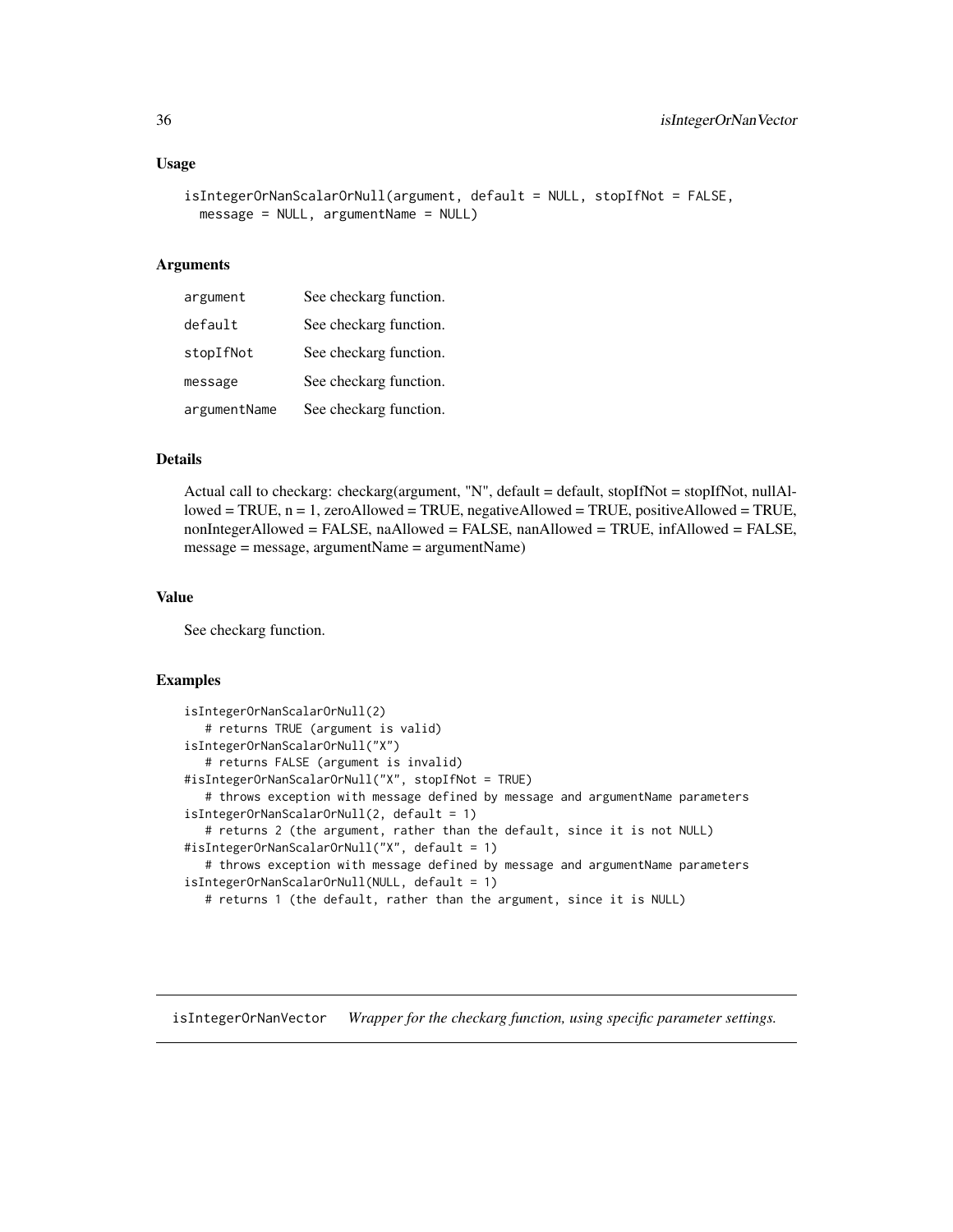### Description

This function can be used in 3 ways:

- 1. Return TRUE or FALSE depending on whether the argument checks are passed. This is suitable e.g. for if statements that take further action if the argument does not pass the checks.
- 2. Throw an exception if the argument does not pass the checks. This is suitable e.g. when no further action needs to be taken other than throwing an exception if the argument does not pass the checks.
- 3. Same as (2) but by supplying a default value, a default can be assigned in a single statement, when the argument is NULL. The checks are still performed on the returned value, and an exception is thrown when not passed.

#### Usage

```
isIntegerOrNanVector(argument, default = NULL, stopIfNot = FALSE, n = NA,
 message = NULL, argumentName = NULL)
```
### Arguments

| argument     | See checkarg function. |
|--------------|------------------------|
| default      | See checkarg function. |
| stopIfNot    | See checkarg function. |
| n            | See checkarg function. |
| message      | See checkarg function. |
| argumentName | See checkarg function. |

# Details

Actual call to checkarg: checkarg(argument, "N", default = default, stopIfNot = stopIfNot, nullAllowed = FALSE,  $n = NA$ , zeroAllowed = TRUE, negativeAllowed = TRUE, positiveAllowed = TRUE, nonIntegerAllowed = FALSE, naAllowed = FALSE, nanAllowed = TRUE, infAllowed = FALSE, message = message, argumentName = argumentName)

### Value

See checkarg function.

#### Examples

```
isIntegerOrNanVector(2)
   # returns TRUE (argument is valid)
isIntegerOrNanVector("X")
  # returns FALSE (argument is invalid)
#isIntegerOrNanVector("X", stopIfNot = TRUE)
  # throws exception with message defined by message and argumentName parameters
```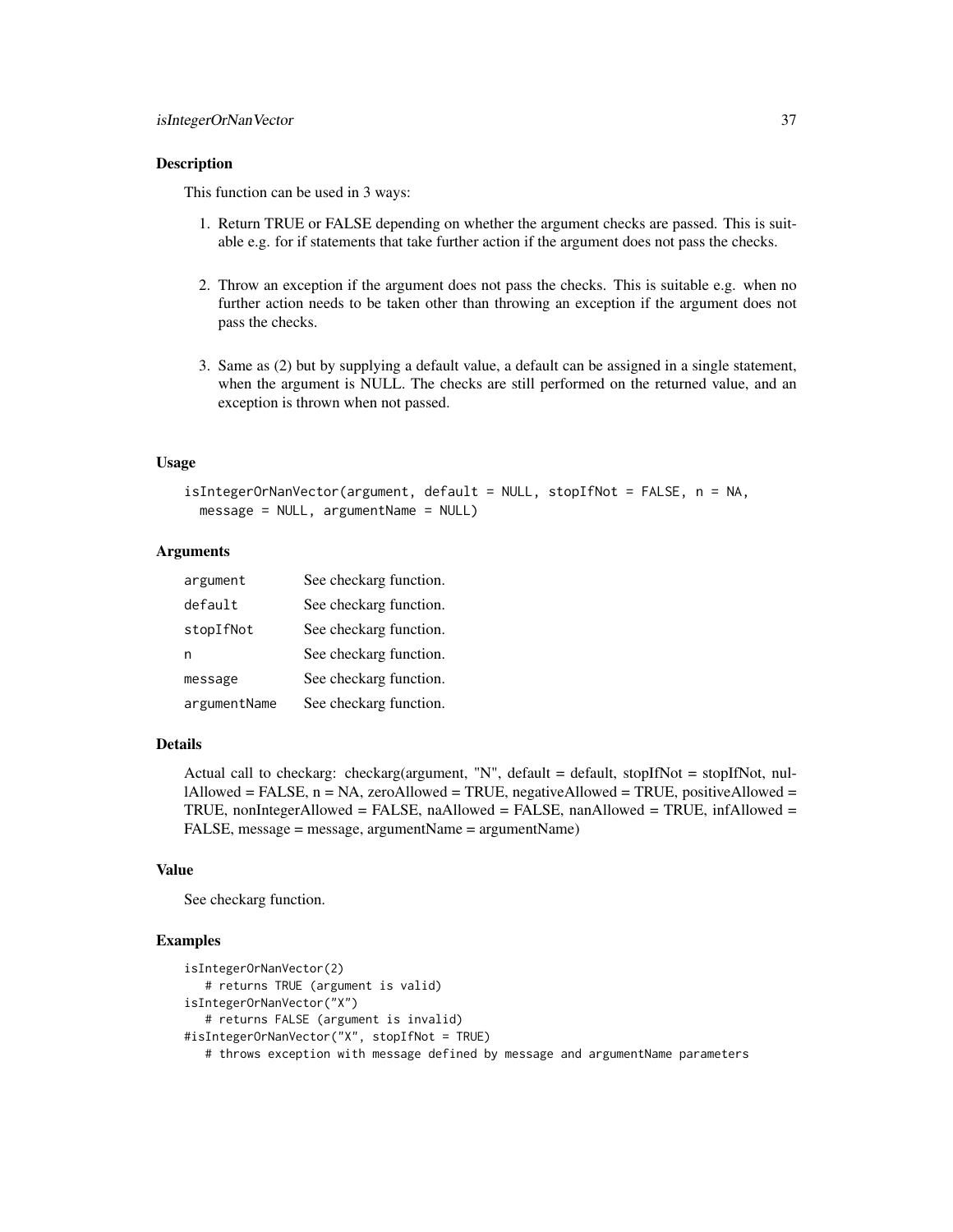```
isIntegerOrNanVector(2, default = 1)
   # returns 2 (the argument, rather than the default, since it is not NULL)
#isIntegerOrNanVector("X", default = 1)
   # throws exception with message defined by message and argumentName parameters
isIntegerOrNanVector(NULL, default = 1)
  # returns 1 (the default, rather than the argument, since it is NULL)
```
isIntegerOrNanVectorOrNull

*Wrapper for the checkarg function, using specific parameter settings.*

### Description

This function can be used in 3 ways:

- 1. Return TRUE or FALSE depending on whether the argument checks are passed. This is suitable e.g. for if statements that take further action if the argument does not pass the checks.
- 2. Throw an exception if the argument does not pass the checks. This is suitable e.g. when no further action needs to be taken other than throwing an exception if the argument does not pass the checks.
- 3. Same as (2) but by supplying a default value, a default can be assigned in a single statement, when the argument is NULL. The checks are still performed on the returned value, and an exception is thrown when not passed.

#### Usage

```
isIntegerOrNanVectorOrNull(argument, default = NULL, stopIfNot = FALSE,
 n = NA, message = NULL, argumentName = NULL)
```
#### **Arguments**

| argument     | See checkarg function. |
|--------------|------------------------|
| default      | See checkarg function. |
| stopIfNot    | See checkarg function. |
| n            | See checkarg function. |
| message      | See checkarg function. |
| argumentName | See checkarg function. |

#### Details

Actual call to checkarg: checkarg(argument, "N", default = default, stopIfNot = stopIfNot, nullAllowed = TRUE,  $n = NA$ , zeroAllowed = TRUE, negativeAllowed = TRUE, positiveAllowed = TRUE, nonIntegerAllowed = FALSE, naAllowed = FALSE, nanAllowed = TRUE, infAllowed = FALSE, message = message, argumentName = argumentName)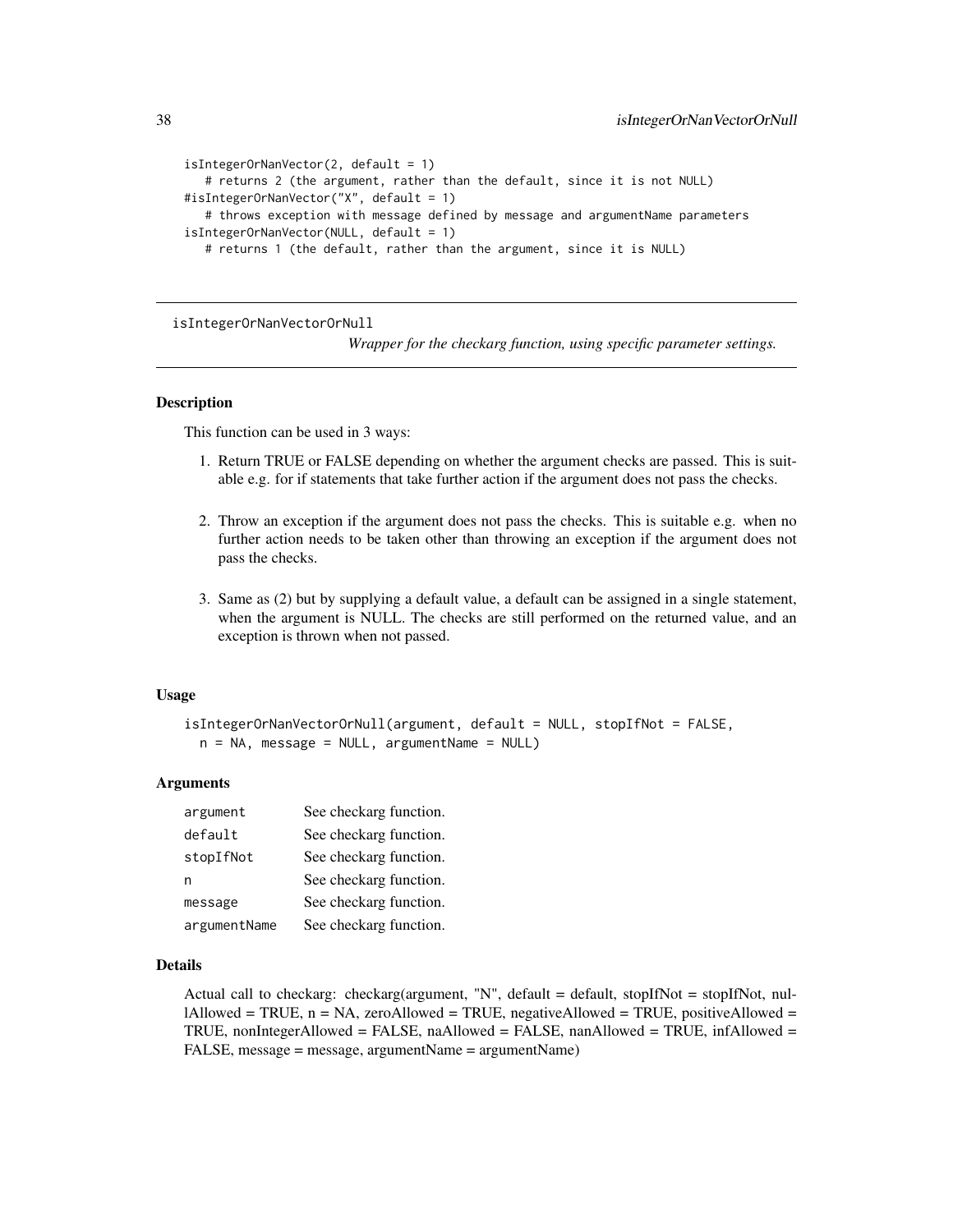# Value

See checkarg function.

# Examples

```
isIntegerOrNanVectorOrNull(2)
   # returns TRUE (argument is valid)
isIntegerOrNanVectorOrNull("X")
  # returns FALSE (argument is invalid)
#isIntegerOrNanVectorOrNull("X", stopIfNot = TRUE)
   # throws exception with message defined by message and argumentName parameters
isIntegerOrNanVectorOrNull(2, default = 1)
   # returns 2 (the argument, rather than the default, since it is not NULL)
#isIntegerOrNanVectorOrNull("X", default = 1)
   # throws exception with message defined by message and argumentName parameters
isIntegerOrNanVectorOrNull(NULL, default = 1)
  # returns 1 (the default, rather than the argument, since it is NULL)
```
isIntegerOrNaOrInfScalar

*Wrapper for the checkarg function, using specific parameter settings.*

### Description

This function can be used in 3 ways:

- 1. Return TRUE or FALSE depending on whether the argument checks are passed. This is suitable e.g. for if statements that take further action if the argument does not pass the checks.
- 2. Throw an exception if the argument does not pass the checks. This is suitable e.g. when no further action needs to be taken other than throwing an exception if the argument does not pass the checks.
- 3. Same as (2) but by supplying a default value, a default can be assigned in a single statement, when the argument is NULL. The checks are still performed on the returned value, and an exception is thrown when not passed.

# Usage

```
isIntegerOrNaOrInfScalar(argument, default = NULL, stopIfNot = FALSE,
 message = NULL, argumentName = NULL)
```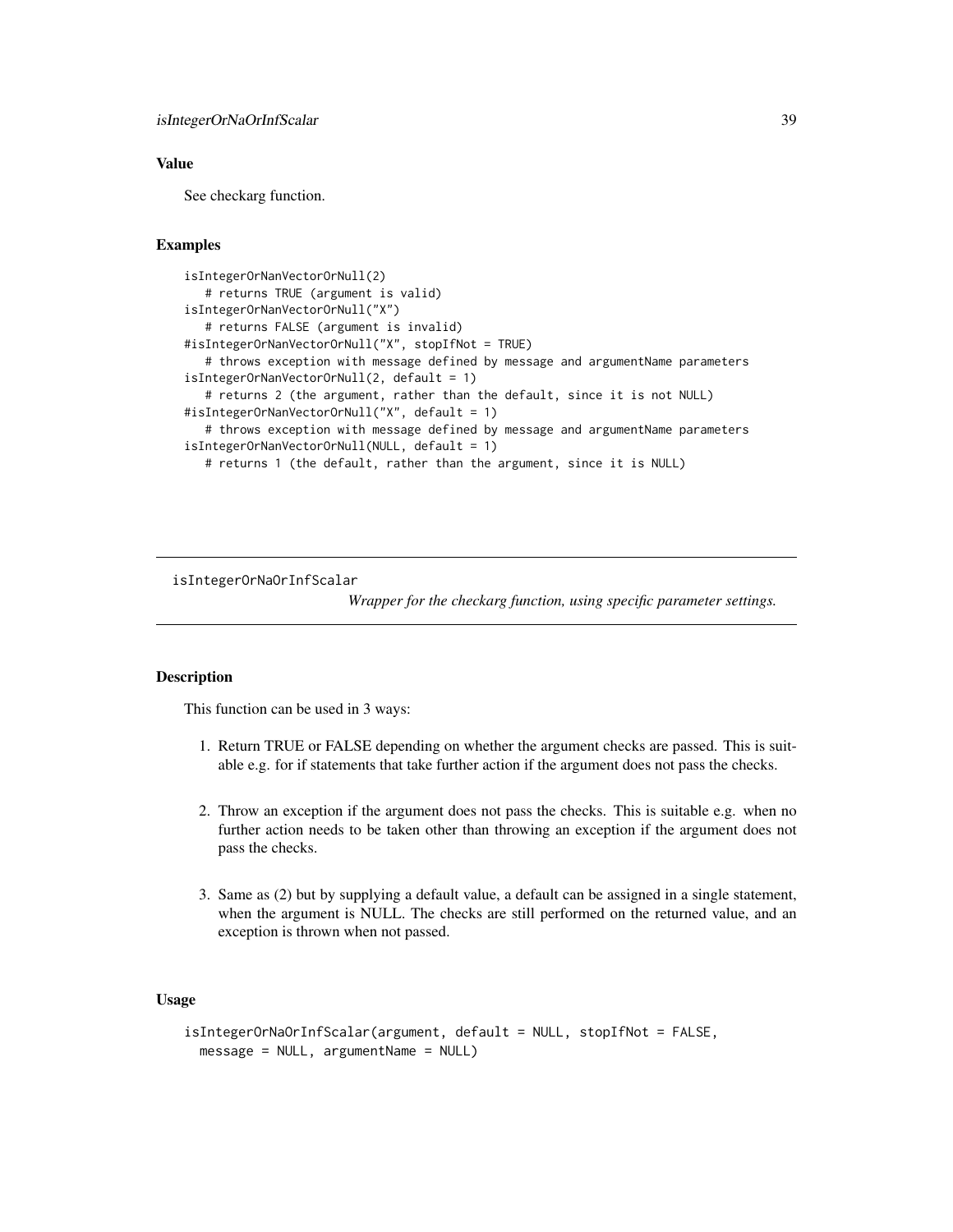### **Arguments**

| argument     | See checkarg function. |
|--------------|------------------------|
| default      | See checkarg function. |
| stopIfNot    | See checkarg function. |
| message      | See checkarg function. |
| argumentName | See checkarg function. |

# Details

Actual call to checkarg: checkarg(argument, "N", default = default, stopIfNot = stopIfNot, nullAllowed = FALSE,  $n = 1$ , zeroAllowed = TRUE, negativeAllowed = TRUE, positiveAllowed = TRUE, nonIntegerAllowed = FALSE, naAllowed = TRUE, nanAllowed = FALSE, infAllowed = TRUE, message = message, argumentName = argumentName)

# Value

See checkarg function.

# Examples

```
isIntegerOrNaOrInfScalar(2)
  # returns TRUE (argument is valid)
isIntegerOrNaOrInfScalar("X")
  # returns FALSE (argument is invalid)
#isIntegerOrNaOrInfScalar("X", stopIfNot = TRUE)
   # throws exception with message defined by message and argumentName parameters
isIntegerOrNaOrInfScalar(2, default = 1)
   # returns 2 (the argument, rather than the default, since it is not NULL)
#isIntegerOrNaOrInfScalar("X", default = 1)
   # throws exception with message defined by message and argumentName parameters
isIntegerOrNaOrInfScalar(NULL, default = 1)
   # returns 1 (the default, rather than the argument, since it is NULL)
```
isIntegerOrNaOrInfScalarOrNull

*Wrapper for the checkarg function, using specific parameter settings.*

#### **Description**

This function can be used in 3 ways:

1. Return TRUE or FALSE depending on whether the argument checks are passed. This is suitable e.g. for if statements that take further action if the argument does not pass the checks.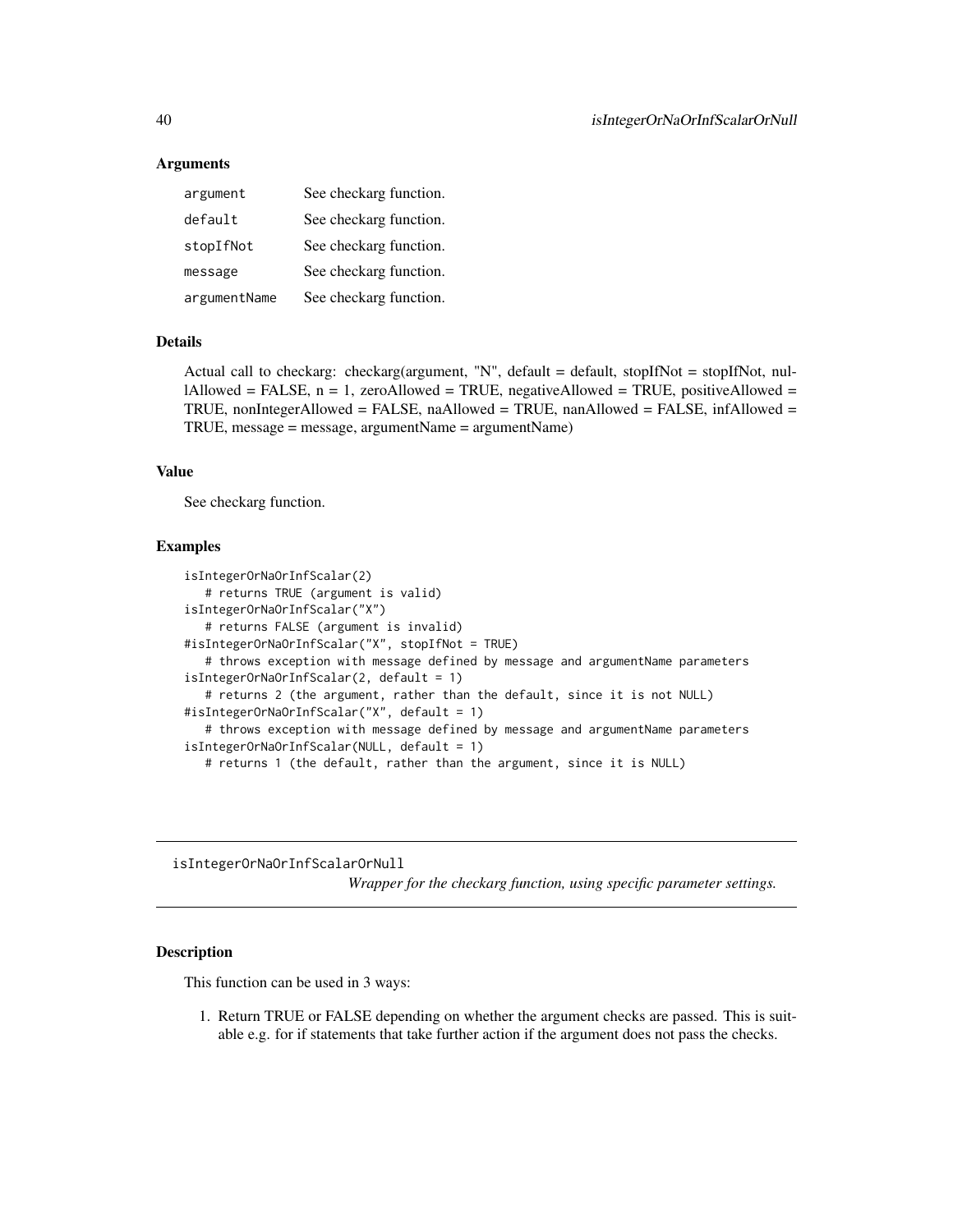- 2. Throw an exception if the argument does not pass the checks. This is suitable e.g. when no further action needs to be taken other than throwing an exception if the argument does not pass the checks.
- 3. Same as (2) but by supplying a default value, a default can be assigned in a single statement, when the argument is NULL. The checks are still performed on the returned value, and an exception is thrown when not passed.

# Usage

```
isIntegerOrNaOrInfScalarOrNull(argument, default = NULL, stopIfNot = FALSE,
 message = NULL, argumentName = NULL)
```
### Arguments

| argument     | See checkarg function. |
|--------------|------------------------|
| default      | See checkarg function. |
| stopIfNot    | See checkarg function. |
| message      | See checkarg function. |
| argumentName | See checkarg function. |

# Details

Actual call to checkarg: checkarg(argument, "N", default = default, stopIfNot = stopIfNot, nullAl $loved = TRUE, n = 1, zero$ Allowed = TRUE, negativeAllowed = TRUE, positiveAllowed = TRUE, nonIntegerAllowed = FALSE, naAllowed = TRUE, nanAllowed = FALSE, infAllowed = TRUE, message = message, argumentName = argumentName)

# Value

See checkarg function.

### Examples

```
isIntegerOrNaOrInfScalarOrNull(2)
   # returns TRUE (argument is valid)
isIntegerOrNaOrInfScalarOrNull("X")
   # returns FALSE (argument is invalid)
#isIntegerOrNaOrInfScalarOrNull("X", stopIfNot = TRUE)
   # throws exception with message defined by message and argumentName parameters
isIntegerOrNaOrInfScalarOrNull(2, default = 1)
   # returns 2 (the argument, rather than the default, since it is not NULL)
#isIntegerOrNaOrInfScalarOrNull("X", default = 1)
   # throws exception with message defined by message and argumentName parameters
isIntegerOrNaOrInfScalarOrNull(NULL, default = 1)
   # returns 1 (the default, rather than the argument, since it is NULL)
```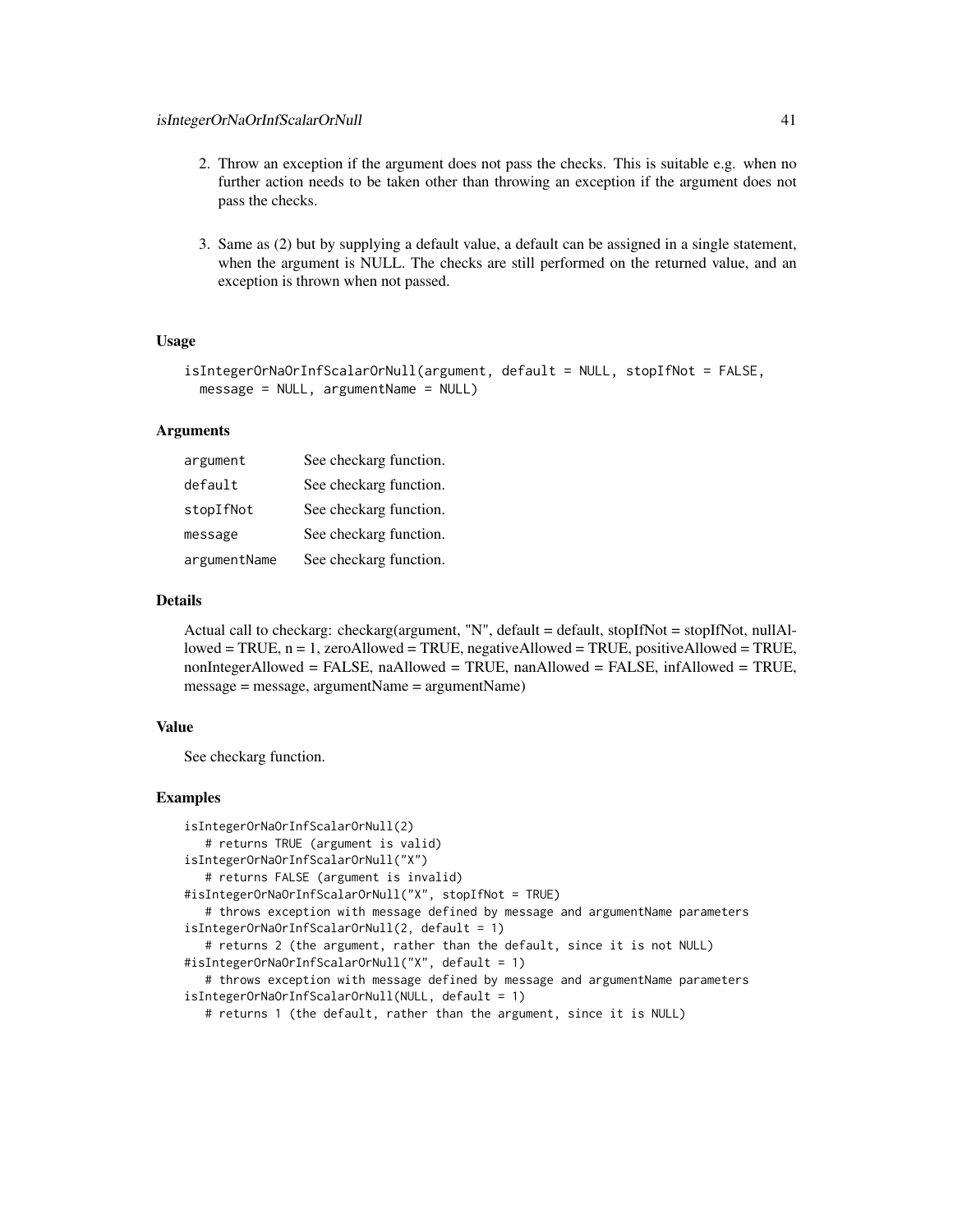isIntegerOrNaOrInfVector

*Wrapper for the checkarg function, using specific parameter settings.*

# **Description**

This function can be used in 3 ways:

- 1. Return TRUE or FALSE depending on whether the argument checks are passed. This is suitable e.g. for if statements that take further action if the argument does not pass the checks.
- 2. Throw an exception if the argument does not pass the checks. This is suitable e.g. when no further action needs to be taken other than throwing an exception if the argument does not pass the checks.
- 3. Same as (2) but by supplying a default value, a default can be assigned in a single statement, when the argument is NULL. The checks are still performed on the returned value, and an exception is thrown when not passed.

# Usage

```
isIntegerOrNaOrInfVector(argument, default = NULL, stopIfNot = FALSE,
 n = NA, message = NULL, argumentName = NULL)
```
# Arguments

| argument     | See checkarg function. |
|--------------|------------------------|
| default      | See checkarg function. |
| stopIfNot    | See checkarg function. |
| n            | See checkarg function. |
| message      | See checkarg function. |
| argumentName | See checkarg function. |

#### Details

```
Actual call to checkarg: checkarg(argument, "N", default = default, stopIfNot = stopIfNot, nul-
lAllowed = FALSE, n = NA, zeroAllowed = TRUE, negativeAllowed = TRUE, positiveAllowed =
TRUE, nonIntegerAllowed = FALSE, naAllowed = TRUE, nanAllowed = FALSE, infAllowed =
TRUE, message = message, argumentName = argumentName)
```
# Value

See checkarg function.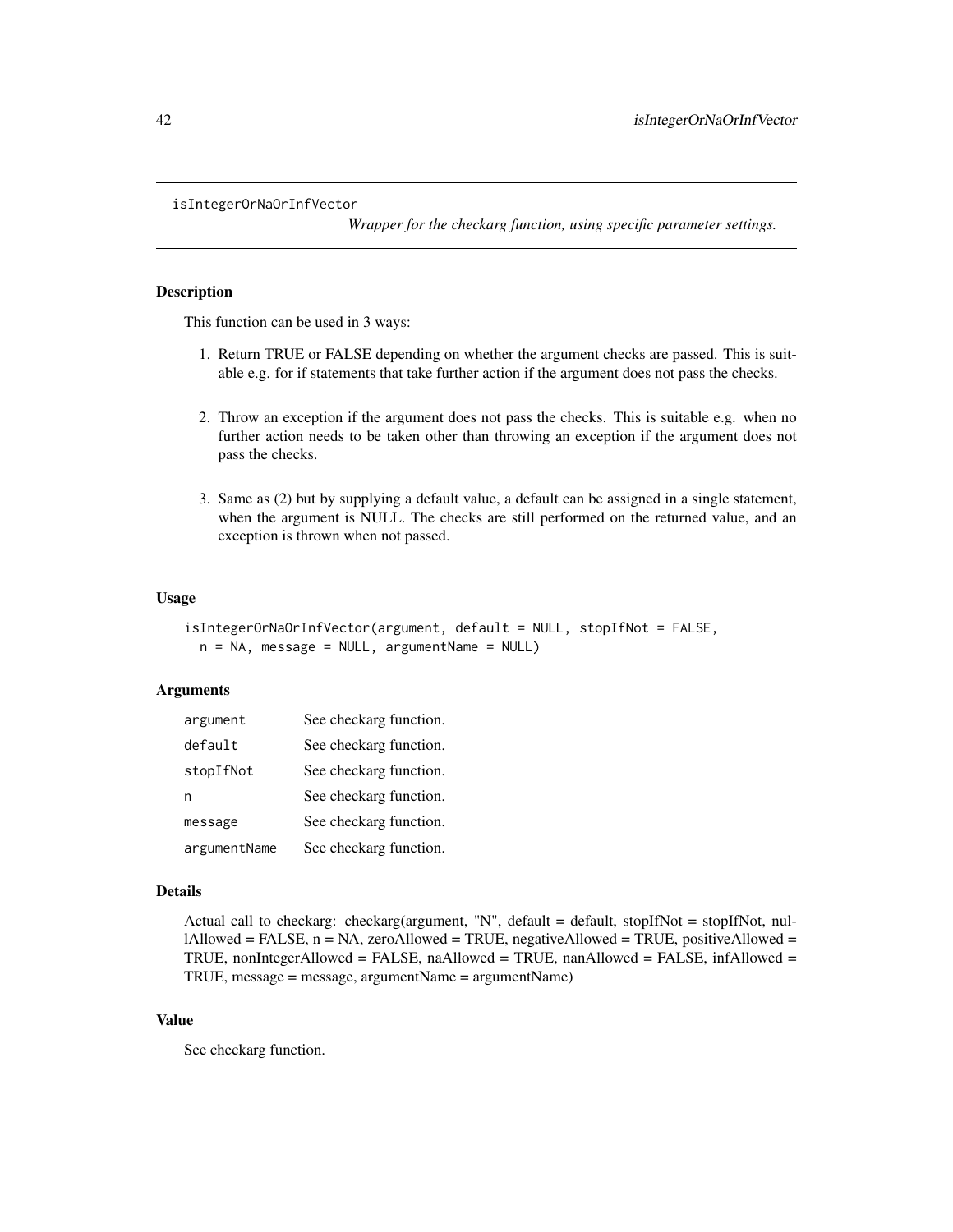## Examples

```
isIntegerOrNaOrInfVector(2)
   # returns TRUE (argument is valid)
isIntegerOrNaOrInfVector("X")
   # returns FALSE (argument is invalid)
#isIntegerOrNaOrInfVector("X", stopIfNot = TRUE)
   # throws exception with message defined by message and argumentName parameters
isIntegerOrNaOrInfVector(2, default = 1)
   # returns 2 (the argument, rather than the default, since it is not NULL)
#isIntegerOrNaOrInfVector("X", default = 1)
   # throws exception with message defined by message and argumentName parameters
isIntegerOrNaOrInfVector(NULL, default = 1)
  # returns 1 (the default, rather than the argument, since it is NULL)
```
isIntegerOrNaOrInfVectorOrNull

*Wrapper for the checkarg function, using specific parameter settings.*

# Description

This function can be used in 3 ways:

- 1. Return TRUE or FALSE depending on whether the argument checks are passed. This is suitable e.g. for if statements that take further action if the argument does not pass the checks.
- 2. Throw an exception if the argument does not pass the checks. This is suitable e.g. when no further action needs to be taken other than throwing an exception if the argument does not pass the checks.
- 3. Same as (2) but by supplying a default value, a default can be assigned in a single statement, when the argument is NULL. The checks are still performed on the returned value, and an exception is thrown when not passed.

# Usage

```
isIntegerOrNaOrInfVectorOrNull(argument, default = NULL, stopIfNot = FALSE,
 n = NA, message = NULL, argumentName = NULL)
```
# Arguments

| argument     | See checkarg function. |
|--------------|------------------------|
| default      | See checkarg function. |
| stopIfNot    | See checkarg function. |
| n            | See checkarg function. |
| message      | See checkarg function. |
| argumentName | See checkarg function. |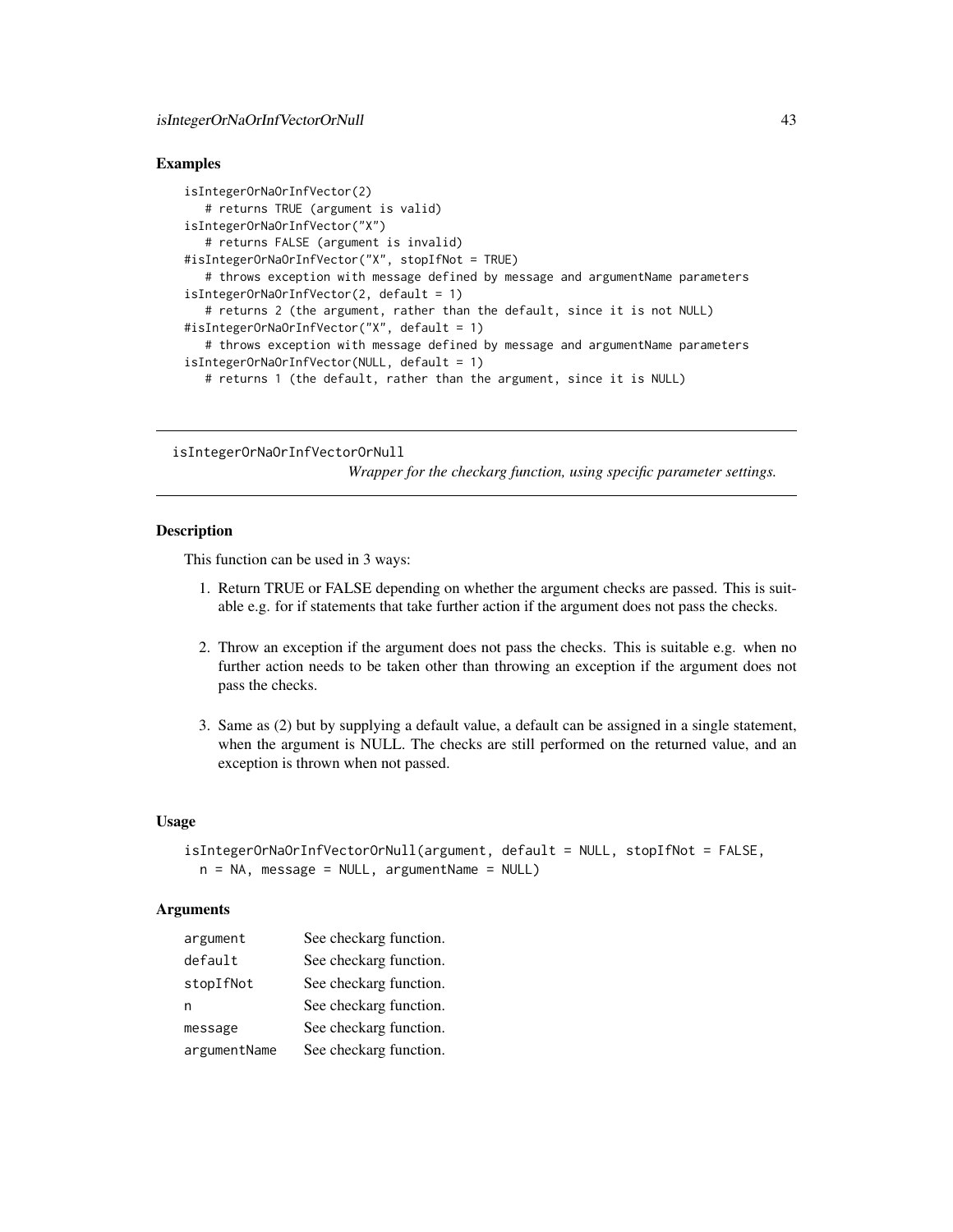# Details

Actual call to checkarg: checkarg(argument, "N", default = default, stopIfNot = stopIfNot, nullAllowed = TRUE,  $n = NA$ , zeroAllowed = TRUE, negativeAllowed = TRUE, positiveAllowed = TRUE, nonIntegerAllowed = FALSE, naAllowed = TRUE, nanAllowed = FALSE, infAllowed = TRUE, message = message, argumentName = argumentName)

#### Value

See checkarg function.

#### Examples

```
isIntegerOrNaOrInfVectorOrNull(2)
   # returns TRUE (argument is valid)
isIntegerOrNaOrInfVectorOrNull("X")
   # returns FALSE (argument is invalid)
#isIntegerOrNaOrInfVectorOrNull("X", stopIfNot = TRUE)
   # throws exception with message defined by message and argumentName parameters
isIntegerOrNaOrInfVectorOrNull(2, default = 1)
   # returns 2 (the argument, rather than the default, since it is not NULL)
#isIntegerOrNaOrInfVectorOrNull("X", default = 1)
   # throws exception with message defined by message and argumentName parameters
isIntegerOrNaOrInfVectorOrNull(NULL, default = 1)
  # returns 1 (the default, rather than the argument, since it is NULL)
```
isIntegerOrNaOrNanOrInfScalar

*Wrapper for the checkarg function, using specific parameter settings.*

# **Description**

This function can be used in 3 ways:

- 1. Return TRUE or FALSE depending on whether the argument checks are passed. This is suitable e.g. for if statements that take further action if the argument does not pass the checks.
- 2. Throw an exception if the argument does not pass the checks. This is suitable e.g. when no further action needs to be taken other than throwing an exception if the argument does not pass the checks.
- 3. Same as (2) but by supplying a default value, a default can be assigned in a single statement, when the argument is NULL. The checks are still performed on the returned value, and an exception is thrown when not passed.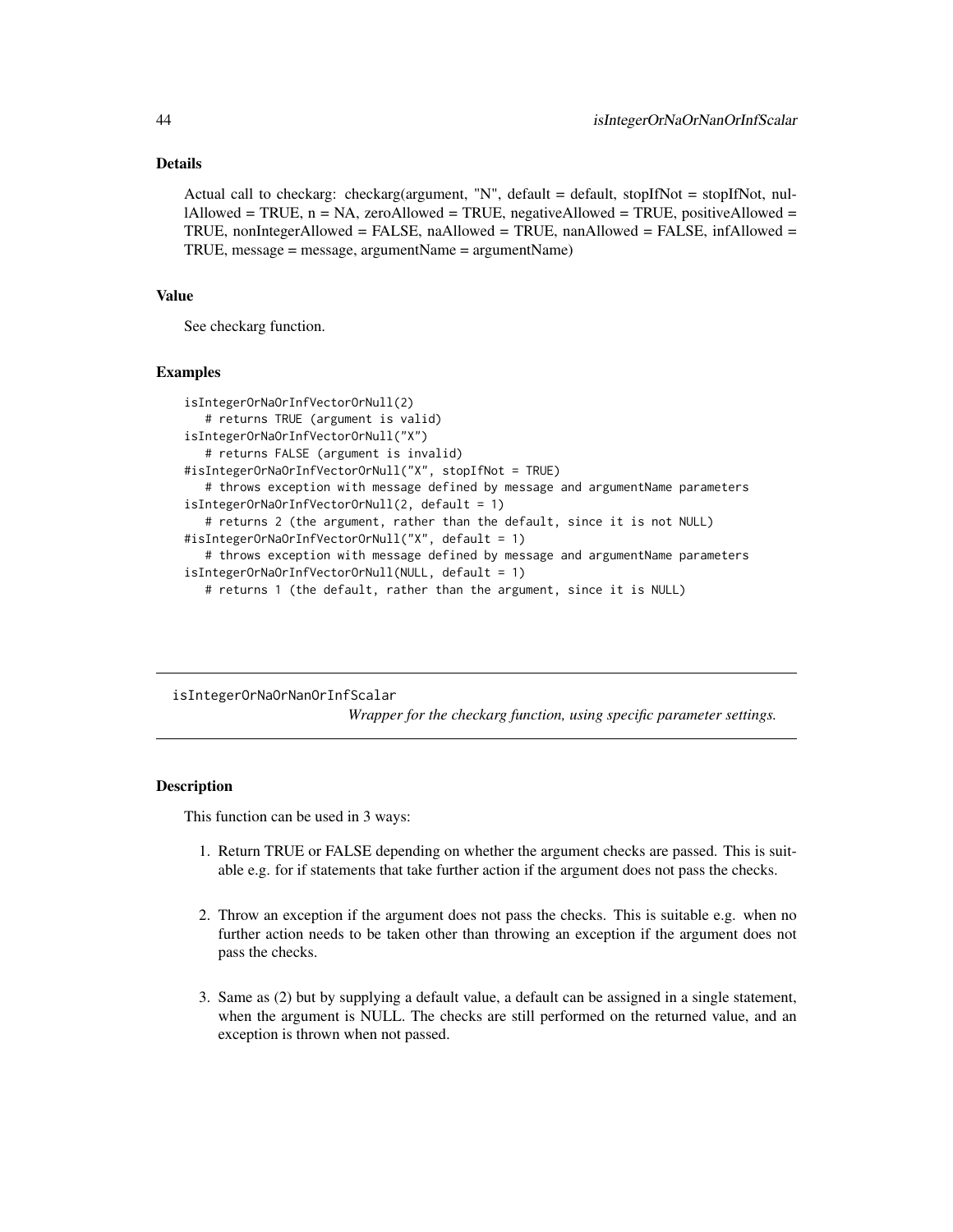### Usage

```
isIntegerOrNaOrNanOrInfScalar(argument, default = NULL, stopIfNot = FALSE,
 message = NULL, argumentName = NULL)
```
#### Arguments

| argument     | See checkarg function. |
|--------------|------------------------|
| default      | See checkarg function. |
| stopIfNot    | See checkarg function. |
| message      | See checkarg function. |
| argumentName | See checkarg function. |

# Details

Actual call to checkarg: checkarg(argument, "N", default = default, stopIfNot = stopIfNot, nullAllowed = FALSE,  $n = 1$ , zeroAllowed = TRUE, negativeAllowed = TRUE, positiveAllowed = TRUE, nonIntegerAllowed = FALSE, naAllowed = TRUE, nanAllowed = TRUE, infAllowed = TRUE, message = message, argumentName = argumentName)

### Value

See checkarg function.

# Examples

```
isIntegerOrNaOrNanOrInfScalar(2)
   # returns TRUE (argument is valid)
isIntegerOrNaOrNanOrInfScalar("X")
   # returns FALSE (argument is invalid)
#isIntegerOrNaOrNanOrInfScalar("X", stopIfNot = TRUE)
   # throws exception with message defined by message and argumentName parameters
isIntegerOrNaOrNanOrInfScalar(2, default = 1)
   # returns 2 (the argument, rather than the default, since it is not NULL)
#isIntegerOrNaOrNanOrInfScalar("X", default = 1)
  # throws exception with message defined by message and argumentName parameters
isIntegerOrNaOrNanOrInfScalar(NULL, default = 1)
  # returns 1 (the default, rather than the argument, since it is NULL)
```
isIntegerOrNaOrNanOrInfScalarOrNull *Wrapper for the checkarg function, using specific parameter settings.*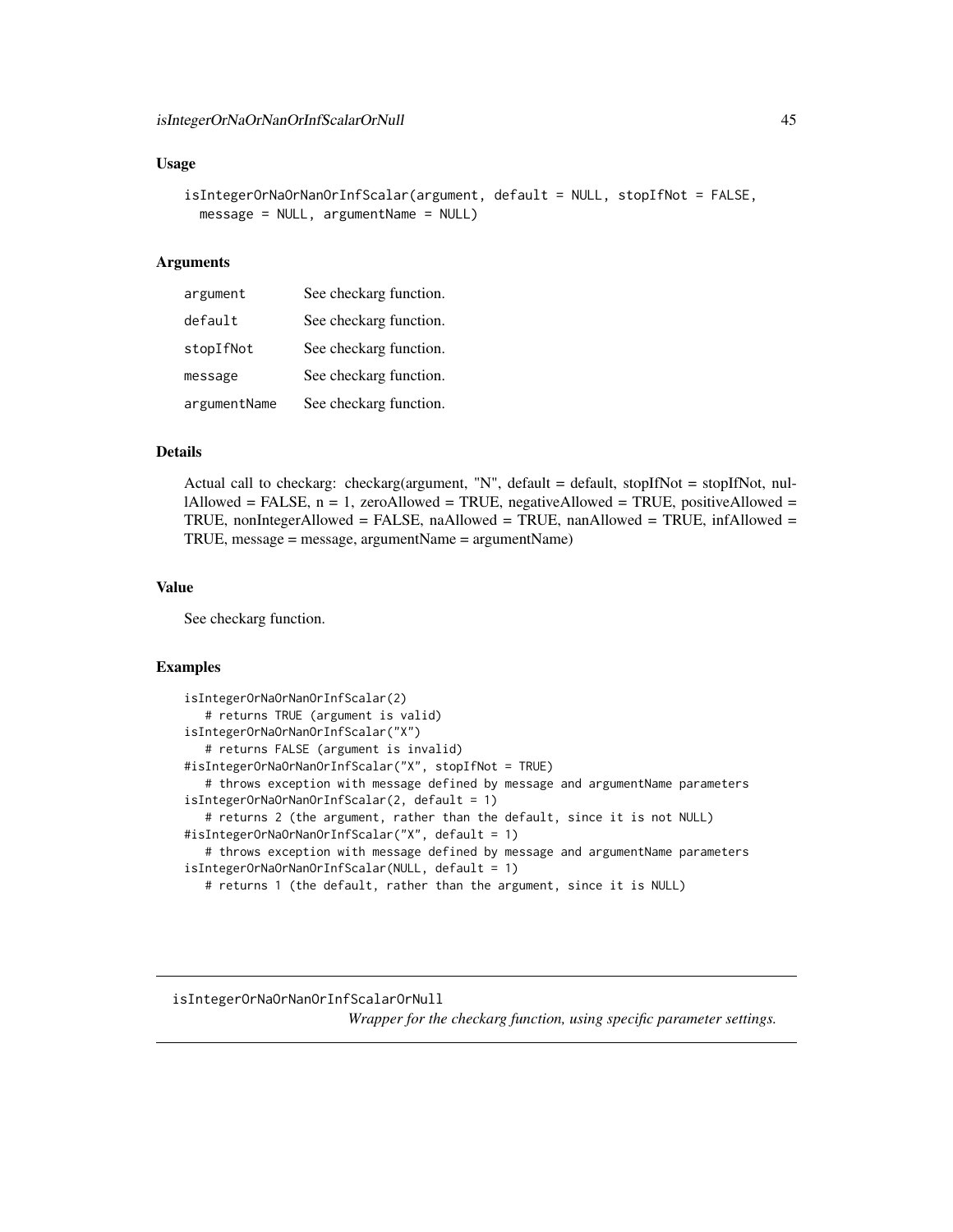### Description

This function can be used in 3 ways:

- 1. Return TRUE or FALSE depending on whether the argument checks are passed. This is suitable e.g. for if statements that take further action if the argument does not pass the checks.
- 2. Throw an exception if the argument does not pass the checks. This is suitable e.g. when no further action needs to be taken other than throwing an exception if the argument does not pass the checks.
- 3. Same as (2) but by supplying a default value, a default can be assigned in a single statement, when the argument is NULL. The checks are still performed on the returned value, and an exception is thrown when not passed.

#### Usage

```
isIntegerOrNaOrNanOrInfScalarOrNull(argument, default = NULL,
  stopIfNot = FALSE, message = NULL, argumentName = NULL)
```
### Arguments

| argument     | See checkarg function. |
|--------------|------------------------|
| default      | See checkarg function. |
| stopIfNot    | See checkarg function. |
| message      | See checkarg function. |
| argumentName | See checkarg function. |

### Details

Actual call to checkarg: checkarg(argument, "N", default = default, stopIfNot = stopIfNot, nullAllowed = TRUE,  $n = 1$ , zeroAllowed = TRUE, negativeAllowed = TRUE, positiveAllowed = TRUE, nonIntegerAllowed = FALSE, naAllowed = TRUE, nanAllowed = TRUE, infAllowed = TRUE, message = message, argumentName = argumentName)

### Value

See checkarg function.

### Examples

```
isIntegerOrNaOrNanOrInfScalarOrNull(2)
   # returns TRUE (argument is valid)
isIntegerOrNaOrNanOrInfScalarOrNull("X")
   # returns FALSE (argument is invalid)
#isIntegerOrNaOrNanOrInfScalarOrNull("X", stopIfNot = TRUE)
   # throws exception with message defined by message and argumentName parameters
isIntegerOrNaOrNanOrInfScalarOrNull(2, default = 1)
```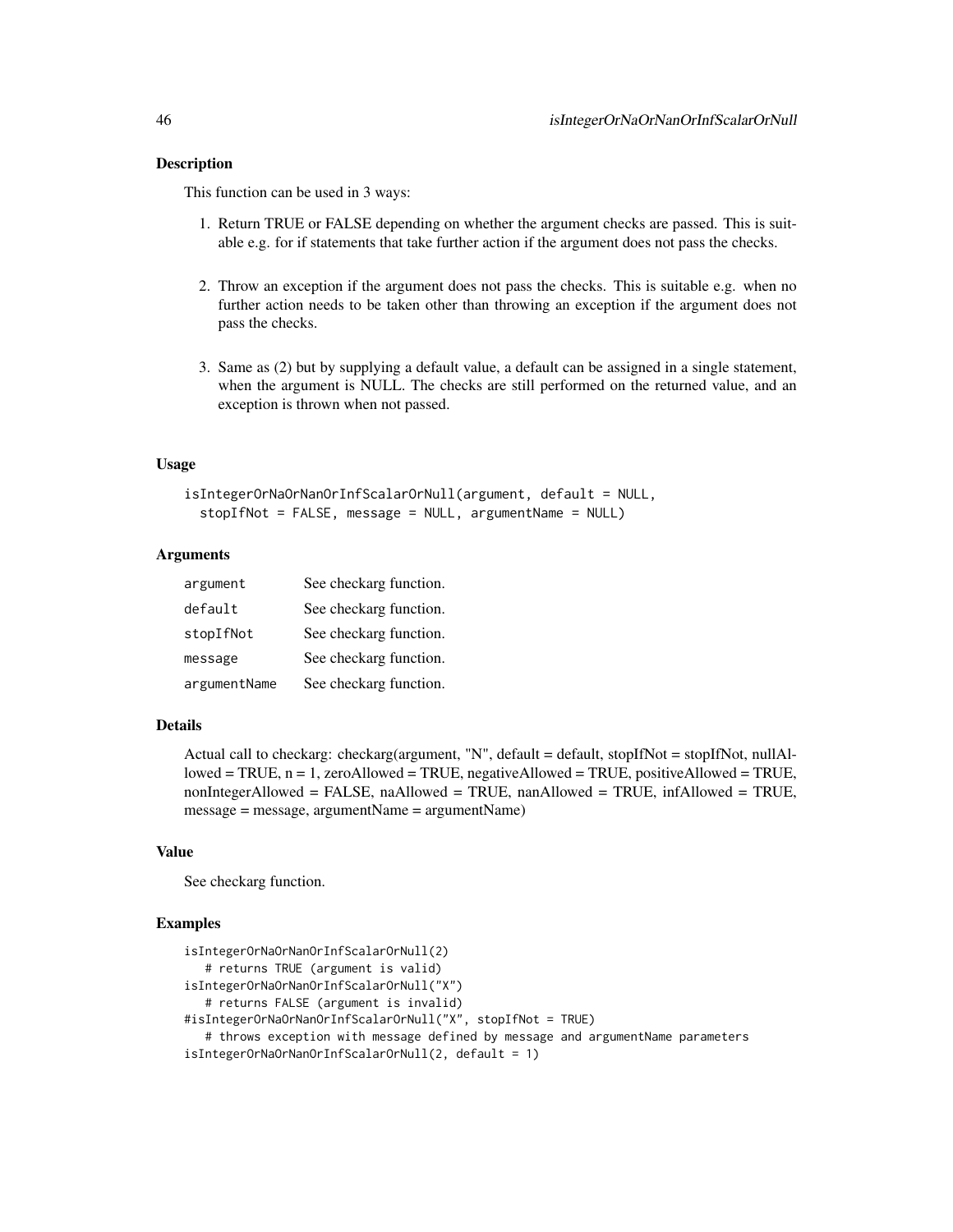# returns 2 (the argument, rather than the default, since it is not NULL) #isIntegerOrNaOrNanOrInfScalarOrNull("X", default = 1) # throws exception with message defined by message and argumentName parameters isIntegerOrNaOrNanOrInfScalarOrNull(NULL, default = 1) # returns 1 (the default, rather than the argument, since it is NULL)

isIntegerOrNaOrNanOrInfVector

*Wrapper for the checkarg function, using specific parameter settings.*

# Description

This function can be used in 3 ways:

- 1. Return TRUE or FALSE depending on whether the argument checks are passed. This is suitable e.g. for if statements that take further action if the argument does not pass the checks.
- 2. Throw an exception if the argument does not pass the checks. This is suitable e.g. when no further action needs to be taken other than throwing an exception if the argument does not pass the checks.
- 3. Same as (2) but by supplying a default value, a default can be assigned in a single statement, when the argument is NULL. The checks are still performed on the returned value, and an exception is thrown when not passed.

### Usage

isIntegerOrNaOrNanOrInfVector(argument, default = NULL, stopIfNot = FALSE, n = NA, message = NULL, argumentName = NULL)

### Arguments

| argument     | See checkarg function. |
|--------------|------------------------|
| default      | See checkarg function. |
| stopIfNot    | See checkarg function. |
| n            | See checkarg function. |
| message      | See checkarg function. |
| argumentName | See checkarg function. |

#### Details

Actual call to checkarg: checkarg(argument, "N", default = default, stopIfNot = stopIfNot, nullAllowed = FALSE, n = NA, zeroAllowed = TRUE, negativeAllowed = TRUE, positiveAllowed  $=$  TRUE, nonIntegerAllowed  $=$  FALSE, naAllowed  $=$  TRUE, nanAllowed  $=$  TRUE, infAllowed  $=$ TRUE, message = message, argumentName = argumentName)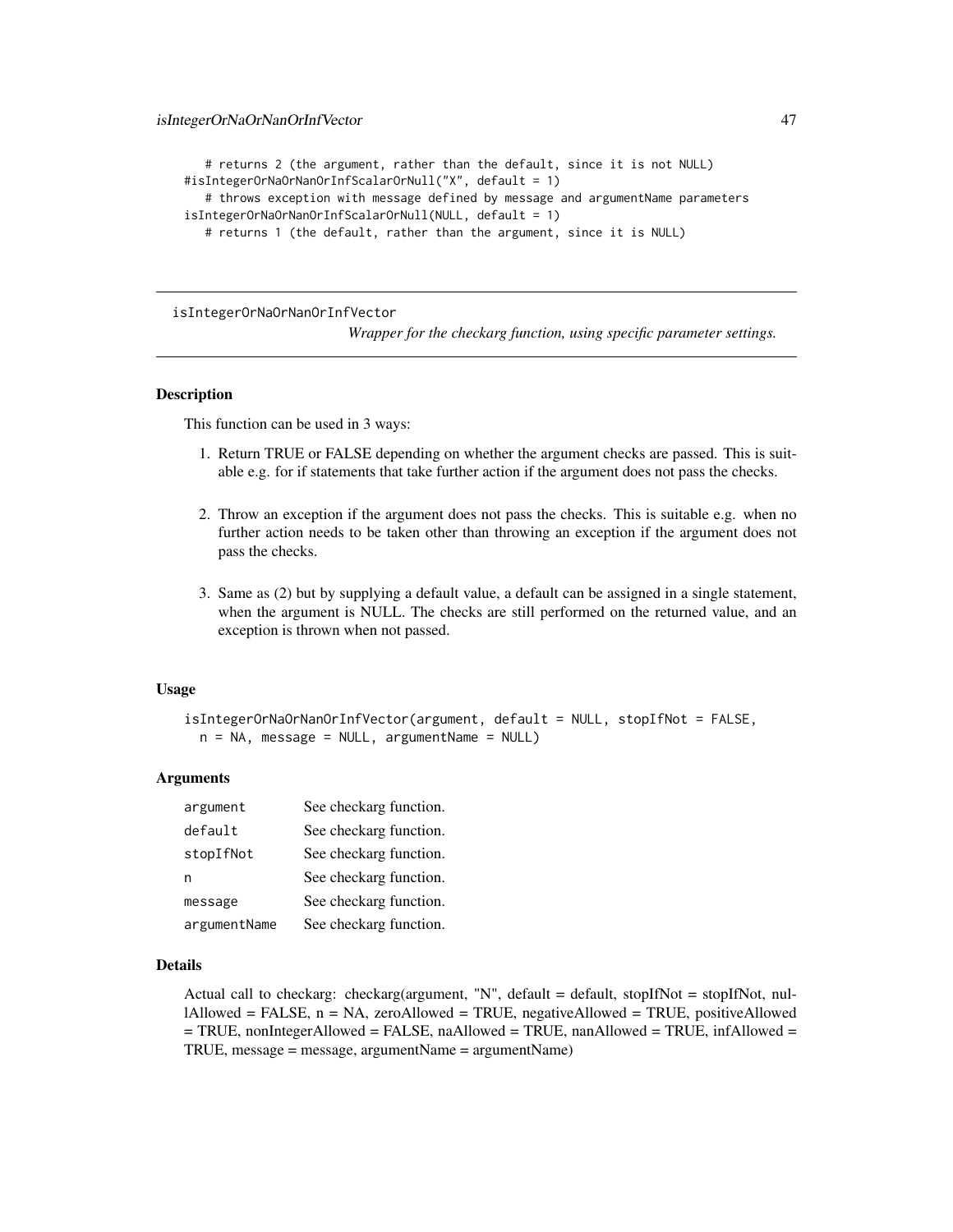# Value

See checkarg function.

# Examples

```
isIntegerOrNaOrNanOrInfVector(2)
  # returns TRUE (argument is valid)
isIntegerOrNaOrNanOrInfVector("X")
  # returns FALSE (argument is invalid)
#isIntegerOrNaOrNanOrInfVector("X", stopIfNot = TRUE)
  # throws exception with message defined by message and argumentName parameters
isIntegerOrNaOrNanOrInfVector(2, default = 1)
  # returns 2 (the argument, rather than the default, since it is not NULL)
#isIntegerOrNaOrNanOrInfVector("X", default = 1)
  # throws exception with message defined by message and argumentName parameters
isIntegerOrNaOrNanOrInfVector(NULL, default = 1)
  # returns 1 (the default, rather than the argument, since it is NULL)
```
isIntegerOrNaOrNanOrInfVectorOrNull

*Wrapper for the checkarg function, using specific parameter settings.*

# Description

This function can be used in 3 ways:

- 1. Return TRUE or FALSE depending on whether the argument checks are passed. This is suitable e.g. for if statements that take further action if the argument does not pass the checks.
- 2. Throw an exception if the argument does not pass the checks. This is suitable e.g. when no further action needs to be taken other than throwing an exception if the argument does not pass the checks.
- 3. Same as (2) but by supplying a default value, a default can be assigned in a single statement, when the argument is NULL. The checks are still performed on the returned value, and an exception is thrown when not passed.

# Usage

```
isIntegerOrNaOrNanOrInfVectorOrNull(argument, default = NULL,
 stopIfNot = FALSE, n = NA, message = NULL, argumentName = NULL)
```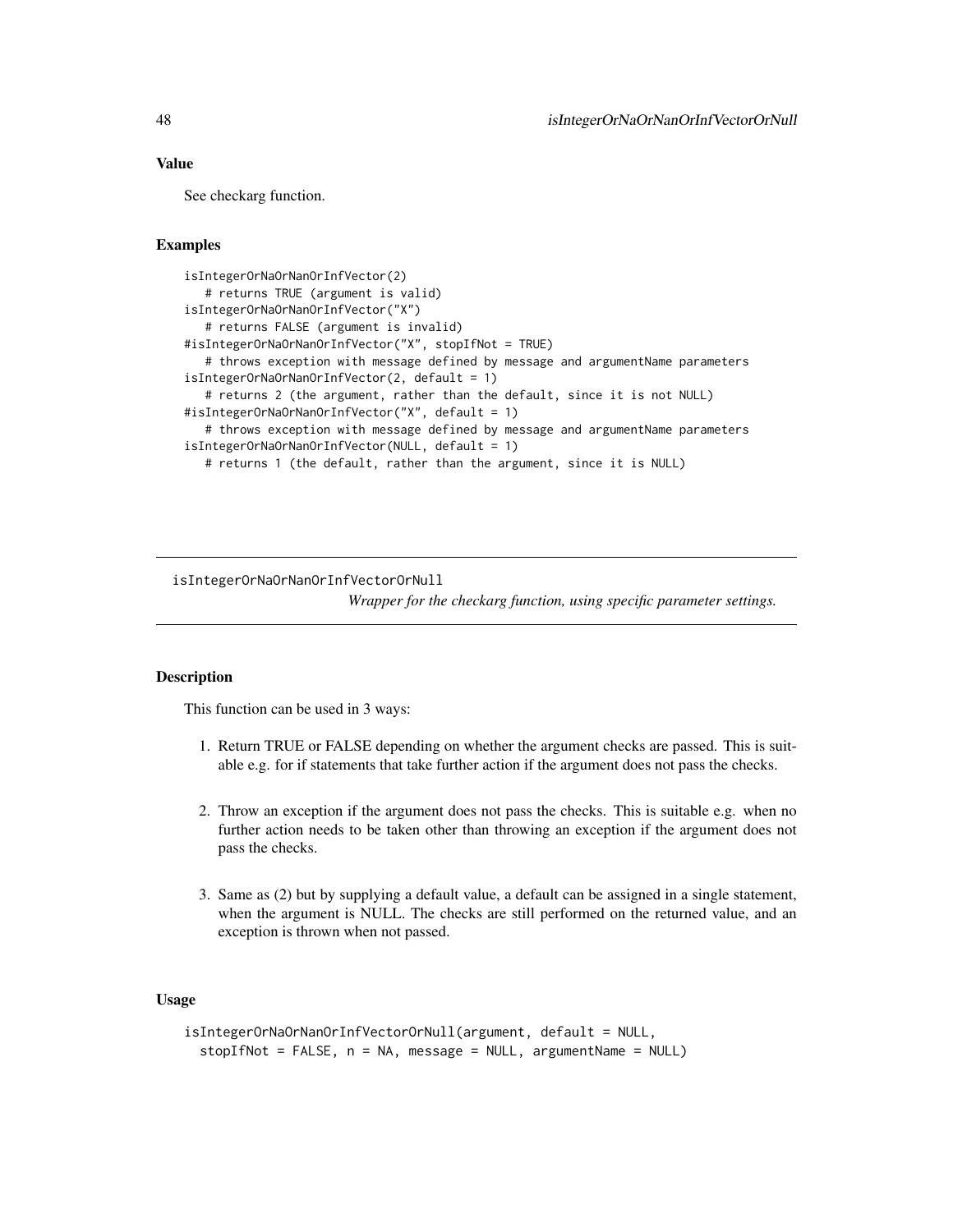### **Arguments**

| argument     | See checkarg function. |
|--------------|------------------------|
| default      | See checkarg function. |
| stopIfNot    | See checkarg function. |
| n            | See checkarg function. |
| message      | See checkarg function. |
| argumentName | See checkarg function. |

### Details

Actual call to checkarg: checkarg(argument, "N", default = default, stopIfNot = stopIfNot, nullAllowed = TRUE,  $n = NA$ , zeroAllowed = TRUE, negativeAllowed = TRUE, positiveAllowed = TRUE, nonIntegerAllowed = FALSE, naAllowed = TRUE, nanAllowed = TRUE, infAllowed = TRUE, message = message, argumentName = argumentName)

### Value

See checkarg function.

#### Examples

```
isIntegerOrNaOrNanOrInfVectorOrNull(2)
   # returns TRUE (argument is valid)
isIntegerOrNaOrNanOrInfVectorOrNull("X")
   # returns FALSE (argument is invalid)
#isIntegerOrNaOrNanOrInfVectorOrNull("X", stopIfNot = TRUE)
   # throws exception with message defined by message and argumentName parameters
isIntegerOrNaOrNanOrInfVectorOrNull(2, default = 1)
   # returns 2 (the argument, rather than the default, since it is not NULL)
#isIntegerOrNaOrNanOrInfVectorOrNull("X", default = 1)
   # throws exception with message defined by message and argumentName parameters
isIntegerOrNaOrNanOrInfVectorOrNull(NULL, default = 1)
  # returns 1 (the default, rather than the argument, since it is NULL)
```
isIntegerOrNaOrNanScalar

*Wrapper for the checkarg function, using specific parameter settings.*

# Description

This function can be used in 3 ways:

1. Return TRUE or FALSE depending on whether the argument checks are passed. This is suitable e.g. for if statements that take further action if the argument does not pass the checks.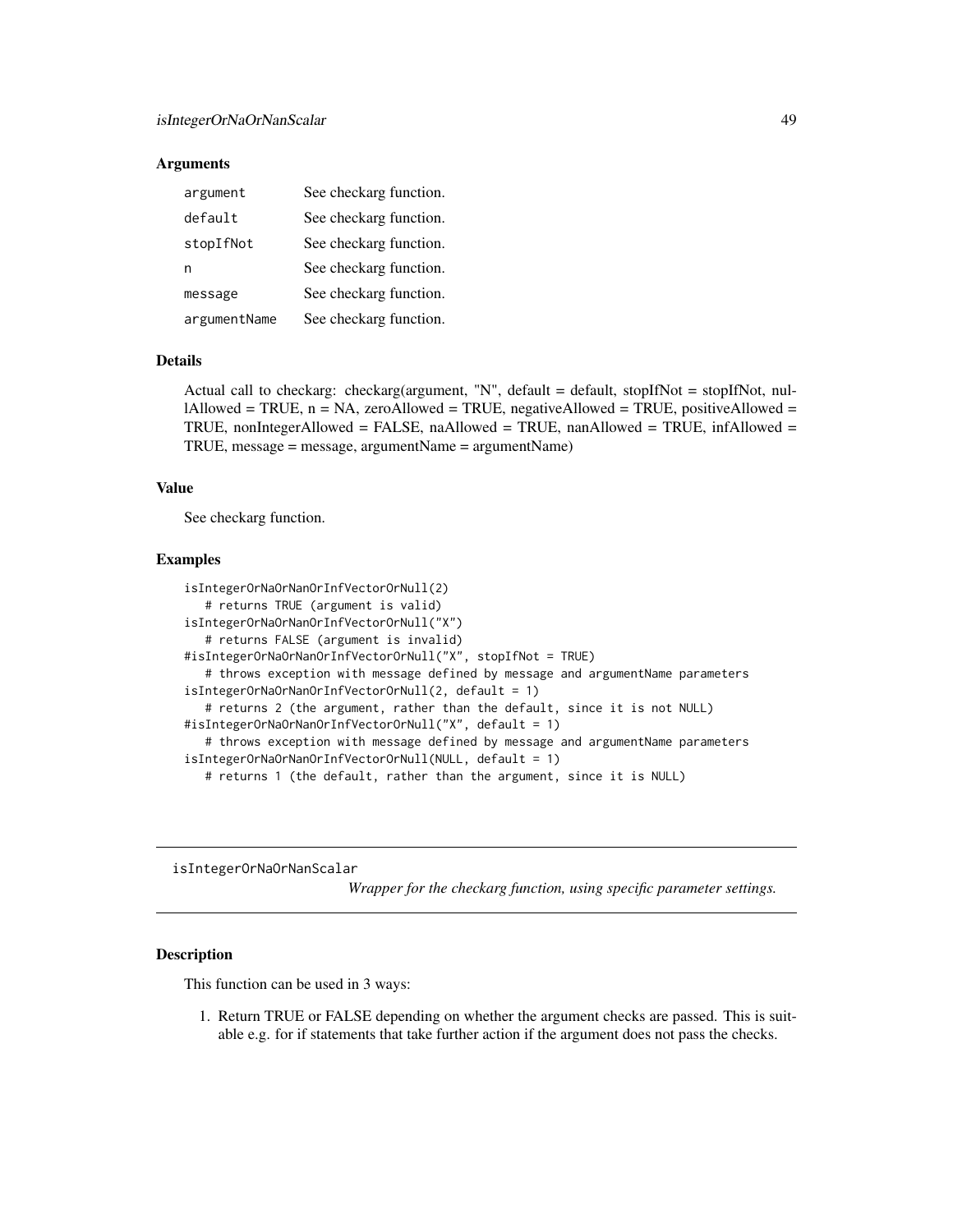- 2. Throw an exception if the argument does not pass the checks. This is suitable e.g. when no further action needs to be taken other than throwing an exception if the argument does not pass the checks.
- 3. Same as (2) but by supplying a default value, a default can be assigned in a single statement, when the argument is NULL. The checks are still performed on the returned value, and an exception is thrown when not passed.

# Usage

```
isIntegerOrNaOrNanScalar(argument, default = NULL, stopIfNot = FALSE,
 message = NULL, argumentName = NULL)
```
### Arguments

| argument     | See checkarg function. |
|--------------|------------------------|
| default      | See checkarg function. |
| stopIfNot    | See checkarg function. |
| message      | See checkarg function. |
| argumentName | See checkarg function. |

# Details

Actual call to checkarg: checkarg(argument, "N", default = default, stopIfNot = stopIfNot, nullAllowed = FALSE,  $n = 1$ , zeroAllowed = TRUE, negativeAllowed = TRUE, positiveAllowed = TRUE, nonIntegerAllowed = FALSE, naAllowed = TRUE, nanAllowed = TRUE, infAllowed = FALSE, message = message, argumentName = argumentName)

# Value

See checkarg function.

### Examples

```
isIntegerOrNaOrNanScalar(2)
   # returns TRUE (argument is valid)
isIntegerOrNaOrNanScalar("X")
   # returns FALSE (argument is invalid)
#isIntegerOrNaOrNanScalar("X", stopIfNot = TRUE)
   # throws exception with message defined by message and argumentName parameters
isIntegerOrNaOrNanScalar(2, default = 1)
   # returns 2 (the argument, rather than the default, since it is not NULL)
#isIntegerOrNaOrNanScalar("X", default = 1)
   # throws exception with message defined by message and argumentName parameters
isIntegerOrNaOrNanScalar(NULL, default = 1)
   # returns 1 (the default, rather than the argument, since it is NULL)
```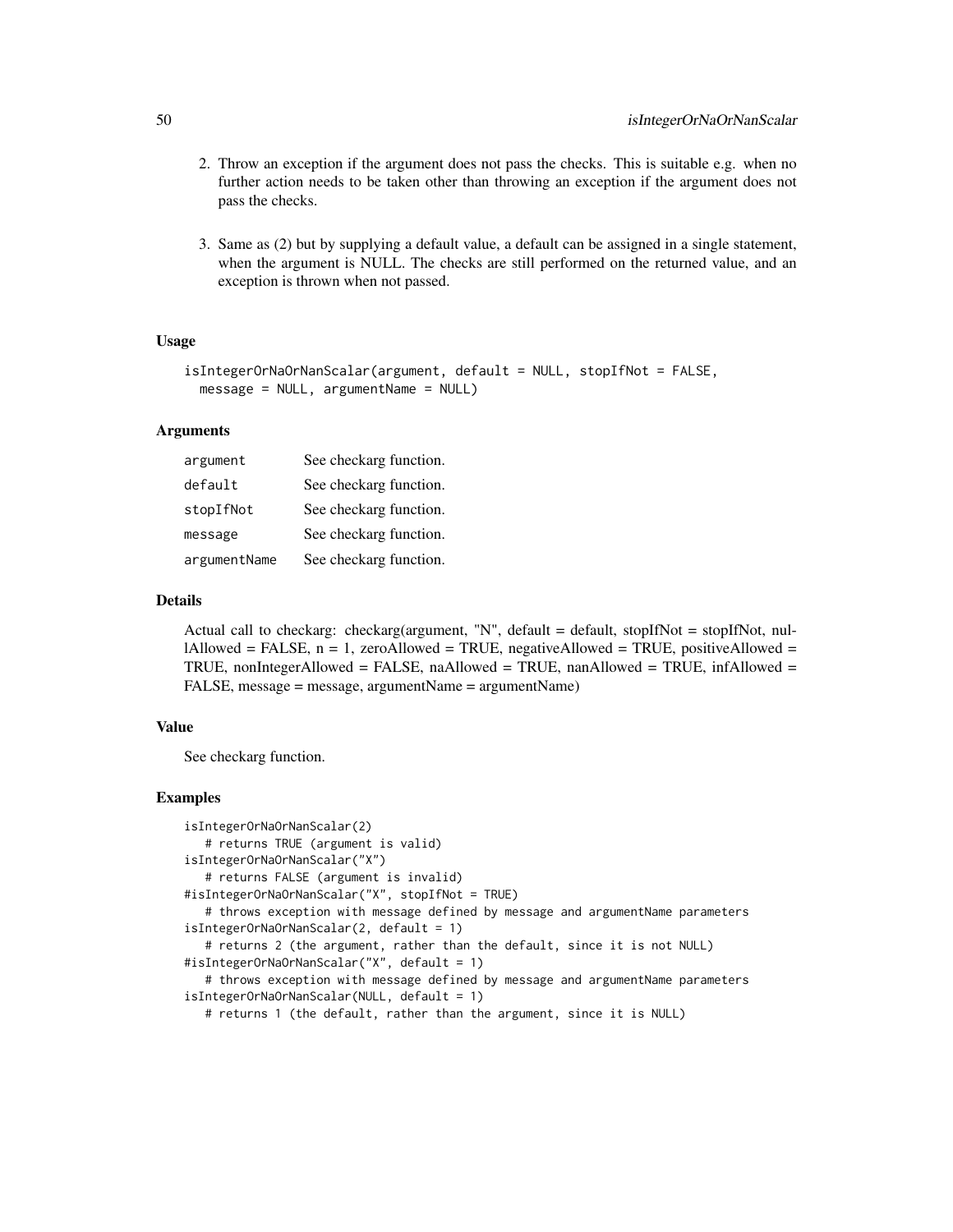isIntegerOrNaOrNanScalarOrNull

*Wrapper for the checkarg function, using specific parameter settings.*

# Description

This function can be used in 3 ways:

- 1. Return TRUE or FALSE depending on whether the argument checks are passed. This is suitable e.g. for if statements that take further action if the argument does not pass the checks.
- 2. Throw an exception if the argument does not pass the checks. This is suitable e.g. when no further action needs to be taken other than throwing an exception if the argument does not pass the checks.
- 3. Same as (2) but by supplying a default value, a default can be assigned in a single statement, when the argument is NULL. The checks are still performed on the returned value, and an exception is thrown when not passed.

#### Usage

```
isIntegerOrNaOrNanScalarOrNull(argument, default = NULL, stopIfNot = FALSE,
 message = NULL, argumentName = NULL)
```
### **Arguments**

| argument     | See checkarg function. |
|--------------|------------------------|
| default      | See checkarg function. |
| stopIfNot    | See checkarg function. |
| message      | See checkarg function. |
| argumentName | See checkarg function. |

#### Details

```
Actual call to checkarg: checkarg(argument, "N", default = default, stopIfNot = stopIfNot, nullAl-
lowed = TRUE, n = 1, zeroAllowed = TRUE, negativeAllowed = TRUE, positiveAllowed = TRUE,
nonIntegerAllowed = FALSE, naAllowed = TRUE, nanAllowed = TRUE, infAllowed = FALSE,
message = message, argumentName = argumentName)
```
# Value

See checkarg function.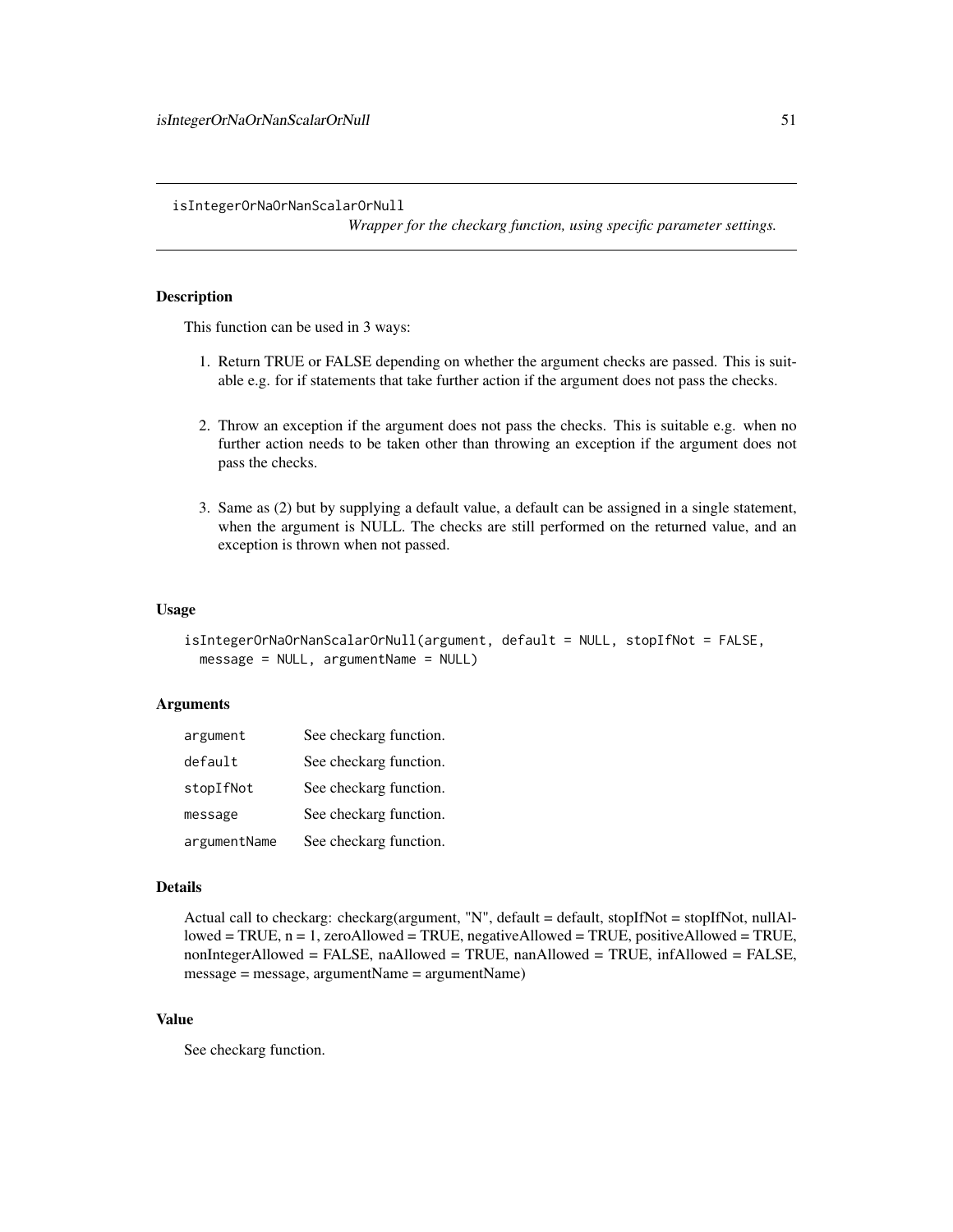# Examples

```
isIntegerOrNaOrNanScalarOrNull(2)
   # returns TRUE (argument is valid)
isIntegerOrNaOrNanScalarOrNull("X")
   # returns FALSE (argument is invalid)
#isIntegerOrNaOrNanScalarOrNull("X", stopIfNot = TRUE)
   # throws exception with message defined by message and argumentName parameters
isIntegerOrNaOrNanScalarOrNull(2, default = 1)
   # returns 2 (the argument, rather than the default, since it is not NULL)
#isIntegerOrNaOrNanScalarOrNull("X", default = 1)
   # throws exception with message defined by message and argumentName parameters
isIntegerOrNaOrNanScalarOrNull(NULL, default = 1)
  # returns 1 (the default, rather than the argument, since it is NULL)
```
isIntegerOrNaOrNanVector

*Wrapper for the checkarg function, using specific parameter settings.*

# Description

This function can be used in 3 ways:

- 1. Return TRUE or FALSE depending on whether the argument checks are passed. This is suitable e.g. for if statements that take further action if the argument does not pass the checks.
- 2. Throw an exception if the argument does not pass the checks. This is suitable e.g. when no further action needs to be taken other than throwing an exception if the argument does not pass the checks.
- 3. Same as (2) but by supplying a default value, a default can be assigned in a single statement, when the argument is NULL. The checks are still performed on the returned value, and an exception is thrown when not passed.

# Usage

```
isIntegerOrNaOrNanVector(argument, default = NULL, stopIfNot = FALSE,
 n = NA, message = NULL, argumentName = NULL)
```
# Arguments

| argument     | See checkarg function. |
|--------------|------------------------|
| default      | See checkarg function. |
| stopIfNot    | See checkarg function. |
| n            | See checkarg function. |
| message      | See checkarg function. |
| argumentName | See checkarg function. |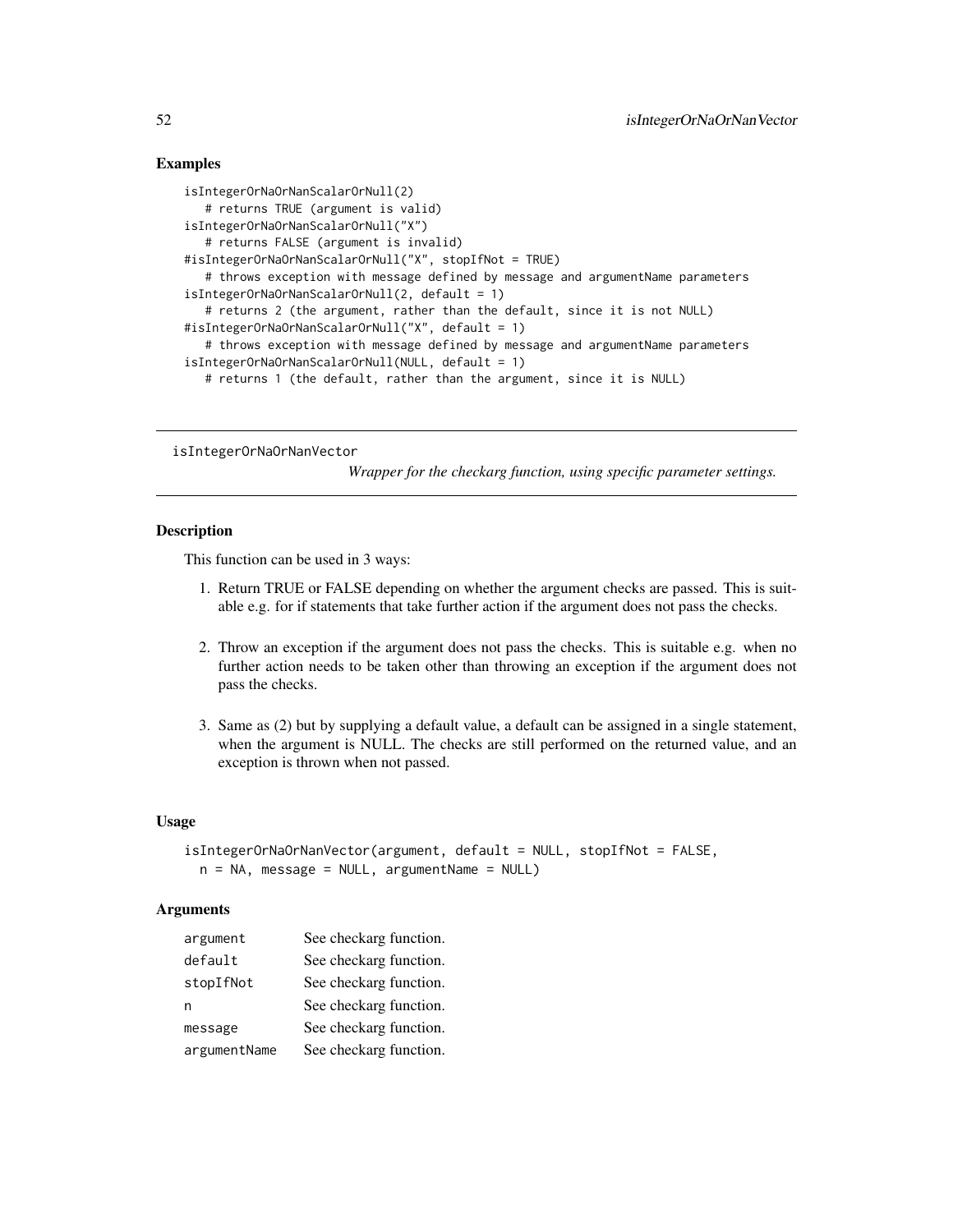# Details

Actual call to checkarg: checkarg(argument, "N", default = default, stopIfNot = stopIfNot, nullAllowed = FALSE, n = NA, zeroAllowed = TRUE, negativeAllowed = TRUE, positiveAllowed = TRUE, nonIntegerAllowed = FALSE, naAllowed = TRUE, nanAllowed = TRUE, infAllowed = FALSE, message = message, argumentName = argumentName)

### Value

See checkarg function.

#### Examples

```
isIntegerOrNaOrNanVector(2)
   # returns TRUE (argument is valid)
isIntegerOrNaOrNanVector("X")
   # returns FALSE (argument is invalid)
#isIntegerOrNaOrNanVector("X", stopIfNot = TRUE)
   # throws exception with message defined by message and argumentName parameters
isIntegerOrNaOrNanVector(2, default = 1)
   # returns 2 (the argument, rather than the default, since it is not NULL)
#isIntegerOrNaOrNanVector("X", default = 1)
   # throws exception with message defined by message and argumentName parameters
isIntegerOrNaOrNanVector(NULL, default = 1)
  # returns 1 (the default, rather than the argument, since it is NULL)
```
isIntegerOrNaOrNanVectorOrNull *Wrapper for the checkarg function, using specific parameter settings.*

# Description

This function can be used in 3 ways:

- 1. Return TRUE or FALSE depending on whether the argument checks are passed. This is suitable e.g. for if statements that take further action if the argument does not pass the checks.
- 2. Throw an exception if the argument does not pass the checks. This is suitable e.g. when no further action needs to be taken other than throwing an exception if the argument does not pass the checks.
- 3. Same as (2) but by supplying a default value, a default can be assigned in a single statement, when the argument is NULL. The checks are still performed on the returned value, and an exception is thrown when not passed.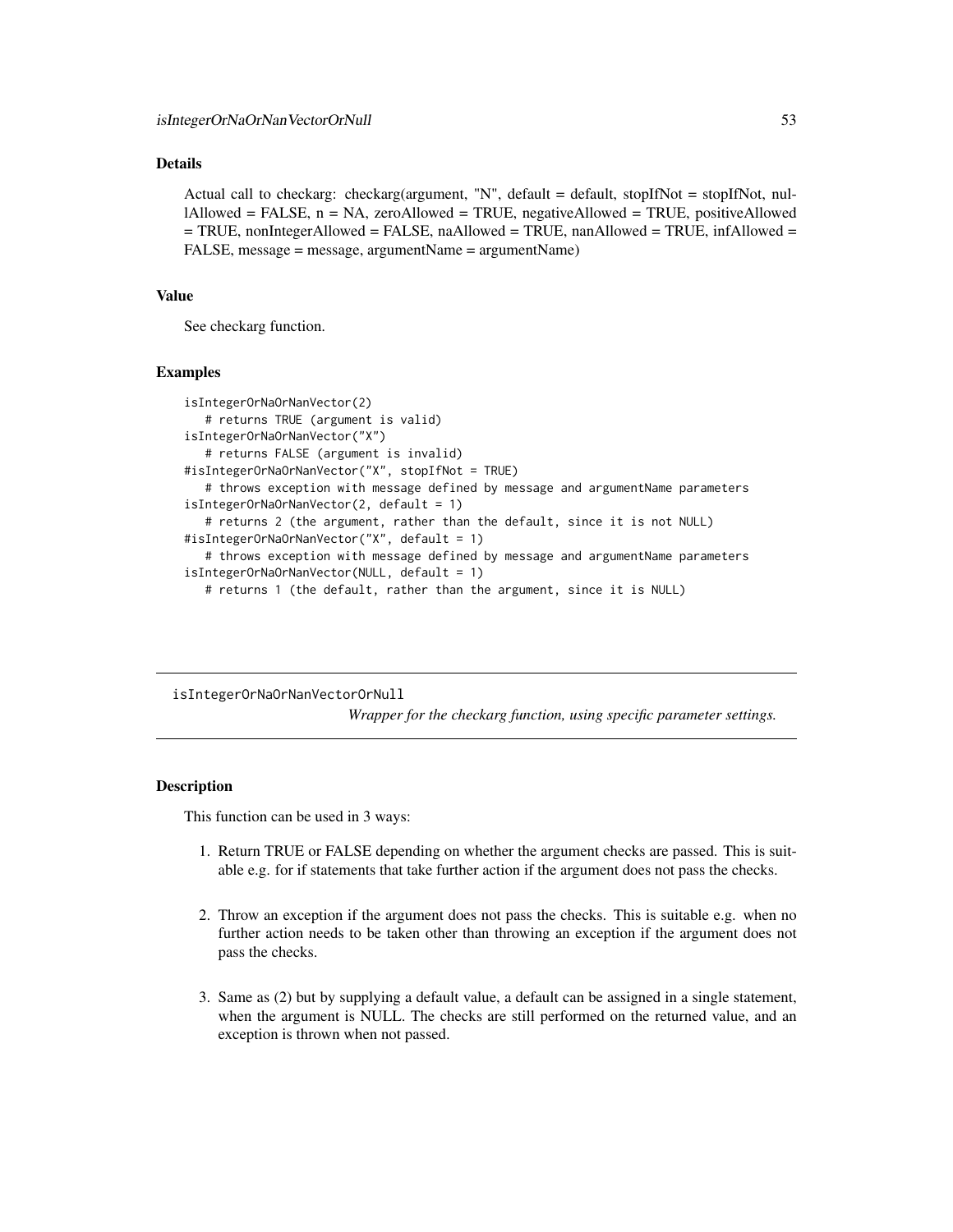#### Usage

```
isIntegerOrNaOrNanVectorOrNull(argument, default = NULL, stopIfNot = FALSE,
 n = NA, message = NULL, argumentName = NULL)
```
### Arguments

| argument     | See checkarg function. |
|--------------|------------------------|
| default      | See checkarg function. |
| stopIfNot    | See checkarg function. |
| n            | See checkarg function. |
| message      | See checkarg function. |
| argumentName | See checkarg function. |

### Details

Actual call to checkarg: checkarg(argument, "N", default = default, stopIfNot = stopIfNot, nullAllowed = TRUE,  $n = NA$ , zeroAllowed = TRUE, negativeAllowed = TRUE, positiveAllowed = TRUE, nonIntegerAllowed = FALSE, naAllowed = TRUE, nanAllowed = TRUE, infAllowed = FALSE, message = message, argumentName = argumentName)

#### Value

See checkarg function.

#### Examples

```
isIntegerOrNaOrNanVectorOrNull(2)
  # returns TRUE (argument is valid)
isIntegerOrNaOrNanVectorOrNull("X")
  # returns FALSE (argument is invalid)
#isIntegerOrNaOrNanVectorOrNull("X", stopIfNot = TRUE)
   # throws exception with message defined by message and argumentName parameters
isIntegerOrNaOrNanVectorOrNull(2, default = 1)
   # returns 2 (the argument, rather than the default, since it is not NULL)
#isIntegerOrNaOrNanVectorOrNull("X", default = 1)
   # throws exception with message defined by message and argumentName parameters
isIntegerOrNaOrNanVectorOrNull(NULL, default = 1)
```
# returns 1 (the default, rather than the argument, since it is NULL)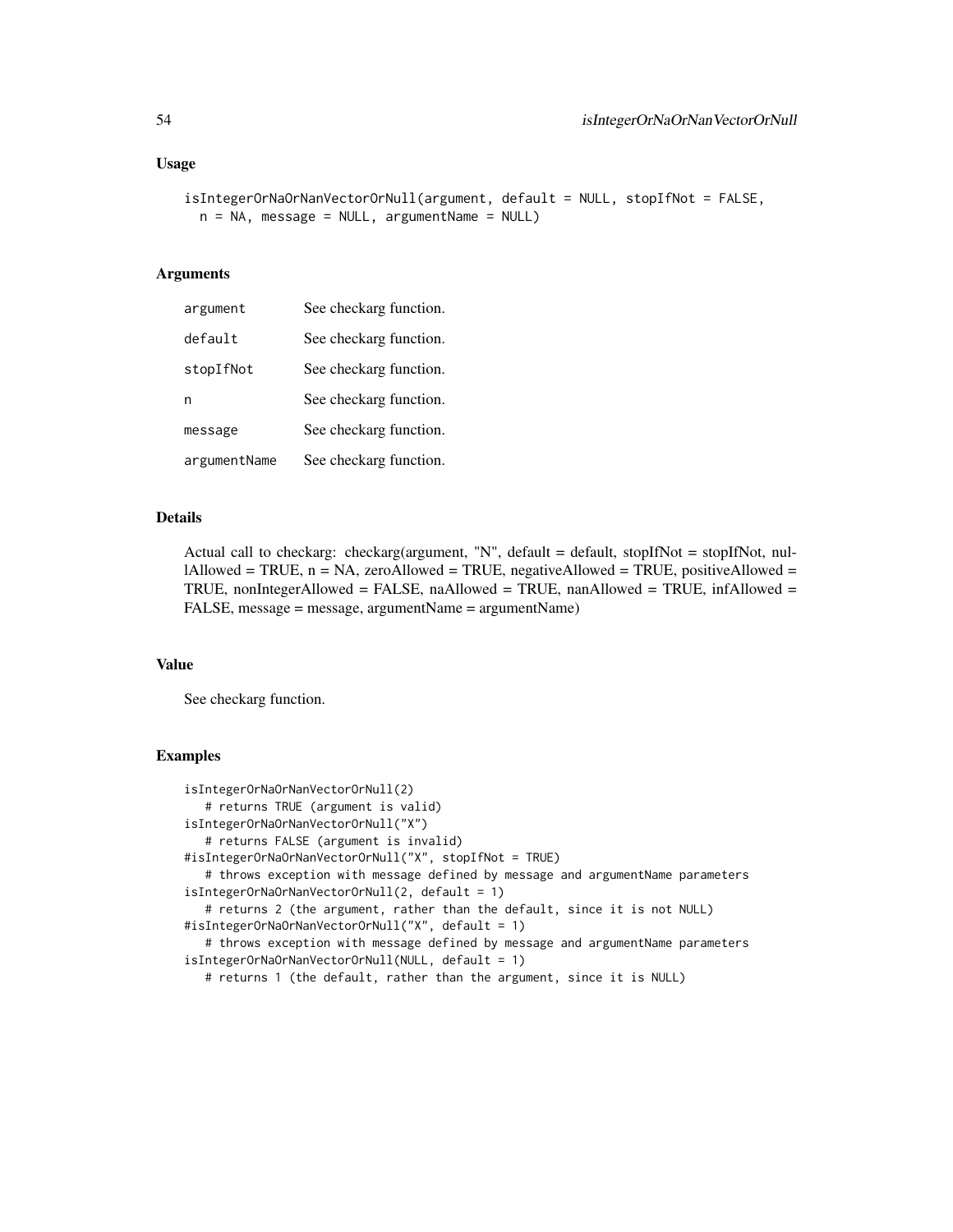isIntegerOrNaScalar *Wrapper for the checkarg function, using specific parameter settings.*

# **Description**

This function can be used in 3 ways:

- 1. Return TRUE or FALSE depending on whether the argument checks are passed. This is suitable e.g. for if statements that take further action if the argument does not pass the checks.
- 2. Throw an exception if the argument does not pass the checks. This is suitable e.g. when no further action needs to be taken other than throwing an exception if the argument does not pass the checks.
- 3. Same as (2) but by supplying a default value, a default can be assigned in a single statement, when the argument is NULL. The checks are still performed on the returned value, and an exception is thrown when not passed.

#### Usage

```
isIntegerOrNaScalar(argument, default = NULL, stopIfNot = FALSE,
  message = NULL, argumentName = NULL)
```
### Arguments

| argument     | See checkarg function. |
|--------------|------------------------|
| default      | See checkarg function. |
| stopIfNot    | See checkarg function. |
| message      | See checkarg function. |
| argumentName | See checkarg function. |

### Details

```
Actual call to checkarg: checkarg(argument, "N", default = default, stopIfNot = stopIfNot, nullAl-
lowed = FALSE, n = 1, zeroAllowed = TRUE, negativeAllowed = TRUE, positiveAllowed = TRUE,
nonIntegerAllowed = FALSE, naAllowed = TRUE, nanAllowed = FALSE, infAllowed = FALSE,
message = message, argumentName = argumentName)
```
### Value

See checkarg function.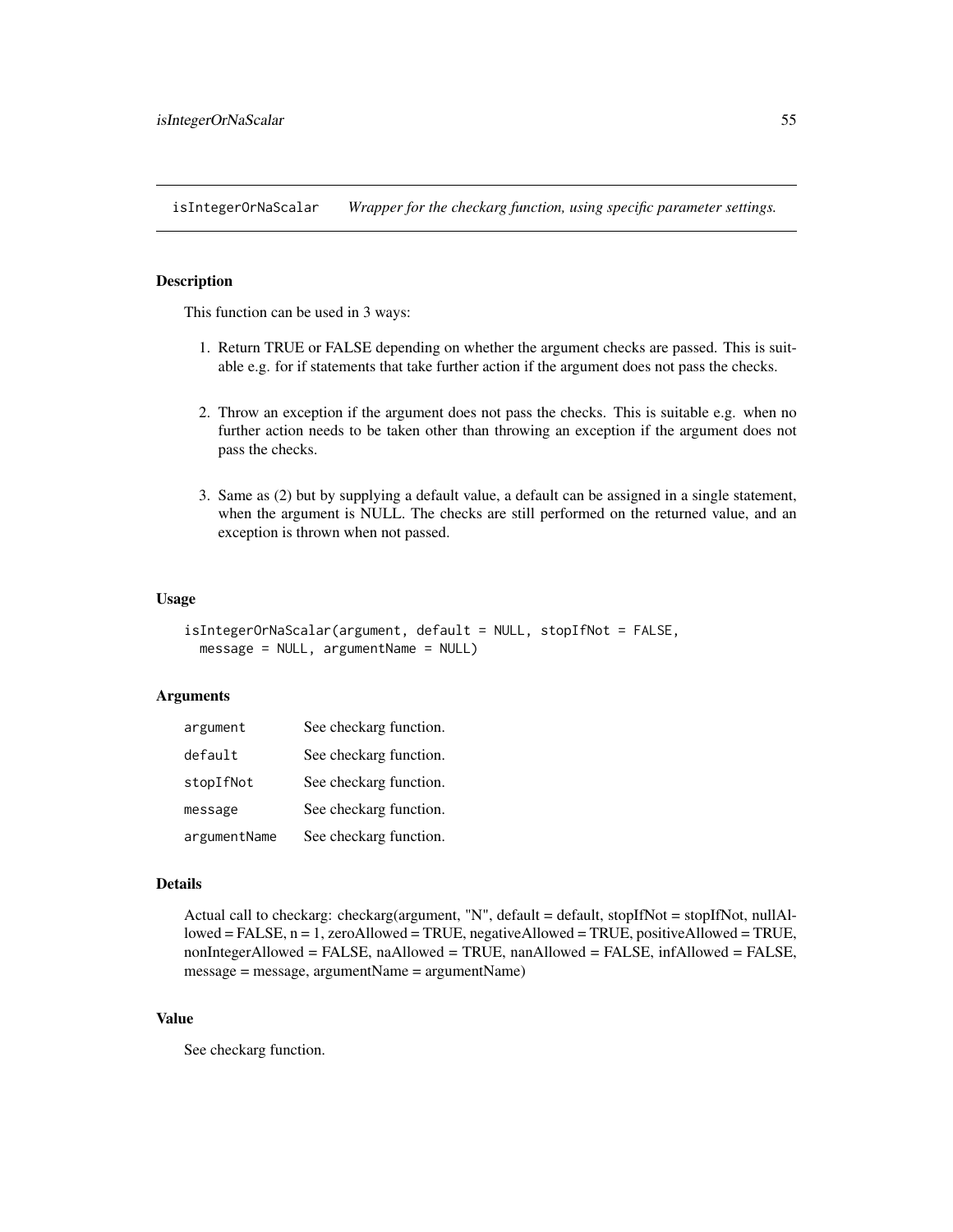# Examples

```
isIntegerOrNaScalar(2)
   # returns TRUE (argument is valid)
isIntegerOrNaScalar("X")
   # returns FALSE (argument is invalid)
#isIntegerOrNaScalar("X", stopIfNot = TRUE)
   # throws exception with message defined by message and argumentName parameters
isIntegerOrNaScalar(2, default = 1)
   # returns 2 (the argument, rather than the default, since it is not NULL)
#isIntegerOrNaScalar("X", default = 1)
   # throws exception with message defined by message and argumentName parameters
isIntegerOrNaScalar(NULL, default = 1)
  # returns 1 (the default, rather than the argument, since it is NULL)
```
isIntegerOrNaScalarOrNull

*Wrapper for the checkarg function, using specific parameter settings.*

### **Description**

This function can be used in 3 ways:

- 1. Return TRUE or FALSE depending on whether the argument checks are passed. This is suitable e.g. for if statements that take further action if the argument does not pass the checks.
- 2. Throw an exception if the argument does not pass the checks. This is suitable e.g. when no further action needs to be taken other than throwing an exception if the argument does not pass the checks.
- 3. Same as (2) but by supplying a default value, a default can be assigned in a single statement, when the argument is NULL. The checks are still performed on the returned value, and an exception is thrown when not passed.

### Usage

```
isIntegerOrNaScalarOrNull(argument, default = NULL, stopIfNot = FALSE,
 message = NULL, argumentName = NULL)
```
#### **Arguments**

| argument     | See checkarg function. |
|--------------|------------------------|
| default      | See checkarg function. |
| stopIfNot    | See checkarg function. |
| message      | See checkarg function. |
| argumentName | See checkarg function. |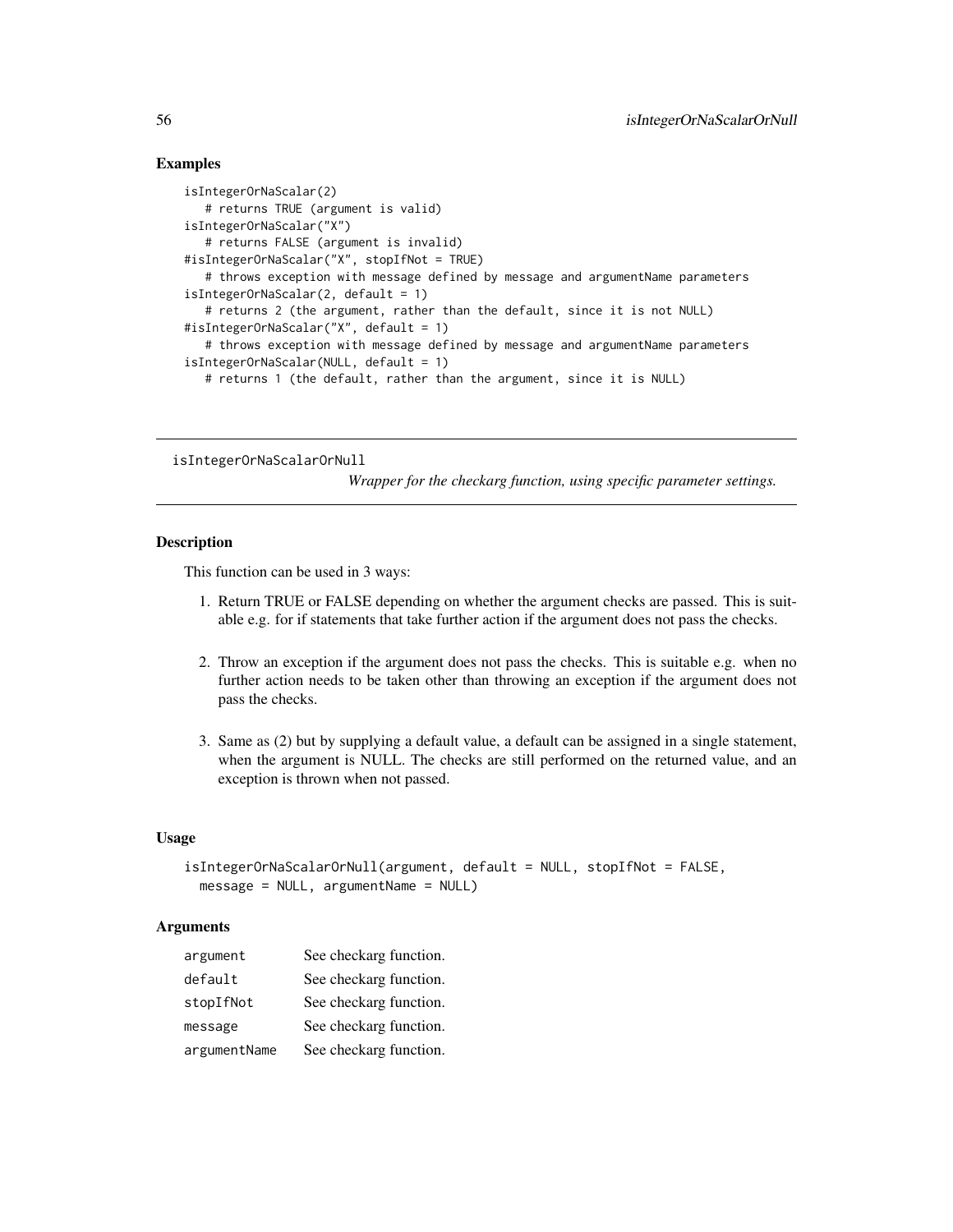# Details

Actual call to checkarg: checkarg(argument, "N", default = default, stopIfNot = stopIfNot, nullAllowed = TRUE,  $n = 1$ , zeroAllowed = TRUE, negativeAllowed = TRUE, positiveAllowed = TRUE, nonIntegerAllowed = FALSE, naAllowed = TRUE, nanAllowed = FALSE, infAllowed = FALSE, message = message, argumentName = argumentName)

### Value

See checkarg function.

### Examples

```
isIntegerOrNaScalarOrNull(2)
   # returns TRUE (argument is valid)
isIntegerOrNaScalarOrNull("X")
   # returns FALSE (argument is invalid)
#isIntegerOrNaScalarOrNull("X", stopIfNot = TRUE)
   # throws exception with message defined by message and argumentName parameters
isIntegerOrNaScalarOrNull(2, default = 1)
   # returns 2 (the argument, rather than the default, since it is not NULL)
#isIntegerOrNaScalarOrNull("X", default = 1)
   # throws exception with message defined by message and argumentName parameters
isIntegerOrNaScalarOrNull(NULL, default = 1)
   # returns 1 (the default, rather than the argument, since it is NULL)
```
isIntegerOrNaVector *Wrapper for the checkarg function, using specific parameter settings.*

# Description

This function can be used in 3 ways:

- 1. Return TRUE or FALSE depending on whether the argument checks are passed. This is suitable e.g. for if statements that take further action if the argument does not pass the checks.
- 2. Throw an exception if the argument does not pass the checks. This is suitable e.g. when no further action needs to be taken other than throwing an exception if the argument does not pass the checks.
- 3. Same as (2) but by supplying a default value, a default can be assigned in a single statement, when the argument is NULL. The checks are still performed on the returned value, and an exception is thrown when not passed.

## Usage

```
isIntegerOrNaVector(argument, default = NULL, stopIfNot = FALSE, n = NA,
 message = NULL, argumentName = NULL)
```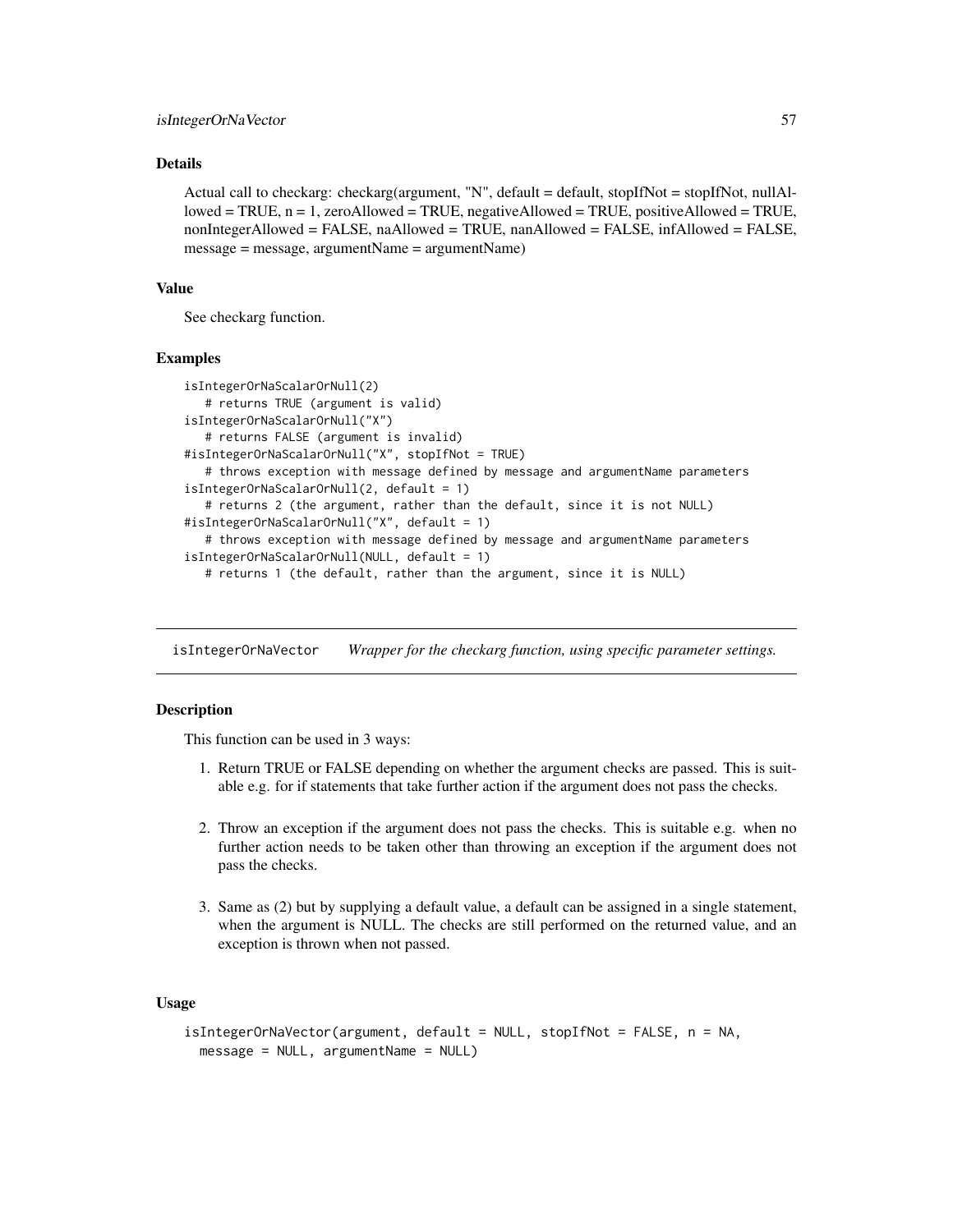### **Arguments**

| argument     | See checkarg function. |
|--------------|------------------------|
| default      | See checkarg function. |
| stopIfNot    | See checkarg function. |
| n            | See checkarg function. |
| message      | See checkarg function. |
| argumentName | See checkarg function. |

### Details

Actual call to checkarg: checkarg(argument, "N", default = default, stopIfNot = stopIfNot, nullAllowed = FALSE,  $n = NA$ , zeroAllowed = TRUE, negativeAllowed = TRUE, positiveAllowed = TRUE, nonIntegerAllowed = FALSE, naAllowed = TRUE, nanAllowed = FALSE, infAllowed = FALSE, message = message, argumentName = argumentName)

#### Value

See checkarg function.

#### Examples

```
isIntegerOrNaVector(2)
   # returns TRUE (argument is valid)
isIntegerOrNaVector("X")
  # returns FALSE (argument is invalid)
#isIntegerOrNaVector("X", stopIfNot = TRUE)
   # throws exception with message defined by message and argumentName parameters
isIntegerOrNaVector(2, default = 1)
   # returns 2 (the argument, rather than the default, since it is not NULL)
#isIntegerOrNaVector("X", default = 1)
   # throws exception with message defined by message and argumentName parameters
isIntegerOrNaVector(NULL, default = 1)
  # returns 1 (the default, rather than the argument, since it is NULL)
```
isIntegerOrNaVectorOrNull

*Wrapper for the checkarg function, using specific parameter settings.*

# Description

This function can be used in 3 ways:

1. Return TRUE or FALSE depending on whether the argument checks are passed. This is suitable e.g. for if statements that take further action if the argument does not pass the checks.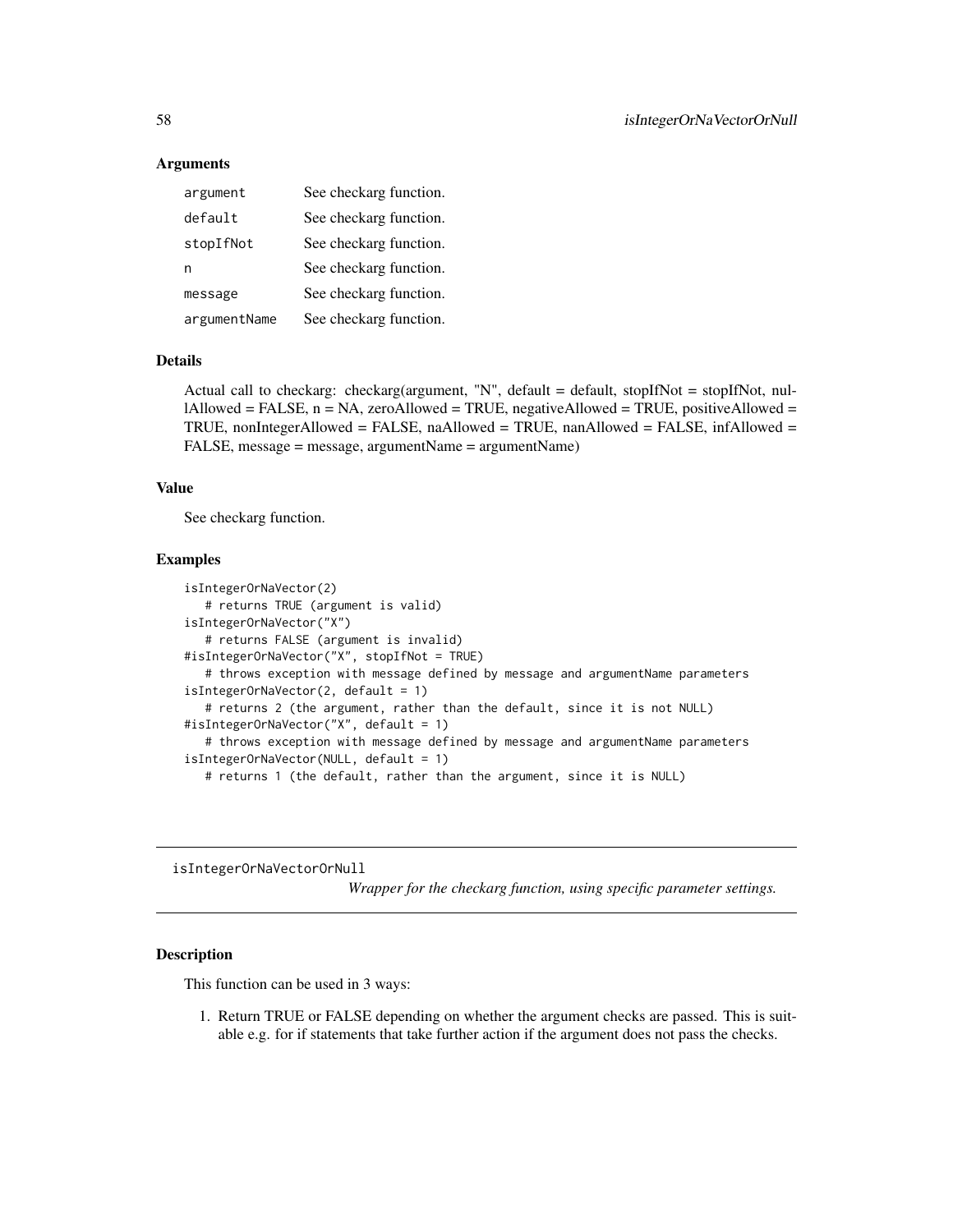- 2. Throw an exception if the argument does not pass the checks. This is suitable e.g. when no further action needs to be taken other than throwing an exception if the argument does not pass the checks.
- 3. Same as (2) but by supplying a default value, a default can be assigned in a single statement, when the argument is NULL. The checks are still performed on the returned value, and an exception is thrown when not passed.

## Usage

```
isIntegerOrNaVectorOrNull(argument, default = NULL, stopIfNot = FALSE,
 n = NA, message = NULL, argumentName = NULL)
```
### Arguments

| argument     | See checkarg function. |
|--------------|------------------------|
| default      | See checkarg function. |
| stopIfNot    | See checkarg function. |
| n            | See checkarg function. |
| message      | See checkarg function. |
| argumentName | See checkarg function. |

#### Details

Actual call to checkarg: checkarg(argument, "N", default = default, stopIfNot = stopIfNot, nullAllowed = TRUE,  $n = NA$ , zeroAllowed = TRUE, negativeAllowed = TRUE, positiveAllowed = TRUE, nonIntegerAllowed = FALSE, naAllowed = TRUE, nanAllowed = FALSE, infAllowed = FALSE, message = message, argumentName = argumentName)

#### Value

See checkarg function.

#### Examples

```
isIntegerOrNaVectorOrNull(2)
   # returns TRUE (argument is valid)
isIntegerOrNaVectorOrNull("X")
   # returns FALSE (argument is invalid)
#isIntegerOrNaVectorOrNull("X", stopIfNot = TRUE)
   # throws exception with message defined by message and argumentName parameters
isIntegerOrNaVectorOrNull(2, default = 1)
   # returns 2 (the argument, rather than the default, since it is not NULL)
#isIntegerOrNaVectorOrNull("X", default = 1)
   # throws exception with message defined by message and argumentName parameters
isIntegerOrNaVectorOrNull(NULL, default = 1)
   # returns 1 (the default, rather than the argument, since it is NULL)
```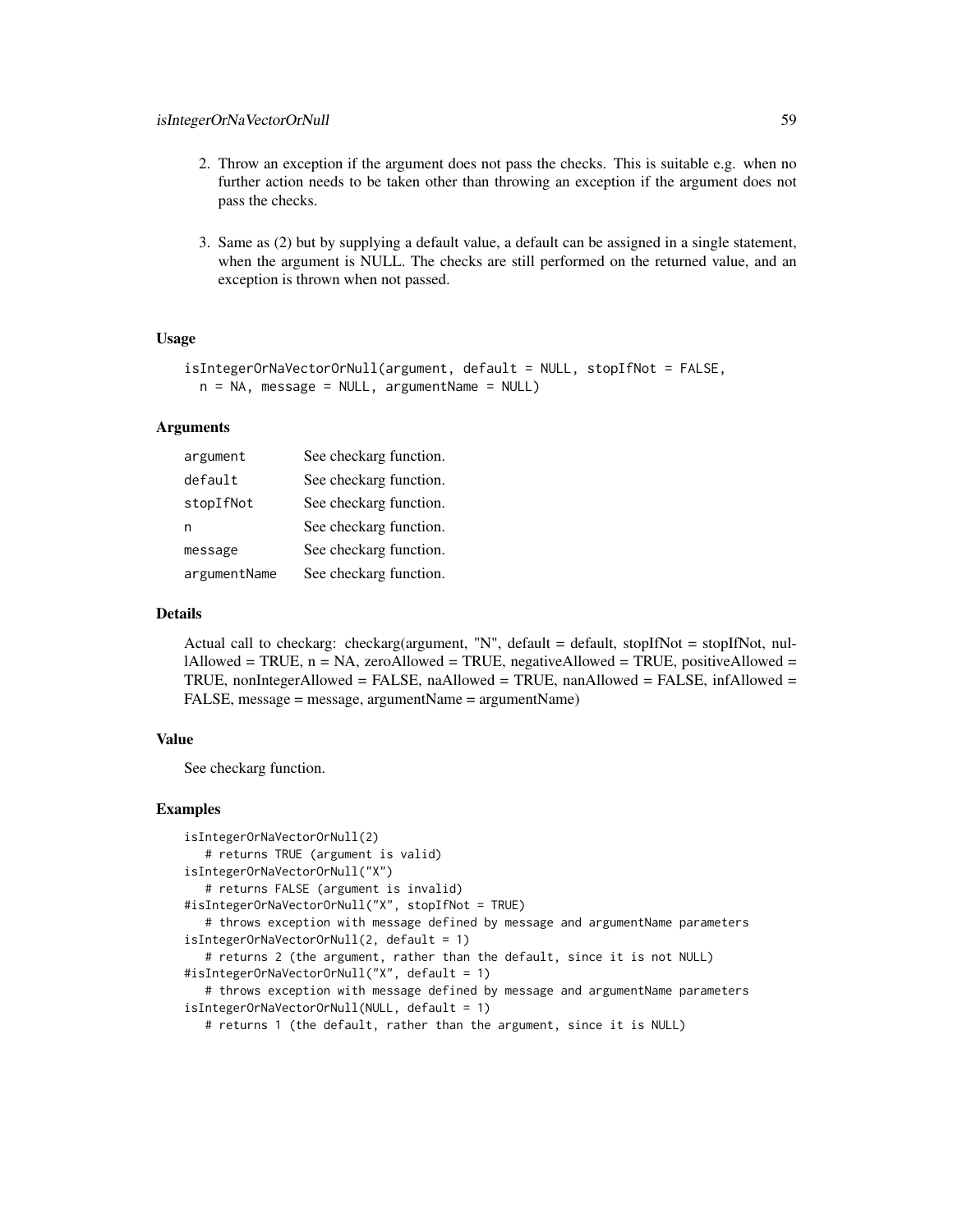# **Description**

This function can be used in 3 ways:

- 1. Return TRUE or FALSE depending on whether the argument checks are passed. This is suitable e.g. for if statements that take further action if the argument does not pass the checks.
- 2. Throw an exception if the argument does not pass the checks. This is suitable e.g. when no further action needs to be taken other than throwing an exception if the argument does not pass the checks.
- 3. Same as (2) but by supplying a default value, a default can be assigned in a single statement, when the argument is NULL. The checks are still performed on the returned value, and an exception is thrown when not passed.

#### Usage

```
isIntegerScalar(argument, default = NULL, stopIfNot = FALSE,
  message = NULL, argumentName = NULL)
```
### Arguments

| argument     | See checkarg function. |
|--------------|------------------------|
| default      | See checkarg function. |
| stopIfNot    | See checkarg function. |
| message      | See checkarg function. |
| argumentName | See checkarg function. |

### Details

Actual call to checkarg: checkarg(argument, "N", default = default, stopIfNot = stopIfNot, nullAllowed = FALSE, n = 1, zeroAllowed = TRUE, negativeAllowed = TRUE, positiveAllowed = TRUE, nonIntegerAllowed = FALSE, naAllowed = FALSE, nanAllowed = FALSE, infAllowed = FALSE, message = message, argumentName = argumentName)

### Value

See checkarg function.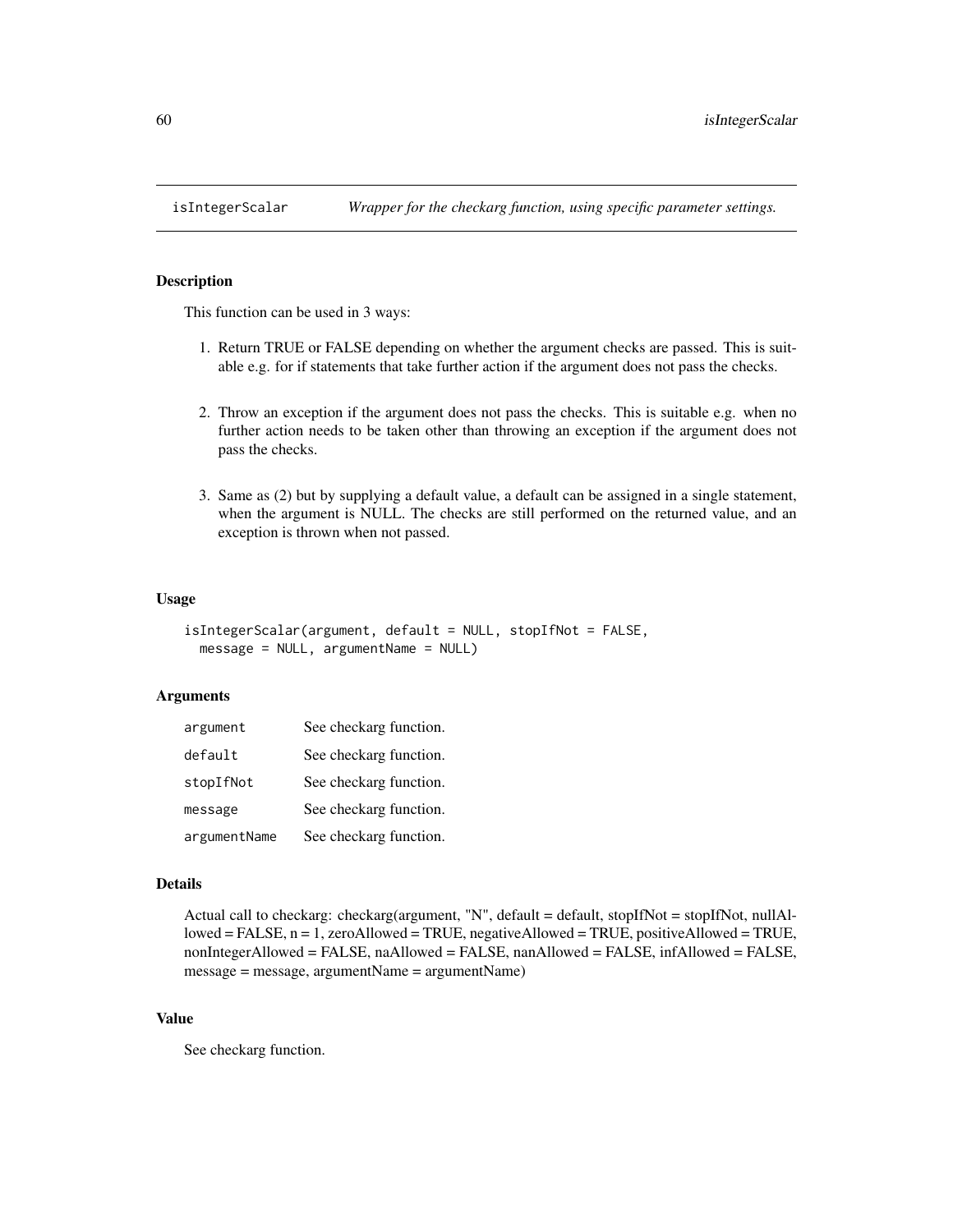# isIntegerScalarOrNull 61

### Examples

```
isIntegerScalar(2)
   # returns TRUE (argument is valid)
isIntegerScalar("X")
   # returns FALSE (argument is invalid)
#isIntegerScalar("X", stopIfNot = TRUE)
   # throws exception with message defined by message and argumentName parameters
isIntegerScalar(2, default = 1)
   # returns 2 (the argument, rather than the default, since it is not NULL)
#isIntegerScalar("X", default = 1)
   # throws exception with message defined by message and argumentName parameters
isIntegerScalar(NULL, default = 1)
  # returns 1 (the default, rather than the argument, since it is NULL)
```
isIntegerScalarOrNull *Wrapper for the checkarg function, using specific parameter settings.*

#### **Description**

This function can be used in 3 ways:

- 1. Return TRUE or FALSE depending on whether the argument checks are passed. This is suitable e.g. for if statements that take further action if the argument does not pass the checks.
- 2. Throw an exception if the argument does not pass the checks. This is suitable e.g. when no further action needs to be taken other than throwing an exception if the argument does not pass the checks.
- 3. Same as (2) but by supplying a default value, a default can be assigned in a single statement, when the argument is NULL. The checks are still performed on the returned value, and an exception is thrown when not passed.

### Usage

```
isIntegerScalarOrNull(argument, default = NULL, stopIfNot = FALSE,
  message = NULL, argumentName = NULL)
```
### **Arguments**

| argument     | See checkarg function. |
|--------------|------------------------|
| default      | See checkarg function. |
| stopIfNot    | See checkarg function. |
| message      | See checkarg function. |
| argumentName | See checkarg function. |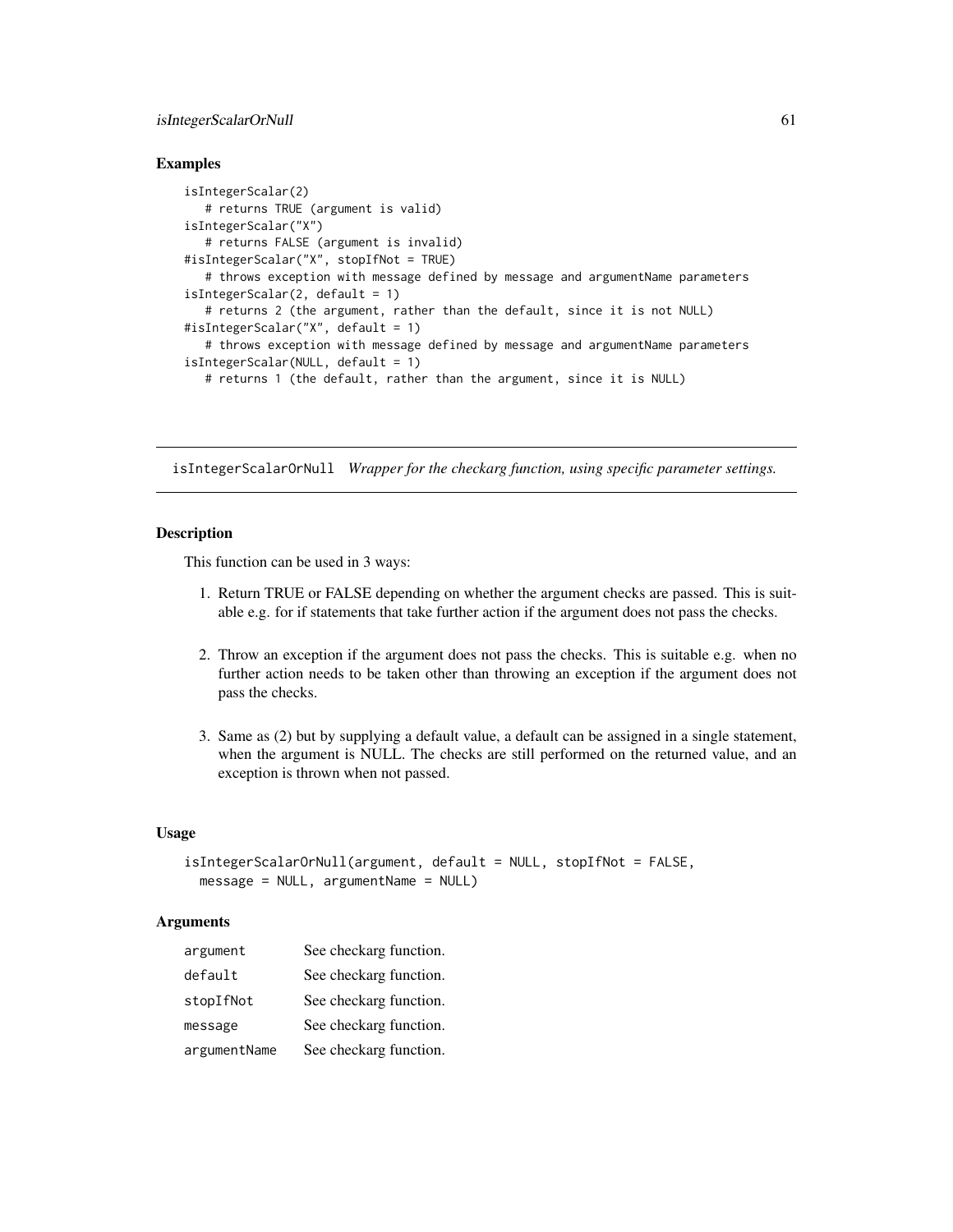# Details

Actual call to checkarg: checkarg(argument, "N", default = default, stopIfNot = stopIfNot, nullAl $loved = TRUE, n = 1, zero$ Allowed = TRUE, negativeAllowed = TRUE, positiveAllowed = TRUE, nonIntegerAllowed = FALSE, naAllowed = FALSE, nanAllowed = FALSE, infAllowed = FALSE, message = message, argumentName = argumentName)

### Value

See checkarg function.

### Examples

```
isIntegerScalarOrNull(2)
   # returns TRUE (argument is valid)
isIntegerScalarOrNull("X")
   # returns FALSE (argument is invalid)
#isIntegerScalarOrNull("X", stopIfNot = TRUE)
   # throws exception with message defined by message and argumentName parameters
isIntegerScalarOrNull(2, default = 1)
   # returns 2 (the argument, rather than the default, since it is not NULL)
#isIntegerScalarOrNull("X", default = 1)
   # throws exception with message defined by message and argumentName parameters
isIntegerScalarOrNull(NULL, default = 1)
   # returns 1 (the default, rather than the argument, since it is NULL)
```
isIntegerVector *Wrapper for the checkarg function, using specific parameter settings.*

# Description

This function can be used in 3 ways:

- 1. Return TRUE or FALSE depending on whether the argument checks are passed. This is suitable e.g. for if statements that take further action if the argument does not pass the checks.
- 2. Throw an exception if the argument does not pass the checks. This is suitable e.g. when no further action needs to be taken other than throwing an exception if the argument does not pass the checks.
- 3. Same as (2) but by supplying a default value, a default can be assigned in a single statement, when the argument is NULL. The checks are still performed on the returned value, and an exception is thrown when not passed.

## Usage

```
isIntegerVector(argument, default = NULL, stopIfNot = FALSE, n = NA,
 message = NULL, argumentName = NULL)
```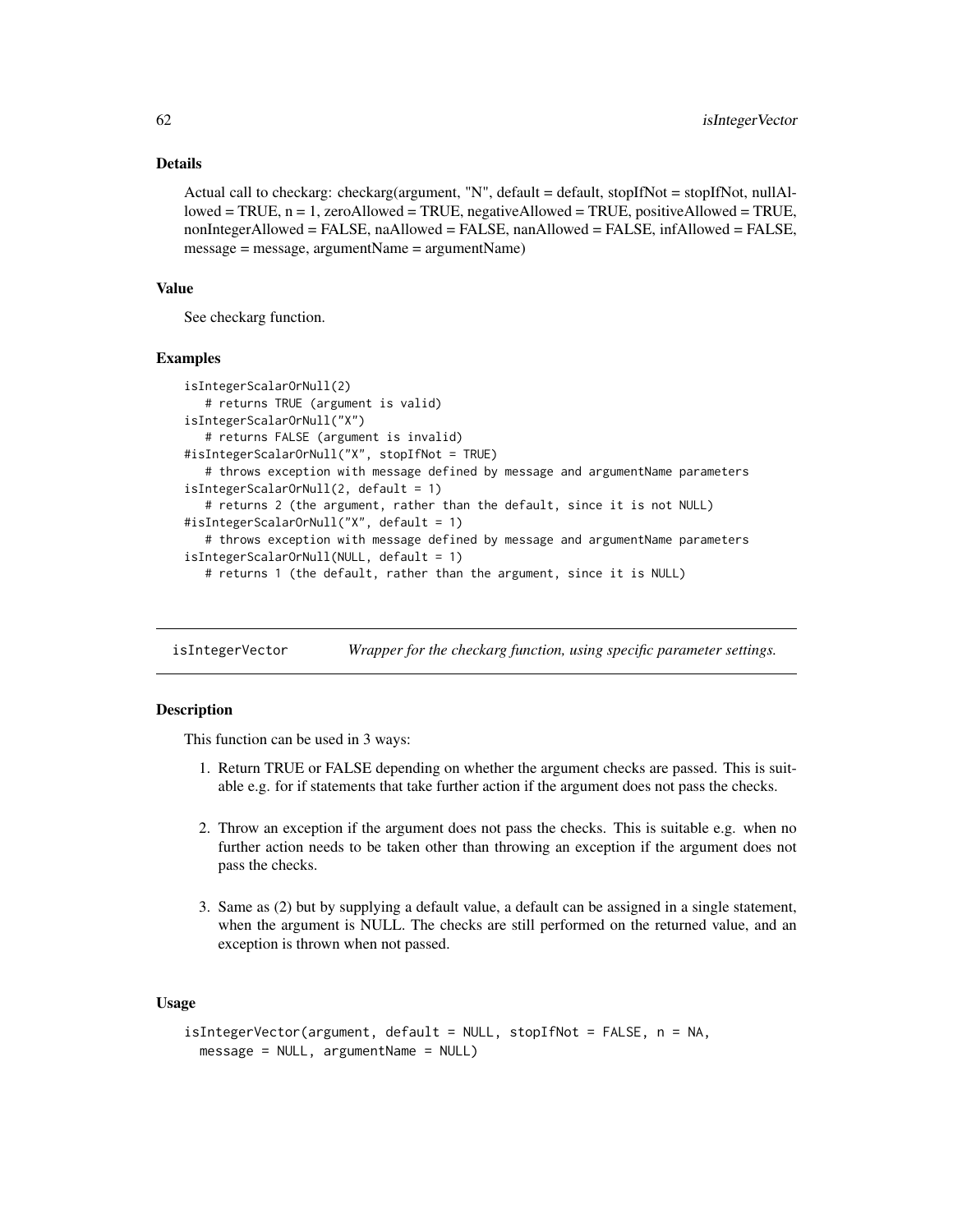### **Arguments**

| argument     | See checkarg function. |
|--------------|------------------------|
| default      | See checkarg function. |
| stopIfNot    | See checkarg function. |
| n            | See checkarg function. |
| message      | See checkarg function. |
| argumentName | See checkarg function. |

# Details

Actual call to checkarg: checkarg(argument, "N", default = default, stopIfNot = stopIfNot, nullAllowed = FALSE,  $n = NA$ , zeroAllowed = TRUE, negativeAllowed = TRUE, positiveAllowed = TRUE, nonIntegerAllowed = FALSE, naAllowed = FALSE, nanAllowed = FALSE, infAllowed = FALSE, message = message, argumentName = argumentName)

## Value

See checkarg function.

#### Examples

```
isIntegerVector(2)
   # returns TRUE (argument is valid)
isIntegerVector("X")
   # returns FALSE (argument is invalid)
#isIntegerVector("X", stopIfNot = TRUE)
   # throws exception with message defined by message and argumentName parameters
isIntegerVector(2, default = 1)
   # returns 2 (the argument, rather than the default, since it is not NULL)
#isIntegerVector("X", default = 1)
   # throws exception with message defined by message and argumentName parameters
isIntegerVector(NULL, default = 1)
  # returns 1 (the default, rather than the argument, since it is NULL)
```
isIntegerVectorOrNull *Wrapper for the checkarg function, using specific parameter settings.*

#### **Description**

This function can be used in 3 ways:

1. Return TRUE or FALSE depending on whether the argument checks are passed. This is suitable e.g. for if statements that take further action if the argument does not pass the checks.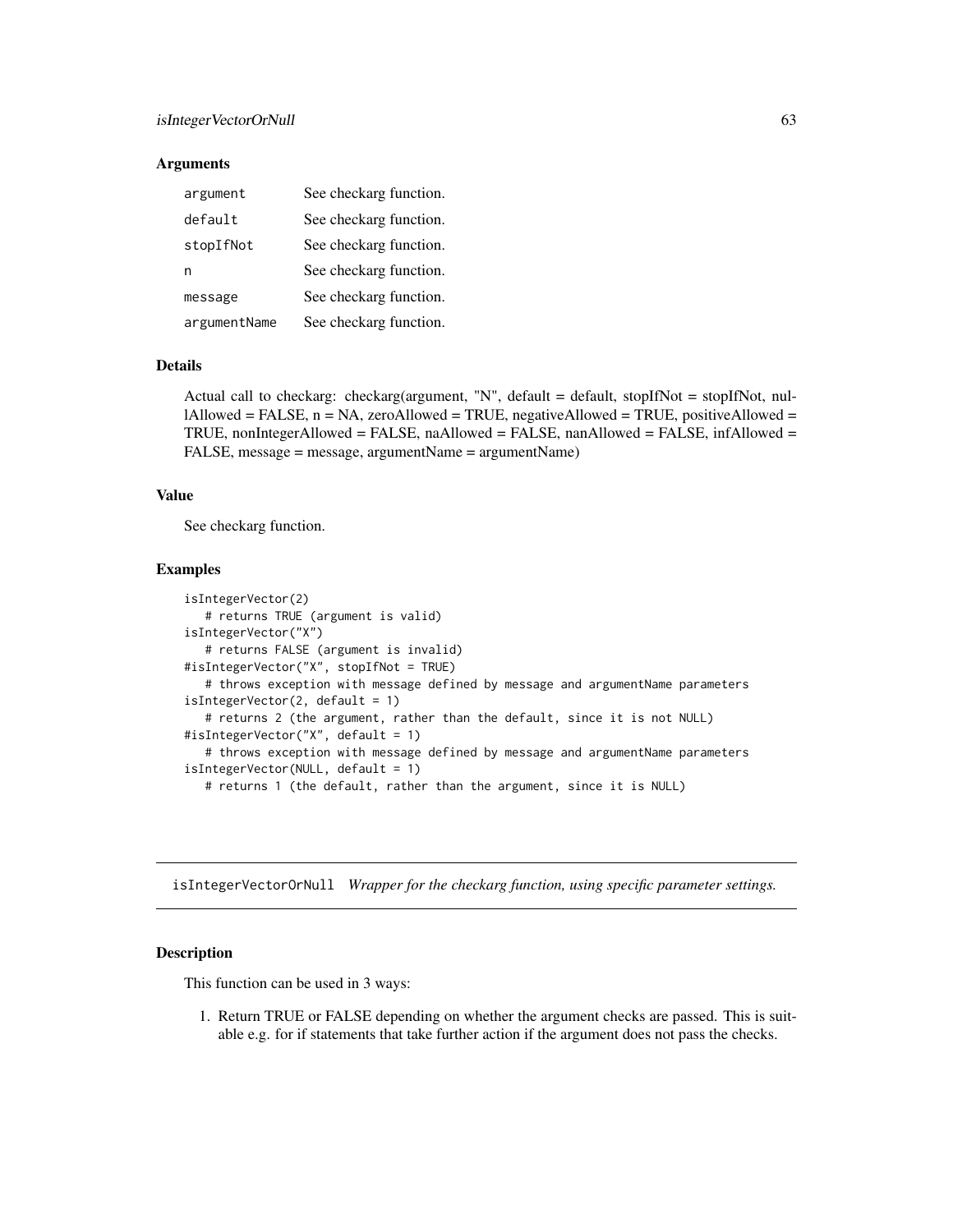- 2. Throw an exception if the argument does not pass the checks. This is suitable e.g. when no further action needs to be taken other than throwing an exception if the argument does not pass the checks.
- 3. Same as (2) but by supplying a default value, a default can be assigned in a single statement, when the argument is NULL. The checks are still performed on the returned value, and an exception is thrown when not passed.

# Usage

```
isIntegerVectorOrNull(argument, default = NULL, stopIfNot = FALSE, n = NA,
 message = NULL, argumentName = NULL)
```
# Arguments

| argument     | See checkarg function. |
|--------------|------------------------|
| default      | See checkarg function. |
| stopIfNot    | See checkarg function. |
| n            | See checkarg function. |
| message      | See checkarg function. |
| argumentName | See checkarg function. |

#### Details

Actual call to checkarg: checkarg(argument, "N", default = default, stopIfNot = stopIfNot, nullAllowed = TRUE,  $n = NA$ , zeroAllowed = TRUE, negativeAllowed = TRUE, positiveAllowed = TRUE, nonIntegerAllowed = FALSE, naAllowed = FALSE, nanAllowed = FALSE, infAllowed = FALSE, message = message, argumentName = argumentName)

### Value

See checkarg function.

#### Examples

```
isIntegerVectorOrNull(2)
   # returns TRUE (argument is valid)
isIntegerVectorOrNull("X")
   # returns FALSE (argument is invalid)
#isIntegerVectorOrNull("X", stopIfNot = TRUE)
   # throws exception with message defined by message and argumentName parameters
isIntegerVectorOrNull(2, default = 1)
   # returns 2 (the argument, rather than the default, since it is not NULL)
#isIntegerVectorOrNull("X", default = 1)
   # throws exception with message defined by message and argumentName parameters
isIntegerVectorOrNull(NULL, default = 1)
   # returns 1 (the default, rather than the argument, since it is NULL)
```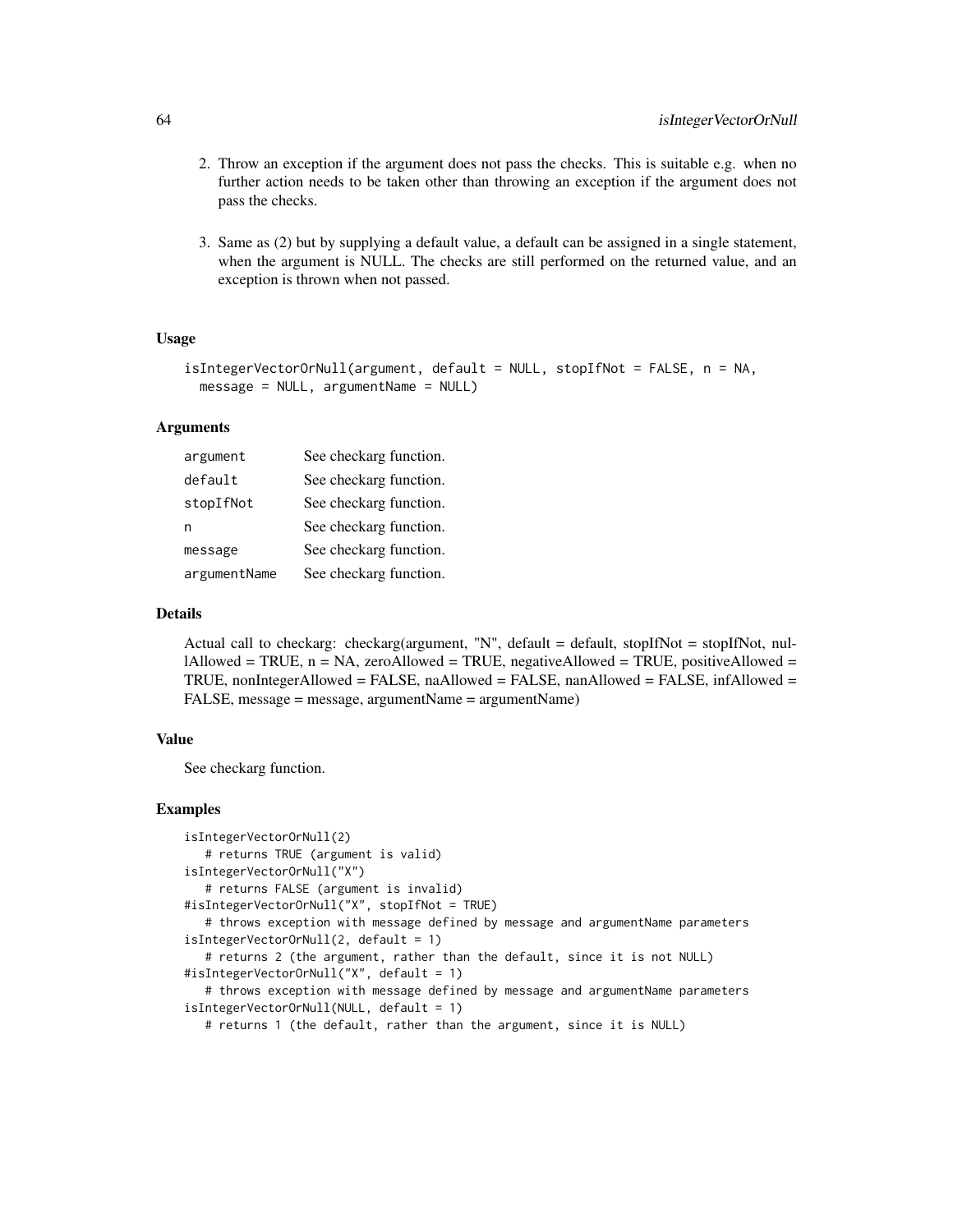# Description

This function can be used in 3 ways:

- 1. Return TRUE or FALSE depending on whether the argument checks are passed. This is suitable e.g. for if statements that take further action if the argument does not pass the checks.
- 2. Throw an exception if the argument does not pass the checks. This is suitable e.g. when no further action needs to be taken other than throwing an exception if the argument does not pass the checks.
- 3. Same as (2) but by supplying a default value, a default can be assigned in a single statement, when the argument is NULL. The checks are still performed on the returned value, and an exception is thrown when not passed.

#### Usage

```
isNanScalar(argument, default = NULL, stopIfNot = FALSE, message = NULL,
  argumentName = NULL)
```
### Arguments

| argument     | See checkarg function. |
|--------------|------------------------|
| default      | See checkarg function. |
| stopIfNot    | See checkarg function. |
| message      | See checkarg function. |
| argumentName | See checkarg function. |

### Details

Actual call to checkarg: checkarg(argument, "N", default = default, stopIfNot = stopIfNot, nul $l$ Allowed = FALSE,  $n = 1$ , zeroAllowed = FALSE, negativeAllowed = FALSE, positiveAllowed = FALSE, nonIntegerAllowed = TRUE, naAllowed = FALSE, nanAllowed = TRUE, infAllowed = FALSE, message = message, argumentName = argumentName)

### Value

See checkarg function.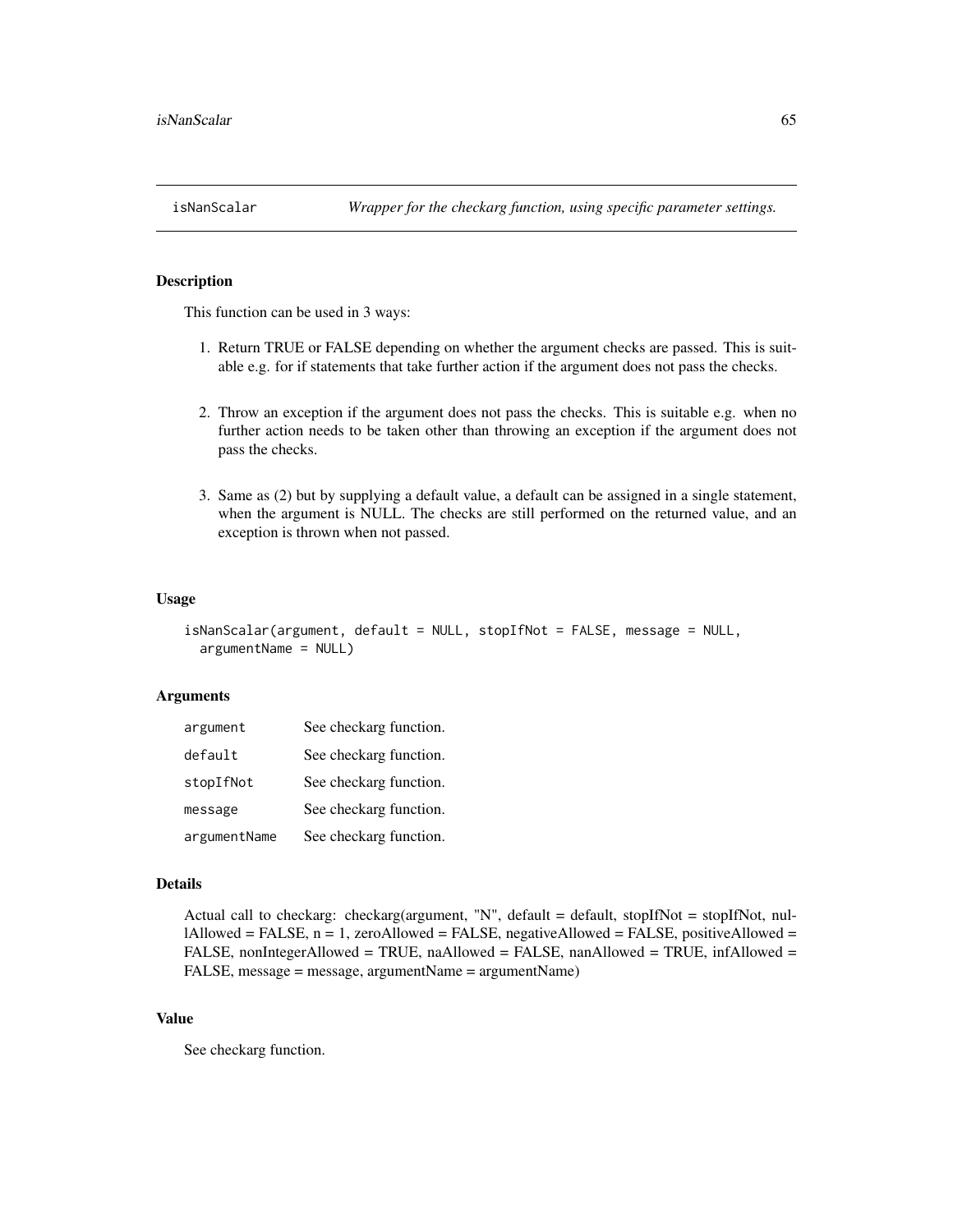# Examples

```
isNanScalar(NaN)
   # returns TRUE (argument is valid)
isNanScalar("X")
  # returns FALSE (argument is invalid)
#isNanScalar("X", stopIfNot = TRUE)
   # throws exception with message defined by message and argumentName parameters
```
isNanScalarOrNull *Wrapper for the checkarg function, using specific parameter settings.*

### **Description**

This function can be used in 3 ways:

- 1. Return TRUE or FALSE depending on whether the argument checks are passed. This is suitable e.g. for if statements that take further action if the argument does not pass the checks.
- 2. Throw an exception if the argument does not pass the checks. This is suitable e.g. when no further action needs to be taken other than throwing an exception if the argument does not pass the checks.
- 3. Same as (2) but by supplying a default value, a default can be assigned in a single statement, when the argument is NULL. The checks are still performed on the returned value, and an exception is thrown when not passed.

#### Usage

```
isNanScalarOrNull(argument, default = NULL, stopIfNot = FALSE,
 message = NULL, argumentName = NULL)
```
### Arguments

| argument     | See checkarg function. |
|--------------|------------------------|
| default      | See checkarg function. |
| stopIfNot    | See checkarg function. |
| message      | See checkarg function. |
| argumentName | See checkarg function. |

#### Details

Actual call to checkarg: checkarg(argument, "N", default = default, stopIfNot = stopIfNot, nullAllowed = TRUE,  $n = 1$ , zeroAllowed = FALSE, negativeAllowed = FALSE, positiveAllowed = FALSE, nonIntegerAllowed = TRUE, naAllowed = FALSE, nanAllowed = TRUE, infAllowed = FALSE, message = message, argumentName = argumentName)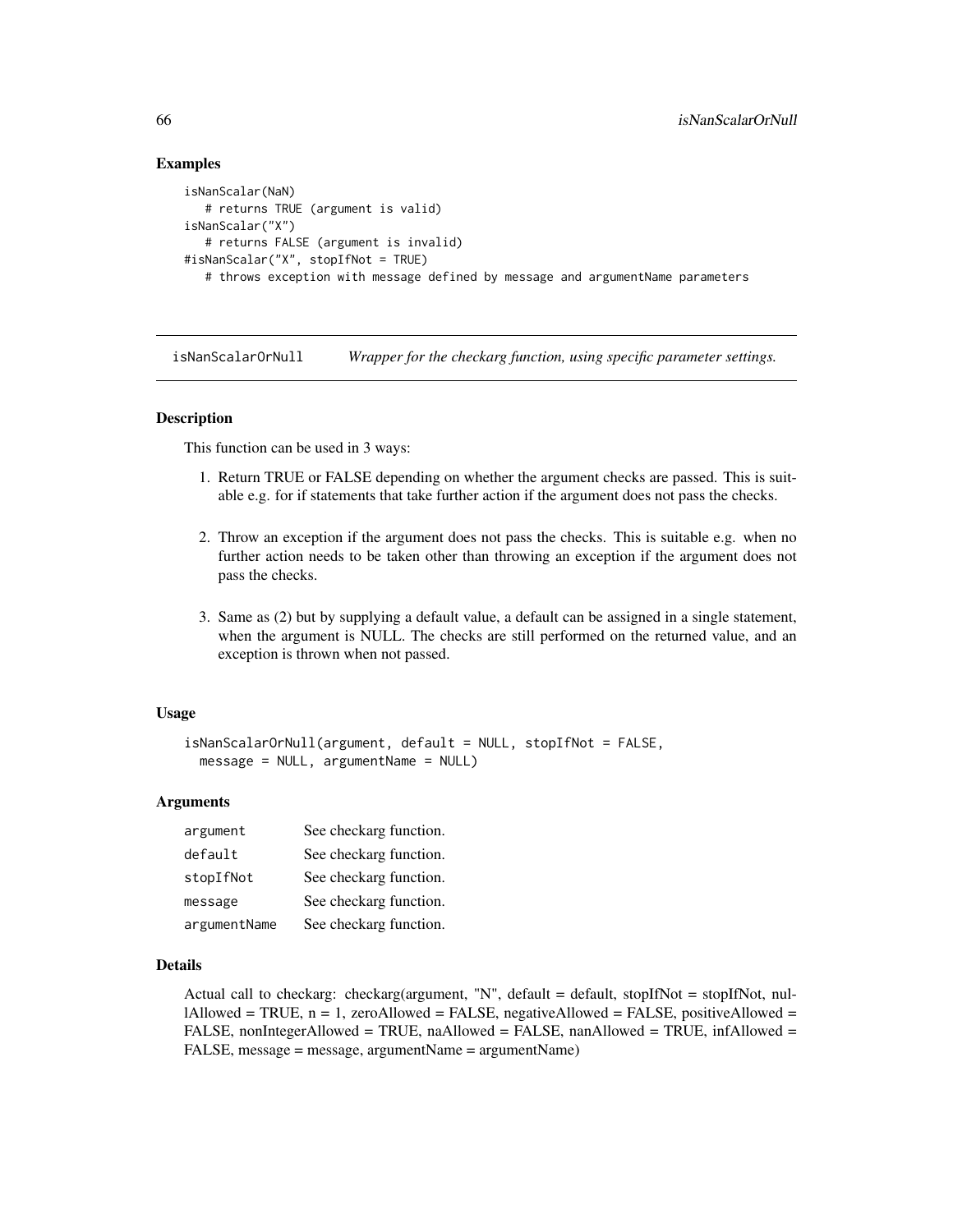#### isNanVector 67

### Value

See checkarg function.

#### Examples

```
isNanScalarOrNull(NaN)
   # returns TRUE (argument is valid)
isNanScalarOrNull("X")
  # returns FALSE (argument is invalid)
#isNanScalarOrNull("X", stopIfNot = TRUE)
  # throws exception with message defined by message and argumentName parameters
```
isNanVector *Wrapper for the checkarg function, using specific parameter settings.*

# Description

This function can be used in 3 ways:

- 1. Return TRUE or FALSE depending on whether the argument checks are passed. This is suitable e.g. for if statements that take further action if the argument does not pass the checks.
- 2. Throw an exception if the argument does not pass the checks. This is suitable e.g. when no further action needs to be taken other than throwing an exception if the argument does not pass the checks.
- 3. Same as (2) but by supplying a default value, a default can be assigned in a single statement, when the argument is NULL. The checks are still performed on the returned value, and an exception is thrown when not passed.

# Usage

```
isNanVector(argument, default = NULL, stopIfNot = FALSE, n = NA,
 message = NULL, argumentName = NULL)
```
#### Arguments

| argument     | See checkarg function. |
|--------------|------------------------|
| default      | See checkarg function. |
| stopIfNot    | See checkarg function. |
| n            | See checkarg function. |
| message      | See checkarg function. |
| argumentName | See checkarg function. |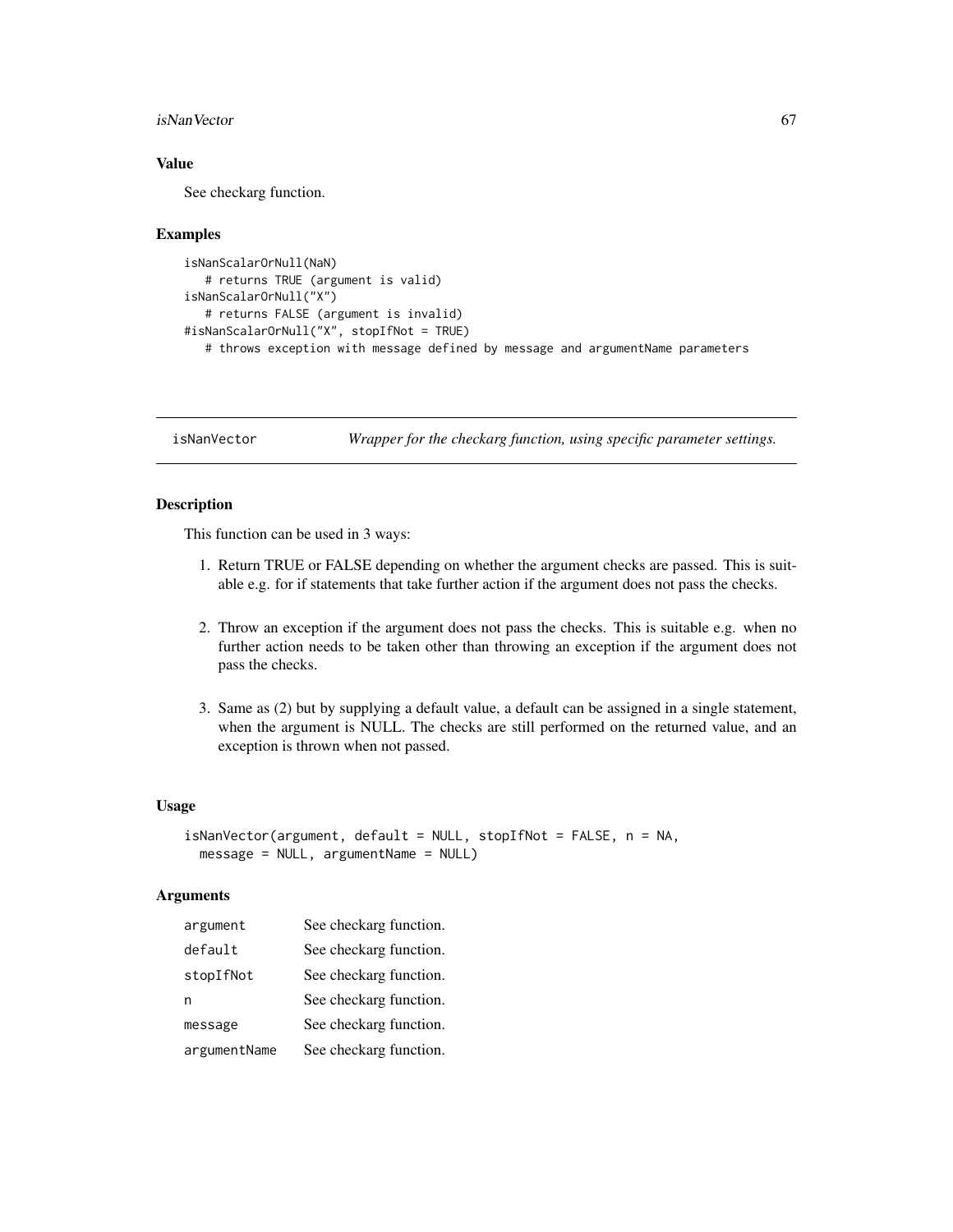# Details

Actual call to checkarg: checkarg(argument, "N", default = default, stopIfNot = stopIfNot, nullAllowed = FALSE,  $n = NA$ , zeroAllowed = FALSE, negativeAllowed = FALSE, positiveAllowed = FALSE, nonIntegerAllowed = TRUE, naAllowed = FALSE, nanAllowed = TRUE, infAllowed = FALSE, message = message, argumentName = argumentName)

## Value

See checkarg function.

### Examples

```
isNanVector(NaN)
   # returns TRUE (argument is valid)
isNanVector("X")
   # returns FALSE (argument is invalid)
#isNanVector("X", stopIfNot = TRUE)
  # throws exception with message defined by message and argumentName parameters
```
isNanVectorOrNull *Wrapper for the checkarg function, using specific parameter settings.*

#### **Description**

This function can be used in 3 ways:

- 1. Return TRUE or FALSE depending on whether the argument checks are passed. This is suitable e.g. for if statements that take further action if the argument does not pass the checks.
- 2. Throw an exception if the argument does not pass the checks. This is suitable e.g. when no further action needs to be taken other than throwing an exception if the argument does not pass the checks.
- 3. Same as (2) but by supplying a default value, a default can be assigned in a single statement, when the argument is NULL. The checks are still performed on the returned value, and an exception is thrown when not passed.

### Usage

```
isNanVectorOrNull(argument, default = NULL, stopIfNot = FALSE, n = NA,
 message = NULL, argumentName = NULL)
```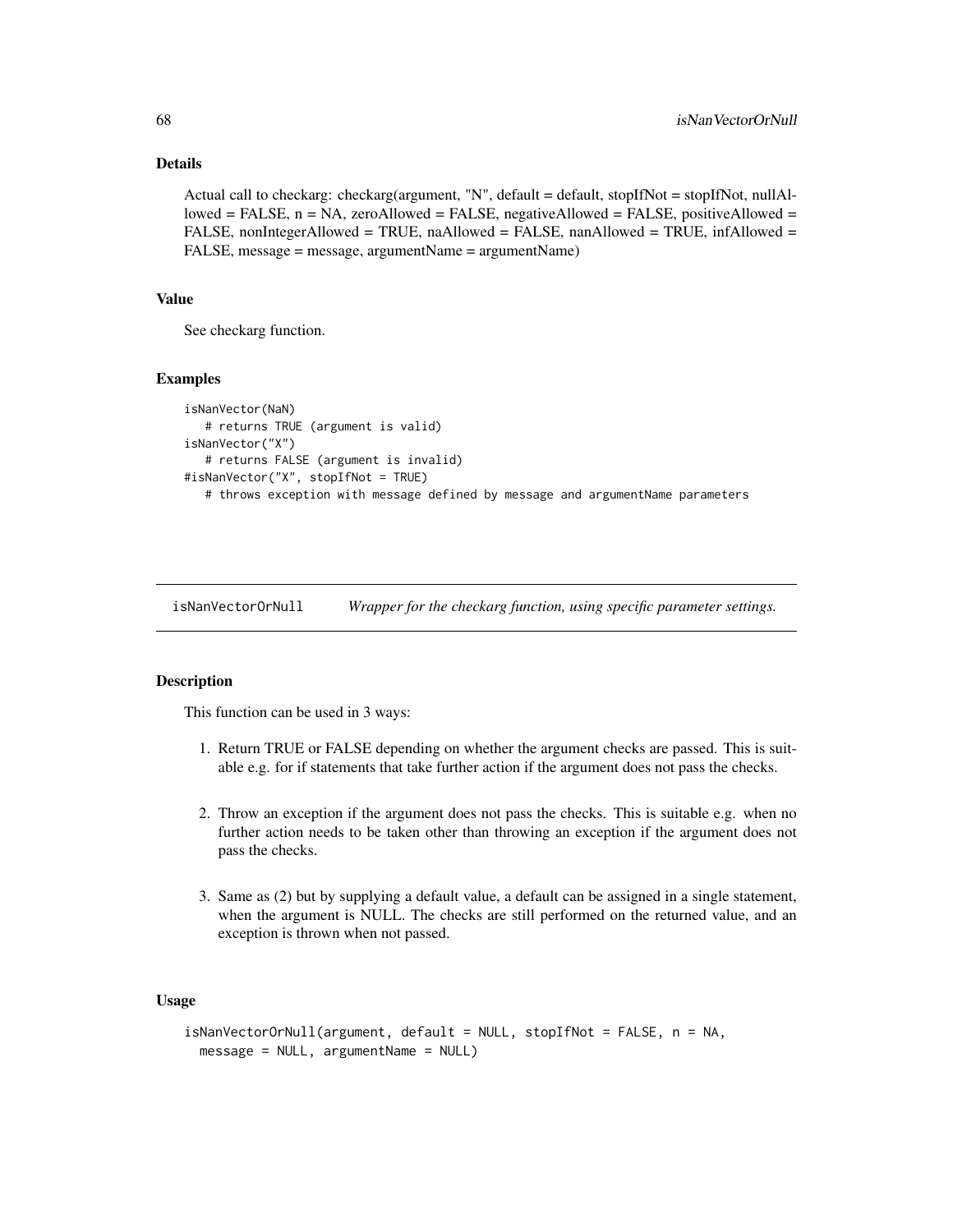# isNaOrNanScalar 69

### **Arguments**

| argument     | See checkarg function. |
|--------------|------------------------|
| default      | See checkarg function. |
| stopIfNot    | See checkarg function. |
| n            | See checkarg function. |
| message      | See checkarg function. |
| argumentName | See checkarg function. |

# Details

Actual call to checkarg: checkarg(argument, "N", default = default, stopIfNot = stopIfNot, nullAllowed = TRUE,  $n = NA$ , zeroAllowed = FALSE, negativeAllowed = FALSE, positiveAllowed = FALSE, nonIntegerAllowed = TRUE, naAllowed = FALSE, nanAllowed = TRUE, infAllowed = FALSE, message = message, argumentName = argumentName)

#### Value

See checkarg function.

### Examples

```
isNanVectorOrNull(NaN)
   # returns TRUE (argument is valid)
isNanVectorOrNull("X")
   # returns FALSE (argument is invalid)
#isNanVectorOrNull("X", stopIfNot = TRUE)
   # throws exception with message defined by message and argumentName parameters
```
isNaOrNanScalar *Wrapper for the checkarg function, using specific parameter settings.*

# Description

This function can be used in 3 ways:

- 1. Return TRUE or FALSE depending on whether the argument checks are passed. This is suitable e.g. for if statements that take further action if the argument does not pass the checks.
- 2. Throw an exception if the argument does not pass the checks. This is suitable e.g. when no further action needs to be taken other than throwing an exception if the argument does not pass the checks.
- 3. Same as (2) but by supplying a default value, a default can be assigned in a single statement, when the argument is NULL. The checks are still performed on the returned value, and an exception is thrown when not passed.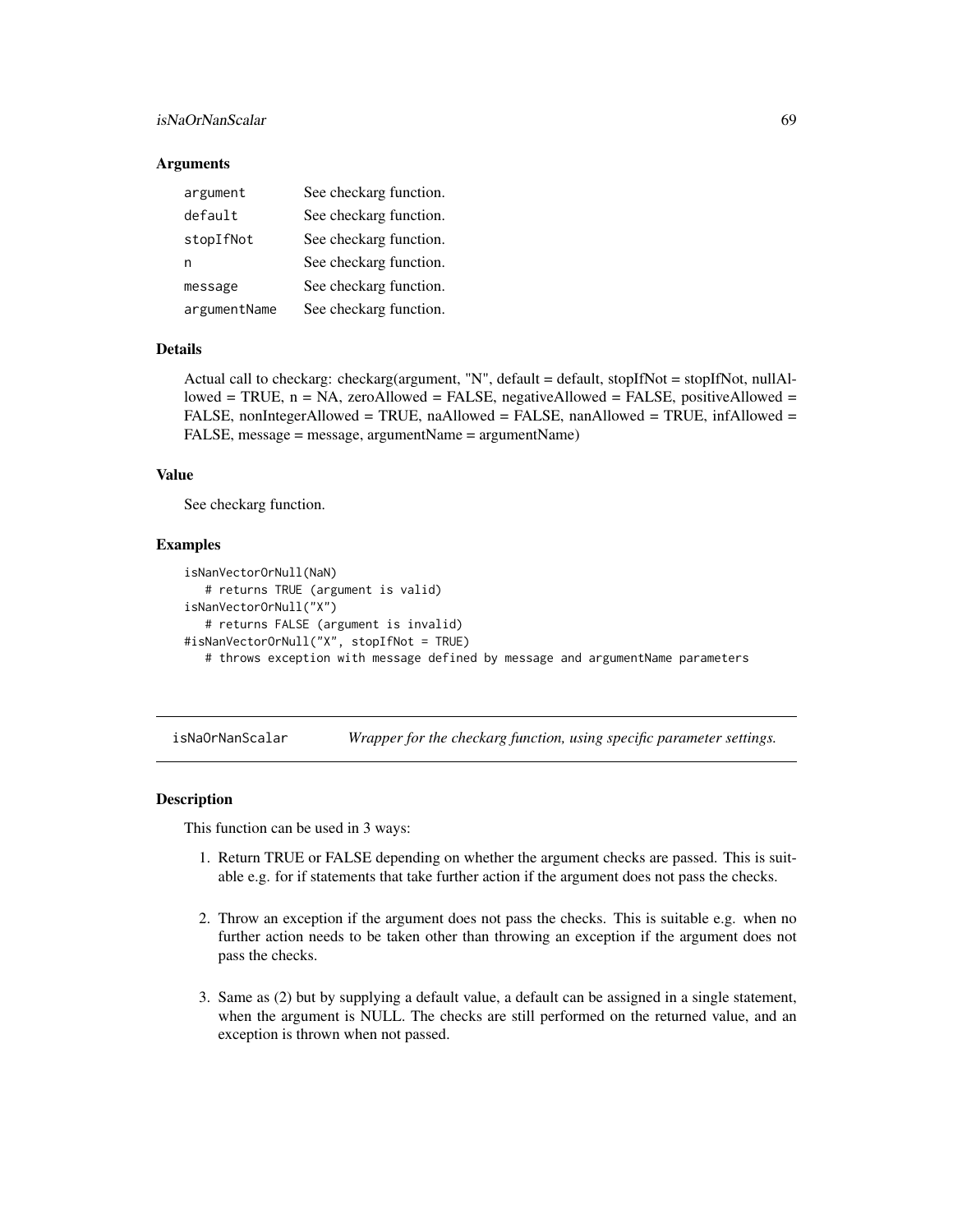#### Usage

```
isNaOrNanScalar(argument, default = NULL, stopIfNot = FALSE,
 message = NULL, argumentName = NULL)
```
# Arguments

| argument     | See checkarg function. |
|--------------|------------------------|
| default      | See checkarg function. |
| stopIfNot    | See checkarg function. |
| message      | See checkarg function. |
| argumentName | See checkarg function. |

### Details

Actual call to checkarg: checkarg(argument, "N", default = default, stopIfNot = stopIfNot, nullAllowed = FALSE, n = 1, zeroAllowed = FALSE, negativeAllowed = FALSE, positiveAllowed = FALSE, nonIntegerAllowed = TRUE, naAllowed = TRUE, nanAllowed = TRUE, infAllowed = FALSE, message = message, argumentName = argumentName)

# Value

See checkarg function.

### Examples

```
isNaOrNanScalar(NA)
   # returns TRUE (argument is valid)
isNaOrNanScalar("X")
   # returns FALSE (argument is invalid)
#isNaOrNanScalar("X", stopIfNot = TRUE)
   # throws exception with message defined by message and argumentName parameters
isNaOrNanScalar(NA, default = NaN)
   # returns NA (the argument, rather than the default, since it is not NULL)
#isNaOrNanScalar("X", default = NaN)
   # throws exception with message defined by message and argumentName parameters
isNaOrNanScalar(NULL, default = NaN)
   # returns NaN (the default, rather than the argument, since it is NULL)
```
isNaOrNanScalarOrNull *Wrapper for the checkarg function, using specific parameter settings.*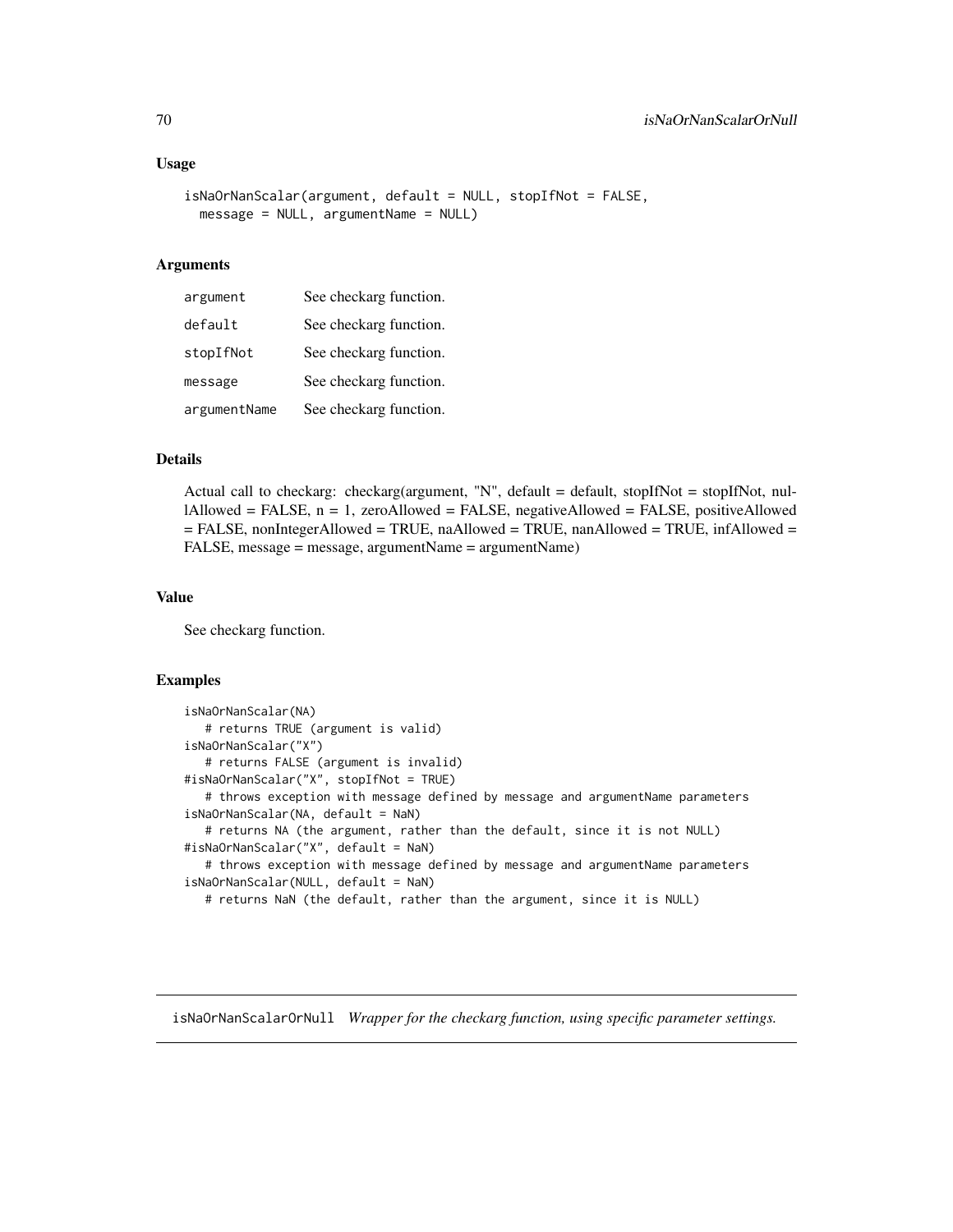### Description

This function can be used in 3 ways:

- 1. Return TRUE or FALSE depending on whether the argument checks are passed. This is suitable e.g. for if statements that take further action if the argument does not pass the checks.
- 2. Throw an exception if the argument does not pass the checks. This is suitable e.g. when no further action needs to be taken other than throwing an exception if the argument does not pass the checks.
- 3. Same as (2) but by supplying a default value, a default can be assigned in a single statement, when the argument is NULL. The checks are still performed on the returned value, and an exception is thrown when not passed.

#### Usage

```
isNaOrNanScalarOrNull(argument, default = NULL, stopIfNot = FALSE,
 message = NULL, argumentName = NULL)
```
### Arguments

| argument     | See checkarg function. |
|--------------|------------------------|
| default      | See checkarg function. |
| stopIfNot    | See checkarg function. |
| message      | See checkarg function. |
| argumentName | See checkarg function. |

#### Details

Actual call to checkarg: checkarg(argument, "N", default = default, stopIfNot = stopIfNot, nullAllowed = TRUE,  $n = 1$ , zeroAllowed = FALSE, negativeAllowed = FALSE, positiveAllowed = FALSE, nonIntegerAllowed = TRUE, naAllowed = TRUE, nanAllowed = TRUE, infAllowed = FALSE, message = message, argumentName = argumentName)

### Value

See checkarg function.

# Examples

```
isNaOrNanScalarOrNull(NA)
   # returns TRUE (argument is valid)
isNaOrNanScalarOrNull("X")
   # returns FALSE (argument is invalid)
#isNaOrNanScalarOrNull("X", stopIfNot = TRUE)
   # throws exception with message defined by message and argumentName parameters
isNaOrNanScalarOrNull(NA, default = NaN)
```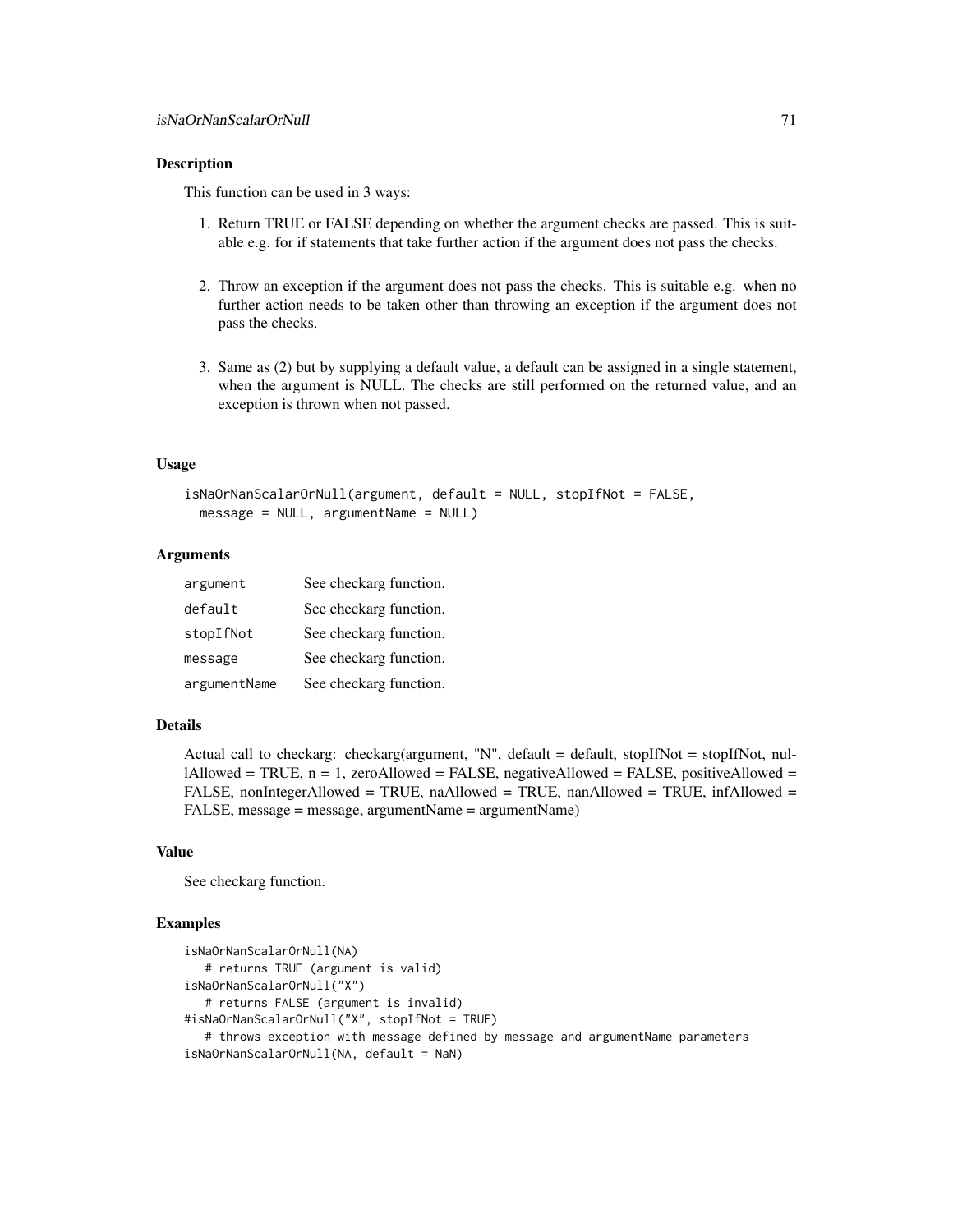```
# returns NA (the argument, rather than the default, since it is not NULL)
#isNaOrNanScalarOrNull("X", default = NaN)
   # throws exception with message defined by message and argumentName parameters
isNaOrNanScalarOrNull(NULL, default = NaN)
  # returns NaN (the default, rather than the argument, since it is NULL)
```
isNaOrNanVector *Wrapper for the checkarg function, using specific parameter settings.*

### **Description**

This function can be used in 3 ways:

- 1. Return TRUE or FALSE depending on whether the argument checks are passed. This is suitable e.g. for if statements that take further action if the argument does not pass the checks.
- 2. Throw an exception if the argument does not pass the checks. This is suitable e.g. when no further action needs to be taken other than throwing an exception if the argument does not pass the checks.
- 3. Same as (2) but by supplying a default value, a default can be assigned in a single statement, when the argument is NULL. The checks are still performed on the returned value, and an exception is thrown when not passed.

#### Usage

```
isNaOrNanVector(argument, default = NULL, stopIfNot = FALSE, n = NA,
 message = NULL, argumentName = NULL)
```
#### Arguments

| argument     | See checkarg function. |
|--------------|------------------------|
| default      | See checkarg function. |
| stopIfNot    | See checkarg function. |
| n            | See checkarg function. |
| message      | See checkarg function. |
| argumentName | See checkarg function. |

#### Details

Actual call to checkarg: checkarg(argument, "N", default = default, stopIfNot = stopIfNot, nul $l$ Allowed = FALSE,  $n$  = NA, zeroAllowed = FALSE, negativeAllowed = FALSE, positiveAllowed  $=$  FALSE, nonIntegerAllowed = TRUE, naAllowed = TRUE, nanAllowed = TRUE, infAllowed = FALSE, message = message, argumentName = argumentName)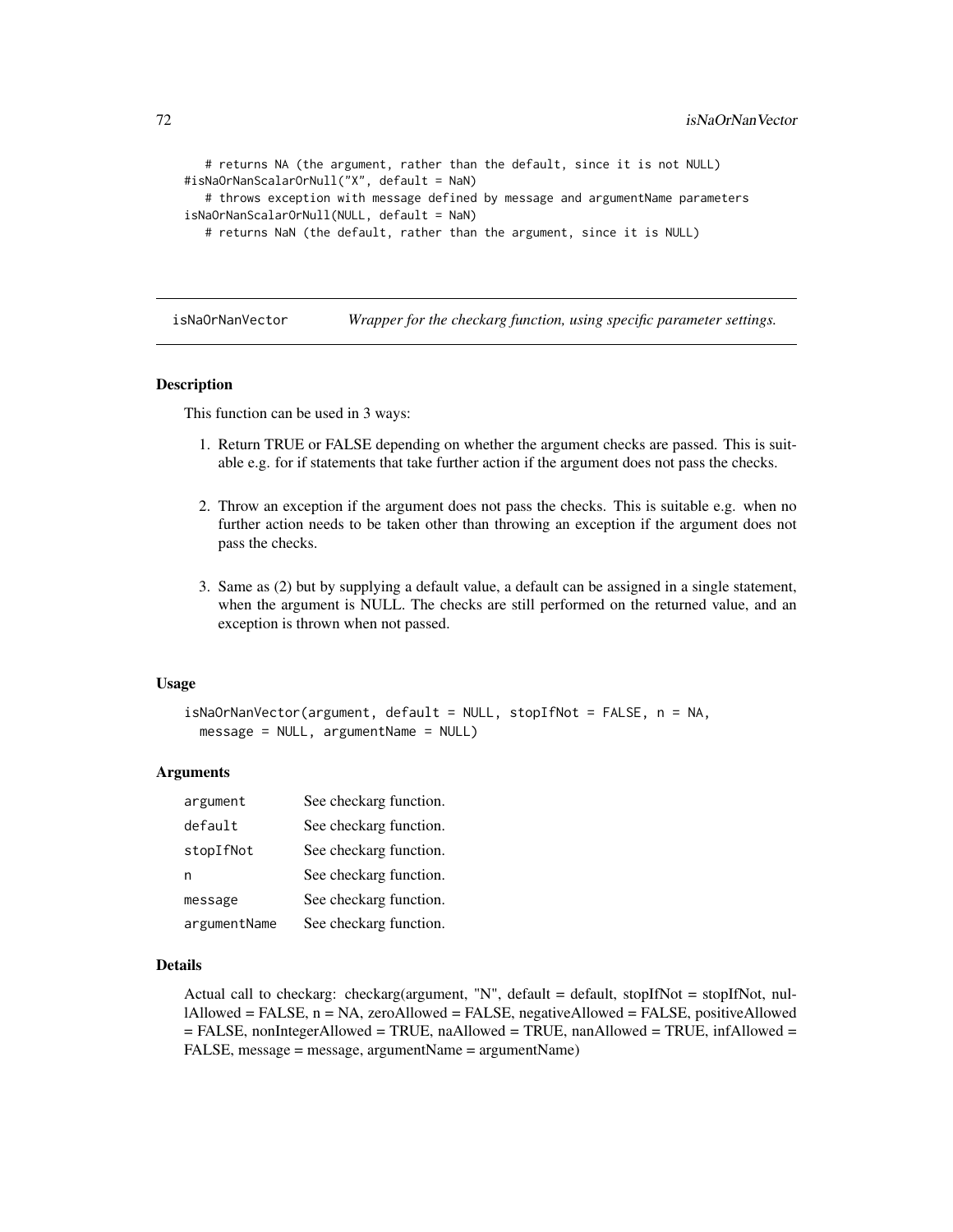# Value

See checkarg function.

# Examples

```
isNaOrNanVector(NA)
   # returns TRUE (argument is valid)
isNaOrNanVector("X")
  # returns FALSE (argument is invalid)
#isNaOrNanVector("X", stopIfNot = TRUE)
   # throws exception with message defined by message and argumentName parameters
isNaOrNanVector(NA, default = NaN)
   # returns NA (the argument, rather than the default, since it is not NULL)
#isNaOrNanVector("X", default = NaN)
   # throws exception with message defined by message and argumentName parameters
isNaOrNanVector(NULL, default = NaN)
  # returns NaN (the default, rather than the argument, since it is NULL)
```
isNaOrNanVectorOrNull *Wrapper for the checkarg function, using specific parameter settings.*

### **Description**

This function can be used in 3 ways:

- 1. Return TRUE or FALSE depending on whether the argument checks are passed. This is suitable e.g. for if statements that take further action if the argument does not pass the checks.
- 2. Throw an exception if the argument does not pass the checks. This is suitable e.g. when no further action needs to be taken other than throwing an exception if the argument does not pass the checks.
- 3. Same as (2) but by supplying a default value, a default can be assigned in a single statement, when the argument is NULL. The checks are still performed on the returned value, and an exception is thrown when not passed.

# Usage

```
isNaOrNanVectorOrNull(argument, default = NULL, stopIfNot = FALSE, n = NA,
 message = NULL, argumentName = NULL)
```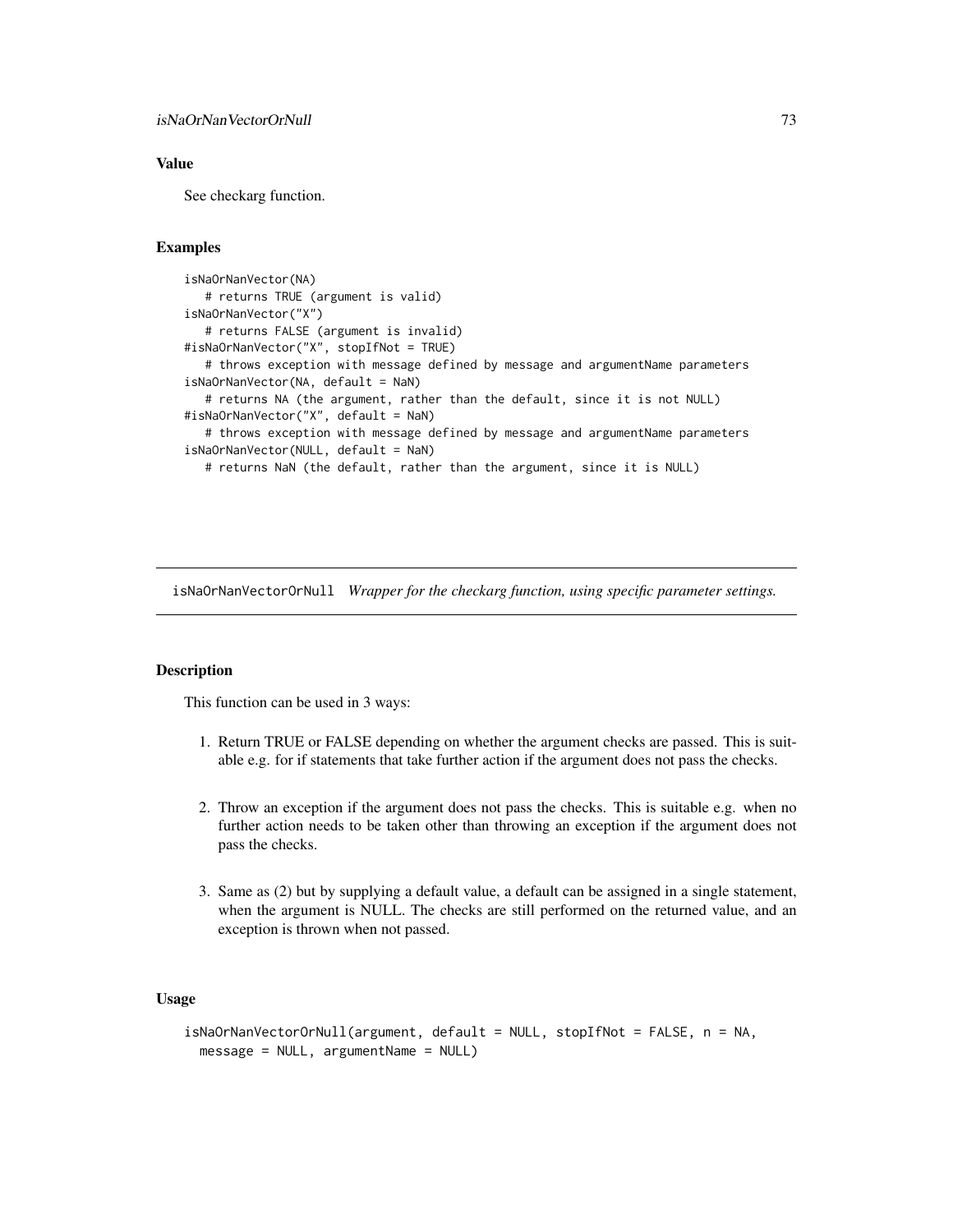## Arguments

| argument     | See checkarg function. |
|--------------|------------------------|
| default      | See checkarg function. |
| stopIfNot    | See checkarg function. |
| n            | See checkarg function. |
| message      | See checkarg function. |
| argumentName | See checkarg function. |

### Details

Actual call to checkarg: checkarg(argument, "N", default = default, stopIfNot = stopIfNot, nullAllowed = TRUE, n = NA, zeroAllowed = FALSE, negativeAllowed = FALSE, positiveAllowed = FALSE, nonIntegerAllowed = TRUE, naAllowed = TRUE, nanAllowed = TRUE, infAllowed = FALSE, message = message, argumentName = argumentName)

### Value

See checkarg function.

#### Examples

```
isNaOrNanVectorOrNull(NA)
   # returns TRUE (argument is valid)
isNaOrNanVectorOrNull("X")
   # returns FALSE (argument is invalid)
#isNaOrNanVectorOrNull("X", stopIfNot = TRUE)
   # throws exception with message defined by message and argumentName parameters
isNaOrNanVectorOrNull(NA, default = NaN)
   # returns NA (the argument, rather than the default, since it is not NULL)
#isNaOrNanVectorOrNull("X", default = NaN)
   # throws exception with message defined by message and argumentName parameters
isNaOrNanVectorOrNull(NULL, default = NaN)
  # returns NaN (the default, rather than the argument, since it is NULL)
```
isNaOrNonEmptyStringScalar

*Wrapper for the checkarg function, using specific parameter settings.*

# Description

This function can be used in 3 ways:

1. Return TRUE or FALSE depending on whether the argument checks are passed. This is suitable e.g. for if statements that take further action if the argument does not pass the checks.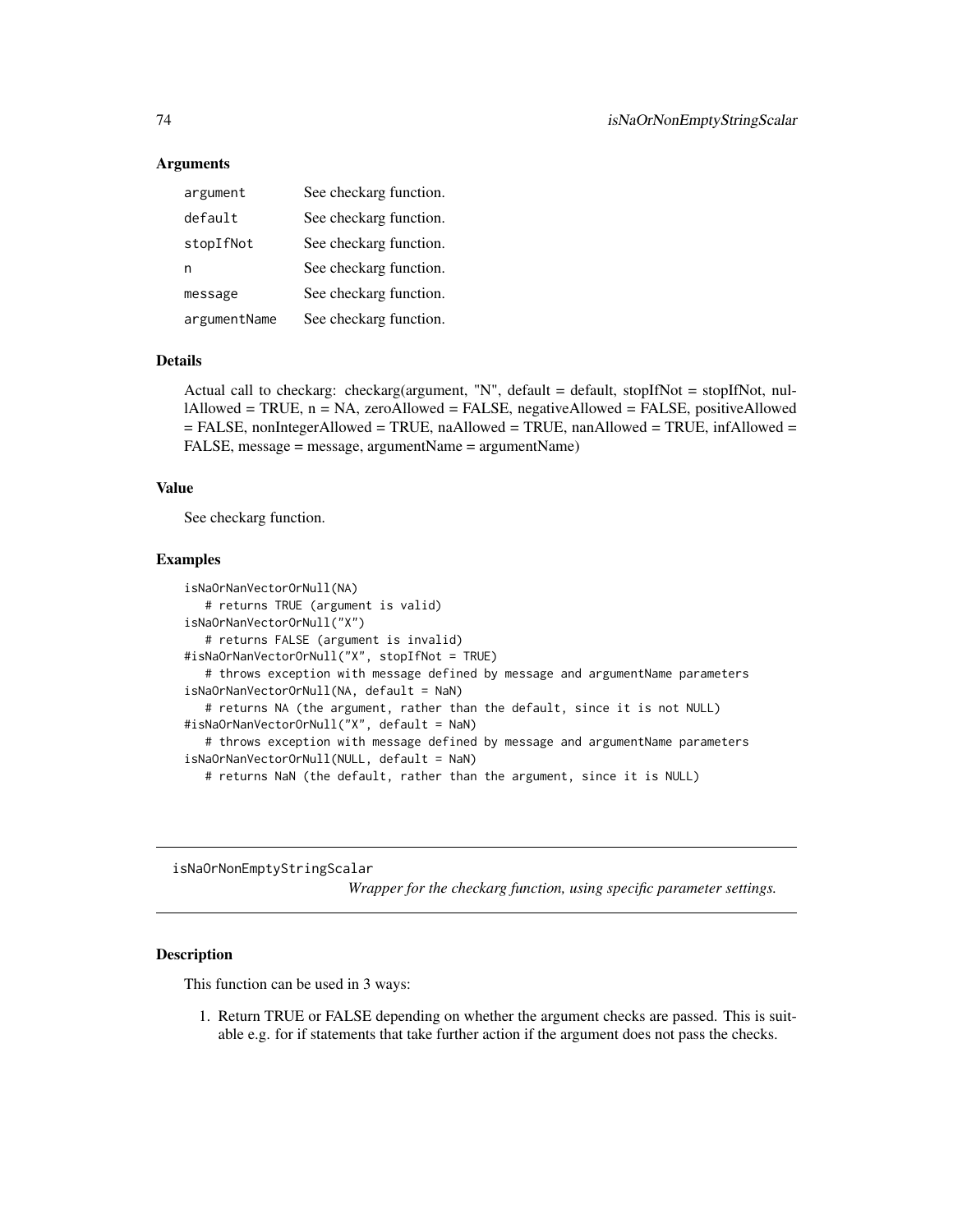- 2. Throw an exception if the argument does not pass the checks. This is suitable e.g. when no further action needs to be taken other than throwing an exception if the argument does not pass the checks.
- 3. Same as (2) but by supplying a default value, a default can be assigned in a single statement, when the argument is NULL. The checks are still performed on the returned value, and an exception is thrown when not passed.

# Usage

```
isNaOrNonEmptyStringScalar(argument, default = NULL, stopIfNot = FALSE,
 message = NULL, argumentName = NULL)
```
## Arguments

| argument     | See checkarg function. |
|--------------|------------------------|
| default      | See checkarg function. |
| stopIfNot    | See checkarg function. |
| message      | See checkarg function. |
| argumentName | See checkarg function. |

# Details

Actual call to checkarg: checkarg(argument, "S", default = default, stopIfNot = stopIfNot, nullAl $l$ owed = FALSE,  $n = 1$ , naAllowed = TRUE, emptyStringAllowed = FALSE, message = message, argumentName = argumentName)

# Value

See checkarg function.

```
isNaOrNonEmptyStringScalar("X")
   # returns TRUE (argument is valid)
isNaOrNonEmptyStringScalar(1)
  # returns FALSE (argument is invalid)
#isNaOrNonEmptyStringScalar(1, stopIfNot = TRUE)
   # throws exception with message defined by message and argumentName parameters
isNaOrNonEmptyStringScalar("X", default = "Y")
   # returns "X" (the argument, rather than the default, since it is not NULL)
#isNaOrNonEmptyStringScalar(1, default = "Y")
   # throws exception with message defined by message and argumentName parameters
isNaOrNonEmptyStringScalar(NULL, default = "Y")
   # returns "Y" (the default, rather than the argument, since it is NULL)
```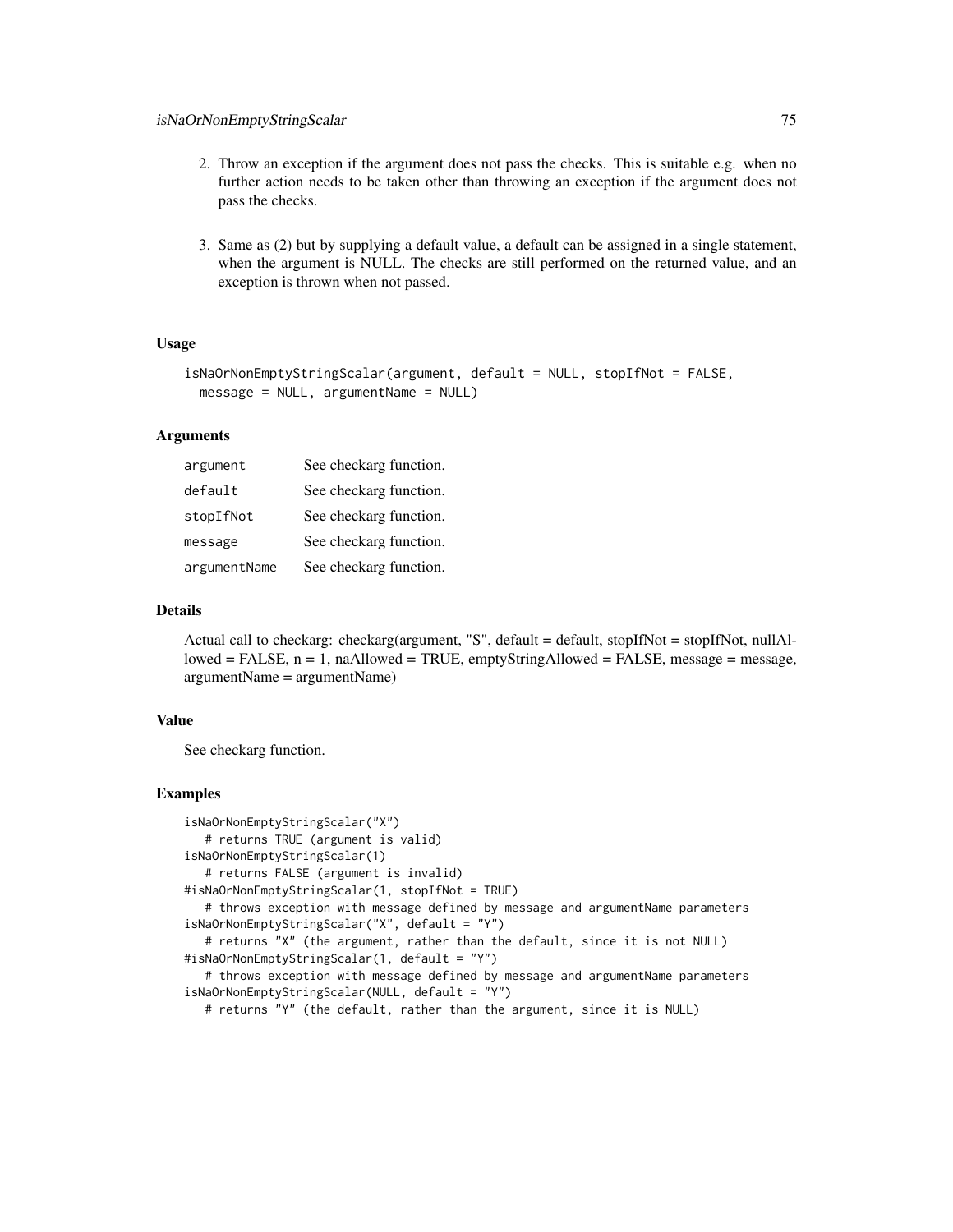isNaOrNonEmptyStringScalarOrNull

*Wrapper for the checkarg function, using specific parameter settings.*

# **Description**

This function can be used in 3 ways:

- 1. Return TRUE or FALSE depending on whether the argument checks are passed. This is suitable e.g. for if statements that take further action if the argument does not pass the checks.
- 2. Throw an exception if the argument does not pass the checks. This is suitable e.g. when no further action needs to be taken other than throwing an exception if the argument does not pass the checks.
- 3. Same as (2) but by supplying a default value, a default can be assigned in a single statement, when the argument is NULL. The checks are still performed on the returned value, and an exception is thrown when not passed.

#### Usage

```
isNaOrNonEmptyStringScalarOrNull(argument, default = NULL,
  stopIfNot = FALSE, message = NULL, argumentName = NULL)
```
#### Arguments

| argument     | See checkarg function. |
|--------------|------------------------|
| default      | See checkarg function. |
| stopIfNot    | See checkarg function. |
| message      | See checkarg function. |
| argumentName | See checkarg function. |

## Details

Actual call to checkarg: checkarg(argument, "S", default = default, stopIfNot = stopIfNot, nullAllowed = TRUE, n = 1, naAllowed = TRUE, emptyStringAllowed = FALSE, message = message, argumentName = argumentName)

# Value

See checkarg function.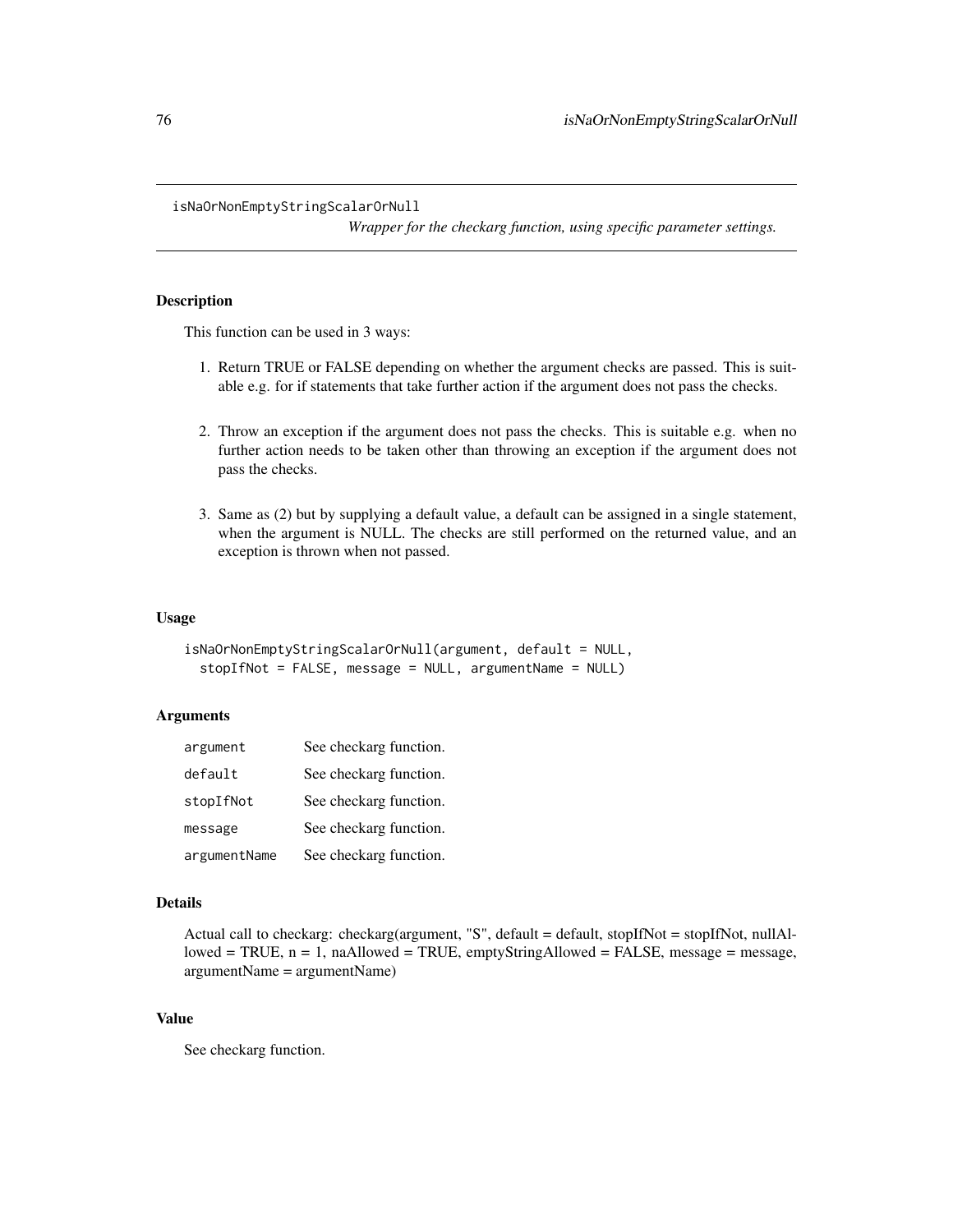## Examples

```
isNaOrNonEmptyStringScalarOrNull("X")
   # returns TRUE (argument is valid)
isNaOrNonEmptyStringScalarOrNull(1)
   # returns FALSE (argument is invalid)
#isNaOrNonEmptyStringScalarOrNull(1, stopIfNot = TRUE)
   # throws exception with message defined by message and argumentName parameters
isNaOrNonEmptyStringScalarOrNull("X", default = "Y")
   # returns "X" (the argument, rather than the default, since it is not NULL)
#isNaOrNonEmptyStringScalarOrNull(1, default = "Y")
   # throws exception with message defined by message and argumentName parameters
isNaOrNonEmptyStringScalarOrNull(NULL, default = "Y")
   # returns "Y" (the default, rather than the argument, since it is NULL)
```
isNaOrNonEmptyStringVector

*Wrapper for the checkarg function, using specific parameter settings.*

# **Description**

This function can be used in 3 ways:

- 1. Return TRUE or FALSE depending on whether the argument checks are passed. This is suitable e.g. for if statements that take further action if the argument does not pass the checks.
- 2. Throw an exception if the argument does not pass the checks. This is suitable e.g. when no further action needs to be taken other than throwing an exception if the argument does not pass the checks.
- 3. Same as (2) but by supplying a default value, a default can be assigned in a single statement, when the argument is NULL. The checks are still performed on the returned value, and an exception is thrown when not passed.

## Usage

```
isNaOrNonEmptyStringVector(argument, default = NULL, stopIfNot = FALSE,
 n = NA, message = NULL, argumentName = NULL)
```
# Arguments

| argument     | See checkarg function. |
|--------------|------------------------|
| default      | See checkarg function. |
| stopIfNot    | See checkarg function. |
| n            | See checkarg function. |
| message      | See checkarg function. |
| argumentName | See checkarg function. |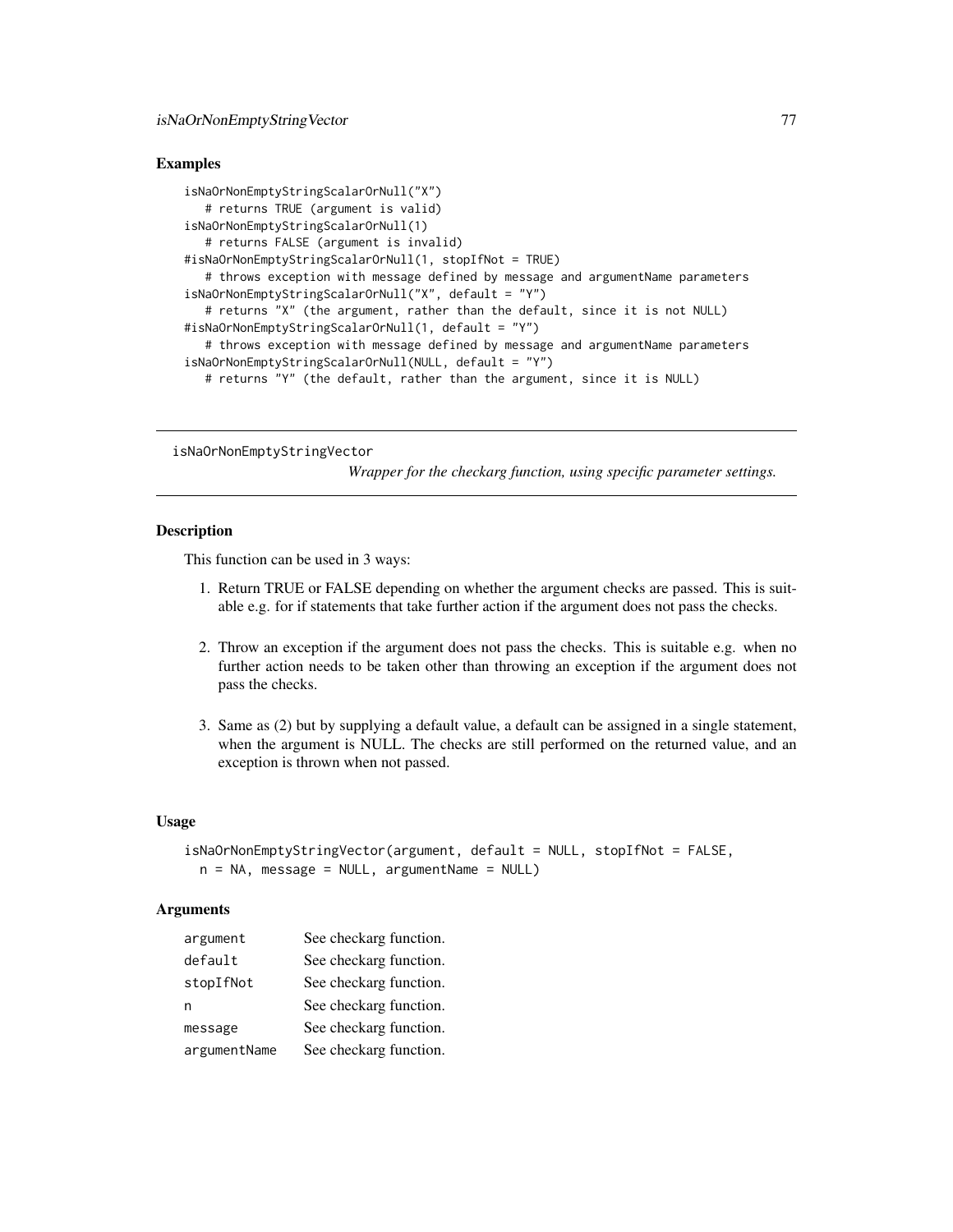# Details

Actual call to checkarg: checkarg(argument, "S", default = default, stopIfNot = stopIfNot, nullAllowed = FALSE, n = NA, naAllowed = TRUE, emptyStringAllowed = FALSE, message = message, argumentName = argumentName)

#### Value

See checkarg function.

## Examples

```
isNaOrNonEmptyStringVector("X")
  # returns TRUE (argument is valid)
isNaOrNonEmptyStringVector(1)
  # returns FALSE (argument is invalid)
#isNaOrNonEmptyStringVector(1, stopIfNot = TRUE)
   # throws exception with message defined by message and argumentName parameters
isNaOrNonEmptyStringVector("X", default = "Y")
  # returns "X" (the argument, rather than the default, since it is not NULL)
#isNaOrNonEmptyStringVector(1, default = "Y")
  # throws exception with message defined by message and argumentName parameters
isNaOrNonEmptyStringVector(NULL, default = "Y")
  # returns "Y" (the default, rather than the argument, since it is NULL)
```
isNaOrNonEmptyStringVectorOrNull

*Wrapper for the checkarg function, using specific parameter settings.*

## Description

This function can be used in 3 ways:

- 1. Return TRUE or FALSE depending on whether the argument checks are passed. This is suitable e.g. for if statements that take further action if the argument does not pass the checks.
- 2. Throw an exception if the argument does not pass the checks. This is suitable e.g. when no further action needs to be taken other than throwing an exception if the argument does not pass the checks.
- 3. Same as (2) but by supplying a default value, a default can be assigned in a single statement, when the argument is NULL. The checks are still performed on the returned value, and an exception is thrown when not passed.

## Usage

```
isNaOrNonEmptyStringVectorOrNull(argument, default = NULL,
 stopIfNot = FALSE, n = NA, message = NULL, argumentName = NULL)
```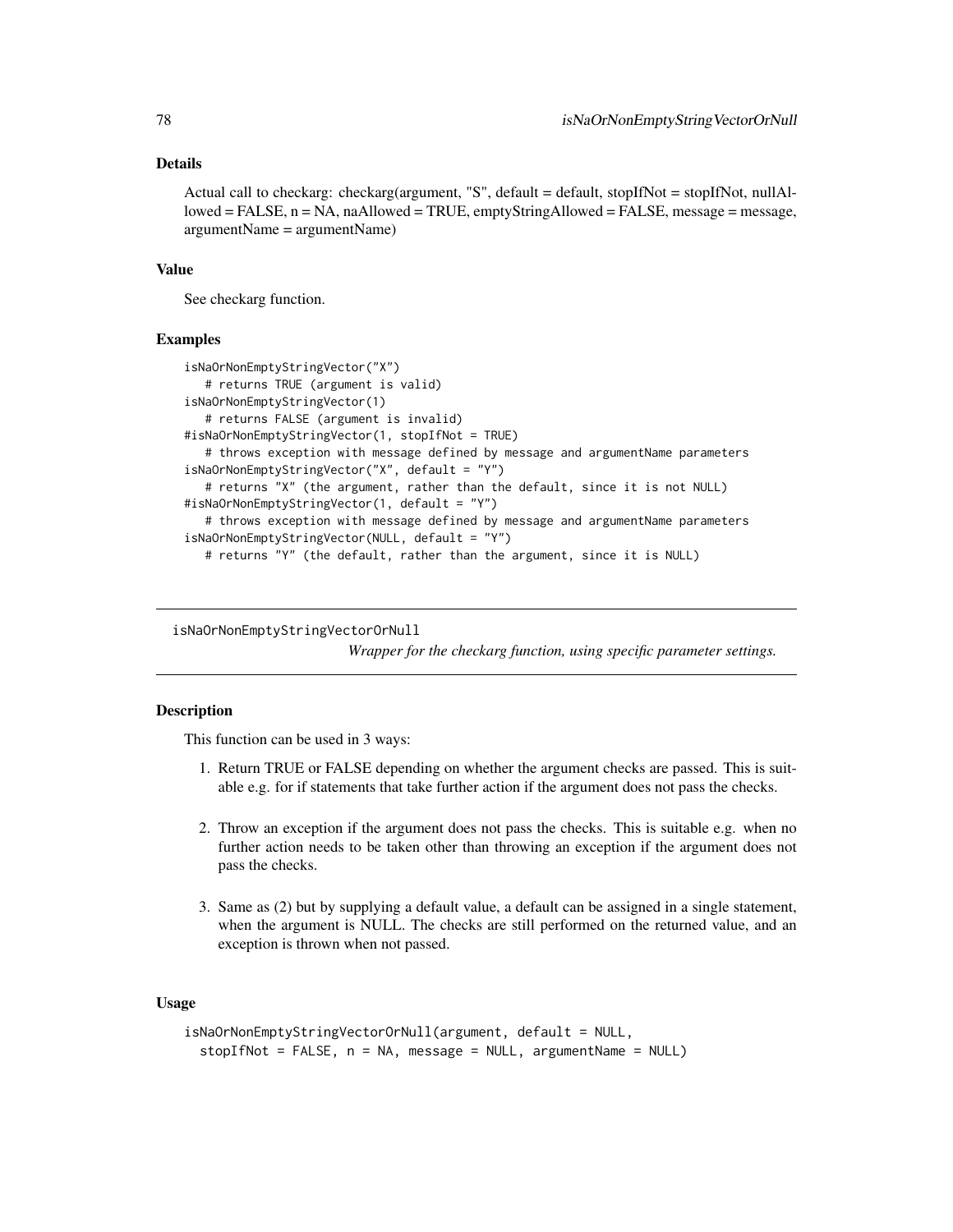# isNaOrStringScalar 79

#### Arguments

| argument     | See checkarg function. |
|--------------|------------------------|
| default      | See checkarg function. |
| stopIfNot    | See checkarg function. |
| n            | See checkarg function. |
| message      | See checkarg function. |
| argumentName | See checkarg function. |

# Details

Actual call to checkarg: checkarg(argument, "S", default = default, stopIfNot = stopIfNot, nullAl $loved = TRUE, n = NA, naAllowed = TRUE, emptyStringAllowed = FALSE, message = message,$ argumentName = argumentName)

### Value

See checkarg function.

## Examples

```
isNaOrNonEmptyStringVectorOrNull("X")
   # returns TRUE (argument is valid)
isNaOrNonEmptyStringVectorOrNull(1)
   # returns FALSE (argument is invalid)
#isNaOrNonEmptyStringVectorOrNull(1, stopIfNot = TRUE)
   # throws exception with message defined by message and argumentName parameters
isNaOrNonEmptyStringVectorOrNull("X", default = "Y")
   # returns "X" (the argument, rather than the default, since it is not NULL)
#isNaOrNonEmptyStringVectorOrNull(1, default = "Y")
   # throws exception with message defined by message and argumentName parameters
isNaOrNonEmptyStringVectorOrNull(NULL, default = "Y")
   # returns "Y" (the default, rather than the argument, since it is NULL)
```
isNaOrStringScalar *Wrapper for the checkarg function, using specific parameter settings.*

#### **Description**

This function can be used in 3 ways:

1. Return TRUE or FALSE depending on whether the argument checks are passed. This is suitable e.g. for if statements that take further action if the argument does not pass the checks.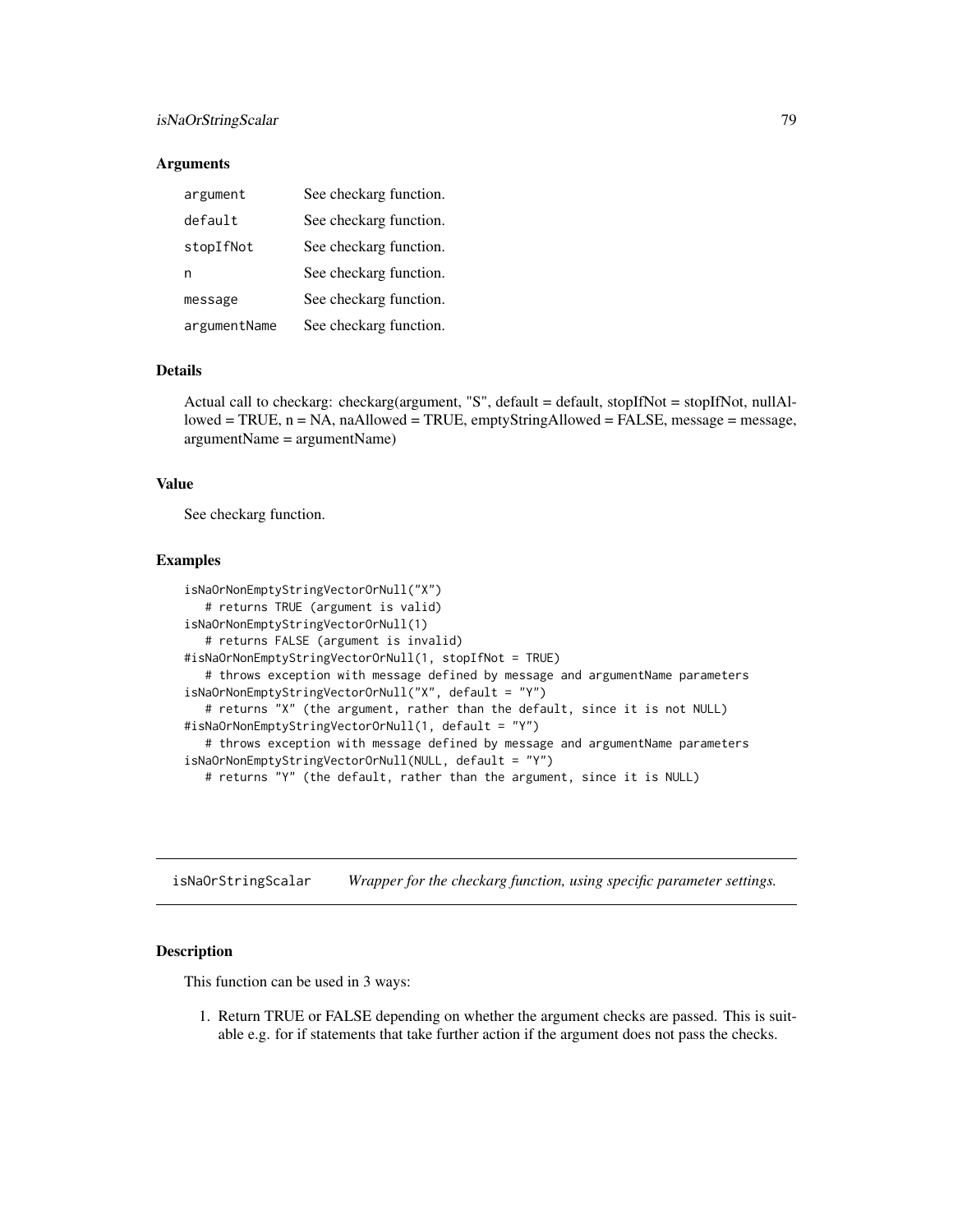- 2. Throw an exception if the argument does not pass the checks. This is suitable e.g. when no further action needs to be taken other than throwing an exception if the argument does not pass the checks.
- 3. Same as (2) but by supplying a default value, a default can be assigned in a single statement, when the argument is NULL. The checks are still performed on the returned value, and an exception is thrown when not passed.

# Usage

```
isNaOrStringScalar(argument, default = NULL, stopIfNot = FALSE,
 message = NULL, argumentName = NULL)
```
### Arguments

| argument     | See checkarg function. |
|--------------|------------------------|
| default      | See checkarg function. |
| stopIfNot    | See checkarg function. |
| message      | See checkarg function. |
| argumentName | See checkarg function. |

## Details

Actual call to checkarg: checkarg(argument, "S", default = default, stopIfNot = stopIfNot, nullAl $l$ owed = FALSE,  $n = 1$ , naAllowed = TRUE, emptyStringAllowed = TRUE, message = message, argumentName = argumentName)

# Value

See checkarg function.

```
isNaOrStringScalar("X")
  # returns TRUE (argument is valid)
isNaOrStringScalar(1)
  # returns FALSE (argument is invalid)
#isNaOrStringScalar(1, stopIfNot = TRUE)
   # throws exception with message defined by message and argumentName parameters
isNaOrStringScalar("X", default = "Y")
   # returns "X" (the argument, rather than the default, since it is not NULL)
#isNaOrStringScalar(1, default = "Y")
   # throws exception with message defined by message and argumentName parameters
isNaOrStringScalar(NULL, default = "Y")
   # returns "Y" (the default, rather than the argument, since it is NULL)
```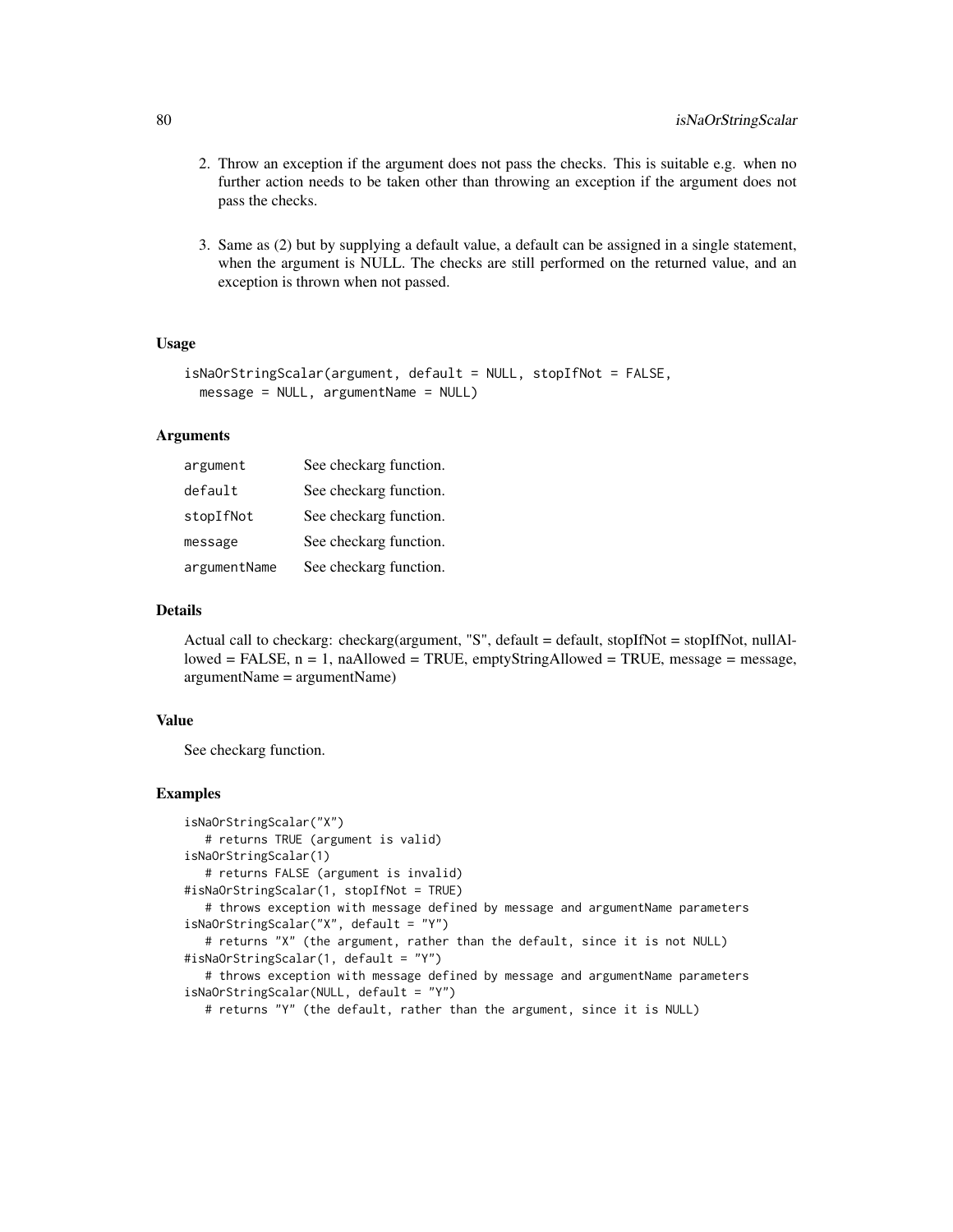isNaOrStringScalarOrNull

*Wrapper for the checkarg function, using specific parameter settings.*

# **Description**

This function can be used in 3 ways:

- 1. Return TRUE or FALSE depending on whether the argument checks are passed. This is suitable e.g. for if statements that take further action if the argument does not pass the checks.
- 2. Throw an exception if the argument does not pass the checks. This is suitable e.g. when no further action needs to be taken other than throwing an exception if the argument does not pass the checks.
- 3. Same as (2) but by supplying a default value, a default can be assigned in a single statement, when the argument is NULL. The checks are still performed on the returned value, and an exception is thrown when not passed.

### Usage

```
isNaOrStringScalarOrNull(argument, default = NULL, stopIfNot = FALSE,
 message = NULL, argumentName = NULL)
```
### Arguments

| argument     | See checkarg function. |
|--------------|------------------------|
| default      | See checkarg function. |
| stopIfNot    | See checkarg function. |
| message      | See checkarg function. |
| argumentName | See checkarg function. |

## Details

Actual call to checkarg: checkarg(argument, "S", default = default, stopIfNot = stopIfNot, nullAllowed = TRUE,  $n = 1$ , naAllowed = TRUE, emptyStringAllowed = TRUE, message = message, argumentName = argumentName)

# Value

See checkarg function.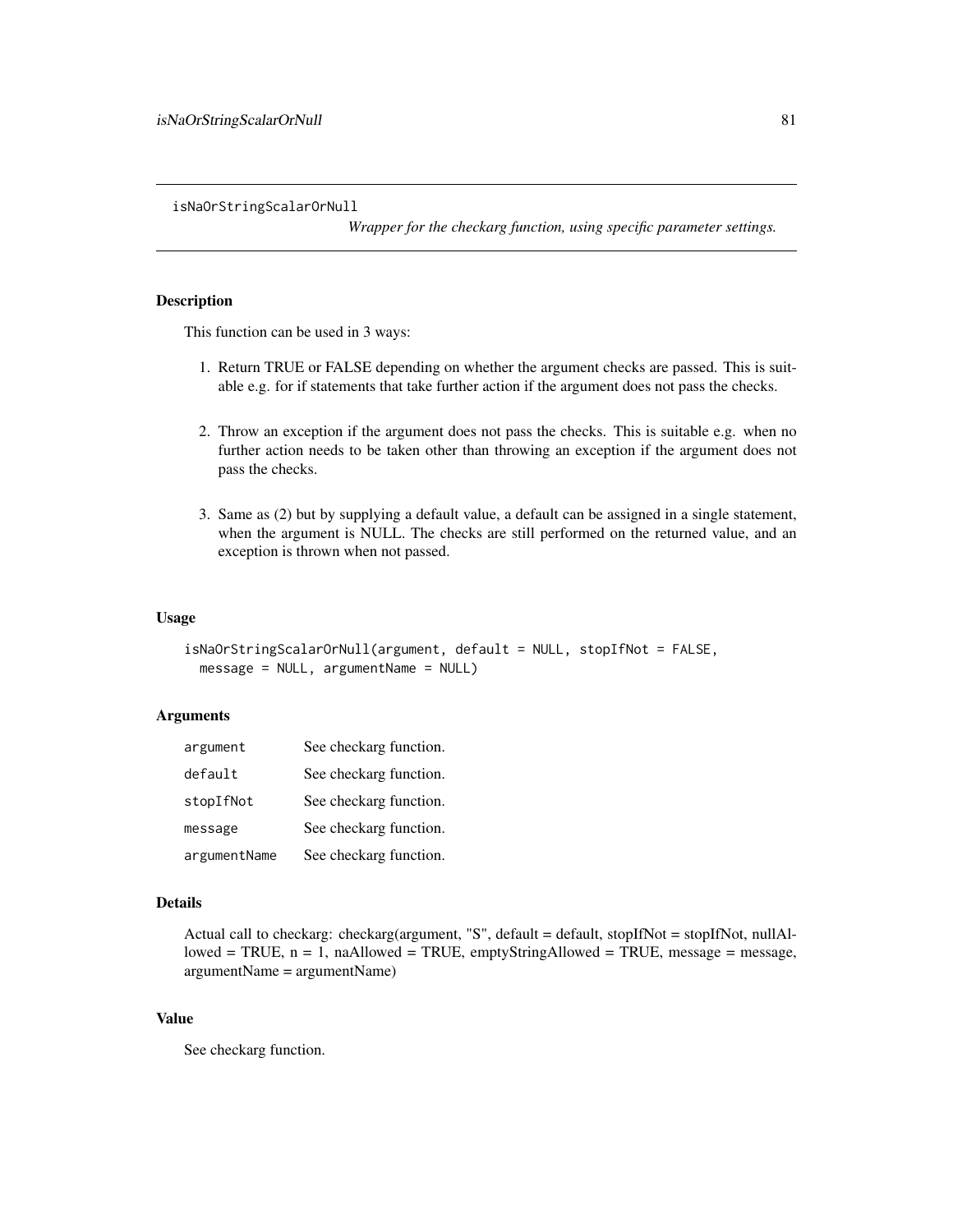# Examples

```
isNaOrStringScalarOrNull("X")
   # returns TRUE (argument is valid)
isNaOrStringScalarOrNull(1)
   # returns FALSE (argument is invalid)
#isNaOrStringScalarOrNull(1, stopIfNot = TRUE)
   # throws exception with message defined by message and argumentName parameters
isNaOrStringScalarOrNull("X", default = "Y")
   # returns "X" (the argument, rather than the default, since it is not NULL)
#isNaOrStringScalarOrNull(1, default = "Y")
   # throws exception with message defined by message and argumentName parameters
isNaOrStringScalarOrNull(NULL, default = "Y")
  # returns "Y" (the default, rather than the argument, since it is NULL)
```
isNaOrStringVector *Wrapper for the checkarg function, using specific parameter settings.*

### Description

This function can be used in 3 ways:

- 1. Return TRUE or FALSE depending on whether the argument checks are passed. This is suitable e.g. for if statements that take further action if the argument does not pass the checks.
- 2. Throw an exception if the argument does not pass the checks. This is suitable e.g. when no further action needs to be taken other than throwing an exception if the argument does not pass the checks.
- 3. Same as (2) but by supplying a default value, a default can be assigned in a single statement, when the argument is NULL. The checks are still performed on the returned value, and an exception is thrown when not passed.

#### Usage

```
isNaOrStringVector(argument, default = NULL, stopIfNot = FALSE, n = NA,
 message = NULL, argumentName = NULL)
```
## Arguments

| argument     | See checkarg function. |
|--------------|------------------------|
| default      | See checkarg function. |
| stopIfNot    | See checkarg function. |
| n            | See checkarg function. |
| message      | See checkarg function. |
| argumentName | See checkarg function. |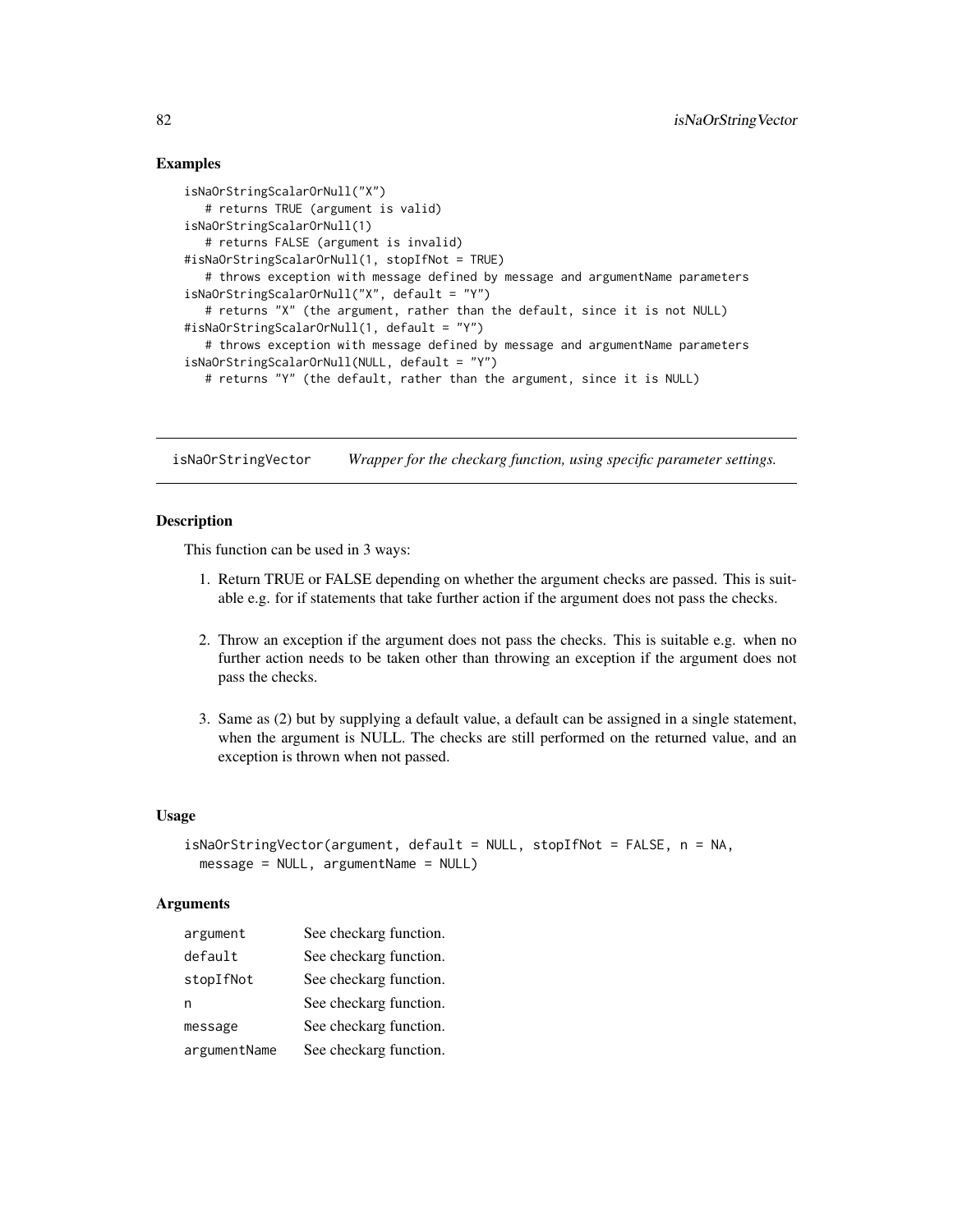### Details

Actual call to checkarg: checkarg(argument, "S", default = default, stopIfNot = stopIfNot, nullAl $loved = FALSE, n = NA, naAllowed = TRUE, emptyStringAllowed = TRUE, message = message,$ argumentName = argumentName)

#### Value

See checkarg function.

#### Examples

```
isNaOrStringVector("X")
   # returns TRUE (argument is valid)
isNaOrStringVector(1)
   # returns FALSE (argument is invalid)
#isNaOrStringVector(1, stopIfNot = TRUE)
   # throws exception with message defined by message and argumentName parameters
isNaOrStringVector("X", default = "Y")
   # returns "X" (the argument, rather than the default, since it is not NULL)
#isNaOrStringVector(1, default = "Y")
   # throws exception with message defined by message and argumentName parameters
isNaOrStringVector(NULL, default = "Y")
   # returns "Y" (the default, rather than the argument, since it is NULL)
```
isNaOrStringVectorOrNull

*Wrapper for the checkarg function, using specific parameter settings.*

## **Description**

This function can be used in 3 ways:

- 1. Return TRUE or FALSE depending on whether the argument checks are passed. This is suitable e.g. for if statements that take further action if the argument does not pass the checks.
- 2. Throw an exception if the argument does not pass the checks. This is suitable e.g. when no further action needs to be taken other than throwing an exception if the argument does not pass the checks.
- 3. Same as (2) but by supplying a default value, a default can be assigned in a single statement, when the argument is NULL. The checks are still performed on the returned value, and an exception is thrown when not passed.

### Usage

```
isNaOrStringVectorOrNull(argument, default = NULL, stopIfNot = FALSE,
 n = NA, message = NULL, argumentName = NULL)
```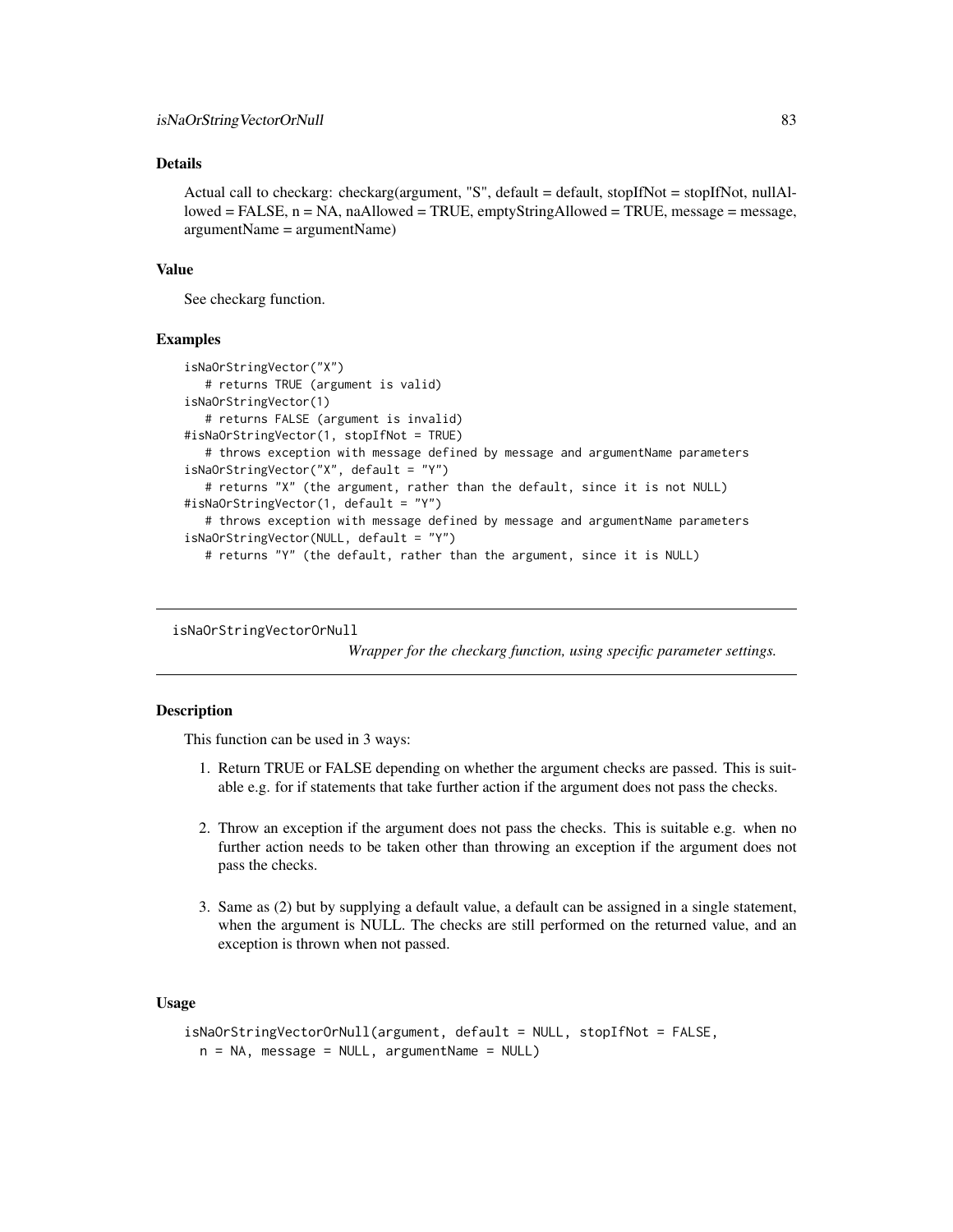### Arguments

| argument     | See checkarg function. |
|--------------|------------------------|
| default      | See checkarg function. |
| stopIfNot    | See checkarg function. |
| n            | See checkarg function. |
| message      | See checkarg function. |
| argumentName | See checkarg function. |

# Details

Actual call to checkarg: checkarg(argument, "S", default = default, stopIfNot = stopIfNot, nullAl $loved = TRUE, n = NA, naAllowed = TRUE, emptyStringAllowed = TRUE, message = message,$ argumentName = argumentName)

### Value

See checkarg function.

## Examples

```
isNaOrStringVectorOrNull("X")
   # returns TRUE (argument is valid)
isNaOrStringVectorOrNull(1)
   # returns FALSE (argument is invalid)
#isNaOrStringVectorOrNull(1, stopIfNot = TRUE)
   # throws exception with message defined by message and argumentName parameters
isNaOrStringVectorOrNull("X", default = "Y")
  # returns "X" (the argument, rather than the default, since it is not NULL)
#isNaOrStringVectorOrNull(1, default = "Y")
   # throws exception with message defined by message and argumentName parameters
isNaOrStringVectorOrNull(NULL, default = "Y")
   # returns "Y" (the default, rather than the argument, since it is NULL)
```
isNaScalar *Wrapper for the checkarg function, using specific parameter settings.*

## **Description**

This function can be used in 3 ways:

1. Return TRUE or FALSE depending on whether the argument checks are passed. This is suitable e.g. for if statements that take further action if the argument does not pass the checks.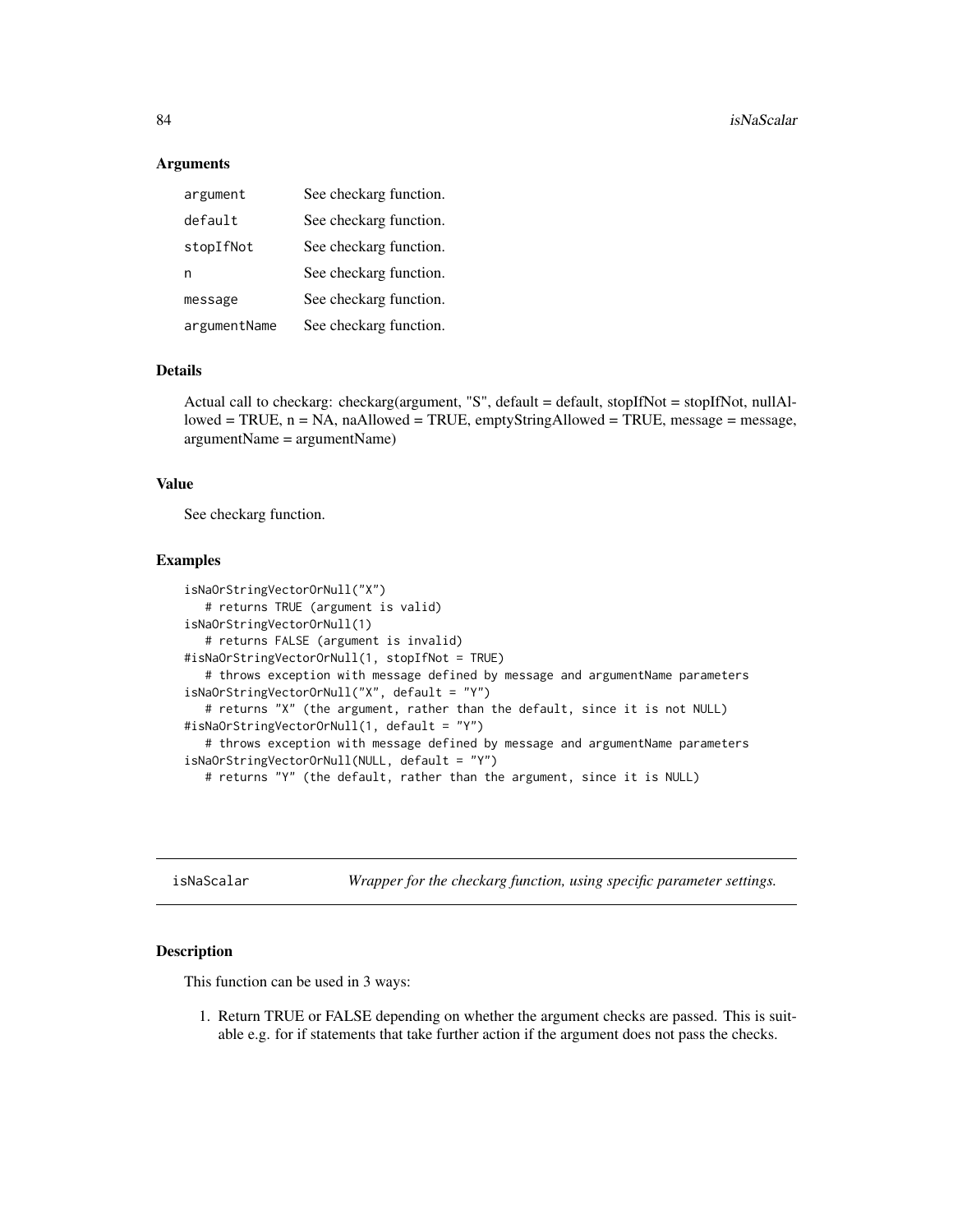#### isNaScalar 85

- 2. Throw an exception if the argument does not pass the checks. This is suitable e.g. when no further action needs to be taken other than throwing an exception if the argument does not pass the checks.
- 3. Same as (2) but by supplying a default value, a default can be assigned in a single statement, when the argument is NULL. The checks are still performed on the returned value, and an exception is thrown when not passed.

### Usage

```
isNaScalar(argument, default = NULL, stopIfNot = FALSE, message = NULL,
  argumentName = NULL)
```
## Arguments

| argument     | See checkarg function. |
|--------------|------------------------|
| default      | See checkarg function. |
| stopIfNot    | See checkarg function. |
| message      | See checkarg function. |
| argumentName | See checkarg function. |

### Details

Actual call to checkarg: checkarg(argument, "N", default = default, stopIfNot = stopIfNot, nullAllowed = FALSE,  $n = 1$ , zeroAllowed = FALSE, negativeAllowed = FALSE, positiveAllowed = FALSE, nonIntegerAllowed = TRUE, naAllowed = TRUE, nanAllowed = FALSE, infAllowed = FALSE, message = message, argumentName = argumentName)

#### Value

See checkarg function.

```
isNaScalar(NA)
   # returns TRUE (argument is valid)
isNaScalar("X")
   # returns FALSE (argument is invalid)
#isNaScalar("X", stopIfNot = TRUE)
  # throws exception with message defined by message and argumentName parameters
```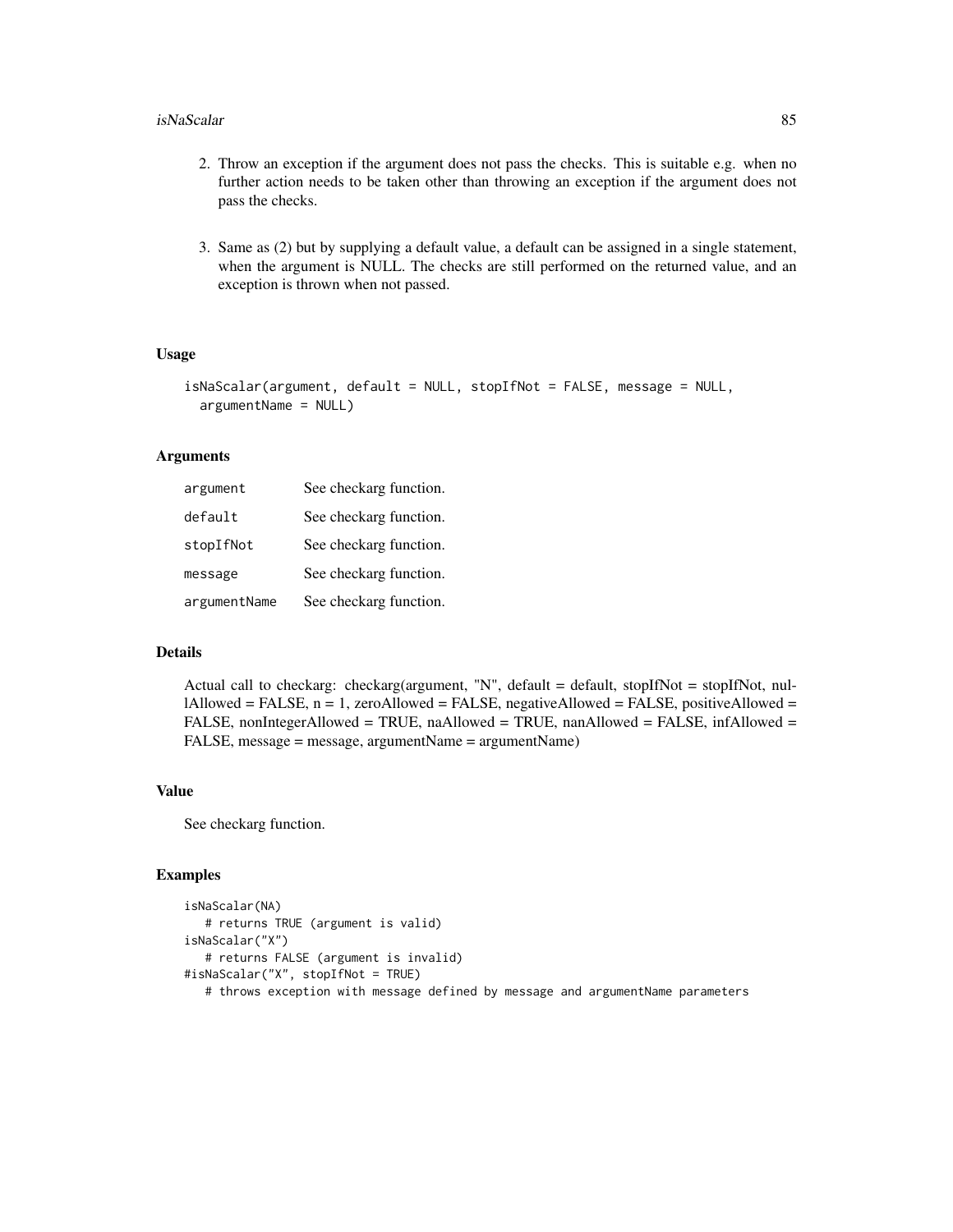# **Description**

This function can be used in 3 ways:

- 1. Return TRUE or FALSE depending on whether the argument checks are passed. This is suitable e.g. for if statements that take further action if the argument does not pass the checks.
- 2. Throw an exception if the argument does not pass the checks. This is suitable e.g. when no further action needs to be taken other than throwing an exception if the argument does not pass the checks.
- 3. Same as (2) but by supplying a default value, a default can be assigned in a single statement, when the argument is NULL. The checks are still performed on the returned value, and an exception is thrown when not passed.

#### Usage

```
isNaScalarOrNull(argument, default = NULL, stopIfNot = FALSE,
  message = NULL, argumentName = NULL)
```
### Arguments

| argument     | See checkarg function. |
|--------------|------------------------|
| default      | See checkarg function. |
| stopIfNot    | See checkarg function. |
| message      | See checkarg function. |
| argumentName | See checkarg function. |

## Details

Actual call to checkarg: checkarg(argument, "N", default = default, stopIfNot = stopIfNot, nullAllowed = TRUE, n = 1, zeroAllowed = FALSE, negativeAllowed = FALSE, positiveAllowed = FALSE, nonIntegerAllowed = TRUE, naAllowed = TRUE, nanAllowed = FALSE, infAllowed = FALSE, message = message, argumentName = argumentName)

## Value

See checkarg function.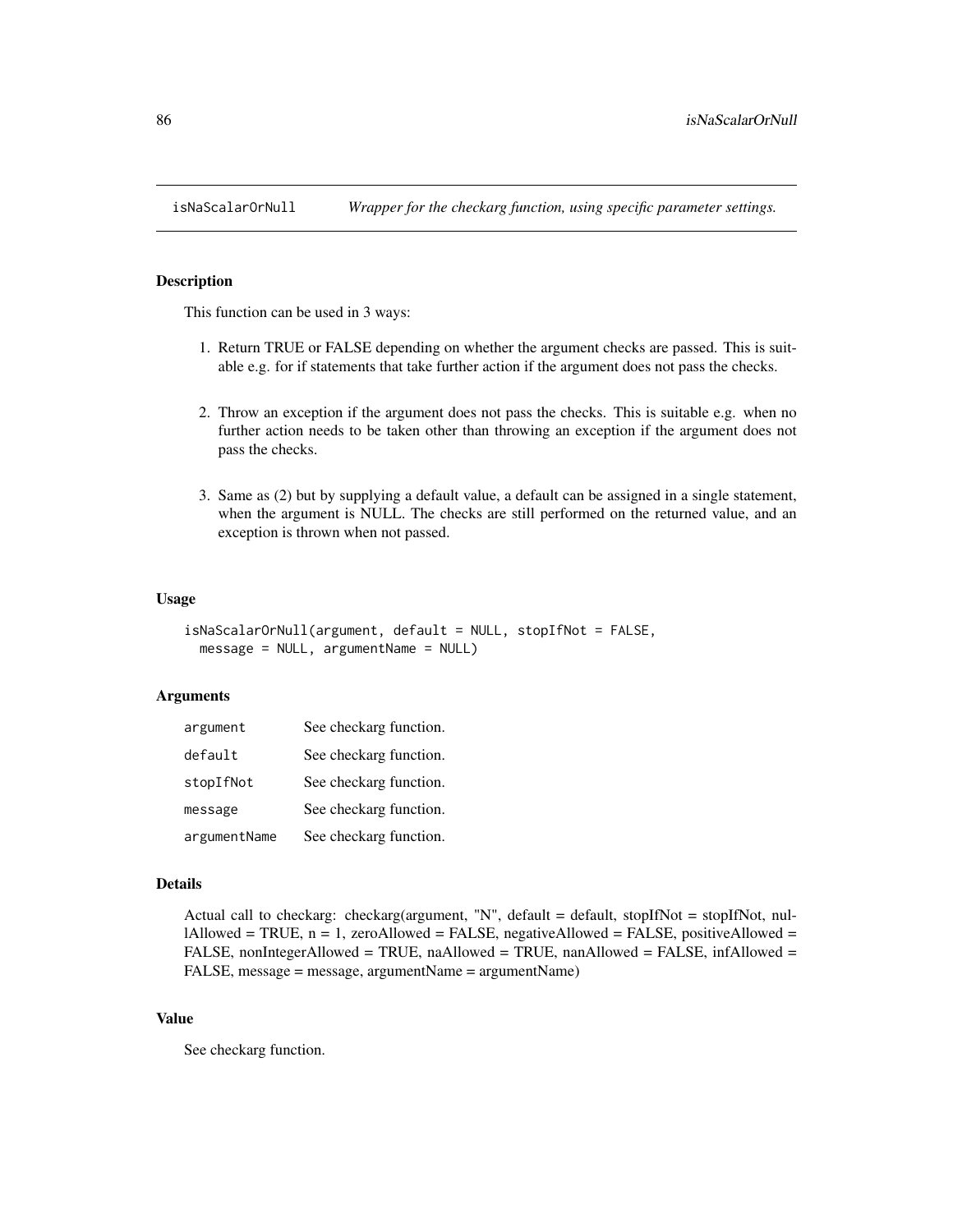#### isNaVector 87

### Examples

```
isNaScalarOrNull(NA)
  # returns TRUE (argument is valid)
isNaScalarOrNull("X")
  # returns FALSE (argument is invalid)
#isNaScalarOrNull("X", stopIfNot = TRUE)
  # throws exception with message defined by message and argumentName parameters
```
isNaVector *Wrapper for the checkarg function, using specific parameter settings.*

# Description

This function can be used in 3 ways:

- 1. Return TRUE or FALSE depending on whether the argument checks are passed. This is suitable e.g. for if statements that take further action if the argument does not pass the checks.
- 2. Throw an exception if the argument does not pass the checks. This is suitable e.g. when no further action needs to be taken other than throwing an exception if the argument does not pass the checks.
- 3. Same as (2) but by supplying a default value, a default can be assigned in a single statement, when the argument is NULL. The checks are still performed on the returned value, and an exception is thrown when not passed.

#### Usage

```
isNaVector(argument, default = NULL, stopIfNot = FALSE, n = NA,
 message = NULL, argumentName = NULL)
```
### Arguments

| argument     | See checkarg function. |
|--------------|------------------------|
| default      | See checkarg function. |
| stopIfNot    | See checkarg function. |
| n            | See checkarg function. |
| message      | See checkarg function. |
| argumentName | See checkarg function. |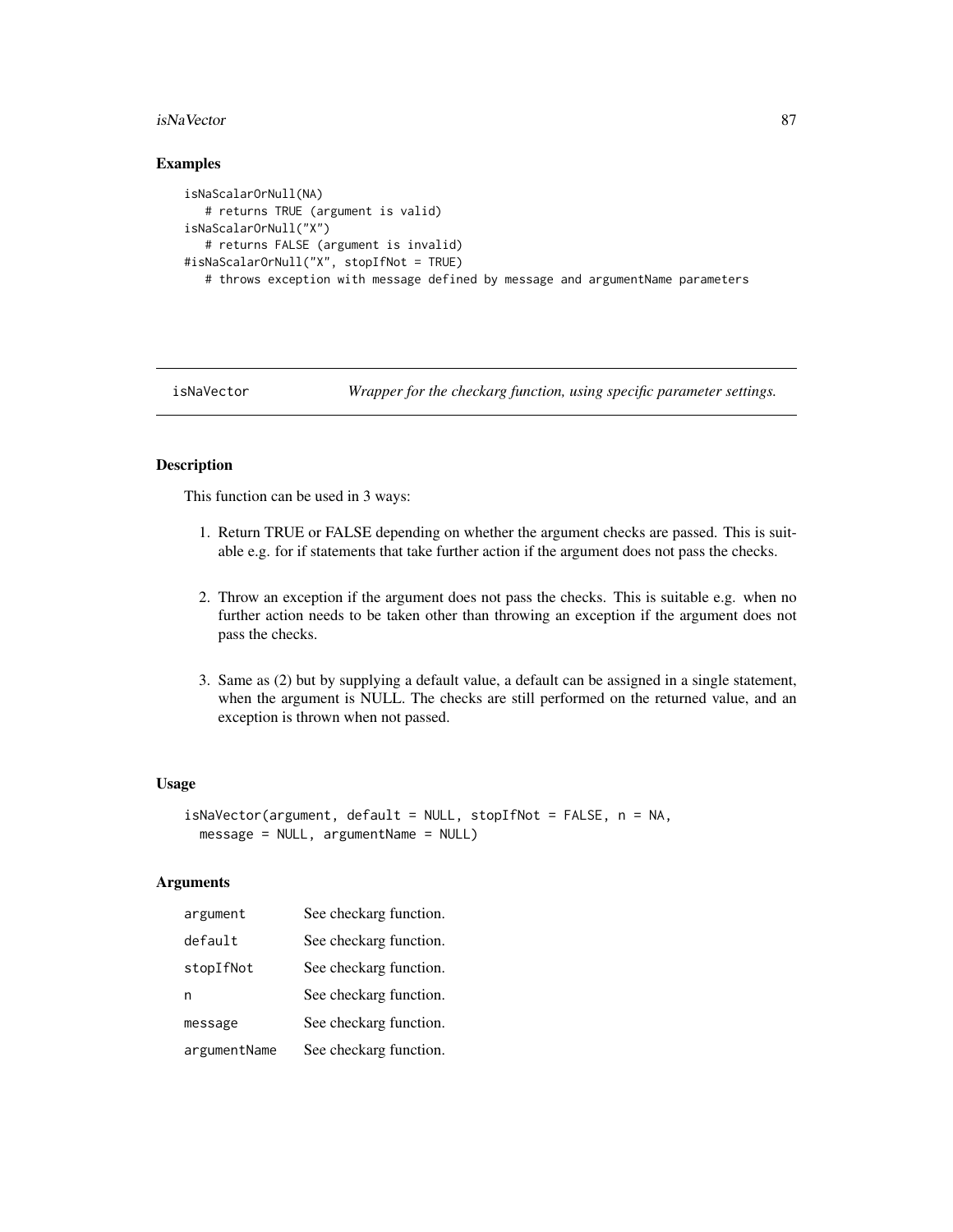# Details

Actual call to checkarg: checkarg(argument, "N", default = default, stopIfNot = stopIfNot, nullAllowed = FALSE,  $n = NA$ , zeroAllowed = FALSE, negativeAllowed = FALSE, positiveAllowed = FALSE, nonIntegerAllowed = TRUE, naAllowed = TRUE, nanAllowed = FALSE, infAllowed = FALSE, message = message, argumentName = argumentName)

## Value

See checkarg function.

### Examples

```
isNaVector(NA)
   # returns TRUE (argument is valid)
isNaVector("X")
   # returns FALSE (argument is invalid)
#isNaVector("X", stopIfNot = TRUE)
  # throws exception with message defined by message and argumentName parameters
```
isNaVectorOrNull *Wrapper for the checkarg function, using specific parameter settings.*

### Description

This function can be used in 3 ways:

- 1. Return TRUE or FALSE depending on whether the argument checks are passed. This is suitable e.g. for if statements that take further action if the argument does not pass the checks.
- 2. Throw an exception if the argument does not pass the checks. This is suitable e.g. when no further action needs to be taken other than throwing an exception if the argument does not pass the checks.
- 3. Same as (2) but by supplying a default value, a default can be assigned in a single statement, when the argument is NULL. The checks are still performed on the returned value, and an exception is thrown when not passed.

### Usage

```
isNaVectorOrNull(argument, default = NULL, stopIfNot = FALSE, n = NA,
 message = NULL, argumentName = NULL)
```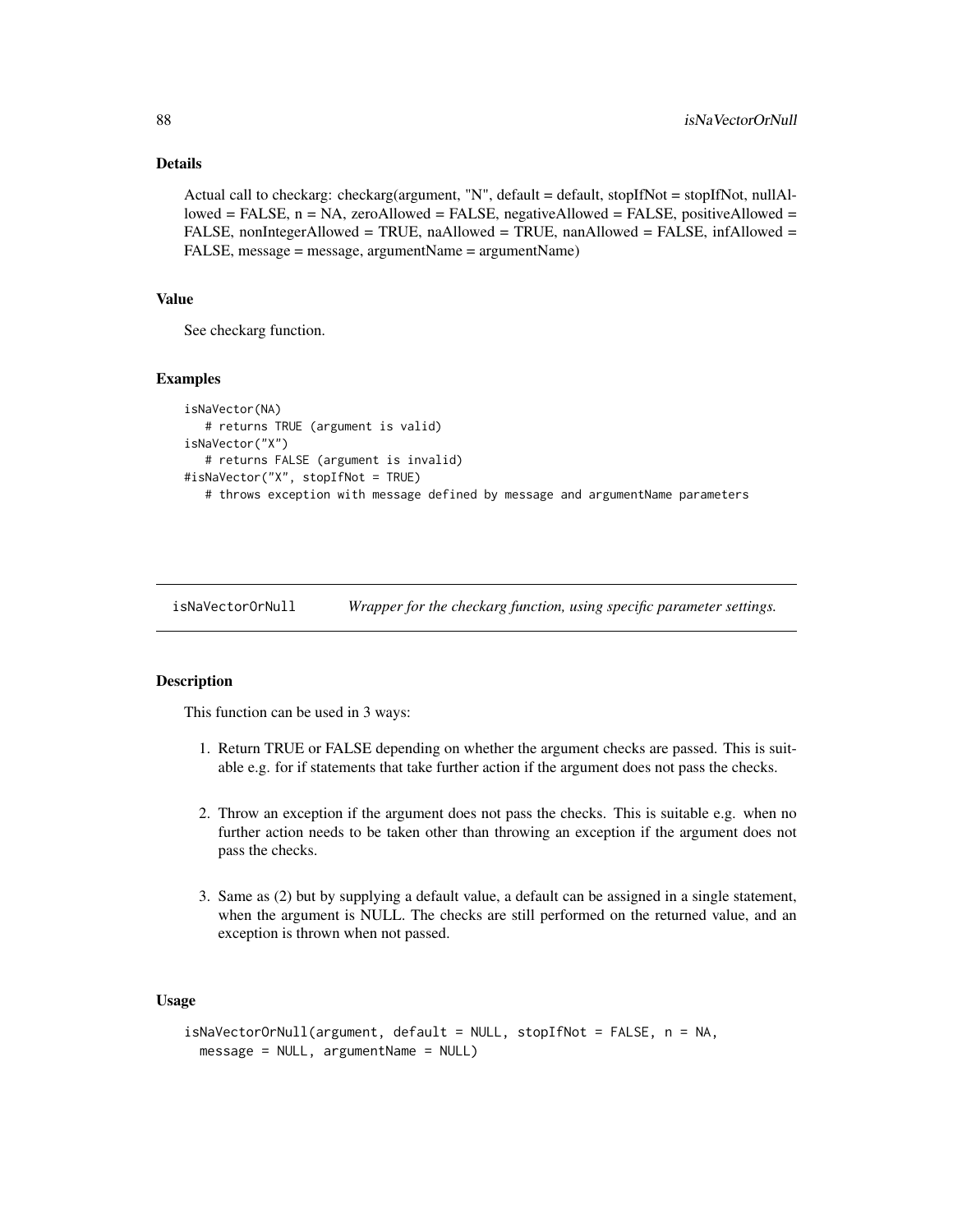### Arguments

| argument     | See checkarg function. |
|--------------|------------------------|
| default      | See checkarg function. |
| stopIfNot    | See checkarg function. |
| n            | See checkarg function. |
| message      | See checkarg function. |
| argumentName | See checkarg function. |

# Details

Actual call to checkarg: checkarg(argument, "N", default = default, stopIfNot = stopIfNot, nullAllowed = TRUE,  $n = NA$ , zeroAllowed = FALSE, negativeAllowed = FALSE, positiveAllowed = FALSE, nonIntegerAllowed = TRUE, naAllowed = TRUE, nanAllowed = FALSE, infAllowed = FALSE, message = message, argumentName = argumentName)

### Value

See checkarg function.

# Examples

```
isNaVectorOrNull(NA)
   # returns TRUE (argument is valid)
isNaVectorOrNull("X")
   # returns FALSE (argument is invalid)
#isNaVectorOrNull("X", stopIfNot = TRUE)
   # throws exception with message defined by message and argumentName parameters
```
isNegativeIntegerOrInfScalar

*Wrapper for the checkarg function, using specific parameter settings.*

### Description

This function can be used in 3 ways:

- 1. Return TRUE or FALSE depending on whether the argument checks are passed. This is suitable e.g. for if statements that take further action if the argument does not pass the checks.
- 2. Throw an exception if the argument does not pass the checks. This is suitable e.g. when no further action needs to be taken other than throwing an exception if the argument does not pass the checks.
- 3. Same as (2) but by supplying a default value, a default can be assigned in a single statement, when the argument is NULL. The checks are still performed on the returned value, and an exception is thrown when not passed.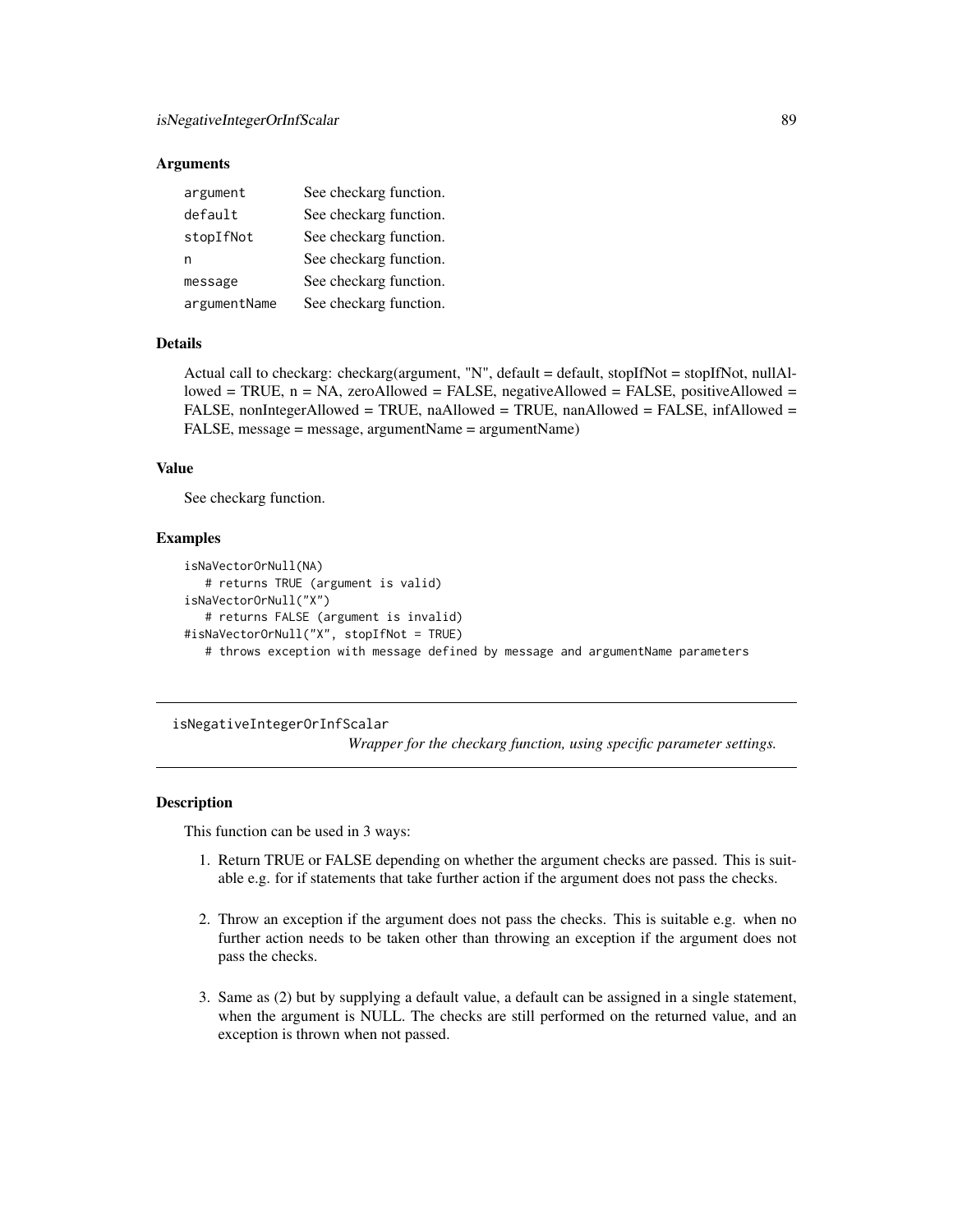#### Usage

```
isNegativeIntegerOrInfScalar(argument, default = NULL, stopIfNot = FALSE,
 message = NULL, argumentName = NULL)
```
#### Arguments

| argument     | See checkarg function. |
|--------------|------------------------|
| default      | See checkarg function. |
| stopIfNot    | See checkarg function. |
| message      | See checkarg function. |
| argumentName | See checkarg function. |

# Details

Actual call to checkarg: checkarg(argument, "N", default = default, stopIfNot = stopIfNot, nullAllowed = FALSE,  $n = 1$ , zeroAllowed = TRUE, negativeAllowed = TRUE, positiveAllowed = FALSE, nonIntegerAllowed = FALSE, naAllowed = FALSE, nanAllowed = FALSE, infAllowed = TRUE, message = message, argumentName = argumentName)

### Value

See checkarg function.

# Examples

```
isNegativeIntegerOrInfScalar(-2)
   # returns TRUE (argument is valid)
isNegativeIntegerOrInfScalar("X")
   # returns FALSE (argument is invalid)
#isNegativeIntegerOrInfScalar("X", stopIfNot = TRUE)
   # throws exception with message defined by message and argumentName parameters
isNegativeIntegerOrInfScalar(-2, default = -1)
   # returns -2 (the argument, rather than the default, since it is not NULL)
#isNegativeIntegerOrInfScalar("X", default = -1)
  # throws exception with message defined by message and argumentName parameters
isNegativeIntegerOrInfScalar(NULL, default = -1)
  # returns -1 (the default, rather than the argument, since it is NULL)
```
isNegativeIntegerOrInfScalarOrNull

*Wrapper for the checkarg function, using specific parameter settings.*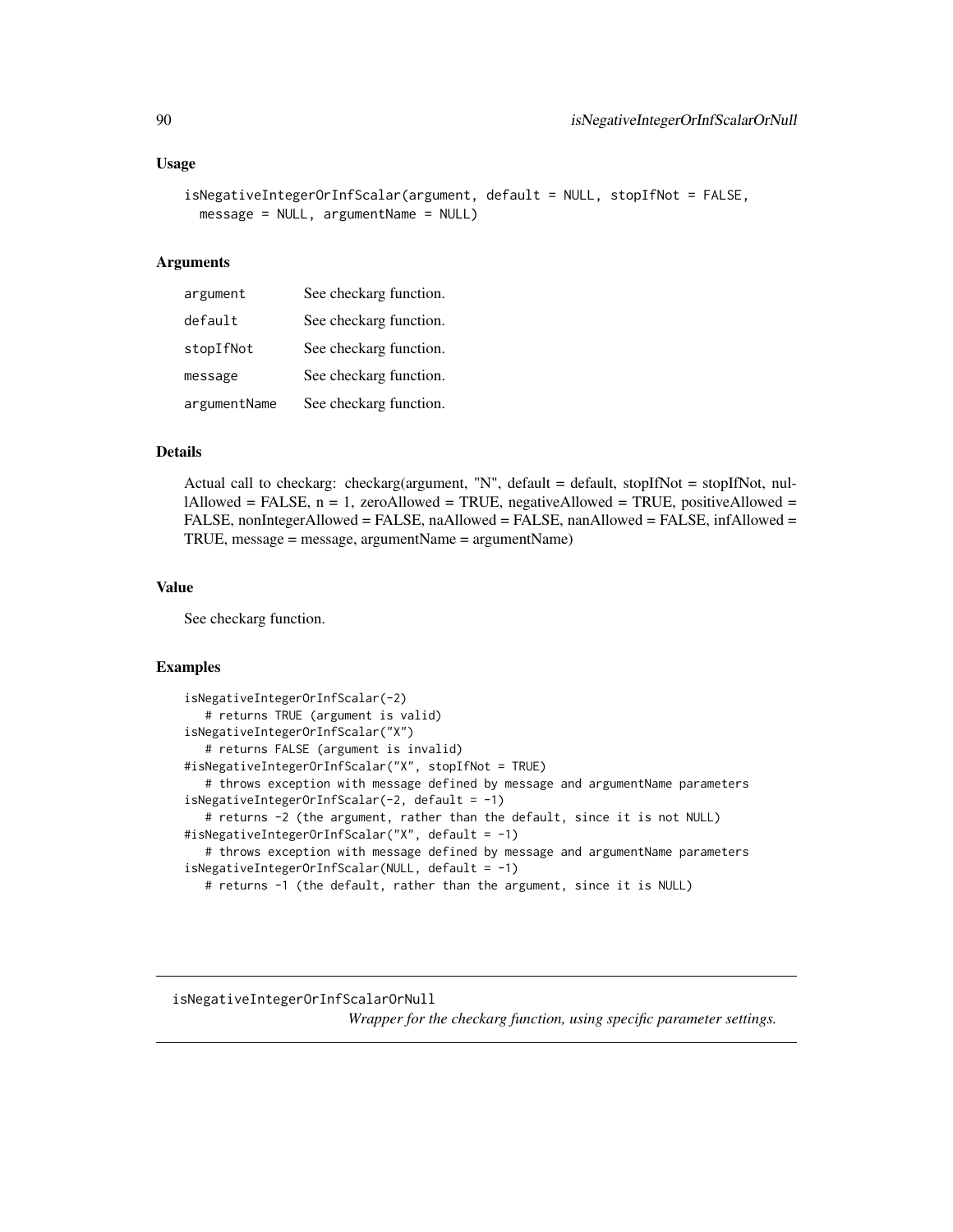### Description

This function can be used in 3 ways:

- 1. Return TRUE or FALSE depending on whether the argument checks are passed. This is suitable e.g. for if statements that take further action if the argument does not pass the checks.
- 2. Throw an exception if the argument does not pass the checks. This is suitable e.g. when no further action needs to be taken other than throwing an exception if the argument does not pass the checks.
- 3. Same as (2) but by supplying a default value, a default can be assigned in a single statement, when the argument is NULL. The checks are still performed on the returned value, and an exception is thrown when not passed.

### Usage

```
isNegativeIntegerOrInfScalarOrNull(argument, default = NULL,
  stopIfNot = FALSE, message = NULL, argumentName = NULL)
```
## Arguments

| argument     | See checkarg function. |
|--------------|------------------------|
| default      | See checkarg function. |
| stopIfNot    | See checkarg function. |
| message      | See checkarg function. |
| argumentName | See checkarg function. |

## Details

Actual call to checkarg: checkarg(argument, "N", default = default, stopIfNot = stopIfNot, nullAllowed = TRUE, n = 1, zeroAllowed = TRUE, negativeAllowed = TRUE, positiveAllowed = FALSE, nonIntegerAllowed = FALSE, naAllowed = FALSE, nanAllowed = FALSE, infAllowed = TRUE, message = message, argumentName = argumentName)

### Value

See checkarg function.

```
isNegativeIntegerOrInfScalarOrNull(-2)
   # returns TRUE (argument is valid)
isNegativeIntegerOrInfScalarOrNull("X")
   # returns FALSE (argument is invalid)
#isNegativeIntegerOrInfScalarOrNull("X", stopIfNot = TRUE)
   # throws exception with message defined by message and argumentName parameters
isNegativeIntegerOrInfScalarOrNull(-2, default = -1)
```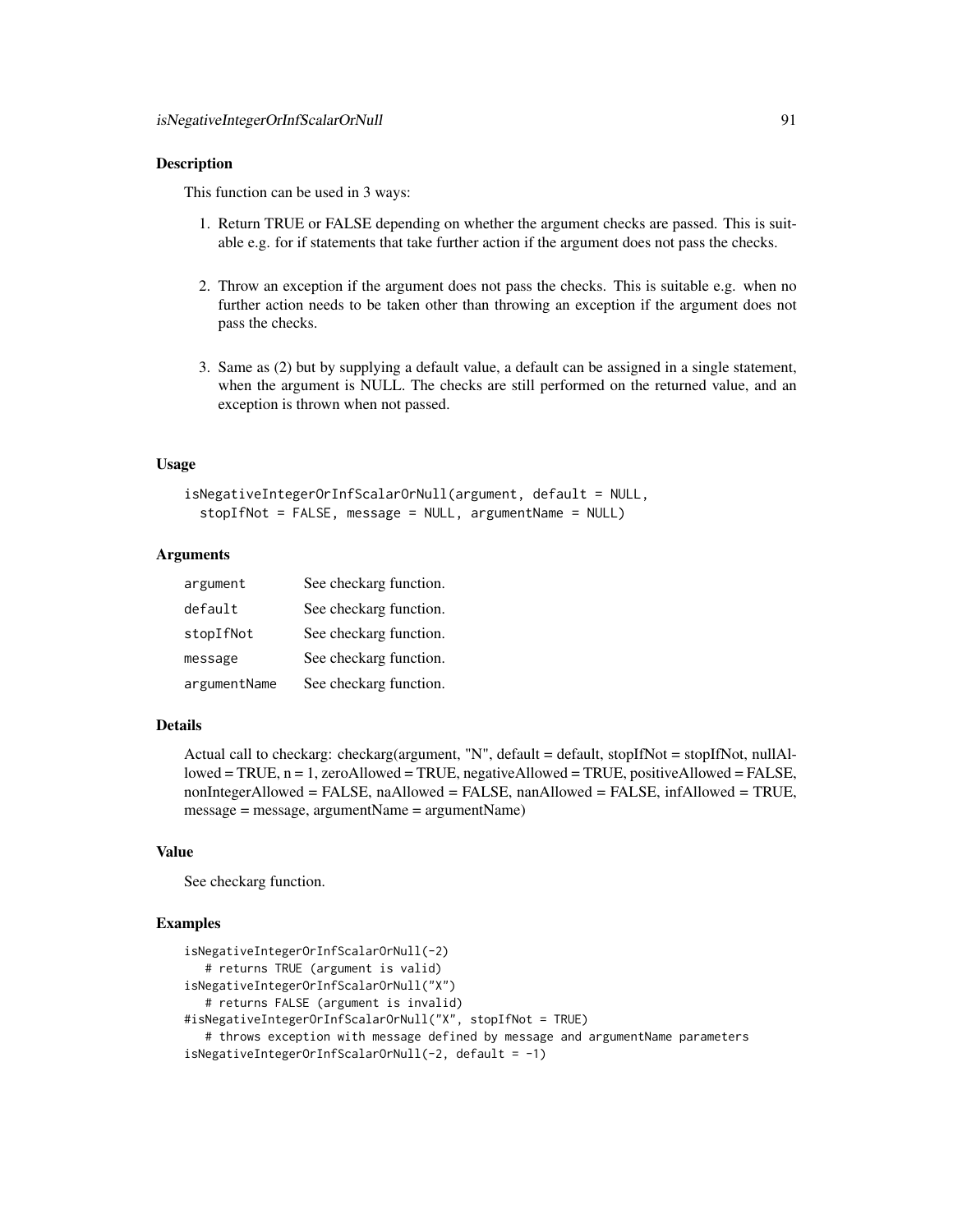```
# returns -2 (the argument, rather than the default, since it is not NULL)
#isNegativeIntegerOrInfScalarOrNull("X", default = -1)
   # throws exception with message defined by message and argumentName parameters
isNegativeIntegerOrInfScalarOrNull(NULL, default = -1)
  # returns -1 (the default, rather than the argument, since it is NULL)
```
isNegativeIntegerOrInfVector

*Wrapper for the checkarg function, using specific parameter settings.*

# Description

This function can be used in 3 ways:

- 1. Return TRUE or FALSE depending on whether the argument checks are passed. This is suitable e.g. for if statements that take further action if the argument does not pass the checks.
- 2. Throw an exception if the argument does not pass the checks. This is suitable e.g. when no further action needs to be taken other than throwing an exception if the argument does not pass the checks.
- 3. Same as (2) but by supplying a default value, a default can be assigned in a single statement, when the argument is NULL. The checks are still performed on the returned value, and an exception is thrown when not passed.

### Usage

```
isNegativeIntegerOrInfVector(argument, default = NULL, stopIfNot = FALSE,
 n = NA, message = NULL, argumentName = NULL)
```
## Arguments

| argument     | See checkarg function. |
|--------------|------------------------|
| default      | See checkarg function. |
| stopIfNot    | See checkarg function. |
| n            | See checkarg function. |
| message      | See checkarg function. |
| argumentName | See checkarg function. |

### Details

Actual call to checkarg: checkarg(argument, "N", default = default, stopIfNot = stopIfNot, nullAllowed = FALSE,  $n = NA$ , zeroAllowed = TRUE, negativeAllowed = TRUE, positiveAllowed = FALSE, nonIntegerAllowed = FALSE, naAllowed = FALSE, nanAllowed = FALSE, infAllowed = TRUE, message = message, argumentName = argumentName)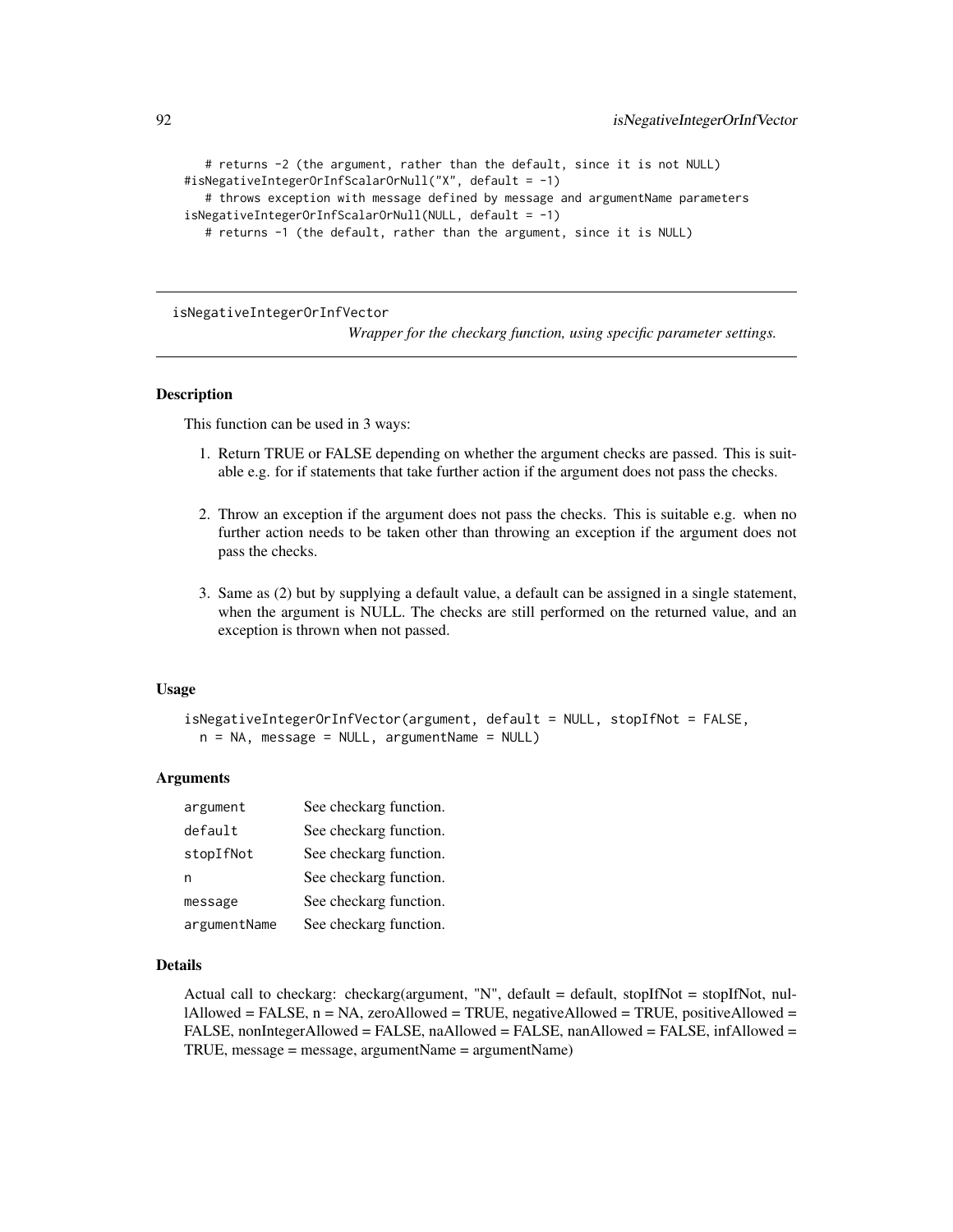# Value

See checkarg function.

### Examples

```
isNegativeIntegerOrInfVector(-2)
  # returns TRUE (argument is valid)
isNegativeIntegerOrInfVector("X")
  # returns FALSE (argument is invalid)
#isNegativeIntegerOrInfVector("X", stopIfNot = TRUE)
  # throws exception with message defined by message and argumentName parameters
isNegativeIntegerOrInfVector(-2, default = -1)
  # returns -2 (the argument, rather than the default, since it is not NULL)
#isNegativeIntegerOrInfVector("X", default = -1)
  # throws exception with message defined by message and argumentName parameters
isNegativeIntegerOrInfVector(NULL, default = -1)
  # returns -1 (the default, rather than the argument, since it is NULL)
```
isNegativeIntegerOrInfVectorOrNull

*Wrapper for the checkarg function, using specific parameter settings.*

### Description

This function can be used in 3 ways:

- 1. Return TRUE or FALSE depending on whether the argument checks are passed. This is suitable e.g. for if statements that take further action if the argument does not pass the checks.
- 2. Throw an exception if the argument does not pass the checks. This is suitable e.g. when no further action needs to be taken other than throwing an exception if the argument does not pass the checks.
- 3. Same as (2) but by supplying a default value, a default can be assigned in a single statement, when the argument is NULL. The checks are still performed on the returned value, and an exception is thrown when not passed.

# Usage

```
isNegativeIntegerOrInfVectorOrNull(argument, default = NULL,
 stopIfNot = FALSE, n = NA, message = NULL, argumentName = NULL)
```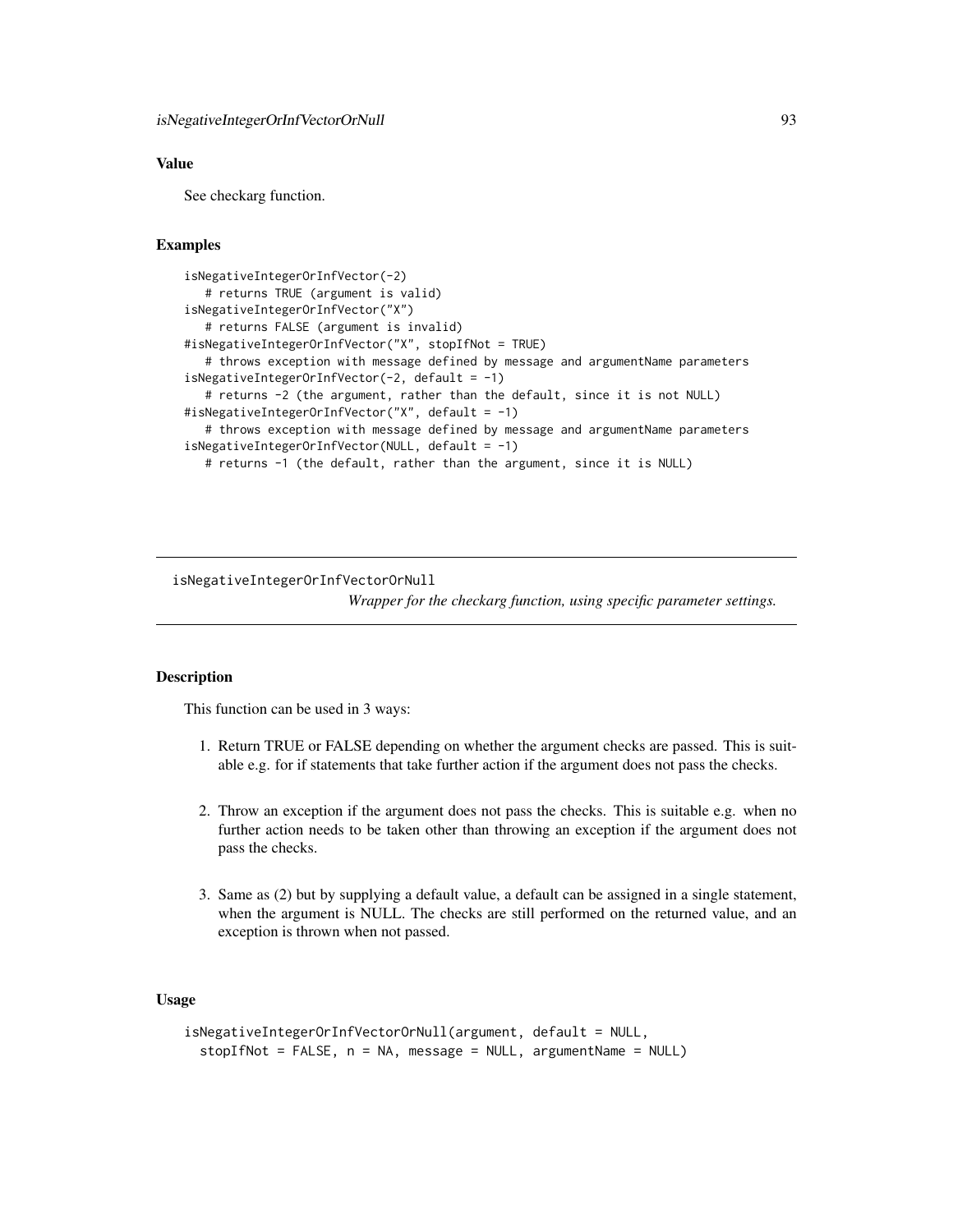## Arguments

| argument     | See checkarg function. |
|--------------|------------------------|
| default      | See checkarg function. |
| stopIfNot    | See checkarg function. |
| n            | See checkarg function. |
| message      | See checkarg function. |
| argumentName | See checkarg function. |

### Details

Actual call to checkarg: checkarg(argument, "N", default = default, stopIfNot = stopIfNot, nullAllowed = TRUE,  $n = NA$ , zeroAllowed = TRUE, negativeAllowed = TRUE, positiveAllowed = FALSE, nonIntegerAllowed = FALSE, naAllowed = FALSE, nanAllowed = FALSE, infAllowed = TRUE, message = message, argumentName = argumentName)

### Value

See checkarg function.

#### Examples

```
isNegativeIntegerOrInfVectorOrNull(-2)
   # returns TRUE (argument is valid)
isNegativeIntegerOrInfVectorOrNull("X")
   # returns FALSE (argument is invalid)
#isNegativeIntegerOrInfVectorOrNull("X", stopIfNot = TRUE)
   # throws exception with message defined by message and argumentName parameters
isNegativeIntegerOrInfVectorOrNull(-2, default = -1)
   # returns -2 (the argument, rather than the default, since it is not NULL)
#isNegativeIntegerOrInfVectorOrNull("X", default = -1)
  # throws exception with message defined by message and argumentName parameters
isNegativeIntegerOrInfVectorOrNull(NULL, default = -1)
  # returns -1 (the default, rather than the argument, since it is NULL)
```
isNegativeIntegerOrNanOrInfScalar

*Wrapper for the checkarg function, using specific parameter settings.*

## Description

This function can be used in 3 ways:

1. Return TRUE or FALSE depending on whether the argument checks are passed. This is suitable e.g. for if statements that take further action if the argument does not pass the checks.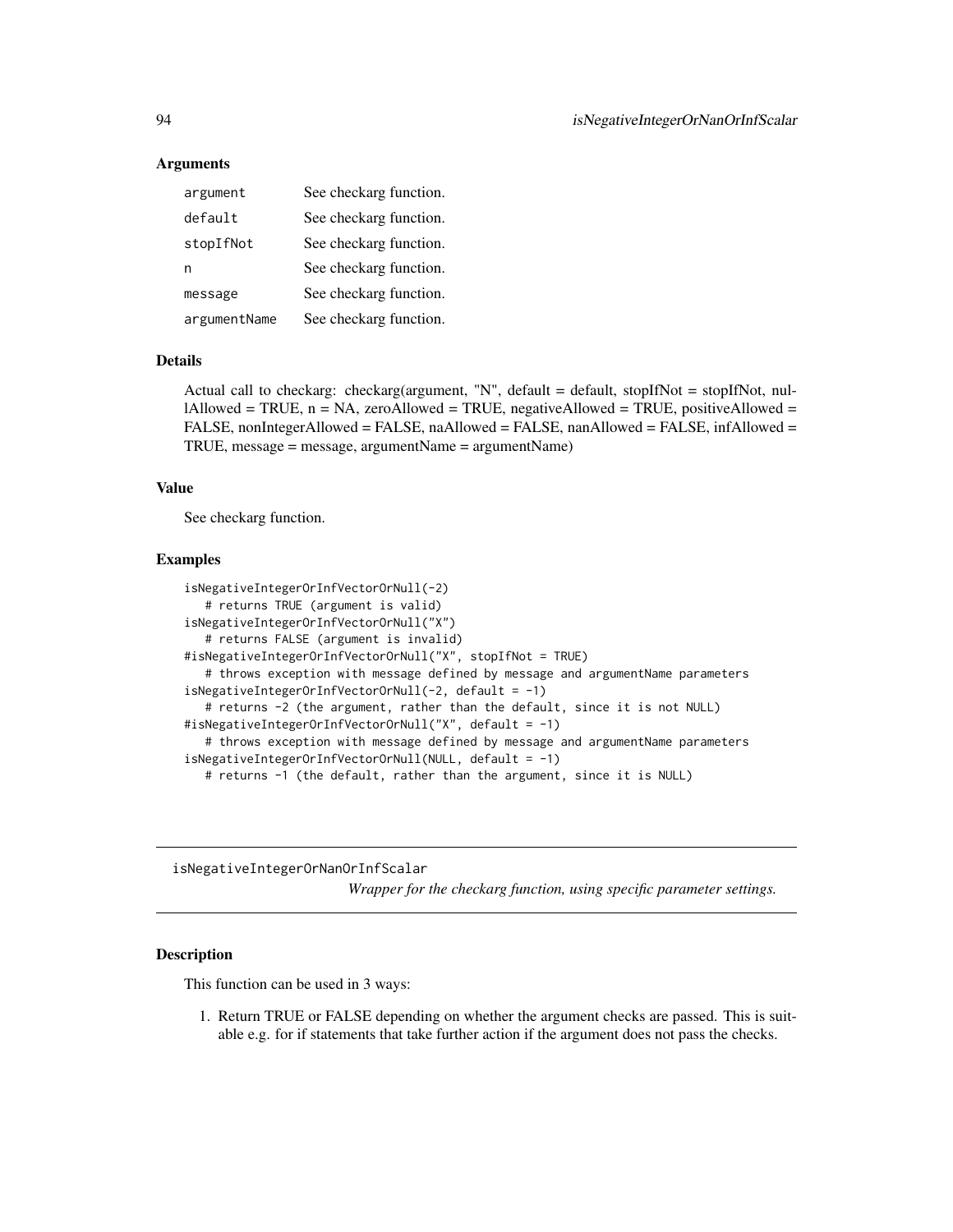- 2. Throw an exception if the argument does not pass the checks. This is suitable e.g. when no further action needs to be taken other than throwing an exception if the argument does not pass the checks.
- 3. Same as (2) but by supplying a default value, a default can be assigned in a single statement, when the argument is NULL. The checks are still performed on the returned value, and an exception is thrown when not passed.

# Usage

```
isNegativeIntegerOrNanOrInfScalar(argument, default = NULL,
  stopIfNot = FALSE, message = NULL, argumentName = NULL)
```
### Arguments

| argument     | See checkarg function. |
|--------------|------------------------|
| default      | See checkarg function. |
| stopIfNot    | See checkarg function. |
| message      | See checkarg function. |
| argumentName | See checkarg function. |

# Details

Actual call to checkarg: checkarg(argument, "N", default = default, stopIfNot = stopIfNot, nullAllowed = FALSE,  $n = 1$ , zeroAllowed = TRUE, negativeAllowed = TRUE, positiveAllowed = FALSE, nonIntegerAllowed = FALSE, naAllowed = FALSE, nanAllowed = TRUE, infAllowed = TRUE, message = message, argumentName = argumentName)

# Value

See checkarg function.

```
isNegativeIntegerOrNanOrInfScalar(-2)
   # returns TRUE (argument is valid)
isNegativeIntegerOrNanOrInfScalar("X")
   # returns FALSE (argument is invalid)
#isNegativeIntegerOrNanOrInfScalar("X", stopIfNot = TRUE)
   # throws exception with message defined by message and argumentName parameters
isNegativeIntegerOrNanOrInfScalar(-2, default = -1)
   # returns -2 (the argument, rather than the default, since it is not NULL)
#isNegativeIntegerOrNanOrInfScalar("X", default = -1)
   # throws exception with message defined by message and argumentName parameters
isNegativeIntegerOrNanOrInfScalar(NULL, default = -1)
   # returns -1 (the default, rather than the argument, since it is NULL)
```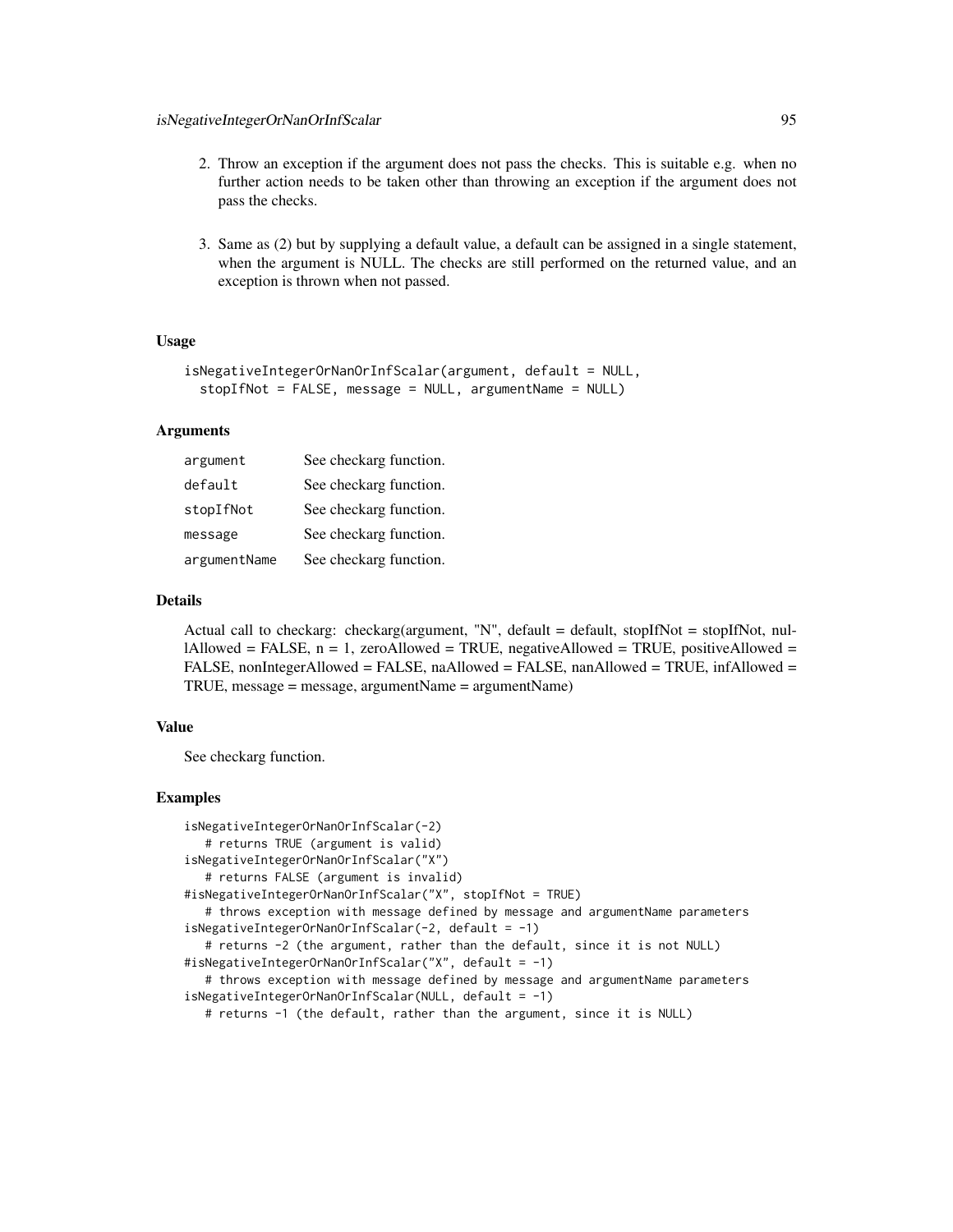isNegativeIntegerOrNanOrInfScalarOrNull

*Wrapper for the checkarg function, using specific parameter settings.*

# Description

This function can be used in 3 ways:

- 1. Return TRUE or FALSE depending on whether the argument checks are passed. This is suitable e.g. for if statements that take further action if the argument does not pass the checks.
- 2. Throw an exception if the argument does not pass the checks. This is suitable e.g. when no further action needs to be taken other than throwing an exception if the argument does not pass the checks.
- 3. Same as (2) but by supplying a default value, a default can be assigned in a single statement, when the argument is NULL. The checks are still performed on the returned value, and an exception is thrown when not passed.

#### Usage

```
isNegativeIntegerOrNanOrInfScalarOrNull(argument, default = NULL,
 stopIfNot = FALSE, message = NULL, argumentName = NULL)
```
## **Arguments**

| argument     | See checkarg function. |
|--------------|------------------------|
| default      | See checkarg function. |
| stopIfNot    | See checkarg function. |
| message      | See checkarg function. |
| argumentName | See checkarg function. |

#### Details

```
Actual call to checkarg: checkarg(argument, "N", default = default, stopIfNot = stopIfNot, nul-
lAllowed = TRUE, n = 1, zeroAllowed = TRUE, negativeAllowed = TRUE, positiveAllowed =
FALSE, nonIntegerAllowed = FALSE, naAllowed = FALSE, nanAllowed = TRUE, infAllowed =
TRUE, message = message, argumentName = argumentName)
```
# Value

See checkarg function.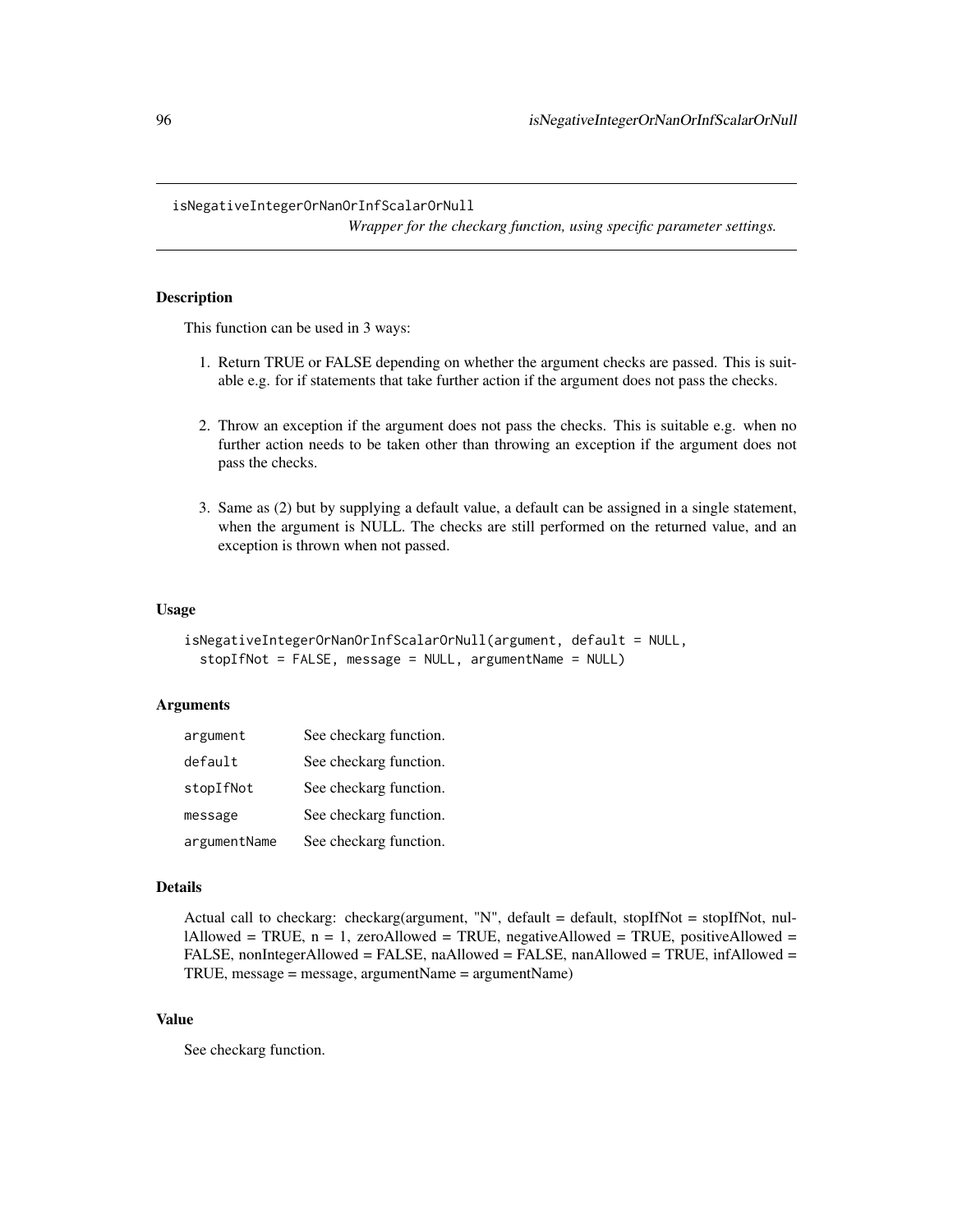## Examples

```
isNegativeIntegerOrNanOrInfScalarOrNull(-2)
   # returns TRUE (argument is valid)
isNegativeIntegerOrNanOrInfScalarOrNull("X")
   # returns FALSE (argument is invalid)
#isNegativeIntegerOrNanOrInfScalarOrNull("X", stopIfNot = TRUE)
   # throws exception with message defined by message and argumentName parameters
isNegativeIntegerOrNanOrInfScalarOrNull(-2, default = -1)
   # returns -2 (the argument, rather than the default, since it is not NULL)
#isNegativeIntegerOrNanOrInfScalarOrNull("X", default = -1)
   # throws exception with message defined by message and argumentName parameters
isNegativeIntegerOrNanOrInfScalarOrNull(NULL, default = -1)
  # returns -1 (the default, rather than the argument, since it is NULL)
```
isNegativeIntegerOrNanOrInfVector

*Wrapper for the checkarg function, using specific parameter settings.*

# **Description**

This function can be used in 3 ways:

- 1. Return TRUE or FALSE depending on whether the argument checks are passed. This is suitable e.g. for if statements that take further action if the argument does not pass the checks.
- 2. Throw an exception if the argument does not pass the checks. This is suitable e.g. when no further action needs to be taken other than throwing an exception if the argument does not pass the checks.
- 3. Same as (2) but by supplying a default value, a default can be assigned in a single statement, when the argument is NULL. The checks are still performed on the returned value, and an exception is thrown when not passed.

# Usage

```
isNegativeIntegerOrNanOrInfVector(argument, default = NULL,
 stopIfNot = FALSE, n = NA, message = NULL, argumentName = NULL)
```
### Arguments

| argument     | See checkarg function. |
|--------------|------------------------|
| default      | See checkarg function. |
| stopIfNot    | See checkarg function. |
| n            | See checkarg function. |
| message      | See checkarg function. |
| argumentName | See checkarg function. |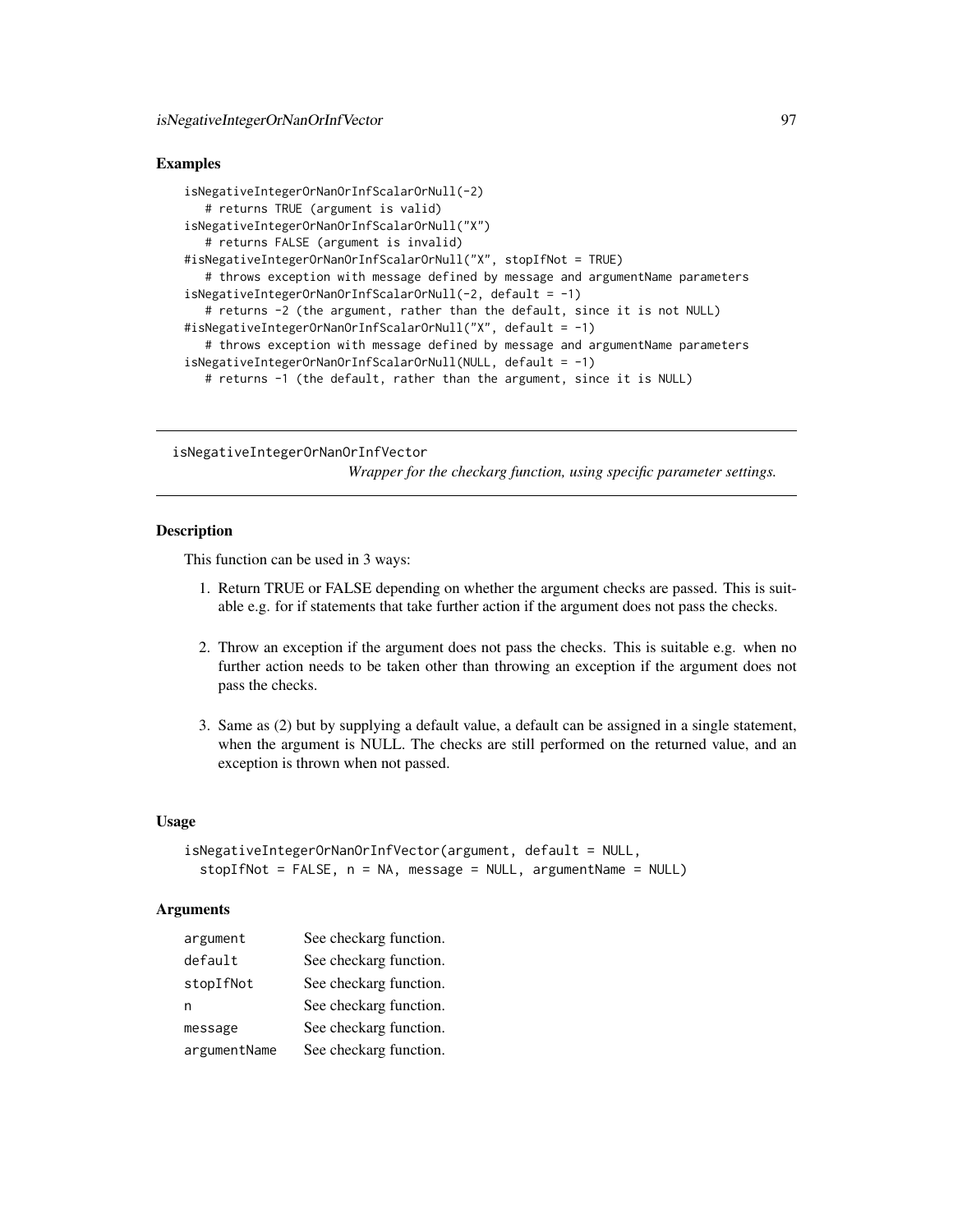# Details

Actual call to checkarg: checkarg(argument, "N", default = default, stopIfNot = stopIfNot, nullAllowed = FALSE, n = NA, zeroAllowed = TRUE, negativeAllowed = TRUE, positiveAllowed = FALSE, nonIntegerAllowed = FALSE, naAllowed = FALSE, nanAllowed = TRUE, infAllowed = TRUE, message = message, argumentName = argumentName)

#### Value

See checkarg function.

#### Examples

```
isNegativeIntegerOrNanOrInfVector(-2)
  # returns TRUE (argument is valid)
isNegativeIntegerOrNanOrInfVector("X")
  # returns FALSE (argument is invalid)
#isNegativeIntegerOrNanOrInfVector("X", stopIfNot = TRUE)
  # throws exception with message defined by message and argumentName parameters
isNegativeIntegerOrNanOrInfVector(-2, default = -1)# returns -2 (the argument, rather than the default, since it is not NULL)
#isNegativeIntegerOrNanOrInfVector("X", default = -1)
  # throws exception with message defined by message and argumentName parameters
isNegativeIntegerOrNanOrInfVector(NULL, default = -1)
  # returns -1 (the default, rather than the argument, since it is NULL)
```
isNegativeIntegerOrNanOrInfVectorOrNull *Wrapper for the checkarg function, using specific parameter settings.*

# **Description**

This function can be used in 3 ways:

- 1. Return TRUE or FALSE depending on whether the argument checks are passed. This is suitable e.g. for if statements that take further action if the argument does not pass the checks.
- 2. Throw an exception if the argument does not pass the checks. This is suitable e.g. when no further action needs to be taken other than throwing an exception if the argument does not pass the checks.
- 3. Same as (2) but by supplying a default value, a default can be assigned in a single statement, when the argument is NULL. The checks are still performed on the returned value, and an exception is thrown when not passed.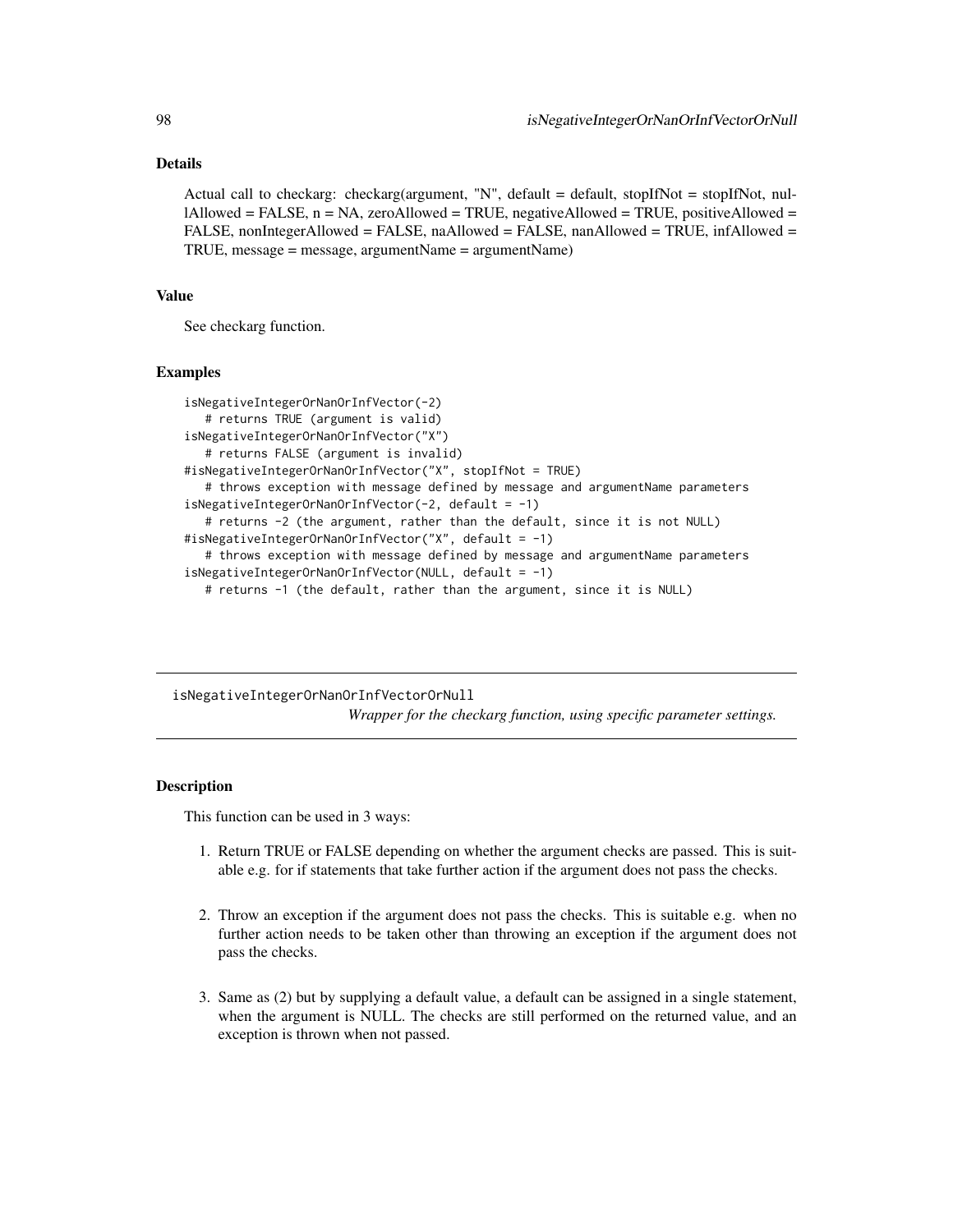### Usage

```
isNegativeIntegerOrNanOrInfVectorOrNull(argument, default = NULL,
  stopIfNot = FALSE, n = NA, message = NULL, argumentName = NULL)
```
# Arguments

| argument     | See checkarg function. |
|--------------|------------------------|
| default      | See checkarg function. |
| stopIfNot    | See checkarg function. |
| n            | See checkarg function. |
| message      | See checkarg function. |
| argumentName | See checkarg function. |

## Details

Actual call to checkarg: checkarg(argument, "N", default = default, stopIfNot = stopIfNot, nullAllowed = TRUE,  $n = NA$ , zeroAllowed = TRUE, negativeAllowed = TRUE, positiveAllowed = FALSE, nonIntegerAllowed = FALSE, naAllowed = FALSE, nanAllowed = TRUE, infAllowed = TRUE, message = message, argumentName = argumentName)

#### Value

See checkarg function.

```
isNegativeIntegerOrNanOrInfVectorOrNull(-2)
  # returns TRUE (argument is valid)
isNegativeIntegerOrNanOrInfVectorOrNull("X")
  # returns FALSE (argument is invalid)
#isNegativeIntegerOrNanOrInfVectorOrNull("X", stopIfNot = TRUE)
   # throws exception with message defined by message and argumentName parameters
isNegativeIntegerOrNanOrInfVectorOrNull(-2, default = -1)
   # returns -2 (the argument, rather than the default, since it is not NULL)
#isNegativeIntegerOrNanOrInfVectorOrNull("X", default = -1)
   # throws exception with message defined by message and argumentName parameters
isNegativeIntegerOrNanOrInfVectorOrNull(NULL, default = -1)
   # returns -1 (the default, rather than the argument, since it is NULL)
```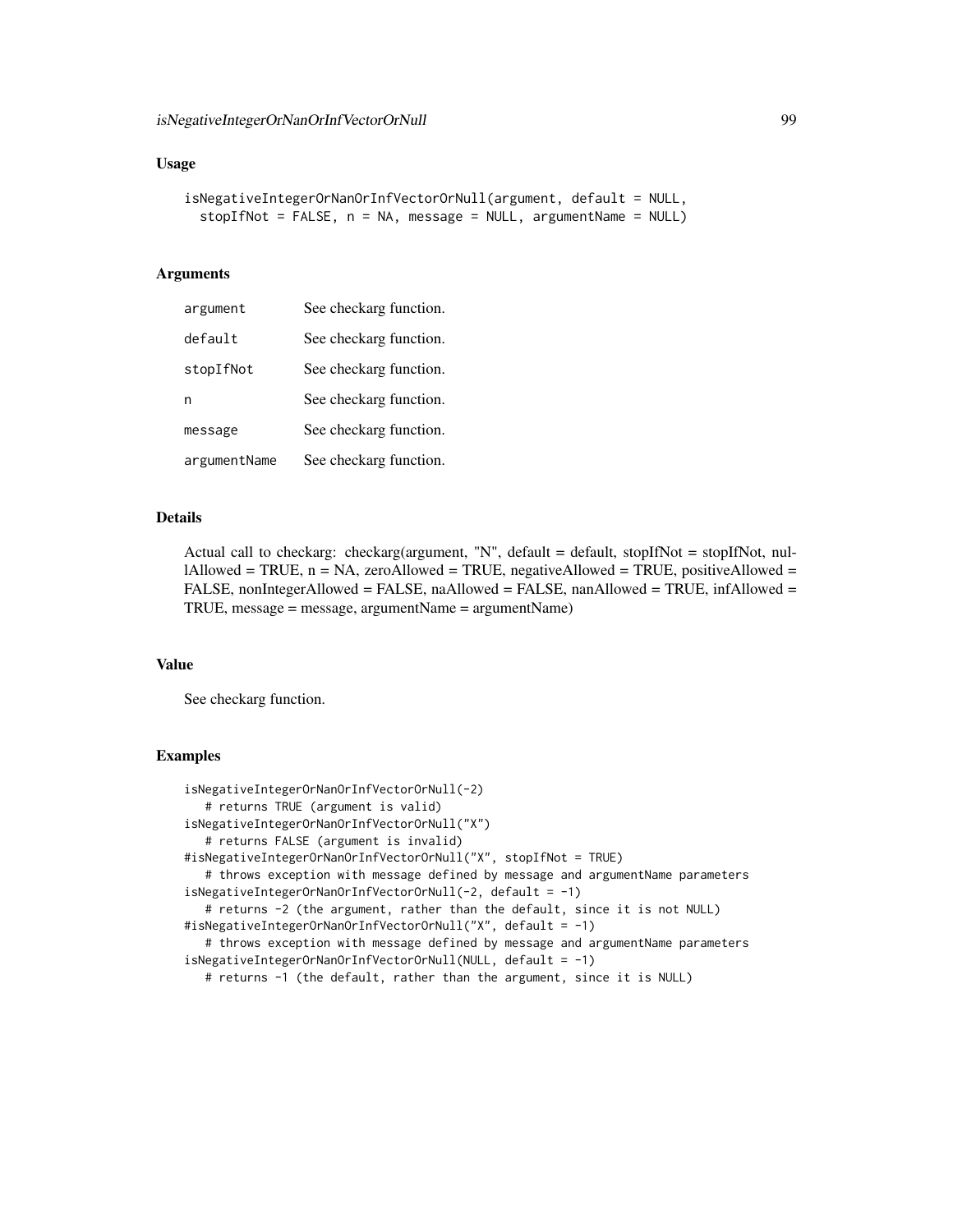#### isNegativeIntegerOrNanScalar

*Wrapper for the checkarg function, using specific parameter settings.*

## Description

This function can be used in 3 ways:

- 1. Return TRUE or FALSE depending on whether the argument checks are passed. This is suitable e.g. for if statements that take further action if the argument does not pass the checks.
- 2. Throw an exception if the argument does not pass the checks. This is suitable e.g. when no further action needs to be taken other than throwing an exception if the argument does not pass the checks.
- 3. Same as (2) but by supplying a default value, a default can be assigned in a single statement, when the argument is NULL. The checks are still performed on the returned value, and an exception is thrown when not passed.

#### Usage

```
isNegativeIntegerOrNanScalar(argument, default = NULL, stopIfNot = FALSE,
 message = NULL, argumentName = NULL)
```
## Arguments

| argument     | See checkarg function. |
|--------------|------------------------|
| default      | See checkarg function. |
| stopIfNot    | See checkarg function. |
| message      | See checkarg function. |
| argumentName | See checkarg function. |

#### Details

Actual call to checkarg: checkarg(argument, "N", default = default, stopIfNot = stopIfNot, nullAllowed = FALSE,  $n = 1$ , zeroAllowed = TRUE, negativeAllowed = TRUE, positiveAllowed = FALSE, nonIntegerAllowed = FALSE, naAllowed = FALSE, nanAllowed = TRUE, infAllowed = FALSE, message = message, argumentName = argumentName)

# Value

See checkarg function.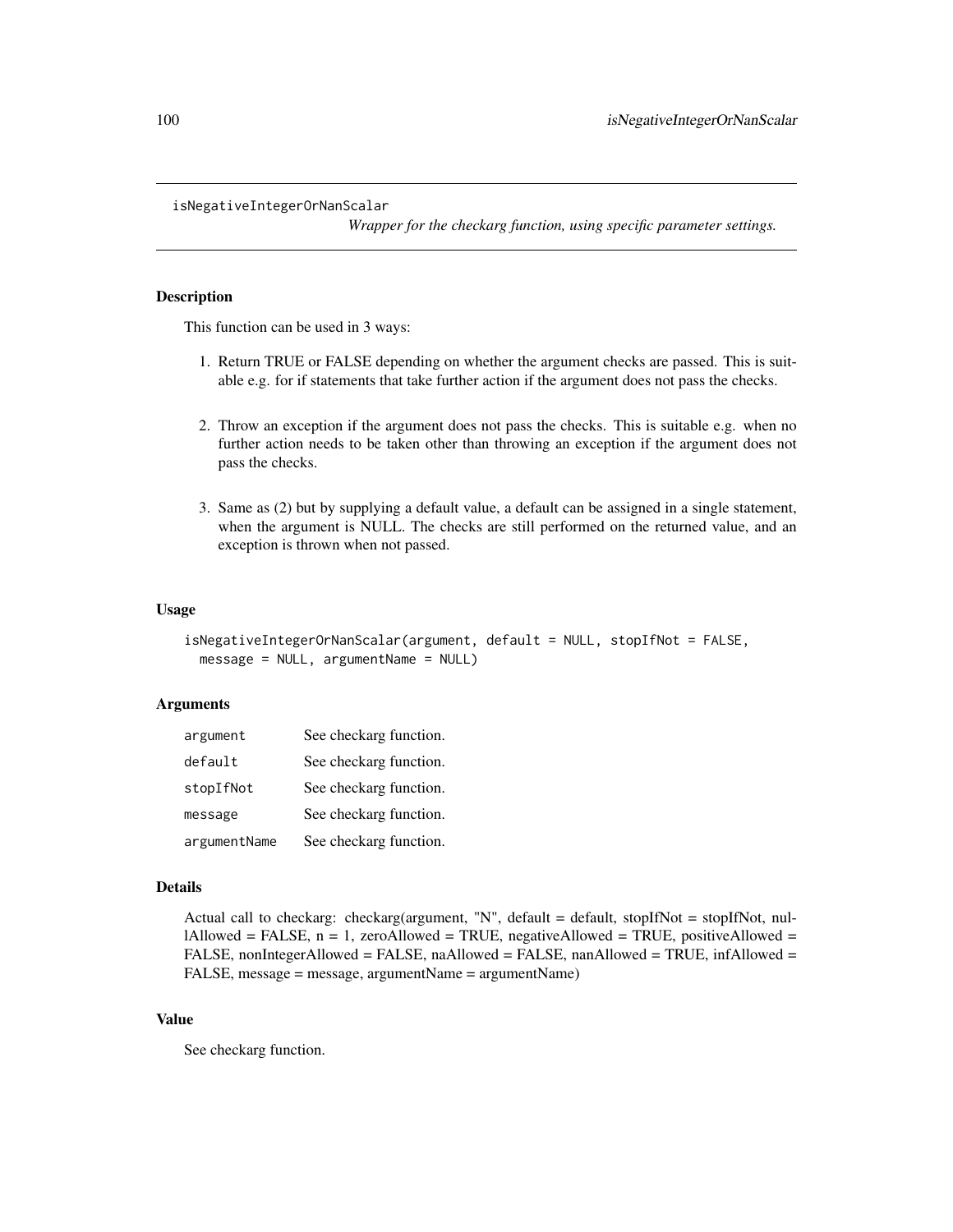## Examples

```
isNegativeIntegerOrNanScalar(-2)
   # returns TRUE (argument is valid)
isNegativeIntegerOrNanScalar("X")
   # returns FALSE (argument is invalid)
#isNegativeIntegerOrNanScalar("X", stopIfNot = TRUE)
   # throws exception with message defined by message and argumentName parameters
isNegativeIntegerOrNanScalar(-2, default = -1)
   # returns -2 (the argument, rather than the default, since it is not NULL)
#isNegativeIntegerOrNanScalar("X", default = -1)
   # throws exception with message defined by message and argumentName parameters
isNegativeIntegerOrNanScalar(NULL, default = -1)
  # returns -1 (the default, rather than the argument, since it is NULL)
```
isNegativeIntegerOrNanScalarOrNull

*Wrapper for the checkarg function, using specific parameter settings.*

## **Description**

This function can be used in 3 ways:

- 1. Return TRUE or FALSE depending on whether the argument checks are passed. This is suitable e.g. for if statements that take further action if the argument does not pass the checks.
- 2. Throw an exception if the argument does not pass the checks. This is suitable e.g. when no further action needs to be taken other than throwing an exception if the argument does not pass the checks.
- 3. Same as (2) but by supplying a default value, a default can be assigned in a single statement, when the argument is NULL. The checks are still performed on the returned value, and an exception is thrown when not passed.

## Usage

```
isNegativeIntegerOrNanScalarOrNull(argument, default = NULL,
 stopIfNot = FALSE, message = NULL, argumentName = NULL)
```
### **Arguments**

| argument     | See checkarg function. |
|--------------|------------------------|
| default      | See checkarg function. |
| stopIfNot    | See checkarg function. |
| message      | See checkarg function. |
| argumentName | See checkarg function. |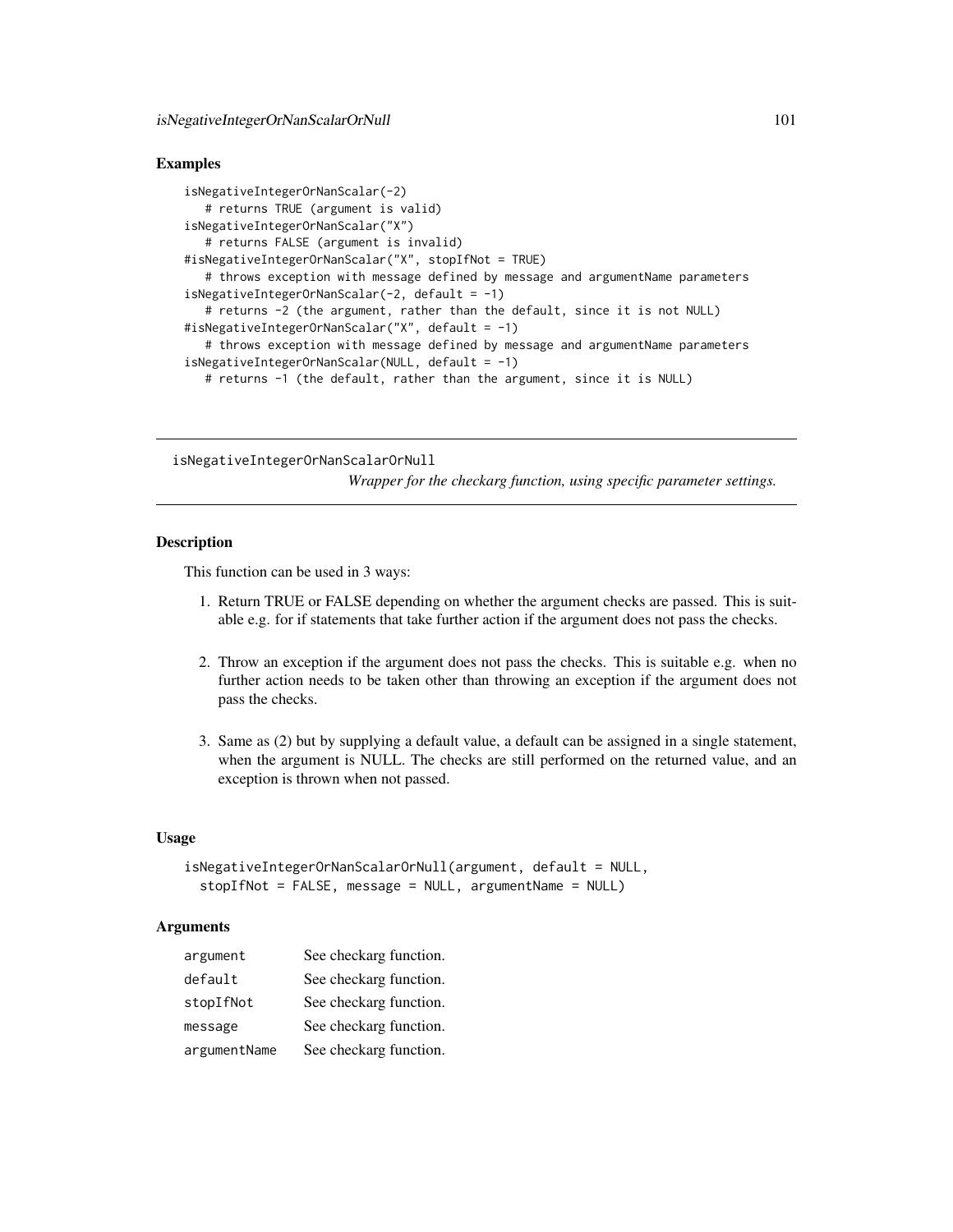# Details

```
Actual call to checkarg: checkarg(argument, "N", default = default, stopIfNot = stopIfNot, nullAl-
lowed = TRUE, n = 1, zeroAllowed = TRUE, negativeAllowed = TRUE, positiveAllowed = FALSE,
nonIntegerAllowed = FALSE, naAllowed = FALSE, nanAllowed = TRUE, infAllowed = FALSE,
message = message, argumentName = argumentName)
```
#### Value

See checkarg function.

#### Examples

```
isNegativeIntegerOrNanScalarOrNull(-2)
  # returns TRUE (argument is valid)
isNegativeIntegerOrNanScalarOrNull("X")
  # returns FALSE (argument is invalid)
#isNegativeIntegerOrNanScalarOrNull("X", stopIfNot = TRUE)
  # throws exception with message defined by message and argumentName parameters
isNegativeIntegerOrNanScalarOrNull(-2, default = -1)
  # returns -2 (the argument, rather than the default, since it is not NULL)
#isNegativeIntegerOrNanScalarOrNull("X", default = -1)
  # throws exception with message defined by message and argumentName parameters
isNegativeIntegerOrNanScalarOrNull(NULL, default = -1)
  # returns -1 (the default, rather than the argument, since it is NULL)
```
isNegativeIntegerOrNanVector

*Wrapper for the checkarg function, using specific parameter settings.*

# **Description**

This function can be used in 3 ways:

- 1. Return TRUE or FALSE depending on whether the argument checks are passed. This is suitable e.g. for if statements that take further action if the argument does not pass the checks.
- 2. Throw an exception if the argument does not pass the checks. This is suitable e.g. when no further action needs to be taken other than throwing an exception if the argument does not pass the checks.
- 3. Same as (2) but by supplying a default value, a default can be assigned in a single statement, when the argument is NULL. The checks are still performed on the returned value, and an exception is thrown when not passed.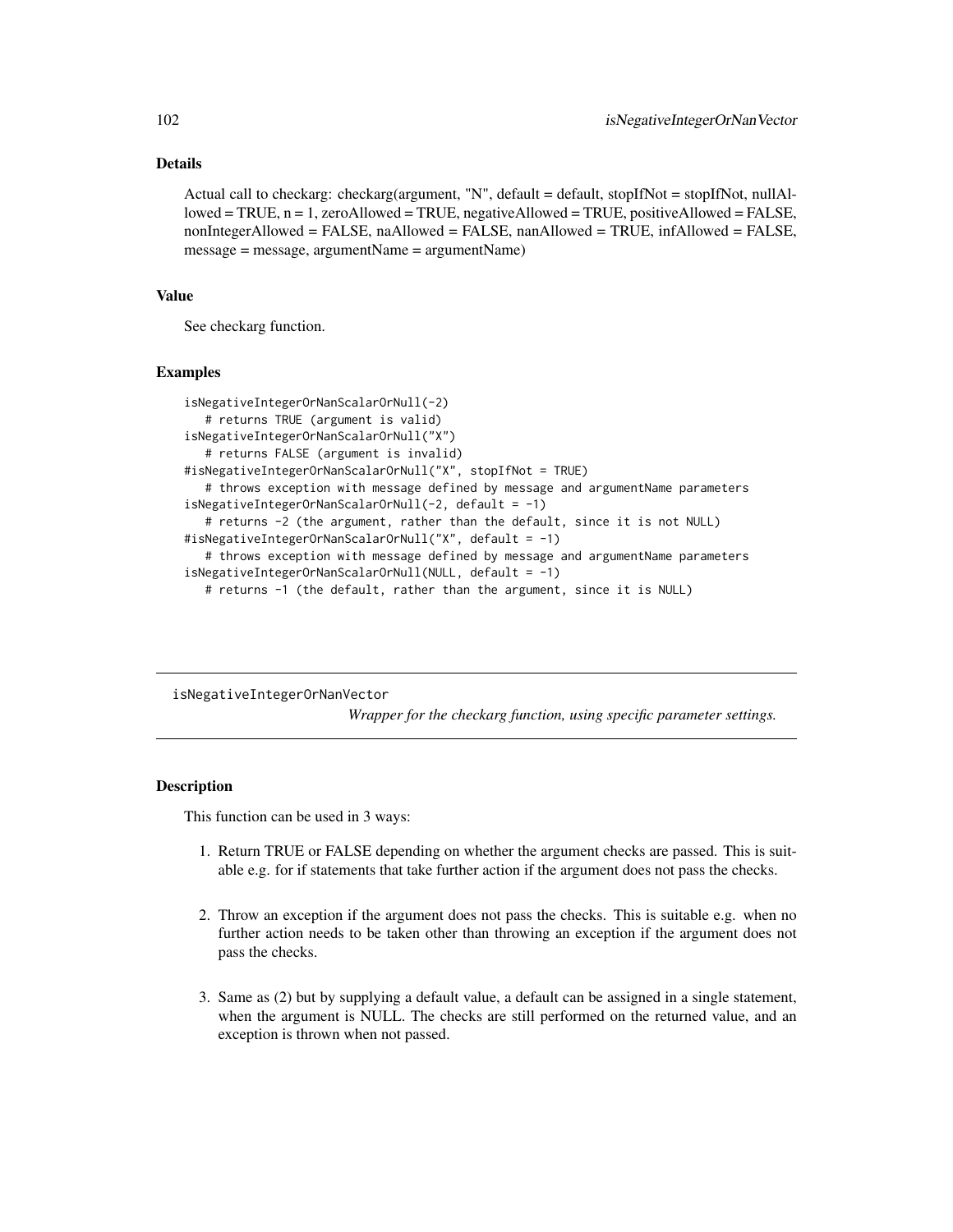### Usage

```
isNegativeIntegerOrNanVector(argument, default = NULL, stopIfNot = FALSE,
 n = NA, message = NULL, argumentName = NULL)
```
# Arguments

| argument     | See checkarg function. |
|--------------|------------------------|
| default      | See checkarg function. |
| stopIfNot    | See checkarg function. |
| n            | See checkarg function. |
| message      | See checkarg function. |
| argumentName | See checkarg function. |

## Details

Actual call to checkarg: checkarg(argument, "N", default = default, stopIfNot = stopIfNot, nullAllowed = FALSE, n = NA, zeroAllowed = TRUE, negativeAllowed = TRUE, positiveAllowed = FALSE, nonIntegerAllowed = FALSE, naAllowed = FALSE, nanAllowed = TRUE, infAllowed = FALSE, message = message, argumentName = argumentName)

#### Value

See checkarg function.

```
isNegativeIntegerOrNanVector(-2)
  # returns TRUE (argument is valid)
isNegativeIntegerOrNanVector("X")
  # returns FALSE (argument is invalid)
#isNegativeIntegerOrNanVector("X", stopIfNot = TRUE)
   # throws exception with message defined by message and argumentName parameters
isNegativeIntegerOrNanVector(-2, default = -1)
   # returns -2 (the argument, rather than the default, since it is not NULL)
#isNegativeIntegerOrNanVector("X", default = -1)
   # throws exception with message defined by message and argumentName parameters
isNegativeIntegerOrNanVector(NULL, default = -1)
   # returns -1 (the default, rather than the argument, since it is NULL)
```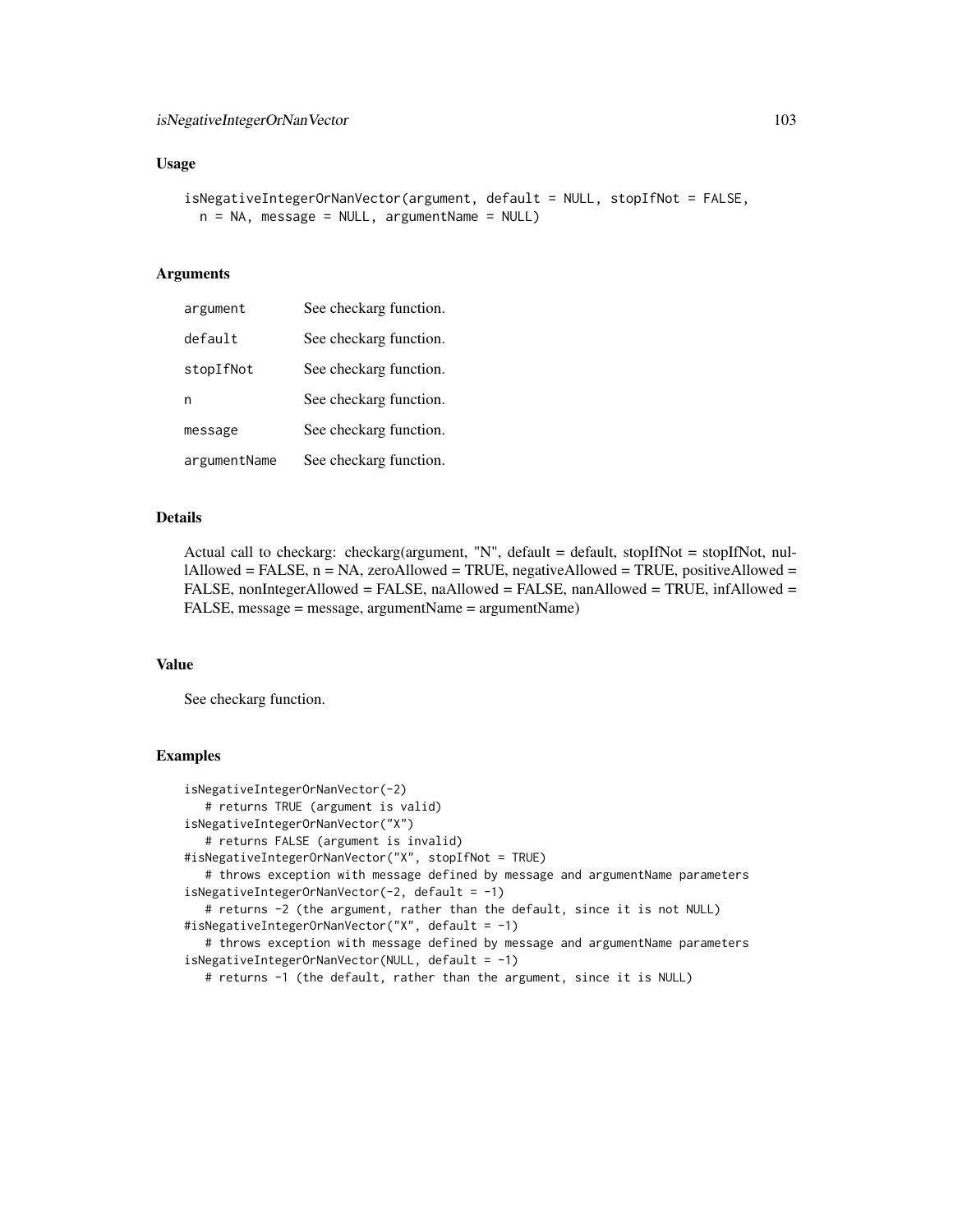isNegativeIntegerOrNanVectorOrNull

*Wrapper for the checkarg function, using specific parameter settings.*

# Description

This function can be used in 3 ways:

- 1. Return TRUE or FALSE depending on whether the argument checks are passed. This is suitable e.g. for if statements that take further action if the argument does not pass the checks.
- 2. Throw an exception if the argument does not pass the checks. This is suitable e.g. when no further action needs to be taken other than throwing an exception if the argument does not pass the checks.
- 3. Same as (2) but by supplying a default value, a default can be assigned in a single statement, when the argument is NULL. The checks are still performed on the returned value, and an exception is thrown when not passed.

#### Usage

```
isNegativeIntegerOrNanVectorOrNull(argument, default = NULL,
 stopIfNot = FALSE, n = NA, message = NULL, argumentName = NULL)
```
### **Arguments**

| argument     | See checkarg function. |
|--------------|------------------------|
| default      | See checkarg function. |
| stopIfNot    | See checkarg function. |
| n            | See checkarg function. |
| message      | See checkarg function. |
| argumentName | See checkarg function. |

#### Details

```
Actual call to checkarg: checkarg(argument, "N", default = default, stopIfNot = stopIfNot, nul-
lAllowed = TRUE, n = NA, zeroAllowed = TRUE, negativeAllowed = TRUE, positiveAllowed =
FALSE, nonIntegerAllowed = FALSE, naAllowed = FALSE, nanAllowed = TRUE, infAllowed =
FALSE, message = message, argumentName = argumentName)
```
# Value

See checkarg function.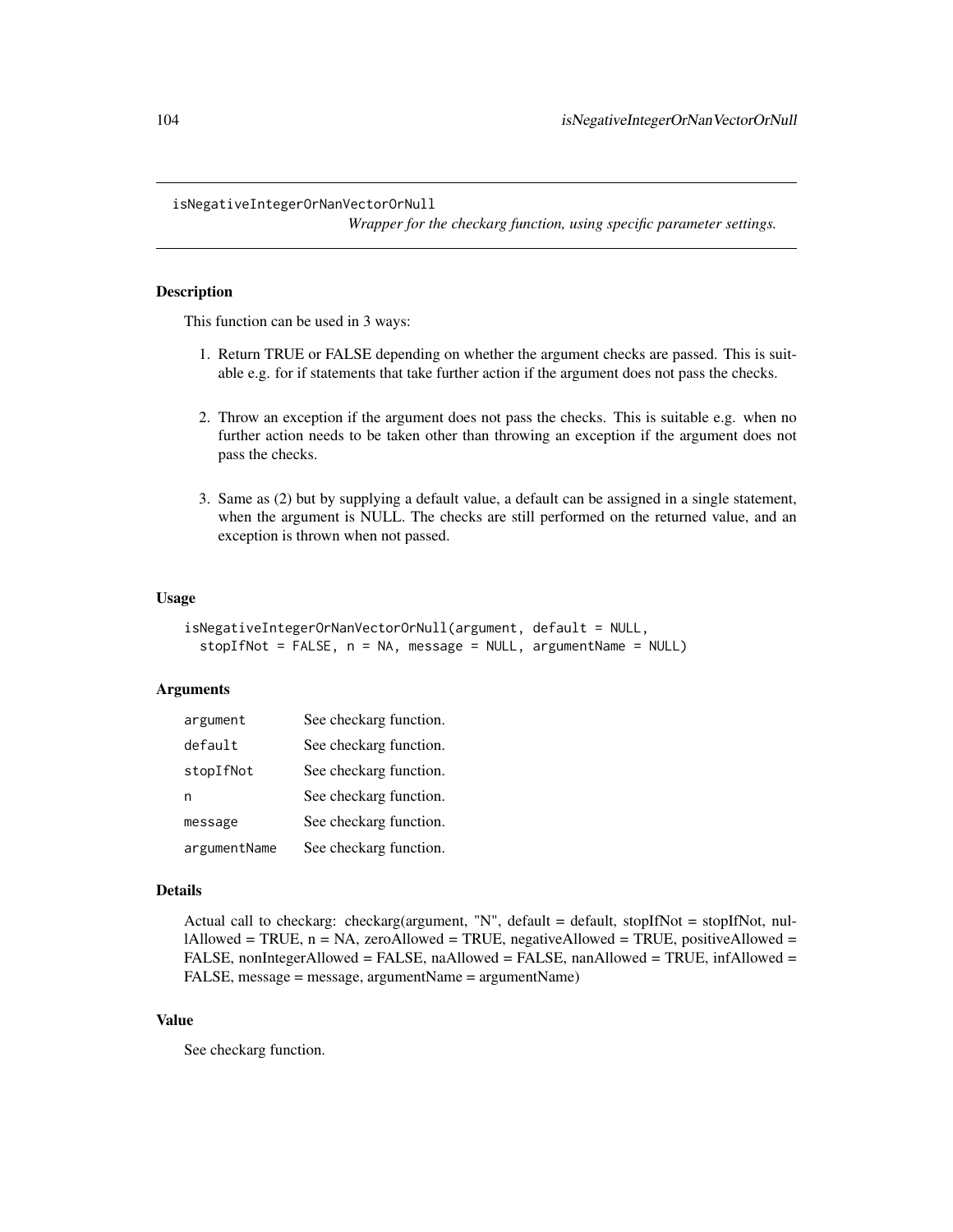## Examples

```
isNegativeIntegerOrNanVectorOrNull(-2)
   # returns TRUE (argument is valid)
isNegativeIntegerOrNanVectorOrNull("X")
   # returns FALSE (argument is invalid)
#isNegativeIntegerOrNanVectorOrNull("X", stopIfNot = TRUE)
   # throws exception with message defined by message and argumentName parameters
isNegativeIntegerOrNanVectorOrNull(-2, default = -1)
   # returns -2 (the argument, rather than the default, since it is not NULL)
#isNegativeIntegerOrNanVectorOrNull("X", default = -1)
   # throws exception with message defined by message and argumentName parameters
isNegativeIntegerOrNanVectorOrNull(NULL, default = -1)
  # returns -1 (the default, rather than the argument, since it is NULL)
```
isNegativeIntegerOrNaOrInfScalar

*Wrapper for the checkarg function, using specific parameter settings.*

### **Description**

This function can be used in 3 ways:

- 1. Return TRUE or FALSE depending on whether the argument checks are passed. This is suitable e.g. for if statements that take further action if the argument does not pass the checks.
- 2. Throw an exception if the argument does not pass the checks. This is suitable e.g. when no further action needs to be taken other than throwing an exception if the argument does not pass the checks.
- 3. Same as (2) but by supplying a default value, a default can be assigned in a single statement, when the argument is NULL. The checks are still performed on the returned value, and an exception is thrown when not passed.

## Usage

```
isNegativeIntegerOrNaOrInfScalar(argument, default = NULL,
 stopIfNot = FALSE, message = NULL, argumentName = NULL)
```
### **Arguments**

| argument     | See checkarg function. |
|--------------|------------------------|
| default      | See checkarg function. |
| stopIfNot    | See checkarg function. |
| message      | See checkarg function. |
| argumentName | See checkarg function. |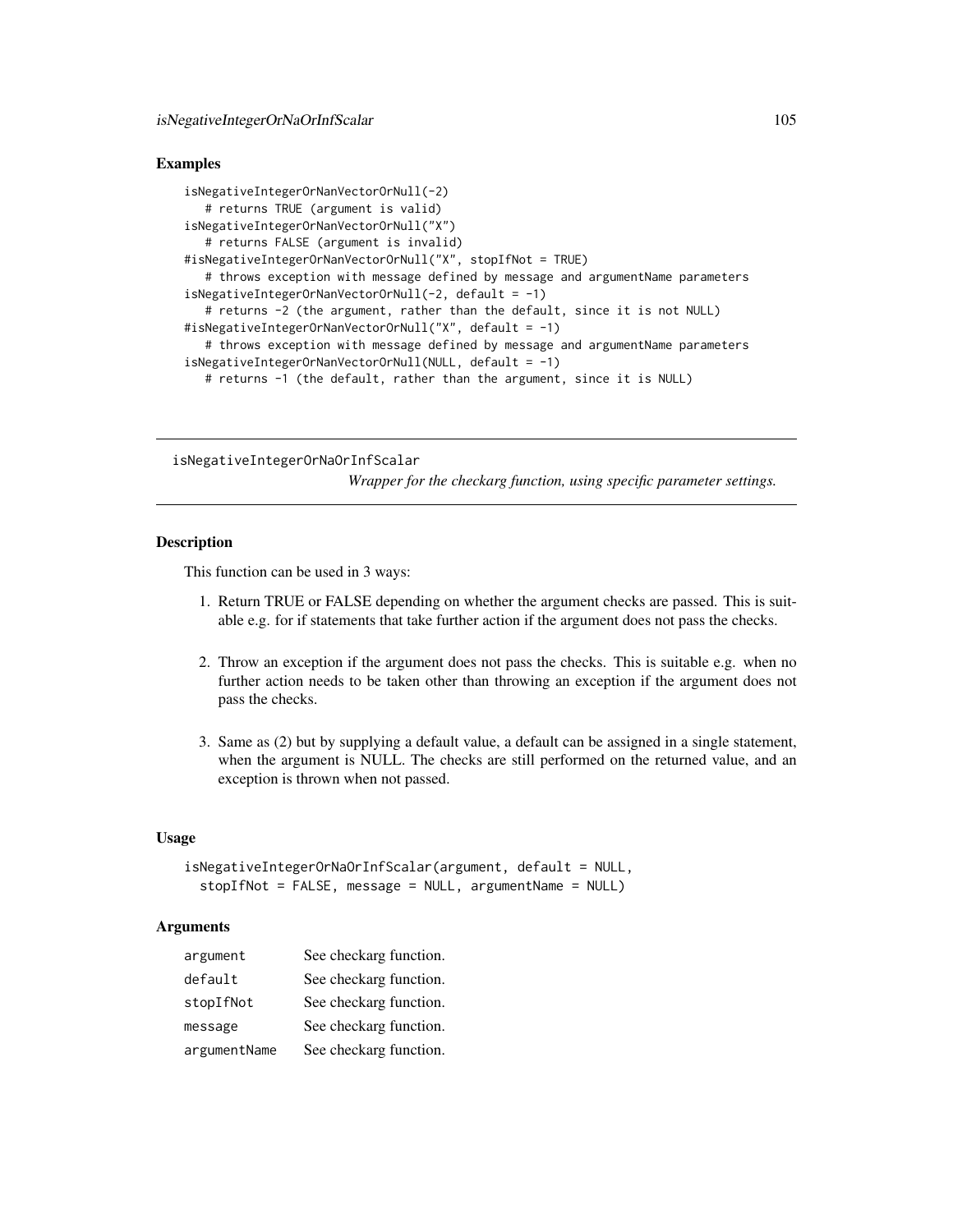# Details

Actual call to checkarg: checkarg(argument, "N", default = default, stopIfNot = stopIfNot, nullAllowed = FALSE, n = 1, zeroAllowed = TRUE, negativeAllowed = TRUE, positiveAllowed = FALSE, nonIntegerAllowed = FALSE, naAllowed = TRUE, nanAllowed = FALSE, infAllowed = TRUE, message = message, argumentName = argumentName)

### Value

See checkarg function.

#### Examples

```
isNegativeIntegerOrNaOrInfScalar(-2)
  # returns TRUE (argument is valid)
isNegativeIntegerOrNaOrInfScalar("X")
  # returns FALSE (argument is invalid)
#isNegativeIntegerOrNaOrInfScalar("X", stopIfNot = TRUE)
  # throws exception with message defined by message and argumentName parameters
isNegativeIntegerOrNaOrInfScalar(-2, default = -1)
  # returns -2 (the argument, rather than the default, since it is not NULL)
#isNegativeIntegerOrNaOrInfScalar("X", default = -1)
  # throws exception with message defined by message and argumentName parameters
isNegativeIntegerOrNaOrInfScalar(NULL, default = -1)
  # returns -1 (the default, rather than the argument, since it is NULL)
```
isNegativeIntegerOrNaOrInfScalarOrNull *Wrapper for the checkarg function, using specific parameter settings.*

# **Description**

This function can be used in 3 ways:

- 1. Return TRUE or FALSE depending on whether the argument checks are passed. This is suitable e.g. for if statements that take further action if the argument does not pass the checks.
- 2. Throw an exception if the argument does not pass the checks. This is suitable e.g. when no further action needs to be taken other than throwing an exception if the argument does not pass the checks.
- 3. Same as (2) but by supplying a default value, a default can be assigned in a single statement, when the argument is NULL. The checks are still performed on the returned value, and an exception is thrown when not passed.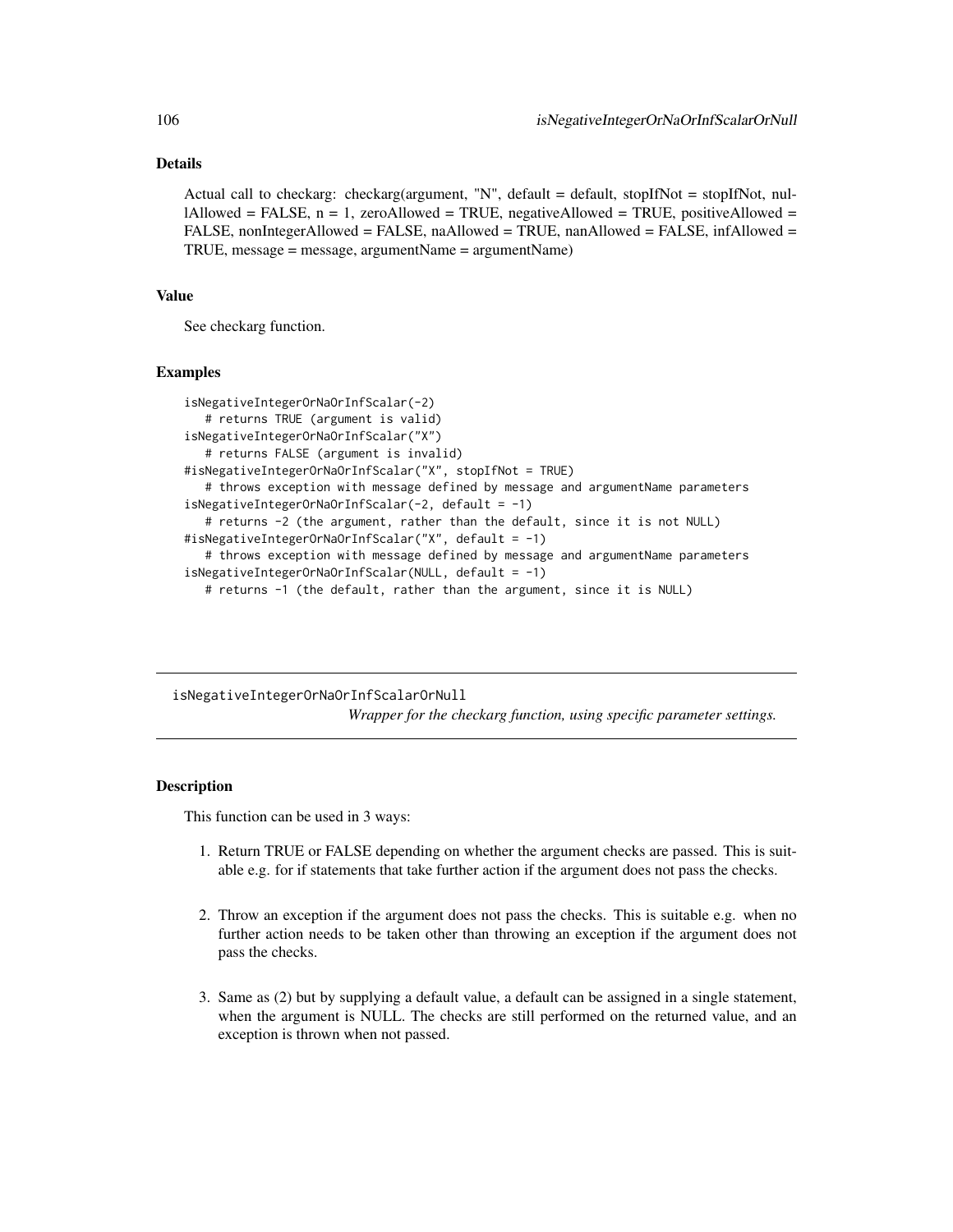### Usage

```
isNegativeIntegerOrNaOrInfScalarOrNull(argument, default = NULL,
  stopIfNot = FALSE, message = NULL, argumentName = NULL)
```
#### Arguments

| argument     | See checkarg function. |
|--------------|------------------------|
| default      | See checkarg function. |
| stopIfNot    | See checkarg function. |
| message      | See checkarg function. |
| argumentName | See checkarg function. |

# Details

Actual call to checkarg: checkarg(argument, "N", default = default, stopIfNot = stopIfNot, nullAllowed = TRUE,  $n = 1$ , zeroAllowed = TRUE, negativeAllowed = TRUE, positiveAllowed = FALSE, nonIntegerAllowed = FALSE, naAllowed = TRUE, nanAllowed = FALSE, infAllowed = TRUE, message = message, argumentName = argumentName)

### Value

See checkarg function.

# Examples

```
isNegativeIntegerOrNaOrInfScalarOrNull(-2)
   # returns TRUE (argument is valid)
isNegativeIntegerOrNaOrInfScalarOrNull("X")
   # returns FALSE (argument is invalid)
#isNegativeIntegerOrNaOrInfScalarOrNull("X", stopIfNot = TRUE)
   # throws exception with message defined by message and argumentName parameters
isNegativeIntegerOrNaOrInfScalarOrNull(-2, default = -1)
   # returns -2 (the argument, rather than the default, since it is not NULL)
#isNegativeIntegerOrNaOrInfScalarOrNull("X", default = -1)
   # throws exception with message defined by message and argumentName parameters
isNegativeIntegerOrNaOrInfScalarOrNull(NULL, default = -1)
  # returns -1 (the default, rather than the argument, since it is NULL)
```
isNegativeIntegerOrNaOrInfVector

*Wrapper for the checkarg function, using specific parameter settings.*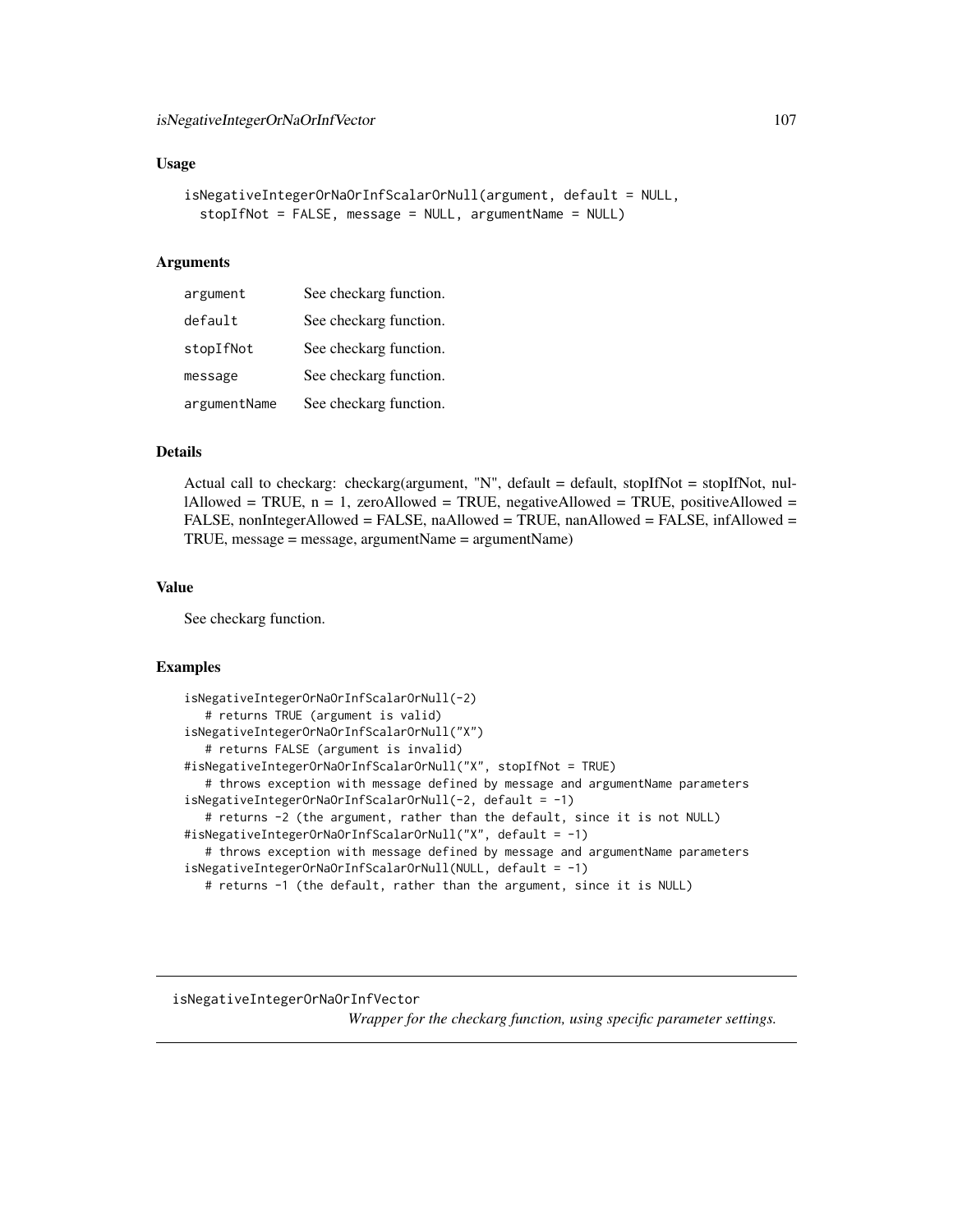### Description

This function can be used in 3 ways:

- 1. Return TRUE or FALSE depending on whether the argument checks are passed. This is suitable e.g. for if statements that take further action if the argument does not pass the checks.
- 2. Throw an exception if the argument does not pass the checks. This is suitable e.g. when no further action needs to be taken other than throwing an exception if the argument does not pass the checks.
- 3. Same as (2) but by supplying a default value, a default can be assigned in a single statement, when the argument is NULL. The checks are still performed on the returned value, and an exception is thrown when not passed.

#### Usage

```
isNegativeIntegerOrNaOrInfVector(argument, default = NULL,
 stopIfNot = FALSE, n = NA, message = NULL, argumentName = NULL)
```
## Arguments

| argument     | See checkarg function. |
|--------------|------------------------|
| default      | See checkarg function. |
| stopIfNot    | See checkarg function. |
| n            | See checkarg function. |
| message      | See checkarg function. |
| argumentName | See checkarg function. |

## Details

Actual call to checkarg: checkarg(argument, "N", default = default, stopIfNot = stopIfNot, nullAllowed = FALSE,  $n = NA$ , zeroAllowed = TRUE, negativeAllowed = TRUE, positiveAllowed = FALSE, nonIntegerAllowed = FALSE, naAllowed = TRUE, nanAllowed = FALSE, infAllowed = TRUE, message = message, argumentName = argumentName)

# Value

See checkarg function.

```
isNegativeIntegerOrNaOrInfVector(-2)
  # returns TRUE (argument is valid)
isNegativeIntegerOrNaOrInfVector("X")
  # returns FALSE (argument is invalid)
#isNegativeIntegerOrNaOrInfVector("X", stopIfNot = TRUE)
  # throws exception with message defined by message and argumentName parameters
```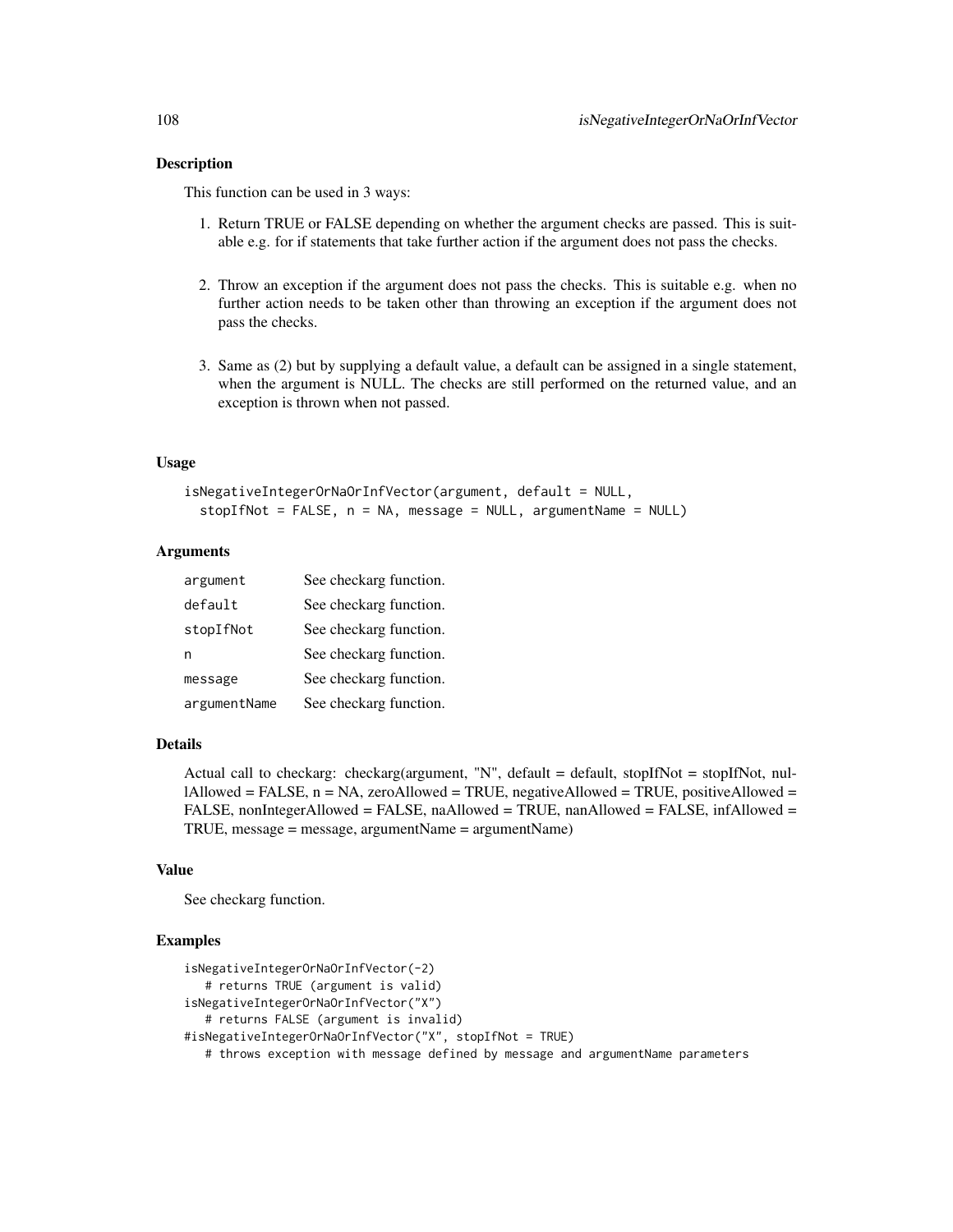```
isNegativeIntegerOrNaOrInfVector(-2, default = -1)
   # returns -2 (the argument, rather than the default, since it is not NULL)
#isNegativeIntegerOrNaOrInfVector("X", default = -1)
   # throws exception with message defined by message and argumentName parameters
isNegativeIntegerOrNaOrInfVector(NULL, default = -1)
  # returns -1 (the default, rather than the argument, since it is NULL)
```
isNegativeIntegerOrNaOrInfVectorOrNull

*Wrapper for the checkarg function, using specific parameter settings.*

# **Description**

This function can be used in 3 ways:

- 1. Return TRUE or FALSE depending on whether the argument checks are passed. This is suitable e.g. for if statements that take further action if the argument does not pass the checks.
- 2. Throw an exception if the argument does not pass the checks. This is suitable e.g. when no further action needs to be taken other than throwing an exception if the argument does not pass the checks.
- 3. Same as (2) but by supplying a default value, a default can be assigned in a single statement, when the argument is NULL. The checks are still performed on the returned value, and an exception is thrown when not passed.

### Usage

```
isNegativeIntegerOrNaOrInfVectorOrNull(argument, default = NULL,
 stopIfNot = FALSE, n = NA, message = NULL, argumentName = NULL)
```
### Arguments

| argument     | See checkarg function. |
|--------------|------------------------|
| default      | See checkarg function. |
| stopIfNot    | See checkarg function. |
| n            | See checkarg function. |
| message      | See checkarg function. |
| argumentName | See checkarg function. |

### Details

Actual call to checkarg: checkarg(argument, "N", default = default, stopIfNot = stopIfNot, nullAllowed = TRUE,  $n = NA$ , zeroAllowed = TRUE, negativeAllowed = TRUE, positiveAllowed = FALSE, nonIntegerAllowed = FALSE, naAllowed = TRUE, nanAllowed = FALSE, infAllowed = TRUE, message = message, argumentName = argumentName)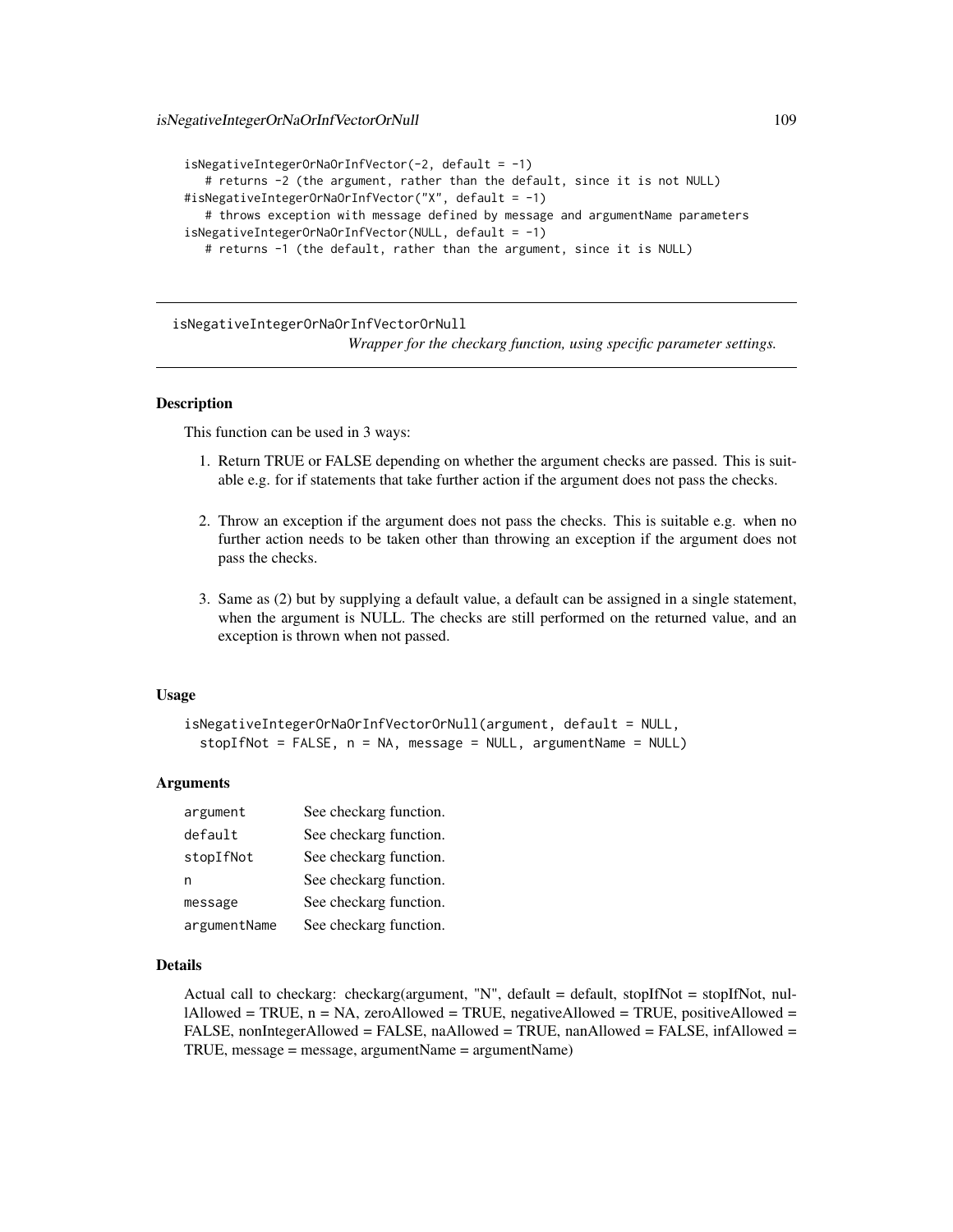# Value

See checkarg function.

# Examples

```
isNegativeIntegerOrNaOrInfVectorOrNull(-2)
  # returns TRUE (argument is valid)
isNegativeIntegerOrNaOrInfVectorOrNull("X")
  # returns FALSE (argument is invalid)
#isNegativeIntegerOrNaOrInfVectorOrNull("X", stopIfNot = TRUE)
  # throws exception with message defined by message and argumentName parameters
isNegativeIntegerOrNaOrInfVectorOrNull(-2, default = -1)
  # returns -2 (the argument, rather than the default, since it is not NULL)
#isNegativeIntegerOrNaOrInfVectorOrNull("X", default = -1)
  # throws exception with message defined by message and argumentName parameters
isNegativeIntegerOrNaOrInfVectorOrNull(NULL, default = -1)
  # returns -1 (the default, rather than the argument, since it is NULL)
```
isNegativeIntegerOrNaOrNanOrInfScalar

*Wrapper for the checkarg function, using specific parameter settings.*

### Description

This function can be used in 3 ways:

- 1. Return TRUE or FALSE depending on whether the argument checks are passed. This is suitable e.g. for if statements that take further action if the argument does not pass the checks.
- 2. Throw an exception if the argument does not pass the checks. This is suitable e.g. when no further action needs to be taken other than throwing an exception if the argument does not pass the checks.
- 3. Same as (2) but by supplying a default value, a default can be assigned in a single statement, when the argument is NULL. The checks are still performed on the returned value, and an exception is thrown when not passed.

# Usage

```
isNegativeIntegerOrNaOrNanOrInfScalar(argument, default = NULL,
 stopIfNot = FALSE, message = NULL, argumentName = NULL)
```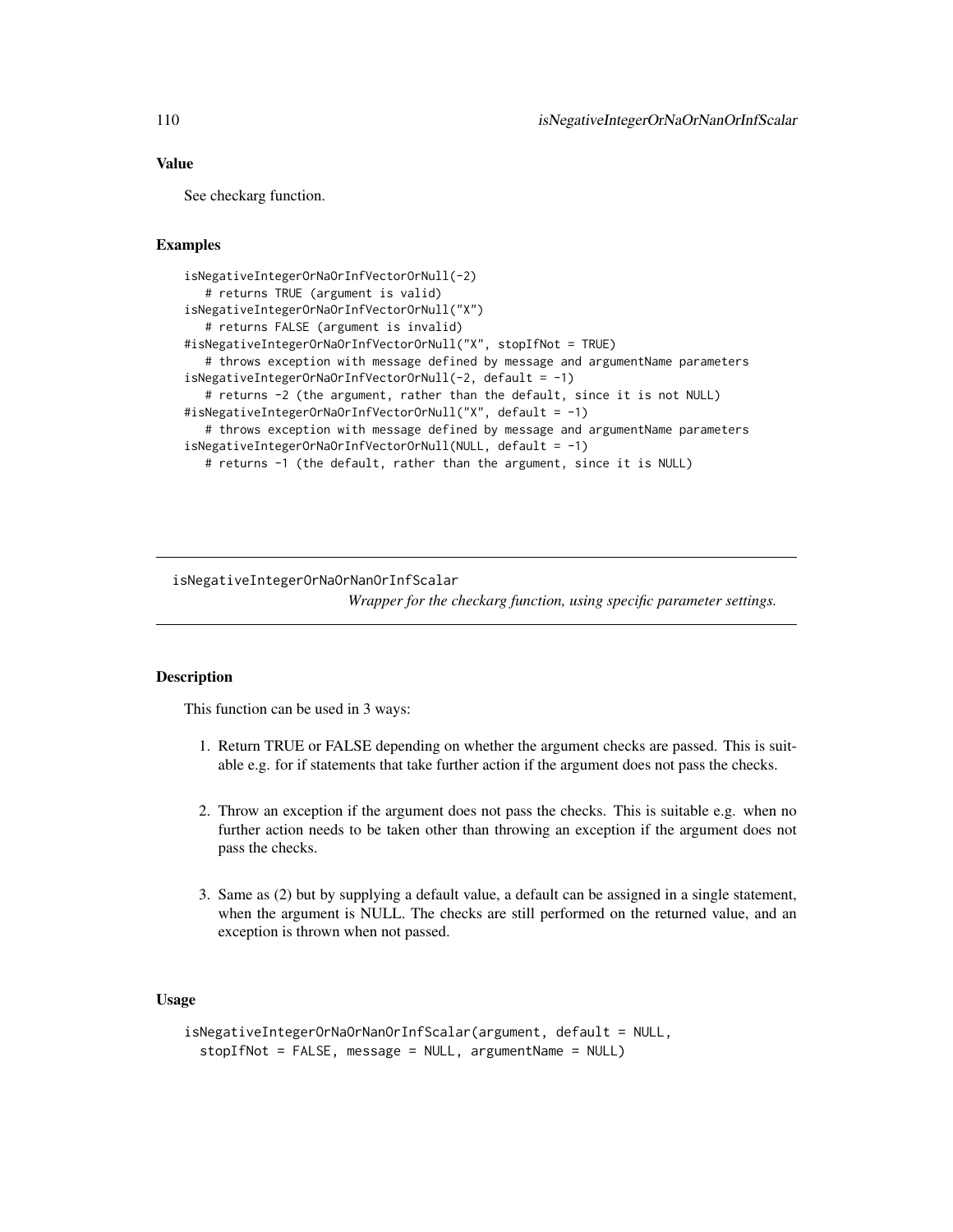## **Arguments**

| argument     | See checkarg function. |
|--------------|------------------------|
| default      | See checkarg function. |
| stopIfNot    | See checkarg function. |
| message      | See checkarg function. |
| argumentName | See checkarg function. |

# Details

Actual call to checkarg: checkarg(argument, "N", default = default, stopIfNot = stopIfNot, nullAllowed = FALSE,  $n = 1$ , zeroAllowed = TRUE, negativeAllowed = TRUE, positiveAllowed = FALSE, nonIntegerAllowed = FALSE, naAllowed = TRUE, nanAllowed = TRUE, infAllowed = TRUE, message = message, argumentName = argumentName)

# Value

See checkarg function.

# Examples

```
isNegativeIntegerOrNaOrNanOrInfScalar(-2)
  # returns TRUE (argument is valid)
isNegativeIntegerOrNaOrNanOrInfScalar("X")
  # returns FALSE (argument is invalid)
#isNegativeIntegerOrNaOrNanOrInfScalar("X", stopIfNot = TRUE)
  # throws exception with message defined by message and argumentName parameters
isNegativeIntegerOrNaOrNanOrInfScalar(-2, default = -1)
  # returns -2 (the argument, rather than the default, since it is not NULL)
#isNegativeIntegerOrNaOrNanOrInfScalar("X", default = -1)
  # throws exception with message defined by message and argumentName parameters
isNegativeIntegerOrNaOrNanOrInfScalar(NULL, default = -1)
```
# returns -1 (the default, rather than the argument, since it is NULL)

isNegativeIntegerOrNaOrNanOrInfScalarOrNull *Wrapper for the checkarg function, using specific parameter settings.*

#### **Description**

This function can be used in 3 ways:

1. Return TRUE or FALSE depending on whether the argument checks are passed. This is suitable e.g. for if statements that take further action if the argument does not pass the checks.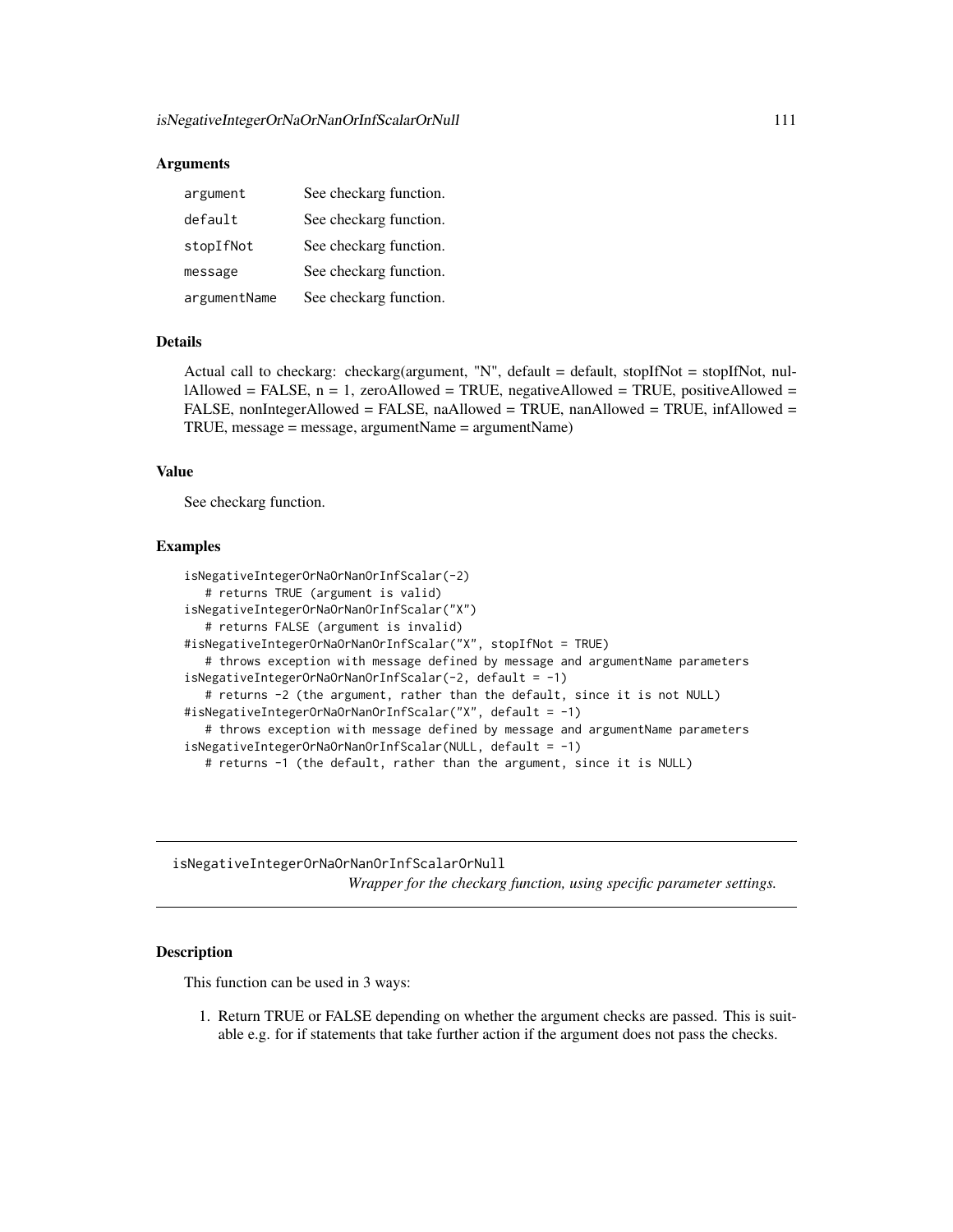- 2. Throw an exception if the argument does not pass the checks. This is suitable e.g. when no further action needs to be taken other than throwing an exception if the argument does not pass the checks.
- 3. Same as (2) but by supplying a default value, a default can be assigned in a single statement, when the argument is NULL. The checks are still performed on the returned value, and an exception is thrown when not passed.

# Usage

```
isNegativeIntegerOrNaOrNanOrInfScalarOrNull(argument, default = NULL,
  stopIfNot = FALSE, message = NULL, argumentName = NULL)
```
## Arguments

| argument     | See checkarg function. |
|--------------|------------------------|
| default      | See checkarg function. |
| stopIfNot    | See checkarg function. |
| message      | See checkarg function. |
| argumentName | See checkarg function. |

# Details

Actual call to checkarg: checkarg(argument, "N", default = default, stopIfNot = stopIfNot, nullAllowed = TRUE,  $n = 1$ , zeroAllowed = TRUE, negativeAllowed = TRUE, positiveAllowed = FALSE, nonIntegerAllowed = FALSE, naAllowed = TRUE, nanAllowed = TRUE, infAllowed = TRUE, message = message, argumentName = argumentName)

# Value

See checkarg function.

# Examples

```
isNegativeIntegerOrNaOrNanOrInfScalarOrNull(-2)
   # returns TRUE (argument is valid)
isNegativeIntegerOrNaOrNanOrInfScalarOrNull("X")
   # returns FALSE (argument is invalid)
#isNegativeIntegerOrNaOrNanOrInfScalarOrNull("X", stopIfNot = TRUE)
   # throws exception with message defined by message and argumentName parameters
isNegativeIntegerOrNaOrNanOrInfScalarOrNull(-2, default = -1)
   # returns -2 (the argument, rather than the default, since it is not NULL)
#isNegativeIntegerOrNaOrNanOrInfScalarOrNull("X", default = -1)
   # throws exception with message defined by message and argumentName parameters
isNegativeIntegerOrNaOrNanOrInfScalarOrNull(NULL, default = -1)
   # returns -1 (the default, rather than the argument, since it is NULL)
```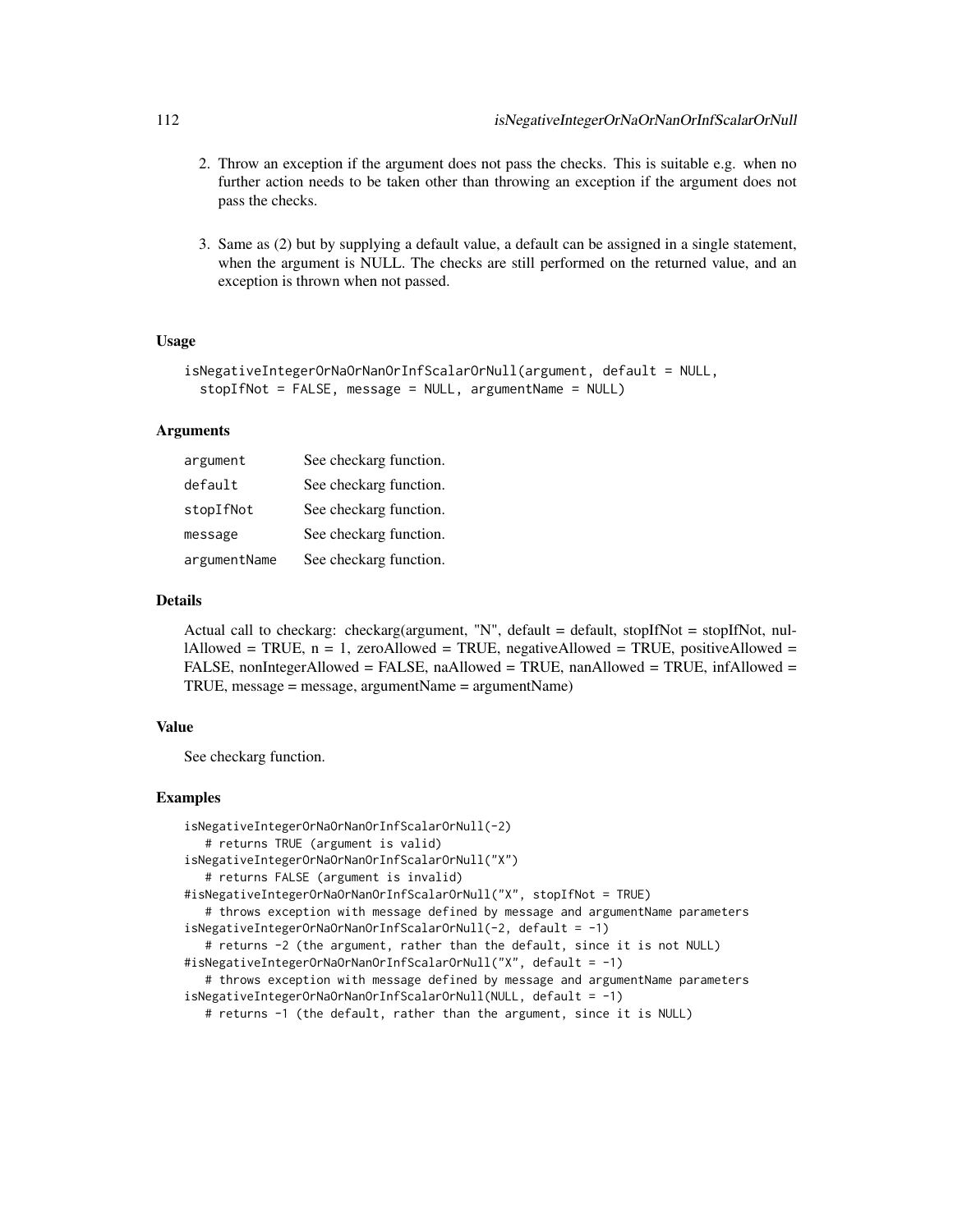isNegativeIntegerOrNaOrNanOrInfVector

*Wrapper for the checkarg function, using specific parameter settings.*

# **Description**

This function can be used in 3 ways:

- 1. Return TRUE or FALSE depending on whether the argument checks are passed. This is suitable e.g. for if statements that take further action if the argument does not pass the checks.
- 2. Throw an exception if the argument does not pass the checks. This is suitable e.g. when no further action needs to be taken other than throwing an exception if the argument does not pass the checks.
- 3. Same as (2) but by supplying a default value, a default can be assigned in a single statement, when the argument is NULL. The checks are still performed on the returned value, and an exception is thrown when not passed.

# Usage

```
isNegativeIntegerOrNaOrNanOrInfVector(argument, default = NULL,
 stopIfNot = FALSE, n = NA, message = NULL, argumentName = NULL)
```
# Arguments

| argument     | See checkarg function. |
|--------------|------------------------|
| default      | See checkarg function. |
| stopIfNot    | See checkarg function. |
| n            | See checkarg function. |
| message      | See checkarg function. |
| argumentName | See checkarg function. |

#### Details

```
Actual call to checkarg: checkarg(argument, "N", default = default, stopIfNot = stopIfNot, nul-
lAllowed = FALSE, n = NA, zeroAllowed = TRUE, negativeAllowed = TRUE, positiveAllowed =
FALSE, nonIntegerAllowed = FALSE, naAllowed = TRUE, nanAllowed = TRUE, infAllowed =
TRUE, message = message, argumentName = argumentName)
```
## Value

See checkarg function.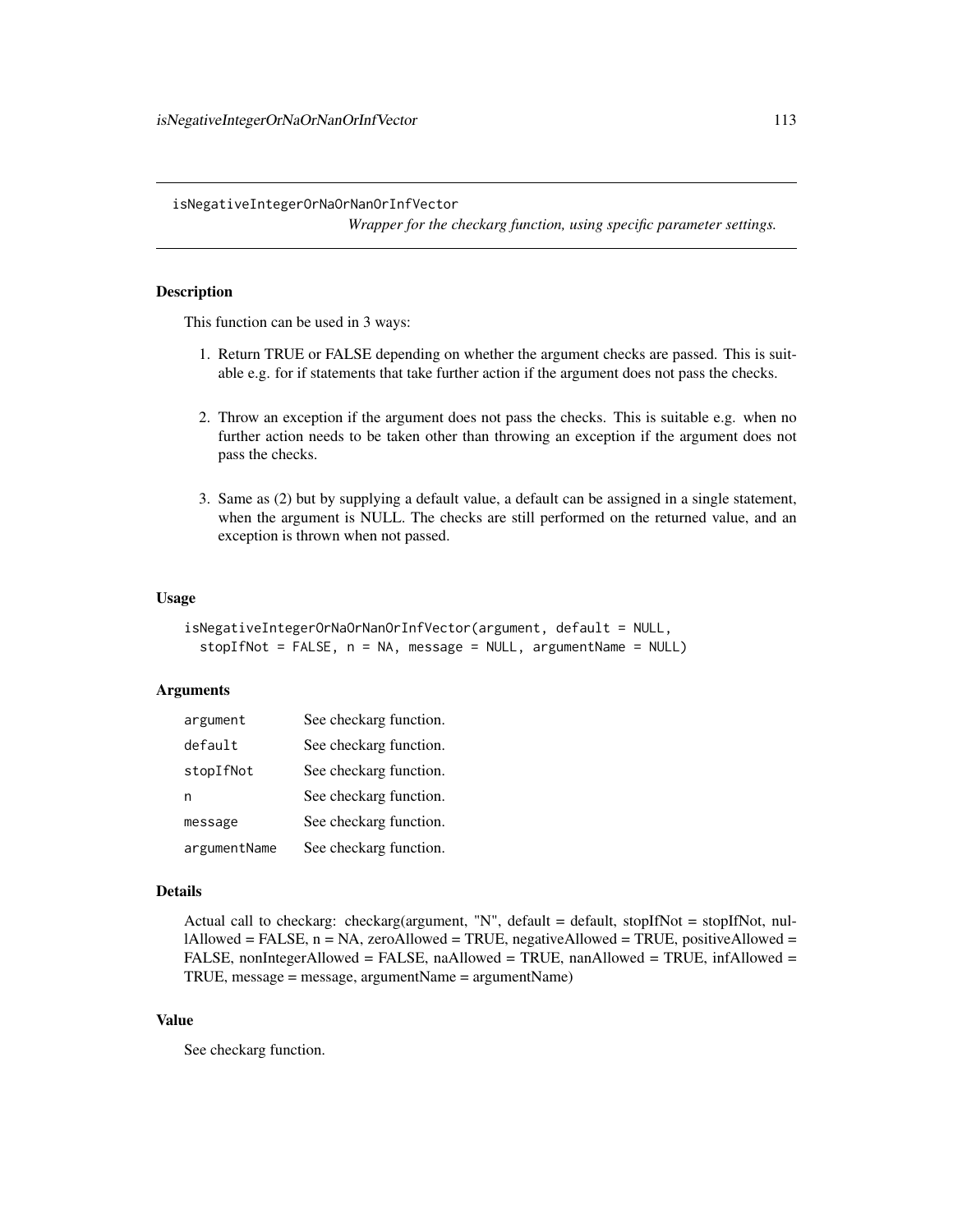# Examples

```
isNegativeIntegerOrNaOrNanOrInfVector(-2)
  # returns TRUE (argument is valid)
isNegativeIntegerOrNaOrNanOrInfVector("X")
  # returns FALSE (argument is invalid)
#isNegativeIntegerOrNaOrNanOrInfVector("X", stopIfNot = TRUE)
  # throws exception with message defined by message and argumentName parameters
isNegativeIntegerOrNaOrNanOrInfVector(-2, default = -1)
  # returns -2 (the argument, rather than the default, since it is not NULL)
#isNegativeIntegerOrNaOrNanOrInfVector("X", default = -1)
  # throws exception with message defined by message and argumentName parameters
isNegativeIntegerOrNaOrNanOrInfVector(NULL, default = -1)
  # returns -1 (the default, rather than the argument, since it is NULL)
```
isNegativeIntegerOrNaOrNanOrInfVectorOrNull *Wrapper for the checkarg function, using specific parameter settings.*

# Description

This function can be used in 3 ways:

- 1. Return TRUE or FALSE depending on whether the argument checks are passed. This is suitable e.g. for if statements that take further action if the argument does not pass the checks.
- 2. Throw an exception if the argument does not pass the checks. This is suitable e.g. when no further action needs to be taken other than throwing an exception if the argument does not pass the checks.
- 3. Same as (2) but by supplying a default value, a default can be assigned in a single statement, when the argument is NULL. The checks are still performed on the returned value, and an exception is thrown when not passed.

## Usage

```
isNegativeIntegerOrNaOrNanOrInfVectorOrNull(argument, default = NULL,
 stopIfNot = FALSE, n = NA, message = NULL, argumentName = NULL)
```
### **Arguments**

| argument     | See checkarg function. |
|--------------|------------------------|
| default      | See checkarg function. |
| stopIfNot    | See checkarg function. |
| n            | See checkarg function. |
| message      | See checkarg function. |
| argumentName | See checkarg function. |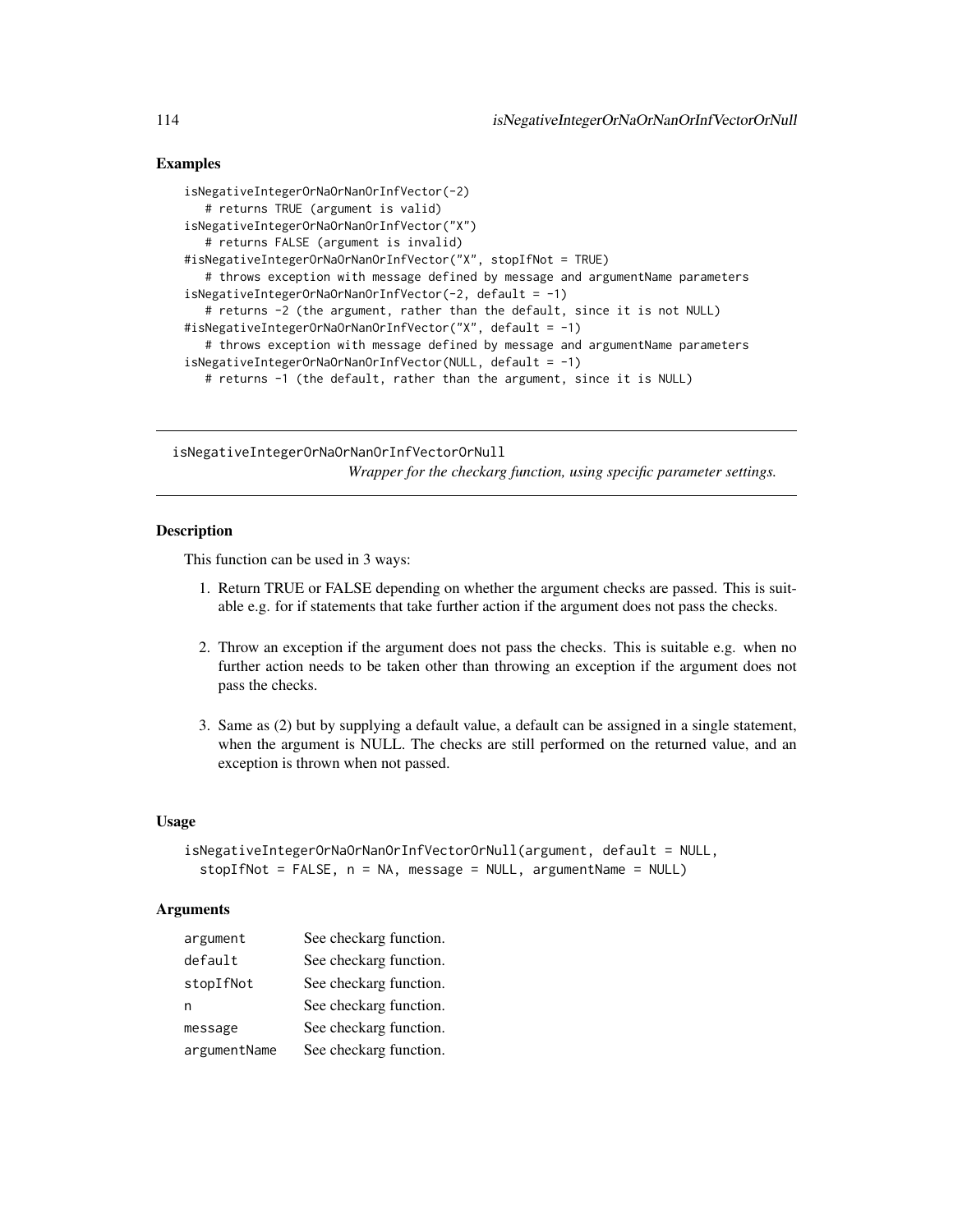# Details

Actual call to checkarg: checkarg(argument, "N", default = default, stopIfNot = stopIfNot, nullAllowed = TRUE,  $n = NA$ , zeroAllowed = TRUE, negativeAllowed = TRUE, positiveAllowed = FALSE, nonIntegerAllowed = FALSE, naAllowed = TRUE, nanAllowed = TRUE, infAllowed = TRUE, message = message, argumentName = argumentName)

### Value

See checkarg function.

#### Examples

```
isNegativeIntegerOrNaOrNanOrInfVectorOrNull(-2)
  # returns TRUE (argument is valid)
isNegativeIntegerOrNaOrNanOrInfVectorOrNull("X")
  # returns FALSE (argument is invalid)
#isNegativeIntegerOrNaOrNanOrInfVectorOrNull("X", stopIfNot = TRUE)
  # throws exception with message defined by message and argumentName parameters
isNegativeIntegerOrNaOrNanOrInfVectorOrNull(-2, default = -1)
  # returns -2 (the argument, rather than the default, since it is not NULL)
#isNegativeIntegerOrNaOrNanOrInfVectorOrNull("X", default = -1)
  # throws exception with message defined by message and argumentName parameters
isNegativeIntegerOrNaOrNanOrInfVectorOrNull(NULL, default = -1)
  # returns -1 (the default, rather than the argument, since it is NULL)
```
isNegativeIntegerOrNaOrNanScalar

*Wrapper for the checkarg function, using specific parameter settings.*

# Description

This function can be used in 3 ways:

- 1. Return TRUE or FALSE depending on whether the argument checks are passed. This is suitable e.g. for if statements that take further action if the argument does not pass the checks.
- 2. Throw an exception if the argument does not pass the checks. This is suitable e.g. when no further action needs to be taken other than throwing an exception if the argument does not pass the checks.
- 3. Same as (2) but by supplying a default value, a default can be assigned in a single statement, when the argument is NULL. The checks are still performed on the returned value, and an exception is thrown when not passed.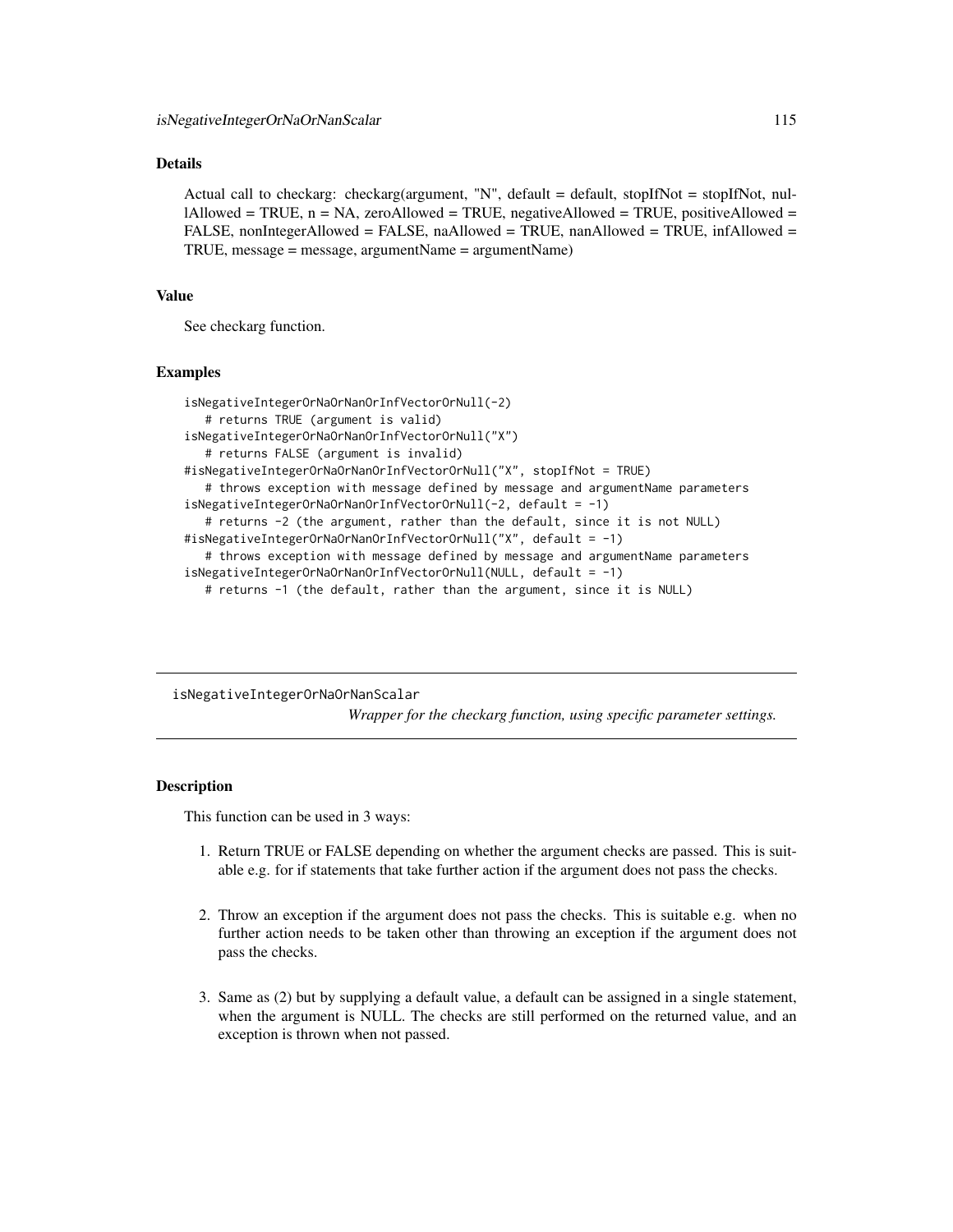### Usage

```
isNegativeIntegerOrNaOrNanScalar(argument, default = NULL,
  stopIfNot = FALSE, message = NULL, argumentName = NULL)
```
### Arguments

| argument     | See checkarg function. |
|--------------|------------------------|
| default      | See checkarg function. |
| stopIfNot    | See checkarg function. |
| message      | See checkarg function. |
| argumentName | See checkarg function. |

# Details

Actual call to checkarg: checkarg(argument, "N", default = default, stopIfNot = stopIfNot, nullAllowed = FALSE,  $n = 1$ , zeroAllowed = TRUE, negativeAllowed = TRUE, positiveAllowed = FALSE, nonIntegerAllowed = FALSE, naAllowed = TRUE, nanAllowed = TRUE, infAllowed = FALSE, message = message, argumentName = argumentName)

### Value

See checkarg function.

# Examples

```
isNegativeIntegerOrNaOrNanScalar(-2)
   # returns TRUE (argument is valid)
isNegativeIntegerOrNaOrNanScalar("X")
   # returns FALSE (argument is invalid)
#isNegativeIntegerOrNaOrNanScalar("X", stopIfNot = TRUE)
   # throws exception with message defined by message and argumentName parameters
isNegativeIntegerOrNaOrNanScalar(-2, default = -1)
   # returns -2 (the argument, rather than the default, since it is not NULL)
#isNegativeIntegerOrNaOrNanScalar("X", default = -1)
  # throws exception with message defined by message and argumentName parameters
isNegativeIntegerOrNaOrNanScalar(NULL, default = -1)
  # returns -1 (the default, rather than the argument, since it is NULL)
```
isNegativeIntegerOrNaOrNanScalarOrNull *Wrapper for the checkarg function, using specific parameter settings.*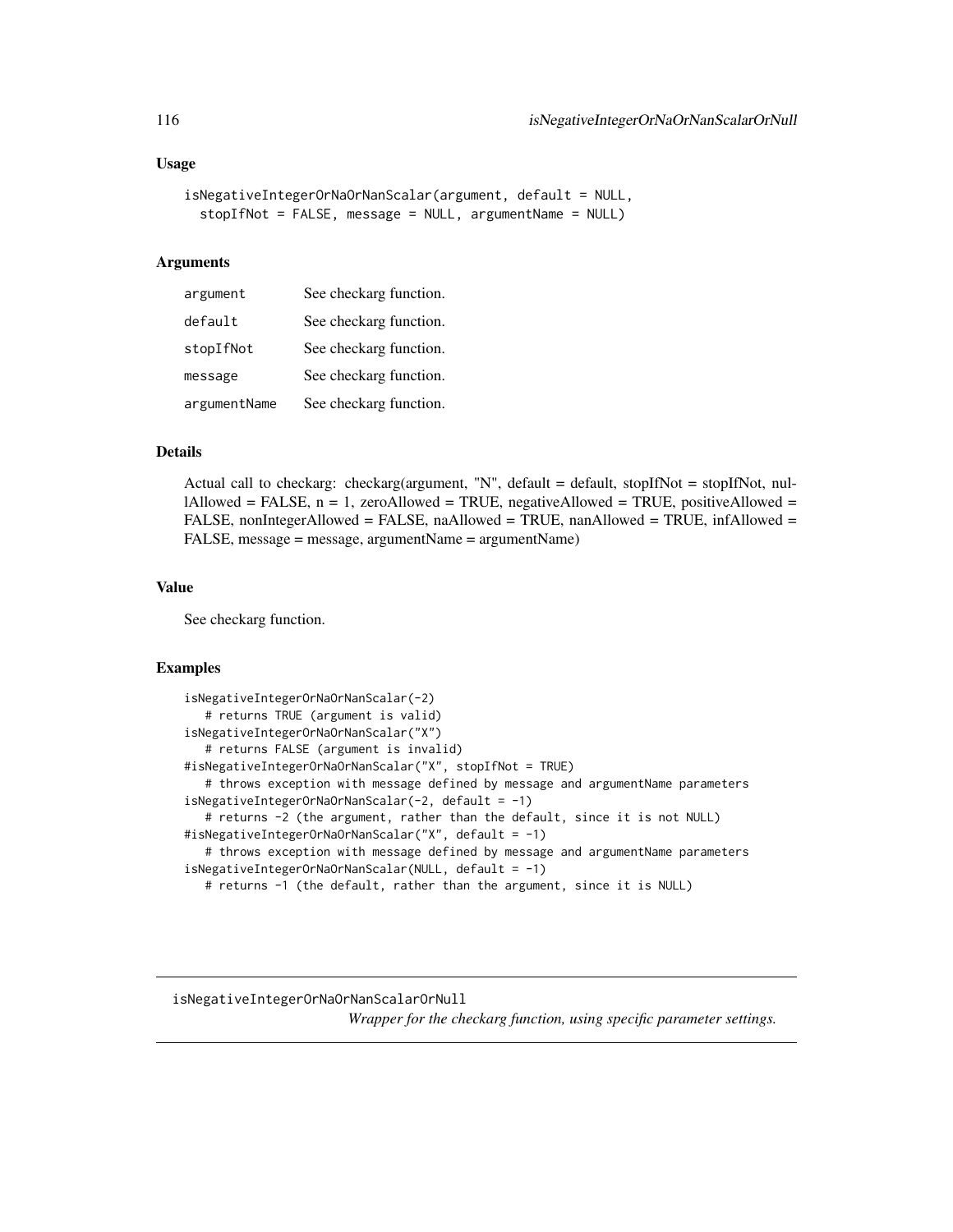### Description

This function can be used in 3 ways:

- 1. Return TRUE or FALSE depending on whether the argument checks are passed. This is suitable e.g. for if statements that take further action if the argument does not pass the checks.
- 2. Throw an exception if the argument does not pass the checks. This is suitable e.g. when no further action needs to be taken other than throwing an exception if the argument does not pass the checks.
- 3. Same as (2) but by supplying a default value, a default can be assigned in a single statement, when the argument is NULL. The checks are still performed on the returned value, and an exception is thrown when not passed.

### Usage

```
isNegativeIntegerOrNaOrNanScalarOrNull(argument, default = NULL,
 stopIfNot = FALSE, message = NULL, argumentName = NULL)
```
## Arguments

| argument     | See checkarg function. |
|--------------|------------------------|
| default      | See checkarg function. |
| stopIfNot    | See checkarg function. |
| message      | See checkarg function. |
| argumentName | See checkarg function. |

### Details

Actual call to checkarg: checkarg(argument, "N", default = default, stopIfNot = stopIfNot, nullAllowed = TRUE,  $n = 1$ , zeroAllowed = TRUE, negativeAllowed = TRUE, positiveAllowed = FALSE, nonIntegerAllowed = FALSE, naAllowed = TRUE, nanAllowed = TRUE, infAllowed = FALSE, message = message, argumentName = argumentName)

### Value

See checkarg function.

## Examples

```
isNegativeIntegerOrNaOrNanScalarOrNull(-2)
   # returns TRUE (argument is valid)
isNegativeIntegerOrNaOrNanScalarOrNull("X")
   # returns FALSE (argument is invalid)
#isNegativeIntegerOrNaOrNanScalarOrNull("X", stopIfNot = TRUE)
   # throws exception with message defined by message and argumentName parameters
isNegativeIntegerOrNaOrNanScalarOrNull(-2, default = -1)
```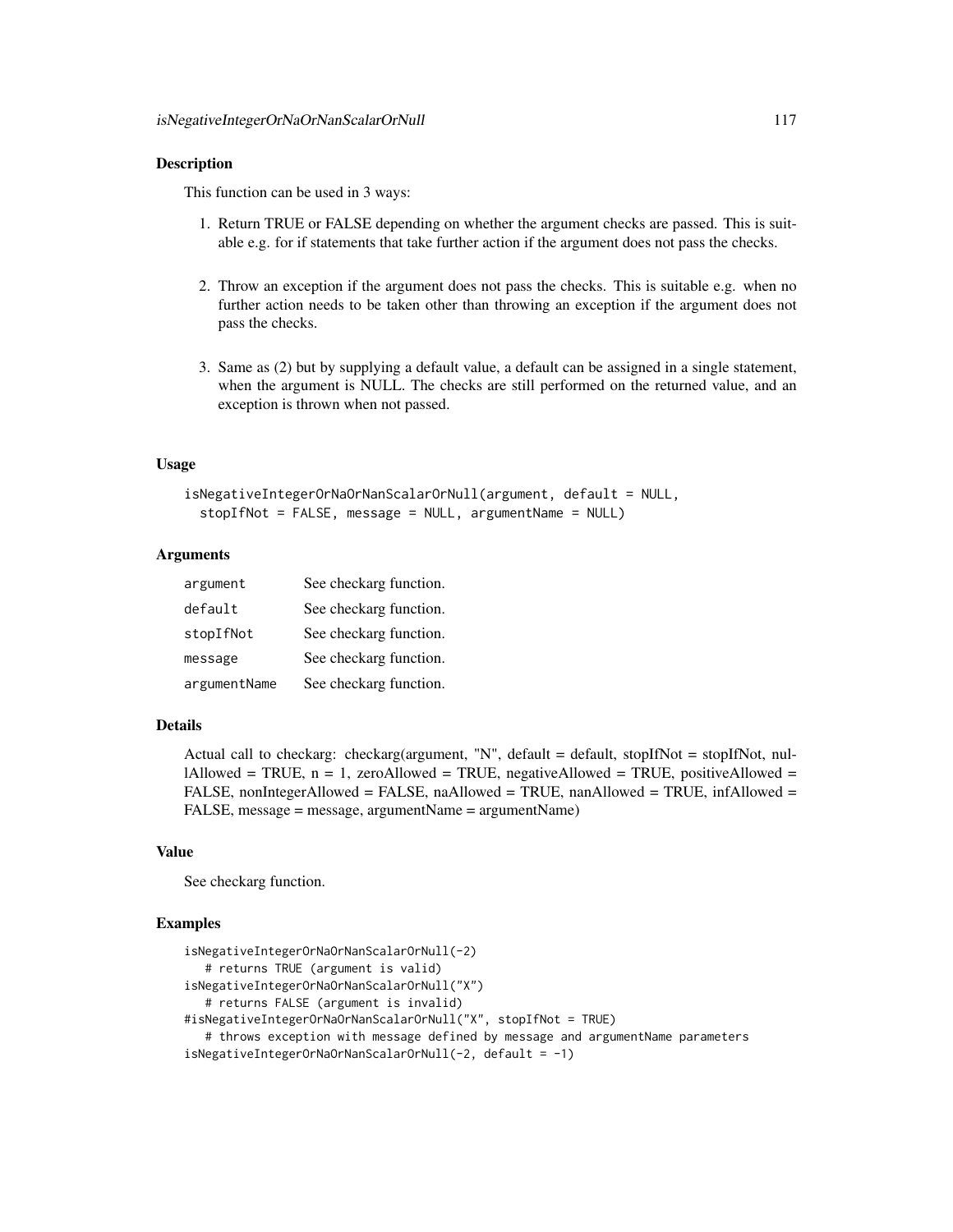```
# returns -2 (the argument, rather than the default, since it is not NULL)
#isNegativeIntegerOrNaOrNanScalarOrNull("X", default = -1)
  # throws exception with message defined by message and argumentName parameters
isNegativeIntegerOrNaOrNanScalarOrNull(NULL, default = -1)
  # returns -1 (the default, rather than the argument, since it is NULL)
```
isNegativeIntegerOrNaOrNanVector

*Wrapper for the checkarg function, using specific parameter settings.*

#### Description

This function can be used in 3 ways:

- 1. Return TRUE or FALSE depending on whether the argument checks are passed. This is suitable e.g. for if statements that take further action if the argument does not pass the checks.
- 2. Throw an exception if the argument does not pass the checks. This is suitable e.g. when no further action needs to be taken other than throwing an exception if the argument does not pass the checks.
- 3. Same as (2) but by supplying a default value, a default can be assigned in a single statement, when the argument is NULL. The checks are still performed on the returned value, and an exception is thrown when not passed.

### Usage

```
isNegativeIntegerOrNaOrNanVector(argument, default = NULL,
 stopIfNot = FALSE, n = NA, message = NULL, argumentName = NULL)
```
#### Arguments

| argument     | See checkarg function. |
|--------------|------------------------|
| default      | See checkarg function. |
| stopIfNot    | See checkarg function. |
| n            | See checkarg function. |
| message      | See checkarg function. |
| argumentName | See checkarg function. |

#### Details

Actual call to checkarg: checkarg(argument, "N", default = default, stopIfNot = stopIfNot, nullAllowed = FALSE,  $n = NA$ , zeroAllowed = TRUE, negativeAllowed = TRUE, positiveAllowed = FALSE, nonIntegerAllowed = FALSE, naAllowed = TRUE, nanAllowed = TRUE, infAllowed = FALSE, message = message, argumentName = argumentName)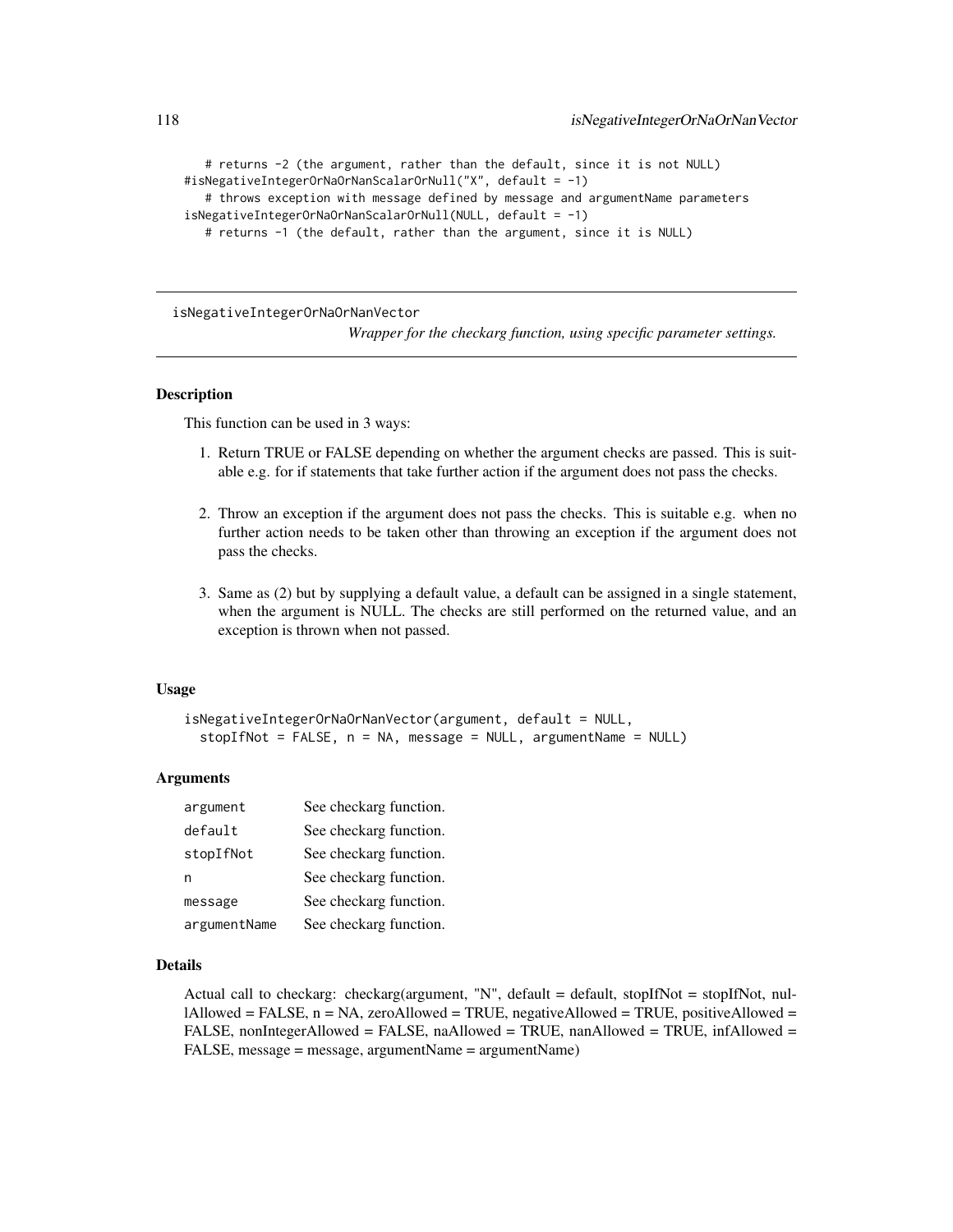# Value

See checkarg function.

# Examples

```
isNegativeIntegerOrNaOrNanVector(-2)
  # returns TRUE (argument is valid)
isNegativeIntegerOrNaOrNanVector("X")
  # returns FALSE (argument is invalid)
#isNegativeIntegerOrNaOrNanVector("X", stopIfNot = TRUE)
  # throws exception with message defined by message and argumentName parameters
isNegativeIntegerOrNaOrNanVector(-2, default = -1)
  # returns -2 (the argument, rather than the default, since it is not NULL)
#isNegativeIntegerOrNaOrNanVector("X", default = -1)
  # throws exception with message defined by message and argumentName parameters
isNegativeIntegerOrNaOrNanVector(NULL, default = -1)# returns -1 (the default, rather than the argument, since it is NULL)
```
isNegativeIntegerOrNaOrNanVectorOrNull

*Wrapper for the checkarg function, using specific parameter settings.*

# **Description**

This function can be used in 3 ways:

- 1. Return TRUE or FALSE depending on whether the argument checks are passed. This is suitable e.g. for if statements that take further action if the argument does not pass the checks.
- 2. Throw an exception if the argument does not pass the checks. This is suitable e.g. when no further action needs to be taken other than throwing an exception if the argument does not pass the checks.
- 3. Same as (2) but by supplying a default value, a default can be assigned in a single statement, when the argument is NULL. The checks are still performed on the returned value, and an exception is thrown when not passed.

# Usage

```
isNegativeIntegerOrNaOrNanVectorOrNull(argument, default = NULL,
 stopIfNot = FALSE, n = NA, message = NULL, argumentName = NULL)
```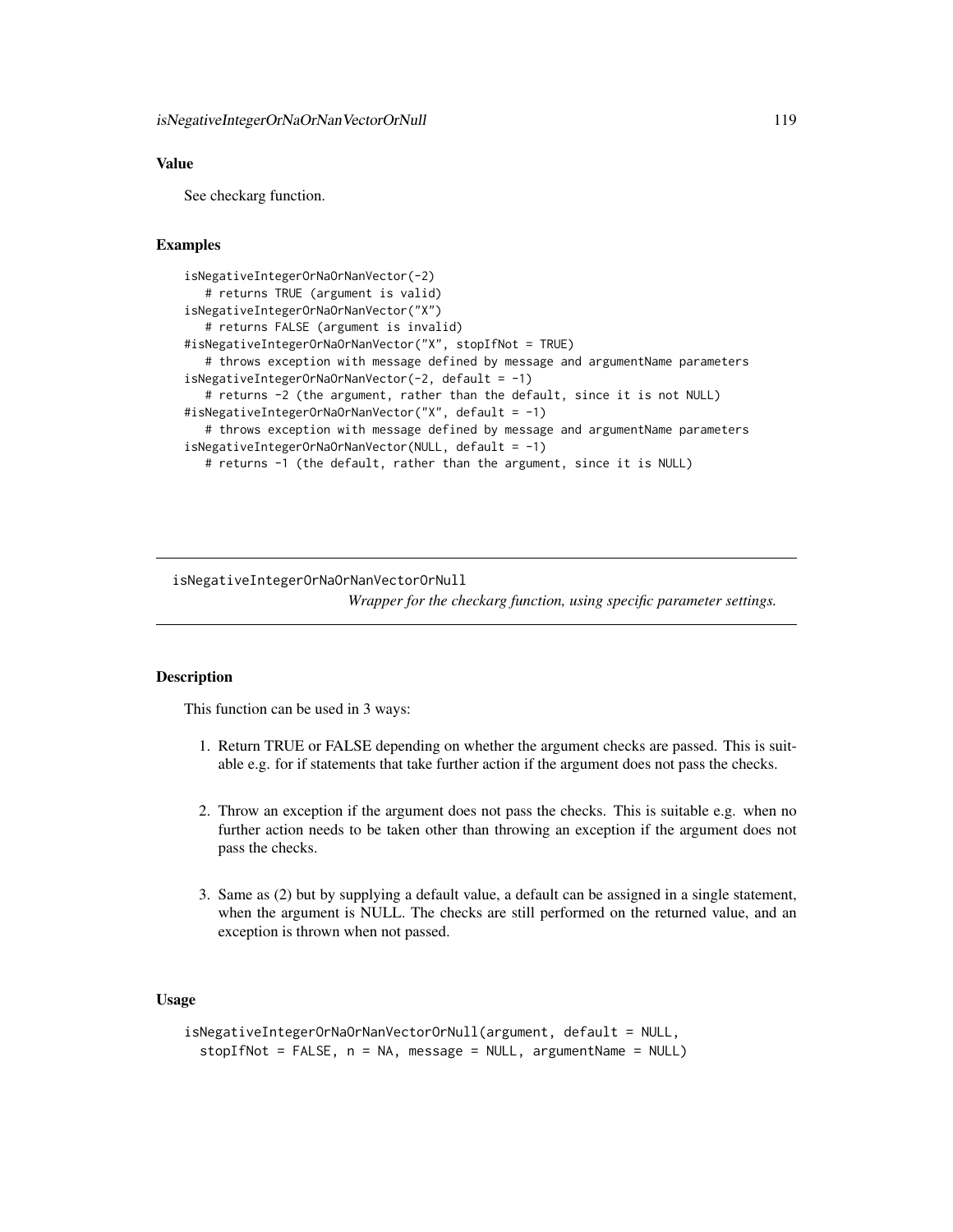### Arguments

| argument     | See checkarg function. |
|--------------|------------------------|
| default      | See checkarg function. |
| stopIfNot    | See checkarg function. |
| n            | See checkarg function. |
| message      | See checkarg function. |
| argumentName | See checkarg function. |

### Details

Actual call to checkarg: checkarg(argument, "N", default = default, stopIfNot = stopIfNot, nullAllowed = TRUE,  $n = NA$ , zeroAllowed = TRUE, negativeAllowed = TRUE, positiveAllowed = FALSE, nonIntegerAllowed = FALSE, naAllowed = TRUE, nanAllowed = TRUE, infAllowed = FALSE, message = message, argumentName = argumentName)

#### Value

See checkarg function.

#### Examples

```
isNegativeIntegerOrNaOrNanVectorOrNull(-2)
   # returns TRUE (argument is valid)
isNegativeIntegerOrNaOrNanVectorOrNull("X")
   # returns FALSE (argument is invalid)
#isNegativeIntegerOrNaOrNanVectorOrNull("X", stopIfNot = TRUE)
   # throws exception with message defined by message and argumentName parameters
isNegativeIntegerOrNaOrNanVectorOrNull(-2, default = -1)
   # returns -2 (the argument, rather than the default, since it is not NULL)
#isNegativeIntegerOrNaOrNanVectorOrNull("X", default = -1)
  # throws exception with message defined by message and argumentName parameters
isNegativeIntegerOrNaOrNanVectorOrNull(NULL, default = -1)
  # returns -1 (the default, rather than the argument, since it is NULL)
```
isNegativeIntegerOrNaScalar

*Wrapper for the checkarg function, using specific parameter settings.*

# Description

This function can be used in 3 ways:

1. Return TRUE or FALSE depending on whether the argument checks are passed. This is suitable e.g. for if statements that take further action if the argument does not pass the checks.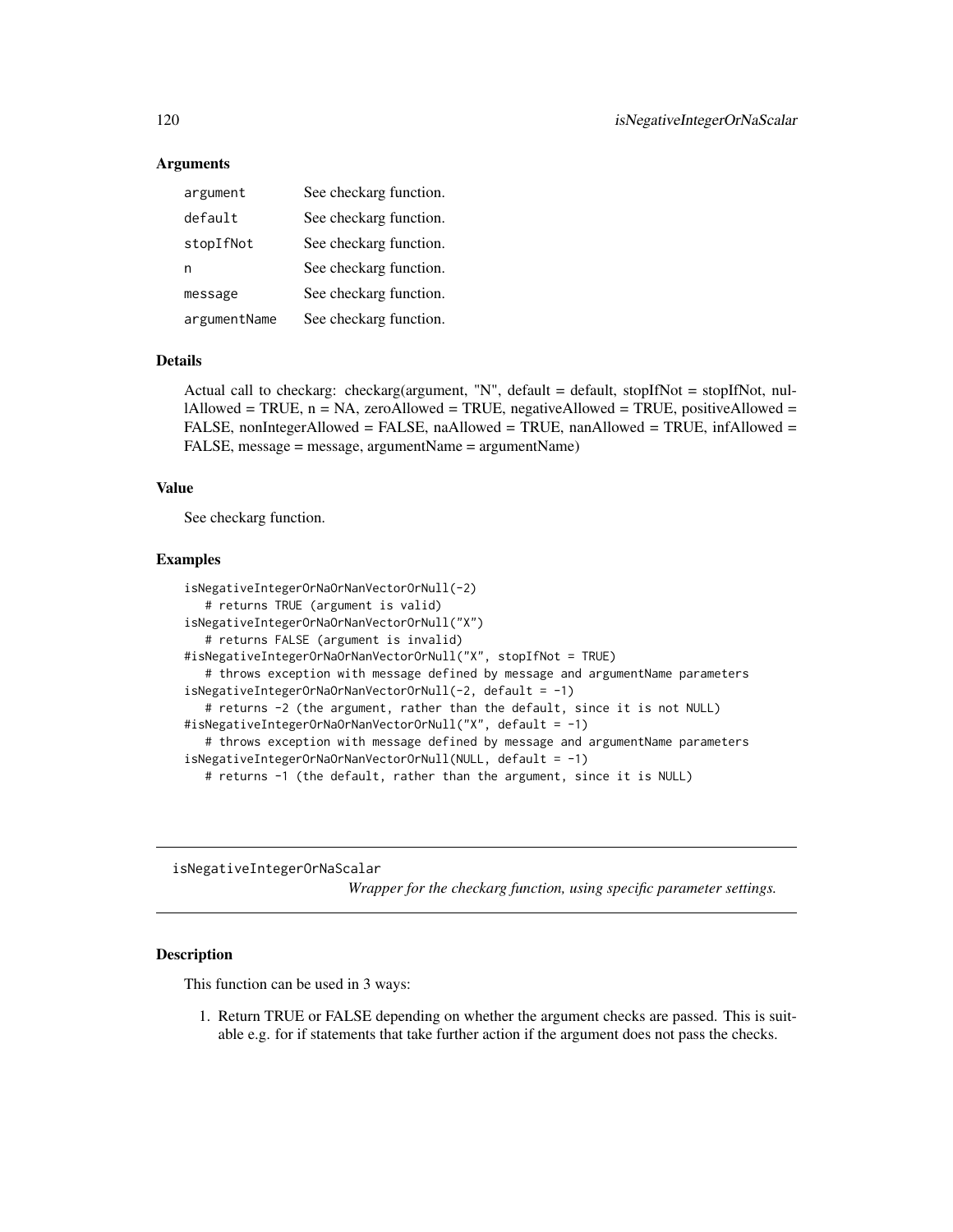- 2. Throw an exception if the argument does not pass the checks. This is suitable e.g. when no further action needs to be taken other than throwing an exception if the argument does not pass the checks.
- 3. Same as (2) but by supplying a default value, a default can be assigned in a single statement, when the argument is NULL. The checks are still performed on the returned value, and an exception is thrown when not passed.

# Usage

```
isNegativeIntegerOrNaScalar(argument, default = NULL, stopIfNot = FALSE,
 message = NULL, argumentName = NULL)
```
### Arguments

| argument     | See checkarg function. |
|--------------|------------------------|
| default      | See checkarg function. |
| stopIfNot    | See checkarg function. |
| message      | See checkarg function. |
| argumentName | See checkarg function. |

# Details

Actual call to checkarg: checkarg(argument, "N", default = default, stopIfNot = stopIfNot, nullAllowed = FALSE,  $n = 1$ , zeroAllowed = TRUE, negativeAllowed = TRUE, positiveAllowed = FALSE, nonIntegerAllowed = FALSE, naAllowed = TRUE, nanAllowed = FALSE, infAllowed = FALSE, message = message, argumentName = argumentName)

# Value

See checkarg function.

## Examples

```
isNegativeIntegerOrNaScalar(-2)
   # returns TRUE (argument is valid)
isNegativeIntegerOrNaScalar("X")
   # returns FALSE (argument is invalid)
#isNegativeIntegerOrNaScalar("X", stopIfNot = TRUE)
   # throws exception with message defined by message and argumentName parameters
isNegativeIntegerOrNaScalar(-2, default = -1)
   # returns -2 (the argument, rather than the default, since it is not NULL)
#isNegativeIntegerOrNaScalar("X", default = -1)
   # throws exception with message defined by message and argumentName parameters
isNegativeIntegerOrNaScalar(NULL, default = -1)
   # returns -1 (the default, rather than the argument, since it is NULL)
```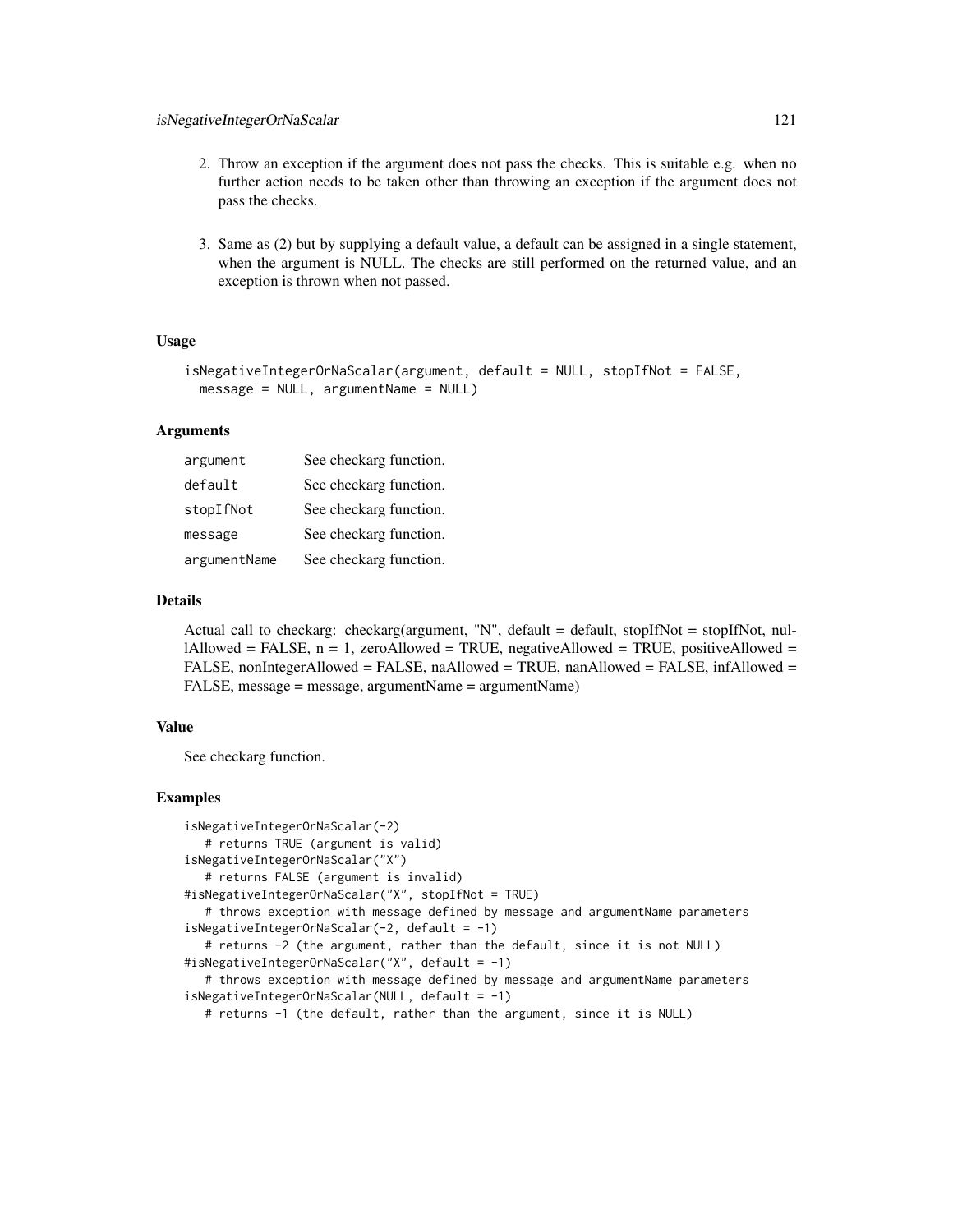#### isNegativeIntegerOrNaScalarOrNull

*Wrapper for the checkarg function, using specific parameter settings.*

### Description

This function can be used in 3 ways:

- 1. Return TRUE or FALSE depending on whether the argument checks are passed. This is suitable e.g. for if statements that take further action if the argument does not pass the checks.
- 2. Throw an exception if the argument does not pass the checks. This is suitable e.g. when no further action needs to be taken other than throwing an exception if the argument does not pass the checks.
- 3. Same as (2) but by supplying a default value, a default can be assigned in a single statement, when the argument is NULL. The checks are still performed on the returned value, and an exception is thrown when not passed.

#### Usage

```
isNegativeIntegerOrNaScalarOrNull(argument, default = NULL,
 stopIfNot = FALSE, message = NULL, argumentName = NULL)
```
## **Arguments**

| argument     | See checkarg function. |
|--------------|------------------------|
| default      | See checkarg function. |
| stopIfNot    | See checkarg function. |
| message      | See checkarg function. |
| argumentName | See checkarg function. |

#### Details

```
Actual call to checkarg: checkarg(argument, "N", default = default, stopIfNot = stopIfNot, nullAl-
lowed = TRUE, n = 1, zeroAllowed = TRUE, negativeAllowed = TRUE, positiveAllowed = FALSE,
nonIntegerAllowed = FALSE, naAllowed = TRUE, nanAllowed = FALSE, infAllowed = FALSE,
message = message, argumentName = argumentName)
```
# Value

See checkarg function.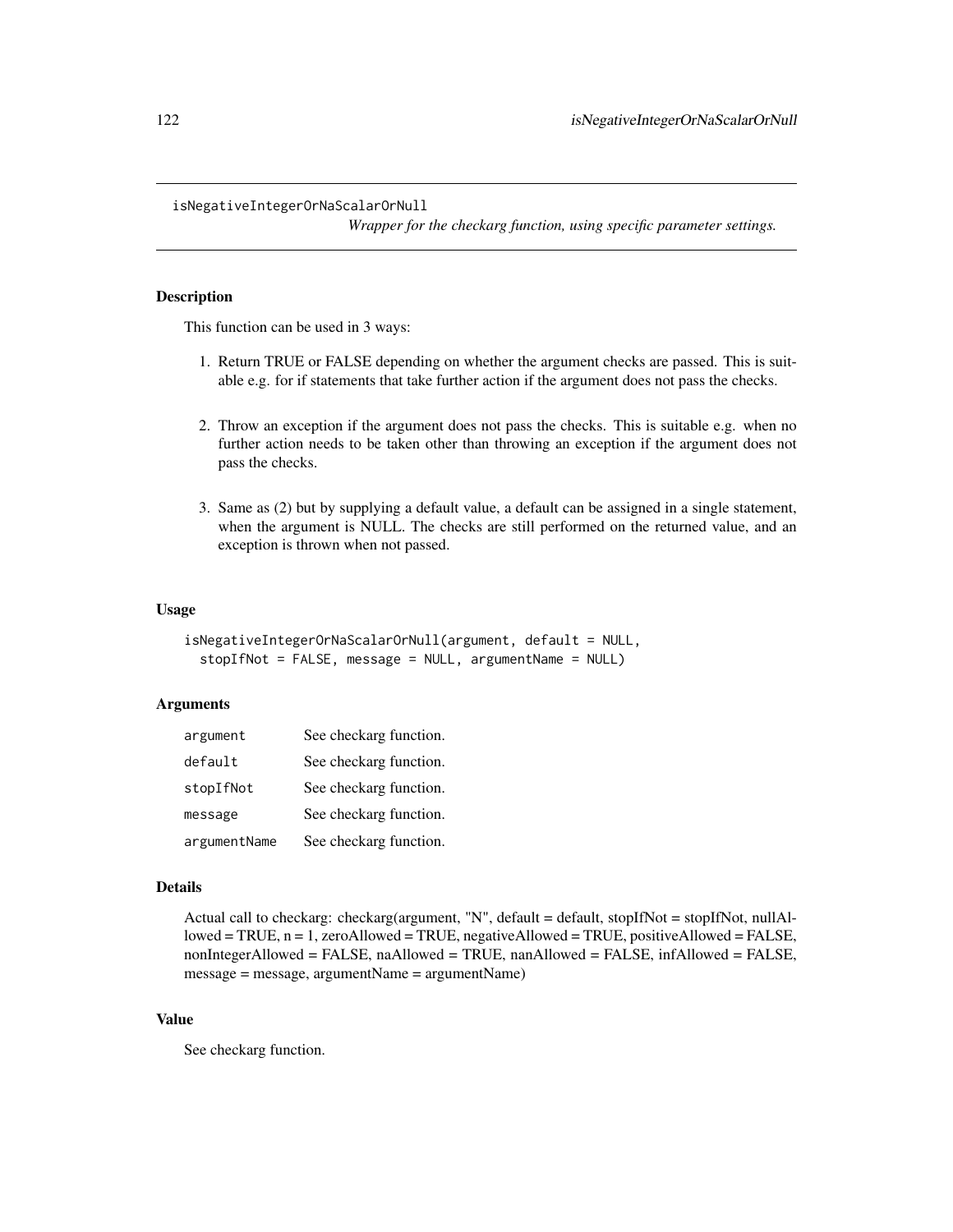## Examples

```
isNegativeIntegerOrNaScalarOrNull(-2)
  # returns TRUE (argument is valid)
isNegativeIntegerOrNaScalarOrNull("X")
   # returns FALSE (argument is invalid)
#isNegativeIntegerOrNaScalarOrNull("X", stopIfNot = TRUE)
   # throws exception with message defined by message and argumentName parameters
isNegativeIntegerOrNaScalarOrNull(-2, default = -1)
   # returns -2 (the argument, rather than the default, since it is not NULL)
#isNegativeIntegerOrNaScalarOrNull("X", default = -1)
   # throws exception with message defined by message and argumentName parameters
isNegativeIntegerOrNaScalarOrNull(NULL, default = -1)
  # returns -1 (the default, rather than the argument, since it is NULL)
```
isNegativeIntegerOrNaVector

*Wrapper for the checkarg function, using specific parameter settings.*

# Description

This function can be used in 3 ways:

- 1. Return TRUE or FALSE depending on whether the argument checks are passed. This is suitable e.g. for if statements that take further action if the argument does not pass the checks.
- 2. Throw an exception if the argument does not pass the checks. This is suitable e.g. when no further action needs to be taken other than throwing an exception if the argument does not pass the checks.
- 3. Same as (2) but by supplying a default value, a default can be assigned in a single statement, when the argument is NULL. The checks are still performed on the returned value, and an exception is thrown when not passed.

## Usage

```
isNegativeIntegerOrNaVector(argument, default = NULL, stopIfNot = FALSE,
 n = NA, message = NULL, argumentName = NULL)
```
# **Arguments**

| argument     | See checkarg function. |
|--------------|------------------------|
| default      | See checkarg function. |
| stopIfNot    | See checkarg function. |
| n            | See checkarg function. |
| message      | See checkarg function. |
| argumentName | See checkarg function. |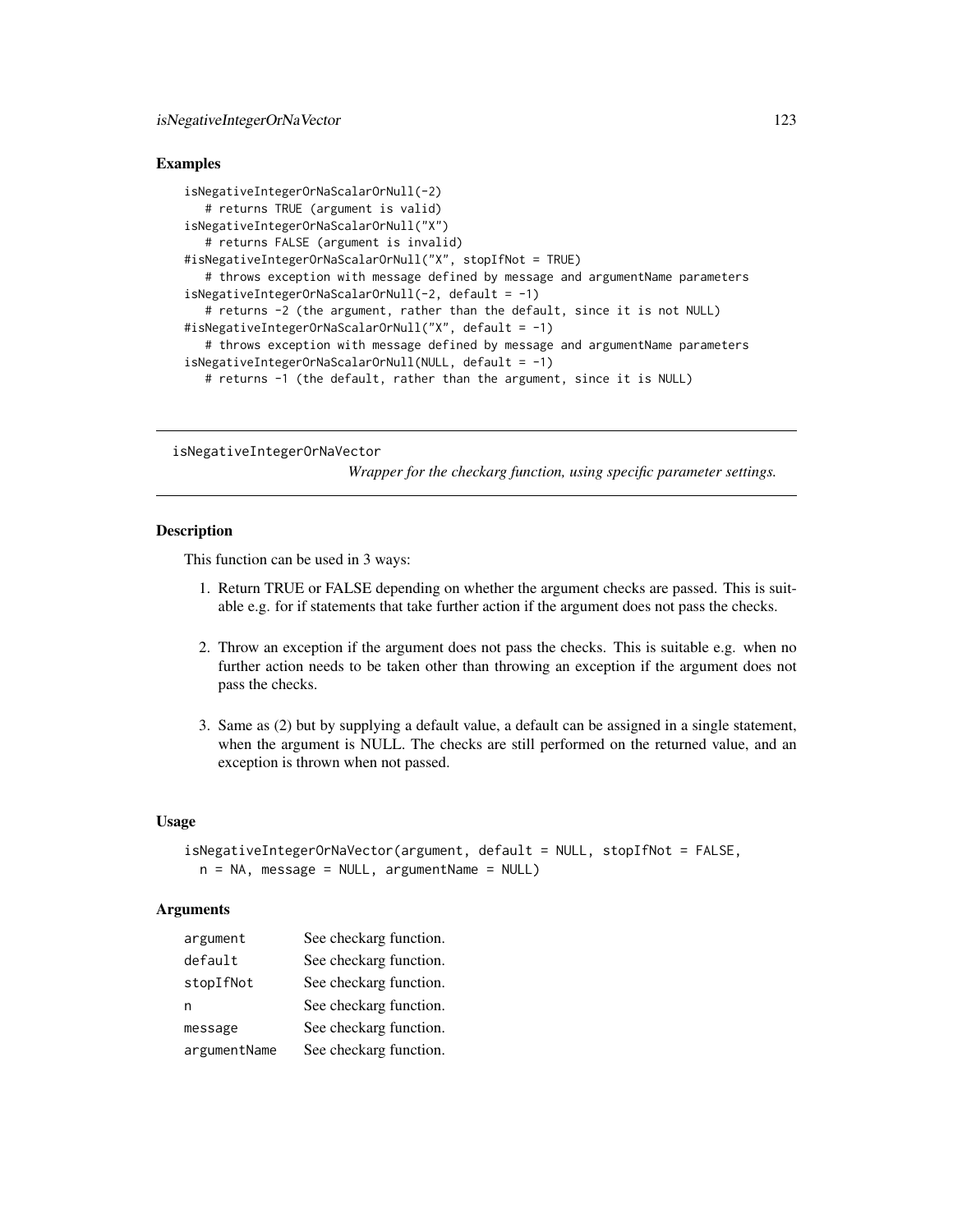# Details

Actual call to checkarg: checkarg(argument, "N", default = default, stopIfNot = stopIfNot, nullAllowed = FALSE, n = NA, zeroAllowed = TRUE, negativeAllowed = TRUE, positiveAllowed = FALSE, nonIntegerAllowed = FALSE, naAllowed = TRUE, nanAllowed = FALSE, infAllowed = FALSE, message = message, argumentName = argumentName)

## Value

See checkarg function.

## Examples

```
isNegativeIntegerOrNaVector(-2)
  # returns TRUE (argument is valid)
isNegativeIntegerOrNaVector("X")
  # returns FALSE (argument is invalid)
#isNegativeIntegerOrNaVector("X", stopIfNot = TRUE)
  # throws exception with message defined by message and argumentName parameters
isNegativeIntegerOrNaVector(-2, default = -1)
  # returns -2 (the argument, rather than the default, since it is not NULL)
#isNegativeIntegerOrNaVector("X", default = -1)
  # throws exception with message defined by message and argumentName parameters
isNegativeIntegerOrNaVector(NULL, default = -1)
  # returns -1 (the default, rather than the argument, since it is NULL)
```
isNegativeIntegerOrNaVectorOrNull *Wrapper for the checkarg function, using specific parameter settings.*

# **Description**

This function can be used in 3 ways:

- 1. Return TRUE or FALSE depending on whether the argument checks are passed. This is suitable e.g. for if statements that take further action if the argument does not pass the checks.
- 2. Throw an exception if the argument does not pass the checks. This is suitable e.g. when no further action needs to be taken other than throwing an exception if the argument does not pass the checks.
- 3. Same as (2) but by supplying a default value, a default can be assigned in a single statement, when the argument is NULL. The checks are still performed on the returned value, and an exception is thrown when not passed.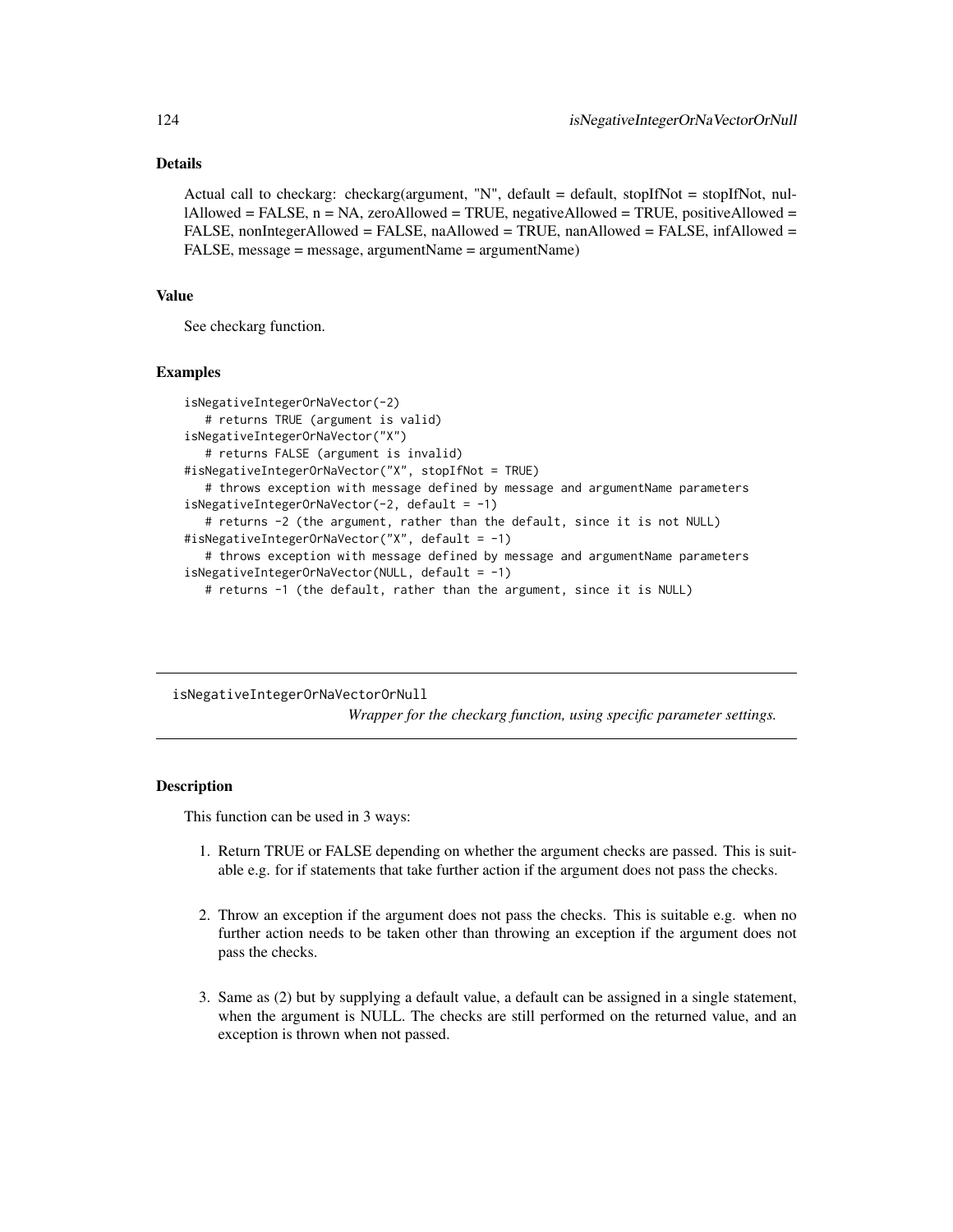### Usage

```
isNegativeIntegerOrNaVectorOrNull(argument, default = NULL,
  stopIfNot = FALSE, n = NA, message = NULL, argumentName = NULL)
```
# Arguments

| argument     | See checkarg function. |
|--------------|------------------------|
| default      | See checkarg function. |
| stopIfNot    | See checkarg function. |
| n            | See checkarg function. |
| message      | See checkarg function. |
| argumentName | See checkarg function. |

### Details

Actual call to checkarg: checkarg(argument, "N", default = default, stopIfNot = stopIfNot, nullAllowed = TRUE,  $n = NA$ , zeroAllowed = TRUE, negativeAllowed = TRUE, positiveAllowed = FALSE, nonIntegerAllowed = FALSE, naAllowed = TRUE, nanAllowed = FALSE, infAllowed = FALSE, message = message, argumentName = argumentName)

#### Value

See checkarg function.

### Examples

```
isNegativeIntegerOrNaVectorOrNull(-2)
  # returns TRUE (argument is valid)
isNegativeIntegerOrNaVectorOrNull("X")
  # returns FALSE (argument is invalid)
#isNegativeIntegerOrNaVectorOrNull("X", stopIfNot = TRUE)
   # throws exception with message defined by message and argumentName parameters
isNegativeIntegerOrNaVectorOrNull(-2, default = -1)
   # returns -2 (the argument, rather than the default, since it is not NULL)
#isNegativeIntegerOrNaVectorOrNull("X", default = -1)
   # throws exception with message defined by message and argumentName parameters
isNegativeIntegerOrNaVectorOrNull(NULL, default = -1)
```
# returns -1 (the default, rather than the argument, since it is NULL)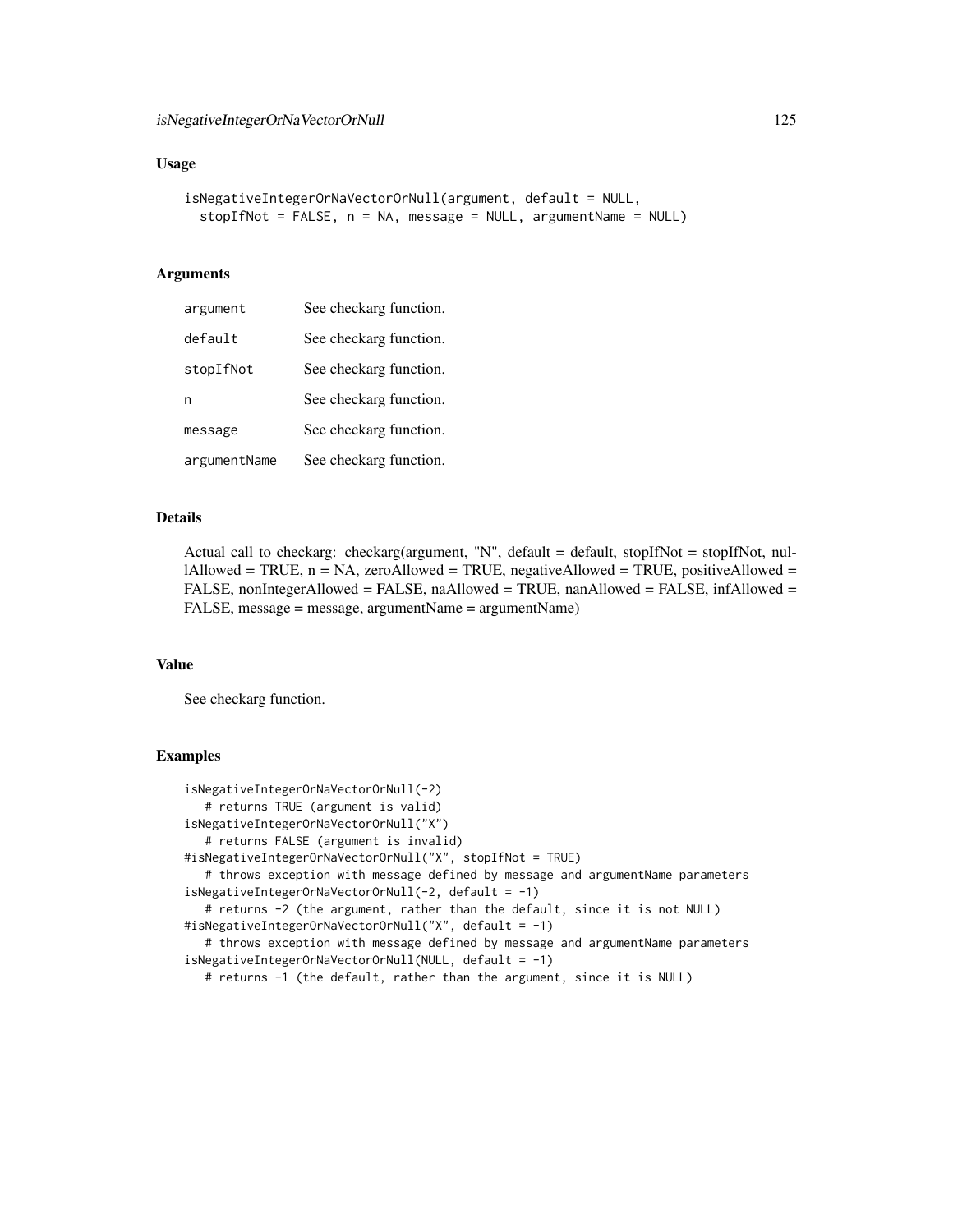isNegativeIntegerScalar

*Wrapper for the checkarg function, using specific parameter settings.*

# Description

This function can be used in 3 ways:

- 1. Return TRUE or FALSE depending on whether the argument checks are passed. This is suitable e.g. for if statements that take further action if the argument does not pass the checks.
- 2. Throw an exception if the argument does not pass the checks. This is suitable e.g. when no further action needs to be taken other than throwing an exception if the argument does not pass the checks.
- 3. Same as (2) but by supplying a default value, a default can be assigned in a single statement, when the argument is NULL. The checks are still performed on the returned value, and an exception is thrown when not passed.

#### Usage

```
isNegativeIntegerScalar(argument, default = NULL, stopIfNot = FALSE,
 message = NULL, argumentName = NULL)
```
## **Arguments**

| argument     | See checkarg function. |
|--------------|------------------------|
| default      | See checkarg function. |
| stopIfNot    | See checkarg function. |
| message      | See checkarg function. |
| argumentName | See checkarg function. |

#### Details

Actual call to checkarg: checkarg(argument, "N", default = default, stopIfNot = stopIfNot, nullAllowed = FALSE,  $n = 1$ , zeroAllowed = TRUE, negativeAllowed = TRUE, positiveAllowed = FALSE, nonIntegerAllowed = FALSE, naAllowed = FALSE, nanAllowed = FALSE, infAllowed = FALSE, message = message, argumentName = argumentName)

# Value

See checkarg function.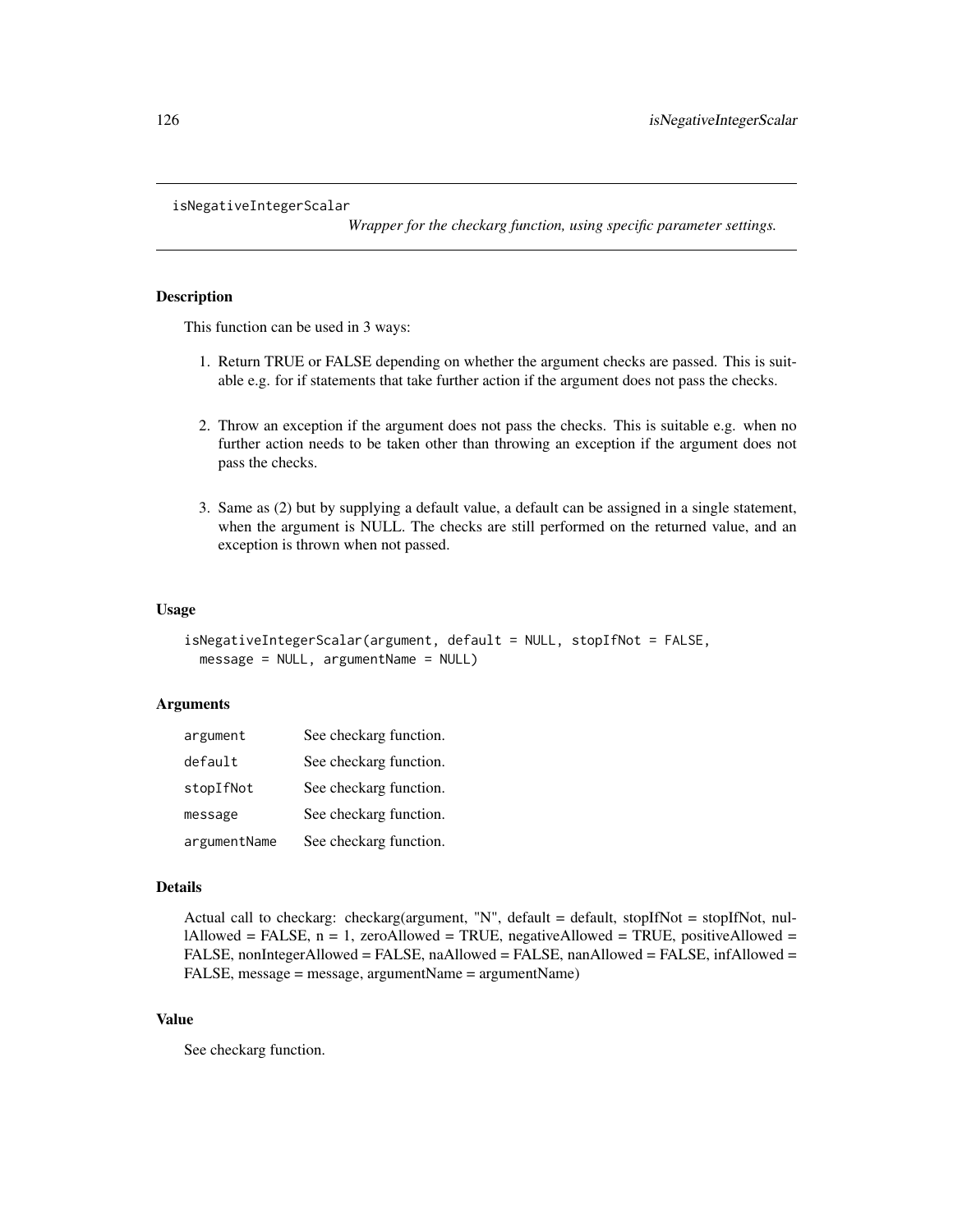## Examples

```
isNegativeIntegerScalar(-2)
  # returns TRUE (argument is valid)
isNegativeIntegerScalar("X")
   # returns FALSE (argument is invalid)
#isNegativeIntegerScalar("X", stopIfNot = TRUE)
   # throws exception with message defined by message and argumentName parameters
isNegativeIntegerScalar(-2, default = -1)
  # returns -2 (the argument, rather than the default, since it is not NULL)
#isNegativeIntegerScalar("X", default = -1)
   # throws exception with message defined by message and argumentName parameters
isNegativeIntegerScalar(NULL, default = -1)
  # returns -1 (the default, rather than the argument, since it is NULL)
```
isNegativeIntegerScalarOrNull

*Wrapper for the checkarg function, using specific parameter settings.*

### **Description**

This function can be used in 3 ways:

- 1. Return TRUE or FALSE depending on whether the argument checks are passed. This is suitable e.g. for if statements that take further action if the argument does not pass the checks.
- 2. Throw an exception if the argument does not pass the checks. This is suitable e.g. when no further action needs to be taken other than throwing an exception if the argument does not pass the checks.
- 3. Same as (2) but by supplying a default value, a default can be assigned in a single statement, when the argument is NULL. The checks are still performed on the returned value, and an exception is thrown when not passed.

# Usage

```
isNegativeIntegerScalarOrNull(argument, default = NULL, stopIfNot = FALSE,
 message = NULL, argumentName = NULL)
```
## **Arguments**

| argument     | See checkarg function. |
|--------------|------------------------|
| default      | See checkarg function. |
| stopIfNot    | See checkarg function. |
| message      | See checkarg function. |
| argumentName | See checkarg function. |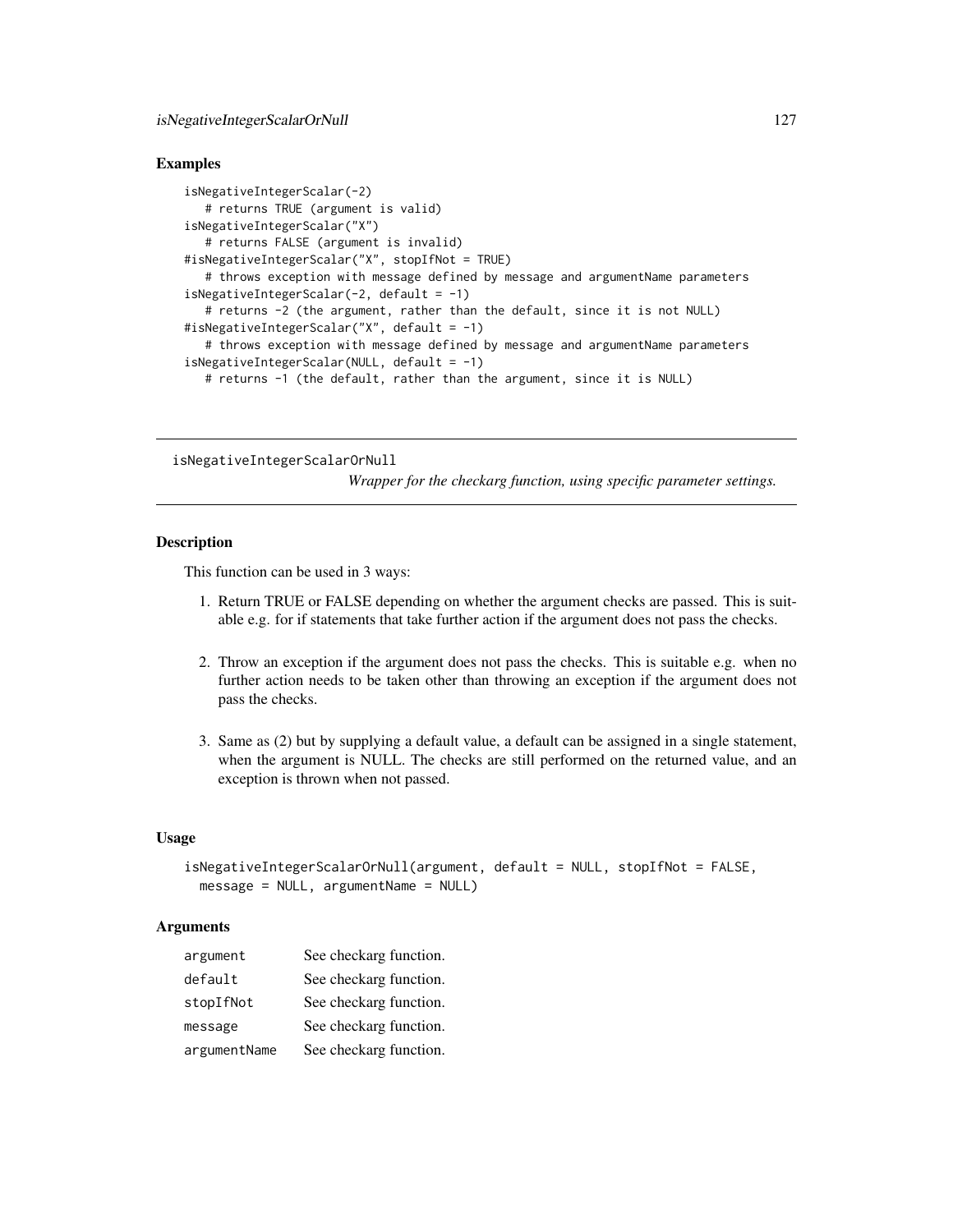# Details

Actual call to checkarg: checkarg(argument, "N", default = default, stopIfNot = stopIfNot, nullAllowed = TRUE, n = 1, zeroAllowed = TRUE, negativeAllowed = TRUE, positiveAllowed = FALSE, nonIntegerAllowed = FALSE, naAllowed = FALSE, nanAllowed = FALSE, infAllowed = FALSE, message = message, argumentName = argumentName)

#### Value

See checkarg function.

#### Examples

```
isNegativeIntegerScalarOrNull(-2)
  # returns TRUE (argument is valid)
isNegativeIntegerScalarOrNull("X")
  # returns FALSE (argument is invalid)
#isNegativeIntegerScalarOrNull("X", stopIfNot = TRUE)
  # throws exception with message defined by message and argumentName parameters
isNegativeIntegerScalarOrNull(-2, default = -1)
  # returns -2 (the argument, rather than the default, since it is not NULL)
#isNegativeIntegerScalarOrNull("X", default = -1)
  # throws exception with message defined by message and argumentName parameters
isNegativeIntegerScalarOrNull(NULL, default = -1)
  # returns -1 (the default, rather than the argument, since it is NULL)
```
isNegativeIntegerVector

*Wrapper for the checkarg function, using specific parameter settings.*

# **Description**

This function can be used in 3 ways:

- 1. Return TRUE or FALSE depending on whether the argument checks are passed. This is suitable e.g. for if statements that take further action if the argument does not pass the checks.
- 2. Throw an exception if the argument does not pass the checks. This is suitable e.g. when no further action needs to be taken other than throwing an exception if the argument does not pass the checks.
- 3. Same as (2) but by supplying a default value, a default can be assigned in a single statement, when the argument is NULL. The checks are still performed on the returned value, and an exception is thrown when not passed.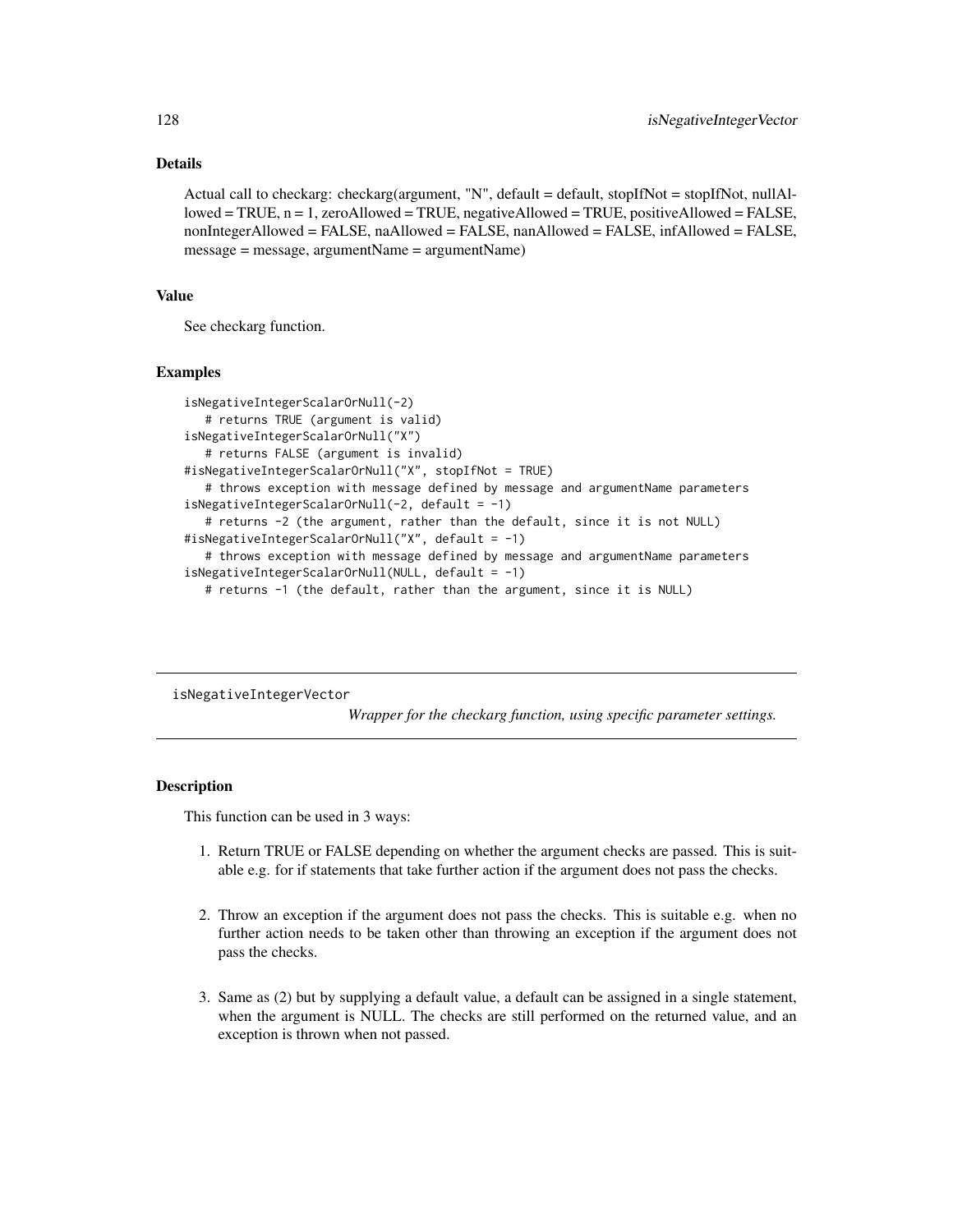# isNegativeIntegerVector 129

#### Usage

```
isNegativeIntegerVector(argument, default = NULL, stopIfNot = FALSE,
 n = NA, message = NULL, argumentName = NULL)
```
## Arguments

| argument     | See checkarg function. |
|--------------|------------------------|
| default      | See checkarg function. |
| stopIfNot    | See checkarg function. |
| n            | See checkarg function. |
| message      | See checkarg function. |
| argumentName | See checkarg function. |

### Details

Actual call to checkarg: checkarg(argument, "N", default = default, stopIfNot = stopIfNot, nul $l$ Allowed = FALSE,  $n$  = NA, zeroAllowed = TRUE, negativeAllowed = TRUE, positiveAllowed = FALSE, nonIntegerAllowed = FALSE, naAllowed = FALSE, nanAllowed = FALSE, infAllowed = FALSE, message = message, argumentName = argumentName)

#### Value

See checkarg function.

### Examples

```
isNegativeIntegerVector(-2)
  # returns TRUE (argument is valid)
isNegativeIntegerVector("X")
  # returns FALSE (argument is invalid)
#isNegativeIntegerVector("X", stopIfNot = TRUE)
  # throws exception with message defined by message and argumentName parameters
isNegativeIntegerVector(-2, default = -1)
   # returns -2 (the argument, rather than the default, since it is not NULL)
#isNegativeIntegerVector("X", default = -1)
   # throws exception with message defined by message and argumentName parameters
isNegativeIntegerVector(NULL, default = -1)
   # returns -1 (the default, rather than the argument, since it is NULL)
```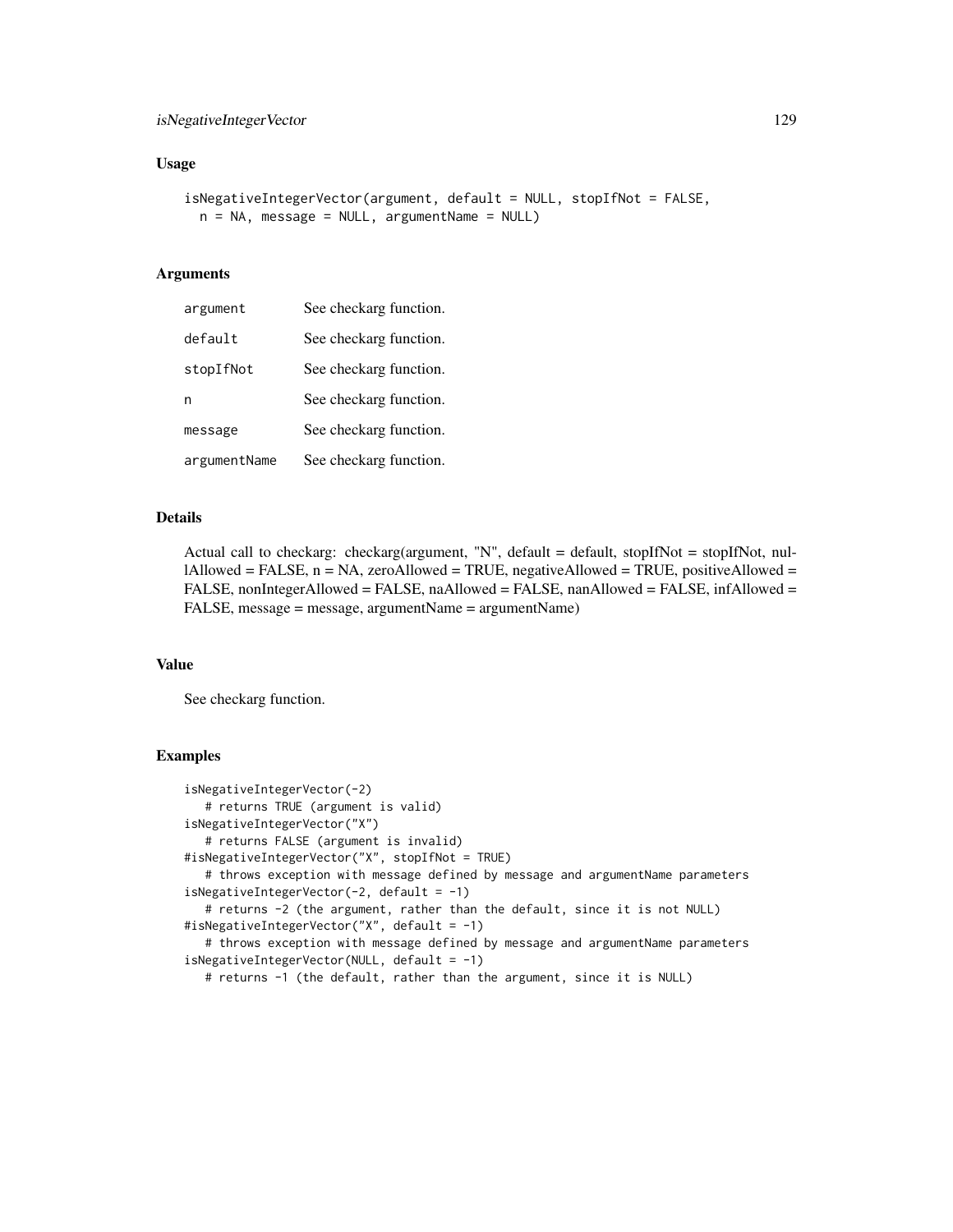#### isNegativeIntegerVectorOrNull

*Wrapper for the checkarg function, using specific parameter settings.*

# Description

This function can be used in 3 ways:

- 1. Return TRUE or FALSE depending on whether the argument checks are passed. This is suitable e.g. for if statements that take further action if the argument does not pass the checks.
- 2. Throw an exception if the argument does not pass the checks. This is suitable e.g. when no further action needs to be taken other than throwing an exception if the argument does not pass the checks.
- 3. Same as (2) but by supplying a default value, a default can be assigned in a single statement, when the argument is NULL. The checks are still performed on the returned value, and an exception is thrown when not passed.

# Usage

```
isNegativeIntegerVectorOrNull(argument, default = NULL, stopIfNot = FALSE,
 n = NA, message = NULL, argumentName = NULL)
```
## **Arguments**

| argument     | See checkarg function. |
|--------------|------------------------|
| default      | See checkarg function. |
| stopIfNot    | See checkarg function. |
| n            | See checkarg function. |
| message      | See checkarg function. |
| argumentName | See checkarg function. |

#### Details

```
Actual call to checkarg: checkarg(argument, "N", default = default, stopIfNot = stopIfNot, nul-
lAllowed = TRUE, n = NA, zeroAllowed = TRUE, negativeAllowed = TRUE, positiveAllowed =
FALSE, nonIntegerAllowed = FALSE, naAllowed = FALSE, nanAllowed = FALSE, infAllowed =
FALSE, message = message, argumentName = argumentName)
```
# Value

See checkarg function.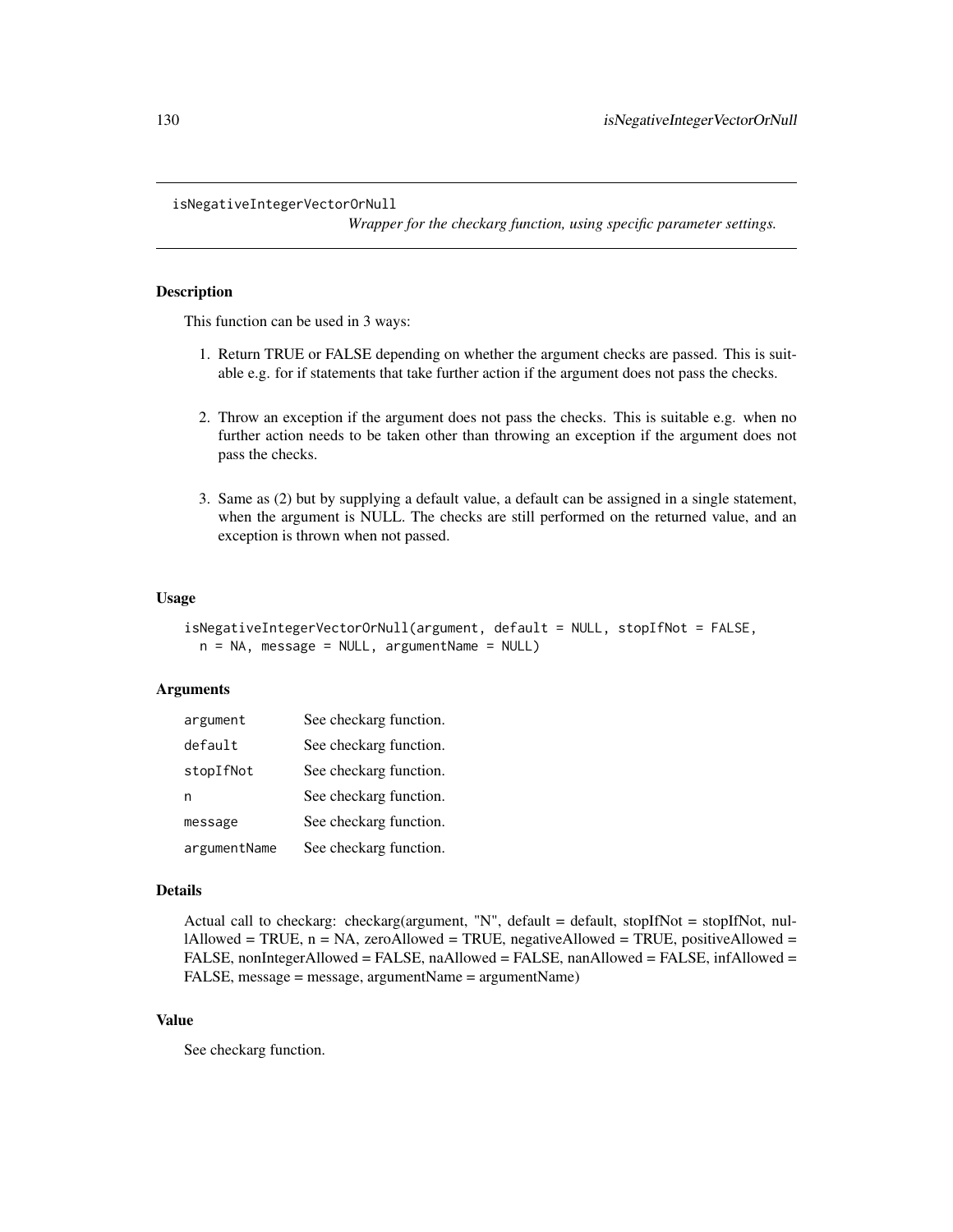## Examples

```
isNegativeIntegerVectorOrNull(-2)
   # returns TRUE (argument is valid)
isNegativeIntegerVectorOrNull("X")
   # returns FALSE (argument is invalid)
#isNegativeIntegerVectorOrNull("X", stopIfNot = TRUE)
   # throws exception with message defined by message and argumentName parameters
isNegativeIntegerVectorOrNull(-2, default = -1)
   # returns -2 (the argument, rather than the default, since it is not NULL)
#isNegativeIntegerVectorOrNull("X", default = -1)
   # throws exception with message defined by message and argumentName parameters
isNegativeIntegerVectorOrNull(NULL, default = -1)
  # returns -1 (the default, rather than the argument, since it is NULL)
```
isNegativeNumberOrInfScalar

*Wrapper for the checkarg function, using specific parameter settings.*

### **Description**

This function can be used in 3 ways:

- 1. Return TRUE or FALSE depending on whether the argument checks are passed. This is suitable e.g. for if statements that take further action if the argument does not pass the checks.
- 2. Throw an exception if the argument does not pass the checks. This is suitable e.g. when no further action needs to be taken other than throwing an exception if the argument does not pass the checks.
- 3. Same as (2) but by supplying a default value, a default can be assigned in a single statement, when the argument is NULL. The checks are still performed on the returned value, and an exception is thrown when not passed.

## Usage

```
isNegativeNumberOrInfScalar(argument, default = NULL, stopIfNot = FALSE,
 message = NULL, argumentName = NULL)
```
## **Arguments**

| argument     | See checkarg function. |
|--------------|------------------------|
| default      | See checkarg function. |
| stopIfNot    | See checkarg function. |
| message      | See checkarg function. |
| argumentName | See checkarg function. |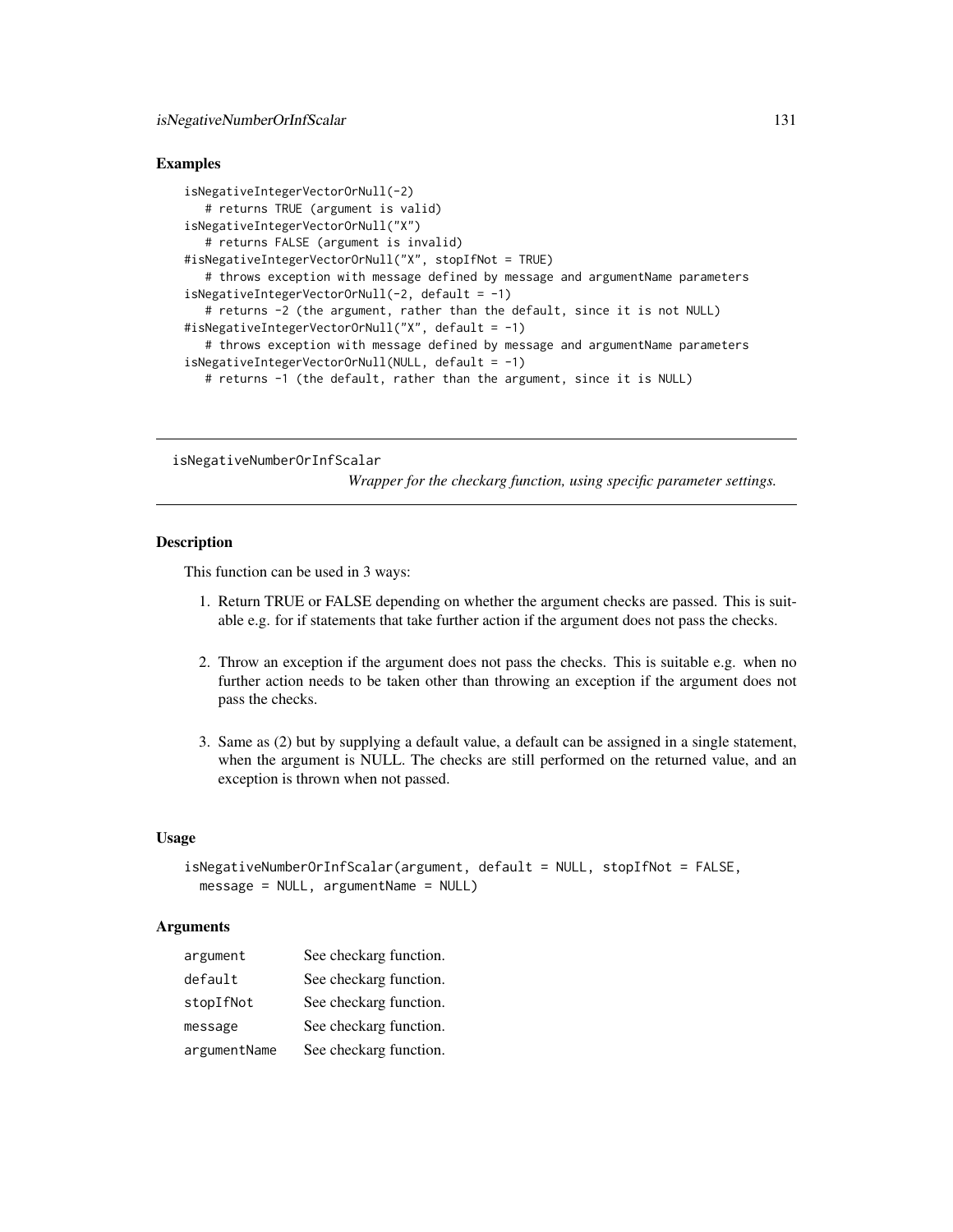# Details

Actual call to checkarg: checkarg(argument, "N", default = default, stopIfNot = stopIfNot, nullAllowed = FALSE, n = 1, zeroAllowed = TRUE, negativeAllowed = TRUE, positiveAllowed = FALSE, nonIntegerAllowed = TRUE, naAllowed = FALSE, nanAllowed = FALSE, infAllowed = TRUE, message = message, argumentName = argumentName)

#### Value

See checkarg function.

#### Examples

```
isNegativeNumberOrInfScalar(-2)
  # returns TRUE (argument is valid)
isNegativeNumberOrInfScalar("X")
  # returns FALSE (argument is invalid)
#isNegativeNumberOrInfScalar("X", stopIfNot = TRUE)
  # throws exception with message defined by message and argumentName parameters
isNegativeNumberOrInfScalar(-2, default = -1)
  # returns -2 (the argument, rather than the default, since it is not NULL)
#isNegativeNumberOrInfScalar("X", default = -1)
  # throws exception with message defined by message and argumentName parameters
isNegativeNumberOrInfScalar(NULL, default = -1)
  # returns -1 (the default, rather than the argument, since it is NULL)
```
isNegativeNumberOrInfScalarOrNull *Wrapper for the checkarg function, using specific parameter settings.*

# **Description**

This function can be used in 3 ways:

- 1. Return TRUE or FALSE depending on whether the argument checks are passed. This is suitable e.g. for if statements that take further action if the argument does not pass the checks.
- 2. Throw an exception if the argument does not pass the checks. This is suitable e.g. when no further action needs to be taken other than throwing an exception if the argument does not pass the checks.
- 3. Same as (2) but by supplying a default value, a default can be assigned in a single statement, when the argument is NULL. The checks are still performed on the returned value, and an exception is thrown when not passed.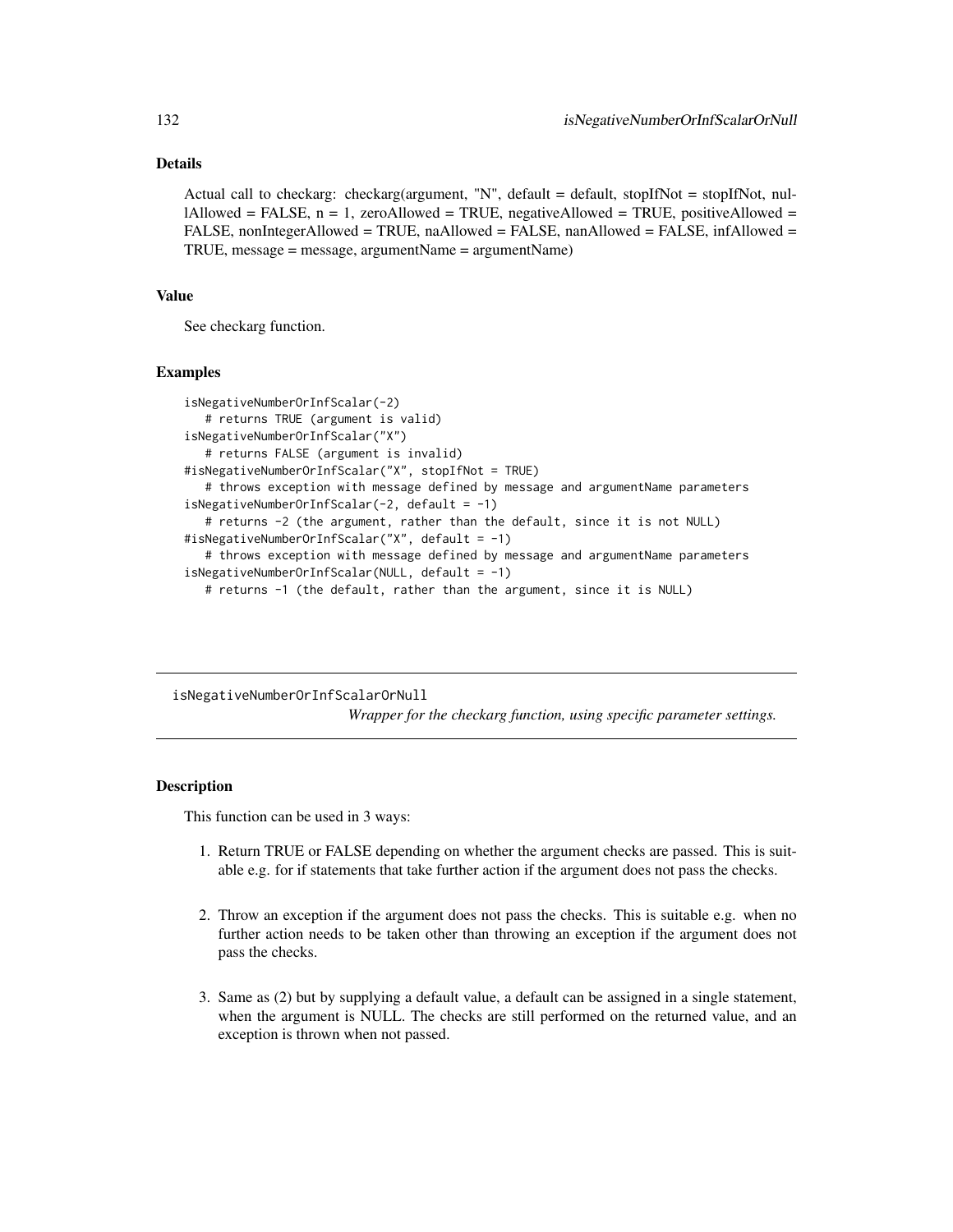### Usage

```
isNegativeNumberOrInfScalarOrNull(argument, default = NULL,
  stopIfNot = FALSE, message = NULL, argumentName = NULL)
```
#### Arguments

| argument     | See checkarg function. |
|--------------|------------------------|
| default      | See checkarg function. |
| stopIfNot    | See checkarg function. |
| message      | See checkarg function. |
| argumentName | See checkarg function. |

# Details

Actual call to checkarg: checkarg(argument, "N", default = default, stopIfNot = stopIfNot, nullAllowed = TRUE,  $n = 1$ , zeroAllowed = TRUE, negativeAllowed = TRUE, positiveAllowed = FALSE, nonIntegerAllowed = TRUE, naAllowed = FALSE, nanAllowed = FALSE, infAllowed = TRUE, message = message, argumentName = argumentName)

## Value

See checkarg function.

# Examples

```
isNegativeNumberOrInfScalarOrNull(-2)
   # returns TRUE (argument is valid)
isNegativeNumberOrInfScalarOrNull("X")
   # returns FALSE (argument is invalid)
#isNegativeNumberOrInfScalarOrNull("X", stopIfNot = TRUE)
   # throws exception with message defined by message and argumentName parameters
isNegativeNumberOrInfScalarOrNull(-2, default = -1)
   # returns -2 (the argument, rather than the default, since it is not NULL)
#isNegativeNumberOrInfScalarOrNull("X", default = -1)
   # throws exception with message defined by message and argumentName parameters
isNegativeNumberOrInfScalarOrNull(NULL, default = -1)
  # returns -1 (the default, rather than the argument, since it is NULL)
```
isNegativeNumberOrInfVector

*Wrapper for the checkarg function, using specific parameter settings.*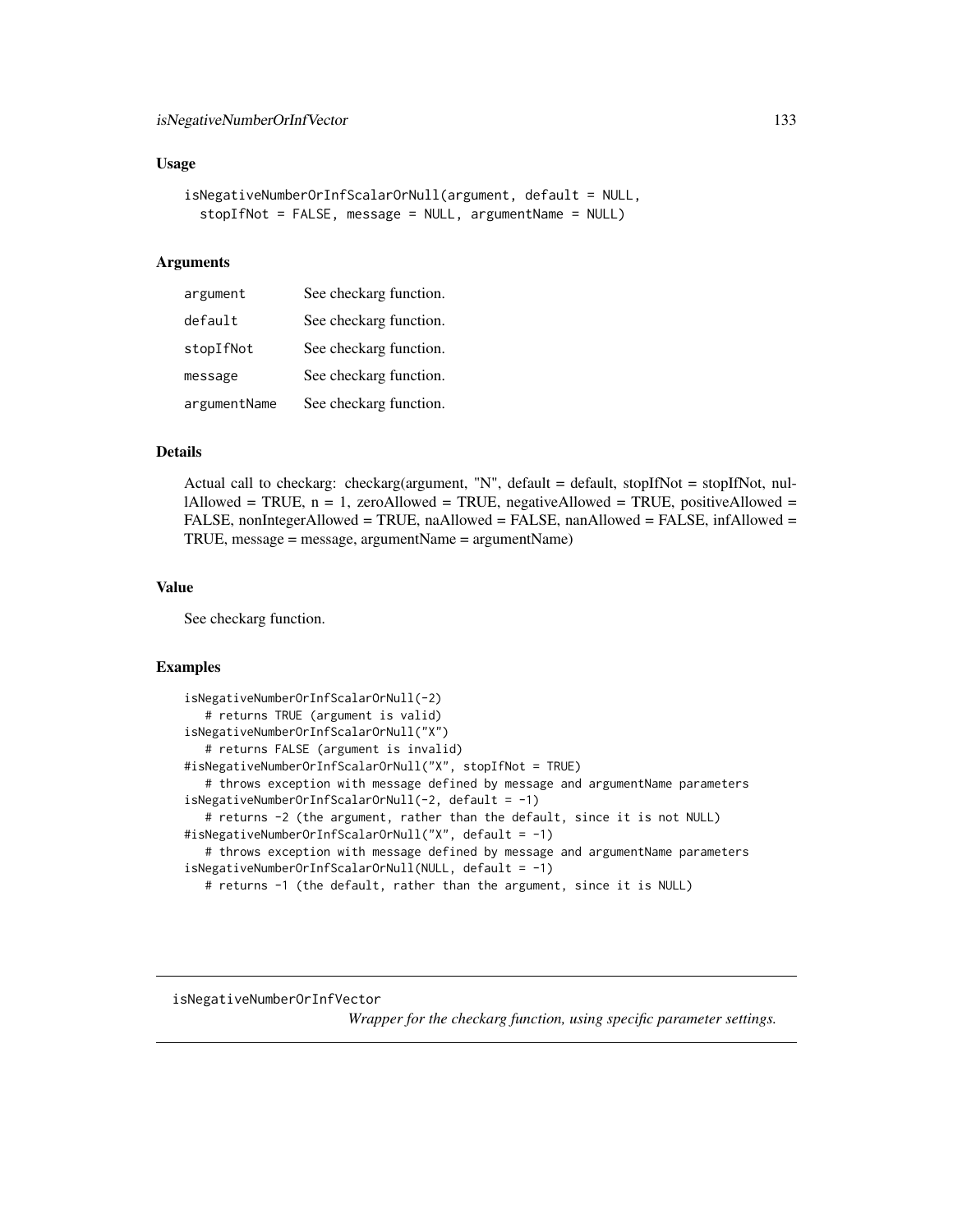### Description

This function can be used in 3 ways:

- 1. Return TRUE or FALSE depending on whether the argument checks are passed. This is suitable e.g. for if statements that take further action if the argument does not pass the checks.
- 2. Throw an exception if the argument does not pass the checks. This is suitable e.g. when no further action needs to be taken other than throwing an exception if the argument does not pass the checks.
- 3. Same as (2) but by supplying a default value, a default can be assigned in a single statement, when the argument is NULL. The checks are still performed on the returned value, and an exception is thrown when not passed.

#### Usage

```
isNegativeNumberOrInfVector(argument, default = NULL, stopIfNot = FALSE,
 n = NA, message = NULL, argumentName = NULL)
```
## **Arguments**

| argument     | See checkarg function. |
|--------------|------------------------|
| default      | See checkarg function. |
| stopIfNot    | See checkarg function. |
| n            | See checkarg function. |
| message      | See checkarg function. |
| argumentName | See checkarg function. |

## Details

Actual call to checkarg: checkarg(argument, "N", default = default, stopIfNot = stopIfNot, nullAllowed = FALSE,  $n = NA$ , zeroAllowed = TRUE, negativeAllowed = TRUE, positiveAllowed = FALSE, nonIntegerAllowed = TRUE, naAllowed = FALSE, nanAllowed = FALSE, infAllowed = TRUE, message = message, argumentName = argumentName)

### Value

See checkarg function.

#### Examples

```
isNegativeNumberOrInfVector(-2)
  # returns TRUE (argument is valid)
isNegativeNumberOrInfVector("X")
  # returns FALSE (argument is invalid)
#isNegativeNumberOrInfVector("X", stopIfNot = TRUE)
  # throws exception with message defined by message and argumentName parameters
```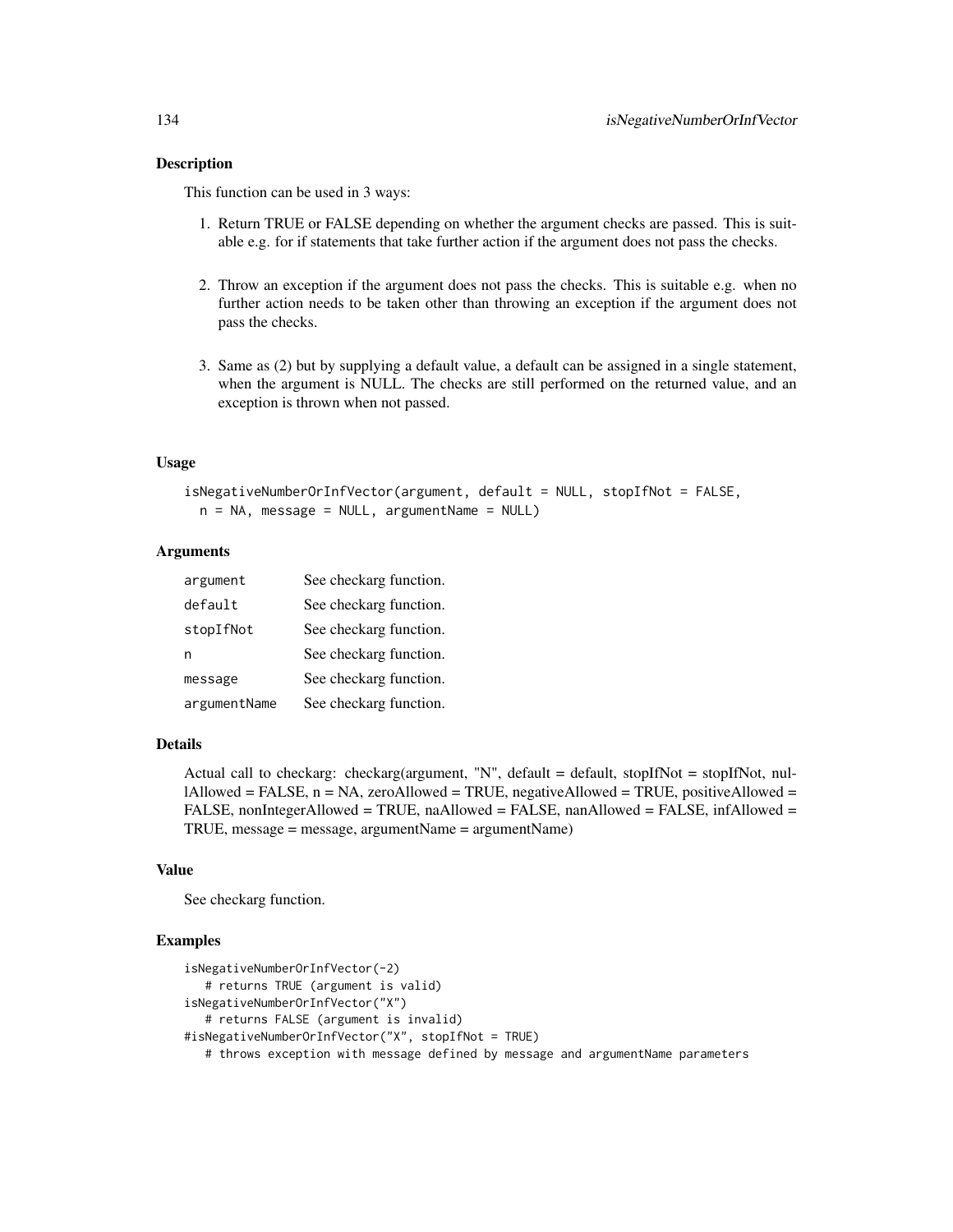```
isNegativeNumberOrInfVector(-2, default = -1)
   # returns -2 (the argument, rather than the default, since it is not NULL)
#isNegativeNumberOrInfVector("X", default = -1)
   # throws exception with message defined by message and argumentName parameters
isNegativeNumberOrInfVector(NULL, default = -1)
  # returns -1 (the default, rather than the argument, since it is NULL)
```
isNegativeNumberOrInfVectorOrNull

*Wrapper for the checkarg function, using specific parameter settings.*

## Description

This function can be used in 3 ways:

- 1. Return TRUE or FALSE depending on whether the argument checks are passed. This is suitable e.g. for if statements that take further action if the argument does not pass the checks.
- 2. Throw an exception if the argument does not pass the checks. This is suitable e.g. when no further action needs to be taken other than throwing an exception if the argument does not pass the checks.
- 3. Same as (2) but by supplying a default value, a default can be assigned in a single statement, when the argument is NULL. The checks are still performed on the returned value, and an exception is thrown when not passed.

#### Usage

```
isNegativeNumberOrInfVectorOrNull(argument, default = NULL,
 stopIfNot = FALSE, n = NA, message = NULL, argumentName = NULL)
```
### Arguments

| argument     | See checkarg function. |
|--------------|------------------------|
| default      | See checkarg function. |
| stopIfNot    | See checkarg function. |
| n            | See checkarg function. |
| message      | See checkarg function. |
| argumentName | See checkarg function. |

### Details

Actual call to checkarg: checkarg(argument, "N", default = default, stopIfNot = stopIfNot, nullAllowed = TRUE,  $n = NA$ , zeroAllowed = TRUE, negativeAllowed = TRUE, positiveAllowed = FALSE, nonIntegerAllowed = TRUE, naAllowed = FALSE, nanAllowed = FALSE, infAllowed = TRUE, message = message, argumentName = argumentName)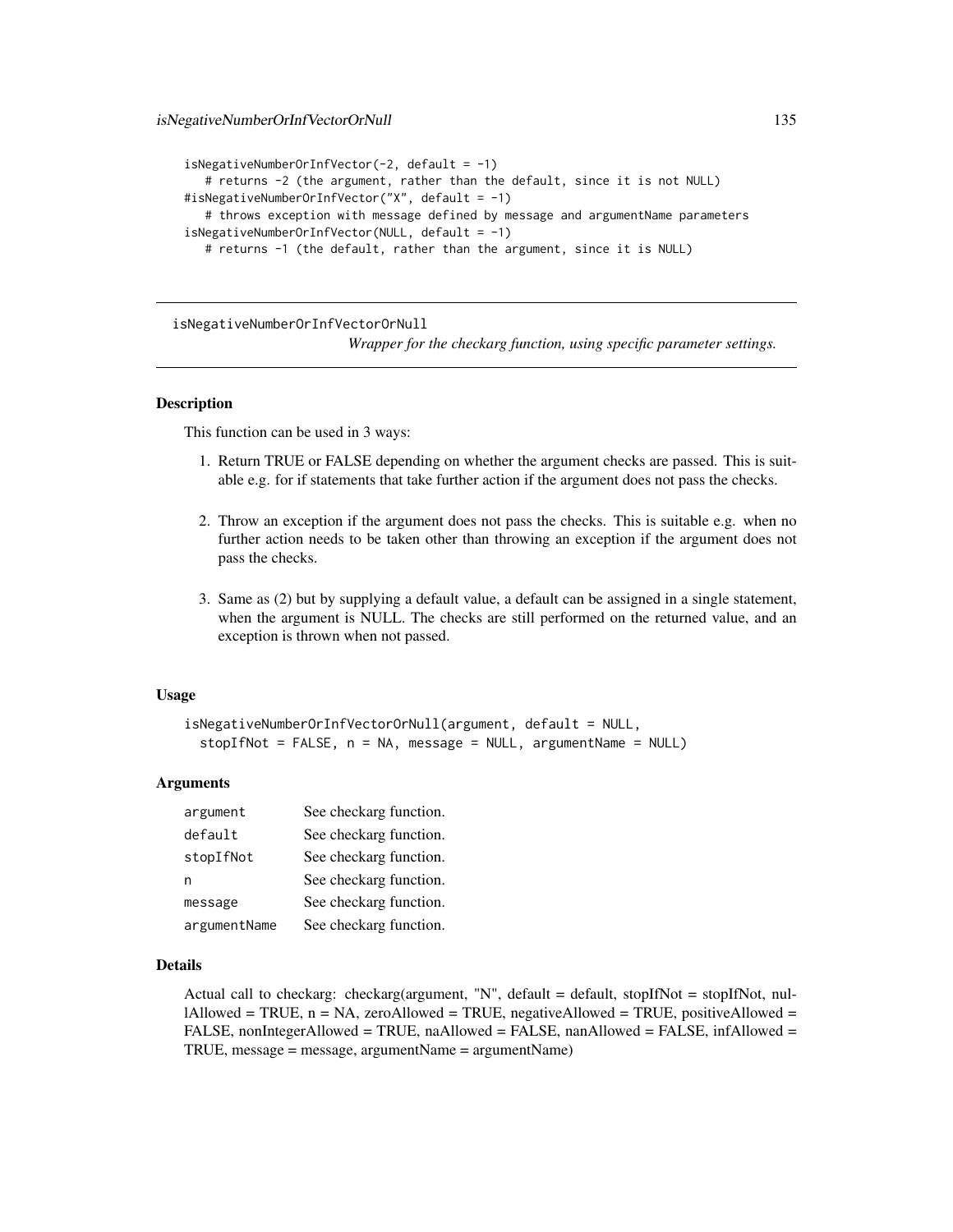# Value

See checkarg function.

# Examples

```
isNegativeNumberOrInfVectorOrNull(-2)
  # returns TRUE (argument is valid)
isNegativeNumberOrInfVectorOrNull("X")
  # returns FALSE (argument is invalid)
#isNegativeNumberOrInfVectorOrNull("X", stopIfNot = TRUE)
  # throws exception with message defined by message and argumentName parameters
isNegativeNumberOrInfVectorOrNull(-2, default = -1)
  # returns -2 (the argument, rather than the default, since it is not NULL)
#isNegativeNumberOrInfVectorOrNull("X", default = -1)
  # throws exception with message defined by message and argumentName parameters
isNegativeNumberOrInfVectorOrNull(NULL, default = -1)
  # returns -1 (the default, rather than the argument, since it is NULL)
```
isNegativeNumberOrNanOrInfScalar

*Wrapper for the checkarg function, using specific parameter settings.*

### Description

This function can be used in 3 ways:

- 1. Return TRUE or FALSE depending on whether the argument checks are passed. This is suitable e.g. for if statements that take further action if the argument does not pass the checks.
- 2. Throw an exception if the argument does not pass the checks. This is suitable e.g. when no further action needs to be taken other than throwing an exception if the argument does not pass the checks.
- 3. Same as (2) but by supplying a default value, a default can be assigned in a single statement, when the argument is NULL. The checks are still performed on the returned value, and an exception is thrown when not passed.

# Usage

```
isNegativeNumberOrNanOrInfScalar(argument, default = NULL,
 stopIfNot = FALSE, message = NULL, argumentName = NULL)
```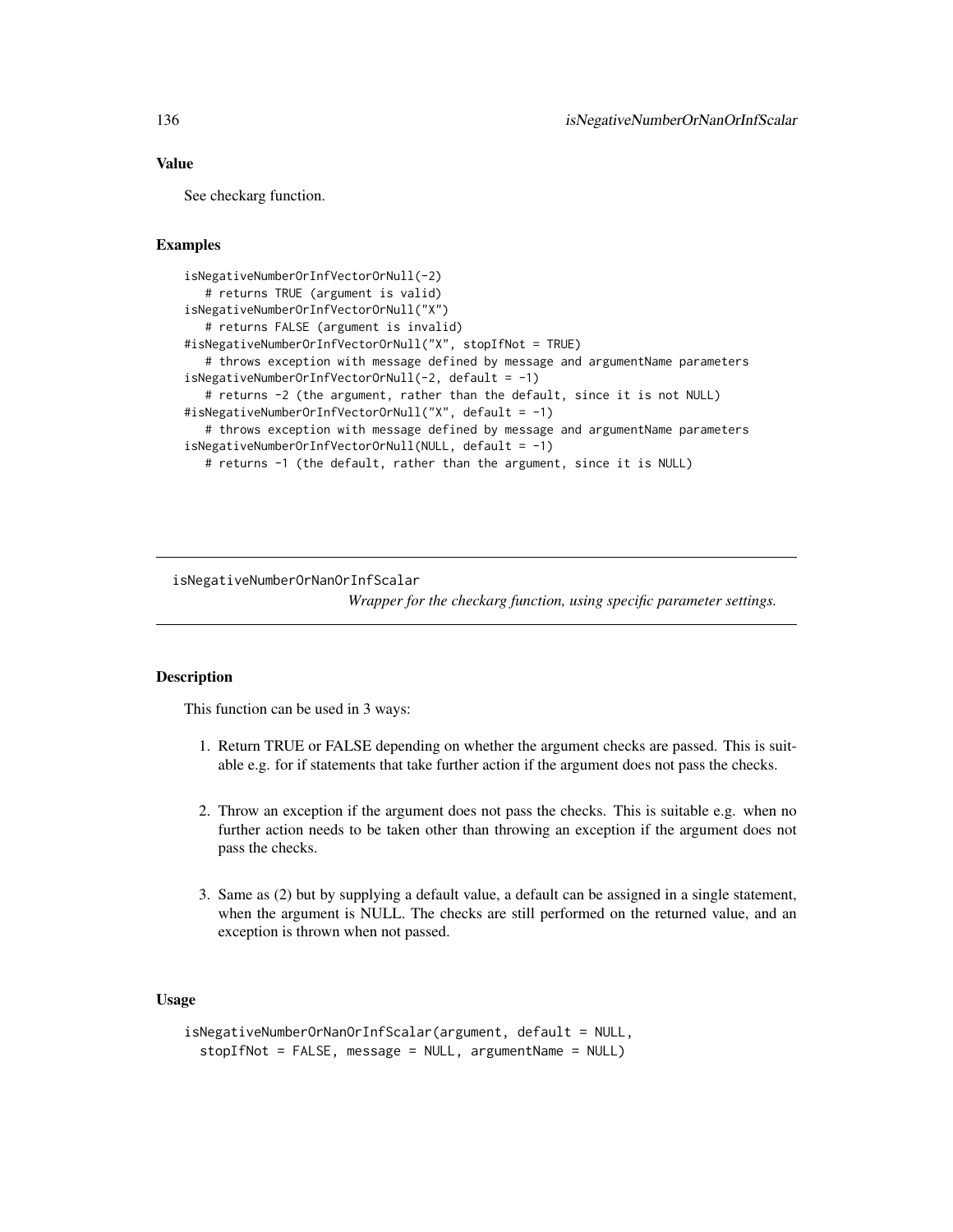### **Arguments**

| argument     | See checkarg function. |
|--------------|------------------------|
| default      | See checkarg function. |
| stopIfNot    | See checkarg function. |
| message      | See checkarg function. |
| argumentName | See checkarg function. |

# Details

Actual call to checkarg: checkarg(argument, "N", default = default, stopIfNot = stopIfNot, nullAllowed = FALSE,  $n = 1$ , zeroAllowed = TRUE, negativeAllowed = TRUE, positiveAllowed = FALSE, nonIntegerAllowed = TRUE, naAllowed = FALSE, nanAllowed = TRUE, infAllowed = TRUE, message = message, argumentName = argumentName)

# Value

See checkarg function.

# Examples

```
isNegativeNumberOrNanOrInfScalar(-2)
   # returns TRUE (argument is valid)
isNegativeNumberOrNanOrInfScalar("X")
  # returns FALSE (argument is invalid)
#isNegativeNumberOrNanOrInfScalar("X", stopIfNot = TRUE)
   # throws exception with message defined by message and argumentName parameters
isNegativeNumberOrNanOrInfScalar(-2, default = -1)
   # returns -2 (the argument, rather than the default, since it is not NULL)
#isNegativeNumberOrNanOrInfScalar("X", default = -1)
   # throws exception with message defined by message and argumentName parameters
isNegativeNumberOrNanOrInfScalar(NULL, default = -1)
```
# returns -1 (the default, rather than the argument, since it is NULL)

isNegativeNumberOrNanOrInfScalarOrNull *Wrapper for the checkarg function, using specific parameter settings.*

#### **Description**

This function can be used in 3 ways:

1. Return TRUE or FALSE depending on whether the argument checks are passed. This is suitable e.g. for if statements that take further action if the argument does not pass the checks.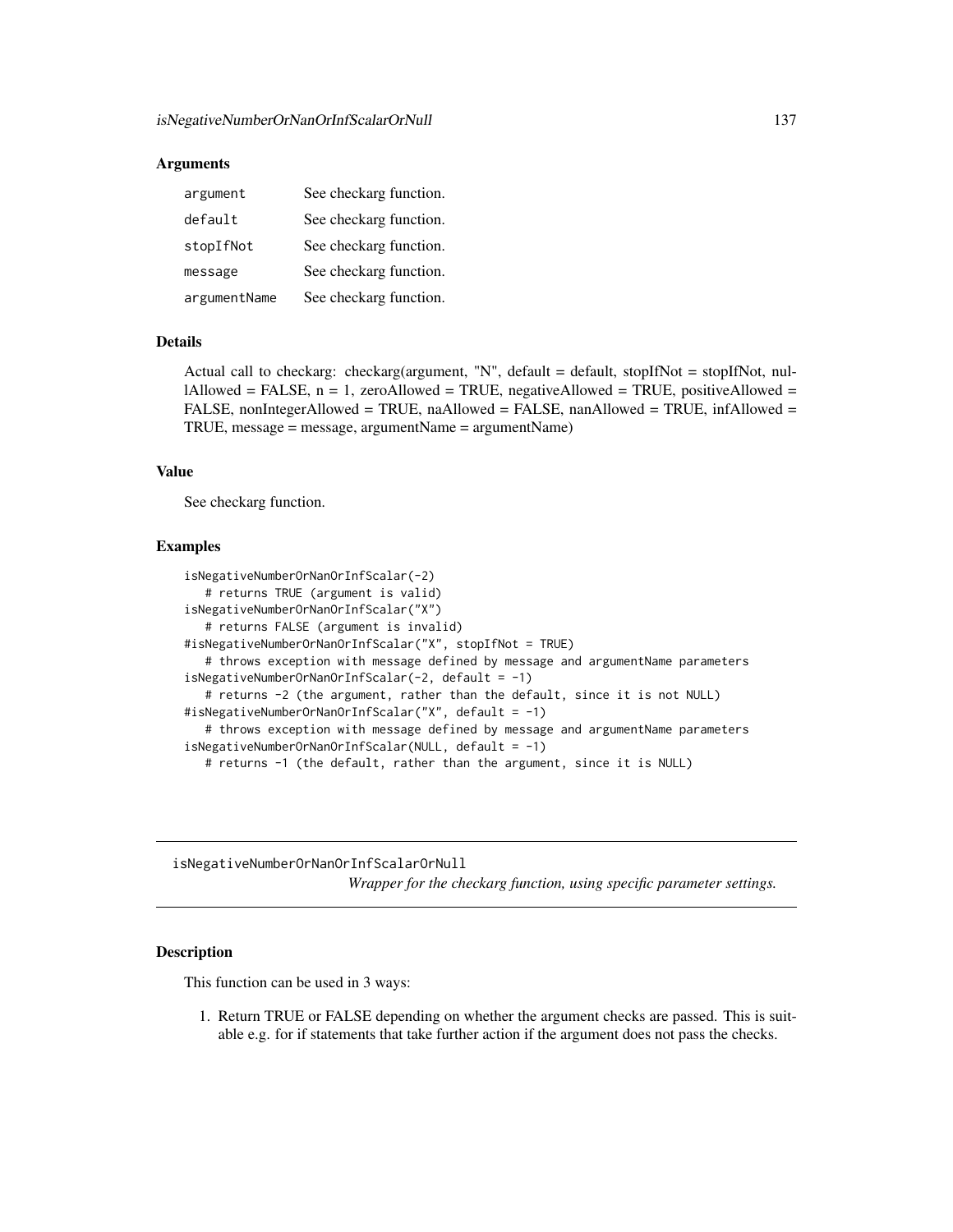- 2. Throw an exception if the argument does not pass the checks. This is suitable e.g. when no further action needs to be taken other than throwing an exception if the argument does not pass the checks.
- 3. Same as (2) but by supplying a default value, a default can be assigned in a single statement, when the argument is NULL. The checks are still performed on the returned value, and an exception is thrown when not passed.

# Usage

```
isNegativeNumberOrNanOrInfScalarOrNull(argument, default = NULL,
  stopIfNot = FALSE, message = NULL, argumentName = NULL)
```
## Arguments

| argument     | See checkarg function. |
|--------------|------------------------|
| default      | See checkarg function. |
| stopIfNot    | See checkarg function. |
| message      | See checkarg function. |
| argumentName | See checkarg function. |

## Details

Actual call to checkarg: checkarg(argument, "N", default = default, stopIfNot = stopIfNot, nullAllowed = TRUE,  $n = 1$ , zeroAllowed = TRUE, negativeAllowed = TRUE, positiveAllowed = FALSE, nonIntegerAllowed = TRUE, naAllowed = FALSE, nanAllowed = TRUE, infAllowed = TRUE, message = message, argumentName = argumentName)

# Value

See checkarg function.

## Examples

```
isNegativeNumberOrNanOrInfScalarOrNull(-2)
   # returns TRUE (argument is valid)
isNegativeNumberOrNanOrInfScalarOrNull("X")
   # returns FALSE (argument is invalid)
#isNegativeNumberOrNanOrInfScalarOrNull("X", stopIfNot = TRUE)
   # throws exception with message defined by message and argumentName parameters
isNegativeNumberOrNanOrInfScalarOrNull(-2, default = -1)
   # returns -2 (the argument, rather than the default, since it is not NULL)
#isNegativeNumberOrNanOrInfScalarOrNull("X", default = -1)
   # throws exception with message defined by message and argumentName parameters
isNegativeNumberOrNanOrInfScalarOrNull(NULL, default = -1)
   # returns -1 (the default, rather than the argument, since it is NULL)
```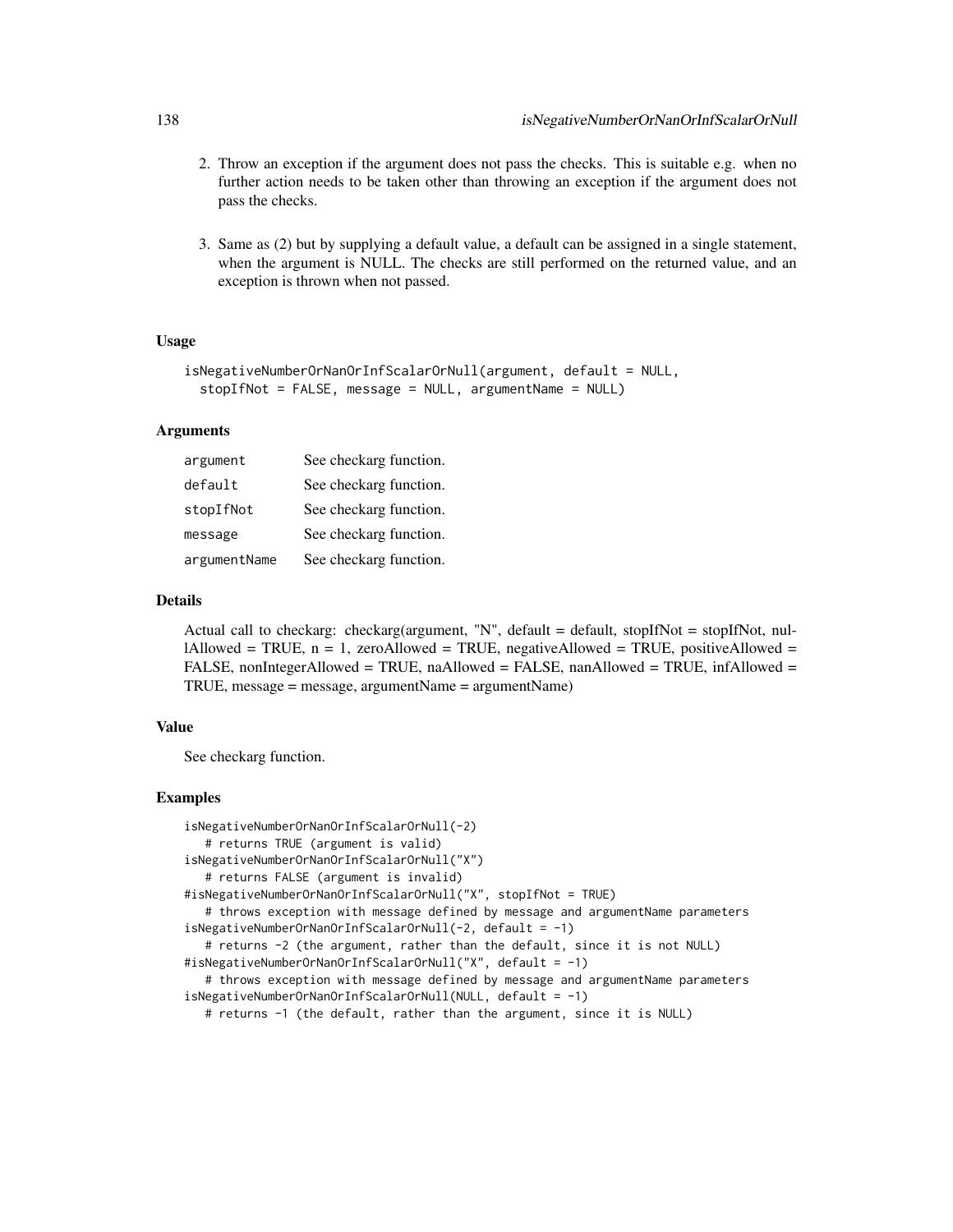isNegativeNumberOrNanOrInfVector

*Wrapper for the checkarg function, using specific parameter settings.*

# **Description**

This function can be used in 3 ways:

- 1. Return TRUE or FALSE depending on whether the argument checks are passed. This is suitable e.g. for if statements that take further action if the argument does not pass the checks.
- 2. Throw an exception if the argument does not pass the checks. This is suitable e.g. when no further action needs to be taken other than throwing an exception if the argument does not pass the checks.
- 3. Same as (2) but by supplying a default value, a default can be assigned in a single statement, when the argument is NULL. The checks are still performed on the returned value, and an exception is thrown when not passed.

# Usage

```
isNegativeNumberOrNanOrInfVector(argument, default = NULL,
 stopIfNot = FALSE, n = NA, message = NULL, argumentName = NULL)
```
# Arguments

| argument     | See checkarg function. |
|--------------|------------------------|
| default      | See checkarg function. |
| stopIfNot    | See checkarg function. |
| n            | See checkarg function. |
| message      | See checkarg function. |
| argumentName | See checkarg function. |

#### Details

Actual call to checkarg: checkarg(argument, "N", default = default, stopIfNot = stopIfNot, nul $l$ Allowed = FALSE,  $n$  = NA, zeroAllowed = TRUE, negativeAllowed = TRUE, positiveAllowed = FALSE, nonIntegerAllowed = TRUE, naAllowed = FALSE, nanAllowed = TRUE, infAllowed = TRUE, message = message, argumentName = argumentName)

# Value

See checkarg function.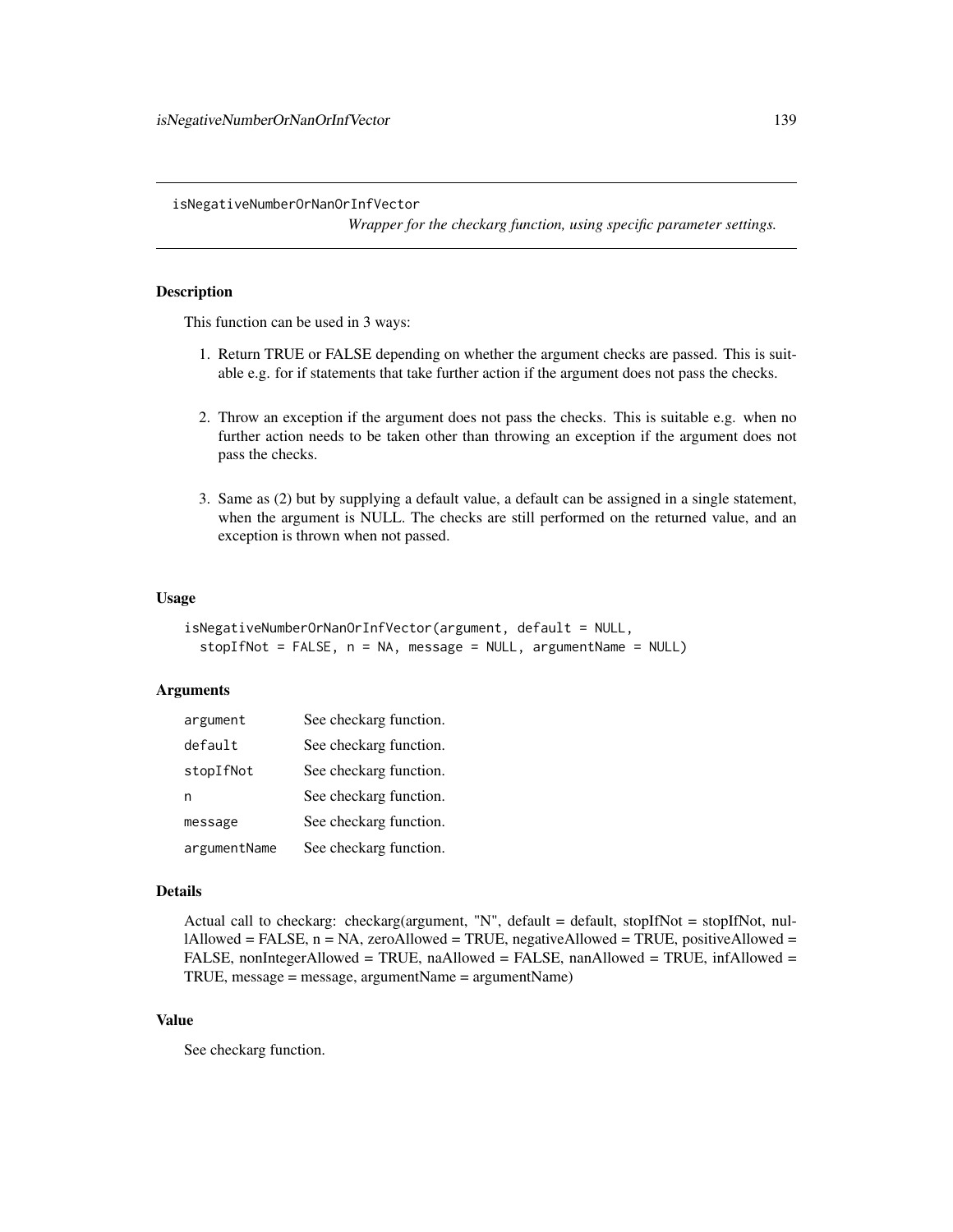# Examples

```
isNegativeNumberOrNanOrInfVector(-2)
  # returns TRUE (argument is valid)
isNegativeNumberOrNanOrInfVector("X")
  # returns FALSE (argument is invalid)
#isNegativeNumberOrNanOrInfVector("X", stopIfNot = TRUE)
  # throws exception with message defined by message and argumentName parameters
isNegativeNumberOrNanOrInfVector(-2, default = -1)
  # returns -2 (the argument, rather than the default, since it is not NULL)
#isNegativeNumberOrNanOrInfVector("X", default = -1)
  # throws exception with message defined by message and argumentName parameters
isNegativeNumberOrNanOrInfVector(NULL, default = -1)# returns -1 (the default, rather than the argument, since it is NULL)
```
isNegativeNumberOrNanOrInfVectorOrNull

*Wrapper for the checkarg function, using specific parameter settings.*

# Description

This function can be used in 3 ways:

- 1. Return TRUE or FALSE depending on whether the argument checks are passed. This is suitable e.g. for if statements that take further action if the argument does not pass the checks.
- 2. Throw an exception if the argument does not pass the checks. This is suitable e.g. when no further action needs to be taken other than throwing an exception if the argument does not pass the checks.
- 3. Same as (2) but by supplying a default value, a default can be assigned in a single statement, when the argument is NULL. The checks are still performed on the returned value, and an exception is thrown when not passed.

## Usage

```
isNegativeNumberOrNanOrInfVectorOrNull(argument, default = NULL,
 stopIfNot = FALSE, n = NA, message = NULL, argumentName = NULL)
```
### **Arguments**

| argument     | See checkarg function. |
|--------------|------------------------|
| default      | See checkarg function. |
| stopIfNot    | See checkarg function. |
| n            | See checkarg function. |
| message      | See checkarg function. |
| argumentName | See checkarg function. |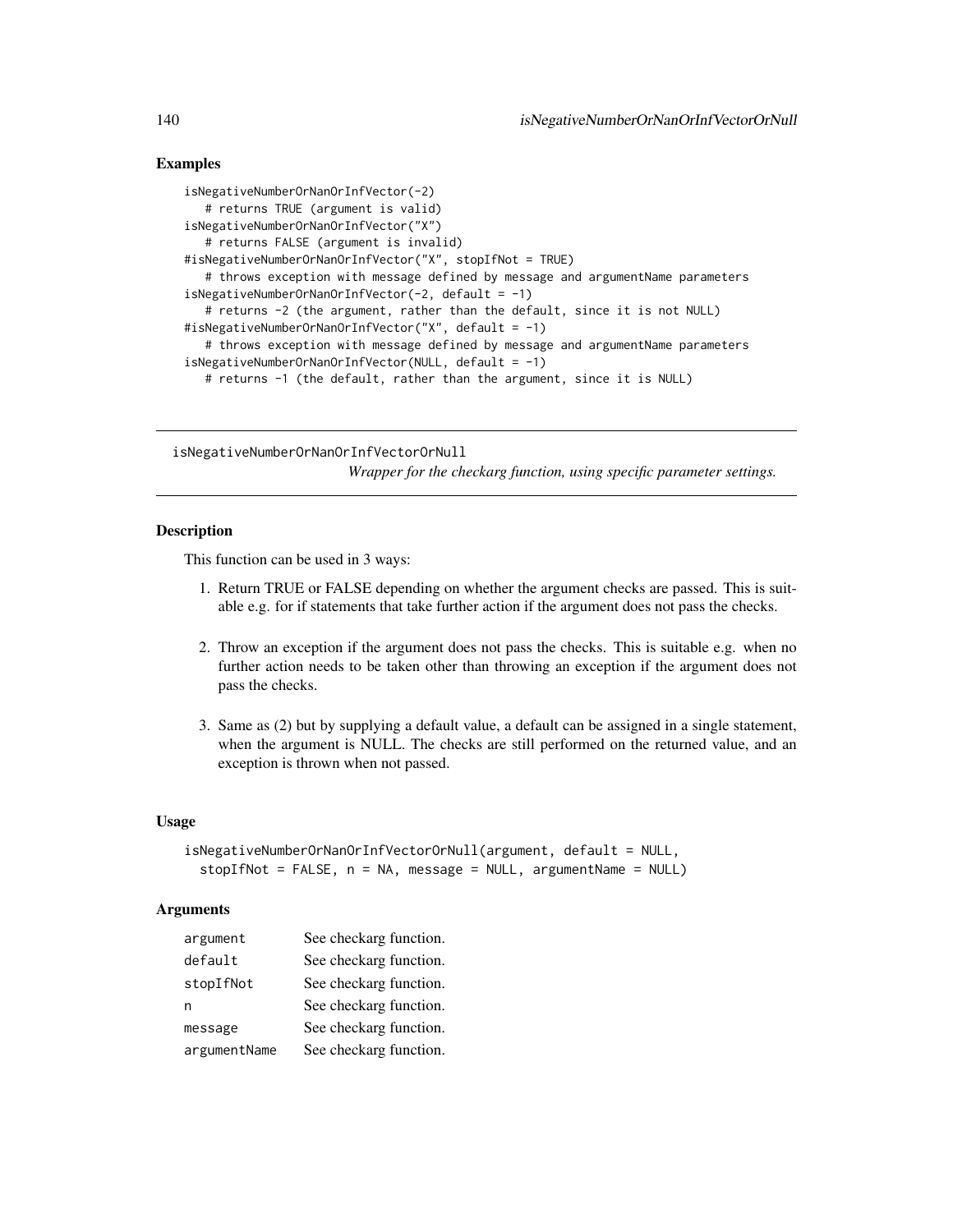# Details

Actual call to checkarg: checkarg(argument, "N", default = default, stopIfNot = stopIfNot, nullAllowed = TRUE,  $n = NA$ , zeroAllowed = TRUE, negativeAllowed = TRUE, positiveAllowed = FALSE, nonIntegerAllowed = TRUE, naAllowed = FALSE, nanAllowed = TRUE, infAllowed = TRUE, message = message, argumentName = argumentName)

### Value

See checkarg function.

#### Examples

```
isNegativeNumberOrNanOrInfVectorOrNull(-2)
  # returns TRUE (argument is valid)
isNegativeNumberOrNanOrInfVectorOrNull("X")
  # returns FALSE (argument is invalid)
#isNegativeNumberOrNanOrInfVectorOrNull("X", stopIfNot = TRUE)
  # throws exception with message defined by message and argumentName parameters
isNegativeNumberOrNanOrInfVectorOrNull(-2, default = -1)
  # returns -2 (the argument, rather than the default, since it is not NULL)
#isNegativeNumberOrNanOrInfVectorOrNull("X", default = -1)
  # throws exception with message defined by message and argumentName parameters
isNegativeNumberOrNanOrInfVectorOrNull(NULL, default = -1)
  # returns -1 (the default, rather than the argument, since it is NULL)
```
isNegativeNumberOrNanScalar

*Wrapper for the checkarg function, using specific parameter settings.*

### Description

This function can be used in 3 ways:

- 1. Return TRUE or FALSE depending on whether the argument checks are passed. This is suitable e.g. for if statements that take further action if the argument does not pass the checks.
- 2. Throw an exception if the argument does not pass the checks. This is suitable e.g. when no further action needs to be taken other than throwing an exception if the argument does not pass the checks.
- 3. Same as (2) but by supplying a default value, a default can be assigned in a single statement, when the argument is NULL. The checks are still performed on the returned value, and an exception is thrown when not passed.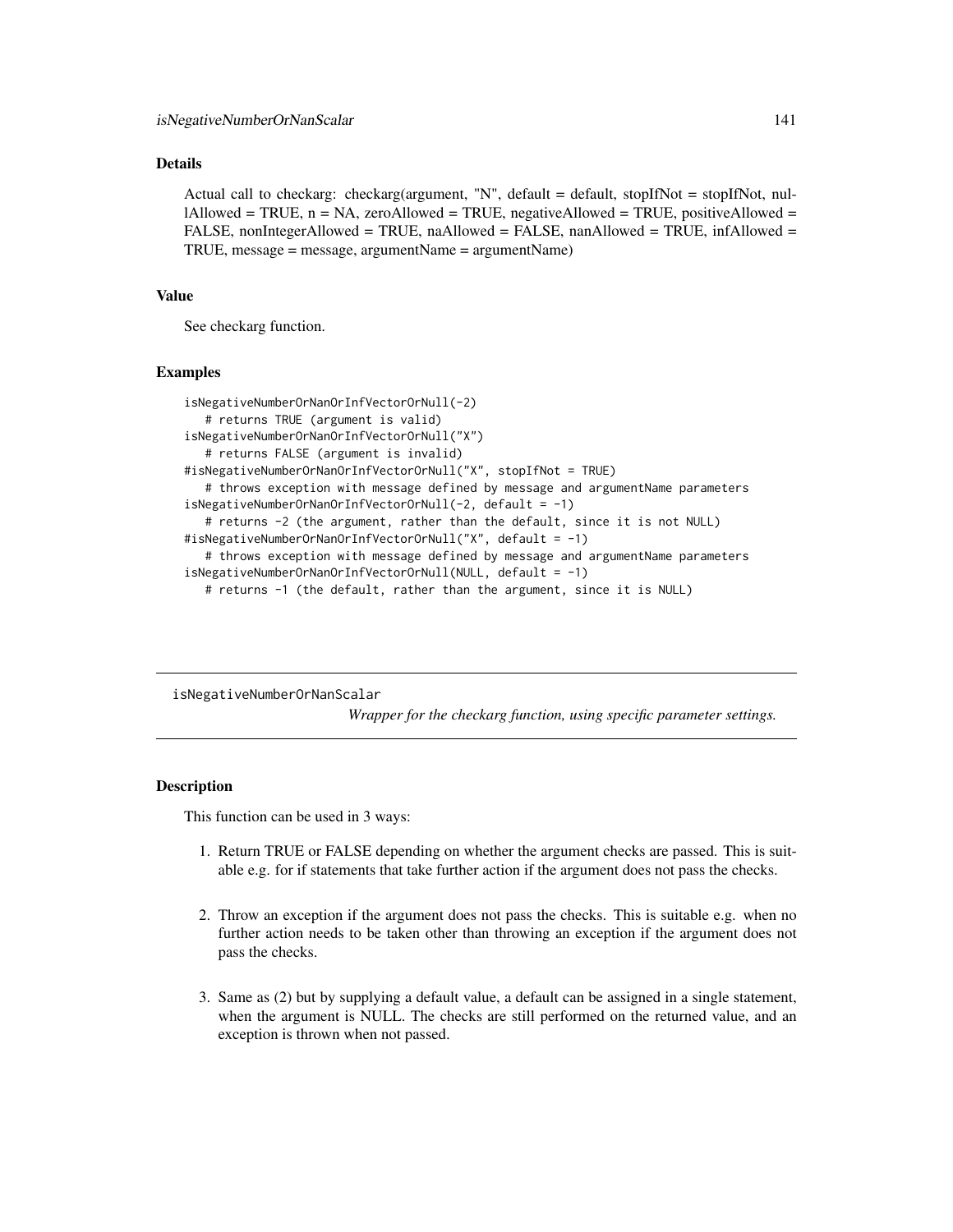### Usage

```
isNegativeNumberOrNanScalar(argument, default = NULL, stopIfNot = FALSE,
 message = NULL, argumentName = NULL)
```
#### Arguments

| argument     | See checkarg function. |
|--------------|------------------------|
| default      | See checkarg function. |
| stopIfNot    | See checkarg function. |
| message      | See checkarg function. |
| argumentName | See checkarg function. |

# Details

Actual call to checkarg: checkarg(argument, "N", default = default, stopIfNot = stopIfNot, nullAllowed = FALSE,  $n = 1$ , zeroAllowed = TRUE, negativeAllowed = TRUE, positiveAllowed = FALSE, nonIntegerAllowed = TRUE, naAllowed = FALSE, nanAllowed = TRUE, infAllowed = FALSE, message = message, argumentName = argumentName)

### Value

See checkarg function.

# Examples

```
isNegativeNumberOrNanScalar(-2)
   # returns TRUE (argument is valid)
isNegativeNumberOrNanScalar("X")
   # returns FALSE (argument is invalid)
#isNegativeNumberOrNanScalar("X", stopIfNot = TRUE)
   # throws exception with message defined by message and argumentName parameters
isNegativeNumberOrNanScalar(-2, default = -1)
   # returns -2 (the argument, rather than the default, since it is not NULL)
#isNegativeNumberOrNanScalar("X", default = -1)
  # throws exception with message defined by message and argumentName parameters
isNegativeNumberOrNanScalar(NULL, default = -1)
  # returns -1 (the default, rather than the argument, since it is NULL)
```
isNegativeNumberOrNanScalarOrNull

*Wrapper for the checkarg function, using specific parameter settings.*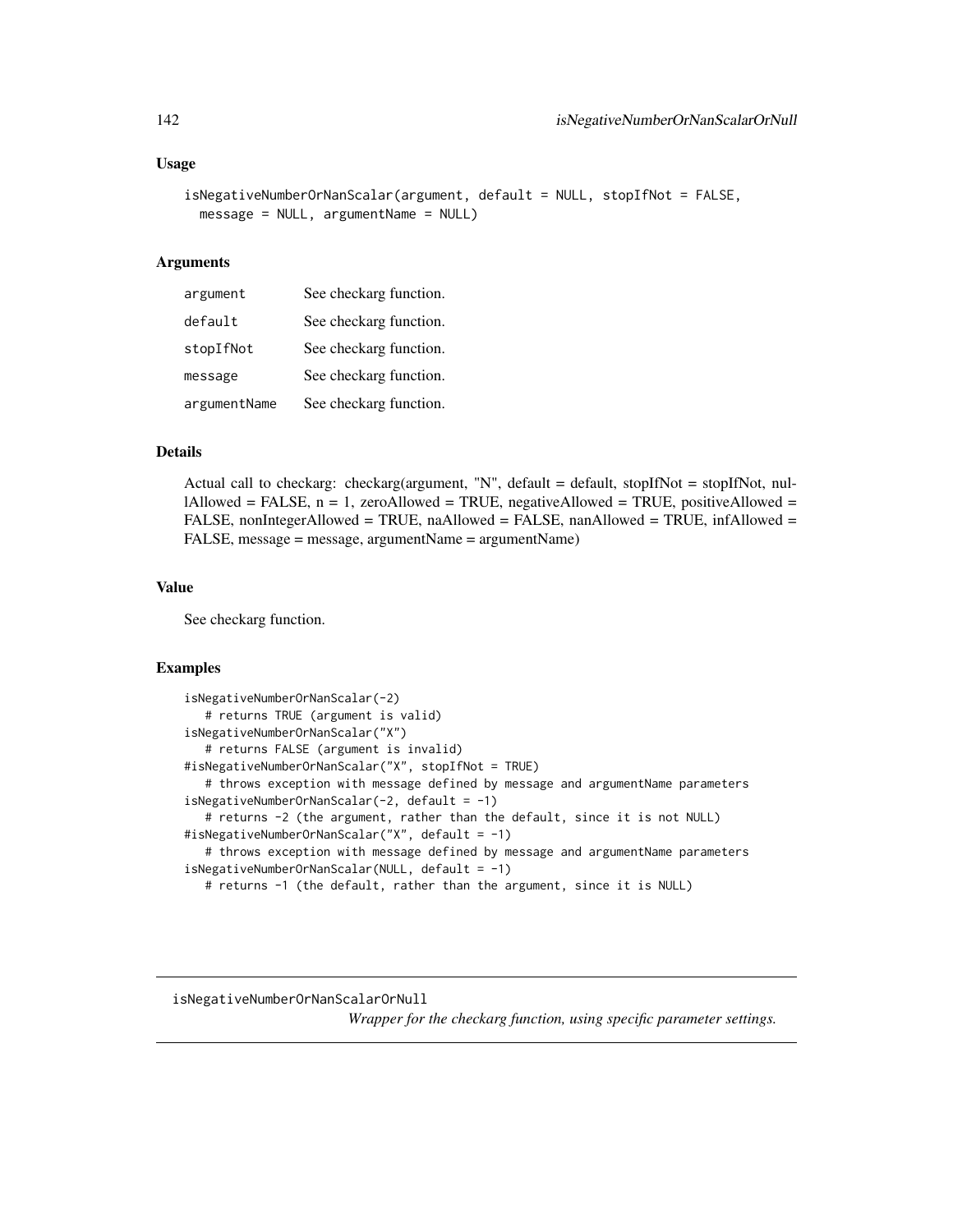### **Description**

This function can be used in 3 ways:

- 1. Return TRUE or FALSE depending on whether the argument checks are passed. This is suitable e.g. for if statements that take further action if the argument does not pass the checks.
- 2. Throw an exception if the argument does not pass the checks. This is suitable e.g. when no further action needs to be taken other than throwing an exception if the argument does not pass the checks.
- 3. Same as (2) but by supplying a default value, a default can be assigned in a single statement, when the argument is NULL. The checks are still performed on the returned value, and an exception is thrown when not passed.

### Usage

```
isNegativeNumberOrNanScalarOrNull(argument, default = NULL,
  stopIfNot = FALSE, message = NULL, argumentName = NULL)
```
### Arguments

| argument     | See checkarg function. |
|--------------|------------------------|
| default      | See checkarg function. |
| stopIfNot    | See checkarg function. |
| message      | See checkarg function. |
| argumentName | See checkarg function. |

### Details

Actual call to checkarg: checkarg(argument, "N", default = default, stopIfNot = stopIfNot, nullAllowed = TRUE,  $n = 1$ , zeroAllowed = TRUE, negativeAllowed = TRUE, positiveAllowed = FALSE, nonIntegerAllowed = TRUE, naAllowed = FALSE, nanAllowed = TRUE, infAllowed = FALSE, message = message, argumentName = argumentName)

### Value

See checkarg function.

## Examples

```
isNegativeNumberOrNanScalarOrNull(-2)
   # returns TRUE (argument is valid)
isNegativeNumberOrNanScalarOrNull("X")
   # returns FALSE (argument is invalid)
#isNegativeNumberOrNanScalarOrNull("X", stopIfNot = TRUE)
   # throws exception with message defined by message and argumentName parameters
isNegativeNumberOrNanscalarOrNull(-2, default = -1)
```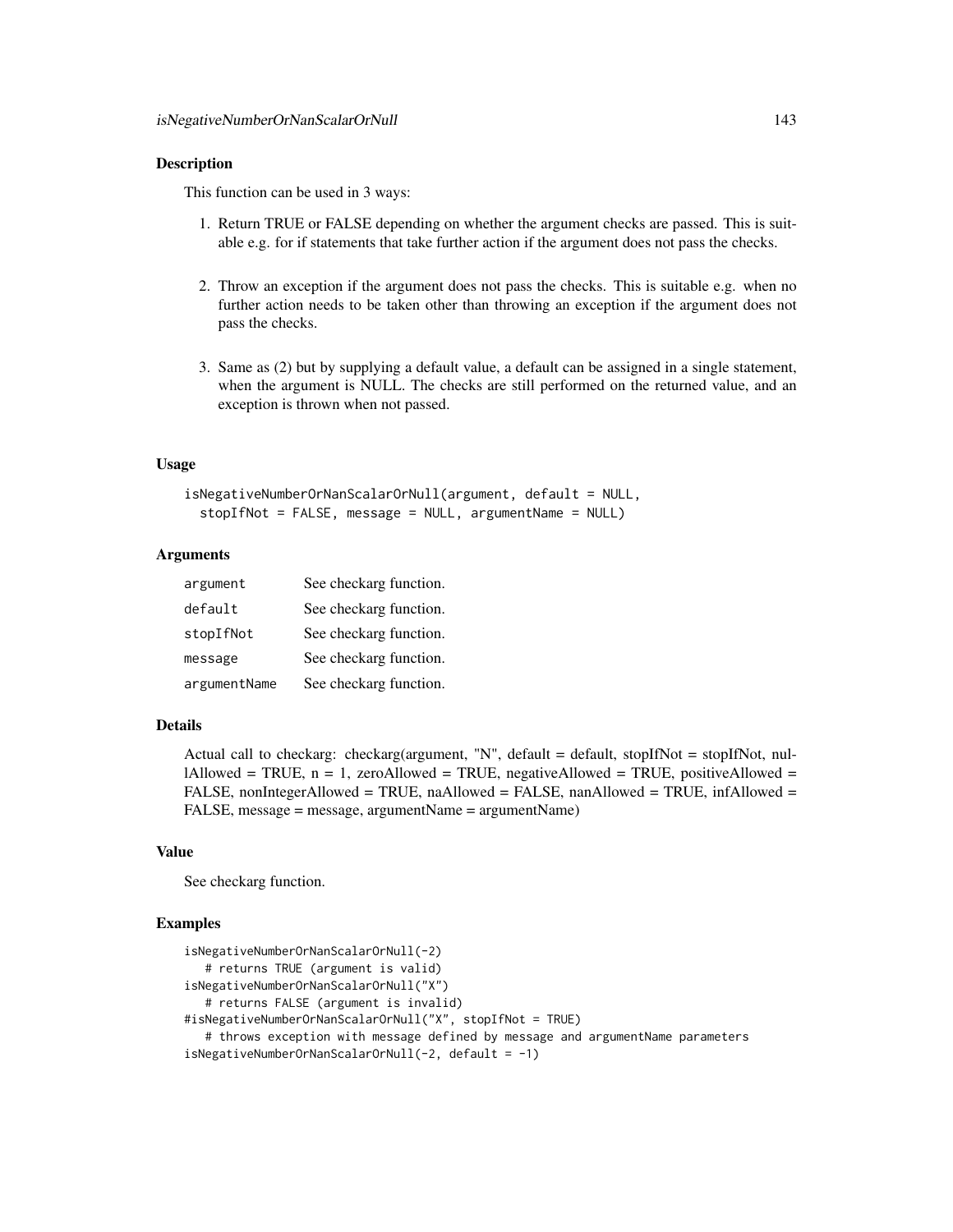```
# returns -2 (the argument, rather than the default, since it is not NULL)
#isNegativeNumberOrNanScalarOrNull("X", default = -1)
   # throws exception with message defined by message and argumentName parameters
isNegativeNumberOrNanScalarOrNull(NULL, default = -1)# returns -1 (the default, rather than the argument, since it is NULL)
```
isNegativeNumberOrNanVector

*Wrapper for the checkarg function, using specific parameter settings.*

#### Description

This function can be used in 3 ways:

- 1. Return TRUE or FALSE depending on whether the argument checks are passed. This is suitable e.g. for if statements that take further action if the argument does not pass the checks.
- 2. Throw an exception if the argument does not pass the checks. This is suitable e.g. when no further action needs to be taken other than throwing an exception if the argument does not pass the checks.
- 3. Same as (2) but by supplying a default value, a default can be assigned in a single statement, when the argument is NULL. The checks are still performed on the returned value, and an exception is thrown when not passed.

### Usage

```
isNegativeNumberOrNanVector(argument, default = NULL, stopIfNot = FALSE,
 n = NA, message = NULL, argumentName = NULL)
```
## Arguments

| argument     | See checkarg function. |
|--------------|------------------------|
| default      | See checkarg function. |
| stopIfNot    | See checkarg function. |
| n            | See checkarg function. |
| message      | See checkarg function. |
| argumentName | See checkarg function. |

#### Details

Actual call to checkarg: checkarg(argument, "N", default = default, stopIfNot = stopIfNot, nullAllowed = FALSE,  $n = NA$ , zeroAllowed = TRUE, negativeAllowed = TRUE, positiveAllowed = FALSE, nonIntegerAllowed = TRUE, naAllowed = FALSE, nanAllowed = TRUE, infAllowed = FALSE, message = message, argumentName = argumentName)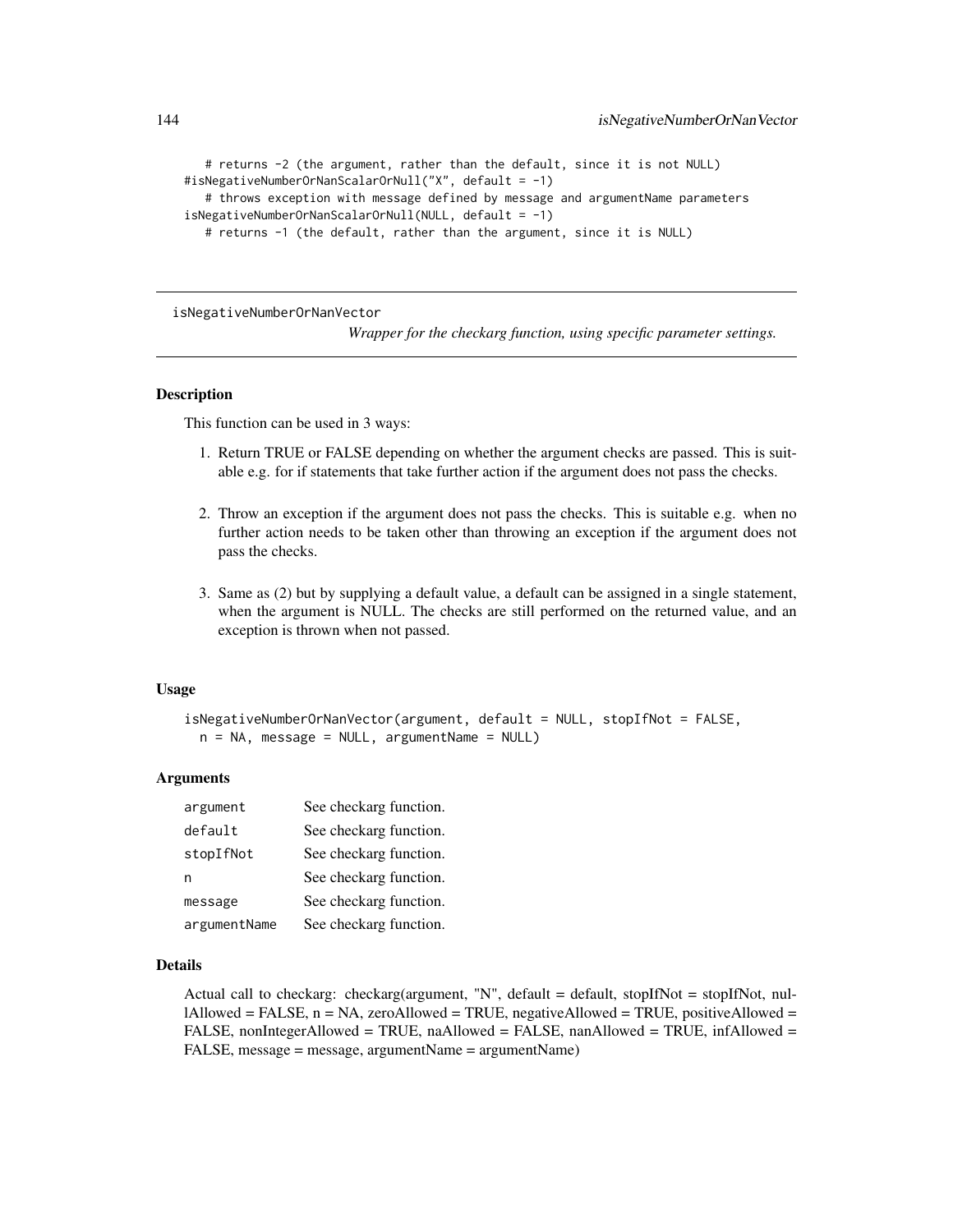## Value

See checkarg function.

# Examples

```
isNegativeNumberOrNanVector(-2)
  # returns TRUE (argument is valid)
isNegativeNumberOrNanVector("X")
  # returns FALSE (argument is invalid)
#isNegativeNumberOrNanVector("X", stopIfNot = TRUE)
  # throws exception with message defined by message and argumentName parameters
isNegativeNumberOrNanVector(-2, default = -1)
  # returns -2 (the argument, rather than the default, since it is not NULL)
#isNegativeNumberOrNanVector("X", default = -1)
  # throws exception with message defined by message and argumentName parameters
isNegativeNumberOrNanVector(NULL, default = -1)
  # returns -1 (the default, rather than the argument, since it is NULL)
```
isNegativeNumberOrNanVectorOrNull

*Wrapper for the checkarg function, using specific parameter settings.*

# **Description**

This function can be used in 3 ways:

- 1. Return TRUE or FALSE depending on whether the argument checks are passed. This is suitable e.g. for if statements that take further action if the argument does not pass the checks.
- 2. Throw an exception if the argument does not pass the checks. This is suitable e.g. when no further action needs to be taken other than throwing an exception if the argument does not pass the checks.
- 3. Same as (2) but by supplying a default value, a default can be assigned in a single statement, when the argument is NULL. The checks are still performed on the returned value, and an exception is thrown when not passed.

# Usage

```
isNegativeNumberOrNanVectorOrNull(argument, default = NULL,
 stopIfNot = FALSE, n = NA, message = NULL, argumentName = NULL)
```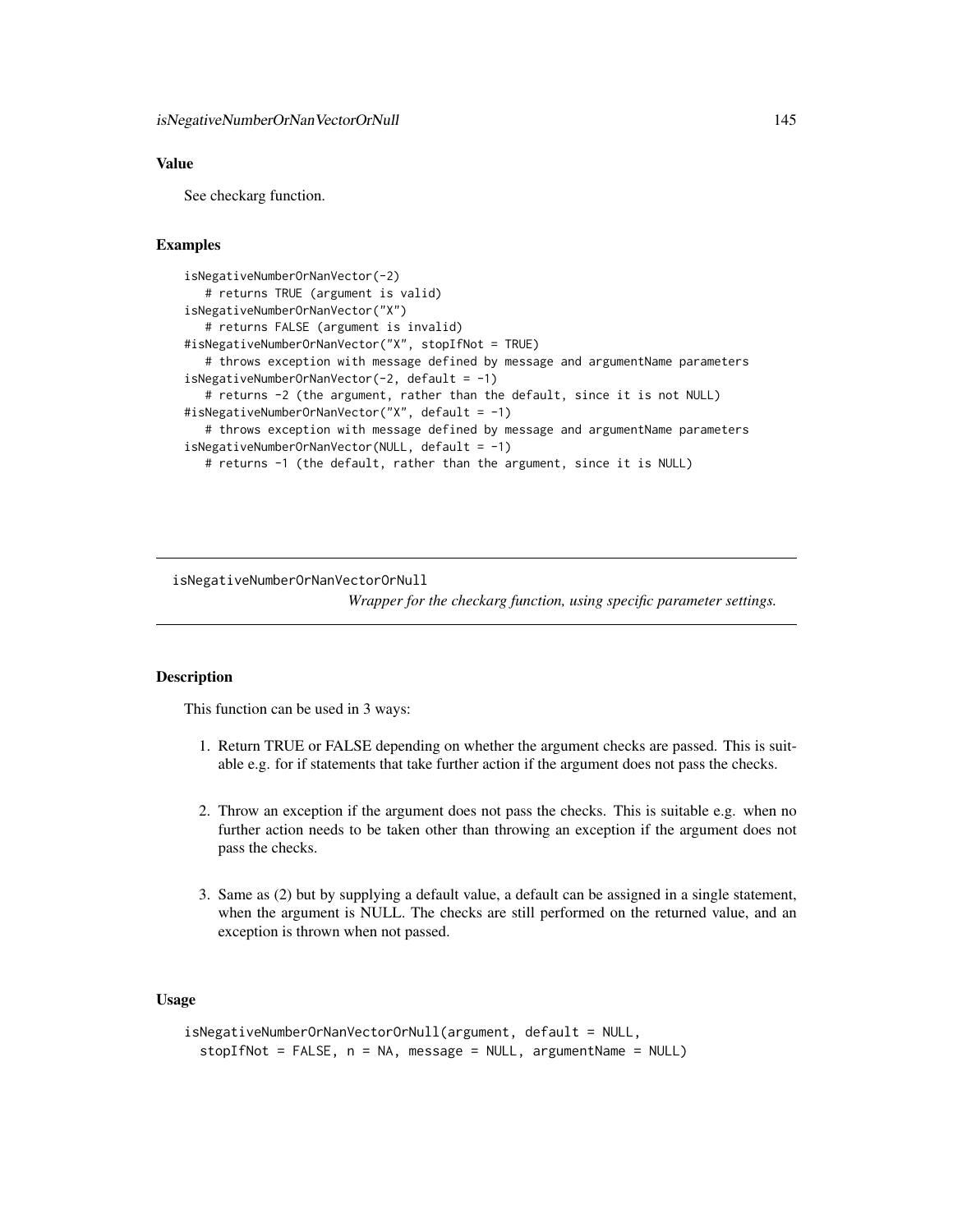## Arguments

| argument     | See checkarg function. |
|--------------|------------------------|
| default      | See checkarg function. |
| stopIfNot    | See checkarg function. |
| n            | See checkarg function. |
| message      | See checkarg function. |
| argumentName | See checkarg function. |

#### Details

Actual call to checkarg: checkarg(argument, "N", default = default, stopIfNot = stopIfNot, nullAllowed = TRUE,  $n = NA$ , zeroAllowed = TRUE, negativeAllowed = TRUE, positiveAllowed = FALSE, nonIntegerAllowed = TRUE, naAllowed = FALSE, nanAllowed = TRUE, infAllowed = FALSE, message = message, argumentName = argumentName)

#### Value

See checkarg function.

#### Examples

```
isNegativeNumberOrNanVectorOrNull(-2)
   # returns TRUE (argument is valid)
isNegativeNumberOrNanVectorOrNull("X")
   # returns FALSE (argument is invalid)
#isNegativeNumberOrNanVectorOrNull("X", stopIfNot = TRUE)
   # throws exception with message defined by message and argumentName parameters
isNegativeNumberOrNanVectorOrNull(-2, default = -1)
   # returns -2 (the argument, rather than the default, since it is not NULL)
#isNegativeNumberOrNanVectorOrNull("X", default = -1)
  # throws exception with message defined by message and argumentName parameters
isNegativeNumberOrNanVectorOrNull(NULL, default = -1)
  # returns -1 (the default, rather than the argument, since it is NULL)
```
isNegativeNumberOrNaOrInfScalar

*Wrapper for the checkarg function, using specific parameter settings.*

## Description

This function can be used in 3 ways:

1. Return TRUE or FALSE depending on whether the argument checks are passed. This is suitable e.g. for if statements that take further action if the argument does not pass the checks.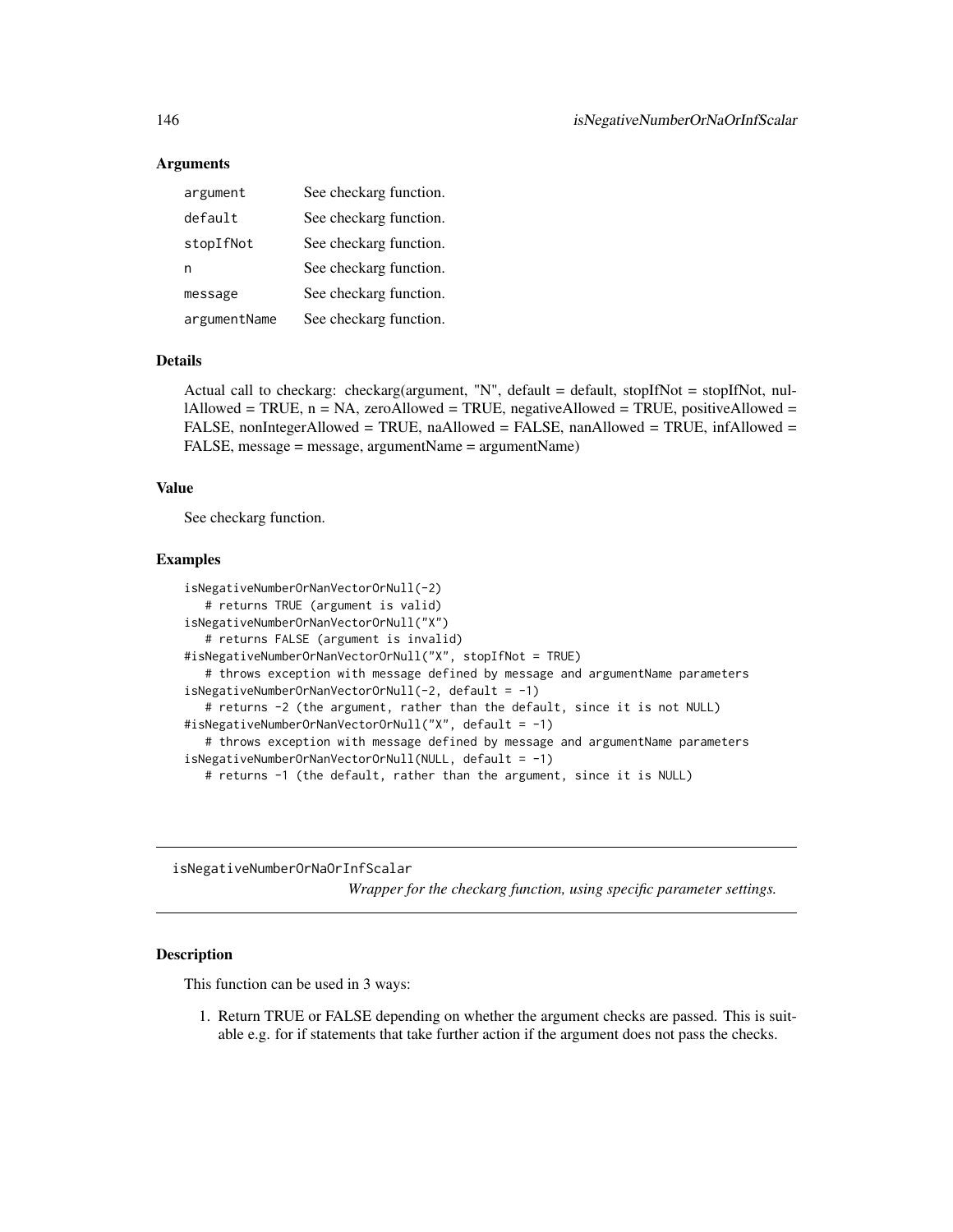- 2. Throw an exception if the argument does not pass the checks. This is suitable e.g. when no further action needs to be taken other than throwing an exception if the argument does not pass the checks.
- 3. Same as (2) but by supplying a default value, a default can be assigned in a single statement, when the argument is NULL. The checks are still performed on the returned value, and an exception is thrown when not passed.

```
isNegativeNumberOrNaOrInfScalar(argument, default = NULL, stopIfNot = FALSE,
 message = NULL, argumentName = NULL)
```
### Arguments

| argument     | See checkarg function. |
|--------------|------------------------|
| default      | See checkarg function. |
| stopIfNot    | See checkarg function. |
| message      | See checkarg function. |
| argumentName | See checkarg function. |

## Details

Actual call to checkarg: checkarg(argument, "N", default = default, stopIfNot = stopIfNot, nullAllowed = FALSE,  $n = 1$ , zeroAllowed = TRUE, negativeAllowed = TRUE, positiveAllowed = FALSE, nonIntegerAllowed = TRUE, naAllowed = TRUE, nanAllowed = FALSE, infAllowed = TRUE, message = message, argumentName = argumentName)

## Value

See checkarg function.

```
isNegativeNumberOrNaOrInfScalar(-2)
   # returns TRUE (argument is valid)
isNegativeNumberOrNaOrInfScalar("X")
   # returns FALSE (argument is invalid)
#isNegativeNumberOrNaOrInfScalar("X", stopIfNot = TRUE)
   # throws exception with message defined by message and argumentName parameters
isNegativeNumberOrNaOrInfScalar(-2, default = -1)
   # returns -2 (the argument, rather than the default, since it is not NULL)
#isNegativeNumberOrNaOrInfScalar("X", default = -1)
   # throws exception with message defined by message and argumentName parameters
isNegativeNumberOrNaOrInfScalar(NULL, default = -1)
   # returns -1 (the default, rather than the argument, since it is NULL)
```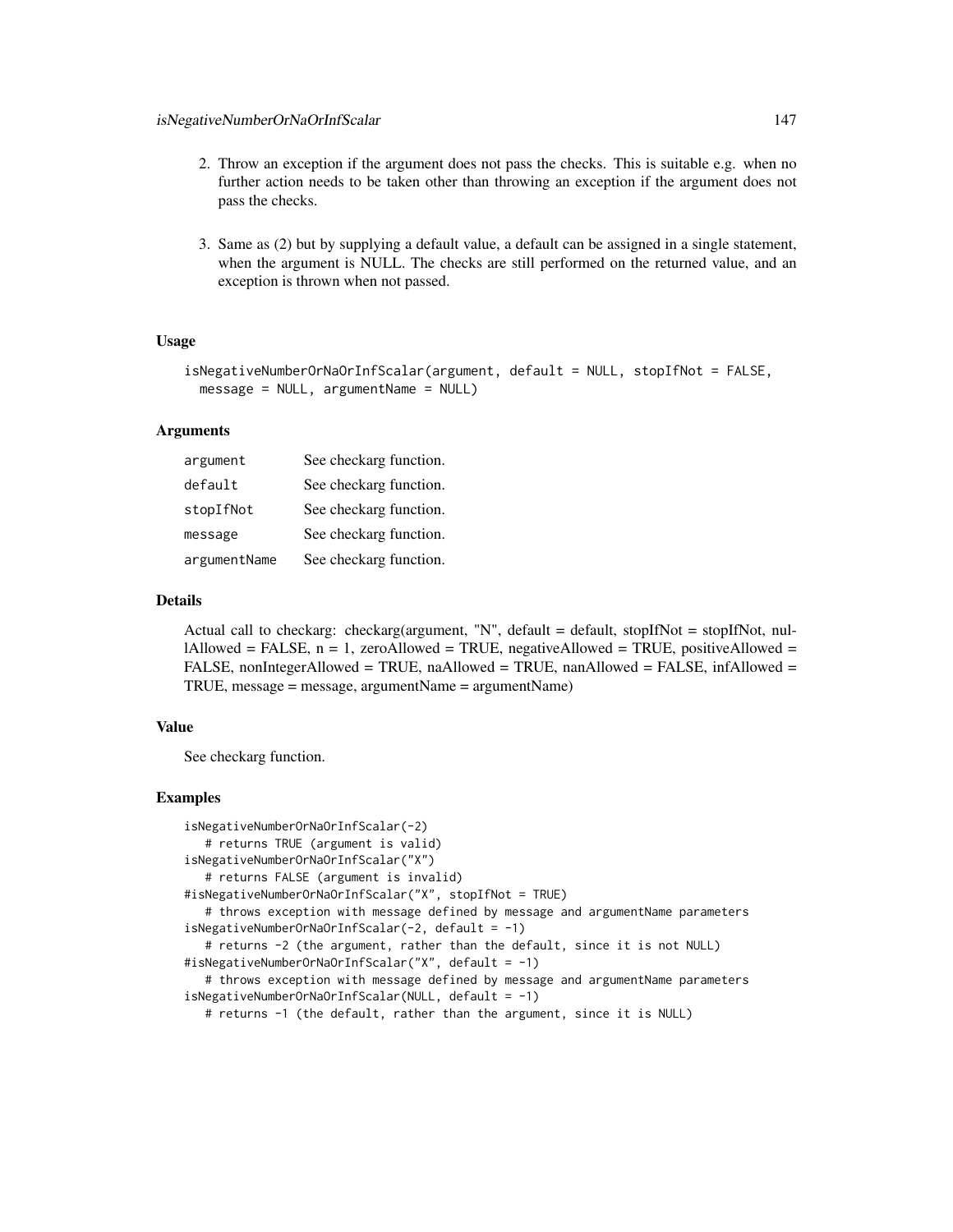isNegativeNumberOrNaOrInfScalarOrNull

*Wrapper for the checkarg function, using specific parameter settings.*

## Description

This function can be used in 3 ways:

- 1. Return TRUE or FALSE depending on whether the argument checks are passed. This is suitable e.g. for if statements that take further action if the argument does not pass the checks.
- 2. Throw an exception if the argument does not pass the checks. This is suitable e.g. when no further action needs to be taken other than throwing an exception if the argument does not pass the checks.
- 3. Same as (2) but by supplying a default value, a default can be assigned in a single statement, when the argument is NULL. The checks are still performed on the returned value, and an exception is thrown when not passed.

#### Usage

```
isNegativeNumberOrNaOrInfScalarOrNull(argument, default = NULL,
 stopIfNot = FALSE, message = NULL, argumentName = NULL)
```
### **Arguments**

| argument     | See checkarg function. |
|--------------|------------------------|
| default      | See checkarg function. |
| stopIfNot    | See checkarg function. |
| message      | See checkarg function. |
| argumentName | See checkarg function. |

#### Details

```
Actual call to checkarg: checkarg(argument, "N", default = default, stopIfNot = stopIfNot, nul-
lAllowed = TRUE, n = 1, zeroAllowed = TRUE, negativeAllowed = TRUE, positiveAllowed =
FALSE, nonIntegerAllowed = TRUE, naAllowed = TRUE, nanAllowed = FALSE, infAllowed =
TRUE, message = message, argumentName = argumentName)
```
# Value

See checkarg function.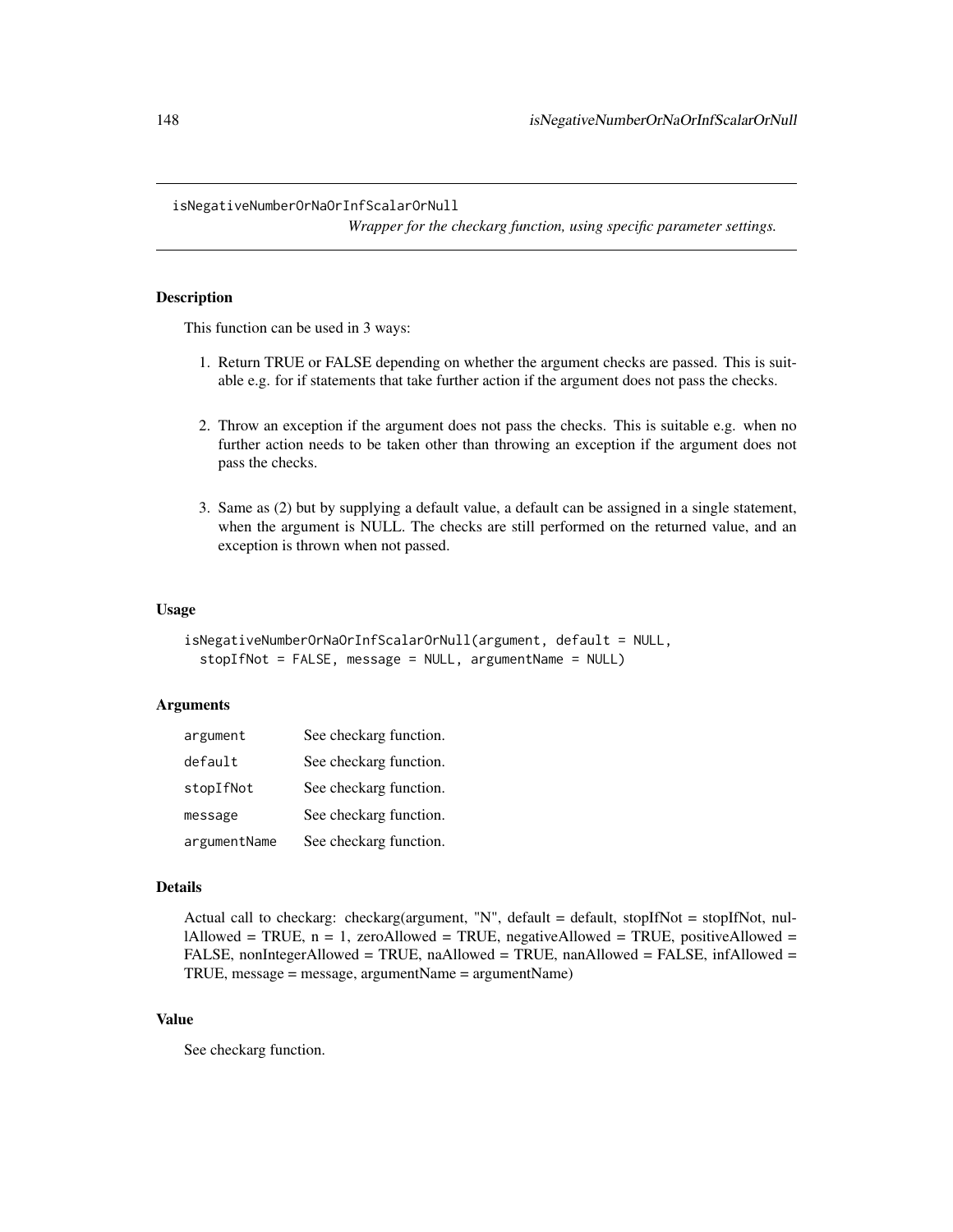## Examples

```
isNegativeNumberOrNaOrInfScalarOrNull(-2)
   # returns TRUE (argument is valid)
isNegativeNumberOrNaOrInfScalarOrNull("X")
   # returns FALSE (argument is invalid)
#isNegativeNumberOrNaOrInfScalarOrNull("X", stopIfNot = TRUE)
   # throws exception with message defined by message and argumentName parameters
isNegativeNumberOrNaOrInfScalarOrNull(-2, default = -1)
   # returns -2 (the argument, rather than the default, since it is not NULL)
#isNegativeNumberOrNaOrInfScalarOrNull("X", default = -1)
   # throws exception with message defined by message and argumentName parameters
isNegativeNumberOrNaOrInfScalarOrNull(NULL, default = -1)
  # returns -1 (the default, rather than the argument, since it is NULL)
```
isNegativeNumberOrNaOrInfVector

*Wrapper for the checkarg function, using specific parameter settings.*

## Description

This function can be used in 3 ways:

- 1. Return TRUE or FALSE depending on whether the argument checks are passed. This is suitable e.g. for if statements that take further action if the argument does not pass the checks.
- 2. Throw an exception if the argument does not pass the checks. This is suitable e.g. when no further action needs to be taken other than throwing an exception if the argument does not pass the checks.
- 3. Same as (2) but by supplying a default value, a default can be assigned in a single statement, when the argument is NULL. The checks are still performed on the returned value, and an exception is thrown when not passed.

# Usage

```
isNegativeNumberOrNaOrInfVector(argument, default = NULL, stopIfNot = FALSE,
 n = NA, message = NULL, argumentName = NULL)
```
## Arguments

| argument     | See checkarg function. |
|--------------|------------------------|
| default      | See checkarg function. |
| stopIfNot    | See checkarg function. |
| n            | See checkarg function. |
| message      | See checkarg function. |
| argumentName | See checkarg function. |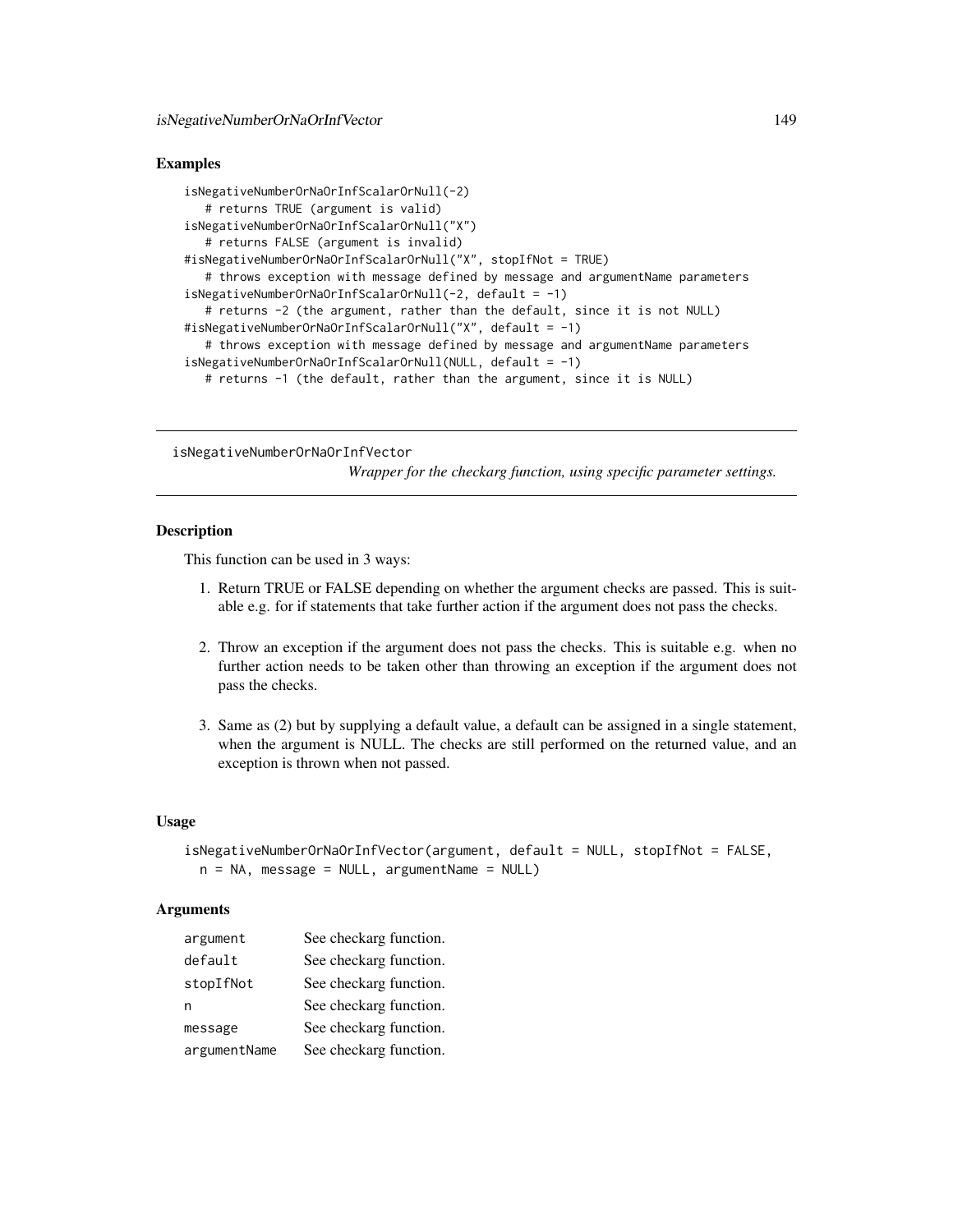# Details

Actual call to checkarg: checkarg(argument, "N", default = default, stopIfNot = stopIfNot, nullAllowed = FALSE, n = NA, zeroAllowed = TRUE, negativeAllowed = TRUE, positiveAllowed = FALSE, nonIntegerAllowed = TRUE, naAllowed = TRUE, nanAllowed = FALSE, infAllowed = TRUE, message = message, argumentName = argumentName)

#### Value

See checkarg function.

#### Examples

```
isNegativeNumberOrNaOrInfVector(-2)
  # returns TRUE (argument is valid)
isNegativeNumberOrNaOrInfVector("X")
  # returns FALSE (argument is invalid)
#isNegativeNumberOrNaOrInfVector("X", stopIfNot = TRUE)
  # throws exception with message defined by message and argumentName parameters
isNegativeNumberOrNaOrInfVector(-2, default = -1)
  # returns -2 (the argument, rather than the default, since it is not NULL)
#isNegativeNumberOrNaOrInfVector("X", default = -1)
  # throws exception with message defined by message and argumentName parameters
isNegativeNumberOrNaOrInfVector(NULL, default = -1)
  # returns -1 (the default, rather than the argument, since it is NULL)
```
isNegativeNumberOrNaOrInfVectorOrNull *Wrapper for the checkarg function, using specific parameter settings.*

# **Description**

This function can be used in 3 ways:

- 1. Return TRUE or FALSE depending on whether the argument checks are passed. This is suitable e.g. for if statements that take further action if the argument does not pass the checks.
- 2. Throw an exception if the argument does not pass the checks. This is suitable e.g. when no further action needs to be taken other than throwing an exception if the argument does not pass the checks.
- 3. Same as (2) but by supplying a default value, a default can be assigned in a single statement, when the argument is NULL. The checks are still performed on the returned value, and an exception is thrown when not passed.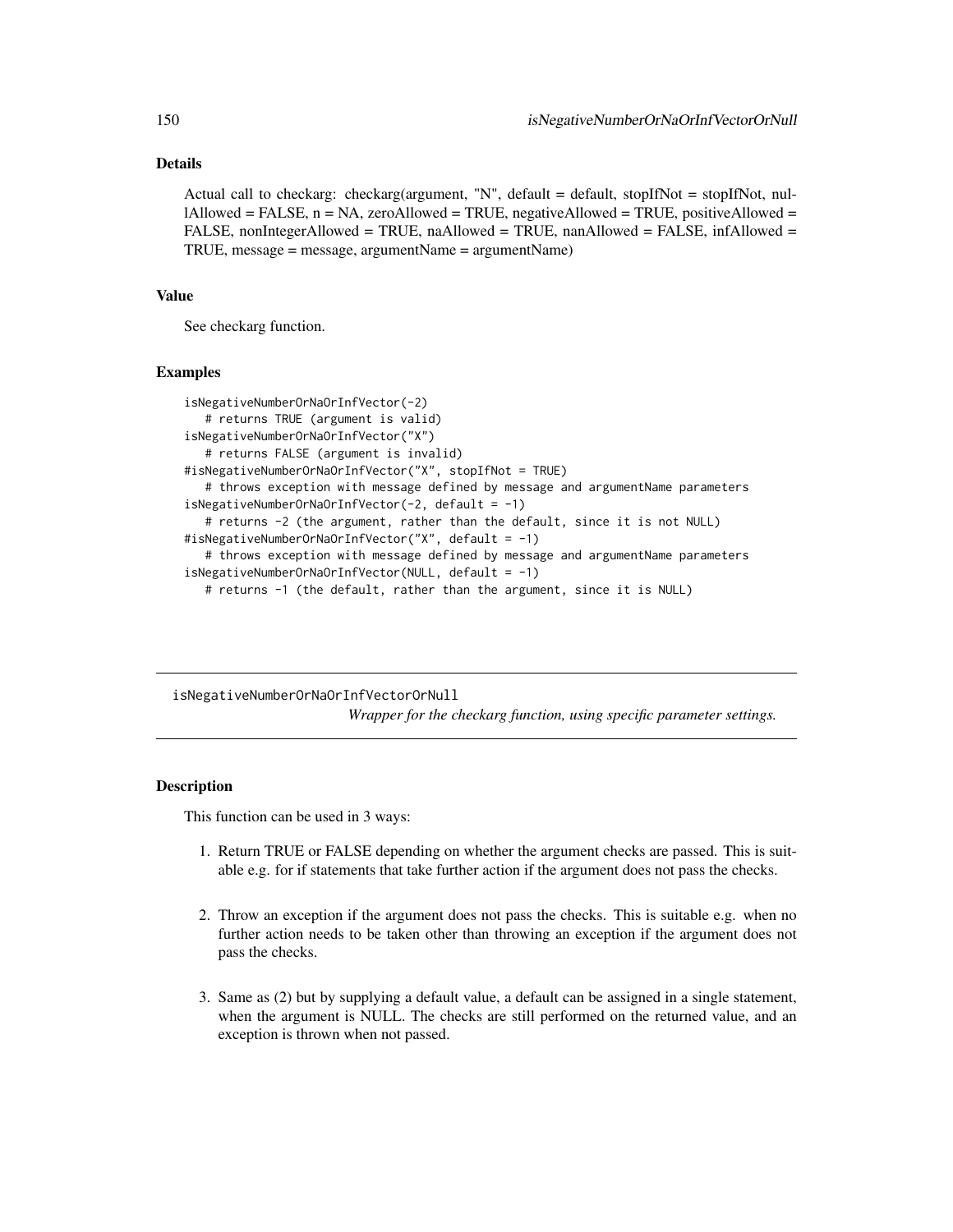```
isNegativeNumberOrNaOrInfVectorOrNull(argument, default = NULL,
  stopIfNot = FALSE, n = NA, message = NULL, argumentName = NULL)
```
## Arguments

| argument     | See checkarg function. |
|--------------|------------------------|
| default      | See checkarg function. |
| stopIfNot    | See checkarg function. |
| n            | See checkarg function. |
| message      | See checkarg function. |
| argumentName | See checkarg function. |

### Details

Actual call to checkarg: checkarg(argument, "N", default = default, stopIfNot = stopIfNot, nullAllowed = TRUE,  $n = NA$ , zeroAllowed = TRUE, negativeAllowed = TRUE, positiveAllowed = FALSE, nonIntegerAllowed = TRUE, naAllowed = TRUE, nanAllowed = FALSE, infAllowed = TRUE, message = message, argumentName = argumentName)

#### Value

See checkarg function.

```
isNegativeNumberOrNaOrInfVectorOrNull(-2)
  # returns TRUE (argument is valid)
isNegativeNumberOrNaOrInfVectorOrNull("X")
  # returns FALSE (argument is invalid)
#isNegativeNumberOrNaOrInfVectorOrNull("X", stopIfNot = TRUE)
   # throws exception with message defined by message and argumentName parameters
isNegativeNumberOrNaOrInfVectorOrNull(-2, default = -1)
   # returns -2 (the argument, rather than the default, since it is not NULL)
#isNegativeNumberOrNaOrInfVectorOrNull("X", default = -1)
   # throws exception with message defined by message and argumentName parameters
isNegativeNumberOrNaOrInfVectorOrNull(NULL, default = -1)
   # returns -1 (the default, rather than the argument, since it is NULL)
```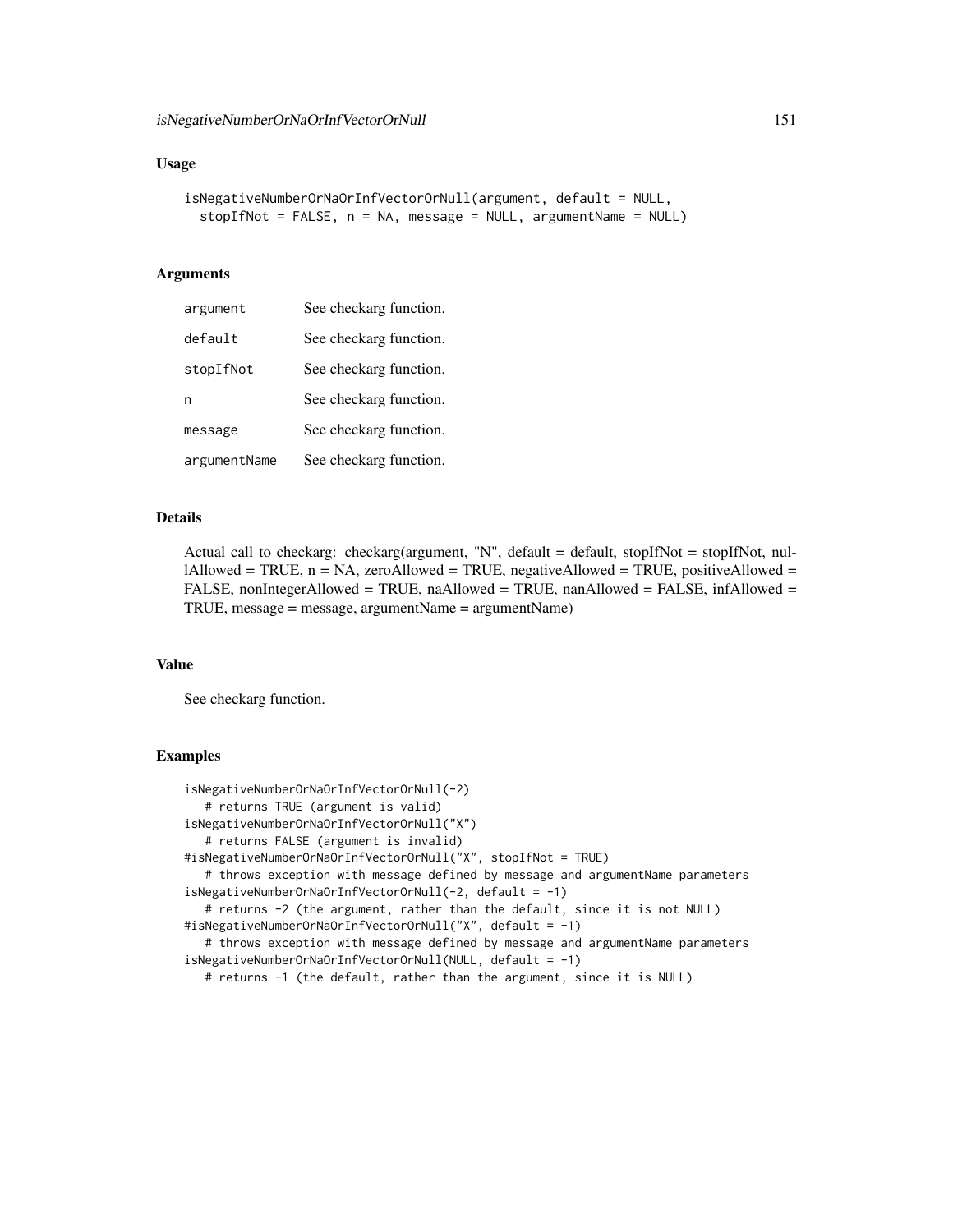isNegativeNumberOrNaOrNanOrInfScalar

*Wrapper for the checkarg function, using specific parameter settings.*

## Description

This function can be used in 3 ways:

- 1. Return TRUE or FALSE depending on whether the argument checks are passed. This is suitable e.g. for if statements that take further action if the argument does not pass the checks.
- 2. Throw an exception if the argument does not pass the checks. This is suitable e.g. when no further action needs to be taken other than throwing an exception if the argument does not pass the checks.
- 3. Same as (2) but by supplying a default value, a default can be assigned in a single statement, when the argument is NULL. The checks are still performed on the returned value, and an exception is thrown when not passed.

#### Usage

```
isNegativeNumberOrNaOrNanOrInfScalar(argument, default = NULL,
 stopIfNot = FALSE, message = NULL, argumentName = NULL)
```
### **Arguments**

| argument     | See checkarg function. |
|--------------|------------------------|
| default      | See checkarg function. |
| stopIfNot    | See checkarg function. |
| message      | See checkarg function. |
| argumentName | See checkarg function. |

#### Details

Actual call to checkarg: checkarg(argument, "N", default = default, stopIfNot = stopIfNot, nullAllowed = FALSE,  $n = 1$ , zeroAllowed = TRUE, negativeAllowed = TRUE, positiveAllowed = FALSE, nonIntegerAllowed = TRUE, naAllowed = TRUE, nanAllowed = TRUE, infAllowed = TRUE, message = message, argumentName = argumentName)

# Value

See checkarg function.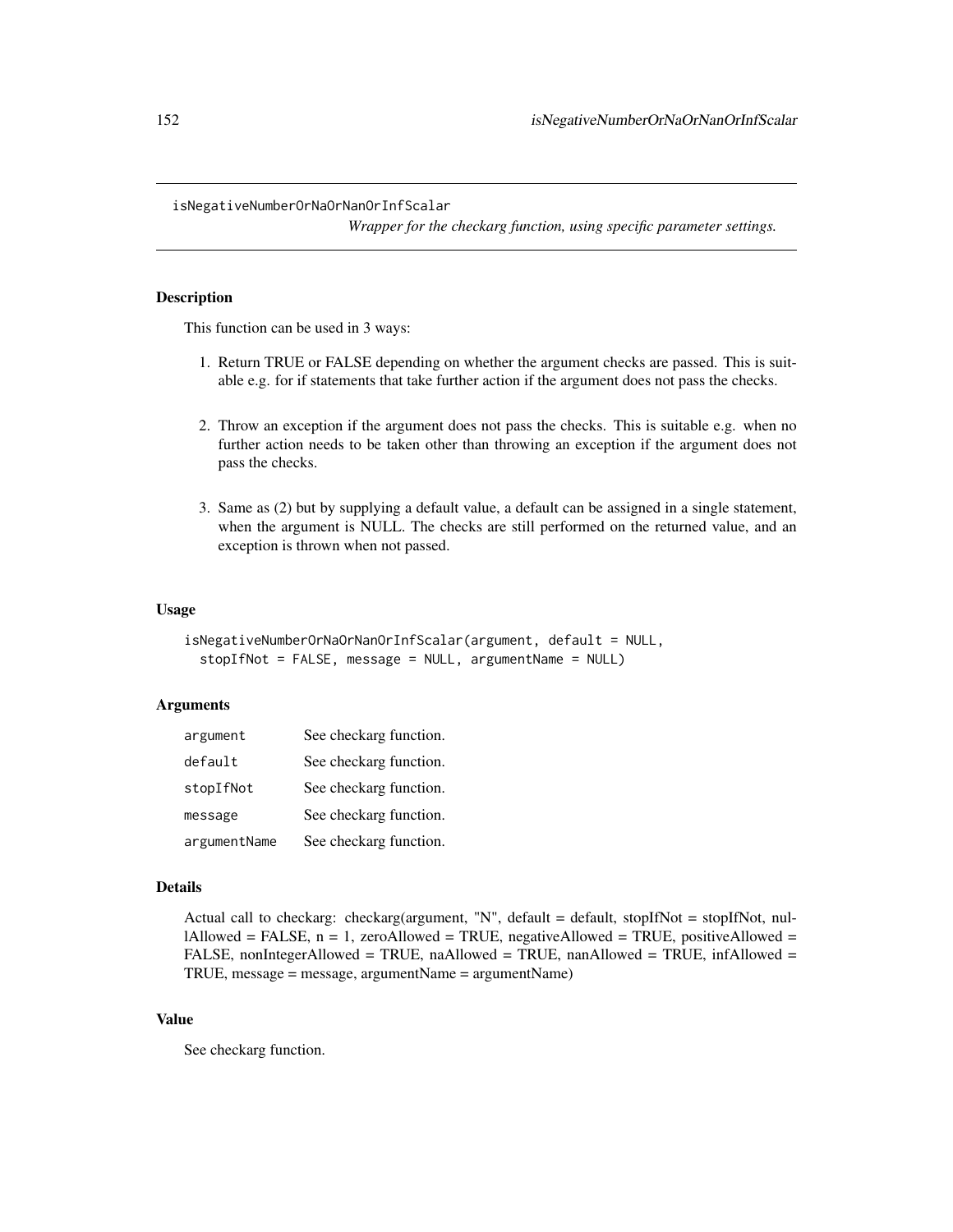## Examples

```
isNegativeNumberOrNaOrNanOrInfScalar(-2)
   # returns TRUE (argument is valid)
isNegativeNumberOrNaOrNanOrInfScalar("X")
   # returns FALSE (argument is invalid)
#isNegativeNumberOrNaOrNanOrInfScalar("X", stopIfNot = TRUE)
   # throws exception with message defined by message and argumentName parameters
isNegativeNumberOrNaOrNanOrInfScalar(-2, default = -1)
   # returns -2 (the argument, rather than the default, since it is not NULL)
#isNegativeNumberOrNaOrNanOrInfScalar("X", default = -1)
   # throws exception with message defined by message and argumentName parameters
isNegativeNumberOrNaOrNanOrInfScalar(NULL, default = -1)
   # returns -1 (the default, rather than the argument, since it is NULL)
```
isNegativeNumberOrNaOrNanOrInfScalarOrNull *Wrapper for the checkarg function, using specific parameter settings.*

### **Description**

This function can be used in 3 ways:

- 1. Return TRUE or FALSE depending on whether the argument checks are passed. This is suitable e.g. for if statements that take further action if the argument does not pass the checks.
- 2. Throw an exception if the argument does not pass the checks. This is suitable e.g. when no further action needs to be taken other than throwing an exception if the argument does not pass the checks.
- 3. Same as (2) but by supplying a default value, a default can be assigned in a single statement, when the argument is NULL. The checks are still performed on the returned value, and an exception is thrown when not passed.

### Usage

```
isNegativeNumberOrNaOrNanOrInfScalarOrNull(argument, default = NULL,
 stopIfNot = FALSE, message = NULL, argumentName = NULL)
```
## **Arguments**

| argument     | See checkarg function. |
|--------------|------------------------|
| default      | See checkarg function. |
| stopIfNot    | See checkarg function. |
| message      | See checkarg function. |
| argumentName | See checkarg function. |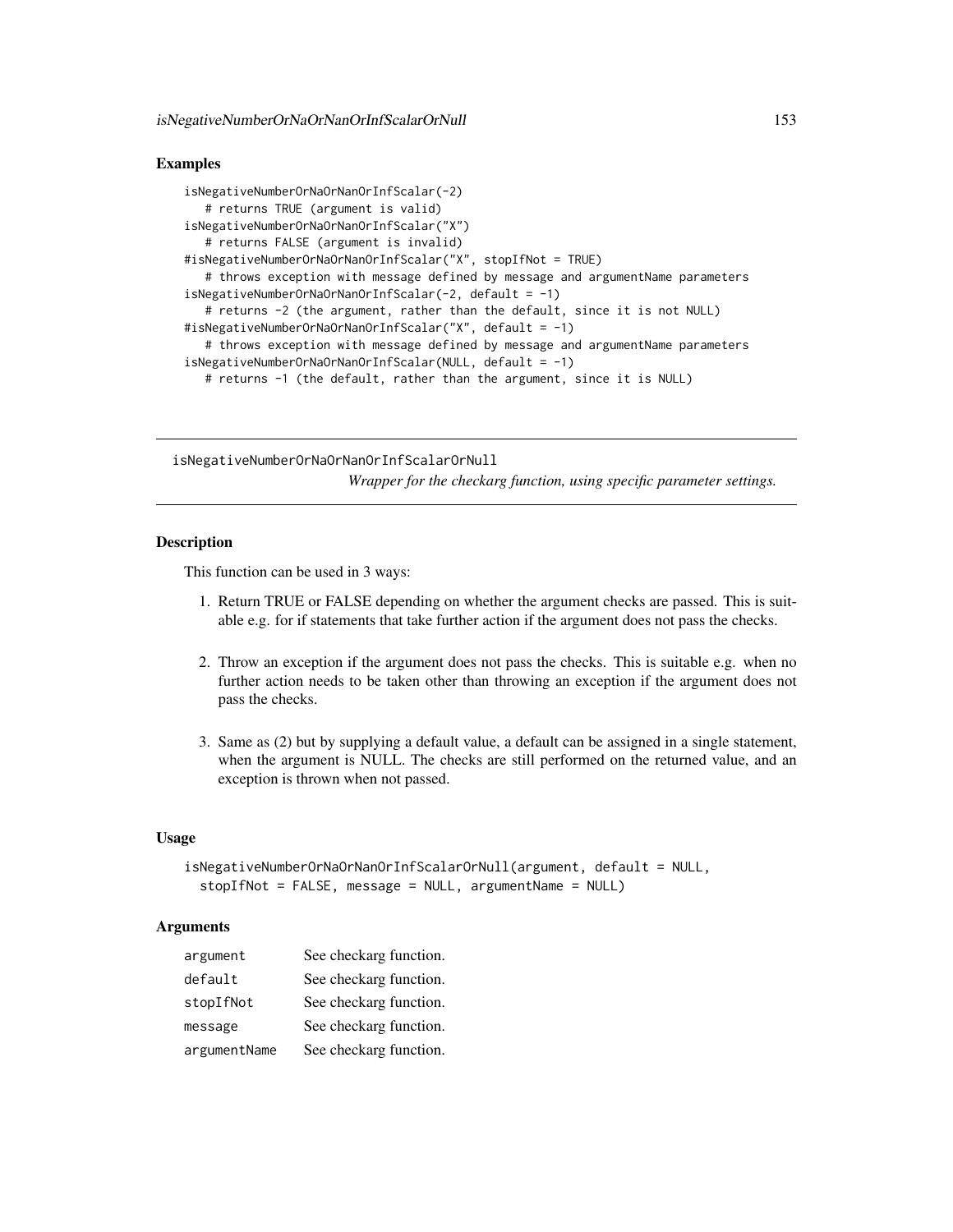# Details

Actual call to checkarg: checkarg(argument, "N", default = default, stopIfNot = stopIfNot, nul- $1$ Allowed = TRUE,  $n = 1$ , zeroAllowed = TRUE, negativeAllowed = TRUE, positiveAllowed = FALSE, nonIntegerAllowed = TRUE, naAllowed = TRUE, nanAllowed = TRUE, infAllowed = TRUE, message = message, argumentName = argumentName)

#### Value

See checkarg function.

#### Examples

```
isNegativeNumberOrNaOrNanOrInfScalarOrNull(-2)
  # returns TRUE (argument is valid)
isNegativeNumberOrNaOrNanOrInfScalarOrNull("X")
  # returns FALSE (argument is invalid)
#isNegativeNumberOrNaOrNanOrInfScalarOrNull("X", stopIfNot = TRUE)
  # throws exception with message defined by message and argumentName parameters
isNegativeNumberOrNaOrNanOrInfScalarOrNull(-2, default = -1)
  # returns -2 (the argument, rather than the default, since it is not NULL)
#isNegativeNumberOrNaOrNanOrInfScalarOrNull("X", default = -1)
  # throws exception with message defined by message and argumentName parameters
isNegativeNumberOrNaOrNanOrInfScalarOrNull(NULL, default = -1)
  # returns -1 (the default, rather than the argument, since it is NULL)
```
isNegativeNumberOrNaOrNanOrInfVector *Wrapper for the checkarg function, using specific parameter settings.*

## **Description**

This function can be used in 3 ways:

- 1. Return TRUE or FALSE depending on whether the argument checks are passed. This is suitable e.g. for if statements that take further action if the argument does not pass the checks.
- 2. Throw an exception if the argument does not pass the checks. This is suitable e.g. when no further action needs to be taken other than throwing an exception if the argument does not pass the checks.
- 3. Same as (2) but by supplying a default value, a default can be assigned in a single statement, when the argument is NULL. The checks are still performed on the returned value, and an exception is thrown when not passed.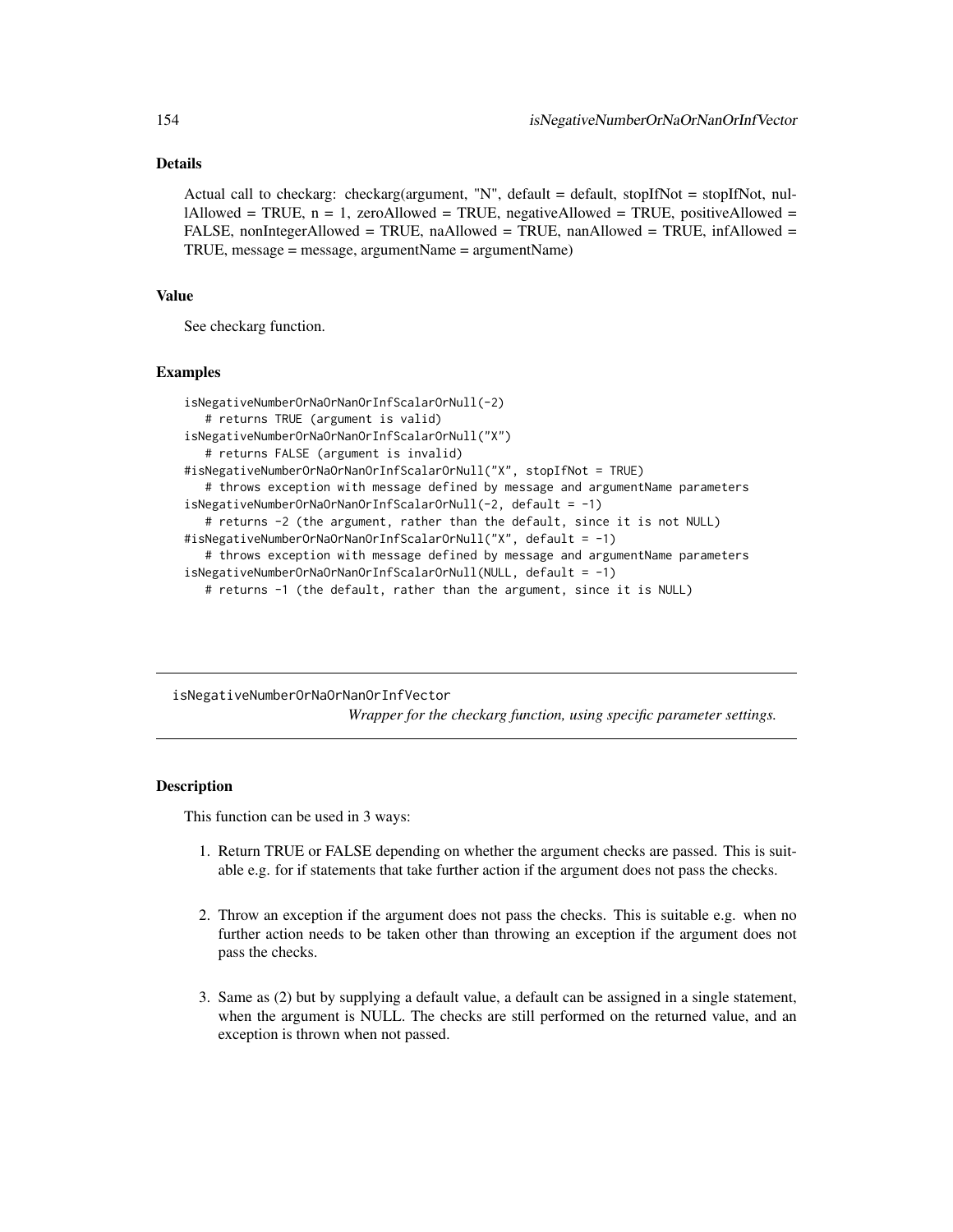```
isNegativeNumberOrNaOrNanOrInfVector(argument, default = NULL,
  stopIfNot = FALSE, n = NA, message = NULL, argumentName = NULL)
```
## Arguments

| argument     | See checkarg function. |
|--------------|------------------------|
| default      | See checkarg function. |
| stopIfNot    | See checkarg function. |
| n            | See checkarg function. |
| message      | See checkarg function. |
| argumentName | See checkarg function. |

### Details

Actual call to checkarg: checkarg(argument, "N", default = default, stopIfNot = stopIfNot, nullAllowed = FALSE, n = NA, zeroAllowed = TRUE, negativeAllowed = TRUE, positiveAllowed  $=$  FALSE, nonIntegerAllowed = TRUE, naAllowed = TRUE, nanAllowed = TRUE, infAllowed = TRUE, message = message, argumentName = argumentName)

#### Value

See checkarg function.

```
isNegativeNumberOrNaOrNanOrInfVector(-2)
  # returns TRUE (argument is valid)
isNegativeNumberOrNaOrNanOrInfVector("X")
  # returns FALSE (argument is invalid)
#isNegativeNumberOrNaOrNanOrInfVector("X", stopIfNot = TRUE)
   # throws exception with message defined by message and argumentName parameters
isNegativeNumberOrNaOrNanOrInfVector(-2, default = -1)
   # returns -2 (the argument, rather than the default, since it is not NULL)
#isNegativeNumberOrNaOrNanOrInfVector("X", default = -1)
   # throws exception with message defined by message and argumentName parameters
isNegativeNumberOrNaOrNanOrInfVector(NULL, default = -1)
   # returns -1 (the default, rather than the argument, since it is NULL)
```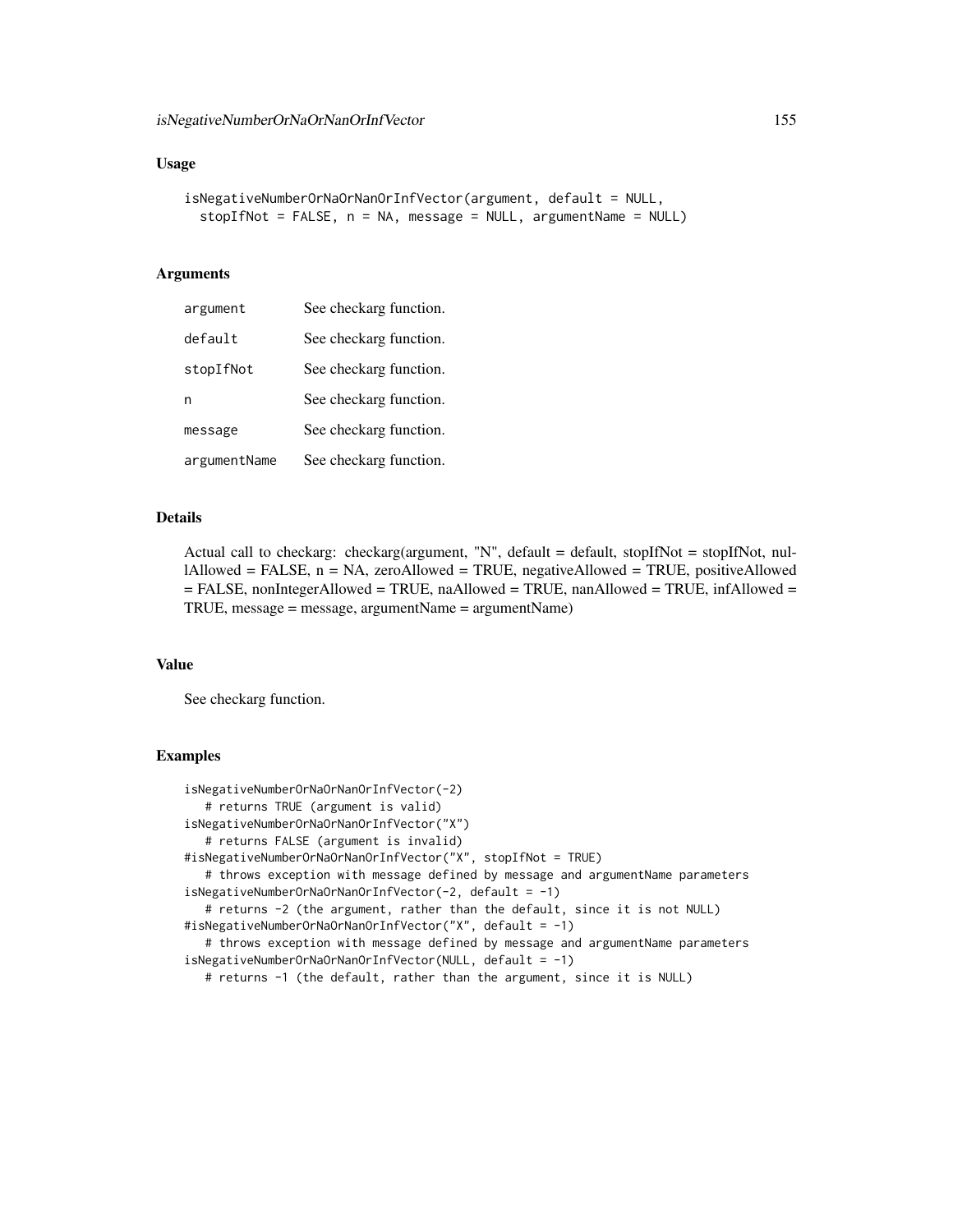isNegativeNumberOrNaOrNanOrInfVectorOrNull

*Wrapper for the checkarg function, using specific parameter settings.*

# **Description**

This function can be used in 3 ways:

- 1. Return TRUE or FALSE depending on whether the argument checks are passed. This is suitable e.g. for if statements that take further action if the argument does not pass the checks.
- 2. Throw an exception if the argument does not pass the checks. This is suitable e.g. when no further action needs to be taken other than throwing an exception if the argument does not pass the checks.
- 3. Same as (2) but by supplying a default value, a default can be assigned in a single statement, when the argument is NULL. The checks are still performed on the returned value, and an exception is thrown when not passed.

#### Usage

```
isNegativeNumberOrNaOrNanOrInfVectorOrNull(argument, default = NULL,
 stopIfNot = FALSE, n = NA, message = NULL, argumentName = NULL)
```
## Arguments

| argument     | See checkarg function. |
|--------------|------------------------|
| default      | See checkarg function. |
| stopIfNot    | See checkarg function. |
| n            | See checkarg function. |
| message      | See checkarg function. |
| argumentName | See checkarg function. |

#### Details

```
Actual call to checkarg: checkarg(argument, "N", default = default, stopIfNot = stopIfNot, nul-
lAllowed = TRUE, n = NA, zeroAllowed = TRUE, negativeAllowed = TRUE, positiveAllowed =
FALSE, nonIntegerAllowed = TRUE, naAllowed = TRUE, nanAllowed = TRUE, infAllowed =
TRUE, message = message, argumentName = argumentName)
```
# Value

See checkarg function.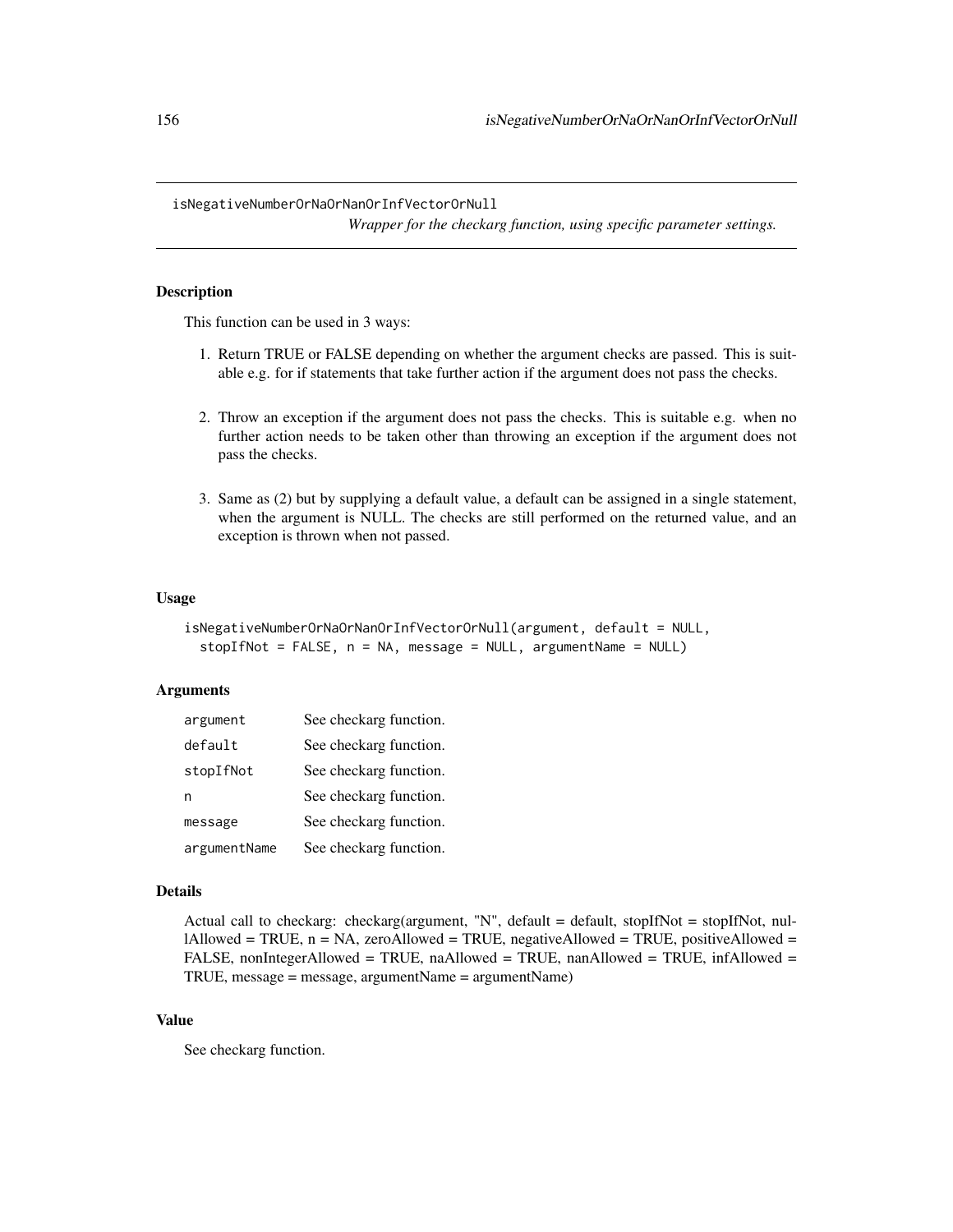### Examples

```
isNegativeNumberOrNaOrNanOrInfVectorOrNull(-2)
   # returns TRUE (argument is valid)
isNegativeNumberOrNaOrNanOrInfVectorOrNull("X")
   # returns FALSE (argument is invalid)
#isNegativeNumberOrNaOrNanOrInfVectorOrNull("X", stopIfNot = TRUE)
   # throws exception with message defined by message and argumentName parameters
isNegativeNumberOrNaOrNanOrInfVectorOrNull(-2, default = -1)# returns -2 (the argument, rather than the default, since it is not NULL)
#isNegativeNumberOrNaOrNanOrInfVectorOrNull("X", default = -1)
   # throws exception with message defined by message and argumentName parameters
isNegativeNumberOrNaOrNanOrInfVectorOrNull(NULL, default = -1)
   # returns -1 (the default, rather than the argument, since it is NULL)
```
isNegativeNumberOrNaOrNanScalar

*Wrapper for the checkarg function, using specific parameter settings.*

### **Description**

This function can be used in 3 ways:

- 1. Return TRUE or FALSE depending on whether the argument checks are passed. This is suitable e.g. for if statements that take further action if the argument does not pass the checks.
- 2. Throw an exception if the argument does not pass the checks. This is suitable e.g. when no further action needs to be taken other than throwing an exception if the argument does not pass the checks.
- 3. Same as (2) but by supplying a default value, a default can be assigned in a single statement, when the argument is NULL. The checks are still performed on the returned value, and an exception is thrown when not passed.

### Usage

```
isNegativeNumberOrNaOrNanScalar(argument, default = NULL, stopIfNot = FALSE,
 message = NULL, argumentName = NULL)
```
### **Arguments**

| argument     | See checkarg function. |
|--------------|------------------------|
| default      | See checkarg function. |
| stopIfNot    | See checkarg function. |
| message      | See checkarg function. |
| argumentName | See checkarg function. |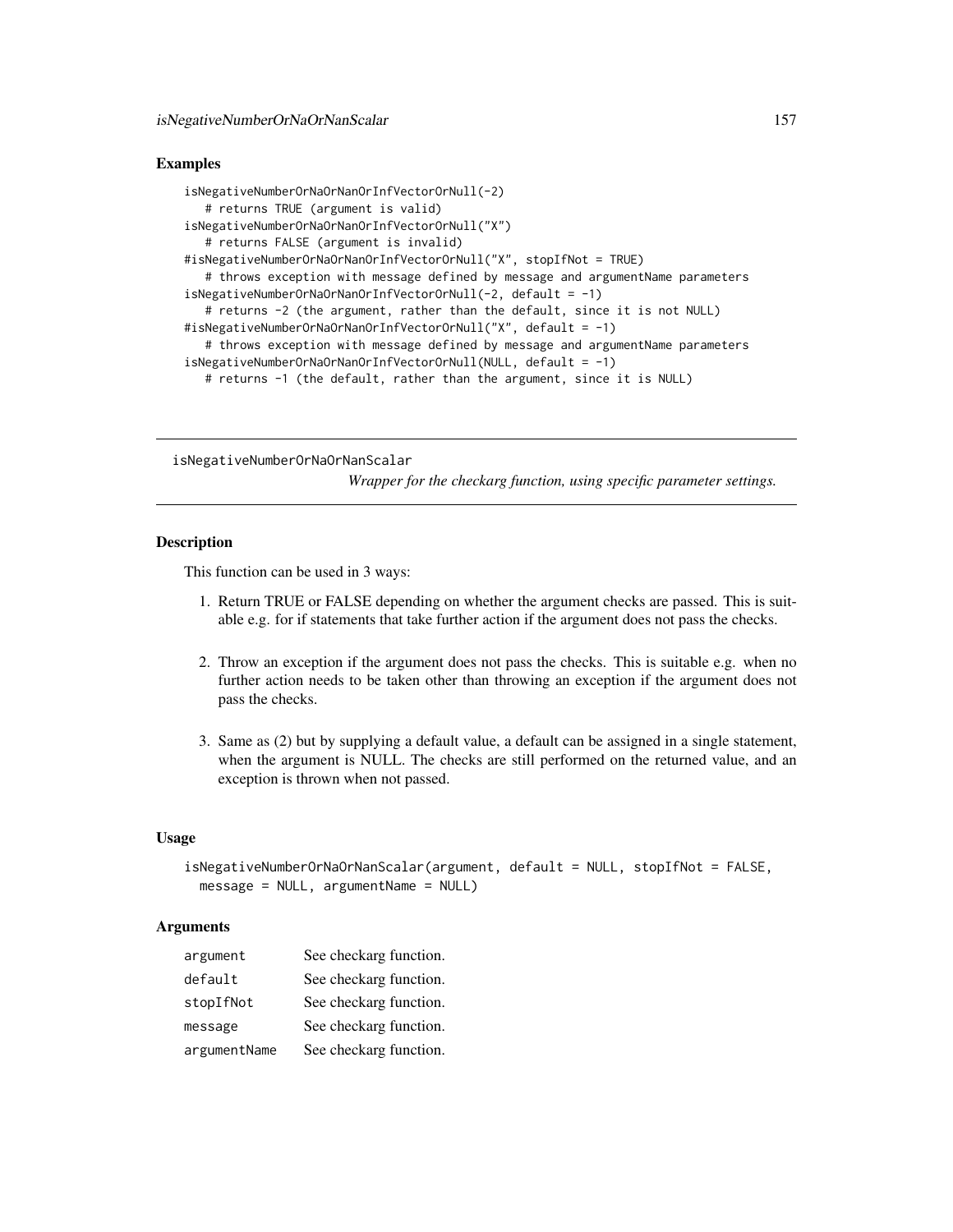# Details

Actual call to checkarg: checkarg(argument, "N", default = default, stopIfNot = stopIfNot, nullAllowed = FALSE, n = 1, zeroAllowed = TRUE, negativeAllowed = TRUE, positiveAllowed = FALSE, nonIntegerAllowed = TRUE, naAllowed = TRUE, nanAllowed = TRUE, infAllowed = FALSE, message = message, argumentName = argumentName)

#### Value

See checkarg function.

#### Examples

```
isNegativeNumberOrNaOrNanScalar(-2)
  # returns TRUE (argument is valid)
isNegativeNumberOrNaOrNanScalar("X")
  # returns FALSE (argument is invalid)
#isNegativeNumberOrNaOrNanScalar("X", stopIfNot = TRUE)
  # throws exception with message defined by message and argumentName parameters
isNegativeNumberOrNaOrNanScalar(-2, default = -1)
  # returns -2 (the argument, rather than the default, since it is not NULL)
#isNegativeNumberOrNaOrNanScalar("X", default = -1)
  # throws exception with message defined by message and argumentName parameters
isNegativeNumberOrNaOrNanScalar(NULL, default = -1)
  # returns -1 (the default, rather than the argument, since it is NULL)
```
isNegativeNumberOrNaOrNanScalarOrNull *Wrapper for the checkarg function, using specific parameter settings.*

## **Description**

This function can be used in 3 ways:

- 1. Return TRUE or FALSE depending on whether the argument checks are passed. This is suitable e.g. for if statements that take further action if the argument does not pass the checks.
- 2. Throw an exception if the argument does not pass the checks. This is suitable e.g. when no further action needs to be taken other than throwing an exception if the argument does not pass the checks.
- 3. Same as (2) but by supplying a default value, a default can be assigned in a single statement, when the argument is NULL. The checks are still performed on the returned value, and an exception is thrown when not passed.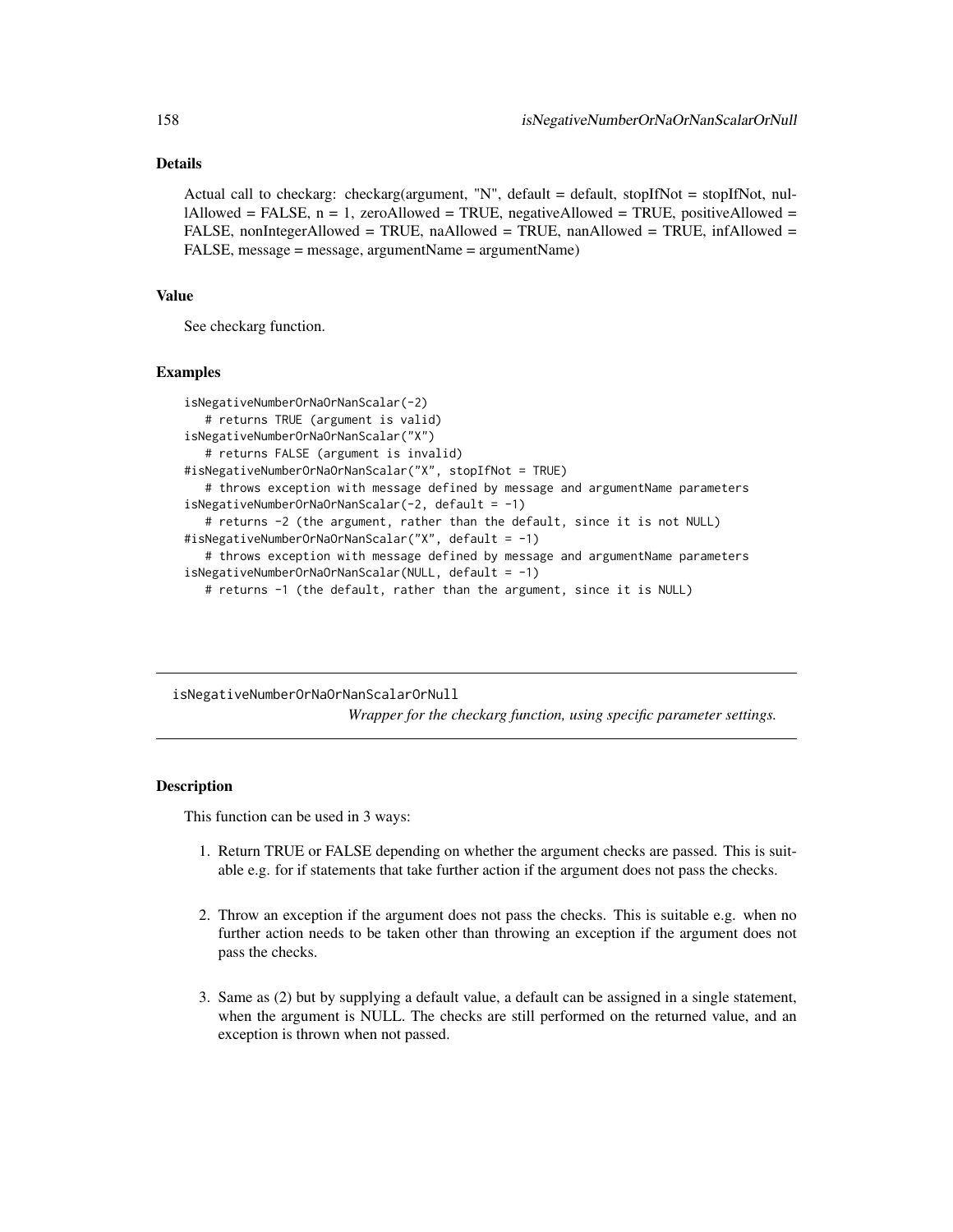```
isNegativeNumberOrNaOrNanScalarOrNull(argument, default = NULL,
  stopIfNot = FALSE, message = NULL, argumentName = NULL)
```
#### Arguments

| argument     | See checkarg function. |
|--------------|------------------------|
| default      | See checkarg function. |
| stopIfNot    | See checkarg function. |
| message      | See checkarg function. |
| argumentName | See checkarg function. |

# Details

Actual call to checkarg: checkarg(argument, "N", default = default, stopIfNot = stopIfNot, nullAllowed = TRUE,  $n = 1$ , zeroAllowed = TRUE, negativeAllowed = TRUE, positiveAllowed = FALSE, nonIntegerAllowed = TRUE, naAllowed = TRUE, nanAllowed = TRUE, infAllowed = FALSE, message = message, argumentName = argumentName)

### Value

See checkarg function.

#### Examples

```
isNegativeNumberOrNaOrNanScalarOrNull(-2)
   # returns TRUE (argument is valid)
isNegativeNumberOrNaOrNanScalarOrNull("X")
   # returns FALSE (argument is invalid)
#isNegativeNumberOrNaOrNanScalarOrNull("X", stopIfNot = TRUE)
   # throws exception with message defined by message and argumentName parameters
isNegativeNumberOrNaOrNanScalarOrNull(-2, default = -1)
   # returns -2 (the argument, rather than the default, since it is not NULL)
#isNegativeNumberOrNaOrNanScalarOrNull("X", default = -1)
  # throws exception with message defined by message and argumentName parameters
isNegativeNumberOrNaOrNanScalarOrNull(NULL, default = -1)
  # returns -1 (the default, rather than the argument, since it is NULL)
```
isNegativeNumberOrNaOrNanVector

*Wrapper for the checkarg function, using specific parameter settings.*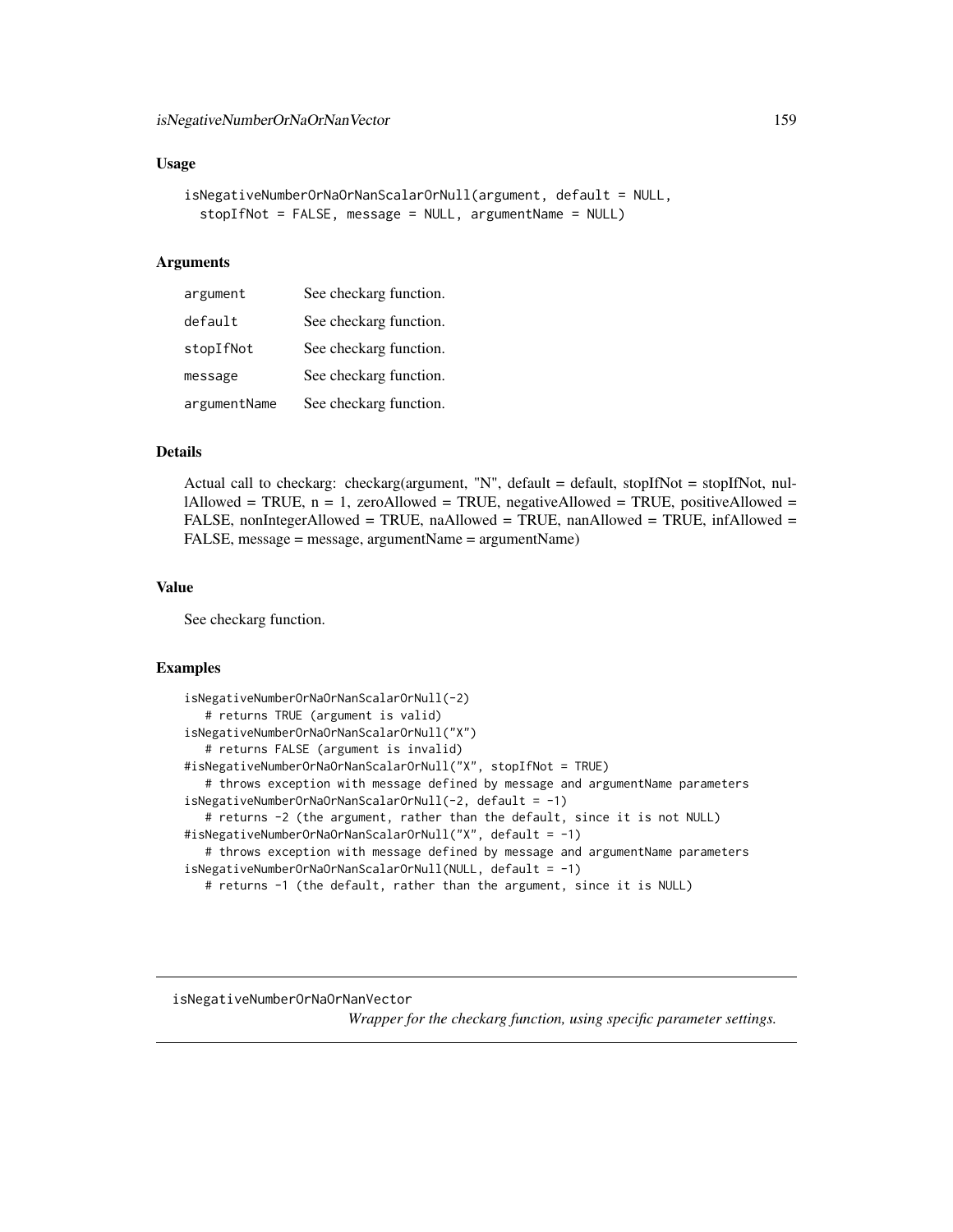### Description

This function can be used in 3 ways:

- 1. Return TRUE or FALSE depending on whether the argument checks are passed. This is suitable e.g. for if statements that take further action if the argument does not pass the checks.
- 2. Throw an exception if the argument does not pass the checks. This is suitable e.g. when no further action needs to be taken other than throwing an exception if the argument does not pass the checks.
- 3. Same as (2) but by supplying a default value, a default can be assigned in a single statement, when the argument is NULL. The checks are still performed on the returned value, and an exception is thrown when not passed.

### Usage

```
isNegativeNumberOrNaOrNanVector(argument, default = NULL, stopIfNot = FALSE,
 n = NA, message = NULL, argumentName = NULL)
```
### Arguments

| argument     | See checkarg function. |
|--------------|------------------------|
| default      | See checkarg function. |
| stopIfNot    | See checkarg function. |
| n            | See checkarg function. |
| message      | See checkarg function. |
| argumentName | See checkarg function. |

### Details

Actual call to checkarg: checkarg(argument, "N", default = default, stopIfNot = stopIfNot, nul- $1$ Allowed = FALSE,  $n = NA$ , zeroAllowed = TRUE, negativeAllowed = TRUE, positiveAllowed = FALSE, nonIntegerAllowed = TRUE, naAllowed = TRUE, nanAllowed = TRUE, infAllowed = FALSE, message = message, argumentName = argumentName)

### Value

See checkarg function.

```
isNegativeNumberOrNaOrNanVector(-2)
  # returns TRUE (argument is valid)
isNegativeNumberOrNaOrNanVector("X")
  # returns FALSE (argument is invalid)
#isNegativeNumberOrNaOrNanVector("X", stopIfNot = TRUE)
  # throws exception with message defined by message and argumentName parameters
```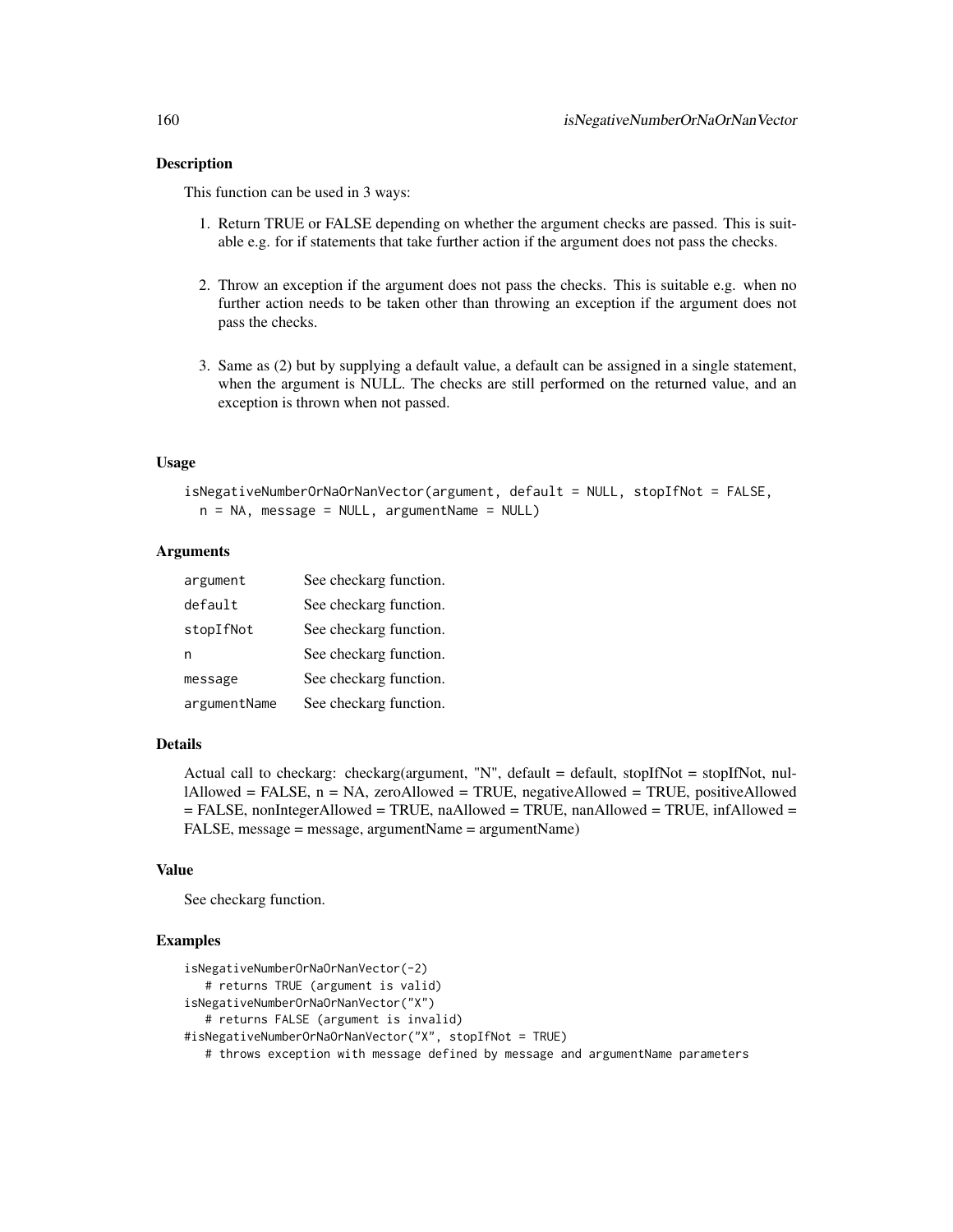```
isNegativeNumberOrNaOrNanVector(-2, default = -1)
   # returns -2 (the argument, rather than the default, since it is not NULL)
#isNegativeNumberOrNaOrNanVector("X", default = -1)
   # throws exception with message defined by message and argumentName parameters
isNegativeNumberOrNaOrNanVector(NULL, default = -1)
  # returns -1 (the default, rather than the argument, since it is NULL)
```
isNegativeNumberOrNaOrNanVectorOrNull

*Wrapper for the checkarg function, using specific parameter settings.*

## Description

This function can be used in 3 ways:

- 1. Return TRUE or FALSE depending on whether the argument checks are passed. This is suitable e.g. for if statements that take further action if the argument does not pass the checks.
- 2. Throw an exception if the argument does not pass the checks. This is suitable e.g. when no further action needs to be taken other than throwing an exception if the argument does not pass the checks.
- 3. Same as (2) but by supplying a default value, a default can be assigned in a single statement, when the argument is NULL. The checks are still performed on the returned value, and an exception is thrown when not passed.

#### Usage

```
isNegativeNumberOrNaOrNanVectorOrNull(argument, default = NULL,
 stopIfNot = FALSE, n = NA, message = NULL, argumentName = NULL)
```
#### Arguments

| argument     | See checkarg function. |
|--------------|------------------------|
| default      | See checkarg function. |
| stopIfNot    | See checkarg function. |
| n            | See checkarg function. |
| message      | See checkarg function. |
| argumentName | See checkarg function. |

#### Details

Actual call to checkarg: checkarg(argument, "N", default = default, stopIfNot = stopIfNot, nullAllowed = TRUE,  $n = NA$ , zeroAllowed = TRUE, negativeAllowed = TRUE, positiveAllowed = FALSE, nonIntegerAllowed = TRUE, naAllowed = TRUE, nanAllowed = TRUE, infAllowed = FALSE, message = message, argumentName = argumentName)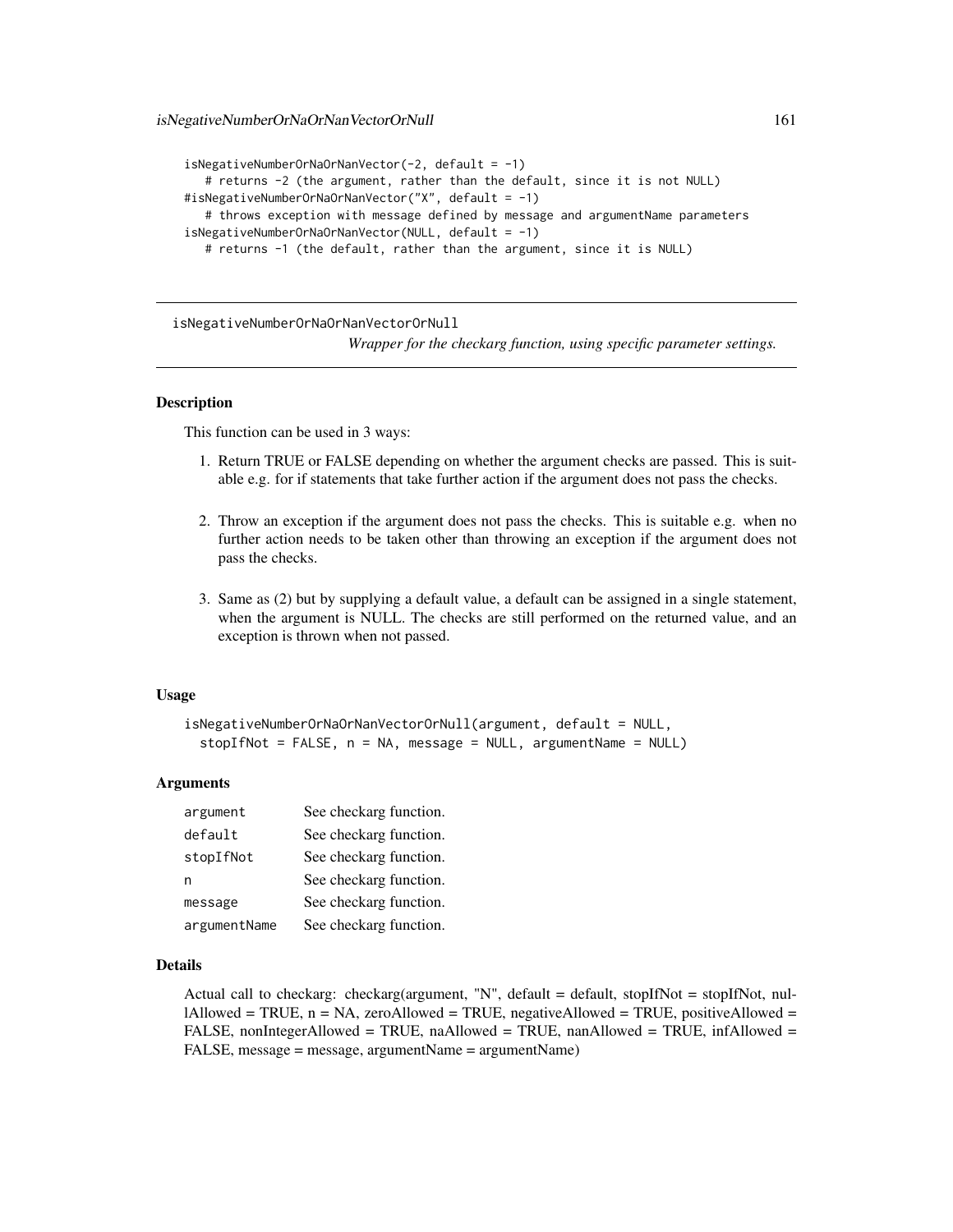# Value

See checkarg function.

### Examples

```
isNegativeNumberOrNaOrNanVectorOrNull(-2)
  # returns TRUE (argument is valid)
isNegativeNumberOrNaOrNanVectorOrNull("X")
  # returns FALSE (argument is invalid)
#isNegativeNumberOrNaOrNanVectorOrNull("X", stopIfNot = TRUE)
  # throws exception with message defined by message and argumentName parameters
isNegativeNumberOrNaOrNanVectorOrNull(-2, default = -1)
  # returns -2 (the argument, rather than the default, since it is not NULL)
#isNegativeNumberOrNaOrNanVectorOrNull("X", default = -1)
  # throws exception with message defined by message and argumentName parameters
isNegativeNumberOrNaOrNanVectorOrNull(NULL, default = -1)
  # returns -1 (the default, rather than the argument, since it is NULL)
```
isNegativeNumberOrNaScalar

*Wrapper for the checkarg function, using specific parameter settings.*

# **Description**

This function can be used in 3 ways:

- 1. Return TRUE or FALSE depending on whether the argument checks are passed. This is suitable e.g. for if statements that take further action if the argument does not pass the checks.
- 2. Throw an exception if the argument does not pass the checks. This is suitable e.g. when no further action needs to be taken other than throwing an exception if the argument does not pass the checks.
- 3. Same as (2) but by supplying a default value, a default can be assigned in a single statement, when the argument is NULL. The checks are still performed on the returned value, and an exception is thrown when not passed.

## Usage

```
isNegativeNumberOrNaScalar(argument, default = NULL, stopIfNot = FALSE,
 message = NULL, argumentName = NULL)
```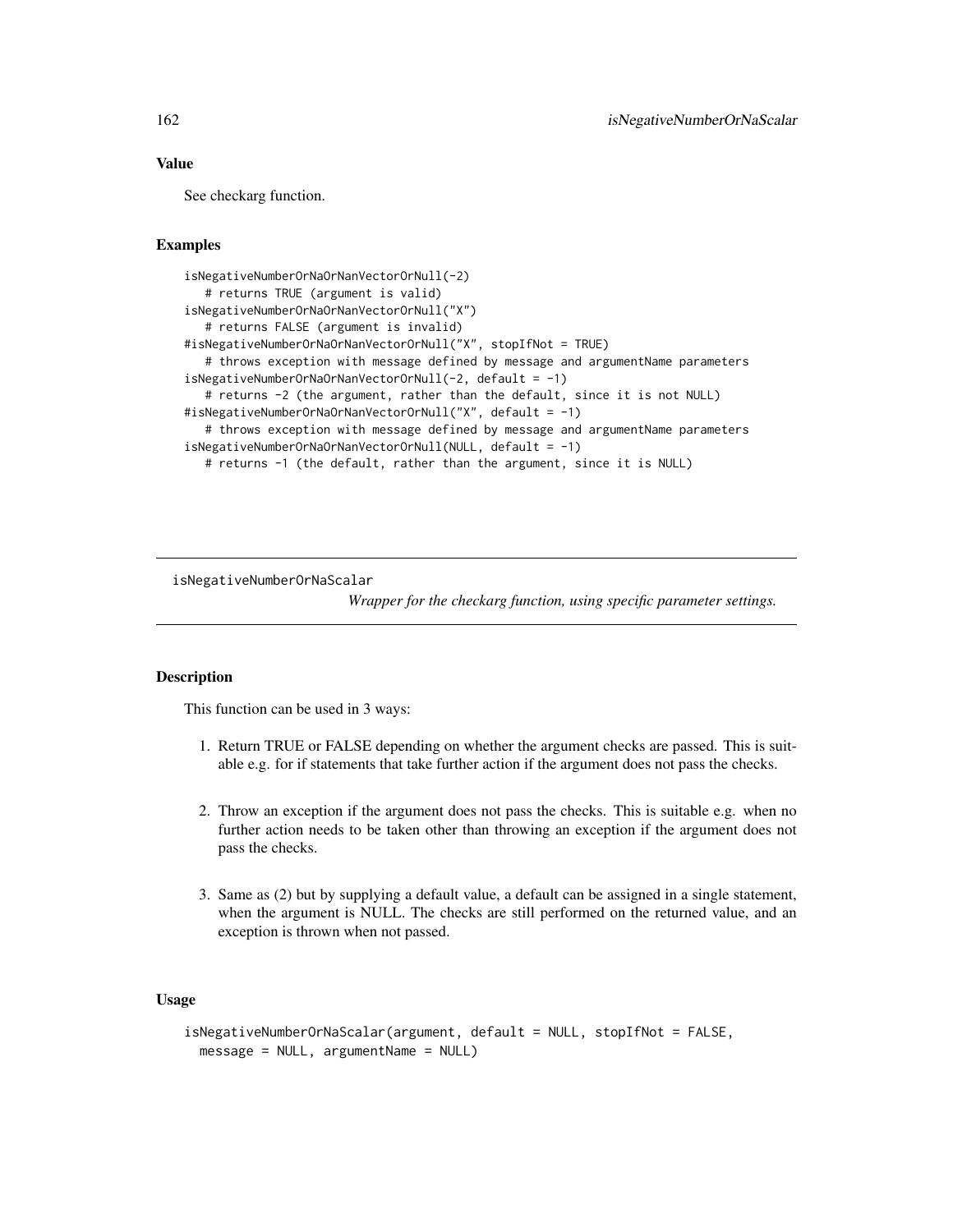#### **Arguments**

| argument     | See checkarg function. |
|--------------|------------------------|
| default      | See checkarg function. |
| stopIfNot    | See checkarg function. |
| message      | See checkarg function. |
| argumentName | See checkarg function. |

# Details

Actual call to checkarg: checkarg(argument, "N", default = default, stopIfNot = stopIfNot, nullAllowed = FALSE,  $n = 1$ , zeroAllowed = TRUE, negativeAllowed = TRUE, positiveAllowed = FALSE, nonIntegerAllowed = TRUE, naAllowed = TRUE, nanAllowed = FALSE, infAllowed = FALSE, message = message, argumentName = argumentName)

## Value

See checkarg function.

# Examples

```
isNegativeNumberOrNaScalar(-2)
  # returns TRUE (argument is valid)
isNegativeNumberOrNaScalar("X")
  # returns FALSE (argument is invalid)
#isNegativeNumberOrNaScalar("X", stopIfNot = TRUE)
   # throws exception with message defined by message and argumentName parameters
isNegativeNumberOrNaScalar(-2, default = -1)
   # returns -2 (the argument, rather than the default, since it is not NULL)
#isNegativeNumberOrNaScalar("X", default = -1)
   # throws exception with message defined by message and argumentName parameters
isNegativeNumberOrNaScalar(NULL, default = -1)
   # returns -1 (the default, rather than the argument, since it is NULL)
```
isNegativeNumberOrNaScalarOrNull

*Wrapper for the checkarg function, using specific parameter settings.*

#### **Description**

This function can be used in 3 ways:

1. Return TRUE or FALSE depending on whether the argument checks are passed. This is suitable e.g. for if statements that take further action if the argument does not pass the checks.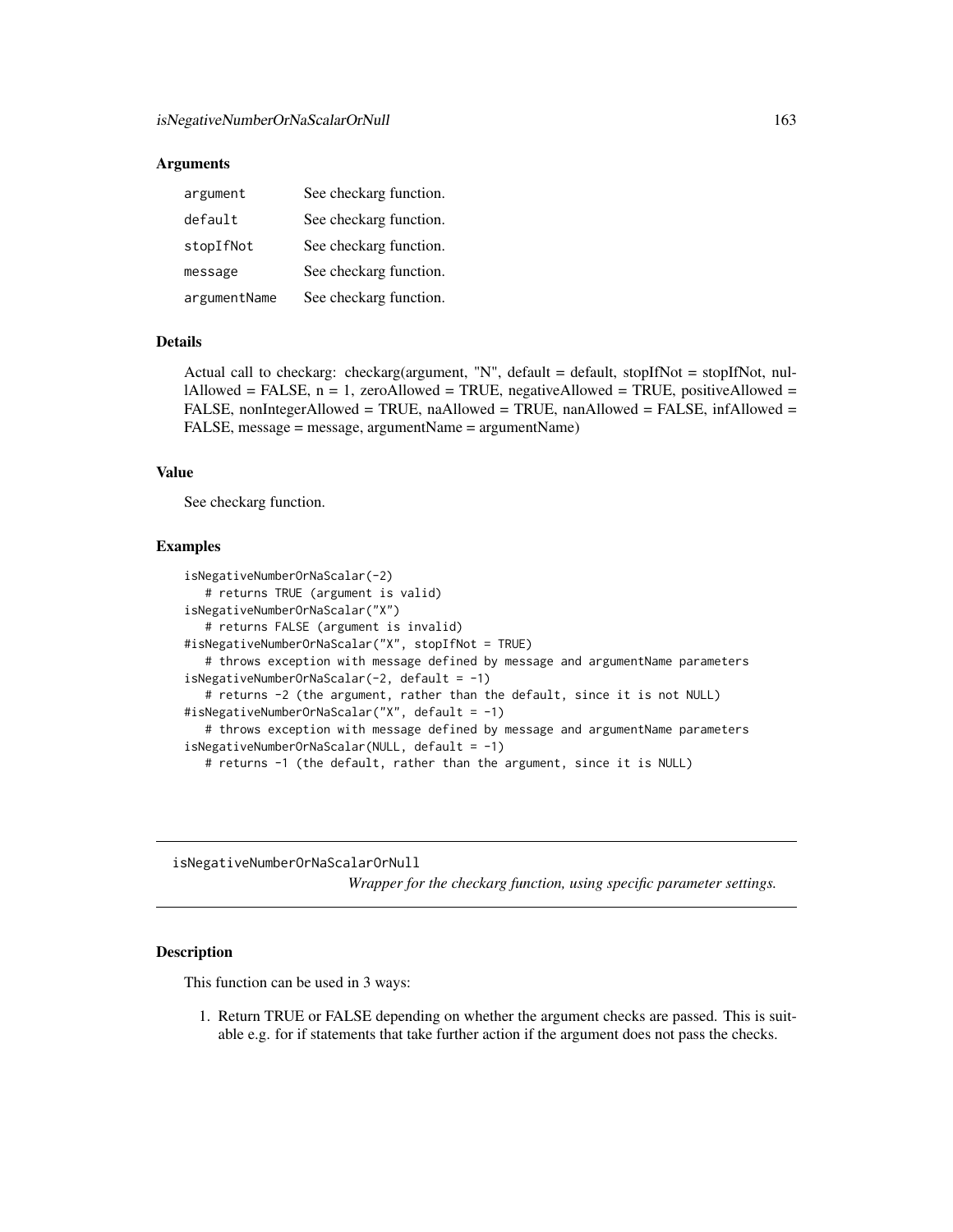- 2. Throw an exception if the argument does not pass the checks. This is suitable e.g. when no further action needs to be taken other than throwing an exception if the argument does not pass the checks.
- 3. Same as (2) but by supplying a default value, a default can be assigned in a single statement, when the argument is NULL. The checks are still performed on the returned value, and an exception is thrown when not passed.

```
isNegativeNumberOrNaScalarOrNull(argument, default = NULL,
  stopIfNot = FALSE, message = NULL, argumentName = NULL)
```
### Arguments

| argument     | See checkarg function. |
|--------------|------------------------|
| default      | See checkarg function. |
| stopIfNot    | See checkarg function. |
| message      | See checkarg function. |
| argumentName | See checkarg function. |

## Details

Actual call to checkarg: checkarg(argument, "N", default = default, stopIfNot = stopIfNot, nullAllowed = TRUE,  $n = 1$ , zeroAllowed = TRUE, negativeAllowed = TRUE, positiveAllowed = FALSE, nonIntegerAllowed = TRUE, naAllowed = TRUE, nanAllowed = FALSE, infAllowed = FALSE, message = message, argumentName = argumentName)

## Value

See checkarg function.

```
isNegativeNumberOrNaScalarOrNull(-2)
   # returns TRUE (argument is valid)
isNegativeNumberOrNaScalarOrNull("X")
   # returns FALSE (argument is invalid)
#isNegativeNumberOrNaScalarOrNull("X", stopIfNot = TRUE)
   # throws exception with message defined by message and argumentName parameters
isNegativeNumberOrNaScalarOrNull(-2, default = -1)# returns -2 (the argument, rather than the default, since it is not NULL)
#isNegativeNumberOrNaScalarOrNull("X", default = -1)
   # throws exception with message defined by message and argumentName parameters
isNegativeNumberOrNaScalarOrNull(NULL, default = -1)# returns -1 (the default, rather than the argument, since it is NULL)
```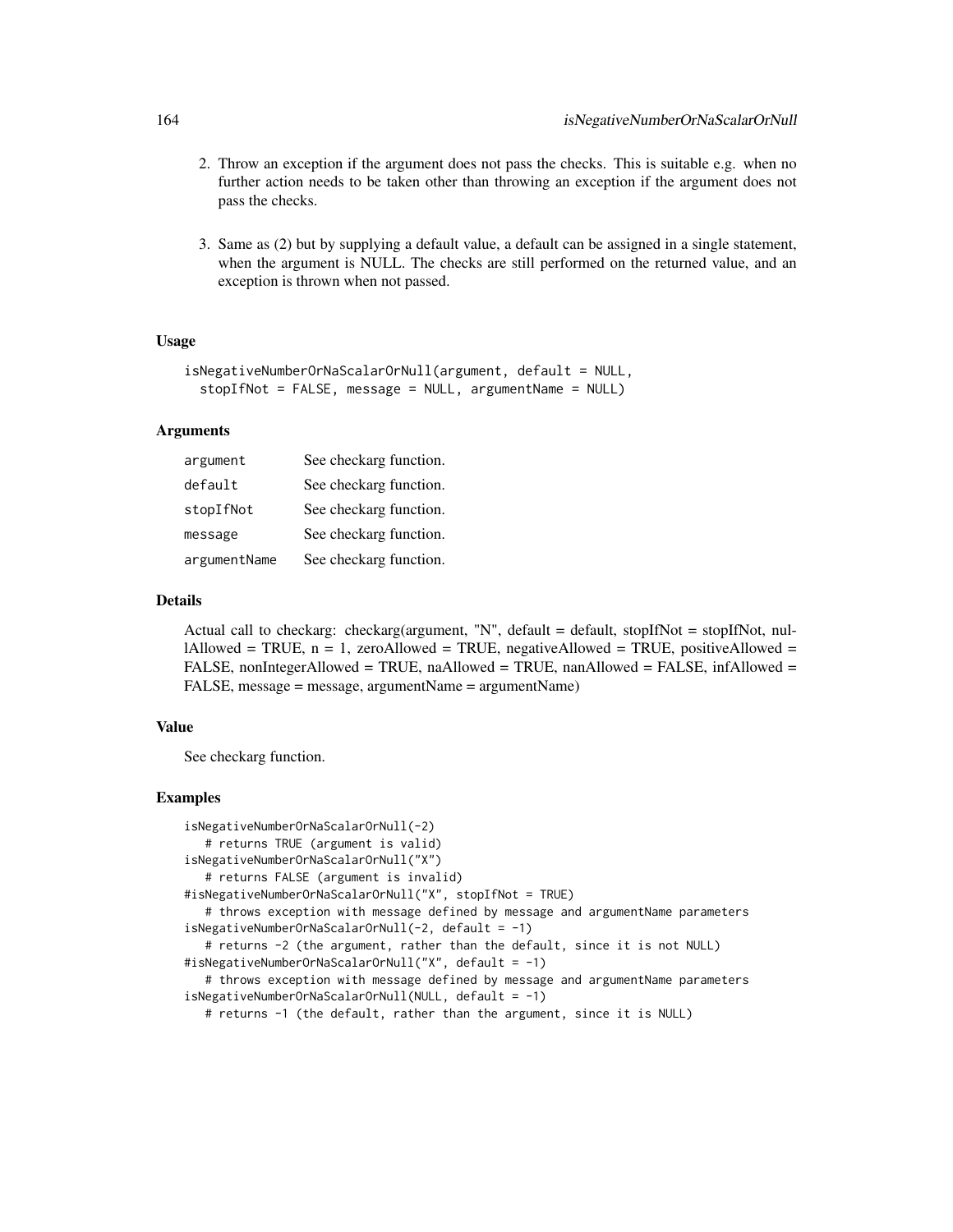isNegativeNumberOrNaVector

*Wrapper for the checkarg function, using specific parameter settings.*

# **Description**

This function can be used in 3 ways:

- 1. Return TRUE or FALSE depending on whether the argument checks are passed. This is suitable e.g. for if statements that take further action if the argument does not pass the checks.
- 2. Throw an exception if the argument does not pass the checks. This is suitable e.g. when no further action needs to be taken other than throwing an exception if the argument does not pass the checks.
- 3. Same as (2) but by supplying a default value, a default can be assigned in a single statement, when the argument is NULL. The checks are still performed on the returned value, and an exception is thrown when not passed.

## Usage

```
isNegativeNumberOrNaVector(argument, default = NULL, stopIfNot = FALSE,
 n = NA, message = NULL, argumentName = NULL)
```
## **Arguments**

| argument     | See checkarg function. |
|--------------|------------------------|
| default      | See checkarg function. |
| stopIfNot    | See checkarg function. |
| n            | See checkarg function. |
| message      | See checkarg function. |
| argumentName | See checkarg function. |

#### Details

Actual call to checkarg: checkarg(argument, "N", default = default, stopIfNot = stopIfNot, nul $l$ Allowed = FALSE,  $n$  = NA, zeroAllowed = TRUE, negativeAllowed = TRUE, positiveAllowed = FALSE, nonIntegerAllowed = TRUE, naAllowed = TRUE, nanAllowed = FALSE, infAllowed = FALSE, message = message, argumentName = argumentName)

# Value

See checkarg function.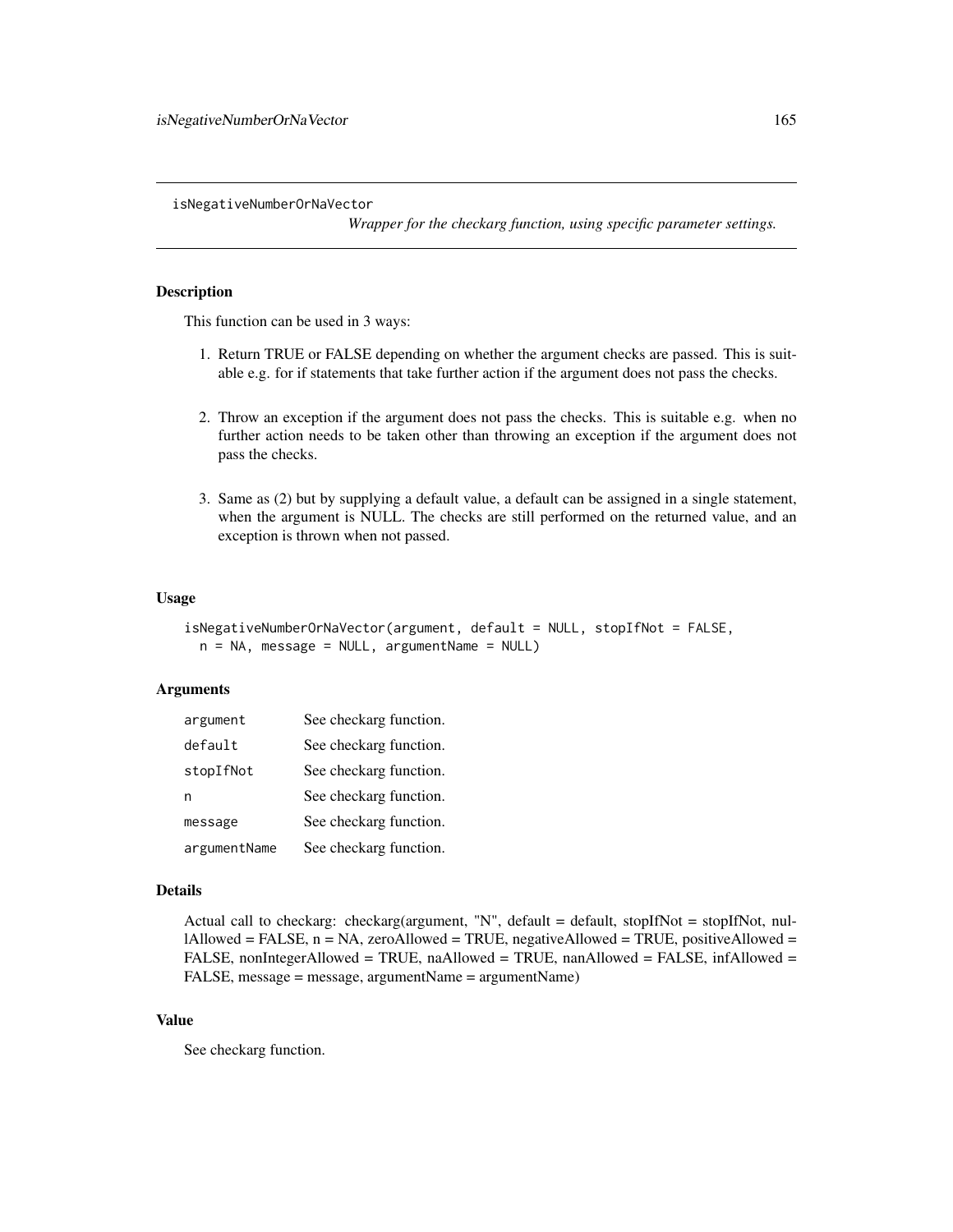## Examples

```
isNegativeNumberOrNaVector(-2)
   # returns TRUE (argument is valid)
isNegativeNumberOrNaVector("X")
   # returns FALSE (argument is invalid)
#isNegativeNumberOrNaVector("X", stopIfNot = TRUE)
   # throws exception with message defined by message and argumentName parameters
isNegativeNumberOrNaVector(-2, default = -1)
  # returns -2 (the argument, rather than the default, since it is not NULL)
#isNegativeNumberOrNaVector("X", default = -1)
   # throws exception with message defined by message and argumentName parameters
isNegativeNumberOrNaVector(NULL, default = -1)
  # returns -1 (the default, rather than the argument, since it is NULL)
```
isNegativeNumberOrNaVectorOrNull

*Wrapper for the checkarg function, using specific parameter settings.*

## Description

This function can be used in 3 ways:

- 1. Return TRUE or FALSE depending on whether the argument checks are passed. This is suitable e.g. for if statements that take further action if the argument does not pass the checks.
- 2. Throw an exception if the argument does not pass the checks. This is suitable e.g. when no further action needs to be taken other than throwing an exception if the argument does not pass the checks.
- 3. Same as (2) but by supplying a default value, a default can be assigned in a single statement, when the argument is NULL. The checks are still performed on the returned value, and an exception is thrown when not passed.

## Usage

```
isNegativeNumberOrNaVectorOrNull(argument, default = NULL,
 stopIfNot = FALSE, n = NA, message = NULL, argumentName = NULL)
```
### Arguments

| argument     | See checkarg function. |
|--------------|------------------------|
| default      | See checkarg function. |
| stopIfNot    | See checkarg function. |
| n            | See checkarg function. |
| message      | See checkarg function. |
| argumentName | See checkarg function. |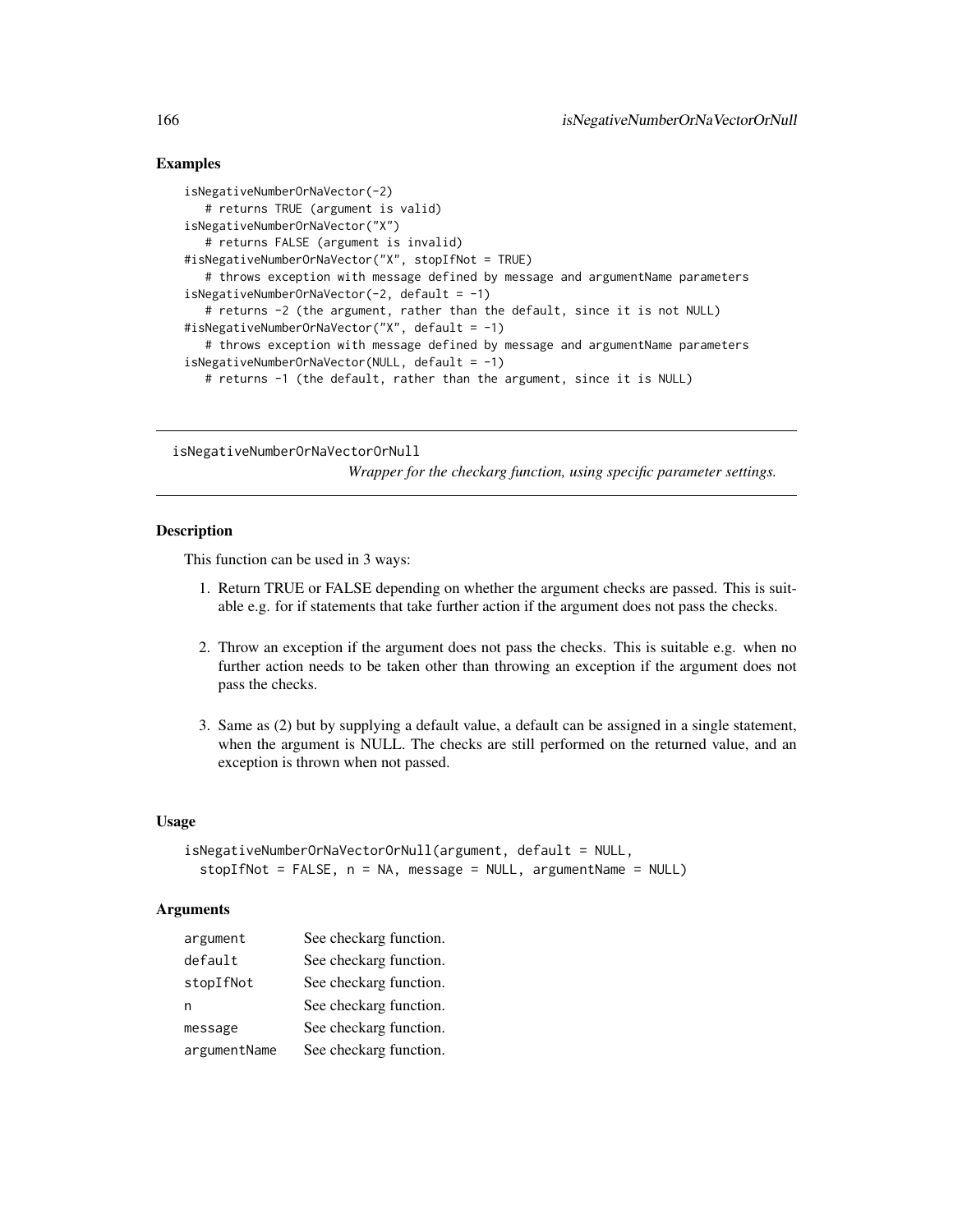# Details

Actual call to checkarg: checkarg(argument, "N", default = default, stopIfNot = stopIfNot, nullAllowed = TRUE,  $n = NA$ , zeroAllowed = TRUE, negativeAllowed = TRUE, positiveAllowed = FALSE, nonIntegerAllowed = TRUE, naAllowed = TRUE, nanAllowed = FALSE, infAllowed = FALSE, message = message, argumentName = argumentName)

### Value

See checkarg function.

#### Examples

```
isNegativeNumberOrNaVectorOrNull(-2)
  # returns TRUE (argument is valid)
isNegativeNumberOrNaVectorOrNull("X")
  # returns FALSE (argument is invalid)
#isNegativeNumberOrNaVectorOrNull("X", stopIfNot = TRUE)
  # throws exception with message defined by message and argumentName parameters
isNegativeNumberOrNaVectorOrNull(-2, default = -1)
  # returns -2 (the argument, rather than the default, since it is not NULL)
#isNegativeNumberOrNaVectorOrNull("X", default = -1)
  # throws exception with message defined by message and argumentName parameters
isNegativeNumberOrNaVectorOrNull(NULL, default = -1)
  # returns -1 (the default, rather than the argument, since it is NULL)
```
isNegativeNumberScalar

*Wrapper for the checkarg function, using specific parameter settings.*

# Description

This function can be used in 3 ways:

- 1. Return TRUE or FALSE depending on whether the argument checks are passed. This is suitable e.g. for if statements that take further action if the argument does not pass the checks.
- 2. Throw an exception if the argument does not pass the checks. This is suitable e.g. when no further action needs to be taken other than throwing an exception if the argument does not pass the checks.
- 3. Same as (2) but by supplying a default value, a default can be assigned in a single statement, when the argument is NULL. The checks are still performed on the returned value, and an exception is thrown when not passed.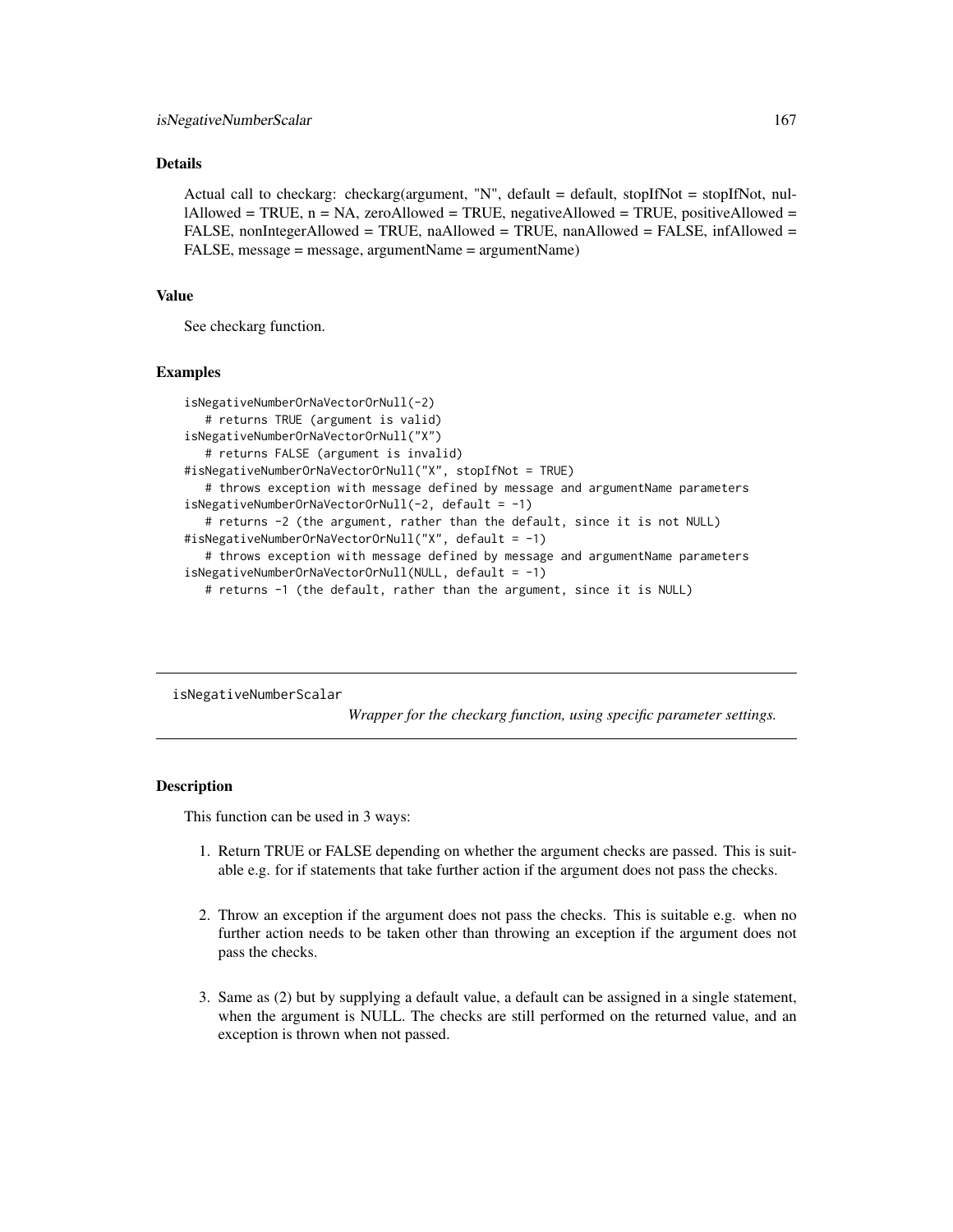```
isNegativeNumberScalar(argument, default = NULL, stopIfNot = FALSE,
 message = NULL, argumentName = NULL)
```
#### Arguments

| argument     | See checkarg function. |
|--------------|------------------------|
| default      | See checkarg function. |
| stopIfNot    | See checkarg function. |
| message      | See checkarg function. |
| argumentName | See checkarg function. |

# Details

Actual call to checkarg: checkarg(argument, "N", default = default, stopIfNot = stopIfNot, nullAllowed = FALSE,  $n = 1$ , zeroAllowed = TRUE, negativeAllowed = TRUE, positiveAllowed = FALSE, nonIntegerAllowed = TRUE, naAllowed = FALSE, nanAllowed = FALSE, infAllowed = FALSE, message = message, argumentName = argumentName)

### Value

See checkarg function.

## Examples

```
isNegativeNumberScalar(-2)
   # returns TRUE (argument is valid)
isNegativeNumberScalar("X")
  # returns FALSE (argument is invalid)
#isNegativeNumberScalar("X", stopIfNot = TRUE)
   # throws exception with message defined by message and argumentName parameters
isNegativeNumberScalar(-2, default = -1)
   # returns -2 (the argument, rather than the default, since it is not NULL)
#isNegativeNumberScalar("X", default = -1)
  # throws exception with message defined by message and argumentName parameters
isNegativeNumberScalar(NULL, default = -1)
  # returns -1 (the default, rather than the argument, since it is NULL)
```
isNegativeNumberScalarOrNull

*Wrapper for the checkarg function, using specific parameter settings.*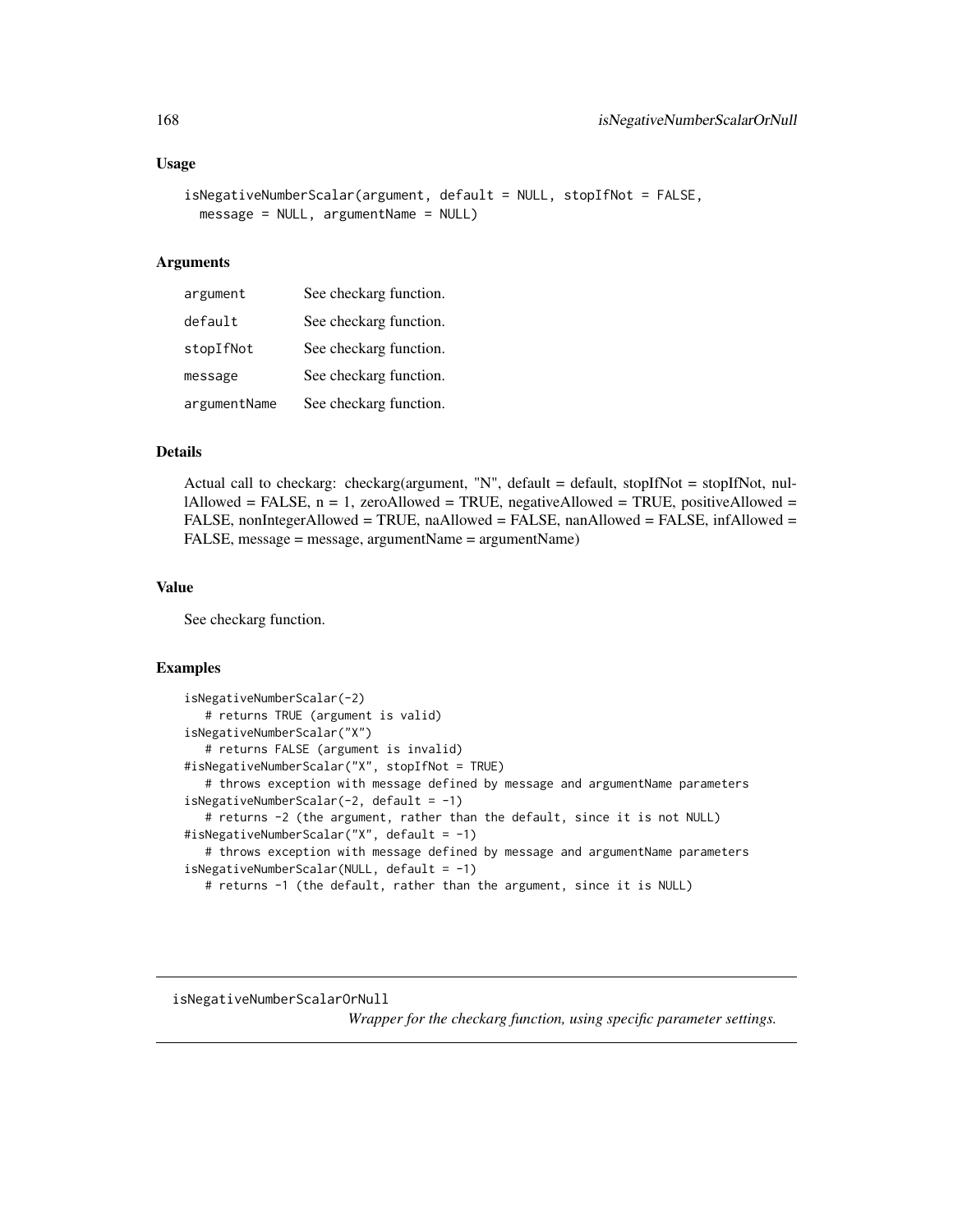### **Description**

This function can be used in 3 ways:

- 1. Return TRUE or FALSE depending on whether the argument checks are passed. This is suitable e.g. for if statements that take further action if the argument does not pass the checks.
- 2. Throw an exception if the argument does not pass the checks. This is suitable e.g. when no further action needs to be taken other than throwing an exception if the argument does not pass the checks.
- 3. Same as (2) but by supplying a default value, a default can be assigned in a single statement, when the argument is NULL. The checks are still performed on the returned value, and an exception is thrown when not passed.

#### Usage

```
isNegativeNumberScalarOrNull(argument, default = NULL, stopIfNot = FALSE,
 message = NULL, argumentName = NULL)
```
### Arguments

| argument     | See checkarg function. |
|--------------|------------------------|
| default      | See checkarg function. |
| stopIfNot    | See checkarg function. |
| message      | See checkarg function. |
| argumentName | See checkarg function. |

#### Details

Actual call to checkarg: checkarg(argument, "N", default = default, stopIfNot = stopIfNot, nullAllowed = TRUE, n = 1, zeroAllowed = TRUE, negativeAllowed = TRUE, positiveAllowed = FALSE, nonIntegerAllowed = TRUE, naAllowed = FALSE, nanAllowed = FALSE, infAllowed = FALSE, message = message, argumentName = argumentName)

### Value

See checkarg function.

```
isNegativeNumberScalarOrNull(-2)
   # returns TRUE (argument is valid)
isNegativeNumberScalarOrNull("X")
   # returns FALSE (argument is invalid)
#isNegativeNumberScalarOrNull("X", stopIfNot = TRUE)
   # throws exception with message defined by message and argumentName parameters
isNegativeNumberScalarOrNull(-2, default = -1)
```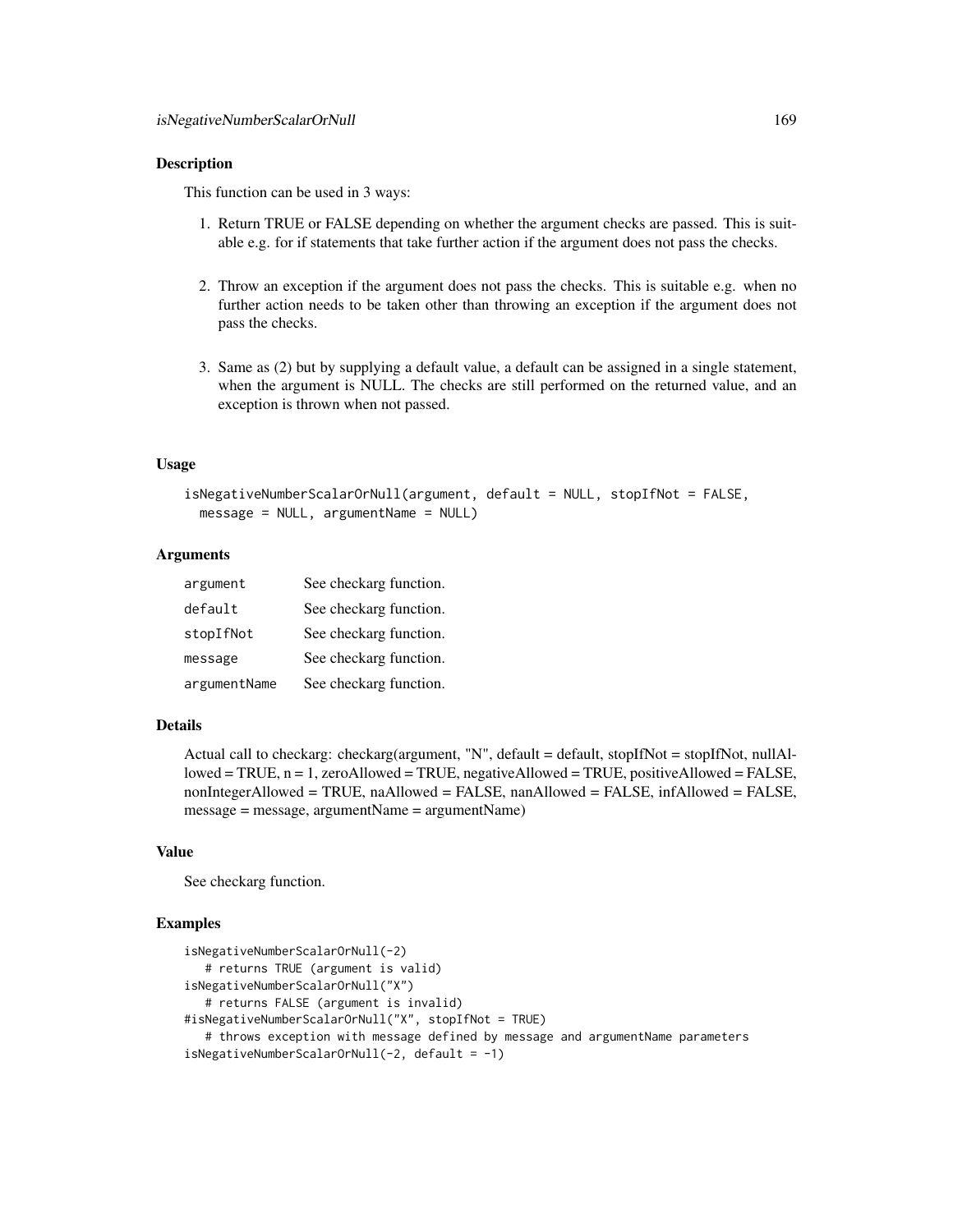```
# returns -2 (the argument, rather than the default, since it is not NULL)
#isNegativeNumberScalarOrNull("X", default = -1)
   # throws exception with message defined by message and argumentName parameters
isNegativeNumberScalarOrNull(NULL, default = -1)
  # returns -1 (the default, rather than the argument, since it is NULL)
```
isNegativeNumberVector

*Wrapper for the checkarg function, using specific parameter settings.*

### Description

This function can be used in 3 ways:

- 1. Return TRUE or FALSE depending on whether the argument checks are passed. This is suitable e.g. for if statements that take further action if the argument does not pass the checks.
- 2. Throw an exception if the argument does not pass the checks. This is suitable e.g. when no further action needs to be taken other than throwing an exception if the argument does not pass the checks.
- 3. Same as (2) but by supplying a default value, a default can be assigned in a single statement, when the argument is NULL. The checks are still performed on the returned value, and an exception is thrown when not passed.

#### Usage

```
isNegativeNumberVector(argument, default = NULL, stopIfNot = FALSE,
 n = NA, message = NULL, argumentName = NULL)
```
#### Arguments

| argument     | See checkarg function. |
|--------------|------------------------|
| default      | See checkarg function. |
| stopIfNot    | See checkarg function. |
| n            | See checkarg function. |
| message      | See checkarg function. |
| argumentName | See checkarg function. |

### Details

Actual call to checkarg: checkarg(argument, "N", default = default, stopIfNot = stopIfNot, nullAllowed = FALSE,  $n = NA$ , zeroAllowed = TRUE, negativeAllowed = TRUE, positiveAllowed = FALSE, nonIntegerAllowed = TRUE, naAllowed = FALSE, nanAllowed = FALSE, infAllowed = FALSE, message = message, argumentName = argumentName)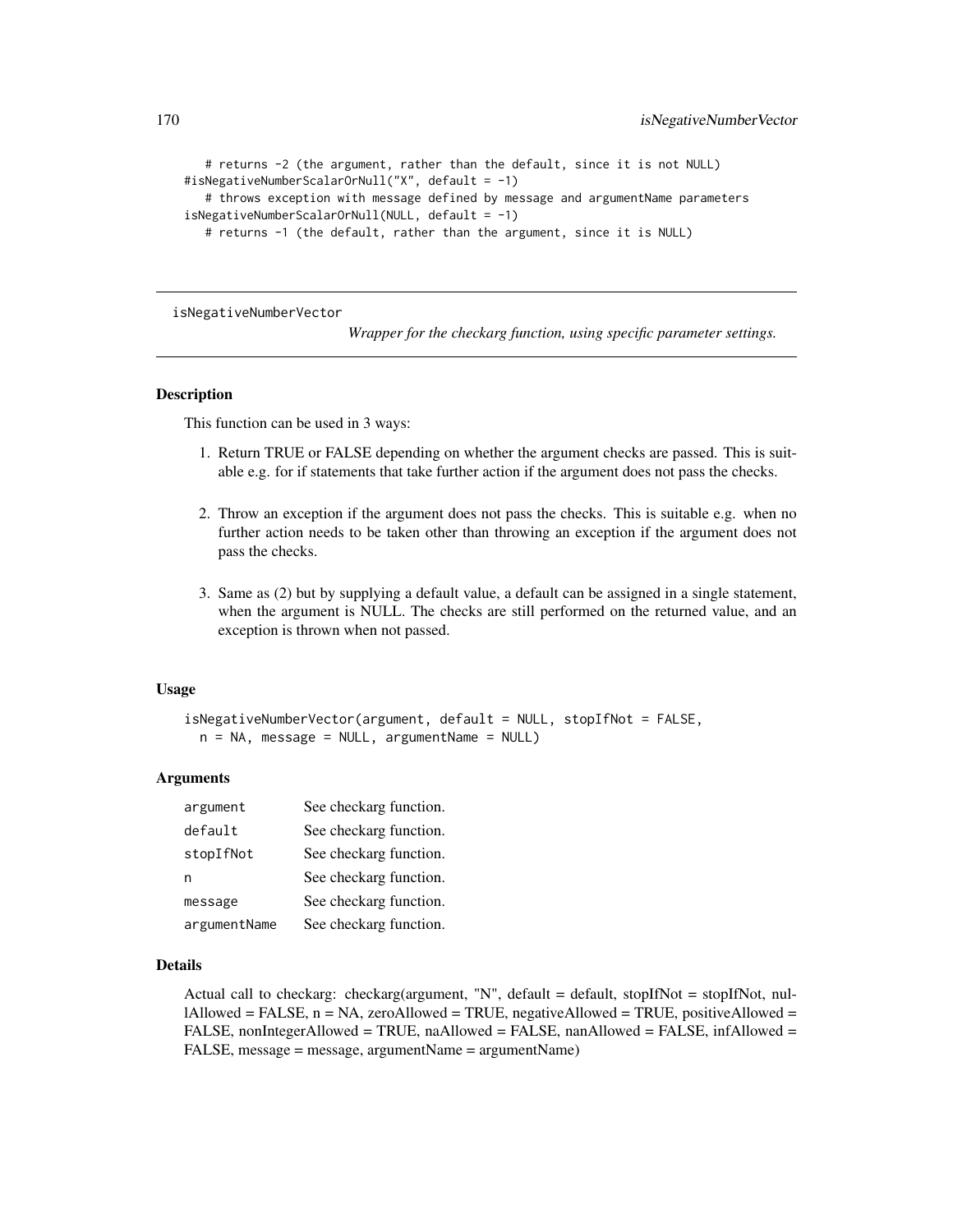## Value

See checkarg function.

# Examples

```
isNegativeNumberVector(-2)
  # returns TRUE (argument is valid)
isNegativeNumberVector("X")
  # returns FALSE (argument is invalid)
#isNegativeNumberVector("X", stopIfNot = TRUE)
  # throws exception with message defined by message and argumentName parameters
isNegativeNumberVector(-2, default = -1)
  # returns -2 (the argument, rather than the default, since it is not NULL)
#isNegativeNumberVector("X", default = -1)
  # throws exception with message defined by message and argumentName parameters
isNegativeNumberVector(NULL, default = -1)# returns -1 (the default, rather than the argument, since it is NULL)
```
isNegativeNumberVectorOrNull

*Wrapper for the checkarg function, using specific parameter settings.*

# **Description**

This function can be used in 3 ways:

- 1. Return TRUE or FALSE depending on whether the argument checks are passed. This is suitable e.g. for if statements that take further action if the argument does not pass the checks.
- 2. Throw an exception if the argument does not pass the checks. This is suitable e.g. when no further action needs to be taken other than throwing an exception if the argument does not pass the checks.
- 3. Same as (2) but by supplying a default value, a default can be assigned in a single statement, when the argument is NULL. The checks are still performed on the returned value, and an exception is thrown when not passed.

## Usage

```
isNegativeNumberVectorOrNull(argument, default = NULL, stopIfNot = FALSE,
 n = NA, message = NULL, argumentName = NULL)
```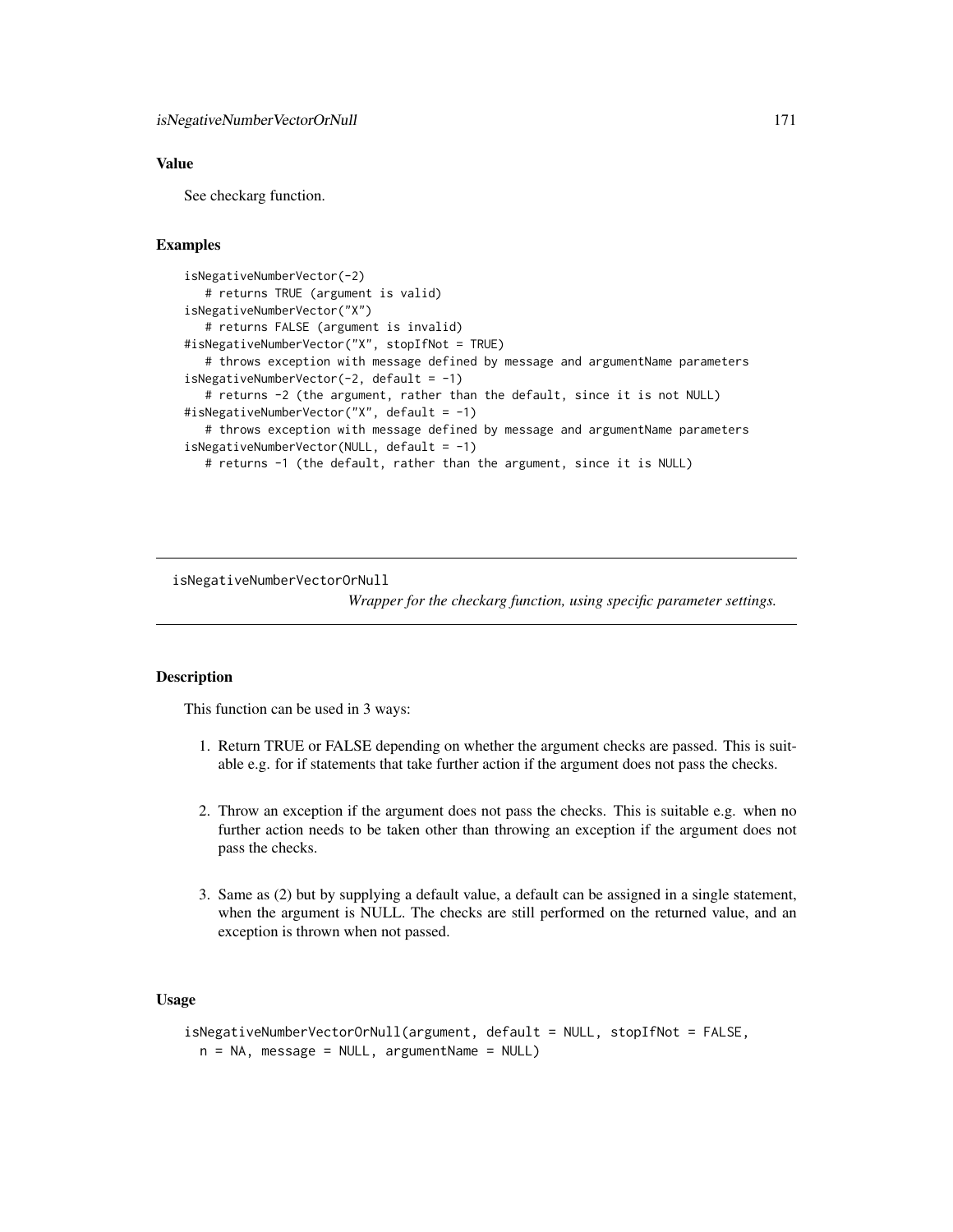### Arguments

| argument     | See checkarg function. |
|--------------|------------------------|
| default      | See checkarg function. |
| stopIfNot    | See checkarg function. |
| n            | See checkarg function. |
| message      | See checkarg function. |
| argumentName | See checkarg function. |

### Details

Actual call to checkarg: checkarg(argument, "N", default = default, stopIfNot = stopIfNot, nullAllowed = TRUE,  $n = NA$ , zeroAllowed = TRUE, negativeAllowed = TRUE, positiveAllowed = FALSE, nonIntegerAllowed = TRUE, naAllowed = FALSE, nanAllowed = FALSE, infAllowed = FALSE, message = message, argumentName = argumentName)

### Value

See checkarg function.

#### Examples

```
isNegativeNumberVectorOrNull(-2)
  # returns TRUE (argument is valid)
isNegativeNumberVectorOrNull("X")
   # returns FALSE (argument is invalid)
#isNegativeNumberVectorOrNull("X", stopIfNot = TRUE)
   # throws exception with message defined by message and argumentName parameters
isNegativeNumberVectorOrNull(-2, default = -1)
   # returns -2 (the argument, rather than the default, since it is not NULL)
#isNegativeNumberVectorOrNull("X", default = -1)
  # throws exception with message defined by message and argumentName parameters
isNegativeNumberVectorOrNull(NULL, default = -1)
  # returns -1 (the default, rather than the argument, since it is NULL)
```
isNonEmptyStringScalar

*Wrapper for the checkarg function, using specific parameter settings.*

## Description

This function can be used in 3 ways:

1. Return TRUE or FALSE depending on whether the argument checks are passed. This is suitable e.g. for if statements that take further action if the argument does not pass the checks.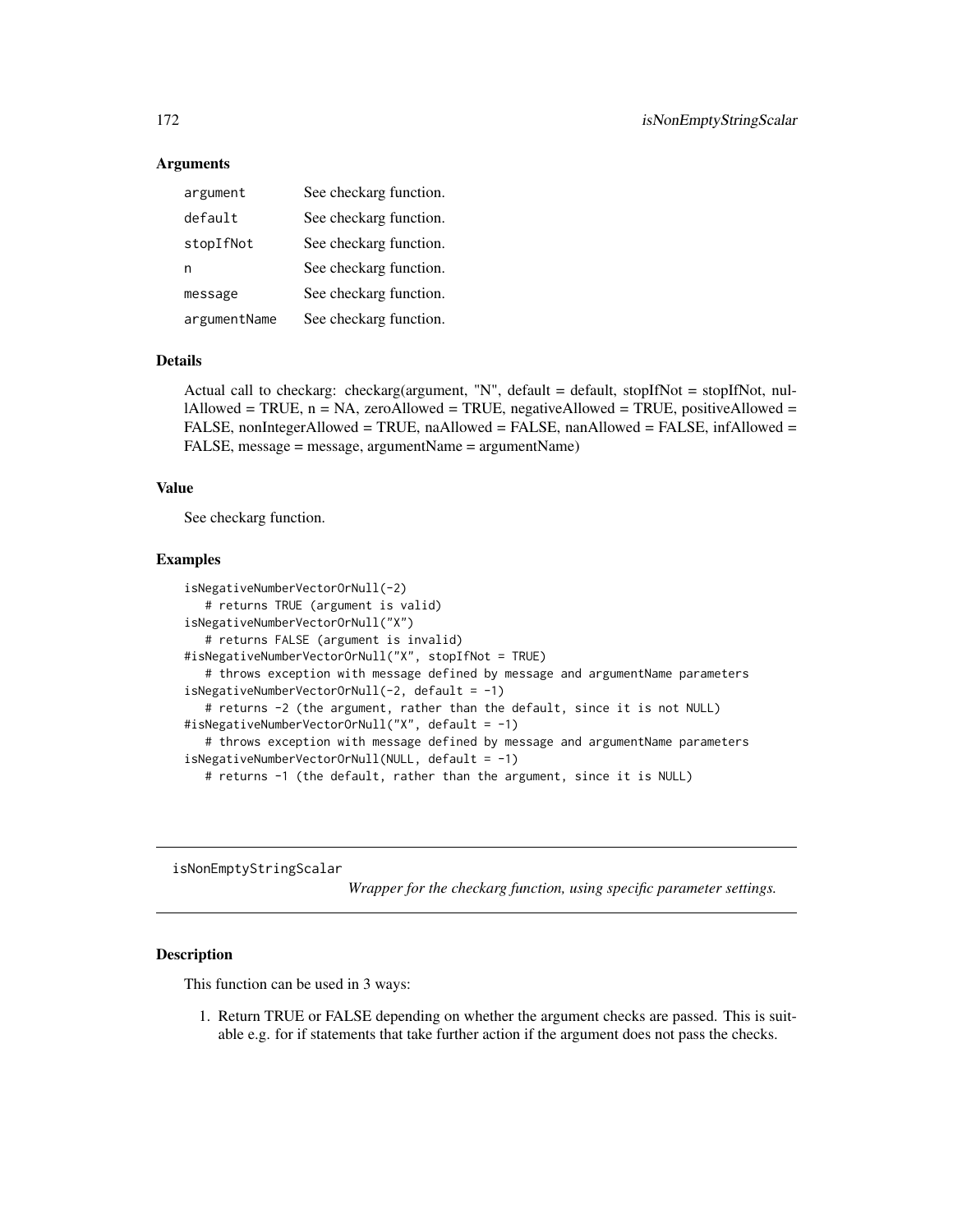- 2. Throw an exception if the argument does not pass the checks. This is suitable e.g. when no further action needs to be taken other than throwing an exception if the argument does not pass the checks.
- 3. Same as (2) but by supplying a default value, a default can be assigned in a single statement, when the argument is NULL. The checks are still performed on the returned value, and an exception is thrown when not passed.

```
isNonEmptyStringScalar(argument, default = NULL, stopIfNot = FALSE,
 message = NULL, argumentName = NULL)
```
### Arguments

| argument     | See checkarg function. |
|--------------|------------------------|
| default      | See checkarg function. |
| stopIfNot    | See checkarg function. |
| message      | See checkarg function. |
| argumentName | See checkarg function. |

### Details

Actual call to checkarg: checkarg(argument, "S", default = default, stopIfNot = stopIfNot, nullAllowed = FALSE, n = 1, naAllowed = FALSE, emptyStringAllowed = FALSE, message = message, argumentName = argumentName)

# Value

See checkarg function.

```
isNonEmptyStringScalar("X")
   # returns TRUE (argument is valid)
isNonEmptyStringScalar(1)
  # returns FALSE (argument is invalid)
#isNonEmptyStringScalar(1, stopIfNot = TRUE)
   # throws exception with message defined by message and argumentName parameters
isNonEmptyStringScalar("X", default = "Y")
   # returns "X" (the argument, rather than the default, since it is not NULL)
#isNonEmptyStringScalar(1, default = "Y")
   # throws exception with message defined by message and argumentName parameters
isNonEmptyStringScalar(NULL, default = "Y")
   # returns "Y" (the default, rather than the argument, since it is NULL)
```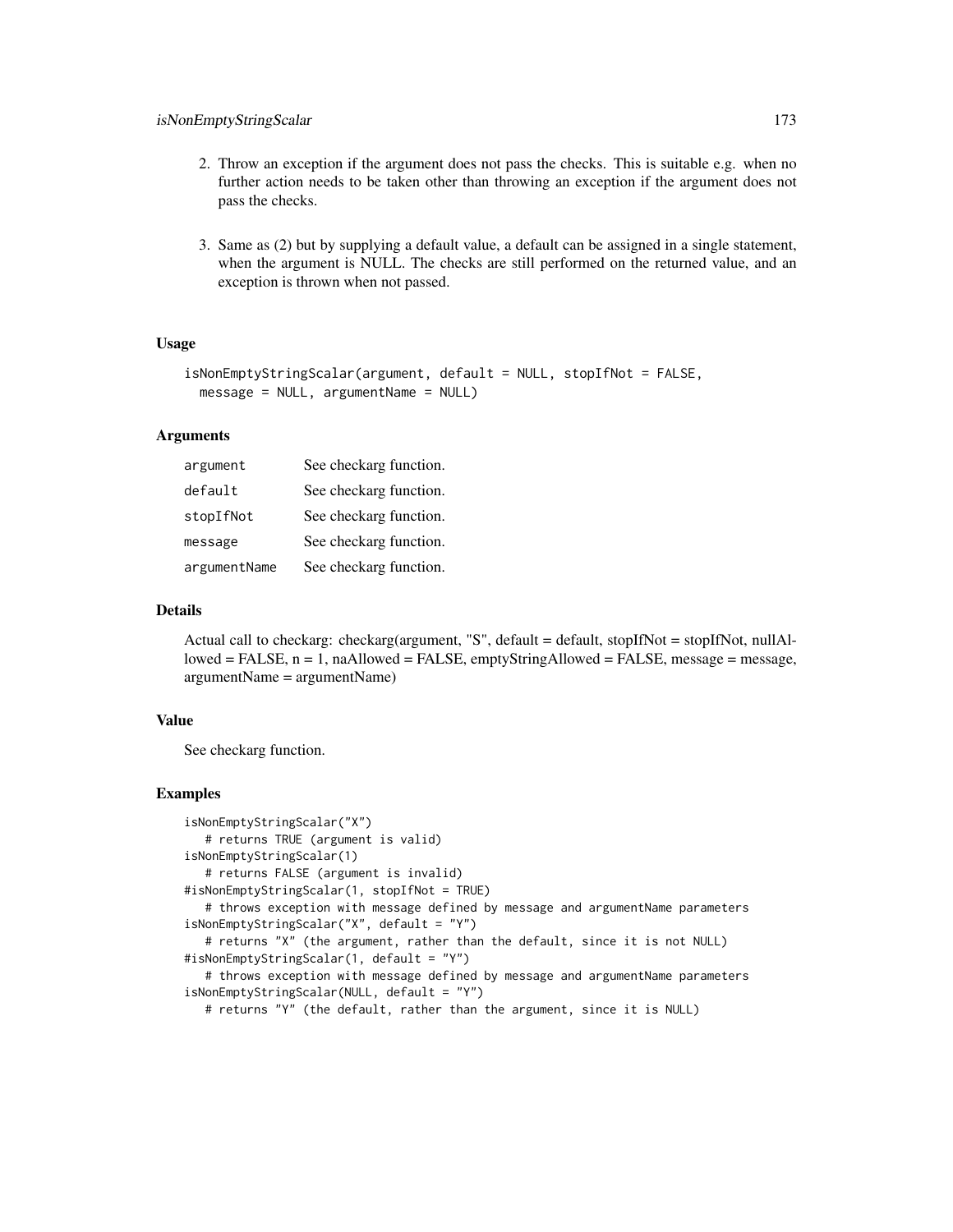isNonEmptyStringScalarOrNull

*Wrapper for the checkarg function, using specific parameter settings.*

## **Description**

This function can be used in 3 ways:

- 1. Return TRUE or FALSE depending on whether the argument checks are passed. This is suitable e.g. for if statements that take further action if the argument does not pass the checks.
- 2. Throw an exception if the argument does not pass the checks. This is suitable e.g. when no further action needs to be taken other than throwing an exception if the argument does not pass the checks.
- 3. Same as (2) but by supplying a default value, a default can be assigned in a single statement, when the argument is NULL. The checks are still performed on the returned value, and an exception is thrown when not passed.

#### Usage

```
isNonEmptyStringScalarOrNull(argument, default = NULL, stopIfNot = FALSE,
 message = NULL, argumentName = NULL)
```
#### Arguments

| argument     | See checkarg function. |
|--------------|------------------------|
| default      | See checkarg function. |
| stopIfNot    | See checkarg function. |
| message      | See checkarg function. |
| argumentName | See checkarg function. |

## Details

Actual call to checkarg: checkarg(argument, "S", default = default, stopIfNot = stopIfNot, nullAllowed = TRUE, n = 1, naAllowed = FALSE, emptyStringAllowed = FALSE, message = message, argumentName = argumentName)

## Value

See checkarg function.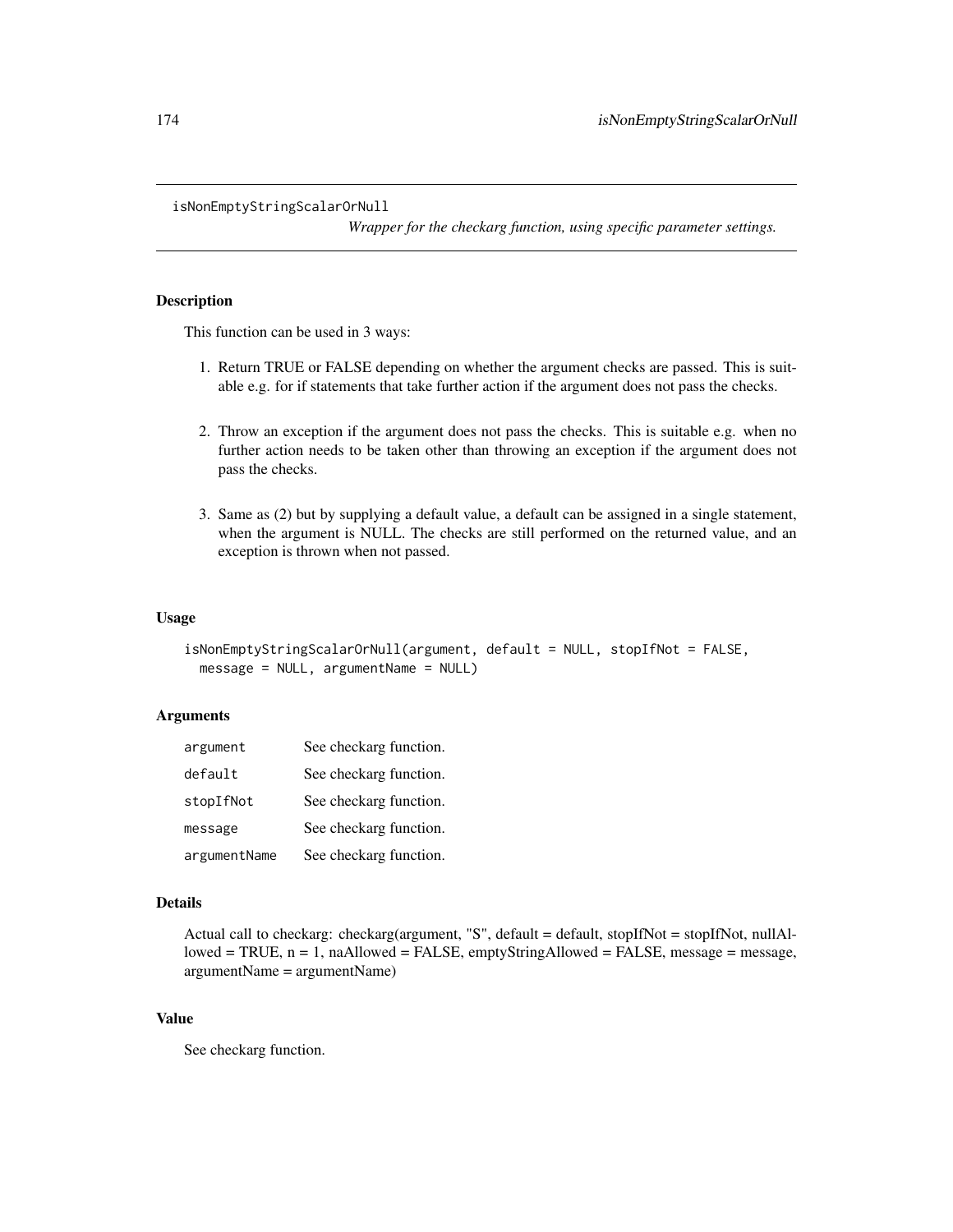# isNonEmptyStringVector 175

### Examples

```
isNonEmptyStringScalarOrNull("X")
   # returns TRUE (argument is valid)
isNonEmptyStringScalarOrNull(1)
   # returns FALSE (argument is invalid)
#isNonEmptyStringScalarOrNull(1, stopIfNot = TRUE)
   # throws exception with message defined by message and argumentName parameters
isNonEmptyStringScalarOrNull("X", default = "Y")
   # returns "X" (the argument, rather than the default, since it is not NULL)
#isNonEmptyStringScalarOrNull(1, default = "Y")
   # throws exception with message defined by message and argumentName parameters
isNonEmptyStringScalarOrNull(NULL, default = "Y")
   # returns "Y" (the default, rather than the argument, since it is NULL)
```
isNonEmptyStringVector

*Wrapper for the checkarg function, using specific parameter settings.*

## Description

This function can be used in 3 ways:

- 1. Return TRUE or FALSE depending on whether the argument checks are passed. This is suitable e.g. for if statements that take further action if the argument does not pass the checks.
- 2. Throw an exception if the argument does not pass the checks. This is suitable e.g. when no further action needs to be taken other than throwing an exception if the argument does not pass the checks.
- 3. Same as (2) but by supplying a default value, a default can be assigned in a single statement, when the argument is NULL. The checks are still performed on the returned value, and an exception is thrown when not passed.

#### Usage

```
isNonEmptyStringVector(argument, default = NULL, stopIfNot = FALSE,
 n = NA, message = NULL, argumentName = NULL)
```
## Arguments

| argument     | See checkarg function. |
|--------------|------------------------|
| default      | See checkarg function. |
| stopIfNot    | See checkarg function. |
| n            | See checkarg function. |
| message      | See checkarg function. |
| argumentName | See checkarg function. |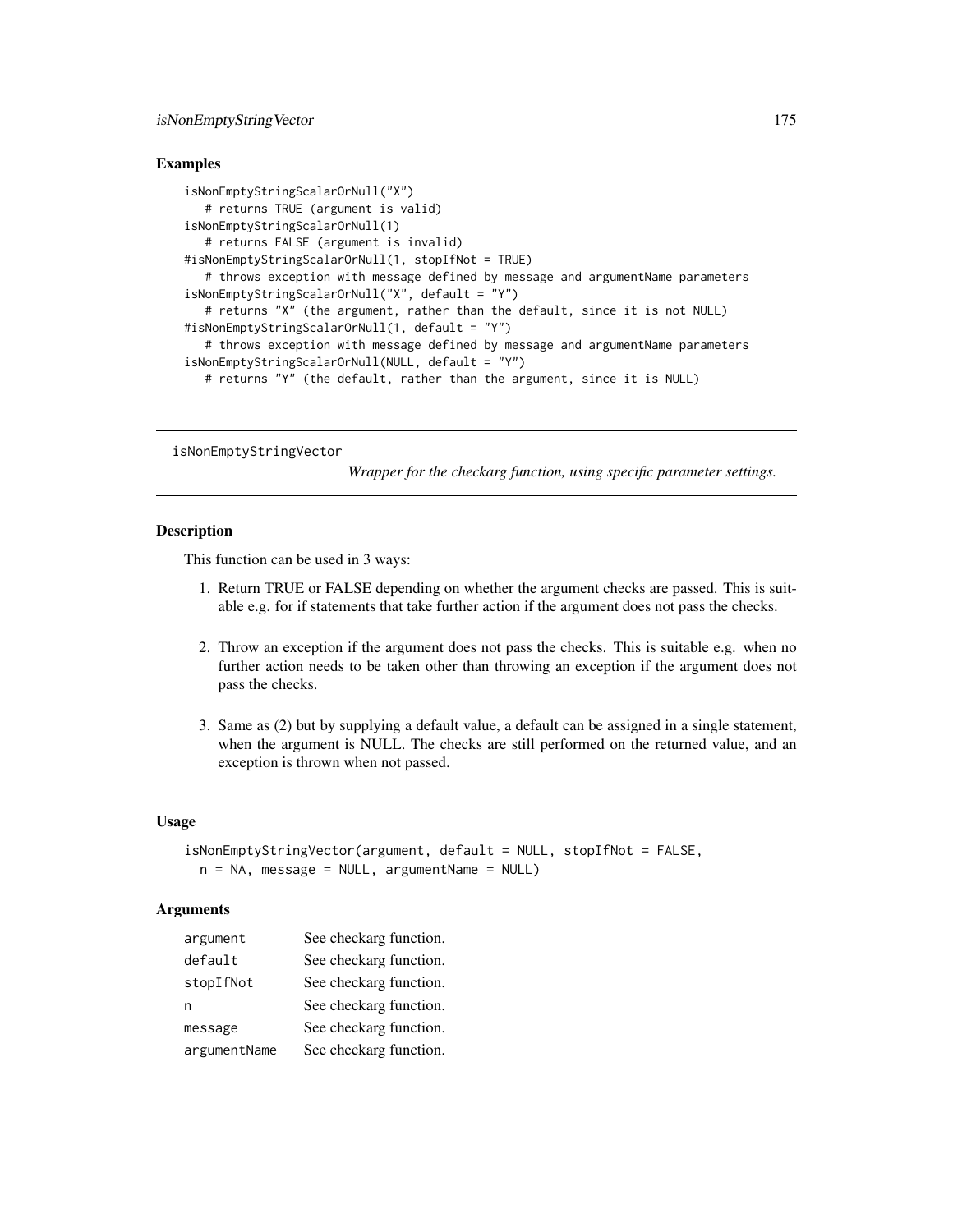# Details

Actual call to checkarg: checkarg(argument, "S", default = default, stopIfNot = stopIfNot, nullAllowed = FALSE, n = NA, naAllowed = FALSE, emptyStringAllowed = FALSE, message = message, argumentName = argumentName)

### Value

See checkarg function.

## Examples

```
isNonEmptyStringVector("X")
  # returns TRUE (argument is valid)
isNonEmptyStringVector(1)
  # returns FALSE (argument is invalid)
#isNonEmptyStringVector(1, stopIfNot = TRUE)
  # throws exception with message defined by message and argumentName parameters
isNonEmptyStringVector("X", default = "Y")
  # returns "X" (the argument, rather than the default, since it is not NULL)
#isNonEmptyStringVector(1, default = "Y")
  # throws exception with message defined by message and argumentName parameters
isNonEmptyStringVector(NULL, default = "Y")
  # returns "Y" (the default, rather than the argument, since it is NULL)
```
isNonEmptyStringVectorOrNull

*Wrapper for the checkarg function, using specific parameter settings.*

## Description

This function can be used in 3 ways:

- 1. Return TRUE or FALSE depending on whether the argument checks are passed. This is suitable e.g. for if statements that take further action if the argument does not pass the checks.
- 2. Throw an exception if the argument does not pass the checks. This is suitable e.g. when no further action needs to be taken other than throwing an exception if the argument does not pass the checks.
- 3. Same as (2) but by supplying a default value, a default can be assigned in a single statement, when the argument is NULL. The checks are still performed on the returned value, and an exception is thrown when not passed.

### Usage

```
isNonEmptyStringVectorOrNull(argument, default = NULL, stopIfNot = FALSE,
 n = NA, message = NULL, argumentName = NULL)
```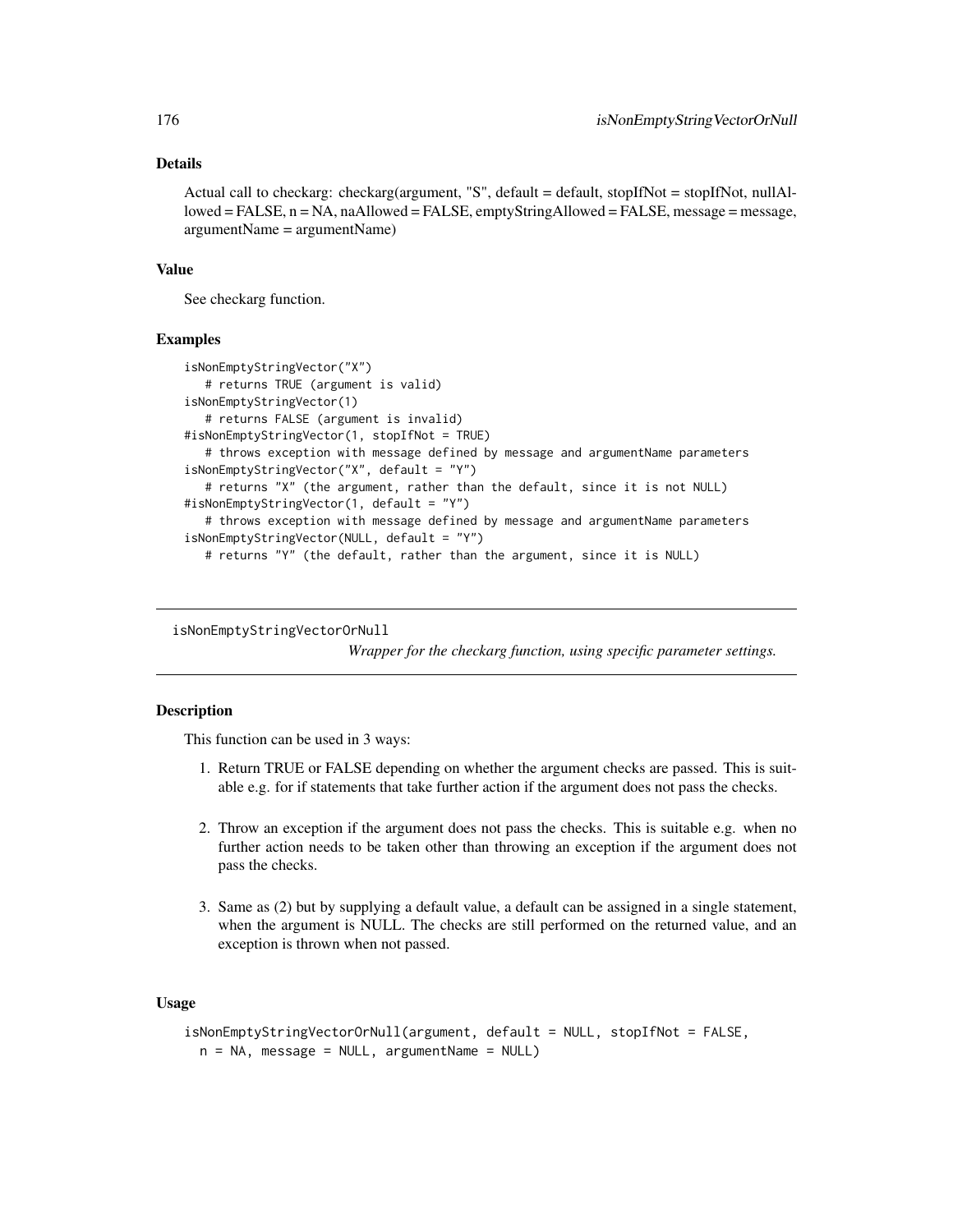### **Arguments**

| argument     | See checkarg function. |
|--------------|------------------------|
| default      | See checkarg function. |
| stopIfNot    | See checkarg function. |
| n            | See checkarg function. |
| message      | See checkarg function. |
| argumentName | See checkarg function. |

### Details

Actual call to checkarg: checkarg(argument, "S", default = default, stopIfNot = stopIfNot, nullAl $loved = TRUE, n = NA, naAllowed = FALSE, emptyStringAllowed = FALSE, message = message,$ argumentName = argumentName)

#### Value

See checkarg function.

### Examples

```
isNonEmptyStringVectorOrNull("X")
   # returns TRUE (argument is valid)
isNonEmptyStringVectorOrNull(1)
   # returns FALSE (argument is invalid)
#isNonEmptyStringVectorOrNull(1, stopIfNot = TRUE)
   # throws exception with message defined by message and argumentName parameters
isNonEmptyStringVectorOrNull("X", default = "Y")
   # returns "X" (the argument, rather than the default, since it is not NULL)
#isNonEmptyStringVectorOrNull(1, default = "Y")
   # throws exception with message defined by message and argumentName parameters
isNonEmptyStringVectorOrNull(NULL, default = "Y")
  # returns "Y" (the default, rather than the argument, since it is NULL)
```
isNonZeroIntegerOrInfScalar

*Wrapper for the checkarg function, using specific parameter settings.*

### **Description**

This function can be used in 3 ways:

1. Return TRUE or FALSE depending on whether the argument checks are passed. This is suitable e.g. for if statements that take further action if the argument does not pass the checks.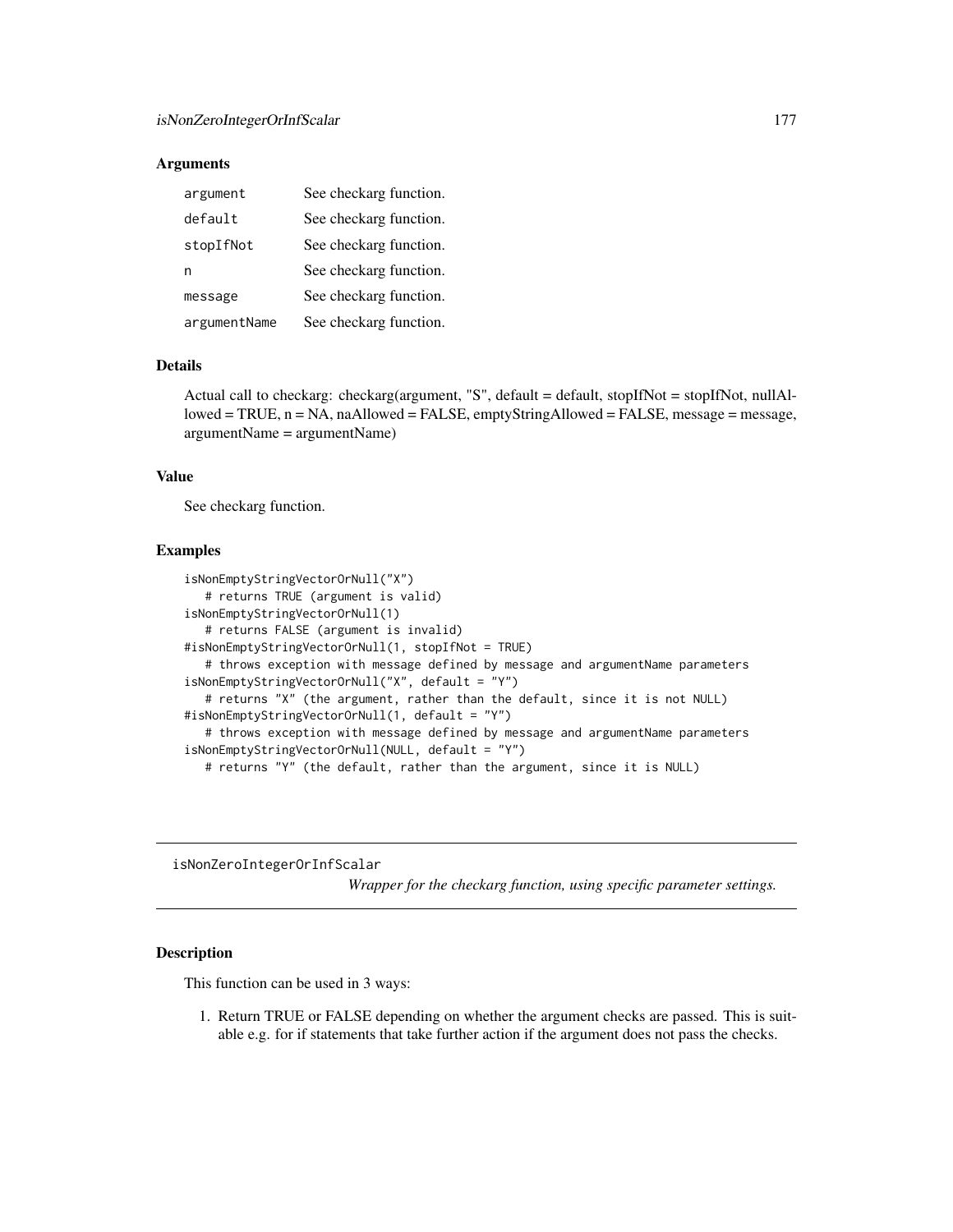- 2. Throw an exception if the argument does not pass the checks. This is suitable e.g. when no further action needs to be taken other than throwing an exception if the argument does not pass the checks.
- 3. Same as (2) but by supplying a default value, a default can be assigned in a single statement, when the argument is NULL. The checks are still performed on the returned value, and an exception is thrown when not passed.

```
isNonZeroIntegerOrInfScalar(argument, default = NULL, stopIfNot = FALSE,
 message = NULL, argumentName = NULL)
```
## Arguments

| argument     | See checkarg function. |
|--------------|------------------------|
| default      | See checkarg function. |
| stopIfNot    | See checkarg function. |
| message      | See checkarg function. |
| argumentName | See checkarg function. |

## Details

Actual call to checkarg: checkarg(argument, "N", default = default, stopIfNot = stopIfNot, nullAllowed = FALSE,  $n = 1$ , zeroAllowed = FALSE, negativeAllowed = TRUE, positiveAllowed = TRUE, nonIntegerAllowed = FALSE, naAllowed = FALSE, nanAllowed = FALSE, infAllowed = TRUE, message = message, argumentName = argumentName)

# Value

See checkarg function.

```
isNonZeroIntegerOrInfScalar(2)
   # returns TRUE (argument is valid)
isNonZeroIntegerOrInfScalar("X")
   # returns FALSE (argument is invalid)
#isNonZeroIntegerOrInfScalar("X", stopIfNot = TRUE)
   # throws exception with message defined by message and argumentName parameters
isNonZeroIntegerOrInfScalar(2, default = 1)
   # returns 2 (the argument, rather than the default, since it is not NULL)
#isNonZeroIntegerOrInfScalar("X", default = 1)
   # throws exception with message defined by message and argumentName parameters
isNonZeroIntegerOrInfScalar(NULL, default = 1)
   # returns 1 (the default, rather than the argument, since it is NULL)
```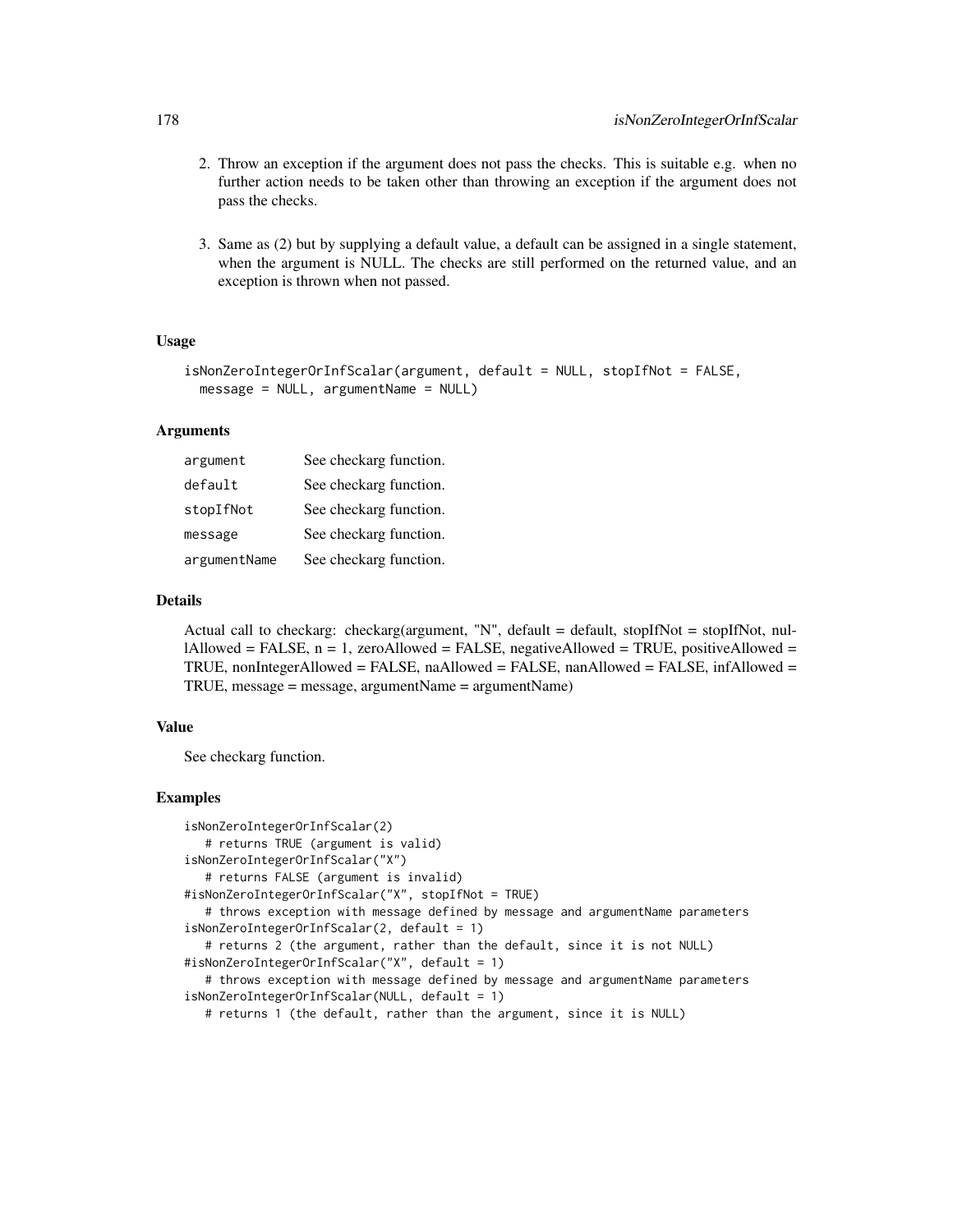isNonZeroIntegerOrInfScalarOrNull

*Wrapper for the checkarg function, using specific parameter settings.*

## Description

This function can be used in 3 ways:

- 1. Return TRUE or FALSE depending on whether the argument checks are passed. This is suitable e.g. for if statements that take further action if the argument does not pass the checks.
- 2. Throw an exception if the argument does not pass the checks. This is suitable e.g. when no further action needs to be taken other than throwing an exception if the argument does not pass the checks.
- 3. Same as (2) but by supplying a default value, a default can be assigned in a single statement, when the argument is NULL. The checks are still performed on the returned value, and an exception is thrown when not passed.

#### Usage

```
isNonZeroIntegerOrInfScalarOrNull(argument, default = NULL,
 stopIfNot = FALSE, message = NULL, argumentName = NULL)
```
### **Arguments**

| argument     | See checkarg function. |
|--------------|------------------------|
| default      | See checkarg function. |
| stopIfNot    | See checkarg function. |
| message      | See checkarg function. |
| argumentName | See checkarg function. |

#### Details

```
Actual call to checkarg: checkarg(argument, "N", default = default, stopIfNot = stopIfNot, nullAl-
lowed = TRUE, n = 1, zeroAllowed = FALSE, negativeAllowed = TRUE, positiveAllowed = TRUE,
nonIntegerAllowed = FALSE, naAllowed = FALSE, nanAllowed = FALSE, infAllowed = TRUE,
message = message, argumentName = argumentName)
```
# Value

See checkarg function.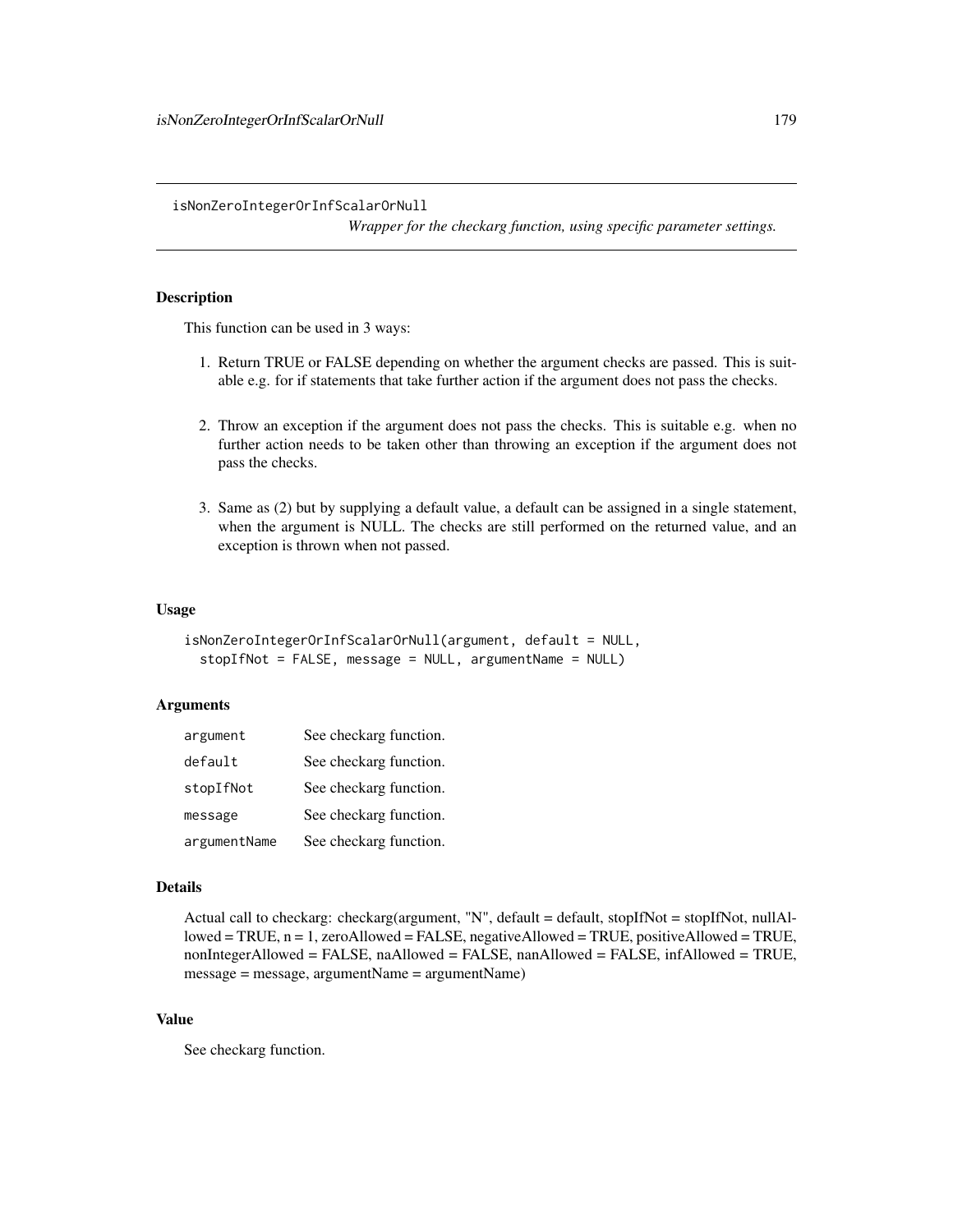## Examples

```
isNonZeroIntegerOrInfScalarOrNull(2)
  # returns TRUE (argument is valid)
isNonZeroIntegerOrInfScalarOrNull("X")
  # returns FALSE (argument is invalid)
#isNonZeroIntegerOrInfScalarOrNull("X", stopIfNot = TRUE)
  # throws exception with message defined by message and argumentName parameters
isNonZeroIntegerOrInfScalarOrNull(2, default = 1)
  # returns 2 (the argument, rather than the default, since it is not NULL)
#isNonZeroIntegerOrInfScalarOrNull("X", default = 1)
  # throws exception with message defined by message and argumentName parameters
isNonZeroIntegerOrInfScalarOrNull(NULL, default = 1)
  # returns 1 (the default, rather than the argument, since it is NULL)
```
isNonZeroIntegerOrInfVector

*Wrapper for the checkarg function, using specific parameter settings.*

## Description

This function can be used in 3 ways:

- 1. Return TRUE or FALSE depending on whether the argument checks are passed. This is suitable e.g. for if statements that take further action if the argument does not pass the checks.
- 2. Throw an exception if the argument does not pass the checks. This is suitable e.g. when no further action needs to be taken other than throwing an exception if the argument does not pass the checks.
- 3. Same as (2) but by supplying a default value, a default can be assigned in a single statement, when the argument is NULL. The checks are still performed on the returned value, and an exception is thrown when not passed.

## Usage

```
isNonZeroIntegerOrInfVector(argument, default = NULL, stopIfNot = FALSE,
 n = NA, message = NULL, argumentName = NULL)
```
### Arguments

| argument     | See checkarg function. |
|--------------|------------------------|
| default      | See checkarg function. |
| stopIfNot    | See checkarg function. |
| n            | See checkarg function. |
| message      | See checkarg function. |
| argumentName | See checkarg function. |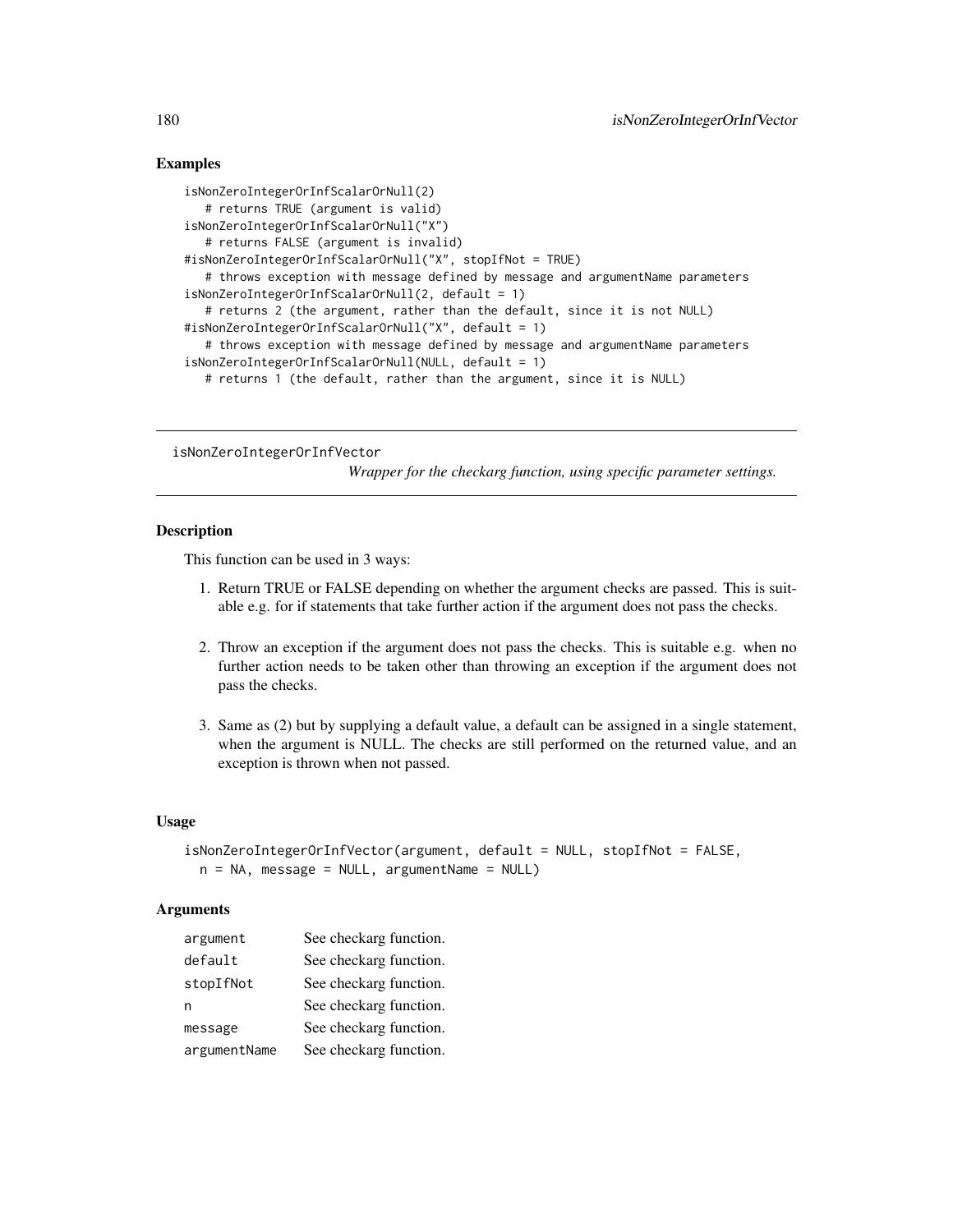## Details

Actual call to checkarg: checkarg(argument, "N", default = default, stopIfNot = stopIfNot, nullAllowed = FALSE, n = NA, zeroAllowed = FALSE, negativeAllowed = TRUE, positiveAllowed = TRUE, nonIntegerAllowed = FALSE, naAllowed = FALSE, nanAllowed = FALSE, infAllowed = TRUE, message = message, argumentName = argumentName)

## Value

See checkarg function.

#### Examples

```
isNonZeroIntegerOrInfVector(2)
  # returns TRUE (argument is valid)
isNonZeroIntegerOrInfVector("X")
  # returns FALSE (argument is invalid)
#isNonZeroIntegerOrInfVector("X", stopIfNot = TRUE)
  # throws exception with message defined by message and argumentName parameters
isNonZeroIntegerOrInfVector(2, default = 1)
  # returns 2 (the argument, rather than the default, since it is not NULL)
#isNonZeroIntegerOrInfVector("X", default = 1)
  # throws exception with message defined by message and argumentName parameters
isNonZeroIntegerOrInfVector(NULL, default = 1)
  # returns 1 (the default, rather than the argument, since it is NULL)
```
isNonZeroIntegerOrInfVectorOrNull *Wrapper for the checkarg function, using specific parameter settings.*

## Description

This function can be used in 3 ways:

- 1. Return TRUE or FALSE depending on whether the argument checks are passed. This is suitable e.g. for if statements that take further action if the argument does not pass the checks.
- 2. Throw an exception if the argument does not pass the checks. This is suitable e.g. when no further action needs to be taken other than throwing an exception if the argument does not pass the checks.
- 3. Same as (2) but by supplying a default value, a default can be assigned in a single statement, when the argument is NULL. The checks are still performed on the returned value, and an exception is thrown when not passed.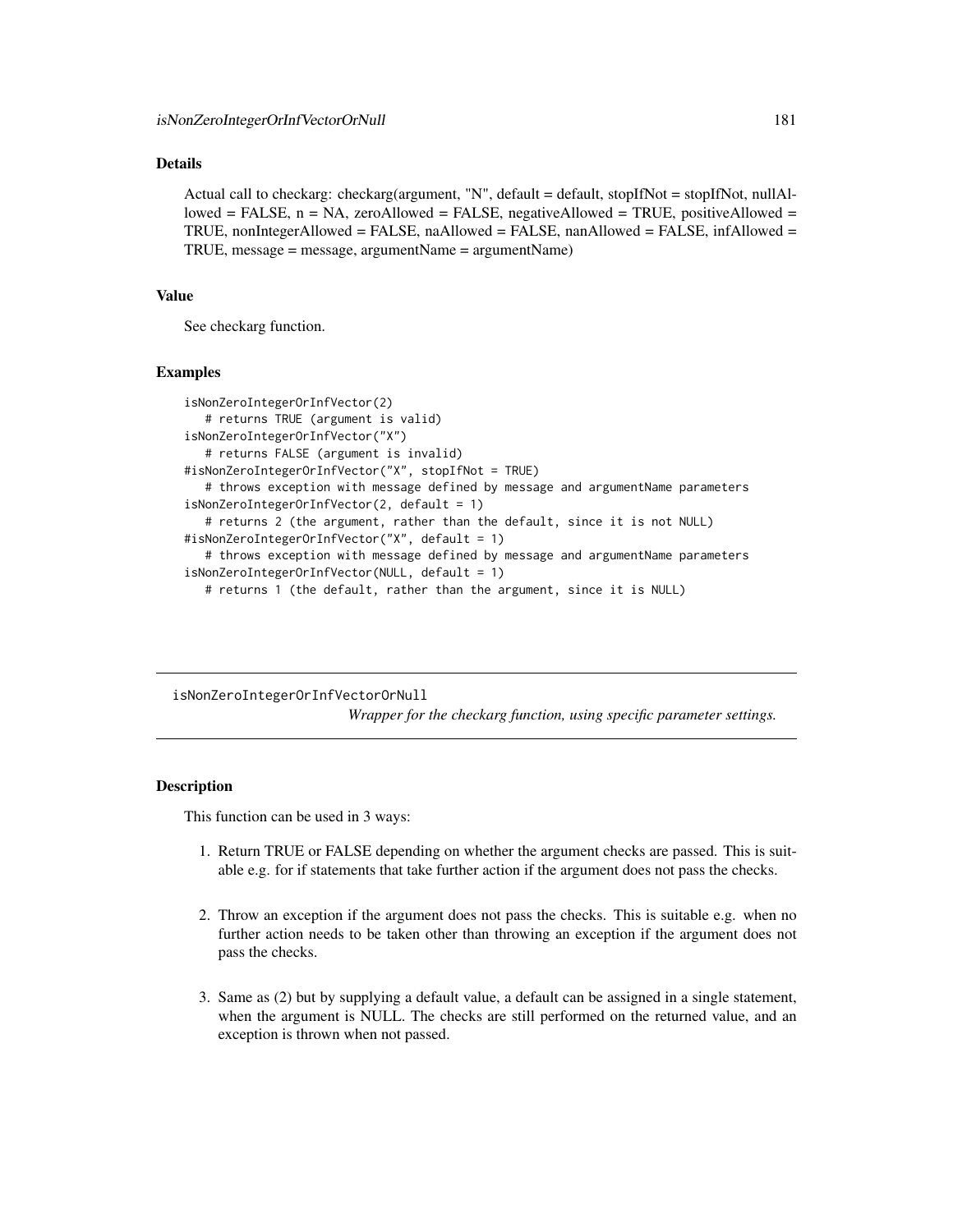```
isNonZeroIntegerOrInfVectorOrNull(argument, default = NULL,
  stopIfNot = FALSE, n = NA, message = NULL, argumentName = NULL)
```
# Arguments

| argument     | See checkarg function. |
|--------------|------------------------|
| default      | See checkarg function. |
| stopIfNot    | See checkarg function. |
| n            | See checkarg function. |
| message      | See checkarg function. |
| argumentName | See checkarg function. |

## Details

Actual call to checkarg: checkarg(argument, "N", default = default, stopIfNot = stopIfNot, nullAllowed = TRUE,  $n = NA$ , zeroAllowed = FALSE, negativeAllowed = TRUE, positiveAllowed = TRUE, nonIntegerAllowed = FALSE, naAllowed = FALSE, nanAllowed = FALSE, infAllowed = TRUE, message = message, argumentName = argumentName)

#### Value

See checkarg function.

```
isNonZeroIntegerOrInfVectorOrNull(2)
  # returns TRUE (argument is valid)
isNonZeroIntegerOrInfVectorOrNull("X")
  # returns FALSE (argument is invalid)
#isNonZeroIntegerOrInfVectorOrNull("X", stopIfNot = TRUE)
   # throws exception with message defined by message and argumentName parameters
isNonZeroIntegerOrInfVectorOrNull(2, default = 1)
   # returns 2 (the argument, rather than the default, since it is not NULL)
#isNonZeroIntegerOrInfVectorOrNull("X", default = 1)
   # throws exception with message defined by message and argumentName parameters
isNonZeroIntegerOrInfVectorOrNull(NULL, default = 1)
   # returns 1 (the default, rather than the argument, since it is NULL)
```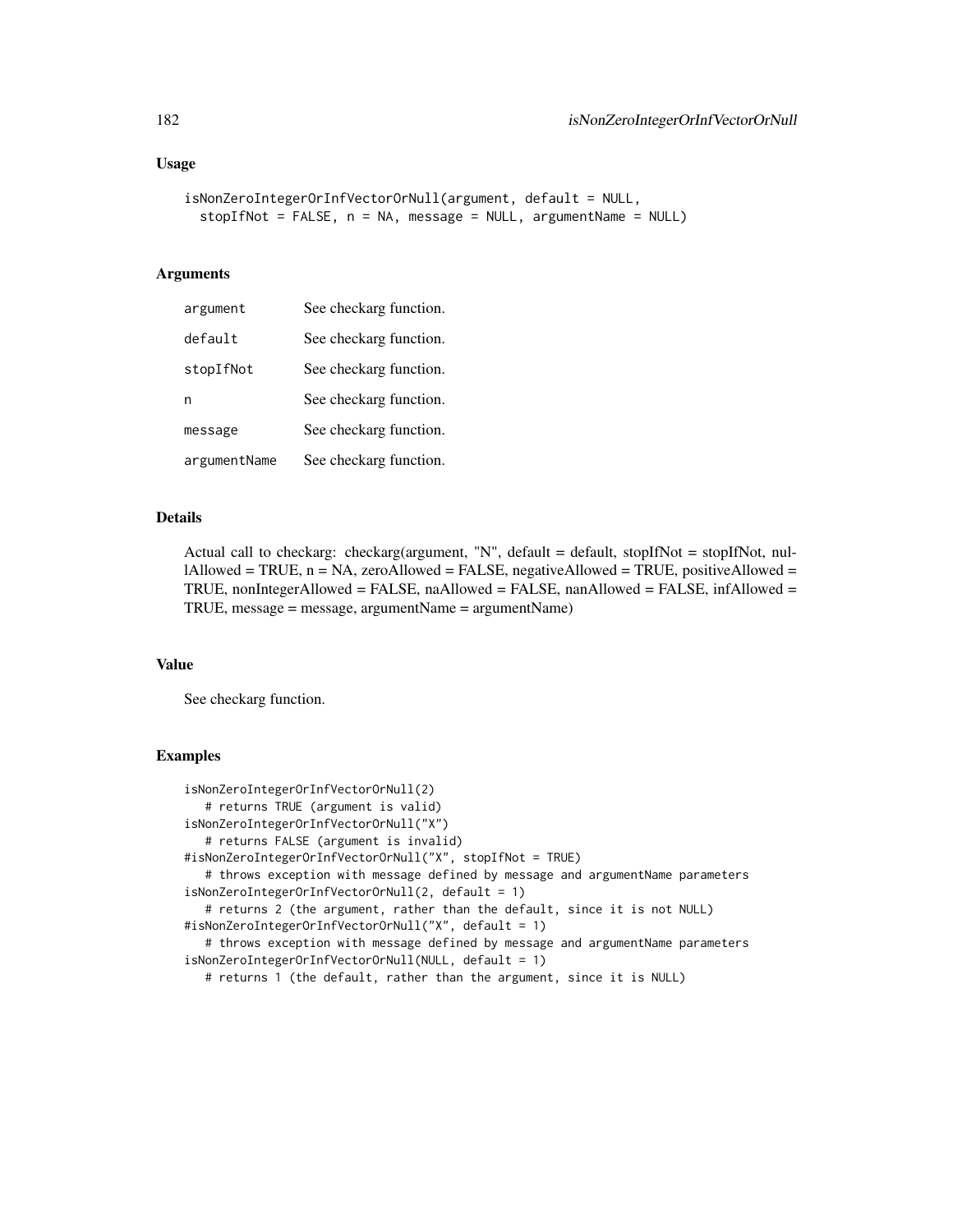isNonZeroIntegerOrNanOrInfScalar

*Wrapper for the checkarg function, using specific parameter settings.*

# Description

This function can be used in 3 ways:

- 1. Return TRUE or FALSE depending on whether the argument checks are passed. This is suitable e.g. for if statements that take further action if the argument does not pass the checks.
- 2. Throw an exception if the argument does not pass the checks. This is suitable e.g. when no further action needs to be taken other than throwing an exception if the argument does not pass the checks.
- 3. Same as (2) but by supplying a default value, a default can be assigned in a single statement, when the argument is NULL. The checks are still performed on the returned value, and an exception is thrown when not passed.

#### Usage

```
isNonZeroIntegerOrNanOrInfScalar(argument, default = NULL,
 stopIfNot = FALSE, message = NULL, argumentName = NULL)
```
## **Arguments**

| argument     | See checkarg function. |
|--------------|------------------------|
| default      | See checkarg function. |
| stopIfNot    | See checkarg function. |
| message      | See checkarg function. |
| argumentName | See checkarg function. |

#### Details

```
Actual call to checkarg: checkarg(argument, "N", default = default, stopIfNot = stopIfNot, nul-
lAllowed = FALSE, n = 1, zeroAllowed = FALSE, negativeAllowed = TRUE, positiveAllowed =
TRUE, nonIntegerAllowed = FALSE, naAllowed = FALSE, nanAllowed = TRUE, infAllowed =
TRUE, message = message, argumentName = argumentName)
```
# Value

See checkarg function.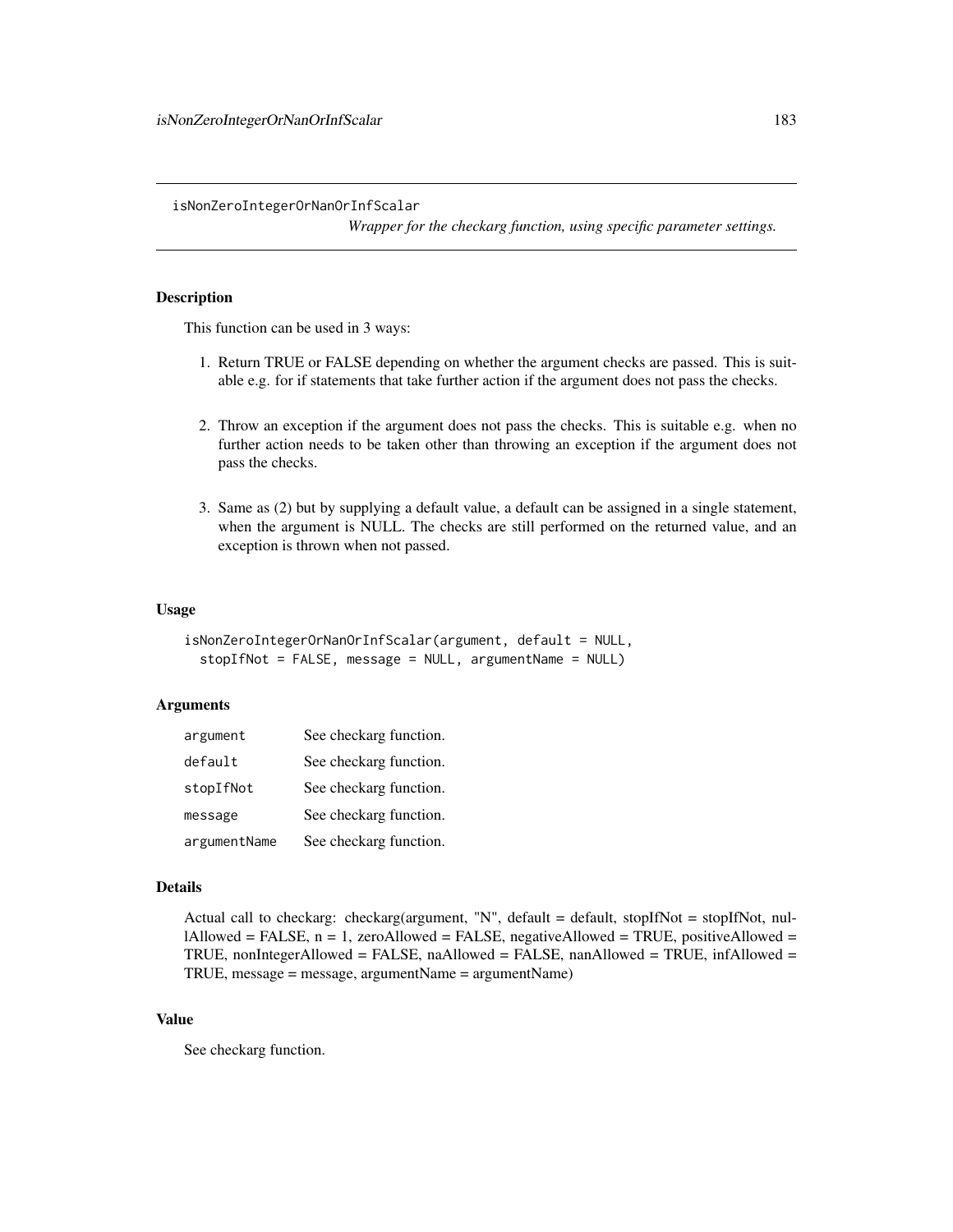# Examples

```
isNonZeroIntegerOrNanOrInfScalar(2)
  # returns TRUE (argument is valid)
isNonZeroIntegerOrNanOrInfScalar("X")
  # returns FALSE (argument is invalid)
#isNonZeroIntegerOrNanOrInfScalar("X", stopIfNot = TRUE)
  # throws exception with message defined by message and argumentName parameters
isNonZeroIntegerOrNanOrInfScalar(2, default = 1)
  # returns 2 (the argument, rather than the default, since it is not NULL)
#isNonZeroIntegerOrNanOrInfScalar("X", default = 1)
  # throws exception with message defined by message and argumentName parameters
isNonZeroIntegerOrNanOrInfScalar(NULL, default = 1)
  # returns 1 (the default, rather than the argument, since it is NULL)
```
isNonZeroIntegerOrNanOrInfScalarOrNull *Wrapper for the checkarg function, using specific parameter settings.*

## **Description**

This function can be used in 3 ways:

- 1. Return TRUE or FALSE depending on whether the argument checks are passed. This is suitable e.g. for if statements that take further action if the argument does not pass the checks.
- 2. Throw an exception if the argument does not pass the checks. This is suitable e.g. when no further action needs to be taken other than throwing an exception if the argument does not pass the checks.
- 3. Same as (2) but by supplying a default value, a default can be assigned in a single statement, when the argument is NULL. The checks are still performed on the returned value, and an exception is thrown when not passed.

## Usage

```
isNonZeroIntegerOrNanOrInfScalarOrNull(argument, default = NULL,
 stopIfNot = FALSE, message = NULL, argumentName = NULL)
```
## **Arguments**

| argument     | See checkarg function. |
|--------------|------------------------|
| default      | See checkarg function. |
| stopIfNot    | See checkarg function. |
| message      | See checkarg function. |
| argumentName | See checkarg function. |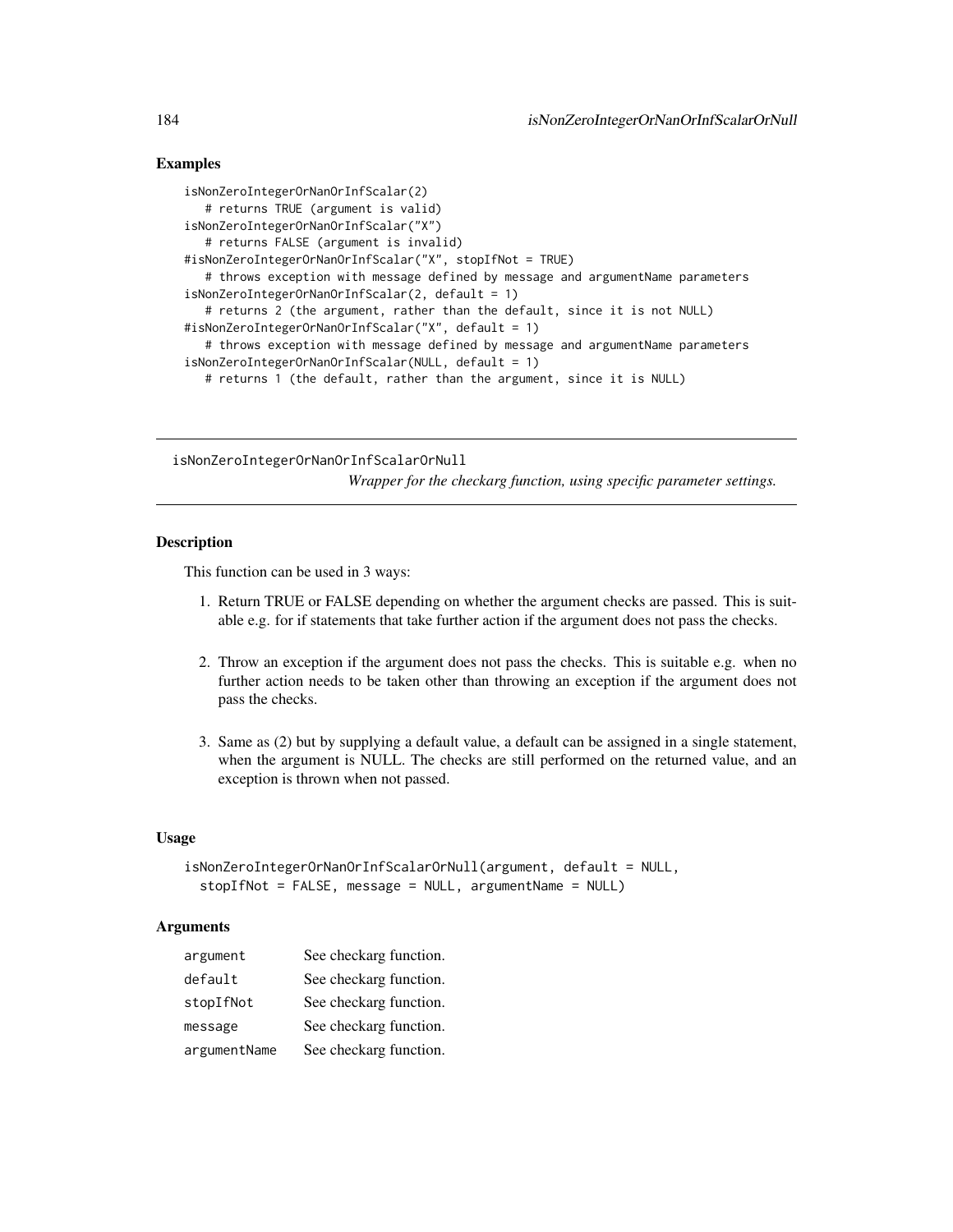## Details

Actual call to checkarg: checkarg(argument, "N", default = default, stopIfNot = stopIfNot, nul- $\text{l}$ Allowed = TRUE, n = 1, zeroAllowed = FALSE, negativeAllowed = TRUE, positiveAllowed = TRUE, nonIntegerAllowed = FALSE, naAllowed = FALSE, nanAllowed = TRUE, infAllowed = TRUE, message = message, argumentName = argumentName)

## Value

See checkarg function.

#### Examples

```
isNonZeroIntegerOrNanOrInfScalarOrNull(2)
  # returns TRUE (argument is valid)
isNonZeroIntegerOrNanOrInfScalarOrNull("X")
  # returns FALSE (argument is invalid)
#isNonZeroIntegerOrNanOrInfScalarOrNull("X", stopIfNot = TRUE)
  # throws exception with message defined by message and argumentName parameters
isNonZeroIntegerOrNanOrInfScalarOrNull(2, default = 1)
  # returns 2 (the argument, rather than the default, since it is not NULL)
#isNonZeroIntegerOrNanOrInfScalarOrNull("X", default = 1)
  # throws exception with message defined by message and argumentName parameters
isNonZeroIntegerOrNanOrInfScalarOrNull(NULL, default = 1)
  # returns 1 (the default, rather than the argument, since it is NULL)
```
isNonZeroIntegerOrNanOrInfVector *Wrapper for the checkarg function, using specific parameter settings.*

## Description

This function can be used in 3 ways:

- 1. Return TRUE or FALSE depending on whether the argument checks are passed. This is suitable e.g. for if statements that take further action if the argument does not pass the checks.
- 2. Throw an exception if the argument does not pass the checks. This is suitable e.g. when no further action needs to be taken other than throwing an exception if the argument does not pass the checks.
- 3. Same as (2) but by supplying a default value, a default can be assigned in a single statement, when the argument is NULL. The checks are still performed on the returned value, and an exception is thrown when not passed.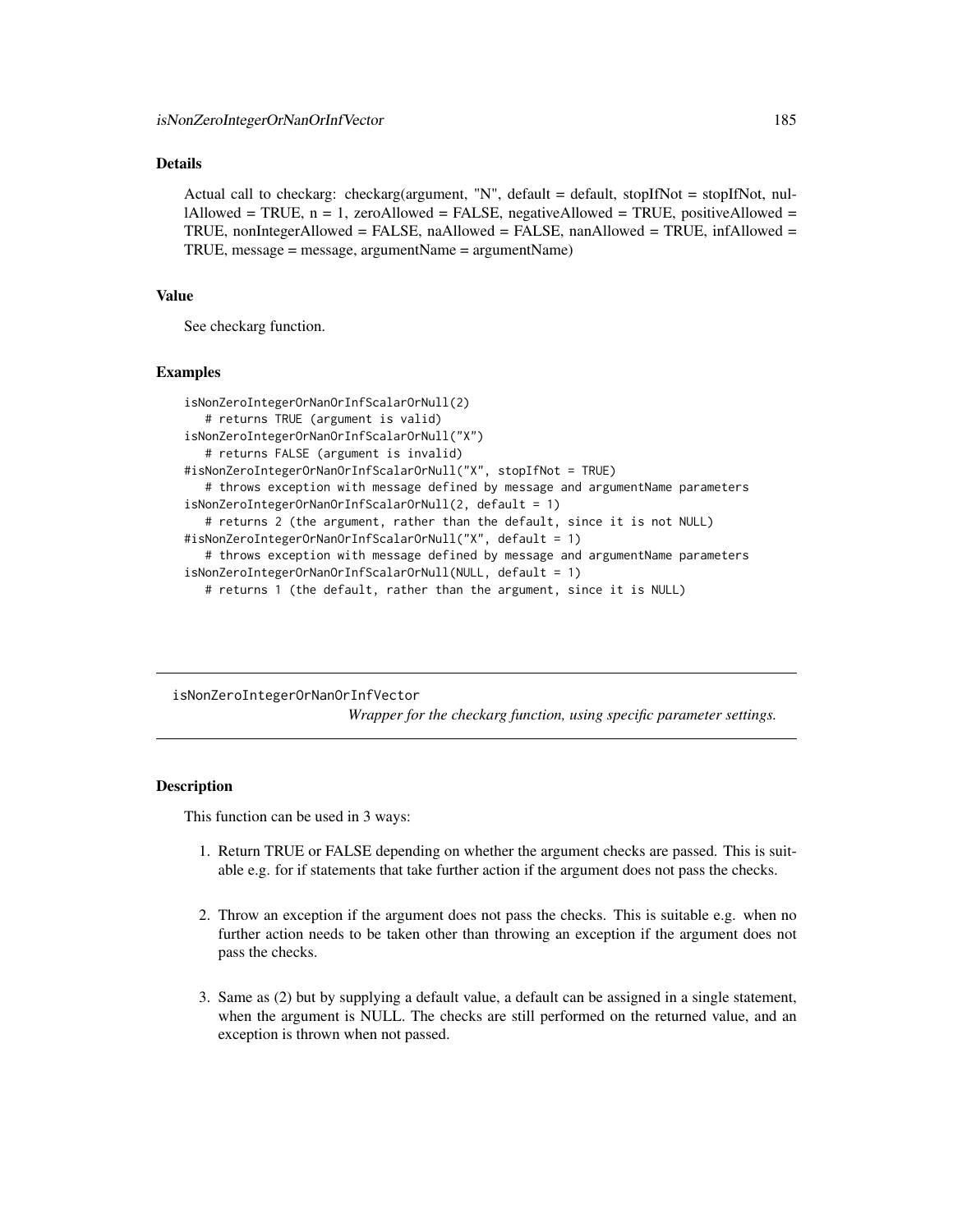```
isNonZeroIntegerOrNanOrInfVector(argument, default = NULL,
  stopIfNot = FALSE, n = NA, message = NULL, argumentName = NULL)
```
# Arguments

| argument     | See checkarg function. |
|--------------|------------------------|
| default      | See checkarg function. |
| stopIfNot    | See checkarg function. |
| n            | See checkarg function. |
| message      | See checkarg function. |
| argumentName | See checkarg function. |

## Details

Actual call to checkarg: checkarg(argument, "N", default = default, stopIfNot = stopIfNot, nullAllowed = FALSE,  $n = NA$ , zeroAllowed = FALSE, negativeAllowed = TRUE, positiveAllowed = TRUE, nonIntegerAllowed = FALSE, naAllowed = FALSE, nanAllowed = TRUE, infAllowed = TRUE, message = message, argumentName = argumentName)

#### Value

See checkarg function.

```
isNonZeroIntegerOrNanOrInfVector(2)
  # returns TRUE (argument is valid)
isNonZeroIntegerOrNanOrInfVector("X")
  # returns FALSE (argument is invalid)
#isNonZeroIntegerOrNanOrInfVector("X", stopIfNot = TRUE)
   # throws exception with message defined by message and argumentName parameters
isNonZeroIntegerOrNanOrInfVector(2, default = 1)
   # returns 2 (the argument, rather than the default, since it is not NULL)
#isNonZeroIntegerOrNanOrInfVector("X", default = 1)
   # throws exception with message defined by message and argumentName parameters
isNonZeroIntegerOrNanOrInfVector(NULL, default = 1)
   # returns 1 (the default, rather than the argument, since it is NULL)
```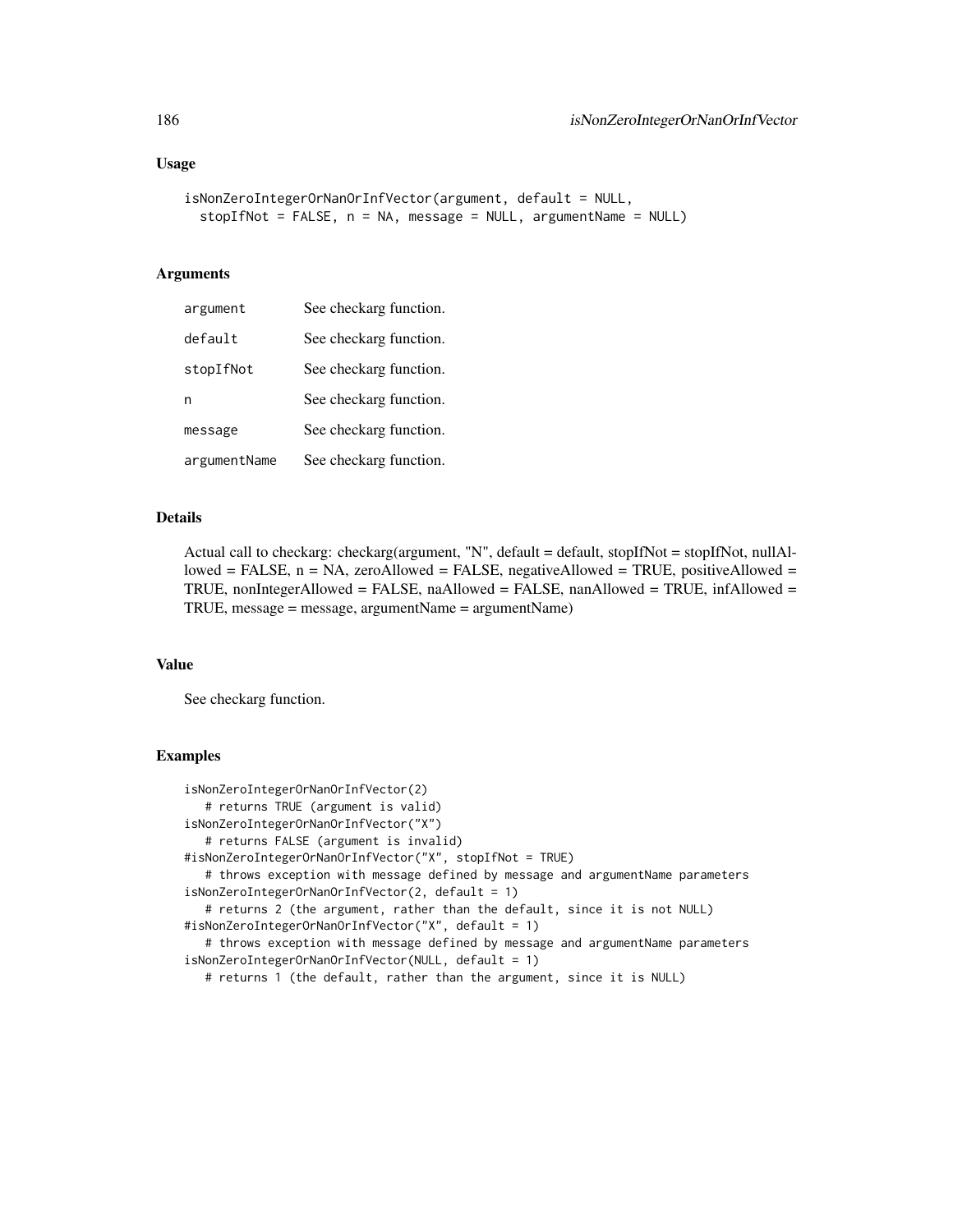isNonZeroIntegerOrNanOrInfVectorOrNull

*Wrapper for the checkarg function, using specific parameter settings.*

# **Description**

This function can be used in 3 ways:

- 1. Return TRUE or FALSE depending on whether the argument checks are passed. This is suitable e.g. for if statements that take further action if the argument does not pass the checks.
- 2. Throw an exception if the argument does not pass the checks. This is suitable e.g. when no further action needs to be taken other than throwing an exception if the argument does not pass the checks.
- 3. Same as (2) but by supplying a default value, a default can be assigned in a single statement, when the argument is NULL. The checks are still performed on the returned value, and an exception is thrown when not passed.

# Usage

```
isNonZeroIntegerOrNanOrInfVectorOrNull(argument, default = NULL,
 stopIfNot = FALSE, n = NA, message = NULL, argumentName = NULL)
```
# Arguments

| argument     | See checkarg function. |
|--------------|------------------------|
| default      | See checkarg function. |
| stopIfNot    | See checkarg function. |
| n            | See checkarg function. |
| message      | See checkarg function. |
| argumentName | See checkarg function. |

#### Details

Actual call to checkarg: checkarg(argument, "N", default = default, stopIfNot = stopIfNot, nullAllowed = TRUE,  $n = NA$ , zeroAllowed = FALSE, negativeAllowed = TRUE, positiveAllowed = TRUE, nonIntegerAllowed = FALSE, naAllowed = FALSE, nanAllowed = TRUE, infAllowed = TRUE, message = message, argumentName = argumentName)

# Value

See checkarg function.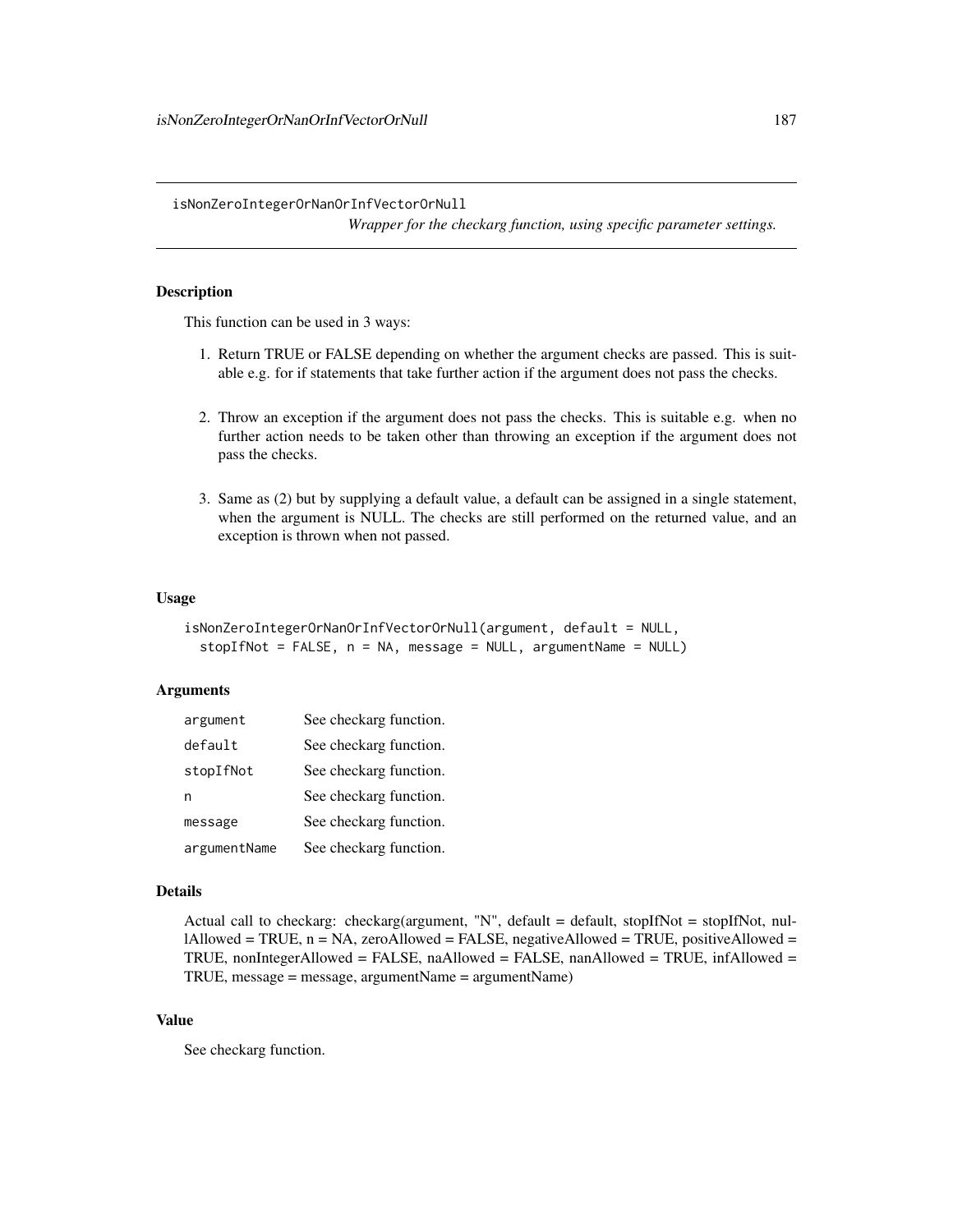# Examples

```
isNonZeroIntegerOrNanOrInfVectorOrNull(2)
  # returns TRUE (argument is valid)
isNonZeroIntegerOrNanOrInfVectorOrNull("X")
  # returns FALSE (argument is invalid)
#isNonZeroIntegerOrNanOrInfVectorOrNull("X", stopIfNot = TRUE)
  # throws exception with message defined by message and argumentName parameters
isNonZeroIntegerOrNanOrInfVectorOrNull(2, default = 1)
  # returns 2 (the argument, rather than the default, since it is not NULL)
#isNonZeroIntegerOrNanOrInfVectorOrNull("X", default = 1)
  # throws exception with message defined by message and argumentName parameters
isNonZeroIntegerOrNanOrInfVectorOrNull(NULL, default = 1)
  # returns 1 (the default, rather than the argument, since it is NULL)
```
isNonZeroIntegerOrNanScalar

*Wrapper for the checkarg function, using specific parameter settings.*

## **Description**

This function can be used in 3 ways:

- 1. Return TRUE or FALSE depending on whether the argument checks are passed. This is suitable e.g. for if statements that take further action if the argument does not pass the checks.
- 2. Throw an exception if the argument does not pass the checks. This is suitable e.g. when no further action needs to be taken other than throwing an exception if the argument does not pass the checks.
- 3. Same as (2) but by supplying a default value, a default can be assigned in a single statement, when the argument is NULL. The checks are still performed on the returned value, and an exception is thrown when not passed.

## Usage

```
isNonZeroIntegerOrNanScalar(argument, default = NULL, stopIfNot = FALSE,
 message = NULL, argumentName = NULL)
```
## **Arguments**

| argument     | See checkarg function. |
|--------------|------------------------|
| default      | See checkarg function. |
| stopIfNot    | See checkarg function. |
| message      | See checkarg function. |
| argumentName | See checkarg function. |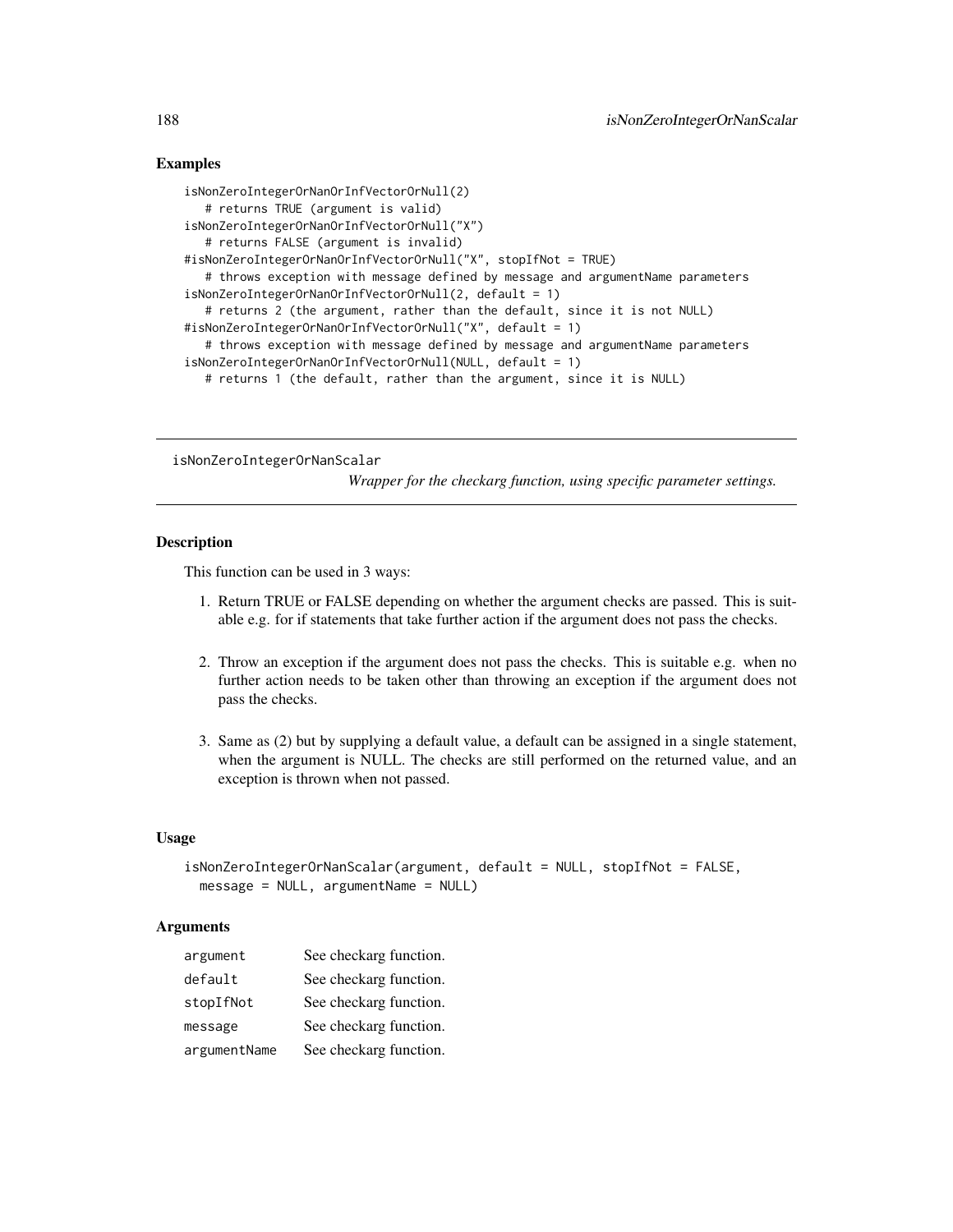## Details

Actual call to checkarg: checkarg(argument, "N", default = default, stopIfNot = stopIfNot, nul- $\text{I}$ Allowed = FALSE, n = 1, zeroAllowed = FALSE, negativeAllowed = TRUE, positiveAllowed = TRUE, nonIntegerAllowed = FALSE, naAllowed = FALSE, nanAllowed = TRUE, infAllowed = FALSE, message = message, argumentName = argumentName)

## Value

See checkarg function.

#### Examples

```
isNonZeroIntegerOrNanScalar(2)
  # returns TRUE (argument is valid)
isNonZeroIntegerOrNanScalar("X")
  # returns FALSE (argument is invalid)
#isNonZeroIntegerOrNanScalar("X", stopIfNot = TRUE)
  # throws exception with message defined by message and argumentName parameters
isNonZeroIntegerOrNanScalar(2, default = 1)
  # returns 2 (the argument, rather than the default, since it is not NULL)
#isNonZeroIntegerOrNanScalar("X", default = 1)
  # throws exception with message defined by message and argumentName parameters
isNonZeroIntegerOrNanScalar(NULL, default = 1)
  # returns 1 (the default, rather than the argument, since it is NULL)
```
isNonZeroIntegerOrNanScalarOrNull *Wrapper for the checkarg function, using specific parameter settings.*

## Description

This function can be used in 3 ways:

- 1. Return TRUE or FALSE depending on whether the argument checks are passed. This is suitable e.g. for if statements that take further action if the argument does not pass the checks.
- 2. Throw an exception if the argument does not pass the checks. This is suitable e.g. when no further action needs to be taken other than throwing an exception if the argument does not pass the checks.
- 3. Same as (2) but by supplying a default value, a default can be assigned in a single statement, when the argument is NULL. The checks are still performed on the returned value, and an exception is thrown when not passed.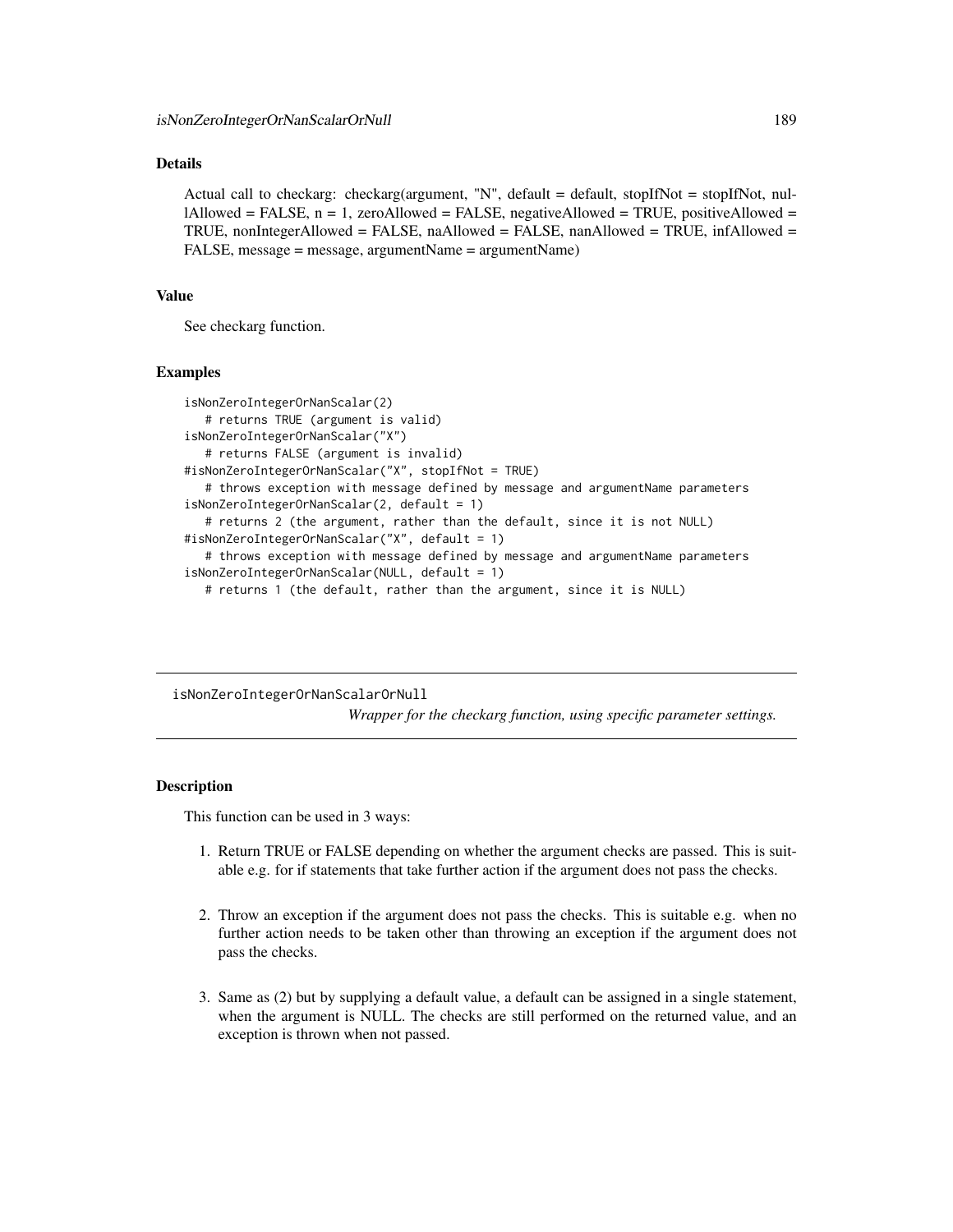```
isNonZeroIntegerOrNanScalarOrNull(argument, default = NULL,
  stopIfNot = FALSE, message = NULL, argumentName = NULL)
```
### Arguments

| argument     | See checkarg function. |
|--------------|------------------------|
| default      | See checkarg function. |
| stopIfNot    | See checkarg function. |
| message      | See checkarg function. |
| argumentName | See checkarg function. |

# Details

Actual call to checkarg: checkarg(argument, "N", default = default, stopIfNot = stopIfNot, nullAllowed = TRUE, n = 1, zeroAllowed = FALSE, negativeAllowed = TRUE, positiveAllowed = TRUE, nonIntegerAllowed = FALSE, naAllowed = FALSE, nanAllowed = TRUE, infAllowed = FALSE, message = message, argumentName = argumentName)

#### Value

See checkarg function.

# Examples

```
isNonZeroIntegerOrNanScalarOrNull(2)
   # returns TRUE (argument is valid)
isNonZeroIntegerOrNanScalarOrNull("X")
   # returns FALSE (argument is invalid)
#isNonZeroIntegerOrNanScalarOrNull("X", stopIfNot = TRUE)
   # throws exception with message defined by message and argumentName parameters
isNonZeroIntegerOrNanScalarOrNull(2, default = 1)
   # returns 2 (the argument, rather than the default, since it is not NULL)
#isNonZeroIntegerOrNanScalarOrNull("X", default = 1)
  # throws exception with message defined by message and argumentName parameters
isNonZeroIntegerOrNanScalarOrNull(NULL, default = 1)
  # returns 1 (the default, rather than the argument, since it is NULL)
```
isNonZeroIntegerOrNanVector

*Wrapper for the checkarg function, using specific parameter settings.*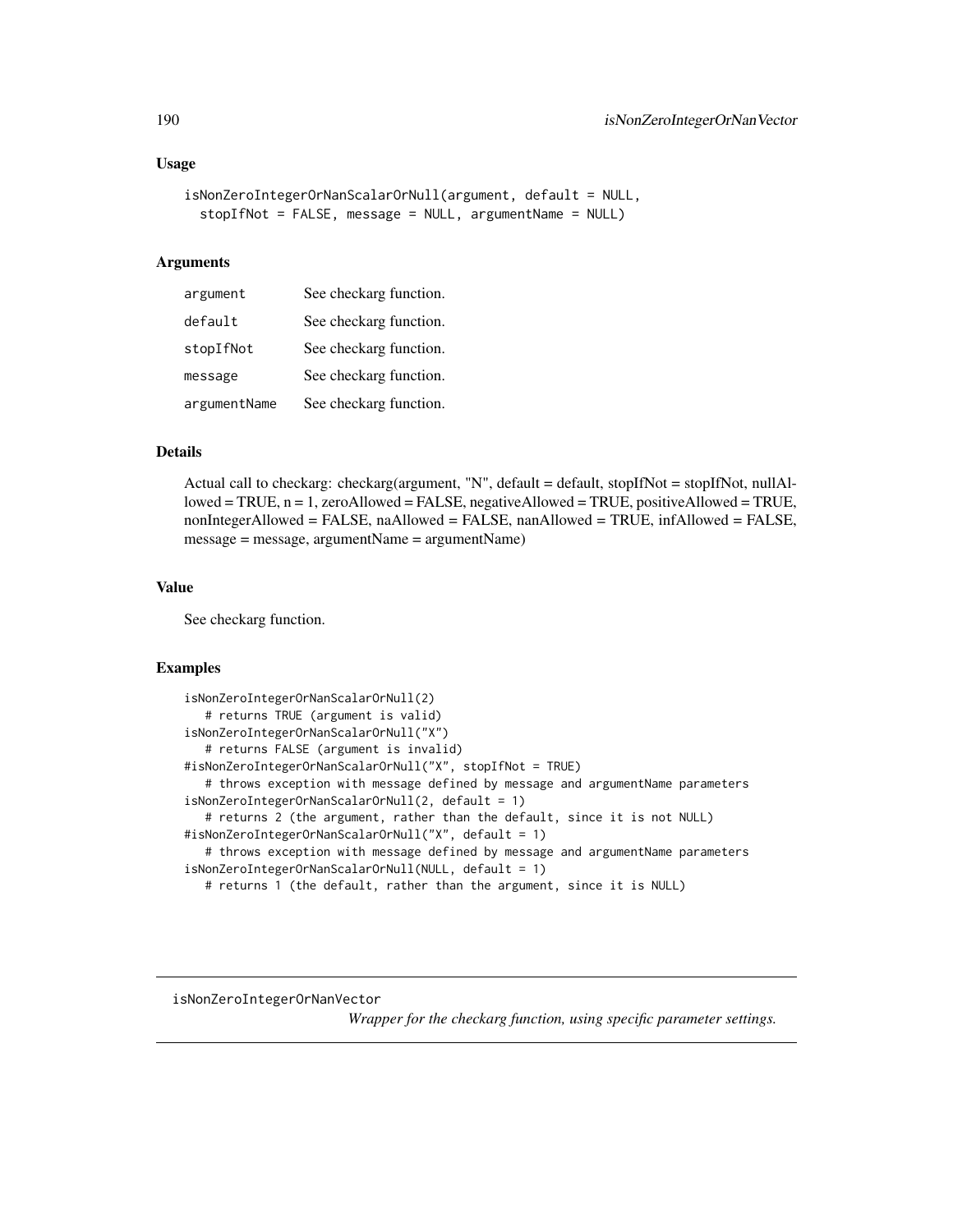#### **Description**

This function can be used in 3 ways:

- 1. Return TRUE or FALSE depending on whether the argument checks are passed. This is suitable e.g. for if statements that take further action if the argument does not pass the checks.
- 2. Throw an exception if the argument does not pass the checks. This is suitable e.g. when no further action needs to be taken other than throwing an exception if the argument does not pass the checks.
- 3. Same as (2) but by supplying a default value, a default can be assigned in a single statement, when the argument is NULL. The checks are still performed on the returned value, and an exception is thrown when not passed.

## Usage

```
isNonZeroIntegerOrNanVector(argument, default = NULL, stopIfNot = FALSE,
 n = NA, message = NULL, argumentName = NULL)
```
# Arguments

| argument     | See checkarg function. |
|--------------|------------------------|
| default      | See checkarg function. |
| stopIfNot    | See checkarg function. |
| n            | See checkarg function. |
| message      | See checkarg function. |
| argumentName | See checkarg function. |

# Details

Actual call to checkarg: checkarg(argument, "N", default = default, stopIfNot = stopIfNot, nullAllowed = FALSE,  $n = NA$ , zeroAllowed = FALSE, negativeAllowed = TRUE, positiveAllowed = TRUE, nonIntegerAllowed = FALSE, naAllowed = FALSE, nanAllowed = TRUE, infAllowed = FALSE, message = message, argumentName = argumentName)

## Value

See checkarg function.

```
isNonZeroIntegerOrNanVector(2)
  # returns TRUE (argument is valid)
isNonZeroIntegerOrNanVector("X")
  # returns FALSE (argument is invalid)
#isNonZeroIntegerOrNanVector("X", stopIfNot = TRUE)
  # throws exception with message defined by message and argumentName parameters
```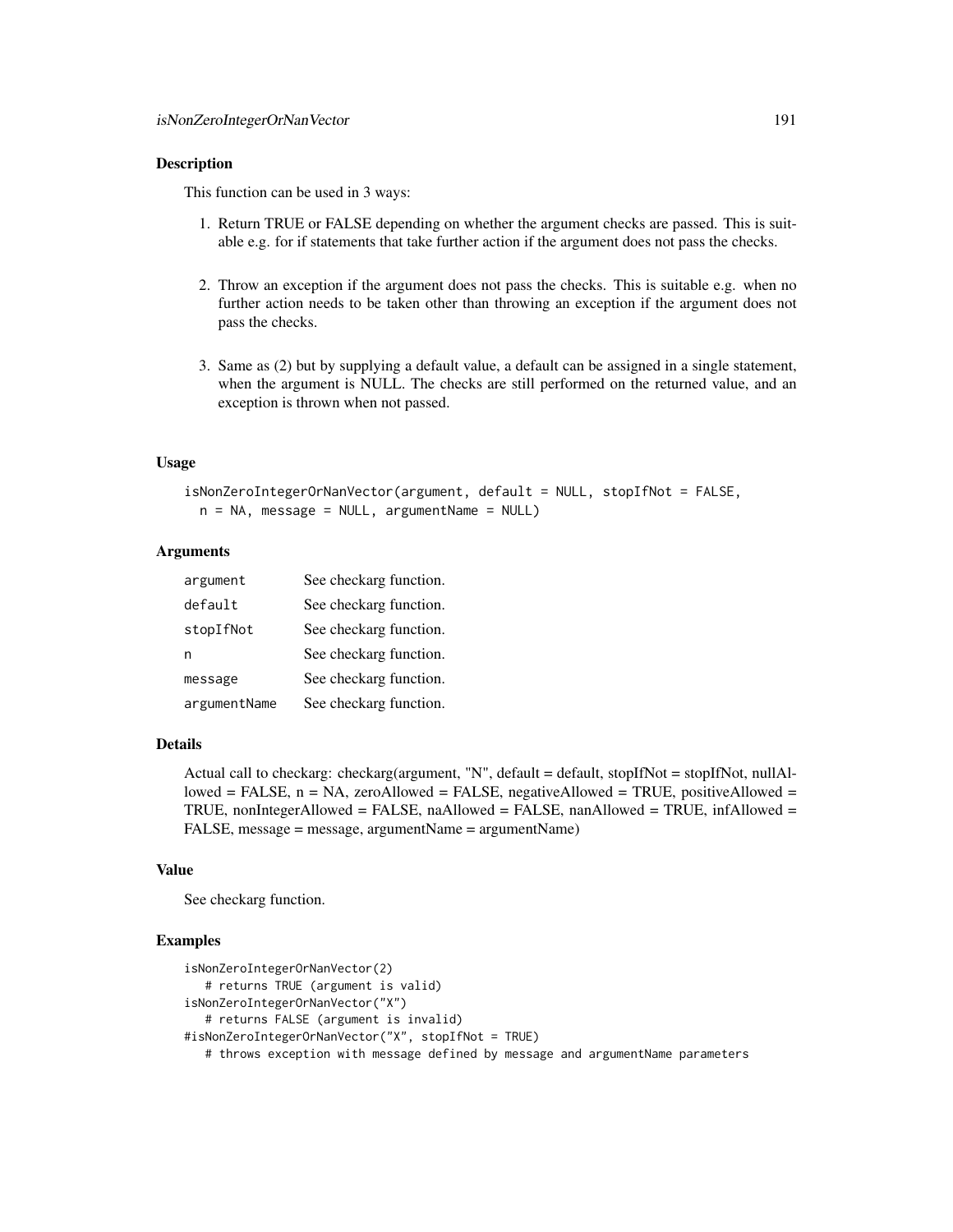```
isNonZeroIntegerOrNanVector(2, default = 1)
   # returns 2 (the argument, rather than the default, since it is not NULL)
#isNonZeroIntegerOrNanVector("X", default = 1)
   # throws exception with message defined by message and argumentName parameters
isNonZeroIntegerOrNanVector(NULL, default = 1)
  # returns 1 (the default, rather than the argument, since it is NULL)
```
isNonZeroIntegerOrNanVectorOrNull

*Wrapper for the checkarg function, using specific parameter settings.*

# **Description**

This function can be used in 3 ways:

- 1. Return TRUE or FALSE depending on whether the argument checks are passed. This is suitable e.g. for if statements that take further action if the argument does not pass the checks.
- 2. Throw an exception if the argument does not pass the checks. This is suitable e.g. when no further action needs to be taken other than throwing an exception if the argument does not pass the checks.
- 3. Same as (2) but by supplying a default value, a default can be assigned in a single statement, when the argument is NULL. The checks are still performed on the returned value, and an exception is thrown when not passed.

#### Usage

```
isNonZeroIntegerOrNanVectorOrNull(argument, default = NULL,
 stopIfNot = FALSE, n = NA, message = NULL, argumentName = NULL)
```
### **Arguments**

| argument     | See checkarg function. |
|--------------|------------------------|
| default      | See checkarg function. |
| stopIfNot    | See checkarg function. |
| n            | See checkarg function. |
| message      | See checkarg function. |
| argumentName | See checkarg function. |

#### Details

Actual call to checkarg: checkarg(argument, "N", default = default, stopIfNot = stopIfNot, nullAllowed = TRUE,  $n = NA$ , zeroAllowed = FALSE, negativeAllowed = TRUE, positiveAllowed = TRUE, nonIntegerAllowed = FALSE, naAllowed = FALSE, nanAllowed = TRUE, infAllowed = FALSE, message = message, argumentName = argumentName)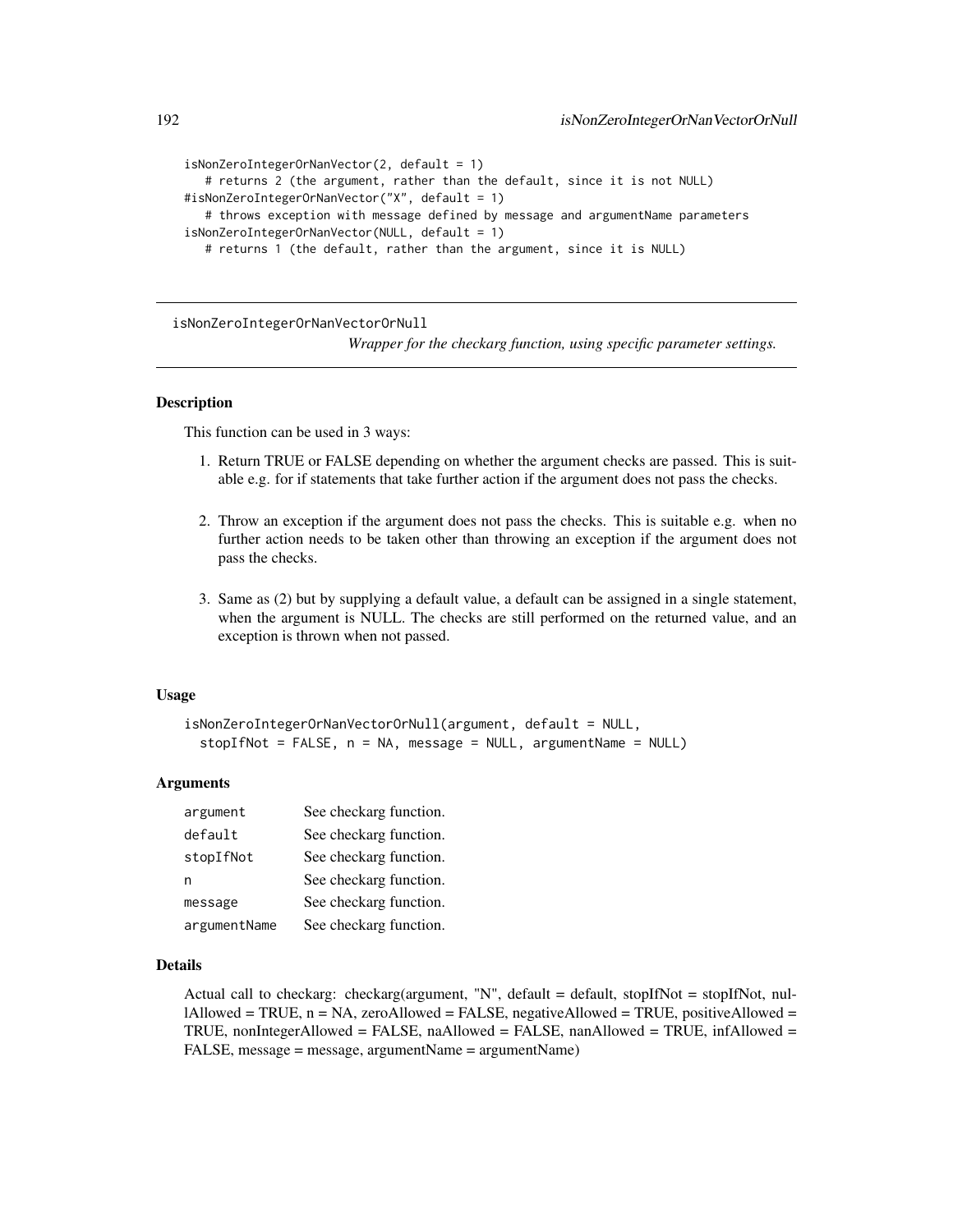# Value

See checkarg function.

# Examples

```
isNonZeroIntegerOrNanVectorOrNull(2)
  # returns TRUE (argument is valid)
isNonZeroIntegerOrNanVectorOrNull("X")
  # returns FALSE (argument is invalid)
#isNonZeroIntegerOrNanVectorOrNull("X", stopIfNot = TRUE)
  # throws exception with message defined by message and argumentName parameters
isNonZeroIntegerOrNanVectorOrNull(2, default = 1)
  # returns 2 (the argument, rather than the default, since it is not NULL)
#isNonZeroIntegerOrNanVectorOrNull("X", default = 1)
  # throws exception with message defined by message and argumentName parameters
isNonZeroIntegerOrNanVectorOrNull(NULL, default = 1)
  # returns 1 (the default, rather than the argument, since it is NULL)
```
isNonZeroIntegerOrNaOrInfScalar

*Wrapper for the checkarg function, using specific parameter settings.*

## Description

This function can be used in 3 ways:

- 1. Return TRUE or FALSE depending on whether the argument checks are passed. This is suitable e.g. for if statements that take further action if the argument does not pass the checks.
- 2. Throw an exception if the argument does not pass the checks. This is suitable e.g. when no further action needs to be taken other than throwing an exception if the argument does not pass the checks.
- 3. Same as (2) but by supplying a default value, a default can be assigned in a single statement, when the argument is NULL. The checks are still performed on the returned value, and an exception is thrown when not passed.

# Usage

```
isNonZeroIntegerOrNaOrInfScalar(argument, default = NULL, stopIfNot = FALSE,
 message = NULL, argumentName = NULL)
```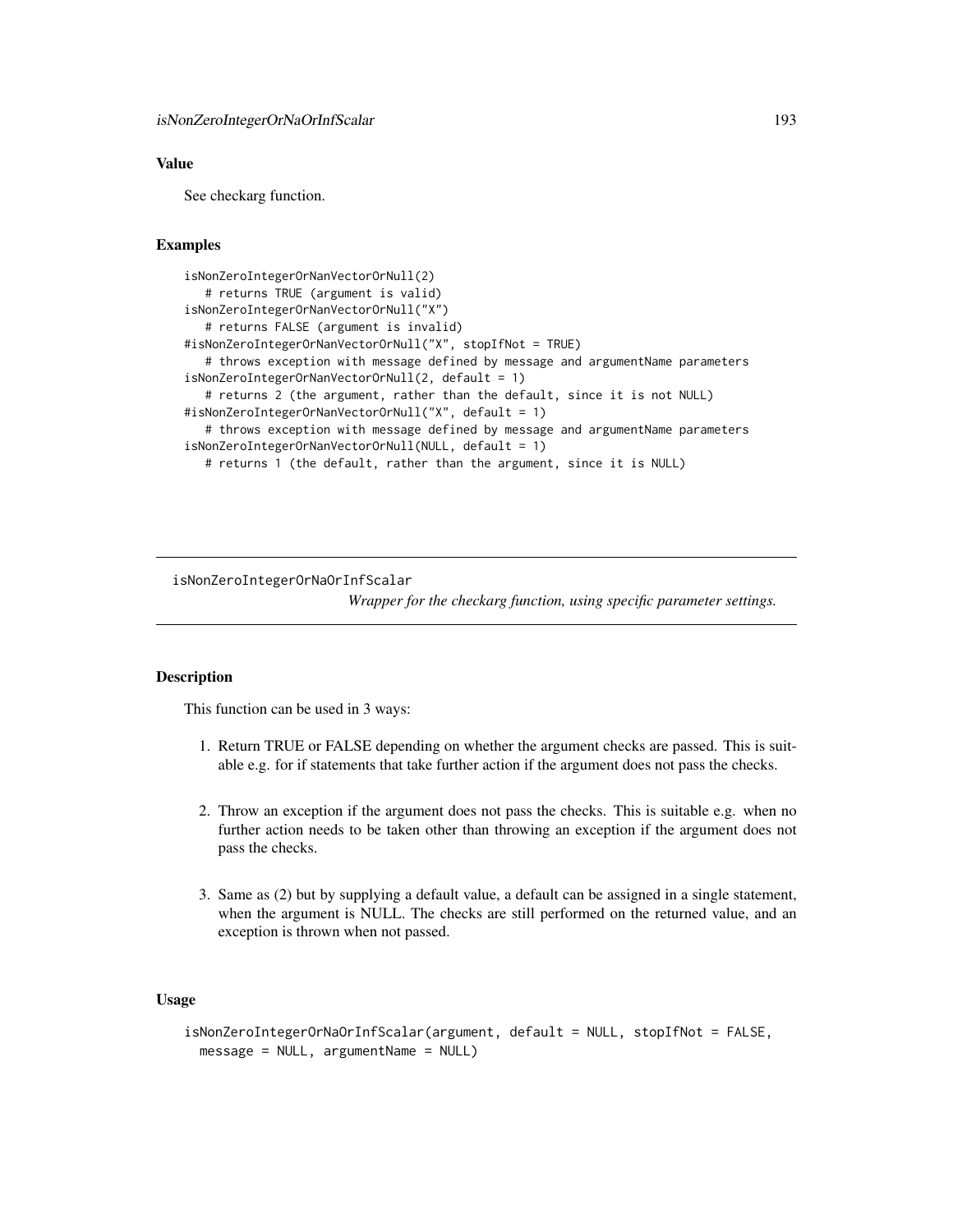# **Arguments**

| argument     | See checkarg function. |
|--------------|------------------------|
| default      | See checkarg function. |
| stopIfNot    | See checkarg function. |
| message      | See checkarg function. |
| argumentName | See checkarg function. |

# Details

Actual call to checkarg: checkarg(argument, "N", default = default, stopIfNot = stopIfNot, nullAllowed = FALSE,  $n = 1$ , zeroAllowed = FALSE, negativeAllowed = TRUE, positiveAllowed = TRUE, nonIntegerAllowed = FALSE, naAllowed = TRUE, nanAllowed = FALSE, infAllowed = TRUE, message = message, argumentName = argumentName)

# Value

See checkarg function.

# Examples

```
isNonZeroIntegerOrNaOrInfScalar(2)
   # returns TRUE (argument is valid)
isNonZeroIntegerOrNaOrInfScalar("X")
  # returns FALSE (argument is invalid)
#isNonZeroIntegerOrNaOrInfScalar("X", stopIfNot = TRUE)
   # throws exception with message defined by message and argumentName parameters
isNonZeroIntegerOrNaOrInfScalar(2, default = 1)
   # returns 2 (the argument, rather than the default, since it is not NULL)
#isNonZeroIntegerOrNaOrInfScalar("X", default = 1)
   # throws exception with message defined by message and argumentName parameters
isNonZeroIntegerOrNaOrInfScalar(NULL, default = 1)
   # returns 1 (the default, rather than the argument, since it is NULL)
```
isNonZeroIntegerOrNaOrInfScalarOrNull *Wrapper for the checkarg function, using specific parameter settings.*

## **Description**

This function can be used in 3 ways:

1. Return TRUE or FALSE depending on whether the argument checks are passed. This is suitable e.g. for if statements that take further action if the argument does not pass the checks.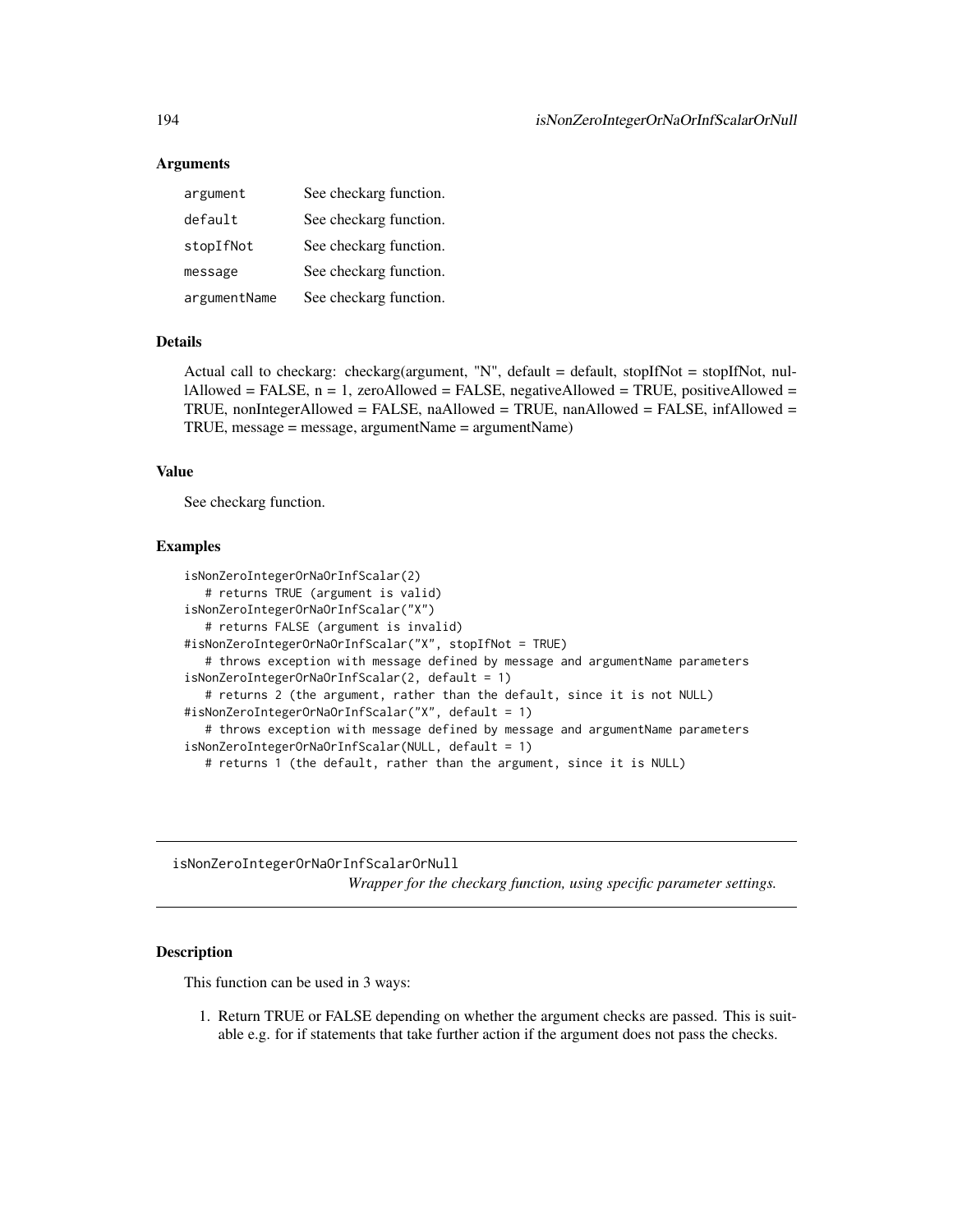- 2. Throw an exception if the argument does not pass the checks. This is suitable e.g. when no further action needs to be taken other than throwing an exception if the argument does not pass the checks.
- 3. Same as (2) but by supplying a default value, a default can be assigned in a single statement, when the argument is NULL. The checks are still performed on the returned value, and an exception is thrown when not passed.

```
isNonZeroIntegerOrNaOrInfScalarOrNull(argument, default = NULL,
  stopIfNot = FALSE, message = NULL, argumentName = NULL)
```
## Arguments

| argument     | See checkarg function. |
|--------------|------------------------|
| default      | See checkarg function. |
| stopIfNot    | See checkarg function. |
| message      | See checkarg function. |
| argumentName | See checkarg function. |

# Details

Actual call to checkarg: checkarg(argument, "N", default = default, stopIfNot = stopIfNot, nullAllowed = TRUE,  $n = 1$ , zeroAllowed = FALSE, negativeAllowed = TRUE, positiveAllowed = TRUE, nonIntegerAllowed = FALSE, naAllowed = TRUE, nanAllowed = FALSE, infAllowed = TRUE, message = message, argumentName = argumentName)

# Value

See checkarg function.

```
isNonZeroIntegerOrNaOrInfScalarOrNull(2)
   # returns TRUE (argument is valid)
isNonZeroIntegerOrNaOrInfScalarOrNull("X")
   # returns FALSE (argument is invalid)
#isNonZeroIntegerOrNaOrInfScalarOrNull("X", stopIfNot = TRUE)
   # throws exception with message defined by message and argumentName parameters
isNonZeroIntegerOrNaOrInfScalarOrNull(2, default = 1)
   # returns 2 (the argument, rather than the default, since it is not NULL)
#isNonZeroIntegerOrNaOrInfScalarOrNull("X", default = 1)
   # throws exception with message defined by message and argumentName parameters
isNonZeroIntegerOrNaOrInfScalarOrNull(NULL, default = 1)
   # returns 1 (the default, rather than the argument, since it is NULL)
```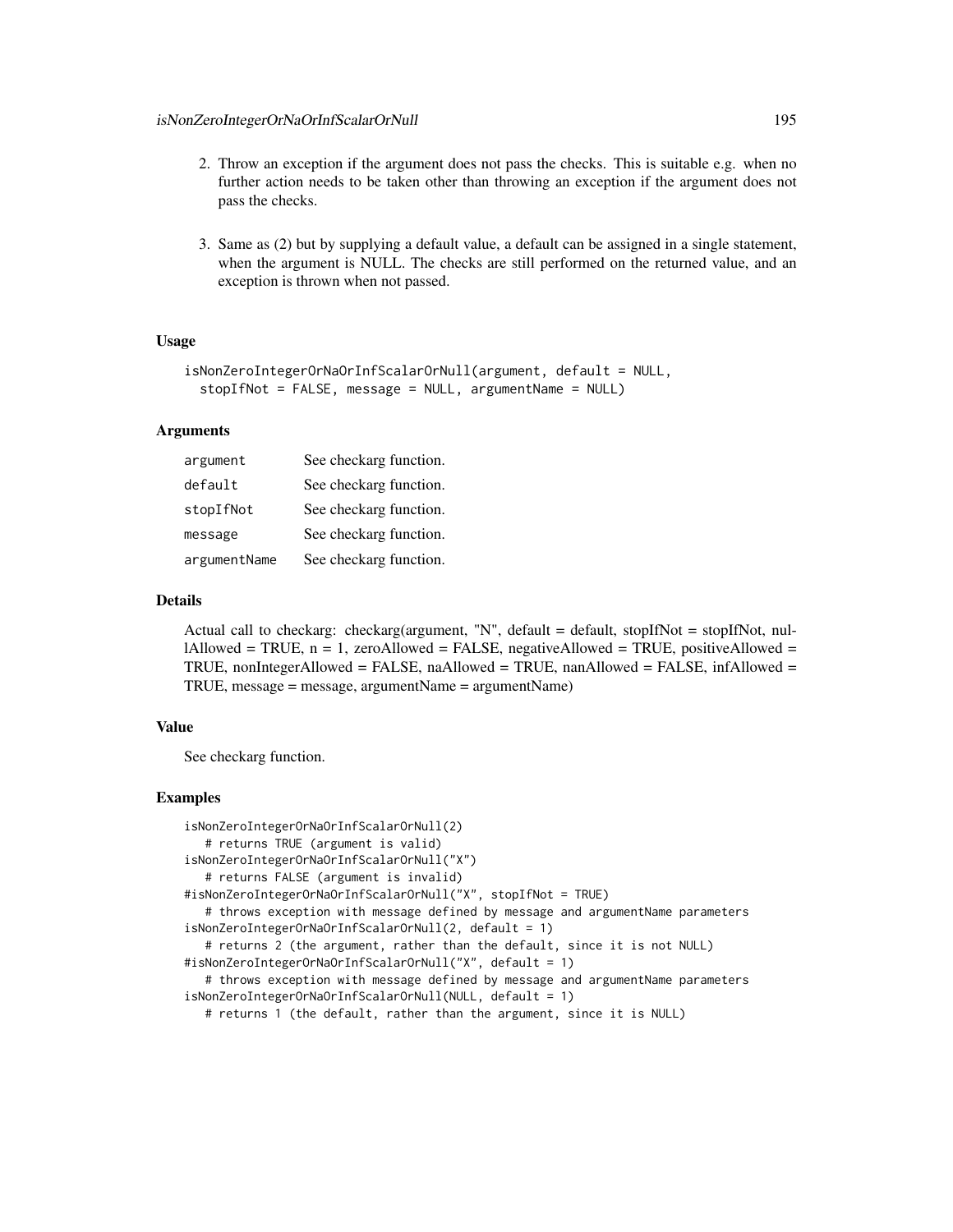#### isNonZeroIntegerOrNaOrInfVector

*Wrapper for the checkarg function, using specific parameter settings.*

# **Description**

This function can be used in 3 ways:

- 1. Return TRUE or FALSE depending on whether the argument checks are passed. This is suitable e.g. for if statements that take further action if the argument does not pass the checks.
- 2. Throw an exception if the argument does not pass the checks. This is suitable e.g. when no further action needs to be taken other than throwing an exception if the argument does not pass the checks.
- 3. Same as (2) but by supplying a default value, a default can be assigned in a single statement, when the argument is NULL. The checks are still performed on the returned value, and an exception is thrown when not passed.

# Usage

```
isNonZeroIntegerOrNaOrInfVector(argument, default = NULL, stopIfNot = FALSE,
 n = NA, message = NULL, argumentName = NULL)
```
# Arguments

| argument     | See checkarg function. |
|--------------|------------------------|
| default      | See checkarg function. |
| stopIfNot    | See checkarg function. |
| n            | See checkarg function. |
| message      | See checkarg function. |
| argumentName | See checkarg function. |

#### Details

```
Actual call to checkarg: checkarg(argument, "N", default = default, stopIfNot = stopIfNot, nullAl-
lowed = FALSE, n = NA, zeroAllowed = FALSE, negativeAllowed = TRUE, positiveAllowed =
TRUE, nonIntegerAllowed = FALSE, naAllowed = TRUE, nanAllowed = FALSE, infAllowed =
TRUE, message = message, argumentName = argumentName)
```
# Value

See checkarg function.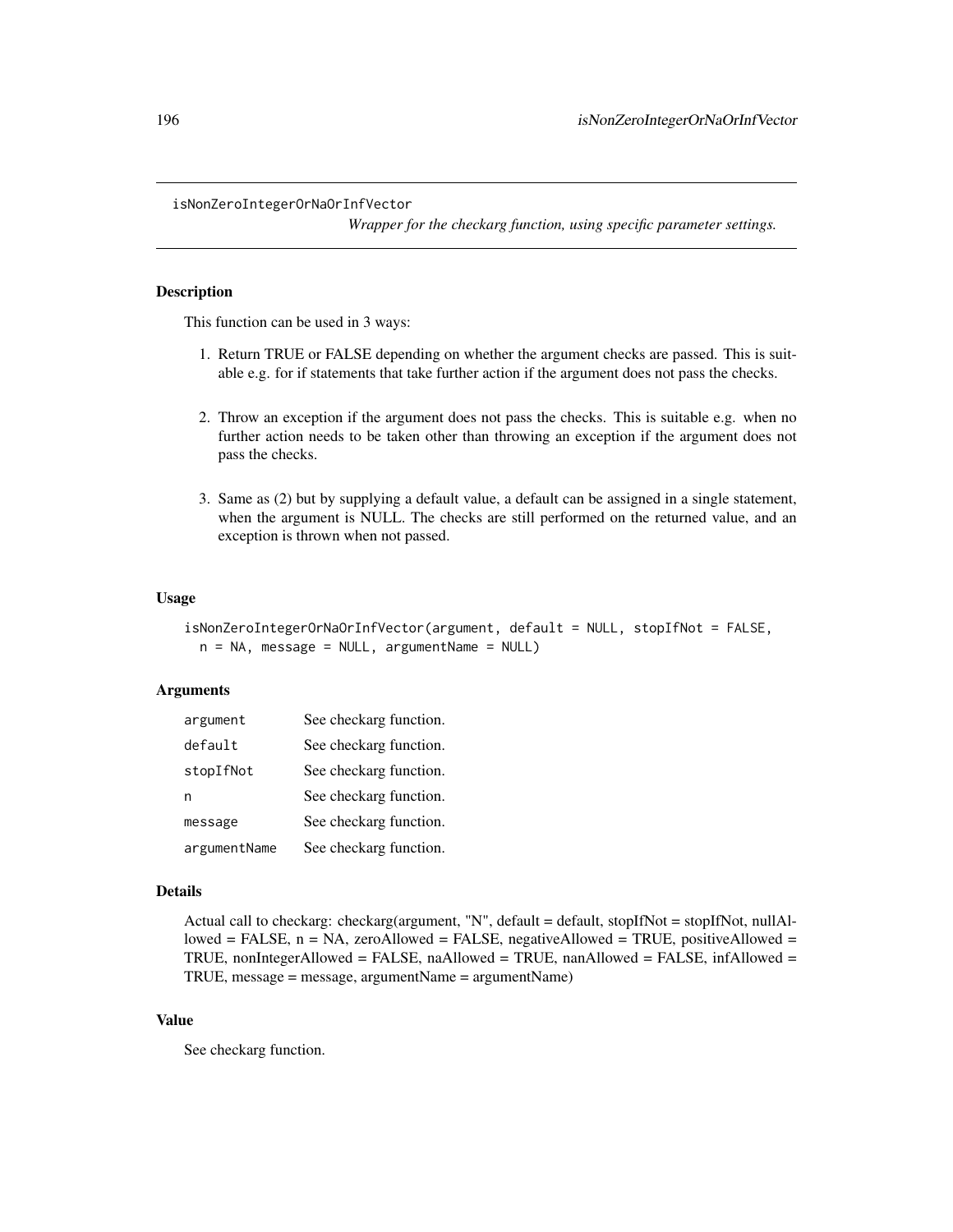# Examples

```
isNonZeroIntegerOrNaOrInfVector(2)
   # returns TRUE (argument is valid)
isNonZeroIntegerOrNaOrInfVector("X")
   # returns FALSE (argument is invalid)
#isNonZeroIntegerOrNaOrInfVector("X", stopIfNot = TRUE)
   # throws exception with message defined by message and argumentName parameters
isNonZeroIntegerOrNaOrInfVector(2, default = 1)
   # returns 2 (the argument, rather than the default, since it is not NULL)
#isNonZeroIntegerOrNaOrInfVector("X", default = 1)
   # throws exception with message defined by message and argumentName parameters
isNonZeroIntegerOrNaOrInfVector(NULL, default = 1)
   # returns 1 (the default, rather than the argument, since it is NULL)
```
isNonZeroIntegerOrNaOrInfVectorOrNull

*Wrapper for the checkarg function, using specific parameter settings.*

# Description

This function can be used in 3 ways:

- 1. Return TRUE or FALSE depending on whether the argument checks are passed. This is suitable e.g. for if statements that take further action if the argument does not pass the checks.
- 2. Throw an exception if the argument does not pass the checks. This is suitable e.g. when no further action needs to be taken other than throwing an exception if the argument does not pass the checks.
- 3. Same as (2) but by supplying a default value, a default can be assigned in a single statement, when the argument is NULL. The checks are still performed on the returned value, and an exception is thrown when not passed.

# Usage

```
isNonZeroIntegerOrNaOrInfVectorOrNull(argument, default = NULL,
 stopIfNot = FALSE, n = NA, message = NULL, argumentName = NULL)
```
## Arguments

| argument     | See checkarg function. |
|--------------|------------------------|
| default      | See checkarg function. |
| stopIfNot    | See checkarg function. |
| n            | See checkarg function. |
| message      | See checkarg function. |
| argumentName | See checkarg function. |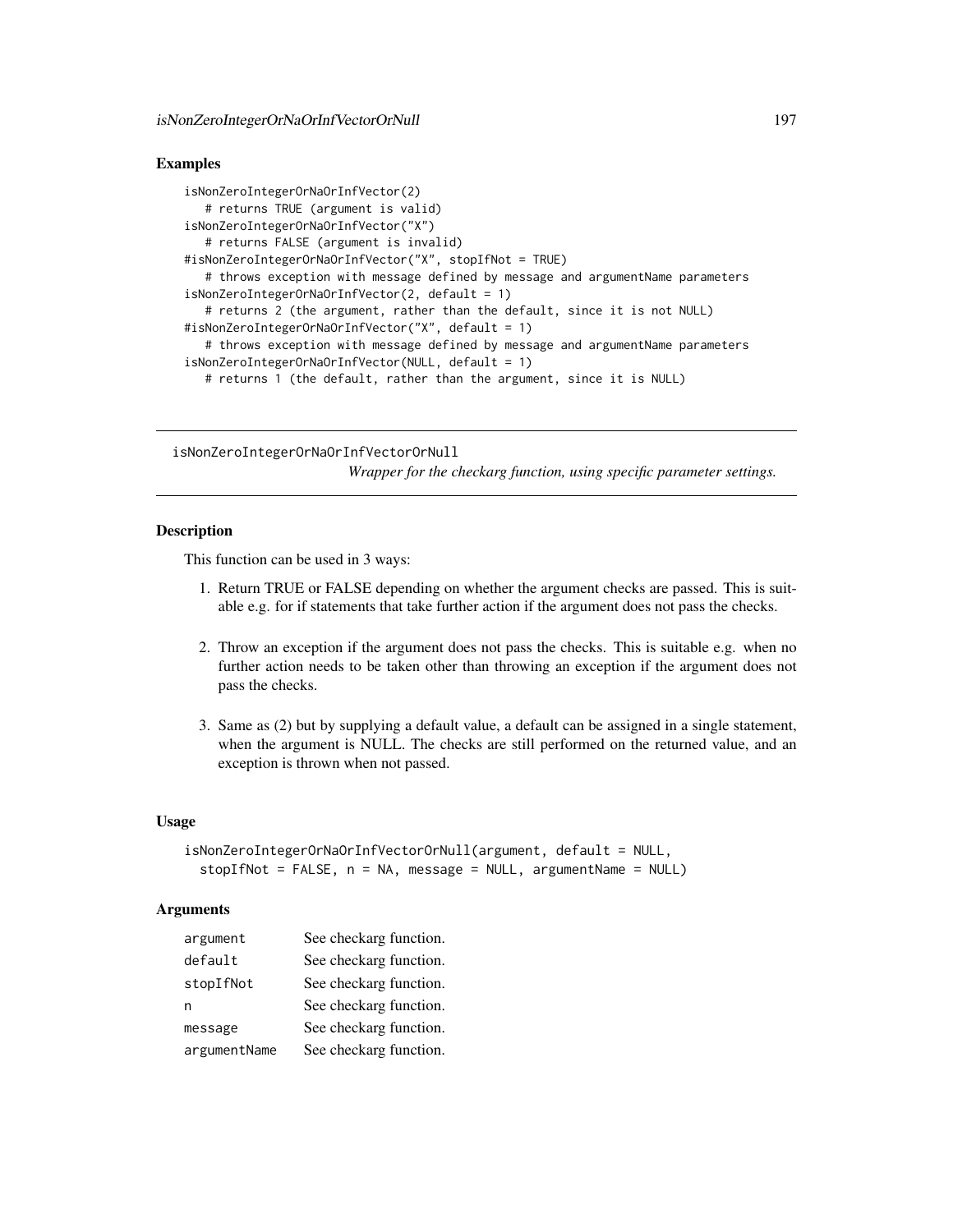# Details

Actual call to checkarg: checkarg(argument, "N", default = default, stopIfNot = stopIfNot, nullAllowed = TRUE, n = NA, zeroAllowed = FALSE, negativeAllowed = TRUE, positiveAllowed = TRUE, nonIntegerAllowed = FALSE, naAllowed = TRUE, nanAllowed = FALSE, infAllowed = TRUE, message = message, argumentName = argumentName)

## Value

See checkarg function.

#### Examples

```
isNonZeroIntegerOrNaOrInfVectorOrNull(2)
  # returns TRUE (argument is valid)
isNonZeroIntegerOrNaOrInfVectorOrNull("X")
  # returns FALSE (argument is invalid)
#isNonZeroIntegerOrNaOrInfVectorOrNull("X", stopIfNot = TRUE)
  # throws exception with message defined by message and argumentName parameters
isNonZeroIntegerOrNaOrInfVectorOrNull(2, default = 1)
  # returns 2 (the argument, rather than the default, since it is not NULL)
#isNonZeroIntegerOrNaOrInfVectorOrNull("X", default = 1)
  # throws exception with message defined by message and argumentName parameters
isNonZeroIntegerOrNaOrInfVectorOrNull(NULL, default = 1)
  # returns 1 (the default, rather than the argument, since it is NULL)
```
isNonZeroIntegerOrNaOrNanOrInfScalar *Wrapper for the checkarg function, using specific parameter settings.*

# **Description**

This function can be used in 3 ways:

- 1. Return TRUE or FALSE depending on whether the argument checks are passed. This is suitable e.g. for if statements that take further action if the argument does not pass the checks.
- 2. Throw an exception if the argument does not pass the checks. This is suitable e.g. when no further action needs to be taken other than throwing an exception if the argument does not pass the checks.
- 3. Same as (2) but by supplying a default value, a default can be assigned in a single statement, when the argument is NULL. The checks are still performed on the returned value, and an exception is thrown when not passed.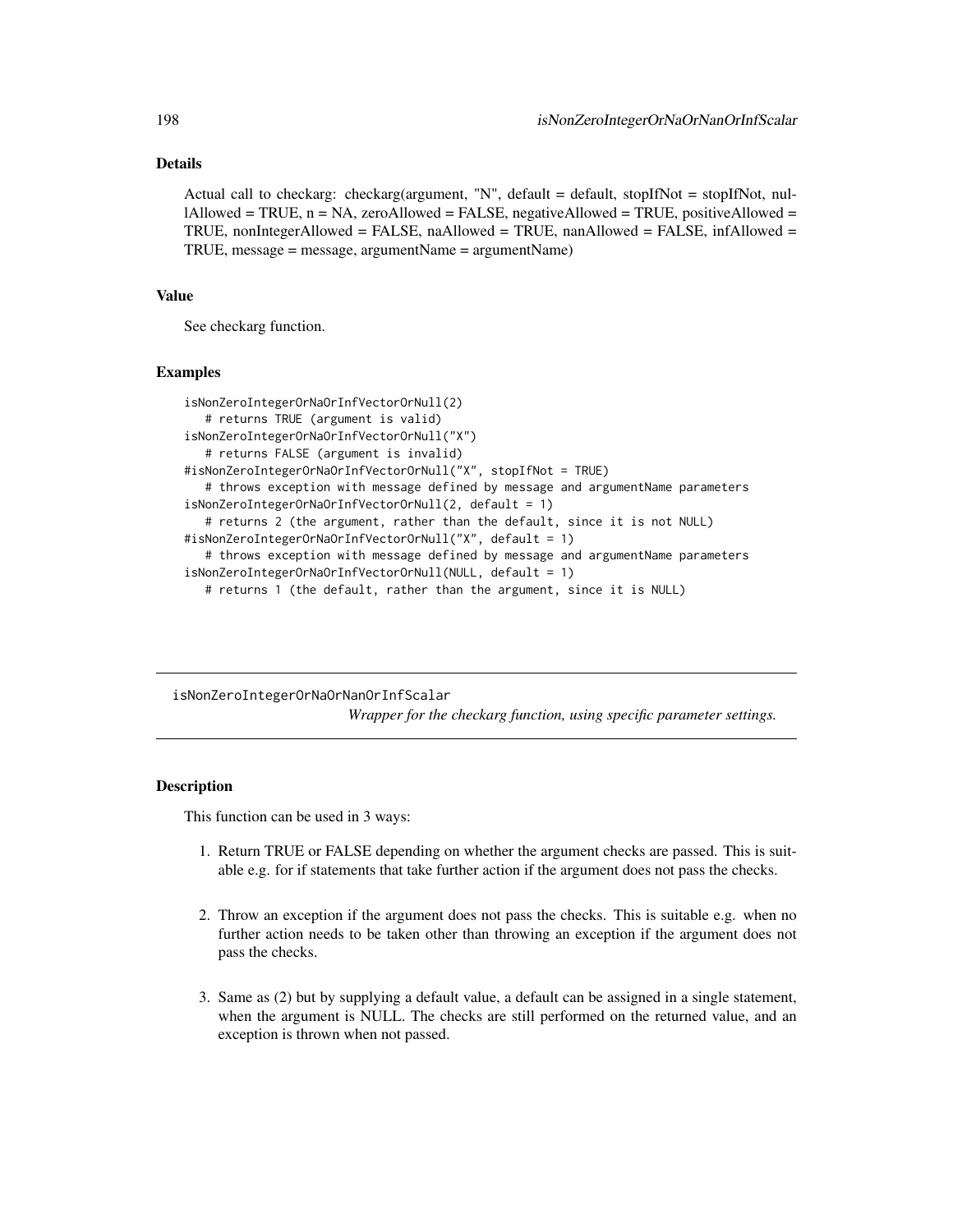```
isNonZeroIntegerOrNaOrNanOrInfScalar(argument, default = NULL,
  stopIfNot = FALSE, message = NULL, argumentName = NULL)
```
#### Arguments

| argument     | See checkarg function. |
|--------------|------------------------|
| default      | See checkarg function. |
| stopIfNot    | See checkarg function. |
| message      | See checkarg function. |
| argumentName | See checkarg function. |

# Details

Actual call to checkarg: checkarg(argument, "N", default = default, stopIfNot = stopIfNot, nullAllowed = FALSE, n = 1, zeroAllowed = FALSE, negativeAllowed = TRUE, positiveAllowed = TRUE, nonIntegerAllowed = FALSE, naAllowed = TRUE, nanAllowed = TRUE, infAllowed = TRUE, message = message, argumentName = argumentName)

## Value

See checkarg function.

# Examples

```
isNonZeroIntegerOrNaOrNanOrInfScalar(2)
   # returns TRUE (argument is valid)
isNonZeroIntegerOrNaOrNanOrInfScalar("X")
   # returns FALSE (argument is invalid)
#isNonZeroIntegerOrNaOrNanOrInfScalar("X", stopIfNot = TRUE)
   # throws exception with message defined by message and argumentName parameters
isNonZeroIntegerOrNaOrNanOrInfScalar(2, default = 1)
   # returns 2 (the argument, rather than the default, since it is not NULL)
#isNonZeroIntegerOrNaOrNanOrInfScalar("X", default = 1)
   # throws exception with message defined by message and argumentName parameters
isNonZeroIntegerOrNaOrNanOrInfScalar(NULL, default = 1)
  # returns 1 (the default, rather than the argument, since it is NULL)
```
isNonZeroIntegerOrNaOrNanOrInfScalarOrNull *Wrapper for the checkarg function, using specific parameter settings.*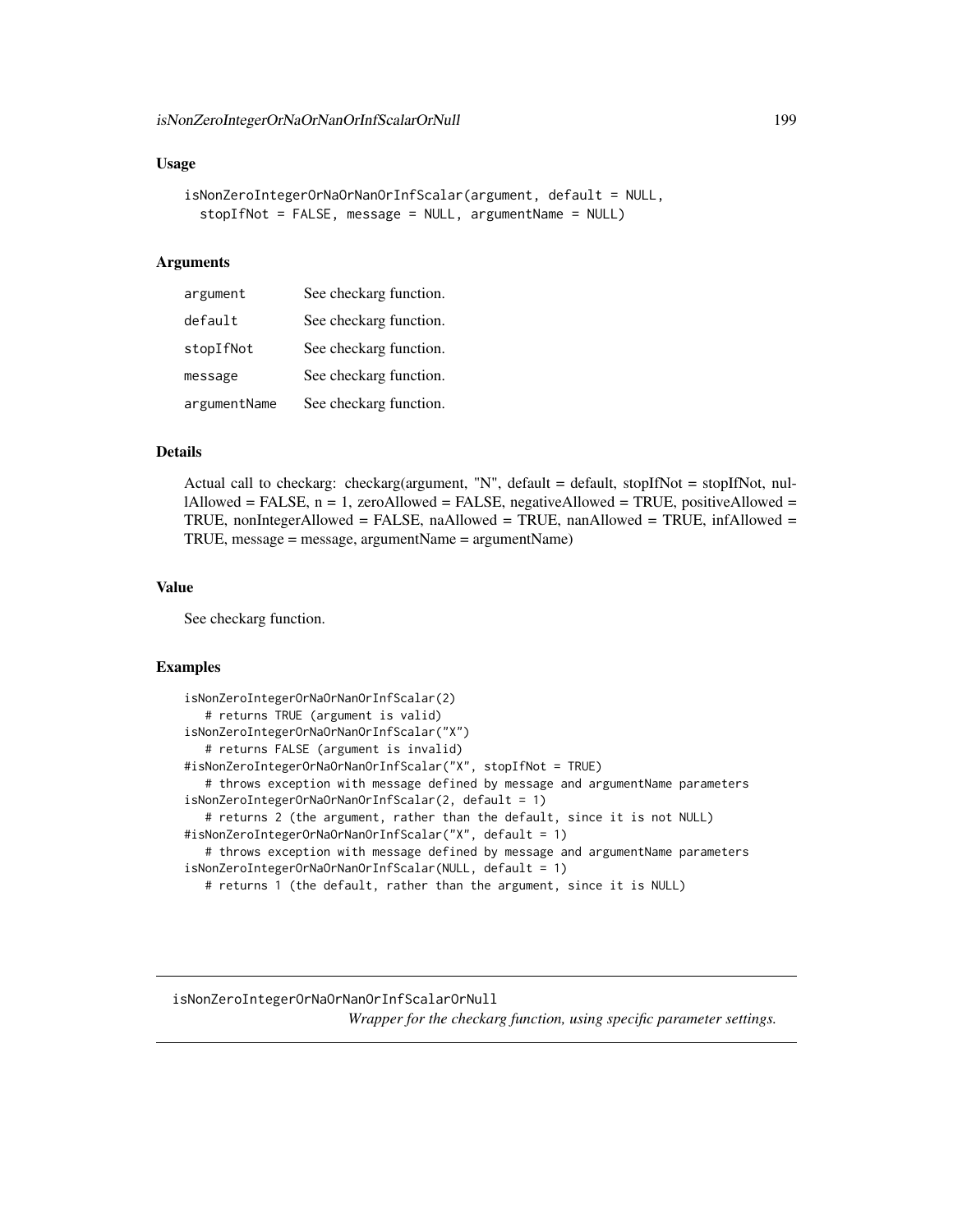## **Description**

This function can be used in 3 ways:

- 1. Return TRUE or FALSE depending on whether the argument checks are passed. This is suitable e.g. for if statements that take further action if the argument does not pass the checks.
- 2. Throw an exception if the argument does not pass the checks. This is suitable e.g. when no further action needs to be taken other than throwing an exception if the argument does not pass the checks.
- 3. Same as (2) but by supplying a default value, a default can be assigned in a single statement, when the argument is NULL. The checks are still performed on the returned value, and an exception is thrown when not passed.

### Usage

```
isNonZeroIntegerOrNaOrNanOrInfScalarOrNull(argument, default = NULL,
  stopIfNot = FALSE, message = NULL, argumentName = NULL)
```
# Arguments

| argument     | See checkarg function. |
|--------------|------------------------|
| default      | See checkarg function. |
| stopIfNot    | See checkarg function. |
| message      | See checkarg function. |
| argumentName | See checkarg function. |

## Details

Actual call to checkarg: checkarg(argument, "N", default = default, stopIfNot = stopIfNot, nullAllowed = TRUE,  $n = 1$ , zeroAllowed = FALSE, negativeAllowed = TRUE, positiveAllowed = TRUE, nonIntegerAllowed = FALSE, naAllowed = TRUE, nanAllowed = TRUE, infAllowed = TRUE, message = message, argumentName = argumentName)

# Value

See checkarg function.

```
isNonZeroIntegerOrNaOrNanOrInfScalarOrNull(2)
   # returns TRUE (argument is valid)
isNonZeroIntegerOrNaOrNanOrInfScalarOrNull("X")
   # returns FALSE (argument is invalid)
#isNonZeroIntegerOrNaOrNanOrInfScalarOrNull("X", stopIfNot = TRUE)
   # throws exception with message defined by message and argumentName parameters
isNonZeroIntegerOrNaOrNanOrInfScalarOrNull(2, default = 1)
```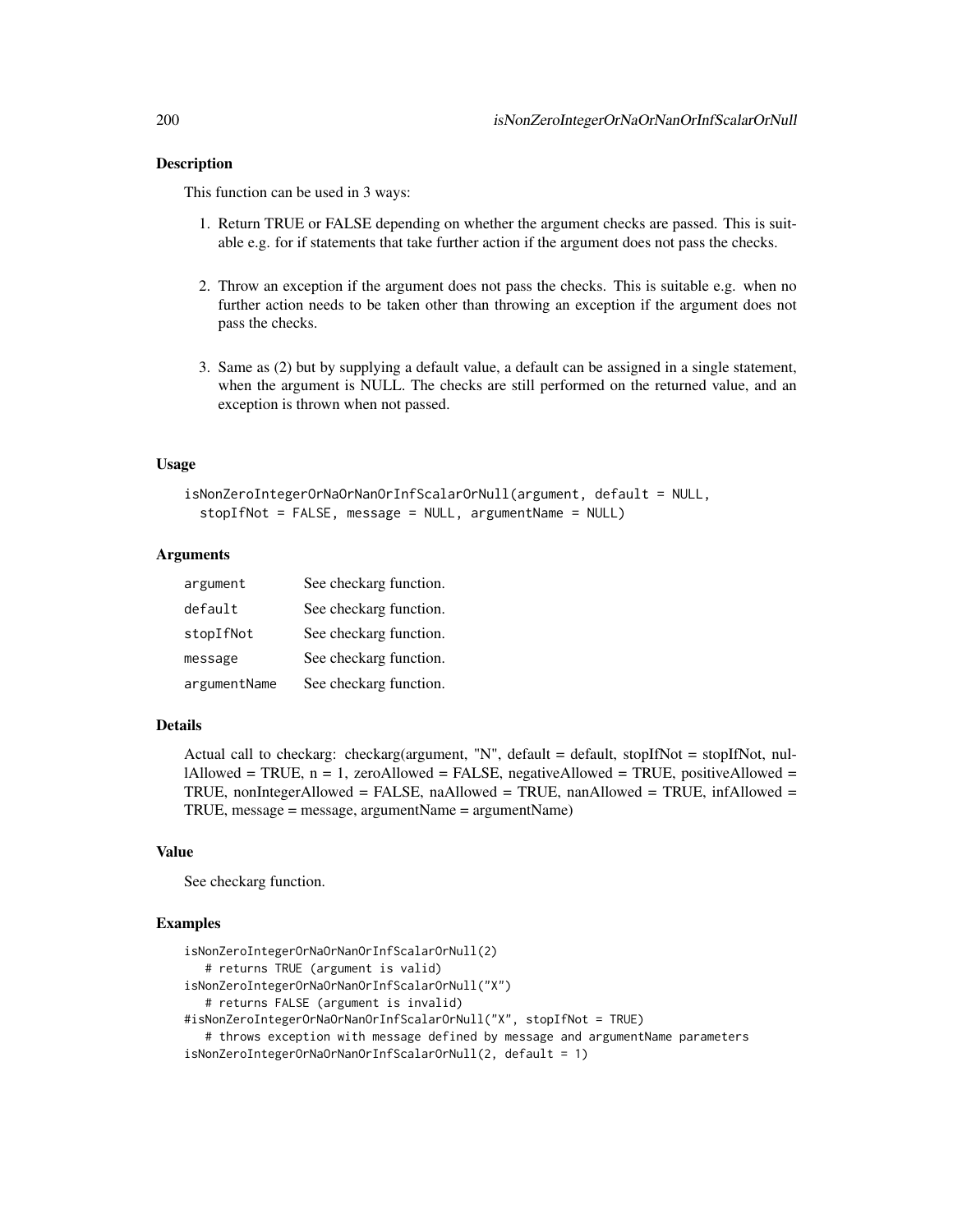# returns 2 (the argument, rather than the default, since it is not NULL) #isNonZeroIntegerOrNaOrNanOrInfScalarOrNull("X", default = 1) # throws exception with message defined by message and argumentName parameters isNonZeroIntegerOrNaOrNanOrInfScalarOrNull(NULL, default = 1) # returns 1 (the default, rather than the argument, since it is NULL)

isNonZeroIntegerOrNaOrNanOrInfVector

*Wrapper for the checkarg function, using specific parameter settings.*

# **Description**

This function can be used in 3 ways:

- 1. Return TRUE or FALSE depending on whether the argument checks are passed. This is suitable e.g. for if statements that take further action if the argument does not pass the checks.
- 2. Throw an exception if the argument does not pass the checks. This is suitable e.g. when no further action needs to be taken other than throwing an exception if the argument does not pass the checks.
- 3. Same as (2) but by supplying a default value, a default can be assigned in a single statement, when the argument is NULL. The checks are still performed on the returned value, and an exception is thrown when not passed.

## Usage

isNonZeroIntegerOrNaOrNanOrInfVector(argument, default = NULL, stopIfNot = FALSE, n = NA, message = NULL, argumentName = NULL)

#### Arguments

| argument     | See checkarg function. |
|--------------|------------------------|
| default      | See checkarg function. |
| stopIfNot    | See checkarg function. |
| n            | See checkarg function. |
| message      | See checkarg function. |
| argumentName | See checkarg function. |

#### Details

Actual call to checkarg: checkarg(argument, "N", default = default, stopIfNot = stopIfNot, nullAllowed = FALSE, n = NA, zeroAllowed = FALSE, negativeAllowed = TRUE, positiveAllowed  $=$  TRUE, nonIntegerAllowed = FALSE, naAllowed = TRUE, nanAllowed = TRUE, infAllowed = TRUE, message = message, argumentName = argumentName)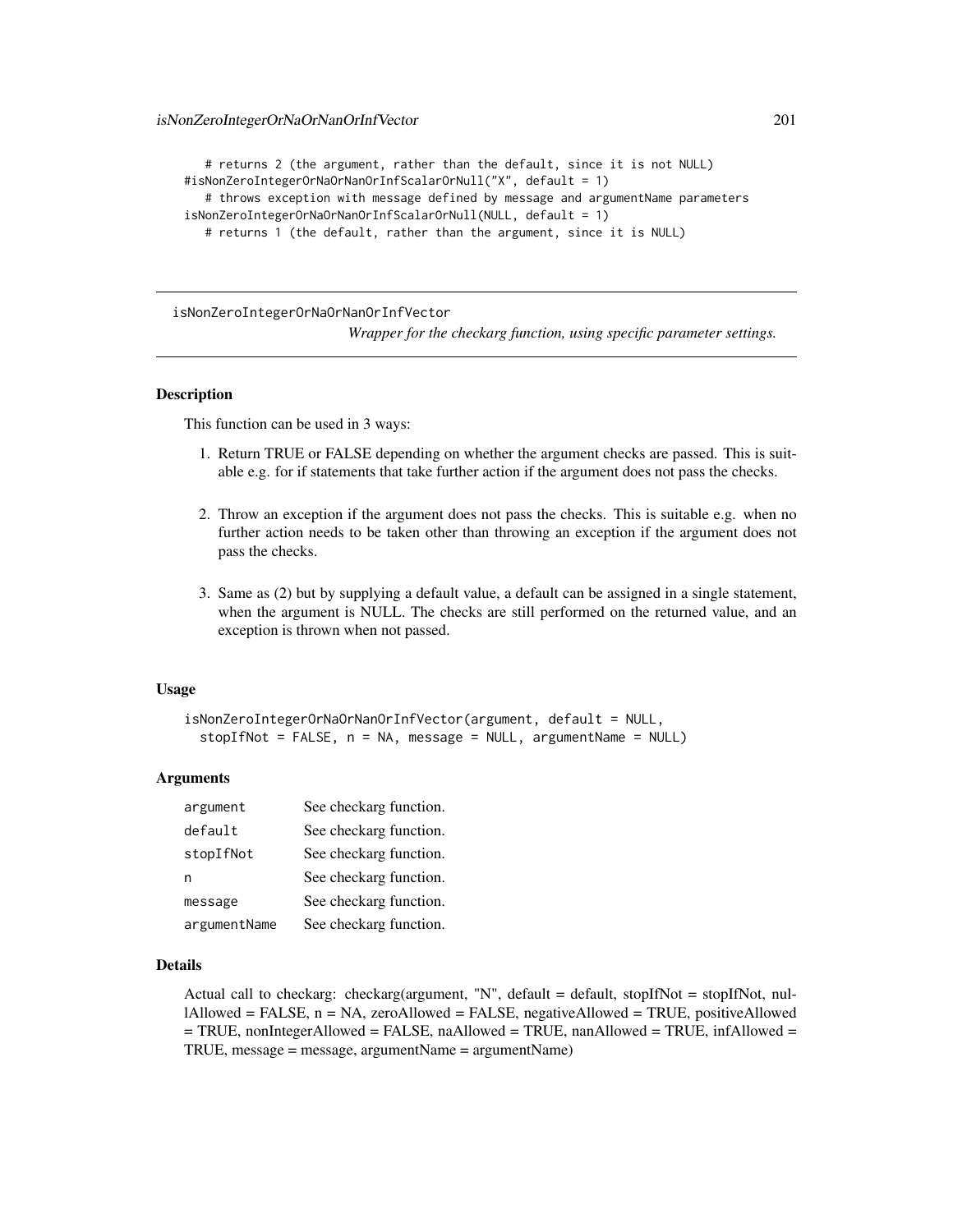# Value

See checkarg function.

# Examples

```
isNonZeroIntegerOrNaOrNanOrInfVector(2)
  # returns TRUE (argument is valid)
isNonZeroIntegerOrNaOrNanOrInfVector("X")
  # returns FALSE (argument is invalid)
#isNonZeroIntegerOrNaOrNanOrInfVector("X", stopIfNot = TRUE)
  # throws exception with message defined by message and argumentName parameters
isNonZeroIntegerOrNaOrNanOrInfVector(2, default = 1)
  # returns 2 (the argument, rather than the default, since it is not NULL)
#isNonZeroIntegerOrNaOrNanOrInfVector("X", default = 1)
  # throws exception with message defined by message and argumentName parameters
isNonZeroIntegerOrNaOrNanOrInfVector(NULL, default = 1)
  # returns 1 (the default, rather than the argument, since it is NULL)
```
isNonZeroIntegerOrNaOrNanOrInfVectorOrNull *Wrapper for the checkarg function, using specific parameter settings.*

## Description

This function can be used in 3 ways:

- 1. Return TRUE or FALSE depending on whether the argument checks are passed. This is suitable e.g. for if statements that take further action if the argument does not pass the checks.
- 2. Throw an exception if the argument does not pass the checks. This is suitable e.g. when no further action needs to be taken other than throwing an exception if the argument does not pass the checks.
- 3. Same as (2) but by supplying a default value, a default can be assigned in a single statement, when the argument is NULL. The checks are still performed on the returned value, and an exception is thrown when not passed.

# Usage

```
isNonZeroIntegerOrNaOrNanOrInfVectorOrNull(argument, default = NULL,
 stopIfNot = FALSE, n = NA, message = NULL, argumentName = NULL)
```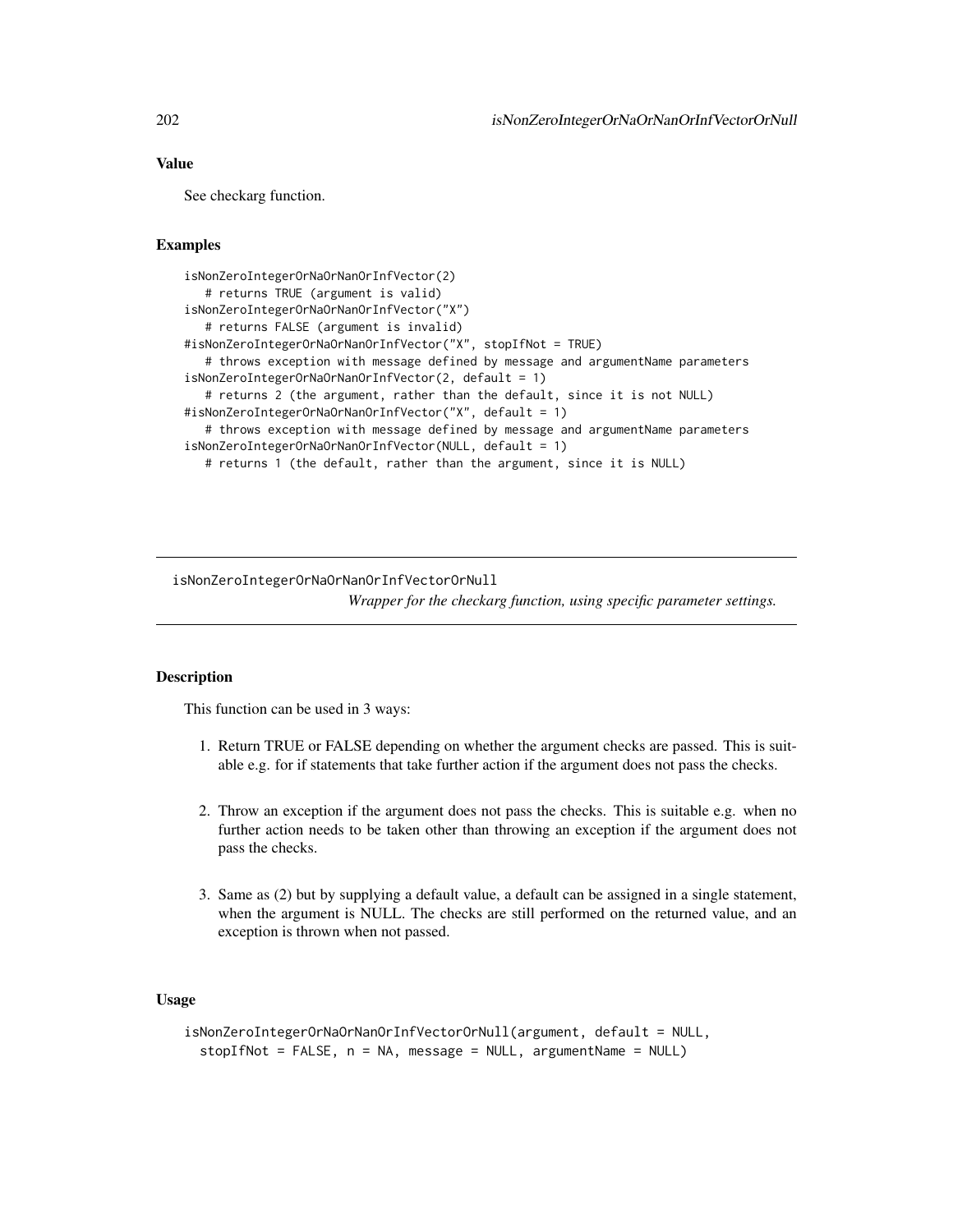## **Arguments**

| argument     | See checkarg function. |
|--------------|------------------------|
| default      | See checkarg function. |
| stopIfNot    | See checkarg function. |
| n            | See checkarg function. |
| message      | See checkarg function. |
| argumentName | See checkarg function. |

#### Details

Actual call to checkarg: checkarg(argument, "N", default = default, stopIfNot = stopIfNot, nullAllowed = TRUE, n = NA, zeroAllowed = FALSE, negativeAllowed = TRUE, positiveAllowed = TRUE, nonIntegerAllowed = FALSE, naAllowed = TRUE, nanAllowed = TRUE, infAllowed = TRUE, message = message, argumentName = argumentName)

#### Value

See checkarg function.

#### Examples

```
isNonZeroIntegerOrNaOrNanOrInfVectorOrNull(2)
   # returns TRUE (argument is valid)
isNonZeroIntegerOrNaOrNanOrInfVectorOrNull("X")
   # returns FALSE (argument is invalid)
#isNonZeroIntegerOrNaOrNanOrInfVectorOrNull("X", stopIfNot = TRUE)
   # throws exception with message defined by message and argumentName parameters
isNonZeroIntegerOrNaOrNanOrInfVectorOrNull(2, default = 1)
   # returns 2 (the argument, rather than the default, since it is not NULL)
#isNonZeroIntegerOrNaOrNanOrInfVectorOrNull("X", default = 1)
   # throws exception with message defined by message and argumentName parameters
isNonZeroIntegerOrNaOrNanOrInfVectorOrNull(NULL, default = 1)
  # returns 1 (the default, rather than the argument, since it is NULL)
```
isNonZeroIntegerOrNaOrNanScalar

*Wrapper for the checkarg function, using specific parameter settings.*

## Description

This function can be used in 3 ways:

1. Return TRUE or FALSE depending on whether the argument checks are passed. This is suitable e.g. for if statements that take further action if the argument does not pass the checks.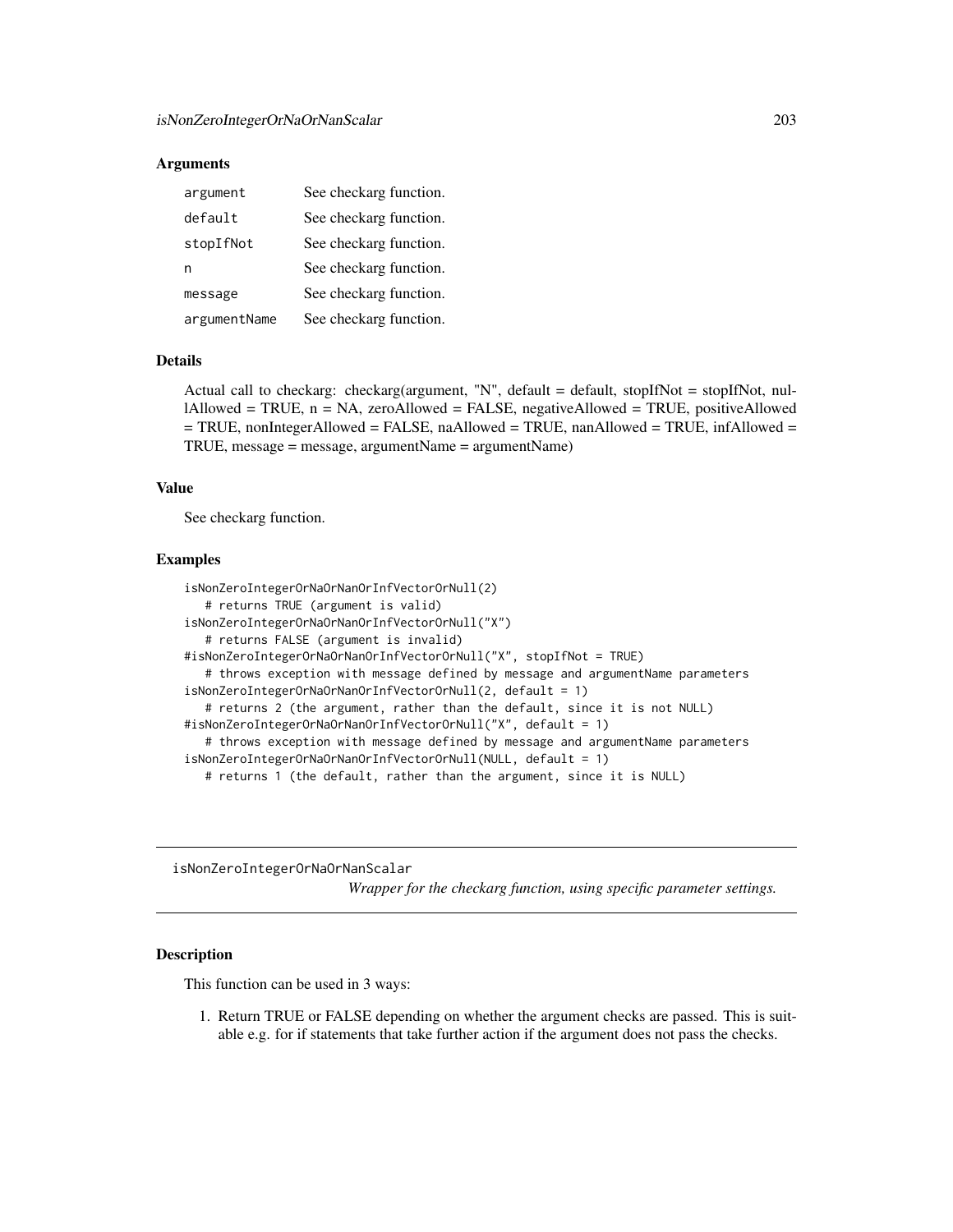- 2. Throw an exception if the argument does not pass the checks. This is suitable e.g. when no further action needs to be taken other than throwing an exception if the argument does not pass the checks.
- 3. Same as (2) but by supplying a default value, a default can be assigned in a single statement, when the argument is NULL. The checks are still performed on the returned value, and an exception is thrown when not passed.

```
isNonZeroIntegerOrNaOrNanScalar(argument, default = NULL, stopIfNot = FALSE,
 message = NULL, argumentName = NULL)
```
## Arguments

| argument     | See checkarg function. |
|--------------|------------------------|
| default      | See checkarg function. |
| stopIfNot    | See checkarg function. |
| message      | See checkarg function. |
| argumentName | See checkarg function. |

# Details

Actual call to checkarg: checkarg(argument, "N", default = default, stopIfNot = stopIfNot, nullAllowed = FALSE,  $n = 1$ , zeroAllowed = FALSE, negativeAllowed = TRUE, positiveAllowed = TRUE, nonIntegerAllowed = FALSE, naAllowed = TRUE, nanAllowed = TRUE, infAllowed = FALSE, message = message, argumentName = argumentName)

# Value

See checkarg function.

```
isNonZeroIntegerOrNaOrNanScalar(2)
   # returns TRUE (argument is valid)
isNonZeroIntegerOrNaOrNanScalar("X")
   # returns FALSE (argument is invalid)
#isNonZeroIntegerOrNaOrNanScalar("X", stopIfNot = TRUE)
   # throws exception with message defined by message and argumentName parameters
isNonZeroIntegerOrNaOrNanScalar(2, default = 1)
   # returns 2 (the argument, rather than the default, since it is not NULL)
#isNonZeroIntegerOrNaOrNanScalar("X", default = 1)
   # throws exception with message defined by message and argumentName parameters
isNonZeroIntegerOrNaOrNanScalar(NULL, default = 1)
   # returns 1 (the default, rather than the argument, since it is NULL)
```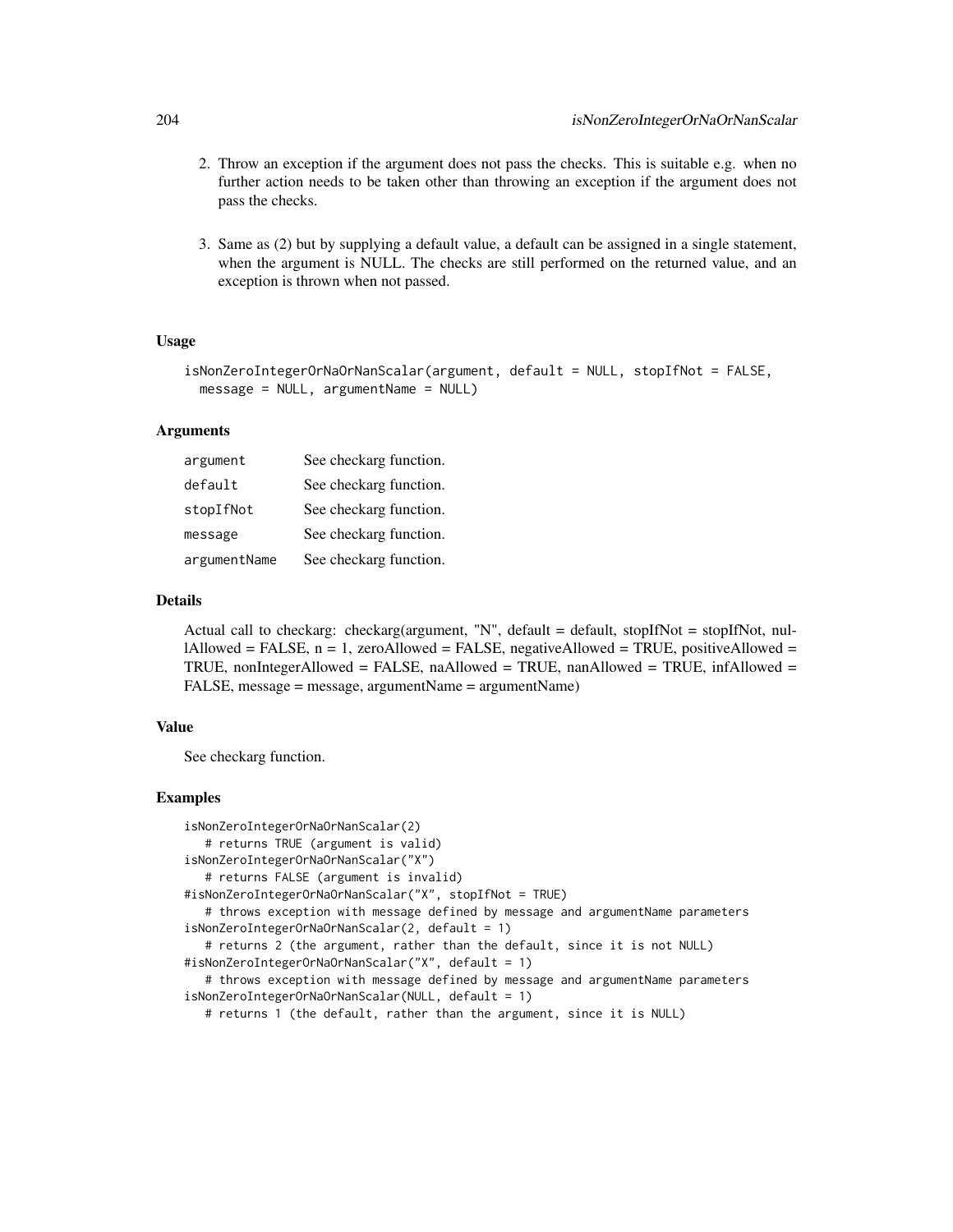isNonZeroIntegerOrNaOrNanScalarOrNull

*Wrapper for the checkarg function, using specific parameter settings.*

# Description

This function can be used in 3 ways:

- 1. Return TRUE or FALSE depending on whether the argument checks are passed. This is suitable e.g. for if statements that take further action if the argument does not pass the checks.
- 2. Throw an exception if the argument does not pass the checks. This is suitable e.g. when no further action needs to be taken other than throwing an exception if the argument does not pass the checks.
- 3. Same as (2) but by supplying a default value, a default can be assigned in a single statement, when the argument is NULL. The checks are still performed on the returned value, and an exception is thrown when not passed.

#### Usage

```
isNonZeroIntegerOrNaOrNanScalarOrNull(argument, default = NULL,
 stopIfNot = FALSE, message = NULL, argumentName = NULL)
```
## **Arguments**

| argument     | See checkarg function. |
|--------------|------------------------|
| default      | See checkarg function. |
| stopIfNot    | See checkarg function. |
| message      | See checkarg function. |
| argumentName | See checkarg function. |

#### Details

Actual call to checkarg: checkarg(argument, "N", default = default, stopIfNot = stopIfNot, nullAllowed = TRUE,  $n = 1$ , zeroAllowed = FALSE, negativeAllowed = TRUE, positiveAllowed = TRUE, nonIntegerAllowed = FALSE, naAllowed = TRUE, nanAllowed = TRUE, infAllowed = FALSE, message = message, argumentName = argumentName)

# Value

See checkarg function.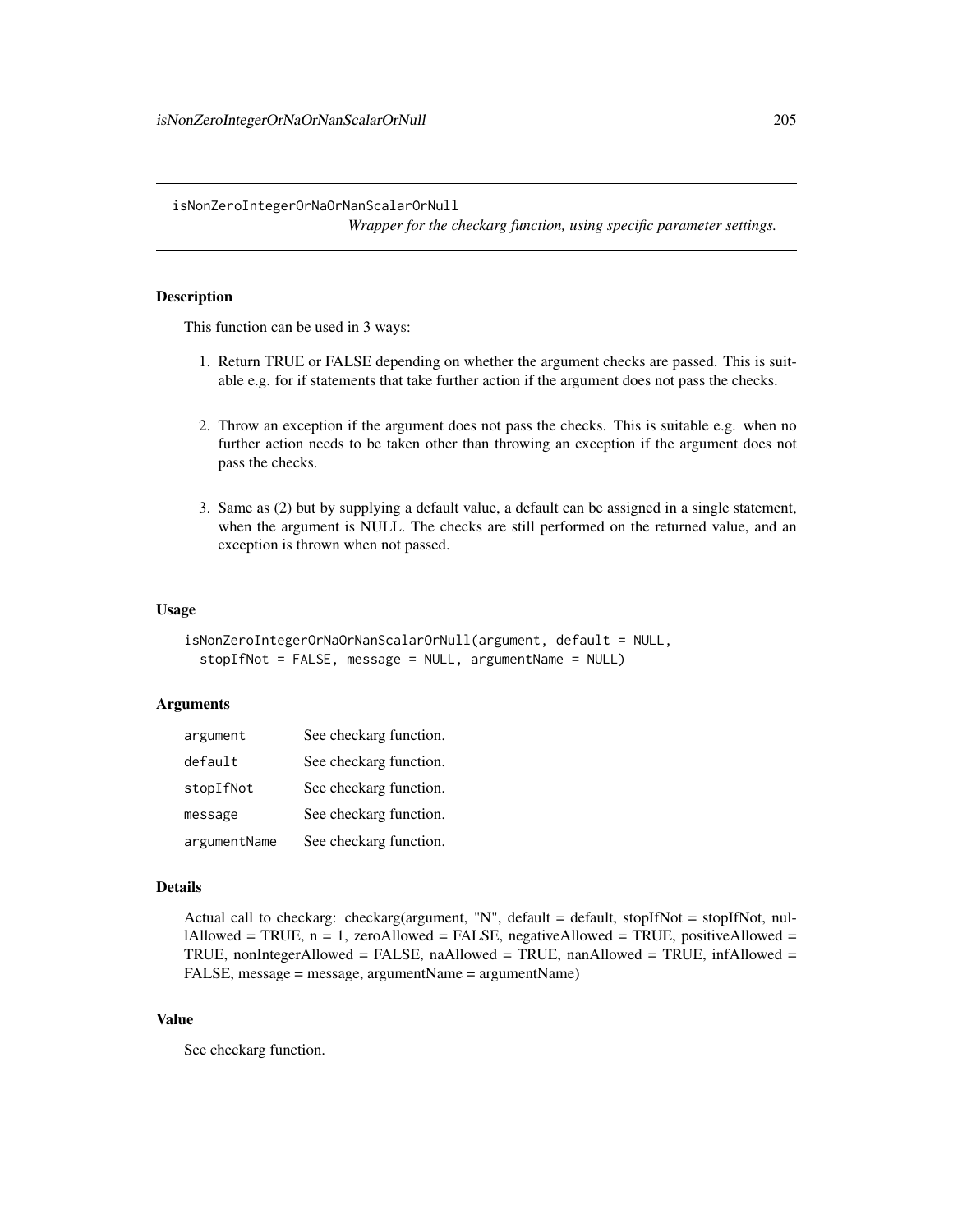# Examples

```
isNonZeroIntegerOrNaOrNanScalarOrNull(2)
  # returns TRUE (argument is valid)
isNonZeroIntegerOrNaOrNanScalarOrNull("X")
  # returns FALSE (argument is invalid)
#isNonZeroIntegerOrNaOrNanScalarOrNull("X", stopIfNot = TRUE)
  # throws exception with message defined by message and argumentName parameters
isNonZeroIntegerOrNaOrNanScalarOrNull(2, default = 1)
  # returns 2 (the argument, rather than the default, since it is not NULL)
#isNonZeroIntegerOrNaOrNanScalarOrNull("X", default = 1)
  # throws exception with message defined by message and argumentName parameters
isNonZeroIntegerOrNaOrNanScalarOrNull(NULL, default = 1)
  # returns 1 (the default, rather than the argument, since it is NULL)
```
isNonZeroIntegerOrNaOrNanVector

*Wrapper for the checkarg function, using specific parameter settings.*

# Description

This function can be used in 3 ways:

- 1. Return TRUE or FALSE depending on whether the argument checks are passed. This is suitable e.g. for if statements that take further action if the argument does not pass the checks.
- 2. Throw an exception if the argument does not pass the checks. This is suitable e.g. when no further action needs to be taken other than throwing an exception if the argument does not pass the checks.
- 3. Same as (2) but by supplying a default value, a default can be assigned in a single statement, when the argument is NULL. The checks are still performed on the returned value, and an exception is thrown when not passed.

# Usage

```
isNonZeroIntegerOrNaOrNanVector(argument, default = NULL, stopIfNot = FALSE,
 n = NA, message = NULL, argumentName = NULL)
```
# Arguments

| argument     | See checkarg function. |
|--------------|------------------------|
| default      | See checkarg function. |
| stopIfNot    | See checkarg function. |
| n            | See checkarg function. |
| message      | See checkarg function. |
| argumentName | See checkarg function. |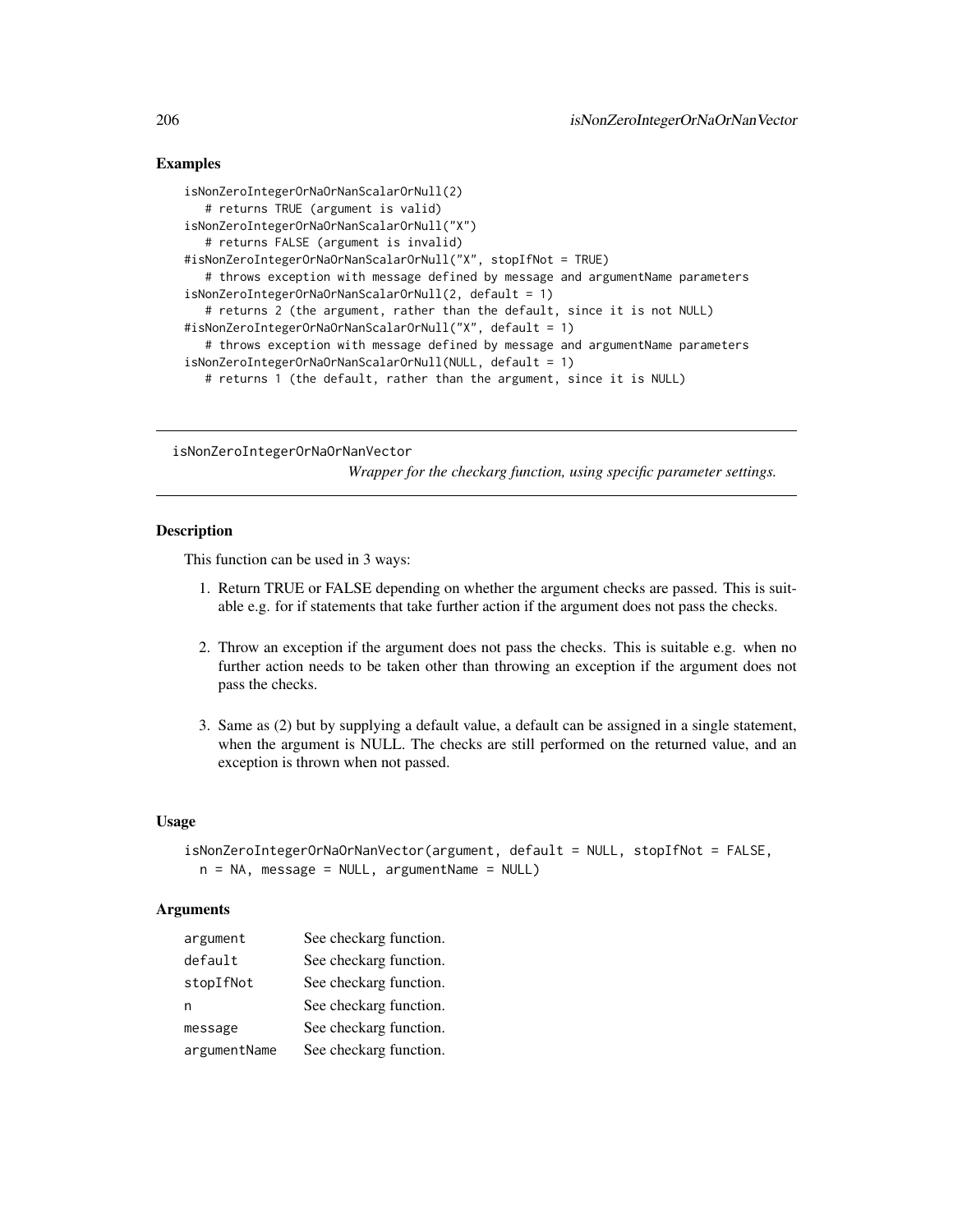## Details

Actual call to checkarg: checkarg(argument, "N", default = default, stopIfNot = stopIfNot, nullAllowed = FALSE, n = NA, zeroAllowed = FALSE, negativeAllowed = TRUE, positiveAllowed = TRUE, nonIntegerAllowed = FALSE, naAllowed = TRUE, nanAllowed = TRUE, infAllowed = FALSE, message = message, argumentName = argumentName)

#### Value

See checkarg function.

#### Examples

```
isNonZeroIntegerOrNaOrNanVector(2)
  # returns TRUE (argument is valid)
isNonZeroIntegerOrNaOrNanVector("X")
  # returns FALSE (argument is invalid)
#isNonZeroIntegerOrNaOrNanVector("X", stopIfNot = TRUE)
  # throws exception with message defined by message and argumentName parameters
isNonZeroIntegerOrNaOrNanVector(2, default = 1)
  # returns 2 (the argument, rather than the default, since it is not NULL)
#isNonZeroIntegerOrNaOrNanVector("X", default = 1)
  # throws exception with message defined by message and argumentName parameters
isNonZeroIntegerOrNaOrNanVector(NULL, default = 1)
  # returns 1 (the default, rather than the argument, since it is NULL)
```
isNonZeroIntegerOrNaOrNanVectorOrNull *Wrapper for the checkarg function, using specific parameter settings.*

## Description

This function can be used in 3 ways:

- 1. Return TRUE or FALSE depending on whether the argument checks are passed. This is suitable e.g. for if statements that take further action if the argument does not pass the checks.
- 2. Throw an exception if the argument does not pass the checks. This is suitable e.g. when no further action needs to be taken other than throwing an exception if the argument does not pass the checks.
- 3. Same as (2) but by supplying a default value, a default can be assigned in a single statement, when the argument is NULL. The checks are still performed on the returned value, and an exception is thrown when not passed.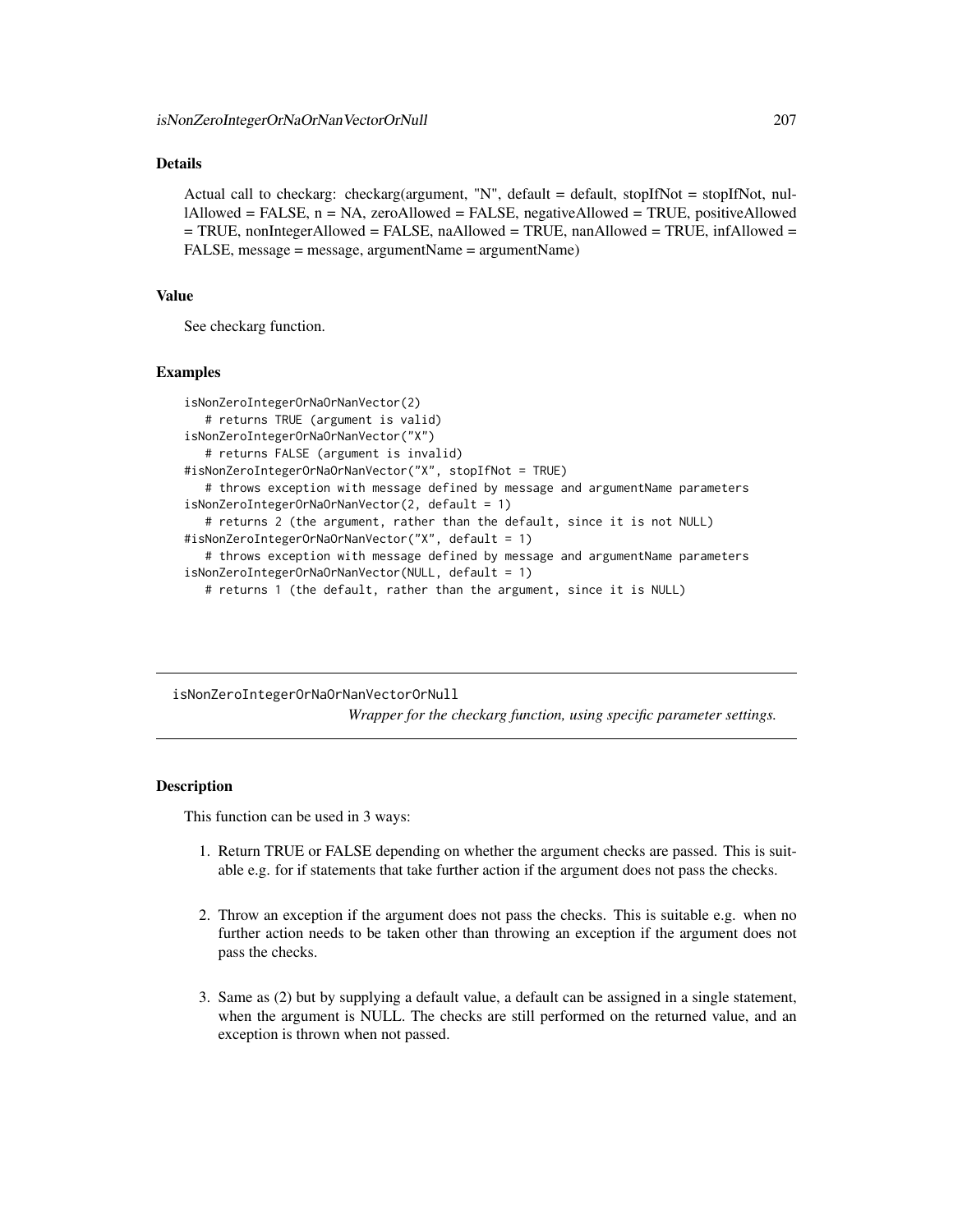```
isNonZeroIntegerOrNaOrNanVectorOrNull(argument, default = NULL,
  stopIfNot = FALSE, n = NA, message = NULL, argumentName = NULL)
```
# Arguments

| argument     | See checkarg function. |
|--------------|------------------------|
| default      | See checkarg function. |
| stopIfNot    | See checkarg function. |
| n            | See checkarg function. |
| message      | See checkarg function. |
| argumentName | See checkarg function. |

## Details

Actual call to checkarg: checkarg(argument, "N", default = default, stopIfNot = stopIfNot, nullAllowed = TRUE, n = NA, zeroAllowed = FALSE, negativeAllowed = TRUE, positiveAllowed  $=$  TRUE, nonIntegerAllowed  $=$  FALSE, naAllowed  $=$  TRUE, nanAllowed  $=$  TRUE, infAllowed  $=$ FALSE, message = message, argumentName = argumentName)

#### Value

See checkarg function.

```
isNonZeroIntegerOrNaOrNanVectorOrNull(2)
  # returns TRUE (argument is valid)
isNonZeroIntegerOrNaOrNanVectorOrNull("X")
   # returns FALSE (argument is invalid)
#isNonZeroIntegerOrNaOrNanVectorOrNull("X", stopIfNot = TRUE)
   # throws exception with message defined by message and argumentName parameters
isNonZeroIntegerOrNaOrNanVectorOrNull(2, default = 1)
   # returns 2 (the argument, rather than the default, since it is not NULL)
#isNonZeroIntegerOrNaOrNanVectorOrNull("X", default = 1)
   # throws exception with message defined by message and argumentName parameters
isNonZeroIntegerOrNaOrNanVectorOrNull(NULL, default = 1)
   # returns 1 (the default, rather than the argument, since it is NULL)
```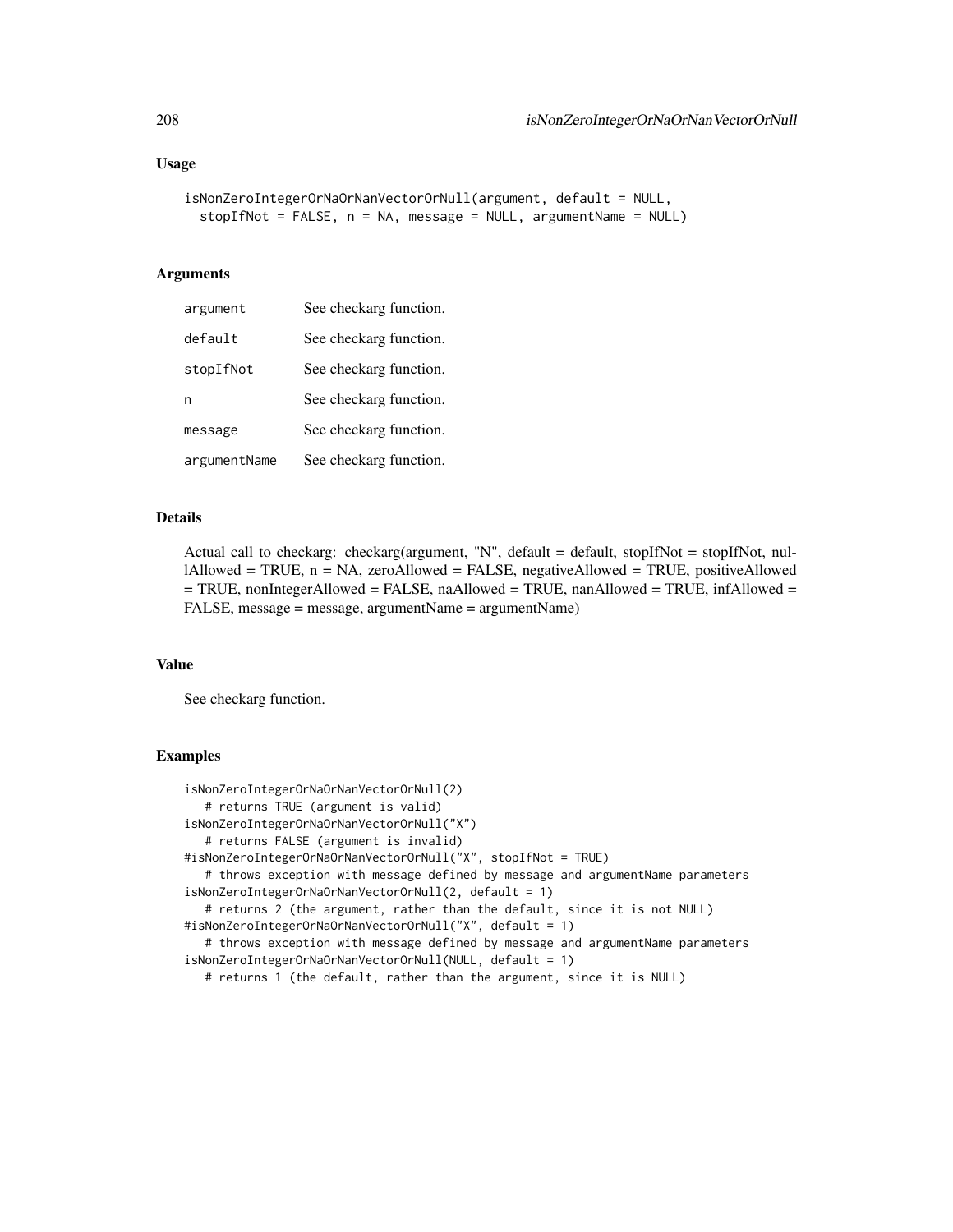isNonZeroIntegerOrNaScalar

*Wrapper for the checkarg function, using specific parameter settings.*

# Description

This function can be used in 3 ways:

- 1. Return TRUE or FALSE depending on whether the argument checks are passed. This is suitable e.g. for if statements that take further action if the argument does not pass the checks.
- 2. Throw an exception if the argument does not pass the checks. This is suitable e.g. when no further action needs to be taken other than throwing an exception if the argument does not pass the checks.
- 3. Same as (2) but by supplying a default value, a default can be assigned in a single statement, when the argument is NULL. The checks are still performed on the returned value, and an exception is thrown when not passed.

#### Usage

```
isNonZeroIntegerOrNaScalar(argument, default = NULL, stopIfNot = FALSE,
 message = NULL, argumentName = NULL)
```
## **Arguments**

| argument     | See checkarg function. |
|--------------|------------------------|
| default      | See checkarg function. |
| stopIfNot    | See checkarg function. |
| message      | See checkarg function. |
| argumentName | See checkarg function. |

#### Details

```
Actual call to checkarg: checkarg(argument, "N", default = default, stopIfNot = stopIfNot, nul-
\text{l}Allowed = FALSE, n = 1, zeroAllowed = FALSE, negativeAllowed = TRUE, positiveAllowed =
TRUE, nonIntegerAllowed = FALSE, naAllowed = TRUE, nanAllowed = FALSE, infAllowed =
FALSE, message = message, argumentName = argumentName)
```
# Value

See checkarg function.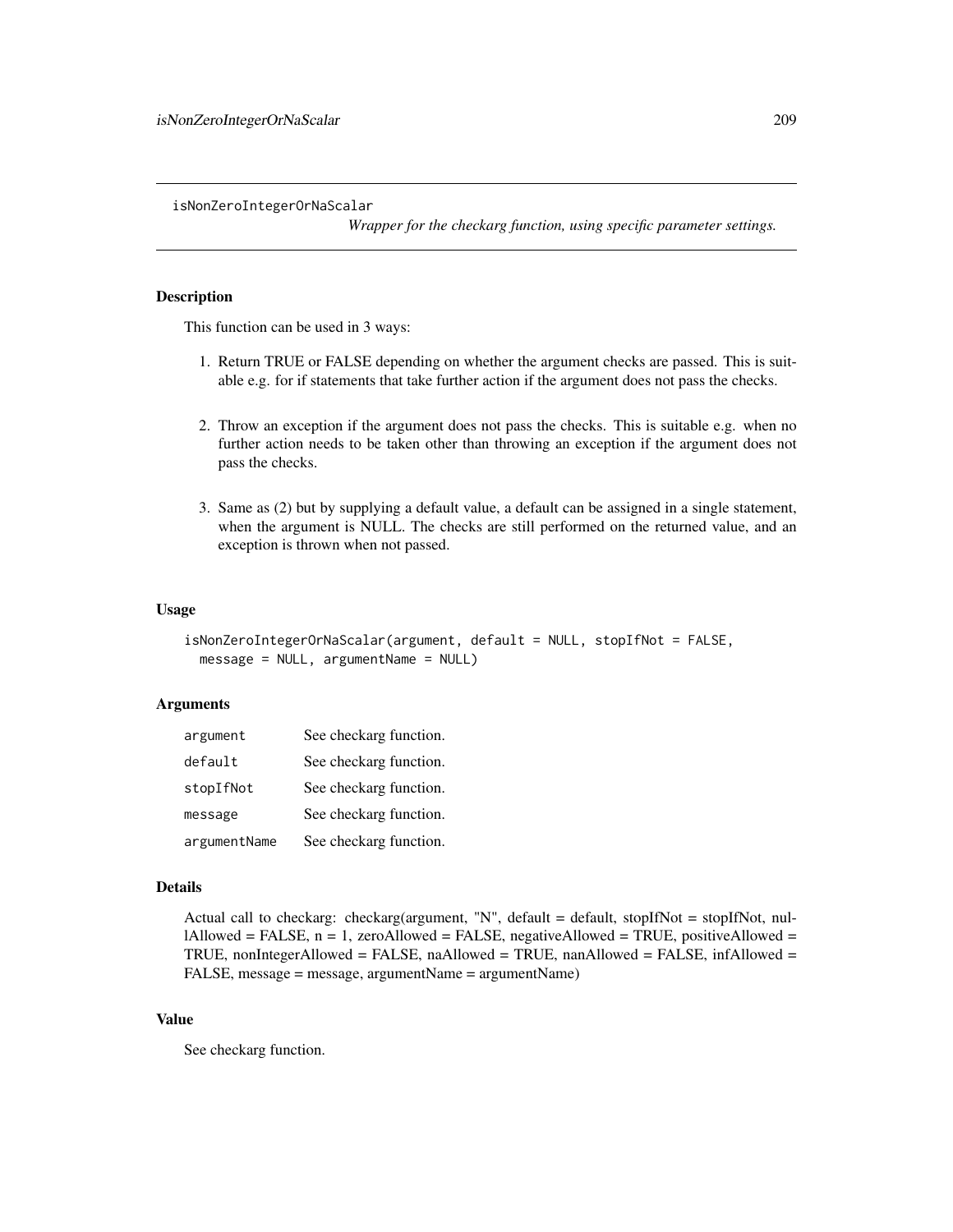# Examples

```
isNonZeroIntegerOrNaScalar(2)
  # returns TRUE (argument is valid)
isNonZeroIntegerOrNaScalar("X")
  # returns FALSE (argument is invalid)
#isNonZeroIntegerOrNaScalar("X", stopIfNot = TRUE)
  # throws exception with message defined by message and argumentName parameters
isNonZeroIntegerOrNaScalar(2, default = 1)
  # returns 2 (the argument, rather than the default, since it is not NULL)
#isNonZeroIntegerOrNaScalar("X", default = 1)
  # throws exception with message defined by message and argumentName parameters
isNonZeroIntegerOrNaScalar(NULL, default = 1)
  # returns 1 (the default, rather than the argument, since it is NULL)
```
isNonZeroIntegerOrNaScalarOrNull

*Wrapper for the checkarg function, using specific parameter settings.*

## **Description**

This function can be used in 3 ways:

- 1. Return TRUE or FALSE depending on whether the argument checks are passed. This is suitable e.g. for if statements that take further action if the argument does not pass the checks.
- 2. Throw an exception if the argument does not pass the checks. This is suitable e.g. when no further action needs to be taken other than throwing an exception if the argument does not pass the checks.
- 3. Same as (2) but by supplying a default value, a default can be assigned in a single statement, when the argument is NULL. The checks are still performed on the returned value, and an exception is thrown when not passed.

# Usage

```
isNonZeroIntegerOrNaScalarOrNull(argument, default = NULL,
 stopIfNot = FALSE, message = NULL, argumentName = NULL)
```
## **Arguments**

| argument     | See checkarg function. |
|--------------|------------------------|
| default      | See checkarg function. |
| stopIfNot    | See checkarg function. |
| message      | See checkarg function. |
| argumentName | See checkarg function. |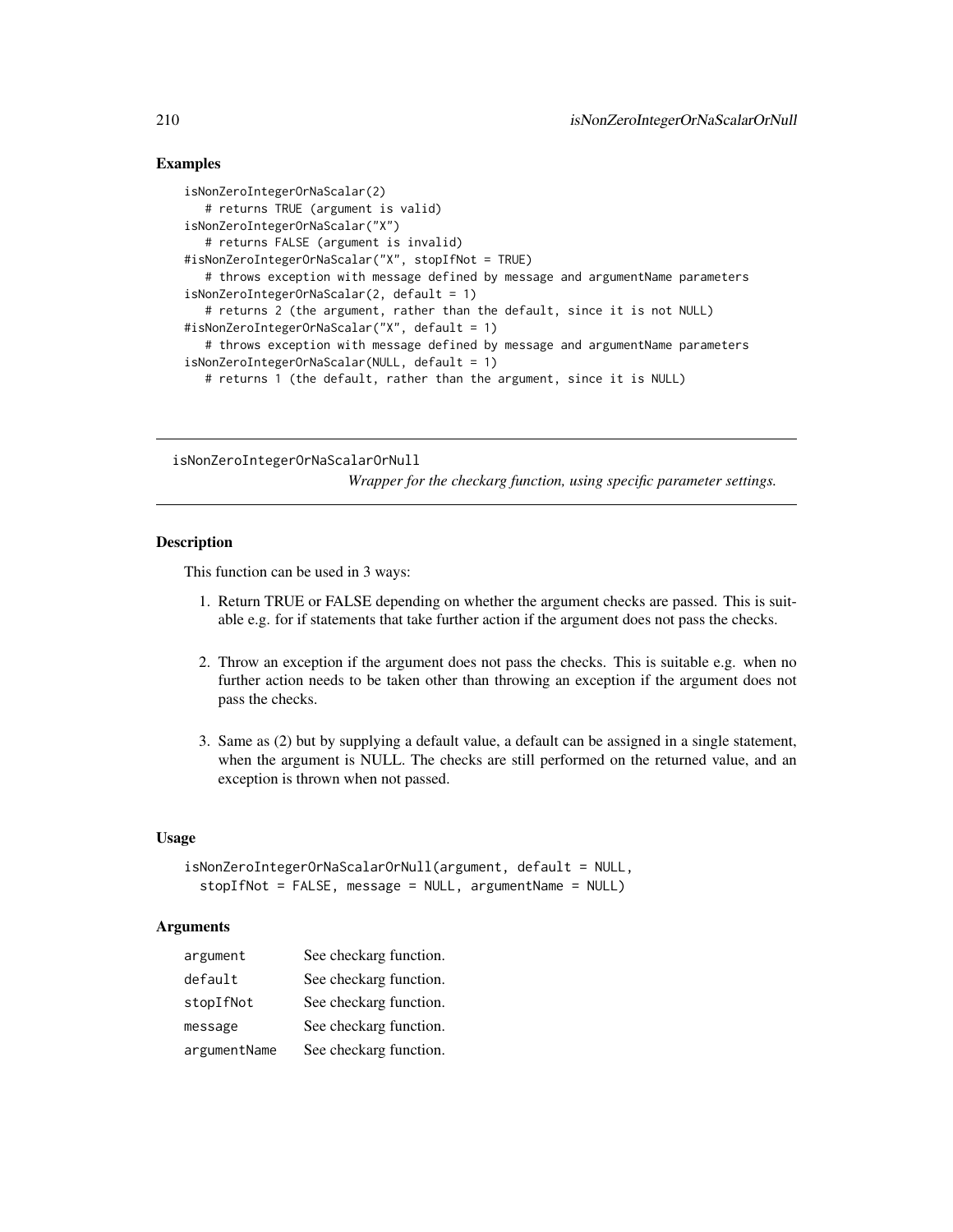# Details

Actual call to checkarg: checkarg(argument, "N", default = default, stopIfNot = stopIfNot, nullAllowed = TRUE, n = 1, zeroAllowed = FALSE, negativeAllowed = TRUE, positiveAllowed = TRUE, nonIntegerAllowed = FALSE, naAllowed = TRUE, nanAllowed = FALSE, infAllowed = FALSE, message = message, argumentName = argumentName)

#### Value

See checkarg function.

#### Examples

```
isNonZeroIntegerOrNaScalarOrNull(2)
  # returns TRUE (argument is valid)
isNonZeroIntegerOrNaScalarOrNull("X")
  # returns FALSE (argument is invalid)
#isNonZeroIntegerOrNaScalarOrNull("X", stopIfNot = TRUE)
  # throws exception with message defined by message and argumentName parameters
isNonZeroIntegerOrNaScalarOrNull(2, default = 1)
  # returns 2 (the argument, rather than the default, since it is not NULL)
#isNonZeroIntegerOrNaScalarOrNull("X", default = 1)
  # throws exception with message defined by message and argumentName parameters
isNonZeroIntegerOrNaScalarOrNull(NULL, default = 1)
  # returns 1 (the default, rather than the argument, since it is NULL)
```
isNonZeroIntegerOrNaVector

*Wrapper for the checkarg function, using specific parameter settings.*

# Description

This function can be used in 3 ways:

- 1. Return TRUE or FALSE depending on whether the argument checks are passed. This is suitable e.g. for if statements that take further action if the argument does not pass the checks.
- 2. Throw an exception if the argument does not pass the checks. This is suitable e.g. when no further action needs to be taken other than throwing an exception if the argument does not pass the checks.
- 3. Same as (2) but by supplying a default value, a default can be assigned in a single statement, when the argument is NULL. The checks are still performed on the returned value, and an exception is thrown when not passed.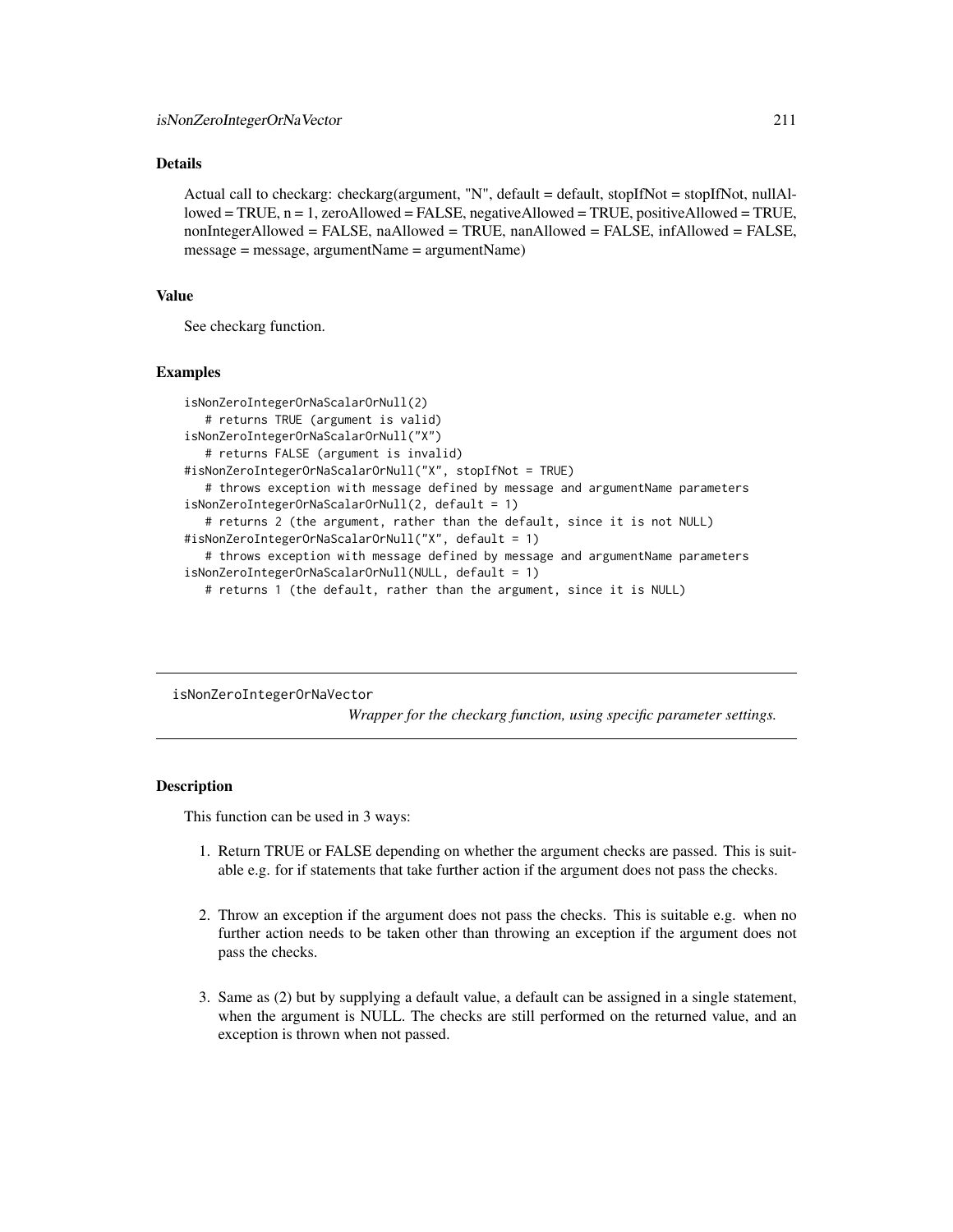```
isNonZeroIntegerOrNaVector(argument, default = NULL, stopIfNot = FALSE,
 n = NA, message = NULL, argumentName = NULL)
```
# Arguments

| argument     | See checkarg function. |
|--------------|------------------------|
| default      | See checkarg function. |
| stopIfNot    | See checkarg function. |
| n            | See checkarg function. |
| message      | See checkarg function. |
| argumentName | See checkarg function. |

## Details

Actual call to checkarg: checkarg(argument, "N", default = default, stopIfNot = stopIfNot, nullAllowed = FALSE, n = NA, zeroAllowed = FALSE, negativeAllowed = TRUE, positiveAllowed = TRUE, nonIntegerAllowed = FALSE, naAllowed = TRUE, nanAllowed = FALSE, infAllowed = FALSE, message = message, argumentName = argumentName)

#### Value

See checkarg function.

```
isNonZeroIntegerOrNaVector(2)
  # returns TRUE (argument is valid)
isNonZeroIntegerOrNaVector("X")
  # returns FALSE (argument is invalid)
#isNonZeroIntegerOrNaVector("X", stopIfNot = TRUE)
   # throws exception with message defined by message and argumentName parameters
isNonZeroIntegerOrNaVector(2, default = 1)
   # returns 2 (the argument, rather than the default, since it is not NULL)
#isNonZeroIntegerOrNaVector("X", default = 1)
   # throws exception with message defined by message and argumentName parameters
isNonZeroIntegerOrNaVector(NULL, default = 1)
   # returns 1 (the default, rather than the argument, since it is NULL)
```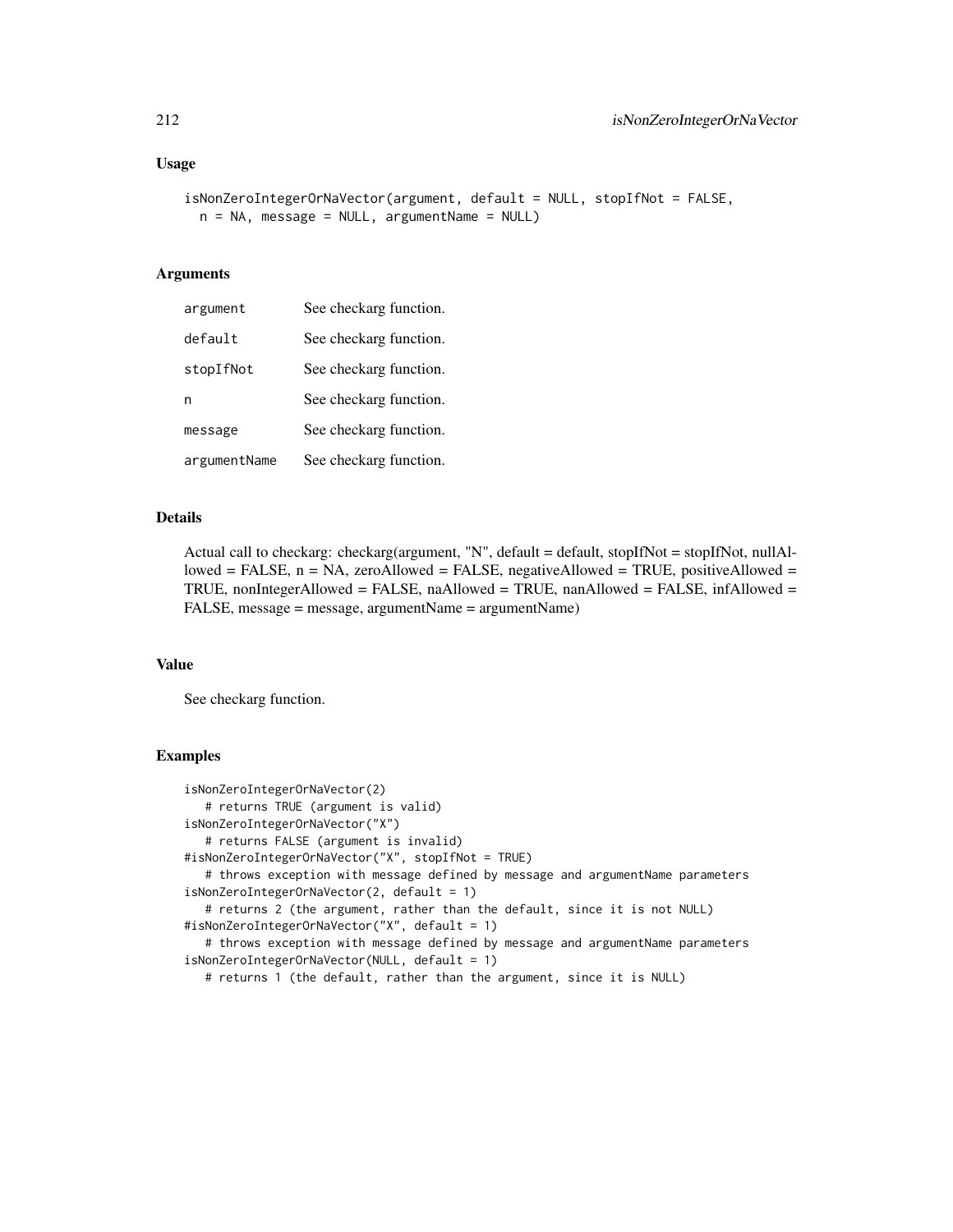isNonZeroIntegerOrNaVectorOrNull

*Wrapper for the checkarg function, using specific parameter settings.*

# Description

This function can be used in 3 ways:

- 1. Return TRUE or FALSE depending on whether the argument checks are passed. This is suitable e.g. for if statements that take further action if the argument does not pass the checks.
- 2. Throw an exception if the argument does not pass the checks. This is suitable e.g. when no further action needs to be taken other than throwing an exception if the argument does not pass the checks.
- 3. Same as (2) but by supplying a default value, a default can be assigned in a single statement, when the argument is NULL. The checks are still performed on the returned value, and an exception is thrown when not passed.

# Usage

```
isNonZeroIntegerOrNaVectorOrNull(argument, default = NULL,
 stopIfNot = FALSE, n = NA, message = NULL, argumentName = NULL)
```
## **Arguments**

| argument     | See checkarg function. |
|--------------|------------------------|
| default      | See checkarg function. |
| stopIfNot    | See checkarg function. |
| n            | See checkarg function. |
| message      | See checkarg function. |
| argumentName | See checkarg function. |

#### Details

Actual call to checkarg: checkarg(argument, "N", default = default, stopIfNot = stopIfNot, nullAllowed = TRUE,  $n = NA$ , zeroAllowed = FALSE, negativeAllowed = TRUE, positiveAllowed = TRUE, nonIntegerAllowed = FALSE, naAllowed = TRUE, nanAllowed = FALSE, infAllowed = FALSE, message = message, argumentName = argumentName)

# Value

See checkarg function.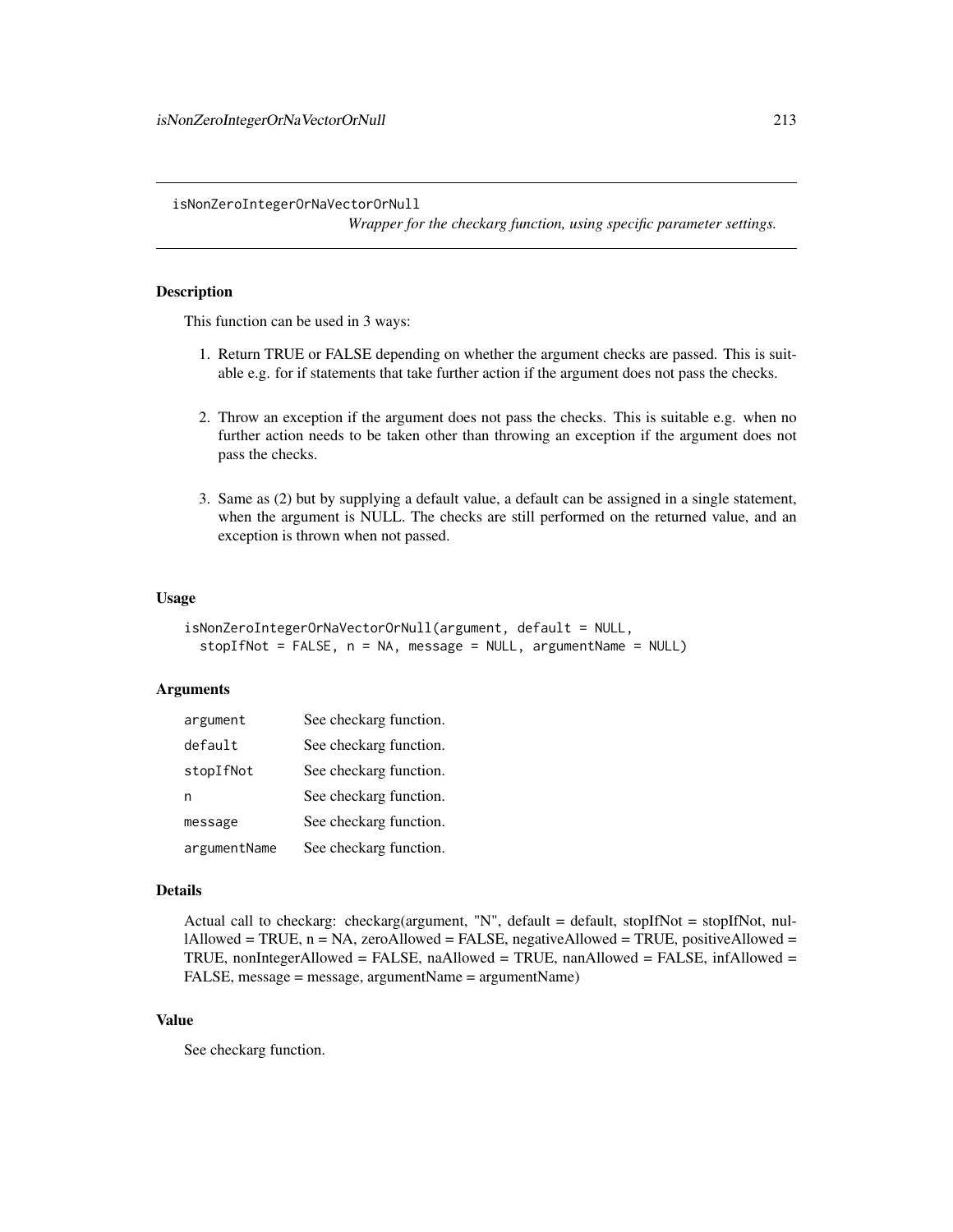# Examples

```
isNonZeroIntegerOrNaVectorOrNull(2)
  # returns TRUE (argument is valid)
isNonZeroIntegerOrNaVectorOrNull("X")
  # returns FALSE (argument is invalid)
#isNonZeroIntegerOrNaVectorOrNull("X", stopIfNot = TRUE)
  # throws exception with message defined by message and argumentName parameters
isNonZeroIntegerOrNaVectorOrNull(2, default = 1)
  # returns 2 (the argument, rather than the default, since it is not NULL)
#isNonZeroIntegerOrNaVectorOrNull("X", default = 1)
  # throws exception with message defined by message and argumentName parameters
isNonZeroIntegerOrNaVectorOrNull(NULL, default = 1)
  # returns 1 (the default, rather than the argument, since it is NULL)
```
isNonZeroIntegerScalar

*Wrapper for the checkarg function, using specific parameter settings.*

## **Description**

This function can be used in 3 ways:

- 1. Return TRUE or FALSE depending on whether the argument checks are passed. This is suitable e.g. for if statements that take further action if the argument does not pass the checks.
- 2. Throw an exception if the argument does not pass the checks. This is suitable e.g. when no further action needs to be taken other than throwing an exception if the argument does not pass the checks.
- 3. Same as (2) but by supplying a default value, a default can be assigned in a single statement, when the argument is NULL. The checks are still performed on the returned value, and an exception is thrown when not passed.

## Usage

```
isNonZeroIntegerScalar(argument, default = NULL, stopIfNot = FALSE,
 message = NULL, argumentName = NULL)
```
# **Arguments**

| argument     | See checkarg function. |
|--------------|------------------------|
| default      | See checkarg function. |
| stopIfNot    | See checkarg function. |
| message      | See checkarg function. |
| argumentName | See checkarg function. |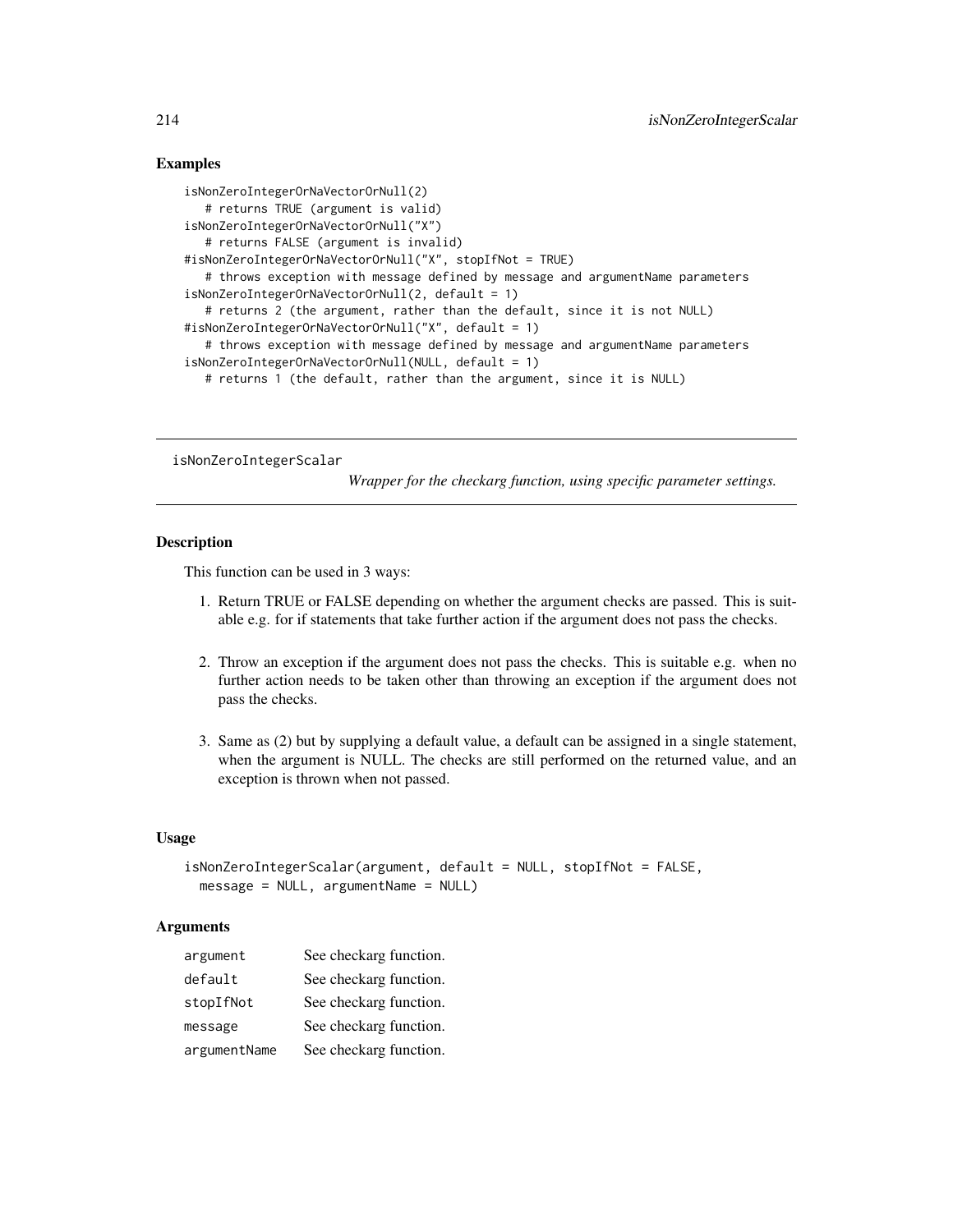# Details

Actual call to checkarg: checkarg(argument, "N", default = default, stopIfNot = stopIfNot, nul- $\text{I}$ Allowed = FALSE, n = 1, zeroAllowed = FALSE, negativeAllowed = TRUE, positiveAllowed = TRUE, nonIntegerAllowed = FALSE, naAllowed = FALSE, nanAllowed = FALSE, infAllowed = FALSE, message = message, argumentName = argumentName)

#### Value

See checkarg function.

#### Examples

```
isNonZeroIntegerScalar(2)
   # returns TRUE (argument is valid)
isNonZeroIntegerScalar("X")
   # returns FALSE (argument is invalid)
#isNonZeroIntegerScalar("X", stopIfNot = TRUE)
   # throws exception with message defined by message and argumentName parameters
isNonZeroIntegerScalar(2, default = 1)
   # returns 2 (the argument, rather than the default, since it is not NULL)
#isNonZeroIntegerScalar("X", default = 1)
   # throws exception with message defined by message and argumentName parameters
isNonZeroIntegerScalar(NULL, default = 1)
  # returns 1 (the default, rather than the argument, since it is NULL)
```
isNonZeroIntegerScalarOrNull

*Wrapper for the checkarg function, using specific parameter settings.*

# Description

This function can be used in 3 ways:

- 1. Return TRUE or FALSE depending on whether the argument checks are passed. This is suitable e.g. for if statements that take further action if the argument does not pass the checks.
- 2. Throw an exception if the argument does not pass the checks. This is suitable e.g. when no further action needs to be taken other than throwing an exception if the argument does not pass the checks.
- 3. Same as (2) but by supplying a default value, a default can be assigned in a single statement, when the argument is NULL. The checks are still performed on the returned value, and an exception is thrown when not passed.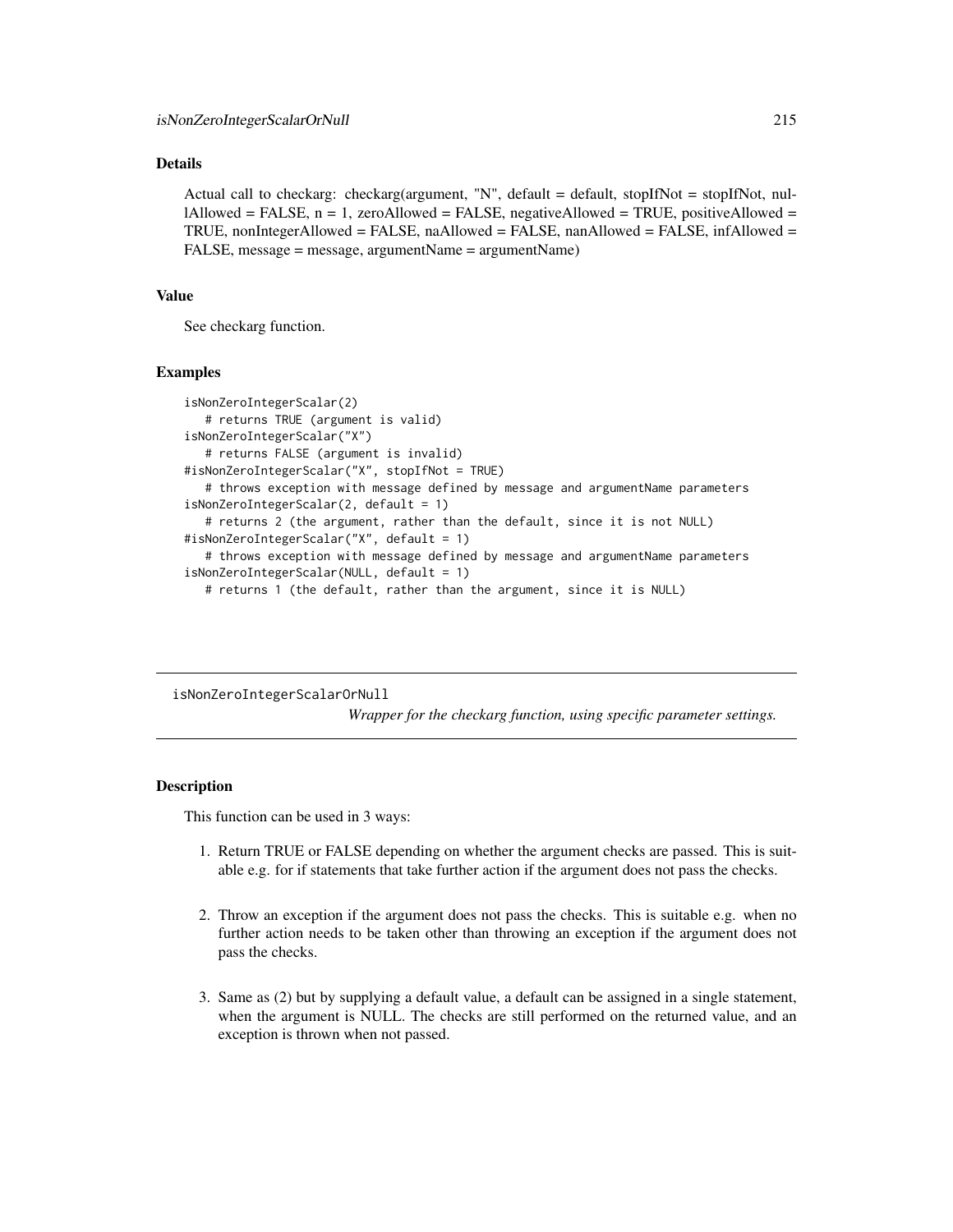```
isNonZeroIntegerScalarOrNull(argument, default = NULL, stopIfNot = FALSE,
 message = NULL, argumentName = NULL)
```
#### Arguments

| argument     | See checkarg function. |
|--------------|------------------------|
| default      | See checkarg function. |
| stopIfNot    | See checkarg function. |
| message      | See checkarg function. |
| argumentName | See checkarg function. |

# Details

Actual call to checkarg: checkarg(argument, "N", default = default, stopIfNot = stopIfNot, nullAllowed = TRUE, n = 1, zeroAllowed = FALSE, negativeAllowed = TRUE, positiveAllowed = TRUE, nonIntegerAllowed = FALSE, naAllowed = FALSE, nanAllowed = FALSE, infAllowed = FALSE, message = message, argumentName = argumentName)

## Value

See checkarg function.

# Examples

```
isNonZeroIntegerScalarOrNull(2)
   # returns TRUE (argument is valid)
isNonZeroIntegerScalarOrNull("X")
  # returns FALSE (argument is invalid)
#isNonZeroIntegerScalarOrNull("X", stopIfNot = TRUE)
   # throws exception with message defined by message and argumentName parameters
isNonZeroIntegerScalarOrNull(2, default = 1)
   # returns 2 (the argument, rather than the default, since it is not NULL)
#isNonZeroIntegerScalarOrNull("X", default = 1)
  # throws exception with message defined by message and argumentName parameters
isNonZeroIntegerScalarOrNull(NULL, default = 1)
  # returns 1 (the default, rather than the argument, since it is NULL)
```
isNonZeroIntegerVector

*Wrapper for the checkarg function, using specific parameter settings.*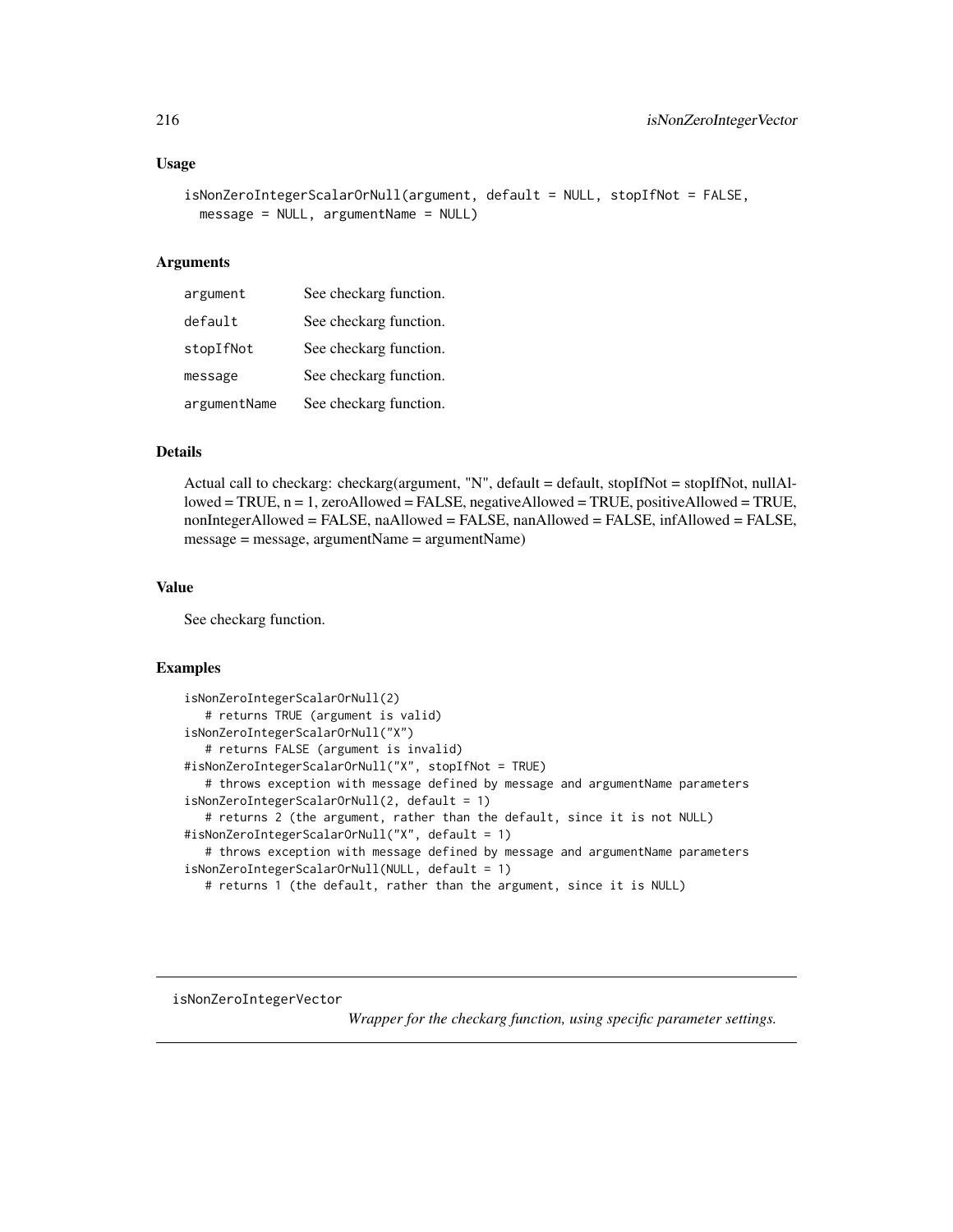### Description

This function can be used in 3 ways:

- 1. Return TRUE or FALSE depending on whether the argument checks are passed. This is suitable e.g. for if statements that take further action if the argument does not pass the checks.
- 2. Throw an exception if the argument does not pass the checks. This is suitable e.g. when no further action needs to be taken other than throwing an exception if the argument does not pass the checks.
- 3. Same as (2) but by supplying a default value, a default can be assigned in a single statement, when the argument is NULL. The checks are still performed on the returned value, and an exception is thrown when not passed.

### Usage

```
isNonZeroIntegerVector(argument, default = NULL, stopIfNot = FALSE,
 n = NA, message = NULL, argumentName = NULL)
```
## **Arguments**

| argument     | See checkarg function. |
|--------------|------------------------|
| default      | See checkarg function. |
| stopIfNot    | See checkarg function. |
| n            | See checkarg function. |
| message      | See checkarg function. |
| argumentName | See checkarg function. |

# Details

Actual call to checkarg: checkarg(argument, "N", default = default, stopIfNot = stopIfNot, nullAllowed = FALSE,  $n = NA$ , zeroAllowed = FALSE, negativeAllowed = TRUE, positiveAllowed = TRUE, nonIntegerAllowed = FALSE, naAllowed = FALSE, nanAllowed = FALSE, infAllowed = FALSE, message = message, argumentName = argumentName)

## Value

See checkarg function.

### Examples

```
isNonZeroIntegerVector(2)
   # returns TRUE (argument is valid)
isNonZeroIntegerVector("X")
   # returns FALSE (argument is invalid)
#isNonZeroIntegerVector("X", stopIfNot = TRUE)
  # throws exception with message defined by message and argumentName parameters
```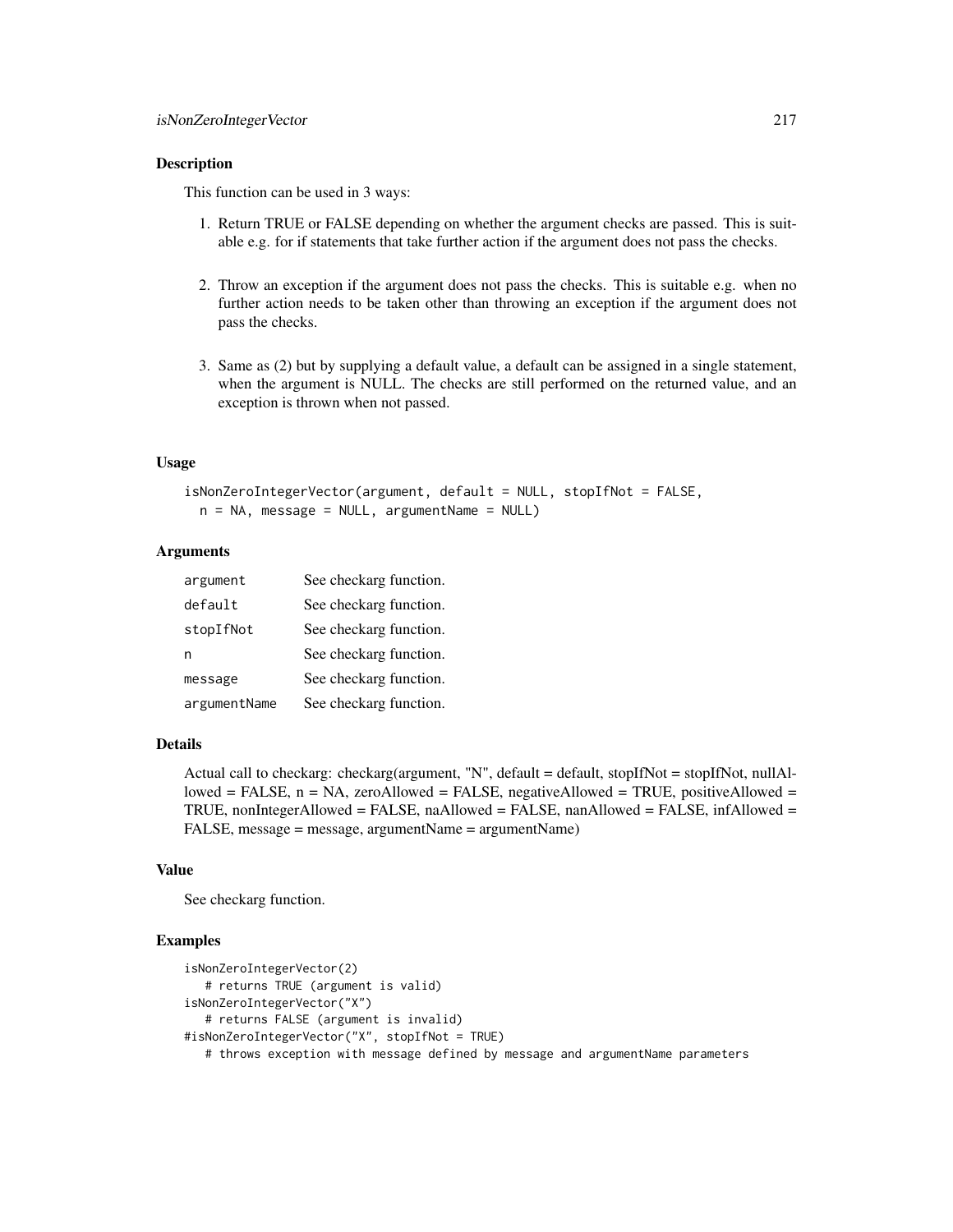```
isNonZeroIntegerVector(2, default = 1)
   # returns 2 (the argument, rather than the default, since it is not NULL)
#isNonZeroIntegerVector("X", default = 1)
   # throws exception with message defined by message and argumentName parameters
isNonZeroIntegerVector(NULL, default = 1)
  # returns 1 (the default, rather than the argument, since it is NULL)
```
isNonZeroIntegerVectorOrNull

*Wrapper for the checkarg function, using specific parameter settings.*

## **Description**

This function can be used in 3 ways:

- 1. Return TRUE or FALSE depending on whether the argument checks are passed. This is suitable e.g. for if statements that take further action if the argument does not pass the checks.
- 2. Throw an exception if the argument does not pass the checks. This is suitable e.g. when no further action needs to be taken other than throwing an exception if the argument does not pass the checks.
- 3. Same as (2) but by supplying a default value, a default can be assigned in a single statement, when the argument is NULL. The checks are still performed on the returned value, and an exception is thrown when not passed.

### Usage

```
isNonZeroIntegerVectorOrNull(argument, default = NULL, stopIfNot = FALSE,
 n = NA, message = NULL, argumentName = NULL)
```
## **Arguments**

| argument     | See checkarg function. |
|--------------|------------------------|
| default      | See checkarg function. |
| stopIfNot    | See checkarg function. |
| n            | See checkarg function. |
| message      | See checkarg function. |
| argumentName | See checkarg function. |

### Details

Actual call to checkarg: checkarg(argument, "N", default = default, stopIfNot = stopIfNot, nullAllowed = TRUE,  $n = NA$ , zeroAllowed = FALSE, negativeAllowed = TRUE, positiveAllowed = TRUE, nonIntegerAllowed = FALSE, naAllowed = FALSE, nanAllowed = FALSE, infAllowed = FALSE, message = message, argumentName = argumentName)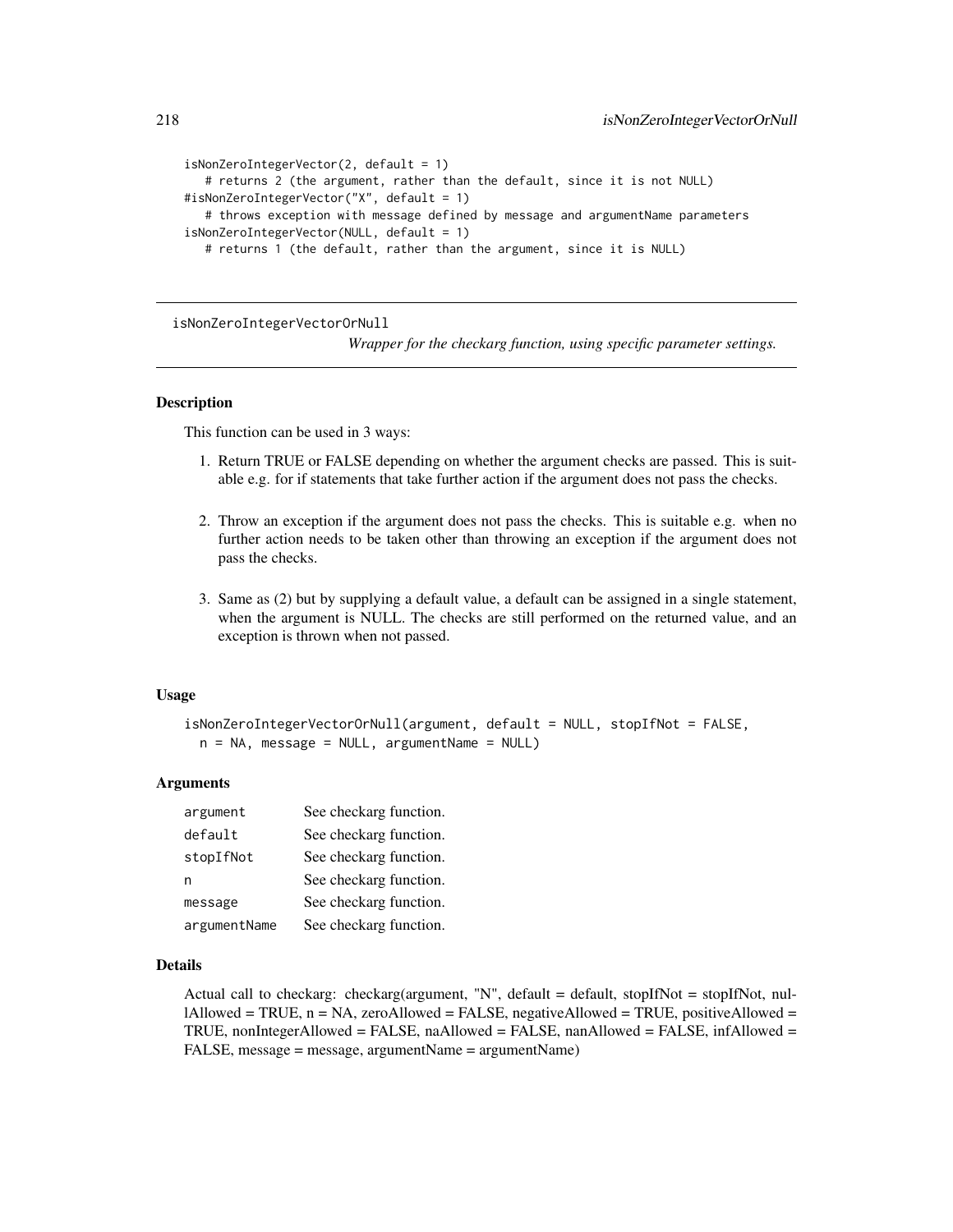# Value

See checkarg function.

## Examples

```
isNonZeroIntegerVectorOrNull(2)
  # returns TRUE (argument is valid)
isNonZeroIntegerVectorOrNull("X")
  # returns FALSE (argument is invalid)
#isNonZeroIntegerVectorOrNull("X", stopIfNot = TRUE)
  # throws exception with message defined by message and argumentName parameters
isNonZeroIntegerVectorOrNull(2, default = 1)
  # returns 2 (the argument, rather than the default, since it is not NULL)
#isNonZeroIntegerVectorOrNull("X", default = 1)
  # throws exception with message defined by message and argumentName parameters
isNonZeroIntegerVectorOrNull(NULL, default = 1)
  # returns 1 (the default, rather than the argument, since it is NULL)
```
isNonZeroNumberOrInfScalar

*Wrapper for the checkarg function, using specific parameter settings.*

### Description

This function can be used in 3 ways:

- 1. Return TRUE or FALSE depending on whether the argument checks are passed. This is suitable e.g. for if statements that take further action if the argument does not pass the checks.
- 2. Throw an exception if the argument does not pass the checks. This is suitable e.g. when no further action needs to be taken other than throwing an exception if the argument does not pass the checks.
- 3. Same as (2) but by supplying a default value, a default can be assigned in a single statement, when the argument is NULL. The checks are still performed on the returned value, and an exception is thrown when not passed.

# Usage

```
isNonZeroNumberOrInfScalar(argument, default = NULL, stopIfNot = FALSE,
 message = NULL, argumentName = NULL)
```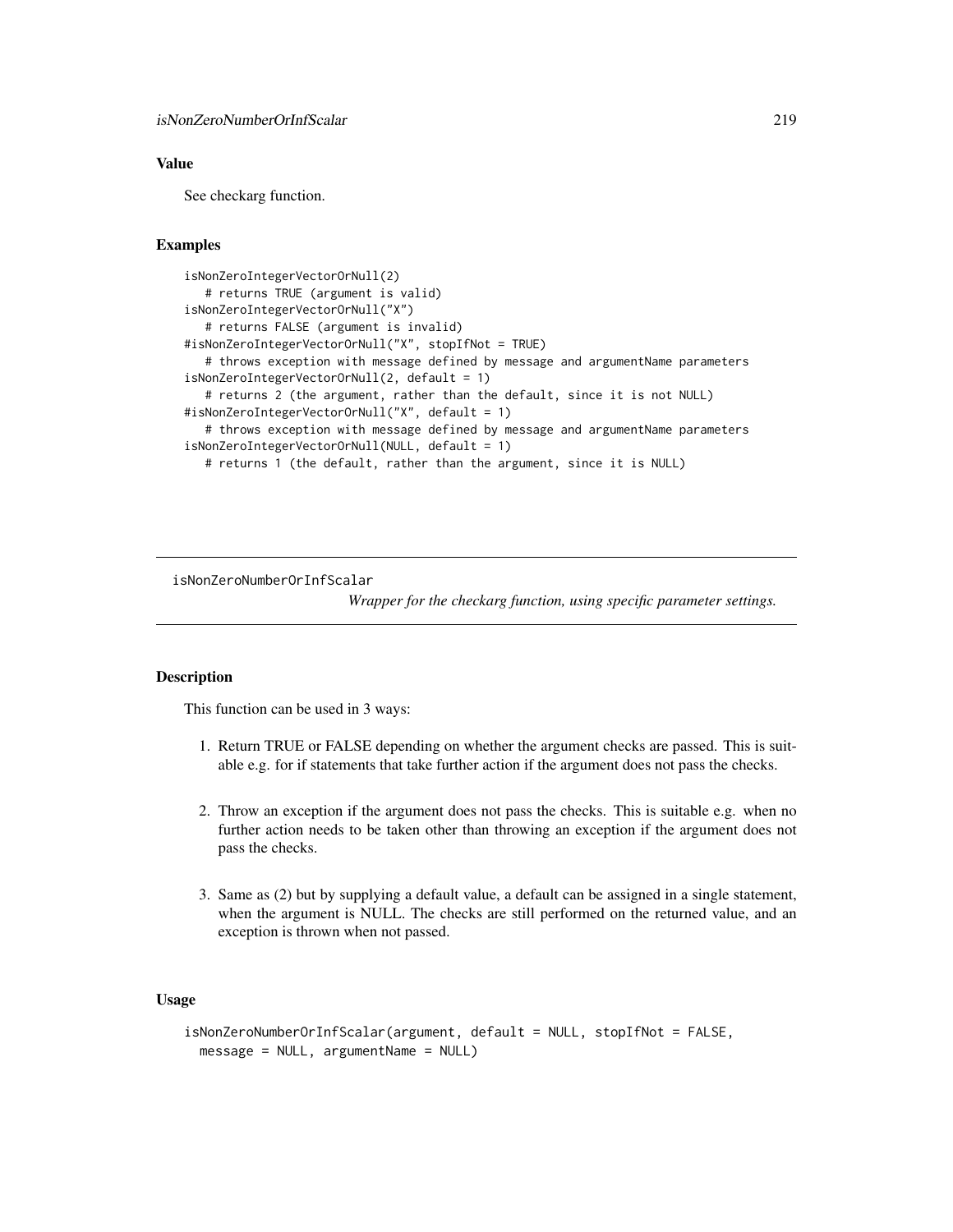## **Arguments**

| argument     | See checkarg function. |
|--------------|------------------------|
| default      | See checkarg function. |
| stopIfNot    | See checkarg function. |
| message      | See checkarg function. |
| argumentName | See checkarg function. |

# Details

Actual call to checkarg: checkarg(argument, "N", default = default, stopIfNot = stopIfNot, nullAllowed = FALSE,  $n = 1$ , zeroAllowed = FALSE, negativeAllowed = TRUE, positiveAllowed = TRUE, nonIntegerAllowed = TRUE, naAllowed = FALSE, nanAllowed = FALSE, infAllowed = TRUE, message = message, argumentName = argumentName)

# Value

See checkarg function.

# Examples

```
isNonZeroNumberOrInfScalar(2)
  # returns TRUE (argument is valid)
isNonZeroNumberOrInfScalar("X")
  # returns FALSE (argument is invalid)
#isNonZeroNumberOrInfScalar("X", stopIfNot = TRUE)
   # throws exception with message defined by message and argumentName parameters
isNonZeroNumberOrInfScalar(2, default = 1)
   # returns 2 (the argument, rather than the default, since it is not NULL)
#isNonZeroNumberOrInfScalar("X", default = 1)
   # throws exception with message defined by message and argumentName parameters
isNonZeroNumberOrInfScalar(NULL, default = 1)
   # returns 1 (the default, rather than the argument, since it is NULL)
```
isNonZeroNumberOrInfScalarOrNull

*Wrapper for the checkarg function, using specific parameter settings.*

## **Description**

This function can be used in 3 ways:

1. Return TRUE or FALSE depending on whether the argument checks are passed. This is suitable e.g. for if statements that take further action if the argument does not pass the checks.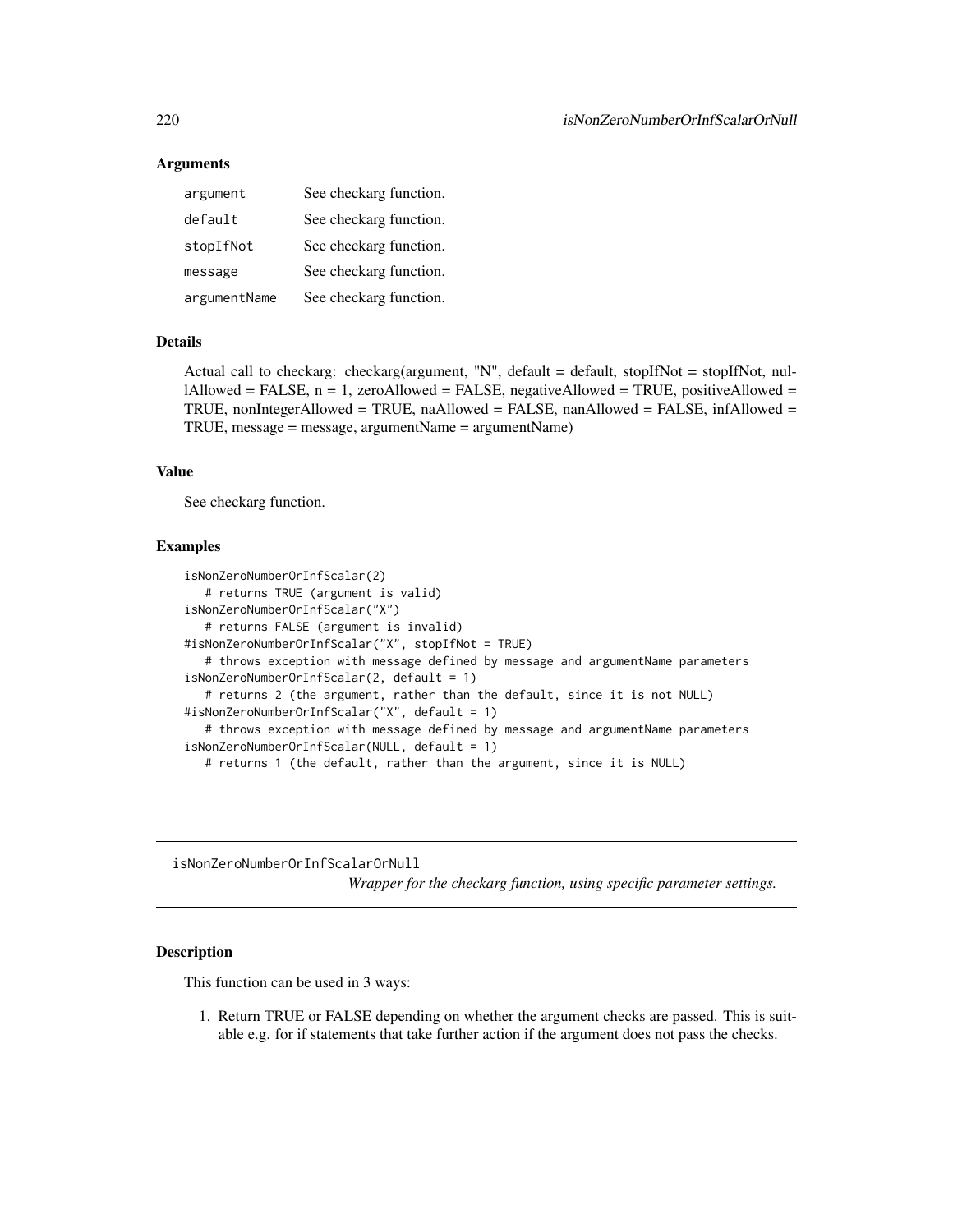- 2. Throw an exception if the argument does not pass the checks. This is suitable e.g. when no further action needs to be taken other than throwing an exception if the argument does not pass the checks.
- 3. Same as (2) but by supplying a default value, a default can be assigned in a single statement, when the argument is NULL. The checks are still performed on the returned value, and an exception is thrown when not passed.

# Usage

```
isNonZeroNumberOrInfScalarOrNull(argument, default = NULL,
  stopIfNot = FALSE, message = NULL, argumentName = NULL)
```
### Arguments

| argument     | See checkarg function. |
|--------------|------------------------|
| default      | See checkarg function. |
| stopIfNot    | See checkarg function. |
| message      | See checkarg function. |
| argumentName | See checkarg function. |

# Details

Actual call to checkarg: checkarg(argument, "N", default = default, stopIfNot = stopIfNot, nullAllowed = TRUE,  $n = 1$ , zeroAllowed = FALSE, negativeAllowed = TRUE, positiveAllowed = TRUE, nonIntegerAllowed = TRUE, naAllowed = FALSE, nanAllowed = FALSE, infAllowed = TRUE, message = message, argumentName = argumentName)

# Value

See checkarg function.

## Examples

```
isNonZeroNumberOrInfScalarOrNull(2)
   # returns TRUE (argument is valid)
isNonZeroNumberOrInfScalarOrNull("X")
   # returns FALSE (argument is invalid)
#isNonZeroNumberOrInfScalarOrNull("X", stopIfNot = TRUE)
   # throws exception with message defined by message and argumentName parameters
isNonZeroNumberOrInfScalarOrNull(2, default = 1)
   # returns 2 (the argument, rather than the default, since it is not NULL)
#isNonZeroNumberOrInfScalarOrNull("X", default = 1)
   # throws exception with message defined by message and argumentName parameters
isNonZeroNumberOrInfScalarOrNull(NULL, default = 1)
   # returns 1 (the default, rather than the argument, since it is NULL)
```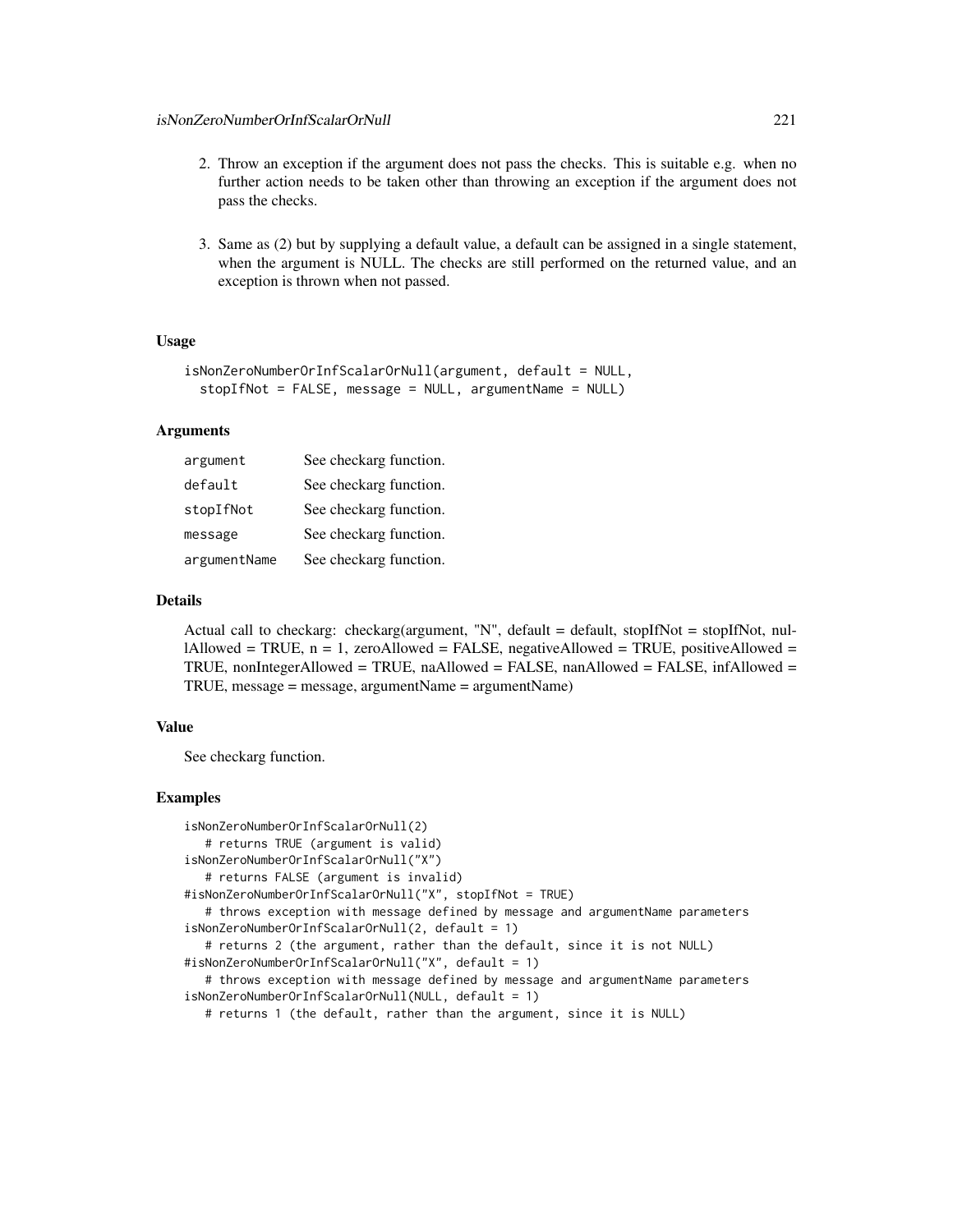```
isNonZeroNumberOrInfVector
```
*Wrapper for the checkarg function, using specific parameter settings.*

# **Description**

This function can be used in 3 ways:

- 1. Return TRUE or FALSE depending on whether the argument checks are passed. This is suitable e.g. for if statements that take further action if the argument does not pass the checks.
- 2. Throw an exception if the argument does not pass the checks. This is suitable e.g. when no further action needs to be taken other than throwing an exception if the argument does not pass the checks.
- 3. Same as (2) but by supplying a default value, a default can be assigned in a single statement, when the argument is NULL. The checks are still performed on the returned value, and an exception is thrown when not passed.

# Usage

```
isNonZeroNumberOrInfVector(argument, default = NULL, stopIfNot = FALSE,
 n = NA, message = NULL, argumentName = NULL)
```
# Arguments

| argument     | See checkarg function. |
|--------------|------------------------|
| default      | See checkarg function. |
| stopIfNot    | See checkarg function. |
| n            | See checkarg function. |
| message      | See checkarg function. |
| argumentName | See checkarg function. |

### Details

```
Actual call to checkarg: checkarg(argument, "N", default = default, stopIfNot = stopIfNot, nullAl-
lowed = FALSE, n = NA, zeroAllowed = FALSE, negativeAllowed = TRUE, positiveAllowed =
TRUE, nonIntegerAllowed = TRUE, naAllowed = FALSE, nanAllowed = FALSE, infAllowed =
TRUE, message = message, argumentName = argumentName)
```
# Value

See checkarg function.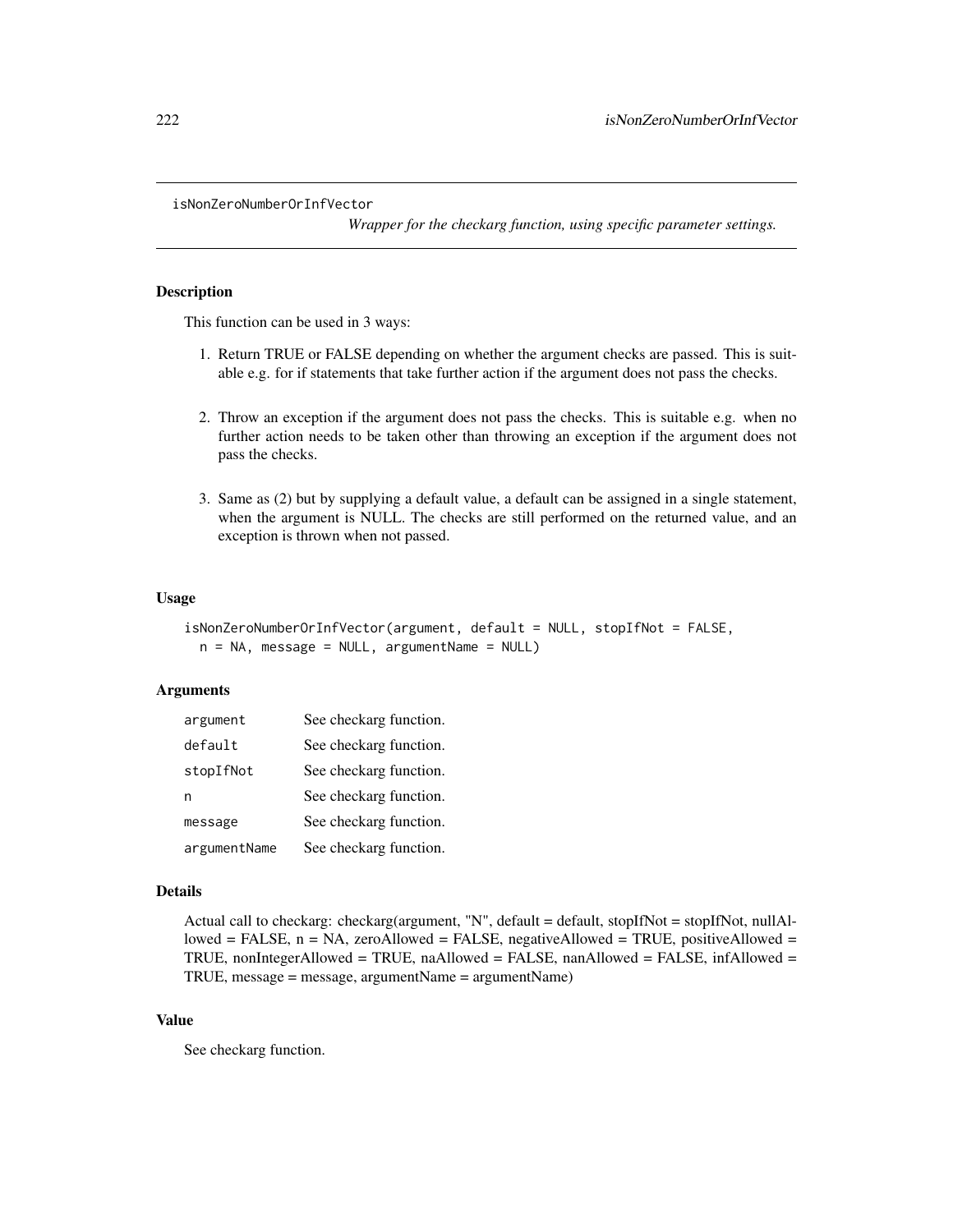## Examples

```
isNonZeroNumberOrInfVector(2)
   # returns TRUE (argument is valid)
isNonZeroNumberOrInfVector("X")
   # returns FALSE (argument is invalid)
#isNonZeroNumberOrInfVector("X", stopIfNot = TRUE)
   # throws exception with message defined by message and argumentName parameters
isNonZeroNumberOrInfVector(2, default = 1)
   # returns 2 (the argument, rather than the default, since it is not NULL)
#isNonZeroNumberOrInfVector("X", default = 1)
   # throws exception with message defined by message and argumentName parameters
isNonZeroNumberOrInfVector(NULL, default = 1)
   # returns 1 (the default, rather than the argument, since it is NULL)
```
isNonZeroNumberOrInfVectorOrNull

*Wrapper for the checkarg function, using specific parameter settings.*

## **Description**

This function can be used in 3 ways:

- 1. Return TRUE or FALSE depending on whether the argument checks are passed. This is suitable e.g. for if statements that take further action if the argument does not pass the checks.
- 2. Throw an exception if the argument does not pass the checks. This is suitable e.g. when no further action needs to be taken other than throwing an exception if the argument does not pass the checks.
- 3. Same as (2) but by supplying a default value, a default can be assigned in a single statement, when the argument is NULL. The checks are still performed on the returned value, and an exception is thrown when not passed.

## Usage

```
isNonZeroNumberOrInfVectorOrNull(argument, default = NULL,
 stopIfNot = FALSE, n = NA, message = NULL, argumentName = NULL)
```
## **Arguments**

| argument     | See checkarg function. |
|--------------|------------------------|
| default      | See checkarg function. |
| stopIfNot    | See checkarg function. |
| n            | See checkarg function. |
| message      | See checkarg function. |
| argumentName | See checkarg function. |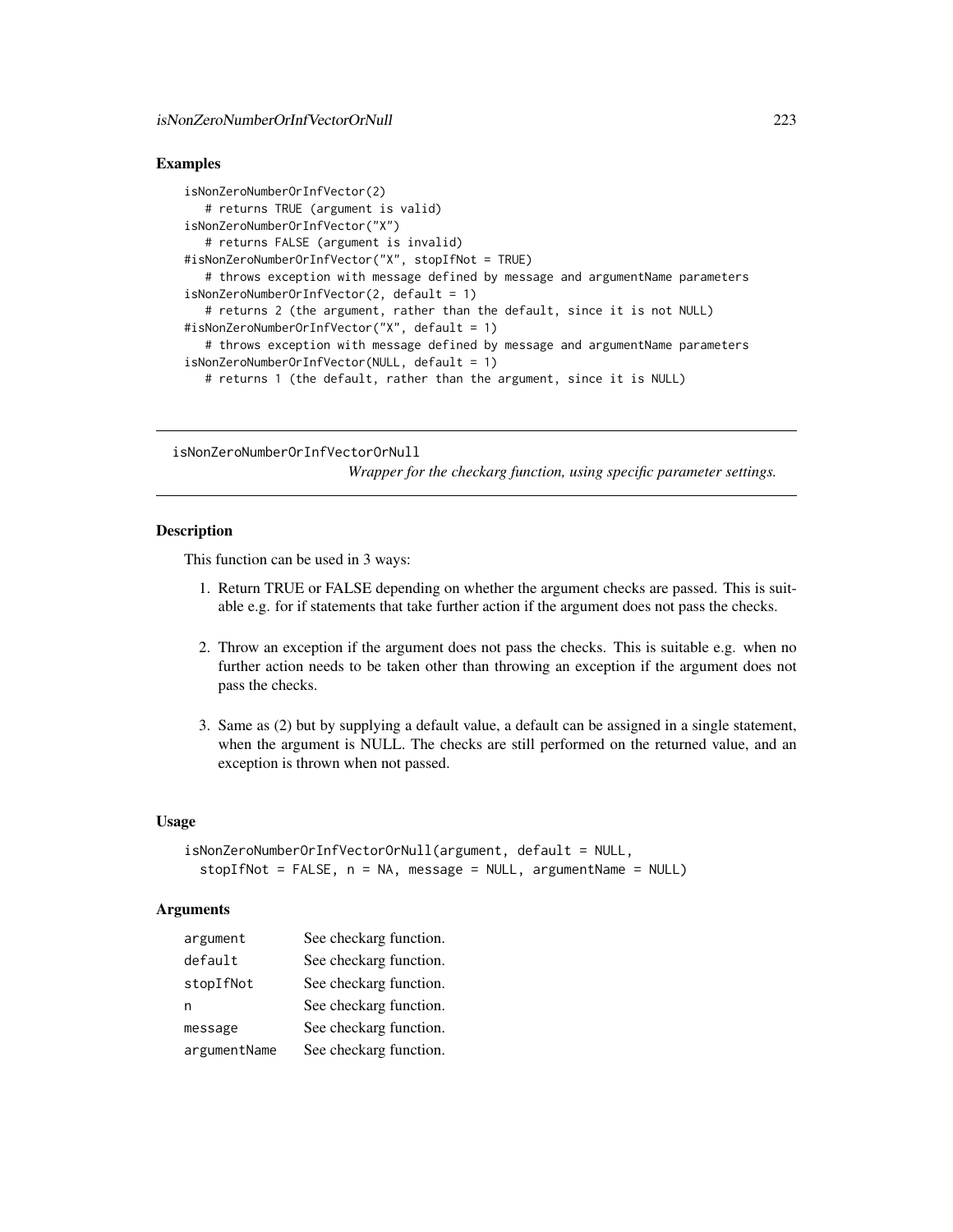# Details

Actual call to checkarg: checkarg(argument, "N", default = default, stopIfNot = stopIfNot, nullAllowed = TRUE, n = NA, zeroAllowed = FALSE, negativeAllowed = TRUE, positiveAllowed = TRUE, nonIntegerAllowed = TRUE, naAllowed = FALSE, nanAllowed = FALSE, infAllowed = TRUE, message = message, argumentName = argumentName)

### Value

See checkarg function.

### Examples

```
isNonZeroNumberOrInfVectorOrNull(2)
  # returns TRUE (argument is valid)
isNonZeroNumberOrInfVectorOrNull("X")
  # returns FALSE (argument is invalid)
#isNonZeroNumberOrInfVectorOrNull("X", stopIfNot = TRUE)
  # throws exception with message defined by message and argumentName parameters
isNonZeroNumberOrInfVectorOrNull(2, default = 1)
  # returns 2 (the argument, rather than the default, since it is not NULL)
#isNonZeroNumberOrInfVectorOrNull("X", default = 1)
  # throws exception with message defined by message and argumentName parameters
isNonZeroNumberOrInfVectorOrNull(NULL, default = 1)
  # returns 1 (the default, rather than the argument, since it is NULL)
```
isNonZeroNumberOrNanOrInfScalar *Wrapper for the checkarg function, using specific parameter settings.*

# **Description**

This function can be used in 3 ways:

- 1. Return TRUE or FALSE depending on whether the argument checks are passed. This is suitable e.g. for if statements that take further action if the argument does not pass the checks.
- 2. Throw an exception if the argument does not pass the checks. This is suitable e.g. when no further action needs to be taken other than throwing an exception if the argument does not pass the checks.
- 3. Same as (2) but by supplying a default value, a default can be assigned in a single statement, when the argument is NULL. The checks are still performed on the returned value, and an exception is thrown when not passed.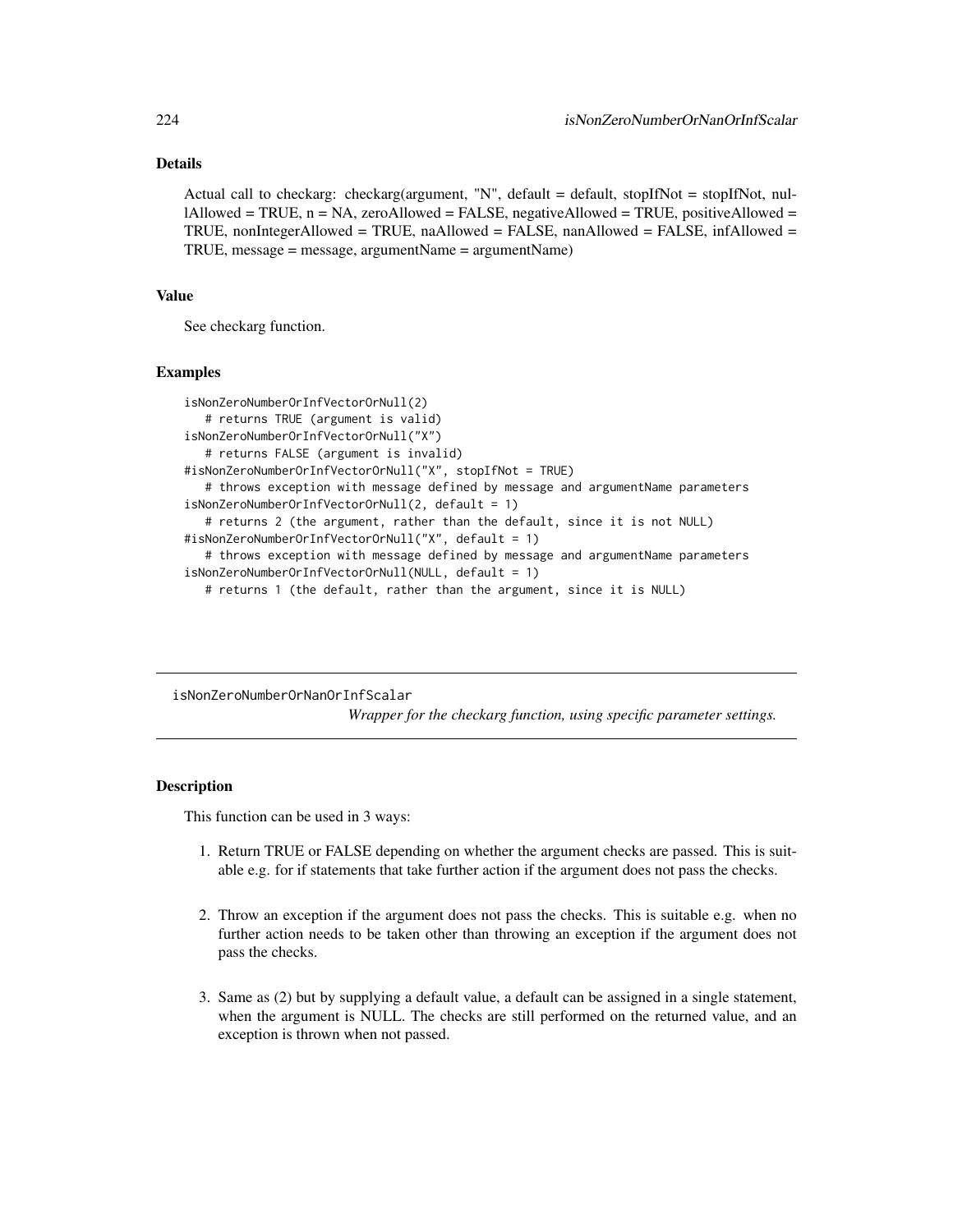## Usage

```
isNonZeroNumberOrNanOrInfScalar(argument, default = NULL, stopIfNot = FALSE,
 message = NULL, argumentName = NULL)
```
### Arguments

| argument     | See checkarg function. |
|--------------|------------------------|
| default      | See checkarg function. |
| stopIfNot    | See checkarg function. |
| message      | See checkarg function. |
| argumentName | See checkarg function. |

# Details

Actual call to checkarg: checkarg(argument, "N", default = default, stopIfNot = stopIfNot, nullAllowed = FALSE,  $n = 1$ , zeroAllowed = FALSE, negativeAllowed = TRUE, positiveAllowed = TRUE, nonIntegerAllowed = TRUE, naAllowed = FALSE, nanAllowed = TRUE, infAllowed = TRUE, message = message, argumentName = argumentName)

## Value

See checkarg function.

# Examples

```
isNonZeroNumberOrNanOrInfScalar(2)
   # returns TRUE (argument is valid)
isNonZeroNumberOrNanOrInfScalar("X")
   # returns FALSE (argument is invalid)
#isNonZeroNumberOrNanOrInfScalar("X", stopIfNot = TRUE)
   # throws exception with message defined by message and argumentName parameters
isNonZeroNumberOrNanOrInfScalar(2, default = 1)
   # returns 2 (the argument, rather than the default, since it is not NULL)
#isNonZeroNumberOrNanOrInfScalar("X", default = 1)
   # throws exception with message defined by message and argumentName parameters
isNonZeroNumberOrNanOrInfScalar(NULL, default = 1)
  # returns 1 (the default, rather than the argument, since it is NULL)
```
isNonZeroNumberOrNanOrInfScalarOrNull

*Wrapper for the checkarg function, using specific parameter settings.*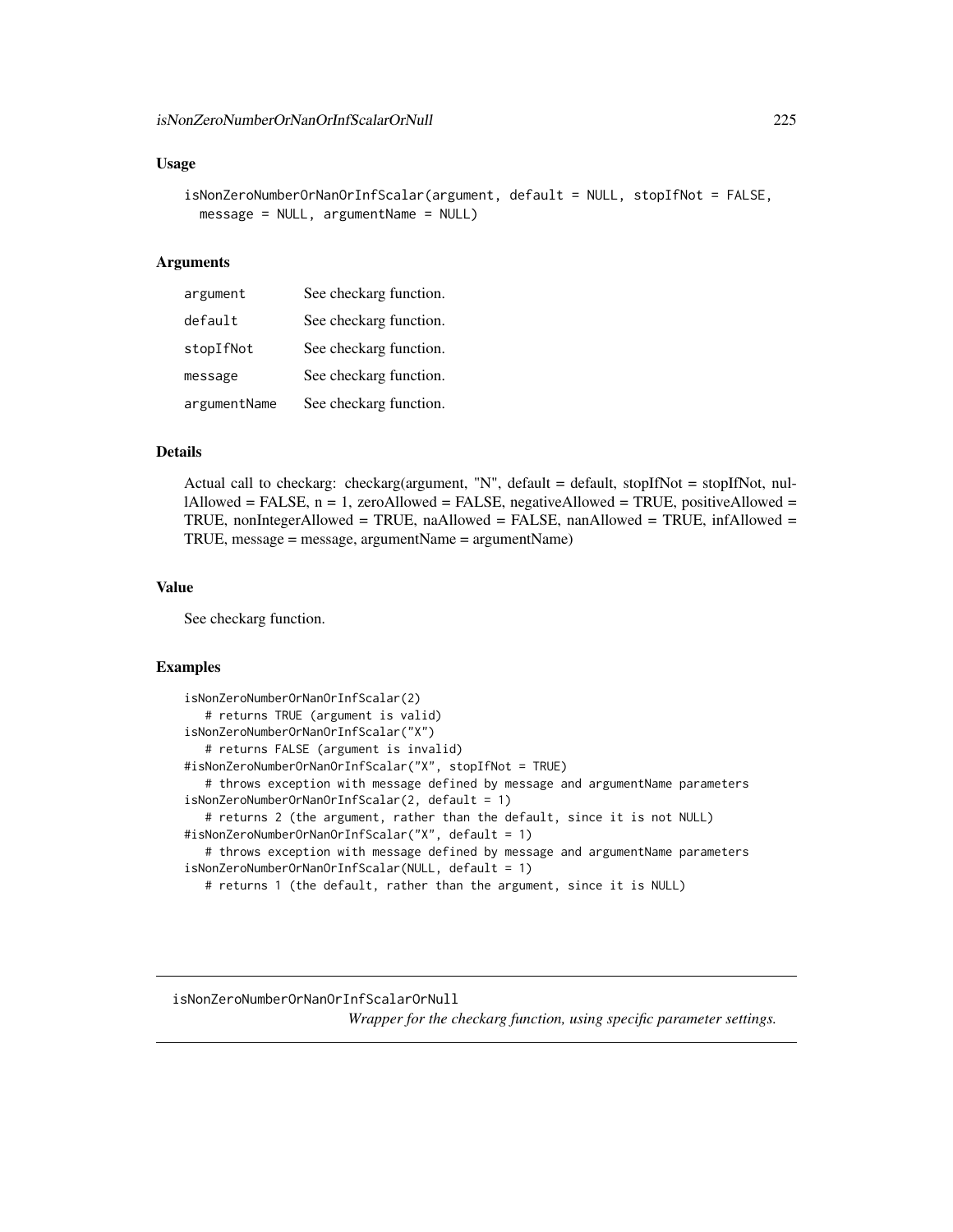## Description

This function can be used in 3 ways:

- 1. Return TRUE or FALSE depending on whether the argument checks are passed. This is suitable e.g. for if statements that take further action if the argument does not pass the checks.
- 2. Throw an exception if the argument does not pass the checks. This is suitable e.g. when no further action needs to be taken other than throwing an exception if the argument does not pass the checks.
- 3. Same as (2) but by supplying a default value, a default can be assigned in a single statement, when the argument is NULL. The checks are still performed on the returned value, and an exception is thrown when not passed.

### Usage

```
isNonZeroNumberOrNanOrInfScalarOrNull(argument, default = NULL,
  stopIfNot = FALSE, message = NULL, argumentName = NULL)
```
## Arguments

| argument     | See checkarg function. |
|--------------|------------------------|
| default      | See checkarg function. |
| stopIfNot    | See checkarg function. |
| message      | See checkarg function. |
| argumentName | See checkarg function. |

## Details

Actual call to checkarg: checkarg(argument, "N", default = default, stopIfNot = stopIfNot, nullAllowed = TRUE,  $n = 1$ , zeroAllowed = FALSE, negativeAllowed = TRUE, positiveAllowed = TRUE, nonIntegerAllowed = TRUE, naAllowed = FALSE, nanAllowed = TRUE, infAllowed = TRUE, message = message, argumentName = argumentName)

## Value

See checkarg function.

## Examples

```
isNonZeroNumberOrNanOrInfScalarOrNull(2)
   # returns TRUE (argument is valid)
isNonZeroNumberOrNanOrInfScalarOrNull("X")
   # returns FALSE (argument is invalid)
#isNonZeroNumberOrNanOrInfScalarOrNull("X", stopIfNot = TRUE)
   # throws exception with message defined by message and argumentName parameters
isNonZeroNumberOrNanOrInfScalarOrNull(2, default = 1)
```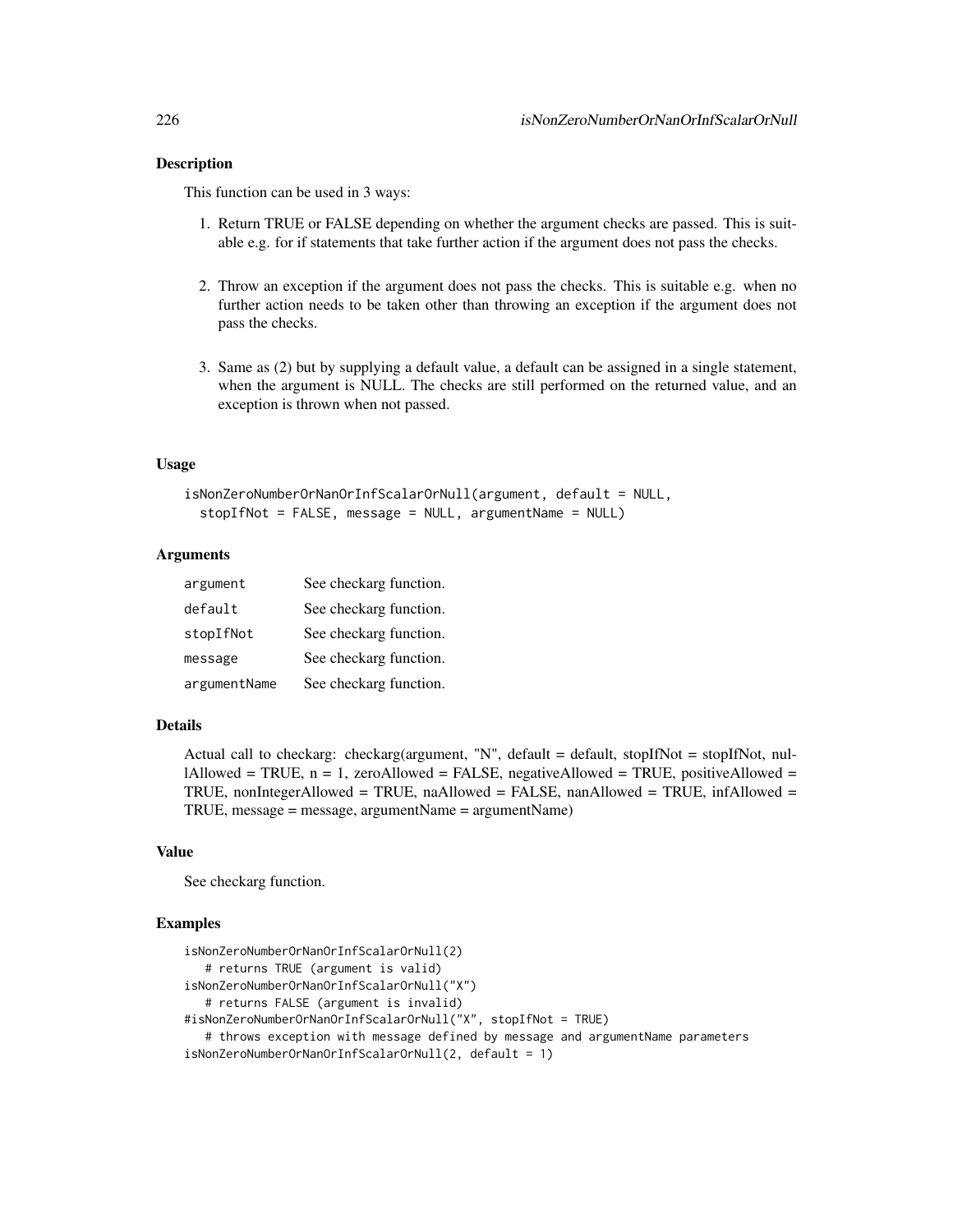# returns 2 (the argument, rather than the default, since it is not NULL) #isNonZeroNumberOrNanOrInfScalarOrNull("X", default = 1) # throws exception with message defined by message and argumentName parameters isNonZeroNumberOrNanOrInfScalarOrNull(NULL, default = 1) # returns 1 (the default, rather than the argument, since it is NULL)

isNonZeroNumberOrNanOrInfVector

*Wrapper for the checkarg function, using specific parameter settings.*

# Description

This function can be used in 3 ways:

- 1. Return TRUE or FALSE depending on whether the argument checks are passed. This is suitable e.g. for if statements that take further action if the argument does not pass the checks.
- 2. Throw an exception if the argument does not pass the checks. This is suitable e.g. when no further action needs to be taken other than throwing an exception if the argument does not pass the checks.
- 3. Same as (2) but by supplying a default value, a default can be assigned in a single statement, when the argument is NULL. The checks are still performed on the returned value, and an exception is thrown when not passed.

### Usage

isNonZeroNumberOrNanOrInfVector(argument, default = NULL, stopIfNot = FALSE,  $n = NA$ , message = NULL, argumentName = NULL)

## Arguments

| argument     | See checkarg function. |
|--------------|------------------------|
| default      | See checkarg function. |
| stopIfNot    | See checkarg function. |
| n            | See checkarg function. |
| message      | See checkarg function. |
| argumentName | See checkarg function. |

### Details

Actual call to checkarg: checkarg(argument, "N", default = default, stopIfNot = stopIfNot, nullAllowed = FALSE, n = NA, zeroAllowed = FALSE, negativeAllowed = TRUE, positiveAllowed  $=$  TRUE, nonIntegerAllowed = TRUE, naAllowed = FALSE, nanAllowed = TRUE, infAllowed = TRUE, message = message, argumentName = argumentName)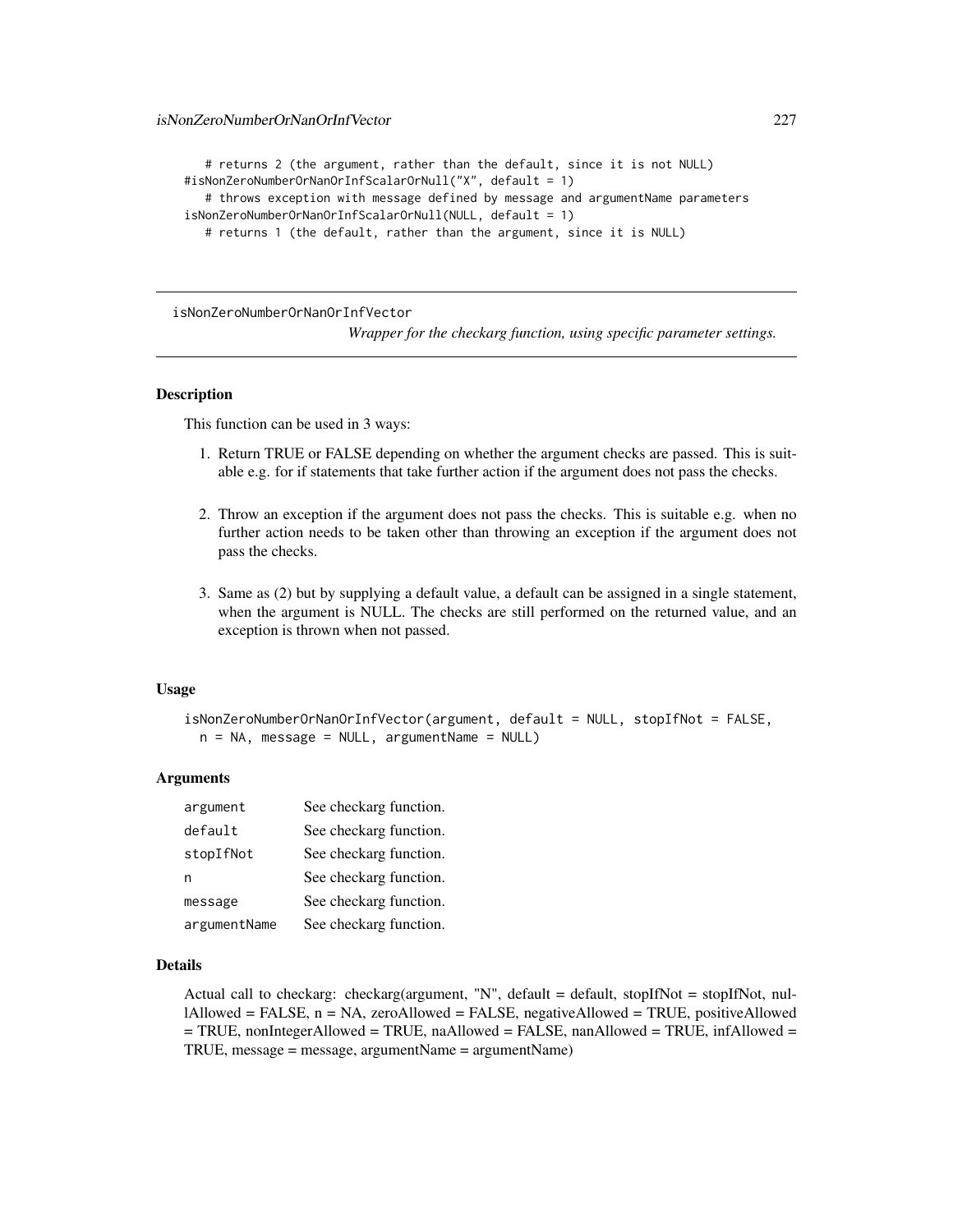# Value

See checkarg function.

## Examples

```
isNonZeroNumberOrNanOrInfVector(2)
  # returns TRUE (argument is valid)
isNonZeroNumberOrNanOrInfVector("X")
  # returns FALSE (argument is invalid)
#isNonZeroNumberOrNanOrInfVector("X", stopIfNot = TRUE)
  # throws exception with message defined by message and argumentName parameters
isNonZeroNumberOrNanOrInfVector(2, default = 1)
  # returns 2 (the argument, rather than the default, since it is not NULL)
#isNonZeroNumberOrNanOrInfVector("X", default = 1)
  # throws exception with message defined by message and argumentName parameters
isNonZeroNumberOrNanOrInfVector(NULL, default = 1)
  # returns 1 (the default, rather than the argument, since it is NULL)
```
isNonZeroNumberOrNanOrInfVectorOrNull

*Wrapper for the checkarg function, using specific parameter settings.*

### Description

This function can be used in 3 ways:

- 1. Return TRUE or FALSE depending on whether the argument checks are passed. This is suitable e.g. for if statements that take further action if the argument does not pass the checks.
- 2. Throw an exception if the argument does not pass the checks. This is suitable e.g. when no further action needs to be taken other than throwing an exception if the argument does not pass the checks.
- 3. Same as (2) but by supplying a default value, a default can be assigned in a single statement, when the argument is NULL. The checks are still performed on the returned value, and an exception is thrown when not passed.

# Usage

```
isNonZeroNumberOrNanOrInfVectorOrNull(argument, default = NULL,
 stopIfNot = FALSE, n = NA, message = NULL, argumentName = NULL)
```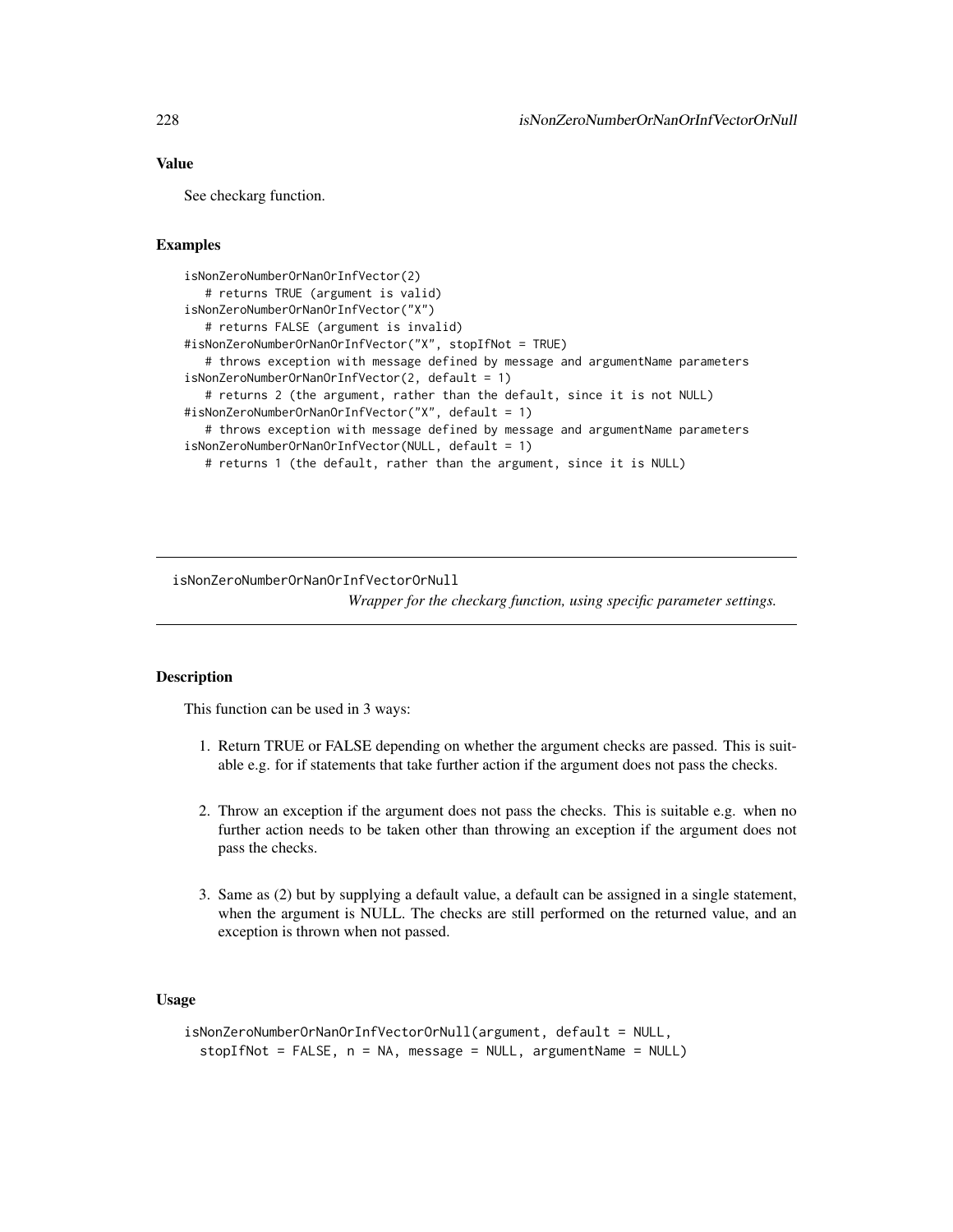### **Arguments**

| argument     | See checkarg function. |
|--------------|------------------------|
| default      | See checkarg function. |
| stopIfNot    | See checkarg function. |
| n            | See checkarg function. |
| message      | See checkarg function. |
| argumentName | See checkarg function. |

### Details

Actual call to checkarg: checkarg(argument, "N", default = default, stopIfNot = stopIfNot, nullAllowed = TRUE, n = NA, zeroAllowed = FALSE, negativeAllowed = TRUE, positiveAllowed = TRUE, nonIntegerAllowed = TRUE, naAllowed = FALSE, nanAllowed = TRUE, infAllowed = TRUE, message = message, argumentName = argumentName)

### Value

See checkarg function.

### Examples

```
isNonZeroNumberOrNanOrInfVectorOrNull(2)
   # returns TRUE (argument is valid)
isNonZeroNumberOrNanOrInfVectorOrNull("X")
   # returns FALSE (argument is invalid)
#isNonZeroNumberOrNanOrInfVectorOrNull("X", stopIfNot = TRUE)
   # throws exception with message defined by message and argumentName parameters
isNonZeroNumberOrNanOrInfVectorOrNull(2, default = 1)
   # returns 2 (the argument, rather than the default, since it is not NULL)
#isNonZeroNumberOrNanOrInfVectorOrNull("X", default = 1)
   # throws exception with message defined by message and argumentName parameters
isNonZeroNumberOrNanOrInfVectorOrNull(NULL, default = 1)
  # returns 1 (the default, rather than the argument, since it is NULL)
```
isNonZeroNumberOrNanScalar

*Wrapper for the checkarg function, using specific parameter settings.*

## Description

This function can be used in 3 ways:

1. Return TRUE or FALSE depending on whether the argument checks are passed. This is suitable e.g. for if statements that take further action if the argument does not pass the checks.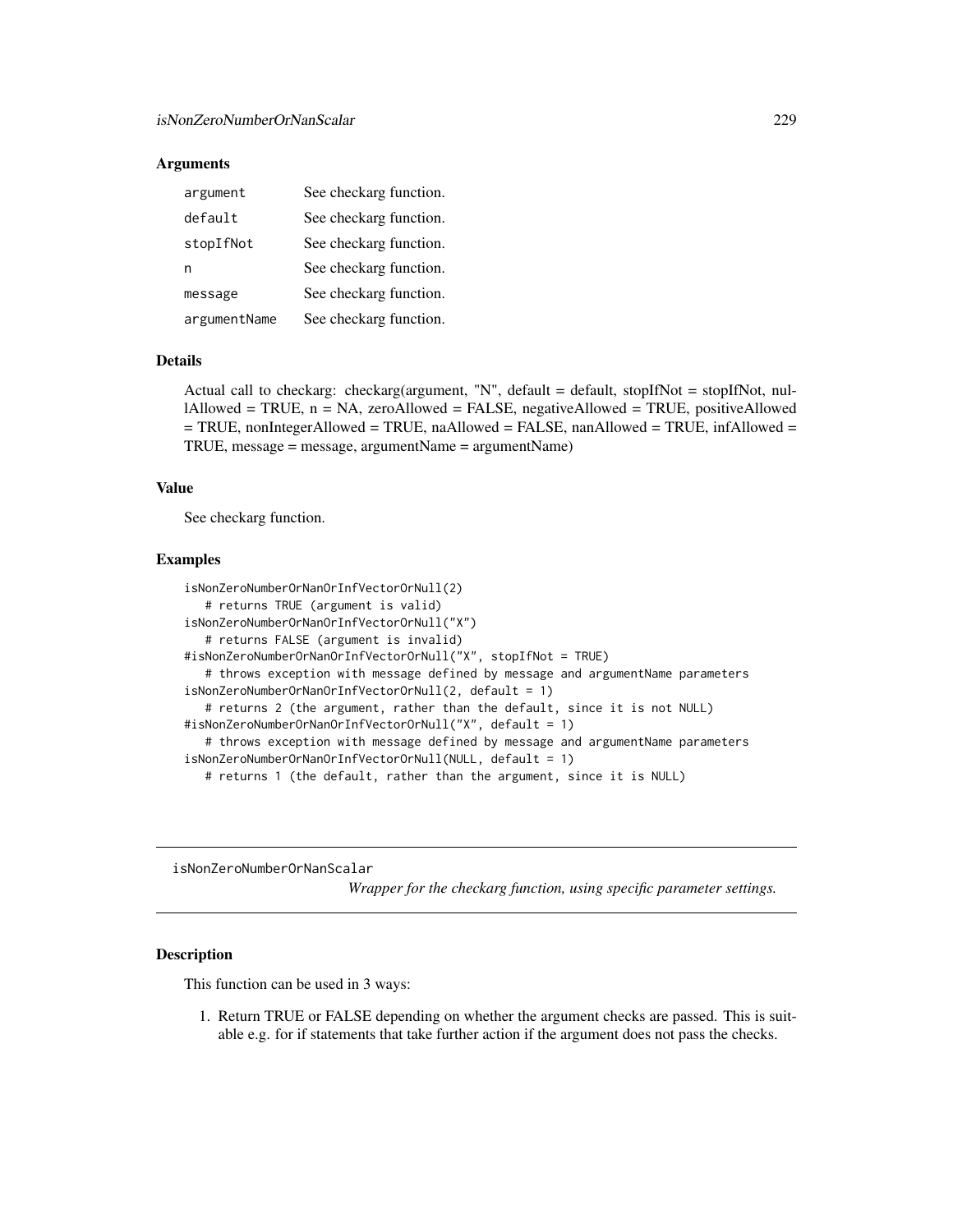- 2. Throw an exception if the argument does not pass the checks. This is suitable e.g. when no further action needs to be taken other than throwing an exception if the argument does not pass the checks.
- 3. Same as (2) but by supplying a default value, a default can be assigned in a single statement, when the argument is NULL. The checks are still performed on the returned value, and an exception is thrown when not passed.

# Usage

```
isNonZeroNumberOrNanScalar(argument, default = NULL, stopIfNot = FALSE,
 message = NULL, argumentName = NULL)
```
### Arguments

| argument     | See checkarg function. |
|--------------|------------------------|
| default      | See checkarg function. |
| stopIfNot    | See checkarg function. |
| message      | See checkarg function. |
| argumentName | See checkarg function. |

## Details

Actual call to checkarg: checkarg(argument, "N", default = default, stopIfNot = stopIfNot, nullAllowed = FALSE,  $n = 1$ , zeroAllowed = FALSE, negativeAllowed = TRUE, positiveAllowed = TRUE, nonIntegerAllowed = TRUE, naAllowed = FALSE, nanAllowed = TRUE, infAllowed = FALSE, message = message, argumentName = argumentName)

# Value

See checkarg function.

# Examples

```
isNonZeroNumberOrNanScalar(2)
   # returns TRUE (argument is valid)
isNonZeroNumberOrNanScalar("X")
   # returns FALSE (argument is invalid)
#isNonZeroNumberOrNanScalar("X", stopIfNot = TRUE)
   # throws exception with message defined by message and argumentName parameters
isNonZeroNumberOrNanScalar(2, default = 1)
   # returns 2 (the argument, rather than the default, since it is not NULL)
#isNonZeroNumberOrNanScalar("X", default = 1)
   # throws exception with message defined by message and argumentName parameters
isNonZeroNumberOrNanScalar(NULL, default = 1)
   # returns 1 (the default, rather than the argument, since it is NULL)
```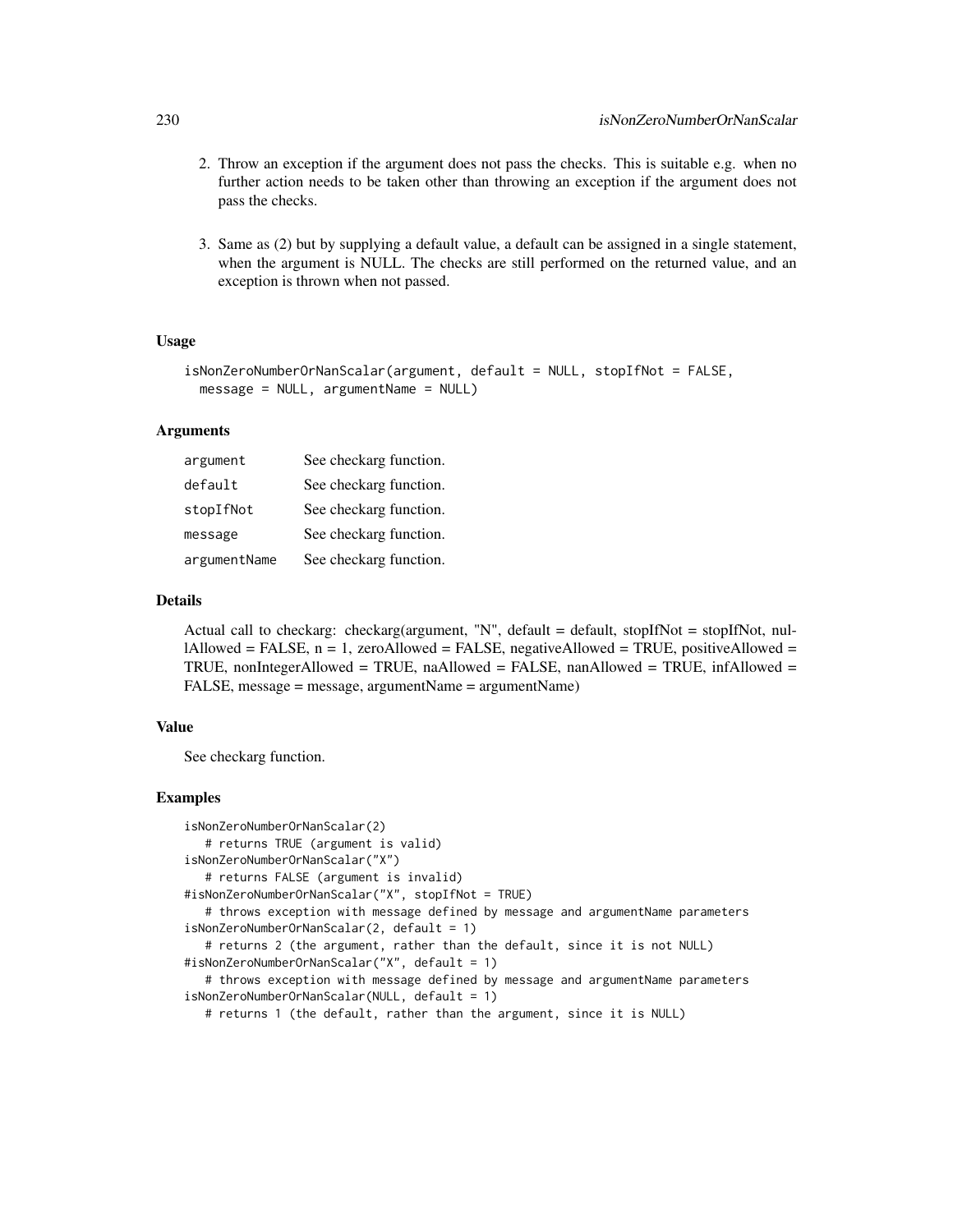isNonZeroNumberOrNanScalarOrNull

*Wrapper for the checkarg function, using specific parameter settings.*

## Description

This function can be used in 3 ways:

- 1. Return TRUE or FALSE depending on whether the argument checks are passed. This is suitable e.g. for if statements that take further action if the argument does not pass the checks.
- 2. Throw an exception if the argument does not pass the checks. This is suitable e.g. when no further action needs to be taken other than throwing an exception if the argument does not pass the checks.
- 3. Same as (2) but by supplying a default value, a default can be assigned in a single statement, when the argument is NULL. The checks are still performed on the returned value, and an exception is thrown when not passed.

### Usage

```
isNonZeroNumberOrNanScalarOrNull(argument, default = NULL,
 stopIfNot = FALSE, message = NULL, argumentName = NULL)
```
## **Arguments**

| argument     | See checkarg function. |
|--------------|------------------------|
| default      | See checkarg function. |
| stopIfNot    | See checkarg function. |
| message      | See checkarg function. |
| argumentName | See checkarg function. |

### Details

Actual call to checkarg: checkarg(argument, "N", default = default, stopIfNot = stopIfNot, nullAllowed = TRUE,  $n = 1$ , zeroAllowed = FALSE, negativeAllowed = TRUE, positiveAllowed = TRUE, nonIntegerAllowed = TRUE, naAllowed = FALSE, nanAllowed = TRUE, infAllowed = FALSE, message = message, argumentName = argumentName)

# Value

See checkarg function.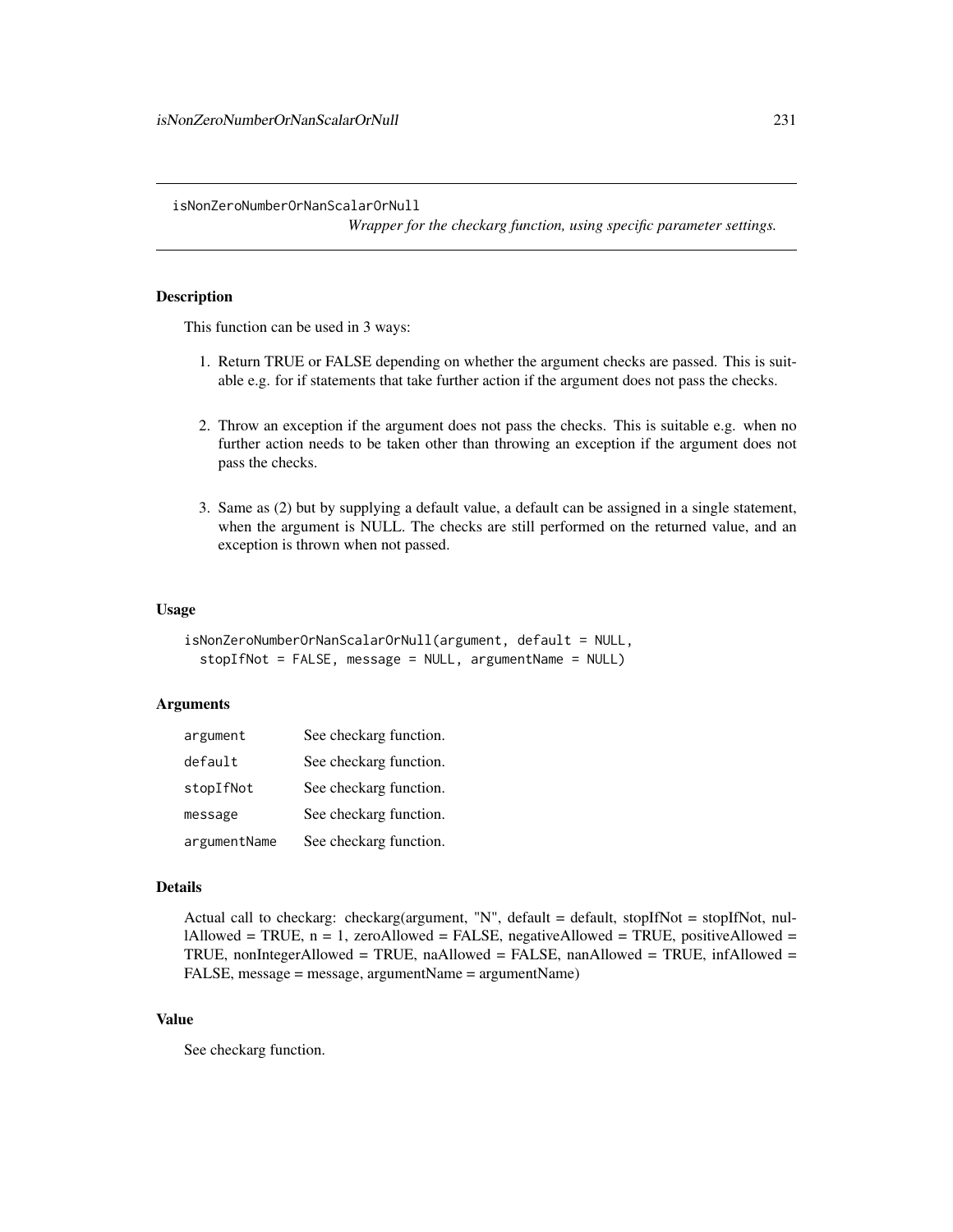# Examples

```
isNonZeroNumberOrNanScalarOrNull(2)
  # returns TRUE (argument is valid)
isNonZeroNumberOrNanScalarOrNull("X")
  # returns FALSE (argument is invalid)
#isNonZeroNumberOrNanScalarOrNull("X", stopIfNot = TRUE)
  # throws exception with message defined by message and argumentName parameters
isNonZeroNumberOrNanScalarOrNull(2, default = 1)
  # returns 2 (the argument, rather than the default, since it is not NULL)
#isNonZeroNumberOrNanScalarOrNull("X", default = 1)
  # throws exception with message defined by message and argumentName parameters
isNonZeroNumberOrNanScalarOrNull(NULL, default = 1)
  # returns 1 (the default, rather than the argument, since it is NULL)
```
isNonZeroNumberOrNanVector

*Wrapper for the checkarg function, using specific parameter settings.*

# **Description**

This function can be used in 3 ways:

- 1. Return TRUE or FALSE depending on whether the argument checks are passed. This is suitable e.g. for if statements that take further action if the argument does not pass the checks.
- 2. Throw an exception if the argument does not pass the checks. This is suitable e.g. when no further action needs to be taken other than throwing an exception if the argument does not pass the checks.
- 3. Same as (2) but by supplying a default value, a default can be assigned in a single statement, when the argument is NULL. The checks are still performed on the returned value, and an exception is thrown when not passed.

## Usage

```
isNonZeroNumberOrNanVector(argument, default = NULL, stopIfNot = FALSE,
 n = NA, message = NULL, argumentName = NULL)
```
## **Arguments**

| argument     | See checkarg function. |
|--------------|------------------------|
| default      | See checkarg function. |
| stopIfNot    | See checkarg function. |
| n            | See checkarg function. |
| message      | See checkarg function. |
| argumentName | See checkarg function. |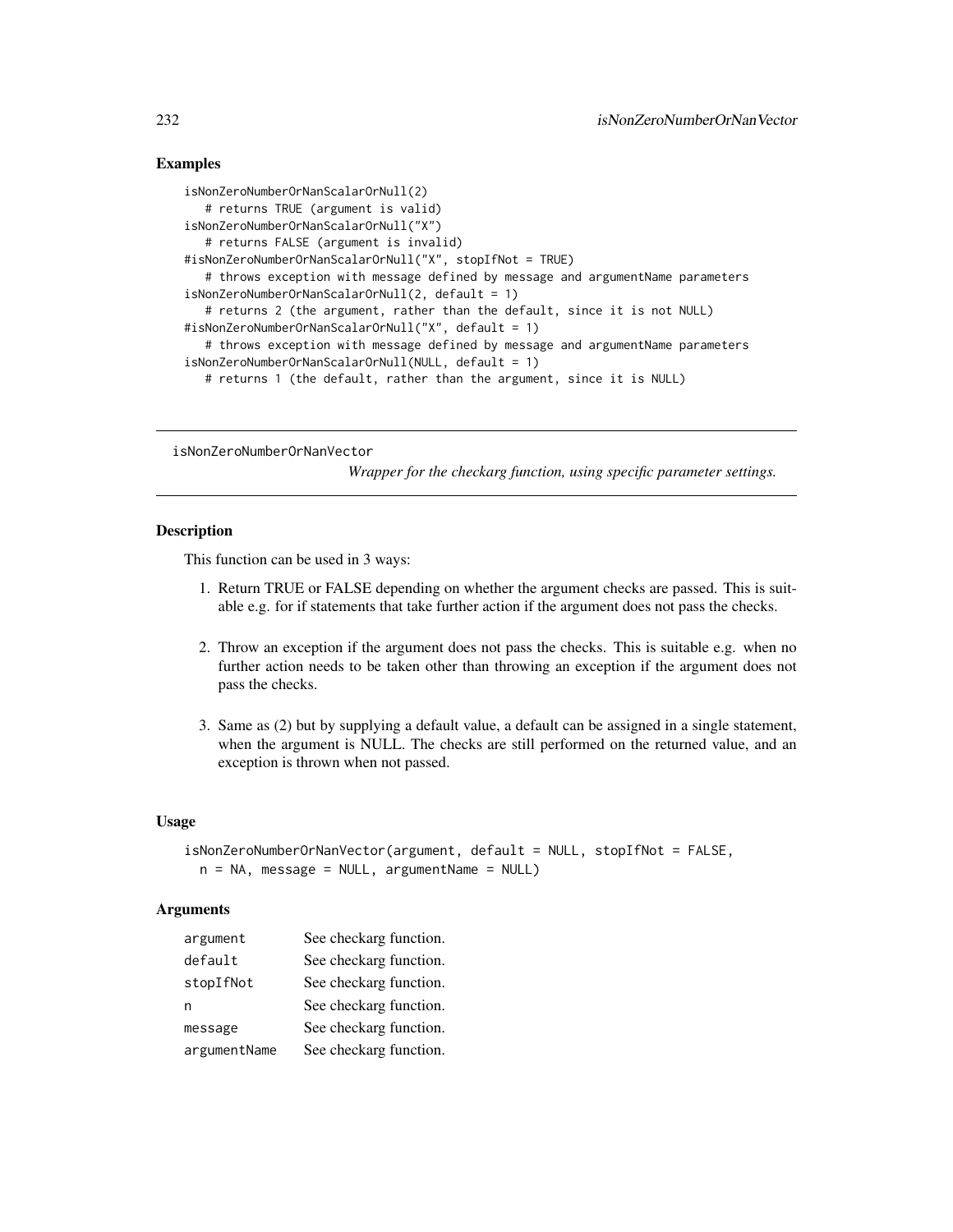# Details

Actual call to checkarg: checkarg(argument, "N", default = default, stopIfNot = stopIfNot, nullAllowed = FALSE, n = NA, zeroAllowed = FALSE, negativeAllowed = TRUE, positiveAllowed = TRUE, nonIntegerAllowed = TRUE, naAllowed = FALSE, nanAllowed = TRUE, infAllowed = FALSE, message = message, argumentName = argumentName)

### Value

See checkarg function.

### Examples

```
isNonZeroNumberOrNanVector(2)
  # returns TRUE (argument is valid)
isNonZeroNumberOrNanVector("X")
  # returns FALSE (argument is invalid)
#isNonZeroNumberOrNanVector("X", stopIfNot = TRUE)
  # throws exception with message defined by message and argumentName parameters
isNonZeroNumberOrNanVector(2, default = 1)
  # returns 2 (the argument, rather than the default, since it is not NULL)
#isNonZeroNumberOrNanVector("X", default = 1)
  # throws exception with message defined by message and argumentName parameters
isNonZeroNumberOrNanVector(NULL, default = 1)
  # returns 1 (the default, rather than the argument, since it is NULL)
```
isNonZeroNumberOrNanVectorOrNull *Wrapper for the checkarg function, using specific parameter settings.*

## Description

This function can be used in 3 ways:

- 1. Return TRUE or FALSE depending on whether the argument checks are passed. This is suitable e.g. for if statements that take further action if the argument does not pass the checks.
- 2. Throw an exception if the argument does not pass the checks. This is suitable e.g. when no further action needs to be taken other than throwing an exception if the argument does not pass the checks.
- 3. Same as (2) but by supplying a default value, a default can be assigned in a single statement, when the argument is NULL. The checks are still performed on the returned value, and an exception is thrown when not passed.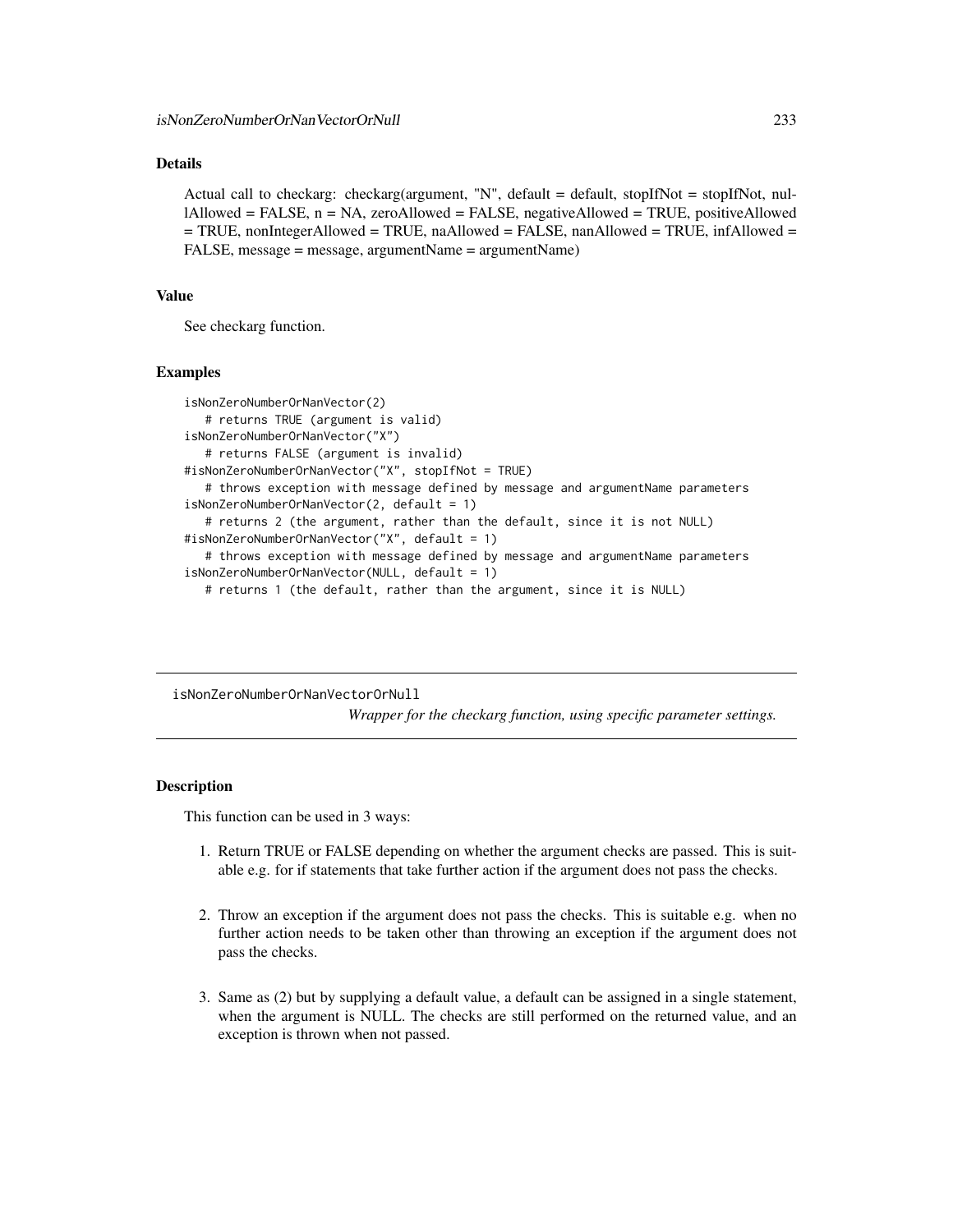```
isNonZeroNumberOrNanVectorOrNull(argument, default = NULL,
  stopIfNot = FALSE, n = NA, message = NULL, argumentName = NULL)
```
## Arguments

| argument     | See checkarg function. |
|--------------|------------------------|
| default      | See checkarg function. |
| stopIfNot    | See checkarg function. |
| n            | See checkarg function. |
| message      | See checkarg function. |
| argumentName | See checkarg function. |

### Details

Actual call to checkarg: checkarg(argument, "N", default = default, stopIfNot = stopIfNot, nullAllowed = TRUE,  $n = NA$ , zeroAllowed = FALSE, negativeAllowed = TRUE, positiveAllowed  $=$  TRUE, nonIntegerAllowed  $=$  TRUE, naAllowed  $=$  FALSE, nanAllowed  $=$  TRUE, infAllowed  $=$ FALSE, message = message, argumentName = argumentName)

### Value

See checkarg function.

### Examples

```
isNonZeroNumberOrNanVectorOrNull(2)
  # returns TRUE (argument is valid)
isNonZeroNumberOrNanVectorOrNull("X")
  # returns FALSE (argument is invalid)
#isNonZeroNumberOrNanVectorOrNull("X", stopIfNot = TRUE)
   # throws exception with message defined by message and argumentName parameters
isNonZeroNumberOrNanVectorOrNull(2, default = 1)
   # returns 2 (the argument, rather than the default, since it is not NULL)
#isNonZeroNumberOrNanVectorOrNull("X", default = 1)
   # throws exception with message defined by message and argumentName parameters
isNonZeroNumberOrNanVectorOrNull(NULL, default = 1)
```
# returns 1 (the default, rather than the argument, since it is NULL)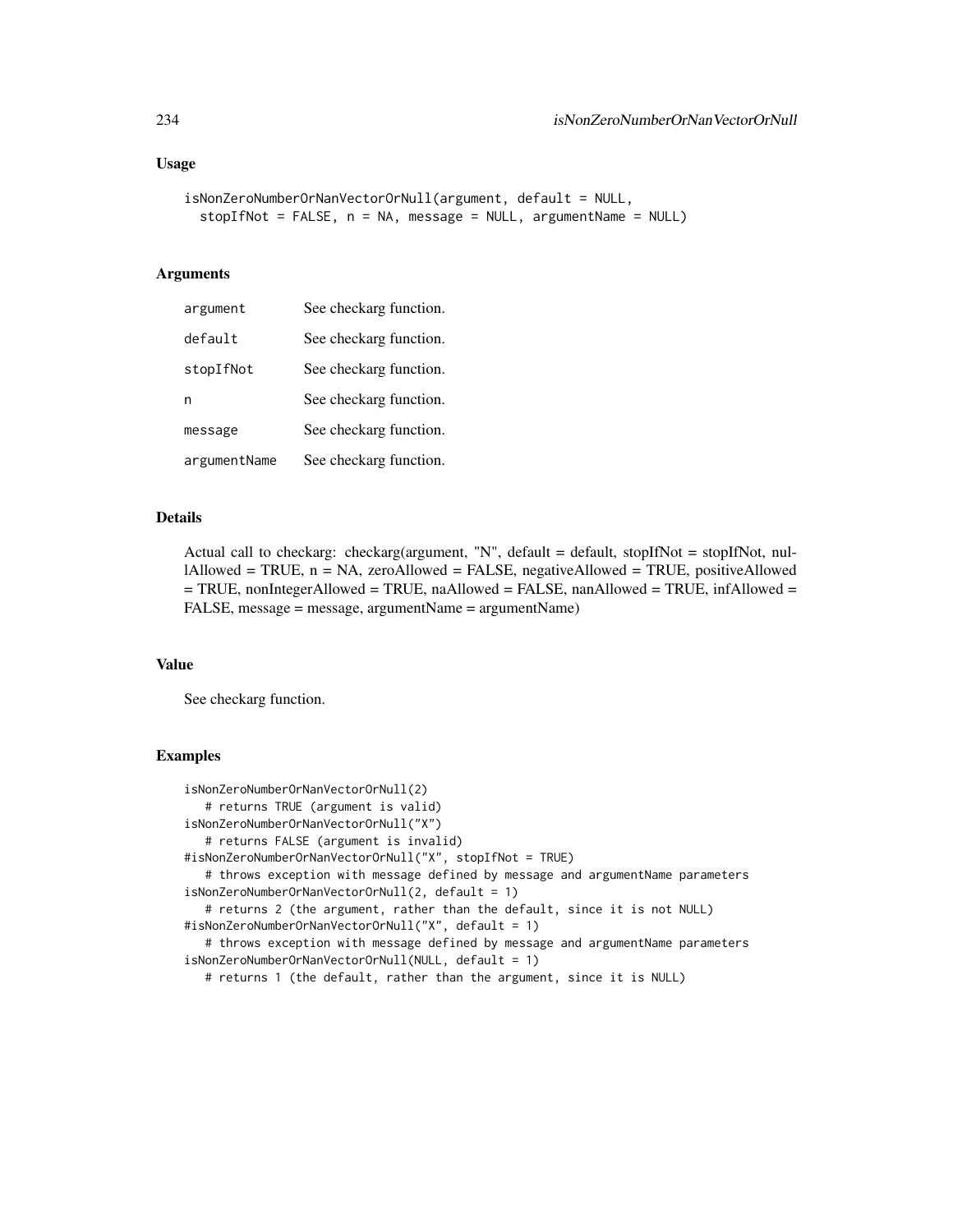isNonZeroNumberOrNaOrInfScalar

*Wrapper for the checkarg function, using specific parameter settings.*

## Description

This function can be used in 3 ways:

- 1. Return TRUE or FALSE depending on whether the argument checks are passed. This is suitable e.g. for if statements that take further action if the argument does not pass the checks.
- 2. Throw an exception if the argument does not pass the checks. This is suitable e.g. when no further action needs to be taken other than throwing an exception if the argument does not pass the checks.
- 3. Same as (2) but by supplying a default value, a default can be assigned in a single statement, when the argument is NULL. The checks are still performed on the returned value, and an exception is thrown when not passed.

### Usage

```
isNonZeroNumberOrNaOrInfScalar(argument, default = NULL, stopIfNot = FALSE,
 message = NULL, argumentName = NULL)
```
## **Arguments**

| argument     | See checkarg function. |
|--------------|------------------------|
| default      | See checkarg function. |
| stopIfNot    | See checkarg function. |
| message      | See checkarg function. |
| argumentName | See checkarg function. |

### Details

```
Actual call to checkarg: checkarg(argument, "N", default = default, stopIfNot = stopIfNot, nul-
lAllowed = FALSE, n = 1, zeroAllowed = FALSE, negativeAllowed = TRUE, positiveAllowed =
TRUE, nonIntegerAllowed = TRUE, naAllowed = TRUE, nanAllowed = FALSE, infAllowed =
TRUE, message = message, argumentName = argumentName)
```
# Value

See checkarg function.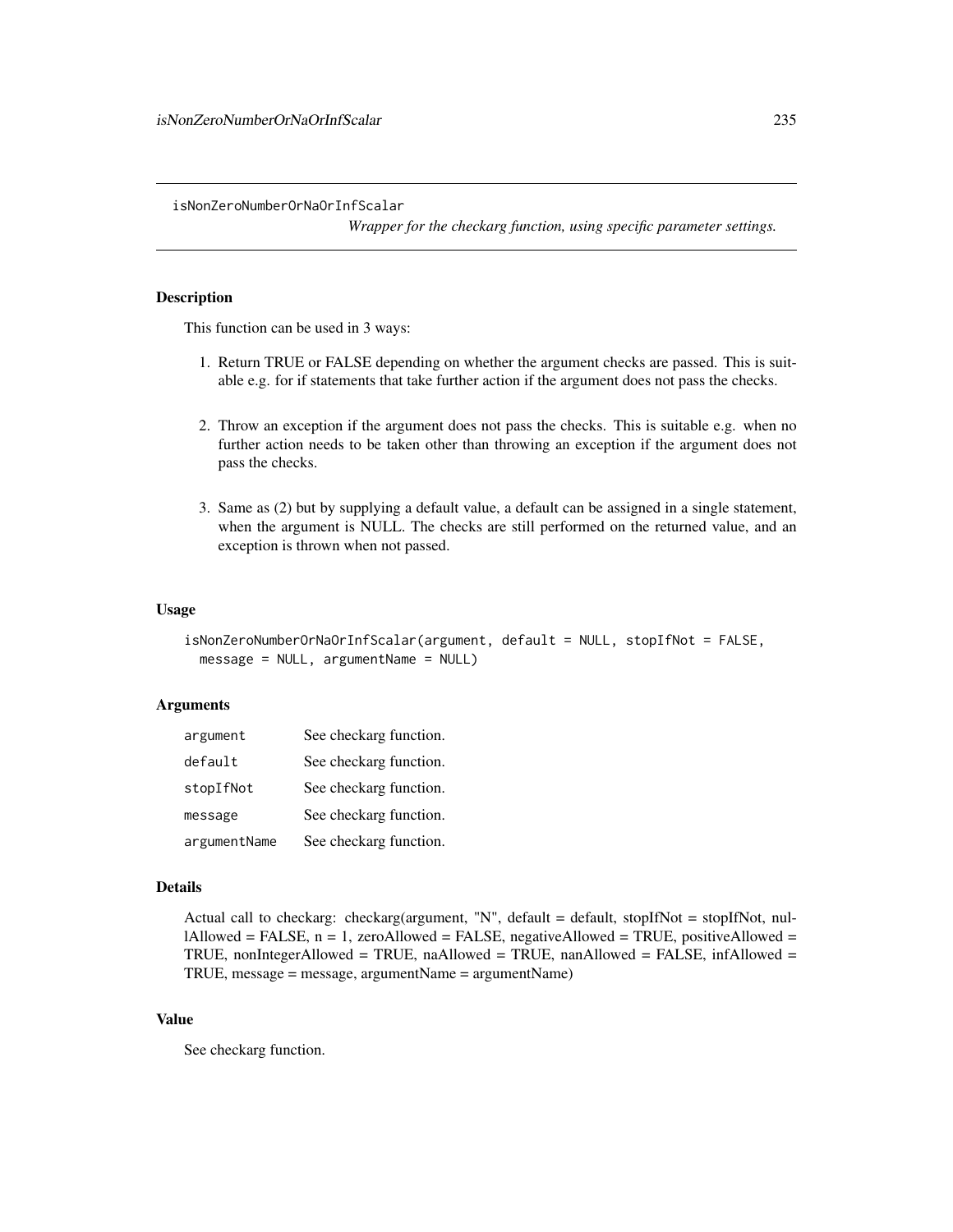# Examples

```
isNonZeroNumberOrNaOrInfScalar(2)
   # returns TRUE (argument is valid)
isNonZeroNumberOrNaOrInfScalar("X")
   # returns FALSE (argument is invalid)
#isNonZeroNumberOrNaOrInfScalar("X", stopIfNot = TRUE)
   # throws exception with message defined by message and argumentName parameters
isNonZeroNumberOrNaOrInfScalar(2, default = 1)
   # returns 2 (the argument, rather than the default, since it is not NULL)
#isNonZeroNumberOrNaOrInfScalar("X", default = 1)
   # throws exception with message defined by message and argumentName parameters
isNonZeroNumberOrNaOrInfScalar(NULL, default = 1)
   # returns 1 (the default, rather than the argument, since it is NULL)
```
isNonZeroNumberOrNaOrInfScalarOrNull *Wrapper for the checkarg function, using specific parameter settings.*

## **Description**

This function can be used in 3 ways:

- 1. Return TRUE or FALSE depending on whether the argument checks are passed. This is suitable e.g. for if statements that take further action if the argument does not pass the checks.
- 2. Throw an exception if the argument does not pass the checks. This is suitable e.g. when no further action needs to be taken other than throwing an exception if the argument does not pass the checks.
- 3. Same as (2) but by supplying a default value, a default can be assigned in a single statement, when the argument is NULL. The checks are still performed on the returned value, and an exception is thrown when not passed.

## Usage

```
isNonZeroNumberOrNaOrInfScalarOrNull(argument, default = NULL,
 stopIfNot = FALSE, message = NULL, argumentName = NULL)
```
### **Arguments**

| argument     | See checkarg function. |
|--------------|------------------------|
| default      | See checkarg function. |
| stopIfNot    | See checkarg function. |
| message      | See checkarg function. |
| argumentName | See checkarg function. |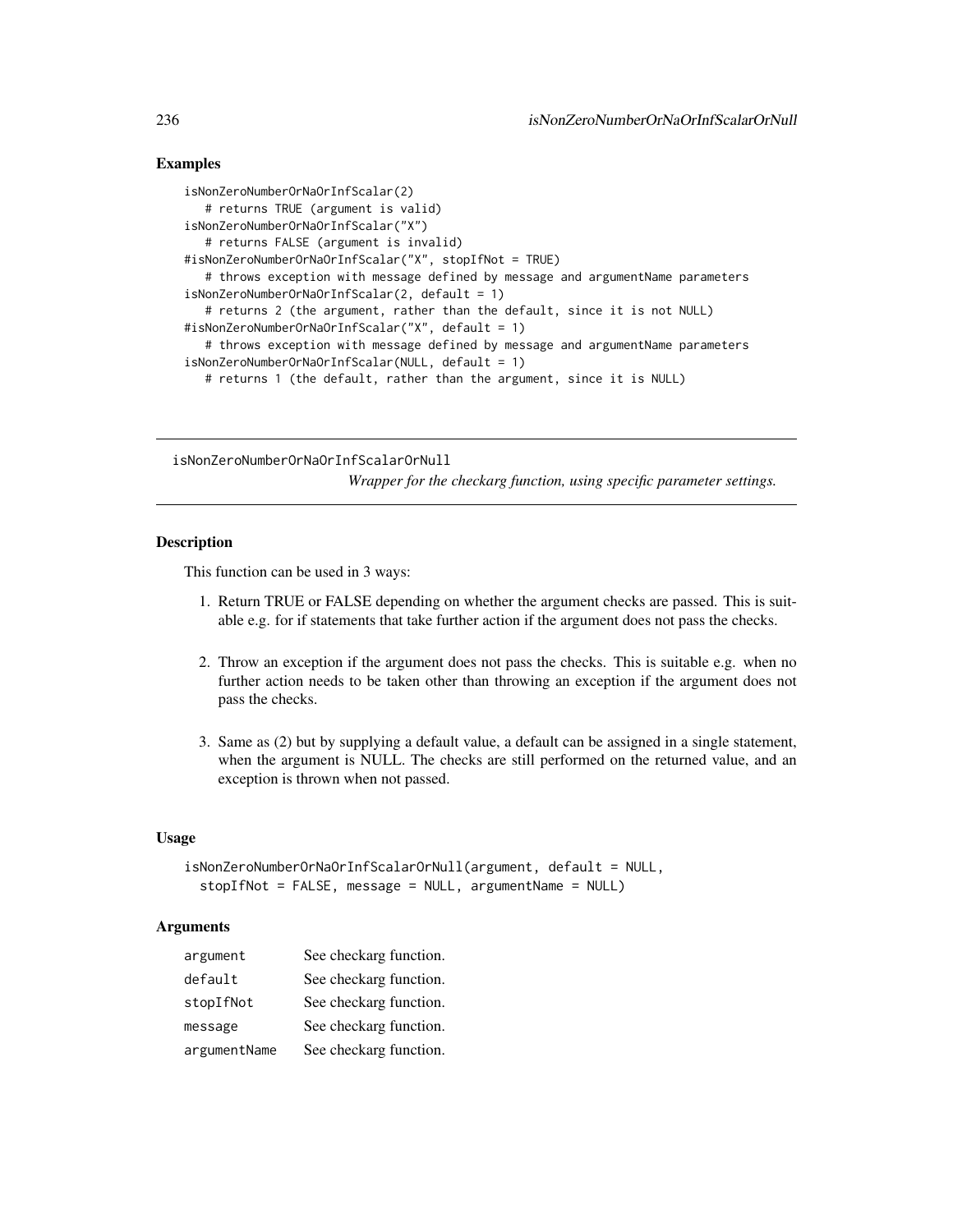# Details

Actual call to checkarg: checkarg(argument, "N", default = default, stopIfNot = stopIfNot, nul- $\text{l}$ Allowed = TRUE, n = 1, zeroAllowed = FALSE, negativeAllowed = TRUE, positiveAllowed = TRUE, nonIntegerAllowed = TRUE, naAllowed = TRUE, nanAllowed = FALSE, infAllowed = TRUE, message = message, argumentName = argumentName)

### Value

See checkarg function.

### Examples

```
isNonZeroNumberOrNaOrInfScalarOrNull(2)
  # returns TRUE (argument is valid)
isNonZeroNumberOrNaOrInfScalarOrNull("X")
  # returns FALSE (argument is invalid)
#isNonZeroNumberOrNaOrInfScalarOrNull("X", stopIfNot = TRUE)
  # throws exception with message defined by message and argumentName parameters
isNonZeroNumberOrNaOrInfScalarOrNull(2, default = 1)
  # returns 2 (the argument, rather than the default, since it is not NULL)
#isNonZeroNumberOrNaOrInfScalarOrNull("X", default = 1)
  # throws exception with message defined by message and argumentName parameters
isNonZeroNumberOrNaOrInfScalarOrNull(NULL, default = 1)
  # returns 1 (the default, rather than the argument, since it is NULL)
```
isNonZeroNumberOrNaOrInfVector

*Wrapper for the checkarg function, using specific parameter settings.*

# Description

This function can be used in 3 ways:

- 1. Return TRUE or FALSE depending on whether the argument checks are passed. This is suitable e.g. for if statements that take further action if the argument does not pass the checks.
- 2. Throw an exception if the argument does not pass the checks. This is suitable e.g. when no further action needs to be taken other than throwing an exception if the argument does not pass the checks.
- 3. Same as (2) but by supplying a default value, a default can be assigned in a single statement, when the argument is NULL. The checks are still performed on the returned value, and an exception is thrown when not passed.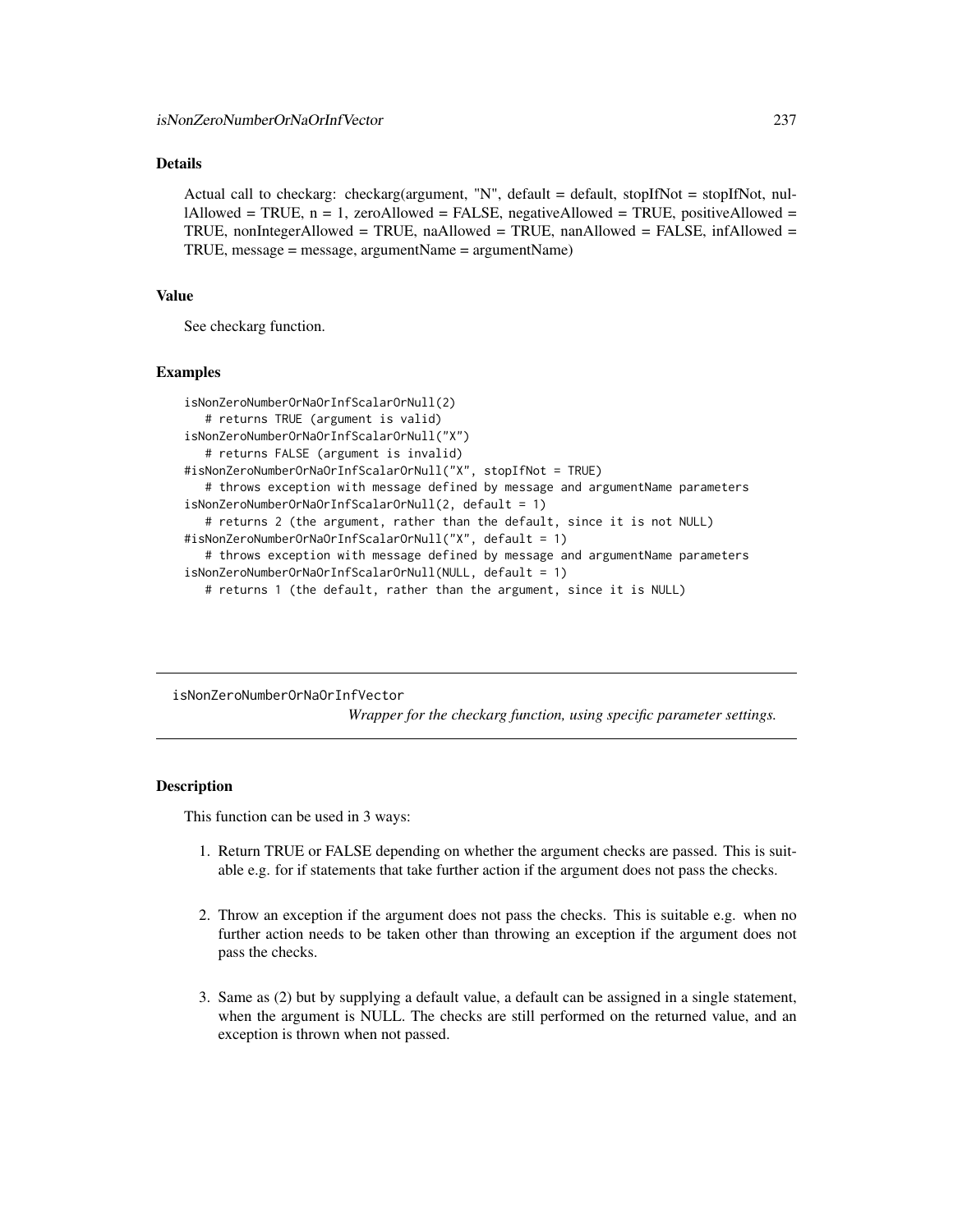```
isNonZeroNumberOrNaOrInfVector(argument, default = NULL, stopIfNot = FALSE,
 n = NA, message = NULL, argumentName = NULL)
```
## Arguments

| argument     | See checkarg function. |
|--------------|------------------------|
| default      | See checkarg function. |
| stopIfNot    | See checkarg function. |
| n            | See checkarg function. |
| message      | See checkarg function. |
| argumentName | See checkarg function. |

## Details

Actual call to checkarg: checkarg(argument, "N", default = default, stopIfNot = stopIfNot, nullAllowed = FALSE, n = NA, zeroAllowed = FALSE, negativeAllowed = TRUE, positiveAllowed  $=$  TRUE, nonIntegerAllowed  $=$  TRUE, naAllowed  $=$  TRUE, nanAllowed  $=$  FALSE, infAllowed  $=$ TRUE, message = message, argumentName = argumentName)

### Value

See checkarg function.

### Examples

```
isNonZeroNumberOrNaOrInfVector(2)
  # returns TRUE (argument is valid)
isNonZeroNumberOrNaOrInfVector("X")
  # returns FALSE (argument is invalid)
#isNonZeroNumberOrNaOrInfVector("X", stopIfNot = TRUE)
   # throws exception with message defined by message and argumentName parameters
isNonZeroNumberOrNaOrInfVector(2, default = 1)
   # returns 2 (the argument, rather than the default, since it is not NULL)
#isNonZeroNumberOrNaOrInfVector("X", default = 1)
   # throws exception with message defined by message and argumentName parameters
isNonZeroNumberOrNaOrInfVector(NULL, default = 1)
```
# returns 1 (the default, rather than the argument, since it is NULL)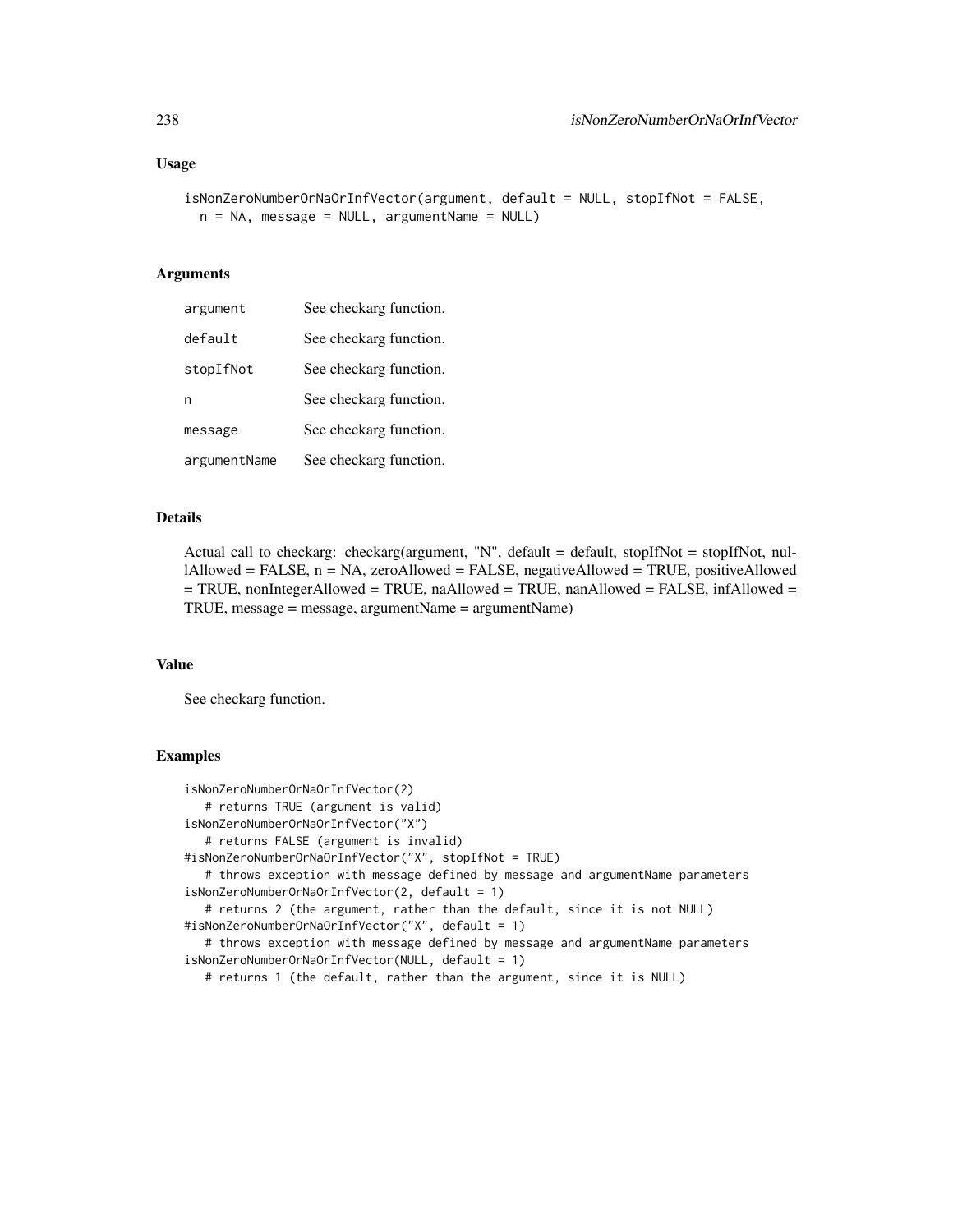isNonZeroNumberOrNaOrInfVectorOrNull

*Wrapper for the checkarg function, using specific parameter settings.*

# **Description**

This function can be used in 3 ways:

- 1. Return TRUE or FALSE depending on whether the argument checks are passed. This is suitable e.g. for if statements that take further action if the argument does not pass the checks.
- 2. Throw an exception if the argument does not pass the checks. This is suitable e.g. when no further action needs to be taken other than throwing an exception if the argument does not pass the checks.
- 3. Same as (2) but by supplying a default value, a default can be assigned in a single statement, when the argument is NULL. The checks are still performed on the returned value, and an exception is thrown when not passed.

# Usage

```
isNonZeroNumberOrNaOrInfVectorOrNull(argument, default = NULL,
 stopIfNot = FALSE, n = NA, message = NULL, argumentName = NULL)
```
# Arguments

| argument     | See checkarg function. |
|--------------|------------------------|
| default      | See checkarg function. |
| stopIfNot    | See checkarg function. |
| n            | See checkarg function. |
| message      | See checkarg function. |
| argumentName | See checkarg function. |

### Details

Actual call to checkarg: checkarg(argument, "N", default = default, stopIfNot = stopIfNot, nullAllowed = TRUE, n = NA, zeroAllowed = FALSE, negativeAllowed = TRUE, positiveAllowed = TRUE, nonIntegerAllowed = TRUE, naAllowed = TRUE, nanAllowed = FALSE, infAllowed = TRUE, message = message, argumentName = argumentName)

# Value

See checkarg function.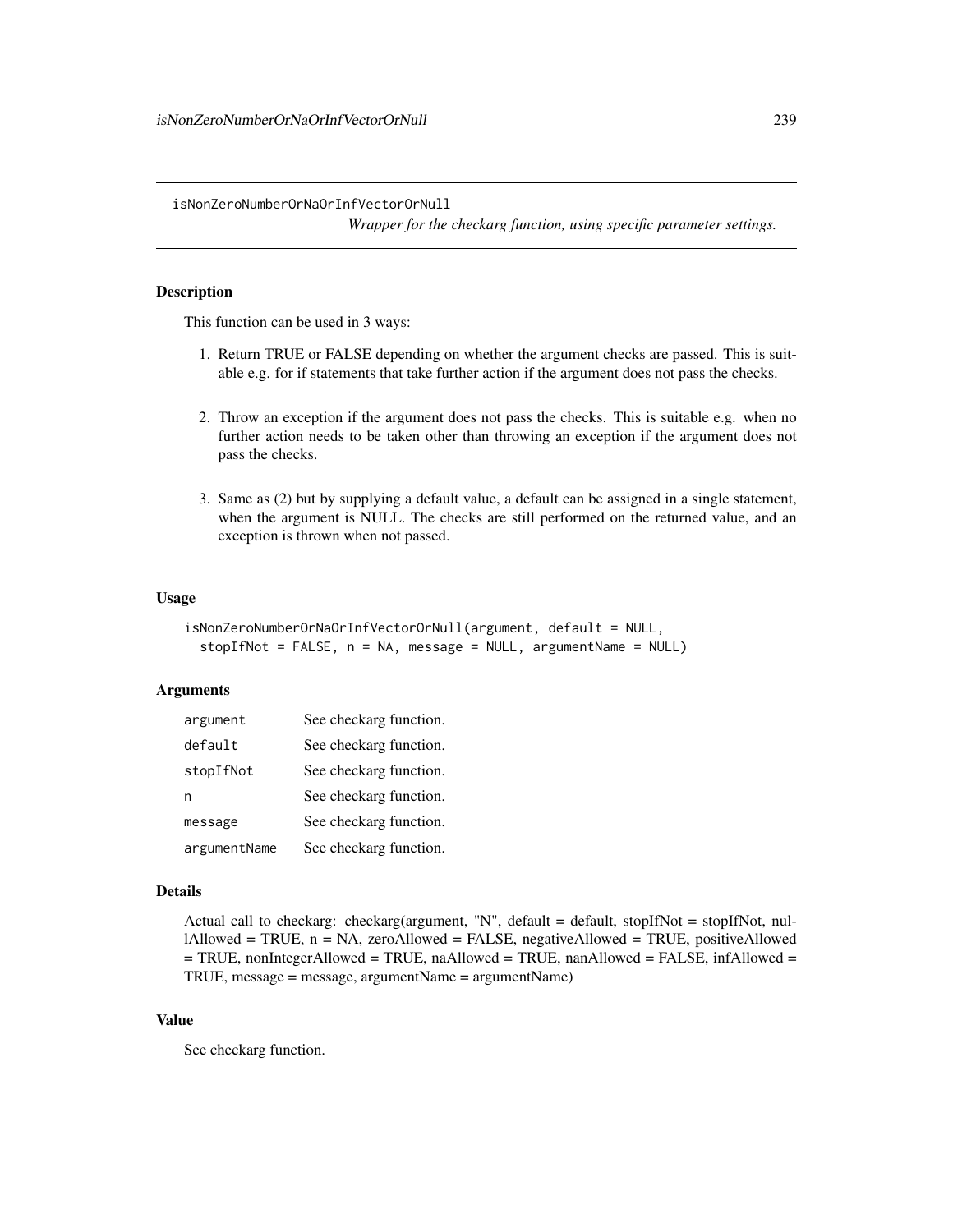## Examples

```
isNonZeroNumberOrNaOrInfVectorOrNull(2)
   # returns TRUE (argument is valid)
isNonZeroNumberOrNaOrInfVectorOrNull("X")
   # returns FALSE (argument is invalid)
#isNonZeroNumberOrNaOrInfVectorOrNull("X", stopIfNot = TRUE)
   # throws exception with message defined by message and argumentName parameters
isNonZeroNumberOrNaOrInfVectorOrNull(2, default = 1)
   # returns 2 (the argument, rather than the default, since it is not NULL)
#isNonZeroNumberOrNaOrInfVectorOrNull("X", default = 1)
   # throws exception with message defined by message and argumentName parameters
isNonZeroNumberOrNaOrInfVectorOrNull(NULL, default = 1)
   # returns 1 (the default, rather than the argument, since it is NULL)
```
isNonZeroNumberOrNaOrNanOrInfScalar *Wrapper for the checkarg function, using specific parameter settings.*

### **Description**

This function can be used in 3 ways:

- 1. Return TRUE or FALSE depending on whether the argument checks are passed. This is suitable e.g. for if statements that take further action if the argument does not pass the checks.
- 2. Throw an exception if the argument does not pass the checks. This is suitable e.g. when no further action needs to be taken other than throwing an exception if the argument does not pass the checks.
- 3. Same as (2) but by supplying a default value, a default can be assigned in a single statement, when the argument is NULL. The checks are still performed on the returned value, and an exception is thrown when not passed.

## Usage

```
isNonZeroNumberOrNaOrNanOrInfScalar(argument, default = NULL,
 stopIfNot = FALSE, message = NULL, argumentName = NULL)
```
### **Arguments**

| argument     | See checkarg function. |
|--------------|------------------------|
| default      | See checkarg function. |
| stopIfNot    | See checkarg function. |
| message      | See checkarg function. |
| argumentName | See checkarg function. |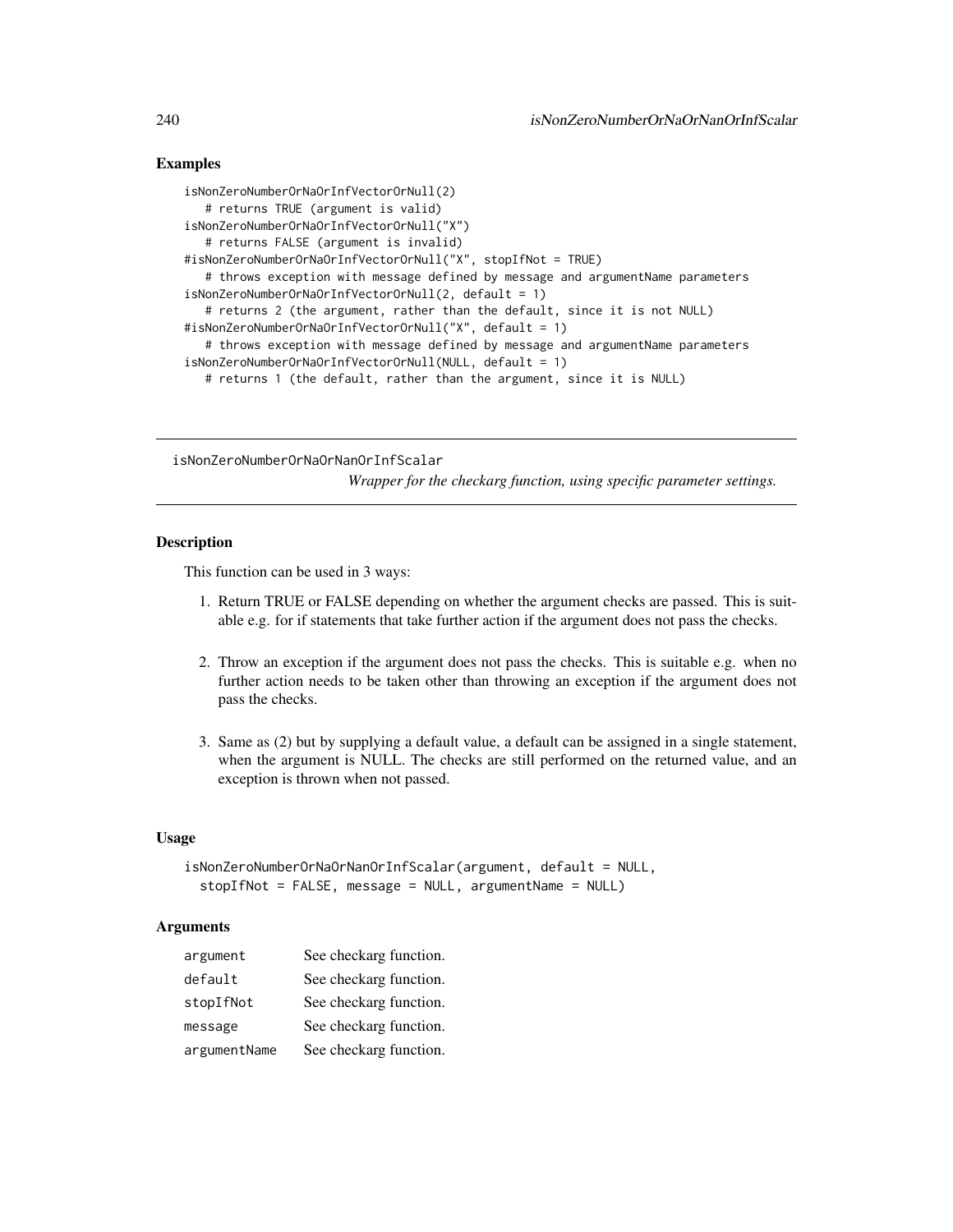# Details

Actual call to checkarg: checkarg(argument, "N", default = default, stopIfNot = stopIfNot, nullAllowed = FALSE, n = 1, zeroAllowed = FALSE, negativeAllowed = TRUE, positiveAllowed = TRUE, nonIntegerAllowed = TRUE, naAllowed = TRUE, nanAllowed = TRUE, infAllowed = TRUE, message = message, argumentName = argumentName)

### Value

See checkarg function.

### Examples

```
isNonZeroNumberOrNaOrNanOrInfScalar(2)
  # returns TRUE (argument is valid)
isNonZeroNumberOrNaOrNanOrInfScalar("X")
  # returns FALSE (argument is invalid)
#isNonZeroNumberOrNaOrNanOrInfScalar("X", stopIfNot = TRUE)
  # throws exception with message defined by message and argumentName parameters
isNonZeroNumberOrNaOrNanOrInfScalar(2, default = 1)
  # returns 2 (the argument, rather than the default, since it is not NULL)
#isNonZeroNumberOrNaOrNanOrInfScalar("X", default = 1)
  # throws exception with message defined by message and argumentName parameters
isNonZeroNumberOrNaOrNanOrInfScalar(NULL, default = 1)
  # returns 1 (the default, rather than the argument, since it is NULL)
```
isNonZeroNumberOrNaOrNanOrInfScalarOrNull *Wrapper for the checkarg function, using specific parameter settings.*

## Description

This function can be used in 3 ways:

- 1. Return TRUE or FALSE depending on whether the argument checks are passed. This is suitable e.g. for if statements that take further action if the argument does not pass the checks.
- 2. Throw an exception if the argument does not pass the checks. This is suitable e.g. when no further action needs to be taken other than throwing an exception if the argument does not pass the checks.
- 3. Same as (2) but by supplying a default value, a default can be assigned in a single statement, when the argument is NULL. The checks are still performed on the returned value, and an exception is thrown when not passed.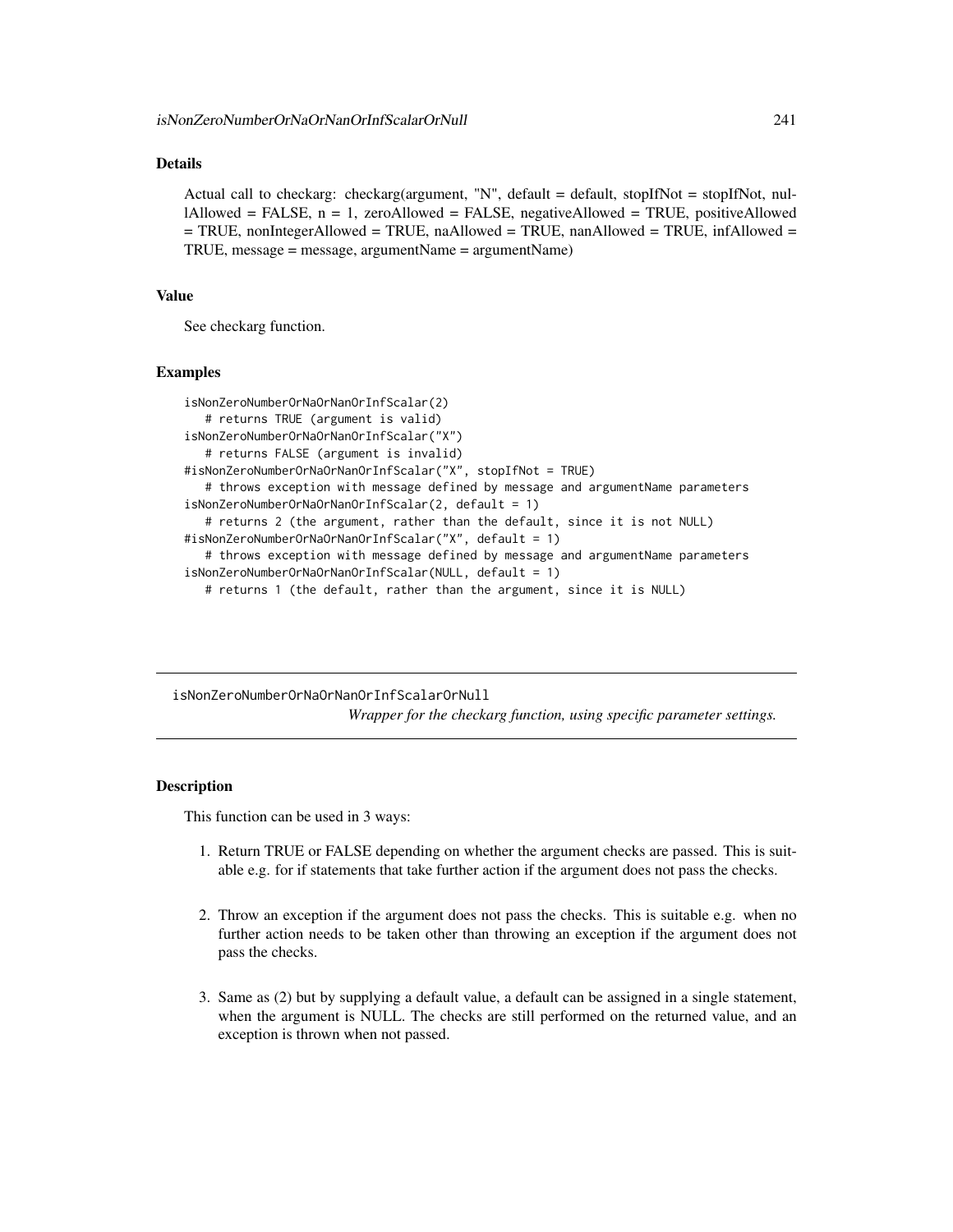### Usage

```
isNonZeroNumberOrNaOrNanOrInfScalarOrNull(argument, default = NULL,
 stopIfNot = FALSE, message = NULL, argumentName = NULL)
```
### Arguments

| argument     | See checkarg function. |
|--------------|------------------------|
| default      | See checkarg function. |
| stopIfNot    | See checkarg function. |
| message      | See checkarg function. |
| argumentName | See checkarg function. |

# Details

Actual call to checkarg: checkarg(argument, "N", default = default, stopIfNot = stopIfNot, nullAl $loved = TRUE, n = 1, zeroAlloved = FALSE, negativeAlloved = TRUE, positiveAlloved = TRUE,$ nonIntegerAllowed = TRUE, naAllowed = TRUE, nanAllowed = TRUE, infAllowed = TRUE, mes $sage = message, argumentName = argumentName)$ 

### Value

See checkarg function.

# Examples

```
isNonZeroNumberOrNaOrNanOrInfScalarOrNull(2)
   # returns TRUE (argument is valid)
isNonZeroNumberOrNaOrNanOrInfScalarOrNull("X")
   # returns FALSE (argument is invalid)
#isNonZeroNumberOrNaOrNanOrInfScalarOrNull("X", stopIfNot = TRUE)
   # throws exception with message defined by message and argumentName parameters
isNonZeroNumberOrNaOrNanOrInfScalarOrNull(2, default = 1)
   # returns 2 (the argument, rather than the default, since it is not NULL)
#isNonZeroNumberOrNaOrNanOrInfScalarOrNull("X", default = 1)
   # throws exception with message defined by message and argumentName parameters
isNonZeroNumberOrNaOrNanOrInfScalarOrNull(NULL, default = 1)
  # returns 1 (the default, rather than the argument, since it is NULL)
```
isNonZeroNumberOrNaOrNanOrInfVector

*Wrapper for the checkarg function, using specific parameter settings.*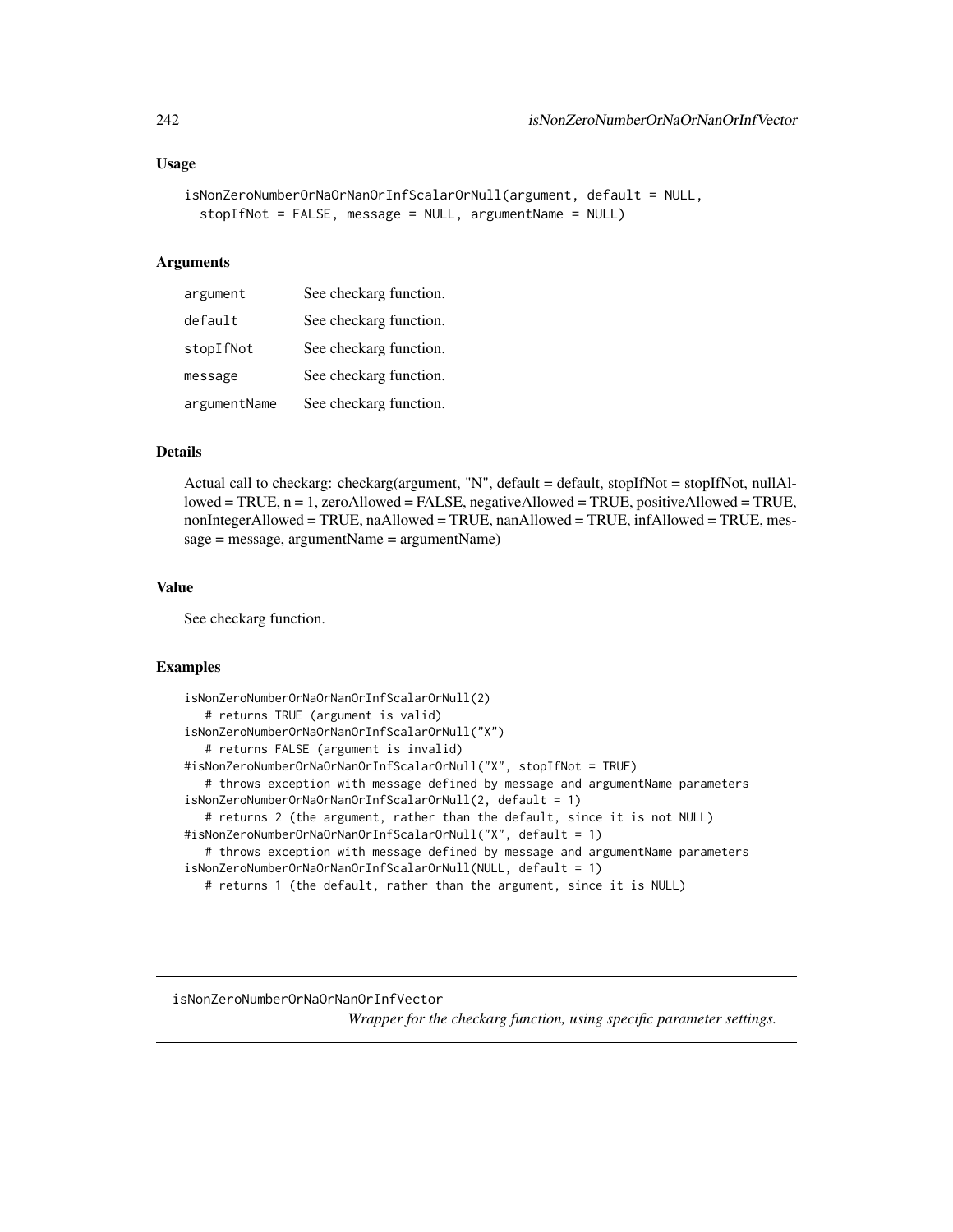### Description

This function can be used in 3 ways:

- 1. Return TRUE or FALSE depending on whether the argument checks are passed. This is suitable e.g. for if statements that take further action if the argument does not pass the checks.
- 2. Throw an exception if the argument does not pass the checks. This is suitable e.g. when no further action needs to be taken other than throwing an exception if the argument does not pass the checks.
- 3. Same as (2) but by supplying a default value, a default can be assigned in a single statement, when the argument is NULL. The checks are still performed on the returned value, and an exception is thrown when not passed.

### Usage

```
isNonZeroNumberOrNaOrNanOrInfVector(argument, default = NULL,
 stopIfNot = FALSE, n = NA, message = NULL, argumentName = NULL)
```
## **Arguments**

| argument     | See checkarg function. |
|--------------|------------------------|
| default      | See checkarg function. |
| stopIfNot    | See checkarg function. |
| n            | See checkarg function. |
| message      | See checkarg function. |
| argumentName | See checkarg function. |

## Details

Actual call to checkarg: checkarg(argument, "N", default = default, stopIfNot = stopIfNot, nul $l$ Allowed = FALSE,  $n$  = NA, zeroAllowed = FALSE, negativeAllowed = TRUE, positiveAllowed = TRUE, nonIntegerAllowed = TRUE, naAllowed = TRUE, nanAllowed = TRUE, infAllowed = TRUE, message = message, argumentName = argumentName)

### Value

See checkarg function.

### Examples

```
isNonZeroNumberOrNaOrNanOrInfVector(2)
  # returns TRUE (argument is valid)
isNonZeroNumberOrNaOrNanOrInfVector("X")
  # returns FALSE (argument is invalid)
#isNonZeroNumberOrNaOrNanOrInfVector("X", stopIfNot = TRUE)
  # throws exception with message defined by message and argumentName parameters
```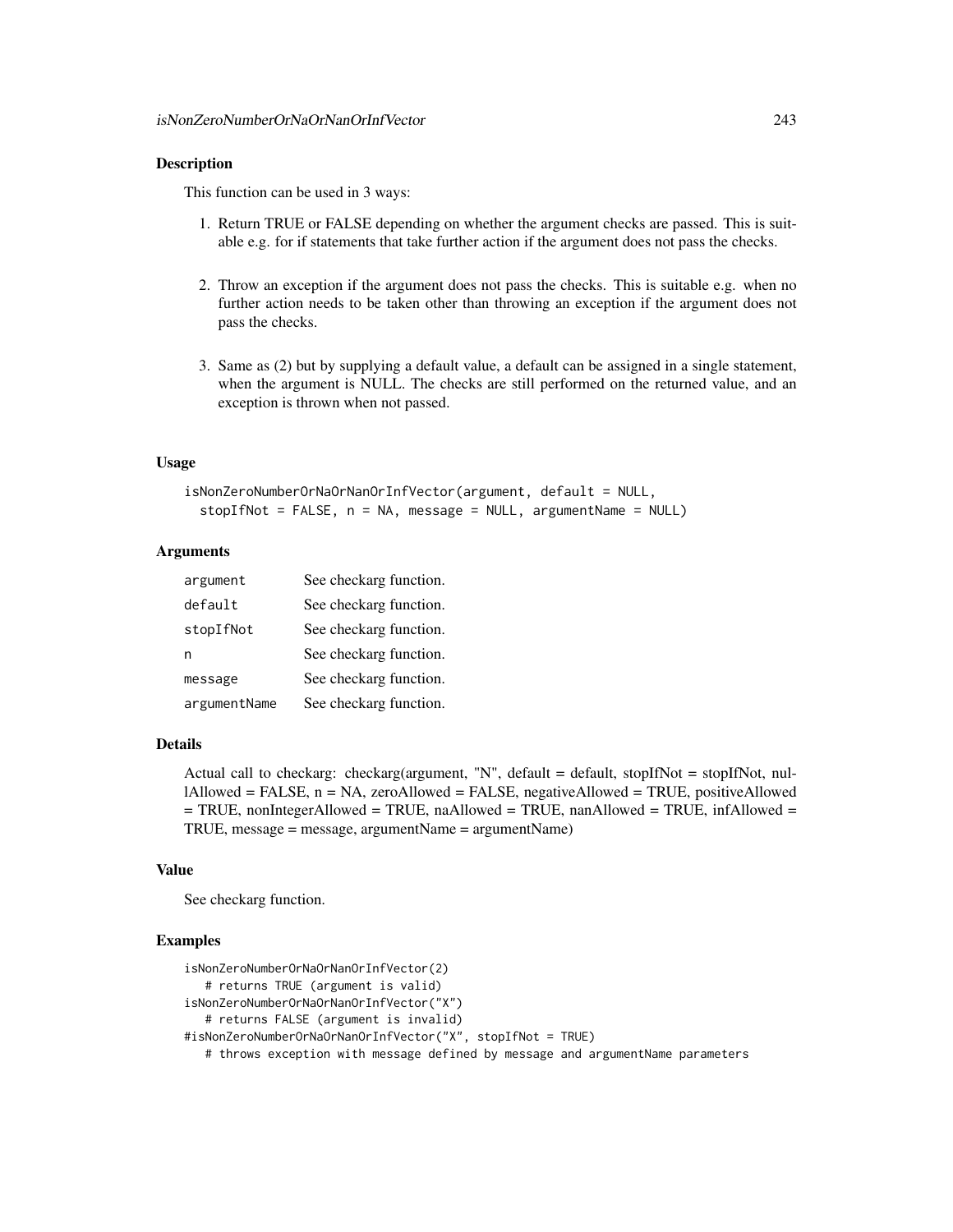```
isNonZeroNumberOrNaOrNanOrInfVector(2, default = 1)
   # returns 2 (the argument, rather than the default, since it is not NULL)
#isNonZeroNumberOrNaOrNanOrInfVector("X", default = 1)
   # throws exception with message defined by message and argumentName parameters
isNonZeroNumberOrNaOrNanOrInfVector(NULL, default = 1)
  # returns 1 (the default, rather than the argument, since it is NULL)
```
isNonZeroNumberOrNaOrNanOrInfVectorOrNull *Wrapper for the checkarg function, using specific parameter settings.*

## **Description**

This function can be used in 3 ways:

- 1. Return TRUE or FALSE depending on whether the argument checks are passed. This is suitable e.g. for if statements that take further action if the argument does not pass the checks.
- 2. Throw an exception if the argument does not pass the checks. This is suitable e.g. when no further action needs to be taken other than throwing an exception if the argument does not pass the checks.
- 3. Same as (2) but by supplying a default value, a default can be assigned in a single statement, when the argument is NULL. The checks are still performed on the returned value, and an exception is thrown when not passed.

### Usage

```
isNonZeroNumberOrNaOrNanOrInfVectorOrNull(argument, default = NULL,
 stopIfNot = FALSE, n = NA, message = NULL, argumentName = NULL)
```
### Arguments

| argument     | See checkarg function. |
|--------------|------------------------|
| default      | See checkarg function. |
| stopIfNot    | See checkarg function. |
| n            | See checkarg function. |
| message      | See checkarg function. |
| argumentName | See checkarg function. |

### Details

Actual call to checkarg: checkarg(argument, "N", default = default, stopIfNot = stopIfNot, nullAllowed = TRUE,  $n = NA$ , zeroAllowed = FALSE, negativeAllowed = TRUE, positiveAllowed  $=$  TRUE, nonIntegerAllowed = TRUE, naAllowed = TRUE, nanAllowed = TRUE, infAllowed = TRUE, message = message, argumentName = argumentName)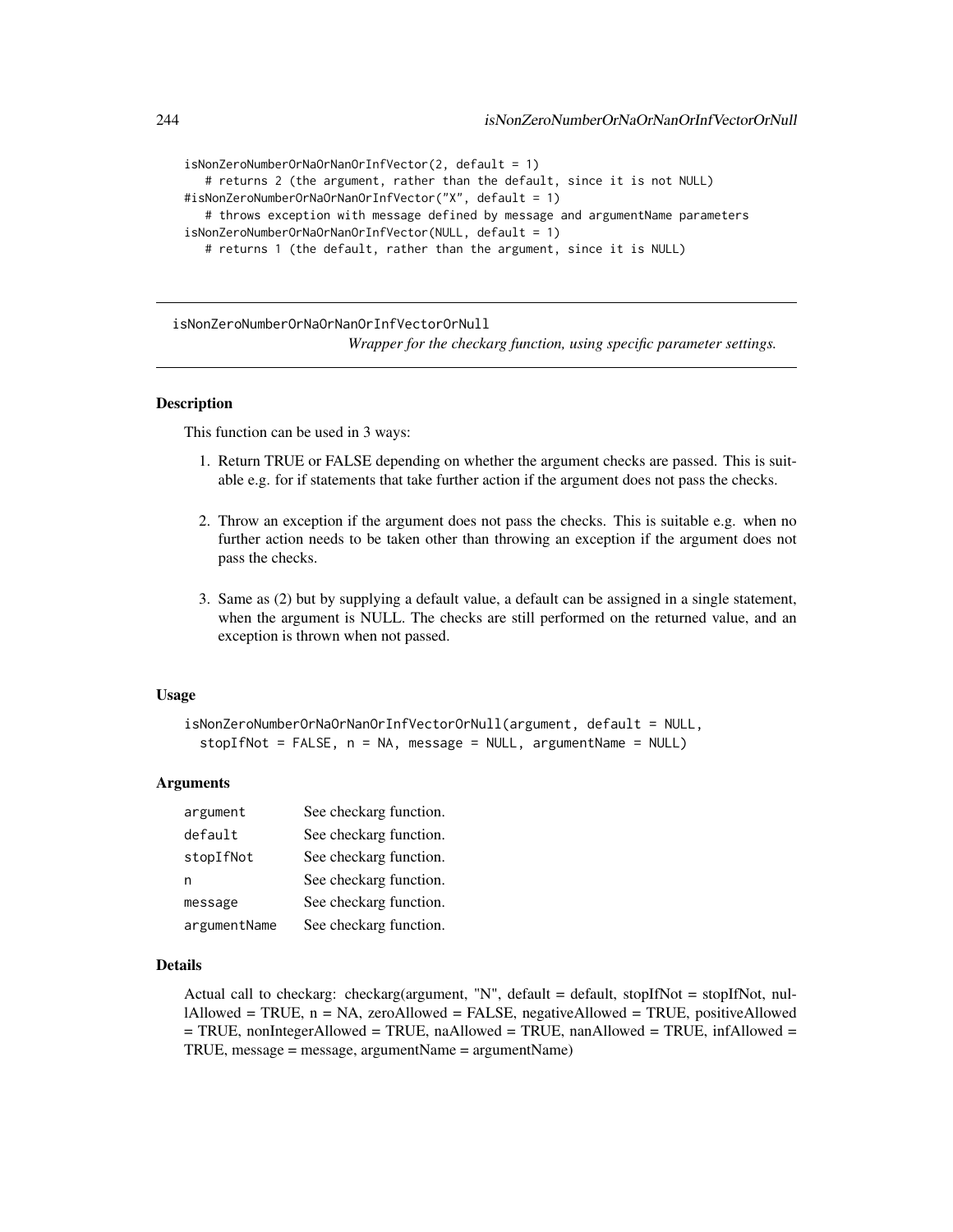# Value

See checkarg function.

# Examples

```
isNonZeroNumberOrNaOrNanOrInfVectorOrNull(2)
  # returns TRUE (argument is valid)
isNonZeroNumberOrNaOrNanOrInfVectorOrNull("X")
  # returns FALSE (argument is invalid)
#isNonZeroNumberOrNaOrNanOrInfVectorOrNull("X", stopIfNot = TRUE)
  # throws exception with message defined by message and argumentName parameters
isNonZeroNumberOrNaOrNanOrInfVectorOrNull(2, default = 1)
  # returns 2 (the argument, rather than the default, since it is not NULL)
#isNonZeroNumberOrNaOrNanOrInfVectorOrNull("X", default = 1)
  # throws exception with message defined by message and argumentName parameters
isNonZeroNumberOrNaOrNanOrInfVectorOrNull(NULL, default = 1)
  # returns 1 (the default, rather than the argument, since it is NULL)
```
isNonZeroNumberOrNaOrNanScalar

*Wrapper for the checkarg function, using specific parameter settings.*

# Description

This function can be used in 3 ways:

- 1. Return TRUE or FALSE depending on whether the argument checks are passed. This is suitable e.g. for if statements that take further action if the argument does not pass the checks.
- 2. Throw an exception if the argument does not pass the checks. This is suitable e.g. when no further action needs to be taken other than throwing an exception if the argument does not pass the checks.
- 3. Same as (2) but by supplying a default value, a default can be assigned in a single statement, when the argument is NULL. The checks are still performed on the returned value, and an exception is thrown when not passed.

# Usage

```
isNonZeroNumberOrNaOrNanScalar(argument, default = NULL, stopIfNot = FALSE,
 message = NULL, argumentName = NULL)
```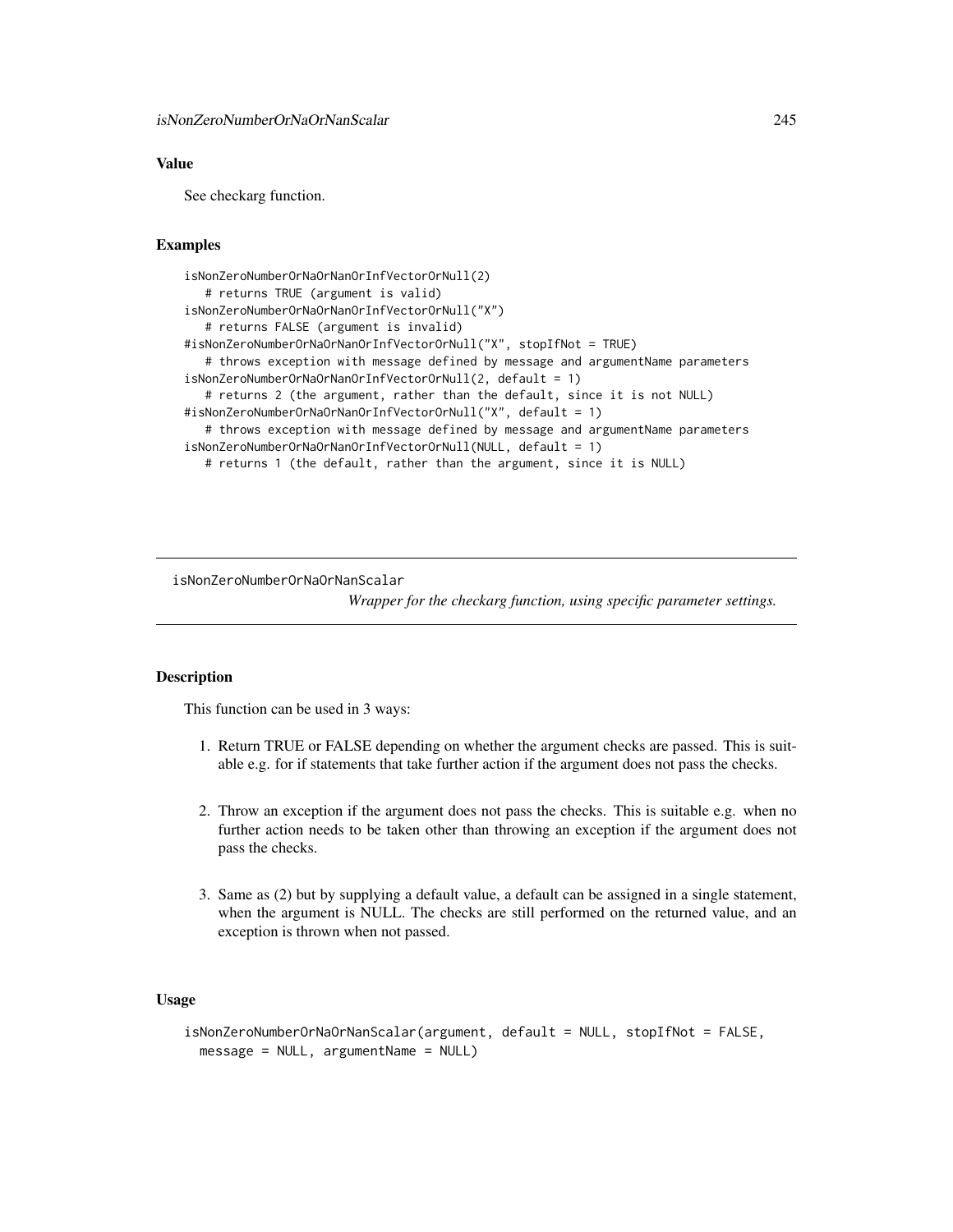## Arguments

| argument     | See checkarg function. |
|--------------|------------------------|
| default      | See checkarg function. |
| stopIfNot    | See checkarg function. |
| message      | See checkarg function. |
| argumentName | See checkarg function. |

# Details

Actual call to checkarg: checkarg(argument, "N", default = default, stopIfNot = stopIfNot, nullAllowed = FALSE, n = 1, zeroAllowed = FALSE, negativeAllowed = TRUE, positiveAllowed  $=$  TRUE, nonIntegerAllowed  $=$  TRUE, naAllowed  $=$  TRUE, nanAllowed  $=$  TRUE, infAllowed  $=$ FALSE, message = message, argumentName = argumentName)

# Value

See checkarg function.

# Examples

```
isNonZeroNumberOrNaOrNanScalar(2)
  # returns TRUE (argument is valid)
isNonZeroNumberOrNaOrNanScalar("X")
  # returns FALSE (argument is invalid)
#isNonZeroNumberOrNaOrNanScalar("X", stopIfNot = TRUE)
   # throws exception with message defined by message and argumentName parameters
isNonZeroNumberOrNaOrNanScalar(2, default = 1)
   # returns 2 (the argument, rather than the default, since it is not NULL)
#isNonZeroNumberOrNaOrNanScalar("X", default = 1)
   # throws exception with message defined by message and argumentName parameters
isNonZeroNumberOrNaOrNanScalar(NULL, default = 1)
   # returns 1 (the default, rather than the argument, since it is NULL)
```
isNonZeroNumberOrNaOrNanScalarOrNull

*Wrapper for the checkarg function, using specific parameter settings.*

## **Description**

This function can be used in 3 ways:

1. Return TRUE or FALSE depending on whether the argument checks are passed. This is suitable e.g. for if statements that take further action if the argument does not pass the checks.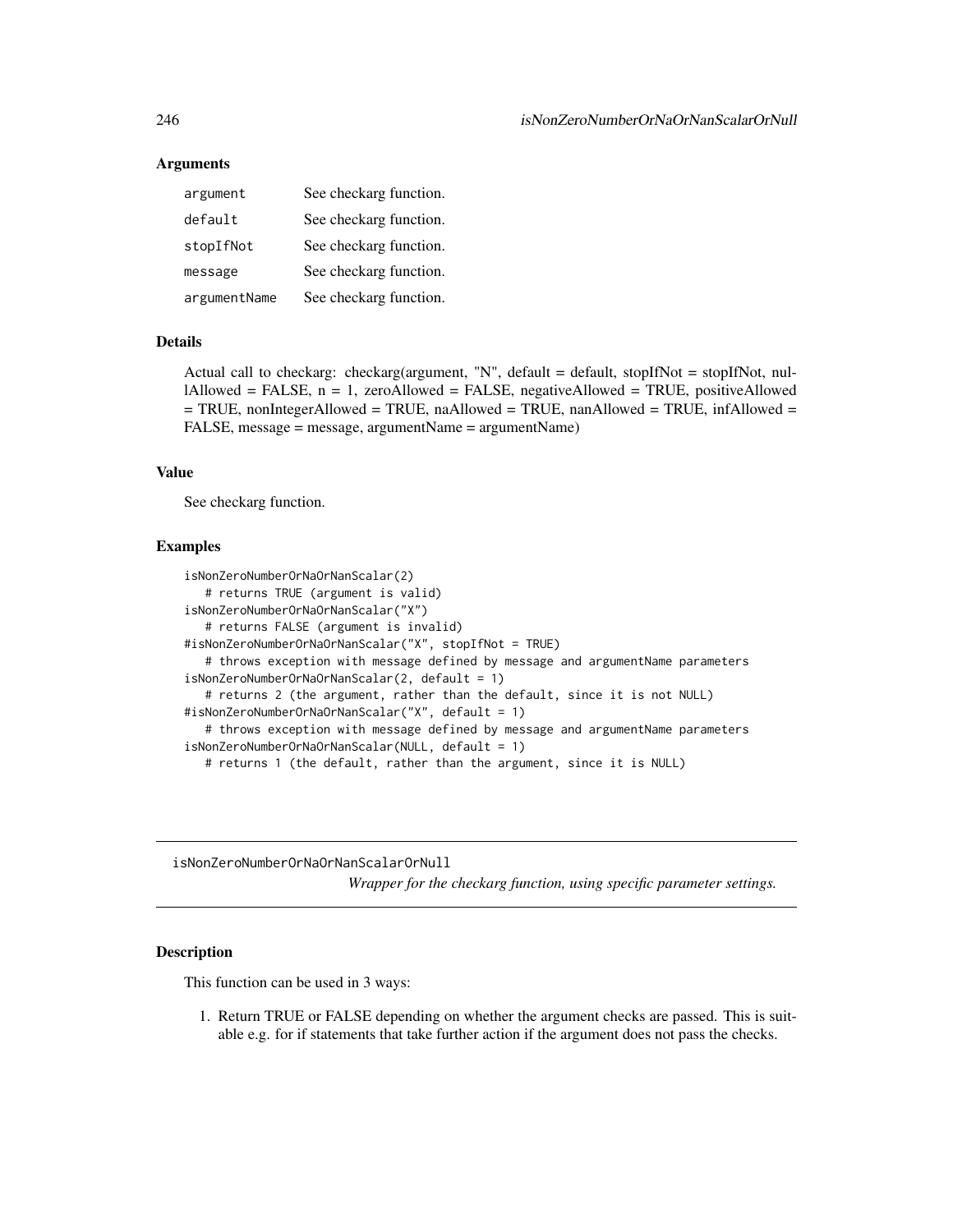- 2. Throw an exception if the argument does not pass the checks. This is suitable e.g. when no further action needs to be taken other than throwing an exception if the argument does not pass the checks.
- 3. Same as (2) but by supplying a default value, a default can be assigned in a single statement, when the argument is NULL. The checks are still performed on the returned value, and an exception is thrown when not passed.

# Usage

```
isNonZeroNumberOrNaOrNanScalarOrNull(argument, default = NULL,
  stopIfNot = FALSE, message = NULL, argumentName = NULL)
```
## Arguments

| argument     | See checkarg function. |
|--------------|------------------------|
| default      | See checkarg function. |
| stopIfNot    | See checkarg function. |
| message      | See checkarg function. |
| argumentName | See checkarg function. |

## Details

Actual call to checkarg: checkarg(argument, "N", default = default, stopIfNot = stopIfNot, nullAllowed = TRUE, n = 1, zeroAllowed = FALSE, negativeAllowed = TRUE, positiveAllowed = TRUE, nonIntegerAllowed = TRUE, naAllowed = TRUE, nanAllowed = TRUE, infAllowed = FALSE, message = message, argumentName = argumentName)

# Value

See checkarg function.

## Examples

```
isNonZeroNumberOrNaOrNanScalarOrNull(2)
   # returns TRUE (argument is valid)
isNonZeroNumberOrNaOrNanScalarOrNull("X")
   # returns FALSE (argument is invalid)
#isNonZeroNumberOrNaOrNanScalarOrNull("X", stopIfNot = TRUE)
   # throws exception with message defined by message and argumentName parameters
isNonZeroNumberOrNaOrNanScalarOrNull(2, default = 1)
   # returns 2 (the argument, rather than the default, since it is not NULL)
#isNonZeroNumberOrNaOrNanScalarOrNull("X", default = 1)
   # throws exception with message defined by message and argumentName parameters
isNonZeroNumberOrNaOrNanScalarOrNull(NULL, default = 1)
   # returns 1 (the default, rather than the argument, since it is NULL)
```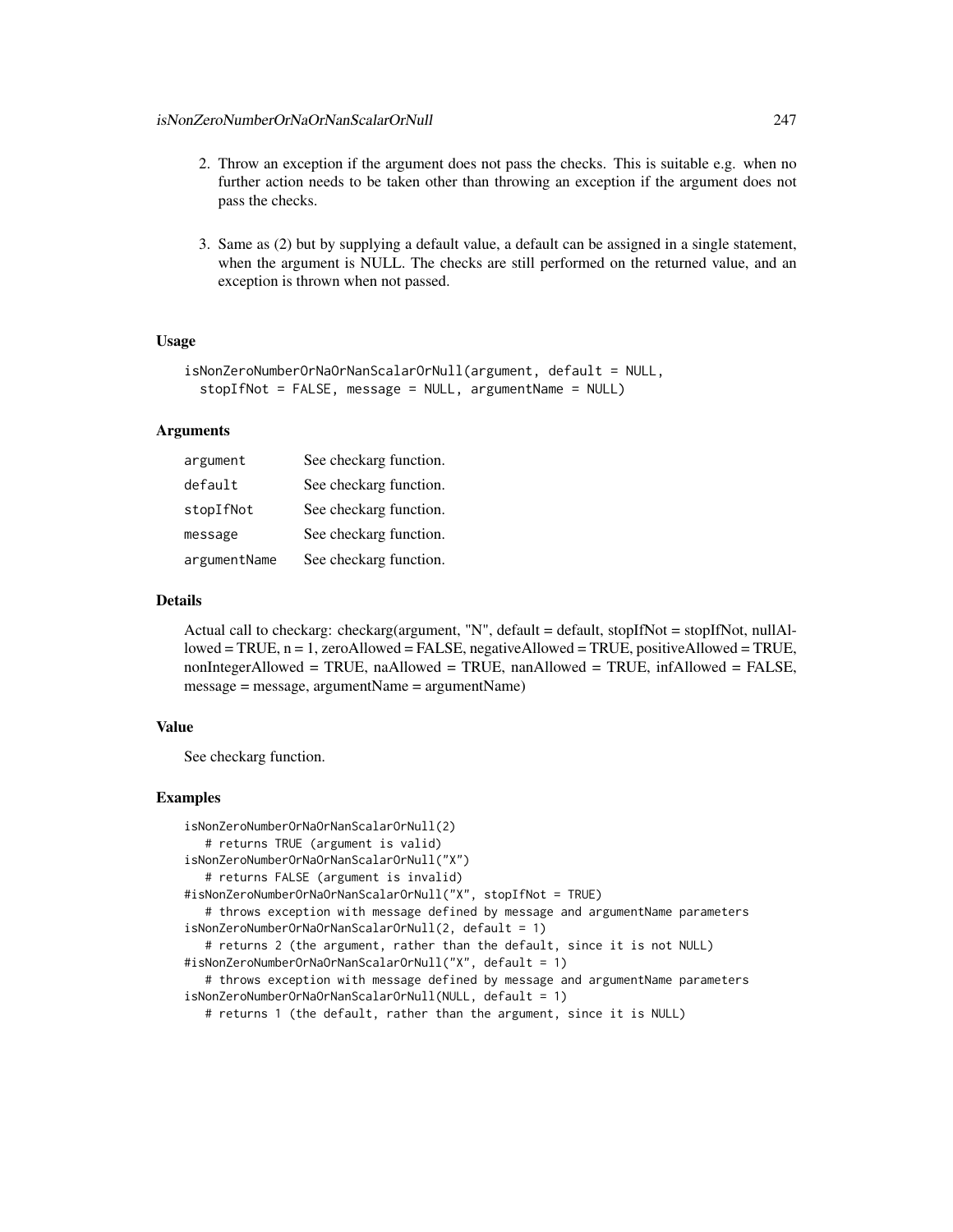*Wrapper for the checkarg function, using specific parameter settings.*

# Description

This function can be used in 3 ways:

- 1. Return TRUE or FALSE depending on whether the argument checks are passed. This is suitable e.g. for if statements that take further action if the argument does not pass the checks.
- 2. Throw an exception if the argument does not pass the checks. This is suitable e.g. when no further action needs to be taken other than throwing an exception if the argument does not pass the checks.
- 3. Same as (2) but by supplying a default value, a default can be assigned in a single statement, when the argument is NULL. The checks are still performed on the returned value, and an exception is thrown when not passed.

# Usage

```
isNonZeroNumberOrNaOrNanVector(argument, default = NULL, stopIfNot = FALSE,
 n = NA, message = NULL, argumentName = NULL)
```
## **Arguments**

| argument     | See checkarg function. |
|--------------|------------------------|
| default      | See checkarg function. |
| stopIfNot    | See checkarg function. |
| n            | See checkarg function. |
| message      | See checkarg function. |
| argumentName | See checkarg function. |

### Details

Actual call to checkarg: checkarg(argument, "N", default = default, stopIfNot = stopIfNot, nullAllowed = FALSE, n = NA, zeroAllowed = FALSE, negativeAllowed = TRUE, positiveAllowed = TRUE, nonIntegerAllowed = TRUE, naAllowed = TRUE, nanAllowed = TRUE, infAllowed = FALSE, message = message, argumentName = argumentName)

# Value

See checkarg function.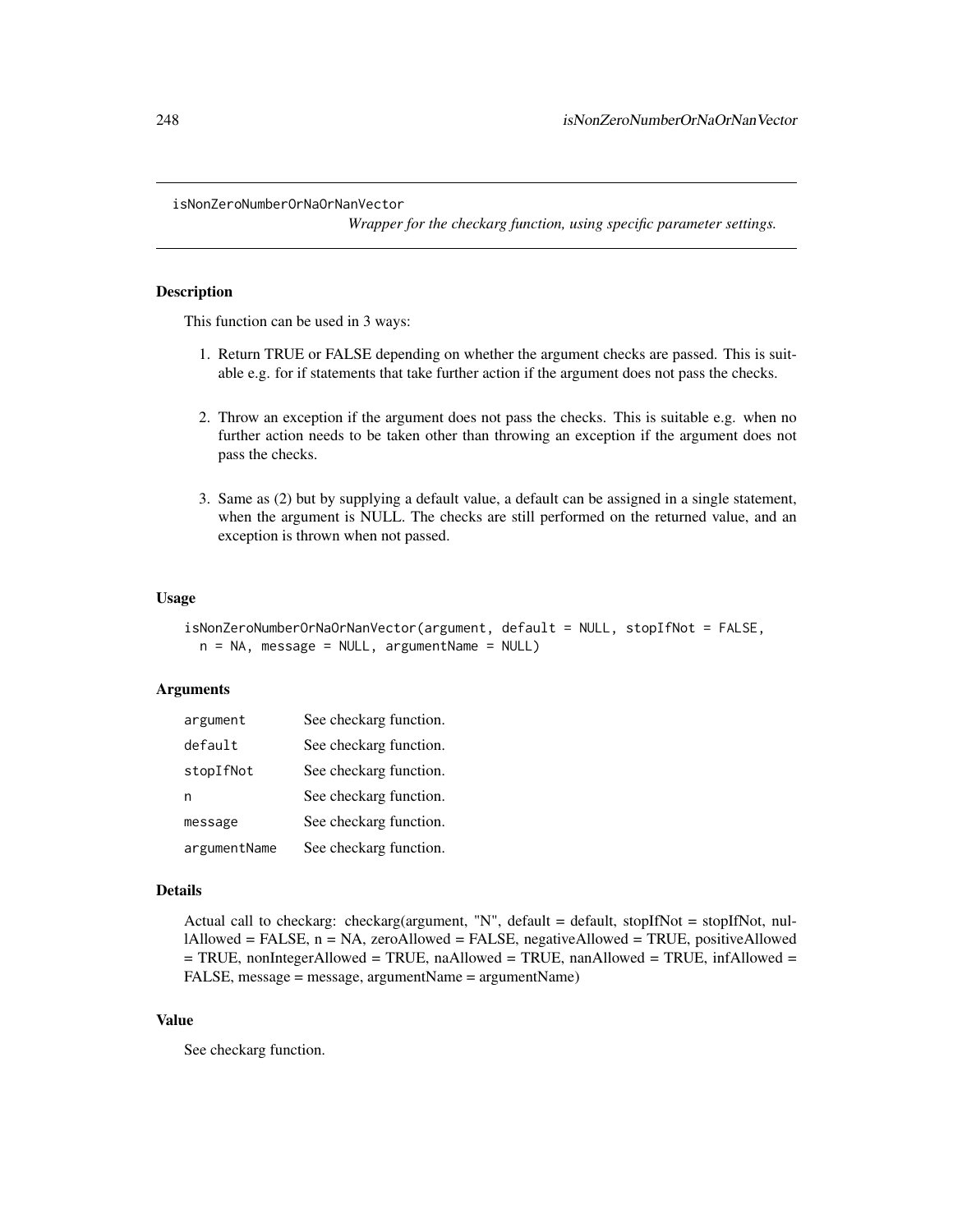# Examples

```
isNonZeroNumberOrNaOrNanVector(2)
   # returns TRUE (argument is valid)
isNonZeroNumberOrNaOrNanVector("X")
   # returns FALSE (argument is invalid)
#isNonZeroNumberOrNaOrNanVector("X", stopIfNot = TRUE)
   # throws exception with message defined by message and argumentName parameters
isNonZeroNumberOrNaOrNanVector(2, default = 1)
   # returns 2 (the argument, rather than the default, since it is not NULL)
#isNonZeroNumberOrNaOrNanVector("X", default = 1)
   # throws exception with message defined by message and argumentName parameters
isNonZeroNumberOrNaOrNanVector(NULL, default = 1)
   # returns 1 (the default, rather than the argument, since it is NULL)
```
isNonZeroNumberOrNaOrNanVectorOrNull

*Wrapper for the checkarg function, using specific parameter settings.*

# Description

This function can be used in 3 ways:

- 1. Return TRUE or FALSE depending on whether the argument checks are passed. This is suitable e.g. for if statements that take further action if the argument does not pass the checks.
- 2. Throw an exception if the argument does not pass the checks. This is suitable e.g. when no further action needs to be taken other than throwing an exception if the argument does not pass the checks.
- 3. Same as (2) but by supplying a default value, a default can be assigned in a single statement, when the argument is NULL. The checks are still performed on the returned value, and an exception is thrown when not passed.

## Usage

```
isNonZeroNumberOrNaOrNanVectorOrNull(argument, default = NULL,
 stopIfNot = FALSE, n = NA, message = NULL, argumentName = NULL)
```
## **Arguments**

| argument     | See checkarg function. |
|--------------|------------------------|
| default      | See checkarg function. |
| stopIfNot    | See checkarg function. |
| n            | See checkarg function. |
| message      | See checkarg function. |
| argumentName | See checkarg function. |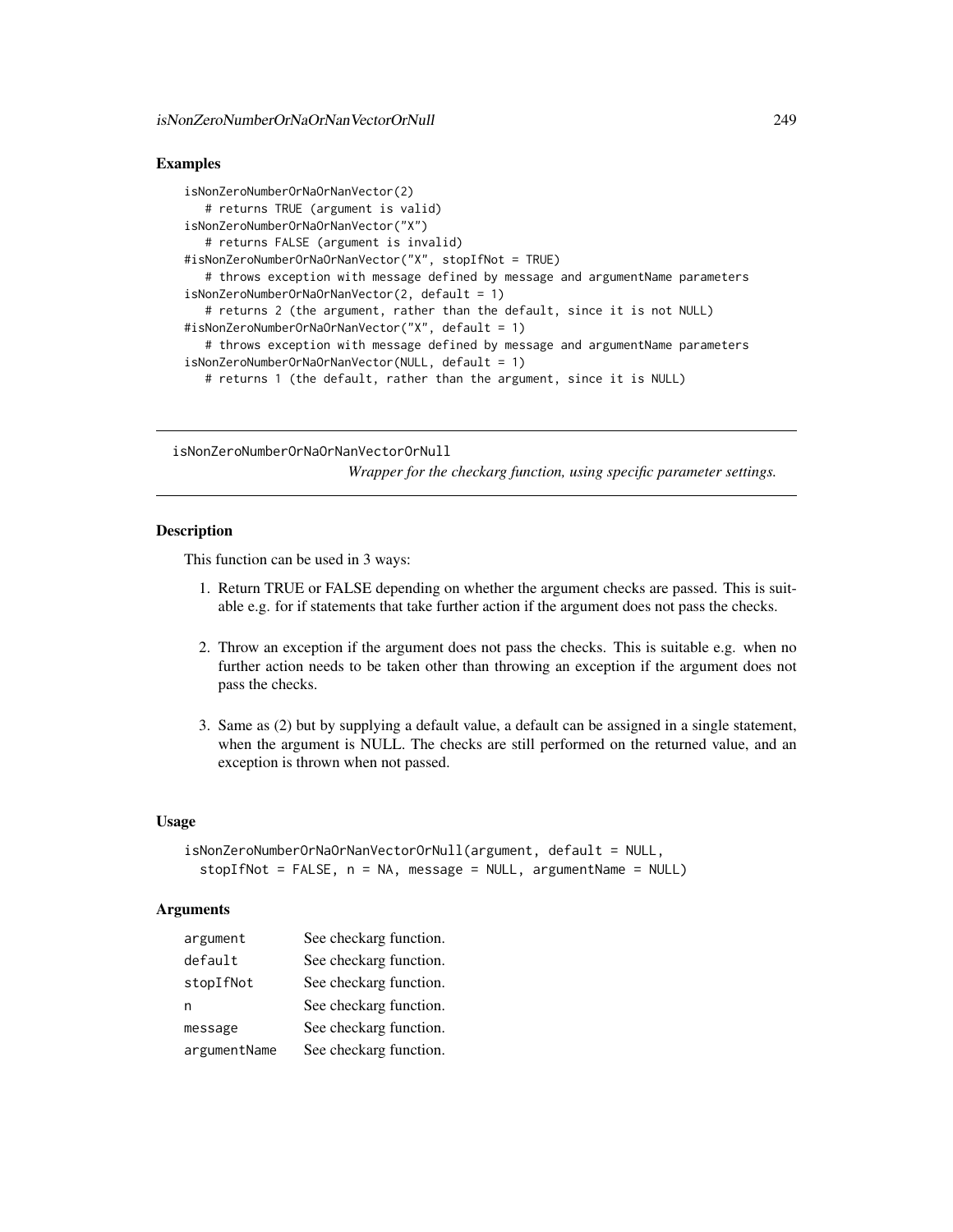# Details

Actual call to checkarg: checkarg(argument, "N", default = default, stopIfNot = stopIfNot, nullAllowed = TRUE, n = NA, zeroAllowed = FALSE, negativeAllowed = TRUE, positiveAllowed = TRUE, nonIntegerAllowed = TRUE, naAllowed = TRUE, nanAllowed = TRUE, infAllowed = FALSE, message = message, argumentName = argumentName)

### Value

See checkarg function.

### Examples

```
isNonZeroNumberOrNaOrNanVectorOrNull(2)
  # returns TRUE (argument is valid)
isNonZeroNumberOrNaOrNanVectorOrNull("X")
  # returns FALSE (argument is invalid)
#isNonZeroNumberOrNaOrNanVectorOrNull("X", stopIfNot = TRUE)
  # throws exception with message defined by message and argumentName parameters
isNonZeroNumberOrNaOrNanVectorOrNull(2, default = 1)
  # returns 2 (the argument, rather than the default, since it is not NULL)
#isNonZeroNumberOrNaOrNanVectorOrNull("X", default = 1)
  # throws exception with message defined by message and argumentName parameters
isNonZeroNumberOrNaOrNanVectorOrNull(NULL, default = 1)
  # returns 1 (the default, rather than the argument, since it is NULL)
```
isNonZeroNumberOrNaScalar

*Wrapper for the checkarg function, using specific parameter settings.*

# **Description**

This function can be used in 3 ways:

- 1. Return TRUE or FALSE depending on whether the argument checks are passed. This is suitable e.g. for if statements that take further action if the argument does not pass the checks.
- 2. Throw an exception if the argument does not pass the checks. This is suitable e.g. when no further action needs to be taken other than throwing an exception if the argument does not pass the checks.
- 3. Same as (2) but by supplying a default value, a default can be assigned in a single statement, when the argument is NULL. The checks are still performed on the returned value, and an exception is thrown when not passed.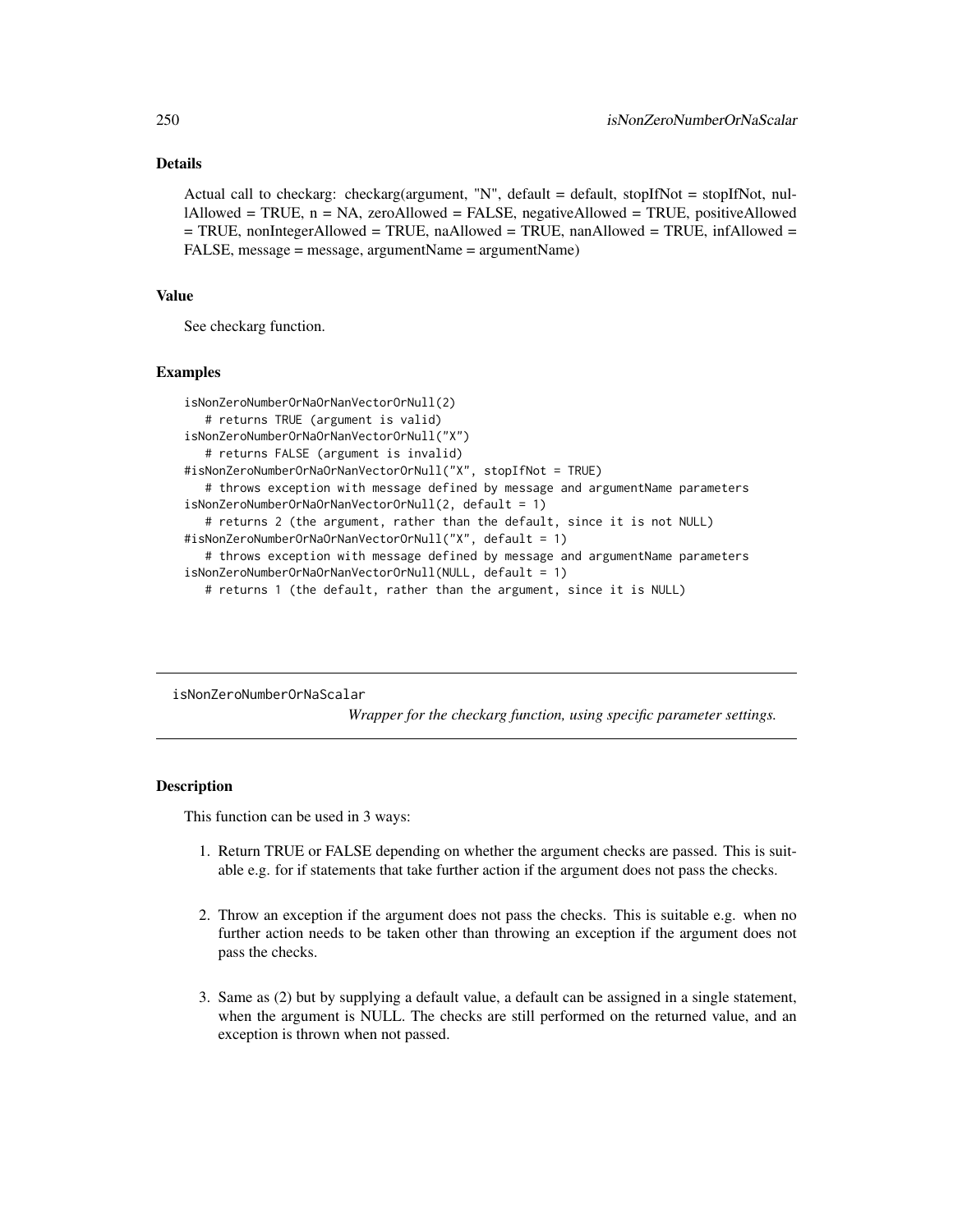## Usage

```
isNonZeroNumberOrNaScalar(argument, default = NULL, stopIfNot = FALSE,
 message = NULL, argumentName = NULL)
```
### Arguments

| argument     | See checkarg function. |
|--------------|------------------------|
| default      | See checkarg function. |
| stopIfNot    | See checkarg function. |
| message      | See checkarg function. |
| argumentName | See checkarg function. |

# Details

Actual call to checkarg: checkarg(argument, "N", default = default, stopIfNot = stopIfNot, nullAllowed = FALSE,  $n = 1$ , zeroAllowed = FALSE, negativeAllowed = TRUE, positiveAllowed = TRUE, nonIntegerAllowed = TRUE, naAllowed = TRUE, nanAllowed = FALSE, infAllowed = FALSE, message = message, argumentName = argumentName)

### Value

See checkarg function.

# Examples

```
isNonZeroNumberOrNaScalar(2)
   # returns TRUE (argument is valid)
isNonZeroNumberOrNaScalar("X")
  # returns FALSE (argument is invalid)
#isNonZeroNumberOrNaScalar("X", stopIfNot = TRUE)
   # throws exception with message defined by message and argumentName parameters
isNonZeroNumberOrNaScalar(2, default = 1)
   # returns 2 (the argument, rather than the default, since it is not NULL)
#isNonZeroNumberOrNaScalar("X", default = 1)
  # throws exception with message defined by message and argumentName parameters
isNonZeroNumberOrNaScalar(NULL, default = 1)
  # returns 1 (the default, rather than the argument, since it is NULL)
```
isNonZeroNumberOrNaScalarOrNull

*Wrapper for the checkarg function, using specific parameter settings.*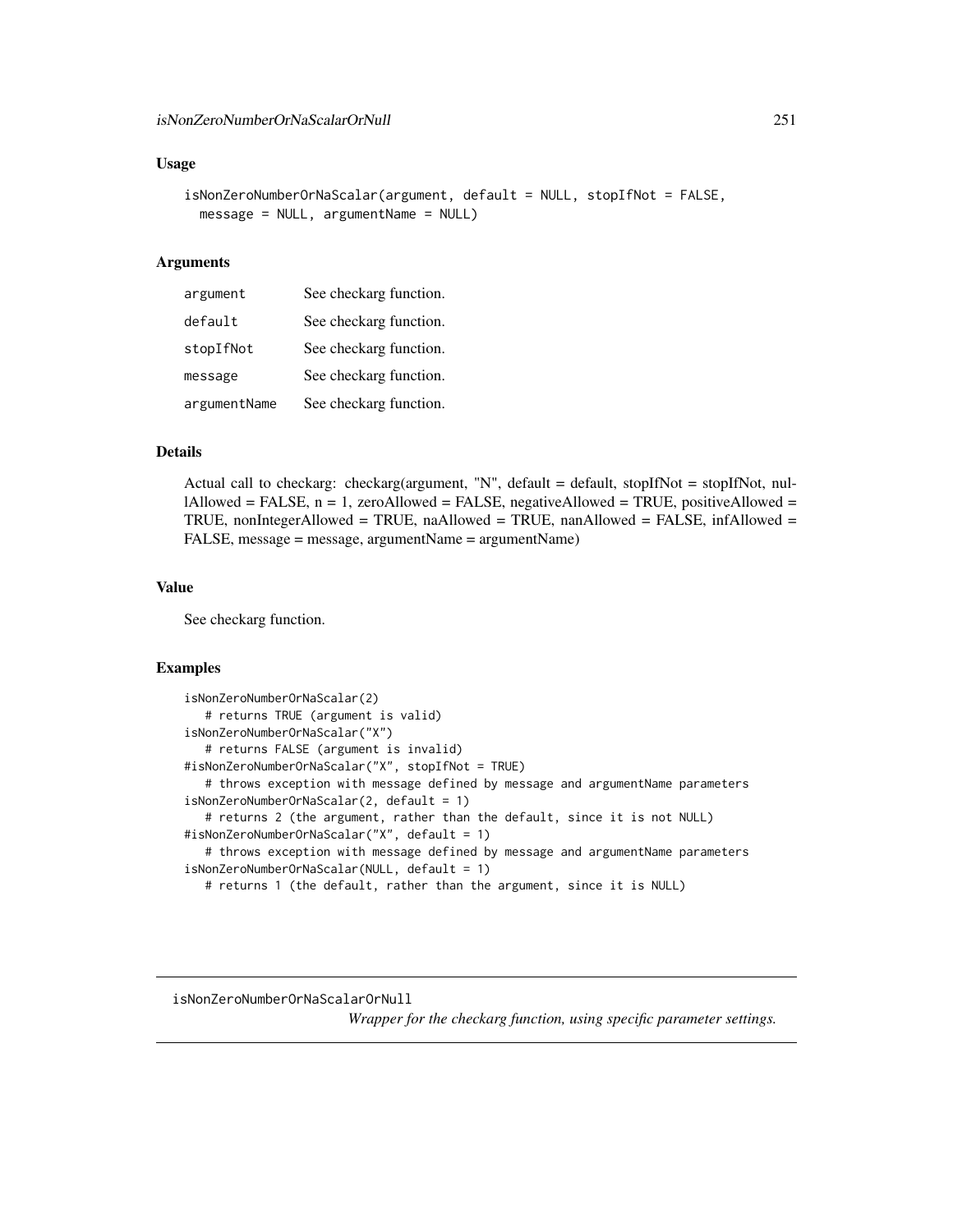## Description

This function can be used in 3 ways:

- 1. Return TRUE or FALSE depending on whether the argument checks are passed. This is suitable e.g. for if statements that take further action if the argument does not pass the checks.
- 2. Throw an exception if the argument does not pass the checks. This is suitable e.g. when no further action needs to be taken other than throwing an exception if the argument does not pass the checks.
- 3. Same as (2) but by supplying a default value, a default can be assigned in a single statement, when the argument is NULL. The checks are still performed on the returned value, and an exception is thrown when not passed.

### Usage

```
isNonZeroNumberOrNaScalarOrNull(argument, default = NULL, stopIfNot = FALSE,
 message = NULL, argumentName = NULL)
```
## Arguments

| argument     | See checkarg function. |
|--------------|------------------------|
| default      | See checkarg function. |
| stopIfNot    | See checkarg function. |
| message      | See checkarg function. |
| argumentName | See checkarg function. |

### Details

Actual call to checkarg: checkarg(argument, "N", default = default, stopIfNot = stopIfNot, nullAllowed = TRUE,  $n = 1$ , zeroAllowed = FALSE, negativeAllowed = TRUE, positiveAllowed = TRUE, nonIntegerAllowed = TRUE, naAllowed = TRUE, nanAllowed = FALSE, infAllowed = FALSE, message = message, argumentName = argumentName)

## Value

See checkarg function.

## Examples

```
isNonZeroNumberOrNaScalarOrNull(2)
   # returns TRUE (argument is valid)
isNonZeroNumberOrNaScalarOrNull("X")
   # returns FALSE (argument is invalid)
#isNonZeroNumberOrNaScalarOrNull("X", stopIfNot = TRUE)
   # throws exception with message defined by message and argumentName parameters
isNonZeroNumberOrNaScalarOrNull(2, default = 1)
```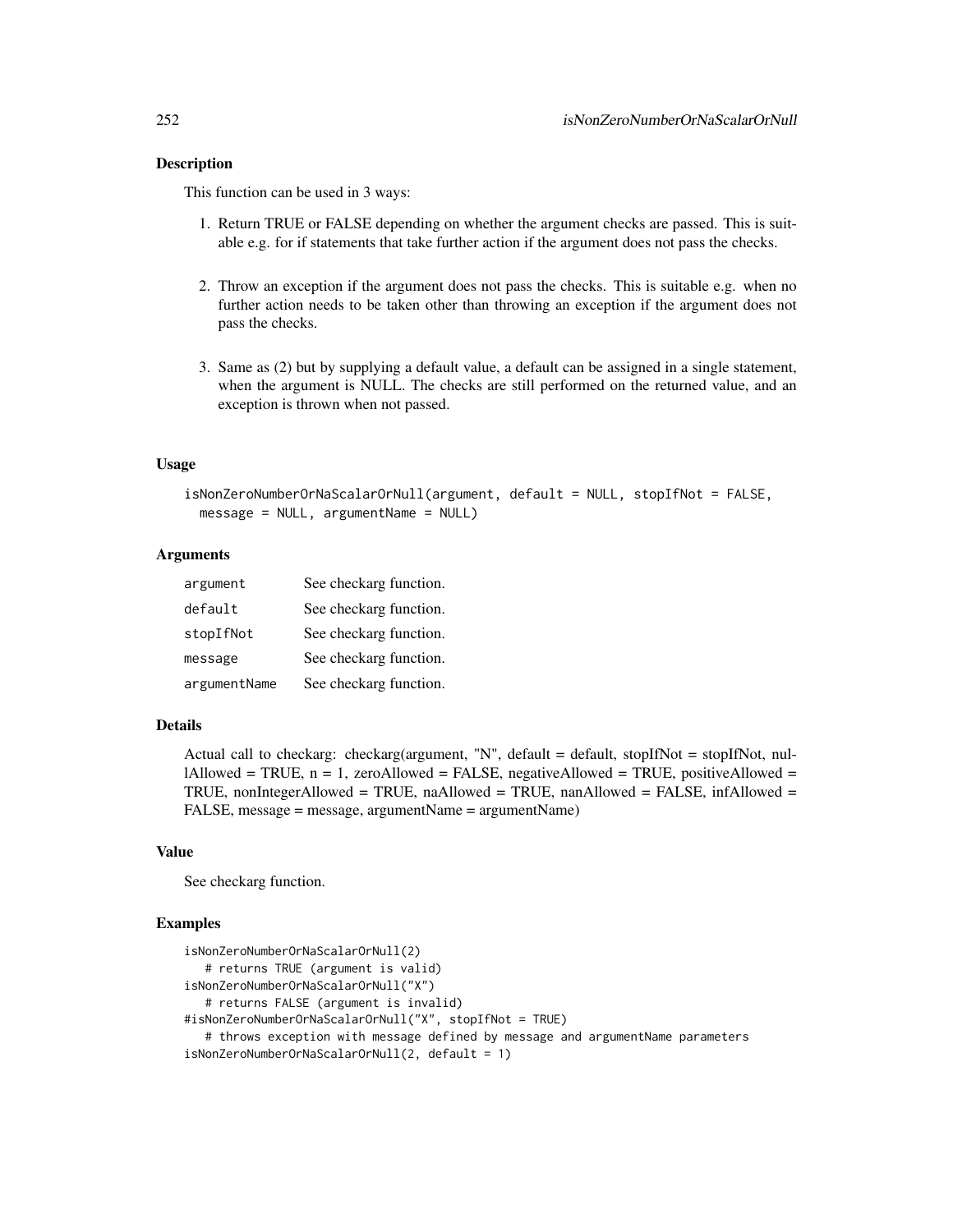# returns 2 (the argument, rather than the default, since it is not NULL) #isNonZeroNumberOrNaScalarOrNull("X", default = 1) # throws exception with message defined by message and argumentName parameters isNonZeroNumberOrNaScalarOrNull(NULL, default = 1) # returns 1 (the default, rather than the argument, since it is NULL)

isNonZeroNumberOrNaVector

*Wrapper for the checkarg function, using specific parameter settings.*

### Description

This function can be used in 3 ways:

- 1. Return TRUE or FALSE depending on whether the argument checks are passed. This is suitable e.g. for if statements that take further action if the argument does not pass the checks.
- 2. Throw an exception if the argument does not pass the checks. This is suitable e.g. when no further action needs to be taken other than throwing an exception if the argument does not pass the checks.
- 3. Same as (2) but by supplying a default value, a default can be assigned in a single statement, when the argument is NULL. The checks are still performed on the returned value, and an exception is thrown when not passed.

#### Usage

isNonZeroNumberOrNaVector(argument, default = NULL, stopIfNot = FALSE,  $n = NA$ , message = NULL, argumentName = NULL)

### Arguments

| argument     | See checkarg function. |
|--------------|------------------------|
| default      | See checkarg function. |
| stopIfNot    | See checkarg function. |
| n            | See checkarg function. |
| message      | See checkarg function. |
| argumentName | See checkarg function. |

#### Details

Actual call to checkarg: checkarg(argument, "N", default = default, stopIfNot = stopIfNot, nullAllowed = FALSE, n = NA, zeroAllowed = FALSE, negativeAllowed = TRUE, positiveAllowed  $=$  TRUE, nonIntegerAllowed = TRUE, naAllowed = TRUE, nanAllowed = FALSE, infAllowed = FALSE, message = message, argumentName = argumentName)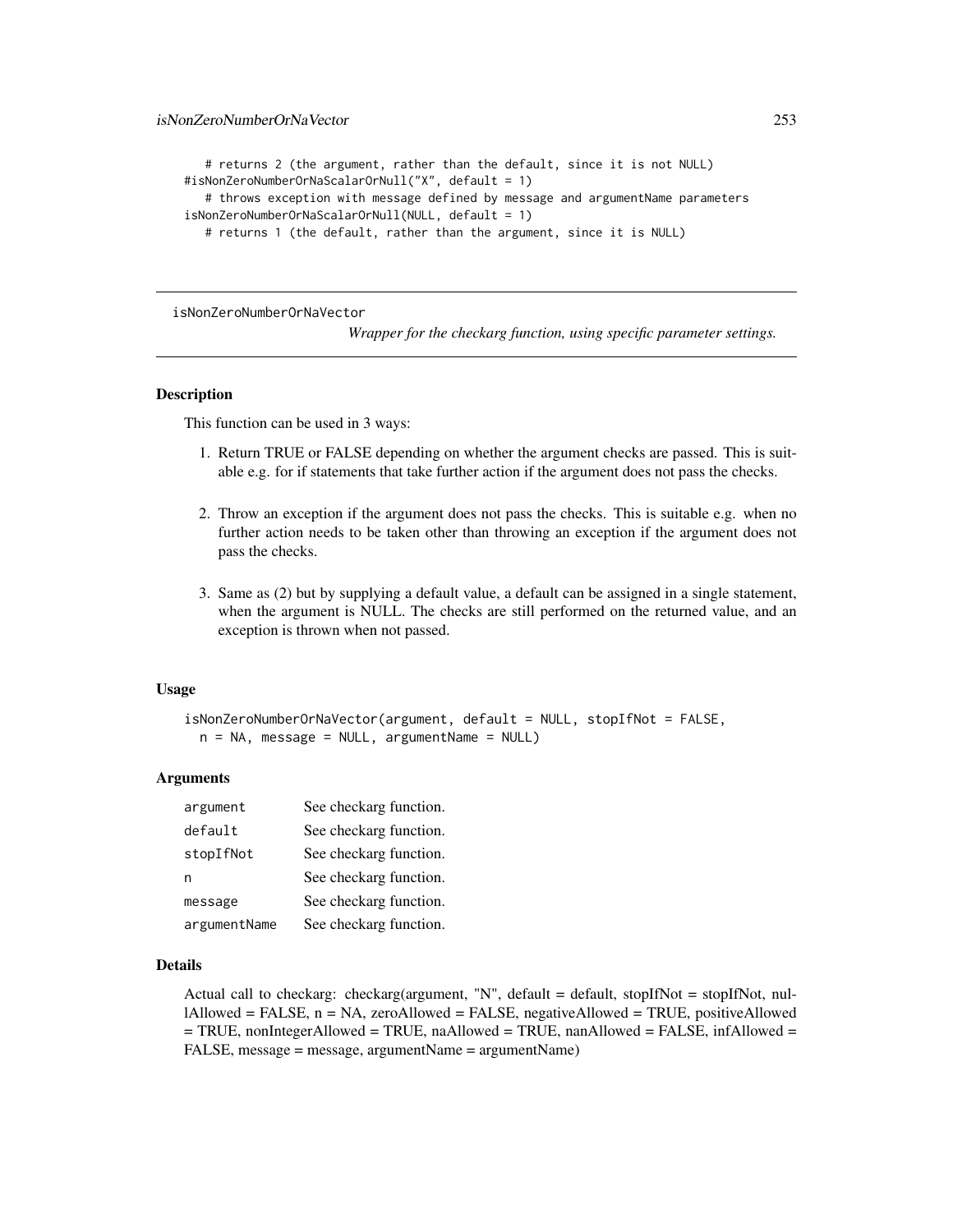# Value

See checkarg function.

#### Examples

```
isNonZeroNumberOrNaVector(2)
   # returns TRUE (argument is valid)
isNonZeroNumberOrNaVector("X")
   # returns FALSE (argument is invalid)
#isNonZeroNumberOrNaVector("X", stopIfNot = TRUE)
   # throws exception with message defined by message and argumentName parameters
isNonZeroNumberOrNaVector(2, default = 1)
   # returns 2 (the argument, rather than the default, since it is not NULL)
#isNonZeroNumberOrNaVector("X", default = 1)
  # throws exception with message defined by message and argumentName parameters
isNonZeroNumberOrNaVector(NULL, default = 1)
  # returns 1 (the default, rather than the argument, since it is NULL)
```
isNonZeroNumberOrNaVectorOrNull

*Wrapper for the checkarg function, using specific parameter settings.*

# **Description**

This function can be used in 3 ways:

- 1. Return TRUE or FALSE depending on whether the argument checks are passed. This is suitable e.g. for if statements that take further action if the argument does not pass the checks.
- 2. Throw an exception if the argument does not pass the checks. This is suitable e.g. when no further action needs to be taken other than throwing an exception if the argument does not pass the checks.
- 3. Same as (2) but by supplying a default value, a default can be assigned in a single statement, when the argument is NULL. The checks are still performed on the returned value, and an exception is thrown when not passed.

## Usage

```
isNonZeroNumberOrNaVectorOrNull(argument, default = NULL, stopIfNot = FALSE,
 n = NA, message = NULL, argumentName = NULL)
```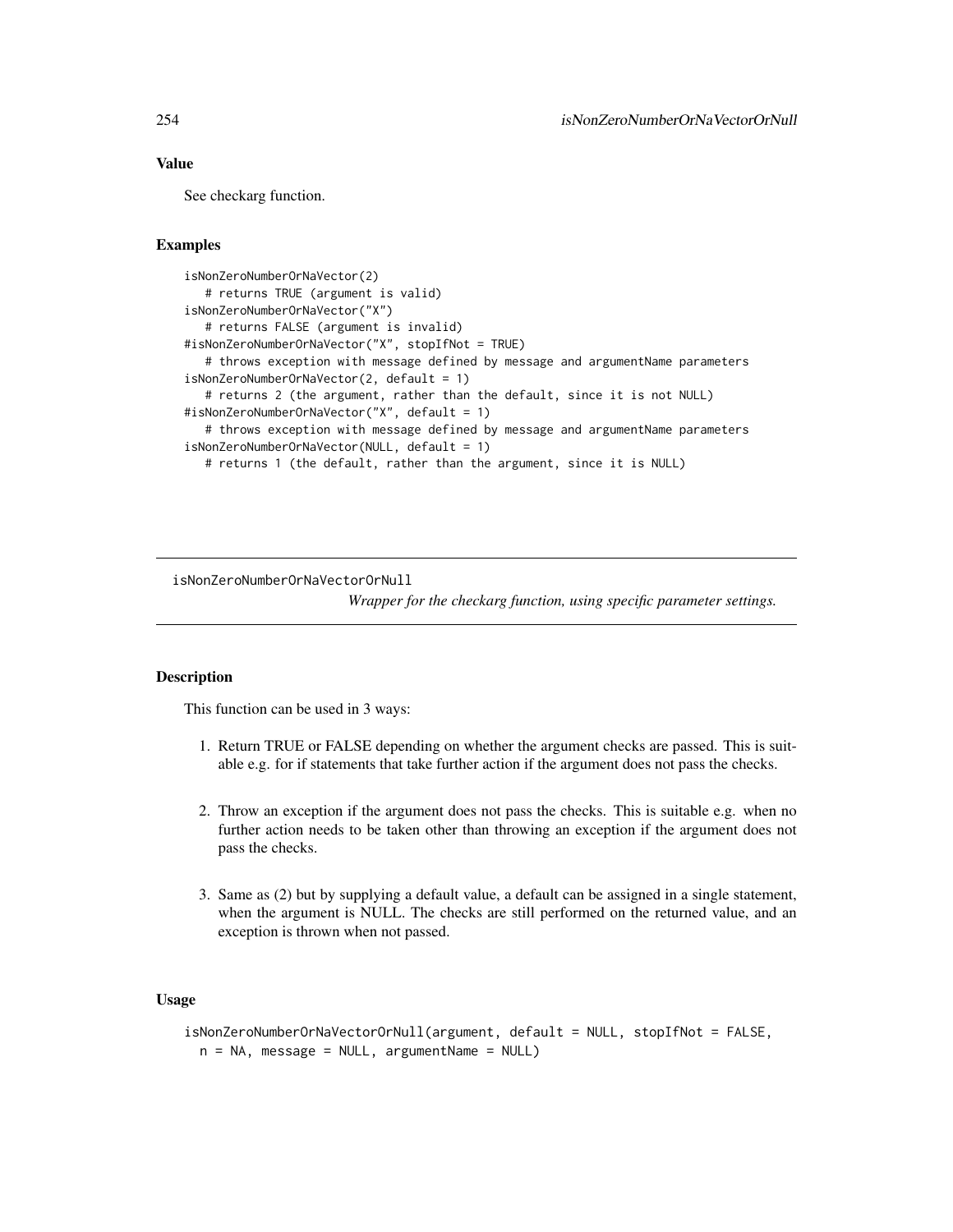#### **Arguments**

| argument     | See checkarg function. |
|--------------|------------------------|
| default      | See checkarg function. |
| stopIfNot    | See checkarg function. |
| n            | See checkarg function. |
| message      | See checkarg function. |
| argumentName | See checkarg function. |

### Details

Actual call to checkarg: checkarg(argument, "N", default = default, stopIfNot = stopIfNot, nullAllowed = TRUE, n = NA, zeroAllowed = FALSE, negativeAllowed = TRUE, positiveAllowed = TRUE, nonIntegerAllowed = TRUE, naAllowed = TRUE, nanAllowed = FALSE, infAllowed = FALSE, message = message, argumentName = argumentName)

## Value

See checkarg function.

### Examples

```
isNonZeroNumberOrNaVectorOrNull(2)
   # returns TRUE (argument is valid)
isNonZeroNumberOrNaVectorOrNull("X")
   # returns FALSE (argument is invalid)
#isNonZeroNumberOrNaVectorOrNull("X", stopIfNot = TRUE)
   # throws exception with message defined by message and argumentName parameters
isNonZeroNumberOrNaVectorOrNull(2, default = 1)
   # returns 2 (the argument, rather than the default, since it is not NULL)
#isNonZeroNumberOrNaVectorOrNull("X", default = 1)
   # throws exception with message defined by message and argumentName parameters
isNonZeroNumberOrNaVectorOrNull(NULL, default = 1)
  # returns 1 (the default, rather than the argument, since it is NULL)
```
isNonZeroNumberScalar *Wrapper for the checkarg function, using specific parameter settings.*

#### Description

This function can be used in 3 ways:

1. Return TRUE or FALSE depending on whether the argument checks are passed. This is suitable e.g. for if statements that take further action if the argument does not pass the checks.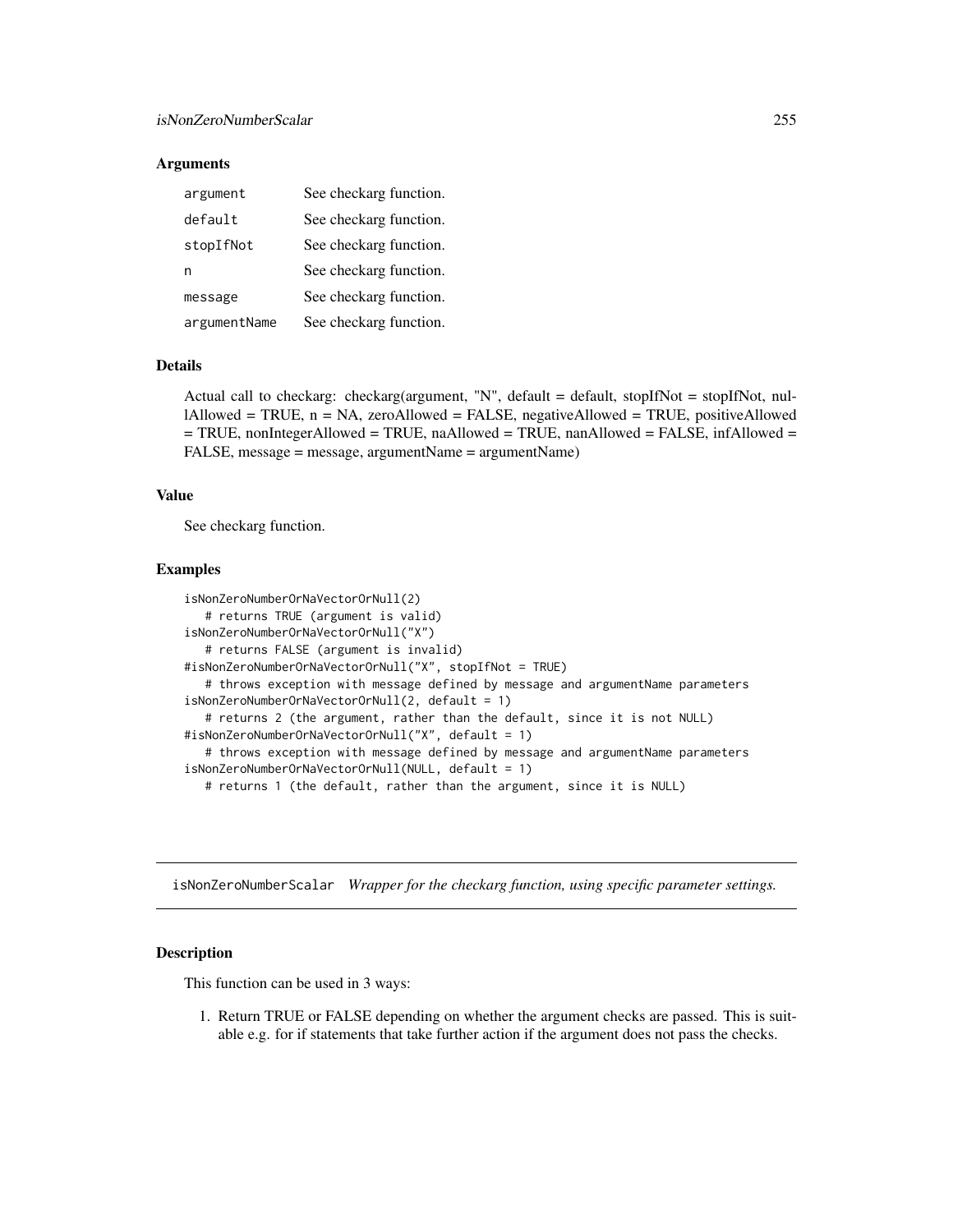- 2. Throw an exception if the argument does not pass the checks. This is suitable e.g. when no further action needs to be taken other than throwing an exception if the argument does not pass the checks.
- 3. Same as (2) but by supplying a default value, a default can be assigned in a single statement, when the argument is NULL. The checks are still performed on the returned value, and an exception is thrown when not passed.

# Usage

```
isNonZeroNumberScalar(argument, default = NULL, stopIfNot = FALSE,
 message = NULL, argumentName = NULL)
```
### Arguments

| argument     | See checkarg function. |
|--------------|------------------------|
| default      | See checkarg function. |
| stopIfNot    | See checkarg function. |
| message      | See checkarg function. |
| argumentName | See checkarg function. |

## Details

Actual call to checkarg: checkarg(argument, "N", default = default, stopIfNot = stopIfNot, nullAllowed = FALSE,  $n = 1$ , zeroAllowed = FALSE, negativeAllowed = TRUE, positiveAllowed = TRUE, nonIntegerAllowed = TRUE, naAllowed = FALSE, nanAllowed = FALSE, infAllowed = FALSE, message = message, argumentName = argumentName)

## Value

See checkarg function.

```
isNonZeroNumberScalar(2)
   # returns TRUE (argument is valid)
isNonZeroNumberScalar("X")
   # returns FALSE (argument is invalid)
#isNonZeroNumberScalar("X", stopIfNot = TRUE)
   # throws exception with message defined by message and argumentName parameters
isNonZeroNumberScalar(2, default = 1)
   # returns 2 (the argument, rather than the default, since it is not NULL)
#isNonZeroNumberScalar("X", default = 1)
   # throws exception with message defined by message and argumentName parameters
isNonZeroNumberScalar(NULL, default = 1)
   # returns 1 (the default, rather than the argument, since it is NULL)
```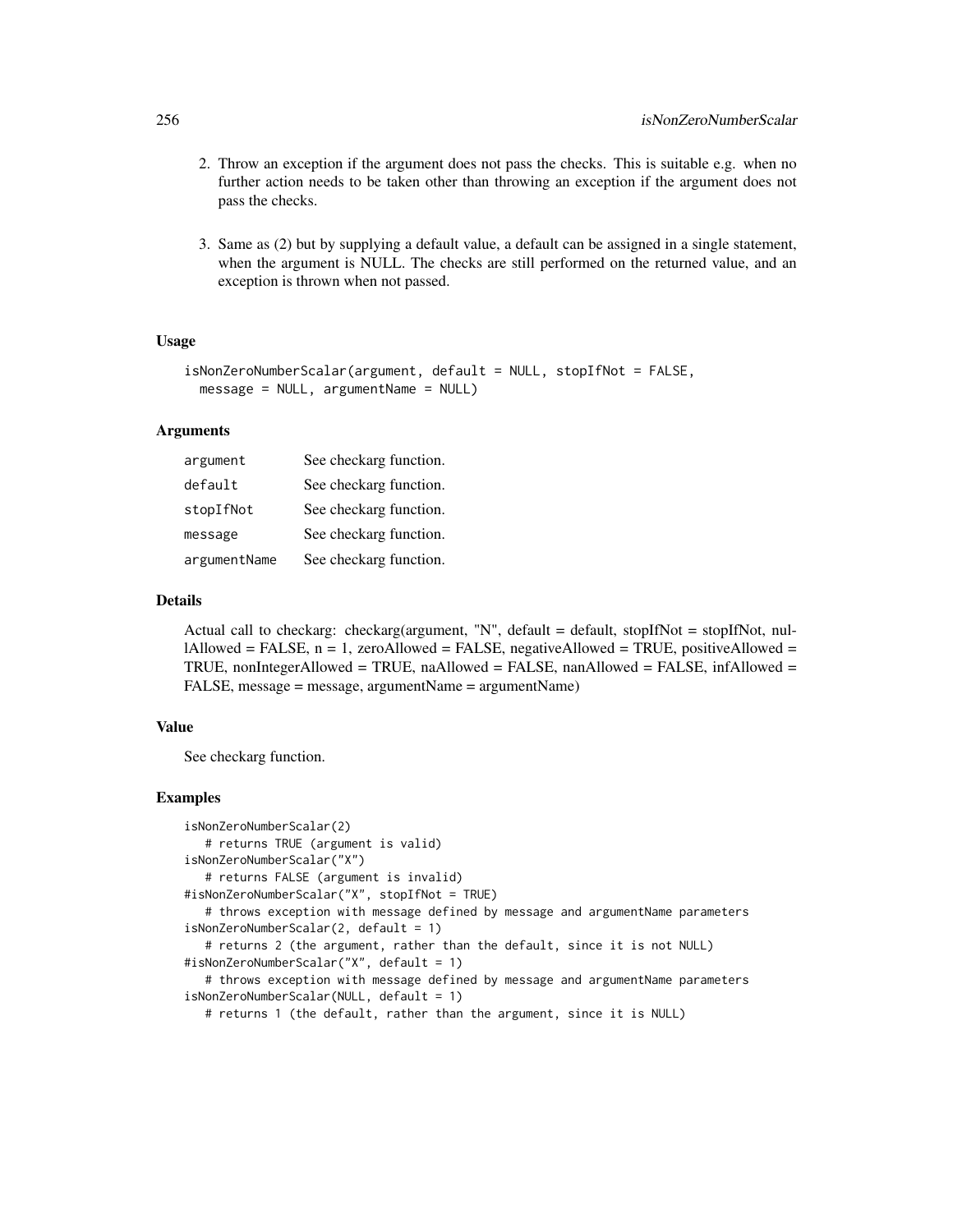isNonZeroNumberScalarOrNull

*Wrapper for the checkarg function, using specific parameter settings.*

### Description

This function can be used in 3 ways:

- 1. Return TRUE or FALSE depending on whether the argument checks are passed. This is suitable e.g. for if statements that take further action if the argument does not pass the checks.
- 2. Throw an exception if the argument does not pass the checks. This is suitable e.g. when no further action needs to be taken other than throwing an exception if the argument does not pass the checks.
- 3. Same as (2) but by supplying a default value, a default can be assigned in a single statement, when the argument is NULL. The checks are still performed on the returned value, and an exception is thrown when not passed.

#### Usage

```
isNonZeroNumberScalarOrNull(argument, default = NULL, stopIfNot = FALSE,
 message = NULL, argumentName = NULL)
```
### **Arguments**

| argument     | See checkarg function. |
|--------------|------------------------|
| default      | See checkarg function. |
| stopIfNot    | See checkarg function. |
| message      | See checkarg function. |
| argumentName | See checkarg function. |

#### Details

```
Actual call to checkarg: checkarg(argument, "N", default = default, stopIfNot = stopIfNot, nullAl-
lowed = TRUE, n = 1, zeroAllowed = FALSE, negativeAllowed = TRUE, positiveAllowed = TRUE,
nonIntegerAllowed = TRUE, naAllowed = FALSE, nanAllowed = FALSE, infAllowed = FALSE,
message = message, argumentName = argumentName)
```
# Value

See checkarg function.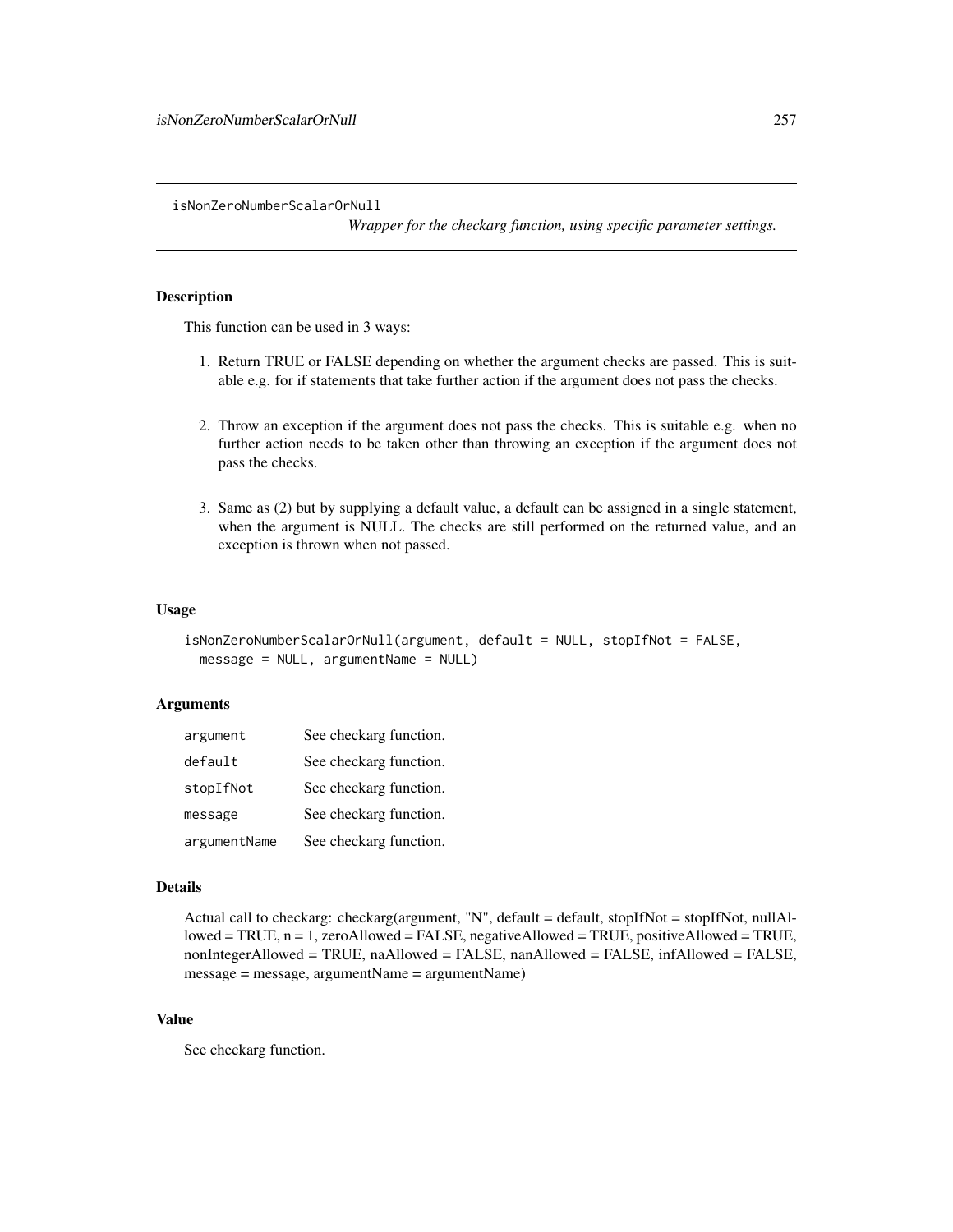## Examples

```
isNonZeroNumberScalarOrNull(2)
   # returns TRUE (argument is valid)
isNonZeroNumberScalarOrNull("X")
   # returns FALSE (argument is invalid)
#isNonZeroNumberScalarOrNull("X", stopIfNot = TRUE)
   # throws exception with message defined by message and argumentName parameters
isNonZeroNumberScalarOrNull(2, default = 1)
   # returns 2 (the argument, rather than the default, since it is not NULL)
#isNonZeroNumberScalarOrNull("X", default = 1)
   # throws exception with message defined by message and argumentName parameters
isNonZeroNumberScalarOrNull(NULL, default = 1)
   # returns 1 (the default, rather than the argument, since it is NULL)
```
isNonZeroNumberVector *Wrapper for the checkarg function, using specific parameter settings.*

### Description

This function can be used in 3 ways:

- 1. Return TRUE or FALSE depending on whether the argument checks are passed. This is suitable e.g. for if statements that take further action if the argument does not pass the checks.
- 2. Throw an exception if the argument does not pass the checks. This is suitable e.g. when no further action needs to be taken other than throwing an exception if the argument does not pass the checks.
- 3. Same as (2) but by supplying a default value, a default can be assigned in a single statement, when the argument is NULL. The checks are still performed on the returned value, and an exception is thrown when not passed.

#### Usage

```
isNonZeroNumberVector(argument, default = NULL, stopIfNot = FALSE, n = NA,
 message = NULL, argumentName = NULL)
```
## Arguments

| argument     | See checkarg function. |
|--------------|------------------------|
| default      | See checkarg function. |
| stopIfNot    | See checkarg function. |
| n            | See checkarg function. |
| message      | See checkarg function. |
| argumentName | See checkarg function. |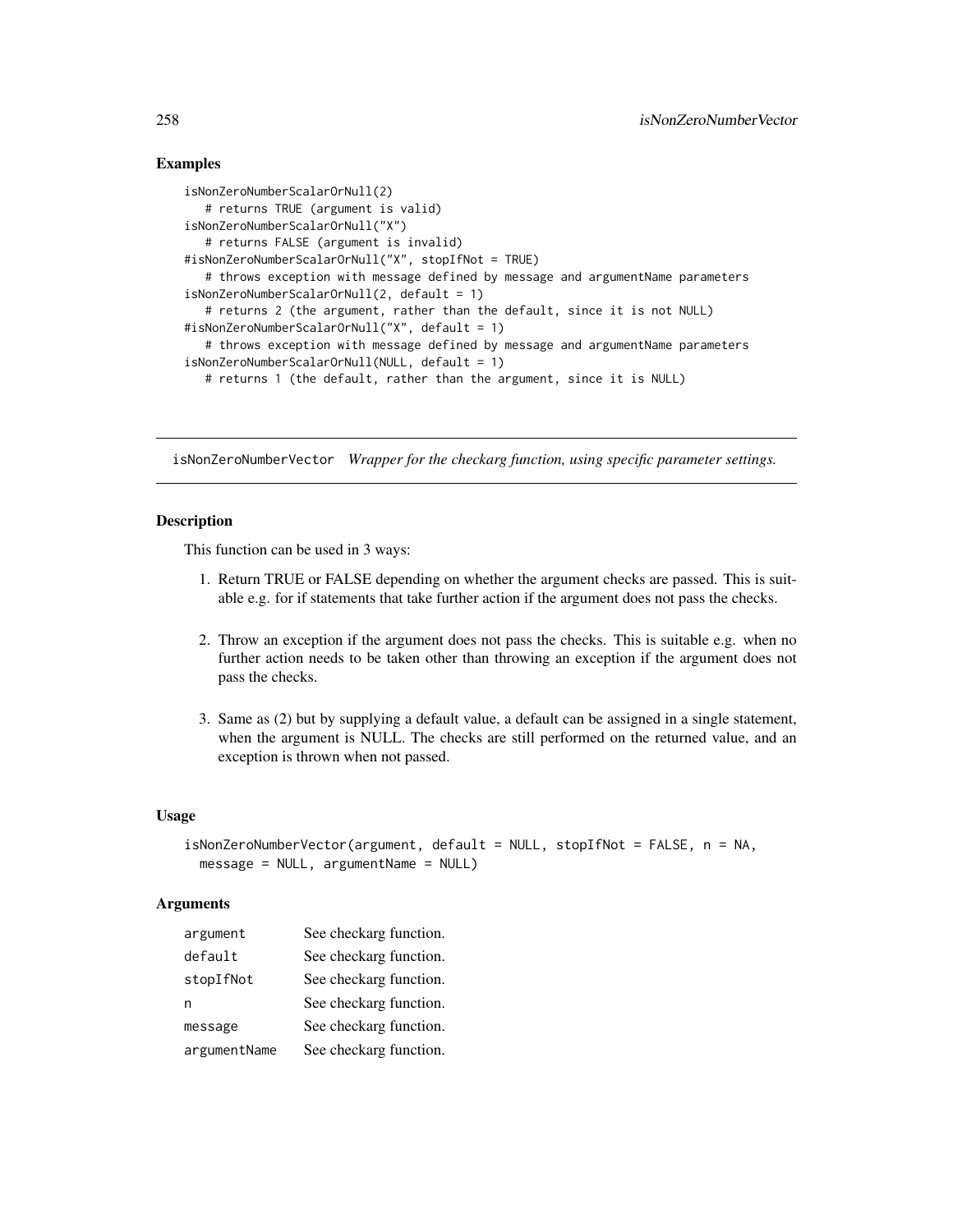# Details

Actual call to checkarg: checkarg(argument, "N", default = default, stopIfNot = stopIfNot, nullAllowed = FALSE, n = NA, zeroAllowed = FALSE, negativeAllowed = TRUE, positiveAllowed = TRUE, nonIntegerAllowed = TRUE, naAllowed = FALSE, nanAllowed = FALSE, infAllowed = FALSE, message = message, argumentName = argumentName)

### Value

See checkarg function.

#### Examples

```
isNonZeroNumberVector(2)
   # returns TRUE (argument is valid)
isNonZeroNumberVector("X")
   # returns FALSE (argument is invalid)
#isNonZeroNumberVector("X", stopIfNot = TRUE)
   # throws exception with message defined by message and argumentName parameters
isNonZeroNumberVector(2, default = 1)
   # returns 2 (the argument, rather than the default, since it is not NULL)
#isNonZeroNumberVector("X", default = 1)
   # throws exception with message defined by message and argumentName parameters
isNonZeroNumberVector(NULL, default = 1)
  # returns 1 (the default, rather than the argument, since it is NULL)
```
isNonZeroNumberVectorOrNull *Wrapper for the checkarg function, using specific parameter settings.*

### Description

This function can be used in 3 ways:

- 1. Return TRUE or FALSE depending on whether the argument checks are passed. This is suitable e.g. for if statements that take further action if the argument does not pass the checks.
- 2. Throw an exception if the argument does not pass the checks. This is suitable e.g. when no further action needs to be taken other than throwing an exception if the argument does not pass the checks.
- 3. Same as (2) but by supplying a default value, a default can be assigned in a single statement, when the argument is NULL. The checks are still performed on the returned value, and an exception is thrown when not passed.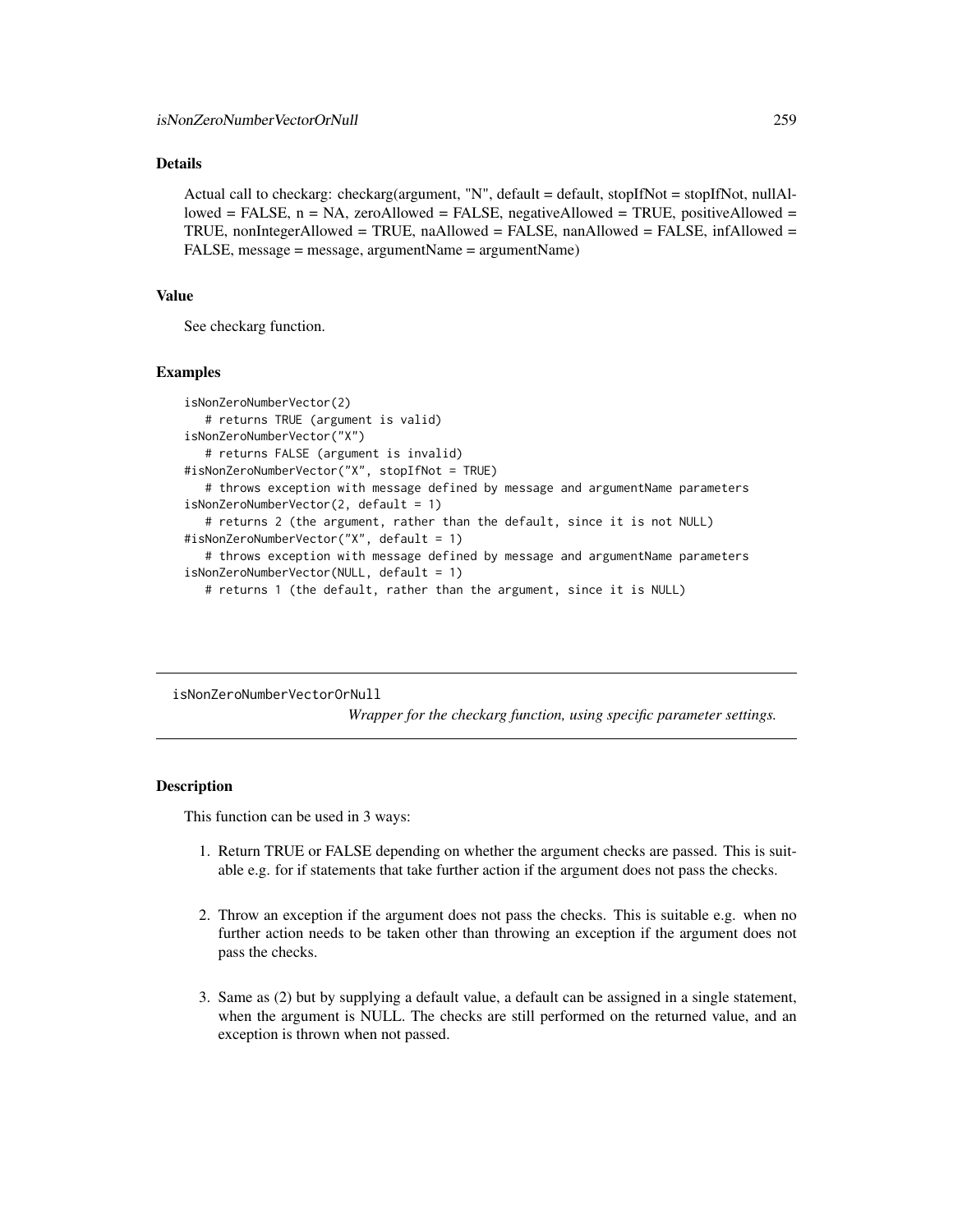#### Usage

```
isNonZeroNumberVectorOrNull(argument, default = NULL, stopIfNot = FALSE,
 n = NA, message = NULL, argumentName = NULL)
```
## Arguments

| argument     | See checkarg function. |
|--------------|------------------------|
| default      | See checkarg function. |
| stopIfNot    | See checkarg function. |
| n            | See checkarg function. |
| message      | See checkarg function. |
| argumentName | See checkarg function. |

#### Details

Actual call to checkarg: checkarg(argument, "N", default = default, stopIfNot = stopIfNot, nullAllowed = TRUE,  $n = NA$ , zeroAllowed = FALSE, negativeAllowed = TRUE, positiveAllowed = TRUE, nonIntegerAllowed = TRUE, naAllowed = FALSE, nanAllowed = FALSE, infAllowed = FALSE, message = message, argumentName = argumentName)

#### Value

See checkarg function.

```
isNonZeroNumberVectorOrNull(2)
  # returns TRUE (argument is valid)
isNonZeroNumberVectorOrNull("X")
  # returns FALSE (argument is invalid)
#isNonZeroNumberVectorOrNull("X", stopIfNot = TRUE)
   # throws exception with message defined by message and argumentName parameters
isNonZeroNumberVectorOrNull(2, default = 1)
   # returns 2 (the argument, rather than the default, since it is not NULL)
#isNonZeroNumberVectorOrNull("X", default = 1)
   # throws exception with message defined by message and argumentName parameters
isNonZeroNumberVectorOrNull(NULL, default = 1)
   # returns 1 (the default, rather than the argument, since it is NULL)
```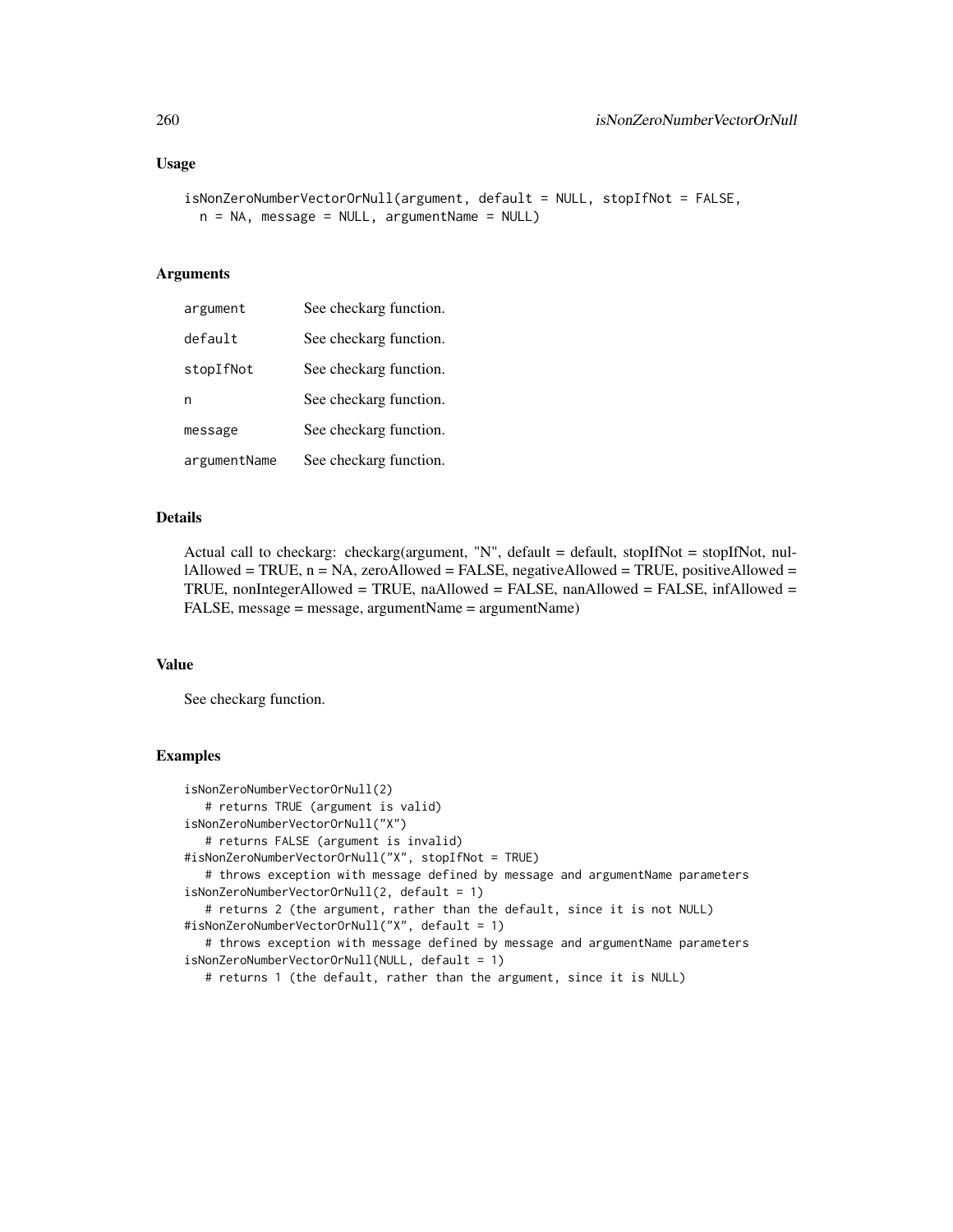isNumberOrInfScalar *Wrapper for the checkarg function, using specific parameter settings.*

## **Description**

This function can be used in 3 ways:

- 1. Return TRUE or FALSE depending on whether the argument checks are passed. This is suitable e.g. for if statements that take further action if the argument does not pass the checks.
- 2. Throw an exception if the argument does not pass the checks. This is suitable e.g. when no further action needs to be taken other than throwing an exception if the argument does not pass the checks.
- 3. Same as (2) but by supplying a default value, a default can be assigned in a single statement, when the argument is NULL. The checks are still performed on the returned value, and an exception is thrown when not passed.

#### Usage

```
isNumberOrInfScalar(argument, default = NULL, stopIfNot = FALSE,
  message = NULL, argumentName = NULL)
```
### Arguments

| argument     | See checkarg function. |
|--------------|------------------------|
| default      | See checkarg function. |
| stopIfNot    | See checkarg function. |
| message      | See checkarg function. |
| argumentName | See checkarg function. |

## Details

Actual call to checkarg: checkarg(argument, "N", default = default, stopIfNot = stopIfNot, nullAllowed = FALSE,  $n = 1$ , zeroAllowed = TRUE, negativeAllowed = TRUE, positiveAllowed = TRUE, nonIntegerAllowed = TRUE, naAllowed = FALSE, nanAllowed = FALSE, infAllowed = TRUE, message = message, argumentName = argumentName)

#### Value

See checkarg function.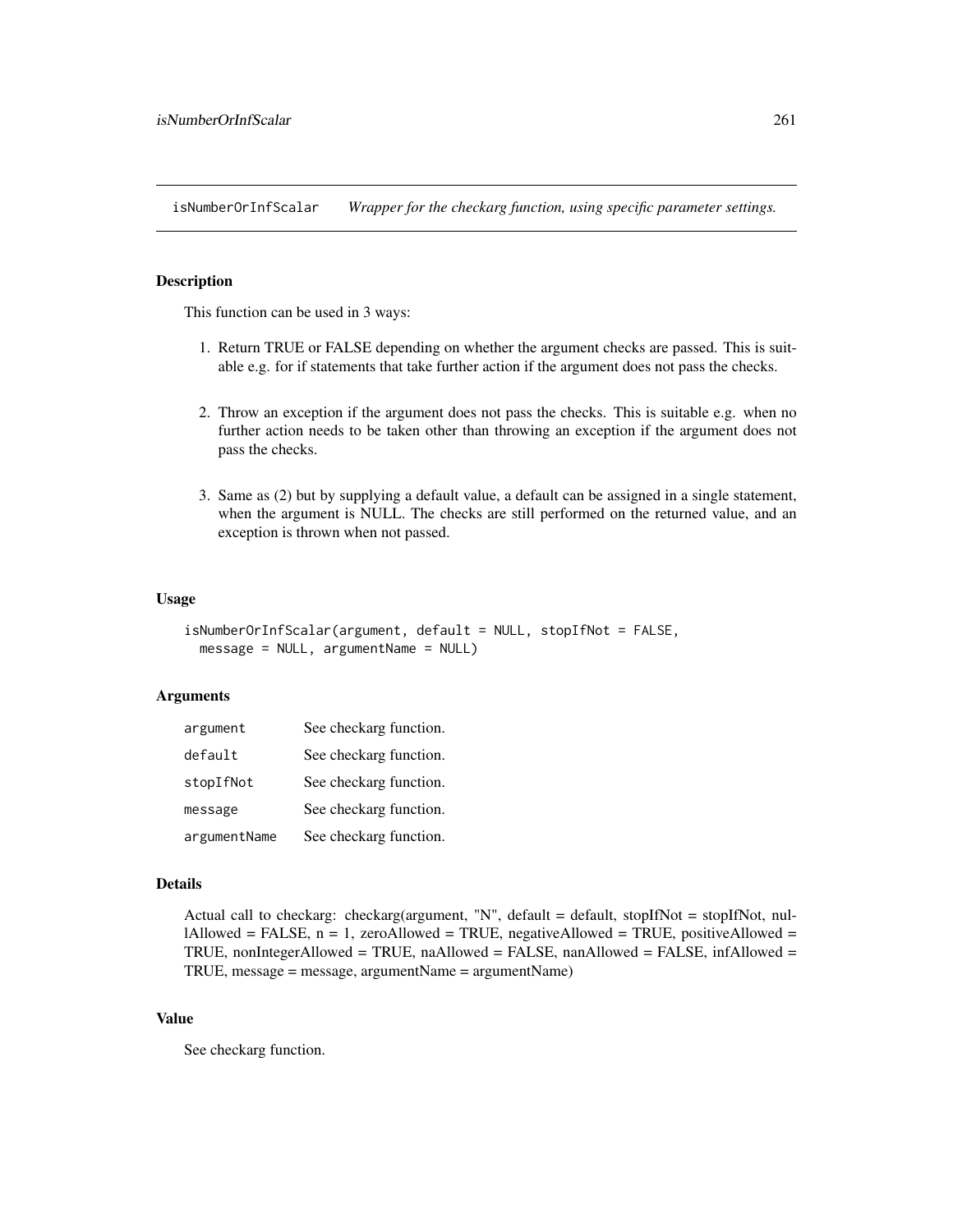## Examples

```
isNumberOrInfScalar(2)
   # returns TRUE (argument is valid)
isNumberOrInfScalar("X")
   # returns FALSE (argument is invalid)
#isNumberOrInfScalar("X", stopIfNot = TRUE)
   # throws exception with message defined by message and argumentName parameters
isNumberOrInfScalar(2, default = 1)
   # returns 2 (the argument, rather than the default, since it is not NULL)
#isNumberOrInfScalar("X", default = 1)
   # throws exception with message defined by message and argumentName parameters
isNumberOrInfScalar(NULL, default = 1)
  # returns 1 (the default, rather than the argument, since it is NULL)
```
isNumberOrInfScalarOrNull

*Wrapper for the checkarg function, using specific parameter settings.*

### **Description**

This function can be used in 3 ways:

- 1. Return TRUE or FALSE depending on whether the argument checks are passed. This is suitable e.g. for if statements that take further action if the argument does not pass the checks.
- 2. Throw an exception if the argument does not pass the checks. This is suitable e.g. when no further action needs to be taken other than throwing an exception if the argument does not pass the checks.
- 3. Same as (2) but by supplying a default value, a default can be assigned in a single statement, when the argument is NULL. The checks are still performed on the returned value, and an exception is thrown when not passed.

### Usage

```
isNumberOrInfScalarOrNull(argument, default = NULL, stopIfNot = FALSE,
 message = NULL, argumentName = NULL)
```
#### **Arguments**

| argument     | See checkarg function. |
|--------------|------------------------|
| default      | See checkarg function. |
| stopIfNot    | See checkarg function. |
| message      | See checkarg function. |
| argumentName | See checkarg function. |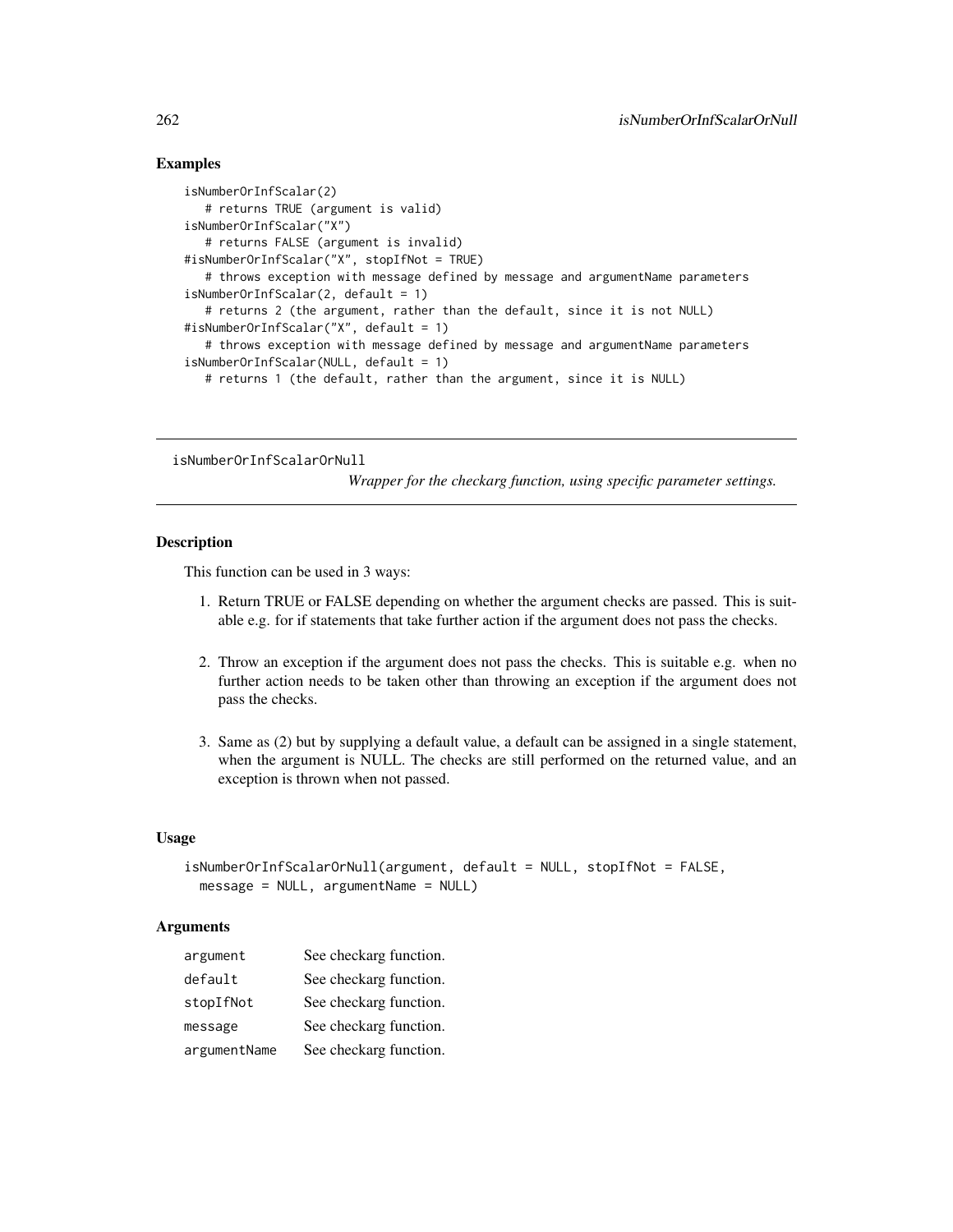#### Details

Actual call to checkarg: checkarg(argument, "N", default = default, stopIfNot = stopIfNot, nullAllowed = TRUE,  $n = 1$ , zeroAllowed = TRUE, negativeAllowed = TRUE, positiveAllowed = TRUE, nonIntegerAllowed = TRUE, naAllowed = FALSE, nanAllowed = FALSE, infAllowed = TRUE, message = message, argumentName = argumentName)

### Value

See checkarg function.

#### Examples

```
isNumberOrInfScalarOrNull(2)
   # returns TRUE (argument is valid)
isNumberOrInfScalarOrNull("X")
   # returns FALSE (argument is invalid)
#isNumberOrInfScalarOrNull("X", stopIfNot = TRUE)
   # throws exception with message defined by message and argumentName parameters
isNumberOrInfScalarOrNull(2, default = 1)
   # returns 2 (the argument, rather than the default, since it is not NULL)
#isNumberOrInfScalarOrNull("X", default = 1)
   # throws exception with message defined by message and argumentName parameters
isNumberOrInfScalarOrNull(NULL, default = 1)
   # returns 1 (the default, rather than the argument, since it is NULL)
```
isNumberOrInfVector *Wrapper for the checkarg function, using specific parameter settings.*

## **Description**

This function can be used in 3 ways:

- 1. Return TRUE or FALSE depending on whether the argument checks are passed. This is suitable e.g. for if statements that take further action if the argument does not pass the checks.
- 2. Throw an exception if the argument does not pass the checks. This is suitable e.g. when no further action needs to be taken other than throwing an exception if the argument does not pass the checks.
- 3. Same as (2) but by supplying a default value, a default can be assigned in a single statement, when the argument is NULL. The checks are still performed on the returned value, and an exception is thrown when not passed.

## Usage

```
isNumberOrInfVector(argument, default = NULL, stopIfNot = FALSE, n = NA,
 message = NULL, argumentName = NULL)
```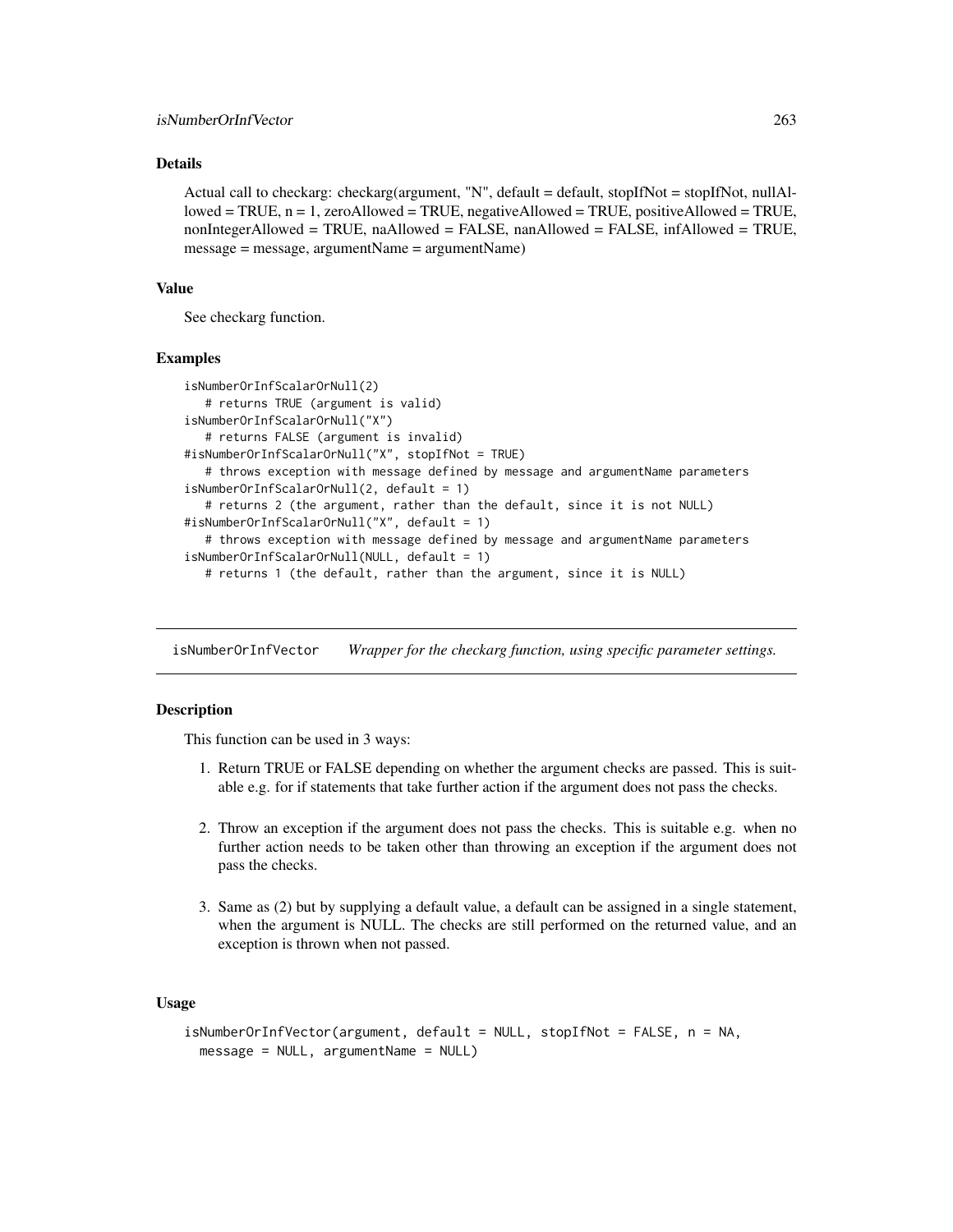### **Arguments**

| argument     | See checkarg function. |
|--------------|------------------------|
| default      | See checkarg function. |
| stopIfNot    | See checkarg function. |
| n            | See checkarg function. |
| message      | See checkarg function. |
| argumentName | See checkarg function. |

#### Details

Actual call to checkarg: checkarg(argument, "N", default = default, stopIfNot = stopIfNot, nullAllowed = FALSE, n = NA, zeroAllowed = TRUE, negativeAllowed = TRUE, positiveAllowed = TRUE, nonIntegerAllowed = TRUE, naAllowed = FALSE, nanAllowed = FALSE, infAllowed = TRUE, message = message, argumentName = argumentName)

#### Value

See checkarg function.

#### Examples

```
isNumberOrInfVector(2)
   # returns TRUE (argument is valid)
isNumberOrInfVector("X")
   # returns FALSE (argument is invalid)
#isNumberOrInfVector("X", stopIfNot = TRUE)
   # throws exception with message defined by message and argumentName parameters
isNumberOrInfVector(2, default = 1)
   # returns 2 (the argument, rather than the default, since it is not NULL)
#isNumberOrInfVector("X", default = 1)
  # throws exception with message defined by message and argumentName parameters
isNumberOrInfVector(NULL, default = 1)
  # returns 1 (the default, rather than the argument, since it is NULL)
```
isNumberOrInfVectorOrNull

*Wrapper for the checkarg function, using specific parameter settings.*

### Description

This function can be used in 3 ways:

1. Return TRUE or FALSE depending on whether the argument checks are passed. This is suitable e.g. for if statements that take further action if the argument does not pass the checks.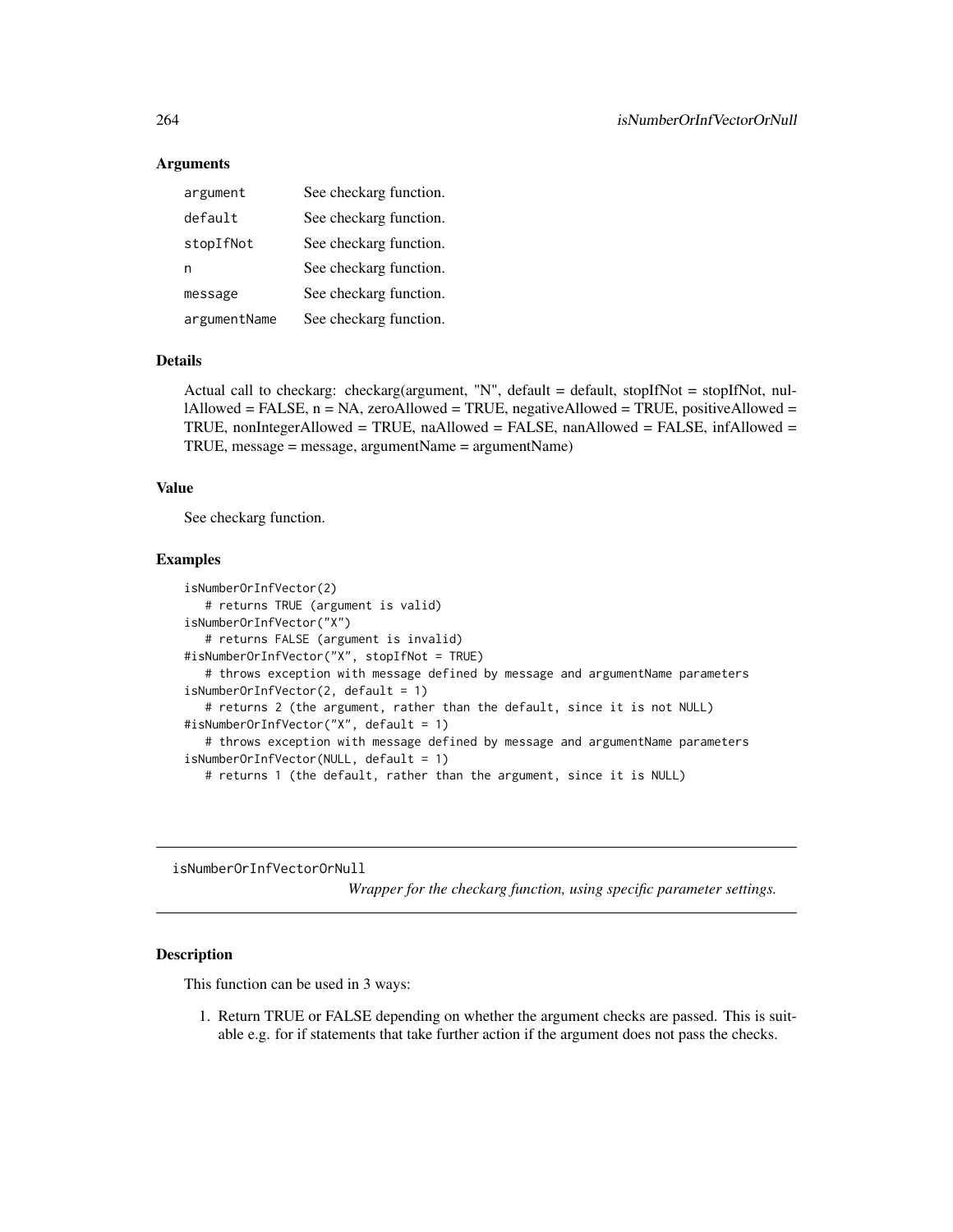- 2. Throw an exception if the argument does not pass the checks. This is suitable e.g. when no further action needs to be taken other than throwing an exception if the argument does not pass the checks.
- 3. Same as (2) but by supplying a default value, a default can be assigned in a single statement, when the argument is NULL. The checks are still performed on the returned value, and an exception is thrown when not passed.

## Usage

```
isNumberOrInfVectorOrNull(argument, default = NULL, stopIfNot = FALSE,
 n = NA, message = NULL, argumentName = NULL)
```
### Arguments

| argument     | See checkarg function. |
|--------------|------------------------|
| default      | See checkarg function. |
| stopIfNot    | See checkarg function. |
| n            | See checkarg function. |
| message      | See checkarg function. |
| argumentName | See checkarg function. |

#### Details

Actual call to checkarg: checkarg(argument, "N", default = default, stopIfNot = stopIfNot, nullAllowed = TRUE,  $n = NA$ , zeroAllowed = TRUE, negativeAllowed = TRUE, positiveAllowed = TRUE, nonIntegerAllowed = TRUE, naAllowed = FALSE, nanAllowed = FALSE, infAllowed = TRUE, message = message, argumentName = argumentName)

#### Value

See checkarg function.

```
isNumberOrInfVectorOrNull(2)
  # returns TRUE (argument is valid)
isNumberOrInfVectorOrNull("X")
  # returns FALSE (argument is invalid)
#isNumberOrInfVectorOrNull("X", stopIfNot = TRUE)
  # throws exception with message defined by message and argumentName parameters
isNumberOrInfVectorOrNull(2, default = 1)
  # returns 2 (the argument, rather than the default, since it is not NULL)
#isNumberOrInfVectorOrNull("X", default = 1)
  # throws exception with message defined by message and argumentName parameters
isNumberOrInfVectorOrNull(NULL, default = 1)
  # returns 1 (the default, rather than the argument, since it is NULL)
```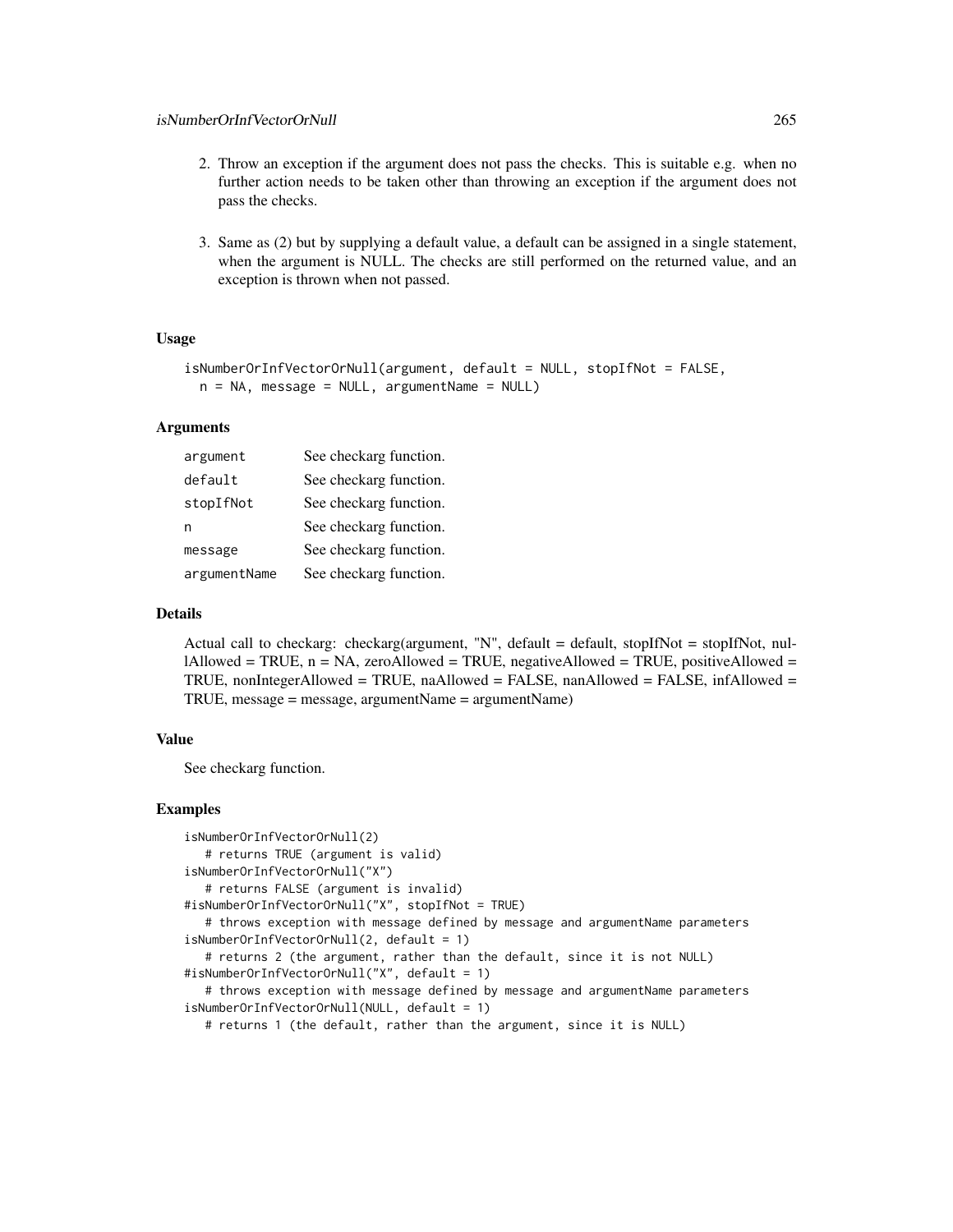isNumberOrNanOrInfScalar

*Wrapper for the checkarg function, using specific parameter settings.*

## Description

This function can be used in 3 ways:

- 1. Return TRUE or FALSE depending on whether the argument checks are passed. This is suitable e.g. for if statements that take further action if the argument does not pass the checks.
- 2. Throw an exception if the argument does not pass the checks. This is suitable e.g. when no further action needs to be taken other than throwing an exception if the argument does not pass the checks.
- 3. Same as (2) but by supplying a default value, a default can be assigned in a single statement, when the argument is NULL. The checks are still performed on the returned value, and an exception is thrown when not passed.

#### Usage

```
isNumberOrNanOrInfScalar(argument, default = NULL, stopIfNot = FALSE,
 message = NULL, argumentName = NULL)
```
### **Arguments**

| argument     | See checkarg function. |
|--------------|------------------------|
| default      | See checkarg function. |
| stopIfNot    | See checkarg function. |
| message      | See checkarg function. |
| argumentName | See checkarg function. |

#### Details

Actual call to checkarg: checkarg(argument, "N", default = default, stopIfNot = stopIfNot, nullAllowed = FALSE,  $n = 1$ , zeroAllowed = TRUE, negativeAllowed = TRUE, positiveAllowed = TRUE, nonIntegerAllowed = TRUE, naAllowed = FALSE, nanAllowed = TRUE, infAllowed = TRUE, message = message, argumentName = argumentName)

## Value

See checkarg function.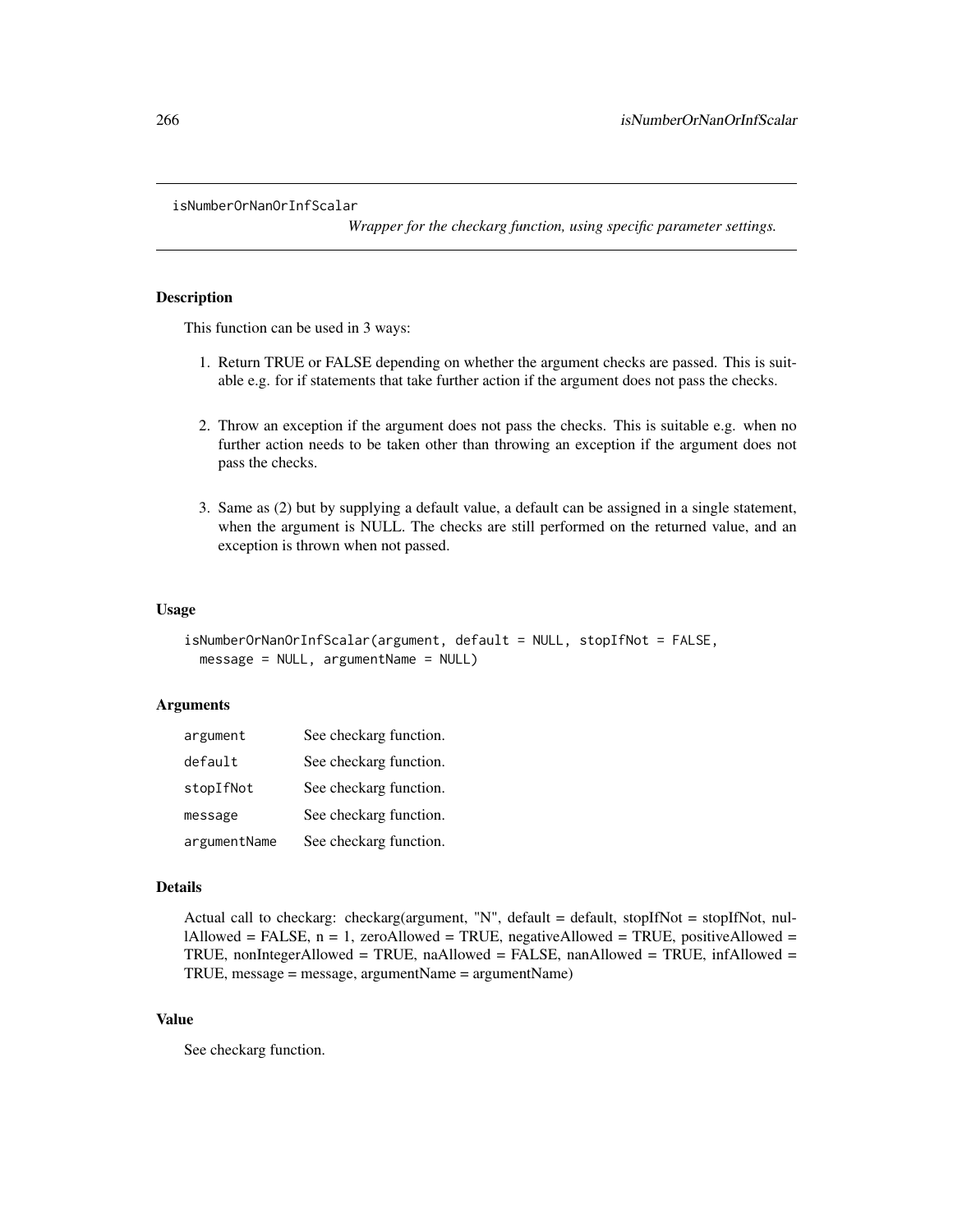## Examples

```
isNumberOrNanOrInfScalar(2)
   # returns TRUE (argument is valid)
isNumberOrNanOrInfScalar("X")
   # returns FALSE (argument is invalid)
#isNumberOrNanOrInfScalar("X", stopIfNot = TRUE)
   # throws exception with message defined by message and argumentName parameters
isNumberOrNanOrInfScalar(2, default = 1)
   # returns 2 (the argument, rather than the default, since it is not NULL)
#isNumberOrNanOrInfScalar("X", default = 1)
   # throws exception with message defined by message and argumentName parameters
isNumberOrNanOrInfScalar(NULL, default = 1)
   # returns 1 (the default, rather than the argument, since it is NULL)
```
isNumberOrNanOrInfScalarOrNull

*Wrapper for the checkarg function, using specific parameter settings.*

### **Description**

This function can be used in 3 ways:

- 1. Return TRUE or FALSE depending on whether the argument checks are passed. This is suitable e.g. for if statements that take further action if the argument does not pass the checks.
- 2. Throw an exception if the argument does not pass the checks. This is suitable e.g. when no further action needs to be taken other than throwing an exception if the argument does not pass the checks.
- 3. Same as (2) but by supplying a default value, a default can be assigned in a single statement, when the argument is NULL. The checks are still performed on the returned value, and an exception is thrown when not passed.

### Usage

```
isNumberOrNanOrInfScalarOrNull(argument, default = NULL, stopIfNot = FALSE,
 message = NULL, argumentName = NULL)
```
### **Arguments**

| argument     | See checkarg function. |
|--------------|------------------------|
| default      | See checkarg function. |
| stopIfNot    | See checkarg function. |
| message      | See checkarg function. |
| argumentName | See checkarg function. |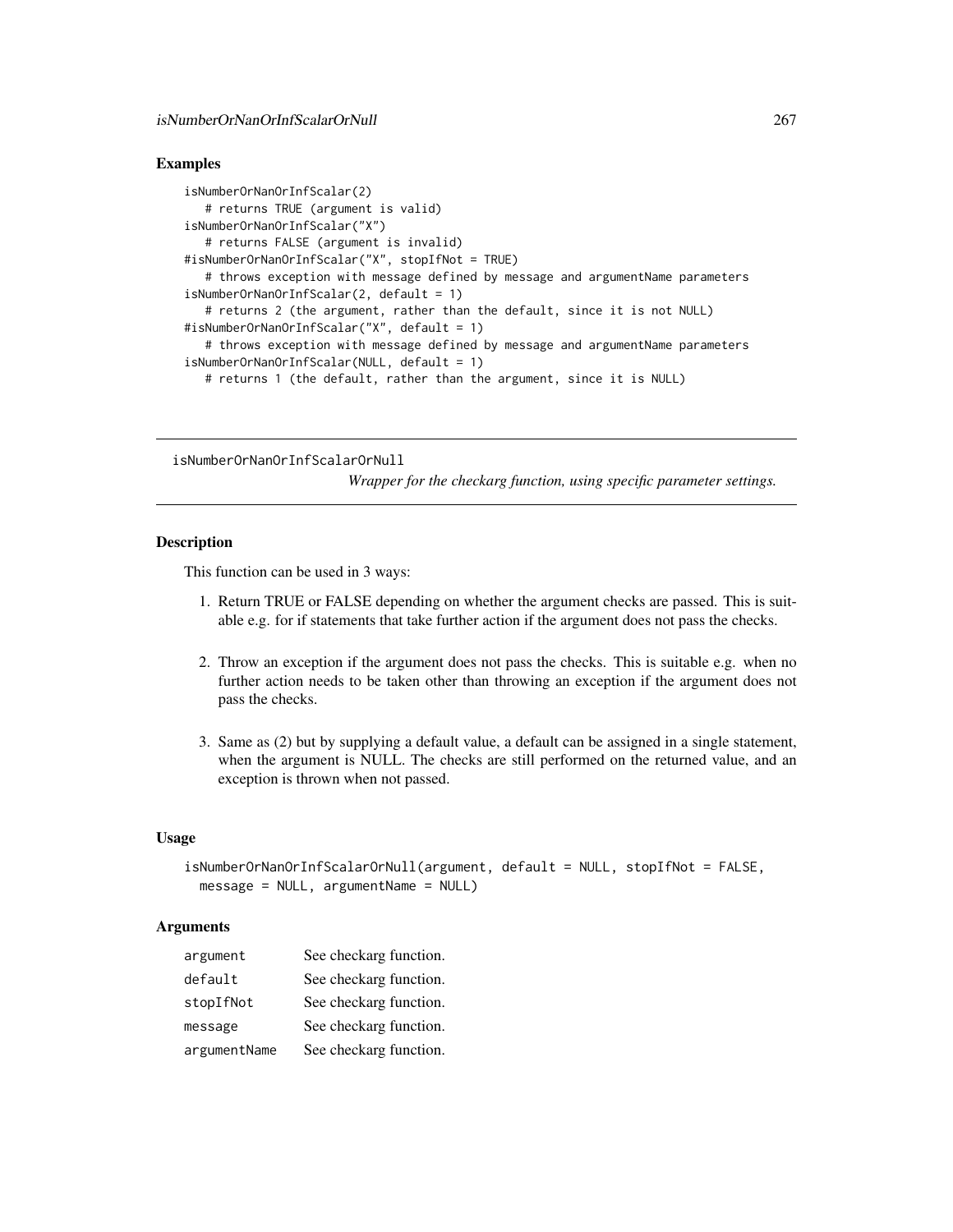## Details

Actual call to checkarg: checkarg(argument, "N", default = default, stopIfNot = stopIfNot, nullAllowed = TRUE,  $n = 1$ , zeroAllowed = TRUE, negativeAllowed = TRUE, positiveAllowed = TRUE, nonIntegerAllowed = TRUE, naAllowed = FALSE, nanAllowed = TRUE, infAllowed = TRUE, message = message, argumentName = argumentName)

### Value

See checkarg function.

#### Examples

```
isNumberOrNanOrInfScalarOrNull(2)
  # returns TRUE (argument is valid)
isNumberOrNanOrInfScalarOrNull("X")
  # returns FALSE (argument is invalid)
#isNumberOrNanOrInfScalarOrNull("X", stopIfNot = TRUE)
  # throws exception with message defined by message and argumentName parameters
isNumberOrNanOrInfScalarOrNull(2, default = 1)
  # returns 2 (the argument, rather than the default, since it is not NULL)
#isNumberOrNanOrInfScalarOrNull("X", default = 1)
  # throws exception with message defined by message and argumentName parameters
isNumberOrNanOrInfScalarOrNull(NULL, default = 1)
  # returns 1 (the default, rather than the argument, since it is NULL)
```
isNumberOrNanOrInfVector

*Wrapper for the checkarg function, using specific parameter settings.*

# **Description**

This function can be used in 3 ways:

- 1. Return TRUE or FALSE depending on whether the argument checks are passed. This is suitable e.g. for if statements that take further action if the argument does not pass the checks.
- 2. Throw an exception if the argument does not pass the checks. This is suitable e.g. when no further action needs to be taken other than throwing an exception if the argument does not pass the checks.
- 3. Same as (2) but by supplying a default value, a default can be assigned in a single statement, when the argument is NULL. The checks are still performed on the returned value, and an exception is thrown when not passed.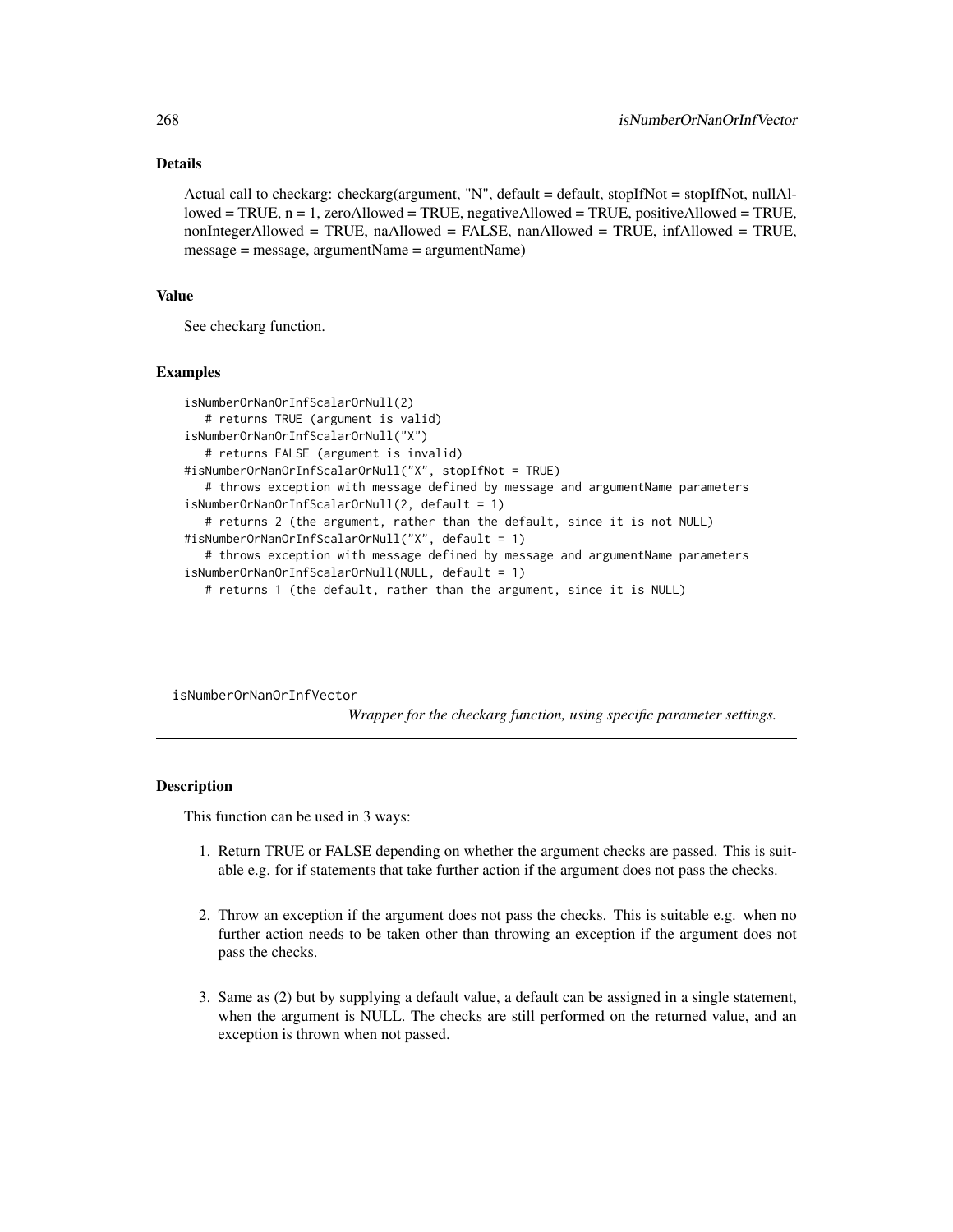### Usage

```
isNumberOrNanOrInfVector(argument, default = NULL, stopIfNot = FALSE,
 n = NA, message = NULL, argumentName = NULL)
```
## Arguments

| argument     | See checkarg function. |
|--------------|------------------------|
| default      | See checkarg function. |
| stopIfNot    | See checkarg function. |
| n            | See checkarg function. |
| message      | See checkarg function. |
| argumentName | See checkarg function. |

### Details

Actual call to checkarg: checkarg(argument, "N", default = default, stopIfNot = stopIfNot, nullAllowed = FALSE, n = NA, zeroAllowed = TRUE, negativeAllowed = TRUE, positiveAllowed  $=$  TRUE, nonIntegerAllowed  $=$  TRUE, naAllowed  $=$  FALSE, nanAllowed  $=$  TRUE, infAllowed  $=$ TRUE, message = message, argumentName = argumentName)

#### Value

See checkarg function.

```
isNumberOrNanOrInfVector(2)
  # returns TRUE (argument is valid)
isNumberOrNanOrInfVector("X")
  # returns FALSE (argument is invalid)
#isNumberOrNanOrInfVector("X", stopIfNot = TRUE)
   # throws exception with message defined by message and argumentName parameters
isNumberOrNanOrInfVector(2, default = 1)
   # returns 2 (the argument, rather than the default, since it is not NULL)
#isNumberOrNanOrInfVector("X", default = 1)
   # throws exception with message defined by message and argumentName parameters
isNumberOrNanOrInfVector(NULL, default = 1)
   # returns 1 (the default, rather than the argument, since it is NULL)
```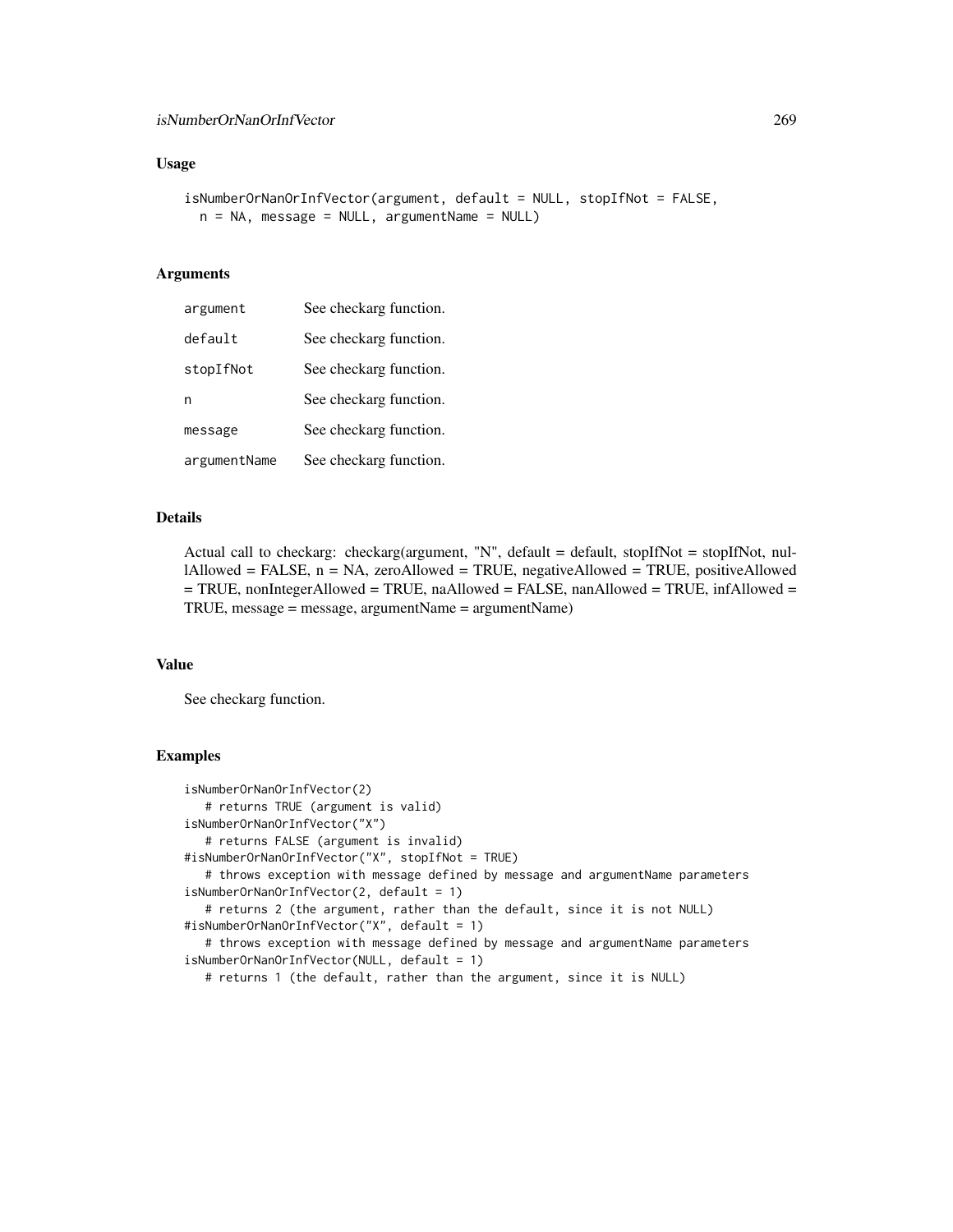#### isNumberOrNanOrInfVectorOrNull

*Wrapper for the checkarg function, using specific parameter settings.*

# **Description**

This function can be used in 3 ways:

- 1. Return TRUE or FALSE depending on whether the argument checks are passed. This is suitable e.g. for if statements that take further action if the argument does not pass the checks.
- 2. Throw an exception if the argument does not pass the checks. This is suitable e.g. when no further action needs to be taken other than throwing an exception if the argument does not pass the checks.
- 3. Same as (2) but by supplying a default value, a default can be assigned in a single statement, when the argument is NULL. The checks are still performed on the returned value, and an exception is thrown when not passed.

## Usage

```
isNumberOrNanOrInfVectorOrNull(argument, default = NULL, stopIfNot = FALSE,
 n = NA, message = NULL, argumentName = NULL)
```
#### Arguments

| argument     | See checkarg function. |
|--------------|------------------------|
| default      | See checkarg function. |
| stopIfNot    | See checkarg function. |
| n            | See checkarg function. |
| message      | See checkarg function. |
| argumentName | See checkarg function. |

#### Details

Actual call to checkarg: checkarg(argument, "N", default = default, stopIfNot = stopIfNot, nullAllowed = TRUE,  $n = NA$ , zeroAllowed = TRUE, negativeAllowed = TRUE, positiveAllowed = TRUE, nonIntegerAllowed = TRUE, naAllowed = FALSE, nanAllowed = TRUE, infAllowed = TRUE, message = message, argumentName = argumentName)

## Value

See checkarg function.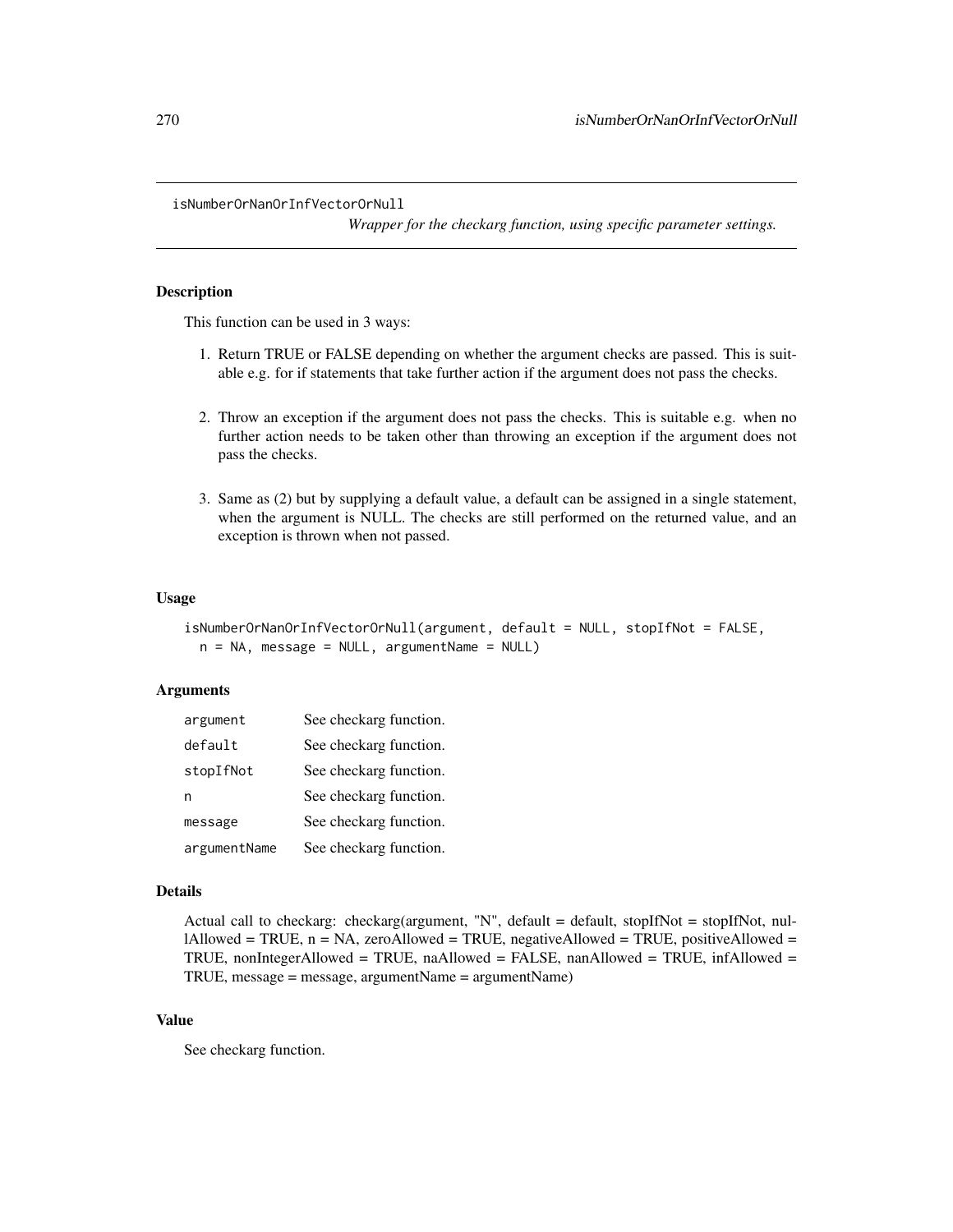## isNumberOrNanScalar 271

### Examples

```
isNumberOrNanOrInfVectorOrNull(2)
   # returns TRUE (argument is valid)
isNumberOrNanOrInfVectorOrNull("X")
   # returns FALSE (argument is invalid)
#isNumberOrNanOrInfVectorOrNull("X", stopIfNot = TRUE)
   # throws exception with message defined by message and argumentName parameters
isNumberOrNanOrInfVectorOrNull(2, default = 1)
   # returns 2 (the argument, rather than the default, since it is not NULL)
#isNumberOrNanOrInfVectorOrNull("X", default = 1)
   # throws exception with message defined by message and argumentName parameters
isNumberOrNanOrInfVectorOrNull(NULL, default = 1)
   # returns 1 (the default, rather than the argument, since it is NULL)
```
isNumberOrNanScalar *Wrapper for the checkarg function, using specific parameter settings.*

#### **Description**

This function can be used in 3 ways:

- 1. Return TRUE or FALSE depending on whether the argument checks are passed. This is suitable e.g. for if statements that take further action if the argument does not pass the checks.
- 2. Throw an exception if the argument does not pass the checks. This is suitable e.g. when no further action needs to be taken other than throwing an exception if the argument does not pass the checks.
- 3. Same as (2) but by supplying a default value, a default can be assigned in a single statement, when the argument is NULL. The checks are still performed on the returned value, and an exception is thrown when not passed.

### Usage

```
isNumberOrNanScalar(argument, default = NULL, stopIfNot = FALSE,
 message = NULL, argumentName = NULL)
```
#### **Arguments**

| argument     | See checkarg function. |
|--------------|------------------------|
| default      | See checkarg function. |
| stopIfNot    | See checkarg function. |
| message      | See checkarg function. |
| argumentName | See checkarg function. |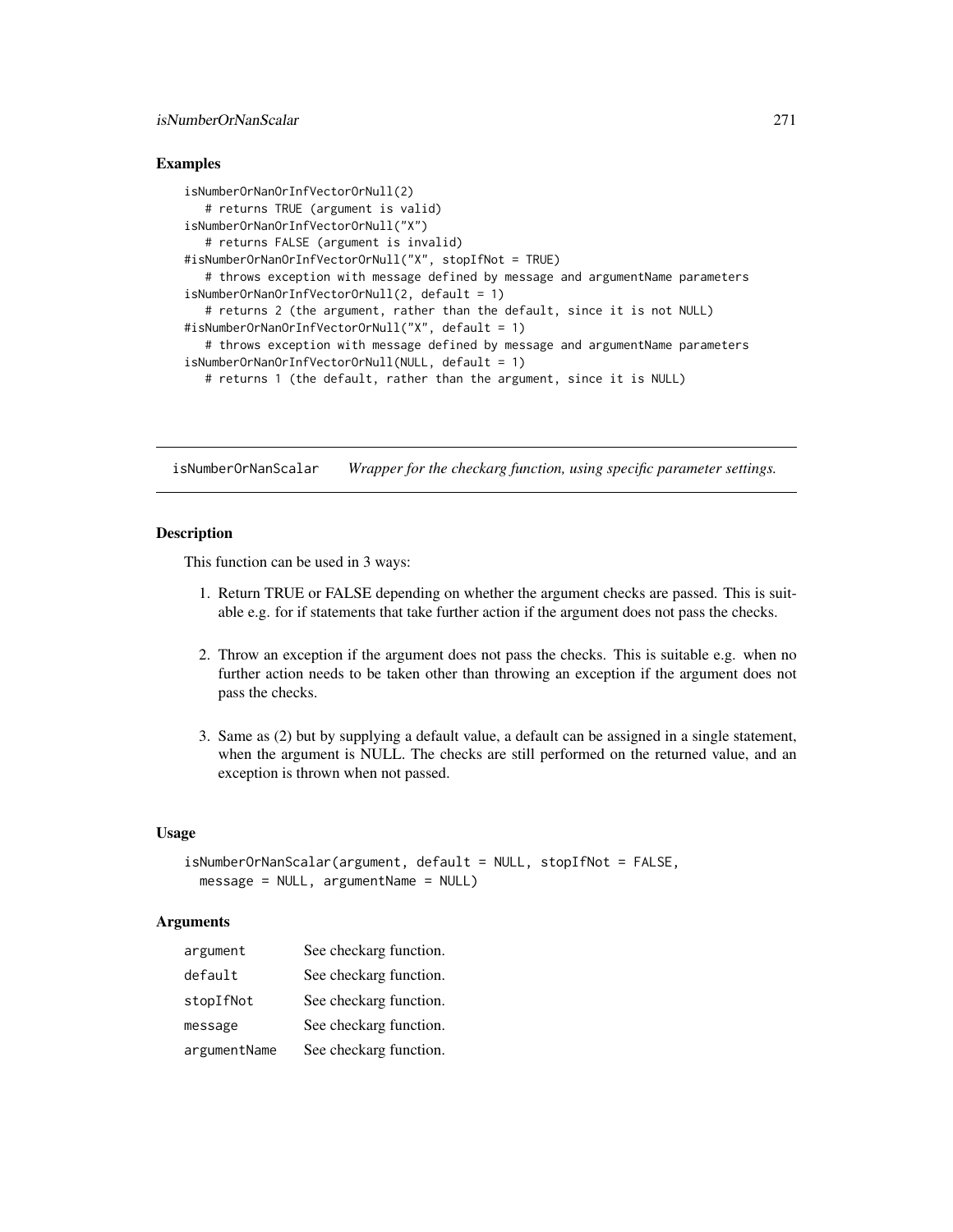# Details

Actual call to checkarg: checkarg(argument, "N", default = default, stopIfNot = stopIfNot, nullAllowed = FALSE, n = 1, zeroAllowed = TRUE, negativeAllowed = TRUE, positiveAllowed = TRUE, nonIntegerAllowed = TRUE, naAllowed = FALSE, nanAllowed = TRUE, infAllowed = FALSE, message = message, argumentName = argumentName)

### Value

See checkarg function.

#### Examples

```
isNumberOrNanScalar(2)
   # returns TRUE (argument is valid)
isNumberOrNanScalar("X")
   # returns FALSE (argument is invalid)
#isNumberOrNanScalar("X", stopIfNot = TRUE)
   # throws exception with message defined by message and argumentName parameters
isNumberOrNanScalar(2, default = 1)
   # returns 2 (the argument, rather than the default, since it is not NULL)
#isNumberOrNanScalar("X", default = 1)
   # throws exception with message defined by message and argumentName parameters
isNumberOrNanScalar(NULL, default = 1)
  # returns 1 (the default, rather than the argument, since it is NULL)
```
isNumberOrNanScalarOrNull

*Wrapper for the checkarg function, using specific parameter settings.*

# **Description**

This function can be used in 3 ways:

- 1. Return TRUE or FALSE depending on whether the argument checks are passed. This is suitable e.g. for if statements that take further action if the argument does not pass the checks.
- 2. Throw an exception if the argument does not pass the checks. This is suitable e.g. when no further action needs to be taken other than throwing an exception if the argument does not pass the checks.
- 3. Same as (2) but by supplying a default value, a default can be assigned in a single statement, when the argument is NULL. The checks are still performed on the returned value, and an exception is thrown when not passed.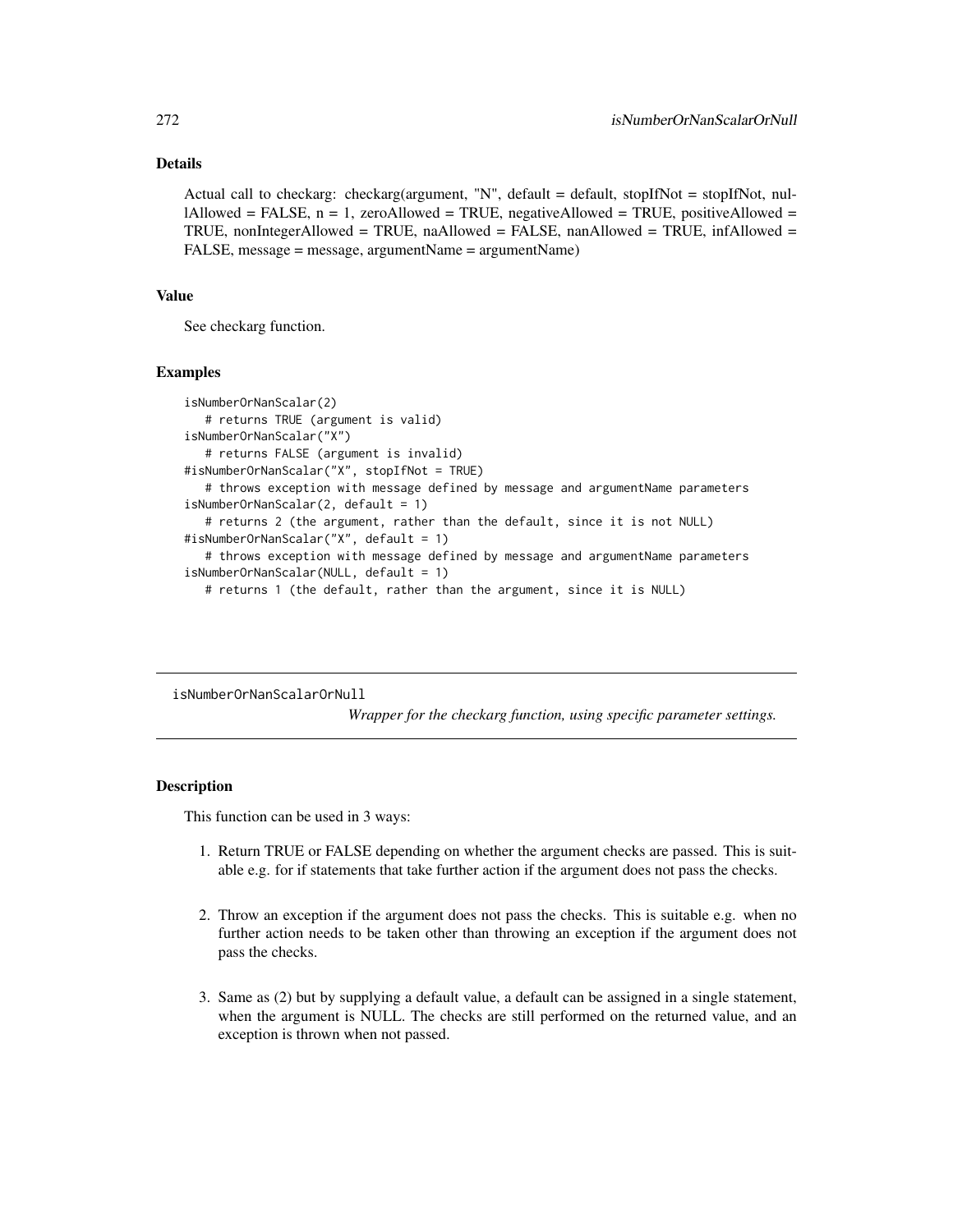## isNumberOrNanVector 273

### Usage

```
isNumberOrNanScalarOrNull(argument, default = NULL, stopIfNot = FALSE,
 message = NULL, argumentName = NULL)
```
# Arguments

| argument     | See checkarg function. |
|--------------|------------------------|
| default      | See checkarg function. |
| stopIfNot    | See checkarg function. |
| message      | See checkarg function. |
| argumentName | See checkarg function. |

#### Details

Actual call to checkarg: checkarg(argument, "N", default = default, stopIfNot = stopIfNot, nullAllowed = TRUE,  $n = 1$ , zeroAllowed = TRUE, negativeAllowed = TRUE, positiveAllowed = TRUE, nonIntegerAllowed = TRUE, naAllowed = FALSE, nanAllowed = TRUE, infAllowed = FALSE, message = message, argumentName = argumentName)

## Value

See checkarg function.

#### Examples

```
isNumberOrNanScalarOrNull(2)
   # returns TRUE (argument is valid)
isNumberOrNanScalarOrNull("X")
   # returns FALSE (argument is invalid)
#isNumberOrNanScalarOrNull("X", stopIfNot = TRUE)
   # throws exception with message defined by message and argumentName parameters
isNumberOrNanScalarOrNull(2, default = 1)
   # returns 2 (the argument, rather than the default, since it is not NULL)
#isNumberOrNanScalarOrNull("X", default = 1)
   # throws exception with message defined by message and argumentName parameters
isNumberOrNanScalarOrNull(NULL, default = 1)
   # returns 1 (the default, rather than the argument, since it is NULL)
```
isNumberOrNanVector *Wrapper for the checkarg function, using specific parameter settings.*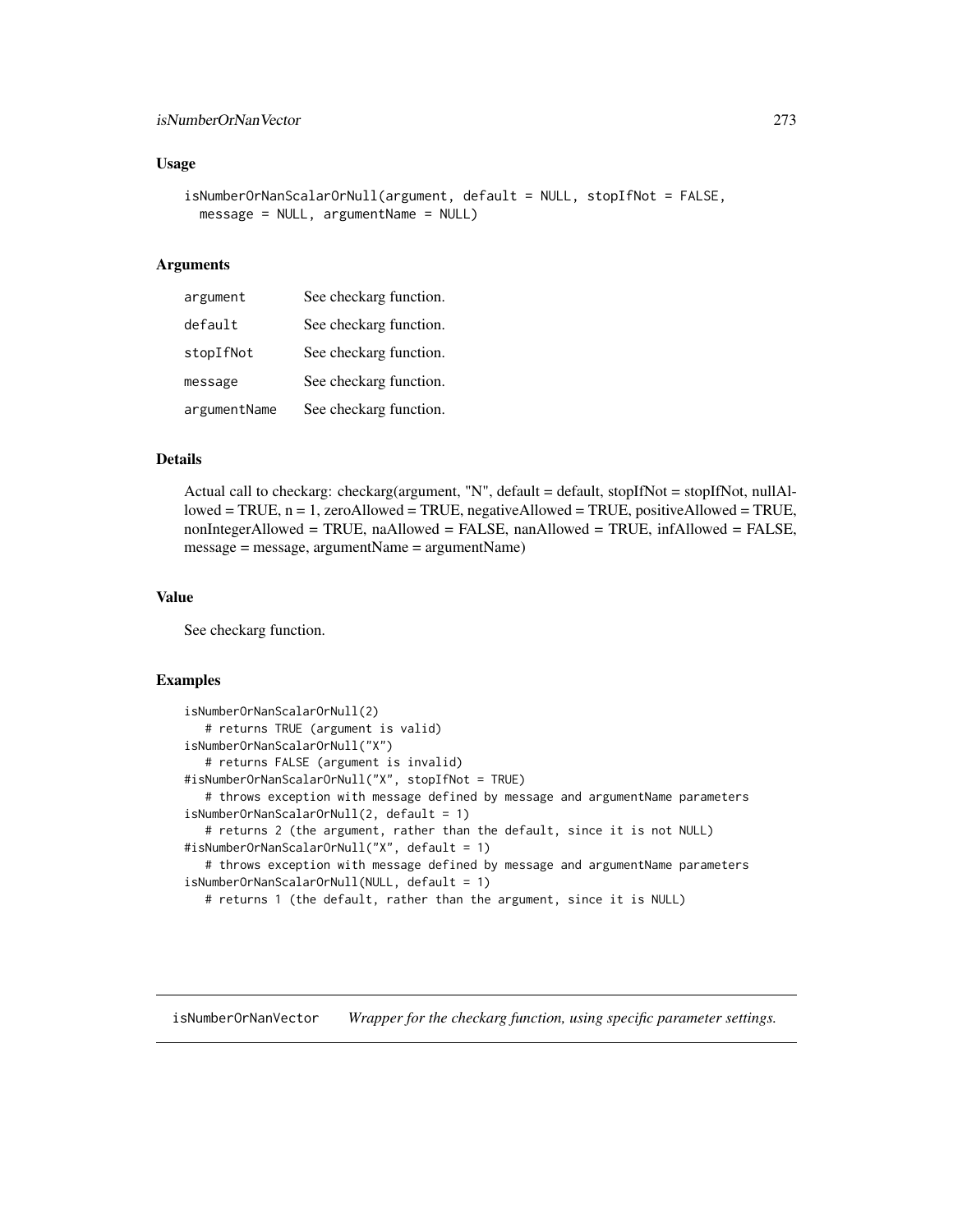### **Description**

This function can be used in 3 ways:

- 1. Return TRUE or FALSE depending on whether the argument checks are passed. This is suitable e.g. for if statements that take further action if the argument does not pass the checks.
- 2. Throw an exception if the argument does not pass the checks. This is suitable e.g. when no further action needs to be taken other than throwing an exception if the argument does not pass the checks.
- 3. Same as (2) but by supplying a default value, a default can be assigned in a single statement, when the argument is NULL. The checks are still performed on the returned value, and an exception is thrown when not passed.

#### Usage

```
isNumberOrNanVector(argument, default = NULL, stopIfNot = FALSE, n = NA,
 message = NULL, argumentName = NULL)
```
### Arguments

| argument     | See checkarg function. |
|--------------|------------------------|
| default      | See checkarg function. |
| stopIfNot    | See checkarg function. |
| n            | See checkarg function. |
| message      | See checkarg function. |
| argumentName | See checkarg function. |

### Details

Actual call to checkarg: checkarg(argument, "N", default = default, stopIfNot = stopIfNot, nul- $1$ Allowed = FALSE,  $n = NA$ , zeroAllowed = TRUE, negativeAllowed = TRUE, positiveAllowed = TRUE, nonIntegerAllowed = TRUE, naAllowed = FALSE, nanAllowed = TRUE, infAllowed = FALSE, message = message, argumentName = argumentName)

### Value

See checkarg function.

```
isNumberOrNanVector(2)
   # returns TRUE (argument is valid)
isNumberOrNanVector("X")
   # returns FALSE (argument is invalid)
#isNumberOrNanVector("X", stopIfNot = TRUE)
  # throws exception with message defined by message and argumentName parameters
```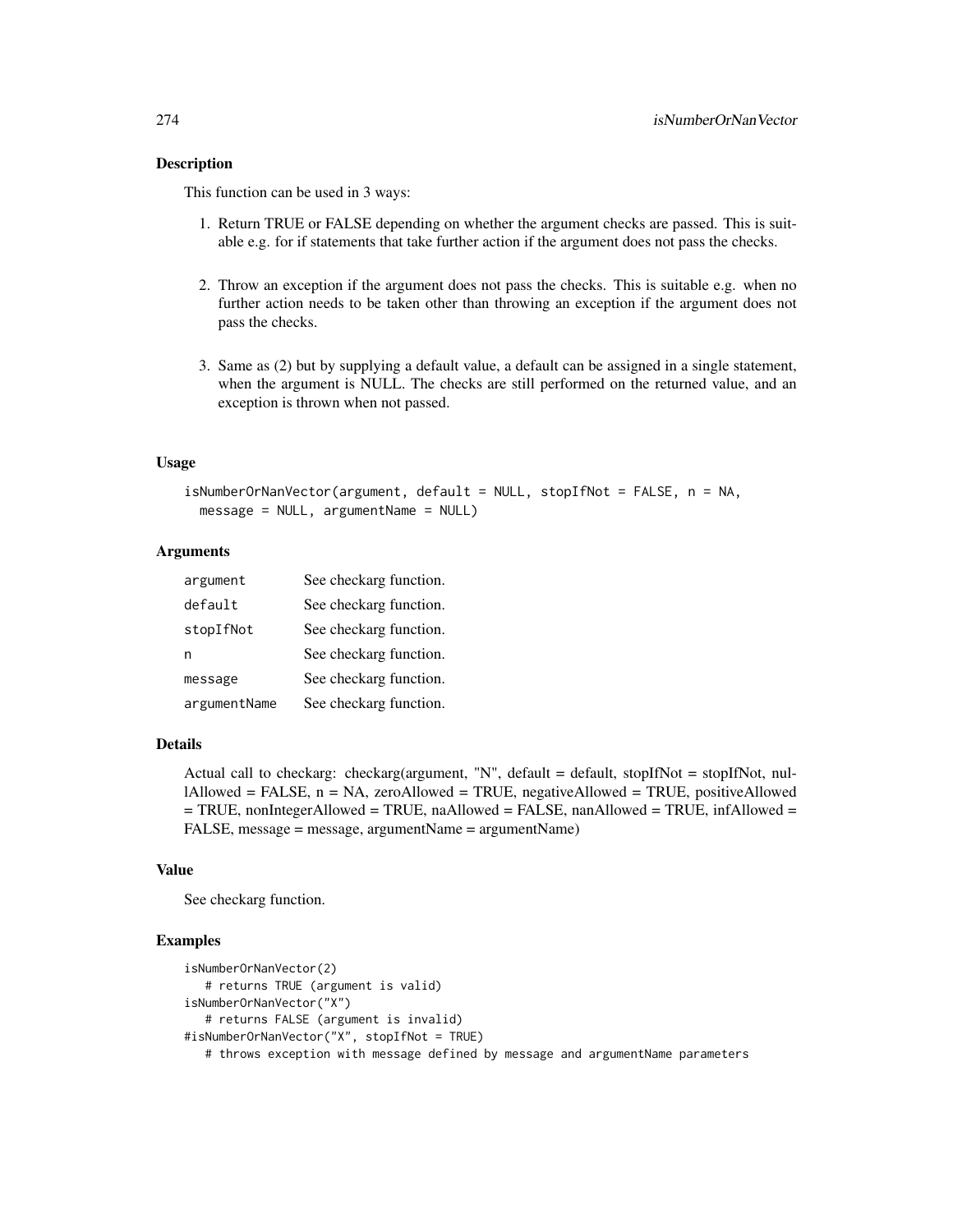```
isNumberOrNanVector(2, default = 1)
   # returns 2 (the argument, rather than the default, since it is not NULL)
#isNumberOrNanVector("X", default = 1)
   # throws exception with message defined by message and argumentName parameters
isNumberOrNanVector(NULL, default = 1)
  # returns 1 (the default, rather than the argument, since it is NULL)
```
isNumberOrNanVectorOrNull

*Wrapper for the checkarg function, using specific parameter settings.*

## **Description**

This function can be used in 3 ways:

- 1. Return TRUE or FALSE depending on whether the argument checks are passed. This is suitable e.g. for if statements that take further action if the argument does not pass the checks.
- 2. Throw an exception if the argument does not pass the checks. This is suitable e.g. when no further action needs to be taken other than throwing an exception if the argument does not pass the checks.
- 3. Same as (2) but by supplying a default value, a default can be assigned in a single statement, when the argument is NULL. The checks are still performed on the returned value, and an exception is thrown when not passed.

#### Usage

```
isNumberOrNanVectorOrNull(argument, default = NULL, stopIfNot = FALSE,
 n = NA, message = NULL, argumentName = NULL)
```
#### **Arguments**

| argument     | See checkarg function. |
|--------------|------------------------|
| default      | See checkarg function. |
| stopIfNot    | See checkarg function. |
| n            | See checkarg function. |
| message      | See checkarg function. |
| argumentName | See checkarg function. |

#### Details

Actual call to checkarg: checkarg(argument, "N", default = default, stopIfNot = stopIfNot, nullAllowed = TRUE,  $n = NA$ , zeroAllowed = TRUE, negativeAllowed = TRUE, positiveAllowed = TRUE, nonIntegerAllowed = TRUE, naAllowed = FALSE, nanAllowed = TRUE, infAllowed = FALSE, message = message, argumentName = argumentName)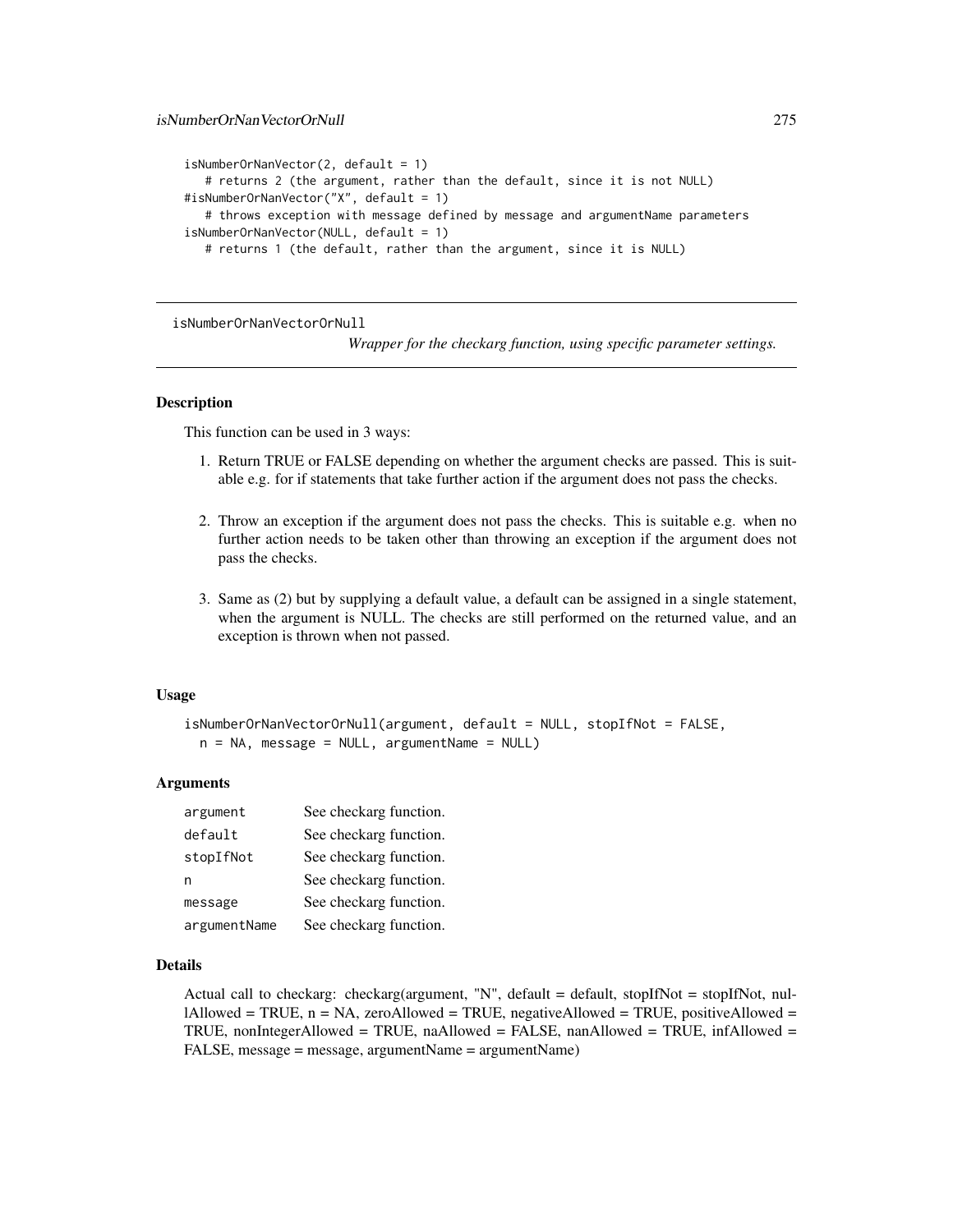# Value

See checkarg function.

### Examples

```
isNumberOrNanVectorOrNull(2)
  # returns TRUE (argument is valid)
isNumberOrNanVectorOrNull("X")
  # returns FALSE (argument is invalid)
#isNumberOrNanVectorOrNull("X", stopIfNot = TRUE)
  # throws exception with message defined by message and argumentName parameters
isNumberOrNanVectorOrNull(2, default = 1)
  # returns 2 (the argument, rather than the default, since it is not NULL)
#isNumberOrNanVectorOrNull("X", default = 1)
  # throws exception with message defined by message and argumentName parameters
isNumberOrNanVectorOrNull(NULL, default = 1)
  # returns 1 (the default, rather than the argument, since it is NULL)
```
isNumberOrNaOrInfScalar

*Wrapper for the checkarg function, using specific parameter settings.*

### Description

This function can be used in 3 ways:

- 1. Return TRUE or FALSE depending on whether the argument checks are passed. This is suitable e.g. for if statements that take further action if the argument does not pass the checks.
- 2. Throw an exception if the argument does not pass the checks. This is suitable e.g. when no further action needs to be taken other than throwing an exception if the argument does not pass the checks.
- 3. Same as (2) but by supplying a default value, a default can be assigned in a single statement, when the argument is NULL. The checks are still performed on the returned value, and an exception is thrown when not passed.

# Usage

```
isNumberOrNaOrInfScalar(argument, default = NULL, stopIfNot = FALSE,
 message = NULL, argumentName = NULL)
```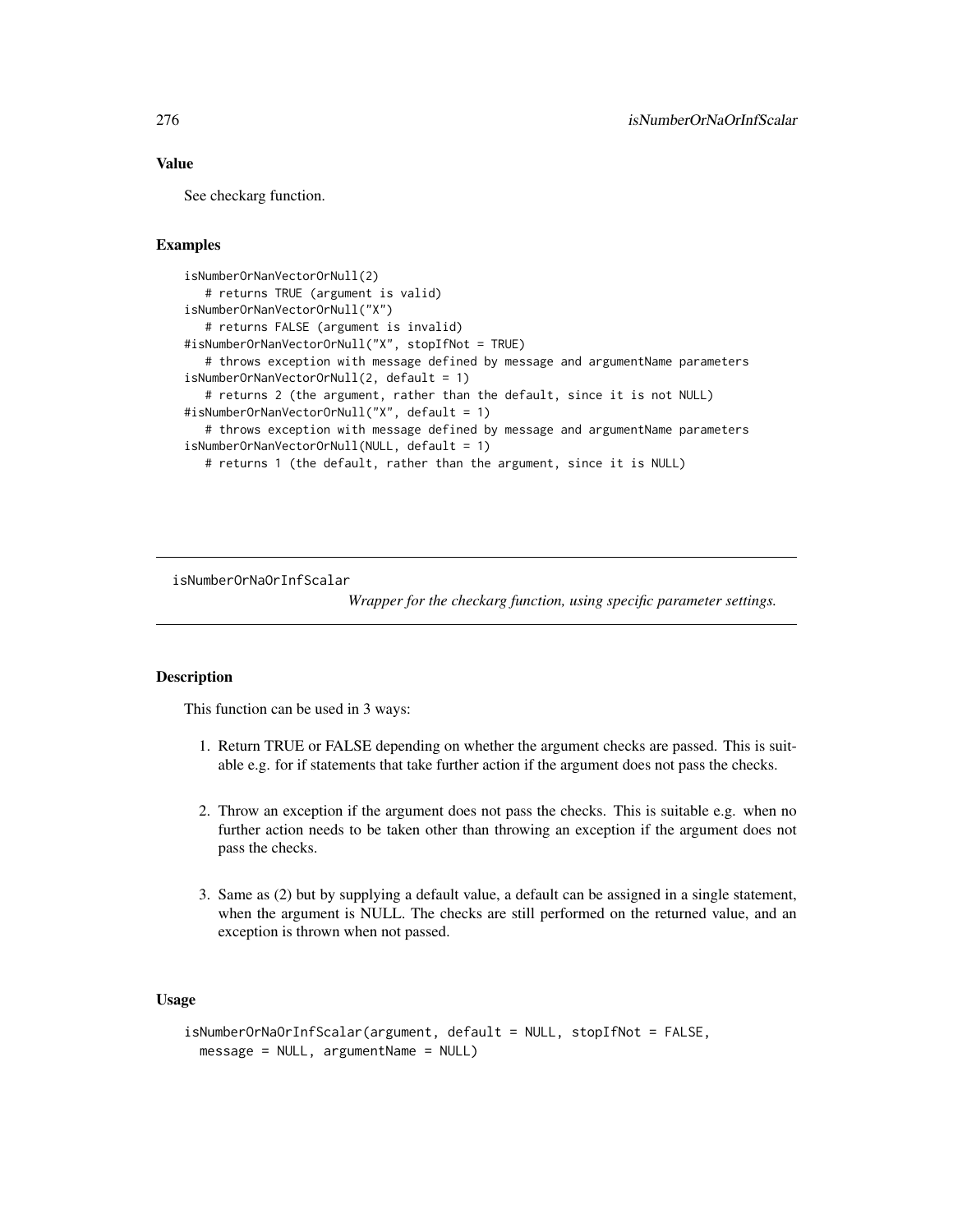#### **Arguments**

| argument     | See checkarg function. |
|--------------|------------------------|
| default      | See checkarg function. |
| stopIfNot    | See checkarg function. |
| message      | See checkarg function. |
| argumentName | See checkarg function. |

# Details

Actual call to checkarg: checkarg(argument, "N", default = default, stopIfNot = stopIfNot, nullAllowed = FALSE,  $n = 1$ , zeroAllowed = TRUE, negativeAllowed = TRUE, positiveAllowed = TRUE, nonIntegerAllowed = TRUE, naAllowed = TRUE, nanAllowed = FALSE, infAllowed = TRUE, message = message, argumentName = argumentName)

## Value

See checkarg function.

# Examples

```
isNumberOrNaOrInfScalar(2)
  # returns TRUE (argument is valid)
isNumberOrNaOrInfScalar("X")
  # returns FALSE (argument is invalid)
#isNumberOrNaOrInfScalar("X", stopIfNot = TRUE)
   # throws exception with message defined by message and argumentName parameters
isNumberOrNaOrInfScalar(2, default = 1)
   # returns 2 (the argument, rather than the default, since it is not NULL)
#isNumberOrNaOrInfScalar("X", default = 1)
   # throws exception with message defined by message and argumentName parameters
isNumberOrNaOrInfScalar(NULL, default = 1)
   # returns 1 (the default, rather than the argument, since it is NULL)
```
isNumberOrNaOrInfScalarOrNull

*Wrapper for the checkarg function, using specific parameter settings.*

### Description

This function can be used in 3 ways:

1. Return TRUE or FALSE depending on whether the argument checks are passed. This is suitable e.g. for if statements that take further action if the argument does not pass the checks.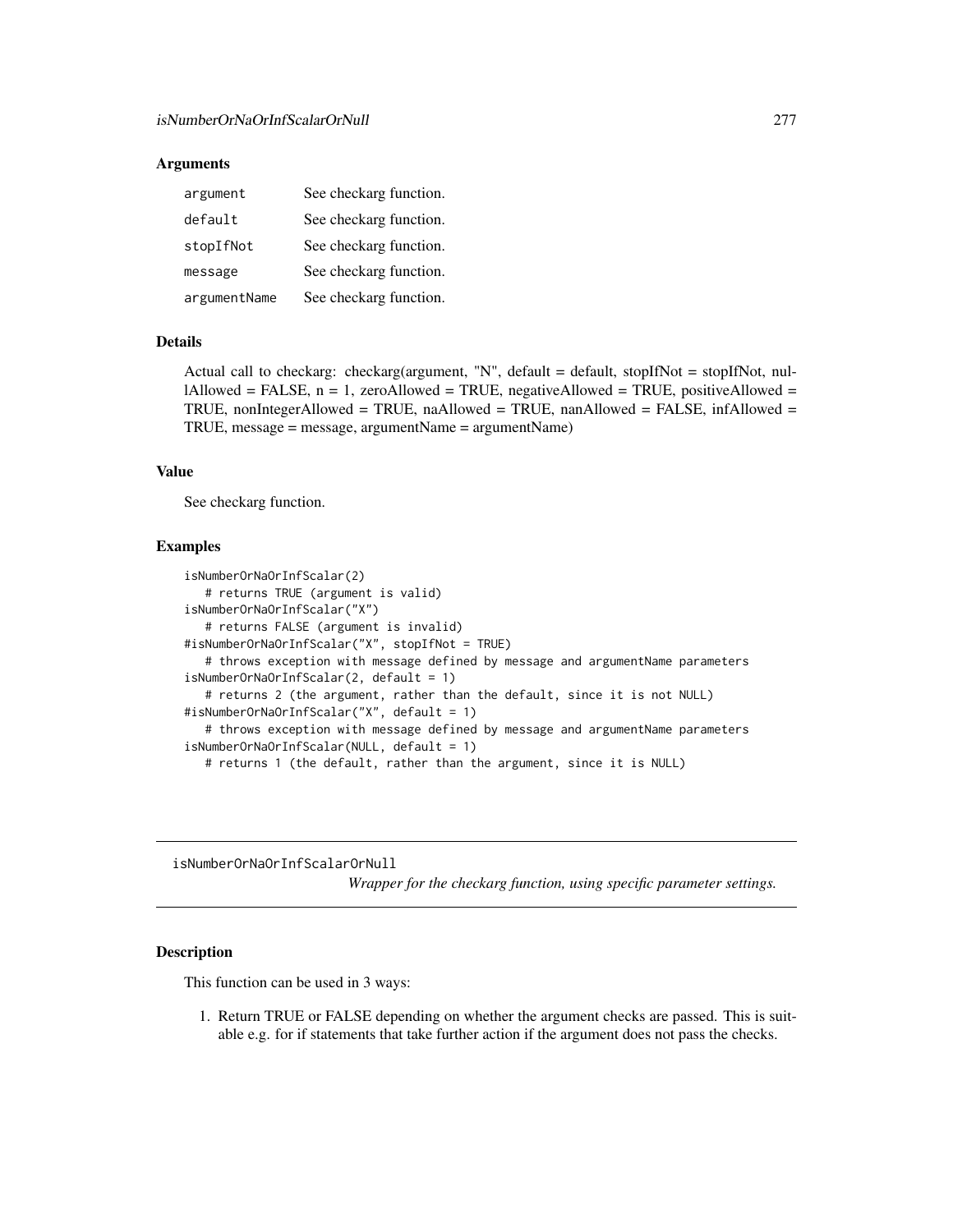- 2. Throw an exception if the argument does not pass the checks. This is suitable e.g. when no further action needs to be taken other than throwing an exception if the argument does not pass the checks.
- 3. Same as (2) but by supplying a default value, a default can be assigned in a single statement, when the argument is NULL. The checks are still performed on the returned value, and an exception is thrown when not passed.

# Usage

```
isNumberOrNaOrInfScalarOrNull(argument, default = NULL, stopIfNot = FALSE,
 message = NULL, argumentName = NULL)
```
### Arguments

| argument     | See checkarg function. |
|--------------|------------------------|
| default      | See checkarg function. |
| stopIfNot    | See checkarg function. |
| message      | See checkarg function. |
| argumentName | See checkarg function. |

## Details

Actual call to checkarg: checkarg(argument, "N", default = default, stopIfNot = stopIfNot, nullAl $loved = TRUE, n = 1, zero$ Allowed = TRUE, negativeAllowed = TRUE, positiveAllowed = TRUE, nonIntegerAllowed = TRUE, naAllowed = TRUE, nanAllowed = FALSE, infAllowed = TRUE, message = message, argumentName = argumentName)

## Value

See checkarg function.

```
isNumberOrNaOrInfScalarOrNull(2)
   # returns TRUE (argument is valid)
isNumberOrNaOrInfScalarOrNull("X")
   # returns FALSE (argument is invalid)
#isNumberOrNaOrInfScalarOrNull("X", stopIfNot = TRUE)
   # throws exception with message defined by message and argumentName parameters
isNumberOrNaOrInfScalarOrNull(2, default = 1)
   # returns 2 (the argument, rather than the default, since it is not NULL)
#isNumberOrNaOrInfScalarOrNull("X", default = 1)
   # throws exception with message defined by message and argumentName parameters
isNumberOrNaOrInfScalarOrNull(NULL, default = 1)
   # returns 1 (the default, rather than the argument, since it is NULL)
```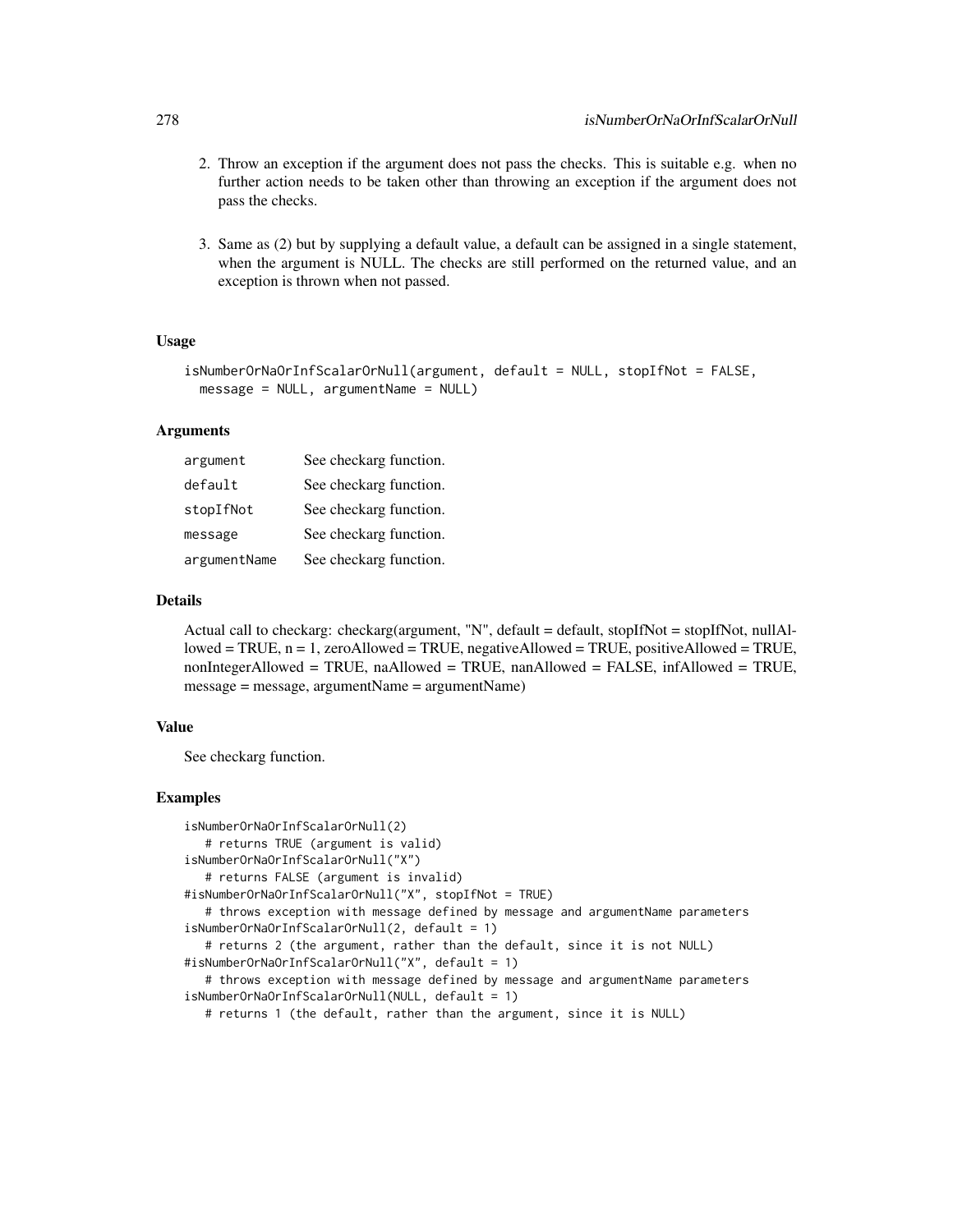isNumberOrNaOrInfVector

*Wrapper for the checkarg function, using specific parameter settings.*

# **Description**

This function can be used in 3 ways:

- 1. Return TRUE or FALSE depending on whether the argument checks are passed. This is suitable e.g. for if statements that take further action if the argument does not pass the checks.
- 2. Throw an exception if the argument does not pass the checks. This is suitable e.g. when no further action needs to be taken other than throwing an exception if the argument does not pass the checks.
- 3. Same as (2) but by supplying a default value, a default can be assigned in a single statement, when the argument is NULL. The checks are still performed on the returned value, and an exception is thrown when not passed.

## Usage

```
isNumberOrNaOrInfVector(argument, default = NULL, stopIfNot = FALSE,
 n = NA, message = NULL, argumentName = NULL)
```
## Arguments

| argument     | See checkarg function. |
|--------------|------------------------|
| default      | See checkarg function. |
| stopIfNot    | See checkarg function. |
| n            | See checkarg function. |
| message      | See checkarg function. |
| argumentName | See checkarg function. |

#### Details

Actual call to checkarg: checkarg(argument, "N", default = default, stopIfNot = stopIfNot, nullAllowed = FALSE, n = NA, zeroAllowed = TRUE, negativeAllowed = TRUE, positiveAllowed = TRUE, nonIntegerAllowed = TRUE, naAllowed = TRUE, nanAllowed = FALSE, infAllowed = TRUE, message = message, argumentName = argumentName)

## Value

See checkarg function.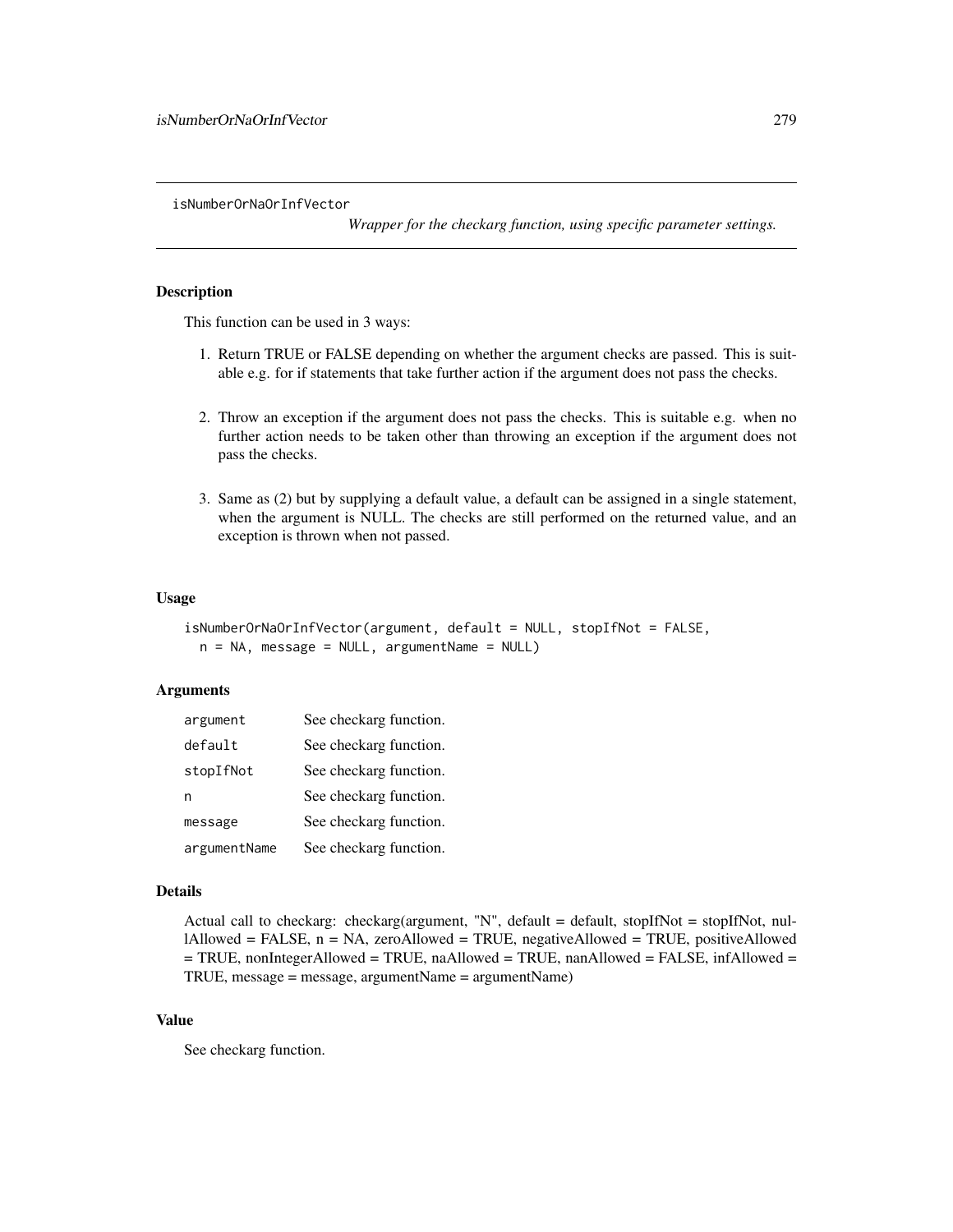## Examples

```
isNumberOrNaOrInfVector(2)
   # returns TRUE (argument is valid)
isNumberOrNaOrInfVector("X")
   # returns FALSE (argument is invalid)
#isNumberOrNaOrInfVector("X", stopIfNot = TRUE)
   # throws exception with message defined by message and argumentName parameters
isNumberOrNaOrInfVector(2, default = 1)
  # returns 2 (the argument, rather than the default, since it is not NULL)
#isNumberOrNaOrInfVector("X", default = 1)
   # throws exception with message defined by message and argumentName parameters
isNumberOrNaOrInfVector(NULL, default = 1)
  # returns 1 (the default, rather than the argument, since it is NULL)
```
isNumberOrNaOrInfVectorOrNull

*Wrapper for the checkarg function, using specific parameter settings.*

## Description

This function can be used in 3 ways:

- 1. Return TRUE or FALSE depending on whether the argument checks are passed. This is suitable e.g. for if statements that take further action if the argument does not pass the checks.
- 2. Throw an exception if the argument does not pass the checks. This is suitable e.g. when no further action needs to be taken other than throwing an exception if the argument does not pass the checks.
- 3. Same as (2) but by supplying a default value, a default can be assigned in a single statement, when the argument is NULL. The checks are still performed on the returned value, and an exception is thrown when not passed.

#### Usage

```
isNumberOrNaOrInfVectorOrNull(argument, default = NULL, stopIfNot = FALSE,
 n = NA, message = NULL, argumentName = NULL)
```
### Arguments

| argument     | See checkarg function. |
|--------------|------------------------|
| default      | See checkarg function. |
| stopIfNot    | See checkarg function. |
| n            | See checkarg function. |
| message      | See checkarg function. |
| argumentName | See checkarg function. |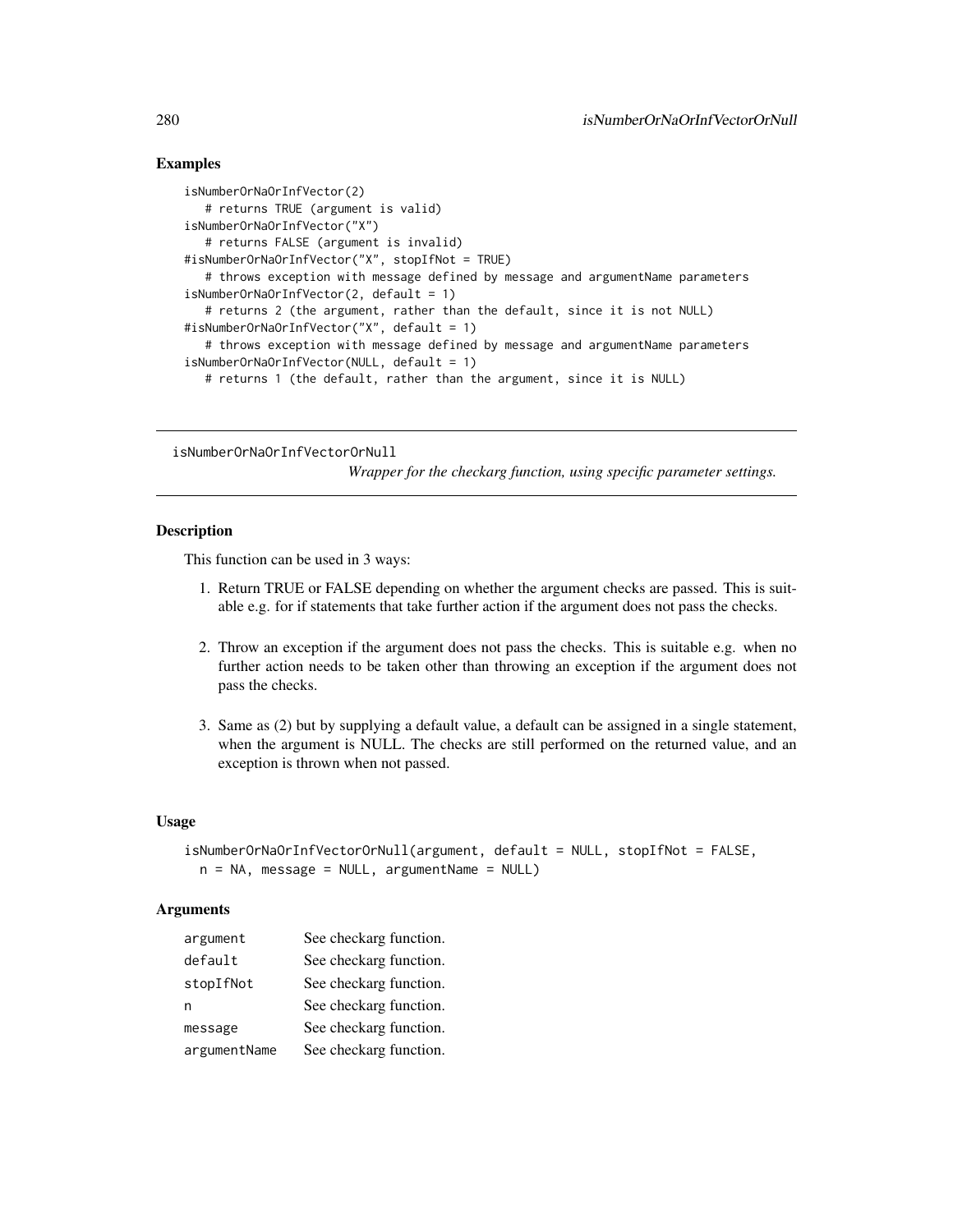# Details

Actual call to checkarg: checkarg(argument, "N", default = default, stopIfNot = stopIfNot, nullAllowed = TRUE,  $n = NA$ , zeroAllowed = TRUE, negativeAllowed = TRUE, positiveAllowed = TRUE, nonIntegerAllowed = TRUE, naAllowed = TRUE, nanAllowed = FALSE, infAllowed = TRUE, message = message, argumentName = argumentName)

#### Value

See checkarg function.

#### Examples

```
isNumberOrNaOrInfVectorOrNull(2)
  # returns TRUE (argument is valid)
isNumberOrNaOrInfVectorOrNull("X")
  # returns FALSE (argument is invalid)
#isNumberOrNaOrInfVectorOrNull("X", stopIfNot = TRUE)
  # throws exception with message defined by message and argumentName parameters
isNumberOrNaOrInfVectorOrNull(2, default = 1)
  # returns 2 (the argument, rather than the default, since it is not NULL)
#isNumberOrNaOrInfVectorOrNull("X", default = 1)
  # throws exception with message defined by message and argumentName parameters
isNumberOrNaOrInfVectorOrNull(NULL, default = 1)
  # returns 1 (the default, rather than the argument, since it is NULL)
```
isNumberOrNaOrNanOrInfScalar *Wrapper for the checkarg function, using specific parameter settings.*

#### Description

This function can be used in 3 ways:

- 1. Return TRUE or FALSE depending on whether the argument checks are passed. This is suitable e.g. for if statements that take further action if the argument does not pass the checks.
- 2. Throw an exception if the argument does not pass the checks. This is suitable e.g. when no further action needs to be taken other than throwing an exception if the argument does not pass the checks.
- 3. Same as (2) but by supplying a default value, a default can be assigned in a single statement, when the argument is NULL. The checks are still performed on the returned value, and an exception is thrown when not passed.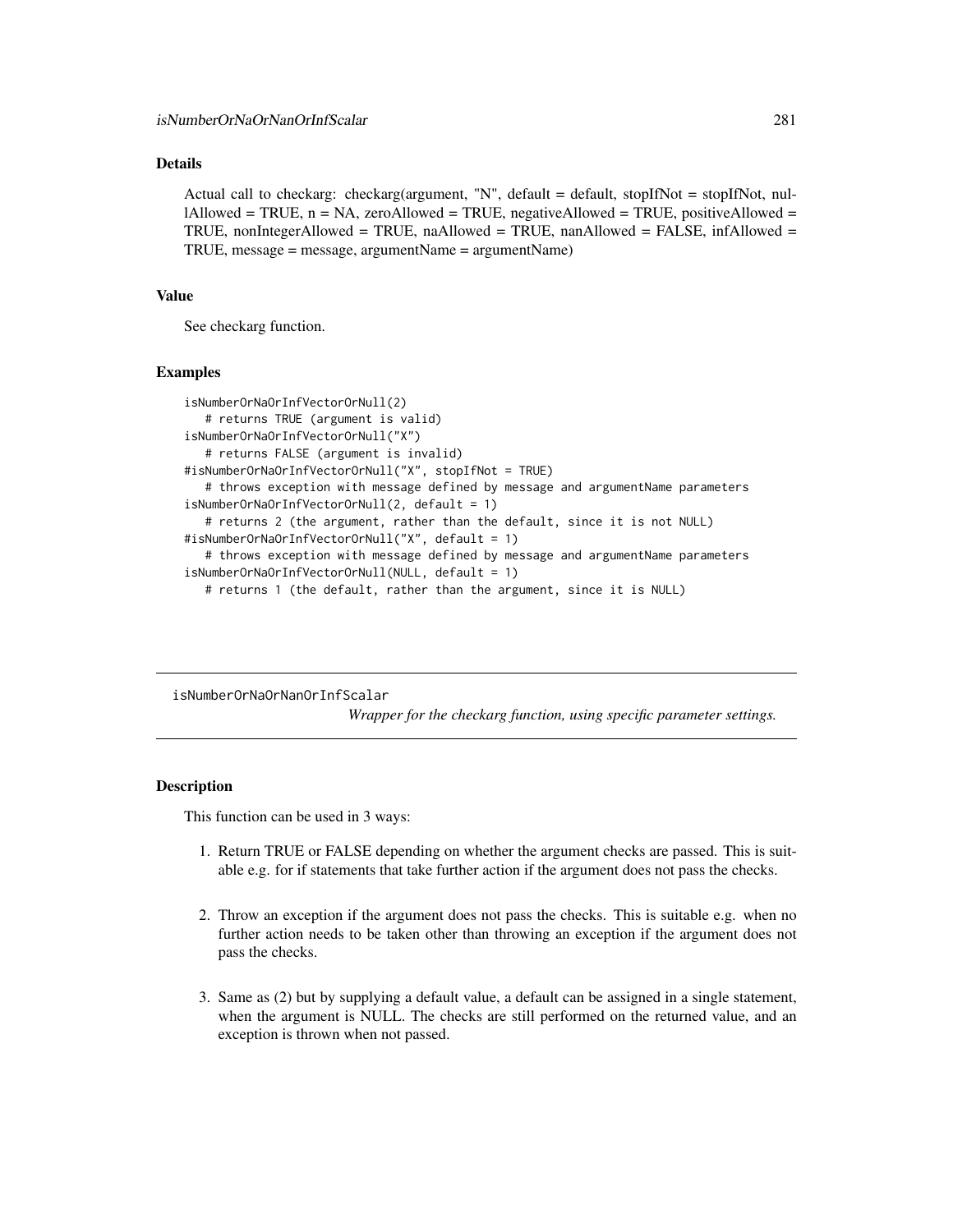#### Usage

```
isNumberOrNaOrNanOrInfScalar(argument, default = NULL, stopIfNot = FALSE,
 message = NULL, argumentName = NULL)
```
#### Arguments

| argument     | See checkarg function. |
|--------------|------------------------|
| default      | See checkarg function. |
| stopIfNot    | See checkarg function. |
| message      | See checkarg function. |
| argumentName | See checkarg function. |

## Details

Actual call to checkarg: checkarg(argument, "N", default = default, stopIfNot = stopIfNot, nullAllowed = FALSE, n = 1, zeroAllowed = TRUE, negativeAllowed = TRUE, positiveAllowed = TRUE, nonIntegerAllowed = TRUE, naAllowed = TRUE, nanAllowed = TRUE, infAllowed = TRUE, mes $sage = message, argumentName = argumentName)$ 

### Value

See checkarg function.

## Examples

```
isNumberOrNaOrNanOrInfScalar(2)
   # returns TRUE (argument is valid)
isNumberOrNaOrNanOrInfScalar("X")
   # returns FALSE (argument is invalid)
#isNumberOrNaOrNanOrInfScalar("X", stopIfNot = TRUE)
   # throws exception with message defined by message and argumentName parameters
isNumberOrNaOrNanOrInfScalar(2, default = 1)
   # returns 2 (the argument, rather than the default, since it is not NULL)
#isNumberOrNaOrNanOrInfScalar("X", default = 1)
   # throws exception with message defined by message and argumentName parameters
isNumberOrNaOrNanOrInfScalar(NULL, default = 1)
  # returns 1 (the default, rather than the argument, since it is NULL)
```
isNumberOrNaOrNanOrInfScalarOrNull

*Wrapper for the checkarg function, using specific parameter settings.*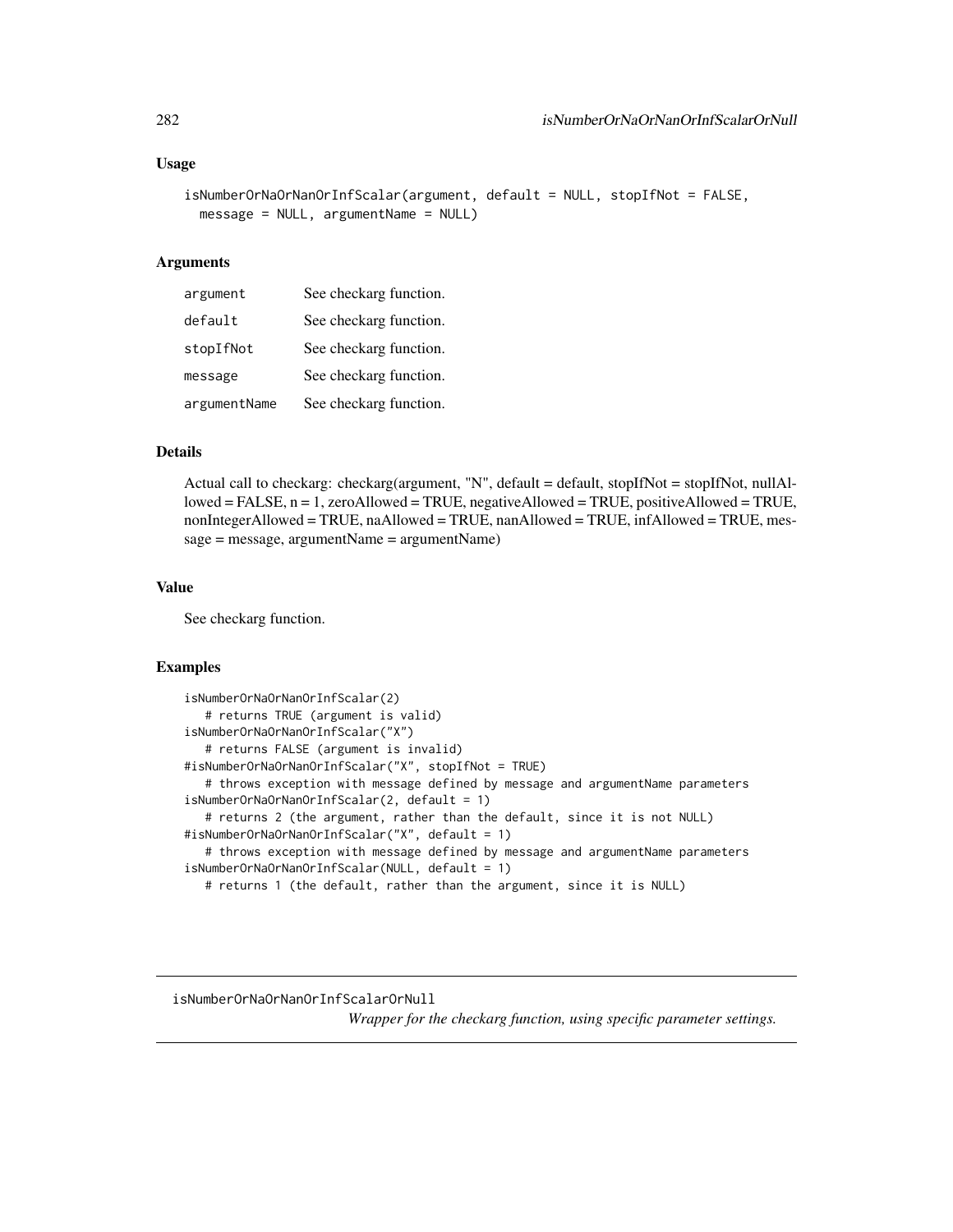### **Description**

This function can be used in 3 ways:

- 1. Return TRUE or FALSE depending on whether the argument checks are passed. This is suitable e.g. for if statements that take further action if the argument does not pass the checks.
- 2. Throw an exception if the argument does not pass the checks. This is suitable e.g. when no further action needs to be taken other than throwing an exception if the argument does not pass the checks.
- 3. Same as (2) but by supplying a default value, a default can be assigned in a single statement, when the argument is NULL. The checks are still performed on the returned value, and an exception is thrown when not passed.

#### Usage

```
isNumberOrNaOrNanOrInfScalarOrNull(argument, default = NULL,
 stopIfNot = FALSE, message = NULL, argumentName = NULL)
```
### Arguments

| argument     | See checkarg function. |
|--------------|------------------------|
| default      | See checkarg function. |
| stopIfNot    | See checkarg function. |
| message      | See checkarg function. |
| argumentName | See checkarg function. |

### Details

Actual call to checkarg: checkarg(argument, "N", default = default, stopIfNot = stopIfNot, nullAllowed = TRUE,  $n = 1$ , zeroAllowed = TRUE, negativeAllowed = TRUE, positiveAllowed = TRUE, nonIntegerAllowed = TRUE, naAllowed = TRUE, nanAllowed = TRUE, infAllowed = TRUE, message = message, argumentName = argumentName)

### Value

See checkarg function.

```
isNumberOrNaOrNanOrInfScalarOrNull(2)
   # returns TRUE (argument is valid)
isNumberOrNaOrNanOrInfScalarOrNull("X")
   # returns FALSE (argument is invalid)
#isNumberOrNaOrNanOrInfScalarOrNull("X", stopIfNot = TRUE)
   # throws exception with message defined by message and argumentName parameters
isNumberOrNaOrNanOrInfScalarOrNull(2, default = 1)
```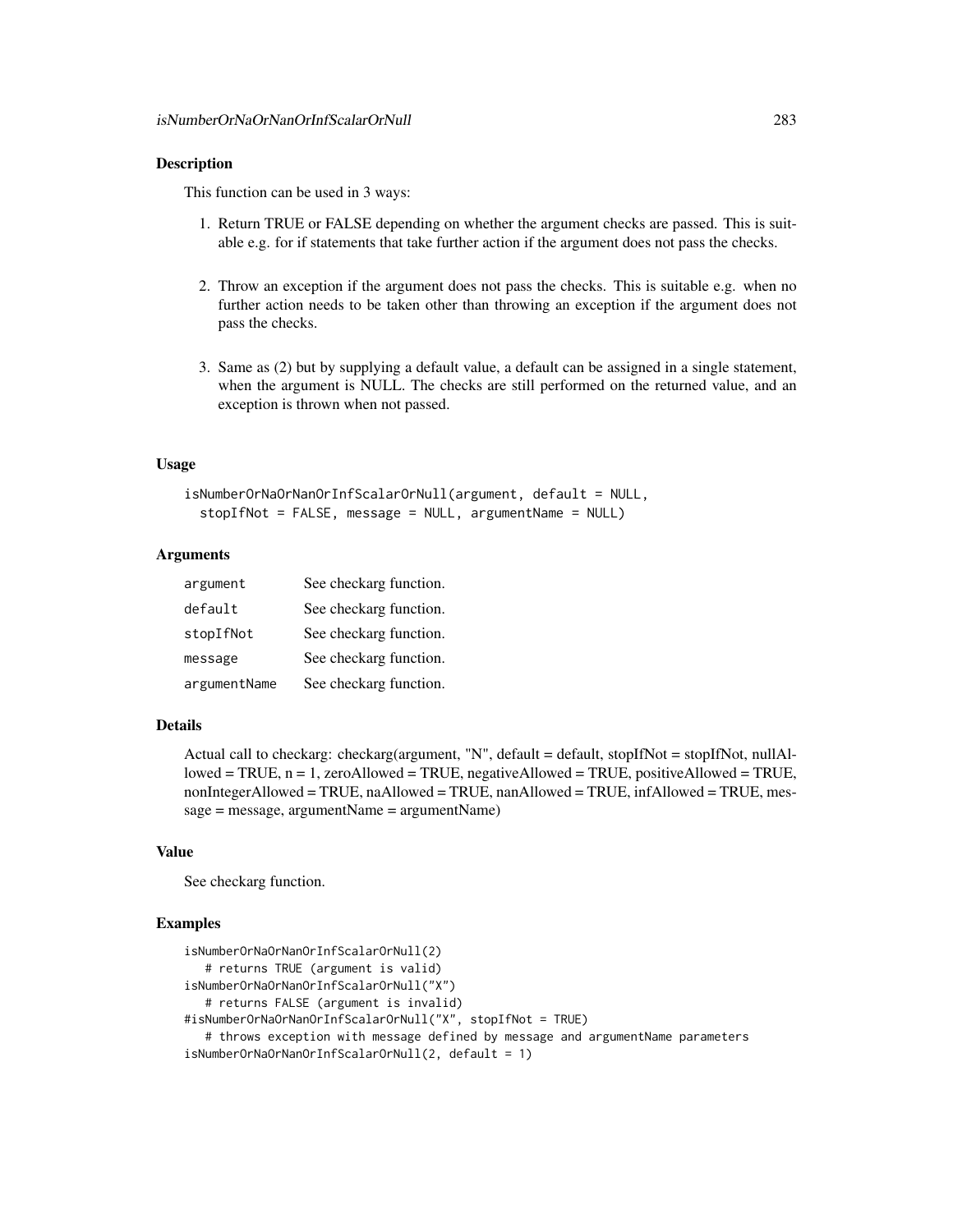```
# returns 2 (the argument, rather than the default, since it is not NULL)
#isNumberOrNaOrNanOrInfScalarOrNull("X", default = 1)
   # throws exception with message defined by message and argumentName parameters
isNumberOrNaOrNanOrInfScalarOrNull(NULL, default = 1)
  # returns 1 (the default, rather than the argument, since it is NULL)
```
isNumberOrNaOrNanOrInfVector

*Wrapper for the checkarg function, using specific parameter settings.*

## **Description**

This function can be used in 3 ways:

- 1. Return TRUE or FALSE depending on whether the argument checks are passed. This is suitable e.g. for if statements that take further action if the argument does not pass the checks.
- 2. Throw an exception if the argument does not pass the checks. This is suitable e.g. when no further action needs to be taken other than throwing an exception if the argument does not pass the checks.
- 3. Same as (2) but by supplying a default value, a default can be assigned in a single statement, when the argument is NULL. The checks are still performed on the returned value, and an exception is thrown when not passed.

#### Usage

isNumberOrNaOrNanOrInfVector(argument, default = NULL, stopIfNot = FALSE,  $n = NA$ , message = NULL, argumentName = NULL)

### Arguments

| argument     | See checkarg function. |
|--------------|------------------------|
| default      | See checkarg function. |
| stopIfNot    | See checkarg function. |
| n            | See checkarg function. |
| message      | See checkarg function. |
| argumentName | See checkarg function. |

### Details

Actual call to checkarg: checkarg(argument, "N", default = default, stopIfNot = stopIfNot, nullAllowed = FALSE, n = NA, zeroAllowed = TRUE, negativeAllowed = TRUE, positiveAllowed  $=$  TRUE, nonIntegerAllowed = TRUE, naAllowed = TRUE, nanAllowed = TRUE, infAllowed = TRUE, message = message, argumentName = argumentName)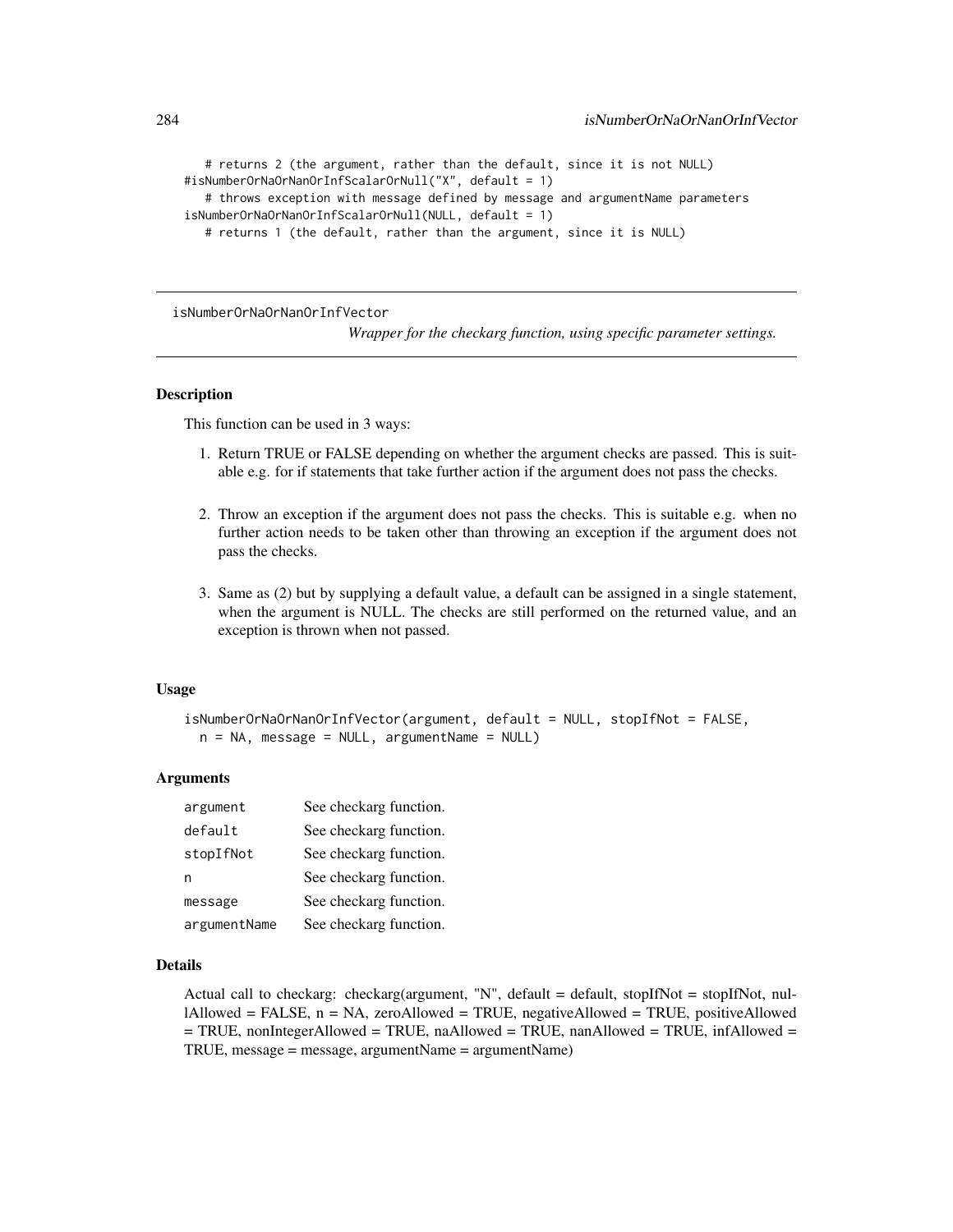## Value

See checkarg function.

# Examples

```
isNumberOrNaOrNanOrInfVector(2)
  # returns TRUE (argument is valid)
isNumberOrNaOrNanOrInfVector("X")
  # returns FALSE (argument is invalid)
#isNumberOrNaOrNanOrInfVector("X", stopIfNot = TRUE)
  # throws exception with message defined by message and argumentName parameters
isNumberOrNaOrNanOrInfVector(2, default = 1)
  # returns 2 (the argument, rather than the default, since it is not NULL)
#isNumberOrNaOrNanOrInfVector("X", default = 1)
  # throws exception with message defined by message and argumentName parameters
isNumberOrNaOrNanOrInfVector(NULL, default = 1)
  # returns 1 (the default, rather than the argument, since it is NULL)
```
isNumberOrNaOrNanOrInfVectorOrNull

*Wrapper for the checkarg function, using specific parameter settings.*

### Description

This function can be used in 3 ways:

- 1. Return TRUE or FALSE depending on whether the argument checks are passed. This is suitable e.g. for if statements that take further action if the argument does not pass the checks.
- 2. Throw an exception if the argument does not pass the checks. This is suitable e.g. when no further action needs to be taken other than throwing an exception if the argument does not pass the checks.
- 3. Same as (2) but by supplying a default value, a default can be assigned in a single statement, when the argument is NULL. The checks are still performed on the returned value, and an exception is thrown when not passed.

# Usage

```
isNumberOrNaOrNanOrInfVectorOrNull(argument, default = NULL,
 stopIfNot = FALSE, n = NA, message = NULL, argumentName = NULL)
```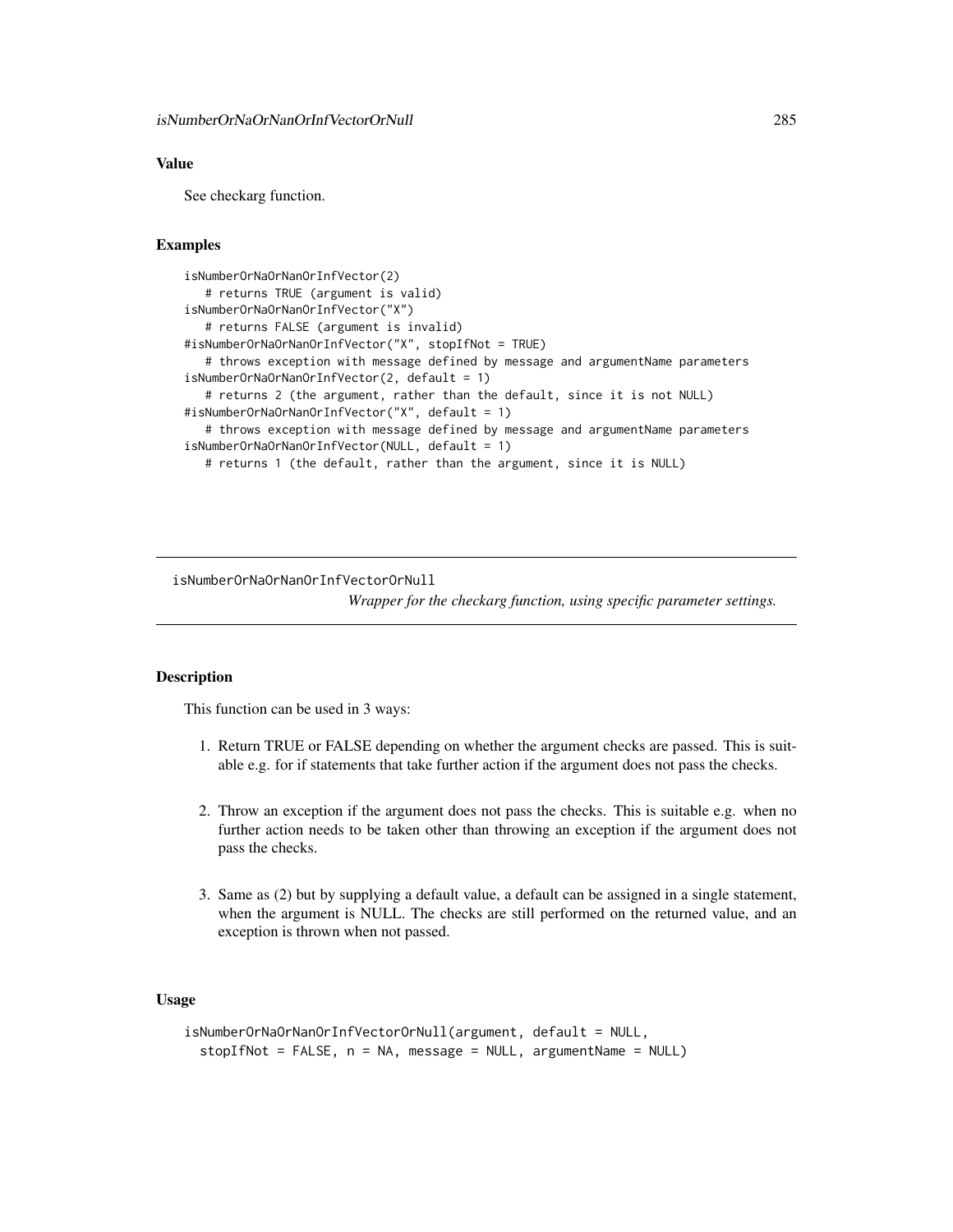### Arguments

| argument     | See checkarg function. |
|--------------|------------------------|
| default      | See checkarg function. |
| stopIfNot    | See checkarg function. |
| n            | See checkarg function. |
| message      | See checkarg function. |
| argumentName | See checkarg function. |

#### Details

Actual call to checkarg: checkarg(argument, "N", default = default, stopIfNot = stopIfNot, nullAllowed = TRUE, n = NA, zeroAllowed = TRUE, negativeAllowed = TRUE, positiveAllowed = TRUE, nonIntegerAllowed = TRUE, naAllowed = TRUE, nanAllowed = TRUE, infAllowed = TRUE, message = message, argumentName = argumentName)

### Value

See checkarg function.

#### Examples

```
isNumberOrNaOrNanOrInfVectorOrNull(2)
   # returns TRUE (argument is valid)
isNumberOrNaOrNanOrInfVectorOrNull("X")
   # returns FALSE (argument is invalid)
#isNumberOrNaOrNanOrInfVectorOrNull("X", stopIfNot = TRUE)
   # throws exception with message defined by message and argumentName parameters
isNumberOrNaOrNanOrInfVectorOrNull(2, default = 1)
   # returns 2 (the argument, rather than the default, since it is not NULL)
#isNumberOrNaOrNanOrInfVectorOrNull("X", default = 1)
   # throws exception with message defined by message and argumentName parameters
isNumberOrNaOrNanOrInfVectorOrNull(NULL, default = 1)
  # returns 1 (the default, rather than the argument, since it is NULL)
```
isNumberOrNaOrNanScalar

*Wrapper for the checkarg function, using specific parameter settings.*

## Description

This function can be used in 3 ways:

1. Return TRUE or FALSE depending on whether the argument checks are passed. This is suitable e.g. for if statements that take further action if the argument does not pass the checks.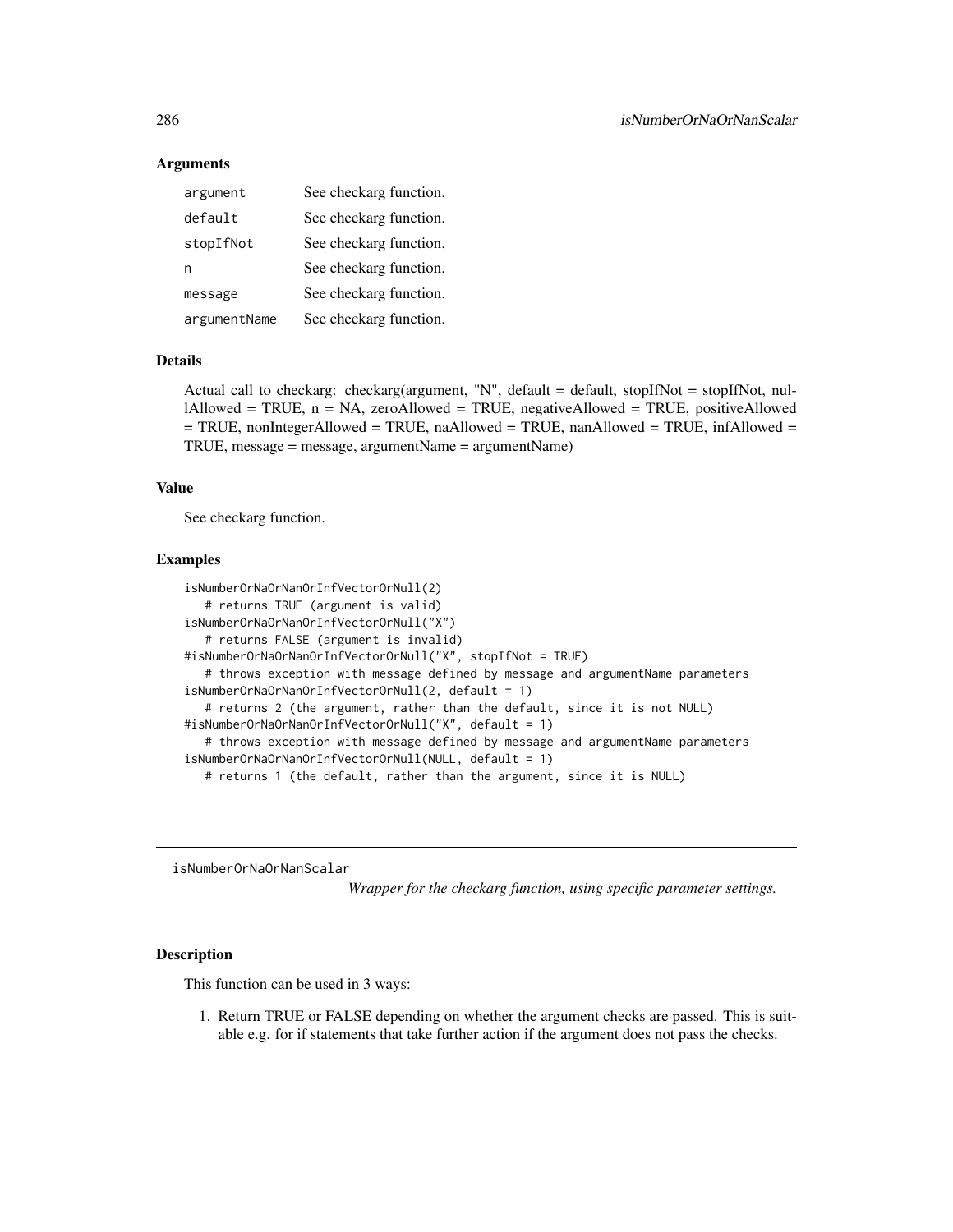- 2. Throw an exception if the argument does not pass the checks. This is suitable e.g. when no further action needs to be taken other than throwing an exception if the argument does not pass the checks.
- 3. Same as (2) but by supplying a default value, a default can be assigned in a single statement, when the argument is NULL. The checks are still performed on the returned value, and an exception is thrown when not passed.

# Usage

```
isNumberOrNaOrNanScalar(argument, default = NULL, stopIfNot = FALSE,
 message = NULL, argumentName = NULL)
```
### Arguments

| argument     | See checkarg function. |
|--------------|------------------------|
| default      | See checkarg function. |
| stopIfNot    | See checkarg function. |
| message      | See checkarg function. |
| argumentName | See checkarg function. |

## Details

Actual call to checkarg: checkarg(argument, "N", default = default, stopIfNot = stopIfNot, nullAllowed = FALSE, n = 1, zeroAllowed = TRUE, negativeAllowed = TRUE, positiveAllowed = TRUE, nonIntegerAllowed = TRUE, naAllowed = TRUE, nanAllowed = TRUE, infAllowed = FALSE, message = message, argumentName = argumentName)

## Value

See checkarg function.

```
isNumberOrNaOrNanScalar(2)
   # returns TRUE (argument is valid)
isNumberOrNaOrNanScalar("X")
   # returns FALSE (argument is invalid)
#isNumberOrNaOrNanScalar("X", stopIfNot = TRUE)
   # throws exception with message defined by message and argumentName parameters
isNumberOrNaOrNanScalar(2, default = 1)
   # returns 2 (the argument, rather than the default, since it is not NULL)
#isNumberOrNaOrNanScalar("X", default = 1)
   # throws exception with message defined by message and argumentName parameters
isNumberOrNaOrNanScalar(NULL, default = 1)
   # returns 1 (the default, rather than the argument, since it is NULL)
```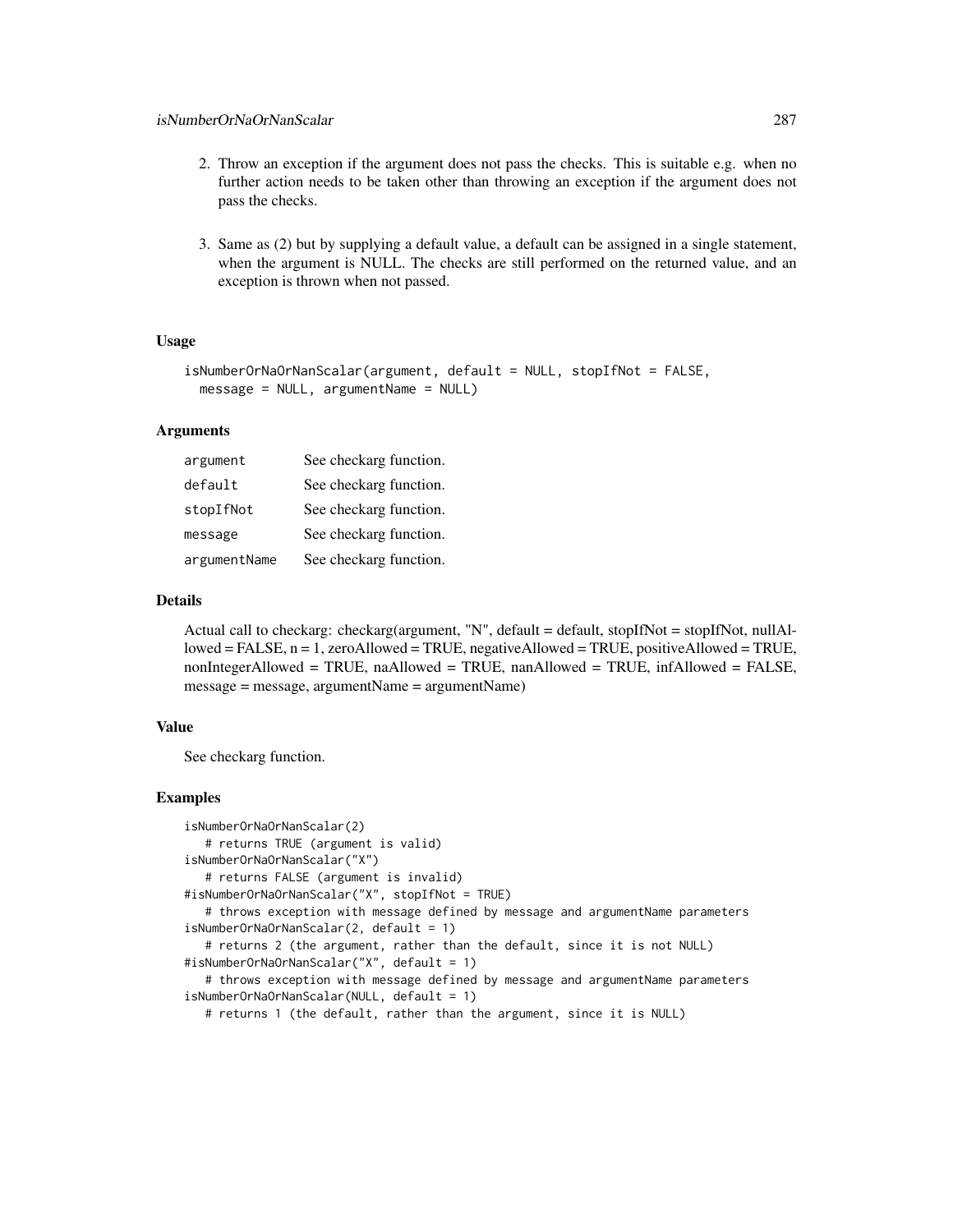isNumberOrNaOrNanScalarOrNull

*Wrapper for the checkarg function, using specific parameter settings.*

## Description

This function can be used in 3 ways:

- 1. Return TRUE or FALSE depending on whether the argument checks are passed. This is suitable e.g. for if statements that take further action if the argument does not pass the checks.
- 2. Throw an exception if the argument does not pass the checks. This is suitable e.g. when no further action needs to be taken other than throwing an exception if the argument does not pass the checks.
- 3. Same as (2) but by supplying a default value, a default can be assigned in a single statement, when the argument is NULL. The checks are still performed on the returned value, and an exception is thrown when not passed.

#### Usage

```
isNumberOrNaOrNanScalarOrNull(argument, default = NULL, stopIfNot = FALSE,
 message = NULL, argumentName = NULL)
```
### **Arguments**

| argument     | See checkarg function. |
|--------------|------------------------|
| default      | See checkarg function. |
| stopIfNot    | See checkarg function. |
| message      | See checkarg function. |
| argumentName | See checkarg function. |

#### Details

```
Actual call to checkarg: checkarg(argument, "N", default = default, stopIfNot = stopIfNot, nullAl-
lowed = TRUE, n = 1, zeroAllowed = TRUE, negativeAllowed = TRUE, positiveAllowed = TRUE,
nonIntegerAllowed = TRUE, naAllowed = TRUE, nanAllowed = TRUE, infAllowed = FALSE,
message = message, argumentName = argumentName)
```
# Value

See checkarg function.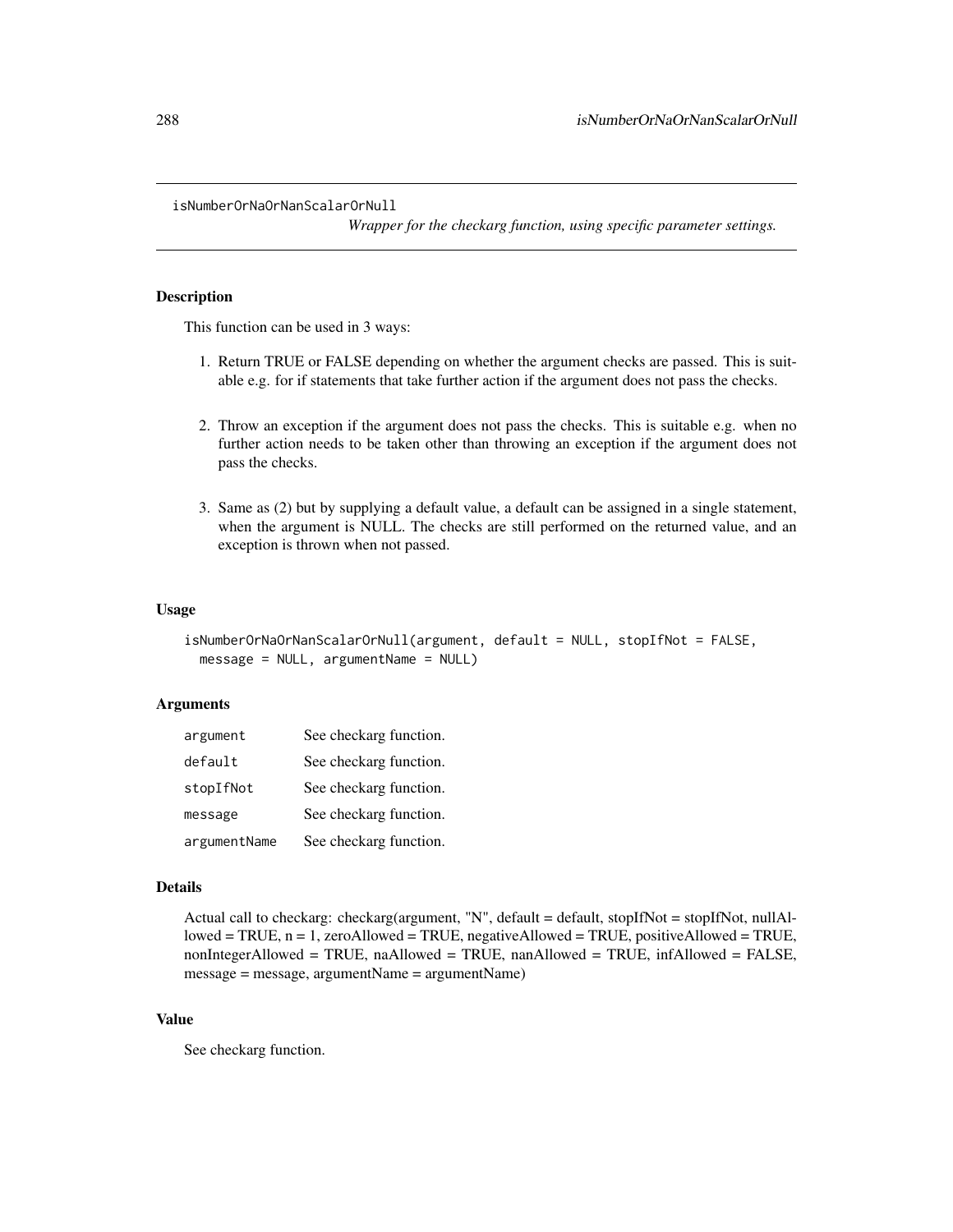## Examples

```
isNumberOrNaOrNanScalarOrNull(2)
   # returns TRUE (argument is valid)
isNumberOrNaOrNanScalarOrNull("X")
   # returns FALSE (argument is invalid)
#isNumberOrNaOrNanScalarOrNull("X", stopIfNot = TRUE)
   # throws exception with message defined by message and argumentName parameters
isNumberOrNaOrNanScalarOrNull(2, default = 1)
   # returns 2 (the argument, rather than the default, since it is not NULL)
#isNumberOrNaOrNanScalarOrNull("X", default = 1)
   # throws exception with message defined by message and argumentName parameters
isNumberOrNaOrNanScalarOrNull(NULL, default = 1)
  # returns 1 (the default, rather than the argument, since it is NULL)
```
isNumberOrNaOrNanVector

*Wrapper for the checkarg function, using specific parameter settings.*

# **Description**

This function can be used in 3 ways:

- 1. Return TRUE or FALSE depending on whether the argument checks are passed. This is suitable e.g. for if statements that take further action if the argument does not pass the checks.
- 2. Throw an exception if the argument does not pass the checks. This is suitable e.g. when no further action needs to be taken other than throwing an exception if the argument does not pass the checks.
- 3. Same as (2) but by supplying a default value, a default can be assigned in a single statement, when the argument is NULL. The checks are still performed on the returned value, and an exception is thrown when not passed.

### Usage

```
isNumberOrNaOrNanVector(argument, default = NULL, stopIfNot = FALSE,
 n = NA, message = NULL, argumentName = NULL)
```
## Arguments

| argument     | See checkarg function. |
|--------------|------------------------|
| default      | See checkarg function. |
| stopIfNot    | See checkarg function. |
| n            | See checkarg function. |
| message      | See checkarg function. |
| argumentName | See checkarg function. |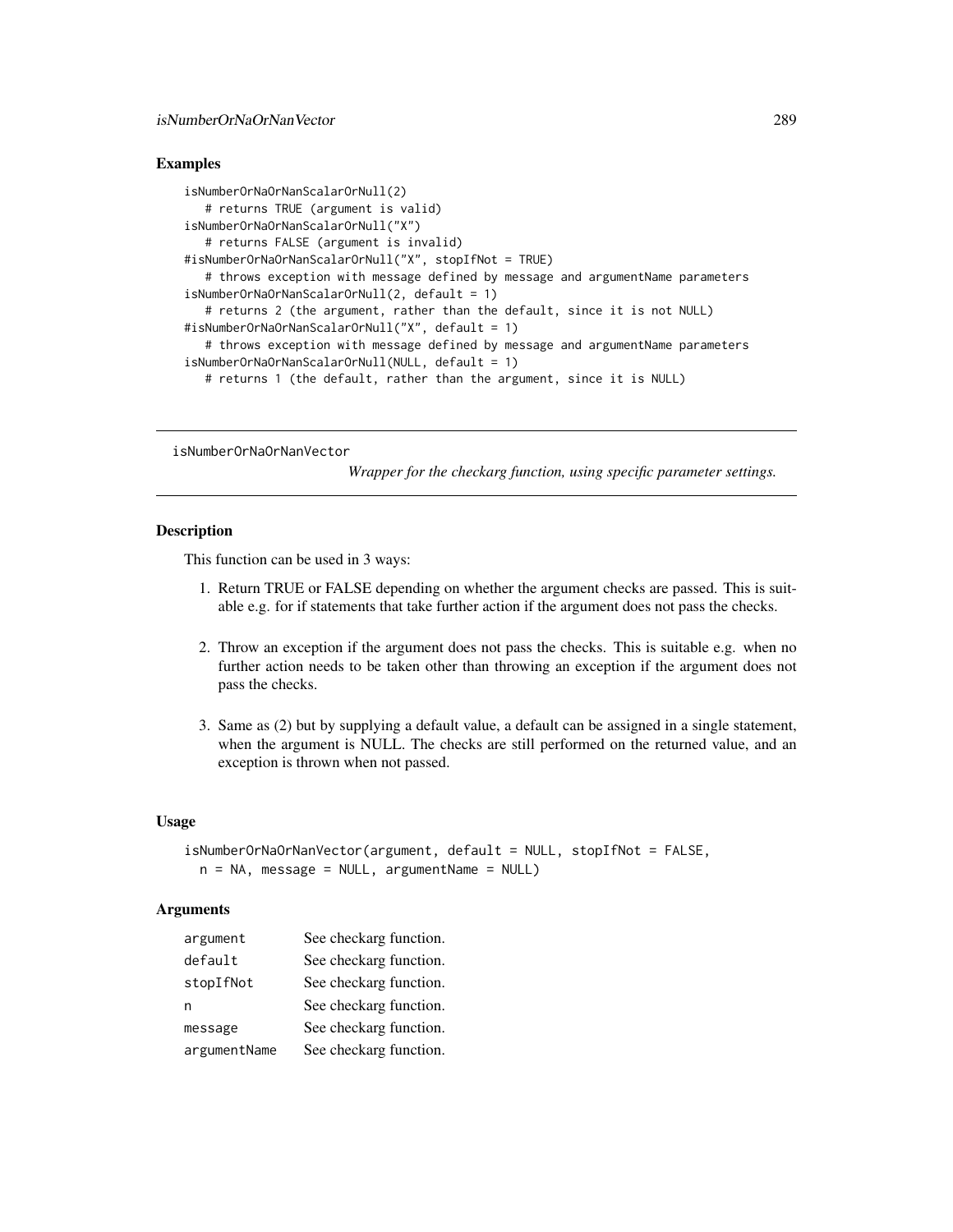# Details

Actual call to checkarg: checkarg(argument, "N", default = default, stopIfNot = stopIfNot, nullAllowed = FALSE, n = NA, zeroAllowed = TRUE, negativeAllowed = TRUE, positiveAllowed  $=$  TRUE, nonIntegerAllowed  $=$  TRUE, naAllowed  $=$  TRUE, nanAllowed  $=$  TRUE, infAllowed  $=$ FALSE, message = message, argumentName = argumentName)

### Value

See checkarg function.

## Examples

```
isNumberOrNaOrNanVector(2)
   # returns TRUE (argument is valid)
isNumberOrNaOrNanVector("X")
   # returns FALSE (argument is invalid)
#isNumberOrNaOrNanVector("X", stopIfNot = TRUE)
   # throws exception with message defined by message and argumentName parameters
isNumberOrNaOrNanVector(2, default = 1)
   # returns 2 (the argument, rather than the default, since it is not NULL)
#isNumberOrNaOrNanVector("X", default = 1)
   # throws exception with message defined by message and argumentName parameters
isNumberOrNaOrNanVector(NULL, default = 1)
  # returns 1 (the default, rather than the argument, since it is NULL)
```
isNumberOrNaOrNanVectorOrNull

*Wrapper for the checkarg function, using specific parameter settings.*

# **Description**

This function can be used in 3 ways:

- 1. Return TRUE or FALSE depending on whether the argument checks are passed. This is suitable e.g. for if statements that take further action if the argument does not pass the checks.
- 2. Throw an exception if the argument does not pass the checks. This is suitable e.g. when no further action needs to be taken other than throwing an exception if the argument does not pass the checks.
- 3. Same as (2) but by supplying a default value, a default can be assigned in a single statement, when the argument is NULL. The checks are still performed on the returned value, and an exception is thrown when not passed.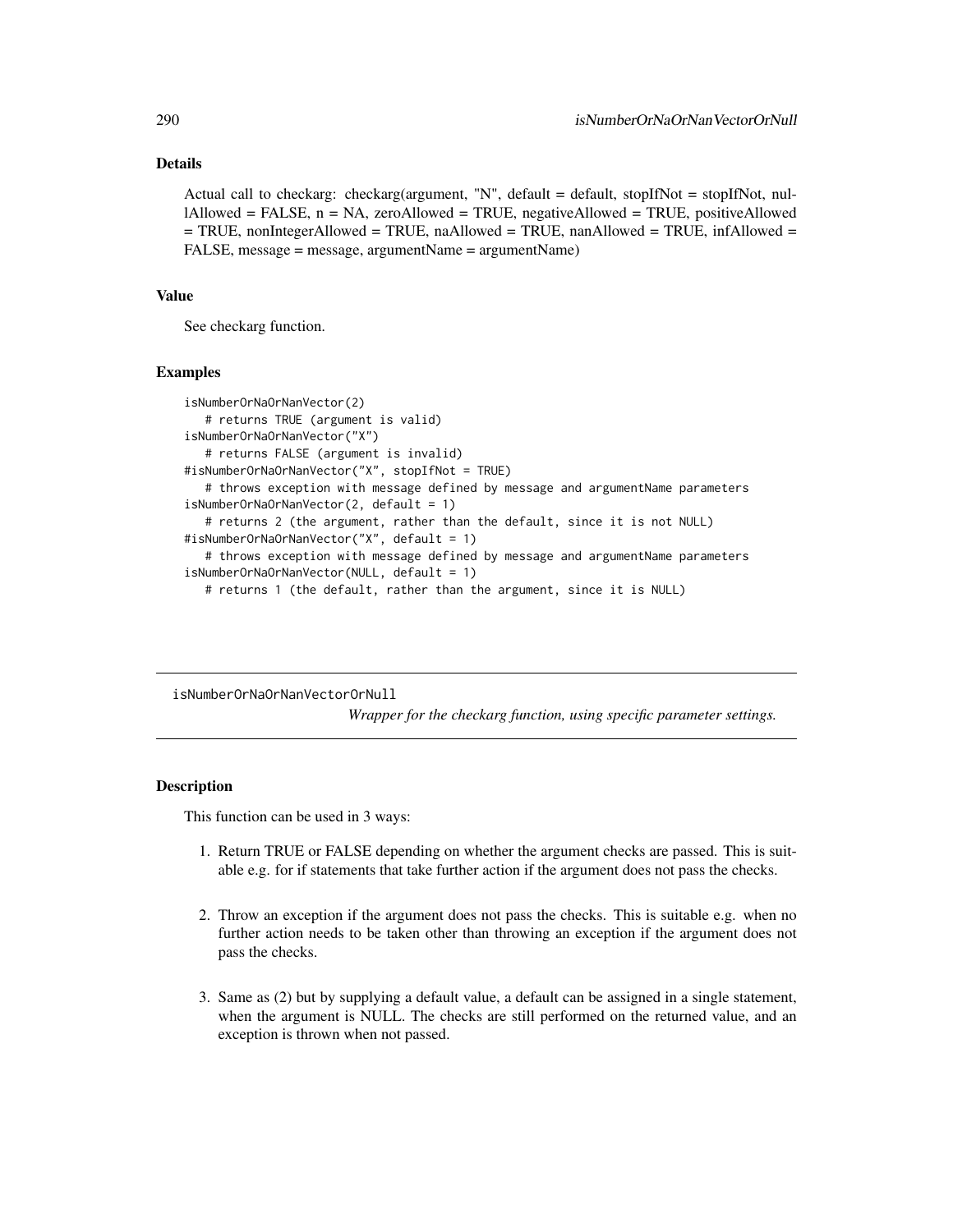```
isNumberOrNaOrNanVectorOrNull(argument, default = NULL, stopIfNot = FALSE,
 n = NA, message = NULL, argumentName = NULL)
```
## Arguments

| argument     | See checkarg function. |
|--------------|------------------------|
| default      | See checkarg function. |
| stopIfNot    | See checkarg function. |
| n            | See checkarg function. |
| message      | See checkarg function. |
| argumentName | See checkarg function. |

### Details

Actual call to checkarg: checkarg(argument, "N", default = default, stopIfNot = stopIfNot, nullAllowed = TRUE,  $n = NA$ , zeroAllowed = TRUE, negativeAllowed = TRUE, positiveAllowed  $=$  TRUE, nonIntegerAllowed = TRUE, naAllowed = TRUE, nanAllowed = TRUE, infAllowed = FALSE, message = message, argumentName = argumentName)

#### Value

See checkarg function.

```
isNumberOrNaOrNanVectorOrNull(2)
  # returns TRUE (argument is valid)
isNumberOrNaOrNanVectorOrNull("X")
  # returns FALSE (argument is invalid)
#isNumberOrNaOrNanVectorOrNull("X", stopIfNot = TRUE)
   # throws exception with message defined by message and argumentName parameters
isNumberOrNaOrNanVectorOrNull(2, default = 1)
   # returns 2 (the argument, rather than the default, since it is not NULL)
#isNumberOrNaOrNanVectorOrNull("X", default = 1)
   # throws exception with message defined by message and argumentName parameters
isNumberOrNaOrNanVectorOrNull(NULL, default = 1)
   # returns 1 (the default, rather than the argument, since it is NULL)
```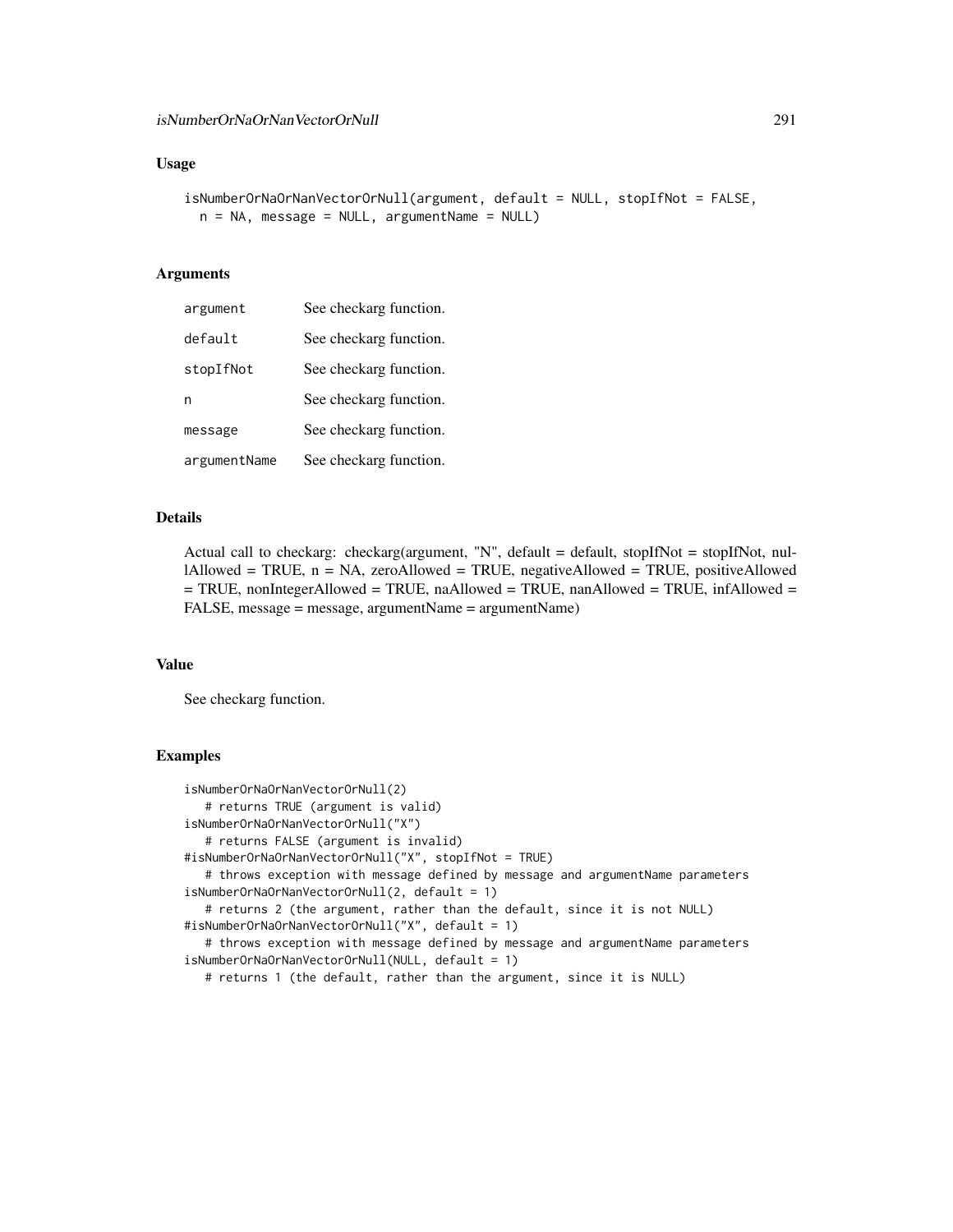isNumberOrNaScalar *Wrapper for the checkarg function, using specific parameter settings.*

# **Description**

This function can be used in 3 ways:

- 1. Return TRUE or FALSE depending on whether the argument checks are passed. This is suitable e.g. for if statements that take further action if the argument does not pass the checks.
- 2. Throw an exception if the argument does not pass the checks. This is suitable e.g. when no further action needs to be taken other than throwing an exception if the argument does not pass the checks.
- 3. Same as (2) but by supplying a default value, a default can be assigned in a single statement, when the argument is NULL. The checks are still performed on the returned value, and an exception is thrown when not passed.

### Usage

```
isNumberOrNaScalar(argument, default = NULL, stopIfNot = FALSE,
  message = NULL, argumentName = NULL)
```
### Arguments

| argument     | See checkarg function. |
|--------------|------------------------|
| default      | See checkarg function. |
| stopIfNot    | See checkarg function. |
| message      | See checkarg function. |
| argumentName | See checkarg function. |

## Details

Actual call to checkarg: checkarg(argument, "N", default = default, stopIfNot = stopIfNot, nullAllowed = FALSE,  $n = 1$ , zeroAllowed = TRUE, negativeAllowed = TRUE, positiveAllowed = TRUE, nonIntegerAllowed = TRUE, naAllowed = TRUE, nanAllowed = FALSE, infAllowed = FALSE, message = message, argumentName = argumentName)

## Value

See checkarg function.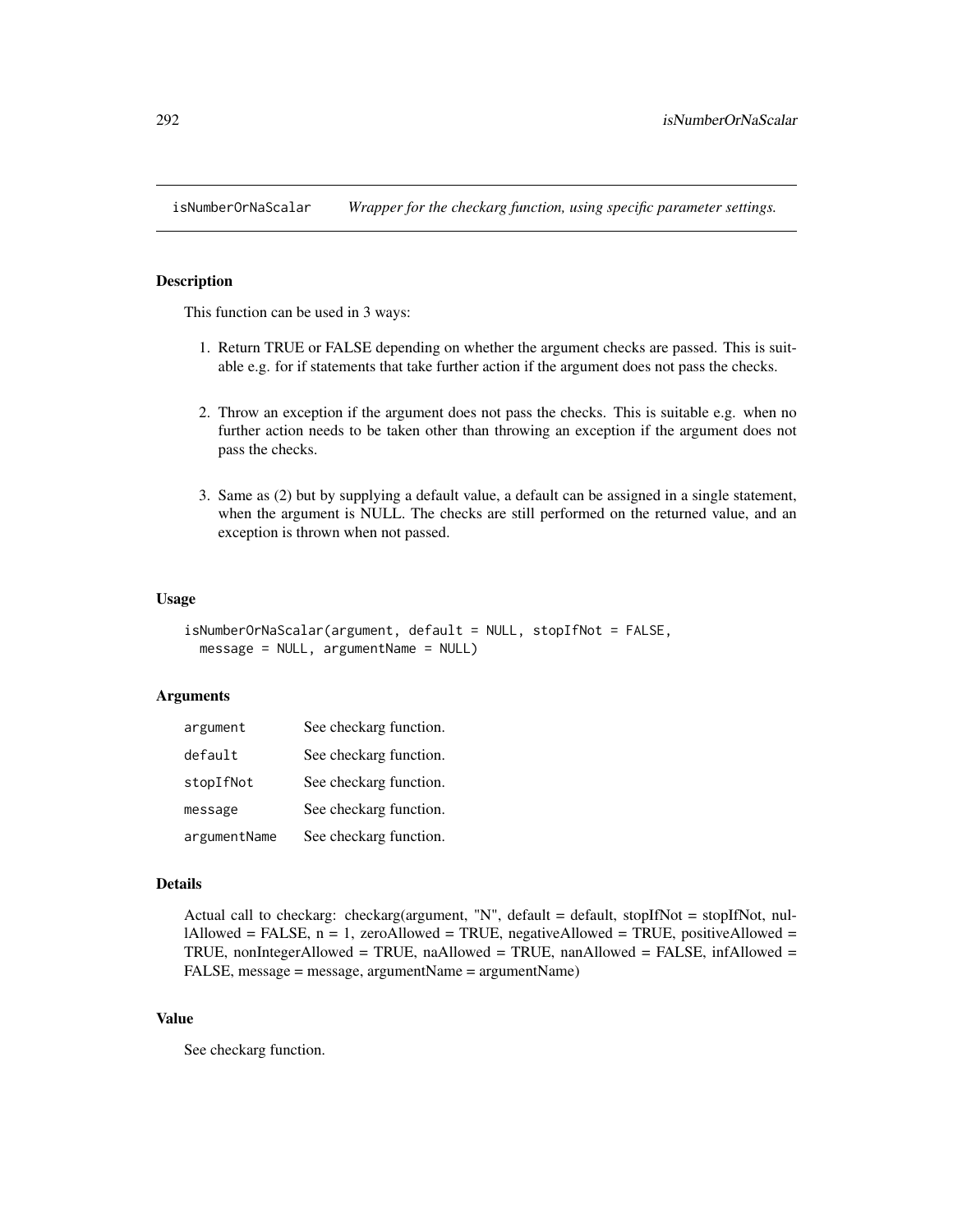## Examples

```
isNumberOrNaScalar(2)
   # returns TRUE (argument is valid)
isNumberOrNaScalar("X")
   # returns FALSE (argument is invalid)
#isNumberOrNaScalar("X", stopIfNot = TRUE)
   # throws exception with message defined by message and argumentName parameters
isNumberOrNaScalar(2, default = 1)
   # returns 2 (the argument, rather than the default, since it is not NULL)
#isNumberOrNaScalar("X", default = 1)
   # throws exception with message defined by message and argumentName parameters
isNumberOrNaScalar(NULL, default = 1)
  # returns 1 (the default, rather than the argument, since it is NULL)
```
isNumberOrNaScalarOrNull

*Wrapper for the checkarg function, using specific parameter settings.*

### **Description**

This function can be used in 3 ways:

- 1. Return TRUE or FALSE depending on whether the argument checks are passed. This is suitable e.g. for if statements that take further action if the argument does not pass the checks.
- 2. Throw an exception if the argument does not pass the checks. This is suitable e.g. when no further action needs to be taken other than throwing an exception if the argument does not pass the checks.
- 3. Same as (2) but by supplying a default value, a default can be assigned in a single statement, when the argument is NULL. The checks are still performed on the returned value, and an exception is thrown when not passed.

## Usage

```
isNumberOrNaScalarOrNull(argument, default = NULL, stopIfNot = FALSE,
 message = NULL, argumentName = NULL)
```
## **Arguments**

| argument     | See checkarg function. |
|--------------|------------------------|
| default      | See checkarg function. |
| stopIfNot    | See checkarg function. |
| message      | See checkarg function. |
| argumentName | See checkarg function. |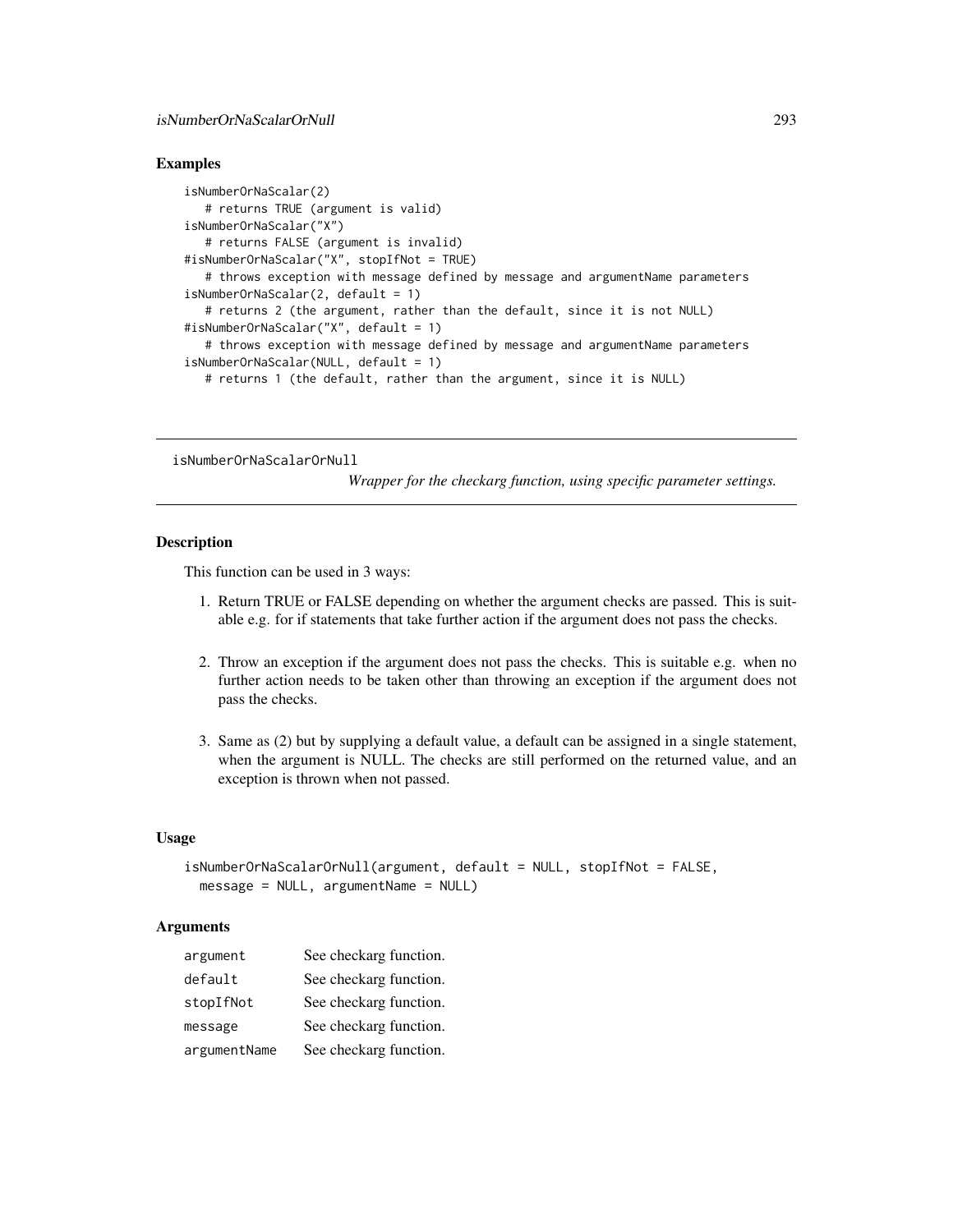### Details

Actual call to checkarg: checkarg(argument, "N", default = default, stopIfNot = stopIfNot, nullAllowed = TRUE,  $n = 1$ , zeroAllowed = TRUE, negativeAllowed = TRUE, positiveAllowed = TRUE, nonIntegerAllowed = TRUE, naAllowed = TRUE, nanAllowed = FALSE, infAllowed = FALSE, message = message, argumentName = argumentName)

## Value

See checkarg function.

## Examples

```
isNumberOrNaScalarOrNull(2)
   # returns TRUE (argument is valid)
isNumberOrNaScalarOrNull("X")
   # returns FALSE (argument is invalid)
#isNumberOrNaScalarOrNull("X", stopIfNot = TRUE)
   # throws exception with message defined by message and argumentName parameters
isNumberOrNaScalarOrNull(2, default = 1)
   # returns 2 (the argument, rather than the default, since it is not NULL)
#isNumberOrNaScalarOrNull("X", default = 1)
   # throws exception with message defined by message and argumentName parameters
isNumberOrNaScalarOrNull(NULL, default = 1)
   # returns 1 (the default, rather than the argument, since it is NULL)
```
isNumberOrNaVector *Wrapper for the checkarg function, using specific parameter settings.*

# **Description**

This function can be used in 3 ways:

- 1. Return TRUE or FALSE depending on whether the argument checks are passed. This is suitable e.g. for if statements that take further action if the argument does not pass the checks.
- 2. Throw an exception if the argument does not pass the checks. This is suitable e.g. when no further action needs to be taken other than throwing an exception if the argument does not pass the checks.
- 3. Same as (2) but by supplying a default value, a default can be assigned in a single statement, when the argument is NULL. The checks are still performed on the returned value, and an exception is thrown when not passed.

## Usage

```
isNumberOrNaVector(argument, default = NULL, stopIfNot = FALSE, n = NA,
 message = NULL, argumentName = NULL)
```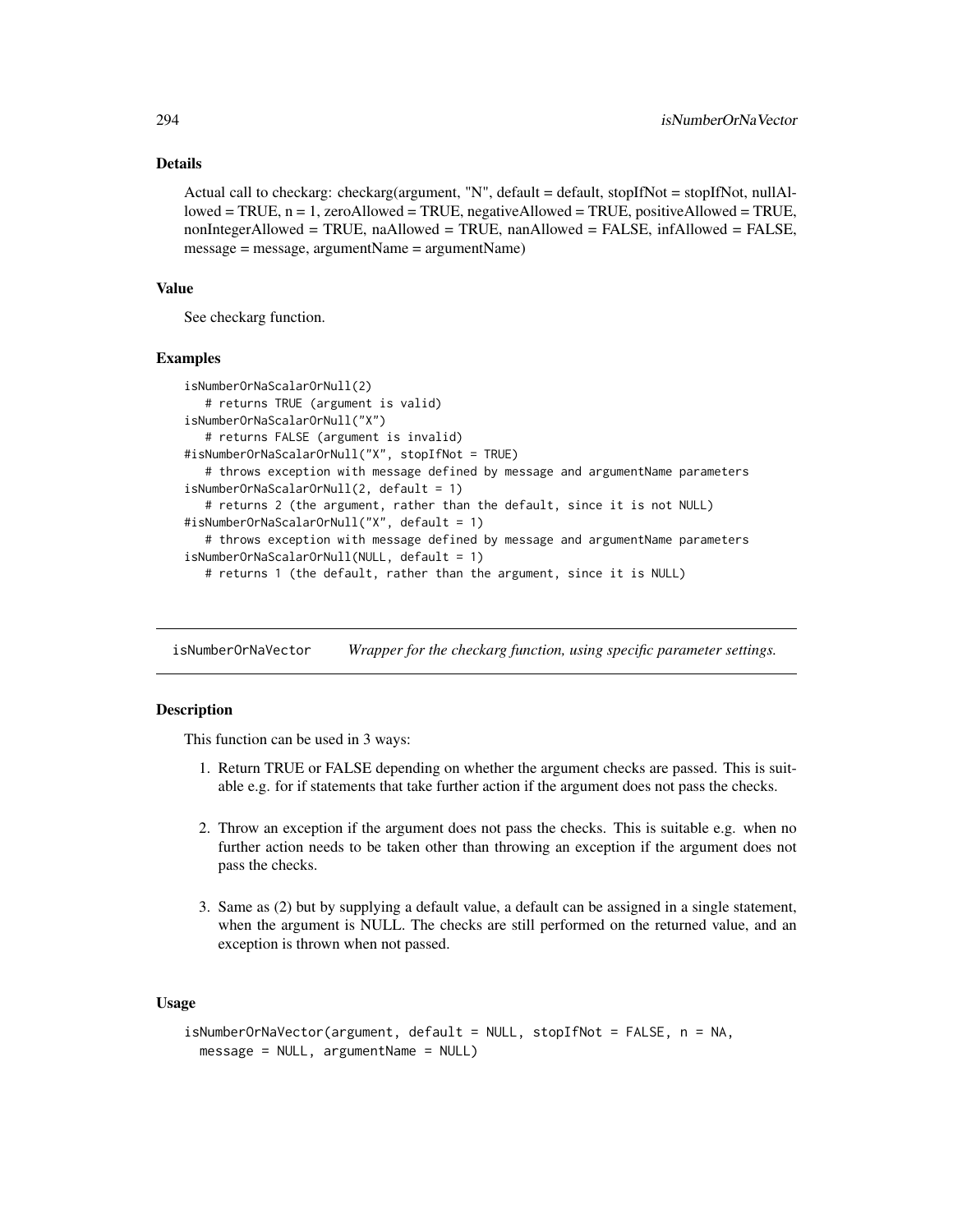### Arguments

| argument     | See checkarg function. |
|--------------|------------------------|
| default      | See checkarg function. |
| stopIfNot    | See checkarg function. |
| n            | See checkarg function. |
| message      | See checkarg function. |
| argumentName | See checkarg function. |

### Details

Actual call to checkarg: checkarg(argument, "N", default = default, stopIfNot = stopIfNot, nullAllowed = FALSE, n = NA, zeroAllowed = TRUE, negativeAllowed = TRUE, positiveAllowed = TRUE, nonIntegerAllowed = TRUE, naAllowed = TRUE, nanAllowed = FALSE, infAllowed = FALSE, message = message, argumentName = argumentName)

## Value

See checkarg function.

#### Examples

```
isNumberOrNaVector(2)
  # returns TRUE (argument is valid)
isNumberOrNaVector("X")
   # returns FALSE (argument is invalid)
#isNumberOrNaVector("X", stopIfNot = TRUE)
   # throws exception with message defined by message and argumentName parameters
isNumberOrNaVector(2, default = 1)
   # returns 2 (the argument, rather than the default, since it is not NULL)
#isNumberOrNaVector("X", default = 1)
  # throws exception with message defined by message and argumentName parameters
isNumberOrNaVector(NULL, default = 1)
  # returns 1 (the default, rather than the argument, since it is NULL)
```
isNumberOrNaVectorOrNull

*Wrapper for the checkarg function, using specific parameter settings.*

# Description

This function can be used in 3 ways:

1. Return TRUE or FALSE depending on whether the argument checks are passed. This is suitable e.g. for if statements that take further action if the argument does not pass the checks.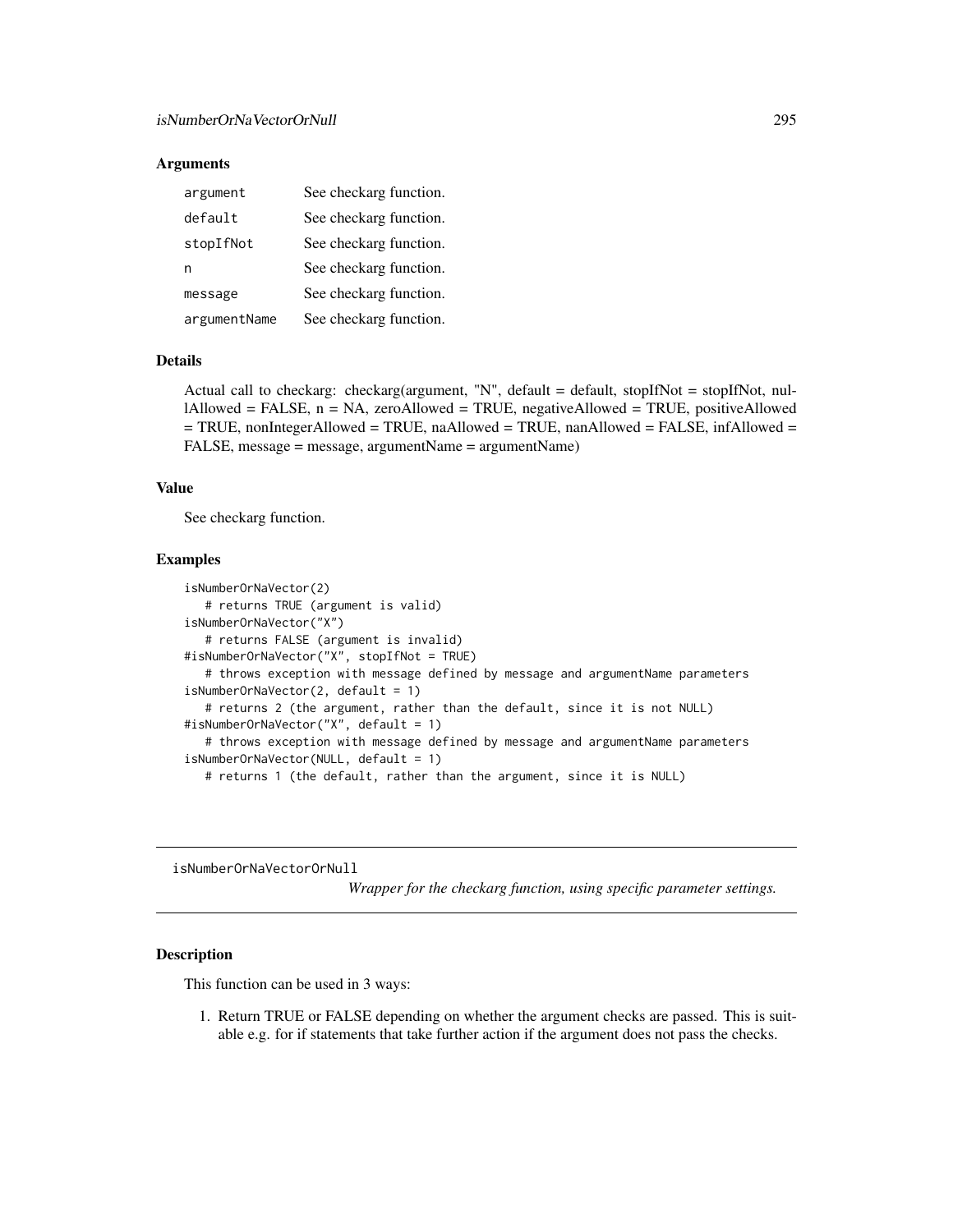- 2. Throw an exception if the argument does not pass the checks. This is suitable e.g. when no further action needs to be taken other than throwing an exception if the argument does not pass the checks.
- 3. Same as (2) but by supplying a default value, a default can be assigned in a single statement, when the argument is NULL. The checks are still performed on the returned value, and an exception is thrown when not passed.

```
isNumberOrNaVectorOrNull(argument, default = NULL, stopIfNot = FALSE,
 n = NA, message = NULL, argumentName = NULL)
```
## Arguments

| argument     | See checkarg function. |
|--------------|------------------------|
| default      | See checkarg function. |
| stopIfNot    | See checkarg function. |
| n            | See checkarg function. |
| message      | See checkarg function. |
| argumentName | See checkarg function. |

#### Details

Actual call to checkarg: checkarg(argument, "N", default = default, stopIfNot = stopIfNot, nullAllowed = TRUE,  $n = NA$ , zeroAllowed = TRUE, negativeAllowed = TRUE, positiveAllowed = TRUE, nonIntegerAllowed = TRUE, naAllowed = TRUE, nanAllowed = FALSE, infAllowed = FALSE, message = message, argumentName = argumentName)

### Value

See checkarg function.

```
isNumberOrNaVectorOrNull(2)
  # returns TRUE (argument is valid)
isNumberOrNaVectorOrNull("X")
  # returns FALSE (argument is invalid)
#isNumberOrNaVectorOrNull("X", stopIfNot = TRUE)
  # throws exception with message defined by message and argumentName parameters
isNumberOrNaVectorOrNull(2, default = 1)
  # returns 2 (the argument, rather than the default, since it is not NULL)
#isNumberOrNaVectorOrNull("X", default = 1)
  # throws exception with message defined by message and argumentName parameters
isNumberOrNaVectorOrNull(NULL, default = 1)
  # returns 1 (the default, rather than the argument, since it is NULL)
```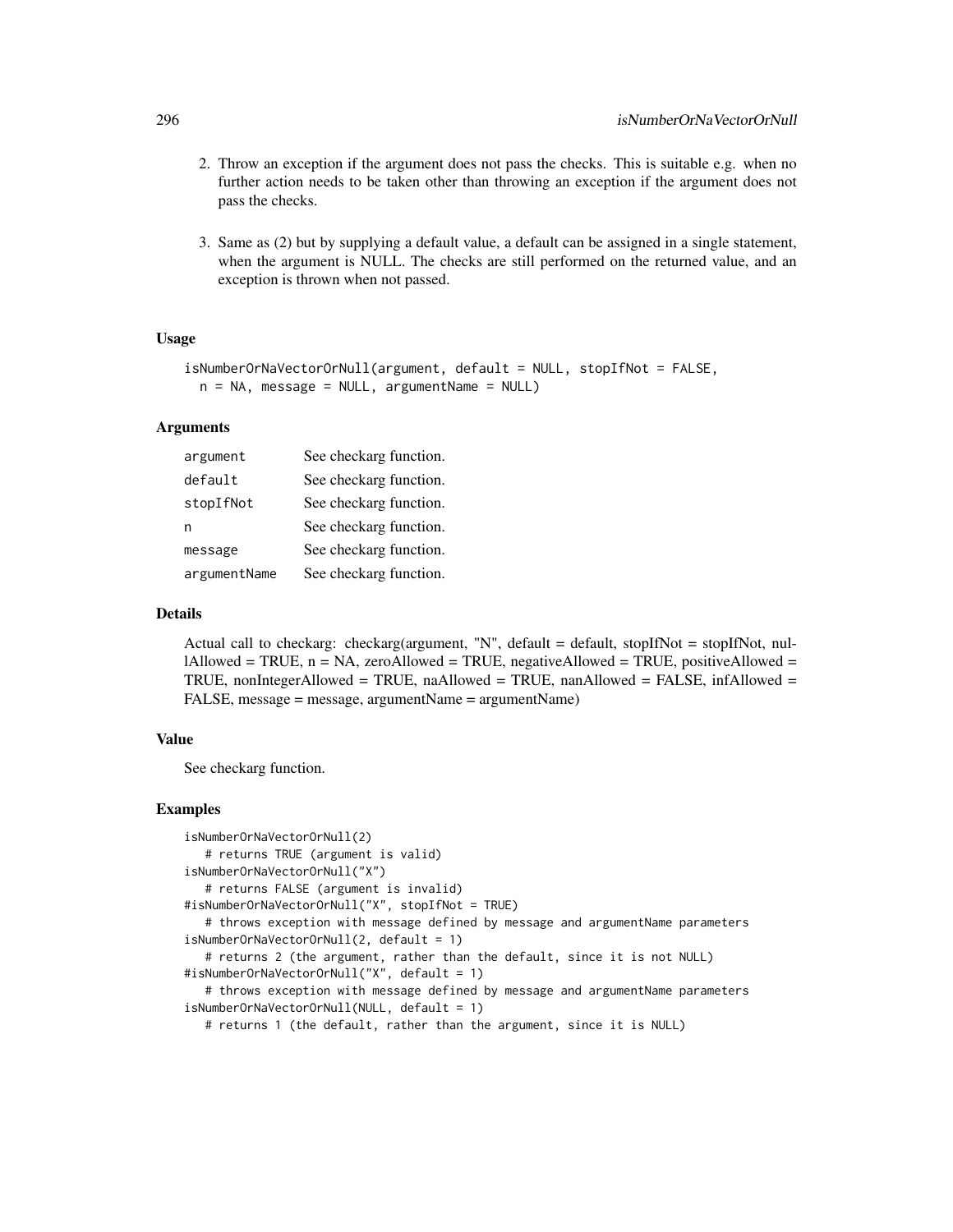# Description

This function can be used in 3 ways:

- 1. Return TRUE or FALSE depending on whether the argument checks are passed. This is suitable e.g. for if statements that take further action if the argument does not pass the checks.
- 2. Throw an exception if the argument does not pass the checks. This is suitable e.g. when no further action needs to be taken other than throwing an exception if the argument does not pass the checks.
- 3. Same as (2) but by supplying a default value, a default can be assigned in a single statement, when the argument is NULL. The checks are still performed on the returned value, and an exception is thrown when not passed.

### Usage

```
isNumberScalar(argument, default = NULL, stopIfNot = FALSE,
  message = NULL, argumentName = NULL)
```
### Arguments

| argument     | See checkarg function. |
|--------------|------------------------|
| default      | See checkarg function. |
| stopIfNot    | See checkarg function. |
| message      | See checkarg function. |
| argumentName | See checkarg function. |

## Details

Actual call to checkarg: checkarg(argument, "N", default = default, stopIfNot = stopIfNot, nullAllowed = FALSE, n = 1, zeroAllowed = TRUE, negativeAllowed = TRUE, positiveAllowed = TRUE, nonIntegerAllowed = TRUE, naAllowed = FALSE, nanAllowed = FALSE, infAllowed = FALSE, message = message, argumentName = argumentName)

# Value

See checkarg function.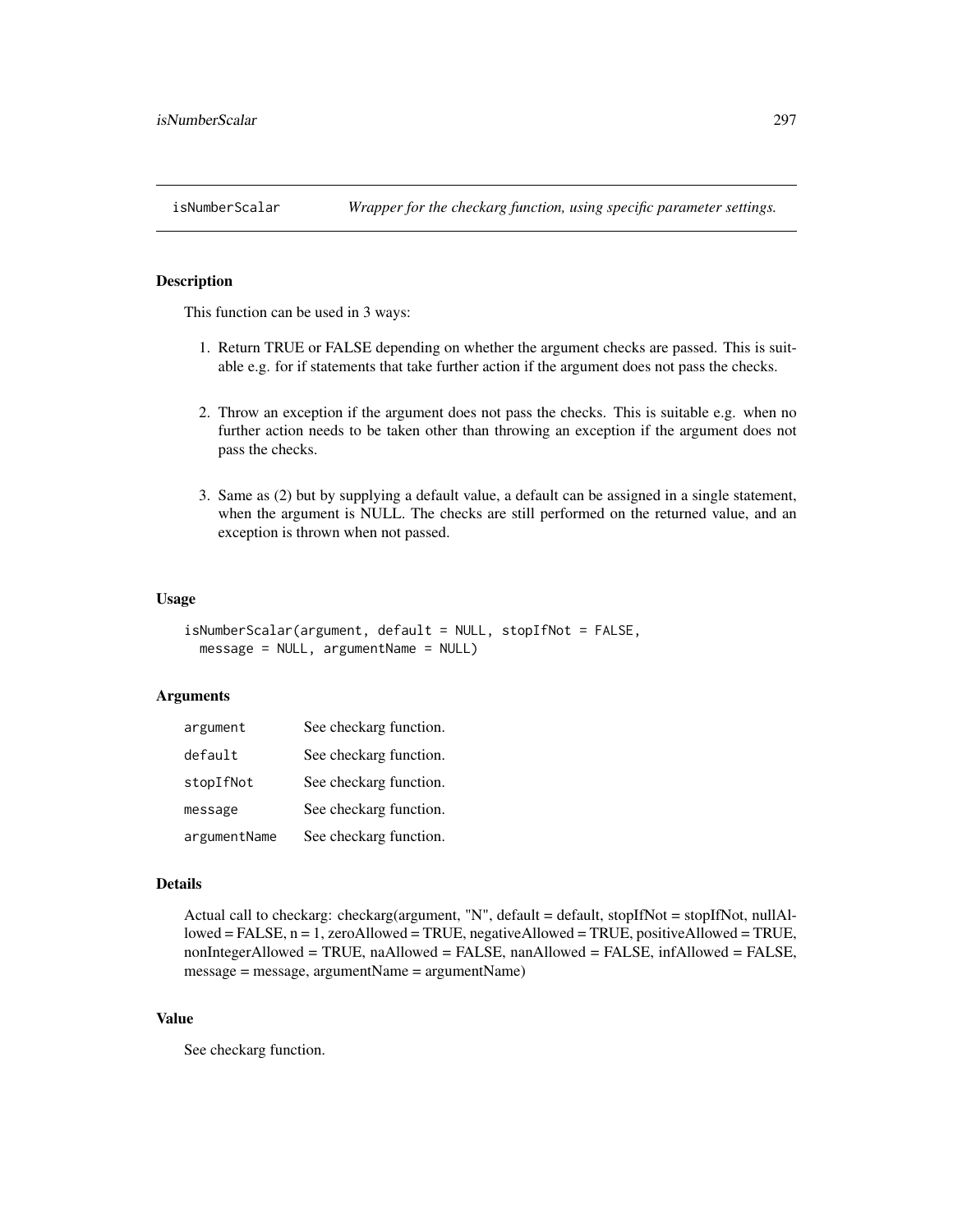## Examples

```
isNumberScalar(2)
   # returns TRUE (argument is valid)
isNumberScalar("X")
   # returns FALSE (argument is invalid)
#isNumberScalar("X", stopIfNot = TRUE)
   # throws exception with message defined by message and argumentName parameters
isNumberScalar(2, default = 1)
   # returns 2 (the argument, rather than the default, since it is not NULL)
#isNumberScalar("X", default = 1)
   # throws exception with message defined by message and argumentName parameters
isNumberScalar(NULL, default = 1)
  # returns 1 (the default, rather than the argument, since it is NULL)
```
isNumberScalarOrNull *Wrapper for the checkarg function, using specific parameter settings.*

### **Description**

This function can be used in 3 ways:

- 1. Return TRUE or FALSE depending on whether the argument checks are passed. This is suitable e.g. for if statements that take further action if the argument does not pass the checks.
- 2. Throw an exception if the argument does not pass the checks. This is suitable e.g. when no further action needs to be taken other than throwing an exception if the argument does not pass the checks.
- 3. Same as (2) but by supplying a default value, a default can be assigned in a single statement, when the argument is NULL. The checks are still performed on the returned value, and an exception is thrown when not passed.

### Usage

```
isNumberScalarOrNull(argument, default = NULL, stopIfNot = FALSE,
 message = NULL, argumentName = NULL)
```
### Arguments

| argument     | See checkarg function. |
|--------------|------------------------|
| default      | See checkarg function. |
| stopIfNot    | See checkarg function. |
| message      | See checkarg function. |
| argumentName | See checkarg function. |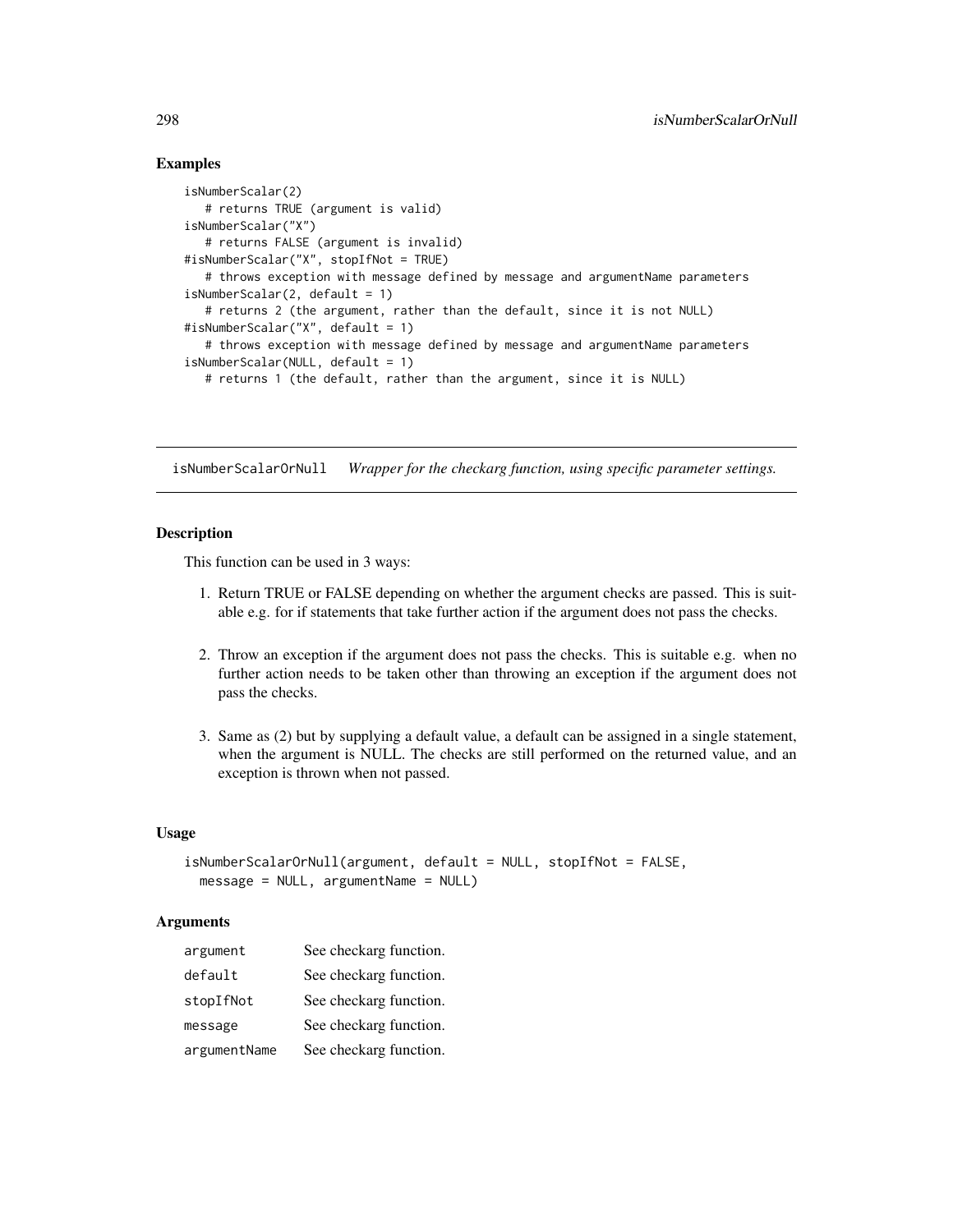# isNumberVector 299

### Details

Actual call to checkarg: checkarg(argument, "N", default = default, stopIfNot = stopIfNot, nullAllowed = TRUE,  $n = 1$ , zeroAllowed = TRUE, negativeAllowed = TRUE, positiveAllowed = TRUE, nonIntegerAllowed = TRUE, naAllowed = FALSE, nanAllowed = FALSE, infAllowed = FALSE, message = message, argumentName = argumentName)

### Value

See checkarg function.

### Examples

```
isNumberScalarOrNull(2)
   # returns TRUE (argument is valid)
isNumberScalarOrNull("X")
   # returns FALSE (argument is invalid)
#isNumberScalarOrNull("X", stopIfNot = TRUE)
   # throws exception with message defined by message and argumentName parameters
isNumberScalarOrNull(2, default = 1)
   # returns 2 (the argument, rather than the default, since it is not NULL)
#isNumberScalarOrNull("X", default = 1)
   # throws exception with message defined by message and argumentName parameters
isNumberScalarOrNull(NULL, default = 1)
   # returns 1 (the default, rather than the argument, since it is NULL)
```
isNumberVector *Wrapper for the checkarg function, using specific parameter settings.*

# **Description**

This function can be used in 3 ways:

- 1. Return TRUE or FALSE depending on whether the argument checks are passed. This is suitable e.g. for if statements that take further action if the argument does not pass the checks.
- 2. Throw an exception if the argument does not pass the checks. This is suitable e.g. when no further action needs to be taken other than throwing an exception if the argument does not pass the checks.
- 3. Same as (2) but by supplying a default value, a default can be assigned in a single statement, when the argument is NULL. The checks are still performed on the returned value, and an exception is thrown when not passed.

### Usage

```
isNumberVector(argument, default = NULL, stopIfNot = FALSE, n = NA,
 message = NULL, argumentName = NULL)
```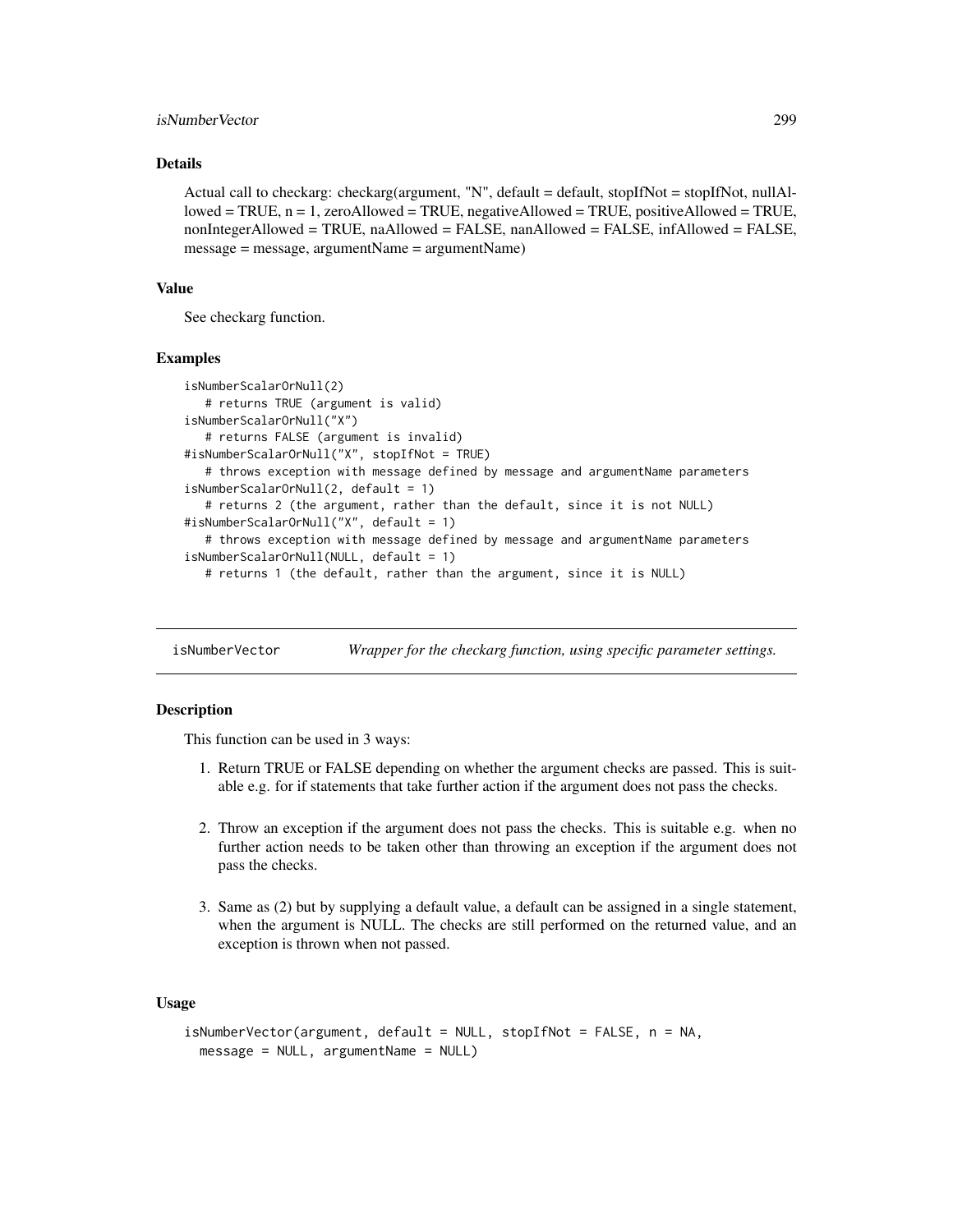## Arguments

| argument     | See checkarg function. |
|--------------|------------------------|
| default      | See checkarg function. |
| stopIfNot    | See checkarg function. |
| n            | See checkarg function. |
| message      | See checkarg function. |
| argumentName | See checkarg function. |

# Details

Actual call to checkarg: checkarg(argument, "N", default = default, stopIfNot = stopIfNot, nullAllowed = FALSE,  $n = NA$ , zeroAllowed = TRUE, negativeAllowed = TRUE, positiveAllowed = TRUE, nonIntegerAllowed = TRUE, naAllowed = FALSE, nanAllowed = FALSE, infAllowed = FALSE, message = message, argumentName = argumentName)

# Value

See checkarg function.

### Examples

```
isNumberVector(2)
   # returns TRUE (argument is valid)
isNumberVector("X")
   # returns FALSE (argument is invalid)
#isNumberVector("X", stopIfNot = TRUE)
   # throws exception with message defined by message and argumentName parameters
isNumberVector(2, default = 1)# returns 2 (the argument, rather than the default, since it is not NULL)
#isNumberVector("X", default = 1)
   # throws exception with message defined by message and argumentName parameters
isNumberVector(NULL, default = 1)
  # returns 1 (the default, rather than the argument, since it is NULL)
```
isNumberVectorOrNull *Wrapper for the checkarg function, using specific parameter settings.*

## **Description**

This function can be used in 3 ways:

1. Return TRUE or FALSE depending on whether the argument checks are passed. This is suitable e.g. for if statements that take further action if the argument does not pass the checks.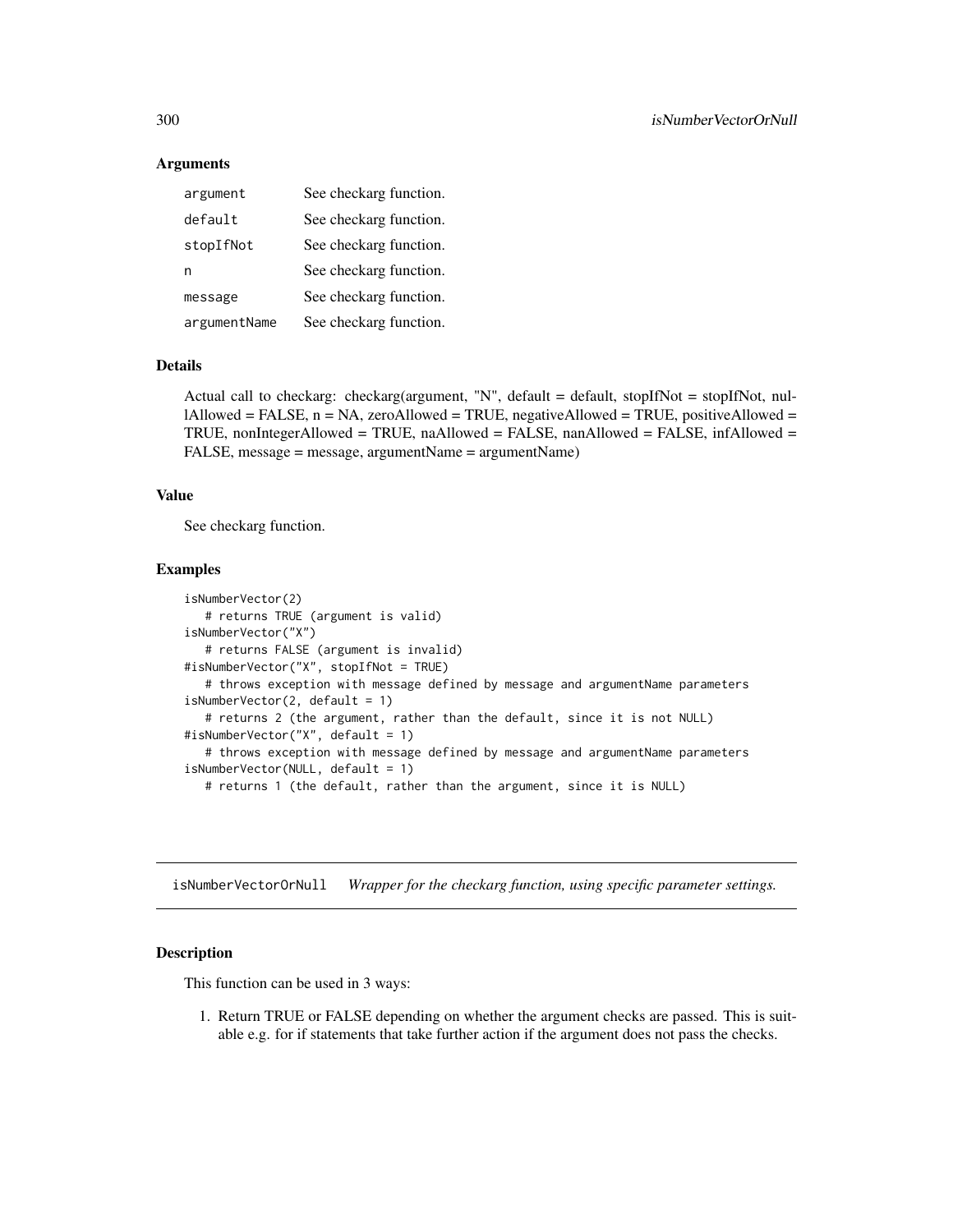- 2. Throw an exception if the argument does not pass the checks. This is suitable e.g. when no further action needs to be taken other than throwing an exception if the argument does not pass the checks.
- 3. Same as (2) but by supplying a default value, a default can be assigned in a single statement, when the argument is NULL. The checks are still performed on the returned value, and an exception is thrown when not passed.

```
isNumberVectorOrNull(argument, default = NULL, stopIfNot = FALSE, n = NA,
 message = NULL, argumentName = NULL)
```
### Arguments

| argument     | See checkarg function. |
|--------------|------------------------|
| default      | See checkarg function. |
| stopIfNot    | See checkarg function. |
| n            | See checkarg function. |
| message      | See checkarg function. |
| argumentName | See checkarg function. |

#### Details

Actual call to checkarg: checkarg(argument, "N", default = default, stopIfNot = stopIfNot, nullAllowed = TRUE,  $n = NA$ , zeroAllowed = TRUE, negativeAllowed = TRUE, positiveAllowed = TRUE, nonIntegerAllowed = TRUE, naAllowed = FALSE, nanAllowed = FALSE, infAllowed = FALSE, message = message, argumentName = argumentName)

### Value

See checkarg function.

```
isNumberVectorOrNull(2)
  # returns TRUE (argument is valid)
isNumberVectorOrNull("X")
  # returns FALSE (argument is invalid)
#isNumberVectorOrNull("X", stopIfNot = TRUE)
  # throws exception with message defined by message and argumentName parameters
isNumberVectorOrNull(2, default = 1)
  # returns 2 (the argument, rather than the default, since it is not NULL)
#isNumberVectorOrNull("X", default = 1)
  # throws exception with message defined by message and argumentName parameters
isNumberVectorOrNull(NULL, default = 1)
  # returns 1 (the default, rather than the argument, since it is NULL)
```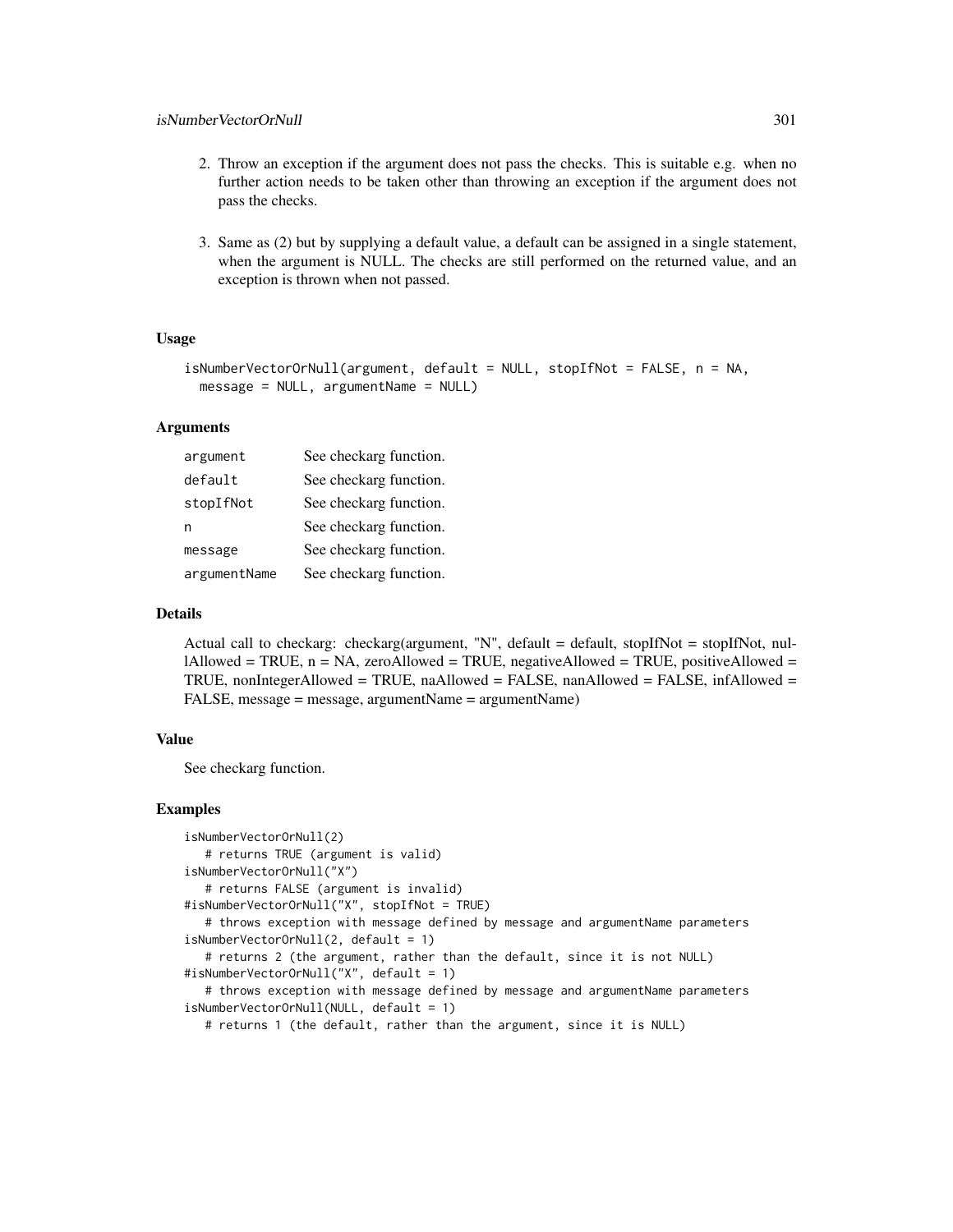#### isPositiveIntegerOrInfScalar

*Wrapper for the checkarg function, using specific parameter settings.*

## Description

This function can be used in 3 ways:

- 1. Return TRUE or FALSE depending on whether the argument checks are passed. This is suitable e.g. for if statements that take further action if the argument does not pass the checks.
- 2. Throw an exception if the argument does not pass the checks. This is suitable e.g. when no further action needs to be taken other than throwing an exception if the argument does not pass the checks.
- 3. Same as (2) but by supplying a default value, a default can be assigned in a single statement, when the argument is NULL. The checks are still performed on the returned value, and an exception is thrown when not passed.

#### Usage

```
isPositiveIntegerOrInfScalar(argument, default = NULL, stopIfNot = FALSE,
 message = NULL, argumentName = NULL)
```
## Arguments

| argument     | See checkarg function. |
|--------------|------------------------|
| default      | See checkarg function. |
| stopIfNot    | See checkarg function. |
| message      | See checkarg function. |
| argumentName | See checkarg function. |

#### Details

```
Actual call to checkarg: checkarg(argument, "N", default = default, stopIfNot = stopIfNot, nul-
\text{l}Allowed = FALSE, n = 1, zeroAllowed = TRUE, negativeAllowed = FALSE, positiveAllowed =
TRUE, nonIntegerAllowed = FALSE, naAllowed = FALSE, nanAllowed = FALSE, infAllowed =
TRUE, message = message, argumentName = argumentName)
```
# Value

See checkarg function.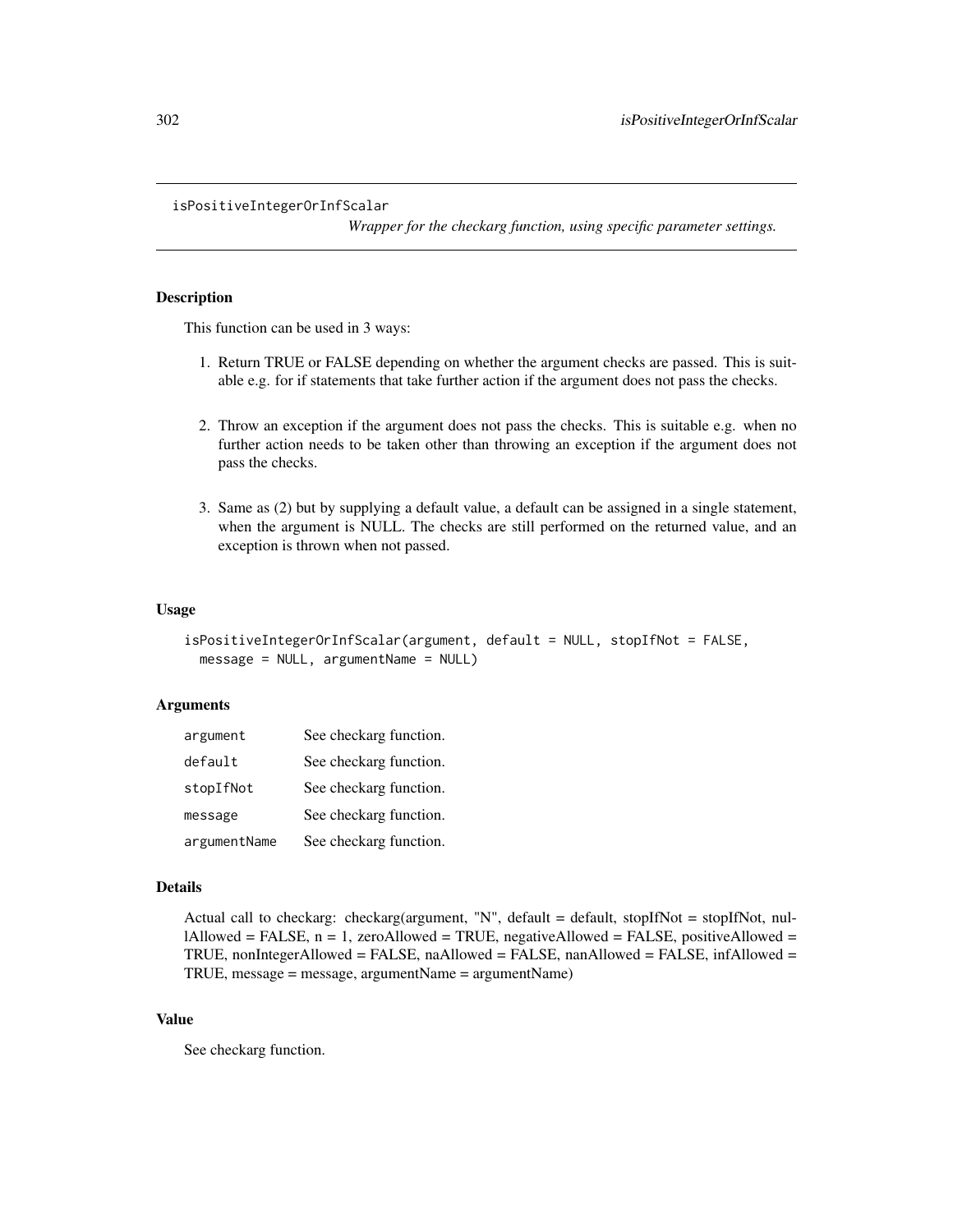## Examples

```
isPositiveIntegerOrInfScalar(2)
   # returns TRUE (argument is valid)
isPositiveIntegerOrInfScalar("X")
   # returns FALSE (argument is invalid)
#isPositiveIntegerOrInfScalar("X", stopIfNot = TRUE)
   # throws exception with message defined by message and argumentName parameters
isPositiveIntegerOrInfScalar(2, default = 1)
   # returns 2 (the argument, rather than the default, since it is not NULL)
#isPositiveIntegerOrInfScalar("X", default = 1)
   # throws exception with message defined by message and argumentName parameters
isPositiveIntegerOrInfScalar(NULL, default = 1)
   # returns 1 (the default, rather than the argument, since it is NULL)
```
isPositiveIntegerOrInfScalarOrNull

*Wrapper for the checkarg function, using specific parameter settings.*

### **Description**

This function can be used in 3 ways:

- 1. Return TRUE or FALSE depending on whether the argument checks are passed. This is suitable e.g. for if statements that take further action if the argument does not pass the checks.
- 2. Throw an exception if the argument does not pass the checks. This is suitable e.g. when no further action needs to be taken other than throwing an exception if the argument does not pass the checks.
- 3. Same as (2) but by supplying a default value, a default can be assigned in a single statement, when the argument is NULL. The checks are still performed on the returned value, and an exception is thrown when not passed.

## Usage

```
isPositiveIntegerOrInfScalarOrNull(argument, default = NULL,
 stopIfNot = FALSE, message = NULL, argumentName = NULL)
```
### **Arguments**

| argument     | See checkarg function. |
|--------------|------------------------|
| default      | See checkarg function. |
| stopIfNot    | See checkarg function. |
| message      | See checkarg function. |
| argumentName | See checkarg function. |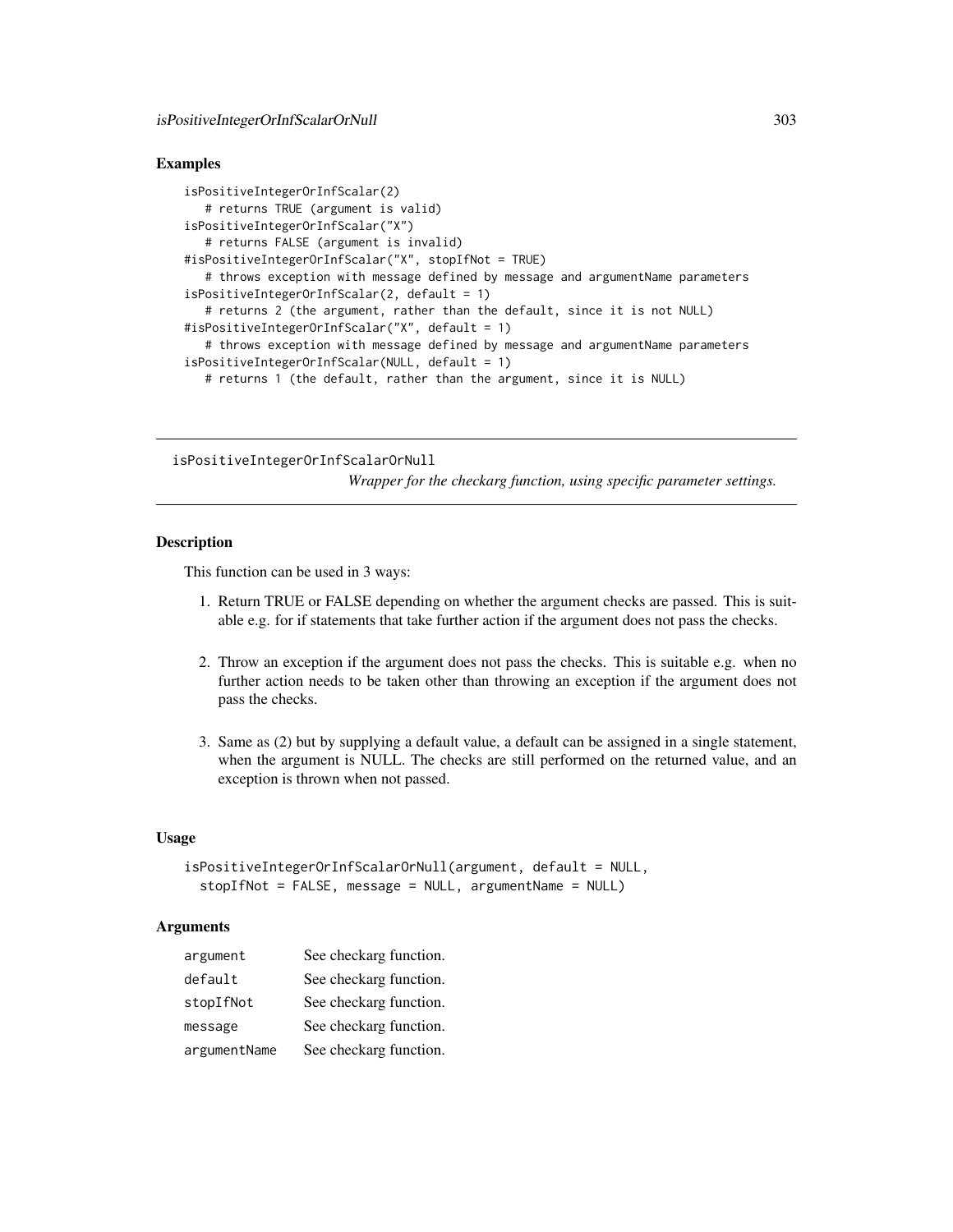# Details

Actual call to checkarg: checkarg(argument, "N", default = default, stopIfNot = stopIfNot, nullAllowed = TRUE, n = 1, zeroAllowed = TRUE, negativeAllowed = FALSE, positiveAllowed = TRUE, nonIntegerAllowed = FALSE, naAllowed = FALSE, nanAllowed = FALSE, infAllowed = TRUE, message = message, argumentName = argumentName)

### Value

See checkarg function.

## Examples

```
isPositiveIntegerOrInfScalarOrNull(2)
   # returns TRUE (argument is valid)
isPositiveIntegerOrInfScalarOrNull("X")
   # returns FALSE (argument is invalid)
#isPositiveIntegerOrInfScalarOrNull("X", stopIfNot = TRUE)
   # throws exception with message defined by message and argumentName parameters
isPositiveIntegerOrInfScalarOrNull(2, default = 1)
   # returns 2 (the argument, rather than the default, since it is not NULL)
#isPositiveIntegerOrInfScalarOrNull("X", default = 1)
   # throws exception with message defined by message and argumentName parameters
isPositiveIntegerOrInfScalarOrNull(NULL, default = 1)
  # returns 1 (the default, rather than the argument, since it is NULL)
```
isPositiveIntegerOrInfVector

*Wrapper for the checkarg function, using specific parameter settings.*

# **Description**

This function can be used in 3 ways:

- 1. Return TRUE or FALSE depending on whether the argument checks are passed. This is suitable e.g. for if statements that take further action if the argument does not pass the checks.
- 2. Throw an exception if the argument does not pass the checks. This is suitable e.g. when no further action needs to be taken other than throwing an exception if the argument does not pass the checks.
- 3. Same as (2) but by supplying a default value, a default can be assigned in a single statement, when the argument is NULL. The checks are still performed on the returned value, and an exception is thrown when not passed.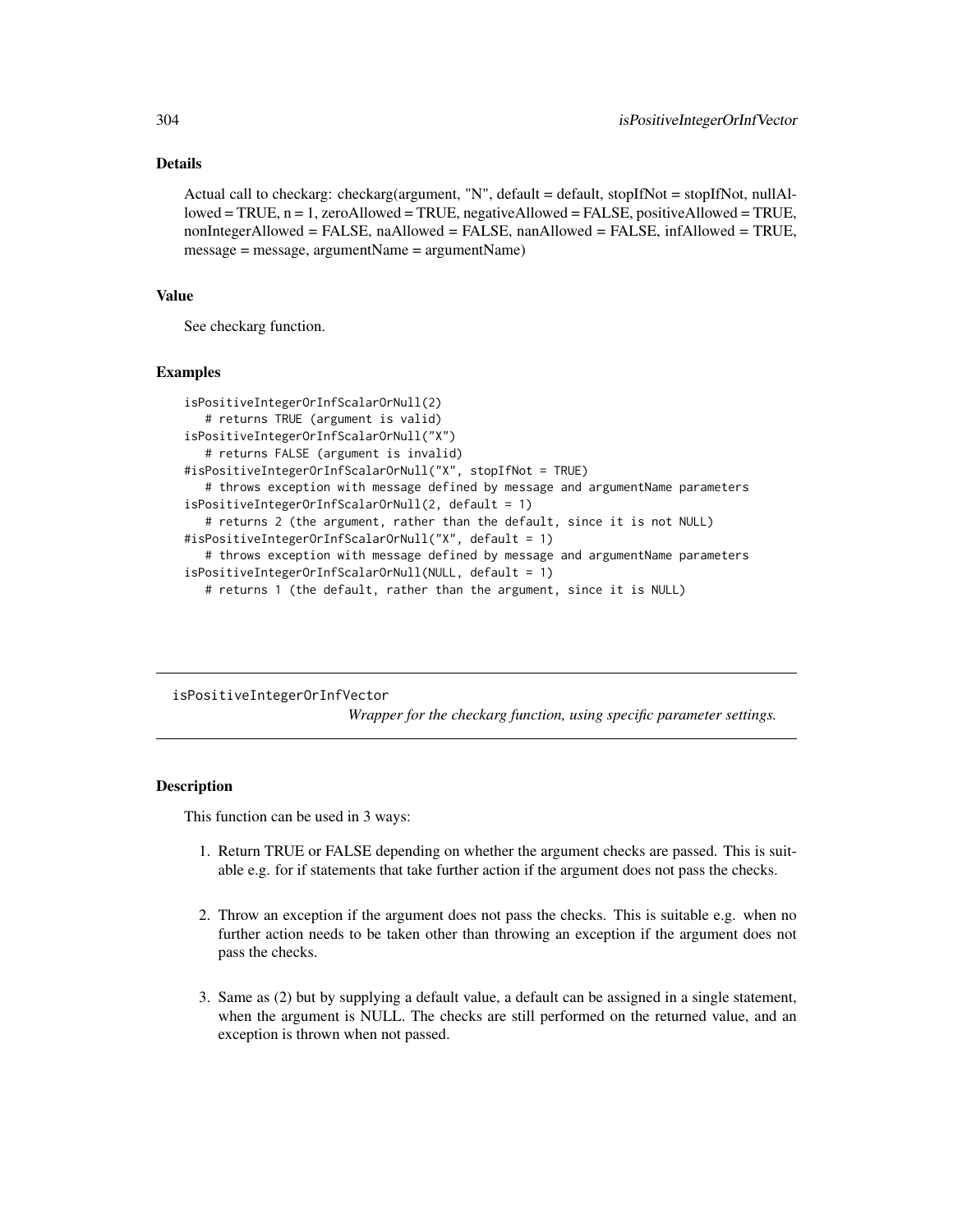```
isPositiveIntegerOrInfVector(argument, default = NULL, stopIfNot = FALSE,
 n = NA, message = NULL, argumentName = NULL)
```
# Arguments

| argument     | See checkarg function. |
|--------------|------------------------|
| default      | See checkarg function. |
| stopIfNot    | See checkarg function. |
| n            | See checkarg function. |
| message      | See checkarg function. |
| argumentName | See checkarg function. |

## Details

Actual call to checkarg: checkarg(argument, "N", default = default, stopIfNot = stopIfNot, nullAllowed = FALSE,  $n = NA$ , zeroAllowed = TRUE, negativeAllowed = FALSE, positiveAllowed = TRUE, nonIntegerAllowed = FALSE, naAllowed = FALSE, nanAllowed = FALSE, infAllowed = TRUE, message = message, argumentName = argumentName)

### Value

See checkarg function.

```
isPositiveIntegerOrInfVector(2)
  # returns TRUE (argument is valid)
isPositiveIntegerOrInfVector("X")
  # returns FALSE (argument is invalid)
#isPositiveIntegerOrInfVector("X", stopIfNot = TRUE)
   # throws exception with message defined by message and argumentName parameters
isPositiveIntegerOrInfVector(2, default = 1)
   # returns 2 (the argument, rather than the default, since it is not NULL)
#isPositiveIntegerOrInfVector("X", default = 1)
   # throws exception with message defined by message and argumentName parameters
isPositiveIntegerOrInfVector(NULL, default = 1)
   # returns 1 (the default, rather than the argument, since it is NULL)
```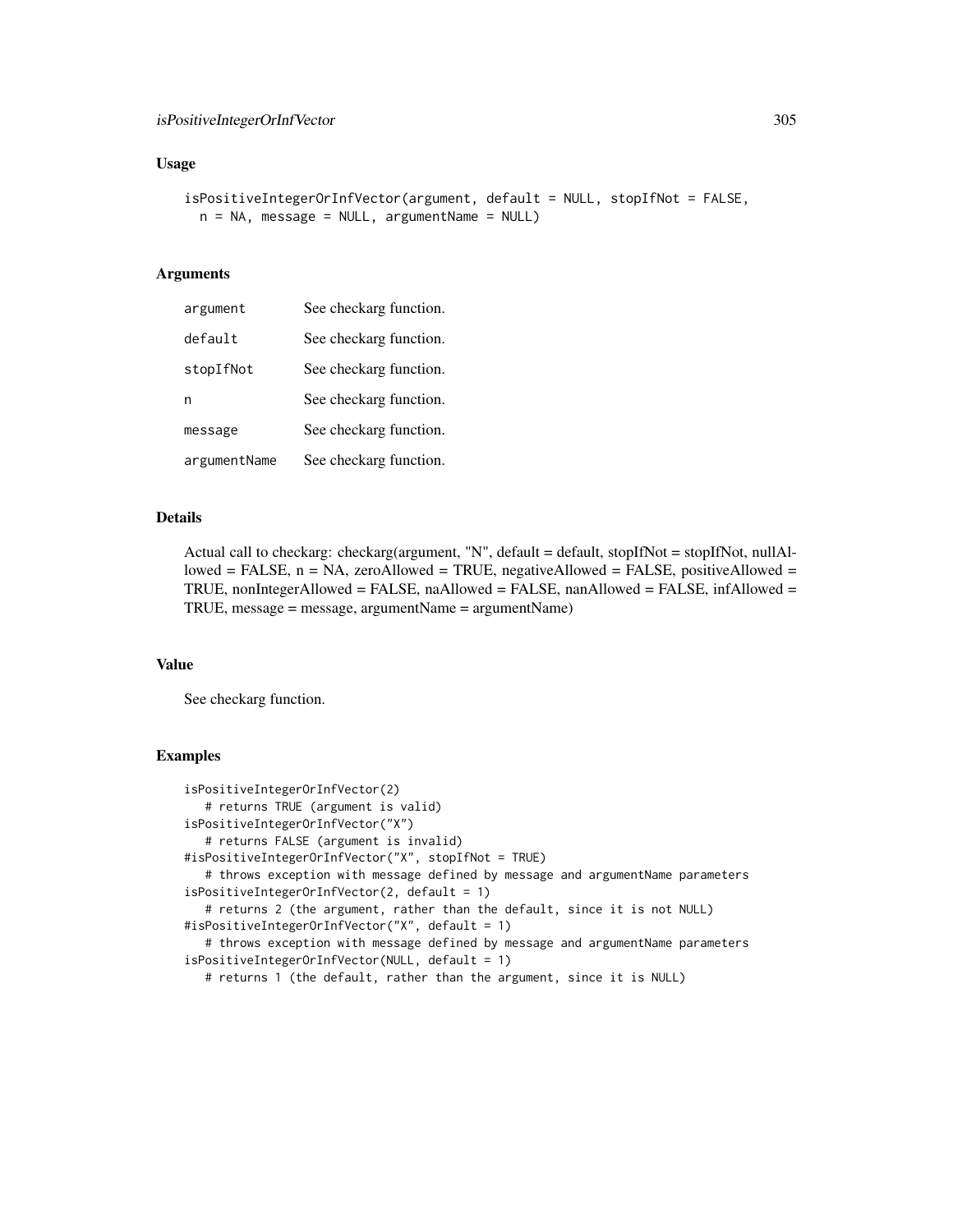isPositiveIntegerOrInfVectorOrNull

*Wrapper for the checkarg function, using specific parameter settings.*

# **Description**

This function can be used in 3 ways:

- 1. Return TRUE or FALSE depending on whether the argument checks are passed. This is suitable e.g. for if statements that take further action if the argument does not pass the checks.
- 2. Throw an exception if the argument does not pass the checks. This is suitable e.g. when no further action needs to be taken other than throwing an exception if the argument does not pass the checks.
- 3. Same as (2) but by supplying a default value, a default can be assigned in a single statement, when the argument is NULL. The checks are still performed on the returned value, and an exception is thrown when not passed.

### Usage

```
isPositiveIntegerOrInfVectorOrNull(argument, default = NULL,
 stopIfNot = FALSE, n = NA, message = NULL, argumentName = NULL)
```
# Arguments

| argument     | See checkarg function. |
|--------------|------------------------|
| default      | See checkarg function. |
| stopIfNot    | See checkarg function. |
| n            | See checkarg function. |
| message      | See checkarg function. |
| argumentName | See checkarg function. |

#### Details

Actual call to checkarg: checkarg(argument, "N", default = default, stopIfNot = stopIfNot, nul $l$ Allowed = TRUE, n = NA, zeroAllowed = TRUE, negativeAllowed = FALSE, positiveAllowed = TRUE, nonIntegerAllowed = FALSE, naAllowed = FALSE, nanAllowed = FALSE, infAllowed = TRUE, message = message, argumentName = argumentName)

# Value

See checkarg function.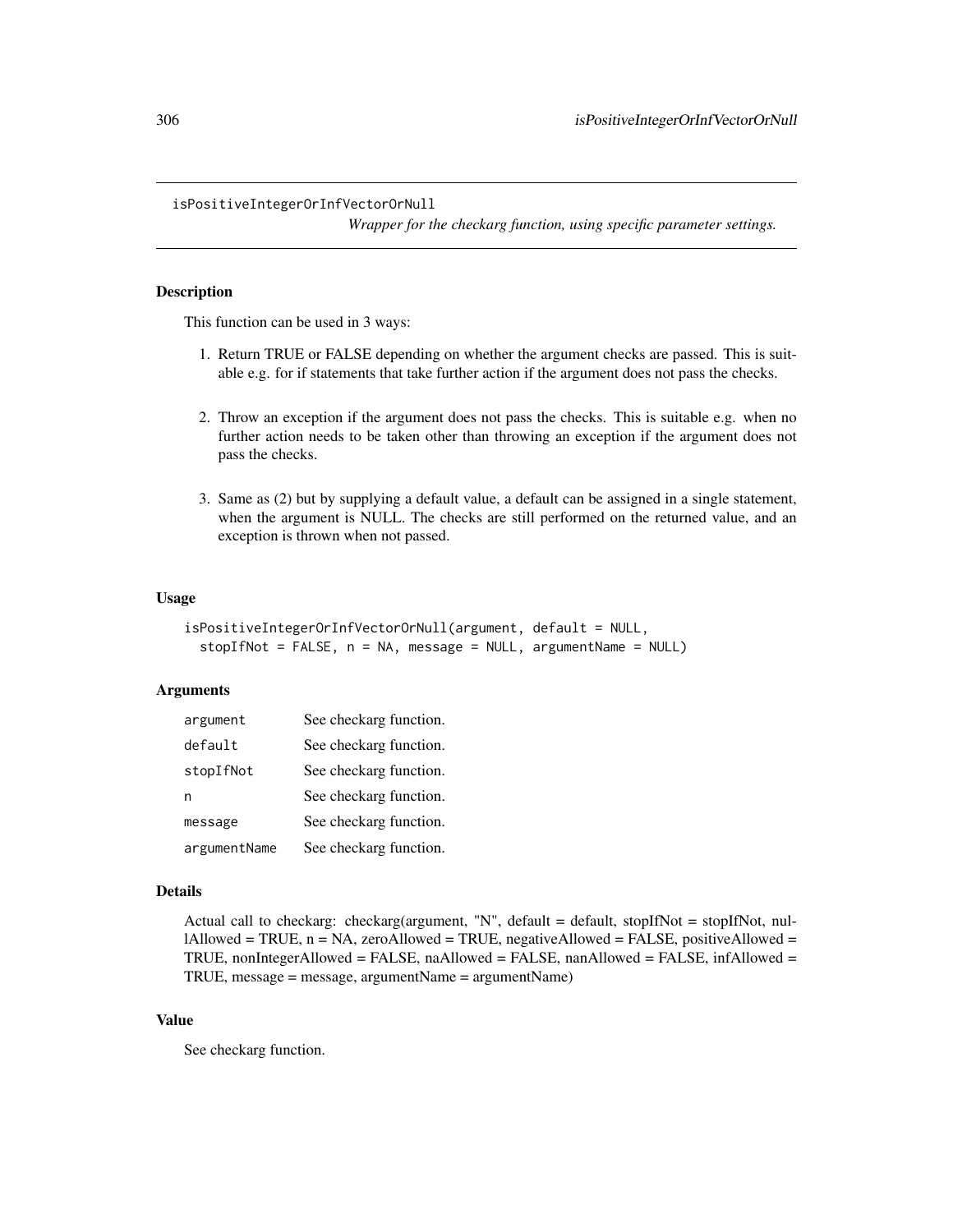## Examples

```
isPositiveIntegerOrInfVectorOrNull(2)
   # returns TRUE (argument is valid)
isPositiveIntegerOrInfVectorOrNull("X")
   # returns FALSE (argument is invalid)
#isPositiveIntegerOrInfVectorOrNull("X", stopIfNot = TRUE)
   # throws exception with message defined by message and argumentName parameters
isPositiveIntegerOrInfVectorOrNull(2, default = 1)
   # returns 2 (the argument, rather than the default, since it is not NULL)
#isPositiveIntegerOrInfVectorOrNull("X", default = 1)
   # throws exception with message defined by message and argumentName parameters
isPositiveIntegerOrInfVectorOrNull(NULL, default = 1)
   # returns 1 (the default, rather than the argument, since it is NULL)
```
isPositiveIntegerOrNanOrInfScalar

*Wrapper for the checkarg function, using specific parameter settings.*

### **Description**

This function can be used in 3 ways:

- 1. Return TRUE or FALSE depending on whether the argument checks are passed. This is suitable e.g. for if statements that take further action if the argument does not pass the checks.
- 2. Throw an exception if the argument does not pass the checks. This is suitable e.g. when no further action needs to be taken other than throwing an exception if the argument does not pass the checks.
- 3. Same as (2) but by supplying a default value, a default can be assigned in a single statement, when the argument is NULL. The checks are still performed on the returned value, and an exception is thrown when not passed.

## Usage

```
isPositiveIntegerOrNanOrInfScalar(argument, default = NULL,
 stopIfNot = FALSE, message = NULL, argumentName = NULL)
```
### **Arguments**

| argument     | See checkarg function. |
|--------------|------------------------|
| default      | See checkarg function. |
| stopIfNot    | See checkarg function. |
| message      | See checkarg function. |
| argumentName | See checkarg function. |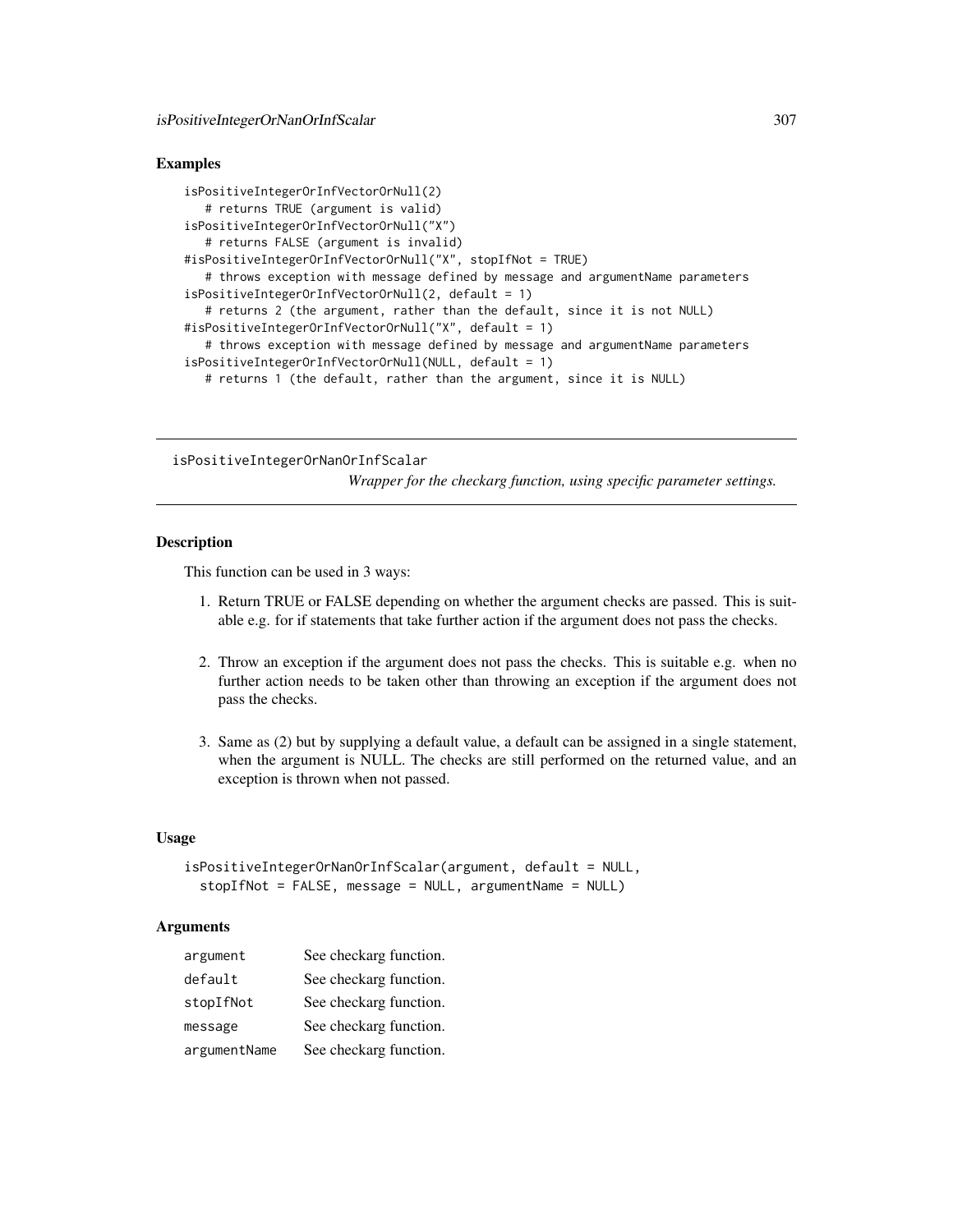# Details

Actual call to checkarg: checkarg(argument, "N", default = default, stopIfNot = stopIfNot, nullAllowed = FALSE, n = 1, zeroAllowed = TRUE, negativeAllowed = FALSE, positiveAllowed = TRUE, nonIntegerAllowed = FALSE, naAllowed = FALSE, nanAllowed = TRUE, infAllowed = TRUE, message = message, argumentName = argumentName)

### Value

See checkarg function.

### Examples

```
isPositiveIntegerOrNanOrInfScalar(2)
   # returns TRUE (argument is valid)
isPositiveIntegerOrNanOrInfScalar("X")
   # returns FALSE (argument is invalid)
#isPositiveIntegerOrNanOrInfScalar("X", stopIfNot = TRUE)
   # throws exception with message defined by message and argumentName parameters
isPositiveIntegerOrNanOrInfScalar(2, default = 1)
   # returns 2 (the argument, rather than the default, since it is not NULL)
#isPositiveIntegerOrNanOrInfScalar("X", default = 1)
   # throws exception with message defined by message and argumentName parameters
isPositiveIntegerOrNanOrInfScalar(NULL, default = 1)
  # returns 1 (the default, rather than the argument, since it is NULL)
```
isPositiveIntegerOrNanOrInfScalarOrNull *Wrapper for the checkarg function, using specific parameter settings.*

# **Description**

This function can be used in 3 ways:

- 1. Return TRUE or FALSE depending on whether the argument checks are passed. This is suitable e.g. for if statements that take further action if the argument does not pass the checks.
- 2. Throw an exception if the argument does not pass the checks. This is suitable e.g. when no further action needs to be taken other than throwing an exception if the argument does not pass the checks.
- 3. Same as (2) but by supplying a default value, a default can be assigned in a single statement, when the argument is NULL. The checks are still performed on the returned value, and an exception is thrown when not passed.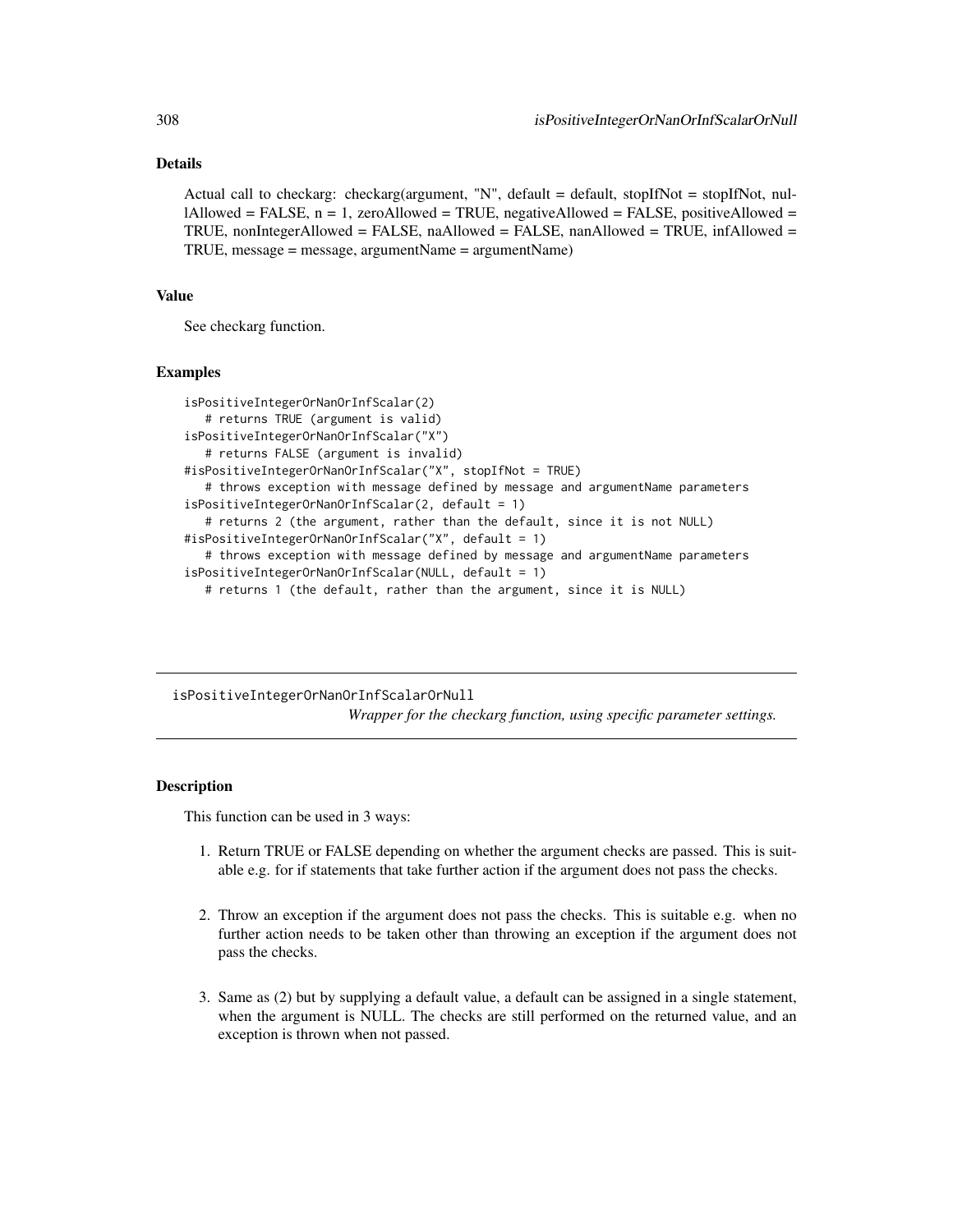```
isPositiveIntegerOrNanOrInfScalarOrNull(argument, default = NULL,
  stopIfNot = FALSE, message = NULL, argumentName = NULL)
```
#### Arguments

| argument     | See checkarg function. |
|--------------|------------------------|
| default      | See checkarg function. |
| stopIfNot    | See checkarg function. |
| message      | See checkarg function. |
| argumentName | See checkarg function. |

# Details

Actual call to checkarg: checkarg(argument, "N", default = default, stopIfNot = stopIfNot, nullAllowed = TRUE,  $n = 1$ , zeroAllowed = TRUE, negativeAllowed = FALSE, positiveAllowed = TRUE, nonIntegerAllowed = FALSE, naAllowed = FALSE, nanAllowed = TRUE, infAllowed = TRUE, message = message, argumentName = argumentName)

### Value

See checkarg function.

# Examples

```
isPositiveIntegerOrNanOrInfScalarOrNull(2)
   # returns TRUE (argument is valid)
isPositiveIntegerOrNanOrInfScalarOrNull("X")
   # returns FALSE (argument is invalid)
#isPositiveIntegerOrNanOrInfScalarOrNull("X", stopIfNot = TRUE)
   # throws exception with message defined by message and argumentName parameters
isPositiveIntegerOrNanOrInfScalarOrNull(2, default = 1)
   # returns 2 (the argument, rather than the default, since it is not NULL)
#isPositiveIntegerOrNanOrInfScalarOrNull("X", default = 1)
   # throws exception with message defined by message and argumentName parameters
isPositiveIntegerOrNanOrInfScalarOrNull(NULL, default = 1)
  # returns 1 (the default, rather than the argument, since it is NULL)
```
isPositiveIntegerOrNanOrInfVector

*Wrapper for the checkarg function, using specific parameter settings.*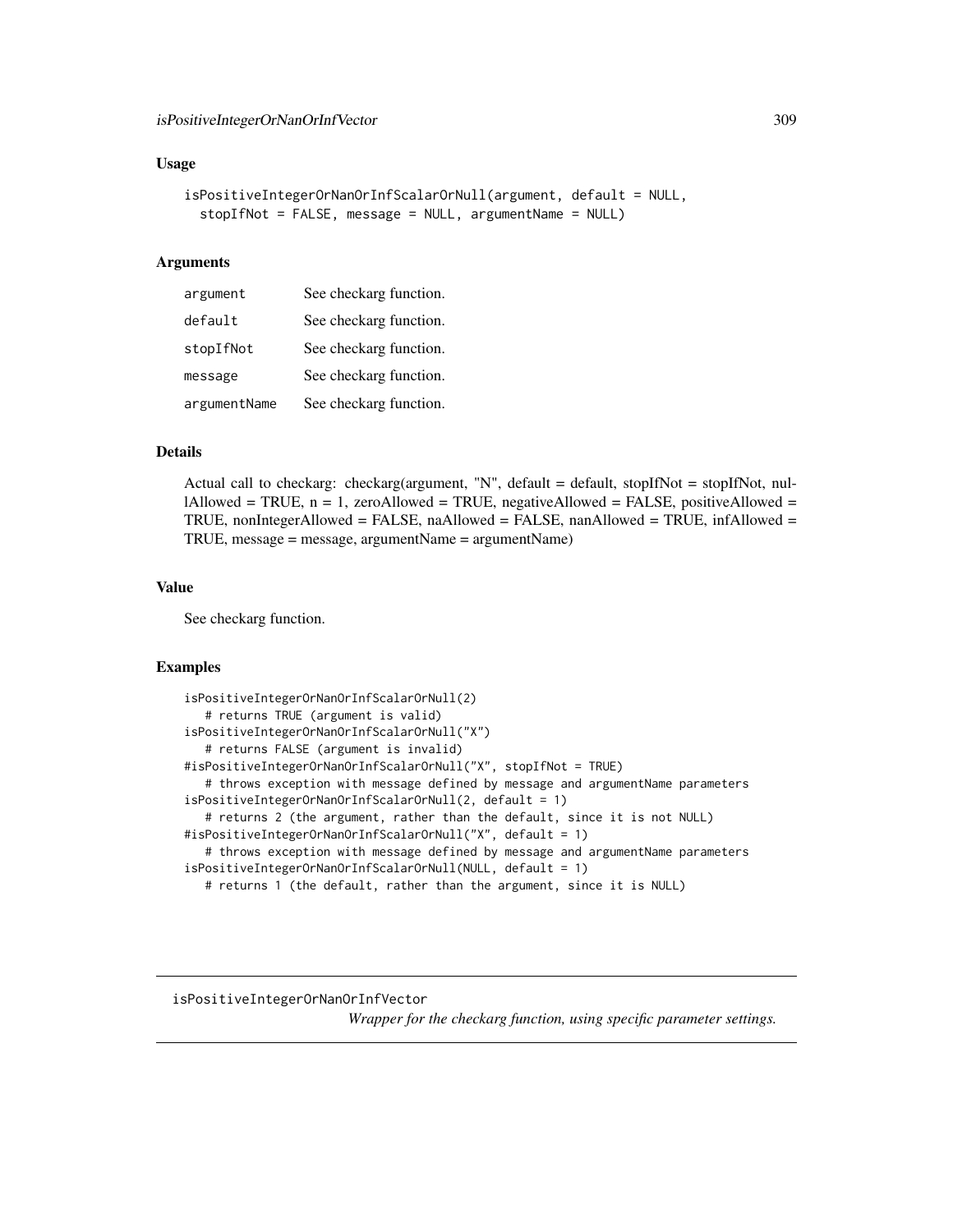### Description

This function can be used in 3 ways:

- 1. Return TRUE or FALSE depending on whether the argument checks are passed. This is suitable e.g. for if statements that take further action if the argument does not pass the checks.
- 2. Throw an exception if the argument does not pass the checks. This is suitable e.g. when no further action needs to be taken other than throwing an exception if the argument does not pass the checks.
- 3. Same as (2) but by supplying a default value, a default can be assigned in a single statement, when the argument is NULL. The checks are still performed on the returned value, and an exception is thrown when not passed.

### Usage

```
isPositiveIntegerOrNanOrInfVector(argument, default = NULL,
 stopIfNot = FALSE, n = NA, message = NULL, argumentName = NULL)
```
## Arguments

| argument     | See checkarg function. |
|--------------|------------------------|
| default      | See checkarg function. |
| stopIfNot    | See checkarg function. |
| n            | See checkarg function. |
| message      | See checkarg function. |
| argumentName | See checkarg function. |

## Details

Actual call to checkarg: checkarg(argument, "N", default = default, stopIfNot = stopIfNot, nullAllowed = FALSE,  $n = NA$ , zeroAllowed = TRUE, negativeAllowed = FALSE, positiveAllowed = TRUE, nonIntegerAllowed = FALSE, naAllowed = FALSE, nanAllowed = TRUE, infAllowed = TRUE, message = message, argumentName = argumentName)

### Value

See checkarg function.

```
isPositiveIntegerOrNanOrInfVector(2)
   # returns TRUE (argument is valid)
isPositiveIntegerOrNanOrInfVector("X")
   # returns FALSE (argument is invalid)
#isPositiveIntegerOrNanOrInfVector("X", stopIfNot = TRUE)
  # throws exception with message defined by message and argumentName parameters
```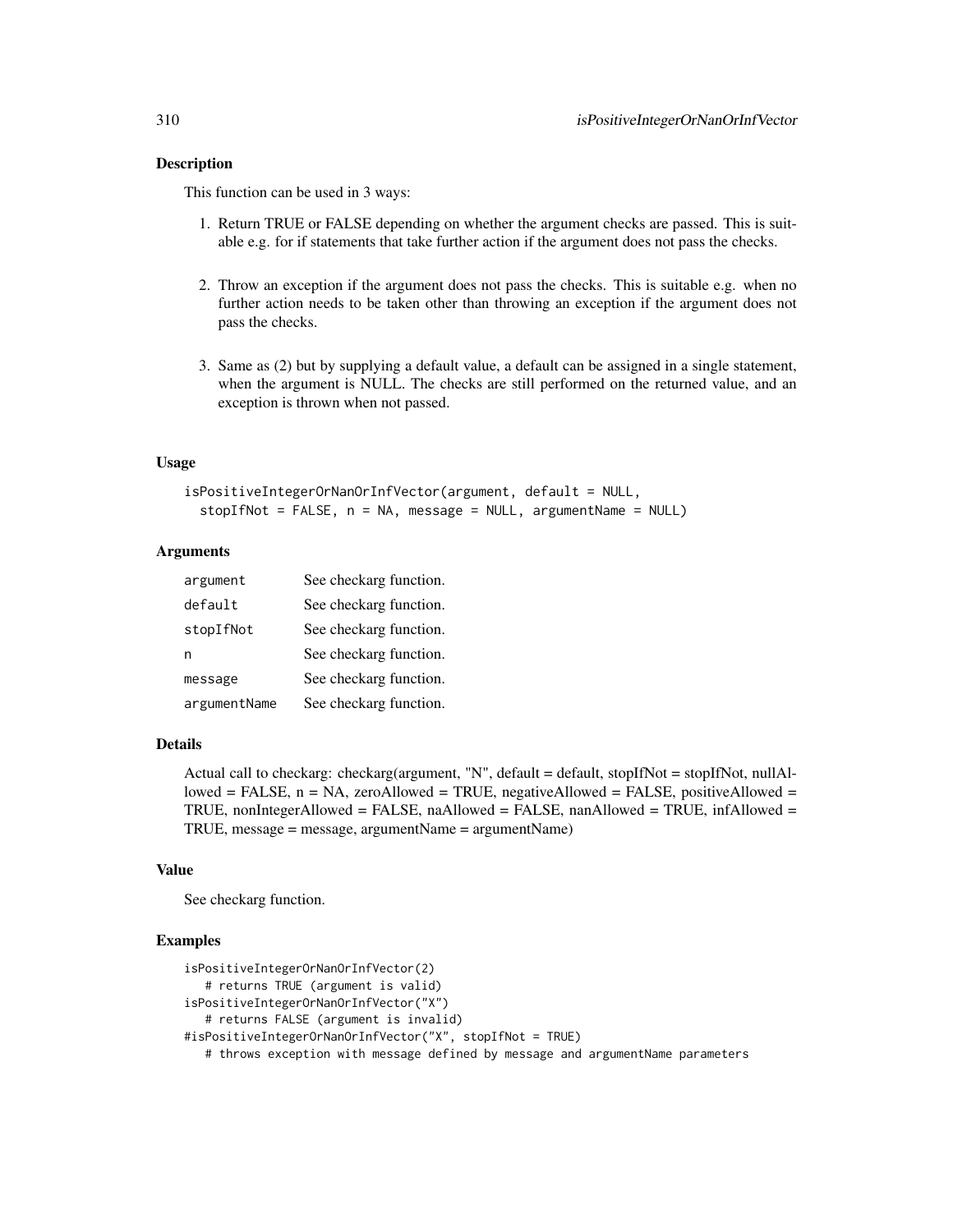```
isPositiveIntegerOrNanOrInfVector(2, default = 1)
   # returns 2 (the argument, rather than the default, since it is not NULL)
#isPositiveIntegerOrNanOrInfVector("X", default = 1)
   # throws exception with message defined by message and argumentName parameters
isPositiveIntegerOrNanOrInfVector(NULL, default = 1)
   # returns 1 (the default, rather than the argument, since it is NULL)
```
isPositiveIntegerOrNanOrInfVectorOrNull

*Wrapper for the checkarg function, using specific parameter settings.*

## **Description**

This function can be used in 3 ways:

- 1. Return TRUE or FALSE depending on whether the argument checks are passed. This is suitable e.g. for if statements that take further action if the argument does not pass the checks.
- 2. Throw an exception if the argument does not pass the checks. This is suitable e.g. when no further action needs to be taken other than throwing an exception if the argument does not pass the checks.
- 3. Same as (2) but by supplying a default value, a default can be assigned in a single statement, when the argument is NULL. The checks are still performed on the returned value, and an exception is thrown when not passed.

### Usage

```
isPositiveIntegerOrNanOrInfVectorOrNull(argument, default = NULL,
  stopIfNot = FALSE, n = NA, message = NULL, argumentName = NULL)
```
### Arguments

| argument     | See checkarg function. |
|--------------|------------------------|
| default      | See checkarg function. |
| stopIfNot    | See checkarg function. |
| n            | See checkarg function. |
| message      | See checkarg function. |
| argumentName | See checkarg function. |

### Details

Actual call to checkarg: checkarg(argument, "N", default = default, stopIfNot = stopIfNot, nul- $1$ Allowed = TRUE,  $n = NA$ , zeroAllowed = TRUE, negativeAllowed = FALSE, positiveAllowed = TRUE, nonIntegerAllowed = FALSE, naAllowed = FALSE, nanAllowed = TRUE, infAllowed = TRUE, message = message, argumentName = argumentName)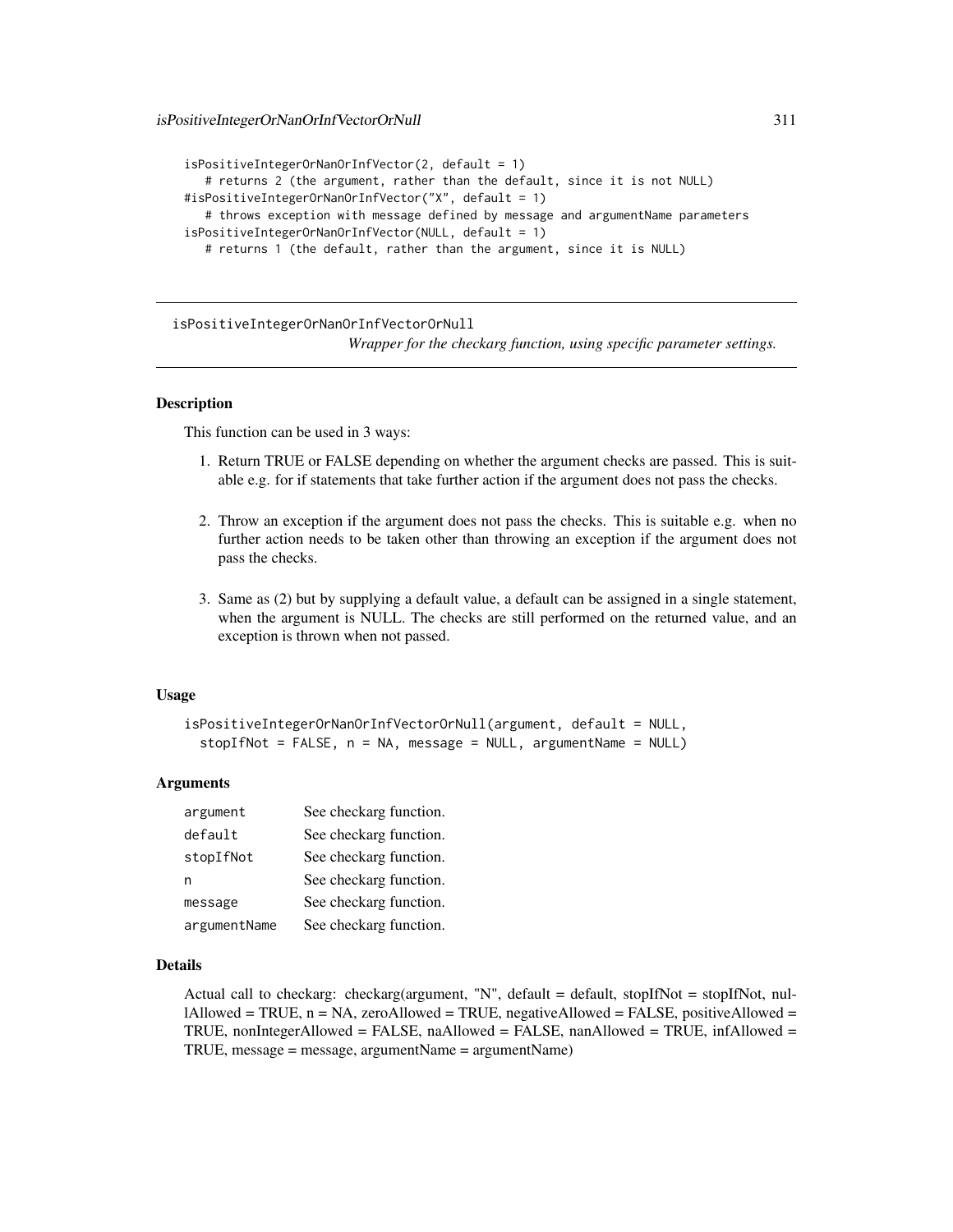# Value

See checkarg function.

# Examples

```
isPositiveIntegerOrNanOrInfVectorOrNull(2)
  # returns TRUE (argument is valid)
isPositiveIntegerOrNanOrInfVectorOrNull("X")
  # returns FALSE (argument is invalid)
#isPositiveIntegerOrNanOrInfVectorOrNull("X", stopIfNot = TRUE)
  # throws exception with message defined by message and argumentName parameters
isPositiveIntegerOrNanOrInfVectorOrNull(2, default = 1)
  # returns 2 (the argument, rather than the default, since it is not NULL)
#isPositiveIntegerOrNanOrInfVectorOrNull("X", default = 1)
  # throws exception with message defined by message and argumentName parameters
isPositiveIntegerOrNanOrInfVectorOrNull(NULL, default = 1)
  # returns 1 (the default, rather than the argument, since it is NULL)
```
isPositiveIntegerOrNanScalar

*Wrapper for the checkarg function, using specific parameter settings.*

# **Description**

This function can be used in 3 ways:

- 1. Return TRUE or FALSE depending on whether the argument checks are passed. This is suitable e.g. for if statements that take further action if the argument does not pass the checks.
- 2. Throw an exception if the argument does not pass the checks. This is suitable e.g. when no further action needs to be taken other than throwing an exception if the argument does not pass the checks.
- 3. Same as (2) but by supplying a default value, a default can be assigned in a single statement, when the argument is NULL. The checks are still performed on the returned value, and an exception is thrown when not passed.

# Usage

```
isPositiveIntegerOrNanScalar(argument, default = NULL, stopIfNot = FALSE,
 message = NULL, argumentName = NULL)
```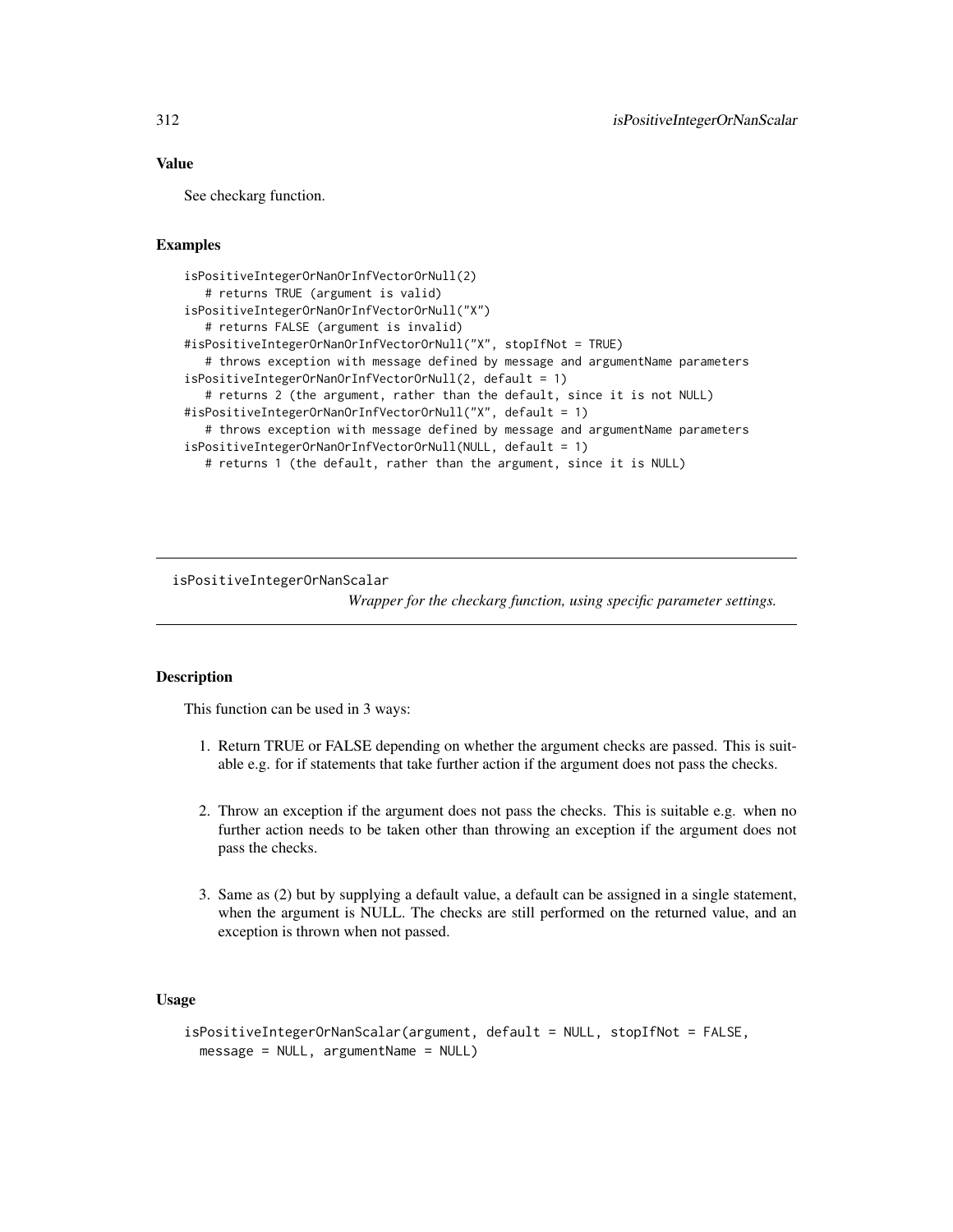### Arguments

| argument     | See checkarg function. |
|--------------|------------------------|
| default      | See checkarg function. |
| stopIfNot    | See checkarg function. |
| message      | See checkarg function. |
| argumentName | See checkarg function. |

# Details

Actual call to checkarg: checkarg(argument, "N", default = default, stopIfNot = stopIfNot, nul- $\text{l}$ Allowed = FALSE, n = 1, zeroAllowed = TRUE, negativeAllowed = FALSE, positiveAllowed = TRUE, nonIntegerAllowed = FALSE, naAllowed = FALSE, nanAllowed = TRUE, infAllowed = FALSE, message = message, argumentName = argumentName)

## Value

See checkarg function.

# Examples

```
isPositiveIntegerOrNanScalar(2)
  # returns TRUE (argument is valid)
isPositiveIntegerOrNanScalar("X")
  # returns FALSE (argument is invalid)
#isPositiveIntegerOrNanScalar("X", stopIfNot = TRUE)
   # throws exception with message defined by message and argumentName parameters
isPositiveIntegerOrNanScalar(2, default = 1)
   # returns 2 (the argument, rather than the default, since it is not NULL)
#isPositiveIntegerOrNanScalar("X", default = 1)
   # throws exception with message defined by message and argumentName parameters
isPositiveIntegerOrNanScalar(NULL, default = 1)
   # returns 1 (the default, rather than the argument, since it is NULL)
```
isPositiveIntegerOrNanScalarOrNull

*Wrapper for the checkarg function, using specific parameter settings.*

### Description

This function can be used in 3 ways:

1. Return TRUE or FALSE depending on whether the argument checks are passed. This is suitable e.g. for if statements that take further action if the argument does not pass the checks.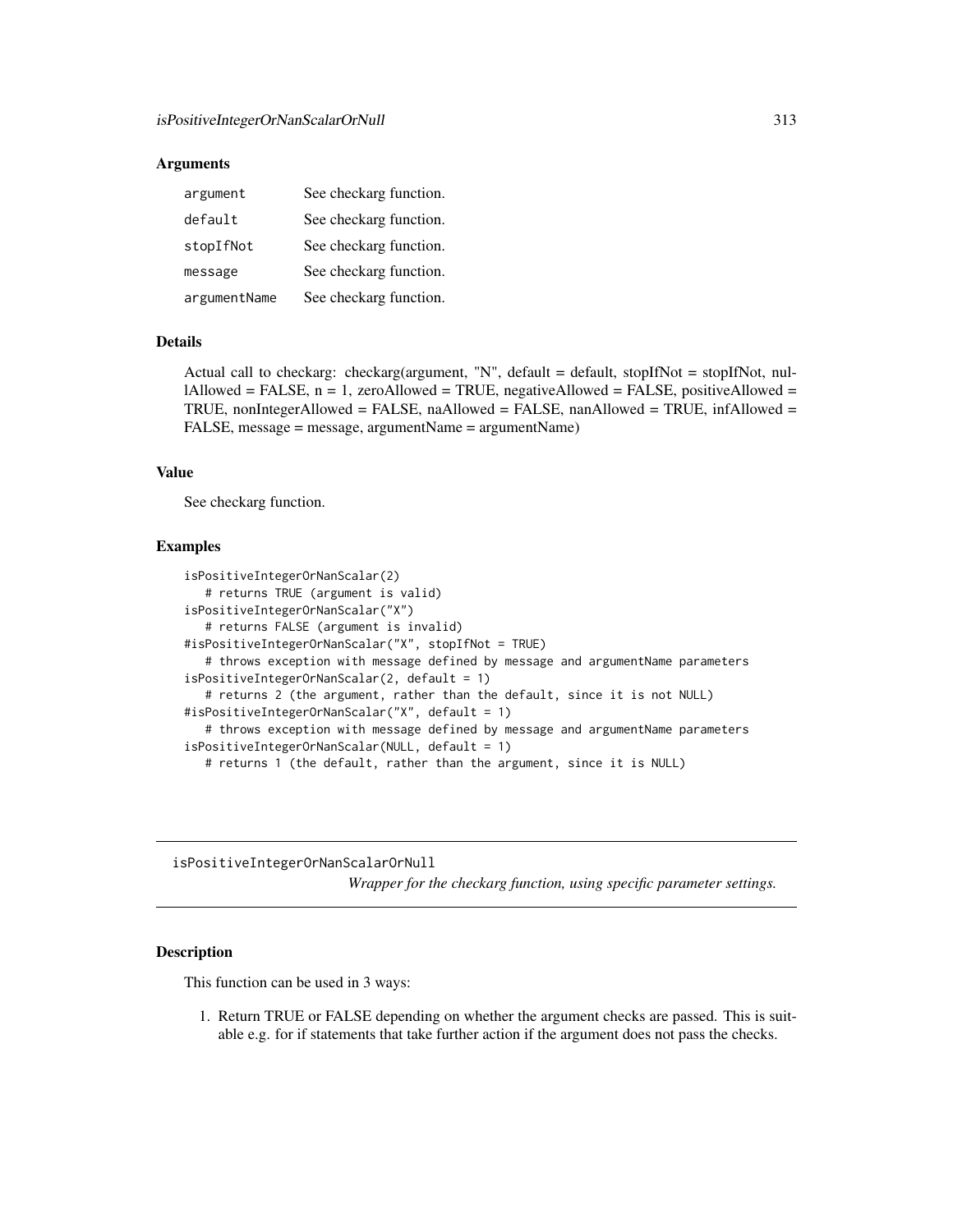- 2. Throw an exception if the argument does not pass the checks. This is suitable e.g. when no further action needs to be taken other than throwing an exception if the argument does not pass the checks.
- 3. Same as (2) but by supplying a default value, a default can be assigned in a single statement, when the argument is NULL. The checks are still performed on the returned value, and an exception is thrown when not passed.

```
isPositiveIntegerOrNanScalarOrNull(argument, default = NULL,
  stopIfNot = FALSE, message = NULL, argumentName = NULL)
```
## Arguments

| argument     | See checkarg function. |
|--------------|------------------------|
| default      | See checkarg function. |
| stopIfNot    | See checkarg function. |
| message      | See checkarg function. |
| argumentName | See checkarg function. |

# Details

Actual call to checkarg: checkarg(argument, "N", default = default, stopIfNot = stopIfNot, nullAl $loved = TRUE, n = 1, zero$ Allowed = TRUE, negativeAllowed = FALSE, positiveAllowed = TRUE, nonIntegerAllowed = FALSE, naAllowed = FALSE, nanAllowed = TRUE, infAllowed = FALSE, message = message, argumentName = argumentName)

# Value

See checkarg function.

```
isPositiveIntegerOrNanScalarOrNull(2)
   # returns TRUE (argument is valid)
isPositiveIntegerOrNanScalarOrNull("X")
   # returns FALSE (argument is invalid)
#isPositiveIntegerOrNanScalarOrNull("X", stopIfNot = TRUE)
   # throws exception with message defined by message and argumentName parameters
isPositiveIntegerOrNanScalarOrNull(2, default = 1)
   # returns 2 (the argument, rather than the default, since it is not NULL)
#isPositiveIntegerOrNanScalarOrNull("X", default = 1)
   # throws exception with message defined by message and argumentName parameters
isPositiveIntegerOrNanScalarOrNull(NULL, default = 1)
   # returns 1 (the default, rather than the argument, since it is NULL)
```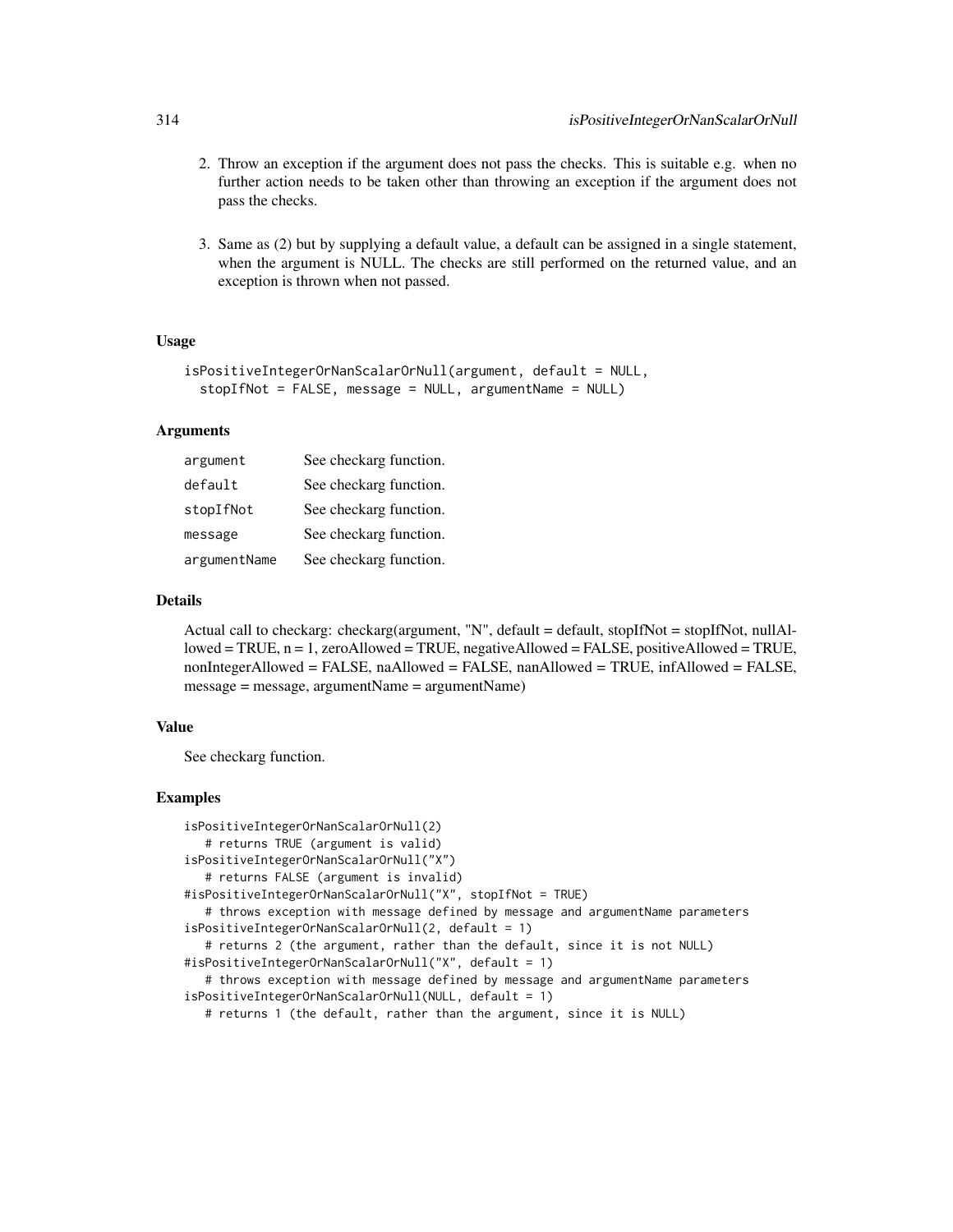isPositiveIntegerOrNanVector

*Wrapper for the checkarg function, using specific parameter settings.*

# Description

This function can be used in 3 ways:

- 1. Return TRUE or FALSE depending on whether the argument checks are passed. This is suitable e.g. for if statements that take further action if the argument does not pass the checks.
- 2. Throw an exception if the argument does not pass the checks. This is suitable e.g. when no further action needs to be taken other than throwing an exception if the argument does not pass the checks.
- 3. Same as (2) but by supplying a default value, a default can be assigned in a single statement, when the argument is NULL. The checks are still performed on the returned value, and an exception is thrown when not passed.

# Usage

```
isPositiveIntegerOrNanVector(argument, default = NULL, stopIfNot = FALSE,
 n = NA, message = NULL, argumentName = NULL)
```
## **Arguments**

| argument     | See checkarg function. |
|--------------|------------------------|
| default      | See checkarg function. |
| stopIfNot    | See checkarg function. |
| n            | See checkarg function. |
| message      | See checkarg function. |
| argumentName | See checkarg function. |

#### Details

```
Actual call to checkarg: checkarg(argument, "N", default = default, stopIfNot = stopIfNot, nullAl-
lowed = FALSE, n = NA, zeroAllowed = TRUE, negativeAllowed = FALSE, positiveAllowed =
TRUE, nonIntegerAllowed = FALSE, naAllowed = FALSE, nanAllowed = TRUE, infAllowed =
FALSE, message = message, argumentName = argumentName)
```
# Value

See checkarg function.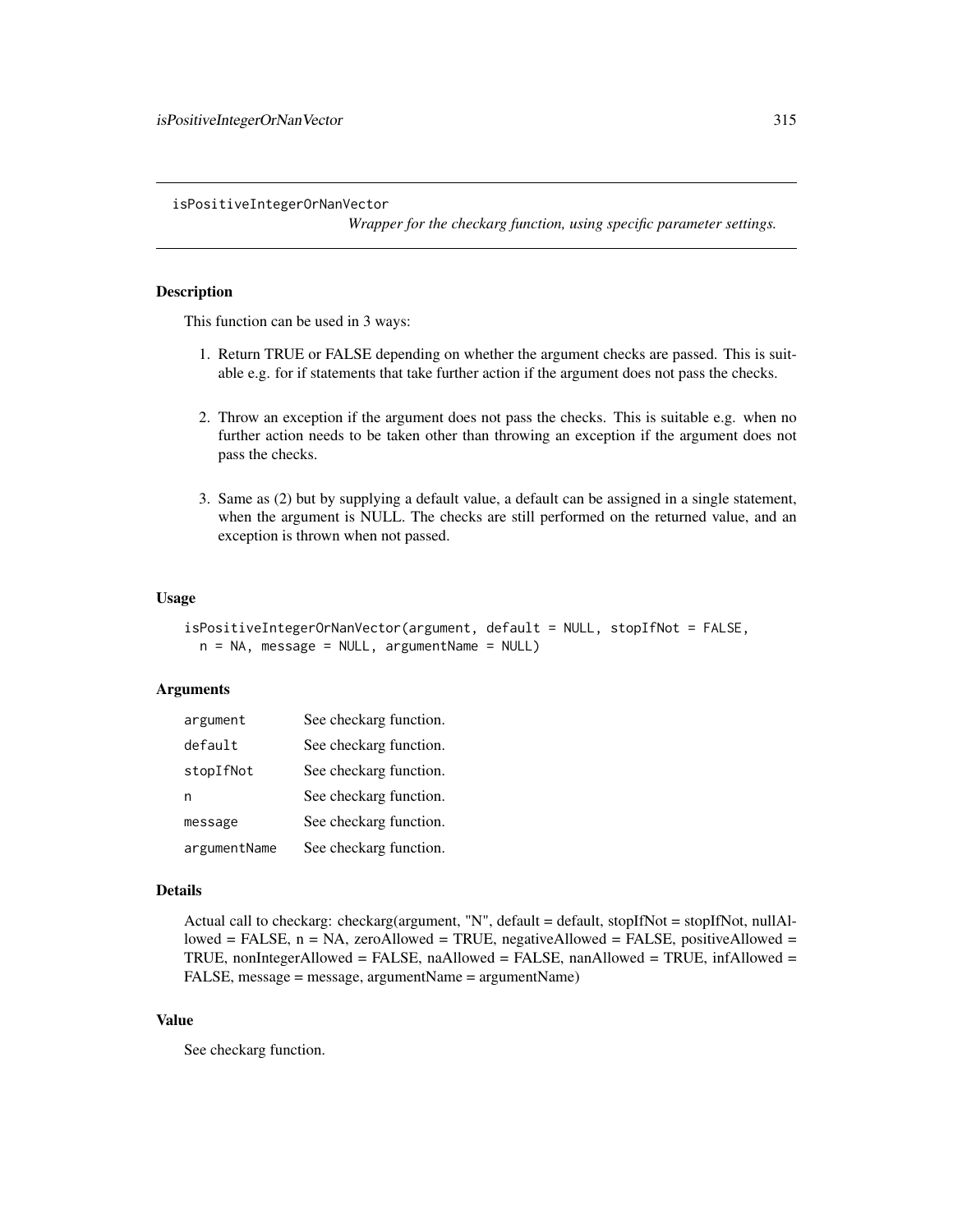## Examples

```
isPositiveIntegerOrNanVector(2)
   # returns TRUE (argument is valid)
isPositiveIntegerOrNanVector("X")
   # returns FALSE (argument is invalid)
#isPositiveIntegerOrNanVector("X", stopIfNot = TRUE)
   # throws exception with message defined by message and argumentName parameters
isPositiveIntegerOrNanVector(2, default = 1)
   # returns 2 (the argument, rather than the default, since it is not NULL)
#isPositiveIntegerOrNanVector("X", default = 1)
   # throws exception with message defined by message and argumentName parameters
isPositiveIntegerOrNanVector(NULL, default = 1)
  # returns 1 (the default, rather than the argument, since it is NULL)
```
isPositiveIntegerOrNanVectorOrNull

*Wrapper for the checkarg function, using specific parameter settings.*

# **Description**

This function can be used in 3 ways:

- 1. Return TRUE or FALSE depending on whether the argument checks are passed. This is suitable e.g. for if statements that take further action if the argument does not pass the checks.
- 2. Throw an exception if the argument does not pass the checks. This is suitable e.g. when no further action needs to be taken other than throwing an exception if the argument does not pass the checks.
- 3. Same as (2) but by supplying a default value, a default can be assigned in a single statement, when the argument is NULL. The checks are still performed on the returned value, and an exception is thrown when not passed.

## Usage

```
isPositiveIntegerOrNanVectorOrNull(argument, default = NULL,
 stopIfNot = FALSE, n = NA, message = NULL, argumentName = NULL)
```
### Arguments

| argument     | See checkarg function. |
|--------------|------------------------|
| default      | See checkarg function. |
| stopIfNot    | See checkarg function. |
| n            | See checkarg function. |
| message      | See checkarg function. |
| argumentName | See checkarg function. |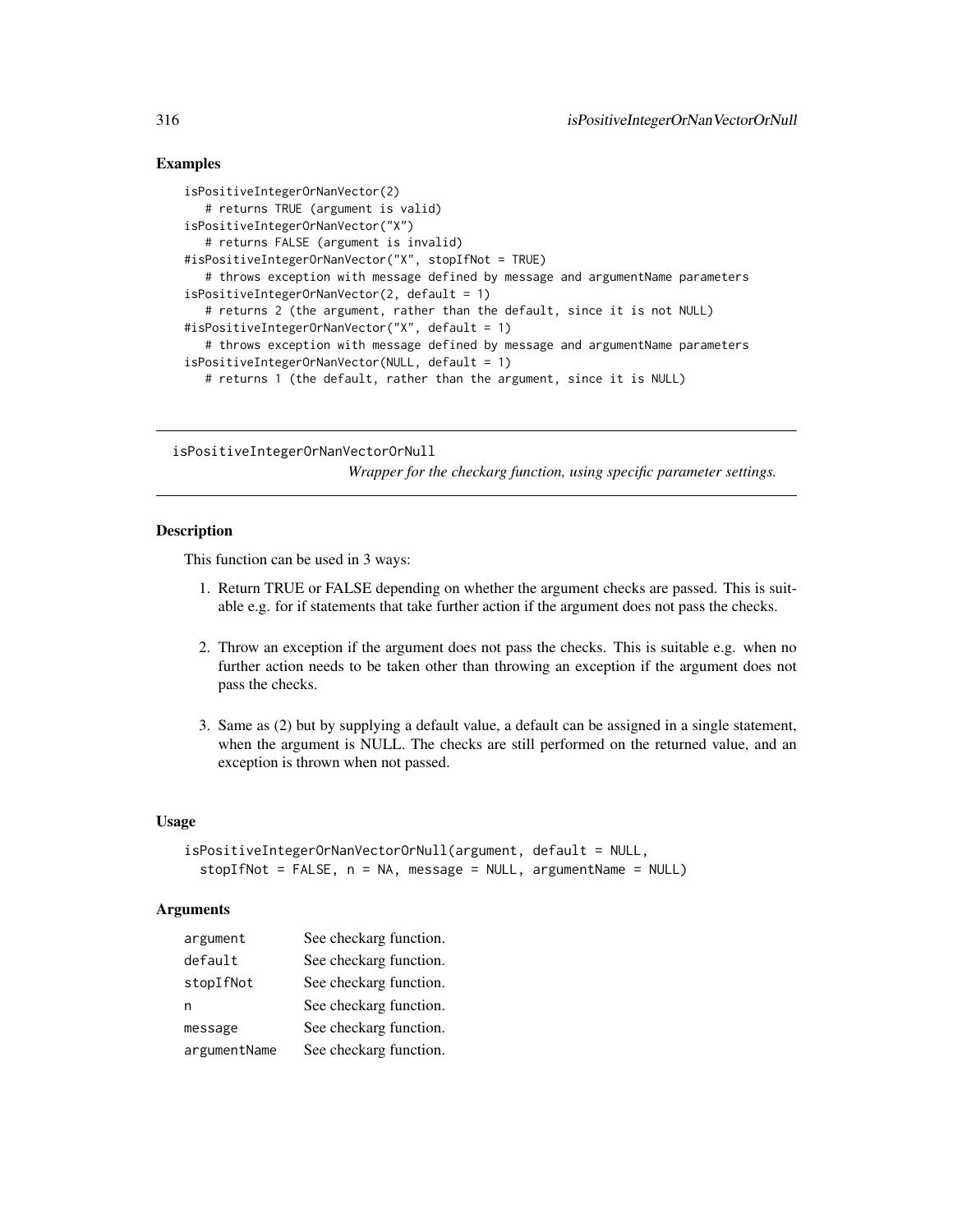# Details

Actual call to checkarg: checkarg(argument, "N", default = default, stopIfNot = stopIfNot, nul- $1$ Allowed = TRUE, n = NA, zeroAllowed = TRUE, negativeAllowed = FALSE, positiveAllowed = TRUE, nonIntegerAllowed = FALSE, naAllowed = FALSE, nanAllowed = TRUE, infAllowed = FALSE, message = message, argumentName = argumentName)

### Value

See checkarg function.

#### Examples

```
isPositiveIntegerOrNanVectorOrNull(2)
   # returns TRUE (argument is valid)
isPositiveIntegerOrNanVectorOrNull("X")
   # returns FALSE (argument is invalid)
#isPositiveIntegerOrNanVectorOrNull("X", stopIfNot = TRUE)
   # throws exception with message defined by message and argumentName parameters
isPositiveIntegerOrNanVectorOrNull(2, default = 1)
   # returns 2 (the argument, rather than the default, since it is not NULL)
#isPositiveIntegerOrNanVectorOrNull("X", default = 1)
   # throws exception with message defined by message and argumentName parameters
isPositiveIntegerOrNanVectorOrNull(NULL, default = 1)
  # returns 1 (the default, rather than the argument, since it is NULL)
```
isPositiveIntegerOrNaOrInfScalar *Wrapper for the checkarg function, using specific parameter settings.*

### Description

This function can be used in 3 ways:

- 1. Return TRUE or FALSE depending on whether the argument checks are passed. This is suitable e.g. for if statements that take further action if the argument does not pass the checks.
- 2. Throw an exception if the argument does not pass the checks. This is suitable e.g. when no further action needs to be taken other than throwing an exception if the argument does not pass the checks.
- 3. Same as (2) but by supplying a default value, a default can be assigned in a single statement, when the argument is NULL. The checks are still performed on the returned value, and an exception is thrown when not passed.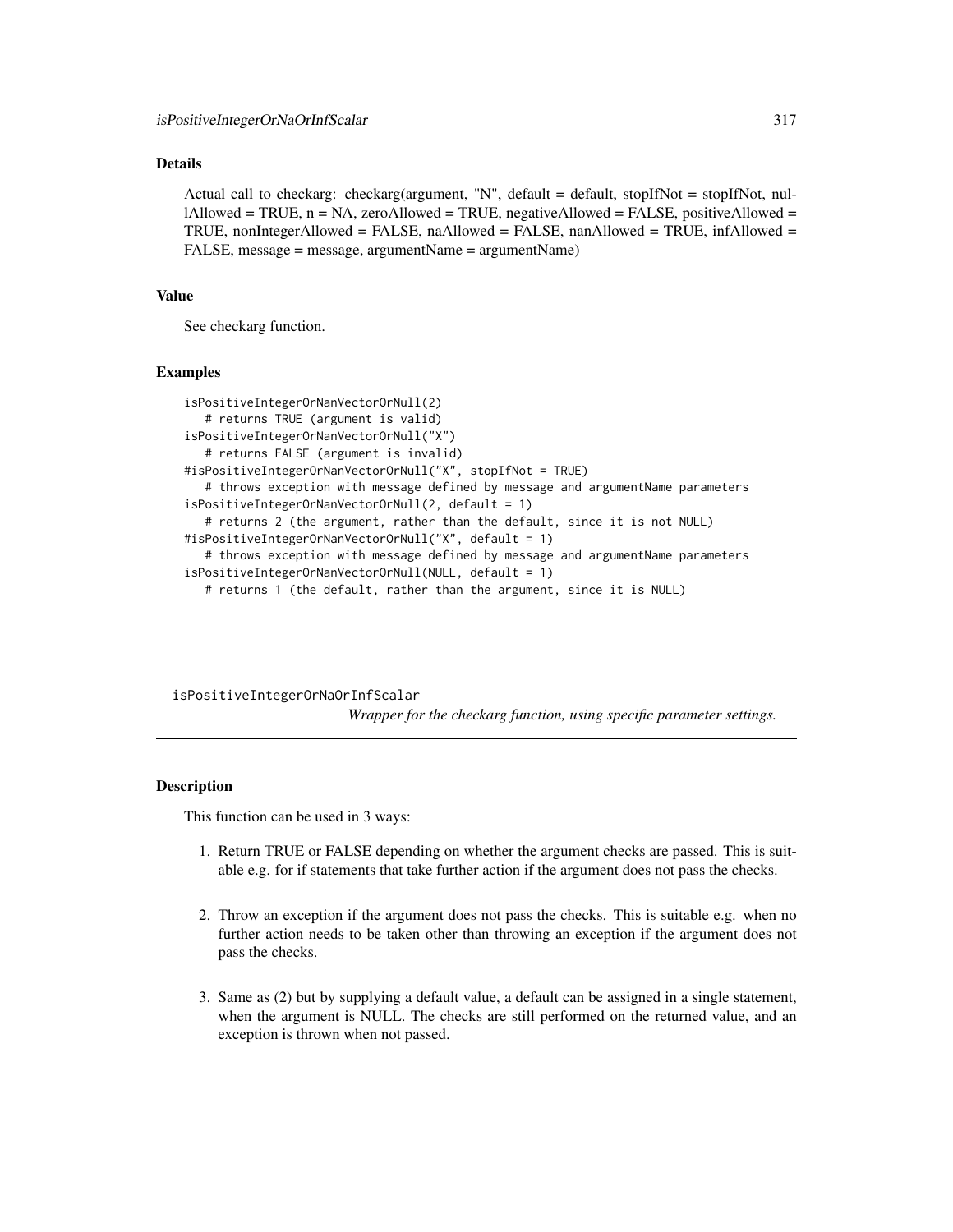```
isPositiveIntegerOrNaOrInfScalar(argument, default = NULL,
  stopIfNot = FALSE, message = NULL, argumentName = NULL)
```
### Arguments

| argument     | See checkarg function. |
|--------------|------------------------|
| default      | See checkarg function. |
| stopIfNot    | See checkarg function. |
| message      | See checkarg function. |
| argumentName | See checkarg function. |

# Details

Actual call to checkarg: checkarg(argument, "N", default = default, stopIfNot = stopIfNot, nul $l$ Allowed = FALSE,  $n = 1$ , zeroAllowed = TRUE, negativeAllowed = FALSE, positiveAllowed = TRUE, nonIntegerAllowed = FALSE, naAllowed = TRUE, nanAllowed = FALSE, infAllowed = TRUE, message = message, argumentName = argumentName)

### Value

See checkarg function.

# Examples

```
isPositiveIntegerOrNaOrInfScalar(2)
   # returns TRUE (argument is valid)
isPositiveIntegerOrNaOrInfScalar("X")
   # returns FALSE (argument is invalid)
#isPositiveIntegerOrNaOrInfScalar("X", stopIfNot = TRUE)
   # throws exception with message defined by message and argumentName parameters
isPositiveIntegerOrNaOrInfScalar(2, default = 1)
   # returns 2 (the argument, rather than the default, since it is not NULL)
#isPositiveIntegerOrNaOrInfScalar("X", default = 1)
  # throws exception with message defined by message and argumentName parameters
isPositiveIntegerOrNaOrInfScalar(NULL, default = 1)
  # returns 1 (the default, rather than the argument, since it is NULL)
```
isPositiveIntegerOrNaOrInfScalarOrNull *Wrapper for the checkarg function, using specific parameter settings.*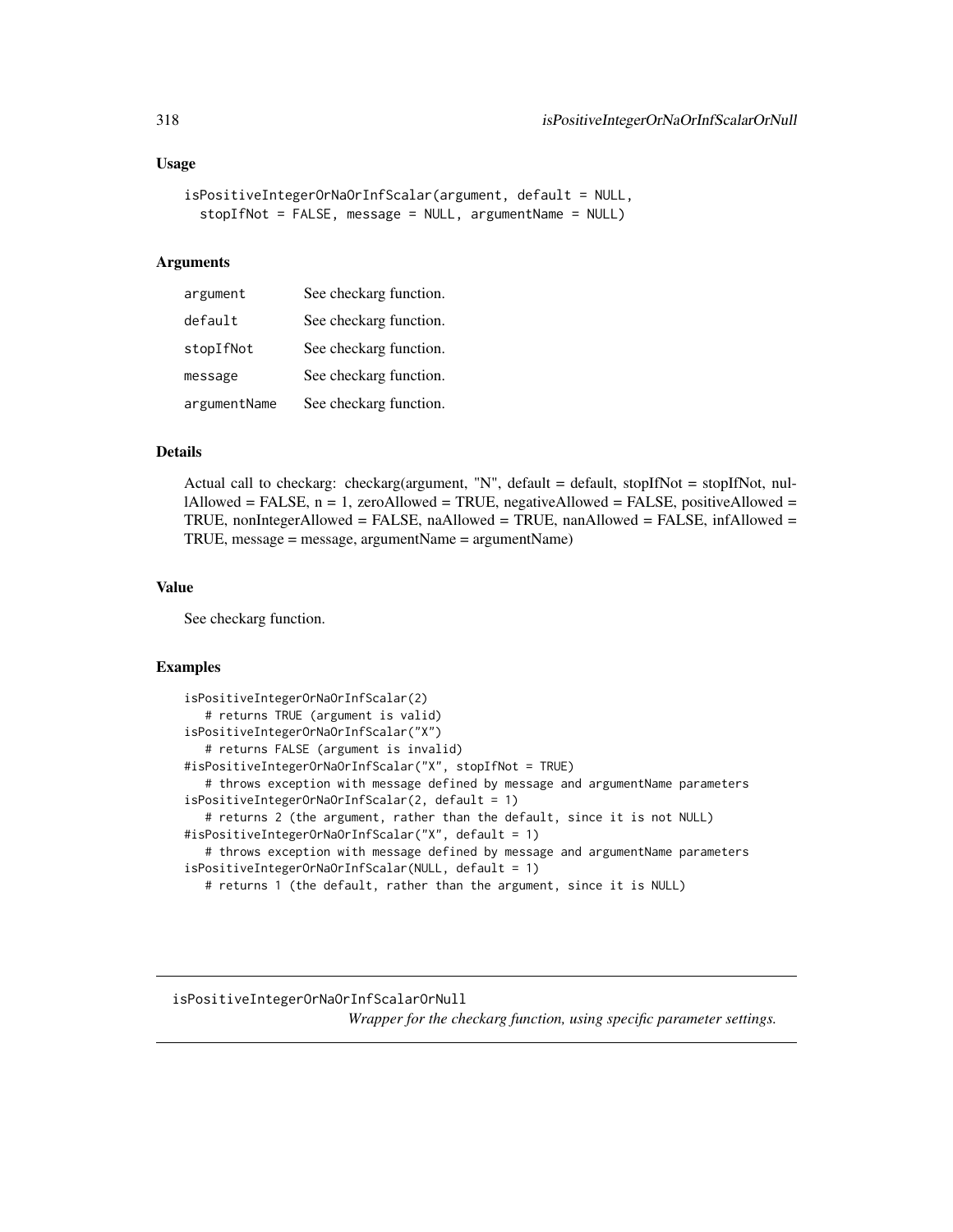### Description

This function can be used in 3 ways:

- 1. Return TRUE or FALSE depending on whether the argument checks are passed. This is suitable e.g. for if statements that take further action if the argument does not pass the checks.
- 2. Throw an exception if the argument does not pass the checks. This is suitable e.g. when no further action needs to be taken other than throwing an exception if the argument does not pass the checks.
- 3. Same as (2) but by supplying a default value, a default can be assigned in a single statement, when the argument is NULL. The checks are still performed on the returned value, and an exception is thrown when not passed.

### Usage

```
isPositiveIntegerOrNaOrInfScalarOrNull(argument, default = NULL,
  stopIfNot = FALSE, message = NULL, argumentName = NULL)
```
## Arguments

| argument     | See checkarg function. |
|--------------|------------------------|
| default      | See checkarg function. |
| stopIfNot    | See checkarg function. |
| message      | See checkarg function. |
| argumentName | See checkarg function. |

### Details

Actual call to checkarg: checkarg(argument, "N", default = default, stopIfNot = stopIfNot, nullAllowed = TRUE,  $n = 1$ , zeroAllowed = TRUE, negativeAllowed = FALSE, positiveAllowed = TRUE, nonIntegerAllowed = FALSE, naAllowed = TRUE, nanAllowed = FALSE, infAllowed = TRUE, message = message, argumentName = argumentName)

### Value

See checkarg function.

```
isPositiveIntegerOrNaOrInfScalarOrNull(2)
   # returns TRUE (argument is valid)
isPositiveIntegerOrNaOrInfScalarOrNull("X")
   # returns FALSE (argument is invalid)
#isPositiveIntegerOrNaOrInfScalarOrNull("X", stopIfNot = TRUE)
   # throws exception with message defined by message and argumentName parameters
isPositiveIntegerOrNaOrInfScalarOrNull(2, default = 1)
```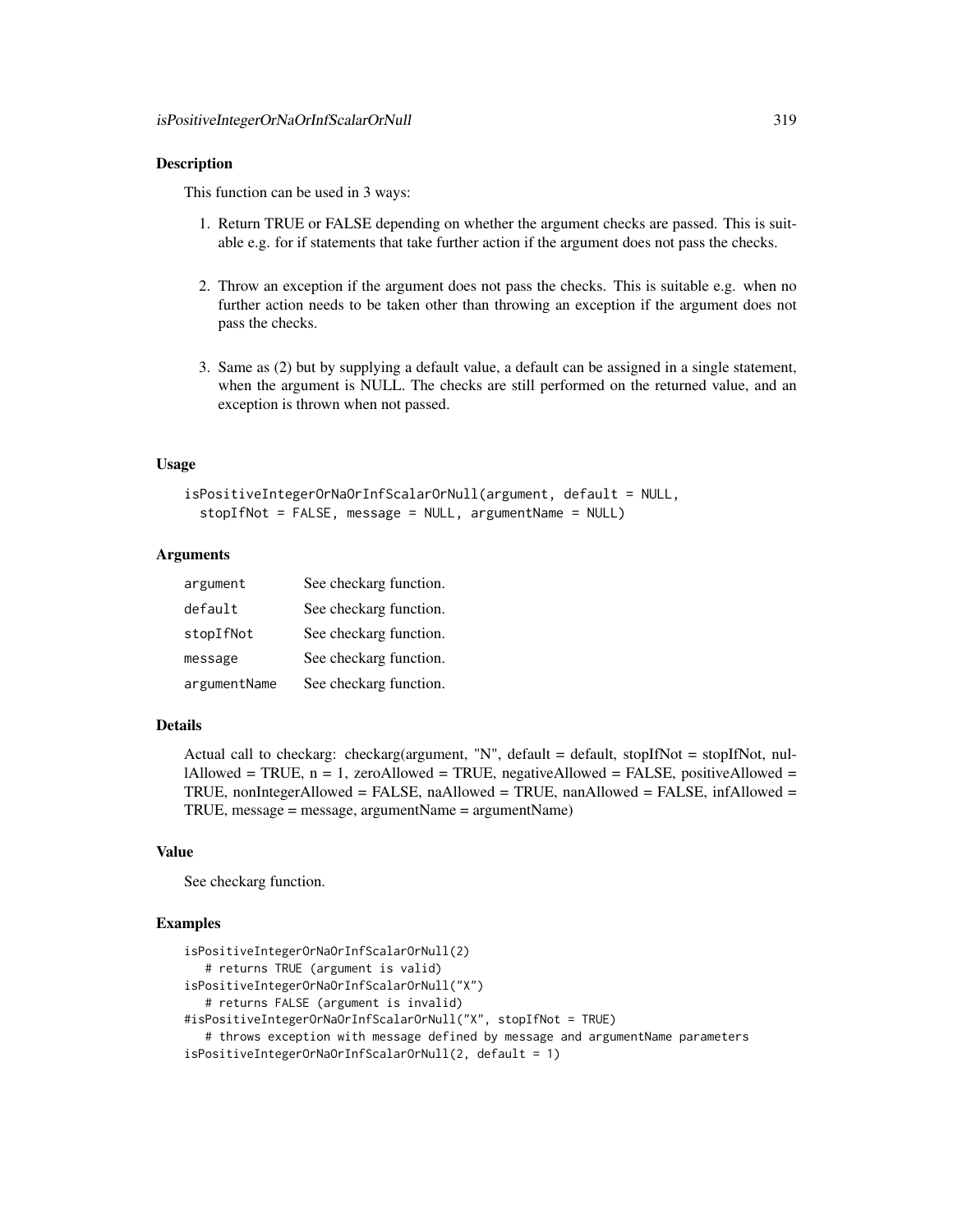```
# returns 2 (the argument, rather than the default, since it is not NULL)
#isPositiveIntegerOrNaOrInfScalarOrNull("X", default = 1)
   # throws exception with message defined by message and argumentName parameters
isPositiveIntegerOrNaOrInfScalarOrNull(NULL, default = 1)
  # returns 1 (the default, rather than the argument, since it is NULL)
```
isPositiveIntegerOrNaOrInfVector

*Wrapper for the checkarg function, using specific parameter settings.*

## Description

This function can be used in 3 ways:

- 1. Return TRUE or FALSE depending on whether the argument checks are passed. This is suitable e.g. for if statements that take further action if the argument does not pass the checks.
- 2. Throw an exception if the argument does not pass the checks. This is suitable e.g. when no further action needs to be taken other than throwing an exception if the argument does not pass the checks.
- 3. Same as (2) but by supplying a default value, a default can be assigned in a single statement, when the argument is NULL. The checks are still performed on the returned value, and an exception is thrown when not passed.

### Usage

```
isPositiveIntegerOrNaOrInfVector(argument, default = NULL,
 stopIfNot = FALSE, n = NA, message = NULL, argumentName = NULL)
```
### Arguments

| argument     | See checkarg function. |
|--------------|------------------------|
| default      | See checkarg function. |
| stopIfNot    | See checkarg function. |
| n            | See checkarg function. |
| message      | See checkarg function. |
| argumentName | See checkarg function. |

### Details

Actual call to checkarg: checkarg(argument, "N", default = default, stopIfNot = stopIfNot, nullAl $l$ owed = FALSE,  $n = NA$ , zeroAllowed = TRUE, negativeAllowed = FALSE, positiveAllowed = TRUE, nonIntegerAllowed = FALSE, naAllowed = TRUE, nanAllowed = FALSE, infAllowed = TRUE, message = message, argumentName = argumentName)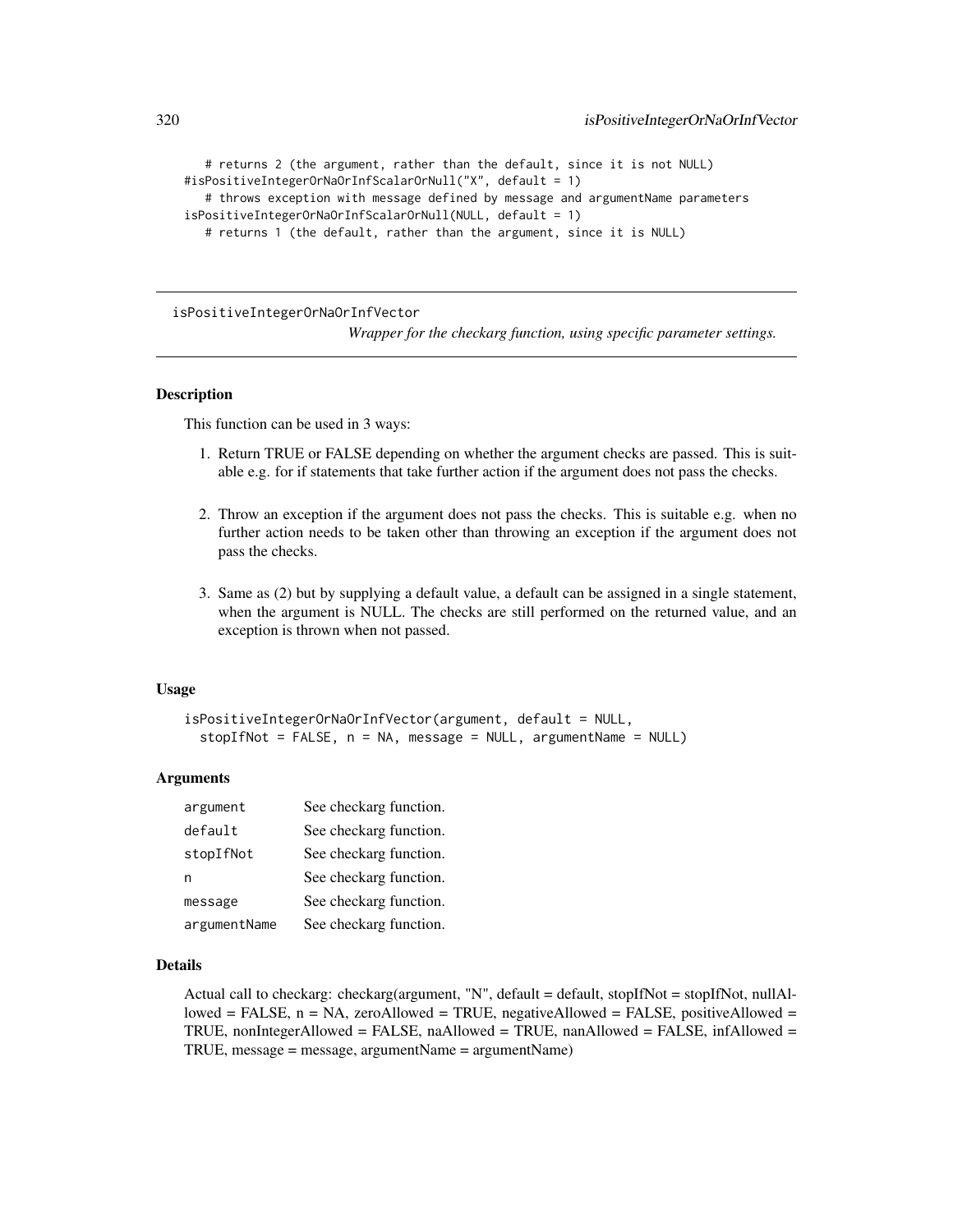## Value

See checkarg function.

# Examples

```
isPositiveIntegerOrNaOrInfVector(2)
  # returns TRUE (argument is valid)
isPositiveIntegerOrNaOrInfVector("X")
  # returns FALSE (argument is invalid)
#isPositiveIntegerOrNaOrInfVector("X", stopIfNot = TRUE)
  # throws exception with message defined by message and argumentName parameters
isPositiveIntegerOrNaOrInfVector(2, default = 1)
  # returns 2 (the argument, rather than the default, since it is not NULL)
#isPositiveIntegerOrNaOrInfVector("X", default = 1)
  # throws exception with message defined by message and argumentName parameters
isPositiveIntegerOrNaOrInfVector(NULL, default = 1)
  # returns 1 (the default, rather than the argument, since it is NULL)
```
isPositiveIntegerOrNaOrInfVectorOrNull

*Wrapper for the checkarg function, using specific parameter settings.*

### Description

This function can be used in 3 ways:

- 1. Return TRUE or FALSE depending on whether the argument checks are passed. This is suitable e.g. for if statements that take further action if the argument does not pass the checks.
- 2. Throw an exception if the argument does not pass the checks. This is suitable e.g. when no further action needs to be taken other than throwing an exception if the argument does not pass the checks.
- 3. Same as (2) but by supplying a default value, a default can be assigned in a single statement, when the argument is NULL. The checks are still performed on the returned value, and an exception is thrown when not passed.

# Usage

```
isPositiveIntegerOrNaOrInfVectorOrNull(argument, default = NULL,
 stopIfNot = FALSE, n = NA, message = NULL, argumentName = NULL)
```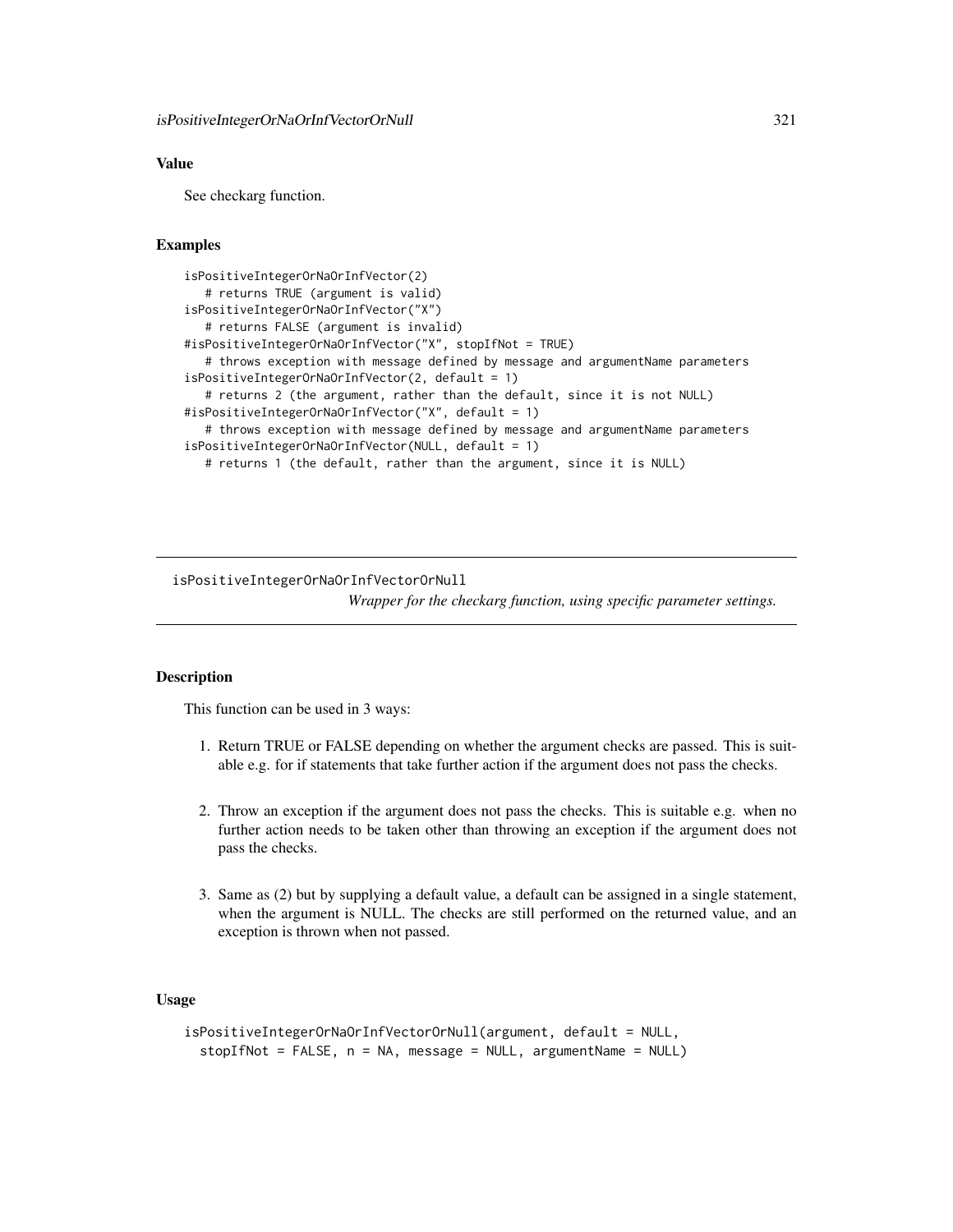## Arguments

| argument     | See checkarg function. |
|--------------|------------------------|
| default      | See checkarg function. |
| stopIfNot    | See checkarg function. |
| n            | See checkarg function. |
| message      | See checkarg function. |
| argumentName | See checkarg function. |

### Details

Actual call to checkarg: checkarg(argument, "N", default = default, stopIfNot = stopIfNot, nul- $1$ Allowed = TRUE,  $n = NA$ , zeroAllowed = TRUE, negativeAllowed = FALSE, positiveAllowed = TRUE, nonIntegerAllowed = FALSE, naAllowed = TRUE, nanAllowed = FALSE, infAllowed = TRUE, message = message, argumentName = argumentName)

### Value

See checkarg function.

### Examples

```
isPositiveIntegerOrNaOrInfVectorOrNull(2)
   # returns TRUE (argument is valid)
isPositiveIntegerOrNaOrInfVectorOrNull("X")
   # returns FALSE (argument is invalid)
#isPositiveIntegerOrNaOrInfVectorOrNull("X", stopIfNot = TRUE)
   # throws exception with message defined by message and argumentName parameters
isPositiveIntegerOrNaOrInfVectorOrNull(2, default = 1)
   # returns 2 (the argument, rather than the default, since it is not NULL)
#isPositiveIntegerOrNaOrInfVectorOrNull("X", default = 1)
   # throws exception with message defined by message and argumentName parameters
isPositiveIntegerOrNaOrInfVectorOrNull(NULL, default = 1)
  # returns 1 (the default, rather than the argument, since it is NULL)
```
isPositiveIntegerOrNaOrNanOrInfScalar *Wrapper for the checkarg function, using specific parameter settings.*

# Description

This function can be used in 3 ways:

1. Return TRUE or FALSE depending on whether the argument checks are passed. This is suitable e.g. for if statements that take further action if the argument does not pass the checks.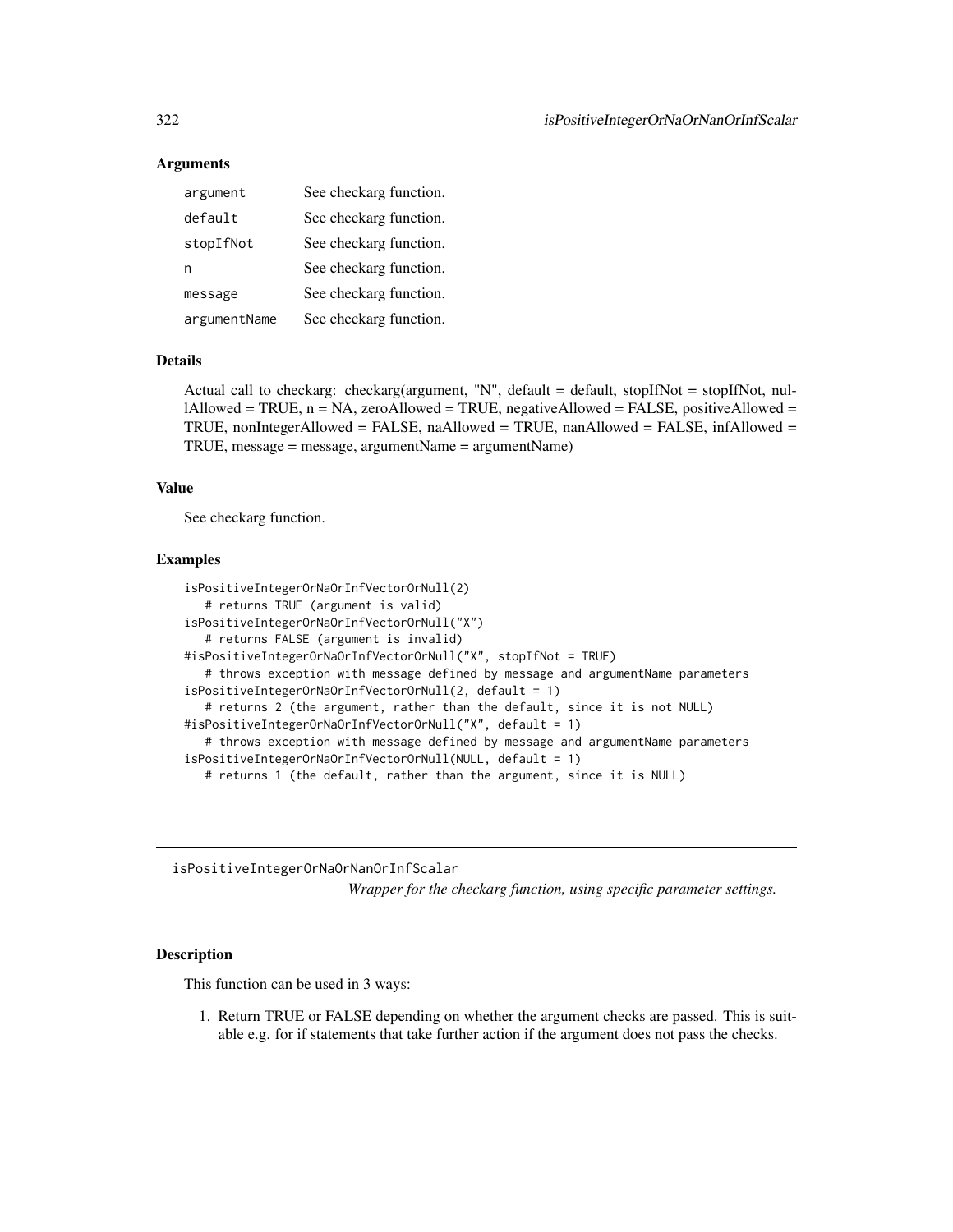- 2. Throw an exception if the argument does not pass the checks. This is suitable e.g. when no further action needs to be taken other than throwing an exception if the argument does not pass the checks.
- 3. Same as (2) but by supplying a default value, a default can be assigned in a single statement, when the argument is NULL. The checks are still performed on the returned value, and an exception is thrown when not passed.

```
isPositiveIntegerOrNaOrNanOrInfScalar(argument, default = NULL,
  stopIfNot = FALSE, message = NULL, argumentName = NULL)
```
## Arguments

| argument     | See checkarg function. |
|--------------|------------------------|
| default      | See checkarg function. |
| stopIfNot    | See checkarg function. |
| message      | See checkarg function. |
| argumentName | See checkarg function. |

# Details

Actual call to checkarg: checkarg(argument, "N", default = default, stopIfNot = stopIfNot, nullAllowed = FALSE,  $n = 1$ , zeroAllowed = TRUE, negativeAllowed = FALSE, positiveAllowed = TRUE, nonIntegerAllowed = FALSE, naAllowed = TRUE, nanAllowed = TRUE, infAllowed = TRUE, message = message, argumentName = argumentName)

# Value

See checkarg function.

```
isPositiveIntegerOrNaOrNanOrInfScalar(2)
   # returns TRUE (argument is valid)
isPositiveIntegerOrNaOrNanOrInfScalar("X")
   # returns FALSE (argument is invalid)
#isPositiveIntegerOrNaOrNanOrInfScalar("X", stopIfNot = TRUE)
   # throws exception with message defined by message and argumentName parameters
isPositiveIntegerOrNaOrNanOrInfScalar(2, default = 1)
   # returns 2 (the argument, rather than the default, since it is not NULL)
#isPositiveIntegerOrNaOrNanOrInfScalar("X", default = 1)
   # throws exception with message defined by message and argumentName parameters
isPositiveIntegerOrNaOrNanOrInfScalar(NULL, default = 1)
   # returns 1 (the default, rather than the argument, since it is NULL)
```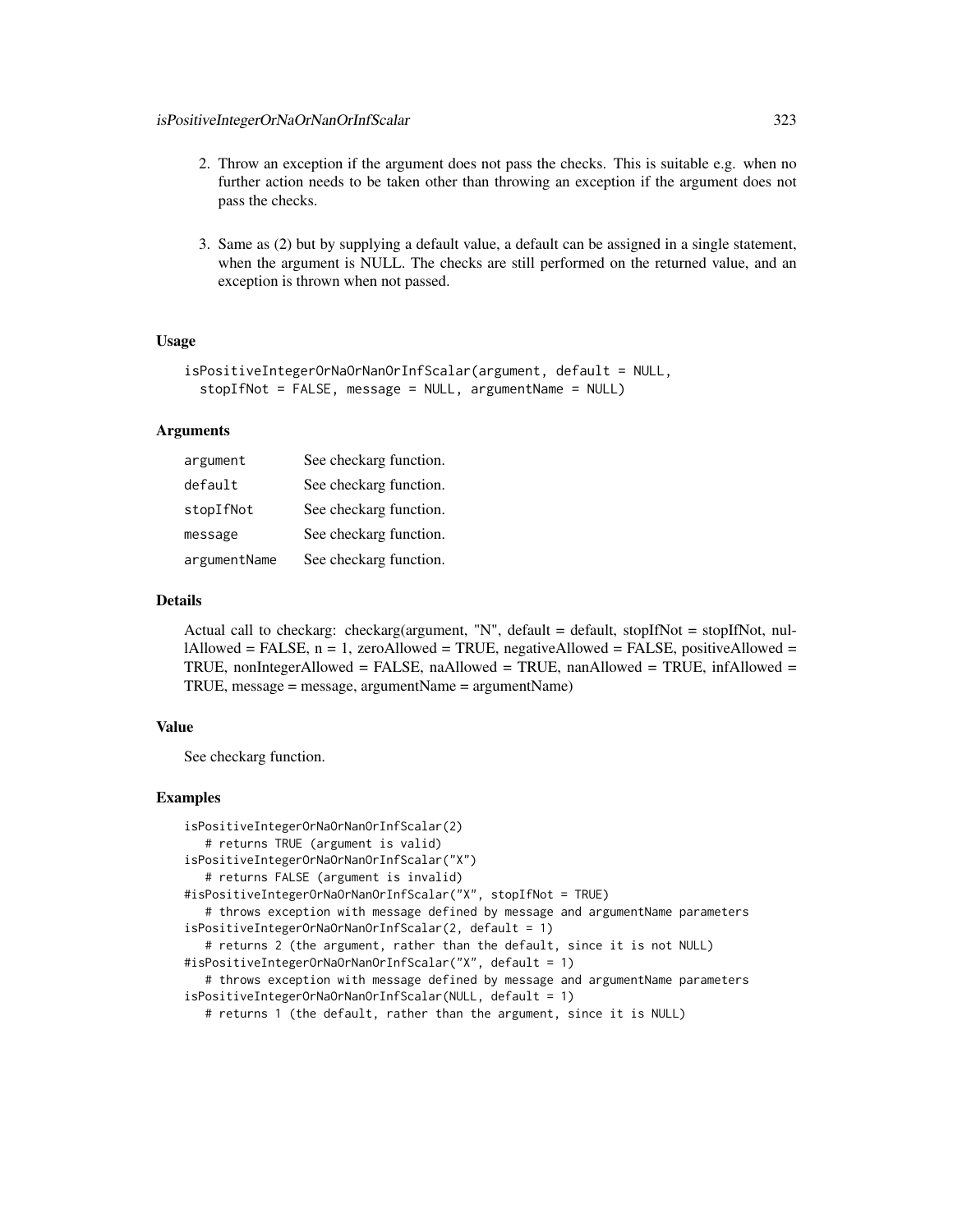isPositiveIntegerOrNaOrNanOrInfScalarOrNull *Wrapper for the checkarg function, using specific parameter settings.*

### Description

This function can be used in 3 ways:

- 1. Return TRUE or FALSE depending on whether the argument checks are passed. This is suitable e.g. for if statements that take further action if the argument does not pass the checks.
- 2. Throw an exception if the argument does not pass the checks. This is suitable e.g. when no further action needs to be taken other than throwing an exception if the argument does not pass the checks.
- 3. Same as (2) but by supplying a default value, a default can be assigned in a single statement, when the argument is NULL. The checks are still performed on the returned value, and an exception is thrown when not passed.

#### Usage

```
isPositiveIntegerOrNaOrNanOrInfScalarOrNull(argument, default = NULL,
 stopIfNot = FALSE, message = NULL, argumentName = NULL)
```
## Arguments

| argument     | See checkarg function. |
|--------------|------------------------|
| default      | See checkarg function. |
| stopIfNot    | See checkarg function. |
| message      | See checkarg function. |
| argumentName | See checkarg function. |

#### Details

```
Actual call to checkarg: checkarg(argument, "N", default = default, stopIfNot = stopIfNot, nul-
lAllowed = TRUE, n = 1, zeroAllowed = TRUE, negativeAllowed = FALSE, positiveAllowed =
TRUE, nonIntegerAllowed = FALSE, naAllowed = TRUE, nanAllowed = TRUE, infAllowed =
TRUE, message = message, argumentName = argumentName)
```
# Value

See checkarg function.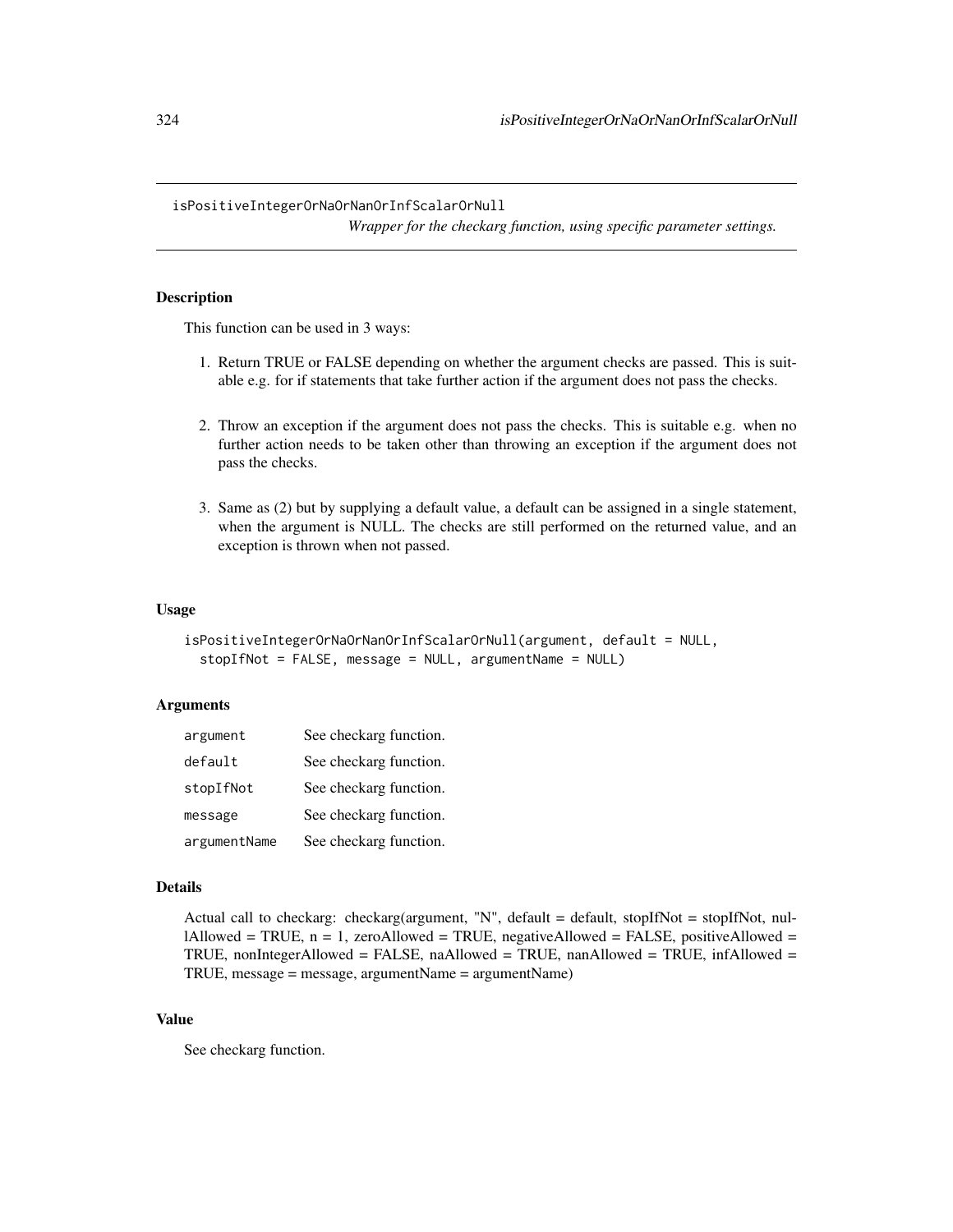## Examples

```
isPositiveIntegerOrNaOrNanOrInfScalarOrNull(2)
   # returns TRUE (argument is valid)
isPositiveIntegerOrNaOrNanOrInfScalarOrNull("X")
   # returns FALSE (argument is invalid)
#isPositiveIntegerOrNaOrNanOrInfScalarOrNull("X", stopIfNot = TRUE)
   # throws exception with message defined by message and argumentName parameters
isPositiveIntegerOrNaOrNanOrInfScalarOrNull(2, default = 1)
   # returns 2 (the argument, rather than the default, since it is not NULL)
#isPositiveIntegerOrNaOrNanOrInfScalarOrNull("X", default = 1)
   # throws exception with message defined by message and argumentName parameters
isPositiveIntegerOrNaOrNanOrInfScalarOrNull(NULL, default = 1)
   # returns 1 (the default, rather than the argument, since it is NULL)
```
isPositiveIntegerOrNaOrNanOrInfVector

*Wrapper for the checkarg function, using specific parameter settings.*

## Description

This function can be used in 3 ways:

- 1. Return TRUE or FALSE depending on whether the argument checks are passed. This is suitable e.g. for if statements that take further action if the argument does not pass the checks.
- 2. Throw an exception if the argument does not pass the checks. This is suitable e.g. when no further action needs to be taken other than throwing an exception if the argument does not pass the checks.
- 3. Same as (2) but by supplying a default value, a default can be assigned in a single statement, when the argument is NULL. The checks are still performed on the returned value, and an exception is thrown when not passed.

#### Usage

```
isPositiveIntegerOrNaOrNanOrInfVector(argument, default = NULL,
 stopIfNot = FALSE, n = NA, message = NULL, argumentName = NULL)
```
### Arguments

| argument     | See checkarg function. |
|--------------|------------------------|
| default      | See checkarg function. |
| stopIfNot    | See checkarg function. |
| n            | See checkarg function. |
| message      | See checkarg function. |
| argumentName | See checkarg function. |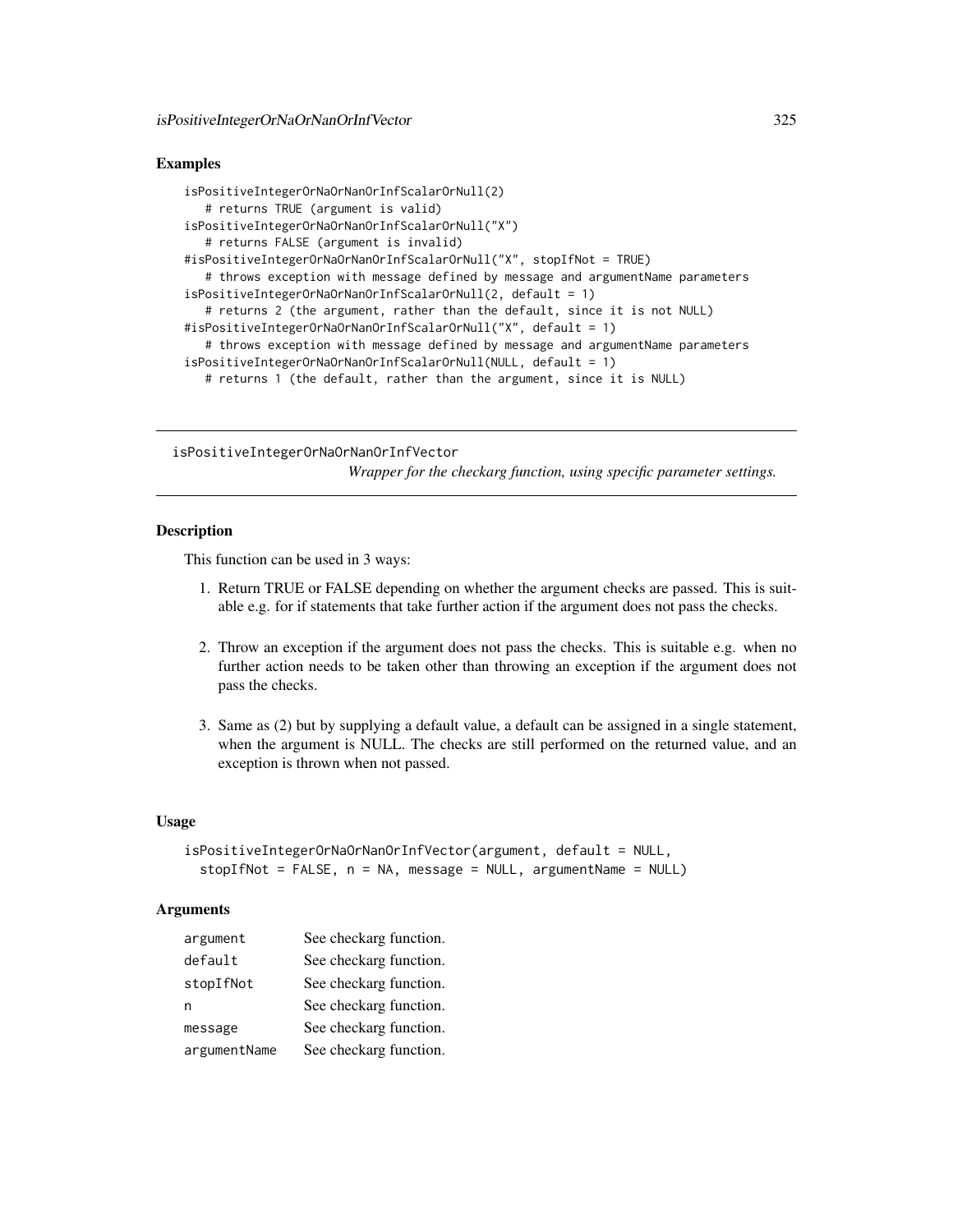# Details

Actual call to checkarg: checkarg(argument, "N", default = default, stopIfNot = stopIfNot, nullAllowed = FALSE, n = NA, zeroAllowed = TRUE, negativeAllowed = FALSE, positiveAllowed = TRUE, nonIntegerAllowed = FALSE, naAllowed = TRUE, nanAllowed = TRUE, infAllowed = TRUE, message = message, argumentName = argumentName)

#### Value

See checkarg function.

#### Examples

```
isPositiveIntegerOrNaOrNanOrInfVector(2)
   # returns TRUE (argument is valid)
isPositiveIntegerOrNaOrNanOrInfVector("X")
   # returns FALSE (argument is invalid)
#isPositiveIntegerOrNaOrNanOrInfVector("X", stopIfNot = TRUE)
   # throws exception with message defined by message and argumentName parameters
isPositiveIntegerOrNaOrNanOrInfVector(2, default = 1)
   # returns 2 (the argument, rather than the default, since it is not NULL)
#isPositiveIntegerOrNaOrNanOrInfVector("X", default = 1)
   # throws exception with message defined by message and argumentName parameters
isPositiveIntegerOrNaOrNanOrInfVector(NULL, default = 1)
  # returns 1 (the default, rather than the argument, since it is NULL)
```
isPositiveIntegerOrNaOrNanOrInfVectorOrNull *Wrapper for the checkarg function, using specific parameter settings.*

# **Description**

This function can be used in 3 ways:

- 1. Return TRUE or FALSE depending on whether the argument checks are passed. This is suitable e.g. for if statements that take further action if the argument does not pass the checks.
- 2. Throw an exception if the argument does not pass the checks. This is suitable e.g. when no further action needs to be taken other than throwing an exception if the argument does not pass the checks.
- 3. Same as (2) but by supplying a default value, a default can be assigned in a single statement, when the argument is NULL. The checks are still performed on the returned value, and an exception is thrown when not passed.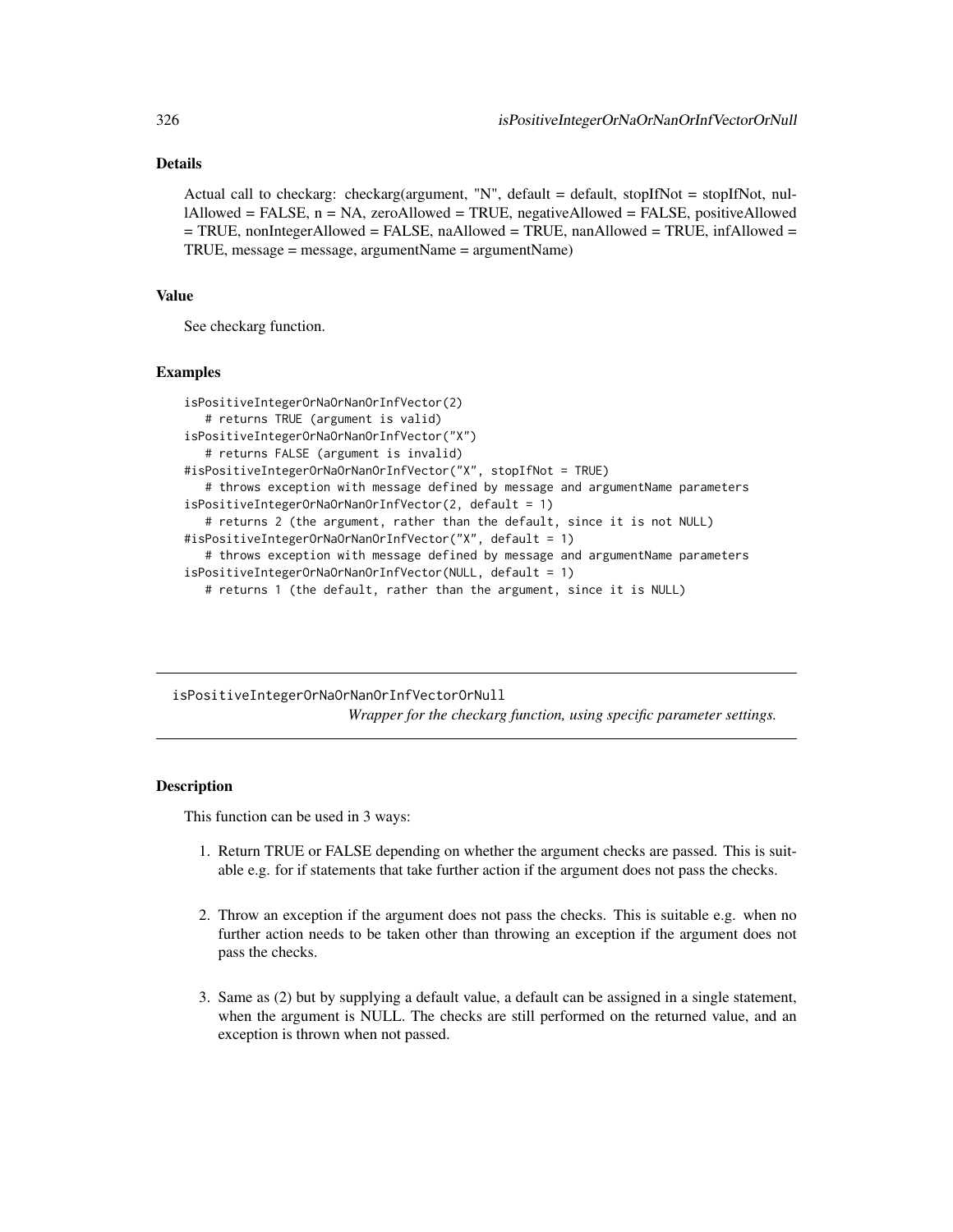### Usage

```
isPositiveIntegerOrNaOrNanOrInfVectorOrNull(argument, default = NULL,
  stopIfNot = FALSE, n = NA, message = NULL, argumentName = NULL)
```
## Arguments

| argument     | See checkarg function. |
|--------------|------------------------|
| default      | See checkarg function. |
| stopIfNot    | See checkarg function. |
| n            | See checkarg function. |
| message      | See checkarg function. |
| argumentName | See checkarg function. |

#### Details

Actual call to checkarg: checkarg(argument, "N", default = default, stopIfNot = stopIfNot, nul $l$ Allowed = TRUE, n = NA, zeroAllowed = TRUE, negativeAllowed = FALSE, positiveAllowed  $=$  TRUE, nonIntegerAllowed  $=$  FALSE, naAllowed  $=$  TRUE, nanAllowed  $=$  TRUE, infAllowed  $=$ TRUE, message = message, argumentName = argumentName)

#### Value

See checkarg function.

```
isPositiveIntegerOrNaOrNanOrInfVectorOrNull(2)
  # returns TRUE (argument is valid)
isPositiveIntegerOrNaOrNanOrInfVectorOrNull("X")
   # returns FALSE (argument is invalid)
#isPositiveIntegerOrNaOrNanOrInfVectorOrNull("X", stopIfNot = TRUE)
   # throws exception with message defined by message and argumentName parameters
isPositiveIntegerOrNaOrNanOrInfVectorOrNull(2, default = 1)
   # returns 2 (the argument, rather than the default, since it is not NULL)
#isPositiveIntegerOrNaOrNanOrInfVectorOrNull("X", default = 1)
   # throws exception with message defined by message and argumentName parameters
isPositiveIntegerOrNaOrNanOrInfVectorOrNull(NULL, default = 1)
   # returns 1 (the default, rather than the argument, since it is NULL)
```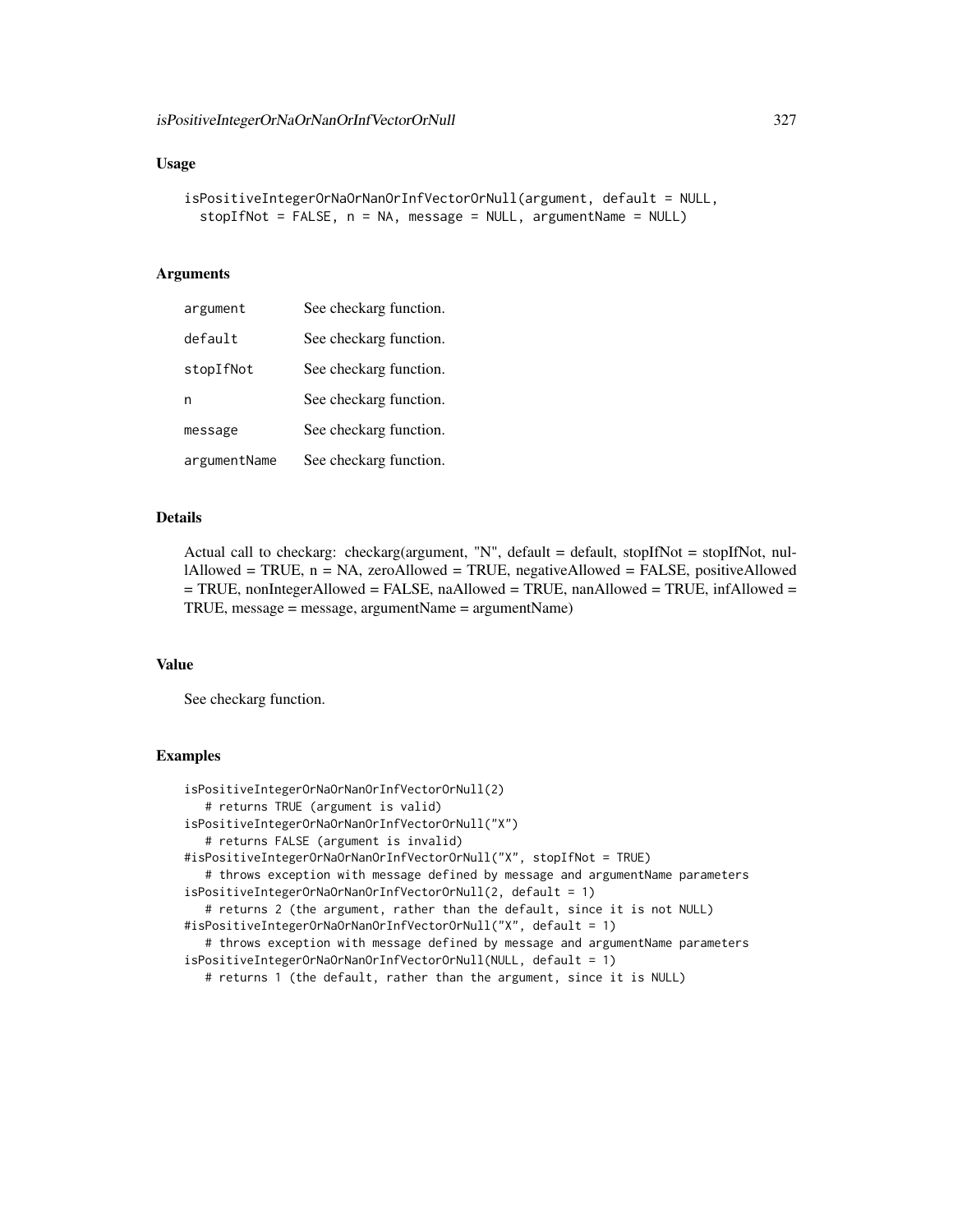#### isPositiveIntegerOrNaOrNanScalar

*Wrapper for the checkarg function, using specific parameter settings.*

### Description

This function can be used in 3 ways:

- 1. Return TRUE or FALSE depending on whether the argument checks are passed. This is suitable e.g. for if statements that take further action if the argument does not pass the checks.
- 2. Throw an exception if the argument does not pass the checks. This is suitable e.g. when no further action needs to be taken other than throwing an exception if the argument does not pass the checks.
- 3. Same as (2) but by supplying a default value, a default can be assigned in a single statement, when the argument is NULL. The checks are still performed on the returned value, and an exception is thrown when not passed.

#### Usage

```
isPositiveIntegerOrNaOrNanScalar(argument, default = NULL,
 stopIfNot = FALSE, message = NULL, argumentName = NULL)
```
### **Arguments**

| argument     | See checkarg function. |
|--------------|------------------------|
| default      | See checkarg function. |
| stopIfNot    | See checkarg function. |
| message      | See checkarg function. |
| argumentName | See checkarg function. |

#### Details

```
Actual call to checkarg: checkarg(argument, "N", default = default, stopIfNot = stopIfNot, nul-
\text{l}Allowed = FALSE, n = 1, zeroAllowed = TRUE, negativeAllowed = FALSE, positiveAllowed =
TRUE, nonIntegerAllowed = FALSE, naAllowed = TRUE, nanAllowed = TRUE, infAllowed =
FALSE, message = message, argumentName = argumentName)
```
# Value

See checkarg function.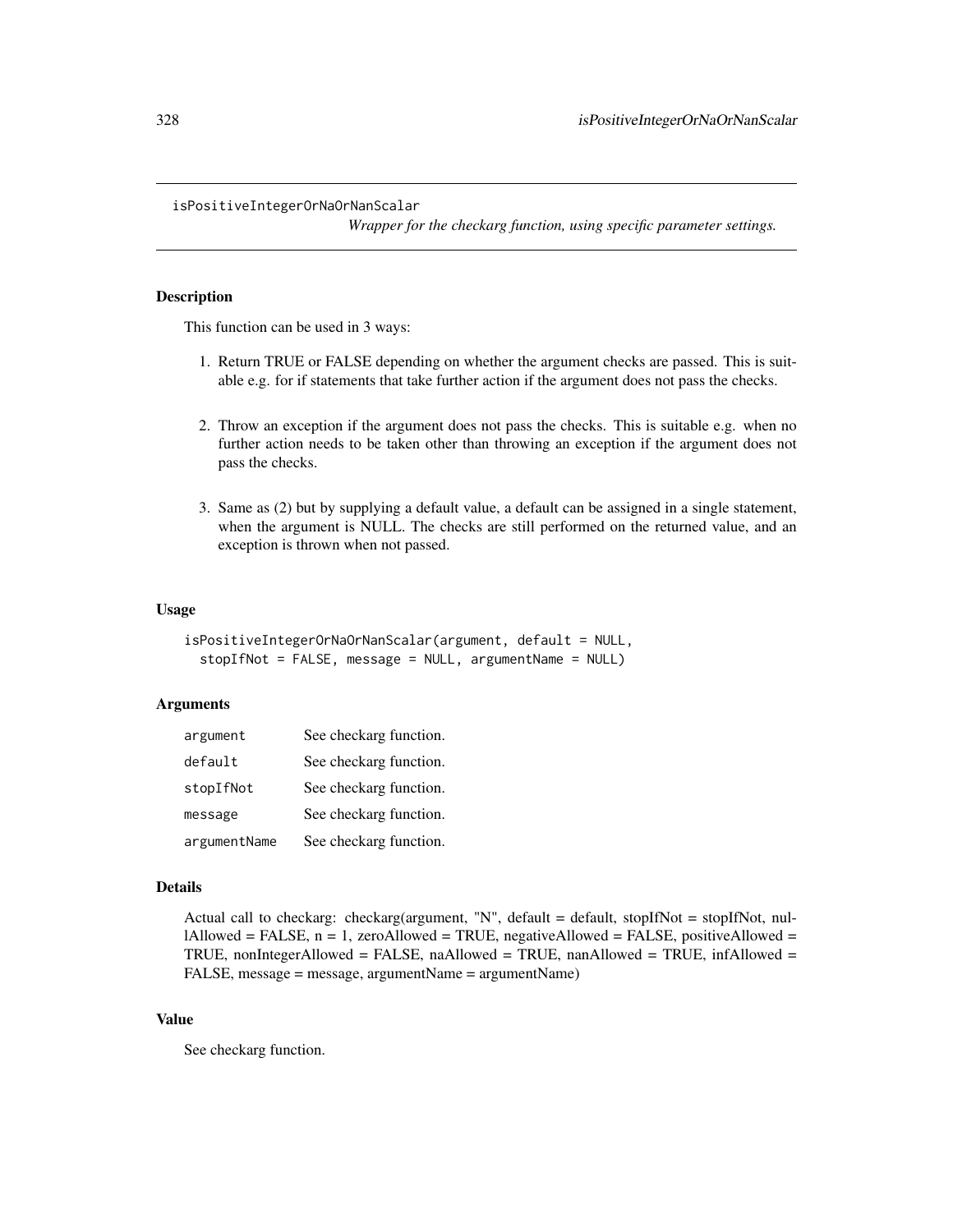## Examples

```
isPositiveIntegerOrNaOrNanScalar(2)
   # returns TRUE (argument is valid)
isPositiveIntegerOrNaOrNanScalar("X")
   # returns FALSE (argument is invalid)
#isPositiveIntegerOrNaOrNanScalar("X", stopIfNot = TRUE)
   # throws exception with message defined by message and argumentName parameters
isPositiveIntegerOrNaOrNanScalar(2, default = 1)
   # returns 2 (the argument, rather than the default, since it is not NULL)
#isPositiveIntegerOrNaOrNanScalar("X", default = 1)
   # throws exception with message defined by message and argumentName parameters
isPositiveIntegerOrNaOrNanScalar(NULL, default = 1)
   # returns 1 (the default, rather than the argument, since it is NULL)
```
isPositiveIntegerOrNaOrNanScalarOrNull *Wrapper for the checkarg function, using specific parameter settings.*

### **Description**

This function can be used in 3 ways:

- 1. Return TRUE or FALSE depending on whether the argument checks are passed. This is suitable e.g. for if statements that take further action if the argument does not pass the checks.
- 2. Throw an exception if the argument does not pass the checks. This is suitable e.g. when no further action needs to be taken other than throwing an exception if the argument does not pass the checks.
- 3. Same as (2) but by supplying a default value, a default can be assigned in a single statement, when the argument is NULL. The checks are still performed on the returned value, and an exception is thrown when not passed.

#### Usage

```
isPositiveIntegerOrNaOrNanScalarOrNull(argument, default = NULL,
 stopIfNot = FALSE, message = NULL, argumentName = NULL)
```
### **Arguments**

| argument     | See checkarg function. |
|--------------|------------------------|
| default      | See checkarg function. |
| stopIfNot    | See checkarg function. |
| message      | See checkarg function. |
| argumentName | See checkarg function. |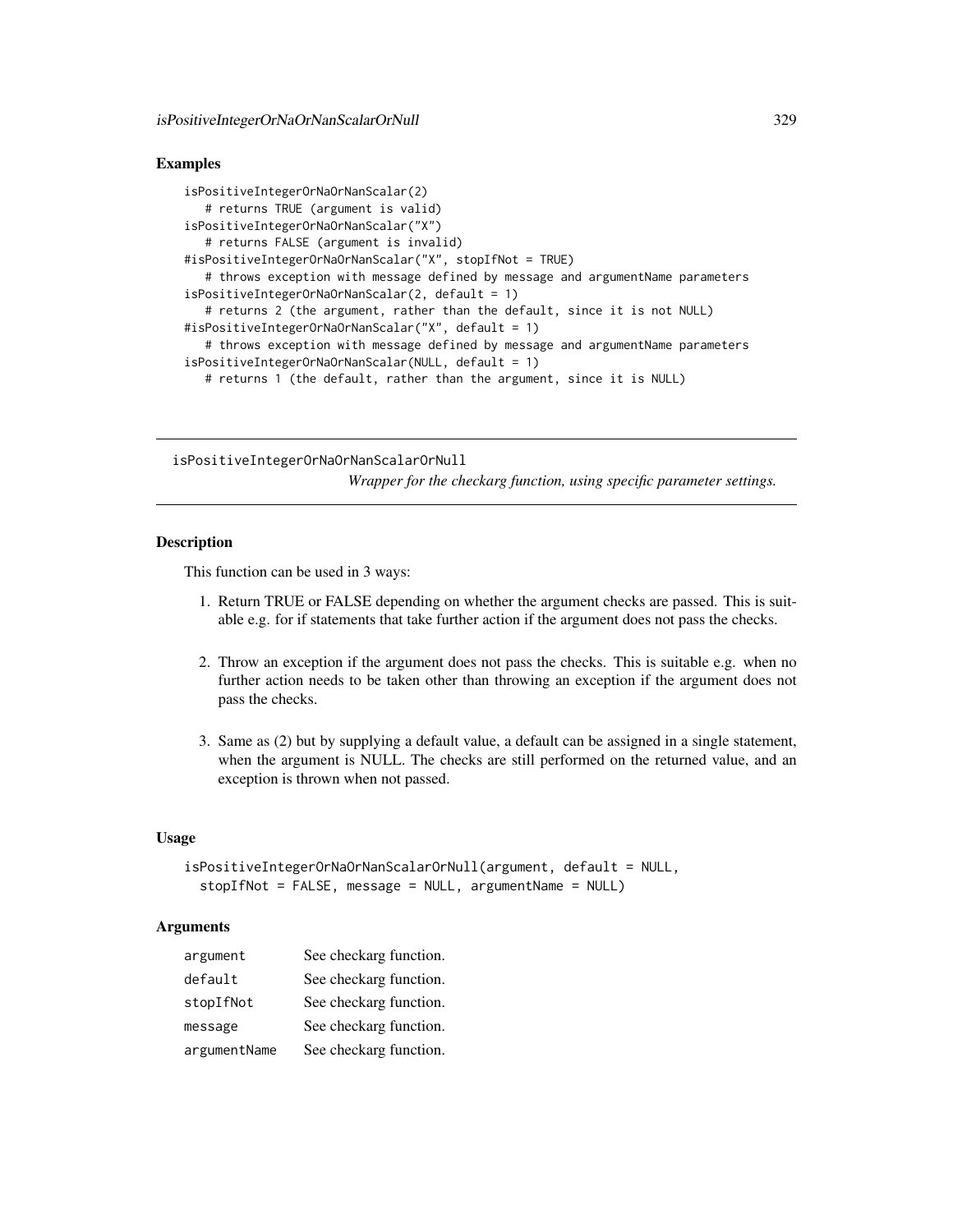## Details

Actual call to checkarg: checkarg(argument, "N", default = default, stopIfNot = stopIfNot, nul- $1$ Allowed = TRUE,  $n = 1$ , zeroAllowed = TRUE, negativeAllowed = FALSE, positiveAllowed = TRUE, nonIntegerAllowed = FALSE, naAllowed = TRUE, nanAllowed = TRUE, infAllowed = FALSE, message = message, argumentName = argumentName)

#### Value

See checkarg function.

#### Examples

```
isPositiveIntegerOrNaOrNanScalarOrNull(2)
   # returns TRUE (argument is valid)
isPositiveIntegerOrNaOrNanScalarOrNull("X")
   # returns FALSE (argument is invalid)
#isPositiveIntegerOrNaOrNanScalarOrNull("X", stopIfNot = TRUE)
   # throws exception with message defined by message and argumentName parameters
isPositiveIntegerOrNaOrNanScalarOrNull(2, default = 1)
   # returns 2 (the argument, rather than the default, since it is not NULL)
#isPositiveIntegerOrNaOrNanScalarOrNull("X", default = 1)
   # throws exception with message defined by message and argumentName parameters
isPositiveIntegerOrNaOrNanScalarOrNull(NULL, default = 1)
  # returns 1 (the default, rather than the argument, since it is NULL)
```
isPositiveIntegerOrNaOrNanVector

*Wrapper for the checkarg function, using specific parameter settings.*

# **Description**

This function can be used in 3 ways:

- 1. Return TRUE or FALSE depending on whether the argument checks are passed. This is suitable e.g. for if statements that take further action if the argument does not pass the checks.
- 2. Throw an exception if the argument does not pass the checks. This is suitable e.g. when no further action needs to be taken other than throwing an exception if the argument does not pass the checks.
- 3. Same as (2) but by supplying a default value, a default can be assigned in a single statement, when the argument is NULL. The checks are still performed on the returned value, and an exception is thrown when not passed.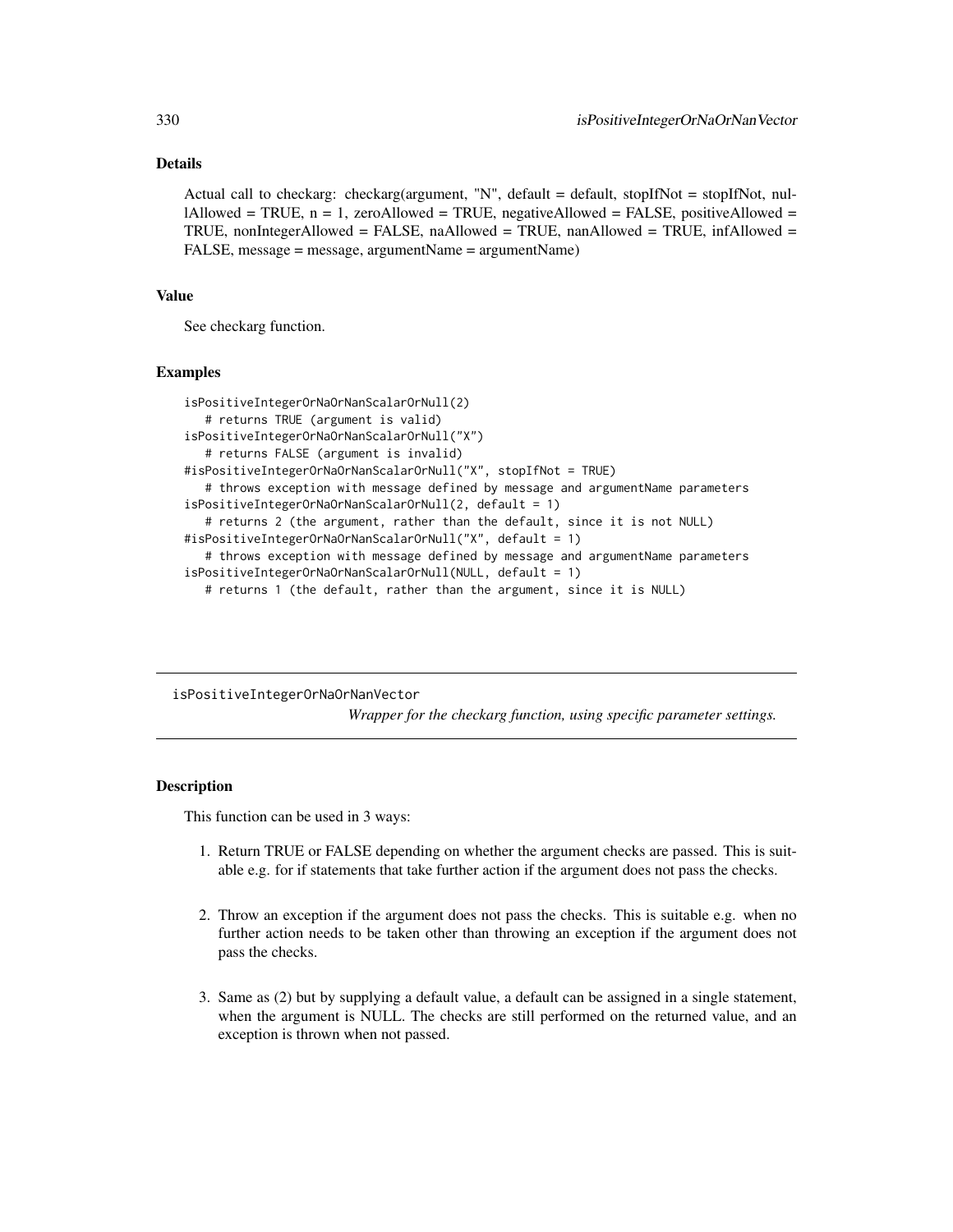#### Usage

```
isPositiveIntegerOrNaOrNanVector(argument, default = NULL,
  stopIfNot = FALSE, n = NA, message = NULL, argumentName = NULL)
```
## Arguments

| argument     | See checkarg function. |
|--------------|------------------------|
| default      | See checkarg function. |
| stopIfNot    | See checkarg function. |
| n            | See checkarg function. |
| message      | See checkarg function. |
| argumentName | See checkarg function. |

#### Details

Actual call to checkarg: checkarg(argument, "N", default = default, stopIfNot = stopIfNot, nullAllowed = FALSE, n = NA, zeroAllowed = TRUE, negativeAllowed = FALSE, positiveAllowed  $=$  TRUE, nonIntegerAllowed  $=$  FALSE, naAllowed  $=$  TRUE, nanAllowed  $=$  TRUE, infAllowed  $=$ FALSE, message = message, argumentName = argumentName)

#### Value

See checkarg function.

```
isPositiveIntegerOrNaOrNanVector(2)
  # returns TRUE (argument is valid)
isPositiveIntegerOrNaOrNanVector("X")
  # returns FALSE (argument is invalid)
#isPositiveIntegerOrNaOrNanVector("X", stopIfNot = TRUE)
   # throws exception with message defined by message and argumentName parameters
isPositiveIntegerOrNaOrNanVector(2, default = 1)
   # returns 2 (the argument, rather than the default, since it is not NULL)
#isPositiveIntegerOrNaOrNanVector("X", default = 1)
   # throws exception with message defined by message and argumentName parameters
isPositiveIntegerOrNaOrNanVector(NULL, default = 1)
   # returns 1 (the default, rather than the argument, since it is NULL)
```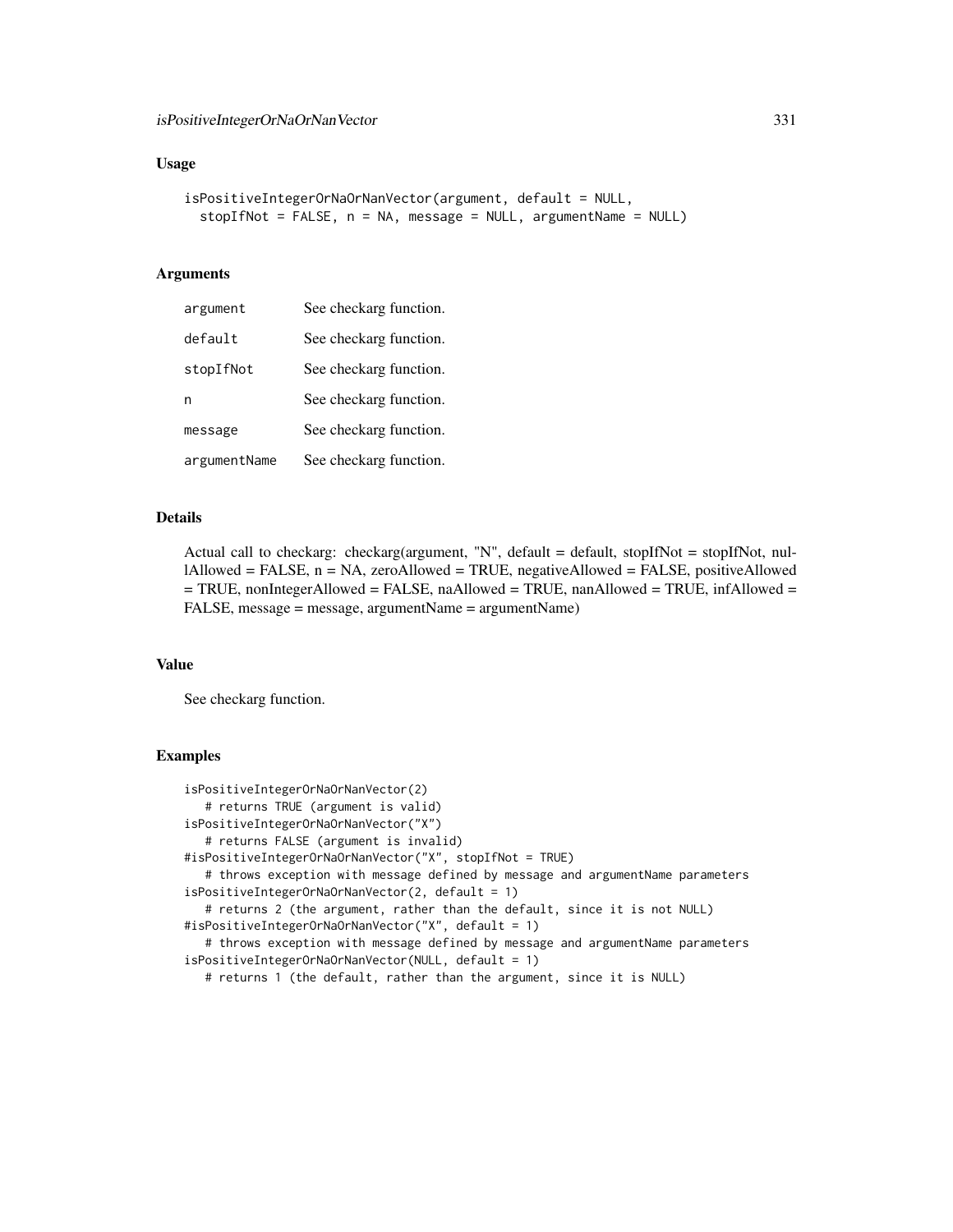isPositiveIntegerOrNaOrNanVectorOrNull

*Wrapper for the checkarg function, using specific parameter settings.*

# Description

This function can be used in 3 ways:

- 1. Return TRUE or FALSE depending on whether the argument checks are passed. This is suitable e.g. for if statements that take further action if the argument does not pass the checks.
- 2. Throw an exception if the argument does not pass the checks. This is suitable e.g. when no further action needs to be taken other than throwing an exception if the argument does not pass the checks.
- 3. Same as (2) but by supplying a default value, a default can be assigned in a single statement, when the argument is NULL. The checks are still performed on the returned value, and an exception is thrown when not passed.

#### Usage

```
isPositiveIntegerOrNaOrNanVectorOrNull(argument, default = NULL,
 stopIfNot = FALSE, n = NA, message = NULL, argumentName = NULL)
```
#### **Arguments**

| argument     | See checkarg function. |
|--------------|------------------------|
| default      | See checkarg function. |
| stopIfNot    | See checkarg function. |
| n            | See checkarg function. |
| message      | See checkarg function. |
| argumentName | See checkarg function. |

#### Details

Actual call to checkarg: checkarg(argument, "N", default = default, stopIfNot = stopIfNot, nul $l$ Allowed = TRUE,  $n$  = NA, zeroAllowed = TRUE, negativeAllowed = FALSE, positiveAllowed = TRUE, nonIntegerAllowed = FALSE, naAllowed = TRUE, nanAllowed = TRUE, infAllowed = FALSE, message = message, argumentName = argumentName)

# Value

See checkarg function.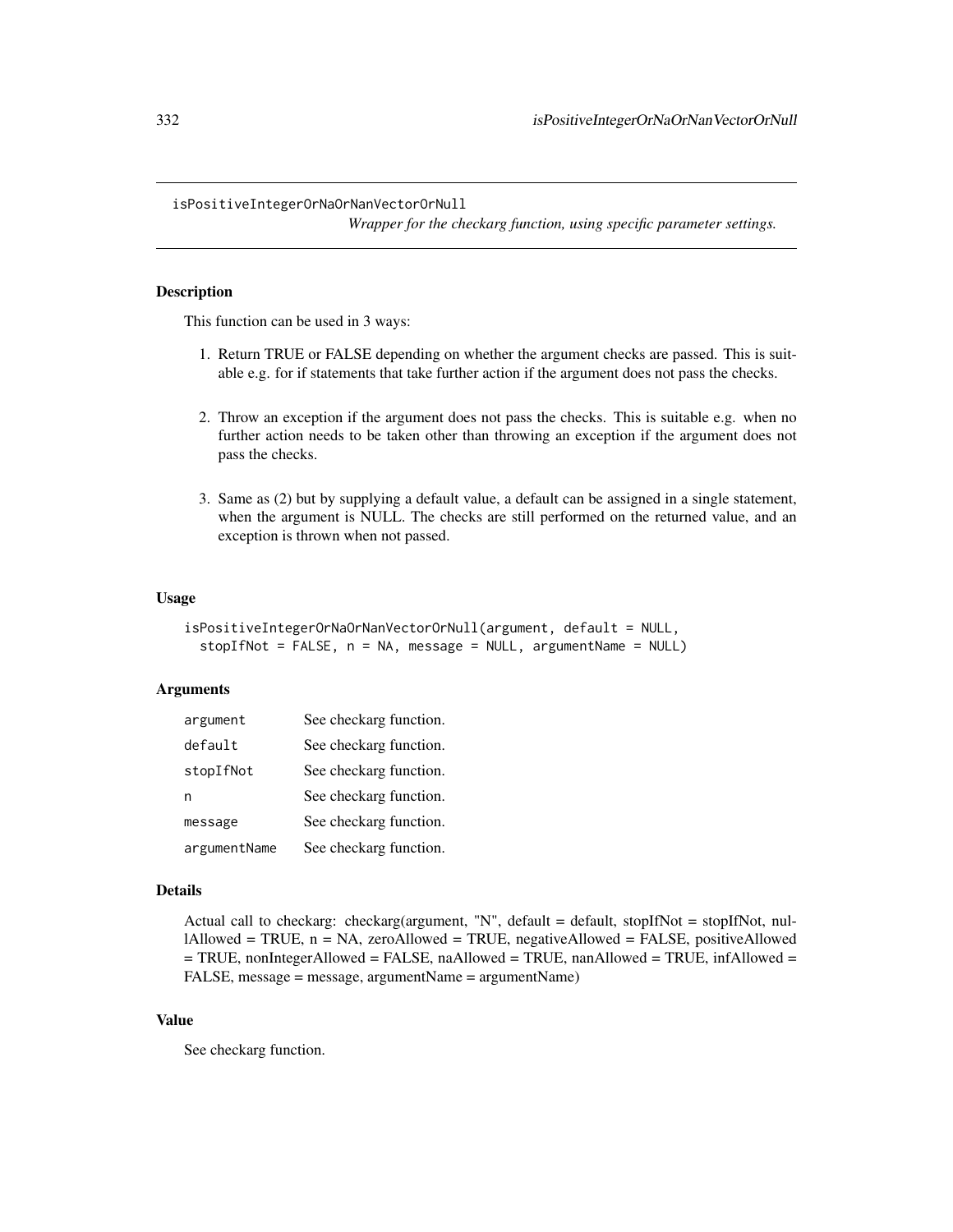### Examples

```
isPositiveIntegerOrNaOrNanVectorOrNull(2)
   # returns TRUE (argument is valid)
isPositiveIntegerOrNaOrNanVectorOrNull("X")
   # returns FALSE (argument is invalid)
#isPositiveIntegerOrNaOrNanVectorOrNull("X", stopIfNot = TRUE)
   # throws exception with message defined by message and argumentName parameters
isPositiveIntegerOrNaOrNanVectorOrNull(2, default = 1)
   # returns 2 (the argument, rather than the default, since it is not NULL)
#isPositiveIntegerOrNaOrNanVectorOrNull("X", default = 1)
   # throws exception with message defined by message and argumentName parameters
isPositiveIntegerOrNaOrNanVectorOrNull(NULL, default = 1)
   # returns 1 (the default, rather than the argument, since it is NULL)
```
isPositiveIntegerOrNaScalar

*Wrapper for the checkarg function, using specific parameter settings.*

### **Description**

This function can be used in 3 ways:

- 1. Return TRUE or FALSE depending on whether the argument checks are passed. This is suitable e.g. for if statements that take further action if the argument does not pass the checks.
- 2. Throw an exception if the argument does not pass the checks. This is suitable e.g. when no further action needs to be taken other than throwing an exception if the argument does not pass the checks.
- 3. Same as (2) but by supplying a default value, a default can be assigned in a single statement, when the argument is NULL. The checks are still performed on the returned value, and an exception is thrown when not passed.

### Usage

```
isPositiveIntegerOrNaScalar(argument, default = NULL, stopIfNot = FALSE,
 message = NULL, argumentName = NULL)
```
## **Arguments**

| argument     | See checkarg function. |
|--------------|------------------------|
| default      | See checkarg function. |
| stopIfNot    | See checkarg function. |
| message      | See checkarg function. |
| argumentName | See checkarg function. |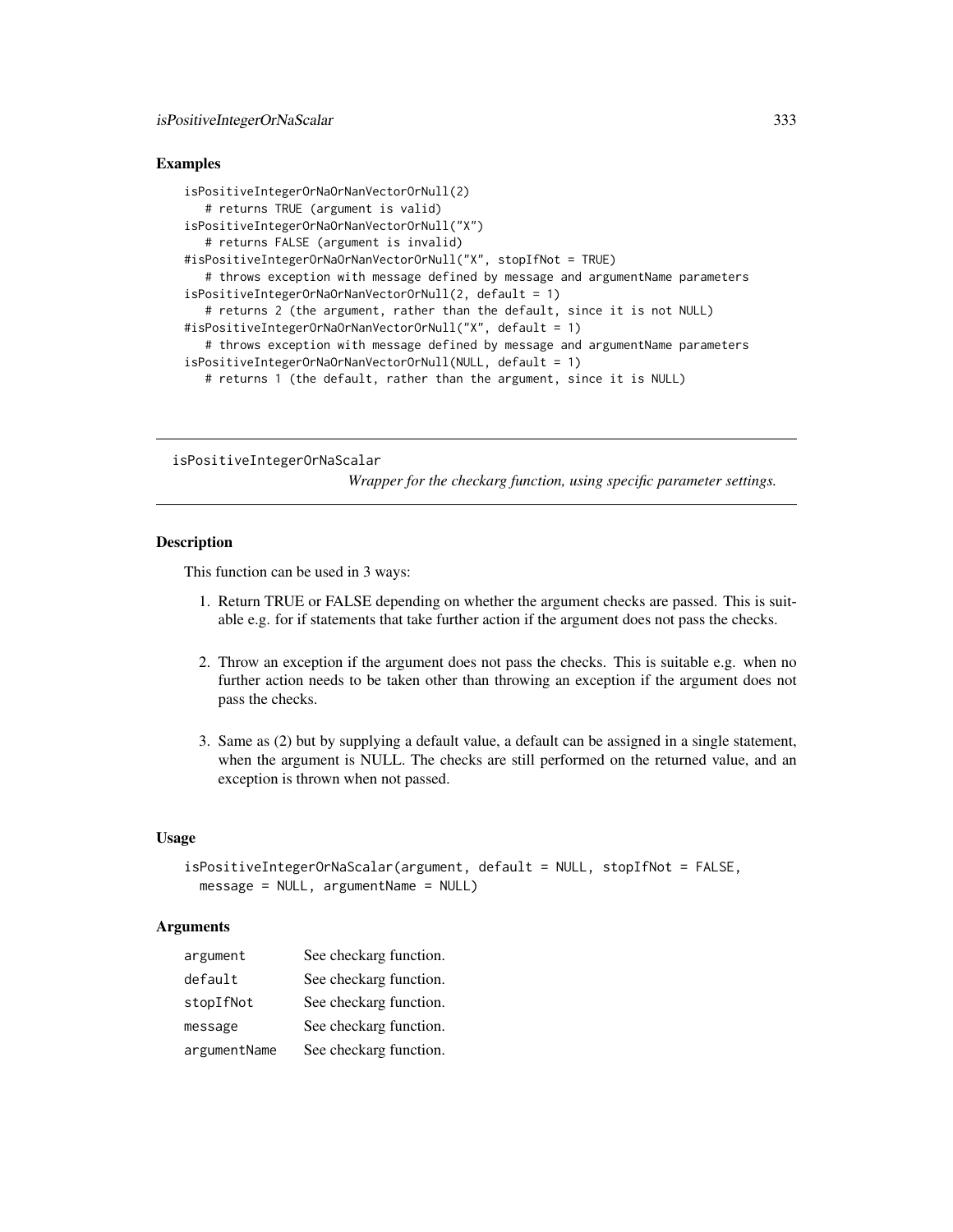# Details

Actual call to checkarg: checkarg(argument, "N", default = default, stopIfNot = stopIfNot, nul- $1$ Allowed = FALSE,  $n = 1$ , zeroAllowed = TRUE, negativeAllowed = FALSE, positiveAllowed = TRUE, nonIntegerAllowed = FALSE, naAllowed = TRUE, nanAllowed = FALSE, infAllowed = FALSE, message = message, argumentName = argumentName)

### Value

See checkarg function.

### Examples

```
isPositiveIntegerOrNaScalar(2)
   # returns TRUE (argument is valid)
isPositiveIntegerOrNaScalar("X")
   # returns FALSE (argument is invalid)
#isPositiveIntegerOrNaScalar("X", stopIfNot = TRUE)
   # throws exception with message defined by message and argumentName parameters
isPositiveIntegerOrNaScalar(2, default = 1)
   # returns 2 (the argument, rather than the default, since it is not NULL)
#isPositiveIntegerOrNaScalar("X", default = 1)
   # throws exception with message defined by message and argumentName parameters
isPositiveIntegerOrNaScalar(NULL, default = 1)
  # returns 1 (the default, rather than the argument, since it is NULL)
```
isPositiveIntegerOrNaScalarOrNull *Wrapper for the checkarg function, using specific parameter settings.*

## **Description**

This function can be used in 3 ways:

- 1. Return TRUE or FALSE depending on whether the argument checks are passed. This is suitable e.g. for if statements that take further action if the argument does not pass the checks.
- 2. Throw an exception if the argument does not pass the checks. This is suitable e.g. when no further action needs to be taken other than throwing an exception if the argument does not pass the checks.
- 3. Same as (2) but by supplying a default value, a default can be assigned in a single statement, when the argument is NULL. The checks are still performed on the returned value, and an exception is thrown when not passed.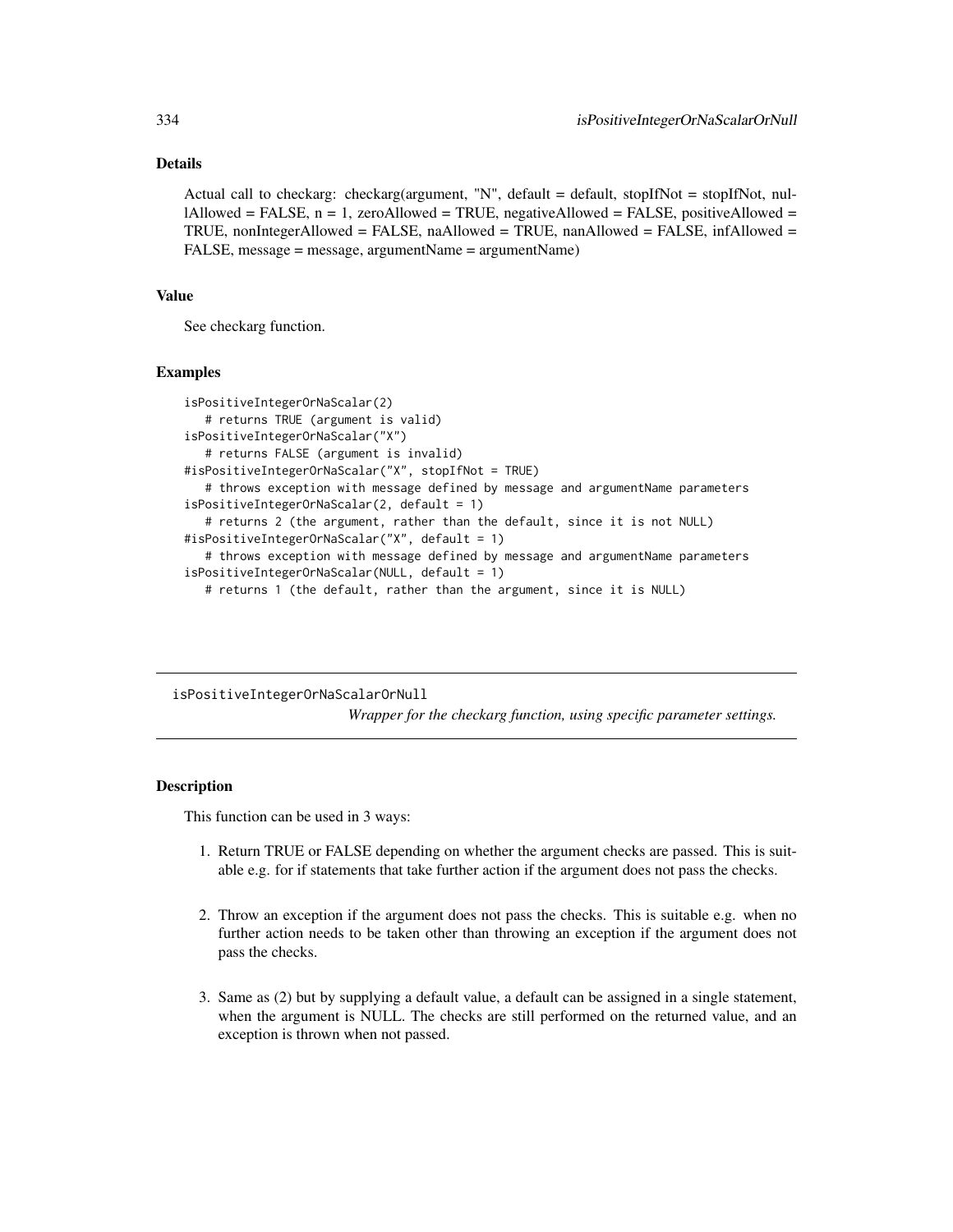# isPositiveIntegerOrNaVector 335

### Usage

```
isPositiveIntegerOrNaScalarOrNull(argument, default = NULL,
  stopIfNot = FALSE, message = NULL, argumentName = NULL)
```
#### Arguments

| argument     | See checkarg function. |
|--------------|------------------------|
| default      | See checkarg function. |
| stopIfNot    | See checkarg function. |
| message      | See checkarg function. |
| argumentName | See checkarg function. |

# Details

Actual call to checkarg: checkarg(argument, "N", default = default, stopIfNot = stopIfNot, nullAllowed = TRUE, n = 1, zeroAllowed = TRUE, negativeAllowed = FALSE, positiveAllowed = TRUE, nonIntegerAllowed = FALSE, naAllowed = TRUE, nanAllowed = FALSE, infAllowed = FALSE, message = message, argumentName = argumentName)

### Value

See checkarg function.

## Examples

```
isPositiveIntegerOrNaScalarOrNull(2)
   # returns TRUE (argument is valid)
isPositiveIntegerOrNaScalarOrNull("X")
   # returns FALSE (argument is invalid)
#isPositiveIntegerOrNaScalarOrNull("X", stopIfNot = TRUE)
   # throws exception with message defined by message and argumentName parameters
isPositiveIntegerOrNaScalarOrNull(2, default = 1)
   # returns 2 (the argument, rather than the default, since it is not NULL)
#isPositiveIntegerOrNaScalarOrNull("X", default = 1)
  # throws exception with message defined by message and argumentName parameters
isPositiveIntegerOrNaScalarOrNull(NULL, default = 1)
  # returns 1 (the default, rather than the argument, since it is NULL)
```
isPositiveIntegerOrNaVector

*Wrapper for the checkarg function, using specific parameter settings.*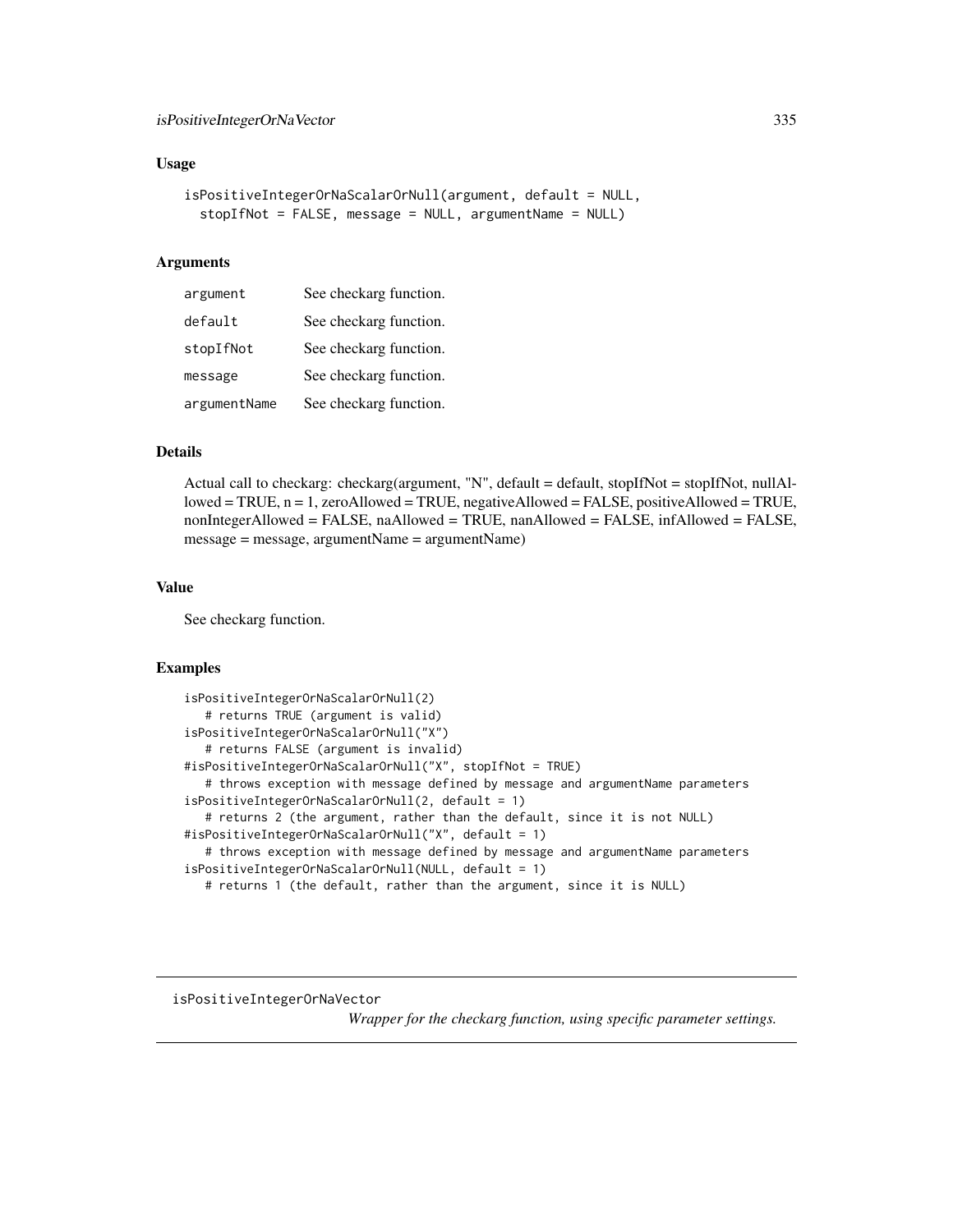### Description

This function can be used in 3 ways:

- 1. Return TRUE or FALSE depending on whether the argument checks are passed. This is suitable e.g. for if statements that take further action if the argument does not pass the checks.
- 2. Throw an exception if the argument does not pass the checks. This is suitable e.g. when no further action needs to be taken other than throwing an exception if the argument does not pass the checks.
- 3. Same as (2) but by supplying a default value, a default can be assigned in a single statement, when the argument is NULL. The checks are still performed on the returned value, and an exception is thrown when not passed.

### Usage

```
isPositiveIntegerOrNaVector(argument, default = NULL, stopIfNot = FALSE,
 n = NA, message = NULL, argumentName = NULL)
```
## Arguments

| argument     | See checkarg function. |
|--------------|------------------------|
| default      | See checkarg function. |
| stopIfNot    | See checkarg function. |
| n            | See checkarg function. |
| message      | See checkarg function. |
| argumentName | See checkarg function. |

## Details

Actual call to checkarg: checkarg(argument, "N", default = default, stopIfNot = stopIfNot, nullAllowed = FALSE,  $n = NA$ , zeroAllowed = TRUE, negativeAllowed = FALSE, positiveAllowed = TRUE, nonIntegerAllowed = FALSE, naAllowed = TRUE, nanAllowed = FALSE, infAllowed = FALSE, message = message, argumentName = argumentName)

### Value

See checkarg function.

```
isPositiveIntegerOrNaVector(2)
   # returns TRUE (argument is valid)
isPositiveIntegerOrNaVector("X")
   # returns FALSE (argument is invalid)
#isPositiveIntegerOrNaVector("X", stopIfNot = TRUE)
  # throws exception with message defined by message and argumentName parameters
```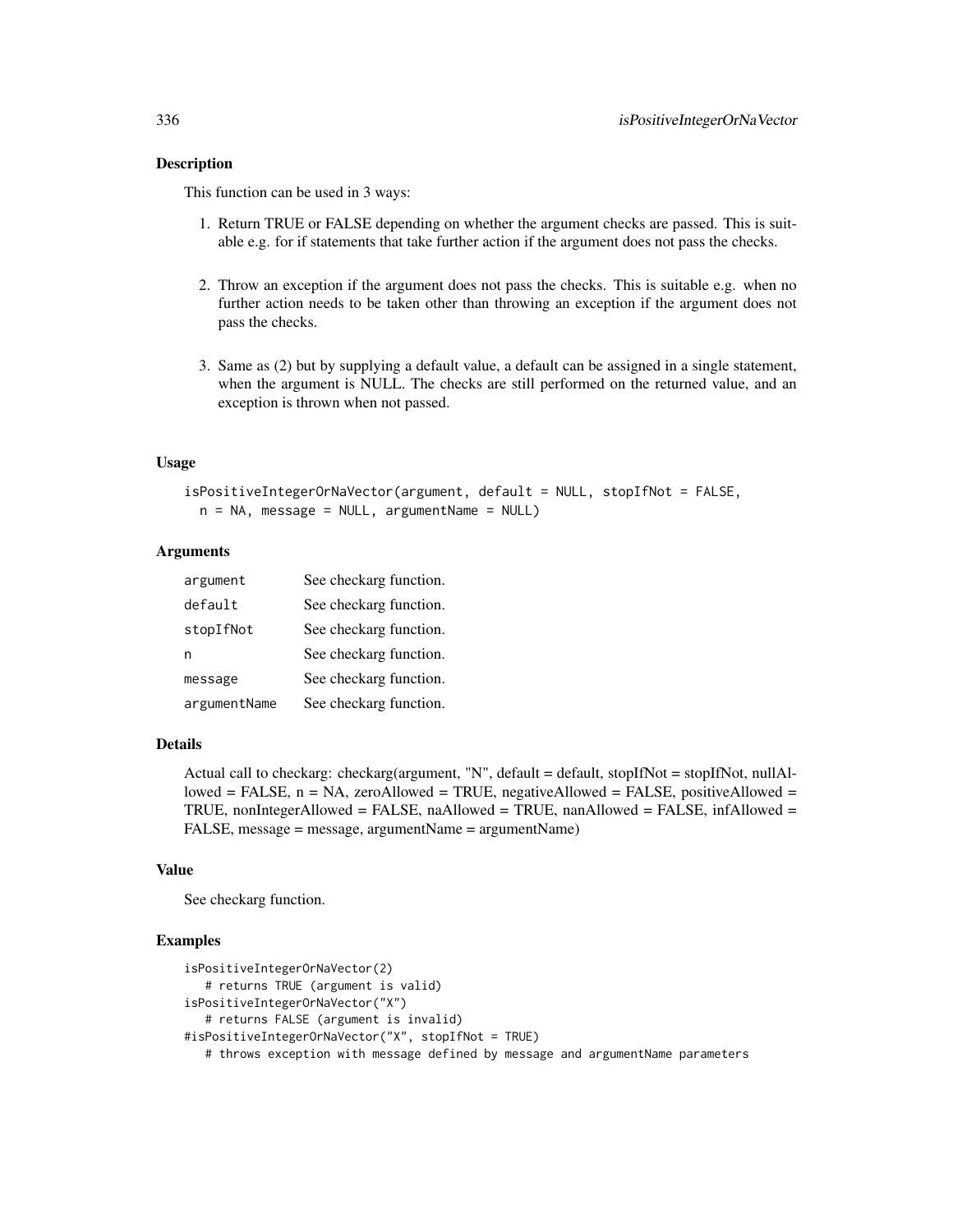```
isPositiveIntegerOrNaVector(2, default = 1)
   # returns 2 (the argument, rather than the default, since it is not NULL)
#isPositiveIntegerOrNaVector("X", default = 1)
   # throws exception with message defined by message and argumentName parameters
isPositiveIntegerOrNaVector(NULL, default = 1)
  # returns 1 (the default, rather than the argument, since it is NULL)
```
isPositiveIntegerOrNaVectorOrNull

*Wrapper for the checkarg function, using specific parameter settings.*

# **Description**

This function can be used in 3 ways:

- 1. Return TRUE or FALSE depending on whether the argument checks are passed. This is suitable e.g. for if statements that take further action if the argument does not pass the checks.
- 2. Throw an exception if the argument does not pass the checks. This is suitable e.g. when no further action needs to be taken other than throwing an exception if the argument does not pass the checks.
- 3. Same as (2) but by supplying a default value, a default can be assigned in a single statement, when the argument is NULL. The checks are still performed on the returned value, and an exception is thrown when not passed.

#### Usage

```
isPositiveIntegerOrNaVectorOrNull(argument, default = NULL,
  stopIfNot = FALSE, n = NA, message = NULL, argumentName = NULL)
```
#### **Arguments**

| argument     | See checkarg function. |
|--------------|------------------------|
| default      | See checkarg function. |
| stopIfNot    | See checkarg function. |
| n            | See checkarg function. |
| message      | See checkarg function. |
| argumentName | See checkarg function. |

#### Details

Actual call to checkarg: checkarg(argument, "N", default = default, stopIfNot = stopIfNot, nullAllowed = TRUE,  $n = NA$ , zeroAllowed = TRUE, negativeAllowed = FALSE, positiveAllowed = TRUE, nonIntegerAllowed = FALSE, naAllowed = TRUE, nanAllowed = FALSE, infAllowed = FALSE, message = message, argumentName = argumentName)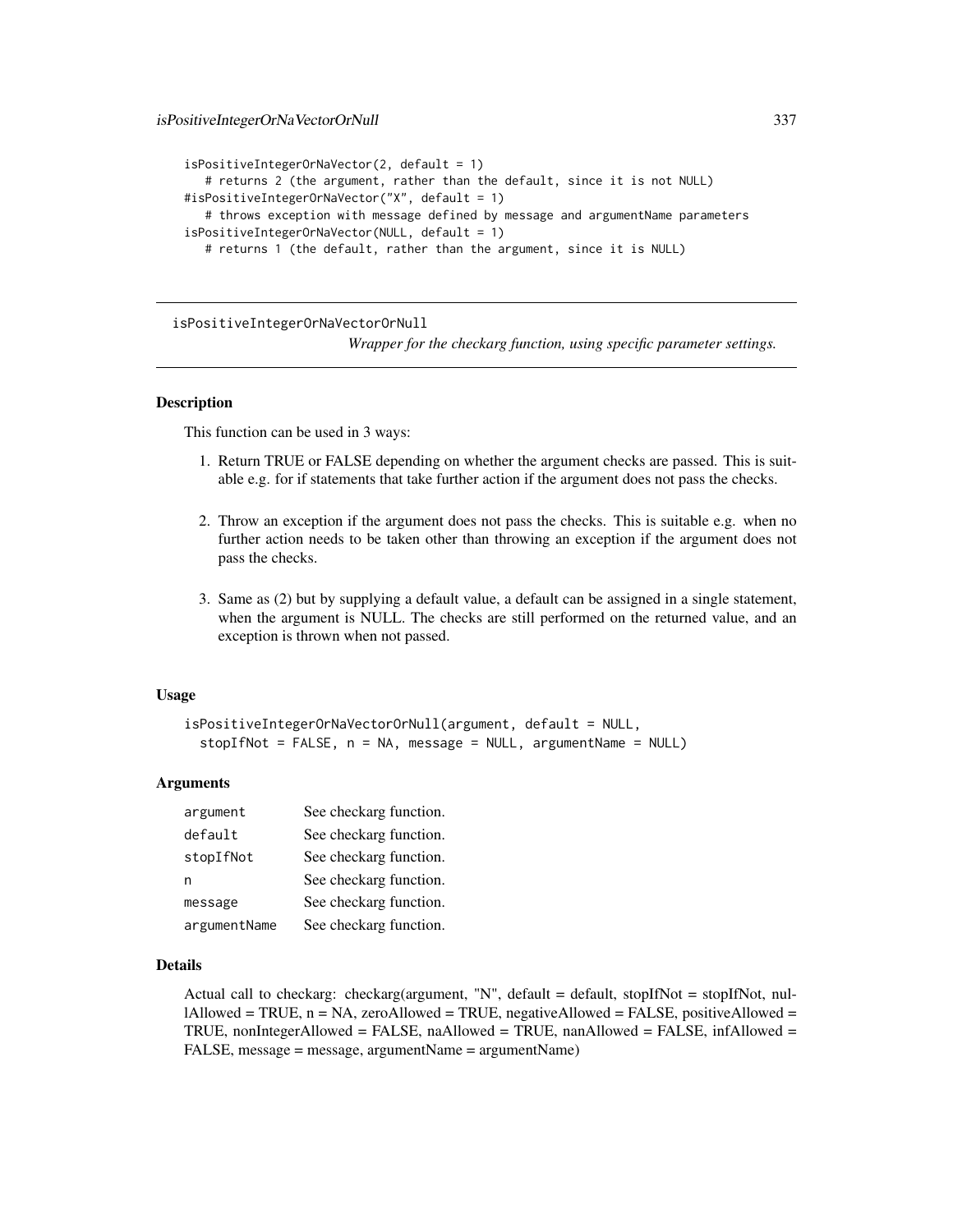# Value

See checkarg function.

### Examples

```
isPositiveIntegerOrNaVectorOrNull(2)
   # returns TRUE (argument is valid)
isPositiveIntegerOrNaVectorOrNull("X")
   # returns FALSE (argument is invalid)
#isPositiveIntegerOrNaVectorOrNull("X", stopIfNot = TRUE)
   # throws exception with message defined by message and argumentName parameters
isPositiveIntegerOrNaVectorOrNull(2, default = 1)
   # returns 2 (the argument, rather than the default, since it is not NULL)
#isPositiveIntegerOrNaVectorOrNull("X", default = 1)
  # throws exception with message defined by message and argumentName parameters
isPositiveIntegerOrNaVectorOrNull(NULL, default = 1)
  # returns 1 (the default, rather than the argument, since it is NULL)
```
isPositiveIntegerScalar

*Wrapper for the checkarg function, using specific parameter settings.*

# **Description**

This function can be used in 3 ways:

- 1. Return TRUE or FALSE depending on whether the argument checks are passed. This is suitable e.g. for if statements that take further action if the argument does not pass the checks.
- 2. Throw an exception if the argument does not pass the checks. This is suitable e.g. when no further action needs to be taken other than throwing an exception if the argument does not pass the checks.
- 3. Same as (2) but by supplying a default value, a default can be assigned in a single statement, when the argument is NULL. The checks are still performed on the returned value, and an exception is thrown when not passed.

# Usage

```
isPositiveIntegerScalar(argument, default = NULL, stopIfNot = FALSE,
 message = NULL, argumentName = NULL)
```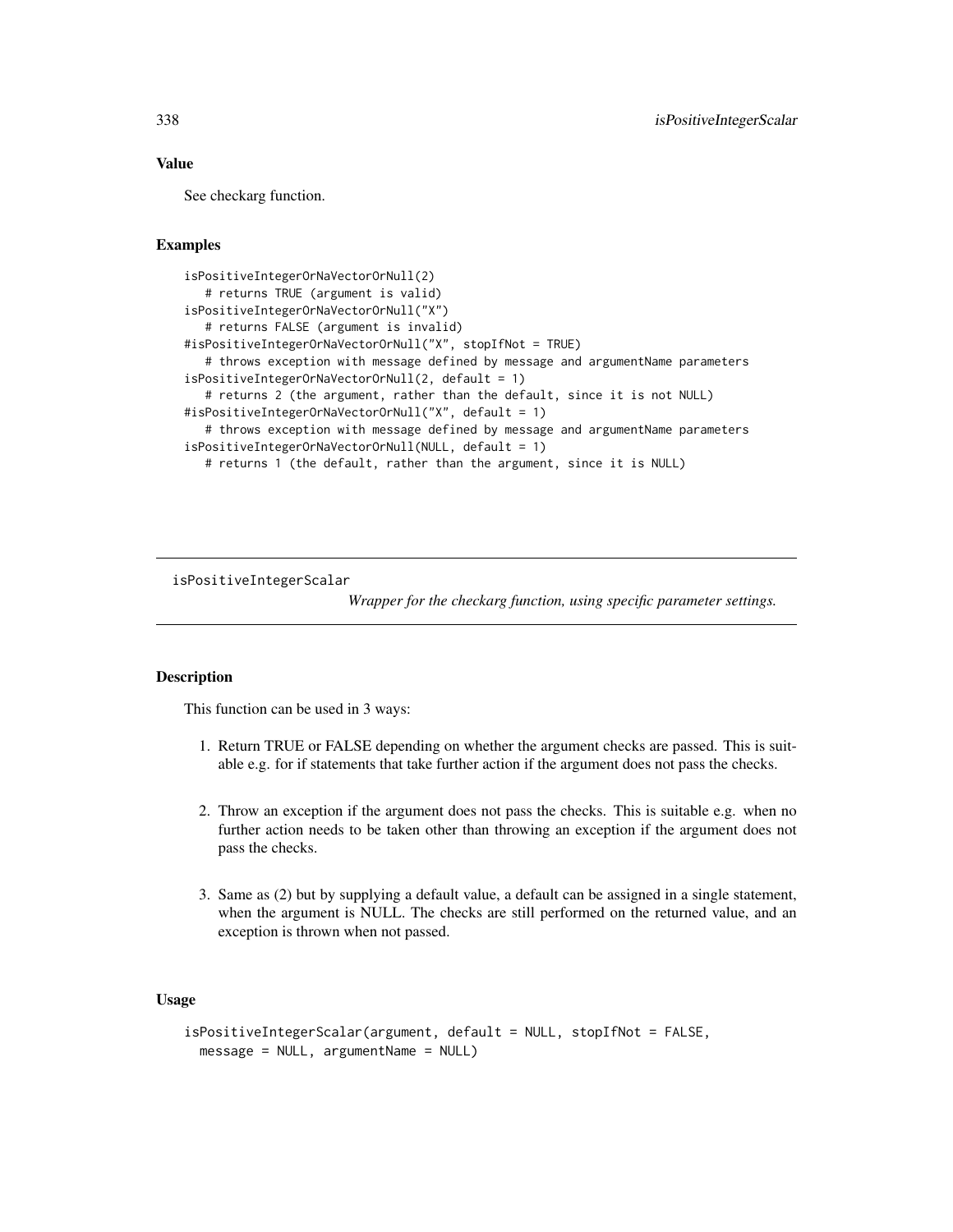### **Arguments**

| argument     | See checkarg function. |
|--------------|------------------------|
| default      | See checkarg function. |
| stopIfNot    | See checkarg function. |
| message      | See checkarg function. |
| argumentName | See checkarg function. |

# Details

Actual call to checkarg: checkarg(argument, "N", default = default, stopIfNot = stopIfNot, nul- $\text{l}$ Allowed = FALSE, n = 1, zeroAllowed = TRUE, negativeAllowed = FALSE, positiveAllowed = TRUE, nonIntegerAllowed = FALSE, naAllowed = FALSE, nanAllowed = FALSE, infAllowed = FALSE, message = message, argumentName = argumentName)

# Value

See checkarg function.

# Examples

```
isPositiveIntegerScalar(2)
  # returns TRUE (argument is valid)
isPositiveIntegerScalar("X")
  # returns FALSE (argument is invalid)
#isPositiveIntegerScalar("X", stopIfNot = TRUE)
   # throws exception with message defined by message and argumentName parameters
isPositiveIntegerScalar(2, default = 1)
   # returns 2 (the argument, rather than the default, since it is not NULL)
#isPositiveIntegerScalar("X", default = 1)
   # throws exception with message defined by message and argumentName parameters
isPositiveIntegerScalar(NULL, default = 1)
   # returns 1 (the default, rather than the argument, since it is NULL)
```
isPositiveIntegerScalarOrNull

*Wrapper for the checkarg function, using specific parameter settings.*

#### Description

This function can be used in 3 ways:

1. Return TRUE or FALSE depending on whether the argument checks are passed. This is suitable e.g. for if statements that take further action if the argument does not pass the checks.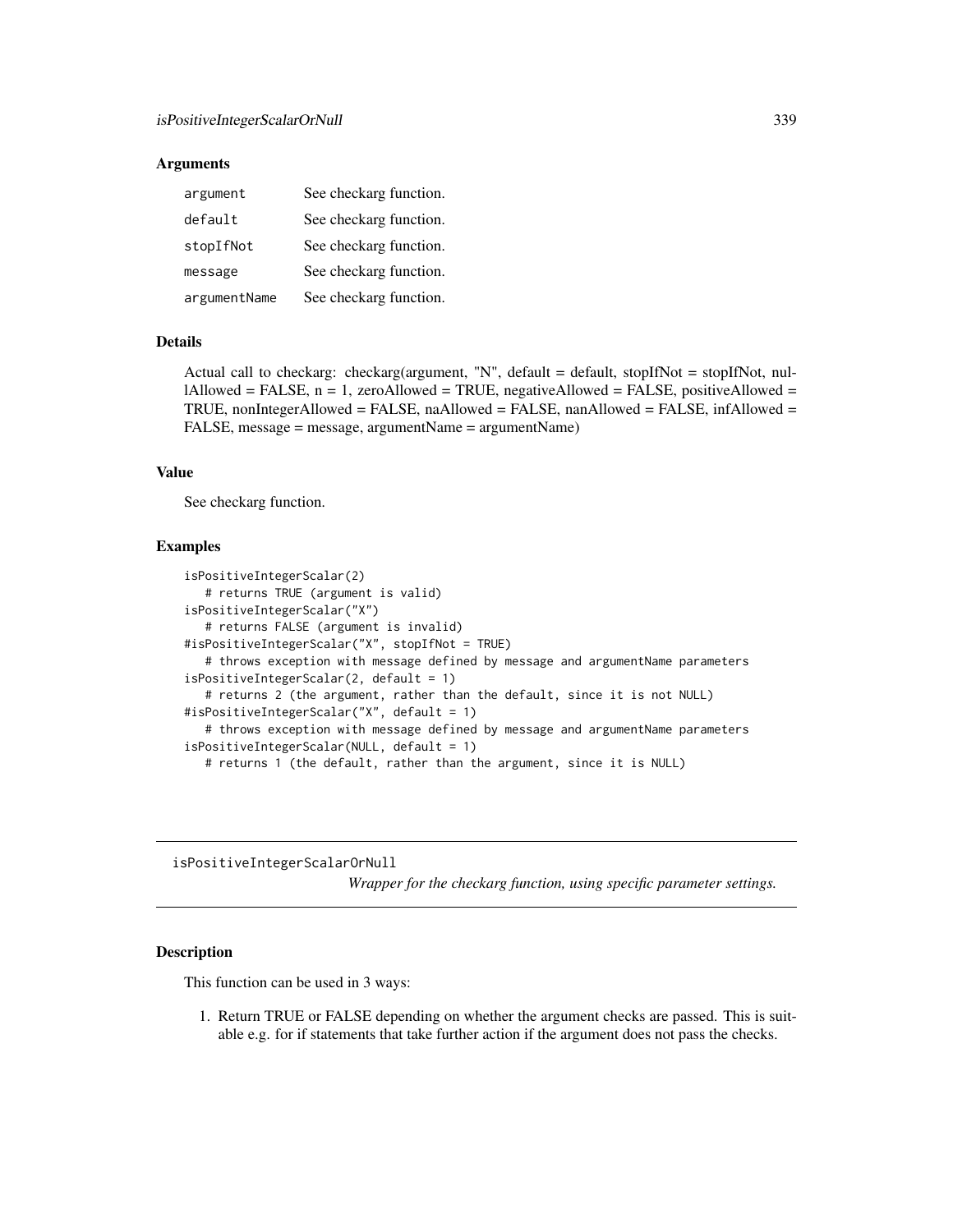- 2. Throw an exception if the argument does not pass the checks. This is suitable e.g. when no further action needs to be taken other than throwing an exception if the argument does not pass the checks.
- 3. Same as (2) but by supplying a default value, a default can be assigned in a single statement, when the argument is NULL. The checks are still performed on the returned value, and an exception is thrown when not passed.

# Usage

```
isPositiveIntegerScalarOrNull(argument, default = NULL, stopIfNot = FALSE,
 message = NULL, argumentName = NULL)
```
#### Arguments

| argument     | See checkarg function. |
|--------------|------------------------|
| default      | See checkarg function. |
| stopIfNot    | See checkarg function. |
| message      | See checkarg function. |
| argumentName | See checkarg function. |

## Details

Actual call to checkarg: checkarg(argument, "N", default = default, stopIfNot = stopIfNot, nullAllowed = TRUE, n = 1, zeroAllowed = TRUE, negativeAllowed = FALSE, positiveAllowed = TRUE, nonIntegerAllowed = FALSE, naAllowed = FALSE, nanAllowed = FALSE, infAllowed = FALSE, message = message, argumentName = argumentName)

## Value

See checkarg function.

```
isPositiveIntegerScalarOrNull(2)
   # returns TRUE (argument is valid)
isPositiveIntegerScalarOrNull("X")
   # returns FALSE (argument is invalid)
#isPositiveIntegerScalarOrNull("X", stopIfNot = TRUE)
   # throws exception with message defined by message and argumentName parameters
isPositiveIntegerScalarOrNull(2, default = 1)
   # returns 2 (the argument, rather than the default, since it is not NULL)
#isPositiveIntegerScalarOrNull("X", default = 1)
   # throws exception with message defined by message and argumentName parameters
isPositiveIntegerScalarOrNull(NULL, default = 1)
   # returns 1 (the default, rather than the argument, since it is NULL)
```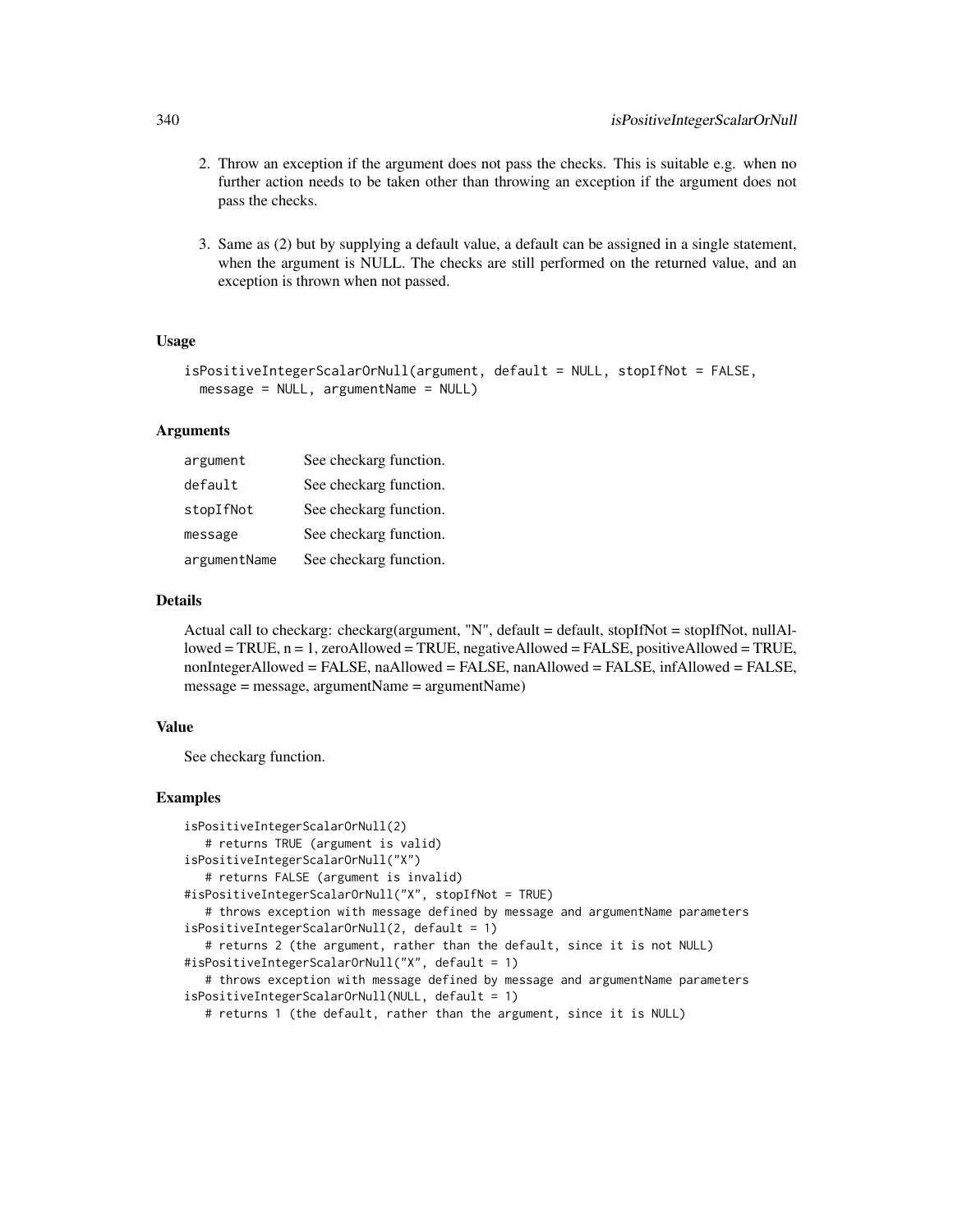isPositiveIntegerVector

*Wrapper for the checkarg function, using specific parameter settings.*

# Description

This function can be used in 3 ways:

- 1. Return TRUE or FALSE depending on whether the argument checks are passed. This is suitable e.g. for if statements that take further action if the argument does not pass the checks.
- 2. Throw an exception if the argument does not pass the checks. This is suitable e.g. when no further action needs to be taken other than throwing an exception if the argument does not pass the checks.
- 3. Same as (2) but by supplying a default value, a default can be assigned in a single statement, when the argument is NULL. The checks are still performed on the returned value, and an exception is thrown when not passed.

# Usage

```
isPositiveIntegerVector(argument, default = NULL, stopIfNot = FALSE,
 n = NA, message = NULL, argumentName = NULL)
```
### **Arguments**

| argument     | See checkarg function. |
|--------------|------------------------|
| default      | See checkarg function. |
| stopIfNot    | See checkarg function. |
| n            | See checkarg function. |
| message      | See checkarg function. |
| argumentName | See checkarg function. |

#### Details

```
Actual call to checkarg: checkarg(argument, "N", default = default, stopIfNot = stopIfNot, nullAl-
lowed = FALSE, n = NA, zeroAllowed = TRUE, negativeAllowed = FALSE, positiveAllowed =
TRUE, nonIntegerAllowed = FALSE, naAllowed = FALSE, nanAllowed = FALSE, infAllowed =
FALSE, message = message, argumentName = argumentName)
```
# Value

See checkarg function.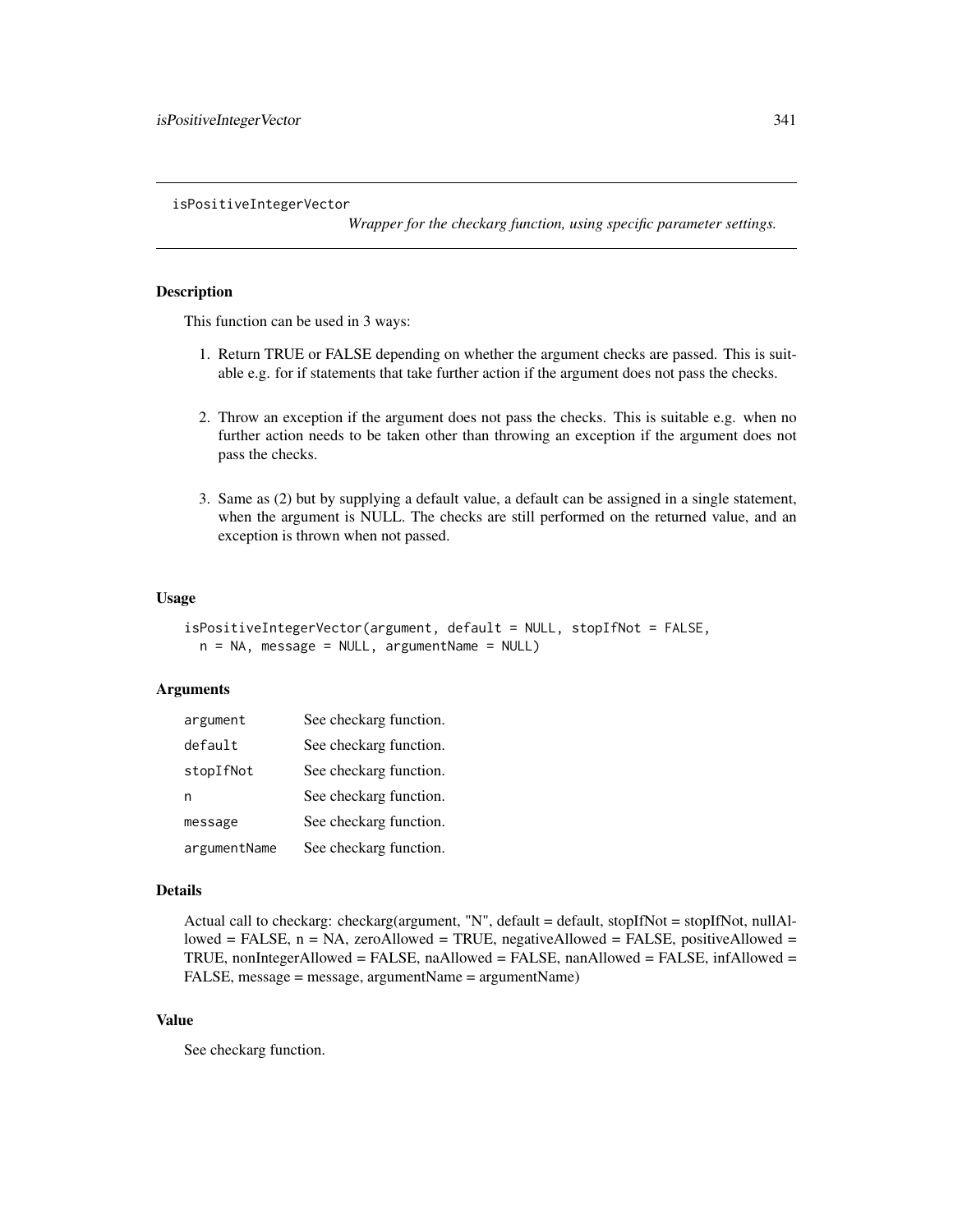## Examples

```
isPositiveIntegerVector(2)
   # returns TRUE (argument is valid)
isPositiveIntegerVector("X")
   # returns FALSE (argument is invalid)
#isPositiveIntegerVector("X", stopIfNot = TRUE)
   # throws exception with message defined by message and argumentName parameters
isPositiveIntegerVector(2, default = 1)
   # returns 2 (the argument, rather than the default, since it is not NULL)
#isPositiveIntegerVector("X", default = 1)
   # throws exception with message defined by message and argumentName parameters
isPositiveIntegerVector(NULL, default = 1)
  # returns 1 (the default, rather than the argument, since it is NULL)
```
isPositiveIntegerVectorOrNull

*Wrapper for the checkarg function, using specific parameter settings.*

## Description

This function can be used in 3 ways:

- 1. Return TRUE or FALSE depending on whether the argument checks are passed. This is suitable e.g. for if statements that take further action if the argument does not pass the checks.
- 2. Throw an exception if the argument does not pass the checks. This is suitable e.g. when no further action needs to be taken other than throwing an exception if the argument does not pass the checks.
- 3. Same as (2) but by supplying a default value, a default can be assigned in a single statement, when the argument is NULL. The checks are still performed on the returned value, and an exception is thrown when not passed.

### Usage

```
isPositiveIntegerVectorOrNull(argument, default = NULL, stopIfNot = FALSE,
 n = NA, message = NULL, argumentName = NULL)
```
## Arguments

| argument     | See checkarg function. |
|--------------|------------------------|
| default      | See checkarg function. |
| stopIfNot    | See checkarg function. |
| n            | See checkarg function. |
| message      | See checkarg function. |
| argumentName | See checkarg function. |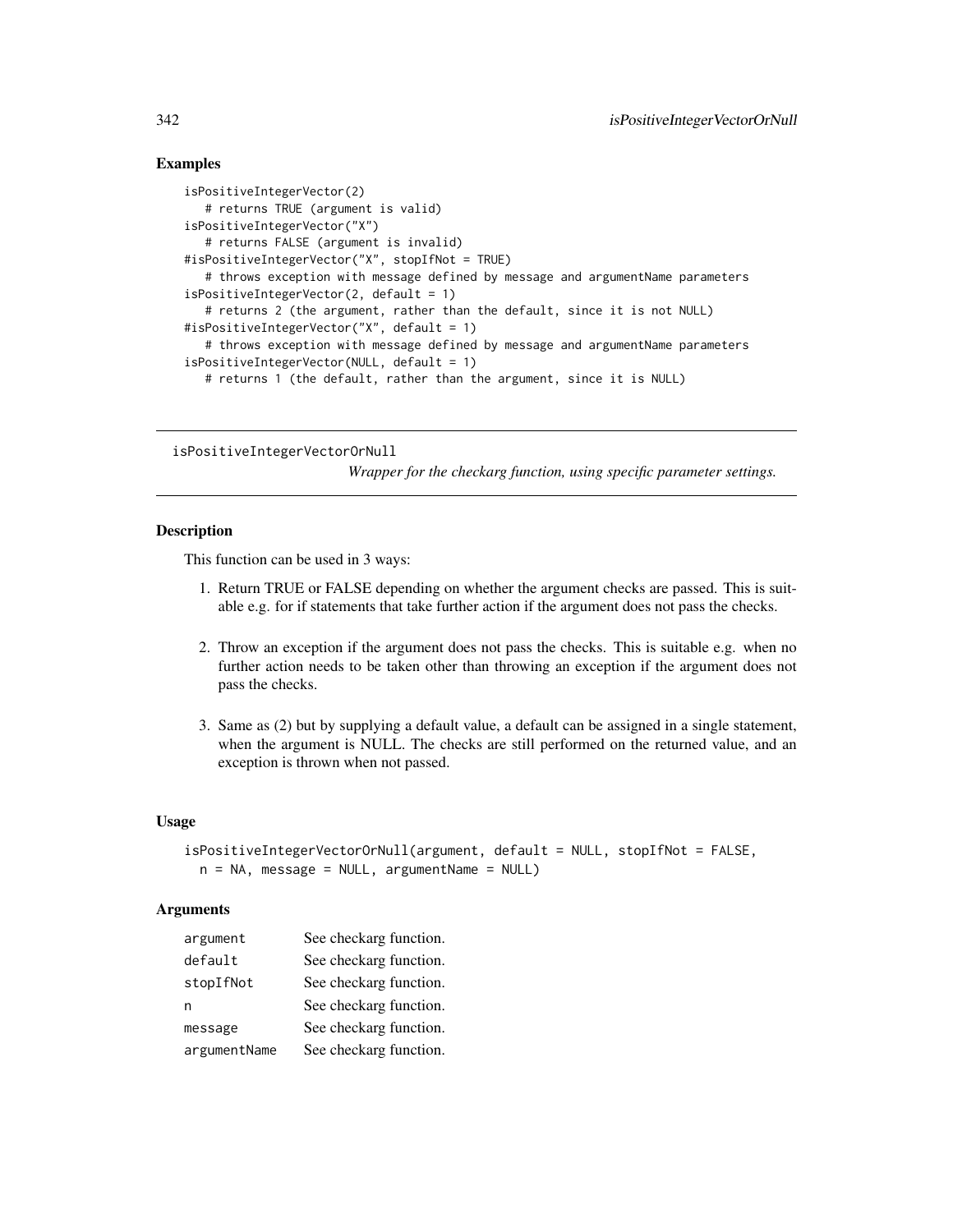# Details

Actual call to checkarg: checkarg(argument, "N", default = default, stopIfNot = stopIfNot, nul- $1$ Allowed = TRUE, n = NA, zeroAllowed = TRUE, negativeAllowed = FALSE, positiveAllowed = TRUE, nonIntegerAllowed = FALSE, naAllowed = FALSE, nanAllowed = FALSE, infAllowed = FALSE, message = message, argumentName = argumentName)

#### Value

See checkarg function.

#### Examples

```
isPositiveIntegerVectorOrNull(2)
   # returns TRUE (argument is valid)
isPositiveIntegerVectorOrNull("X")
   # returns FALSE (argument is invalid)
#isPositiveIntegerVectorOrNull("X", stopIfNot = TRUE)
   # throws exception with message defined by message and argumentName parameters
isPositiveIntegerVectorOrNull(2, default = 1)
   # returns 2 (the argument, rather than the default, since it is not NULL)
#isPositiveIntegerVectorOrNull("X", default = 1)
   # throws exception with message defined by message and argumentName parameters
isPositiveIntegerVectorOrNull(NULL, default = 1)
  # returns 1 (the default, rather than the argument, since it is NULL)
```
isPositiveNumberOrInfScalar

*Wrapper for the checkarg function, using specific parameter settings.*

#### Description

This function can be used in 3 ways:

- 1. Return TRUE or FALSE depending on whether the argument checks are passed. This is suitable e.g. for if statements that take further action if the argument does not pass the checks.
- 2. Throw an exception if the argument does not pass the checks. This is suitable e.g. when no further action needs to be taken other than throwing an exception if the argument does not pass the checks.
- 3. Same as (2) but by supplying a default value, a default can be assigned in a single statement, when the argument is NULL. The checks are still performed on the returned value, and an exception is thrown when not passed.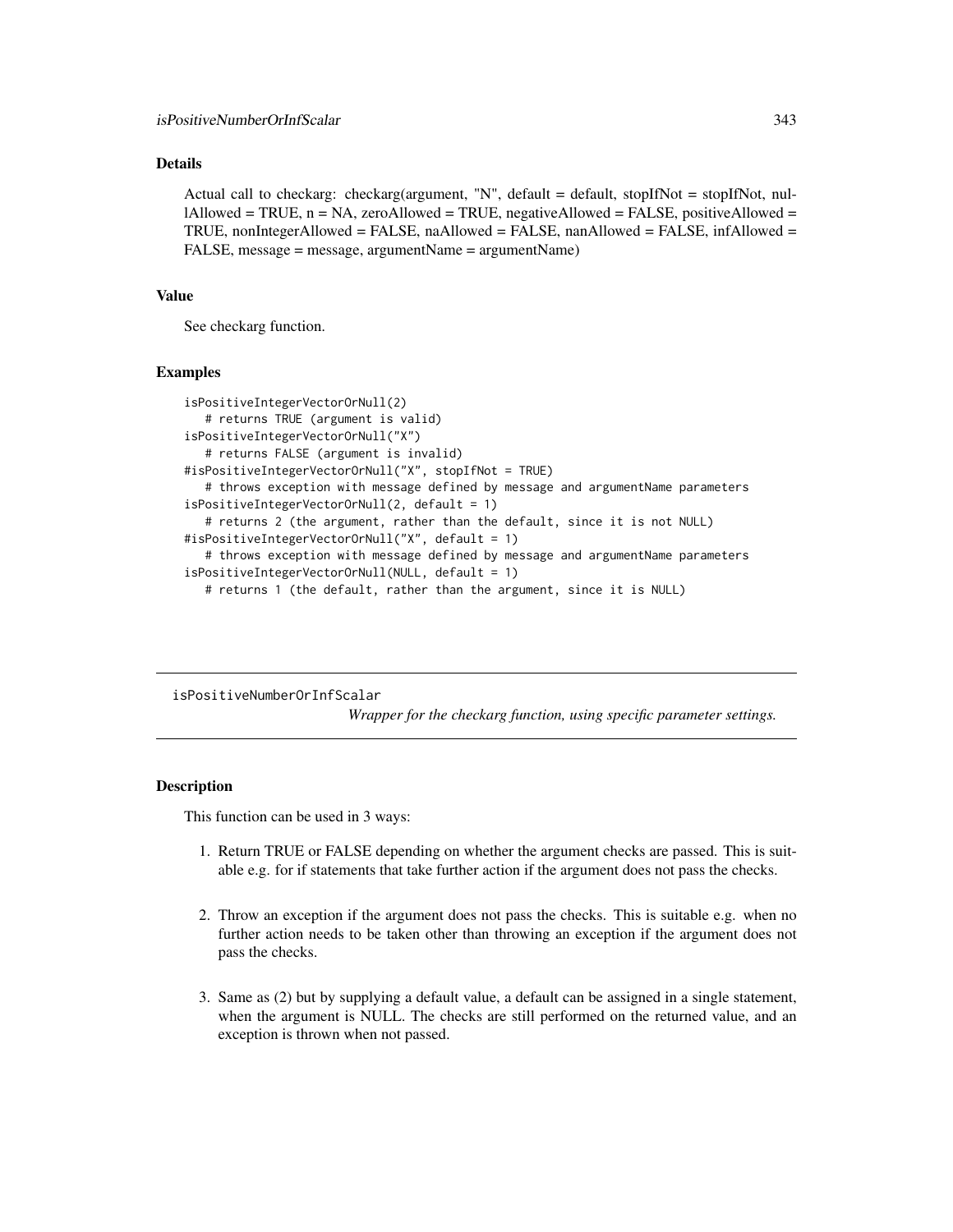### Usage

```
isPositiveNumberOrInfScalar(argument, default = NULL, stopIfNot = FALSE,
 message = NULL, argumentName = NULL)
```
### Arguments

| argument     | See checkarg function. |
|--------------|------------------------|
| default      | See checkarg function. |
| stopIfNot    | See checkarg function. |
| message      | See checkarg function. |
| argumentName | See checkarg function. |

# Details

Actual call to checkarg: checkarg(argument, "N", default = default, stopIfNot = stopIfNot, nul $l$ Allowed = FALSE,  $n = 1$ , zeroAllowed = TRUE, negativeAllowed = FALSE, positiveAllowed = TRUE, nonIntegerAllowed = TRUE, naAllowed = FALSE, nanAllowed = FALSE, infAllowed = TRUE, message = message, argumentName = argumentName)

### Value

See checkarg function.

## Examples

```
isPositiveNumberOrInfScalar(2)
   # returns TRUE (argument is valid)
isPositiveNumberOrInfScalar("X")
  # returns FALSE (argument is invalid)
#isPositiveNumberOrInfScalar("X", stopIfNot = TRUE)
   # throws exception with message defined by message and argumentName parameters
isPositiveNumberOrInfScalar(2, default = 1)
   # returns 2 (the argument, rather than the default, since it is not NULL)
#isPositiveNumberOrInfScalar("X", default = 1)
  # throws exception with message defined by message and argumentName parameters
isPositiveNumberOrInfScalar(NULL, default = 1)
  # returns 1 (the default, rather than the argument, since it is NULL)
```
isPositiveNumberOrInfScalarOrNull

*Wrapper for the checkarg function, using specific parameter settings.*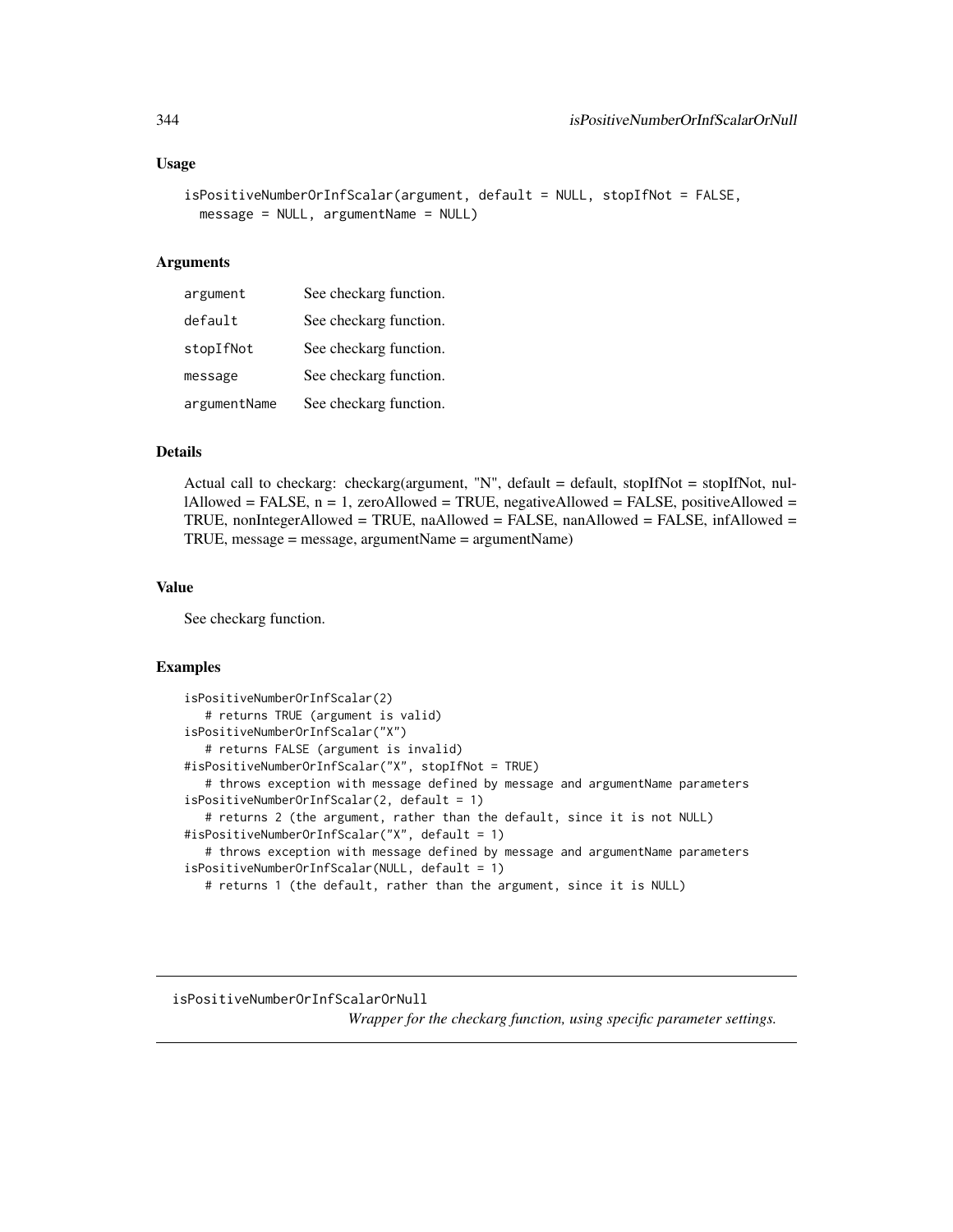### Description

This function can be used in 3 ways:

- 1. Return TRUE or FALSE depending on whether the argument checks are passed. This is suitable e.g. for if statements that take further action if the argument does not pass the checks.
- 2. Throw an exception if the argument does not pass the checks. This is suitable e.g. when no further action needs to be taken other than throwing an exception if the argument does not pass the checks.
- 3. Same as (2) but by supplying a default value, a default can be assigned in a single statement, when the argument is NULL. The checks are still performed on the returned value, and an exception is thrown when not passed.

#### Usage

```
isPositiveNumberOrInfScalarOrNull(argument, default = NULL,
  stopIfNot = FALSE, message = NULL, argumentName = NULL)
```
### Arguments

| argument     | See checkarg function. |
|--------------|------------------------|
| default      | See checkarg function. |
| stopIfNot    | See checkarg function. |
| message      | See checkarg function. |
| argumentName | See checkarg function. |

#### Details

Actual call to checkarg: checkarg(argument, "N", default = default, stopIfNot = stopIfNot, nullAllowed = TRUE,  $n = 1$ , zeroAllowed = TRUE, negativeAllowed = FALSE, positiveAllowed = TRUE, nonIntegerAllowed = TRUE, naAllowed = FALSE, nanAllowed = FALSE, infAllowed = TRUE, message = message, argumentName = argumentName)

### Value

See checkarg function.

```
isPositiveNumberOrInfScalarOrNull(2)
   # returns TRUE (argument is valid)
isPositiveNumberOrInfScalarOrNull("X")
   # returns FALSE (argument is invalid)
#isPositiveNumberOrInfScalarOrNull("X", stopIfNot = TRUE)
   # throws exception with message defined by message and argumentName parameters
isPositiveNumberOrInfScalarOrNull(2, default = 1)
```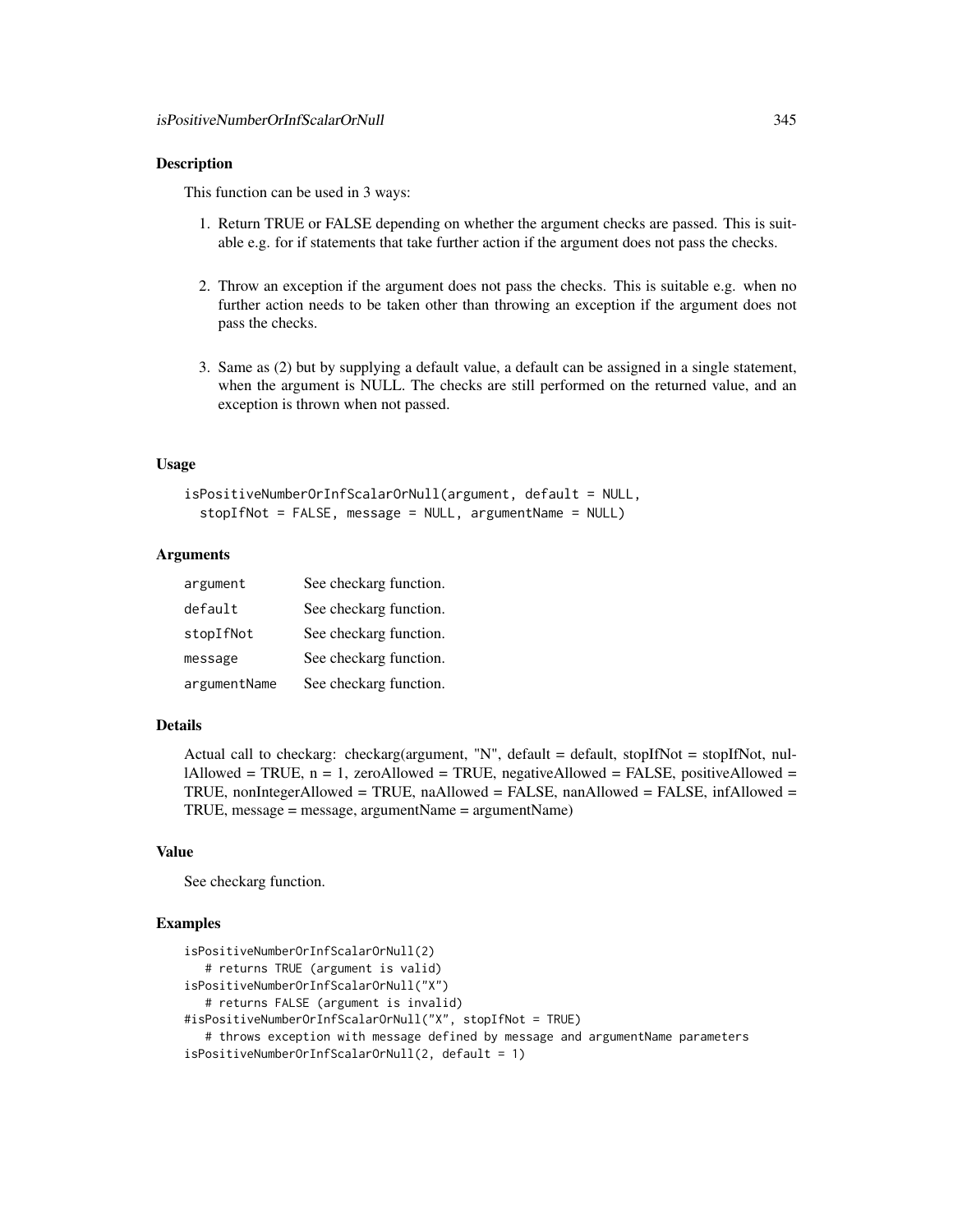```
# returns 2 (the argument, rather than the default, since it is not NULL)
#isPositiveNumberOrInfScalarOrNull("X", default = 1)
   # throws exception with message defined by message and argumentName parameters
isPositiveNumberOrInfScalarOrNull(NULL, default = 1)
  # returns 1 (the default, rather than the argument, since it is NULL)
```
isPositiveNumberOrInfVector

*Wrapper for the checkarg function, using specific parameter settings.*

## Description

This function can be used in 3 ways:

- 1. Return TRUE or FALSE depending on whether the argument checks are passed. This is suitable e.g. for if statements that take further action if the argument does not pass the checks.
- 2. Throw an exception if the argument does not pass the checks. This is suitable e.g. when no further action needs to be taken other than throwing an exception if the argument does not pass the checks.
- 3. Same as (2) but by supplying a default value, a default can be assigned in a single statement, when the argument is NULL. The checks are still performed on the returned value, and an exception is thrown when not passed.

#### Usage

```
isPositiveNumberOrInfVector(argument, default = NULL, stopIfNot = FALSE,
 n = NA, message = NULL, argumentName = NULL)
```
### Arguments

| argument     | See checkarg function. |
|--------------|------------------------|
| default      | See checkarg function. |
| stopIfNot    | See checkarg function. |
| n            | See checkarg function. |
| message      | See checkarg function. |
| argumentName | See checkarg function. |

### Details

Actual call to checkarg: checkarg(argument, "N", default = default, stopIfNot = stopIfNot, nullAllowed = FALSE,  $n = NA$ , zeroAllowed = TRUE, negativeAllowed = FALSE, positiveAllowed = TRUE, nonIntegerAllowed = TRUE, naAllowed = FALSE, nanAllowed = FALSE, infAllowed = TRUE, message = message, argumentName = argumentName)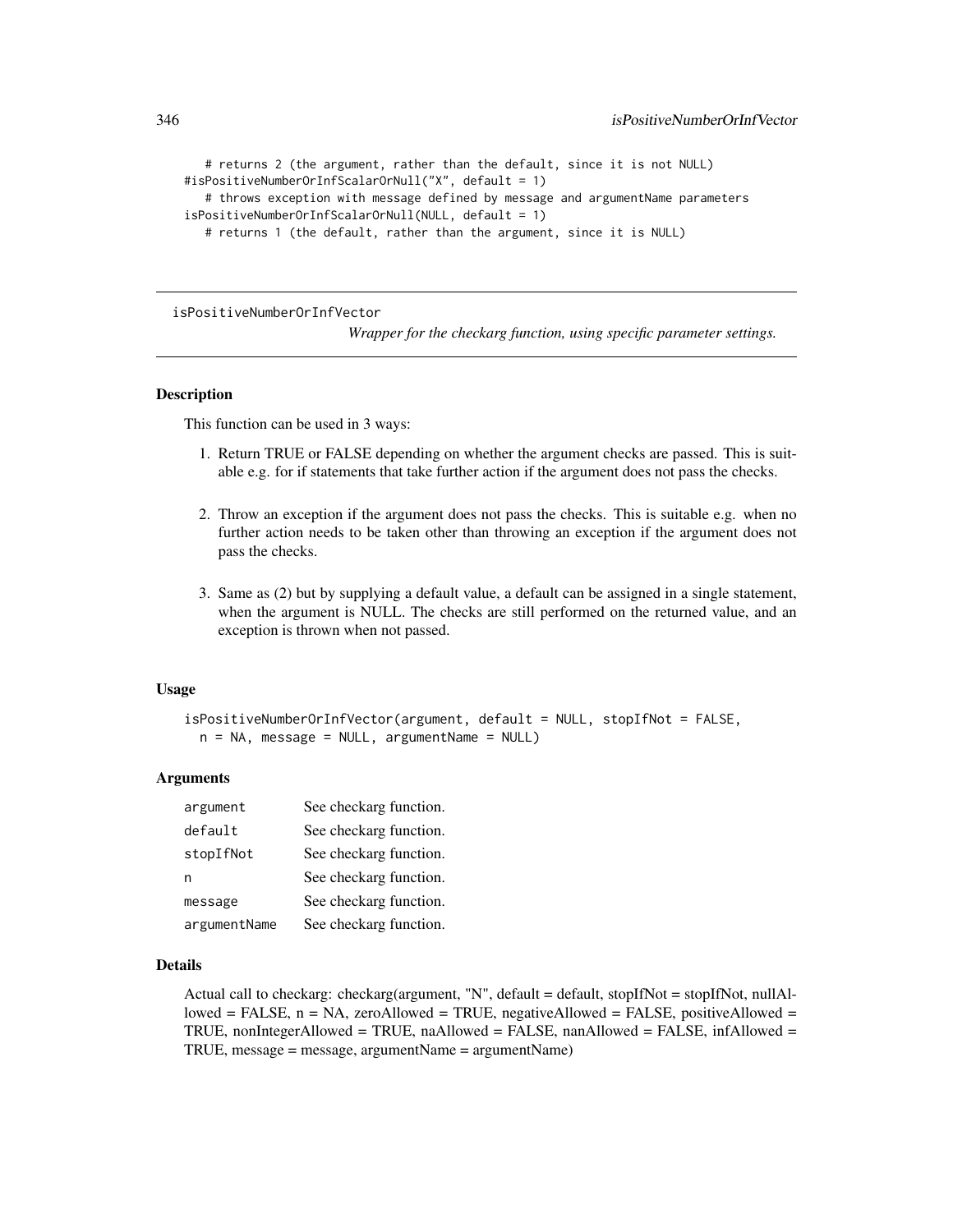## Value

See checkarg function.

## Examples

```
isPositiveNumberOrInfVector(2)
  # returns TRUE (argument is valid)
isPositiveNumberOrInfVector("X")
  # returns FALSE (argument is invalid)
#isPositiveNumberOrInfVector("X", stopIfNot = TRUE)
  # throws exception with message defined by message and argumentName parameters
isPositiveNumberOrInfVector(2, default = 1)
  # returns 2 (the argument, rather than the default, since it is not NULL)
#isPositiveNumberOrInfVector("X", default = 1)
  # throws exception with message defined by message and argumentName parameters
isPositiveNumberOrInfVector(NULL, default = 1)
  # returns 1 (the default, rather than the argument, since it is NULL)
```
isPositiveNumberOrInfVectorOrNull

*Wrapper for the checkarg function, using specific parameter settings.*

### Description

This function can be used in 3 ways:

- 1. Return TRUE or FALSE depending on whether the argument checks are passed. This is suitable e.g. for if statements that take further action if the argument does not pass the checks.
- 2. Throw an exception if the argument does not pass the checks. This is suitable e.g. when no further action needs to be taken other than throwing an exception if the argument does not pass the checks.
- 3. Same as (2) but by supplying a default value, a default can be assigned in a single statement, when the argument is NULL. The checks are still performed on the returned value, and an exception is thrown when not passed.

# Usage

```
isPositiveNumberOrInfVectorOrNull(argument, default = NULL,
 stopIfNot = FALSE, n = NA, message = NULL, argumentName = NULL)
```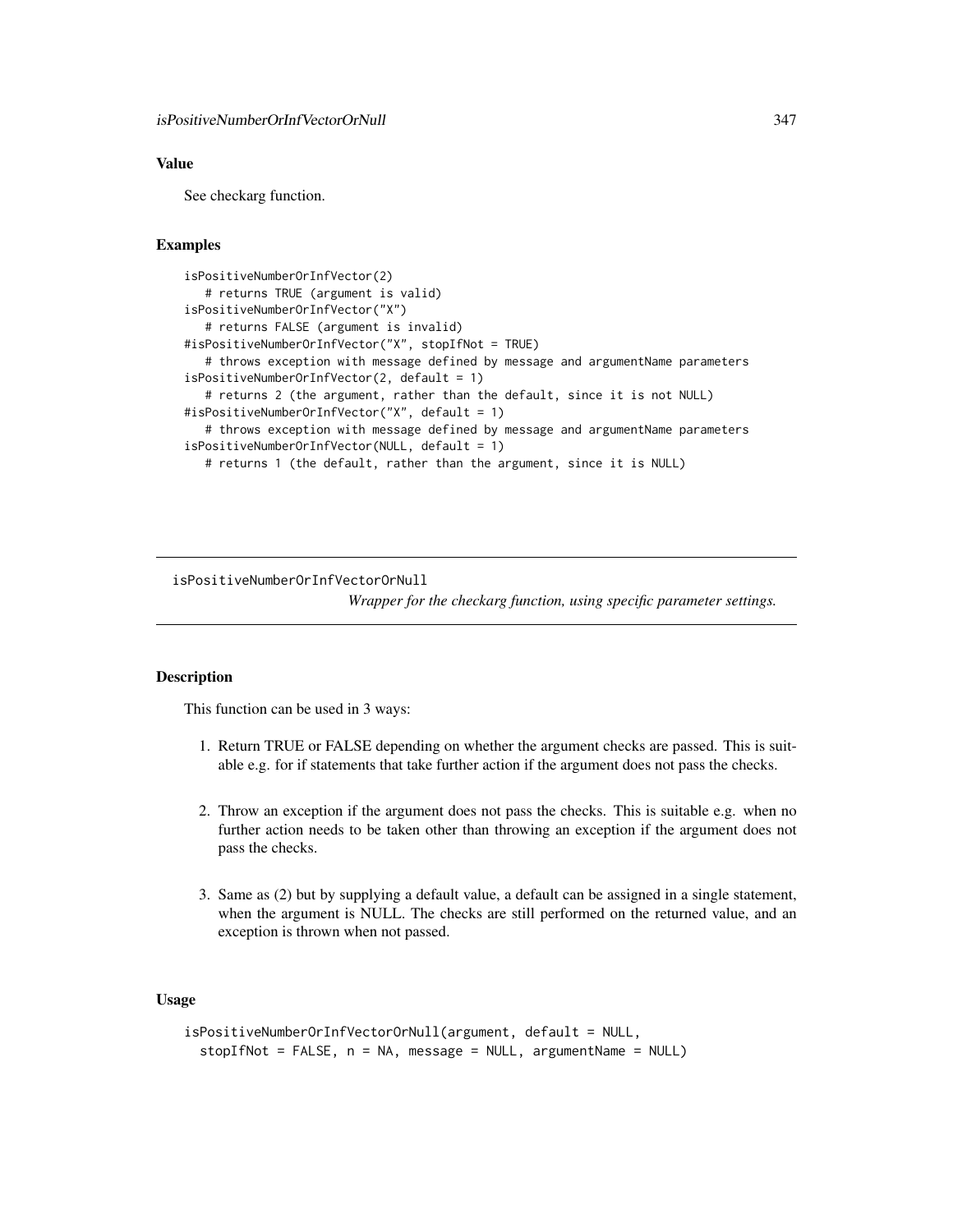### Arguments

| argument     | See checkarg function. |
|--------------|------------------------|
| default      | See checkarg function. |
| stopIfNot    | See checkarg function. |
| n            | See checkarg function. |
| message      | See checkarg function. |
| argumentName | See checkarg function. |

#### Details

Actual call to checkarg: checkarg(argument, "N", default = default, stopIfNot = stopIfNot, nul- $1$ Allowed = TRUE,  $n = NA$ , zeroAllowed = TRUE, negativeAllowed = FALSE, positiveAllowed = TRUE, nonIntegerAllowed = TRUE, naAllowed = FALSE, nanAllowed = FALSE, infAllowed = TRUE, message = message, argumentName = argumentName)

#### Value

See checkarg function.

#### Examples

```
isPositiveNumberOrInfVectorOrNull(2)
   # returns TRUE (argument is valid)
isPositiveNumberOrInfVectorOrNull("X")
   # returns FALSE (argument is invalid)
#isPositiveNumberOrInfVectorOrNull("X", stopIfNot = TRUE)
   # throws exception with message defined by message and argumentName parameters
isPositiveNumberOrInfVectorOrNull(2, default = 1)
   # returns 2 (the argument, rather than the default, since it is not NULL)
#isPositiveNumberOrInfVectorOrNull("X", default = 1)
   # throws exception with message defined by message and argumentName parameters
isPositiveNumberOrInfVectorOrNull(NULL, default = 1)
  # returns 1 (the default, rather than the argument, since it is NULL)
```
isPositiveNumberOrNanOrInfScalar

*Wrapper for the checkarg function, using specific parameter settings.*

## Description

This function can be used in 3 ways:

1. Return TRUE or FALSE depending on whether the argument checks are passed. This is suitable e.g. for if statements that take further action if the argument does not pass the checks.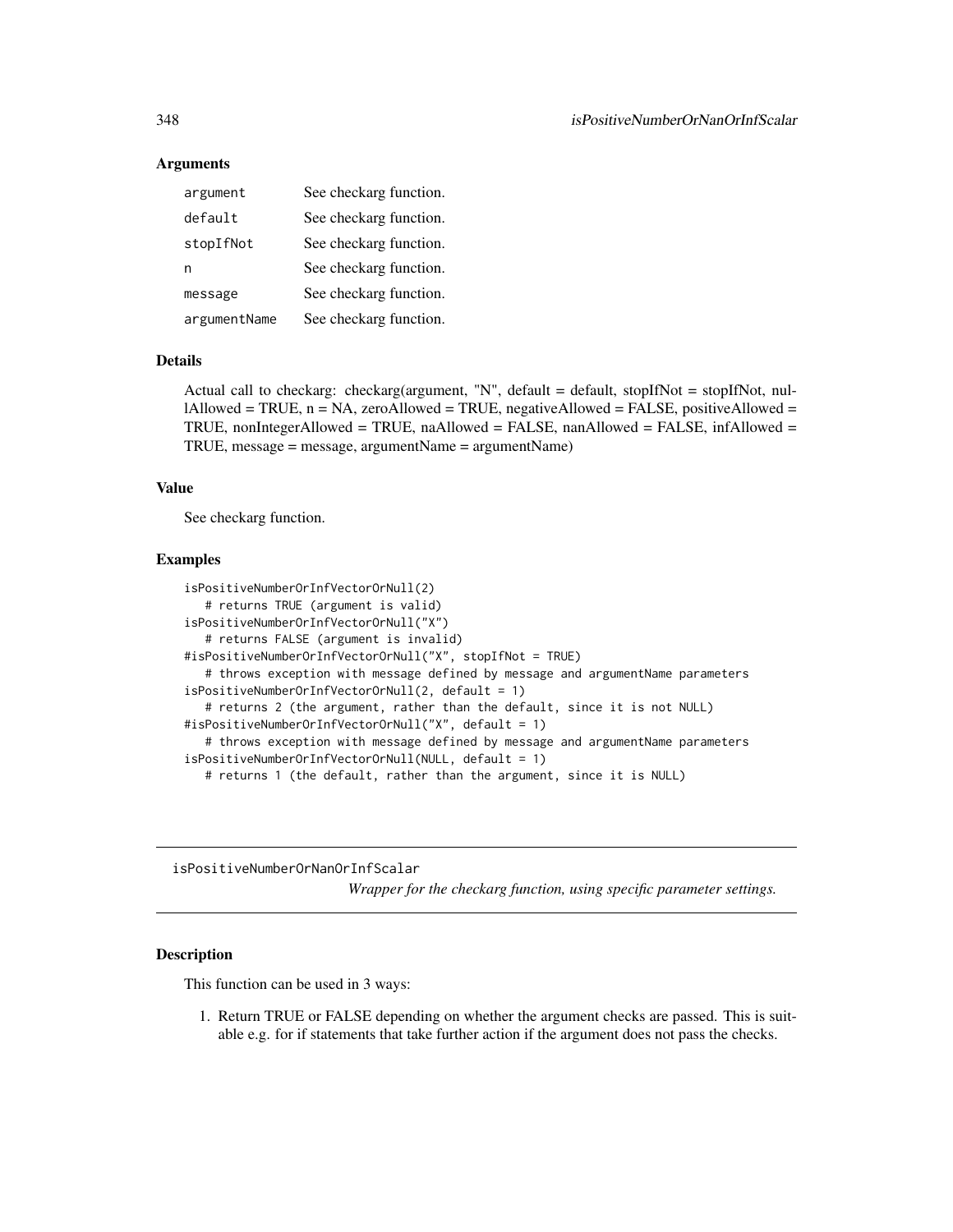- 2. Throw an exception if the argument does not pass the checks. This is suitable e.g. when no further action needs to be taken other than throwing an exception if the argument does not pass the checks.
- 3. Same as (2) but by supplying a default value, a default can be assigned in a single statement, when the argument is NULL. The checks are still performed on the returned value, and an exception is thrown when not passed.

# Usage

```
isPositiveNumberOrNanOrInfScalar(argument, default = NULL,
  stopIfNot = FALSE, message = NULL, argumentName = NULL)
```
### Arguments

| argument     | See checkarg function. |
|--------------|------------------------|
| default      | See checkarg function. |
| stopIfNot    | See checkarg function. |
| message      | See checkarg function. |
| argumentName | See checkarg function. |

## Details

Actual call to checkarg: checkarg(argument, "N", default = default, stopIfNot = stopIfNot, nullAllowed = FALSE,  $n = 1$ , zeroAllowed = TRUE, negativeAllowed = FALSE, positiveAllowed = TRUE, nonIntegerAllowed = TRUE, naAllowed = FALSE, nanAllowed = TRUE, infAllowed = TRUE, message = message, argumentName = argumentName)

## Value

See checkarg function.

```
isPositiveNumberOrNanOrInfScalar(2)
   # returns TRUE (argument is valid)
isPositiveNumberOrNanOrInfScalar("X")
   # returns FALSE (argument is invalid)
#isPositiveNumberOrNanOrInfScalar("X", stopIfNot = TRUE)
   # throws exception with message defined by message and argumentName parameters
isPositiveNumberOrNanOrInfScalar(2, default = 1)
   # returns 2 (the argument, rather than the default, since it is not NULL)
#isPositiveNumberOrNanOrInfScalar("X", default = 1)
   # throws exception with message defined by message and argumentName parameters
isPositiveNumberOrNanOrInfScalar(NULL, default = 1)
   # returns 1 (the default, rather than the argument, since it is NULL)
```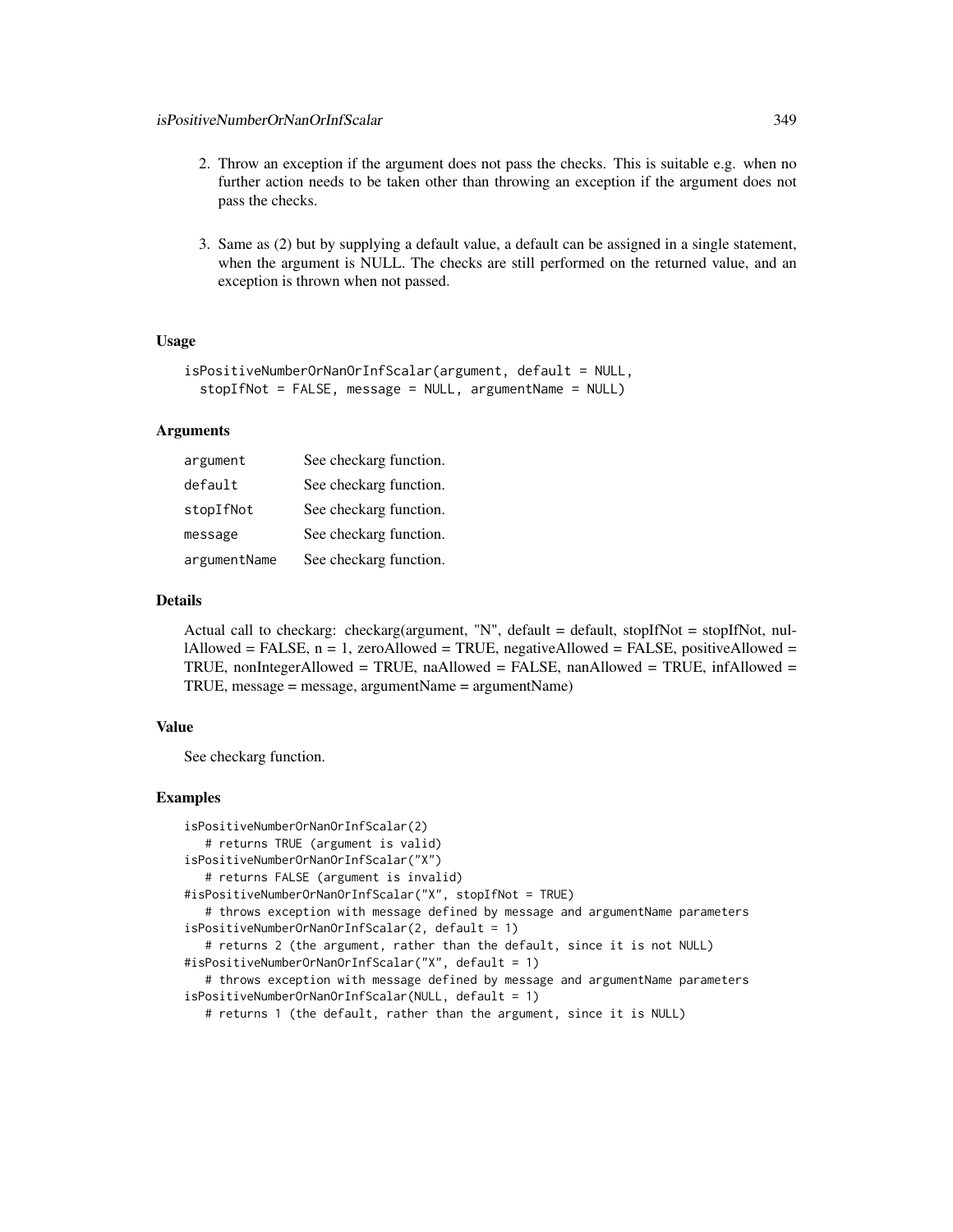isPositiveNumberOrNanOrInfScalarOrNull

*Wrapper for the checkarg function, using specific parameter settings.*

## Description

This function can be used in 3 ways:

- 1. Return TRUE or FALSE depending on whether the argument checks are passed. This is suitable e.g. for if statements that take further action if the argument does not pass the checks.
- 2. Throw an exception if the argument does not pass the checks. This is suitable e.g. when no further action needs to be taken other than throwing an exception if the argument does not pass the checks.
- 3. Same as (2) but by supplying a default value, a default can be assigned in a single statement, when the argument is NULL. The checks are still performed on the returned value, and an exception is thrown when not passed.

#### Usage

```
isPositiveNumberOrNanOrInfScalarOrNull(argument, default = NULL,
 stopIfNot = FALSE, message = NULL, argumentName = NULL)
```
### **Arguments**

| argument     | See checkarg function. |
|--------------|------------------------|
| default      | See checkarg function. |
| stopIfNot    | See checkarg function. |
| message      | See checkarg function. |
| argumentName | See checkarg function. |

#### Details

```
Actual call to checkarg: checkarg(argument, "N", default = default, stopIfNot = stopIfNot, nul-
lAllowed = TRUE, n = 1, zeroAllowed = TRUE, negativeAllowed = FALSE, positiveAllowed =
TRUE, nonIntegerAllowed = TRUE, naAllowed = FALSE, nanAllowed = TRUE, infAllowed =
TRUE, message = message, argumentName = argumentName)
```
# Value

See checkarg function.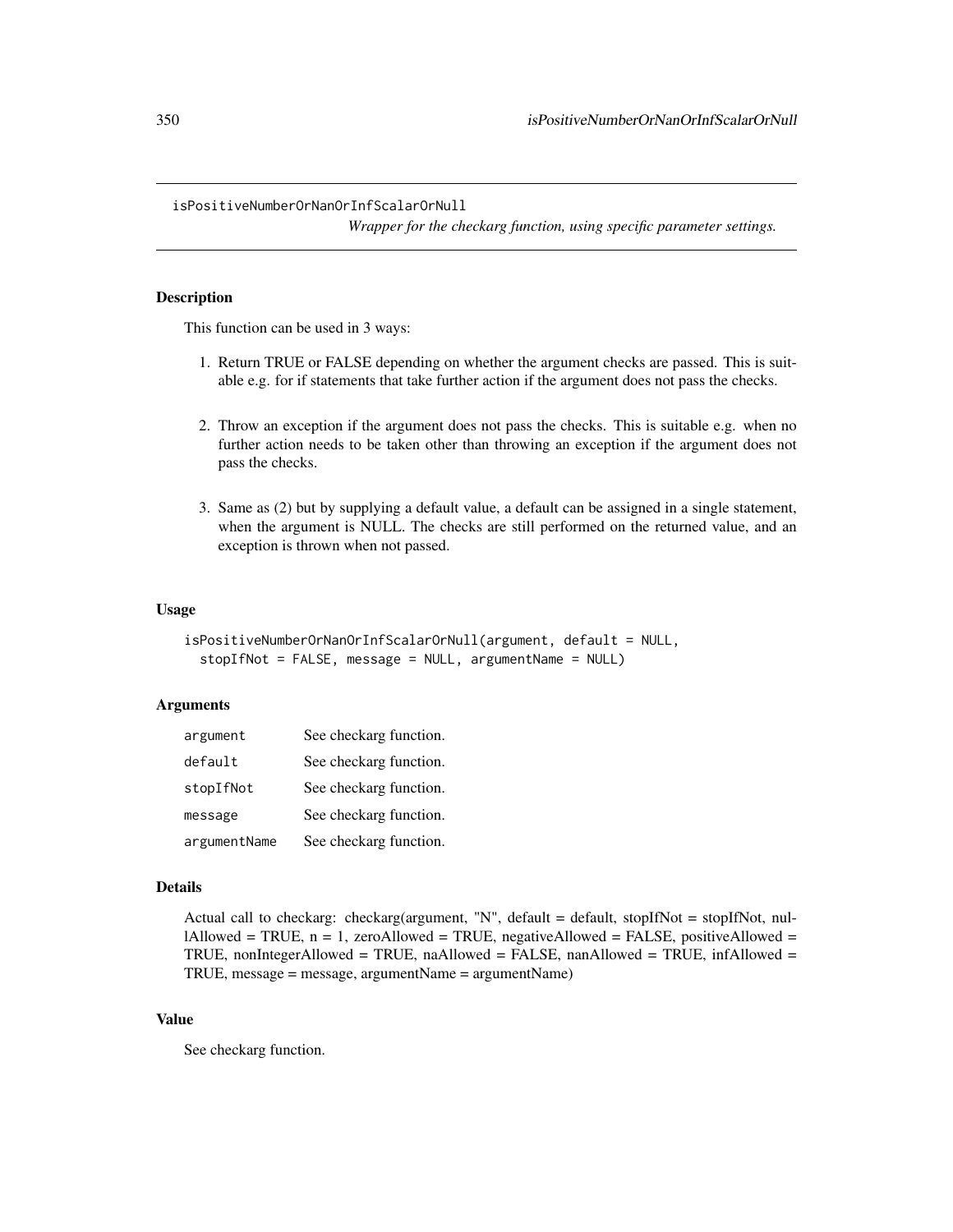## Examples

```
isPositiveNumberOrNanOrInfScalarOrNull(2)
   # returns TRUE (argument is valid)
isPositiveNumberOrNanOrInfScalarOrNull("X")
   # returns FALSE (argument is invalid)
#isPositiveNumberOrNanOrInfScalarOrNull("X", stopIfNot = TRUE)
   # throws exception with message defined by message and argumentName parameters
isPositiveNumberOrNanOrInfScalarOrNull(2, default = 1)
   # returns 2 (the argument, rather than the default, since it is not NULL)
#isPositiveNumberOrNanOrInfScalarOrNull("X", default = 1)
   # throws exception with message defined by message and argumentName parameters
isPositiveNumberOrNanOrInfScalarOrNull(NULL, default = 1)
   # returns 1 (the default, rather than the argument, since it is NULL)
```
isPositiveNumberOrNanOrInfVector

*Wrapper for the checkarg function, using specific parameter settings.*

## Description

This function can be used in 3 ways:

- 1. Return TRUE or FALSE depending on whether the argument checks are passed. This is suitable e.g. for if statements that take further action if the argument does not pass the checks.
- 2. Throw an exception if the argument does not pass the checks. This is suitable e.g. when no further action needs to be taken other than throwing an exception if the argument does not pass the checks.
- 3. Same as (2) but by supplying a default value, a default can be assigned in a single statement, when the argument is NULL. The checks are still performed on the returned value, and an exception is thrown when not passed.

#### Usage

```
isPositiveNumberOrNanOrInfVector(argument, default = NULL,
 stopIfNot = FALSE, n = NA, message = NULL, argumentName = NULL)
```
### Arguments

| argument     | See checkarg function. |
|--------------|------------------------|
| default      | See checkarg function. |
| stopIfNot    | See checkarg function. |
| n            | See checkarg function. |
| message      | See checkarg function. |
| argumentName | See checkarg function. |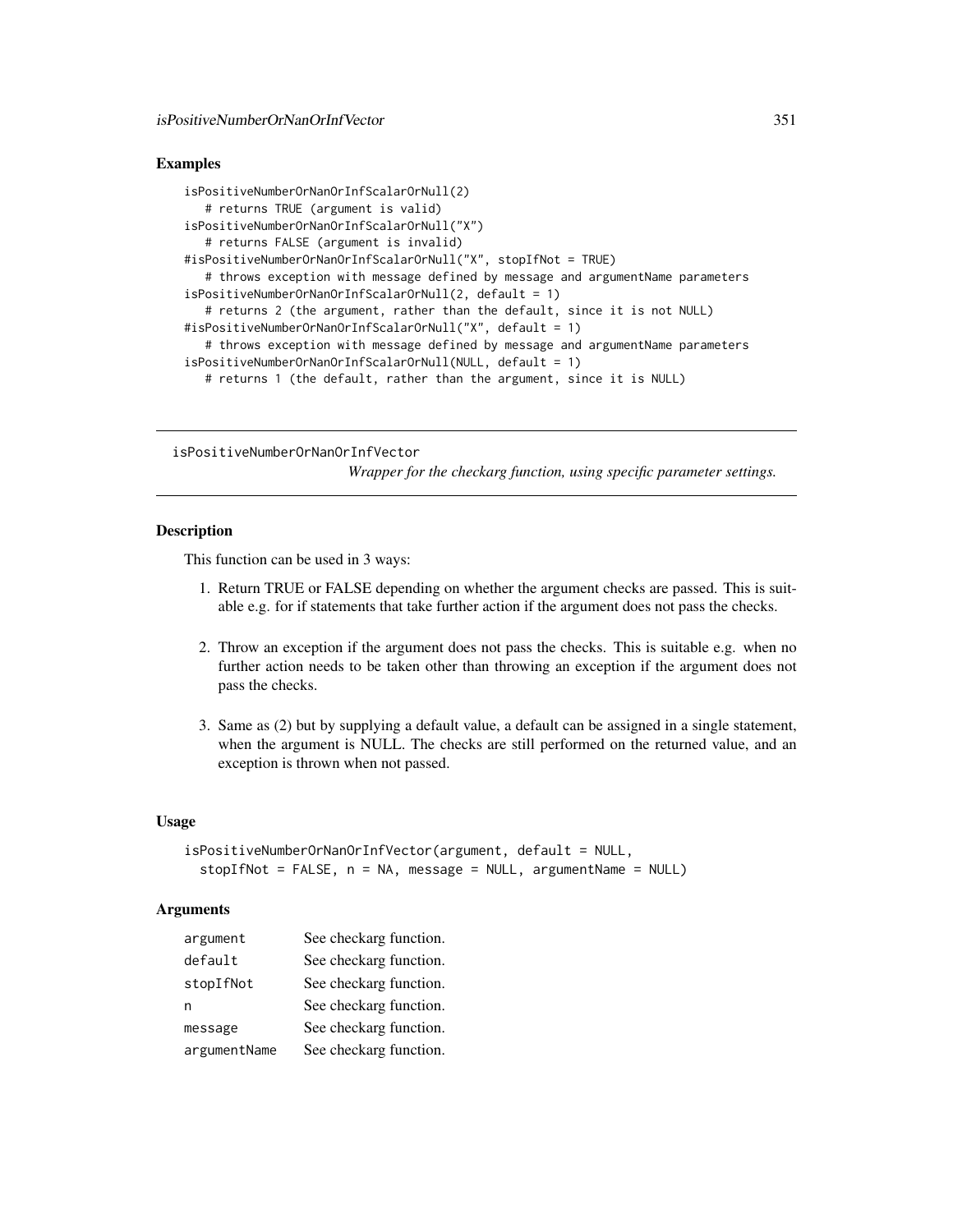# Details

Actual call to checkarg: checkarg(argument, "N", default = default, stopIfNot = stopIfNot, nullAllowed = FALSE, n = NA, zeroAllowed = TRUE, negativeAllowed = FALSE, positiveAllowed = TRUE, nonIntegerAllowed = TRUE, naAllowed = FALSE, nanAllowed = TRUE, infAllowed = TRUE, message = message, argumentName = argumentName)

### Value

See checkarg function.

#### Examples

```
isPositiveNumberOrNanOrInfVector(2)
   # returns TRUE (argument is valid)
isPositiveNumberOrNanOrInfVector("X")
   # returns FALSE (argument is invalid)
#isPositiveNumberOrNanOrInfVector("X", stopIfNot = TRUE)
   # throws exception with message defined by message and argumentName parameters
isPositiveNumberOrNanOrInfVector(2, default = 1)
   # returns 2 (the argument, rather than the default, since it is not NULL)
#isPositiveNumberOrNanOrInfVector("X", default = 1)
   # throws exception with message defined by message and argumentName parameters
isPositiveNumberOrNanOrInfVector(NULL, default = 1)
  # returns 1 (the default, rather than the argument, since it is NULL)
```
isPositiveNumberOrNanOrInfVectorOrNull *Wrapper for the checkarg function, using specific parameter settings.*

# **Description**

This function can be used in 3 ways:

- 1. Return TRUE or FALSE depending on whether the argument checks are passed. This is suitable e.g. for if statements that take further action if the argument does not pass the checks.
- 2. Throw an exception if the argument does not pass the checks. This is suitable e.g. when no further action needs to be taken other than throwing an exception if the argument does not pass the checks.
- 3. Same as (2) but by supplying a default value, a default can be assigned in a single statement, when the argument is NULL. The checks are still performed on the returned value, and an exception is thrown when not passed.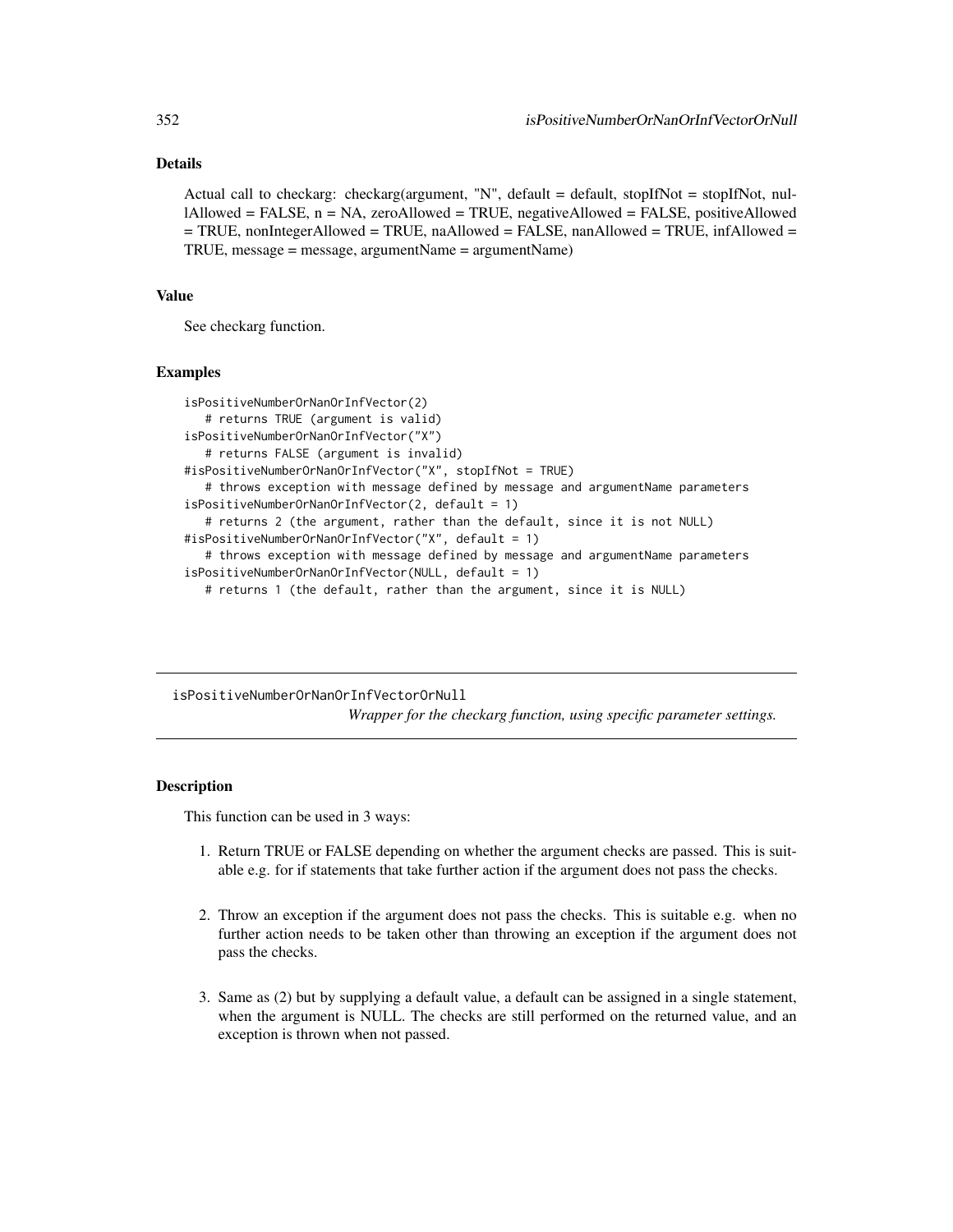### Usage

```
isPositiveNumberOrNanOrInfVectorOrNull(argument, default = NULL,
  stopIfNot = FALSE, n = NA, message = NULL, argumentName = NULL)
```
## Arguments

| argument     | See checkarg function. |
|--------------|------------------------|
| default      | See checkarg function. |
| stopIfNot    | See checkarg function. |
| n            | See checkarg function. |
| message      | See checkarg function. |
| argumentName | See checkarg function. |

### Details

Actual call to checkarg: checkarg(argument, "N", default = default, stopIfNot = stopIfNot, nul $l$ Allowed = TRUE, n = NA, zeroAllowed = TRUE, negativeAllowed = FALSE, positiveAllowed  $=$  TRUE, nonIntegerAllowed  $=$  TRUE, naAllowed  $=$  FALSE, nanAllowed  $=$  TRUE, infAllowed  $=$ TRUE, message = message, argumentName = argumentName)

#### Value

See checkarg function.

```
isPositiveNumberOrNanOrInfVectorOrNull(2)
  # returns TRUE (argument is valid)
isPositiveNumberOrNanOrInfVectorOrNull("X")
  # returns FALSE (argument is invalid)
#isPositiveNumberOrNanOrInfVectorOrNull("X", stopIfNot = TRUE)
   # throws exception with message defined by message and argumentName parameters
isPositiveNumberOrNanOrInfVectorOrNull(2, default = 1)
   # returns 2 (the argument, rather than the default, since it is not NULL)
#isPositiveNumberOrNanOrInfVectorOrNull("X", default = 1)
   # throws exception with message defined by message and argumentName parameters
isPositiveNumberOrNanOrInfVectorOrNull(NULL, default = 1)
   # returns 1 (the default, rather than the argument, since it is NULL)
```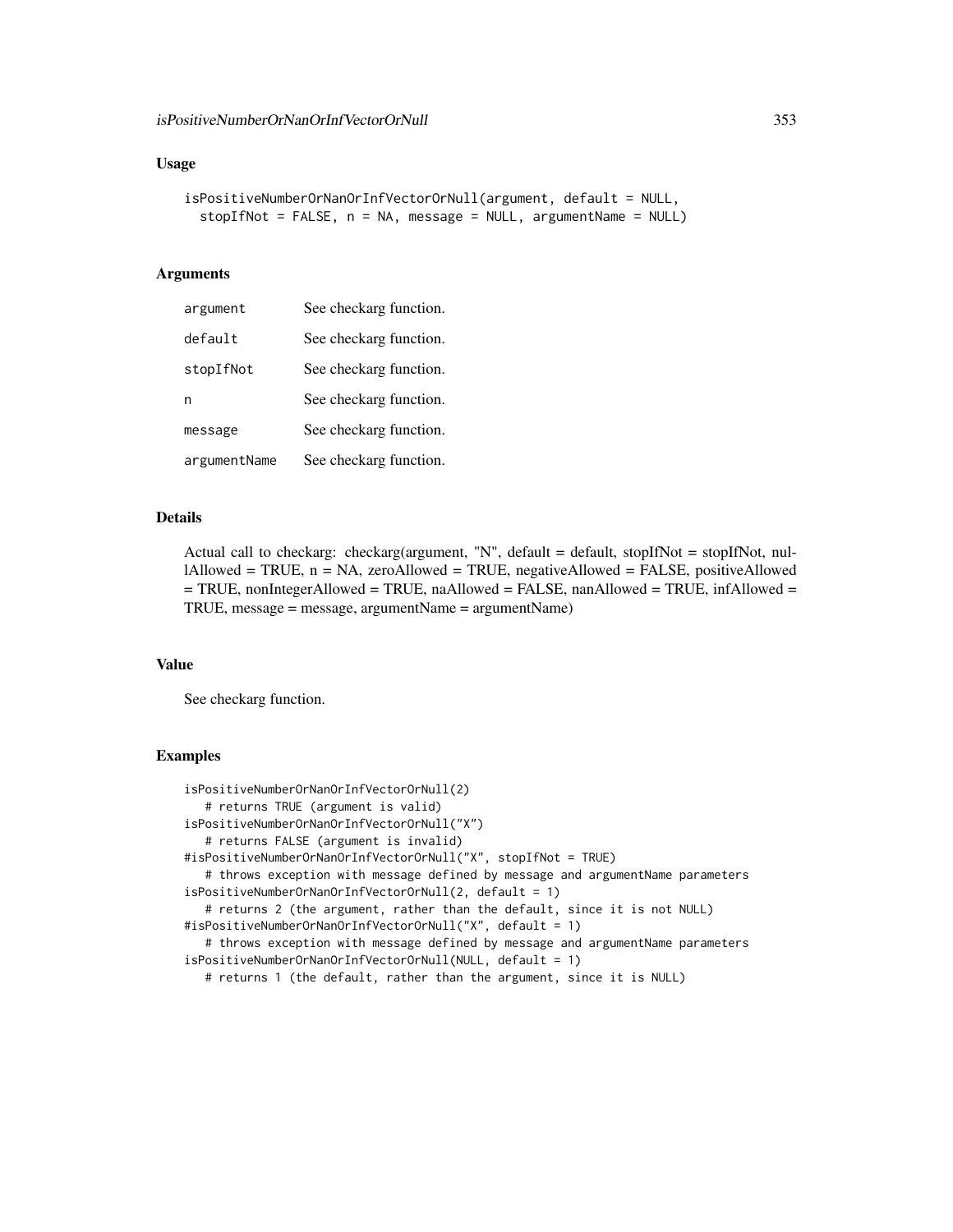#### isPositiveNumberOrNanScalar

*Wrapper for the checkarg function, using specific parameter settings.*

### Description

This function can be used in 3 ways:

- 1. Return TRUE or FALSE depending on whether the argument checks are passed. This is suitable e.g. for if statements that take further action if the argument does not pass the checks.
- 2. Throw an exception if the argument does not pass the checks. This is suitable e.g. when no further action needs to be taken other than throwing an exception if the argument does not pass the checks.
- 3. Same as (2) but by supplying a default value, a default can be assigned in a single statement, when the argument is NULL. The checks are still performed on the returned value, and an exception is thrown when not passed.

#### Usage

```
isPositiveNumberOrNanScalar(argument, default = NULL, stopIfNot = FALSE,
 message = NULL, argumentName = NULL)
```
### **Arguments**

| argument     | See checkarg function. |
|--------------|------------------------|
| default      | See checkarg function. |
| stopIfNot    | See checkarg function. |
| message      | See checkarg function. |
| argumentName | See checkarg function. |

#### Details

Actual call to checkarg: checkarg(argument, "N", default = default, stopIfNot = stopIfNot, nul- $\text{l}$ Allowed = FALSE, n = 1, zeroAllowed = TRUE, negativeAllowed = FALSE, positiveAllowed = TRUE, nonIntegerAllowed = TRUE, naAllowed = FALSE, nanAllowed = TRUE, infAllowed = FALSE, message = message, argumentName = argumentName)

# Value

See checkarg function.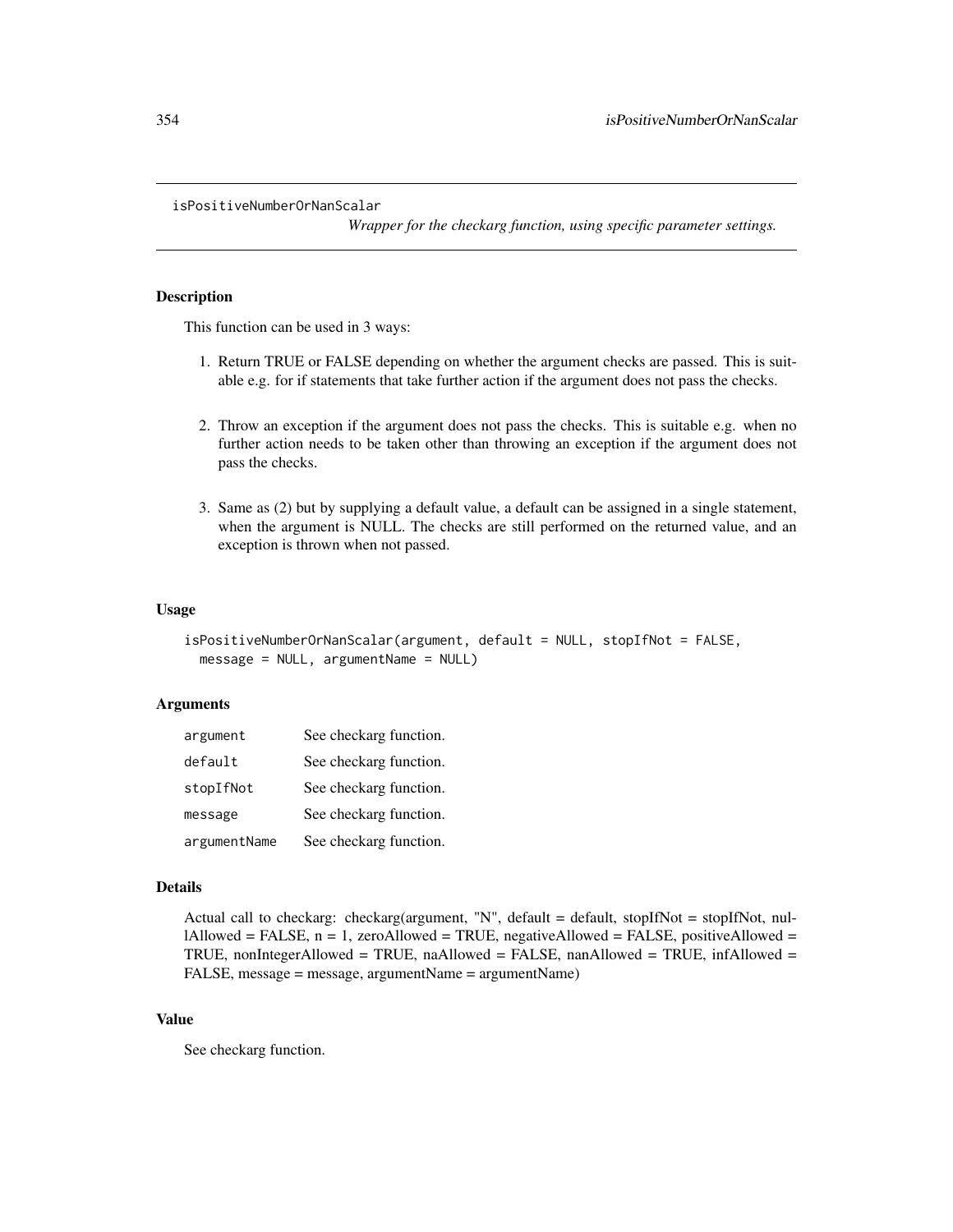## Examples

```
isPositiveNumberOrNanScalar(2)
   # returns TRUE (argument is valid)
isPositiveNumberOrNanScalar("X")
   # returns FALSE (argument is invalid)
#isPositiveNumberOrNanScalar("X", stopIfNot = TRUE)
   # throws exception with message defined by message and argumentName parameters
isPositiveNumberOrNanScalar(2, default = 1)
   # returns 2 (the argument, rather than the default, since it is not NULL)
#isPositiveNumberOrNanScalar("X", default = 1)
   # throws exception with message defined by message and argumentName parameters
isPositiveNumberOrNanScalar(NULL, default = 1)
   # returns 1 (the default, rather than the argument, since it is NULL)
```
isPositiveNumberOrNanScalarOrNull

*Wrapper for the checkarg function, using specific parameter settings.*

### **Description**

This function can be used in 3 ways:

- 1. Return TRUE or FALSE depending on whether the argument checks are passed. This is suitable e.g. for if statements that take further action if the argument does not pass the checks.
- 2. Throw an exception if the argument does not pass the checks. This is suitable e.g. when no further action needs to be taken other than throwing an exception if the argument does not pass the checks.
- 3. Same as (2) but by supplying a default value, a default can be assigned in a single statement, when the argument is NULL. The checks are still performed on the returned value, and an exception is thrown when not passed.

### Usage

```
isPositiveNumberOrNanScalarOrNull(argument, default = NULL,
 stopIfNot = FALSE, message = NULL, argumentName = NULL)
```
### **Arguments**

| argument     | See checkarg function. |
|--------------|------------------------|
| default      | See checkarg function. |
| stopIfNot    | See checkarg function. |
| message      | See checkarg function. |
| argumentName | See checkarg function. |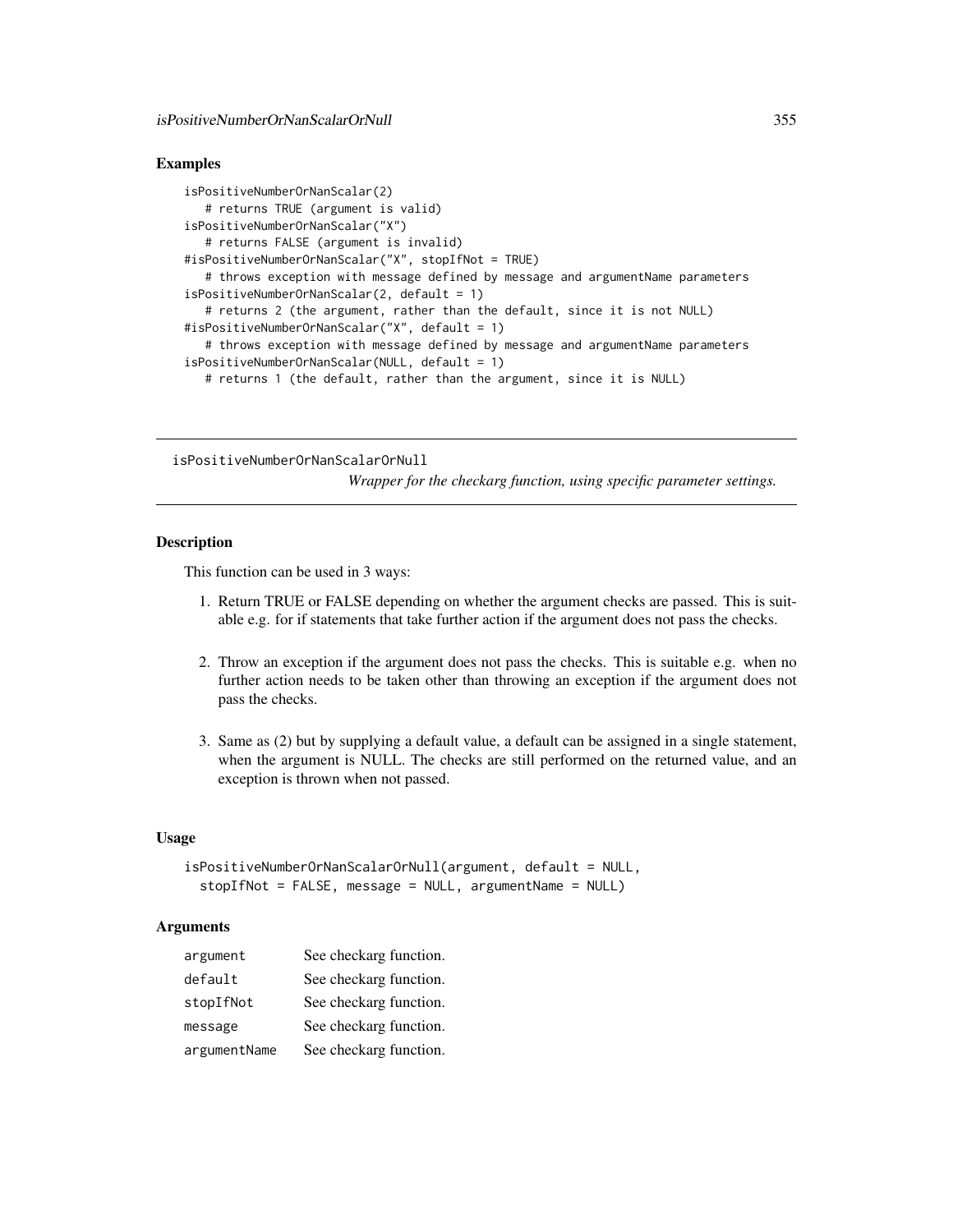# Details

Actual call to checkarg: checkarg(argument, "N", default = default, stopIfNot = stopIfNot, nul- $1$ Allowed = TRUE,  $n = 1$ , zeroAllowed = TRUE, negativeAllowed = FALSE, positiveAllowed = TRUE, nonIntegerAllowed = TRUE, naAllowed = FALSE, nanAllowed = TRUE, infAllowed = FALSE, message = message, argumentName = argumentName)

#### Value

See checkarg function.

#### Examples

```
isPositiveNumberOrNanScalarOrNull(2)
   # returns TRUE (argument is valid)
isPositiveNumberOrNanScalarOrNull("X")
   # returns FALSE (argument is invalid)
#isPositiveNumberOrNanScalarOrNull("X", stopIfNot = TRUE)
   # throws exception with message defined by message and argumentName parameters
isPositiveNumberOrNanScalarOrNull(2, default = 1)
   # returns 2 (the argument, rather than the default, since it is not NULL)
#isPositiveNumberOrNanScalarOrNull("X", default = 1)
   # throws exception with message defined by message and argumentName parameters
isPositiveNumberOrNanScalarOrNull(NULL, default = 1)
  # returns 1 (the default, rather than the argument, since it is NULL)
```
isPositiveNumberOrNanVector

*Wrapper for the checkarg function, using specific parameter settings.*

## **Description**

This function can be used in 3 ways:

- 1. Return TRUE or FALSE depending on whether the argument checks are passed. This is suitable e.g. for if statements that take further action if the argument does not pass the checks.
- 2. Throw an exception if the argument does not pass the checks. This is suitable e.g. when no further action needs to be taken other than throwing an exception if the argument does not pass the checks.
- 3. Same as (2) but by supplying a default value, a default can be assigned in a single statement, when the argument is NULL. The checks are still performed on the returned value, and an exception is thrown when not passed.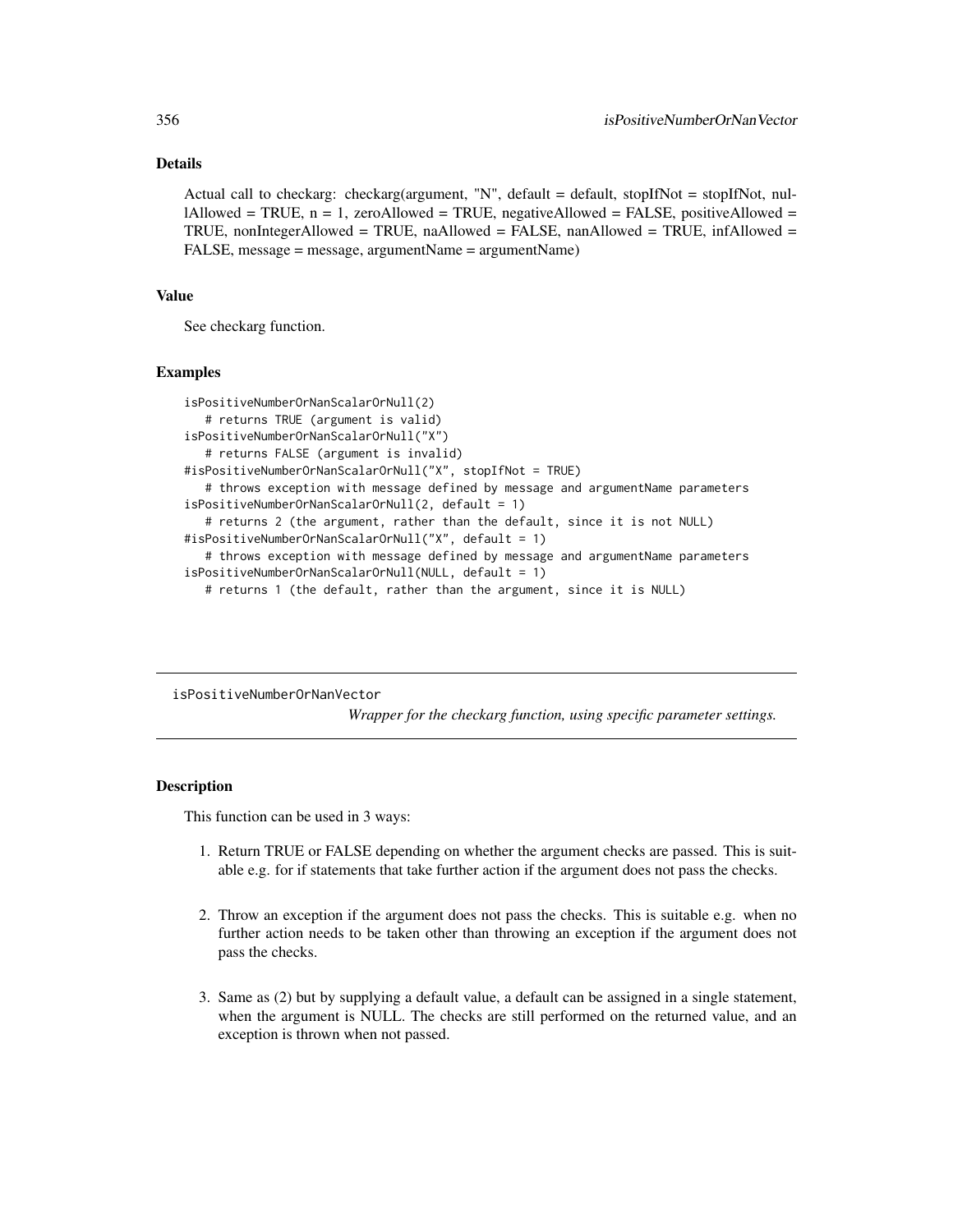### Usage

```
isPositiveNumberOrNanVector(argument, default = NULL, stopIfNot = FALSE,
 n = NA, message = NULL, argumentName = NULL)
```
## Arguments

| argument     | See checkarg function. |
|--------------|------------------------|
| default      | See checkarg function. |
| stopIfNot    | See checkarg function. |
| n            | See checkarg function. |
| message      | See checkarg function. |
| argumentName | See checkarg function. |

#### Details

Actual call to checkarg: checkarg(argument, "N", default = default, stopIfNot = stopIfNot, nullAllowed = FALSE, n = NA, zeroAllowed = TRUE, negativeAllowed = FALSE, positiveAllowed  $=$  TRUE, nonIntegerAllowed  $=$  TRUE, naAllowed  $=$  FALSE, nanAllowed  $=$  TRUE, infAllowed  $=$ FALSE, message = message, argumentName = argumentName)

#### Value

See checkarg function.

```
isPositiveNumberOrNanVector(2)
  # returns TRUE (argument is valid)
isPositiveNumberOrNanVector("X")
  # returns FALSE (argument is invalid)
#isPositiveNumberOrNanVector("X", stopIfNot = TRUE)
   # throws exception with message defined by message and argumentName parameters
isPositiveNumberOrNanVector(2, default = 1)
   # returns 2 (the argument, rather than the default, since it is not NULL)
#isPositiveNumberOrNanVector("X", default = 1)
   # throws exception with message defined by message and argumentName parameters
isPositiveNumberOrNanVector(NULL, default = 1)
   # returns 1 (the default, rather than the argument, since it is NULL)
```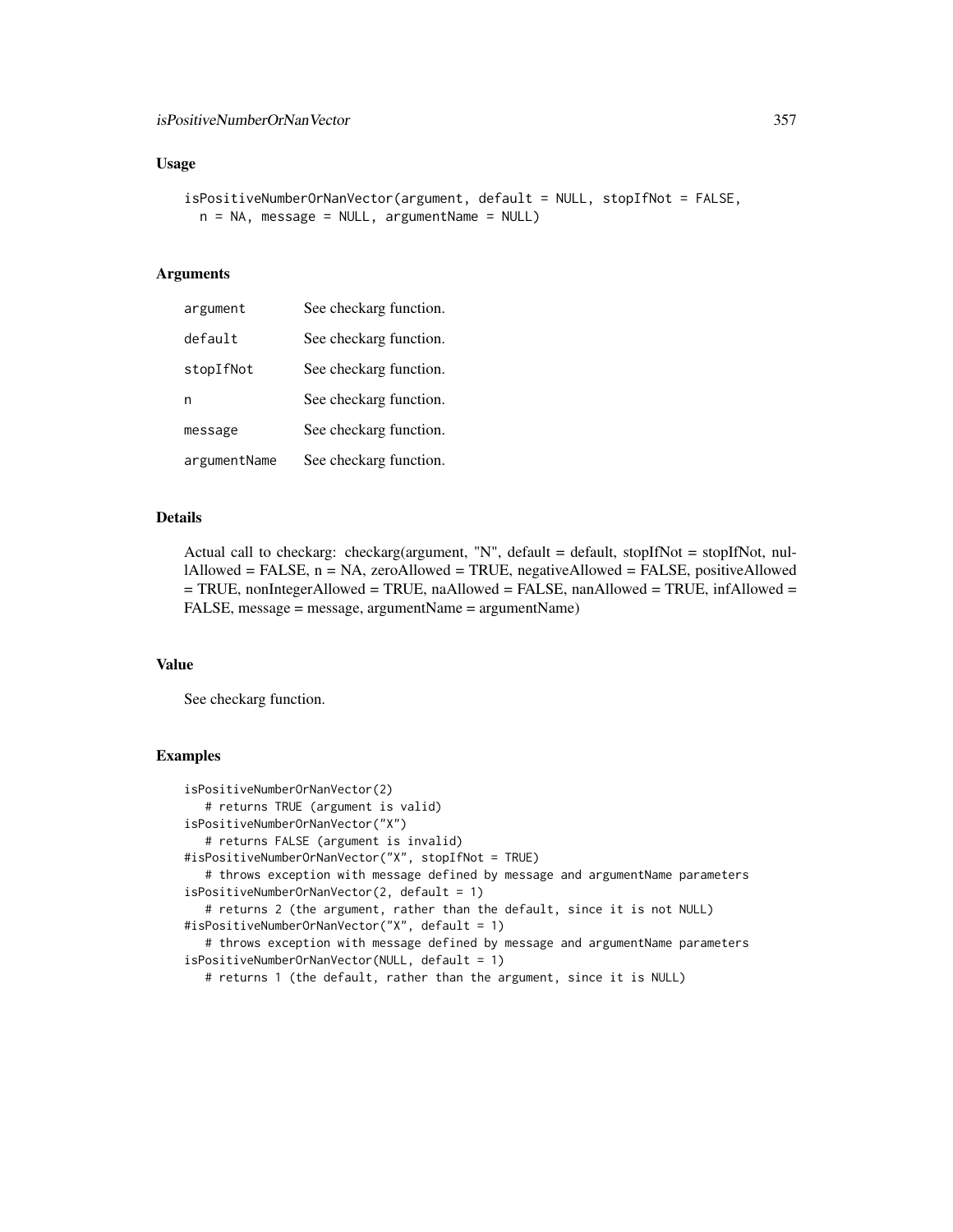isPositiveNumberOrNanVectorOrNull

*Wrapper for the checkarg function, using specific parameter settings.*

# Description

This function can be used in 3 ways:

- 1. Return TRUE or FALSE depending on whether the argument checks are passed. This is suitable e.g. for if statements that take further action if the argument does not pass the checks.
- 2. Throw an exception if the argument does not pass the checks. This is suitable e.g. when no further action needs to be taken other than throwing an exception if the argument does not pass the checks.
- 3. Same as (2) but by supplying a default value, a default can be assigned in a single statement, when the argument is NULL. The checks are still performed on the returned value, and an exception is thrown when not passed.

#### Usage

```
isPositiveNumberOrNanVectorOrNull(argument, default = NULL,
 stopIfNot = FALSE, n = NA, message = NULL, argumentName = NULL)
```
#### **Arguments**

| argument     | See checkarg function. |
|--------------|------------------------|
| default      | See checkarg function. |
| stopIfNot    | See checkarg function. |
| n            | See checkarg function. |
| message      | See checkarg function. |
| argumentName | See checkarg function. |

#### Details

Actual call to checkarg: checkarg(argument, "N", default = default, stopIfNot = stopIfNot, nul $l$ Allowed = TRUE,  $n$  = NA, zeroAllowed = TRUE, negativeAllowed = FALSE, positiveAllowed = TRUE, nonIntegerAllowed = TRUE, naAllowed = FALSE, nanAllowed = TRUE, infAllowed = FALSE, message = message, argumentName = argumentName)

# Value

See checkarg function.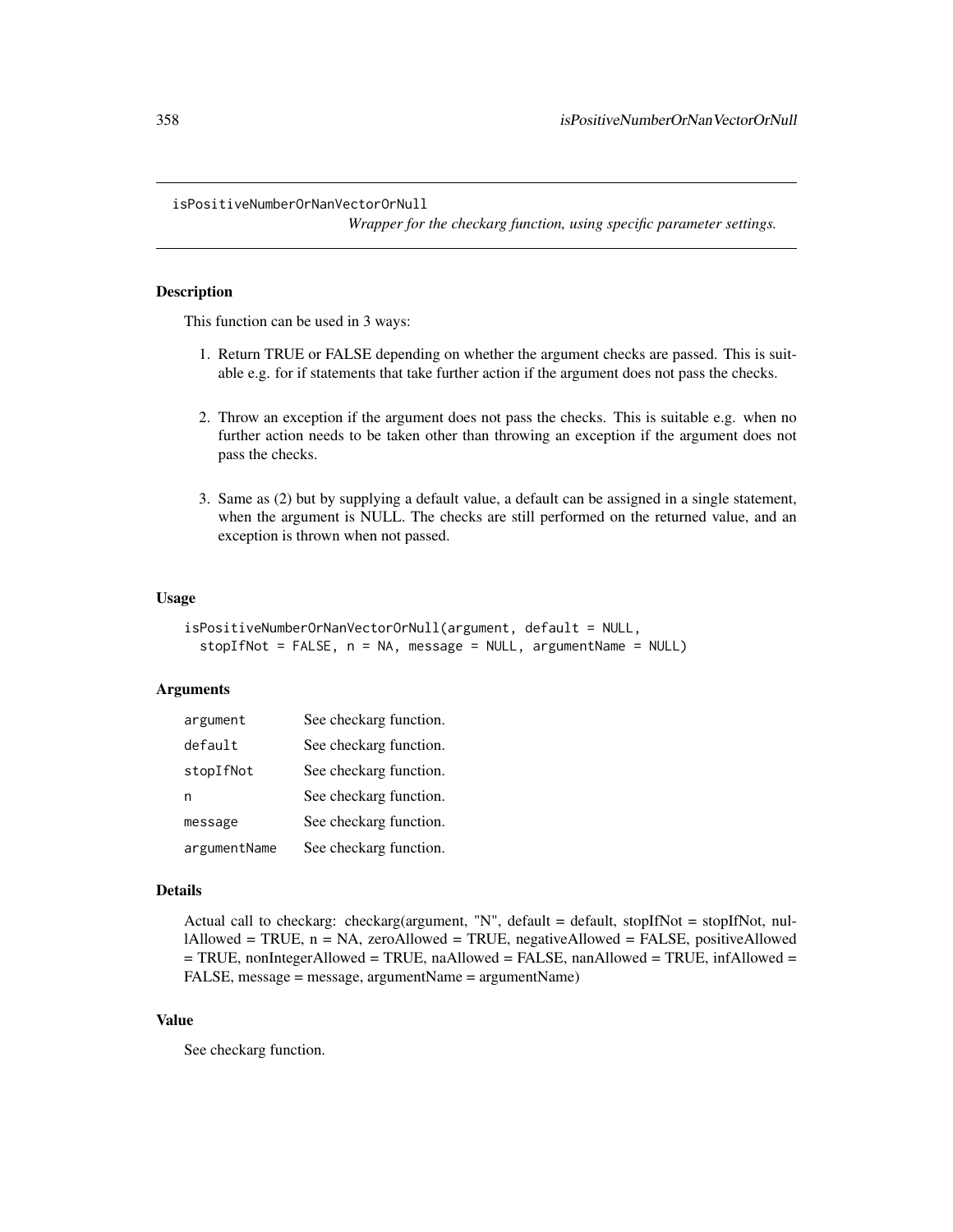### Examples

```
isPositiveNumberOrNanVectorOrNull(2)
   # returns TRUE (argument is valid)
isPositiveNumberOrNanVectorOrNull("X")
   # returns FALSE (argument is invalid)
#isPositiveNumberOrNanVectorOrNull("X", stopIfNot = TRUE)
   # throws exception with message defined by message and argumentName parameters
isPositiveNumberOrNanVectorOrNull(2, default = 1)
   # returns 2 (the argument, rather than the default, since it is not NULL)
#isPositiveNumberOrNanVectorOrNull("X", default = 1)
   # throws exception with message defined by message and argumentName parameters
isPositiveNumberOrNanVectorOrNull(NULL, default = 1)
   # returns 1 (the default, rather than the argument, since it is NULL)
```
isPositiveNumberOrNaOrInfScalar

*Wrapper for the checkarg function, using specific parameter settings.*

### **Description**

This function can be used in 3 ways:

- 1. Return TRUE or FALSE depending on whether the argument checks are passed. This is suitable e.g. for if statements that take further action if the argument does not pass the checks.
- 2. Throw an exception if the argument does not pass the checks. This is suitable e.g. when no further action needs to be taken other than throwing an exception if the argument does not pass the checks.
- 3. Same as (2) but by supplying a default value, a default can be assigned in a single statement, when the argument is NULL. The checks are still performed on the returned value, and an exception is thrown when not passed.

### Usage

```
isPositiveNumberOrNaOrInfScalar(argument, default = NULL, stopIfNot = FALSE,
 message = NULL, argumentName = NULL)
```
## **Arguments**

| argument     | See checkarg function. |
|--------------|------------------------|
| default      | See checkarg function. |
| stopIfNot    | See checkarg function. |
| message      | See checkarg function. |
| argumentName | See checkarg function. |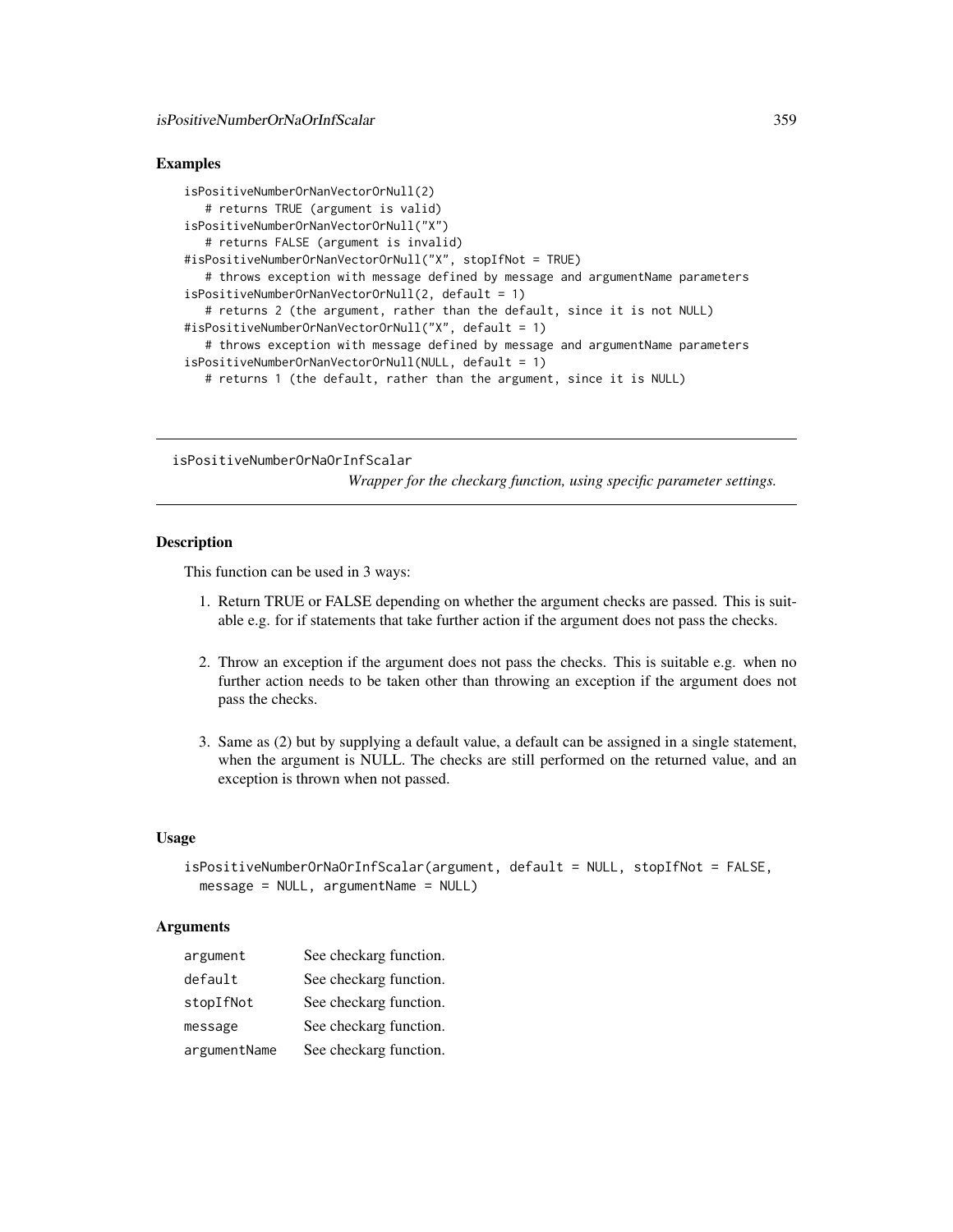# Details

Actual call to checkarg: checkarg(argument, "N", default = default, stopIfNot = stopIfNot, nullAllowed = FALSE, n = 1, zeroAllowed = TRUE, negativeAllowed = FALSE, positiveAllowed = TRUE, nonIntegerAllowed = TRUE, naAllowed = TRUE, nanAllowed = FALSE, infAllowed = TRUE, message = message, argumentName = argumentName)

### Value

See checkarg function.

#### Examples

```
isPositiveNumberOrNaOrInfScalar(2)
   # returns TRUE (argument is valid)
isPositiveNumberOrNaOrInfScalar("X")
   # returns FALSE (argument is invalid)
#isPositiveNumberOrNaOrInfScalar("X", stopIfNot = TRUE)
   # throws exception with message defined by message and argumentName parameters
isPositiveNumberOrNaOrInfScalar(2, default = 1)
   # returns 2 (the argument, rather than the default, since it is not NULL)
#isPositiveNumberOrNaOrInfScalar("X", default = 1)
   # throws exception with message defined by message and argumentName parameters
isPositiveNumberOrNaOrInfScalar(NULL, default = 1)
  # returns 1 (the default, rather than the argument, since it is NULL)
```
isPositiveNumberOrNaOrInfScalarOrNull *Wrapper for the checkarg function, using specific parameter settings.*

# **Description**

This function can be used in 3 ways:

- 1. Return TRUE or FALSE depending on whether the argument checks are passed. This is suitable e.g. for if statements that take further action if the argument does not pass the checks.
- 2. Throw an exception if the argument does not pass the checks. This is suitable e.g. when no further action needs to be taken other than throwing an exception if the argument does not pass the checks.
- 3. Same as (2) but by supplying a default value, a default can be assigned in a single statement, when the argument is NULL. The checks are still performed on the returned value, and an exception is thrown when not passed.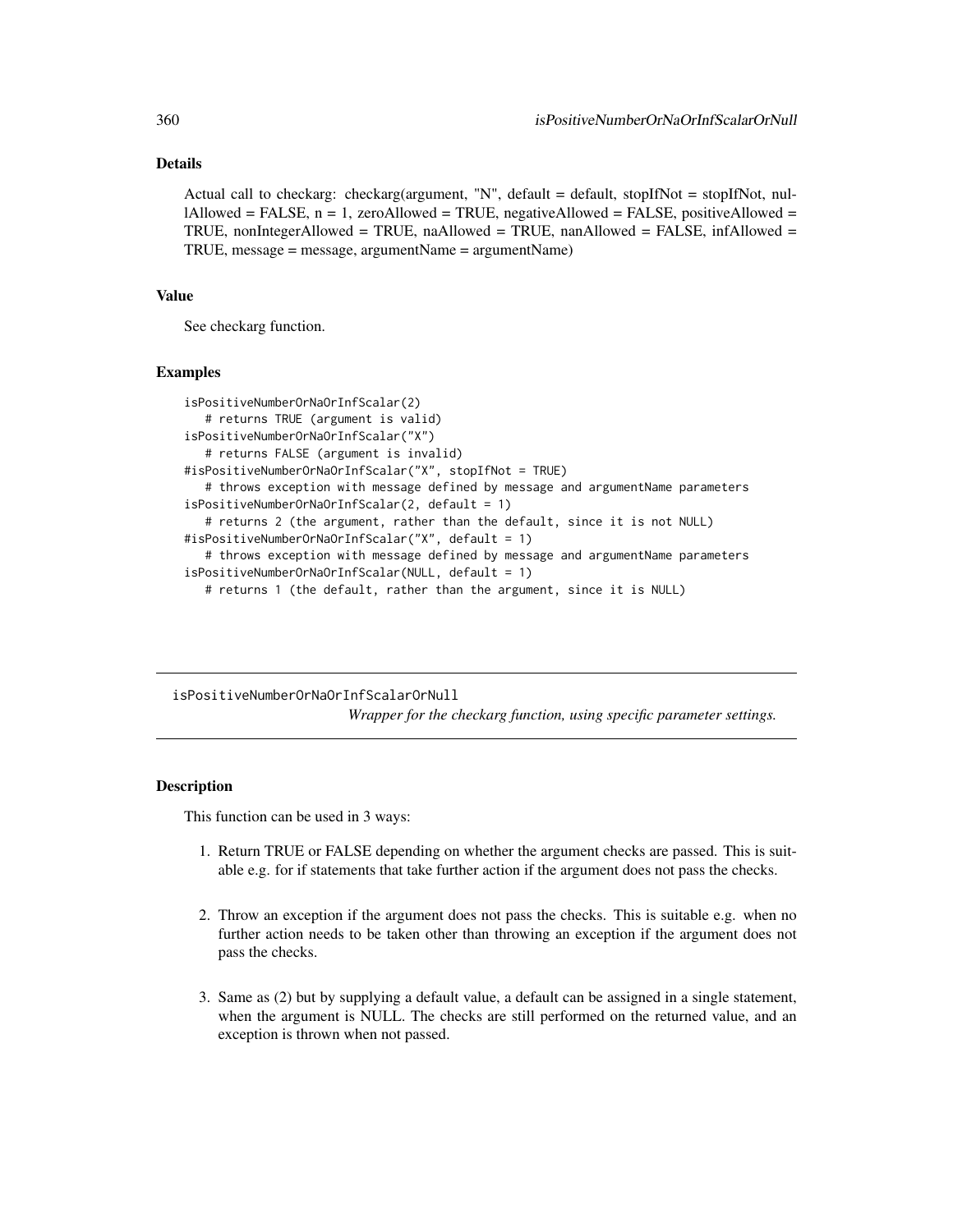#### Usage

```
isPositiveNumberOrNaOrInfScalarOrNull(argument, default = NULL,
  stopIfNot = FALSE, message = NULL, argumentName = NULL)
```
#### Arguments

| argument     | See checkarg function. |
|--------------|------------------------|
| default      | See checkarg function. |
| stopIfNot    | See checkarg function. |
| message      | See checkarg function. |
| argumentName | See checkarg function. |

# Details

Actual call to checkarg: checkarg(argument, "N", default = default, stopIfNot = stopIfNot, nullAllowed = TRUE,  $n = 1$ , zeroAllowed = TRUE, negativeAllowed = FALSE, positiveAllowed = TRUE, nonIntegerAllowed = TRUE, naAllowed = TRUE, nanAllowed = FALSE, infAllowed = TRUE, message = message, argumentName = argumentName)

#### Value

See checkarg function.

# Examples

```
isPositiveNumberOrNaOrInfScalarOrNull(2)
   # returns TRUE (argument is valid)
isPositiveNumberOrNaOrInfScalarOrNull("X")
   # returns FALSE (argument is invalid)
#isPositiveNumberOrNaOrInfScalarOrNull("X", stopIfNot = TRUE)
   # throws exception with message defined by message and argumentName parameters
isPositiveNumberOrNaOrInfScalarOrNull(2, default = 1)
   # returns 2 (the argument, rather than the default, since it is not NULL)
#isPositiveNumberOrNaOrInfScalarOrNull("X", default = 1)
   # throws exception with message defined by message and argumentName parameters
isPositiveNumberOrNaOrInfScalarOrNull(NULL, default = 1)
  # returns 1 (the default, rather than the argument, since it is NULL)
```
isPositiveNumberOrNaOrInfVector

*Wrapper for the checkarg function, using specific parameter settings.*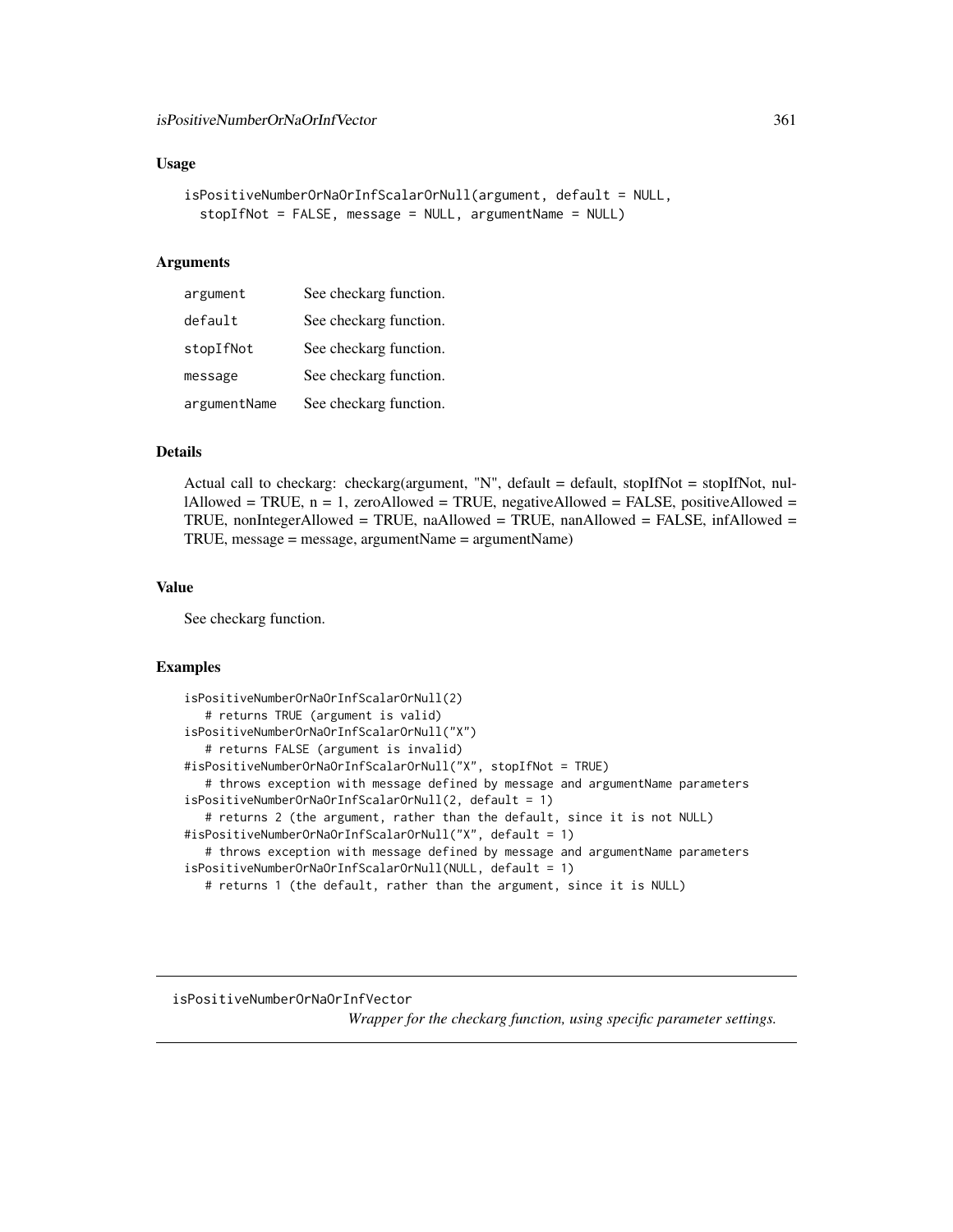### Description

This function can be used in 3 ways:

- 1. Return TRUE or FALSE depending on whether the argument checks are passed. This is suitable e.g. for if statements that take further action if the argument does not pass the checks.
- 2. Throw an exception if the argument does not pass the checks. This is suitable e.g. when no further action needs to be taken other than throwing an exception if the argument does not pass the checks.
- 3. Same as (2) but by supplying a default value, a default can be assigned in a single statement, when the argument is NULL. The checks are still performed on the returned value, and an exception is thrown when not passed.

#### Usage

```
isPositiveNumberOrNaOrInfVector(argument, default = NULL, stopIfNot = FALSE,
 n = NA, message = NULL, argumentName = NULL)
```
## Arguments

| argument     | See checkarg function. |
|--------------|------------------------|
| default      | See checkarg function. |
| stopIfNot    | See checkarg function. |
| n            | See checkarg function. |
| message      | See checkarg function. |
| argumentName | See checkarg function. |

# Details

Actual call to checkarg: checkarg(argument, "N", default = default, stopIfNot = stopIfNot, nullAllowed = FALSE, n = NA, zeroAllowed = TRUE, negativeAllowed = FALSE, positiveAllowed = TRUE, nonIntegerAllowed = TRUE, naAllowed = TRUE, nanAllowed = FALSE, infAllowed = TRUE, message = message, argumentName = argumentName)

### Value

See checkarg function.

```
isPositiveNumberOrNaOrInfVector(2)
  # returns TRUE (argument is valid)
isPositiveNumberOrNaOrInfVector("X")
  # returns FALSE (argument is invalid)
#isPositiveNumberOrNaOrInfVector("X", stopIfNot = TRUE)
  # throws exception with message defined by message and argumentName parameters
```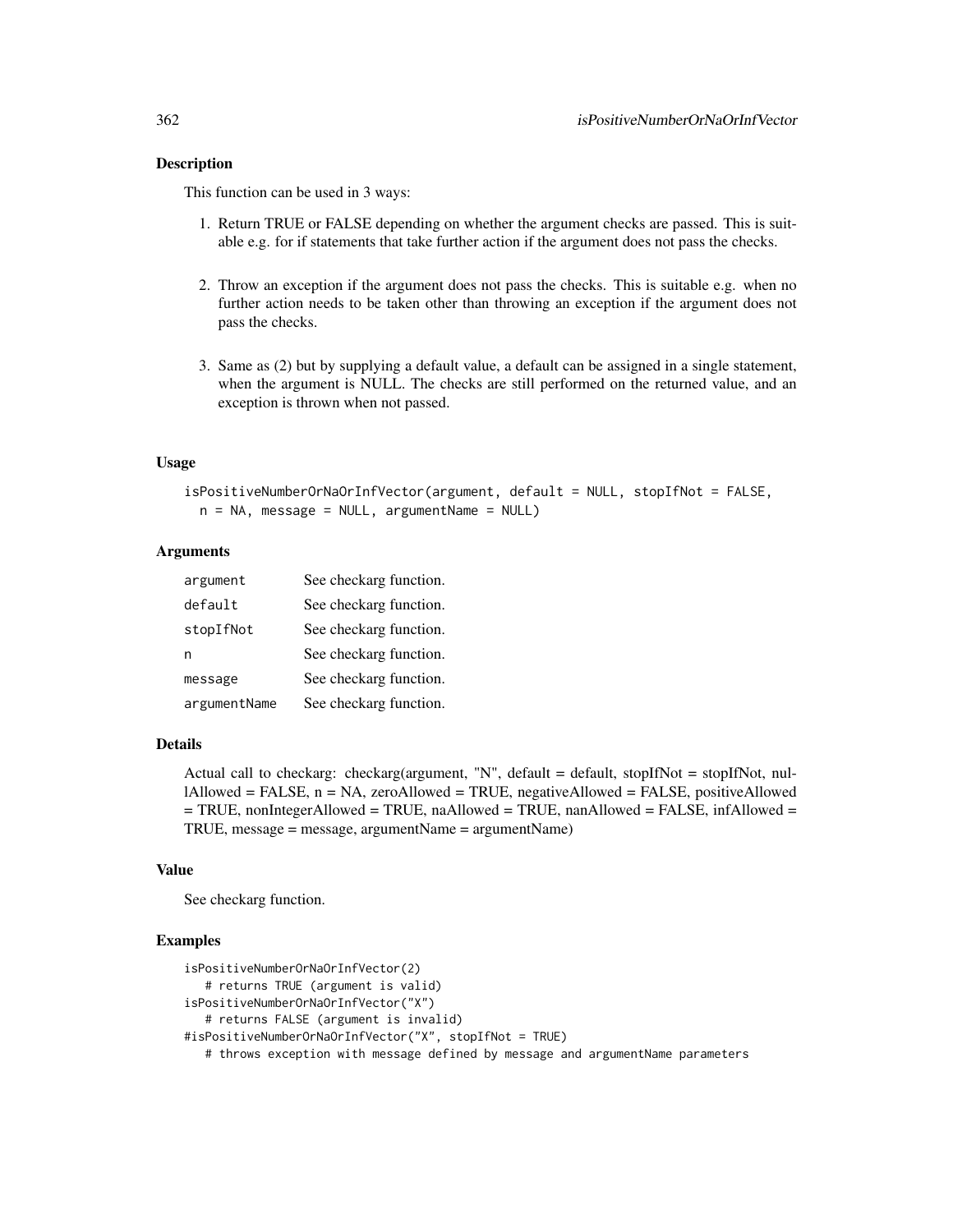```
isPositiveNumberOrNaOrInfVector(2, default = 1)
   # returns 2 (the argument, rather than the default, since it is not NULL)
#isPositiveNumberOrNaOrInfVector("X", default = 1)
   # throws exception with message defined by message and argumentName parameters
isPositiveNumberOrNaOrInfVector(NULL, default = 1)
  # returns 1 (the default, rather than the argument, since it is NULL)
```
isPositiveNumberOrNaOrInfVectorOrNull

*Wrapper for the checkarg function, using specific parameter settings.*

# **Description**

This function can be used in 3 ways:

- 1. Return TRUE or FALSE depending on whether the argument checks are passed. This is suitable e.g. for if statements that take further action if the argument does not pass the checks.
- 2. Throw an exception if the argument does not pass the checks. This is suitable e.g. when no further action needs to be taken other than throwing an exception if the argument does not pass the checks.
- 3. Same as (2) but by supplying a default value, a default can be assigned in a single statement, when the argument is NULL. The checks are still performed on the returned value, and an exception is thrown when not passed.

#### Usage

```
isPositiveNumberOrNaOrInfVectorOrNull(argument, default = NULL,
  stopIfNot = FALSE, n = NA, message = NULL, argumentName = NULL)
```
#### Arguments

| argument     | See checkarg function. |
|--------------|------------------------|
| default      | See checkarg function. |
| stopIfNot    | See checkarg function. |
| n            | See checkarg function. |
| message      | See checkarg function. |
| argumentName | See checkarg function. |

#### Details

Actual call to checkarg: checkarg(argument, "N", default = default, stopIfNot = stopIfNot, nullAllowed = TRUE,  $n = NA$ , zeroAllowed = TRUE, negativeAllowed = FALSE, positiveAllowed  $=$  TRUE, nonIntegerAllowed = TRUE, naAllowed = TRUE, nanAllowed = FALSE, infAllowed = TRUE, message = message, argumentName = argumentName)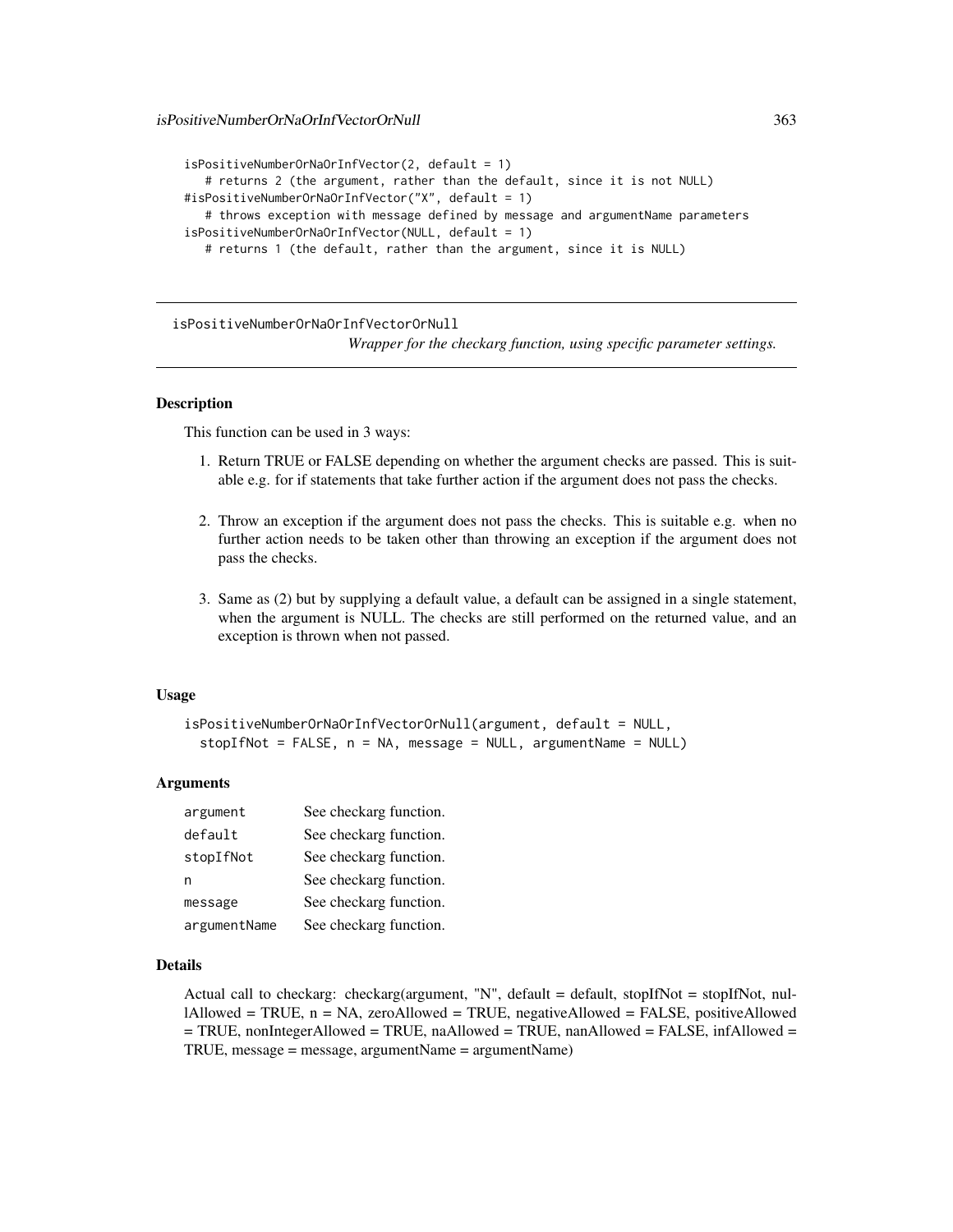# Value

See checkarg function.

## Examples

```
isPositiveNumberOrNaOrInfVectorOrNull(2)
  # returns TRUE (argument is valid)
isPositiveNumberOrNaOrInfVectorOrNull("X")
  # returns FALSE (argument is invalid)
#isPositiveNumberOrNaOrInfVectorOrNull("X", stopIfNot = TRUE)
  # throws exception with message defined by message and argumentName parameters
isPositiveNumberOrNaOrInfVectorOrNull(2, default = 1)
  # returns 2 (the argument, rather than the default, since it is not NULL)
#isPositiveNumberOrNaOrInfVectorOrNull("X", default = 1)
  # throws exception with message defined by message and argumentName parameters
isPositiveNumberOrNaOrInfVectorOrNull(NULL, default = 1)
  # returns 1 (the default, rather than the argument, since it is NULL)
```
isPositiveNumberOrNaOrNanOrInfScalar

*Wrapper for the checkarg function, using specific parameter settings.*

### Description

This function can be used in 3 ways:

- 1. Return TRUE or FALSE depending on whether the argument checks are passed. This is suitable e.g. for if statements that take further action if the argument does not pass the checks.
- 2. Throw an exception if the argument does not pass the checks. This is suitable e.g. when no further action needs to be taken other than throwing an exception if the argument does not pass the checks.
- 3. Same as (2) but by supplying a default value, a default can be assigned in a single statement, when the argument is NULL. The checks are still performed on the returned value, and an exception is thrown when not passed.

# Usage

```
isPositiveNumberOrNaOrNanOrInfScalar(argument, default = NULL,
 stopIfNot = FALSE, message = NULL, argumentName = NULL)
```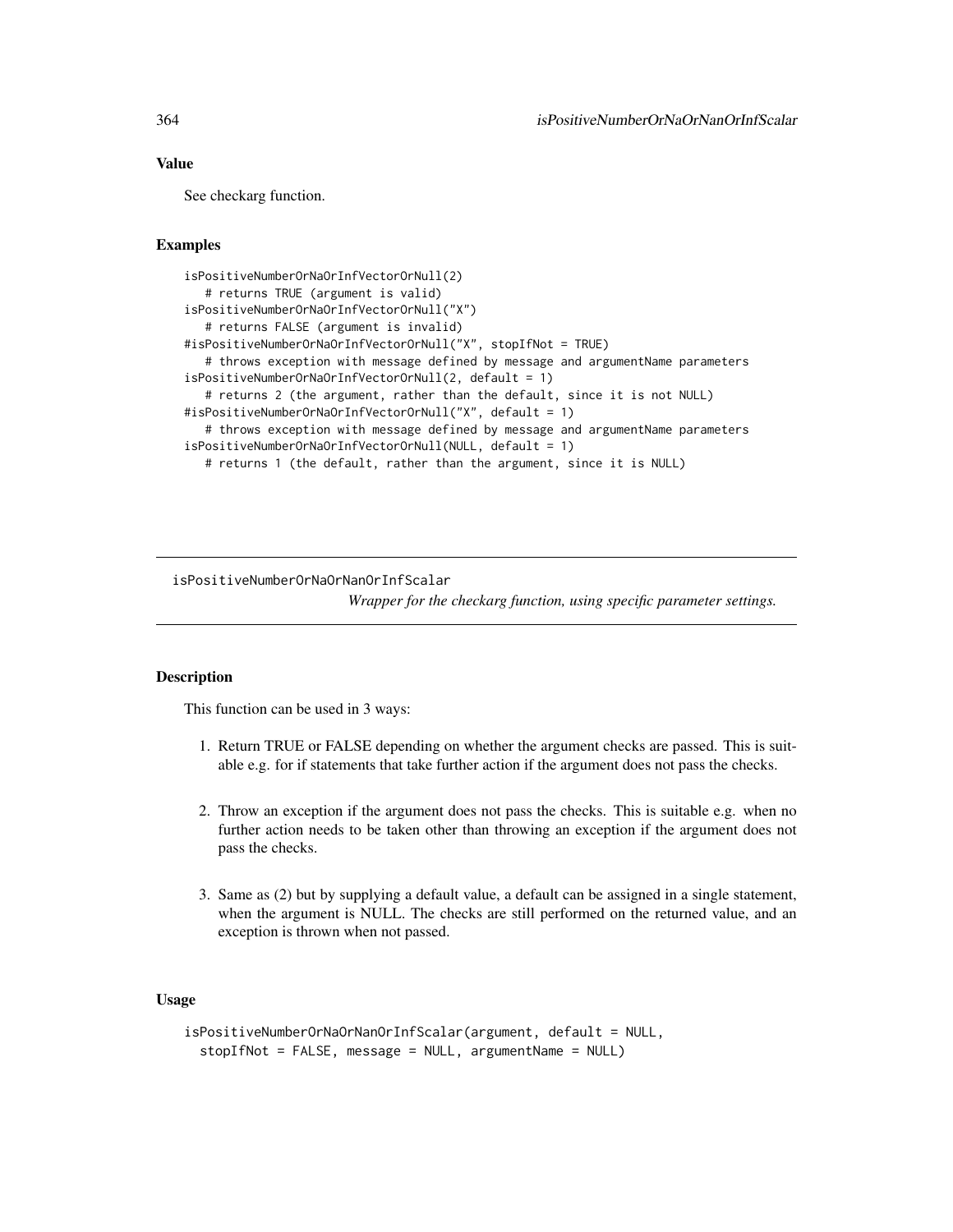## **Arguments**

| argument     | See checkarg function. |
|--------------|------------------------|
| default      | See checkarg function. |
| stopIfNot    | See checkarg function. |
| message      | See checkarg function. |
| argumentName | See checkarg function. |

# Details

Actual call to checkarg: checkarg(argument, "N", default = default, stopIfNot = stopIfNot, nullAllowed = FALSE, n = 1, zeroAllowed = TRUE, negativeAllowed = FALSE, positiveAllowed  $=$  TRUE, nonIntegerAllowed  $=$  TRUE, naAllowed  $=$  TRUE, nanAllowed  $=$  TRUE, infAllowed  $=$ TRUE, message = message, argumentName = argumentName)

# Value

See checkarg function.

# Examples

```
isPositiveNumberOrNaOrNanOrInfScalar(2)
   # returns TRUE (argument is valid)
isPositiveNumberOrNaOrNanOrInfScalar("X")
  # returns FALSE (argument is invalid)
#isPositiveNumberOrNaOrNanOrInfScalar("X", stopIfNot = TRUE)
   # throws exception with message defined by message and argumentName parameters
isPositiveNumberOrNaOrNanOrInfScalar(2, default = 1)
   # returns 2 (the argument, rather than the default, since it is not NULL)
#isPositiveNumberOrNaOrNanOrInfScalar("X", default = 1)
   # throws exception with message defined by message and argumentName parameters
isPositiveNumberOrNaOrNanOrInfScalar(NULL, default = 1)
   # returns 1 (the default, rather than the argument, since it is NULL)
```
isPositiveNumberOrNaOrNanOrInfScalarOrNull *Wrapper for the checkarg function, using specific parameter settings.*

## **Description**

This function can be used in 3 ways:

1. Return TRUE or FALSE depending on whether the argument checks are passed. This is suitable e.g. for if statements that take further action if the argument does not pass the checks.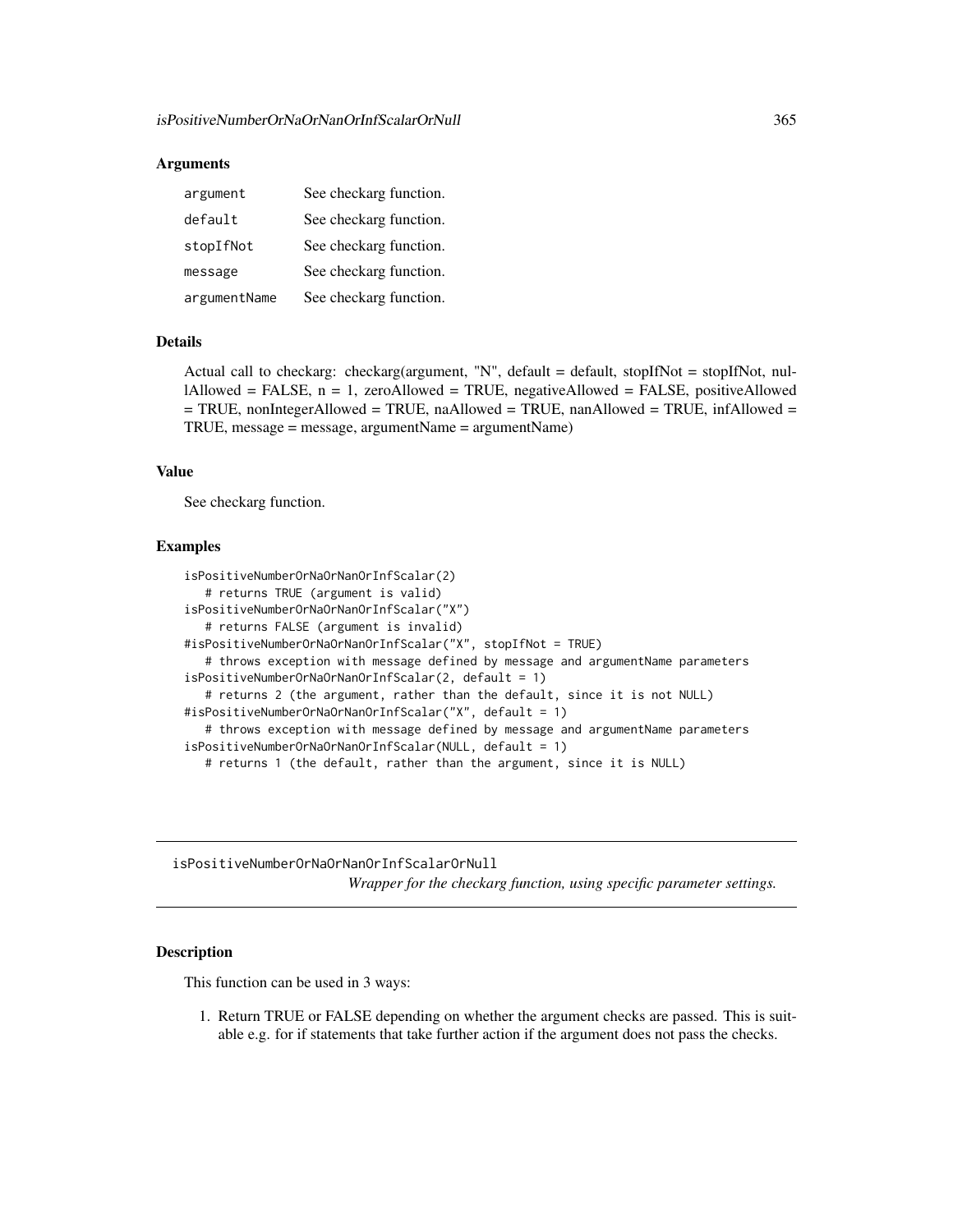- 2. Throw an exception if the argument does not pass the checks. This is suitable e.g. when no further action needs to be taken other than throwing an exception if the argument does not pass the checks.
- 3. Same as (2) but by supplying a default value, a default can be assigned in a single statement, when the argument is NULL. The checks are still performed on the returned value, and an exception is thrown when not passed.

# Usage

```
isPositiveNumberOrNaOrNanOrInfScalarOrNull(argument, default = NULL,
  stopIfNot = FALSE, message = NULL, argumentName = NULL)
```
#### Arguments

| argument     | See checkarg function. |
|--------------|------------------------|
| default      | See checkarg function. |
| stopIfNot    | See checkarg function. |
| message      | See checkarg function. |
| argumentName | See checkarg function. |

# Details

Actual call to checkarg: checkarg(argument, "N", default = default, stopIfNot = stopIfNot, nullAl $loved = TRUE, n = 1, zero$ Allowed = TRUE, negativeAllowed = FALSE, positiveAllowed = TRUE, nonIntegerAllowed = TRUE, naAllowed = TRUE, nanAllowed = TRUE, infAllowed = TRUE, message = message, argumentName = argumentName)

# Value

See checkarg function.

```
isPositiveNumberOrNaOrNanOrInfScalarOrNull(2)
   # returns TRUE (argument is valid)
isPositiveNumberOrNaOrNanOrInfScalarOrNull("X")
   # returns FALSE (argument is invalid)
#isPositiveNumberOrNaOrNanOrInfScalarOrNull("X", stopIfNot = TRUE)
   # throws exception with message defined by message and argumentName parameters
isPositiveNumberOrNaOrNanOrInfScalarOrNull(2, default = 1)
   # returns 2 (the argument, rather than the default, since it is not NULL)
#isPositiveNumberOrNaOrNanOrInfScalarOrNull("X", default = 1)
   # throws exception with message defined by message and argumentName parameters
isPositiveNumberOrNaOrNanOrInfScalarOrNull(NULL, default = 1)
   # returns 1 (the default, rather than the argument, since it is NULL)
```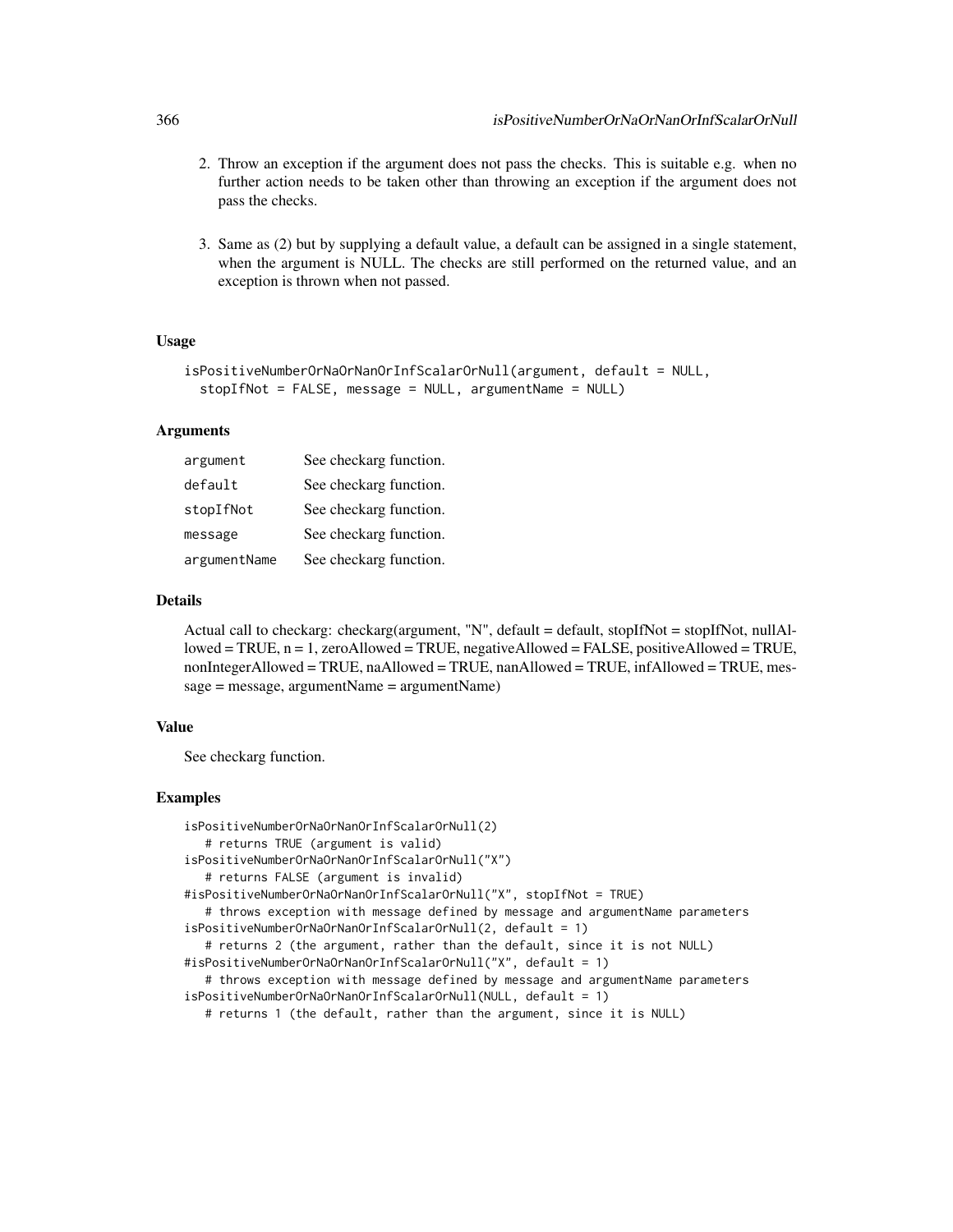isPositiveNumberOrNaOrNanOrInfVector

*Wrapper for the checkarg function, using specific parameter settings.*

# **Description**

This function can be used in 3 ways:

- 1. Return TRUE or FALSE depending on whether the argument checks are passed. This is suitable e.g. for if statements that take further action if the argument does not pass the checks.
- 2. Throw an exception if the argument does not pass the checks. This is suitable e.g. when no further action needs to be taken other than throwing an exception if the argument does not pass the checks.
- 3. Same as (2) but by supplying a default value, a default can be assigned in a single statement, when the argument is NULL. The checks are still performed on the returned value, and an exception is thrown when not passed.

#### Usage

```
isPositiveNumberOrNaOrNanOrInfVector(argument, default = NULL,
 stopIfNot = FALSE, n = NA, message = NULL, argumentName = NULL)
```
# Arguments

| argument     | See checkarg function. |
|--------------|------------------------|
| default      | See checkarg function. |
| stopIfNot    | See checkarg function. |
| n            | See checkarg function. |
| message      | See checkarg function. |
| argumentName | See checkarg function. |

#### Details

Actual call to checkarg: checkarg(argument, "N", default = default, stopIfNot = stopIfNot, nul $l$ Allowed = FALSE,  $n$  = NA, zeroAllowed = TRUE, negativeAllowed = FALSE, positiveAllowed = TRUE, nonIntegerAllowed = TRUE, naAllowed = TRUE, nanAllowed = TRUE, infAllowed = TRUE, message = message, argumentName = argumentName)

# Value

See checkarg function.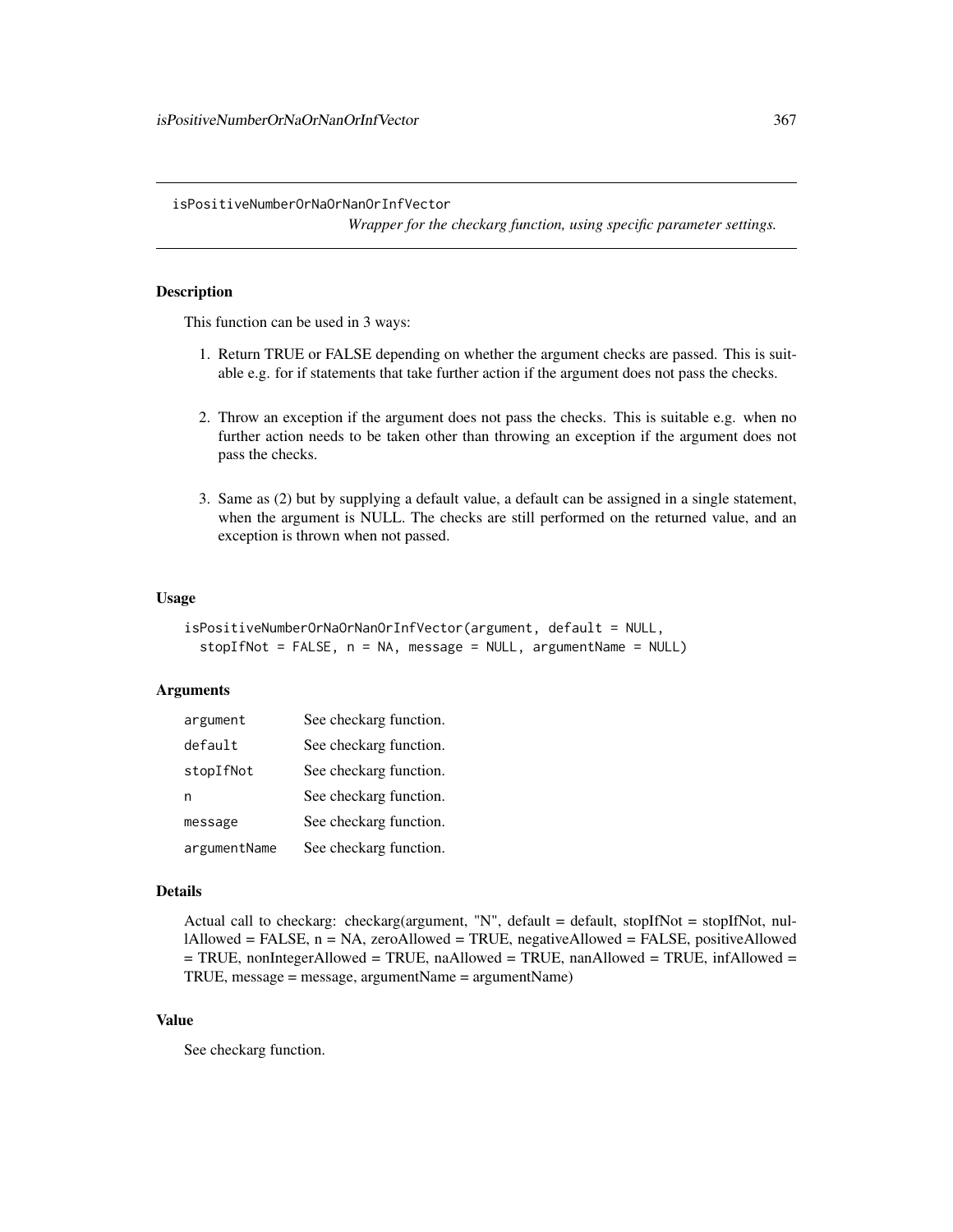# Examples

```
isPositiveNumberOrNaOrNanOrInfVector(2)
   # returns TRUE (argument is valid)
isPositiveNumberOrNaOrNanOrInfVector("X")
   # returns FALSE (argument is invalid)
#isPositiveNumberOrNaOrNanOrInfVector("X", stopIfNot = TRUE)
   # throws exception with message defined by message and argumentName parameters
isPositiveNumberOrNaOrNanOrInfVector(2, default = 1)
   # returns 2 (the argument, rather than the default, since it is not NULL)
#isPositiveNumberOrNaOrNanOrInfVector("X", default = 1)
   # throws exception with message defined by message and argumentName parameters
isPositiveNumberOrNaOrNanOrInfVector(NULL, default = 1)
   # returns 1 (the default, rather than the argument, since it is NULL)
```
isPositiveNumberOrNaOrNanOrInfVectorOrNull *Wrapper for the checkarg function, using specific parameter settings.*

# **Description**

This function can be used in 3 ways:

- 1. Return TRUE or FALSE depending on whether the argument checks are passed. This is suitable e.g. for if statements that take further action if the argument does not pass the checks.
- 2. Throw an exception if the argument does not pass the checks. This is suitable e.g. when no further action needs to be taken other than throwing an exception if the argument does not pass the checks.
- 3. Same as (2) but by supplying a default value, a default can be assigned in a single statement, when the argument is NULL. The checks are still performed on the returned value, and an exception is thrown when not passed.

## Usage

```
isPositiveNumberOrNaOrNanOrInfVectorOrNull(argument, default = NULL,
 stopIfNot = FALSE, n = NA, message = NULL, argumentName = NULL)
```
### Arguments

| argument     | See checkarg function. |
|--------------|------------------------|
| default      | See checkarg function. |
| stopIfNot    | See checkarg function. |
| n            | See checkarg function. |
| message      | See checkarg function. |
| argumentName | See checkarg function. |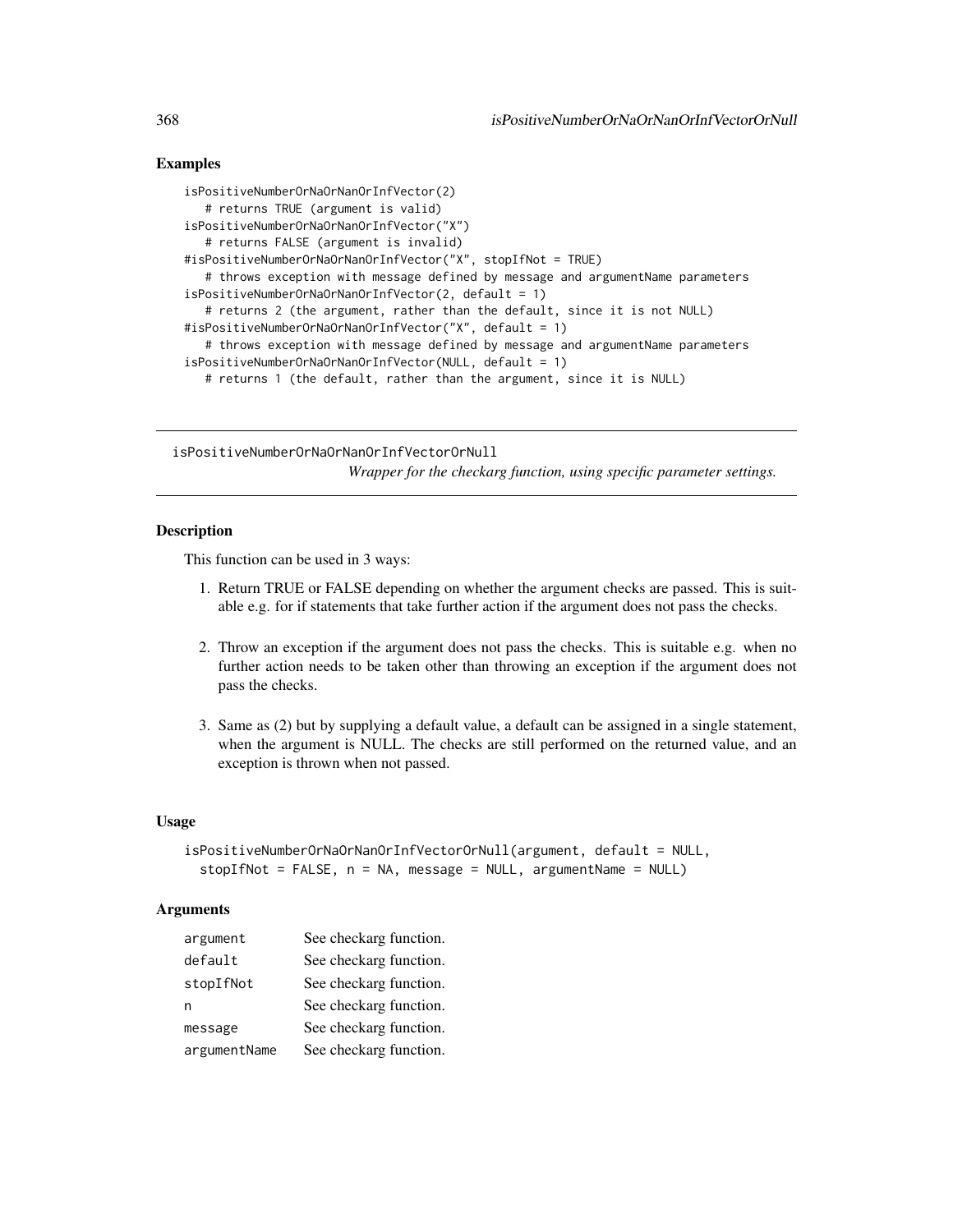# Details

Actual call to checkarg: checkarg(argument, "N", default = default, stopIfNot = stopIfNot, nullAllowed = TRUE, n = NA, zeroAllowed = TRUE, negativeAllowed = FALSE, positiveAllowed = TRUE, nonIntegerAllowed = TRUE, naAllowed = TRUE, nanAllowed = TRUE, infAllowed = TRUE, message = message, argumentName = argumentName)

#### Value

See checkarg function.

#### Examples

```
isPositiveNumberOrNaOrNanOrInfVectorOrNull(2)
  # returns TRUE (argument is valid)
isPositiveNumberOrNaOrNanOrInfVectorOrNull("X")
  # returns FALSE (argument is invalid)
#isPositiveNumberOrNaOrNanOrInfVectorOrNull("X", stopIfNot = TRUE)
  # throws exception with message defined by message and argumentName parameters
isPositiveNumberOrNaOrNanOrInfVectorOrNull(2, default = 1)
  # returns 2 (the argument, rather than the default, since it is not NULL)
#isPositiveNumberOrNaOrNanOrInfVectorOrNull("X", default = 1)
  # throws exception with message defined by message and argumentName parameters
isPositiveNumberOrNaOrNanOrInfVectorOrNull(NULL, default = 1)
  # returns 1 (the default, rather than the argument, since it is NULL)
```
isPositiveNumberOrNaOrNanScalar *Wrapper for the checkarg function, using specific parameter settings.*

# Description

This function can be used in 3 ways:

- 1. Return TRUE or FALSE depending on whether the argument checks are passed. This is suitable e.g. for if statements that take further action if the argument does not pass the checks.
- 2. Throw an exception if the argument does not pass the checks. This is suitable e.g. when no further action needs to be taken other than throwing an exception if the argument does not pass the checks.
- 3. Same as (2) but by supplying a default value, a default can be assigned in a single statement, when the argument is NULL. The checks are still performed on the returned value, and an exception is thrown when not passed.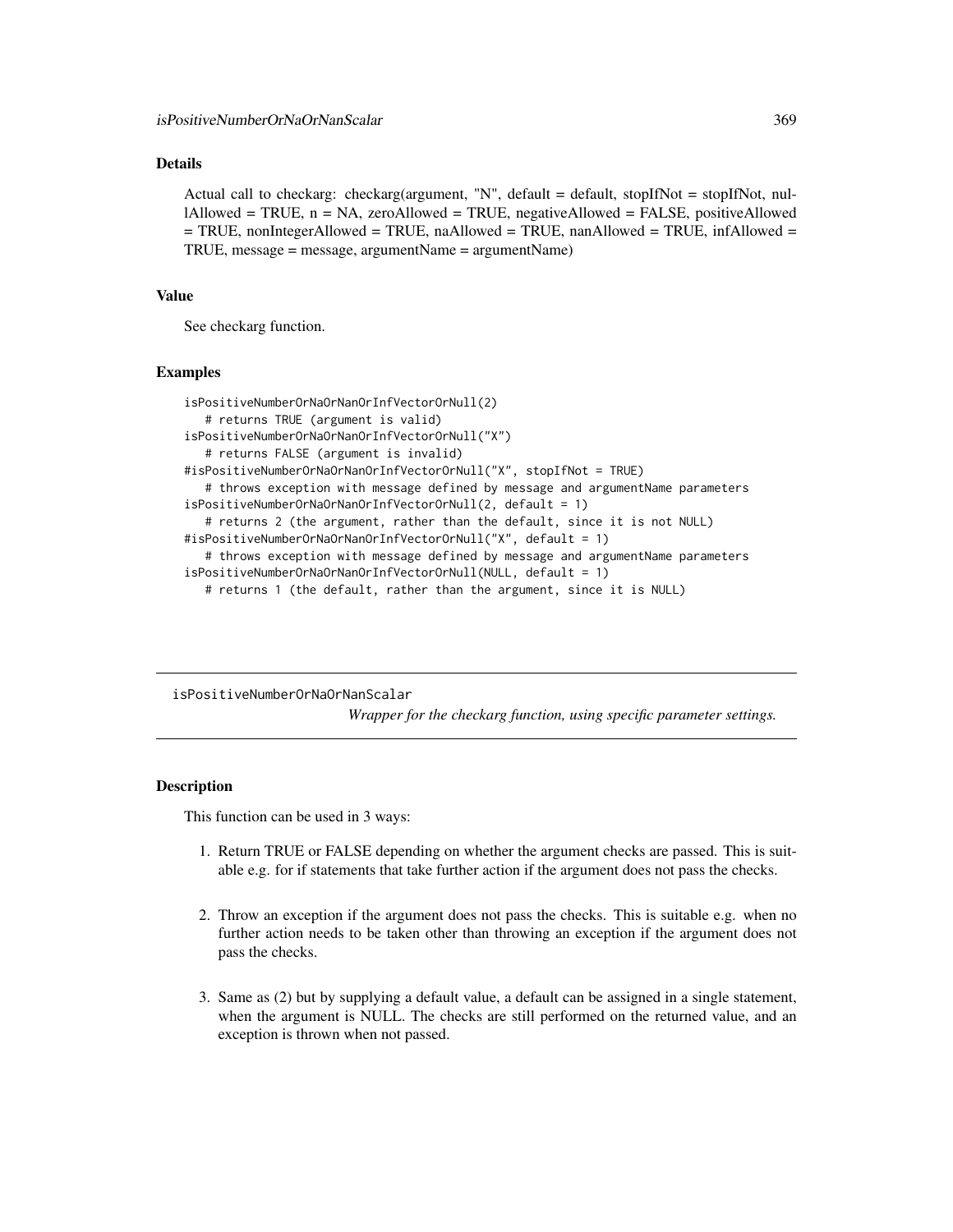#### Usage

```
isPositiveNumberOrNaOrNanScalar(argument, default = NULL, stopIfNot = FALSE,
 message = NULL, argumentName = NULL)
```
#### Arguments

| argument     | See checkarg function. |
|--------------|------------------------|
| default      | See checkarg function. |
| stopIfNot    | See checkarg function. |
| message      | See checkarg function. |
| argumentName | See checkarg function. |

# Details

Actual call to checkarg: checkarg(argument, "N", default = default, stopIfNot = stopIfNot, nullAllowed = FALSE, n = 1, zeroAllowed = TRUE, negativeAllowed = FALSE, positiveAllowed = TRUE, nonIntegerAllowed = TRUE, naAllowed = TRUE, nanAllowed = TRUE, infAllowed = FALSE, message = message, argumentName = argumentName)

## Value

See checkarg function.

# Examples

```
isPositiveNumberOrNaOrNanScalar(2)
   # returns TRUE (argument is valid)
isPositiveNumberOrNaOrNanScalar("X")
   # returns FALSE (argument is invalid)
#isPositiveNumberOrNaOrNanScalar("X", stopIfNot = TRUE)
   # throws exception with message defined by message and argumentName parameters
isPositiveNumberOrNaOrNanScalar(2, default = 1)
   # returns 2 (the argument, rather than the default, since it is not NULL)
#isPositiveNumberOrNaOrNanScalar("X", default = 1)
  # throws exception with message defined by message and argumentName parameters
isPositiveNumberOrNaOrNanScalar(NULL, default = 1)
  # returns 1 (the default, rather than the argument, since it is NULL)
```
isPositiveNumberOrNaOrNanScalarOrNull

*Wrapper for the checkarg function, using specific parameter settings.*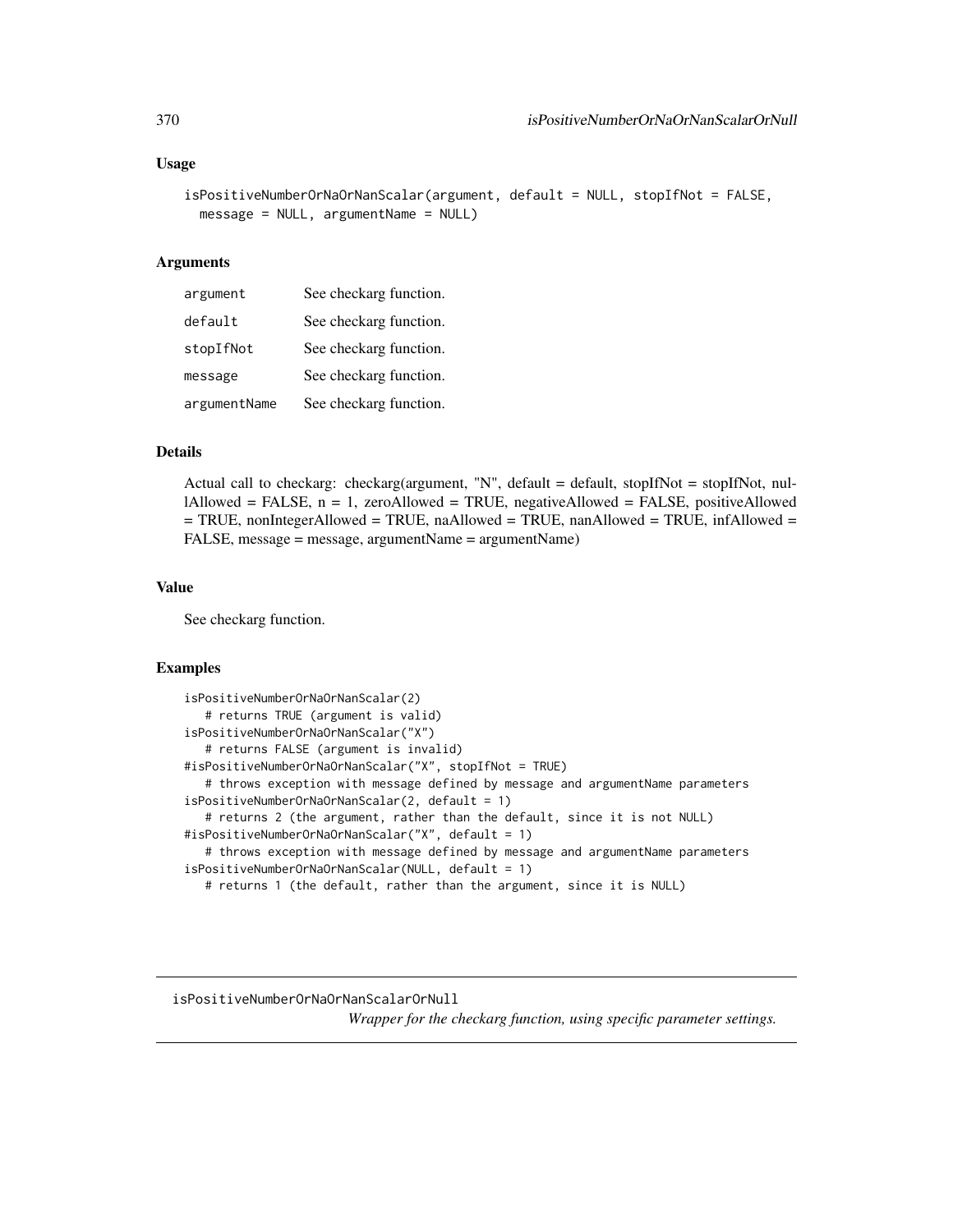#### Description

This function can be used in 3 ways:

- 1. Return TRUE or FALSE depending on whether the argument checks are passed. This is suitable e.g. for if statements that take further action if the argument does not pass the checks.
- 2. Throw an exception if the argument does not pass the checks. This is suitable e.g. when no further action needs to be taken other than throwing an exception if the argument does not pass the checks.
- 3. Same as (2) but by supplying a default value, a default can be assigned in a single statement, when the argument is NULL. The checks are still performed on the returned value, and an exception is thrown when not passed.

#### Usage

```
isPositiveNumberOrNaOrNanScalarOrNull(argument, default = NULL,
  stopIfNot = FALSE, message = NULL, argumentName = NULL)
```
### Arguments

| argument     | See checkarg function. |
|--------------|------------------------|
| default      | See checkarg function. |
| stopIfNot    | See checkarg function. |
| message      | See checkarg function. |
| argumentName | See checkarg function. |

## Details

Actual call to checkarg: checkarg(argument, "N", default = default, stopIfNot = stopIfNot, nullAllowed = TRUE, n = 1, zeroAllowed = TRUE, negativeAllowed = FALSE, positiveAllowed = TRUE, nonIntegerAllowed = TRUE, naAllowed = TRUE, nanAllowed = TRUE, infAllowed = FALSE, message = message, argumentName = argumentName)

### Value

See checkarg function.

```
isPositiveNumberOrNaOrNanScalarOrNull(2)
   # returns TRUE (argument is valid)
isPositiveNumberOrNaOrNanScalarOrNull("X")
   # returns FALSE (argument is invalid)
#isPositiveNumberOrNaOrNanScalarOrNull("X", stopIfNot = TRUE)
   # throws exception with message defined by message and argumentName parameters
isPositiveNumberOrNaOrNanScalarOrNull(2, default = 1)
```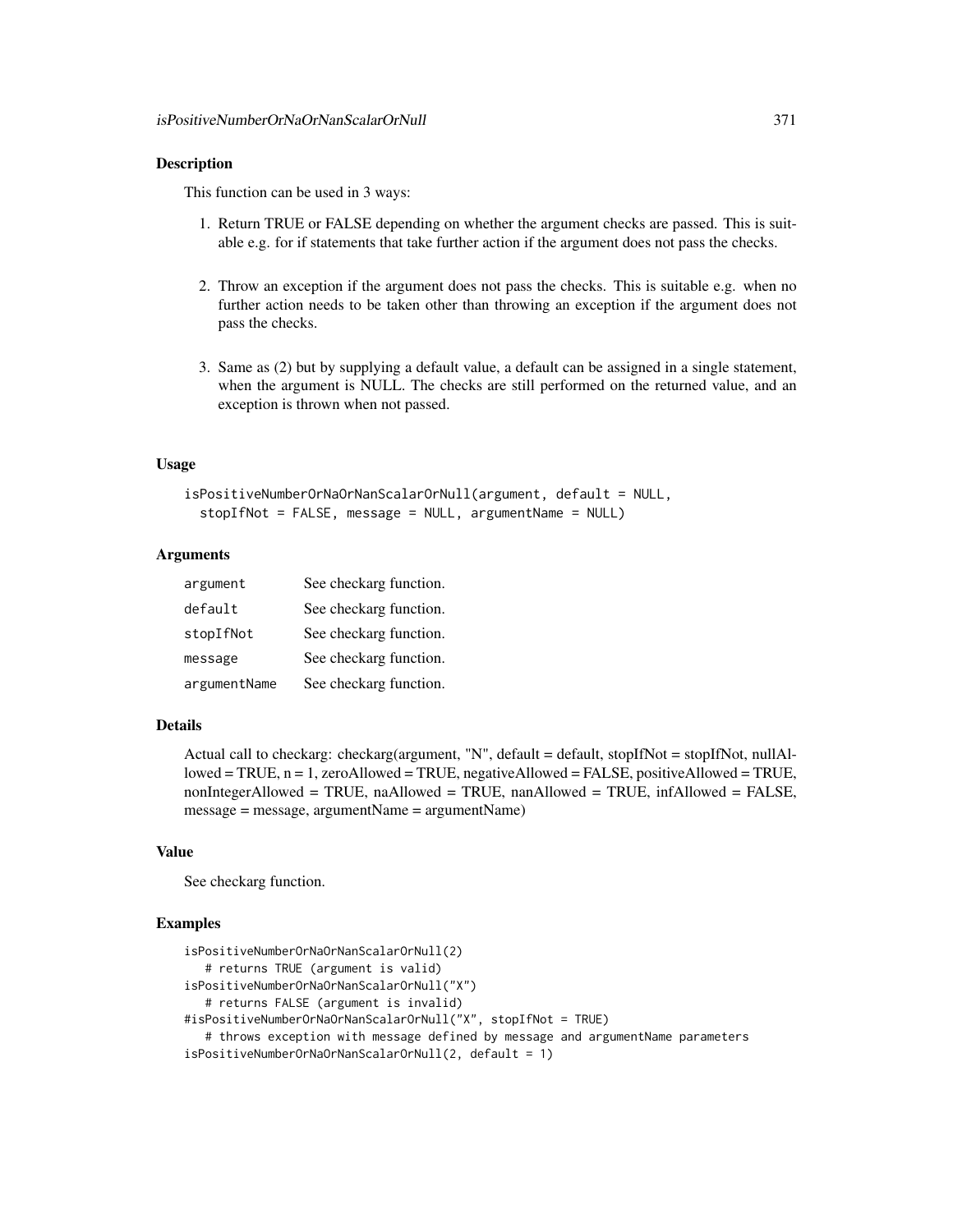```
# returns 2 (the argument, rather than the default, since it is not NULL)
#isPositiveNumberOrNaOrNanScalarOrNull("X", default = 1)
  # throws exception with message defined by message and argumentName parameters
isPositiveNumberOrNaOrNanScalarOrNull(NULL, default = 1)
  # returns 1 (the default, rather than the argument, since it is NULL)
```
isPositiveNumberOrNaOrNanVector

*Wrapper for the checkarg function, using specific parameter settings.*

#### Description

This function can be used in 3 ways:

- 1. Return TRUE or FALSE depending on whether the argument checks are passed. This is suitable e.g. for if statements that take further action if the argument does not pass the checks.
- 2. Throw an exception if the argument does not pass the checks. This is suitable e.g. when no further action needs to be taken other than throwing an exception if the argument does not pass the checks.
- 3. Same as (2) but by supplying a default value, a default can be assigned in a single statement, when the argument is NULL. The checks are still performed on the returned value, and an exception is thrown when not passed.

#### Usage

isPositiveNumberOrNaOrNanVector(argument, default = NULL, stopIfNot = FALSE,  $n = NA$ , message = NULL, argumentName = NULL)

### Arguments

| argument     | See checkarg function. |
|--------------|------------------------|
| default      | See checkarg function. |
| stopIfNot    | See checkarg function. |
| n            | See checkarg function. |
| message      | See checkarg function. |
| argumentName | See checkarg function. |

#### Details

Actual call to checkarg: checkarg(argument, "N", default = default, stopIfNot = stopIfNot, nullAllowed = FALSE, n = NA, zeroAllowed = TRUE, negativeAllowed = FALSE, positiveAllowed  $=$  TRUE, nonIntegerAllowed = TRUE, naAllowed = TRUE, nanAllowed = TRUE, infAllowed = FALSE, message = message, argumentName = argumentName)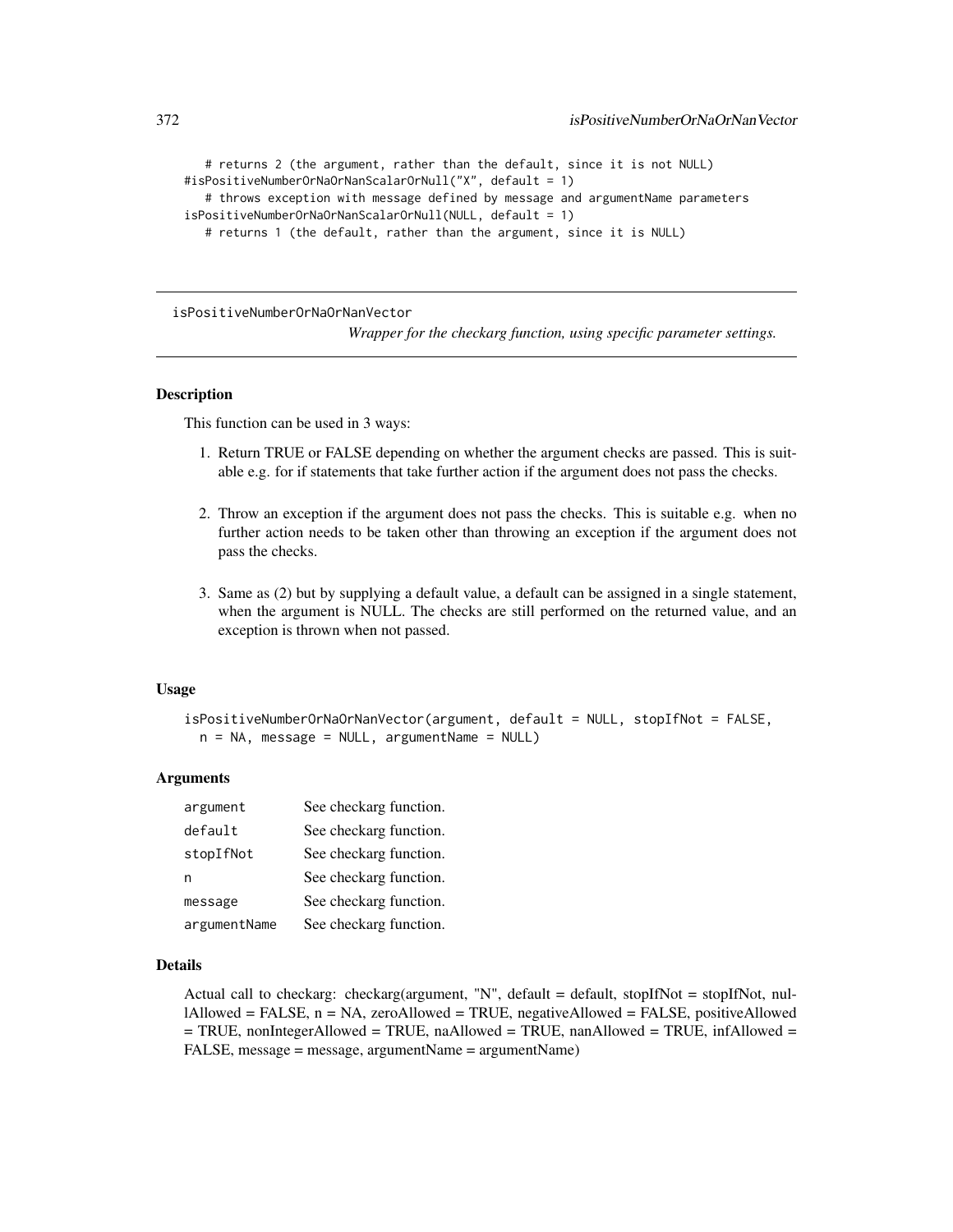# Value

See checkarg function.

# Examples

```
isPositiveNumberOrNaOrNanVector(2)
   # returns TRUE (argument is valid)
isPositiveNumberOrNaOrNanVector("X")
   # returns FALSE (argument is invalid)
#isPositiveNumberOrNaOrNanVector("X", stopIfNot = TRUE)
   # throws exception with message defined by message and argumentName parameters
isPositiveNumberOrNaOrNanVector(2, default = 1)
   # returns 2 (the argument, rather than the default, since it is not NULL)
#isPositiveNumberOrNaOrNanVector("X", default = 1)
  # throws exception with message defined by message and argumentName parameters
isPositiveNumberOrNaOrNanVector(NULL, default = 1)
  # returns 1 (the default, rather than the argument, since it is NULL)
```
isPositiveNumberOrNaOrNanVectorOrNull

*Wrapper for the checkarg function, using specific parameter settings.*

# Description

This function can be used in 3 ways:

- 1. Return TRUE or FALSE depending on whether the argument checks are passed. This is suitable e.g. for if statements that take further action if the argument does not pass the checks.
- 2. Throw an exception if the argument does not pass the checks. This is suitable e.g. when no further action needs to be taken other than throwing an exception if the argument does not pass the checks.
- 3. Same as (2) but by supplying a default value, a default can be assigned in a single statement, when the argument is NULL. The checks are still performed on the returned value, and an exception is thrown when not passed.

# Usage

```
isPositiveNumberOrNaOrNanVectorOrNull(argument, default = NULL,
 stopIfNot = FALSE, n = NA, message = NULL, argumentName = NULL)
```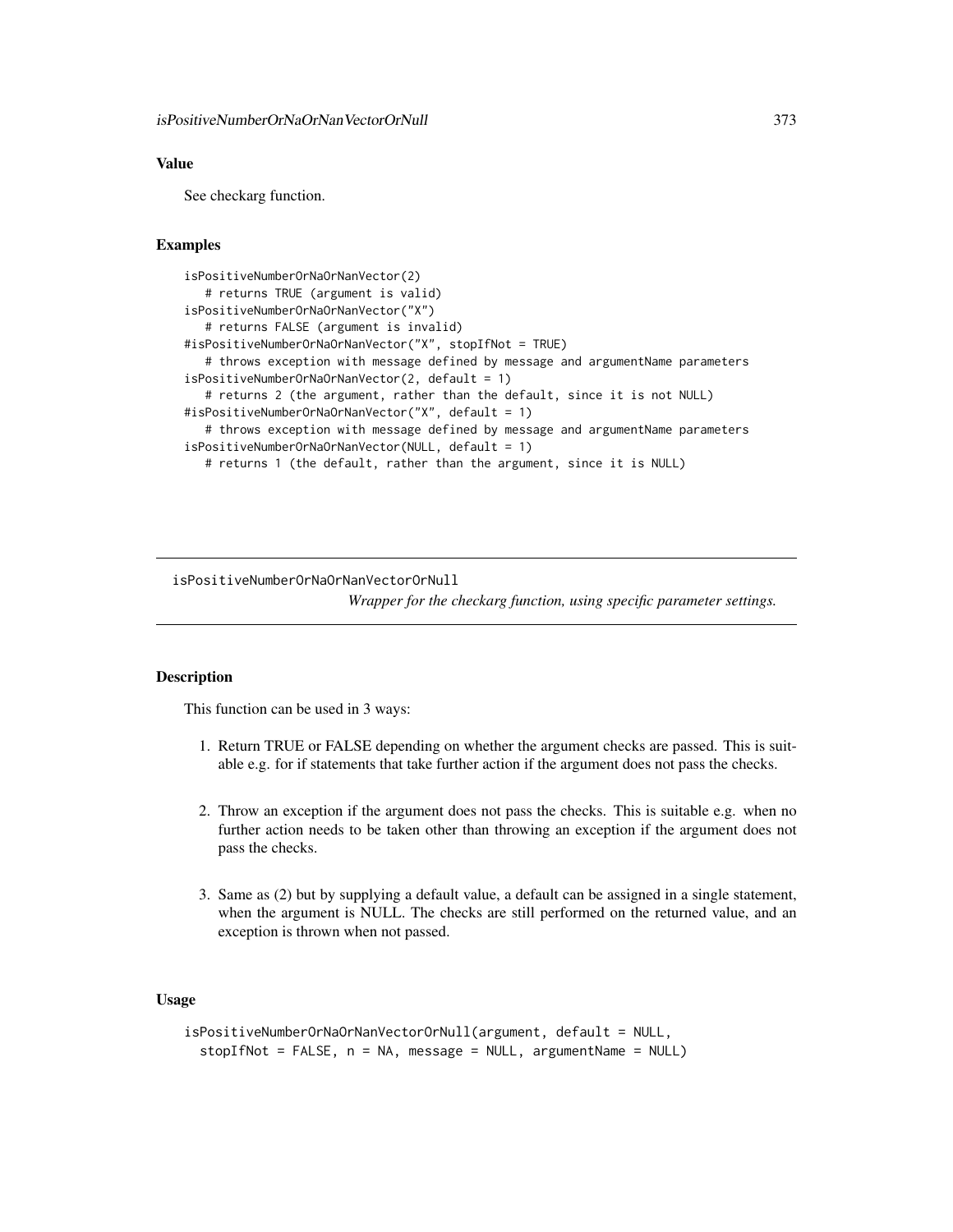## Arguments

| argument     | See checkarg function. |
|--------------|------------------------|
| default      | See checkarg function. |
| stopIfNot    | See checkarg function. |
| n            | See checkarg function. |
| message      | See checkarg function. |
| argumentName | See checkarg function. |

#### Details

Actual call to checkarg: checkarg(argument, "N", default = default, stopIfNot = stopIfNot, nullAllowed = TRUE, n = NA, zeroAllowed = TRUE, negativeAllowed = FALSE, positiveAllowed = TRUE, nonIntegerAllowed = TRUE, naAllowed = TRUE, nanAllowed = TRUE, infAllowed = FALSE, message = message, argumentName = argumentName)

#### Value

See checkarg function.

#### Examples

```
isPositiveNumberOrNaOrNanVectorOrNull(2)
   # returns TRUE (argument is valid)
isPositiveNumberOrNaOrNanVectorOrNull("X")
   # returns FALSE (argument is invalid)
#isPositiveNumberOrNaOrNanVectorOrNull("X", stopIfNot = TRUE)
   # throws exception with message defined by message and argumentName parameters
isPositiveNumberOrNaOrNanVectorOrNull(2, default = 1)
   # returns 2 (the argument, rather than the default, since it is not NULL)
#isPositiveNumberOrNaOrNanVectorOrNull("X", default = 1)
   # throws exception with message defined by message and argumentName parameters
isPositiveNumberOrNaOrNanVectorOrNull(NULL, default = 1)
  # returns 1 (the default, rather than the argument, since it is NULL)
```
isPositiveNumberOrNaScalar

*Wrapper for the checkarg function, using specific parameter settings.*

# Description

This function can be used in 3 ways:

1. Return TRUE or FALSE depending on whether the argument checks are passed. This is suitable e.g. for if statements that take further action if the argument does not pass the checks.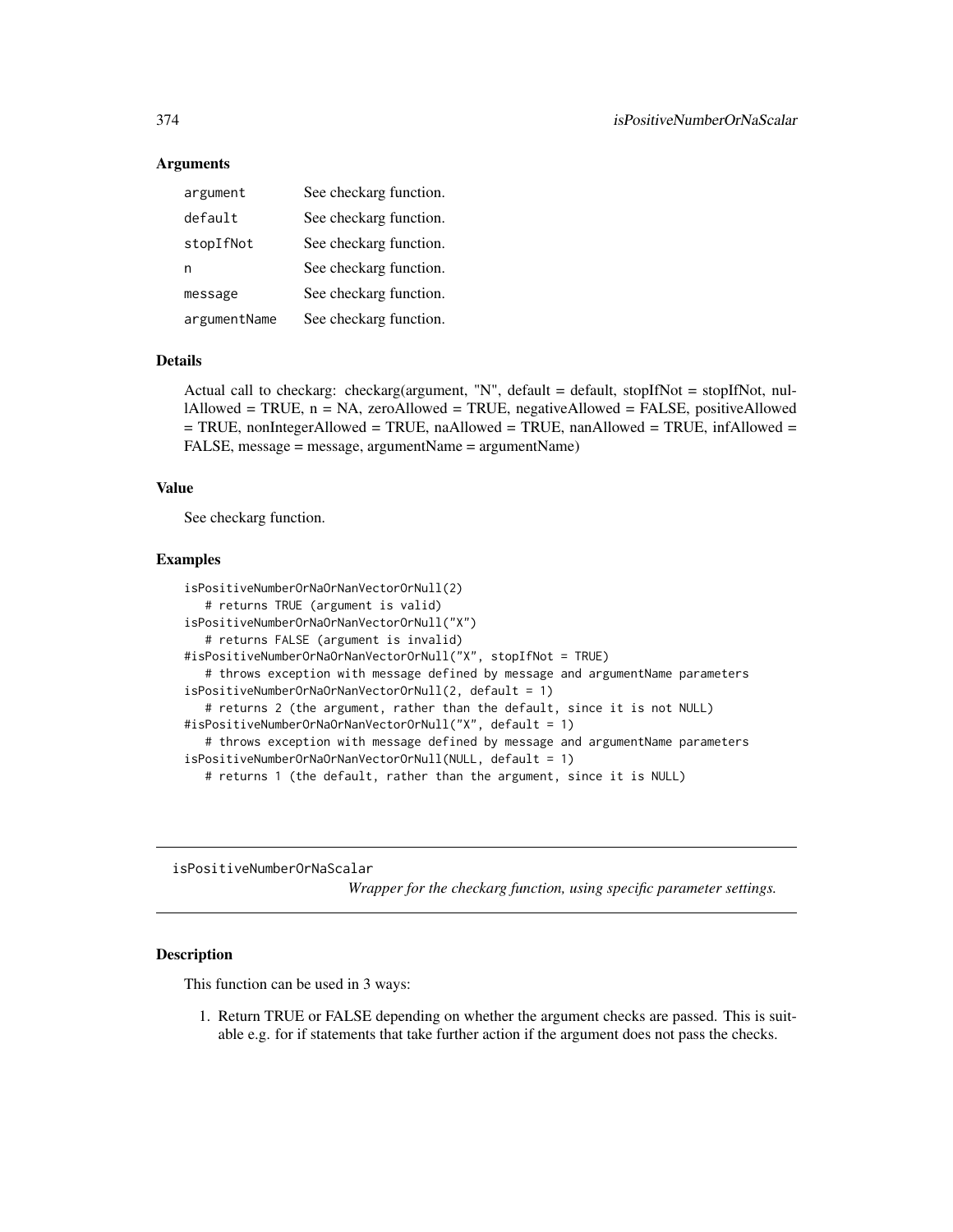- 2. Throw an exception if the argument does not pass the checks. This is suitable e.g. when no further action needs to be taken other than throwing an exception if the argument does not pass the checks.
- 3. Same as (2) but by supplying a default value, a default can be assigned in a single statement, when the argument is NULL. The checks are still performed on the returned value, and an exception is thrown when not passed.

# Usage

```
isPositiveNumberOrNaScalar(argument, default = NULL, stopIfNot = FALSE,
 message = NULL, argumentName = NULL)
```
#### Arguments

| argument     | See checkarg function. |
|--------------|------------------------|
| default      | See checkarg function. |
| stopIfNot    | See checkarg function. |
| message      | See checkarg function. |
| argumentName | See checkarg function. |

# Details

Actual call to checkarg: checkarg(argument, "N", default = default, stopIfNot = stopIfNot, nullAllowed = FALSE,  $n = 1$ , zeroAllowed = TRUE, negativeAllowed = FALSE, positiveAllowed = TRUE, nonIntegerAllowed = TRUE, naAllowed = TRUE, nanAllowed = FALSE, infAllowed = FALSE, message = message, argumentName = argumentName)

# Value

See checkarg function.

```
isPositiveNumberOrNaScalar(2)
   # returns TRUE (argument is valid)
isPositiveNumberOrNaScalar("X")
   # returns FALSE (argument is invalid)
#isPositiveNumberOrNaScalar("X", stopIfNot = TRUE)
   # throws exception with message defined by message and argumentName parameters
isPositiveNumberOrNaScalar(2, default = 1)
   # returns 2 (the argument, rather than the default, since it is not NULL)
#isPositiveNumberOrNaScalar("X", default = 1)
   # throws exception with message defined by message and argumentName parameters
isPositiveNumberOrNaScalar(NULL, default = 1)
   # returns 1 (the default, rather than the argument, since it is NULL)
```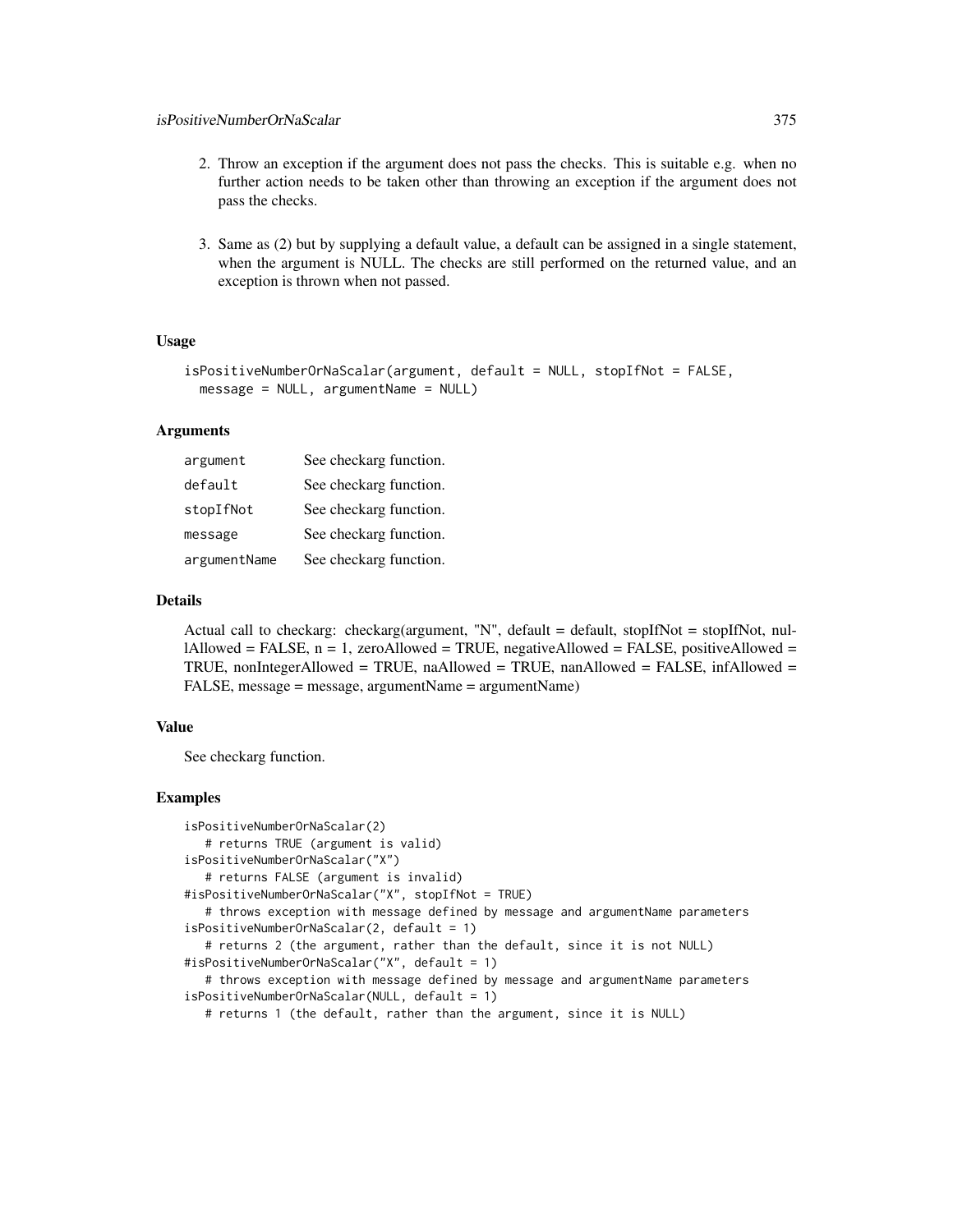#### isPositiveNumberOrNaScalarOrNull

*Wrapper for the checkarg function, using specific parameter settings.*

### Description

This function can be used in 3 ways:

- 1. Return TRUE or FALSE depending on whether the argument checks are passed. This is suitable e.g. for if statements that take further action if the argument does not pass the checks.
- 2. Throw an exception if the argument does not pass the checks. This is suitable e.g. when no further action needs to be taken other than throwing an exception if the argument does not pass the checks.
- 3. Same as (2) but by supplying a default value, a default can be assigned in a single statement, when the argument is NULL. The checks are still performed on the returned value, and an exception is thrown when not passed.

#### Usage

```
isPositiveNumberOrNaScalarOrNull(argument, default = NULL,
 stopIfNot = FALSE, message = NULL, argumentName = NULL)
```
## **Arguments**

| argument     | See checkarg function. |
|--------------|------------------------|
| default      | See checkarg function. |
| stopIfNot    | See checkarg function. |
| message      | See checkarg function. |
| argumentName | See checkarg function. |

#### Details

```
Actual call to checkarg: checkarg(argument, "N", default = default, stopIfNot = stopIfNot, nul-
lAllowed = TRUE, n = 1, zeroAllowed = TRUE, negativeAllowed = FALSE, positiveAllowed =
TRUE, nonIntegerAllowed = TRUE, naAllowed = TRUE, nanAllowed = FALSE, infAllowed =
FALSE, message = message, argumentName = argumentName)
```
# Value

See checkarg function.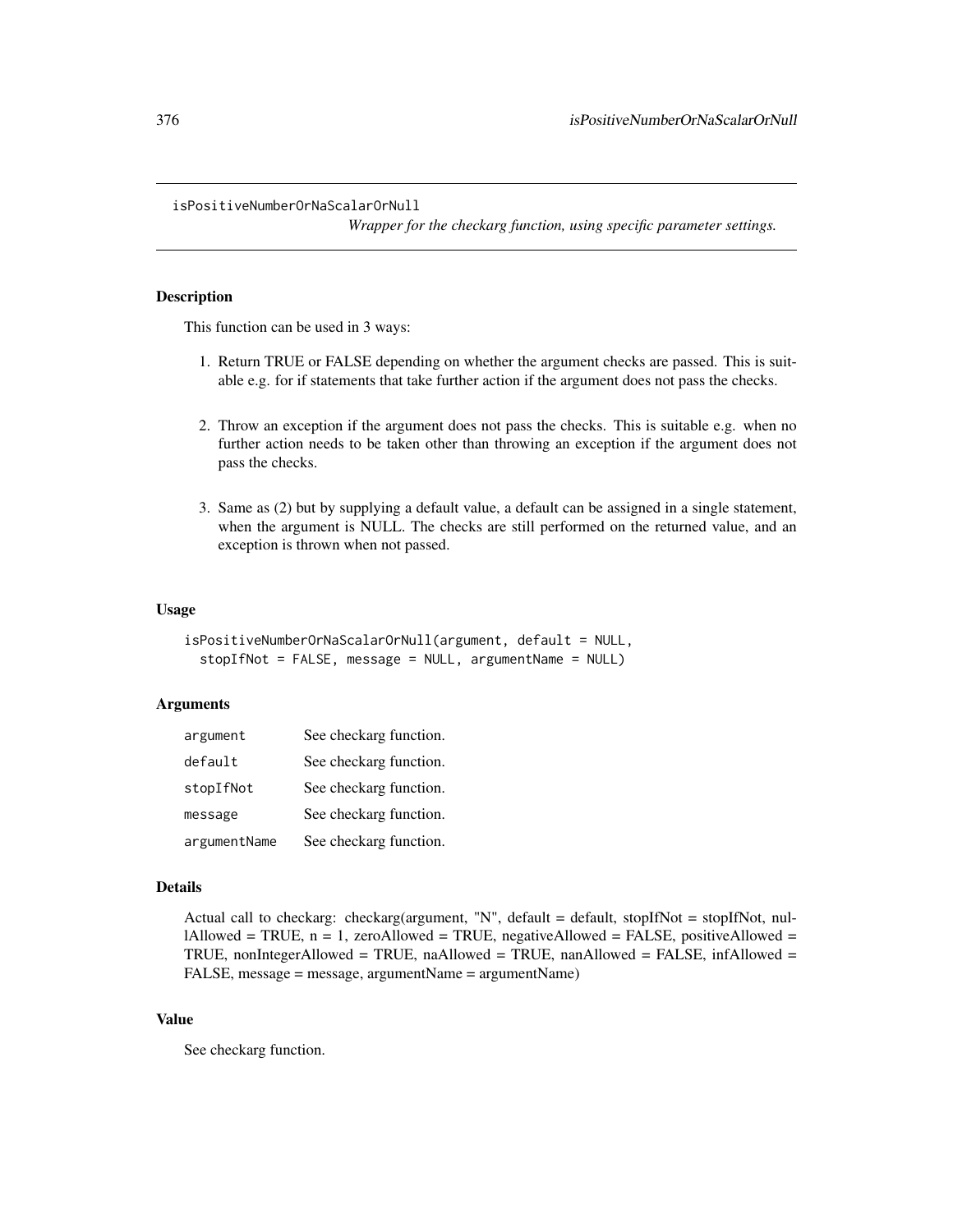## Examples

```
isPositiveNumberOrNaScalarOrNull(2)
   # returns TRUE (argument is valid)
isPositiveNumberOrNaScalarOrNull("X")
   # returns FALSE (argument is invalid)
#isPositiveNumberOrNaScalarOrNull("X", stopIfNot = TRUE)
   # throws exception with message defined by message and argumentName parameters
isPositiveNumberOrNaScalarOrNull(2, default = 1)
   # returns 2 (the argument, rather than the default, since it is not NULL)
#isPositiveNumberOrNaScalarOrNull("X", default = 1)
   # throws exception with message defined by message and argumentName parameters
isPositiveNumberOrNaScalarOrNull(NULL, default = 1)
  # returns 1 (the default, rather than the argument, since it is NULL)
```
isPositiveNumberOrNaVector

*Wrapper for the checkarg function, using specific parameter settings.*

# Description

This function can be used in 3 ways:

- 1. Return TRUE or FALSE depending on whether the argument checks are passed. This is suitable e.g. for if statements that take further action if the argument does not pass the checks.
- 2. Throw an exception if the argument does not pass the checks. This is suitable e.g. when no further action needs to be taken other than throwing an exception if the argument does not pass the checks.
- 3. Same as (2) but by supplying a default value, a default can be assigned in a single statement, when the argument is NULL. The checks are still performed on the returned value, and an exception is thrown when not passed.

#### Usage

```
isPositiveNumberOrNaVector(argument, default = NULL, stopIfNot = FALSE,
 n = NA, message = NULL, argumentName = NULL)
```
## Arguments

| argument     | See checkarg function. |
|--------------|------------------------|
| default      | See checkarg function. |
| stopIfNot    | See checkarg function. |
| n            | See checkarg function. |
| message      | See checkarg function. |
| argumentName | See checkarg function. |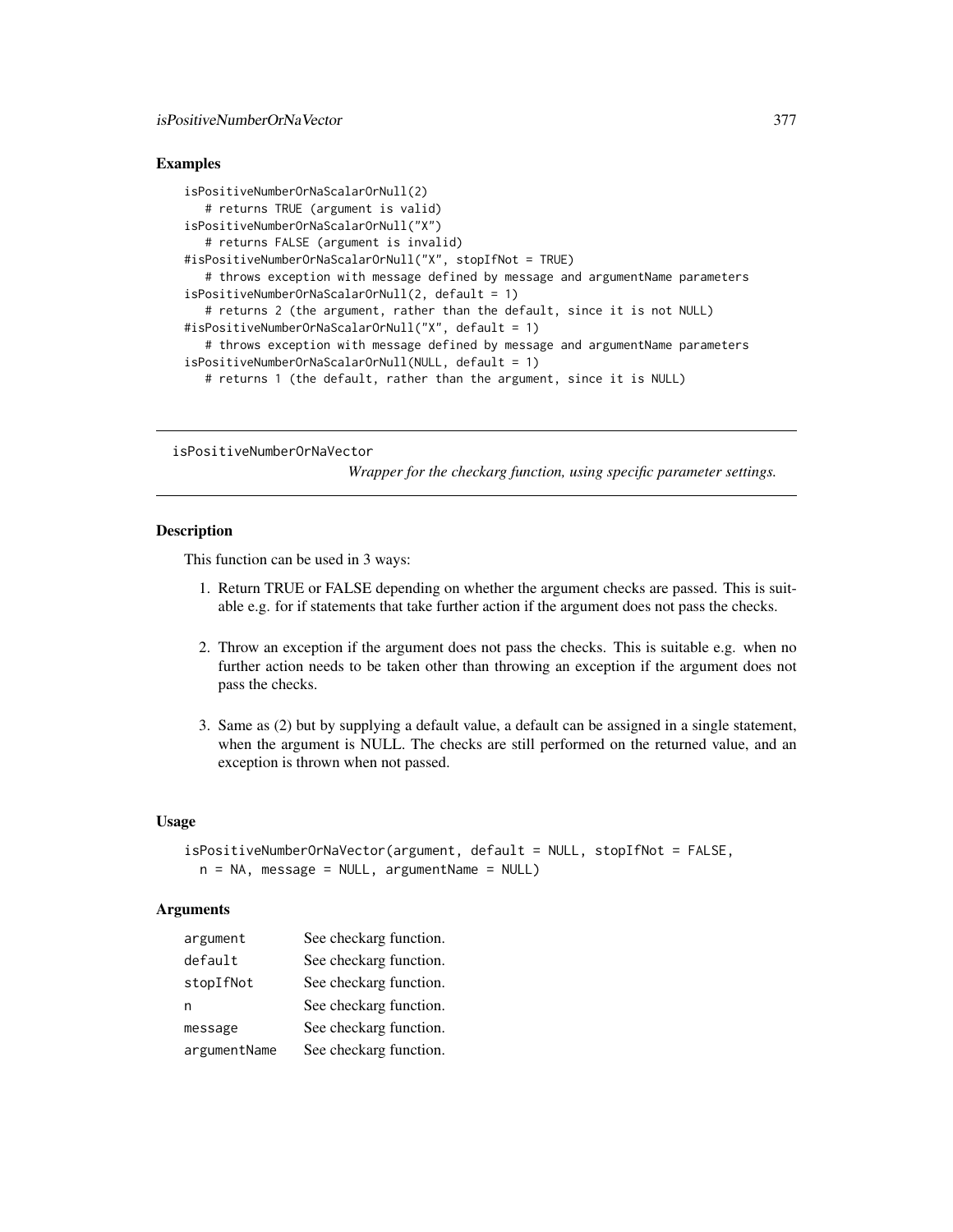# Details

Actual call to checkarg: checkarg(argument, "N", default = default, stopIfNot = stopIfNot, nullAllowed = FALSE, n = NA, zeroAllowed = TRUE, negativeAllowed = FALSE, positiveAllowed = TRUE, nonIntegerAllowed = TRUE, naAllowed = TRUE, nanAllowed = FALSE, infAllowed = FALSE, message = message, argumentName = argumentName)

#### Value

See checkarg function.

#### Examples

```
isPositiveNumberOrNaVector(2)
   # returns TRUE (argument is valid)
isPositiveNumberOrNaVector("X")
   # returns FALSE (argument is invalid)
#isPositiveNumberOrNaVector("X", stopIfNot = TRUE)
   # throws exception with message defined by message and argumentName parameters
isPositiveNumberOrNaVector(2, default = 1)
   # returns 2 (the argument, rather than the default, since it is not NULL)
#isPositiveNumberOrNaVector("X", default = 1)
   # throws exception with message defined by message and argumentName parameters
isPositiveNumberOrNaVector(NULL, default = 1)
  # returns 1 (the default, rather than the argument, since it is NULL)
```
isPositiveNumberOrNaVectorOrNull *Wrapper for the checkarg function, using specific parameter settings.*

# **Description**

This function can be used in 3 ways:

- 1. Return TRUE or FALSE depending on whether the argument checks are passed. This is suitable e.g. for if statements that take further action if the argument does not pass the checks.
- 2. Throw an exception if the argument does not pass the checks. This is suitable e.g. when no further action needs to be taken other than throwing an exception if the argument does not pass the checks.
- 3. Same as (2) but by supplying a default value, a default can be assigned in a single statement, when the argument is NULL. The checks are still performed on the returned value, and an exception is thrown when not passed.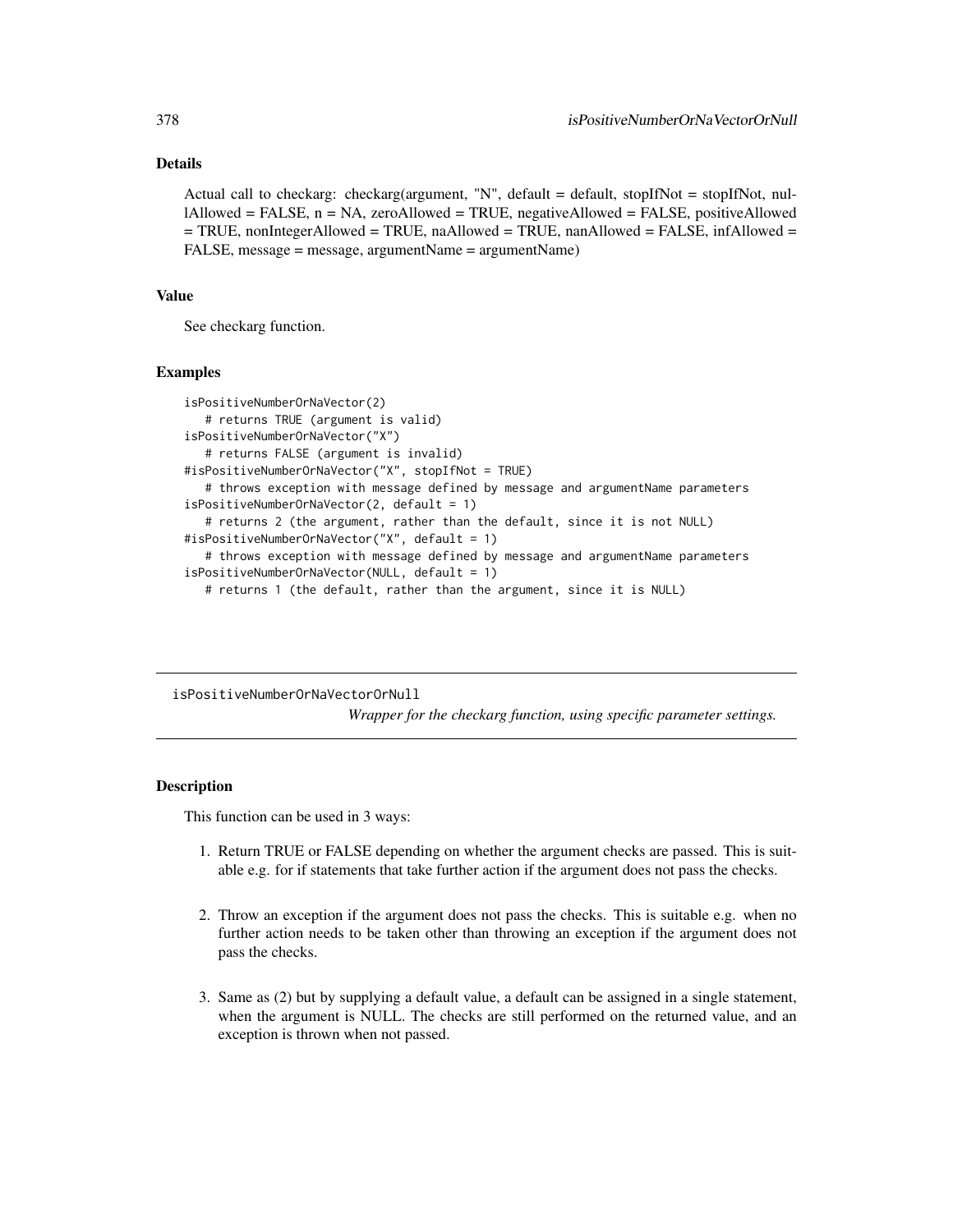#### Usage

```
isPositiveNumberOrNaVectorOrNull(argument, default = NULL,
  stopIfNot = FALSE, n = NA, message = NULL, argumentName = NULL)
```
## Arguments

| argument     | See checkarg function. |
|--------------|------------------------|
| default      | See checkarg function. |
| stopIfNot    | See checkarg function. |
| n            | See checkarg function. |
| message      | See checkarg function. |
| argumentName | See checkarg function. |

#### Details

Actual call to checkarg: checkarg(argument, "N", default = default, stopIfNot = stopIfNot, nul $l$ Allowed = TRUE, n = NA, zeroAllowed = TRUE, negativeAllowed = FALSE, positiveAllowed  $=$  TRUE, nonIntegerAllowed  $=$  TRUE, naAllowed  $=$  TRUE, nanAllowed  $=$  FALSE, infAllowed  $=$ FALSE, message = message, argumentName = argumentName)

#### Value

See checkarg function.

```
isPositiveNumberOrNaVectorOrNull(2)
  # returns TRUE (argument is valid)
isPositiveNumberOrNaVectorOrNull("X")
  # returns FALSE (argument is invalid)
#isPositiveNumberOrNaVectorOrNull("X", stopIfNot = TRUE)
   # throws exception with message defined by message and argumentName parameters
isPositiveNumberOrNaVectorOrNull(2, default = 1)
   # returns 2 (the argument, rather than the default, since it is not NULL)
#isPositiveNumberOrNaVectorOrNull("X", default = 1)
   # throws exception with message defined by message and argumentName parameters
isPositiveNumberOrNaVectorOrNull(NULL, default = 1)
   # returns 1 (the default, rather than the argument, since it is NULL)
```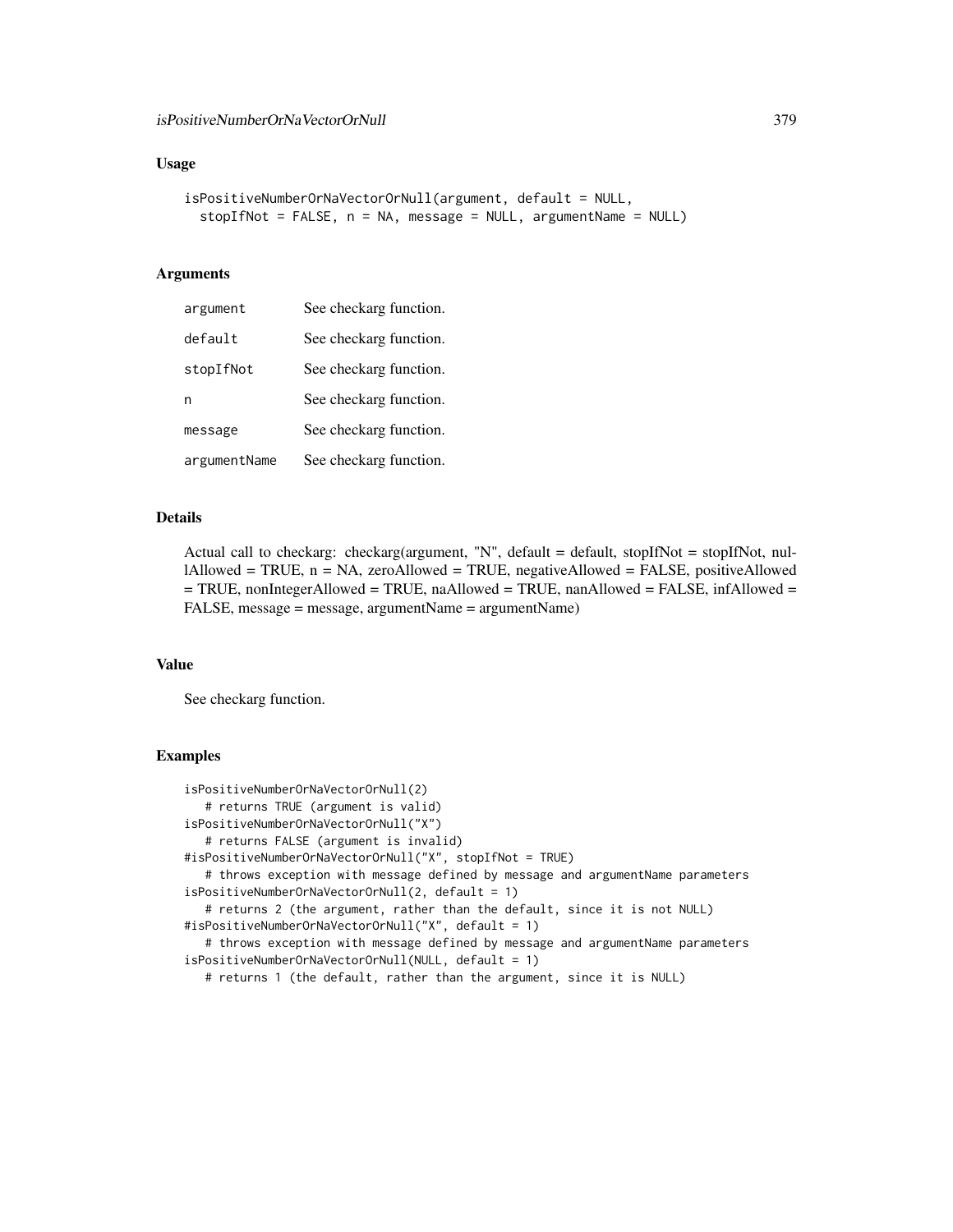isPositiveNumberScalar

*Wrapper for the checkarg function, using specific parameter settings.*

## Description

This function can be used in 3 ways:

- 1. Return TRUE or FALSE depending on whether the argument checks are passed. This is suitable e.g. for if statements that take further action if the argument does not pass the checks.
- 2. Throw an exception if the argument does not pass the checks. This is suitable e.g. when no further action needs to be taken other than throwing an exception if the argument does not pass the checks.
- 3. Same as (2) but by supplying a default value, a default can be assigned in a single statement, when the argument is NULL. The checks are still performed on the returned value, and an exception is thrown when not passed.

#### Usage

```
isPositiveNumberScalar(argument, default = NULL, stopIfNot = FALSE,
 message = NULL, argumentName = NULL)
```
## **Arguments**

| argument     | See checkarg function. |
|--------------|------------------------|
| default      | See checkarg function. |
| stopIfNot    | See checkarg function. |
| message      | See checkarg function. |
| argumentName | See checkarg function. |

#### Details

```
Actual call to checkarg: checkarg(argument, "N", default = default, stopIfNot = stopIfNot, nul-
\text{l}Allowed = FALSE, n = 1, zeroAllowed = TRUE, negativeAllowed = FALSE, positiveAllowed =
TRUE, nonIntegerAllowed = TRUE, naAllowed = FALSE, nanAllowed = FALSE, infAllowed =
FALSE, message = message, argumentName = argumentName)
```
# Value

See checkarg function.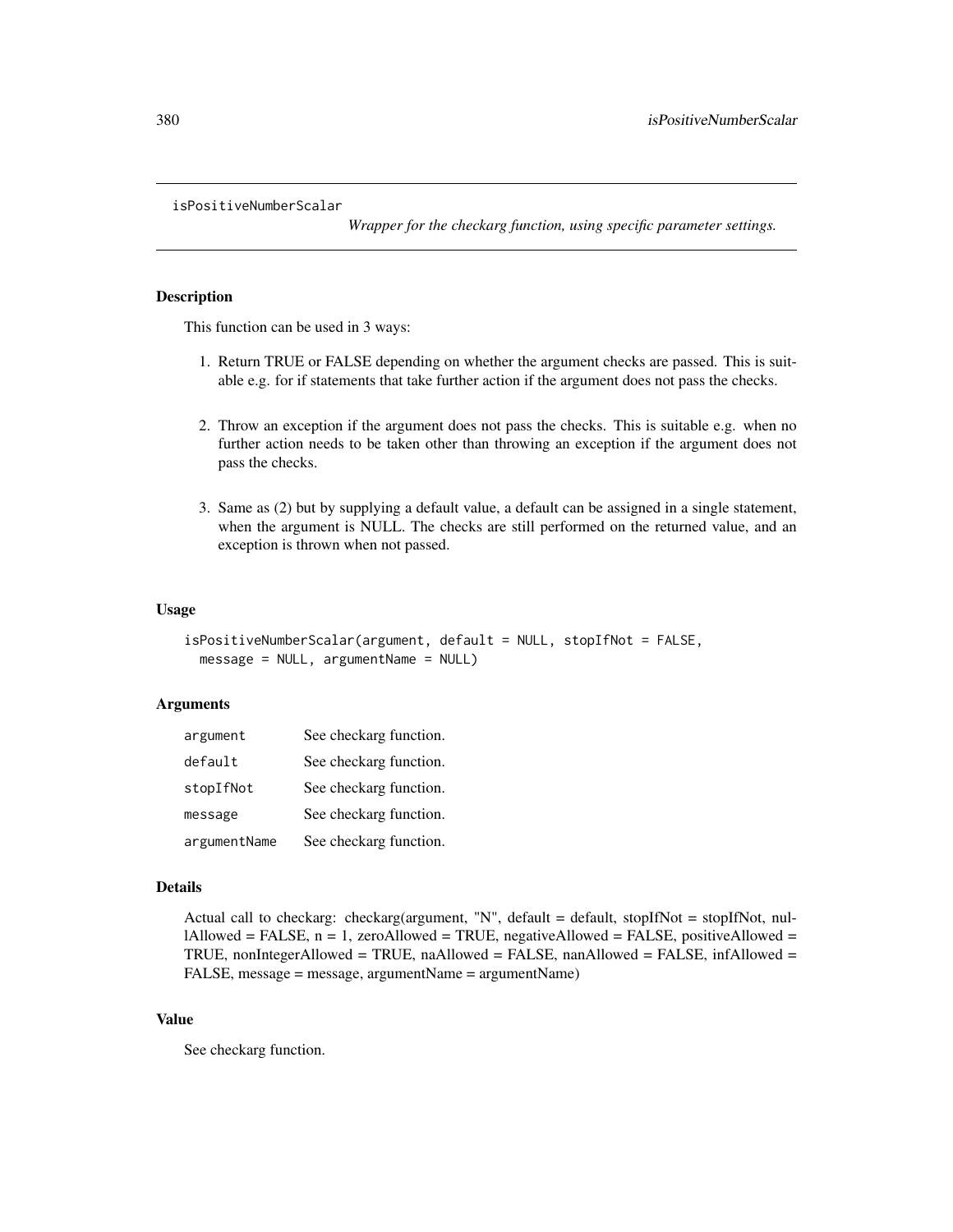## Examples

```
isPositiveNumberScalar(2)
   # returns TRUE (argument is valid)
isPositiveNumberScalar("X")
   # returns FALSE (argument is invalid)
#isPositiveNumberScalar("X", stopIfNot = TRUE)
   # throws exception with message defined by message and argumentName parameters
isPositiveNumberScalar(2, default = 1)
   # returns 2 (the argument, rather than the default, since it is not NULL)
#isPositiveNumberScalar("X", default = 1)
   # throws exception with message defined by message and argumentName parameters
isPositiveNumberScalar(NULL, default = 1)
  # returns 1 (the default, rather than the argument, since it is NULL)
```
isPositiveNumberScalarOrNull

*Wrapper for the checkarg function, using specific parameter settings.*

### **Description**

This function can be used in 3 ways:

- 1. Return TRUE or FALSE depending on whether the argument checks are passed. This is suitable e.g. for if statements that take further action if the argument does not pass the checks.
- 2. Throw an exception if the argument does not pass the checks. This is suitable e.g. when no further action needs to be taken other than throwing an exception if the argument does not pass the checks.
- 3. Same as (2) but by supplying a default value, a default can be assigned in a single statement, when the argument is NULL. The checks are still performed on the returned value, and an exception is thrown when not passed.

## Usage

```
isPositiveNumberScalarOrNull(argument, default = NULL, stopIfNot = FALSE,
 message = NULL, argumentName = NULL)
```
#### **Arguments**

| argument     | See checkarg function. |
|--------------|------------------------|
| default      | See checkarg function. |
| stopIfNot    | See checkarg function. |
| message      | See checkarg function. |
| argumentName | See checkarg function. |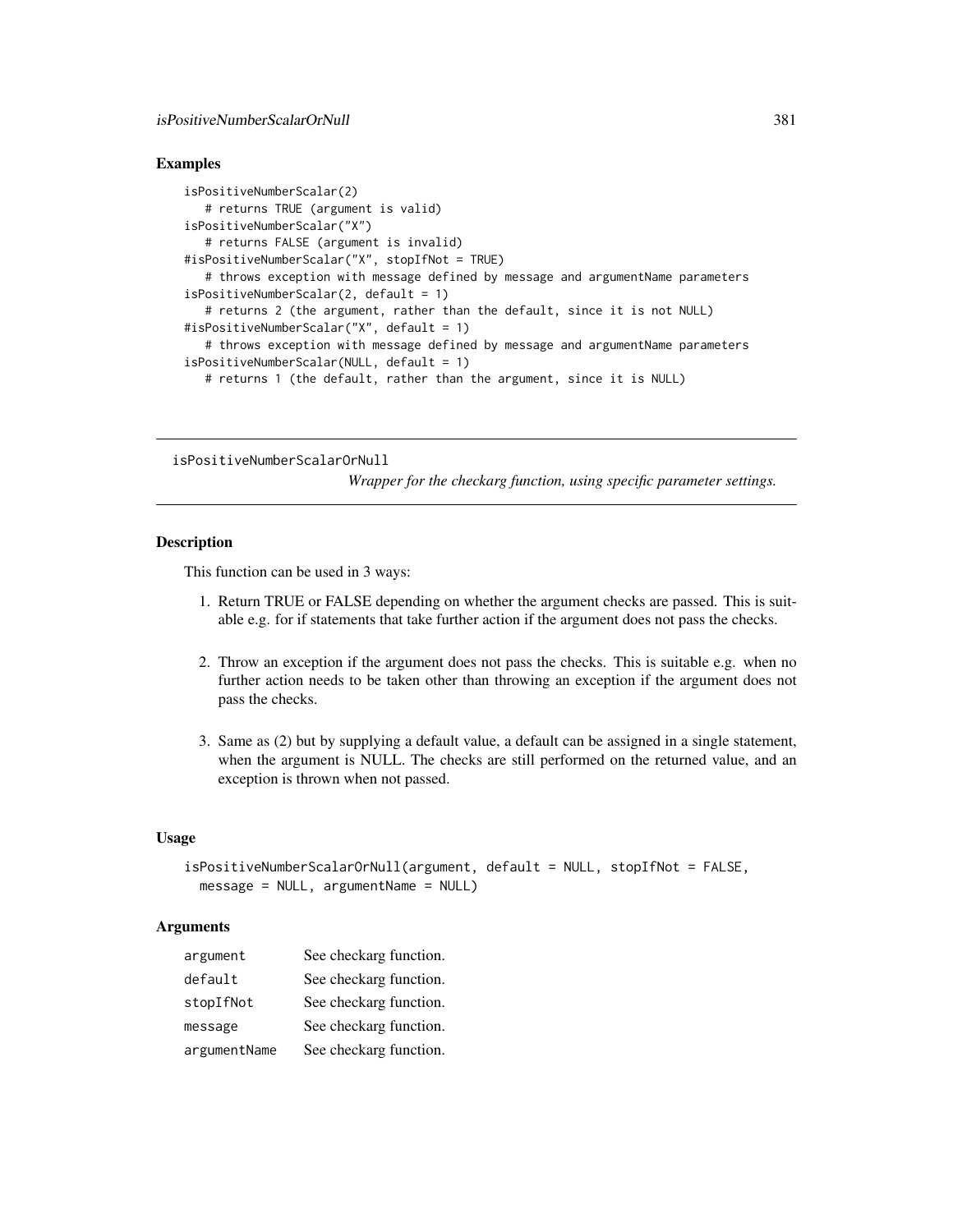# Details

Actual call to checkarg: checkarg(argument, "N", default = default, stopIfNot = stopIfNot, nullAllowed = TRUE, n = 1, zeroAllowed = TRUE, negativeAllowed = FALSE, positiveAllowed = TRUE, nonIntegerAllowed = TRUE, naAllowed = FALSE, nanAllowed = FALSE, infAllowed = FALSE, message = message, argumentName = argumentName)

#### Value

See checkarg function.

### Examples

```
isPositiveNumberScalarOrNull(2)
   # returns TRUE (argument is valid)
isPositiveNumberScalarOrNull("X")
   # returns FALSE (argument is invalid)
#isPositiveNumberScalarOrNull("X", stopIfNot = TRUE)
   # throws exception with message defined by message and argumentName parameters
isPositiveNumberScalarOrNull(2, default = 1)
   # returns 2 (the argument, rather than the default, since it is not NULL)
#isPositiveNumberScalarOrNull("X", default = 1)
   # throws exception with message defined by message and argumentName parameters
isPositiveNumberScalarOrNull(NULL, default = 1)
  # returns 1 (the default, rather than the argument, since it is NULL)
```
isPositiveNumberVector

*Wrapper for the checkarg function, using specific parameter settings.*

# Description

This function can be used in 3 ways:

- 1. Return TRUE or FALSE depending on whether the argument checks are passed. This is suitable e.g. for if statements that take further action if the argument does not pass the checks.
- 2. Throw an exception if the argument does not pass the checks. This is suitable e.g. when no further action needs to be taken other than throwing an exception if the argument does not pass the checks.
- 3. Same as (2) but by supplying a default value, a default can be assigned in a single statement, when the argument is NULL. The checks are still performed on the returned value, and an exception is thrown when not passed.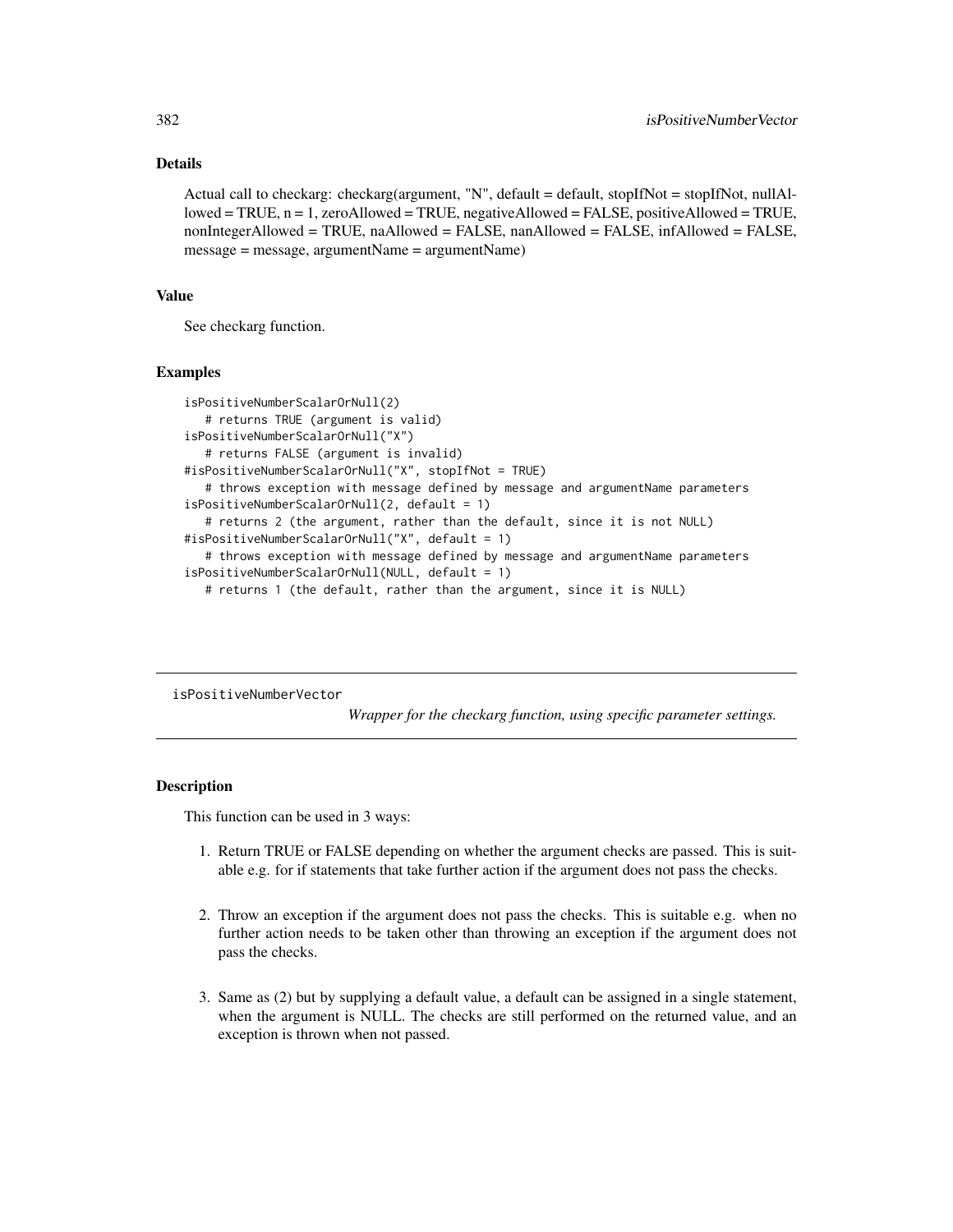## isPositiveNumberVector 383

#### Usage

```
isPositiveNumberVector(argument, default = NULL, stopIfNot = FALSE,
 n = NA, message = NULL, argumentName = NULL)
```
## Arguments

| argument     | See checkarg function. |
|--------------|------------------------|
| default      | See checkarg function. |
| stopIfNot    | See checkarg function. |
| n            | See checkarg function. |
| message      | See checkarg function. |
| argumentName | See checkarg function. |

#### Details

Actual call to checkarg: checkarg(argument, "N", default = default, stopIfNot = stopIfNot, nullAllowed = FALSE,  $n = NA$ , zeroAllowed = TRUE, negativeAllowed = FALSE, positiveAllowed = TRUE, nonIntegerAllowed = TRUE, naAllowed = FALSE, nanAllowed = FALSE, infAllowed = FALSE, message = message, argumentName = argumentName)

#### Value

See checkarg function.

```
isPositiveNumberVector(2)
  # returns TRUE (argument is valid)
isPositiveNumberVector("X")
  # returns FALSE (argument is invalid)
#isPositiveNumberVector("X", stopIfNot = TRUE)
   # throws exception with message defined by message and argumentName parameters
isPositiveNumberVector(2, default = 1)
   # returns 2 (the argument, rather than the default, since it is not NULL)
#isPositiveNumberVector("X", default = 1)
   # throws exception with message defined by message and argumentName parameters
isPositiveNumberVector(NULL, default = 1)
   # returns 1 (the default, rather than the argument, since it is NULL)
```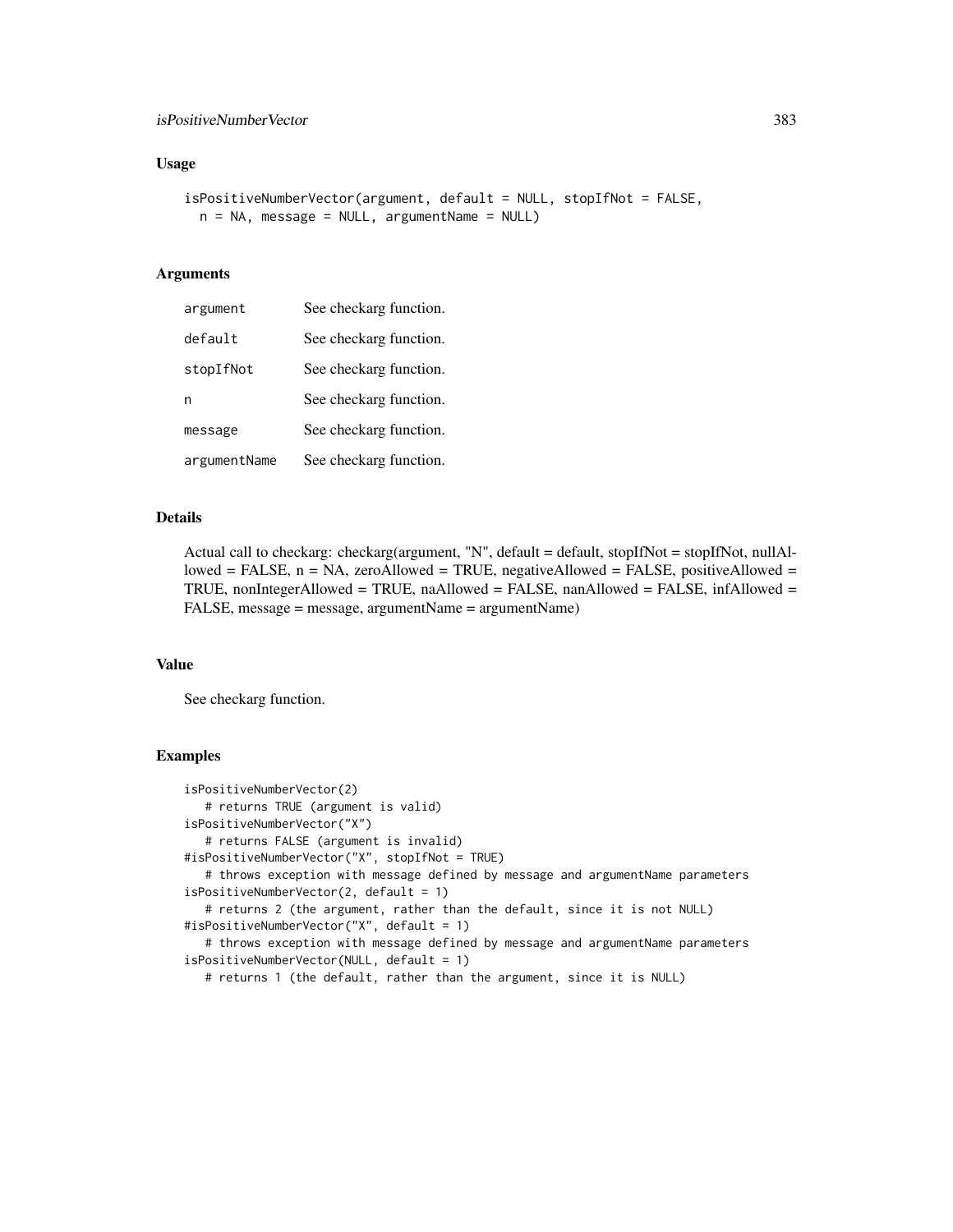```
isPositiveNumberVectorOrNull
```
*Wrapper for the checkarg function, using specific parameter settings.*

# Description

This function can be used in 3 ways:

- 1. Return TRUE or FALSE depending on whether the argument checks are passed. This is suitable e.g. for if statements that take further action if the argument does not pass the checks.
- 2. Throw an exception if the argument does not pass the checks. This is suitable e.g. when no further action needs to be taken other than throwing an exception if the argument does not pass the checks.
- 3. Same as (2) but by supplying a default value, a default can be assigned in a single statement, when the argument is NULL. The checks are still performed on the returned value, and an exception is thrown when not passed.

# Usage

```
isPositiveNumberVectorOrNull(argument, default = NULL, stopIfNot = FALSE,
 n = NA, message = NULL, argumentName = NULL)
```
## **Arguments**

| argument     | See checkarg function. |
|--------------|------------------------|
| default      | See checkarg function. |
| stopIfNot    | See checkarg function. |
| n            | See checkarg function. |
| message      | See checkarg function. |
| argumentName | See checkarg function. |

#### Details

Actual call to checkarg: checkarg(argument, "N", default = default, stopIfNot = stopIfNot, nul- $\text{l}$ Allowed = TRUE, n = NA, zeroAllowed = TRUE, negativeAllowed = FALSE, positiveAllowed = TRUE, nonIntegerAllowed = TRUE, naAllowed = FALSE, nanAllowed = FALSE, infAllowed = FALSE, message = message, argumentName = argumentName)

# Value

See checkarg function.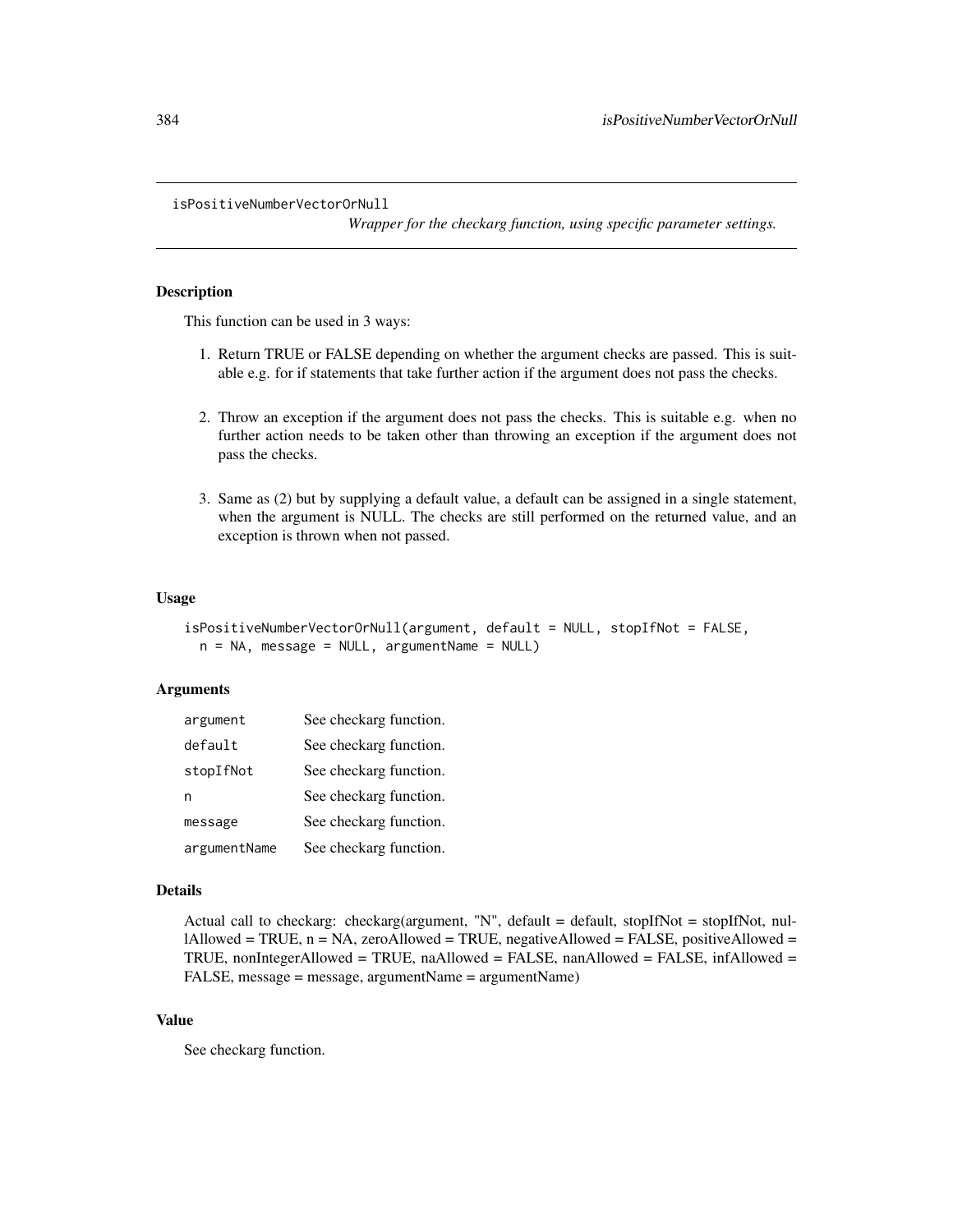## Examples

```
isPositiveNumberVectorOrNull(2)
   # returns TRUE (argument is valid)
isPositiveNumberVectorOrNull("X")
   # returns FALSE (argument is invalid)
#isPositiveNumberVectorOrNull("X", stopIfNot = TRUE)
   # throws exception with message defined by message and argumentName parameters
isPositiveNumberVectorOrNull(2, default = 1)
   # returns 2 (the argument, rather than the default, since it is not NULL)
#isPositiveNumberVectorOrNull("X", default = 1)
   # throws exception with message defined by message and argumentName parameters
isPositiveNumberVectorOrNull(NULL, default = 1)
   # returns 1 (the default, rather than the argument, since it is NULL)
```
isStrictlyNegativeIntegerOrInfScalar *Wrapper for the checkarg function, using specific parameter settings.*

### **Description**

This function can be used in 3 ways:

- 1. Return TRUE or FALSE depending on whether the argument checks are passed. This is suitable e.g. for if statements that take further action if the argument does not pass the checks.
- 2. Throw an exception if the argument does not pass the checks. This is suitable e.g. when no further action needs to be taken other than throwing an exception if the argument does not pass the checks.
- 3. Same as (2) but by supplying a default value, a default can be assigned in a single statement, when the argument is NULL. The checks are still performed on the returned value, and an exception is thrown when not passed.

## Usage

```
isStrictlyNegativeIntegerOrInfScalar(argument, default = NULL,
 stopIfNot = FALSE, message = NULL, argumentName = NULL)
```
## **Arguments**

| argument     | See checkarg function. |
|--------------|------------------------|
| default      | See checkarg function. |
| stopIfNot    | See checkarg function. |
| message      | See checkarg function. |
| argumentName | See checkarg function. |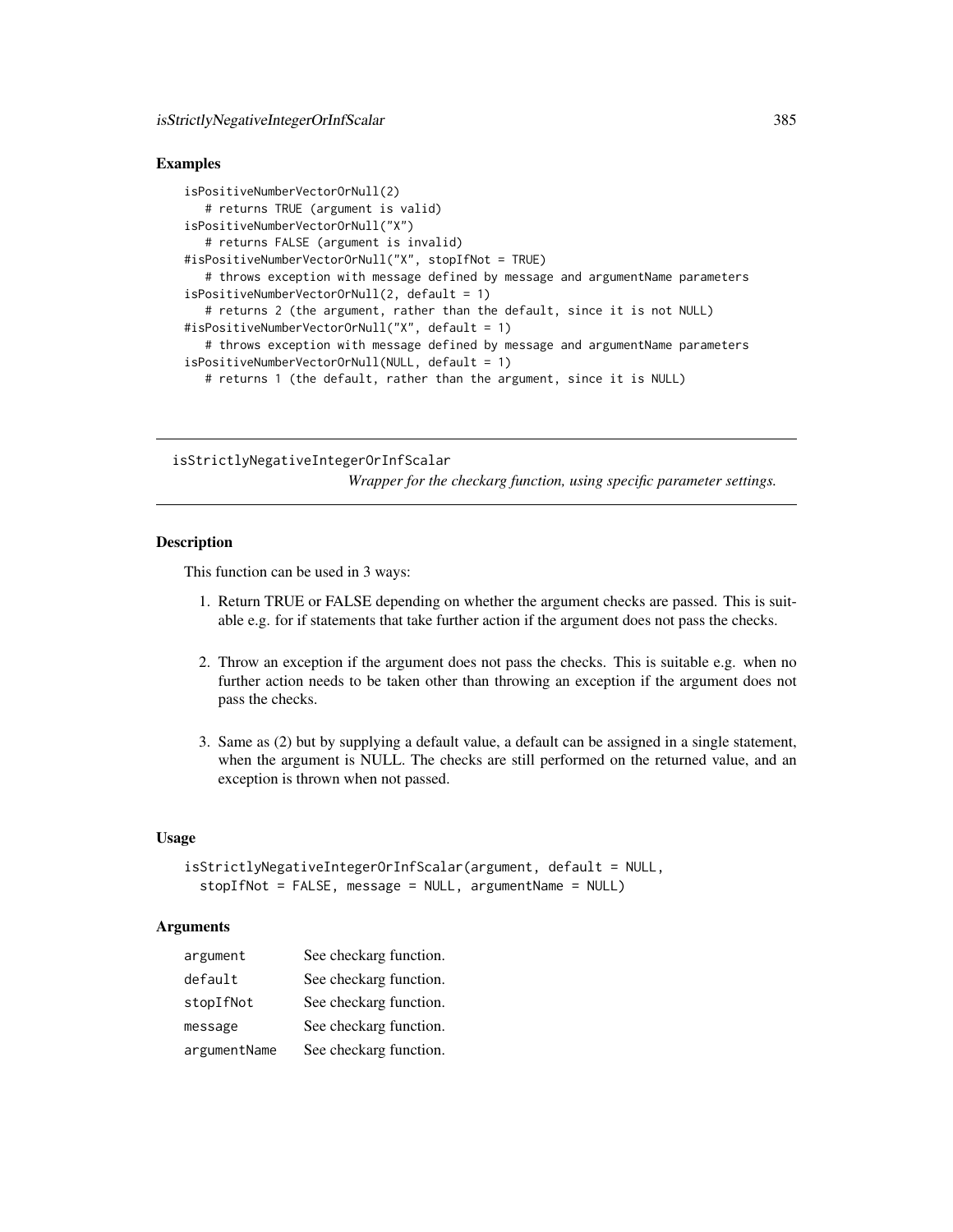# Details

Actual call to checkarg: checkarg(argument, "N", default = default, stopIfNot = stopIfNot, nul- $1$ Allowed = FALSE,  $n = 1$ , zeroAllowed = FALSE, negativeAllowed = TRUE, positiveAllowed = FALSE, nonIntegerAllowed = FALSE, naAllowed = FALSE, nanAllowed = FALSE, infAllowed = TRUE, message = message, argumentName = argumentName)

#### Value

See checkarg function.

#### Examples

```
isStrictlyNegativeIntegerOrInfScalar(-2)
   # returns TRUE (argument is valid)
isStrictlyNegativeIntegerOrInfScalar("X")
   # returns FALSE (argument is invalid)
#isStrictlyNegativeIntegerOrInfScalar("X", stopIfNot = TRUE)
   # throws exception with message defined by message and argumentName parameters
isStrictlyNegativeIntegerOrInfScalar(-2, default = -1)
   # returns -2 (the argument, rather than the default, since it is not NULL)
#isStrictlyNegativeIntegerOrInfScalar("X", default = -1)
   # throws exception with message defined by message and argumentName parameters
isStrictlyNegativeIntegerOrInfScalar(NULL, default = -1)
  # returns -1 (the default, rather than the argument, since it is NULL)
```
isStrictlyNegativeIntegerOrInfScalarOrNull *Wrapper for the checkarg function, using specific parameter settings.*

# **Description**

This function can be used in 3 ways:

- 1. Return TRUE or FALSE depending on whether the argument checks are passed. This is suitable e.g. for if statements that take further action if the argument does not pass the checks.
- 2. Throw an exception if the argument does not pass the checks. This is suitable e.g. when no further action needs to be taken other than throwing an exception if the argument does not pass the checks.
- 3. Same as (2) but by supplying a default value, a default can be assigned in a single statement, when the argument is NULL. The checks are still performed on the returned value, and an exception is thrown when not passed.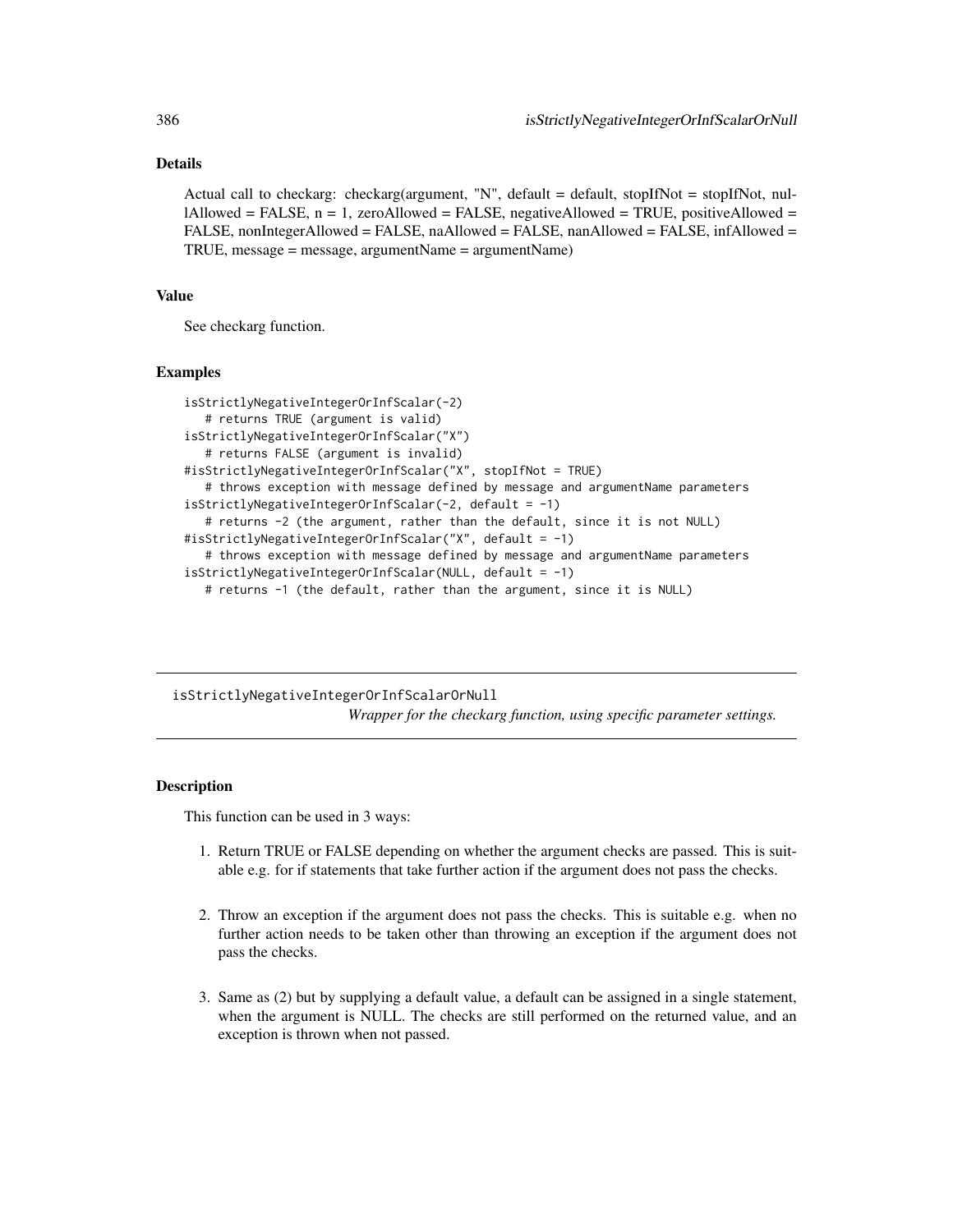### Usage

```
isStrictlyNegativeIntegerOrInfScalarOrNull(argument, default = NULL,
  stopIfNot = FALSE, message = NULL, argumentName = NULL)
```
#### Arguments

| argument     | See checkarg function. |
|--------------|------------------------|
| default      | See checkarg function. |
| stopIfNot    | See checkarg function. |
| message      | See checkarg function. |
| argumentName | See checkarg function. |

# Details

Actual call to checkarg: checkarg(argument, "N", default = default, stopIfNot = stopIfNot, nullAllowed = TRUE,  $n = 1$ , zeroAllowed = FALSE, negativeAllowed = TRUE, positiveAllowed = FALSE, nonIntegerAllowed = FALSE, naAllowed = FALSE, nanAllowed = FALSE, infAllowed = TRUE, message = message, argumentName = argumentName)

## Value

See checkarg function.

# Examples

```
isStrictlyNegativeIntegerOrInfScalarOrNull(-2)
   # returns TRUE (argument is valid)
isStrictlyNegativeIntegerOrInfScalarOrNull("X")
   # returns FALSE (argument is invalid)
#isStrictlyNegativeIntegerOrInfScalarOrNull("X", stopIfNot = TRUE)
   # throws exception with message defined by message and argumentName parameters
isStrictlyNegativeIntegerOrInfScalarOrNull(-2, default = -1)
   # returns -2 (the argument, rather than the default, since it is not NULL)
#isStrictlyNegativeIntegerOrInfScalarOrNull("X", default = -1)
   # throws exception with message defined by message and argumentName parameters
isStrictlyNegativeIntegerOrInfScalarOrNull(NULL, default = -1)
  # returns -1 (the default, rather than the argument, since it is NULL)
```
## isStrictlyNegativeIntegerOrInfVector

*Wrapper for the checkarg function, using specific parameter settings.*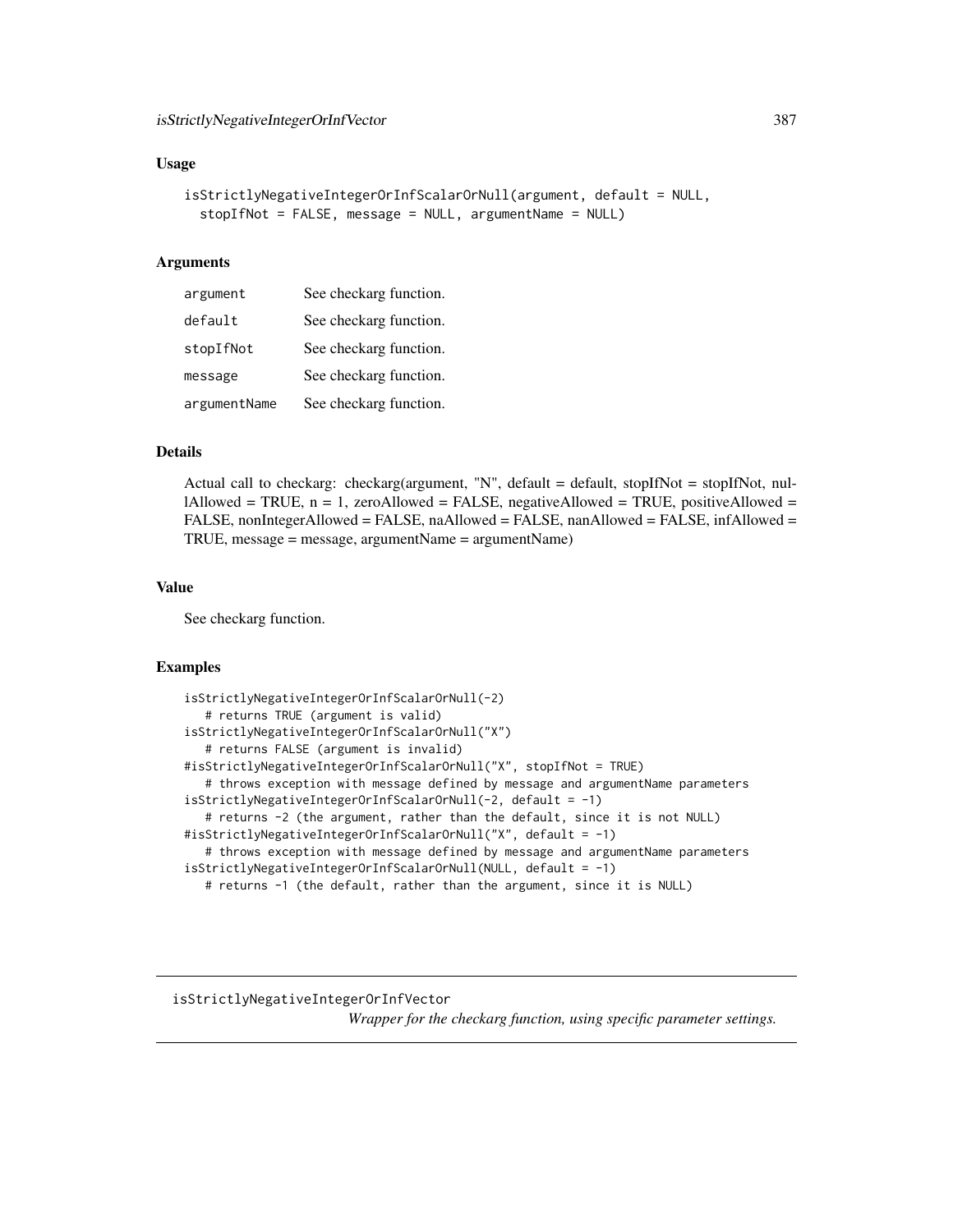## Description

This function can be used in 3 ways:

- 1. Return TRUE or FALSE depending on whether the argument checks are passed. This is suitable e.g. for if statements that take further action if the argument does not pass the checks.
- 2. Throw an exception if the argument does not pass the checks. This is suitable e.g. when no further action needs to be taken other than throwing an exception if the argument does not pass the checks.
- 3. Same as (2) but by supplying a default value, a default can be assigned in a single statement, when the argument is NULL. The checks are still performed on the returned value, and an exception is thrown when not passed.

#### Usage

```
isStrictlyNegativeIntegerOrInfVector(argument, default = NULL,
 stopIfNot = FALSE, n = NA, message = NULL, argumentName = NULL)
```
## Arguments

| argument     | See checkarg function. |
|--------------|------------------------|
| default      | See checkarg function. |
| stopIfNot    | See checkarg function. |
| n            | See checkarg function. |
| message      | See checkarg function. |
| argumentName | See checkarg function. |

## Details

Actual call to checkarg: checkarg(argument, "N", default = default, stopIfNot = stopIfNot, nullAllowed = FALSE,  $n = NA$ , zeroAllowed = FALSE, negativeAllowed = TRUE, positiveAllowed = FALSE, nonIntegerAllowed = FALSE, naAllowed = FALSE, nanAllowed = FALSE, infAllowed = TRUE, message = message, argumentName = argumentName)

## Value

See checkarg function.

```
isStrictlyNegativeIntegerOrInfVector(-2)
  # returns TRUE (argument is valid)
isStrictlyNegativeIntegerOrInfVector("X")
  # returns FALSE (argument is invalid)
#isStrictlyNegativeIntegerOrInfVector("X", stopIfNot = TRUE)
  # throws exception with message defined by message and argumentName parameters
```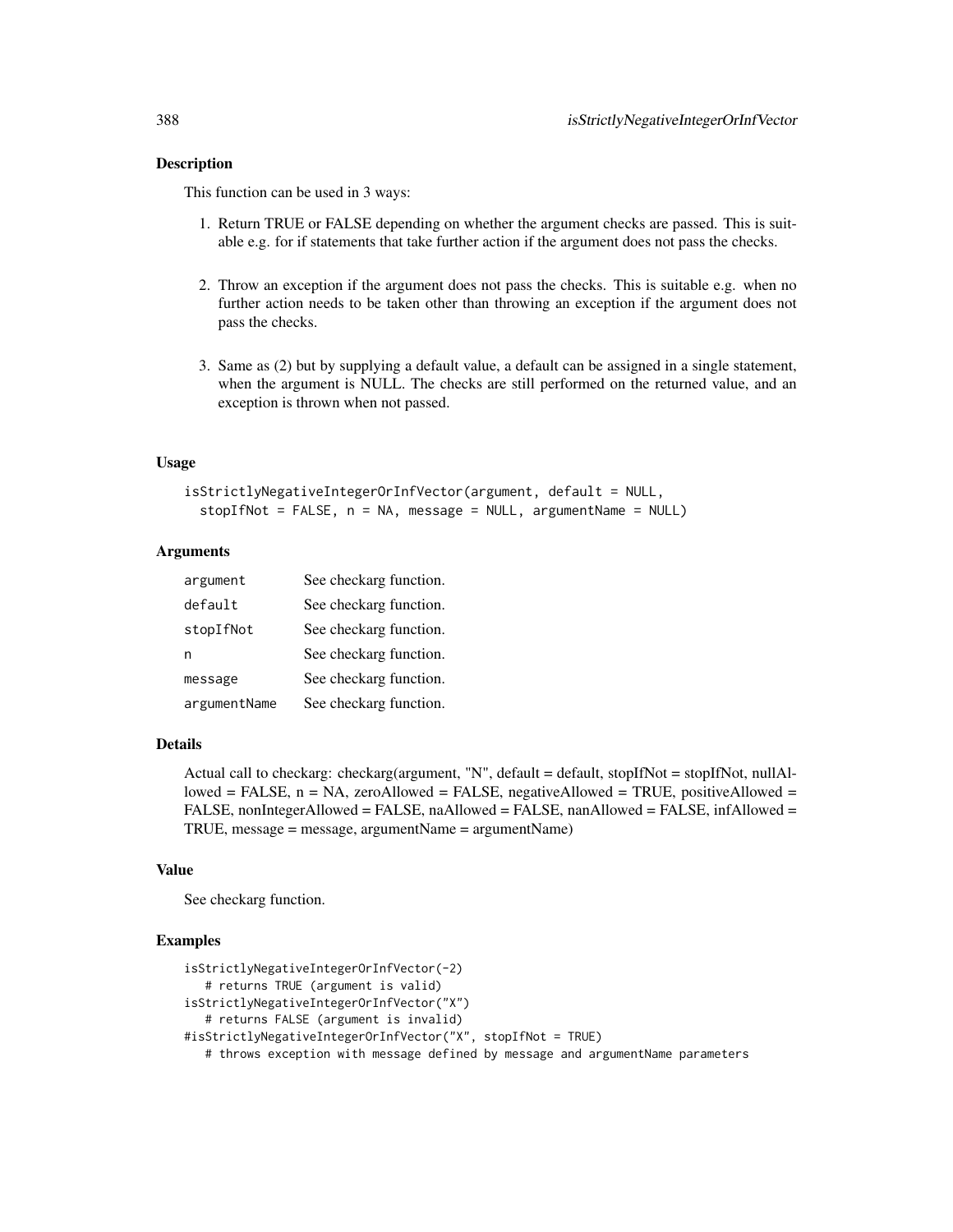```
isStrictlyNegativeIntegerOrInfVector(-2, default = -1)
   # returns -2 (the argument, rather than the default, since it is not NULL)
#isStrictlyNegativeIntegerOrInfVector("X", default = -1)
   # throws exception with message defined by message and argumentName parameters
isStrictlyNegativeIntegerOrInfVector(NULL, default = -1)
   # returns -1 (the default, rather than the argument, since it is NULL)
```
isStrictlyNegativeIntegerOrInfVectorOrNull *Wrapper for the checkarg function, using specific parameter settings.*

# Description

This function can be used in 3 ways:

- 1. Return TRUE or FALSE depending on whether the argument checks are passed. This is suitable e.g. for if statements that take further action if the argument does not pass the checks.
- 2. Throw an exception if the argument does not pass the checks. This is suitable e.g. when no further action needs to be taken other than throwing an exception if the argument does not pass the checks.
- 3. Same as (2) but by supplying a default value, a default can be assigned in a single statement, when the argument is NULL. The checks are still performed on the returned value, and an exception is thrown when not passed.

#### Usage

```
isStrictlyNegativeIntegerOrInfVectorOrNull(argument, default = NULL,
  stopIfNot = FALSE, n = NA, message = NULL, argumentName = NULL)
```
#### Arguments

| argument     | See checkarg function. |
|--------------|------------------------|
| default      | See checkarg function. |
| stopIfNot    | See checkarg function. |
| n            | See checkarg function. |
| message      | See checkarg function. |
| argumentName | See checkarg function. |

#### Details

Actual call to checkarg: checkarg(argument, "N", default = default, stopIfNot = stopIfNot, nullAllowed = TRUE,  $n = NA$ , zeroAllowed = FALSE, negativeAllowed = TRUE, positiveAllowed = FALSE, nonIntegerAllowed = FALSE, naAllowed = FALSE, nanAllowed = FALSE, infAllowed = TRUE, message = message, argumentName = argumentName)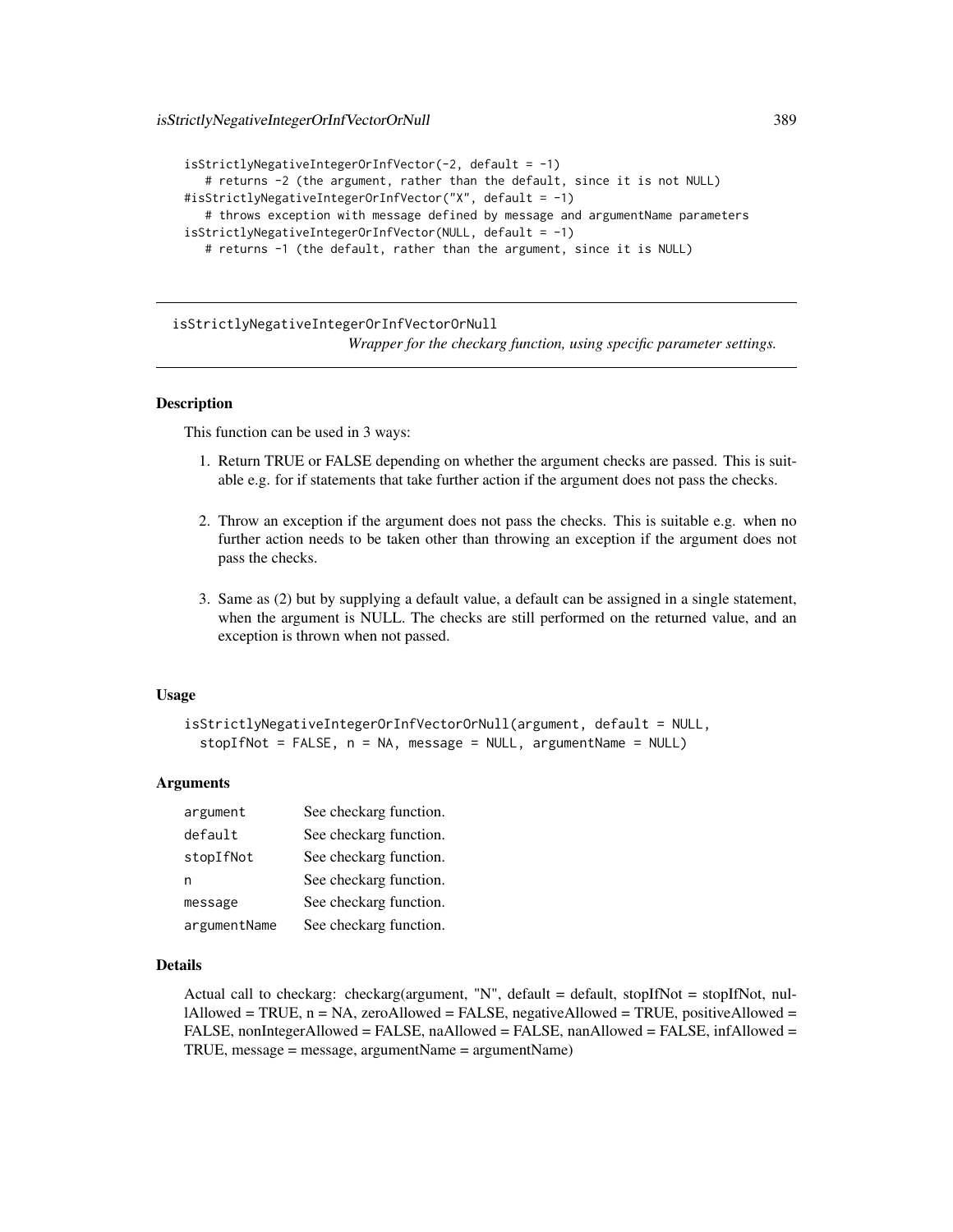# Value

See checkarg function.

## Examples

```
isStrictlyNegativeIntegerOrInfVectorOrNull(-2)
  # returns TRUE (argument is valid)
isStrictlyNegativeIntegerOrInfVectorOrNull("X")
  # returns FALSE (argument is invalid)
#isStrictlyNegativeIntegerOrInfVectorOrNull("X", stopIfNot = TRUE)
  # throws exception with message defined by message and argumentName parameters
isStrictlyNegativeIntegerOrInfVectorOrNull(-2, default = -1)
  # returns -2 (the argument, rather than the default, since it is not NULL)
#isStrictlyNegativeIntegerOrInfVectorOrNull("X", default = -1)
  # throws exception with message defined by message and argumentName parameters
isStrictlyNegativeIntegerOrInfVectorOrNull(NULL, default = -1)
  # returns -1 (the default, rather than the argument, since it is NULL)
```
isStrictlyNegativeIntegerOrNanOrInfScalar

*Wrapper for the checkarg function, using specific parameter settings.*

### Description

This function can be used in 3 ways:

- 1. Return TRUE or FALSE depending on whether the argument checks are passed. This is suitable e.g. for if statements that take further action if the argument does not pass the checks.
- 2. Throw an exception if the argument does not pass the checks. This is suitable e.g. when no further action needs to be taken other than throwing an exception if the argument does not pass the checks.
- 3. Same as (2) but by supplying a default value, a default can be assigned in a single statement, when the argument is NULL. The checks are still performed on the returned value, and an exception is thrown when not passed.

# Usage

```
isStrictlyNegativeIntegerOrNanOrInfScalar(argument, default = NULL,
 stopIfNot = FALSE, message = NULL, argumentName = NULL)
```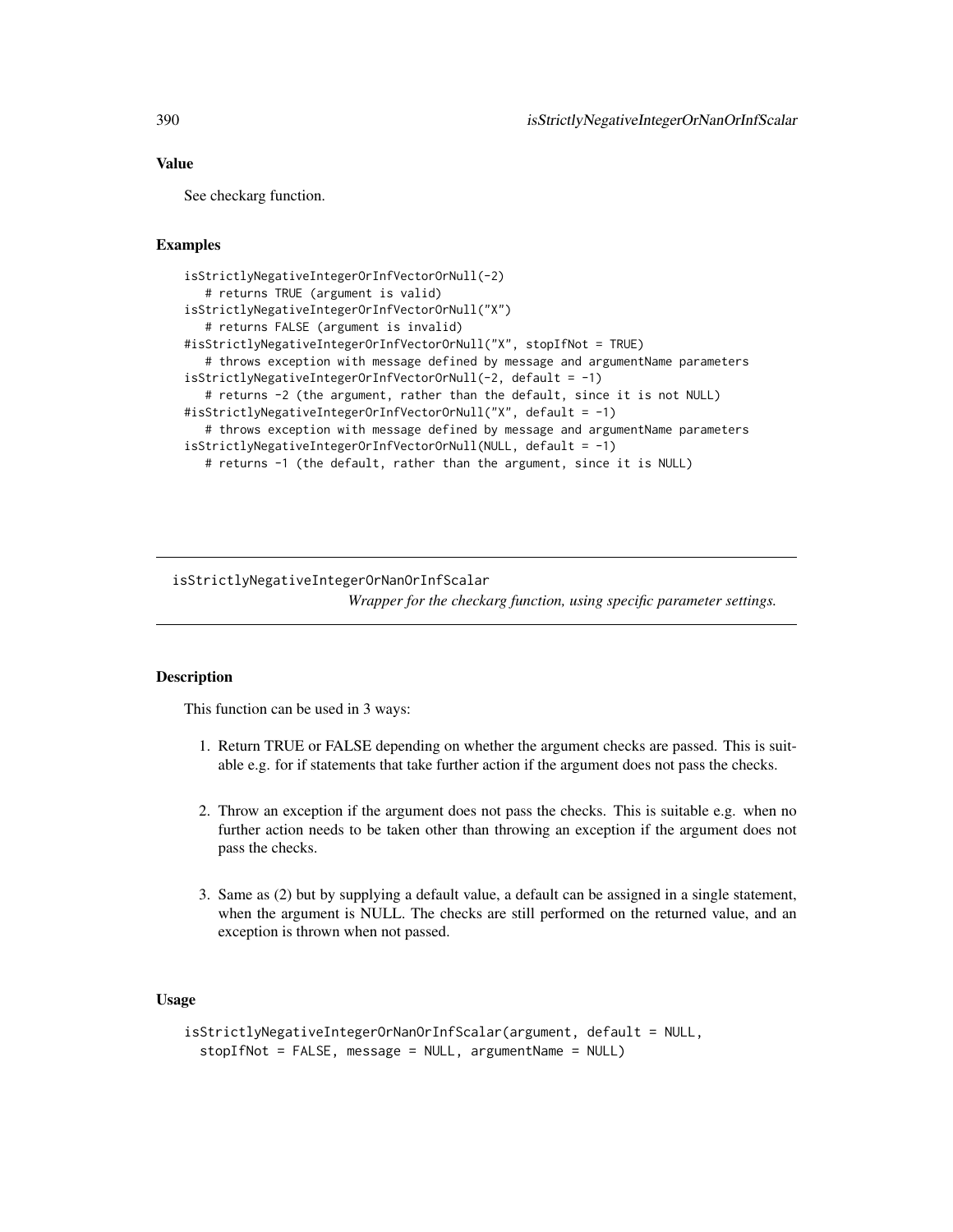## **Arguments**

| argument     | See checkarg function. |
|--------------|------------------------|
| default      | See checkarg function. |
| stopIfNot    | See checkarg function. |
| message      | See checkarg function. |
| argumentName | See checkarg function. |

# Details

Actual call to checkarg: checkarg(argument, "N", default = default, stopIfNot = stopIfNot, nullAllowed = FALSE,  $n = 1$ , zeroAllowed = FALSE, negativeAllowed = TRUE, positiveAllowed = FALSE, nonIntegerAllowed = FALSE, naAllowed = FALSE, nanAllowed = TRUE, infAllowed = TRUE, message = message, argumentName = argumentName)

# Value

See checkarg function.

# Examples

```
isStrictlyNegativeIntegerOrNanOrInfScalar(-2)
   # returns TRUE (argument is valid)
isStrictlyNegativeIntegerOrNanOrInfScalar("X")
   # returns FALSE (argument is invalid)
#isStrictlyNegativeIntegerOrNanOrInfScalar("X", stopIfNot = TRUE)
   # throws exception with message defined by message and argumentName parameters
isStrictlyNegativeIntegerOrNanOrInfScalar(-2, default = -1)
   # returns -2 (the argument, rather than the default, since it is not NULL)
#isStrictlyNegativeIntegerOrNanOrInfScalar("X", default = -1)
   # throws exception with message defined by message and argumentName parameters
isStrictlyNegativeIntegerOrNanOrInfScalar(NULL, default = -1)
   # returns -1 (the default, rather than the argument, since it is NULL)
```
isStrictlyNegativeIntegerOrNanOrInfScalarOrNull *Wrapper for the checkarg function, using specific parameter settings.*

## **Description**

This function can be used in 3 ways:

1. Return TRUE or FALSE depending on whether the argument checks are passed. This is suitable e.g. for if statements that take further action if the argument does not pass the checks.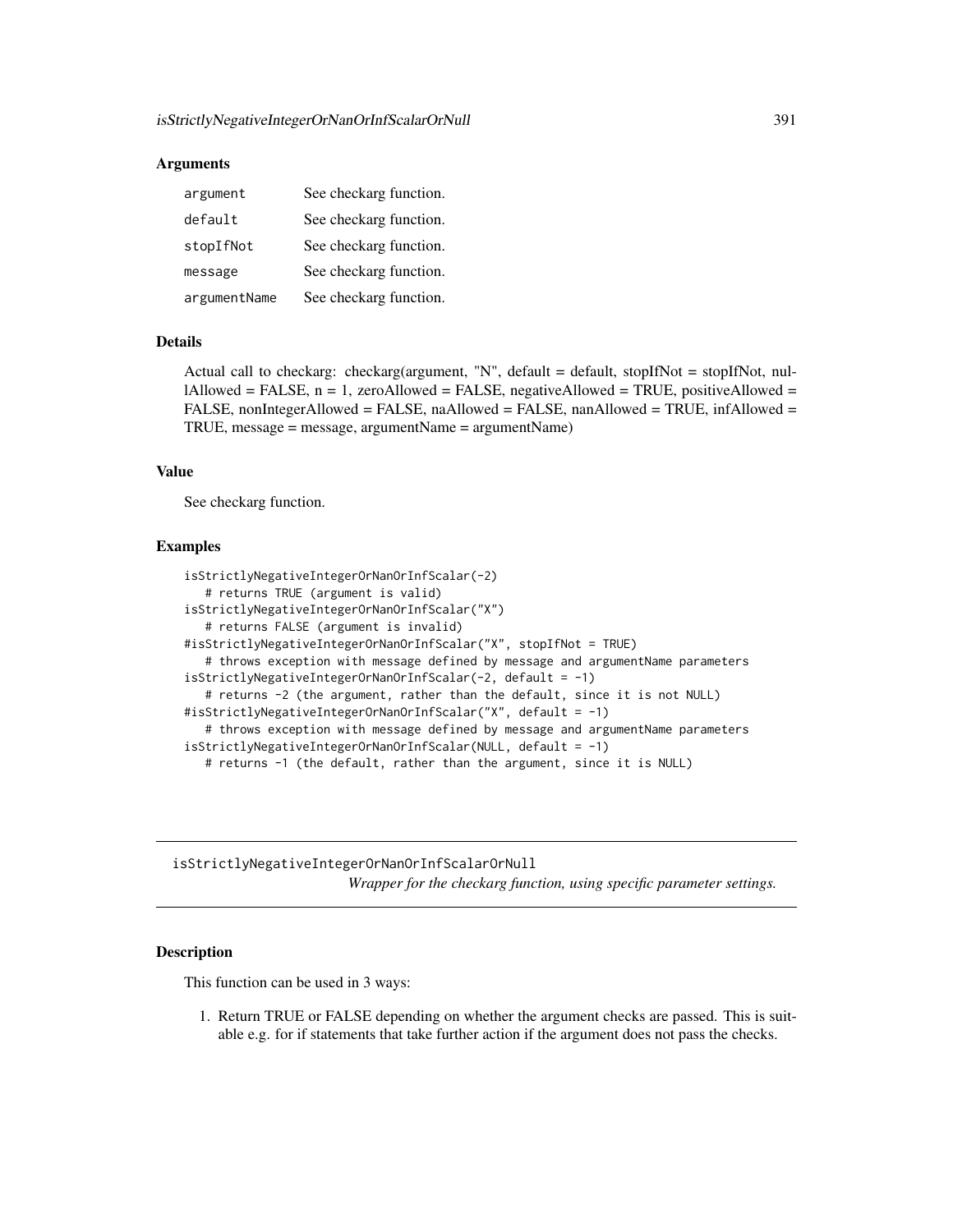- 2. Throw an exception if the argument does not pass the checks. This is suitable e.g. when no further action needs to be taken other than throwing an exception if the argument does not pass the checks.
- 3. Same as (2) but by supplying a default value, a default can be assigned in a single statement, when the argument is NULL. The checks are still performed on the returned value, and an exception is thrown when not passed.

# Usage

```
isStrictlyNegativeIntegerOrNanOrInfScalarOrNull(argument, default = NULL,
  stopIfNot = FALSE, message = NULL, argumentName = NULL)
```
### Arguments

| argument     | See checkarg function. |
|--------------|------------------------|
| default      | See checkarg function. |
| stopIfNot    | See checkarg function. |
| message      | See checkarg function. |
| argumentName | See checkarg function. |

# Details

Actual call to checkarg: checkarg(argument, "N", default = default, stopIfNot = stopIfNot, nullAllowed = TRUE,  $n = 1$ , zeroAllowed = FALSE, negativeAllowed = TRUE, positiveAllowed = FALSE, nonIntegerAllowed = FALSE, naAllowed = FALSE, nanAllowed = TRUE, infAllowed = TRUE, message = message, argumentName = argumentName)

# Value

See checkarg function.

```
isStrictlyNegativeIntegerOrNanOrInfScalarOrNull(-2)
   # returns TRUE (argument is valid)
isStrictlyNegativeIntegerOrNanOrInfScalarOrNull("X")
   # returns FALSE (argument is invalid)
#isStrictlyNegativeIntegerOrNanOrInfScalarOrNull("X", stopIfNot = TRUE)
   # throws exception with message defined by message and argumentName parameters
isStrictlyNegativeIntegerOrNanOrInfScalarOrNull(-2, default = -1)
   # returns -2 (the argument, rather than the default, since it is not NULL)
#isStrictlyNegativeIntegerOrNanOrInfScalarOrNull("X", default = -1)
   # throws exception with message defined by message and argumentName parameters
isStrictlyNegativeIntegerOrNanOrInfScalarOrNull(NULL, default = -1)
   # returns -1 (the default, rather than the argument, since it is NULL)
```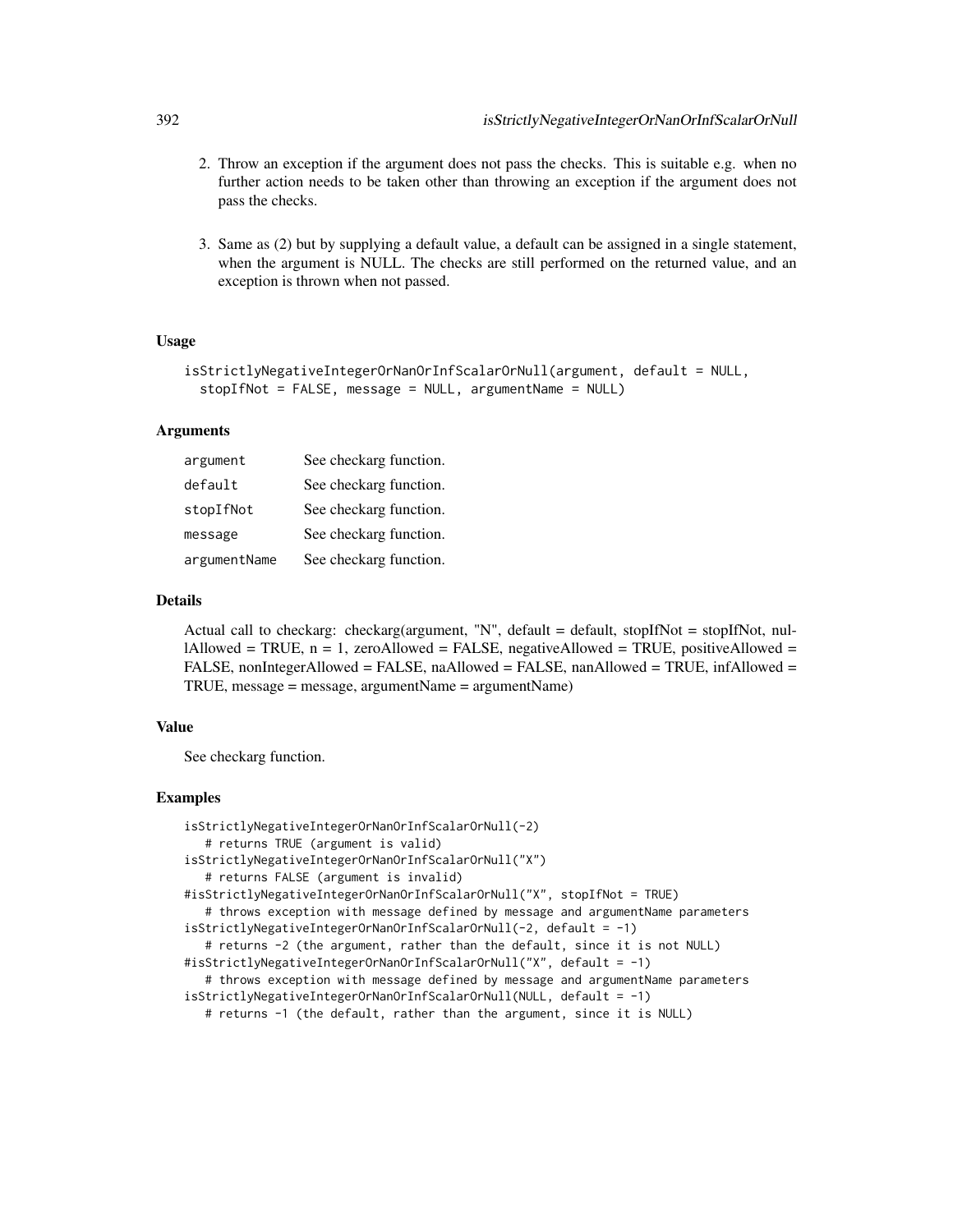isStrictlyNegativeIntegerOrNanOrInfVector

*Wrapper for the checkarg function, using specific parameter settings.*

# **Description**

This function can be used in 3 ways:

- 1. Return TRUE or FALSE depending on whether the argument checks are passed. This is suitable e.g. for if statements that take further action if the argument does not pass the checks.
- 2. Throw an exception if the argument does not pass the checks. This is suitable e.g. when no further action needs to be taken other than throwing an exception if the argument does not pass the checks.
- 3. Same as (2) but by supplying a default value, a default can be assigned in a single statement, when the argument is NULL. The checks are still performed on the returned value, and an exception is thrown when not passed.

# Usage

```
isStrictlyNegativeIntegerOrNanOrInfVector(argument, default = NULL,
 stopIfNot = FALSE, n = NA, message = NULL, argumentName = NULL)
```
# Arguments

| argument     | See checkarg function. |
|--------------|------------------------|
| default      | See checkarg function. |
| stopIfNot    | See checkarg function. |
| n            | See checkarg function. |
| message      | See checkarg function. |
| argumentName | See checkarg function. |

#### Details

```
Actual call to checkarg: checkarg(argument, "N", default = default, stopIfNot = stopIfNot, nullAl-
lowed = FALSE, n = NA, zeroAllowed = FALSE, negativeAllowed = TRUE, positiveAllowed =
FALSE, nonIntegerAllowed = FALSE, naAllowed = FALSE, nanAllowed = TRUE, infAllowed =
TRUE, message = message, argumentName = argumentName)
```
# Value

See checkarg function.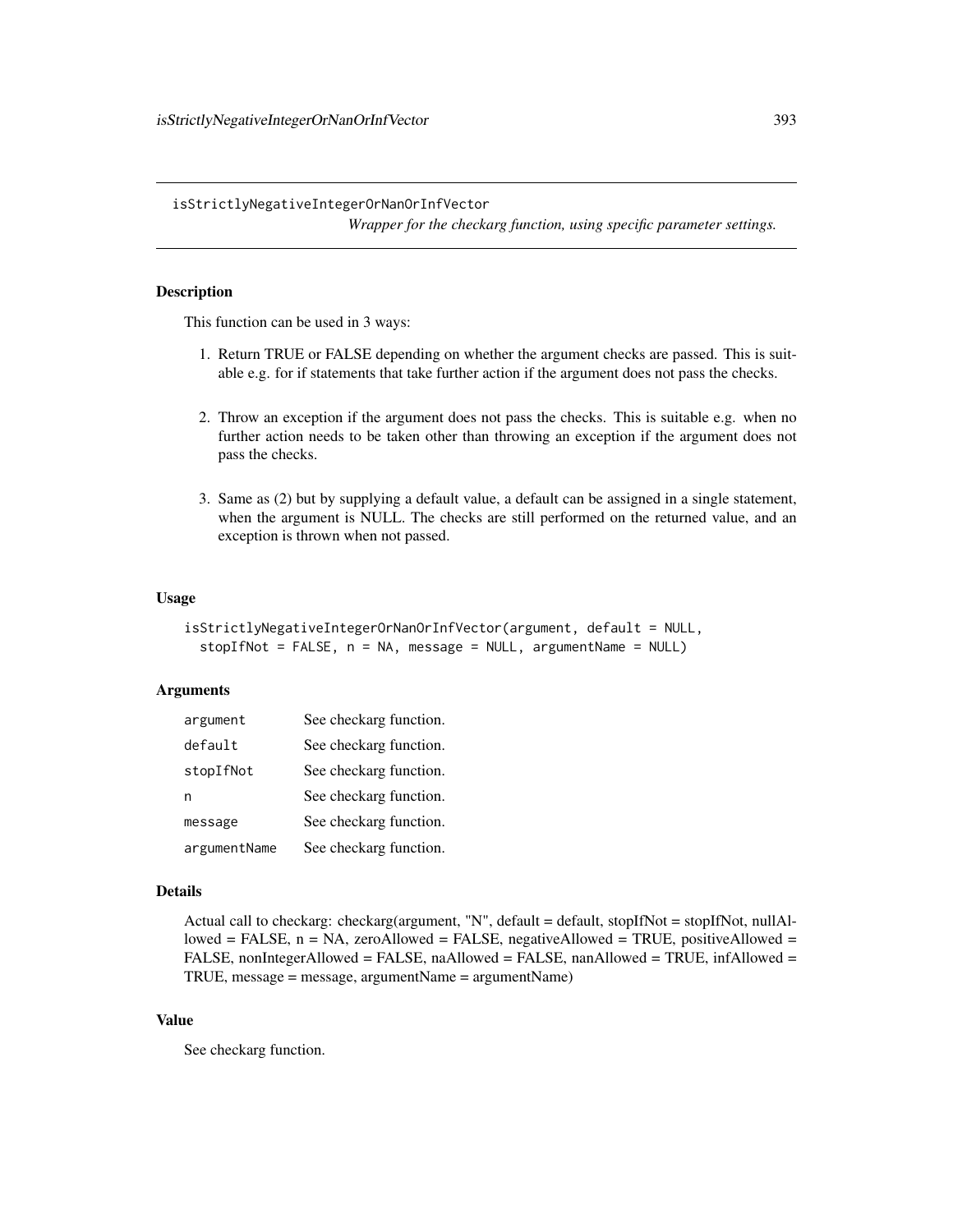## Examples

```
isStrictlyNegativeIntegerOrNanOrInfVector(-2)
   # returns TRUE (argument is valid)
isStrictlyNegativeIntegerOrNanOrInfVector("X")
   # returns FALSE (argument is invalid)
#isStrictlyNegativeIntegerOrNanOrInfVector("X", stopIfNot = TRUE)
   # throws exception with message defined by message and argumentName parameters
isStrictlyNegativeIntegerOrNanOrInfVector(-2, default = -1)
   # returns -2 (the argument, rather than the default, since it is not NULL)
#isStrictlyNegativeIntegerOrNanOrInfVector("X", default = -1)
   # throws exception with message defined by message and argumentName parameters
isStrictlyNegativeIntegerOrNanOrInfVector(NULL, default = -1)
   # returns -1 (the default, rather than the argument, since it is NULL)
```
isStrictlyNegativeIntegerOrNanOrInfVectorOrNull *Wrapper for the checkarg function, using specific parameter settings.*

# Description

This function can be used in 3 ways:

- 1. Return TRUE or FALSE depending on whether the argument checks are passed. This is suitable e.g. for if statements that take further action if the argument does not pass the checks.
- 2. Throw an exception if the argument does not pass the checks. This is suitable e.g. when no further action needs to be taken other than throwing an exception if the argument does not pass the checks.
- 3. Same as (2) but by supplying a default value, a default can be assigned in a single statement, when the argument is NULL. The checks are still performed on the returned value, and an exception is thrown when not passed.

#### Usage

```
isStrictlyNegativeIntegerOrNanOrInfVectorOrNull(argument, default = NULL,
 stopIfNot = FALSE, n = NA, message = NULL, argumentName = NULL)
```
### Arguments

| argument     | See checkarg function. |
|--------------|------------------------|
| default      | See checkarg function. |
| stopIfNot    | See checkarg function. |
| n            | See checkarg function. |
| message      | See checkarg function. |
| argumentName | See checkarg function. |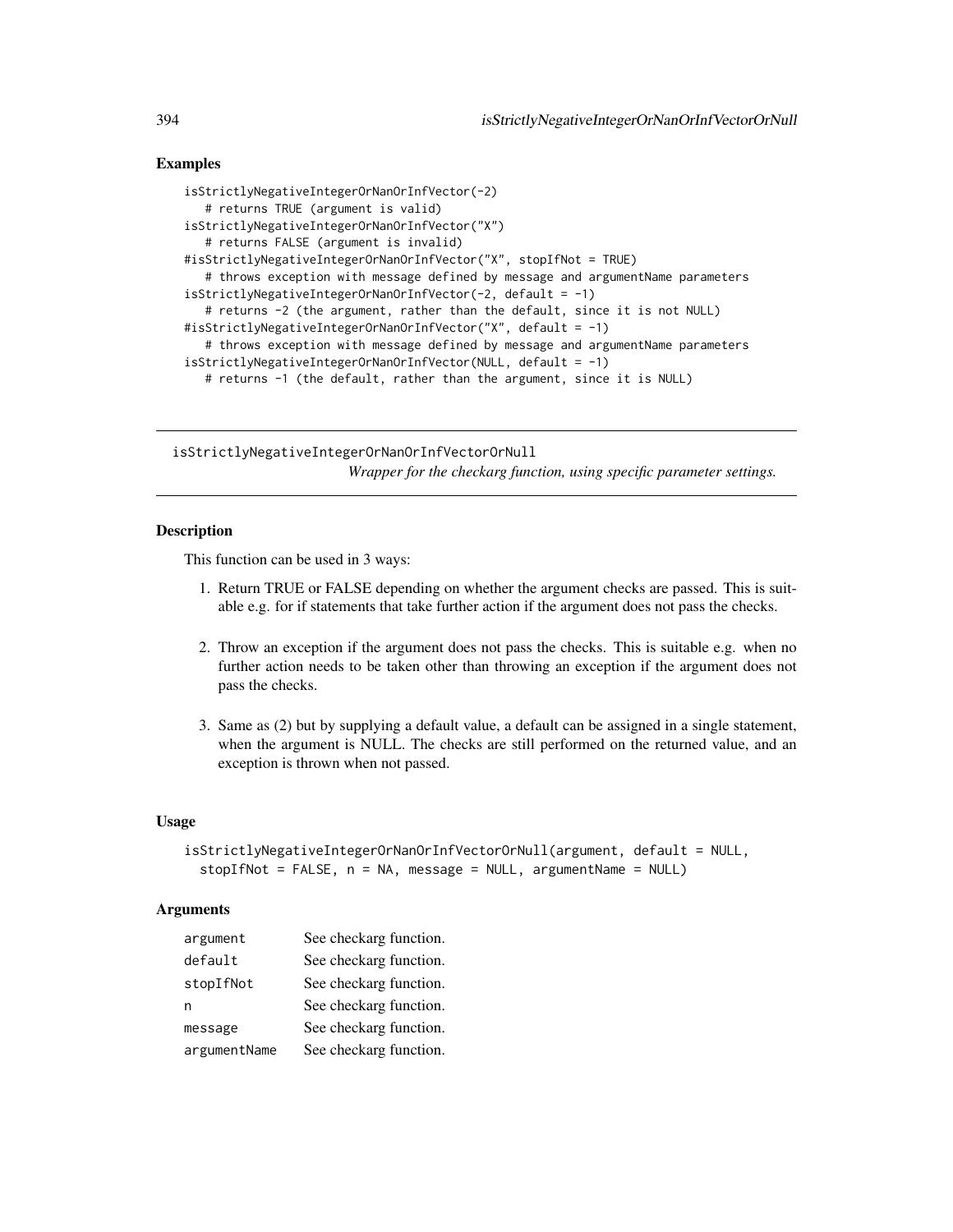### Details

Actual call to checkarg: checkarg(argument, "N", default = default, stopIfNot = stopIfNot, nul- $1$ Allowed = TRUE, n = NA, zeroAllowed = FALSE, negativeAllowed = TRUE, positiveAllowed = FALSE, nonIntegerAllowed = FALSE, naAllowed = FALSE, nanAllowed = TRUE, infAllowed = TRUE, message = message, argumentName = argumentName)

#### Value

See checkarg function.

#### Examples

```
isStrictlyNegativeIntegerOrNanOrInfVectorOrNull(-2)
   # returns TRUE (argument is valid)
isStrictlyNegativeIntegerOrNanOrInfVectorOrNull("X")
   # returns FALSE (argument is invalid)
#isStrictlyNegativeIntegerOrNanOrInfVectorOrNull("X", stopIfNot = TRUE)
   # throws exception with message defined by message and argumentName parameters
isStrictlyNegativeIntegerOrNanOrInfVectorOrNull(-2, default = -1)
   # returns -2 (the argument, rather than the default, since it is not NULL)
#isStrictlyNegativeIntegerOrNanOrInfVectorOrNull("X", default = -1)
   # throws exception with message defined by message and argumentName parameters
isStrictlyNegativeIntegerOrNanOrInfVectorOrNull(NULL, default = -1)
  # returns -1 (the default, rather than the argument, since it is NULL)
```
isStrictlyNegativeIntegerOrNanScalar *Wrapper for the checkarg function, using specific parameter settings.*

#### Description

This function can be used in 3 ways:

- 1. Return TRUE or FALSE depending on whether the argument checks are passed. This is suitable e.g. for if statements that take further action if the argument does not pass the checks.
- 2. Throw an exception if the argument does not pass the checks. This is suitable e.g. when no further action needs to be taken other than throwing an exception if the argument does not pass the checks.
- 3. Same as (2) but by supplying a default value, a default can be assigned in a single statement, when the argument is NULL. The checks are still performed on the returned value, and an exception is thrown when not passed.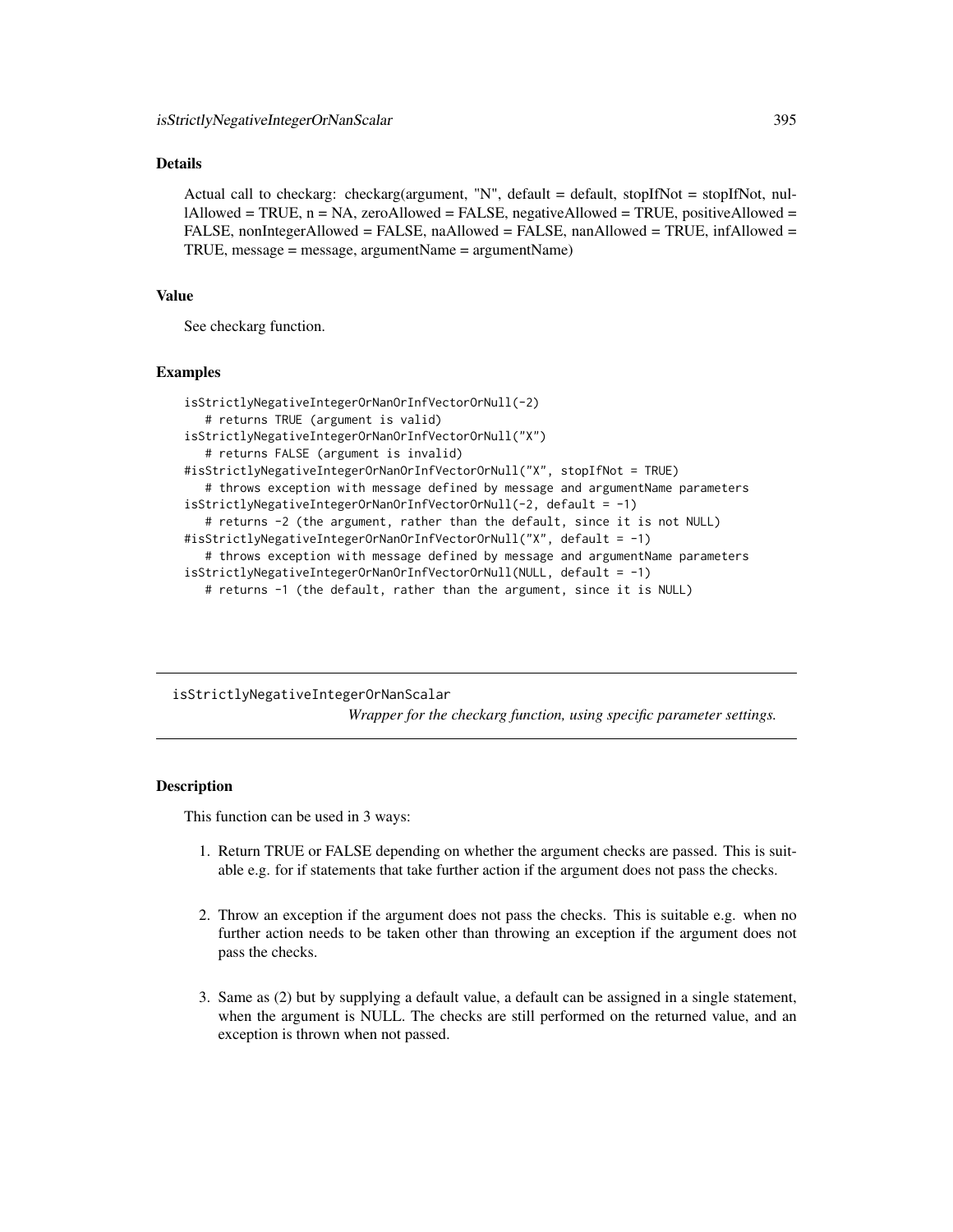```
isStrictlyNegativeIntegerOrNanScalar(argument, default = NULL,
  stopIfNot = FALSE, message = NULL, argumentName = NULL)
```
#### Arguments

| argument     | See checkarg function. |
|--------------|------------------------|
| default      | See checkarg function. |
| stopIfNot    | See checkarg function. |
| message      | See checkarg function. |
| argumentName | See checkarg function. |

# Details

Actual call to checkarg: checkarg(argument, "N", default = default, stopIfNot = stopIfNot, nullAllowed = FALSE,  $n = 1$ , zeroAllowed = FALSE, negativeAllowed = TRUE, positiveAllowed = FALSE, nonIntegerAllowed = FALSE, naAllowed = FALSE, nanAllowed = TRUE, infAllowed = FALSE, message = message, argumentName = argumentName)

#### Value

See checkarg function.

# Examples

```
isStrictlyNegativeIntegerOrNanScalar(-2)
   # returns TRUE (argument is valid)
isStrictlyNegativeIntegerOrNanScalar("X")
   # returns FALSE (argument is invalid)
#isStrictlyNegativeIntegerOrNanScalar("X", stopIfNot = TRUE)
   # throws exception with message defined by message and argumentName parameters
isStrictlyNegativeIntegerOrNanScalar(-2, default = -1)
   # returns -2 (the argument, rather than the default, since it is not NULL)
#isStrictlyNegativeIntegerOrNanScalar("X", default = -1)
  # throws exception with message defined by message and argumentName parameters
isStrictlyNegativeIntegerOrNanScalar(NULL, default = -1)
  # returns -1 (the default, rather than the argument, since it is NULL)
```
isStrictlyNegativeIntegerOrNanScalarOrNull *Wrapper for the checkarg function, using specific parameter settings.*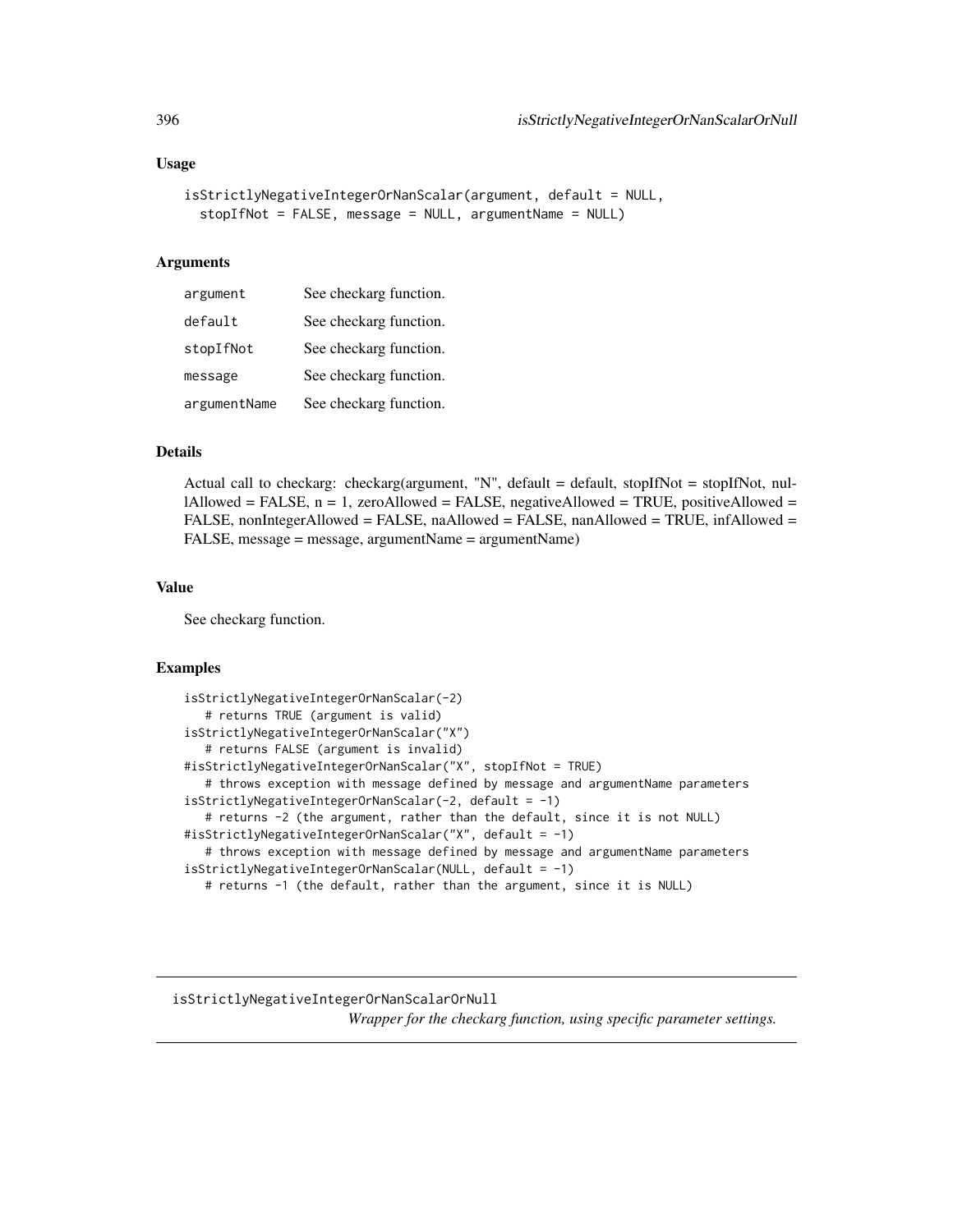## Description

This function can be used in 3 ways:

- 1. Return TRUE or FALSE depending on whether the argument checks are passed. This is suitable e.g. for if statements that take further action if the argument does not pass the checks.
- 2. Throw an exception if the argument does not pass the checks. This is suitable e.g. when no further action needs to be taken other than throwing an exception if the argument does not pass the checks.
- 3. Same as (2) but by supplying a default value, a default can be assigned in a single statement, when the argument is NULL. The checks are still performed on the returned value, and an exception is thrown when not passed.

## Usage

```
isStrictlyNegativeIntegerOrNanScalarOrNull(argument, default = NULL,
  stopIfNot = FALSE, message = NULL, argumentName = NULL)
```
# Arguments

| argument     | See checkarg function. |
|--------------|------------------------|
| default      | See checkarg function. |
| stopIfNot    | See checkarg function. |
| message      | See checkarg function. |
| argumentName | See checkarg function. |

## Details

Actual call to checkarg: checkarg(argument, "N", default = default, stopIfNot = stopIfNot, nullAllowed = TRUE,  $n = 1$ , zeroAllowed = FALSE, negativeAllowed = TRUE, positiveAllowed = FALSE, nonIntegerAllowed = FALSE, naAllowed = FALSE, nanAllowed = TRUE, infAllowed = FALSE, message = message, argumentName = argumentName)

## Value

See checkarg function.

```
isStrictlyNegativeIntegerOrNanScalarOrNull(-2)
   # returns TRUE (argument is valid)
isStrictlyNegativeIntegerOrNanScalarOrNull("X")
   # returns FALSE (argument is invalid)
#isStrictlyNegativeIntegerOrNanScalarOrNull("X", stopIfNot = TRUE)
   # throws exception with message defined by message and argumentName parameters
isStrictlyNegativeIntegerOrNanScalarOrNull(-2, default = -1)
```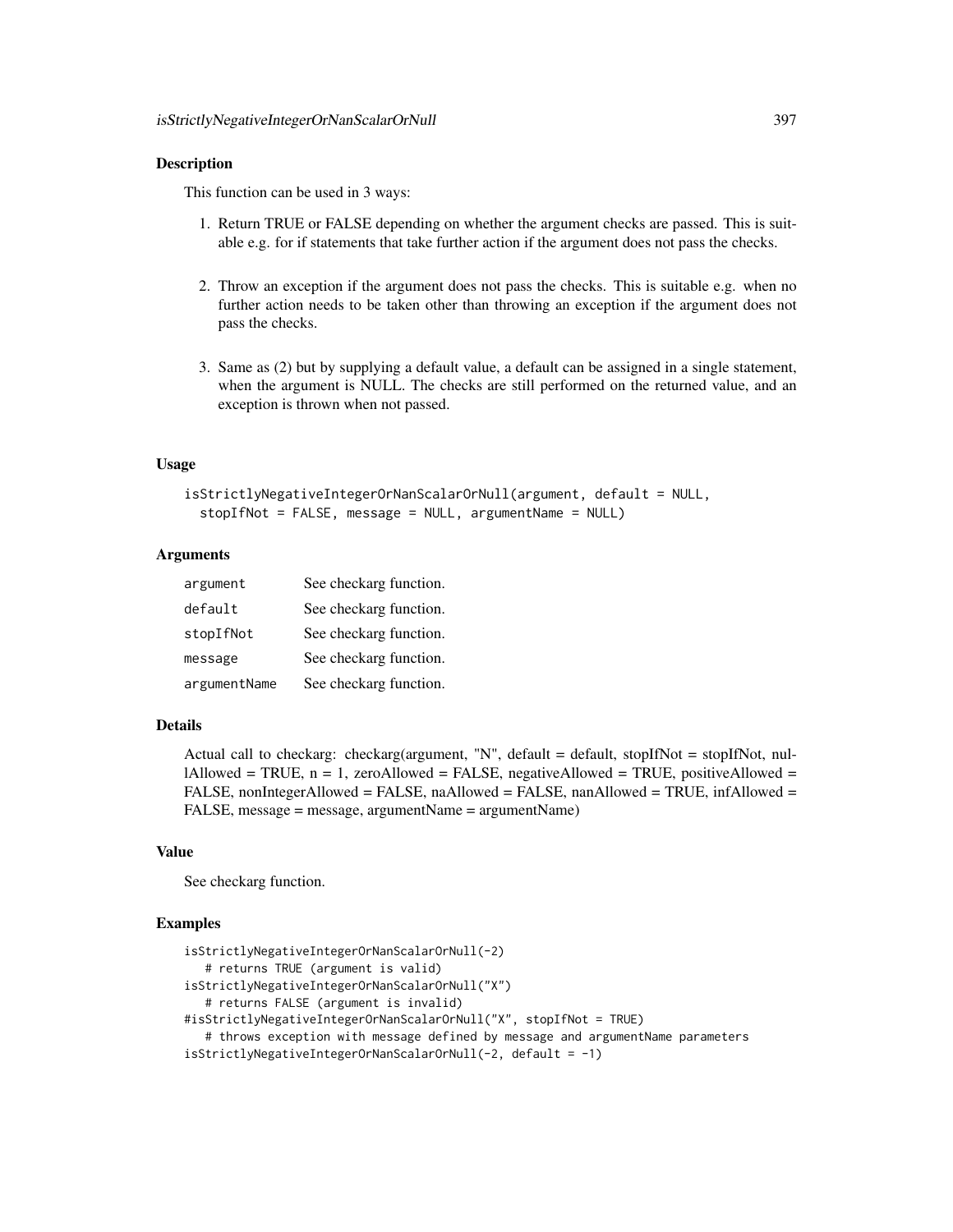```
# returns -2 (the argument, rather than the default, since it is not NULL)
#isStrictlyNegativeIntegerOrNanScalarOrNull("X", default = -1)
   # throws exception with message defined by message and argumentName parameters
isStrictlyNegativeIntegerOrNanScalarOrNull(NULL, default = -1)
  # returns -1 (the default, rather than the argument, since it is NULL)
```
isStrictlyNegativeIntegerOrNanVector

*Wrapper for the checkarg function, using specific parameter settings.*

#### Description

This function can be used in 3 ways:

- 1. Return TRUE or FALSE depending on whether the argument checks are passed. This is suitable e.g. for if statements that take further action if the argument does not pass the checks.
- 2. Throw an exception if the argument does not pass the checks. This is suitable e.g. when no further action needs to be taken other than throwing an exception if the argument does not pass the checks.
- 3. Same as (2) but by supplying a default value, a default can be assigned in a single statement, when the argument is NULL. The checks are still performed on the returned value, and an exception is thrown when not passed.

## Usage

isStrictlyNegativeIntegerOrNanVector(argument, default = NULL, stopIfNot = FALSE,  $n = NA$ , message = NULL, argumentName = NULL)

#### Arguments

| argument     | See checkarg function. |
|--------------|------------------------|
| default      | See checkarg function. |
| stopIfNot    | See checkarg function. |
| n            | See checkarg function. |
| message      | See checkarg function. |
| argumentName | See checkarg function. |

## Details

Actual call to checkarg: checkarg(argument, "N", default = default, stopIfNot = stopIfNot, nullAllowed = FALSE,  $n = NA$ , zeroAllowed = FALSE, negativeAllowed = TRUE, positiveAllowed = FALSE, nonIntegerAllowed = FALSE, naAllowed = FALSE, nanAllowed = TRUE, infAllowed = FALSE, message = message, argumentName = argumentName)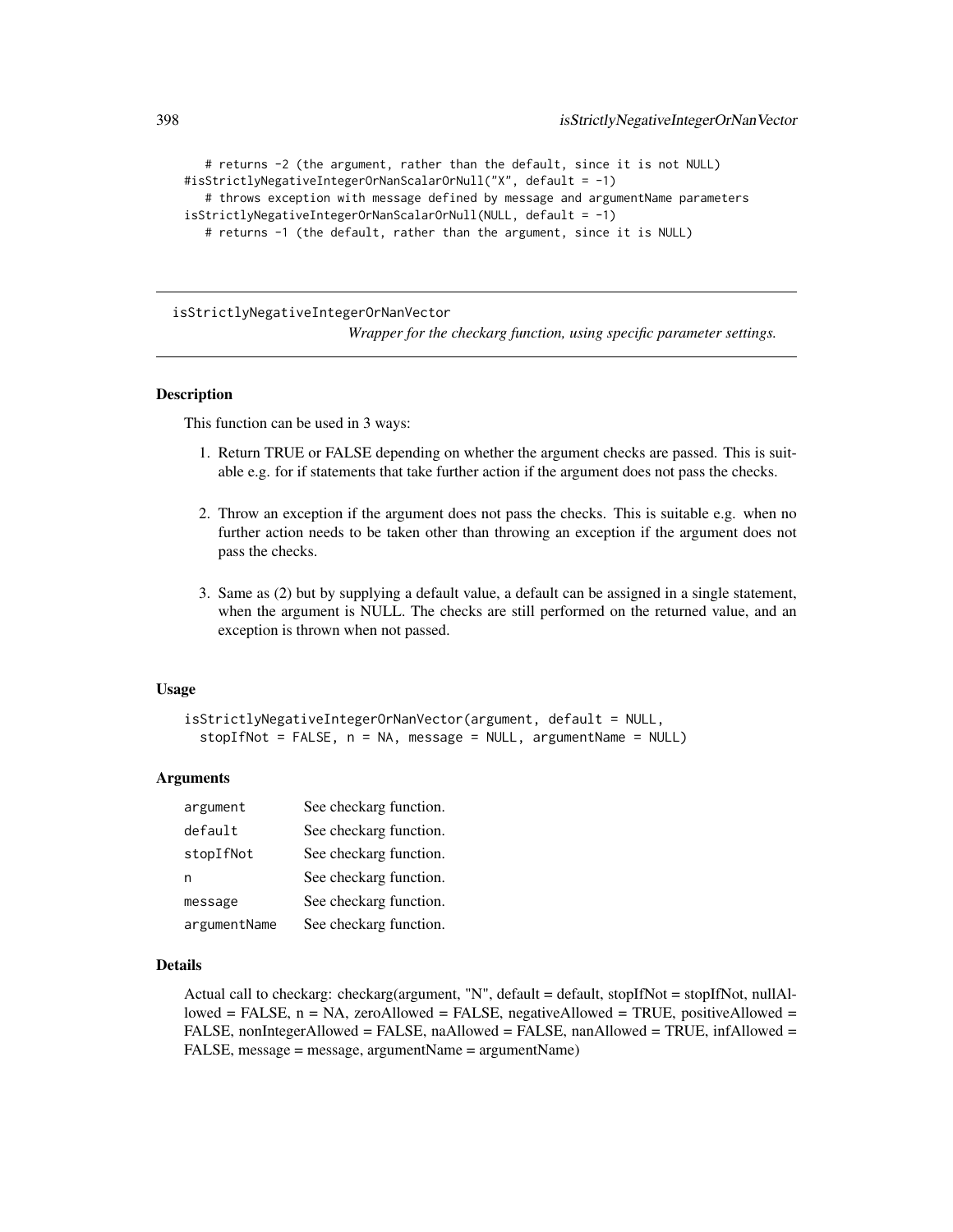# Value

See checkarg function.

## Examples

```
isStrictlyNegativeIntegerOrNanVector(-2)
   # returns TRUE (argument is valid)
isStrictlyNegativeIntegerOrNanVector("X")
   # returns FALSE (argument is invalid)
#isStrictlyNegativeIntegerOrNanVector("X", stopIfNot = TRUE)
   # throws exception with message defined by message and argumentName parameters
isStrictlyNegativeIntegerOrNanVector(-2, default = -1)
   # returns -2 (the argument, rather than the default, since it is not NULL)
#isStrictlyNegativeIntegerOrNanVector("X", default = -1)
   # throws exception with message defined by message and argumentName parameters
isStrictlyNegativeIntegerOrNanVector(NULL, default = -1)
  # returns -1 (the default, rather than the argument, since it is NULL)
```
isStrictlyNegativeIntegerOrNanVectorOrNull *Wrapper for the checkarg function, using specific parameter settings.*

# Description

This function can be used in 3 ways:

- 1. Return TRUE or FALSE depending on whether the argument checks are passed. This is suitable e.g. for if statements that take further action if the argument does not pass the checks.
- 2. Throw an exception if the argument does not pass the checks. This is suitable e.g. when no further action needs to be taken other than throwing an exception if the argument does not pass the checks.
- 3. Same as (2) but by supplying a default value, a default can be assigned in a single statement, when the argument is NULL. The checks are still performed on the returned value, and an exception is thrown when not passed.

# Usage

```
isStrictlyNegativeIntegerOrNanVectorOrNull(argument, default = NULL,
 stopIfNot = FALSE, n = NA, message = NULL, argumentName = NULL)
```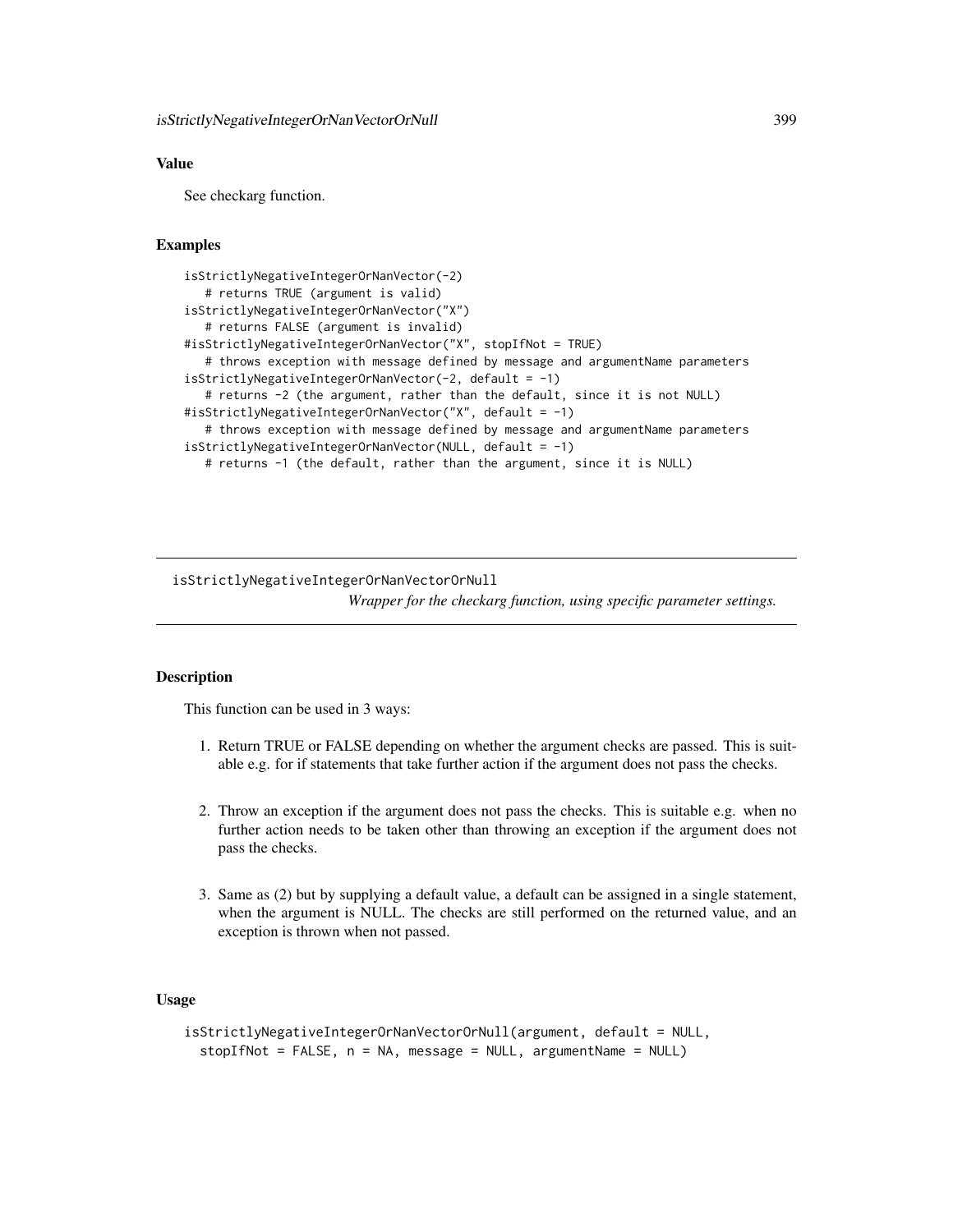# Arguments

| argument     | See checkarg function. |
|--------------|------------------------|
| default      | See checkarg function. |
| stopIfNot    | See checkarg function. |
| n            | See checkarg function. |
| message      | See checkarg function. |
| argumentName | See checkarg function. |

## Details

Actual call to checkarg: checkarg(argument, "N", default = default, stopIfNot = stopIfNot, nullAllowed = TRUE, n = NA, zeroAllowed = FALSE, negativeAllowed = TRUE, positiveAllowed = FALSE, nonIntegerAllowed = FALSE, naAllowed = FALSE, nanAllowed = TRUE, infAllowed = FALSE, message = message, argumentName = argumentName)

## Value

See checkarg function.

#### Examples

```
isStrictlyNegativeIntegerOrNanVectorOrNull(-2)
   # returns TRUE (argument is valid)
isStrictlyNegativeIntegerOrNanVectorOrNull("X")
   # returns FALSE (argument is invalid)
#isStrictlyNegativeIntegerOrNanVectorOrNull("X", stopIfNot = TRUE)
   # throws exception with message defined by message and argumentName parameters
isStrictlyNegativeIntegerOrNanVectorOrNull(-2, default = -1)
   # returns -2 (the argument, rather than the default, since it is not NULL)
#isStrictlyNegativeIntegerOrNanVectorOrNull("X", default = -1)
   # throws exception with message defined by message and argumentName parameters
isStrictlyNegativeIntegerOrNanVectorOrNull(NULL, default = -1)
   # returns -1 (the default, rather than the argument, since it is NULL)
```
isStrictlyNegativeIntegerOrNaOrInfScalar *Wrapper for the checkarg function, using specific parameter settings.*

# Description

This function can be used in 3 ways:

1. Return TRUE or FALSE depending on whether the argument checks are passed. This is suitable e.g. for if statements that take further action if the argument does not pass the checks.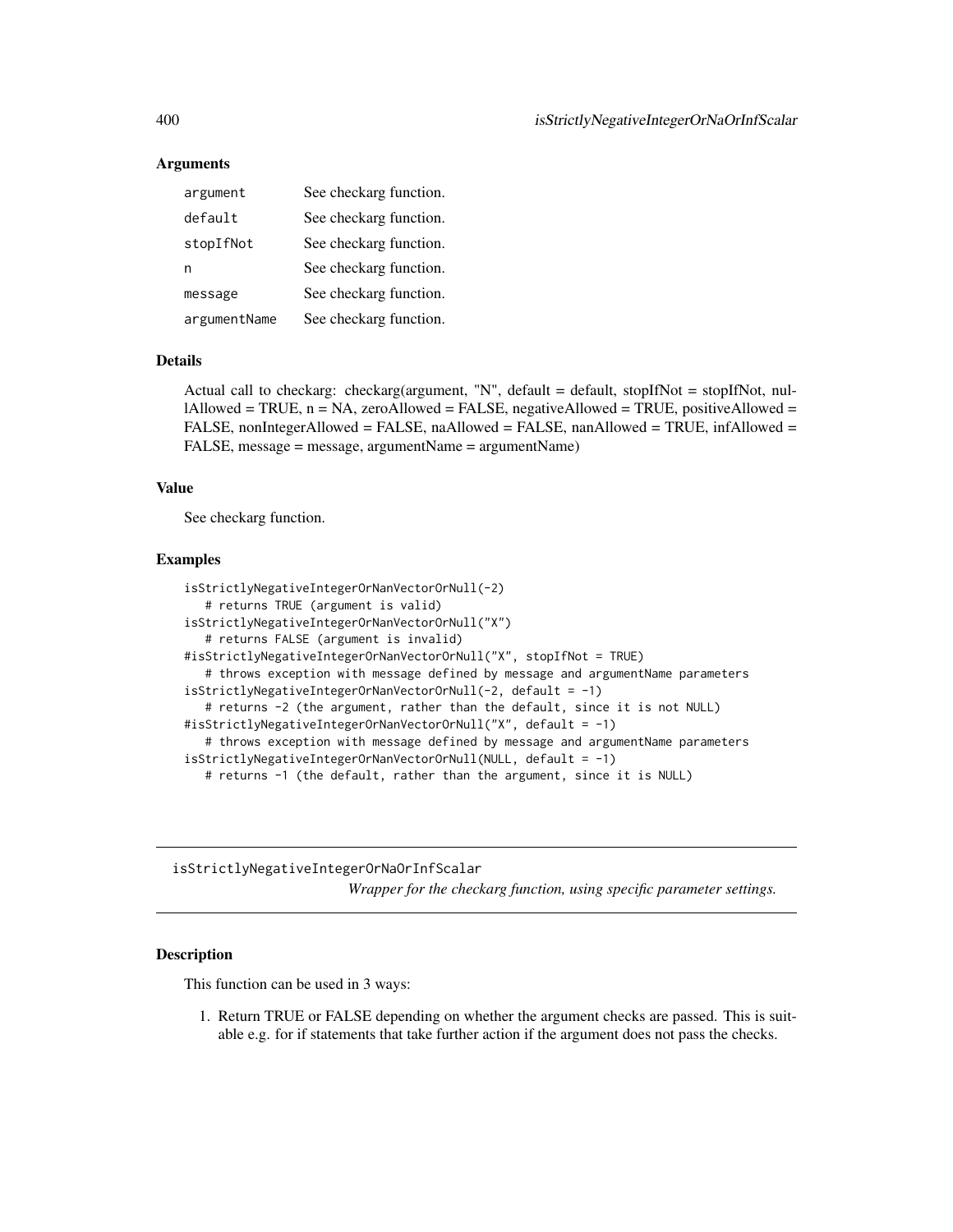- 2. Throw an exception if the argument does not pass the checks. This is suitable e.g. when no further action needs to be taken other than throwing an exception if the argument does not pass the checks.
- 3. Same as (2) but by supplying a default value, a default can be assigned in a single statement, when the argument is NULL. The checks are still performed on the returned value, and an exception is thrown when not passed.

```
isStrictlyNegativeIntegerOrNaOrInfScalar(argument, default = NULL,
  stopIfNot = FALSE, message = NULL, argumentName = NULL)
```
## Arguments

| argument     | See checkarg function. |
|--------------|------------------------|
| default      | See checkarg function. |
| stopIfNot    | See checkarg function. |
| message      | See checkarg function. |
| argumentName | See checkarg function. |

# Details

Actual call to checkarg: checkarg(argument, "N", default = default, stopIfNot = stopIfNot, nullAllowed = FALSE,  $n = 1$ , zeroAllowed = FALSE, negativeAllowed = TRUE, positiveAllowed = FALSE, nonIntegerAllowed = FALSE, naAllowed = TRUE, nanAllowed = FALSE, infAllowed = TRUE, message = message, argumentName = argumentName)

# Value

See checkarg function.

```
isStrictlyNegativeIntegerOrNaOrInfScalar(-2)
   # returns TRUE (argument is valid)
isStrictlyNegativeIntegerOrNaOrInfScalar("X")
   # returns FALSE (argument is invalid)
#isStrictlyNegativeIntegerOrNaOrInfScalar("X", stopIfNot = TRUE)
   # throws exception with message defined by message and argumentName parameters
isStrictlyNegativeIntegerOrNaOrInfScalar(-2, default = -1)
   # returns -2 (the argument, rather than the default, since it is not NULL)
#isStrictlyNegativeIntegerOrNaOrInfScalar("X", default = -1)
   # throws exception with message defined by message and argumentName parameters
isStrictlyNegativeIntegerOrNaOrInfScalar(NULL, default = -1)
   # returns -1 (the default, rather than the argument, since it is NULL)
```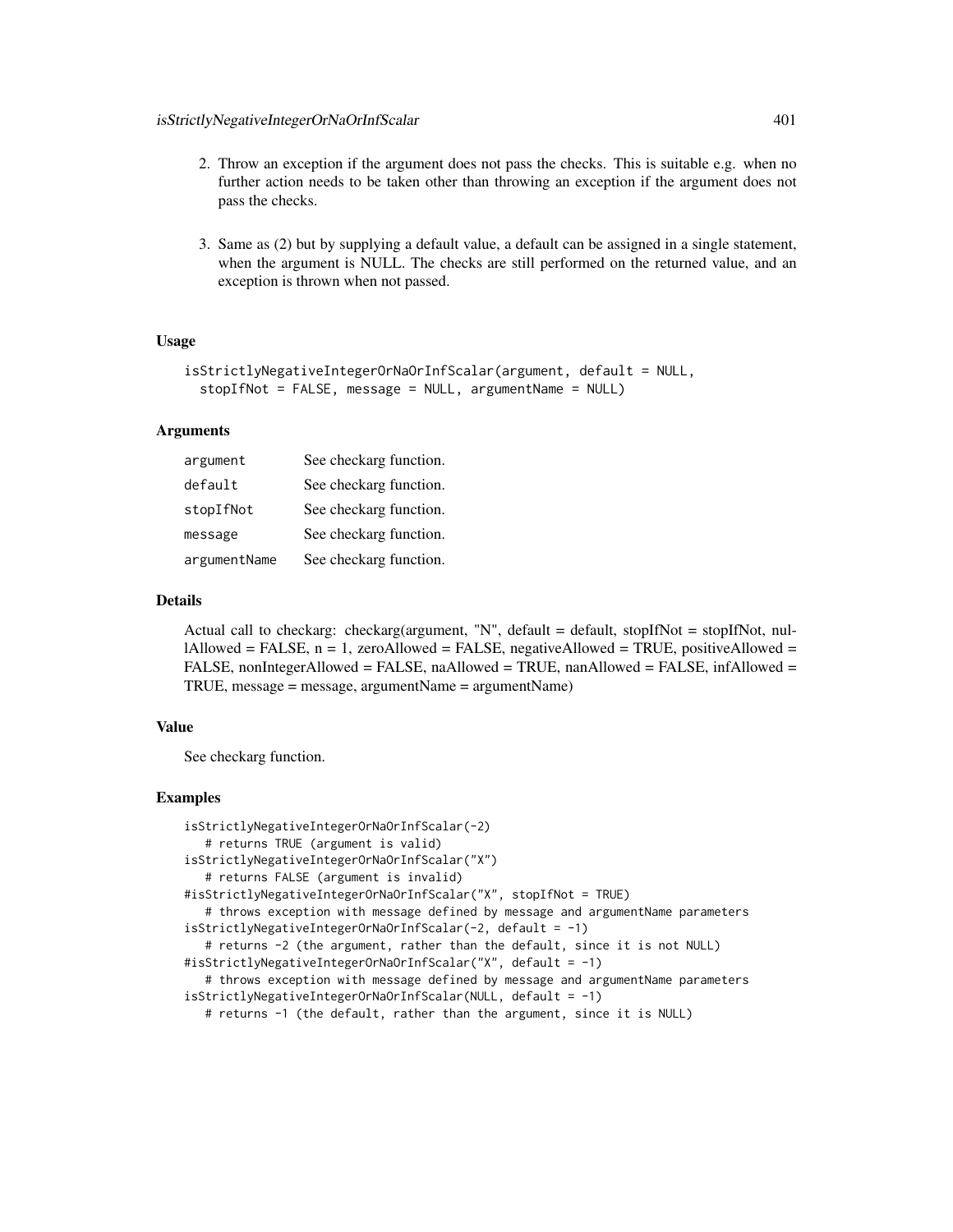isStrictlyNegativeIntegerOrNaOrInfScalarOrNull *Wrapper for the checkarg function, using specific parameter settings.*

#### Description

This function can be used in 3 ways:

- 1. Return TRUE or FALSE depending on whether the argument checks are passed. This is suitable e.g. for if statements that take further action if the argument does not pass the checks.
- 2. Throw an exception if the argument does not pass the checks. This is suitable e.g. when no further action needs to be taken other than throwing an exception if the argument does not pass the checks.
- 3. Same as (2) but by supplying a default value, a default can be assigned in a single statement, when the argument is NULL. The checks are still performed on the returned value, and an exception is thrown when not passed.

#### Usage

```
isStrictlyNegativeIntegerOrNaOrInfScalarOrNull(argument, default = NULL,
 stopIfNot = FALSE, message = NULL, argumentName = NULL)
```
# **Arguments**

| argument     | See checkarg function. |
|--------------|------------------------|
| default      | See checkarg function. |
| stopIfNot    | See checkarg function. |
| message      | See checkarg function. |
| argumentName | See checkarg function. |

#### Details

Actual call to checkarg: checkarg(argument, "N", default = default, stopIfNot = stopIfNot, nullAllowed = TRUE,  $n = 1$ , zeroAllowed = FALSE, negativeAllowed = TRUE, positiveAllowed = FALSE, nonIntegerAllowed = FALSE, naAllowed = TRUE, nanAllowed = FALSE, infAllowed = TRUE, message = message, argumentName = argumentName)

# Value

See checkarg function.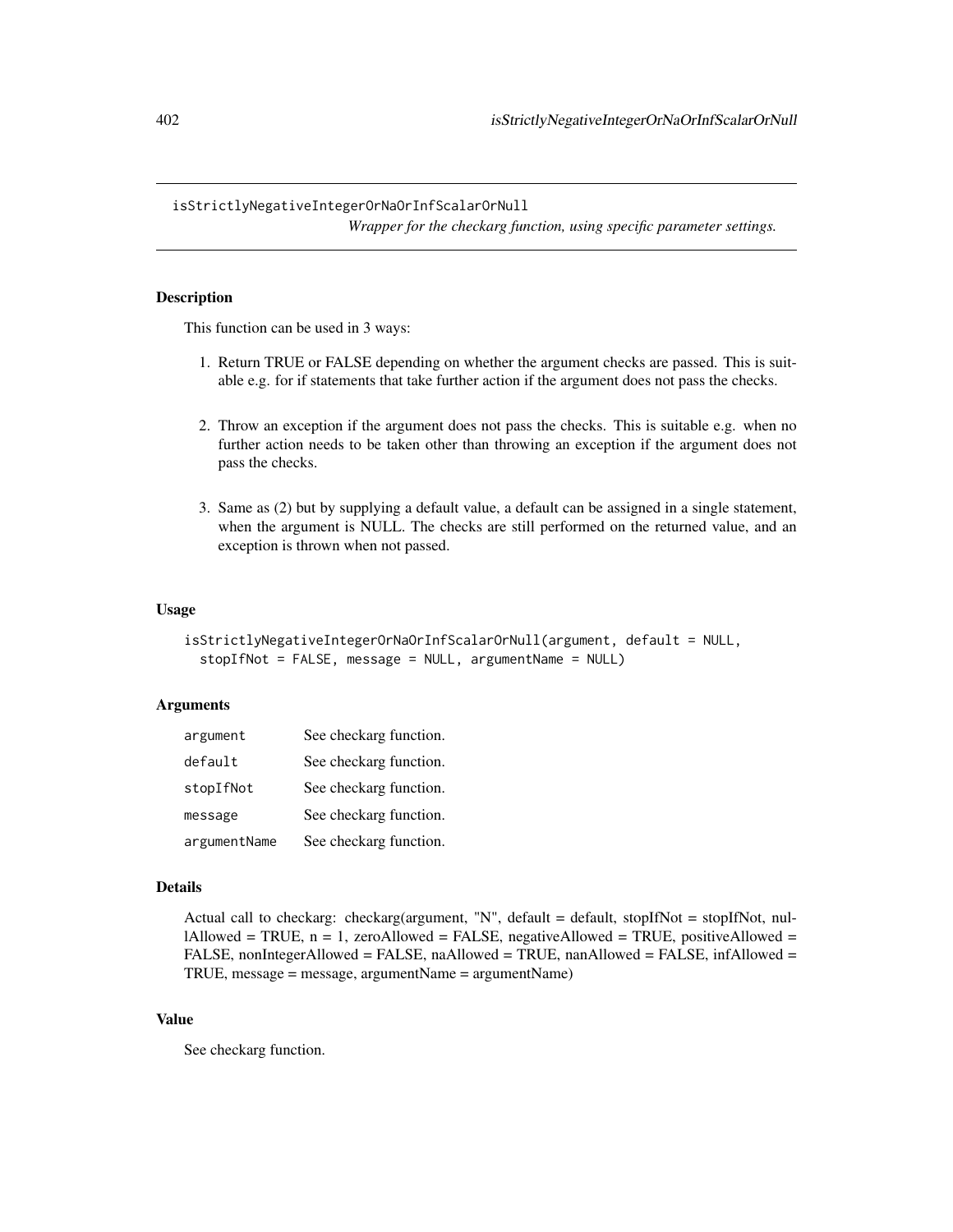# Examples

```
isStrictlyNegativeIntegerOrNaOrInfScalarOrNull(-2)
   # returns TRUE (argument is valid)
isStrictlyNegativeIntegerOrNaOrInfScalarOrNull("X")
   # returns FALSE (argument is invalid)
#isStrictlyNegativeIntegerOrNaOrInfScalarOrNull("X", stopIfNot = TRUE)
   # throws exception with message defined by message and argumentName parameters
isStrictlyNegativeIntegerOrNaOrInfScalarOrNull(-2, default = -1)
   # returns -2 (the argument, rather than the default, since it is not NULL)
#isStrictlyNegativeIntegerOrNaOrInfScalarOrNull("X", default = -1)
   # throws exception with message defined by message and argumentName parameters
isStrictlyNegativeIntegerOrNaOrInfScalarOrNull(NULL, default = -1)
   # returns -1 (the default, rather than the argument, since it is NULL)
```
isStrictlyNegativeIntegerOrNaOrInfVector

*Wrapper for the checkarg function, using specific parameter settings.*

# Description

This function can be used in 3 ways:

- 1. Return TRUE or FALSE depending on whether the argument checks are passed. This is suitable e.g. for if statements that take further action if the argument does not pass the checks.
- 2. Throw an exception if the argument does not pass the checks. This is suitable e.g. when no further action needs to be taken other than throwing an exception if the argument does not pass the checks.
- 3. Same as (2) but by supplying a default value, a default can be assigned in a single statement, when the argument is NULL. The checks are still performed on the returned value, and an exception is thrown when not passed.

# Usage

```
isStrictlyNegativeIntegerOrNaOrInfVector(argument, default = NULL,
 stopIfNot = FALSE, n = NA, message = NULL, argumentName = NULL)
```
## **Arguments**

| argument     | See checkarg function. |
|--------------|------------------------|
| default      | See checkarg function. |
| stopIfNot    | See checkarg function. |
| n            | See checkarg function. |
| message      | See checkarg function. |
| argumentName | See checkarg function. |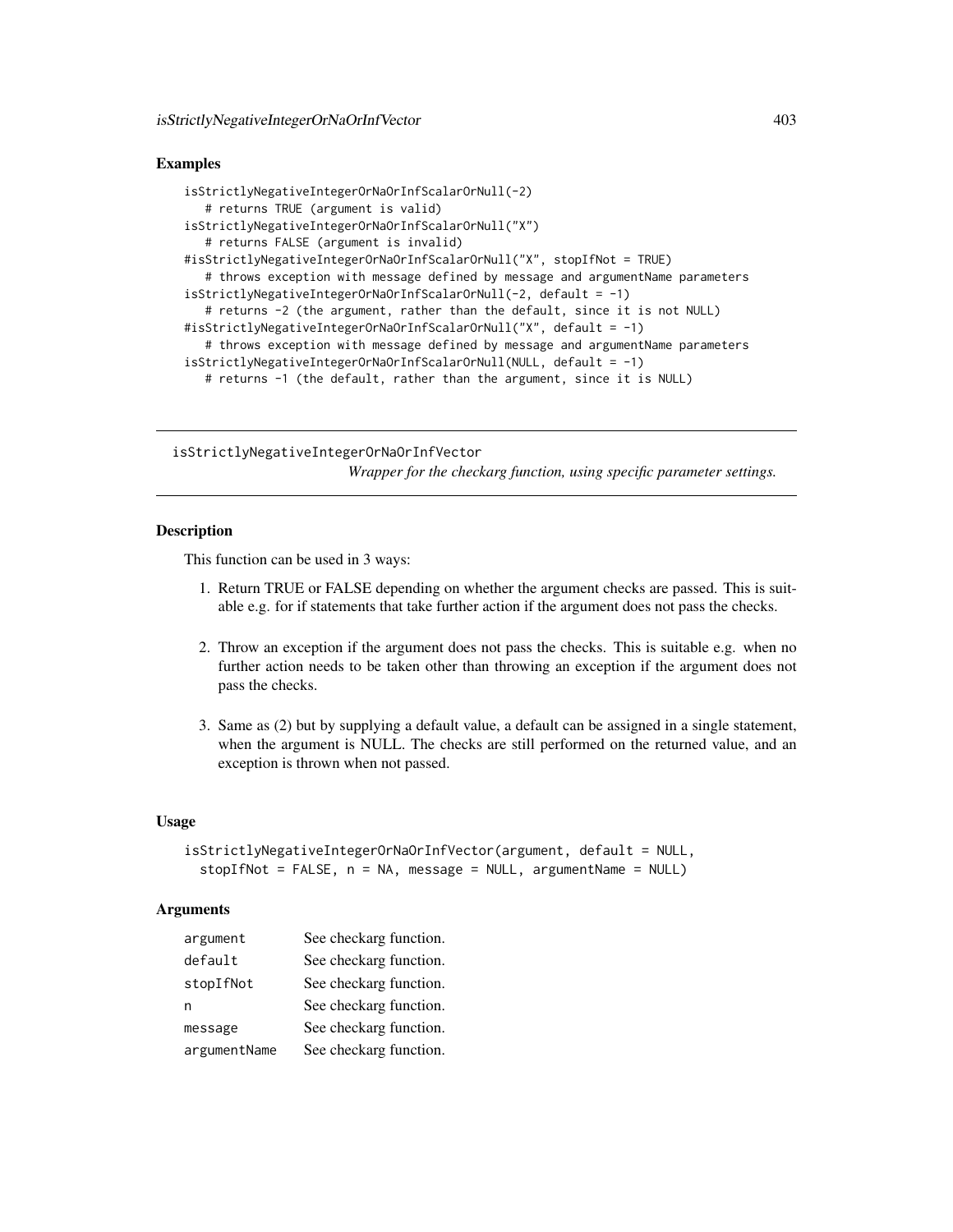# Details

Actual call to checkarg: checkarg(argument, "N", default = default, stopIfNot = stopIfNot, nullAllowed = FALSE, n = NA, zeroAllowed = FALSE, negativeAllowed = TRUE, positiveAllowed = FALSE, nonIntegerAllowed = FALSE, naAllowed = TRUE, nanAllowed = FALSE, infAllowed = TRUE, message = message, argumentName = argumentName)

## Value

See checkarg function.

#### Examples

```
isStrictlyNegativeIntegerOrNaOrInfVector(-2)
   # returns TRUE (argument is valid)
isStrictlyNegativeIntegerOrNaOrInfVector("X")
   # returns FALSE (argument is invalid)
#isStrictlyNegativeIntegerOrNaOrInfVector("X", stopIfNot = TRUE)
   # throws exception with message defined by message and argumentName parameters
isStrictlyNegativeIntegerOrNaOrInfVector(-2, default = -1)
   # returns -2 (the argument, rather than the default, since it is not NULL)
#isStrictlyNegativeIntegerOrNaOrInfVector("X", default = -1)
   # throws exception with message defined by message and argumentName parameters
isStrictlyNegativeIntegerOrNaOrInfVector(NULL, default = -1)
  # returns -1 (the default, rather than the argument, since it is NULL)
```
isStrictlyNegativeIntegerOrNaOrInfVectorOrNull *Wrapper for the checkarg function, using specific parameter settings.*

# **Description**

This function can be used in 3 ways:

- 1. Return TRUE or FALSE depending on whether the argument checks are passed. This is suitable e.g. for if statements that take further action if the argument does not pass the checks.
- 2. Throw an exception if the argument does not pass the checks. This is suitable e.g. when no further action needs to be taken other than throwing an exception if the argument does not pass the checks.
- 3. Same as (2) but by supplying a default value, a default can be assigned in a single statement, when the argument is NULL. The checks are still performed on the returned value, and an exception is thrown when not passed.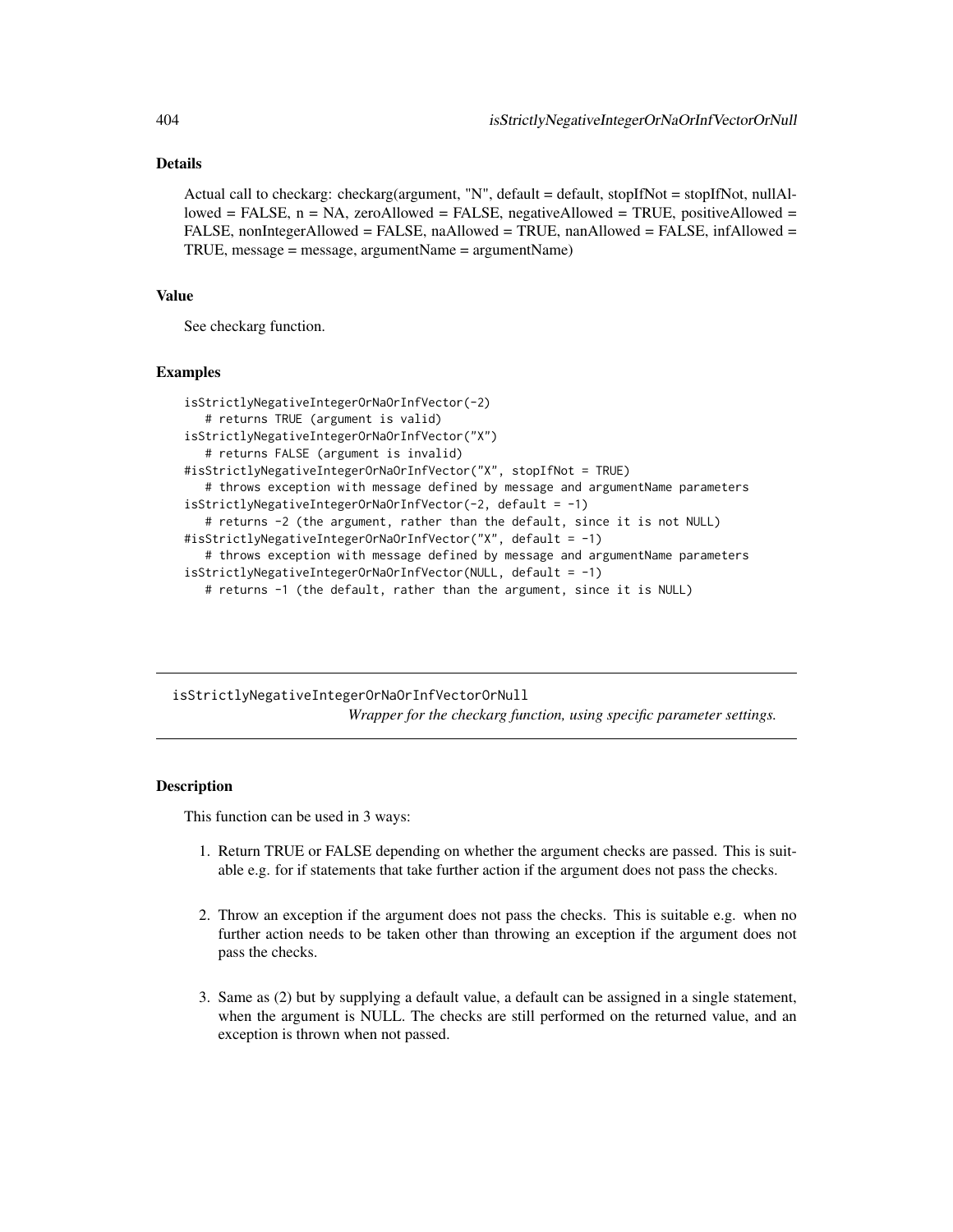```
isStrictlyNegativeIntegerOrNaOrInfVectorOrNull(argument, default = NULL,
  stopIfNot = FALSE, n = NA, message = NULL, argumentName = NULL)
```
# Arguments

| argument     | See checkarg function. |
|--------------|------------------------|
| default      | See checkarg function. |
| stopIfNot    | See checkarg function. |
| n            | See checkarg function. |
| message      | See checkarg function. |
| argumentName | See checkarg function. |

## Details

Actual call to checkarg: checkarg(argument, "N", default = default, stopIfNot = stopIfNot, nul- $1$ Allowed = TRUE,  $n = NA$ , zeroAllowed = FALSE, negativeAllowed = TRUE, positiveAllowed = FALSE, nonIntegerAllowed = FALSE, naAllowed = TRUE, nanAllowed = FALSE, infAllowed = TRUE, message = message, argumentName = argumentName)

#### Value

See checkarg function.

```
isStrictlyNegativeIntegerOrNaOrInfVectorOrNull(-2)
  # returns TRUE (argument is valid)
isStrictlyNegativeIntegerOrNaOrInfVectorOrNull("X")
   # returns FALSE (argument is invalid)
#isStrictlyNegativeIntegerOrNaOrInfVectorOrNull("X", stopIfNot = TRUE)
   # throws exception with message defined by message and argumentName parameters
isStrictlyNegativeIntegerOrNaOrInfVectorOrNull(-2, default = -1)
   # returns -2 (the argument, rather than the default, since it is not NULL)
#isStrictlyNegativeIntegerOrNaOrInfVectorOrNull("X", default = -1)
   # throws exception with message defined by message and argumentName parameters
isStrictlyNegativeIntegerOrNaOrInfVectorOrNull(NULL, default = -1)
   # returns -1 (the default, rather than the argument, since it is NULL)
```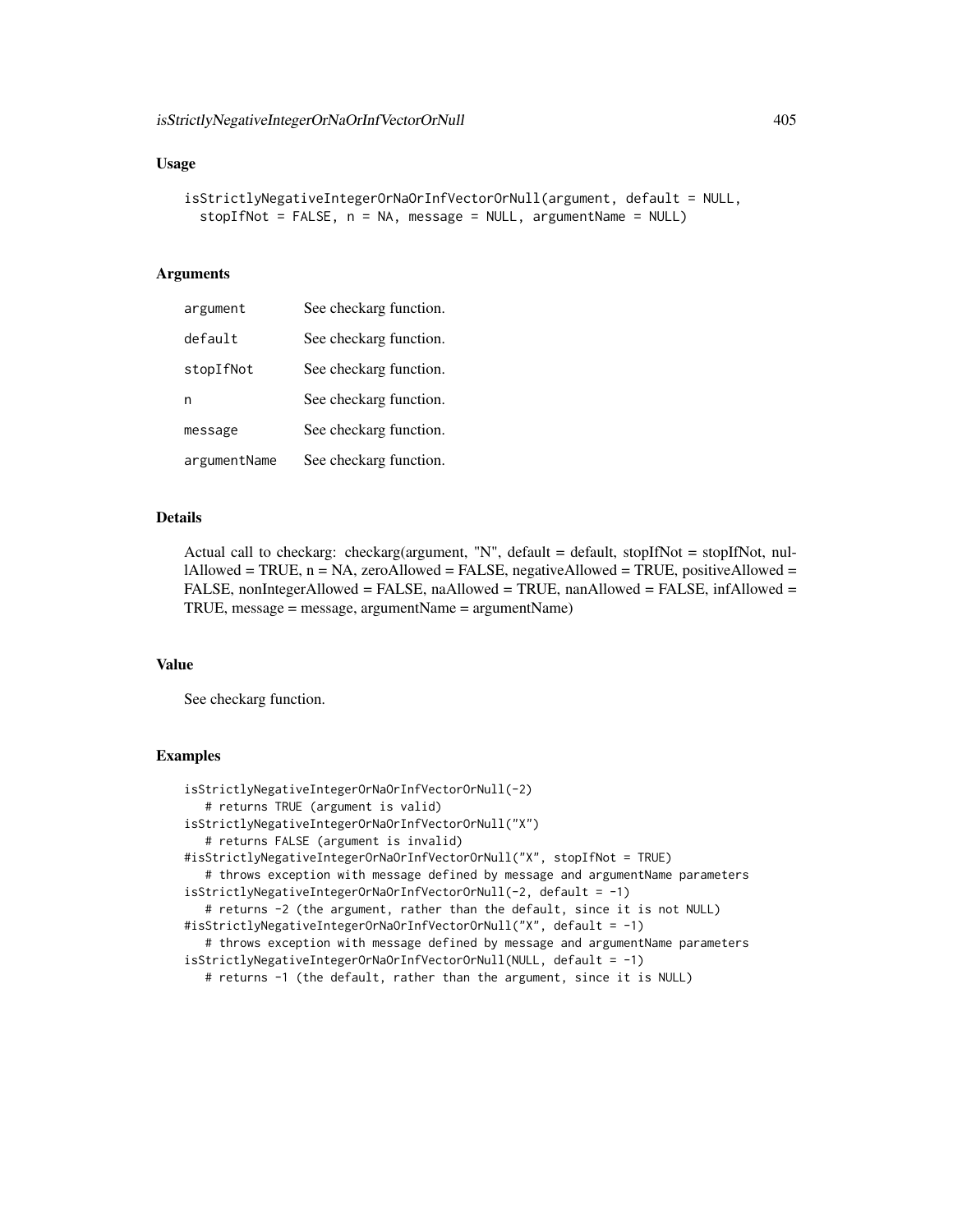isStrictlyNegativeIntegerOrNaOrNanOrInfScalar *Wrapper for the checkarg function, using specific parameter settings.*

# Description

This function can be used in 3 ways:

- 1. Return TRUE or FALSE depending on whether the argument checks are passed. This is suitable e.g. for if statements that take further action if the argument does not pass the checks.
- 2. Throw an exception if the argument does not pass the checks. This is suitable e.g. when no further action needs to be taken other than throwing an exception if the argument does not pass the checks.
- 3. Same as (2) but by supplying a default value, a default can be assigned in a single statement, when the argument is NULL. The checks are still performed on the returned value, and an exception is thrown when not passed.

#### Usage

```
isStrictlyNegativeIntegerOrNaOrNanOrInfScalar(argument, default = NULL,
 stopIfNot = FALSE, message = NULL, argumentName = NULL)
```
# **Arguments**

| argument     | See checkarg function. |
|--------------|------------------------|
| default      | See checkarg function. |
| stopIfNot    | See checkarg function. |
| message      | See checkarg function. |
| argumentName | See checkarg function. |

#### Details

```
Actual call to checkarg: checkarg(argument, "N", default = default, stopIfNot = stopIfNot, nul-
lAllowed = FALSE, n = 1, zeroAllowed = FALSE, negativeAllowed = TRUE, positiveAllowed =
FALSE, nonIntegerAllowed = FALSE, naAllowed = TRUE, nanAllowed = TRUE, infAllowed =
TRUE, message = message, argumentName = argumentName)
```
# Value

See checkarg function.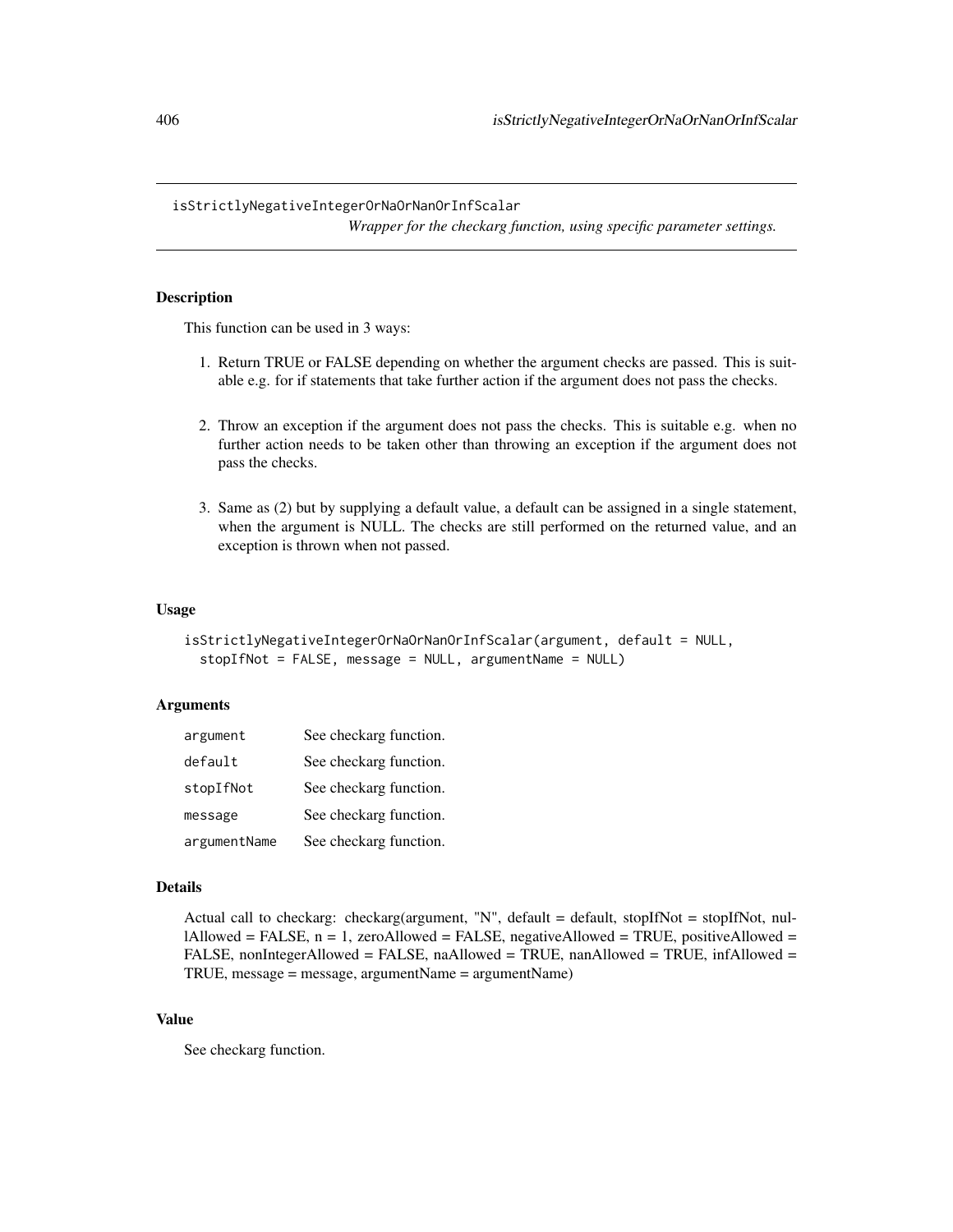# Examples

```
isStrictlyNegativeIntegerOrNaOrNanOrInfScalar(-2)
   # returns TRUE (argument is valid)
isStrictlyNegativeIntegerOrNaOrNanOrInfScalar("X")
   # returns FALSE (argument is invalid)
#isStrictlyNegativeIntegerOrNaOrNanOrInfScalar("X", stopIfNot = TRUE)
   # throws exception with message defined by message and argumentName parameters
isStrictlyNegativeIntegerOrNaOrNanOrInfScalar(-2, default = -1)
   # returns -2 (the argument, rather than the default, since it is not NULL)
#isStrictlyNegativeIntegerOrNaOrNanOrInfScalar("X", default = -1)
   # throws exception with message defined by message and argumentName parameters
isStrictlyNegativeIntegerOrNaOrNanOrInfScalar(NULL, default = -1)
   # returns -1 (the default, rather than the argument, since it is NULL)
```
isStrictlyNegativeIntegerOrNaOrNanOrInfScalarOrNull *Wrapper for the checkarg function, using specific parameter settings.*

# **Description**

This function can be used in 3 ways:

- 1. Return TRUE or FALSE depending on whether the argument checks are passed. This is suitable e.g. for if statements that take further action if the argument does not pass the checks.
- 2. Throw an exception if the argument does not pass the checks. This is suitable e.g. when no further action needs to be taken other than throwing an exception if the argument does not pass the checks.
- 3. Same as (2) but by supplying a default value, a default can be assigned in a single statement, when the argument is NULL. The checks are still performed on the returned value, and an exception is thrown when not passed.

# Usage

```
isStrictlyNegativeIntegerOrNaOrNanOrInfScalarOrNull(argument, default = NULL,
 stopIfNot = FALSE, message = NULL, argumentName = NULL)
```
# **Arguments**

| argument     | See checkarg function. |
|--------------|------------------------|
| default      | See checkarg function. |
| stopIfNot    | See checkarg function. |
| message      | See checkarg function. |
| argumentName | See checkarg function. |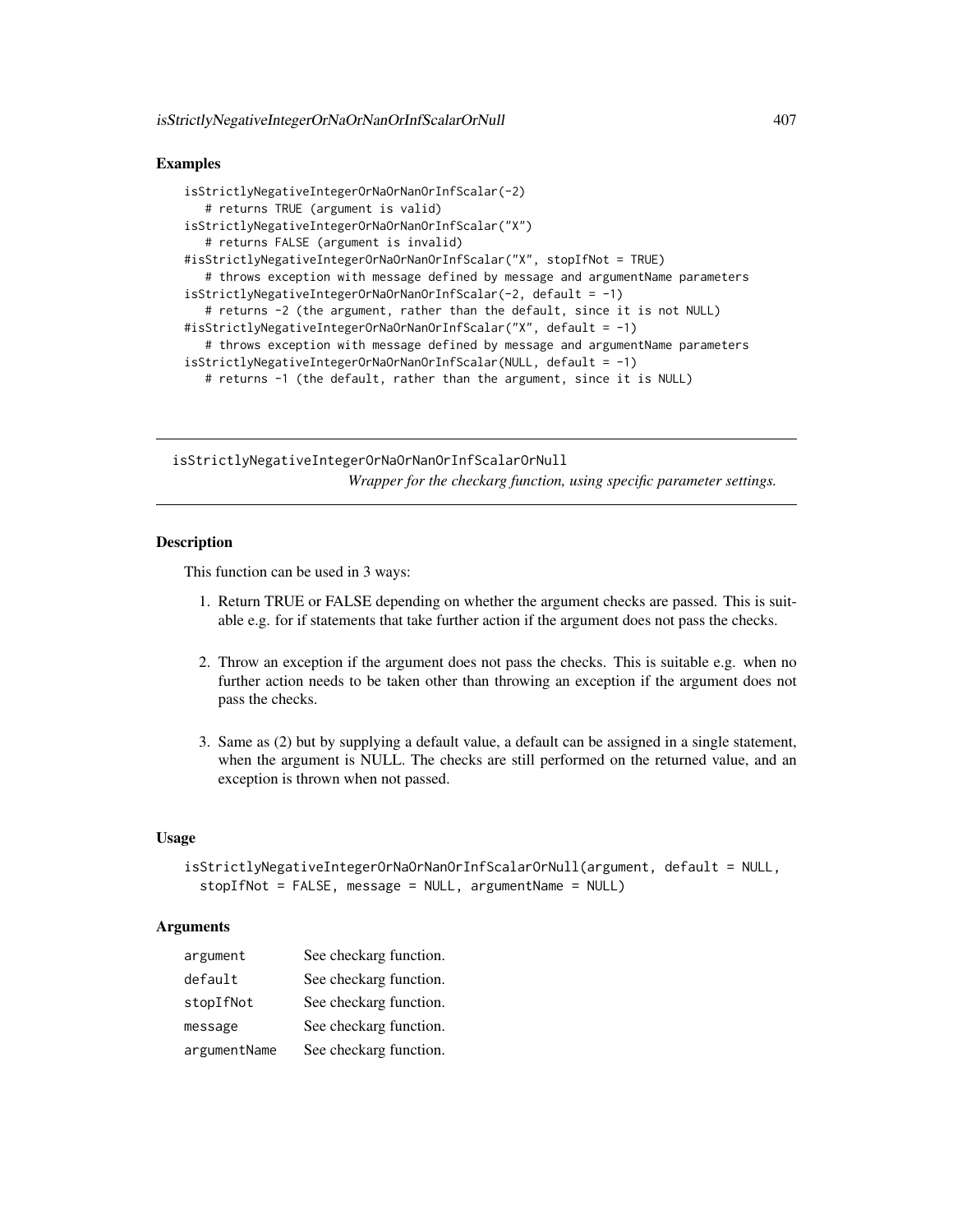# Details

Actual call to checkarg: checkarg(argument, "N", default = default, stopIfNot = stopIfNot, nul- $1$ Allowed = TRUE,  $n = 1$ , zeroAllowed = FALSE, negativeAllowed = TRUE, positiveAllowed = FALSE, nonIntegerAllowed = FALSE, naAllowed = TRUE, nanAllowed = TRUE, infAllowed = TRUE, message = message, argumentName = argumentName)

## Value

See checkarg function.

#### Examples

```
isStrictlyNegativeIntegerOrNaOrNanOrInfScalarOrNull(-2)
   # returns TRUE (argument is valid)
isStrictlyNegativeIntegerOrNaOrNanOrInfScalarOrNull("X")
   # returns FALSE (argument is invalid)
#isStrictlyNegativeIntegerOrNaOrNanOrInfScalarOrNull("X", stopIfNot = TRUE)
   # throws exception with message defined by message and argumentName parameters
isStrictlyNegativeIntegerOrNaOrNanOrInfScalarOrNull(-2, default = -1)
   # returns -2 (the argument, rather than the default, since it is not NULL)
#isStrictlyNegativeIntegerOrNaOrNanOrInfScalarOrNull("X", default = -1)
   # throws exception with message defined by message and argumentName parameters
isStrictlyNegativeIntegerOrNaOrNanOrInfScalarOrNull(NULL, default = -1)
  # returns -1 (the default, rather than the argument, since it is NULL)
```
isStrictlyNegativeIntegerOrNaOrNanOrInfVector *Wrapper for the checkarg function, using specific parameter settings.*

# **Description**

This function can be used in 3 ways:

- 1. Return TRUE or FALSE depending on whether the argument checks are passed. This is suitable e.g. for if statements that take further action if the argument does not pass the checks.
- 2. Throw an exception if the argument does not pass the checks. This is suitable e.g. when no further action needs to be taken other than throwing an exception if the argument does not pass the checks.
- 3. Same as (2) but by supplying a default value, a default can be assigned in a single statement, when the argument is NULL. The checks are still performed on the returned value, and an exception is thrown when not passed.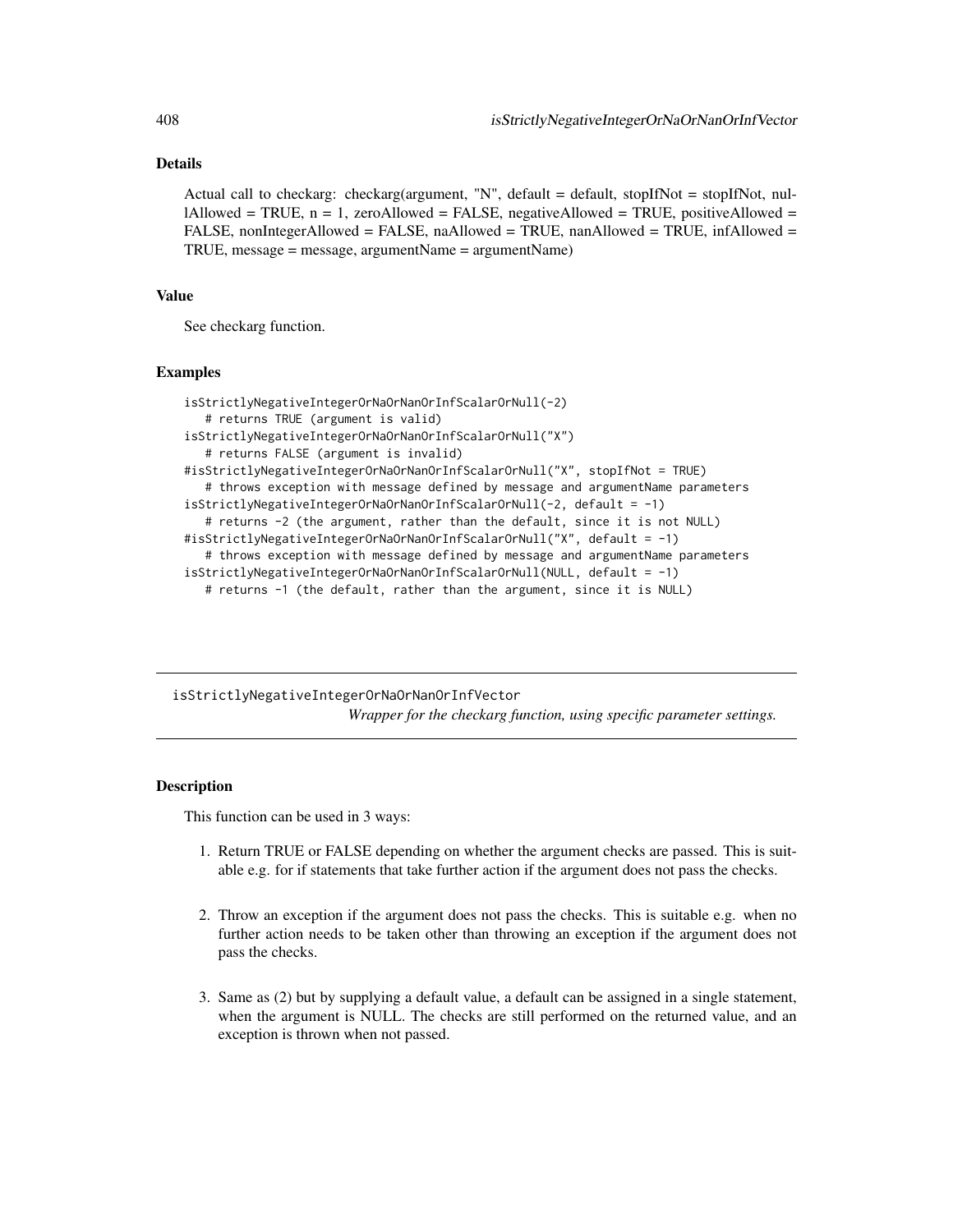```
isStrictlyNegativeIntegerOrNaOrNanOrInfVector(argument, default = NULL,
  stopIfNot = FALSE, n = NA, message = NULL, argumentName = NULL)
```
# Arguments

| argument     | See checkarg function. |
|--------------|------------------------|
| default      | See checkarg function. |
| stopIfNot    | See checkarg function. |
| n            | See checkarg function. |
| message      | See checkarg function. |
| argumentName | See checkarg function. |

## Details

Actual call to checkarg: checkarg(argument, "N", default = default, stopIfNot = stopIfNot, nullAllowed = FALSE,  $n = NA$ , zeroAllowed = FALSE, negativeAllowed = TRUE, positiveAllowed = FALSE, nonIntegerAllowed = FALSE, naAllowed = TRUE, nanAllowed = TRUE, infAllowed = TRUE, message = message, argumentName = argumentName)

#### Value

See checkarg function.

```
isStrictlyNegativeIntegerOrNaOrNanOrInfVector(-2)
  # returns TRUE (argument is valid)
isStrictlyNegativeIntegerOrNaOrNanOrInfVector("X")
   # returns FALSE (argument is invalid)
#isStrictlyNegativeIntegerOrNaOrNanOrInfVector("X", stopIfNot = TRUE)
   # throws exception with message defined by message and argumentName parameters
isStrictlyNegativeIntegerOrNaOrNanOrInfVector(-2, default = -1)
   # returns -2 (the argument, rather than the default, since it is not NULL)
#isStrictlyNegativeIntegerOrNaOrNanOrInfVector("X", default = -1)
   # throws exception with message defined by message and argumentName parameters
isStrictlyNegativeIntegerOrNaOrNanOrInfVector(NULL, default = -1)
   # returns -1 (the default, rather than the argument, since it is NULL)
```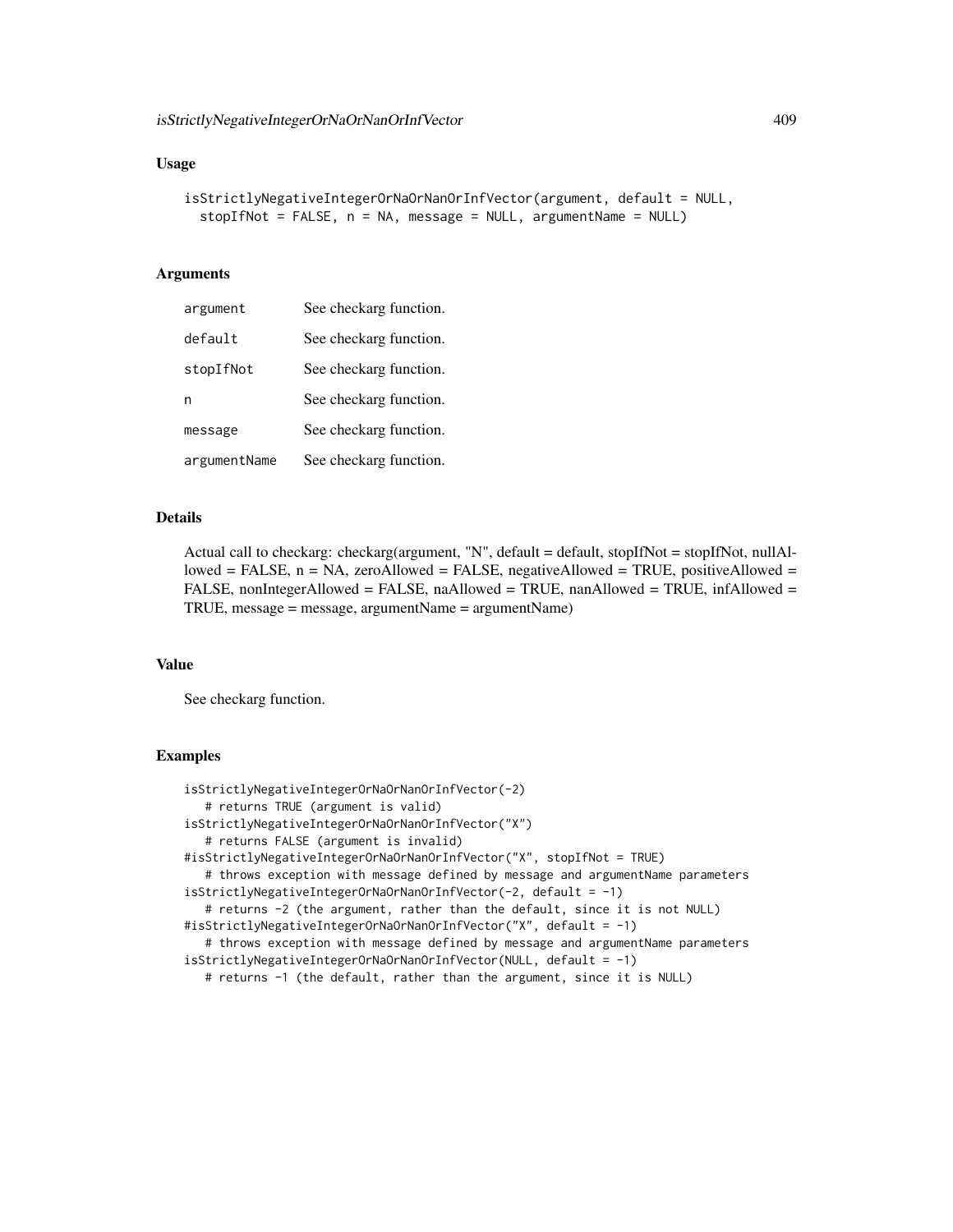isStrictlyNegativeIntegerOrNaOrNanOrInfVectorOrNull

*Wrapper for the checkarg function, using specific parameter settings.*

# **Description**

This function can be used in 3 ways:

- 1. Return TRUE or FALSE depending on whether the argument checks are passed. This is suitable e.g. for if statements that take further action if the argument does not pass the checks.
- 2. Throw an exception if the argument does not pass the checks. This is suitable e.g. when no further action needs to be taken other than throwing an exception if the argument does not pass the checks.
- 3. Same as (2) but by supplying a default value, a default can be assigned in a single statement, when the argument is NULL. The checks are still performed on the returned value, and an exception is thrown when not passed.

## Usage

```
isStrictlyNegativeIntegerOrNaOrNanOrInfVectorOrNull(argument, default = NULL,
 stopIfNot = FALSE, n = NA, message = NULL, argumentName = NULL)
```
# Arguments

| argument     | See checkarg function. |
|--------------|------------------------|
| default      | See checkarg function. |
| stopIfNot    | See checkarg function. |
| n            | See checkarg function. |
| message      | See checkarg function. |
| argumentName | See checkarg function. |

#### Details

Actual call to checkarg: checkarg(argument, "N", default = default, stopIfNot = stopIfNot, nullAllowed = TRUE,  $n = NA$ , zeroAllowed = FALSE, negativeAllowed = TRUE, positiveAllowed = FALSE, nonIntegerAllowed = FALSE, naAllowed = TRUE, nanAllowed = TRUE, infAllowed = TRUE, message = message, argumentName = argumentName)

# Value

See checkarg function.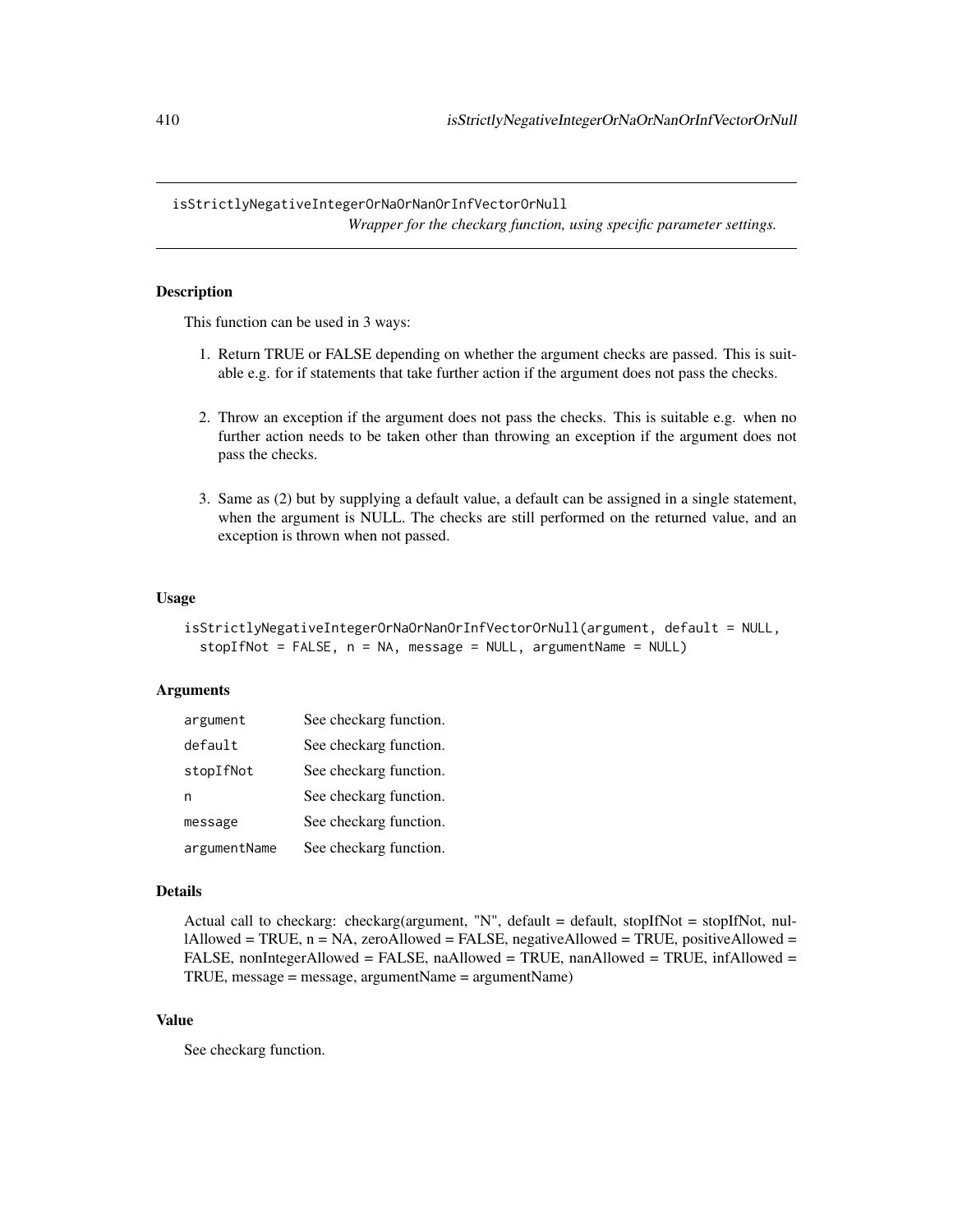# Examples

```
isStrictlyNegativeIntegerOrNaOrNanOrInfVectorOrNull(-2)
   # returns TRUE (argument is valid)
isStrictlyNegativeIntegerOrNaOrNanOrInfVectorOrNull("X")
   # returns FALSE (argument is invalid)
#isStrictlyNegativeIntegerOrNaOrNanOrInfVectorOrNull("X", stopIfNot = TRUE)
   # throws exception with message defined by message and argumentName parameters
isStrictlyNegativeIntegerOrNaOrNanOrInfVectorOrNull(-2, default = -1)
   # returns -2 (the argument, rather than the default, since it is not NULL)
#isStrictlyNegativeIntegerOrNaOrNanOrInfVectorOrNull("X", default = -1)
   # throws exception with message defined by message and argumentName parameters
isStrictlyNegativeIntegerOrNaOrNanOrInfVectorOrNull(NULL, default = -1)
   # returns -1 (the default, rather than the argument, since it is NULL)
```
isStrictlyNegativeIntegerOrNaOrNanScalar *Wrapper for the checkarg function, using specific parameter settings.*

## **Description**

This function can be used in 3 ways:

- 1. Return TRUE or FALSE depending on whether the argument checks are passed. This is suitable e.g. for if statements that take further action if the argument does not pass the checks.
- 2. Throw an exception if the argument does not pass the checks. This is suitable e.g. when no further action needs to be taken other than throwing an exception if the argument does not pass the checks.
- 3. Same as (2) but by supplying a default value, a default can be assigned in a single statement, when the argument is NULL. The checks are still performed on the returned value, and an exception is thrown when not passed.

# Usage

```
isStrictlyNegativeIntegerOrNaOrNanScalar(argument, default = NULL,
 stopIfNot = FALSE, message = NULL, argumentName = NULL)
```
# **Arguments**

| argument     | See checkarg function. |
|--------------|------------------------|
| default      | See checkarg function. |
| stopIfNot    | See checkarg function. |
| message      | See checkarg function. |
| argumentName | See checkarg function. |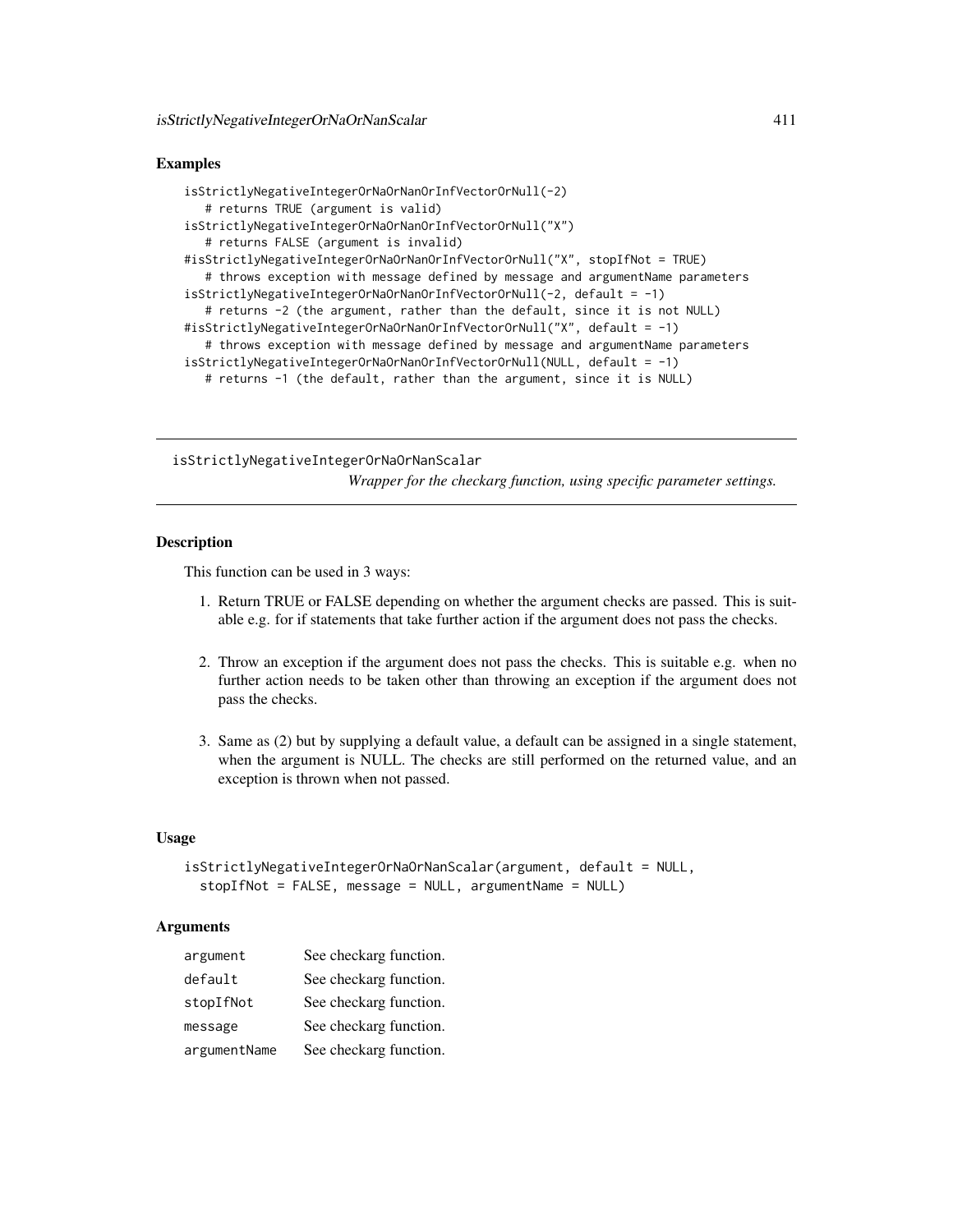# Details

Actual call to checkarg: checkarg(argument, "N", default = default, stopIfNot = stopIfNot, nul- $1$ Allowed = FALSE,  $n = 1$ , zeroAllowed = FALSE, negativeAllowed = TRUE, positiveAllowed = FALSE, nonIntegerAllowed = FALSE, naAllowed = TRUE, nanAllowed = TRUE, infAllowed = FALSE, message = message, argumentName = argumentName)

#### Value

See checkarg function.

#### Examples

```
isStrictlyNegativeIntegerOrNaOrNanScalar(-2)
   # returns TRUE (argument is valid)
isStrictlyNegativeIntegerOrNaOrNanScalar("X")
   # returns FALSE (argument is invalid)
#isStrictlyNegativeIntegerOrNaOrNanScalar("X", stopIfNot = TRUE)
   # throws exception with message defined by message and argumentName parameters
isStrictlyNegativeIntegerOrNaOrNanScalar(-2, default = -1)
   # returns -2 (the argument, rather than the default, since it is not NULL)
#isStrictlyNegativeIntegerOrNaOrNanScalar("X", default = -1)
   # throws exception with message defined by message and argumentName parameters
isStrictlyNegativeIntegerOrNaOrNanScalar(NULL, default = -1)
  # returns -1 (the default, rather than the argument, since it is NULL)
```
isStrictlyNegativeIntegerOrNaOrNanScalarOrNull *Wrapper for the checkarg function, using specific parameter settings.*

# **Description**

This function can be used in 3 ways:

- 1. Return TRUE or FALSE depending on whether the argument checks are passed. This is suitable e.g. for if statements that take further action if the argument does not pass the checks.
- 2. Throw an exception if the argument does not pass the checks. This is suitable e.g. when no further action needs to be taken other than throwing an exception if the argument does not pass the checks.
- 3. Same as (2) but by supplying a default value, a default can be assigned in a single statement, when the argument is NULL. The checks are still performed on the returned value, and an exception is thrown when not passed.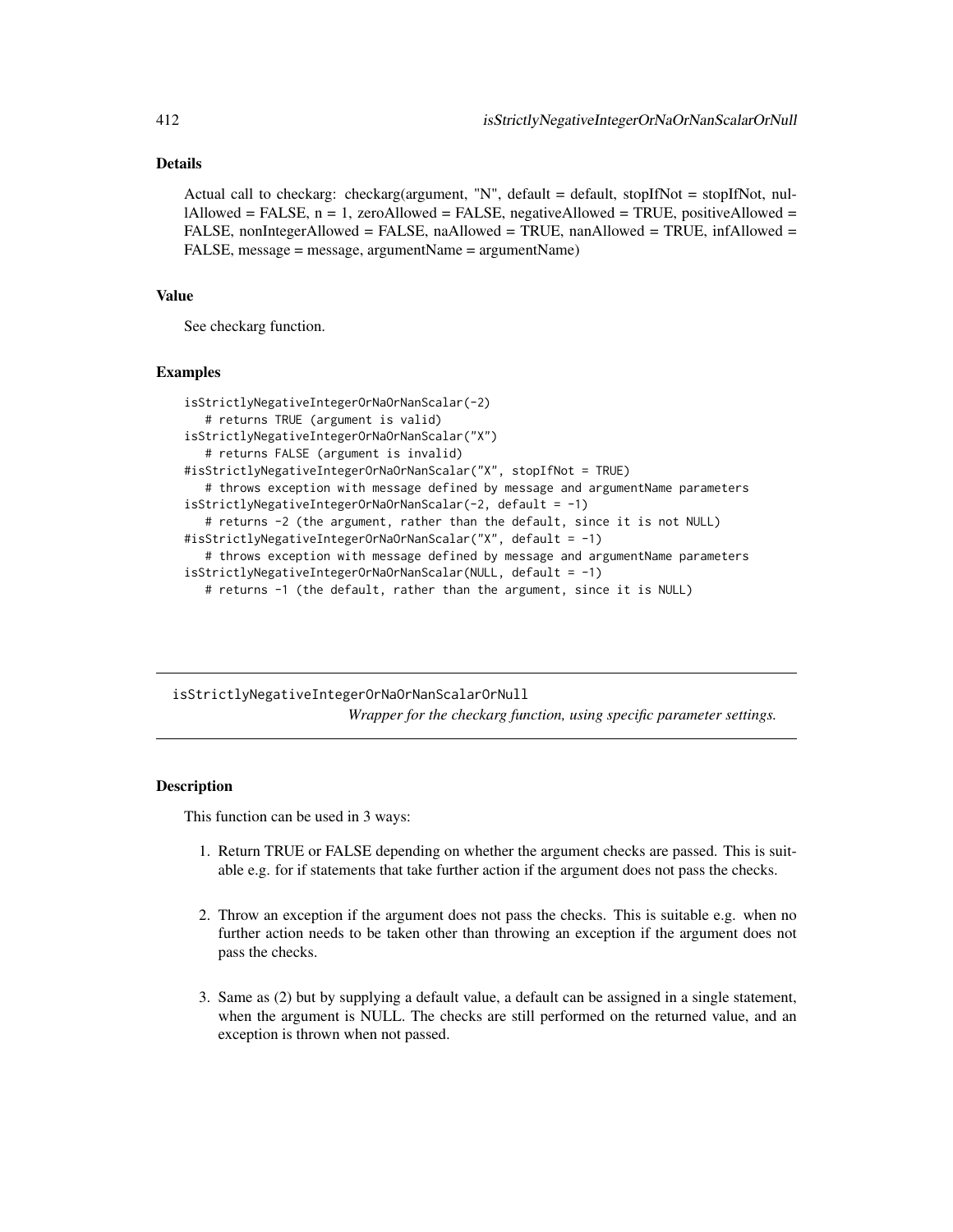```
isStrictlyNegativeIntegerOrNaOrNanScalarOrNull(argument, default = NULL,
  stopIfNot = FALSE, message = NULL, argumentName = NULL)
```
#### Arguments

| argument     | See checkarg function. |
|--------------|------------------------|
| default      | See checkarg function. |
| stopIfNot    | See checkarg function. |
| message      | See checkarg function. |
| argumentName | See checkarg function. |

# Details

Actual call to checkarg: checkarg(argument, "N", default = default, stopIfNot = stopIfNot, nullAllowed = TRUE,  $n = 1$ , zeroAllowed = FALSE, negativeAllowed = TRUE, positiveAllowed = FALSE, nonIntegerAllowed = FALSE, naAllowed = TRUE, nanAllowed = TRUE, infAllowed = FALSE, message = message, argumentName = argumentName)

# Value

See checkarg function.

# Examples

```
isStrictlyNegativeIntegerOrNaOrNanScalarOrNull(-2)
   # returns TRUE (argument is valid)
isStrictlyNegativeIntegerOrNaOrNanScalarOrNull("X")
   # returns FALSE (argument is invalid)
#isStrictlyNegativeIntegerOrNaOrNanScalarOrNull("X", stopIfNot = TRUE)
   # throws exception with message defined by message and argumentName parameters
isStrictlyNegativeIntegerOrNaOrNanScalarOrNull(-2, default = -1)
   # returns -2 (the argument, rather than the default, since it is not NULL)
#isStrictlyNegativeIntegerOrNaOrNanScalarOrNull("X", default = -1)
   # throws exception with message defined by message and argumentName parameters
isStrictlyNegativeIntegerOrNaOrNanScalarOrNull(NULL, default = -1)
  # returns -1 (the default, rather than the argument, since it is NULL)
```
isStrictlyNegativeIntegerOrNaOrNanVector

*Wrapper for the checkarg function, using specific parameter settings.*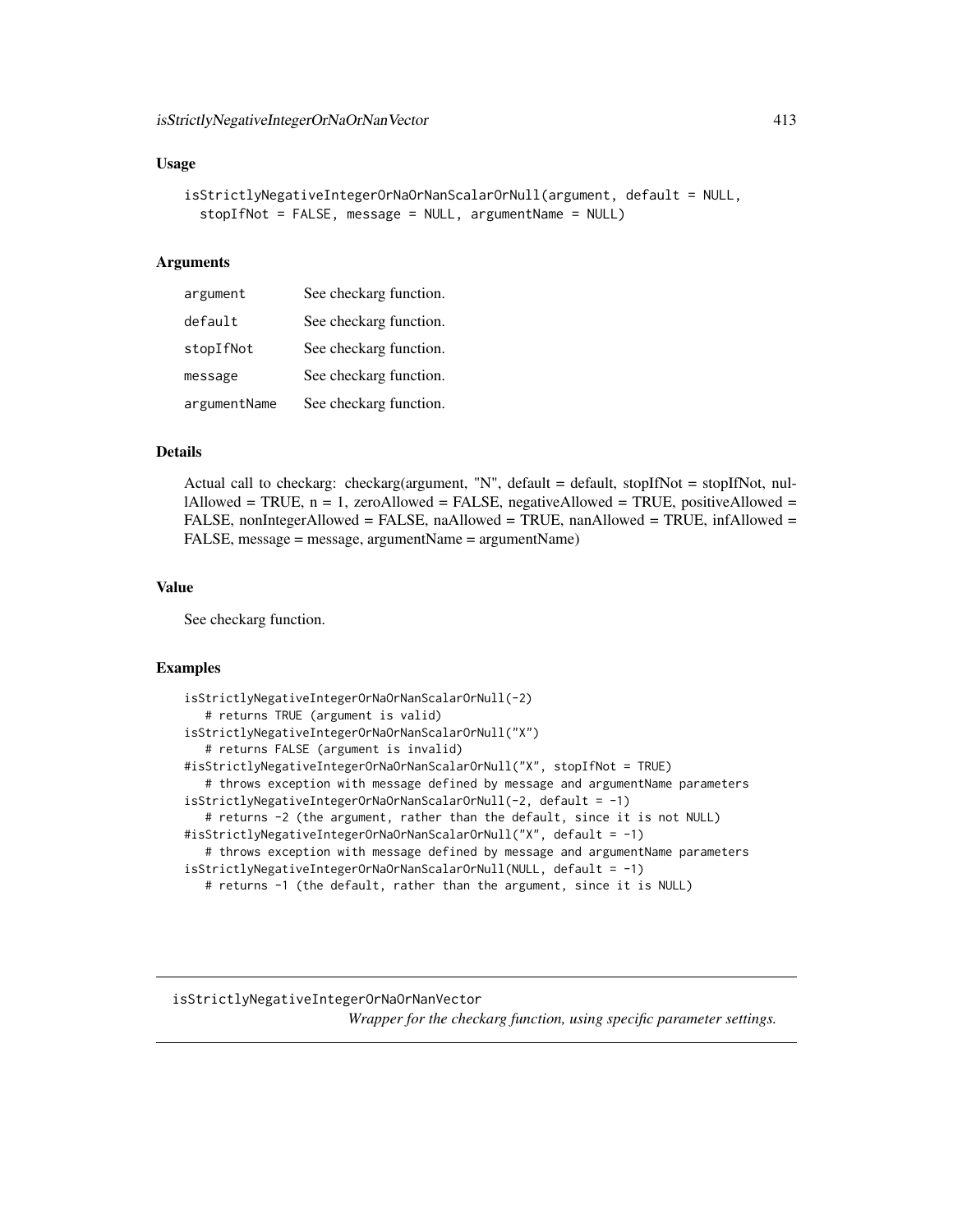## Description

This function can be used in 3 ways:

- 1. Return TRUE or FALSE depending on whether the argument checks are passed. This is suitable e.g. for if statements that take further action if the argument does not pass the checks.
- 2. Throw an exception if the argument does not pass the checks. This is suitable e.g. when no further action needs to be taken other than throwing an exception if the argument does not pass the checks.
- 3. Same as (2) but by supplying a default value, a default can be assigned in a single statement, when the argument is NULL. The checks are still performed on the returned value, and an exception is thrown when not passed.

## Usage

```
isStrictlyNegativeIntegerOrNaOrNanVector(argument, default = NULL,
 stopIfNot = FALSE, n = NA, message = NULL, argumentName = NULL)
```
# **Arguments**

| argument     | See checkarg function. |
|--------------|------------------------|
| default      | See checkarg function. |
| stopIfNot    | See checkarg function. |
| n            | See checkarg function. |
| message      | See checkarg function. |
| argumentName | See checkarg function. |

# Details

Actual call to checkarg: checkarg(argument, "N", default = default, stopIfNot = stopIfNot, nullAllowed = FALSE,  $n = NA$ , zeroAllowed = FALSE, negativeAllowed = TRUE, positiveAllowed = FALSE, nonIntegerAllowed = FALSE, naAllowed = TRUE, nanAllowed = TRUE, infAllowed = FALSE, message = message, argumentName = argumentName)

## Value

See checkarg function.

```
isStrictlyNegativeIntegerOrNaOrNanVector(-2)
  # returns TRUE (argument is valid)
isStrictlyNegativeIntegerOrNaOrNanVector("X")
  # returns FALSE (argument is invalid)
#isStrictlyNegativeIntegerOrNaOrNanVector("X", stopIfNot = TRUE)
  # throws exception with message defined by message and argumentName parameters
```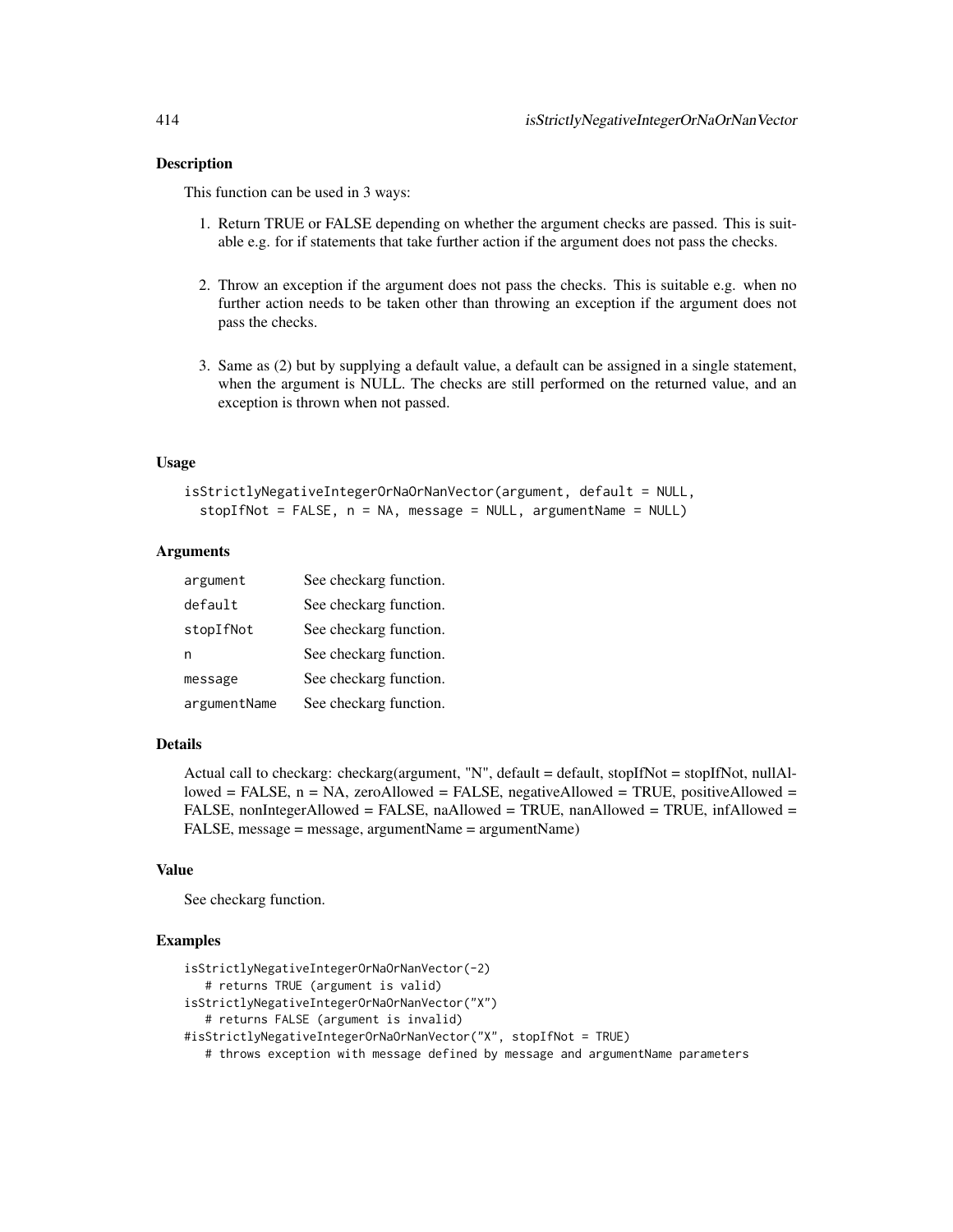```
isStrictlyNegativeIntegerOrNaOrNanVector(-2, default = -1)
   # returns -2 (the argument, rather than the default, since it is not NULL)
#isStrictlyNegativeIntegerOrNaOrNanVector("X", default = -1)
   # throws exception with message defined by message and argumentName parameters
isStrictlyNegativeIntegerOrNaOrNanVector(NULL, default = -1)
   # returns -1 (the default, rather than the argument, since it is NULL)
```
isStrictlyNegativeIntegerOrNaOrNanVectorOrNull *Wrapper for the checkarg function, using specific parameter settings.*

# Description

This function can be used in 3 ways:

- 1. Return TRUE or FALSE depending on whether the argument checks are passed. This is suitable e.g. for if statements that take further action if the argument does not pass the checks.
- 2. Throw an exception if the argument does not pass the checks. This is suitable e.g. when no further action needs to be taken other than throwing an exception if the argument does not pass the checks.
- 3. Same as (2) but by supplying a default value, a default can be assigned in a single statement, when the argument is NULL. The checks are still performed on the returned value, and an exception is thrown when not passed.

## Usage

```
isStrictlyNegativeIntegerOrNaOrNanVectorOrNull(argument, default = NULL,
  stopIfNot = FALSE, n = NA, message = NULL, argumentName = NULL)
```
## **Arguments**

| argument     | See checkarg function. |
|--------------|------------------------|
| default      | See checkarg function. |
| stopIfNot    | See checkarg function. |
| n            | See checkarg function. |
| message      | See checkarg function. |
| argumentName | See checkarg function. |

#### Details

Actual call to checkarg: checkarg(argument, "N", default = default, stopIfNot = stopIfNot, nullAllowed = TRUE,  $n = NA$ , zeroAllowed = FALSE, negativeAllowed = TRUE, positiveAllowed = FALSE, nonIntegerAllowed = FALSE, naAllowed = TRUE, nanAllowed = TRUE, infAllowed = FALSE, message = message, argumentName = argumentName)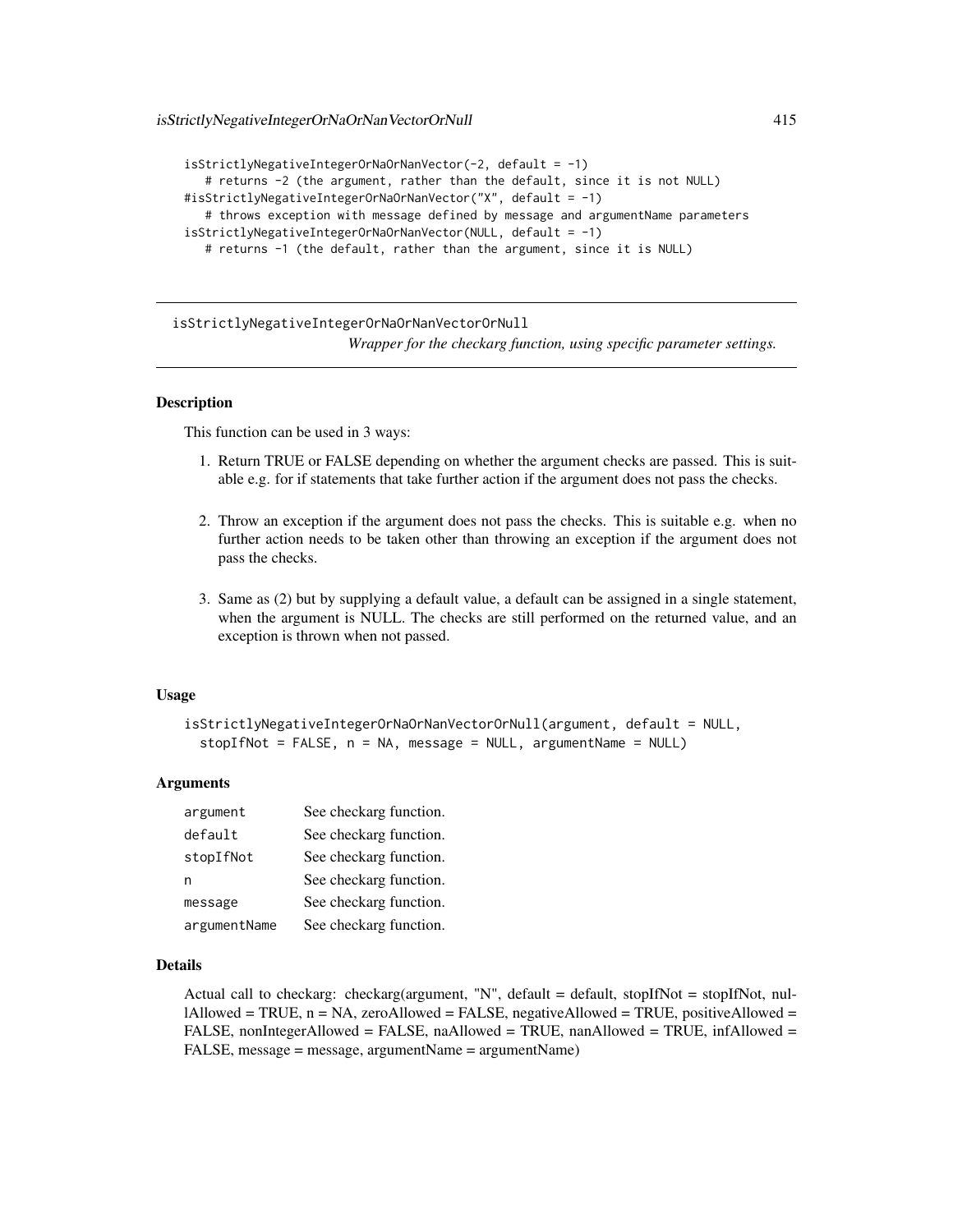# Value

See checkarg function.

# Examples

```
isStrictlyNegativeIntegerOrNaOrNanVectorOrNull(-2)
  # returns TRUE (argument is valid)
isStrictlyNegativeIntegerOrNaOrNanVectorOrNull("X")
  # returns FALSE (argument is invalid)
#isStrictlyNegativeIntegerOrNaOrNanVectorOrNull("X", stopIfNot = TRUE)
  # throws exception with message defined by message and argumentName parameters
isStrictlyNegativeIntegerOrNaOrNanVectorOrNull(-2, default = -1)
  # returns -2 (the argument, rather than the default, since it is not NULL)
#isStrictlyNegativeIntegerOrNaOrNanVectorOrNull("X", default = -1)
  # throws exception with message defined by message and argumentName parameters
isStrictlyNegativeIntegerOrNaOrNanVectorOrNull(NULL, default = -1)
  # returns -1 (the default, rather than the argument, since it is NULL)
```
isStrictlyNegativeIntegerOrNaScalar

*Wrapper for the checkarg function, using specific parameter settings.*

# **Description**

This function can be used in 3 ways:

- 1. Return TRUE or FALSE depending on whether the argument checks are passed. This is suitable e.g. for if statements that take further action if the argument does not pass the checks.
- 2. Throw an exception if the argument does not pass the checks. This is suitable e.g. when no further action needs to be taken other than throwing an exception if the argument does not pass the checks.
- 3. Same as (2) but by supplying a default value, a default can be assigned in a single statement, when the argument is NULL. The checks are still performed on the returned value, and an exception is thrown when not passed.

# Usage

```
isStrictlyNegativeIntegerOrNaScalar(argument, default = NULL,
 stopIfNot = FALSE, message = NULL, argumentName = NULL)
```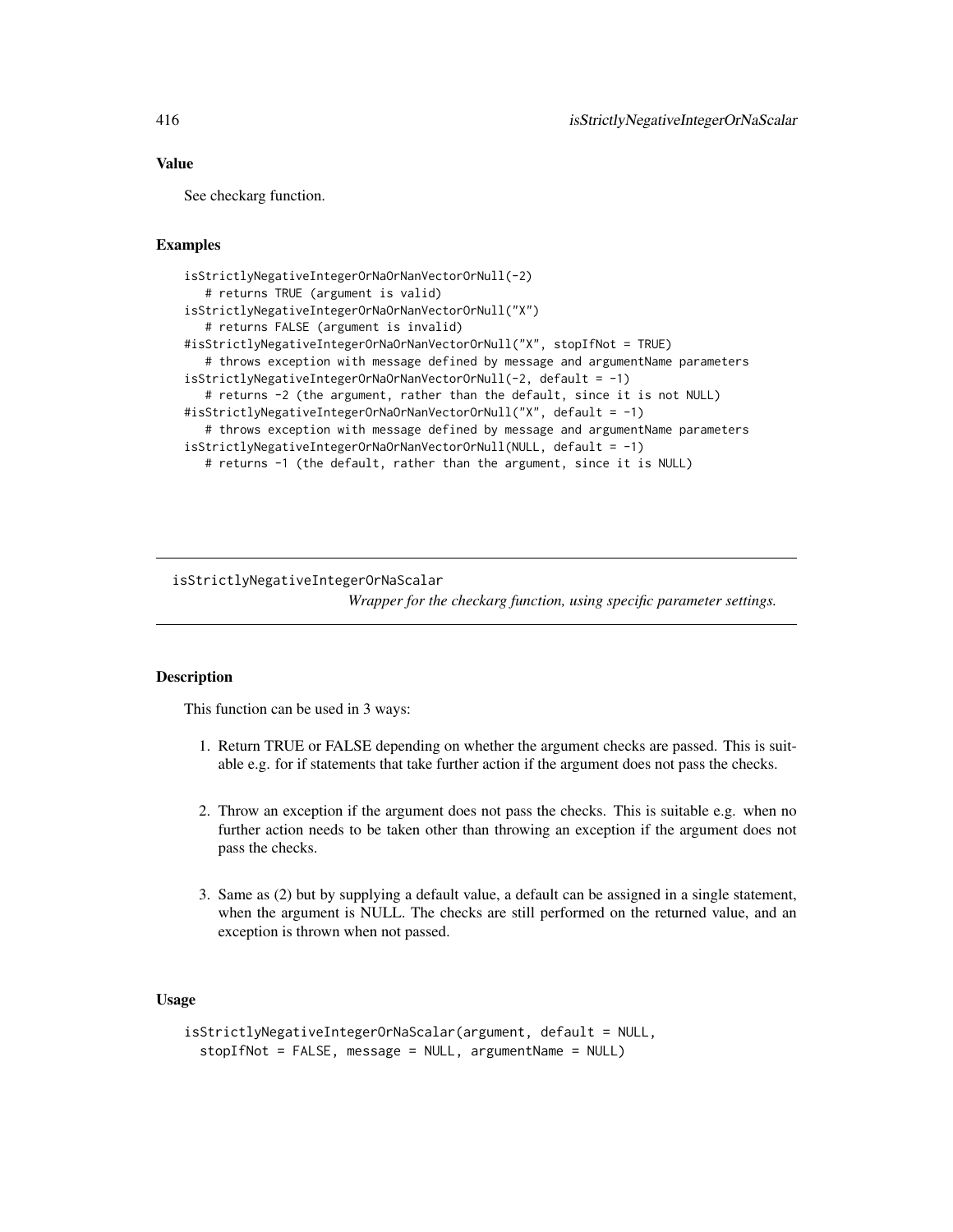## **Arguments**

| argument     | See checkarg function. |
|--------------|------------------------|
| default      | See checkarg function. |
| stopIfNot    | See checkarg function. |
| message      | See checkarg function. |
| argumentName | See checkarg function. |

# Details

Actual call to checkarg: checkarg(argument, "N", default = default, stopIfNot = stopIfNot, nullAllowed = FALSE,  $n = 1$ , zeroAllowed = FALSE, negativeAllowed = TRUE, positiveAllowed = FALSE, nonIntegerAllowed = FALSE, naAllowed = TRUE, nanAllowed = FALSE, infAllowed = FALSE, message = message, argumentName = argumentName)

# Value

See checkarg function.

# Examples

```
isStrictlyNegativeIntegerOrNaScalar(-2)
  # returns TRUE (argument is valid)
isStrictlyNegativeIntegerOrNaScalar("X")
   # returns FALSE (argument is invalid)
#isStrictlyNegativeIntegerOrNaScalar("X", stopIfNot = TRUE)
   # throws exception with message defined by message and argumentName parameters
isStrictlyNegativeIntegerOrNaScalar(-2, default = -1)
   # returns -2 (the argument, rather than the default, since it is not NULL)
#isStrictlyNegativeIntegerOrNaScalar("X", default = -1)
   # throws exception with message defined by message and argumentName parameters
isStrictlyNegativeIntegerOrNaScalar(NULL, default = -1)
   # returns -1 (the default, rather than the argument, since it is NULL)
```
isStrictlyNegativeIntegerOrNaScalarOrNull *Wrapper for the checkarg function, using specific parameter settings.*

#### **Description**

This function can be used in 3 ways:

1. Return TRUE or FALSE depending on whether the argument checks are passed. This is suitable e.g. for if statements that take further action if the argument does not pass the checks.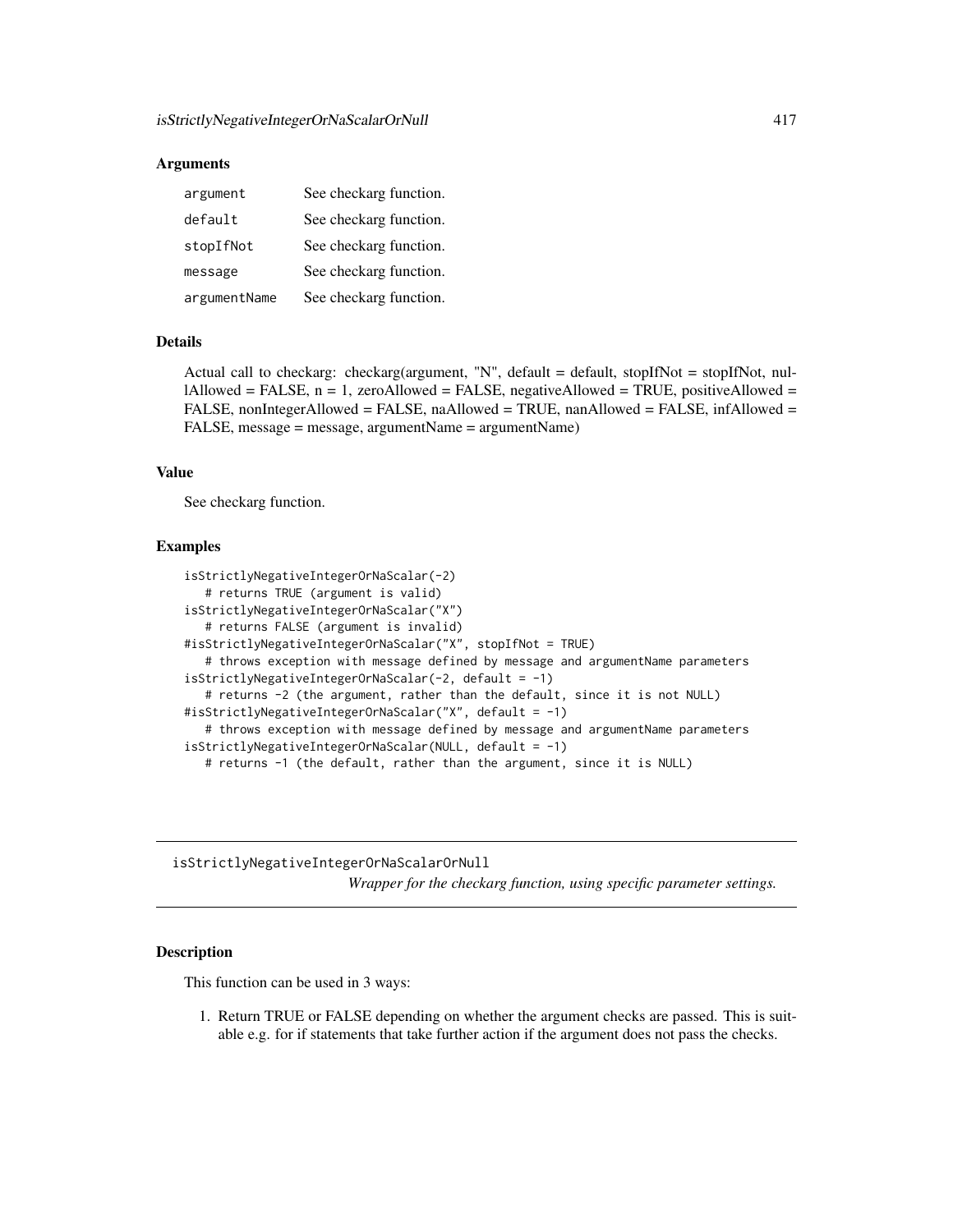- 2. Throw an exception if the argument does not pass the checks. This is suitable e.g. when no further action needs to be taken other than throwing an exception if the argument does not pass the checks.
- 3. Same as (2) but by supplying a default value, a default can be assigned in a single statement, when the argument is NULL. The checks are still performed on the returned value, and an exception is thrown when not passed.

```
isStrictlyNegativeIntegerOrNaScalarOrNull(argument, default = NULL,
  stopIfNot = FALSE, message = NULL, argumentName = NULL)
```
## Arguments

| argument     | See checkarg function. |
|--------------|------------------------|
| default      | See checkarg function. |
| stopIfNot    | See checkarg function. |
| message      | See checkarg function. |
| argumentName | See checkarg function. |

# Details

Actual call to checkarg: checkarg(argument, "N", default = default, stopIfNot = stopIfNot, nullAllowed = TRUE,  $n = 1$ , zeroAllowed = FALSE, negativeAllowed = TRUE, positiveAllowed = FALSE, nonIntegerAllowed = FALSE, naAllowed = TRUE, nanAllowed = FALSE, infAllowed = FALSE, message = message, argumentName = argumentName)

# Value

See checkarg function.

```
isStrictlyNegativeIntegerOrNaScalarOrNull(-2)
   # returns TRUE (argument is valid)
isStrictlyNegativeIntegerOrNaScalarOrNull("X")
   # returns FALSE (argument is invalid)
#isStrictlyNegativeIntegerOrNaScalarOrNull("X", stopIfNot = TRUE)
   # throws exception with message defined by message and argumentName parameters
isStrictlyNegativeIntegerOrNaScalarOrNull(-2, default = -1)
   # returns -2 (the argument, rather than the default, since it is not NULL)
#isStrictlyNegativeIntegerOrNaScalarOrNull("X", default = -1)
   # throws exception with message defined by message and argumentName parameters
isStrictlyNegativeIntegerOrNaScalarOrNull(NULL, default = -1)
   # returns -1 (the default, rather than the argument, since it is NULL)
```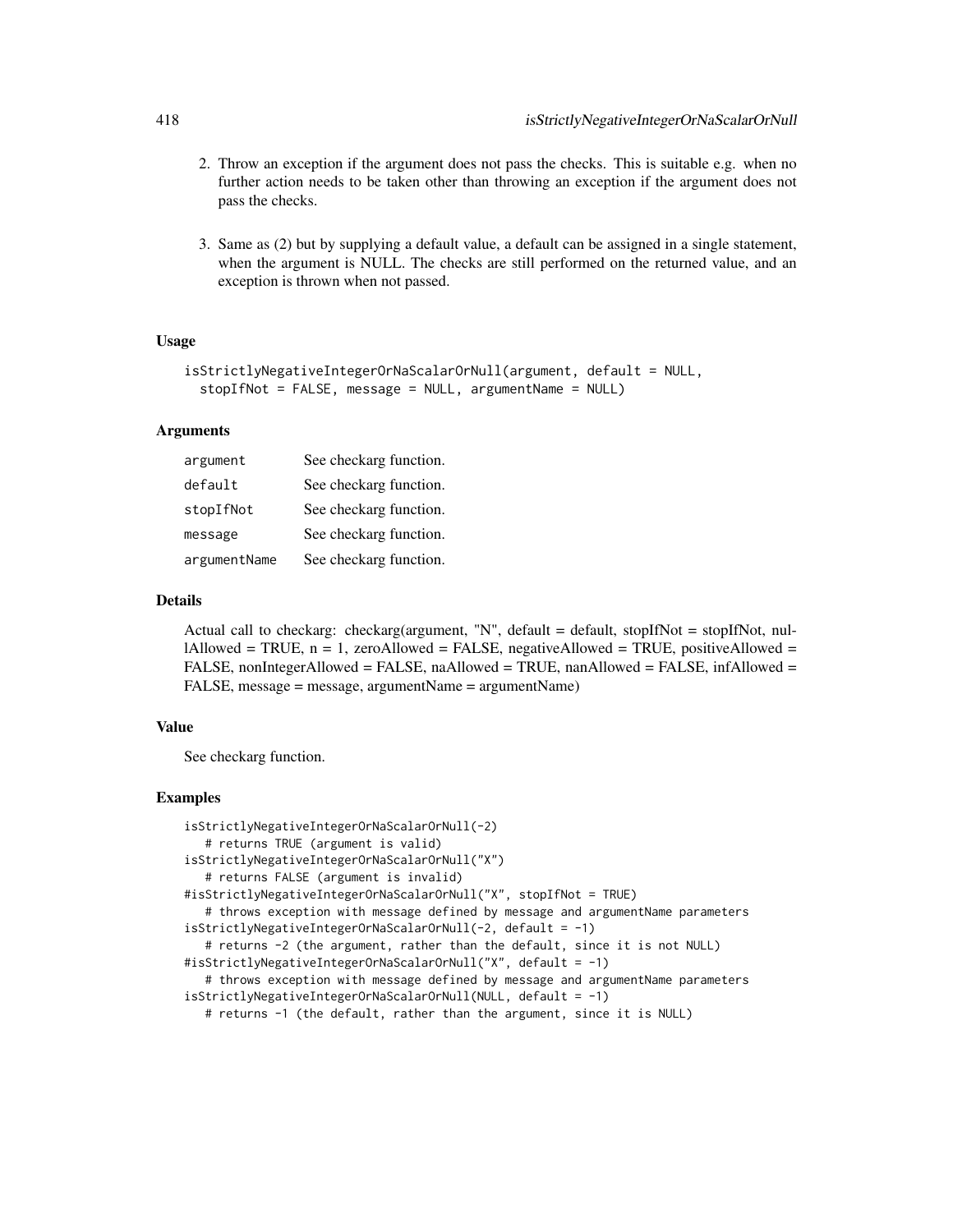isStrictlyNegativeIntegerOrNaVector

*Wrapper for the checkarg function, using specific parameter settings.*

# Description

This function can be used in 3 ways:

- 1. Return TRUE or FALSE depending on whether the argument checks are passed. This is suitable e.g. for if statements that take further action if the argument does not pass the checks.
- 2. Throw an exception if the argument does not pass the checks. This is suitable e.g. when no further action needs to be taken other than throwing an exception if the argument does not pass the checks.
- 3. Same as (2) but by supplying a default value, a default can be assigned in a single statement, when the argument is NULL. The checks are still performed on the returned value, and an exception is thrown when not passed.

# Usage

```
isStrictlyNegativeIntegerOrNaVector(argument, default = NULL,
 stopIfNot = FALSE, n = NA, message = NULL, argumentName = NULL)
```
## **Arguments**

| argument     | See checkarg function. |
|--------------|------------------------|
| default      | See checkarg function. |
| stopIfNot    | See checkarg function. |
| n            | See checkarg function. |
| message      | See checkarg function. |
| argumentName | See checkarg function. |

#### Details

```
Actual call to checkarg: checkarg(argument, "N", default = default, stopIfNot = stopIfNot, nullAl-
lowed = FALSE, n = NA, zeroAllowed = FALSE, negativeAllowed = TRUE, positiveAllowed =
FALSE, nonIntegerAllowed = FALSE, naAllowed = TRUE, nanAllowed = FALSE, infAllowed =
FALSE, message = message, argumentName = argumentName)
```
# Value

See checkarg function.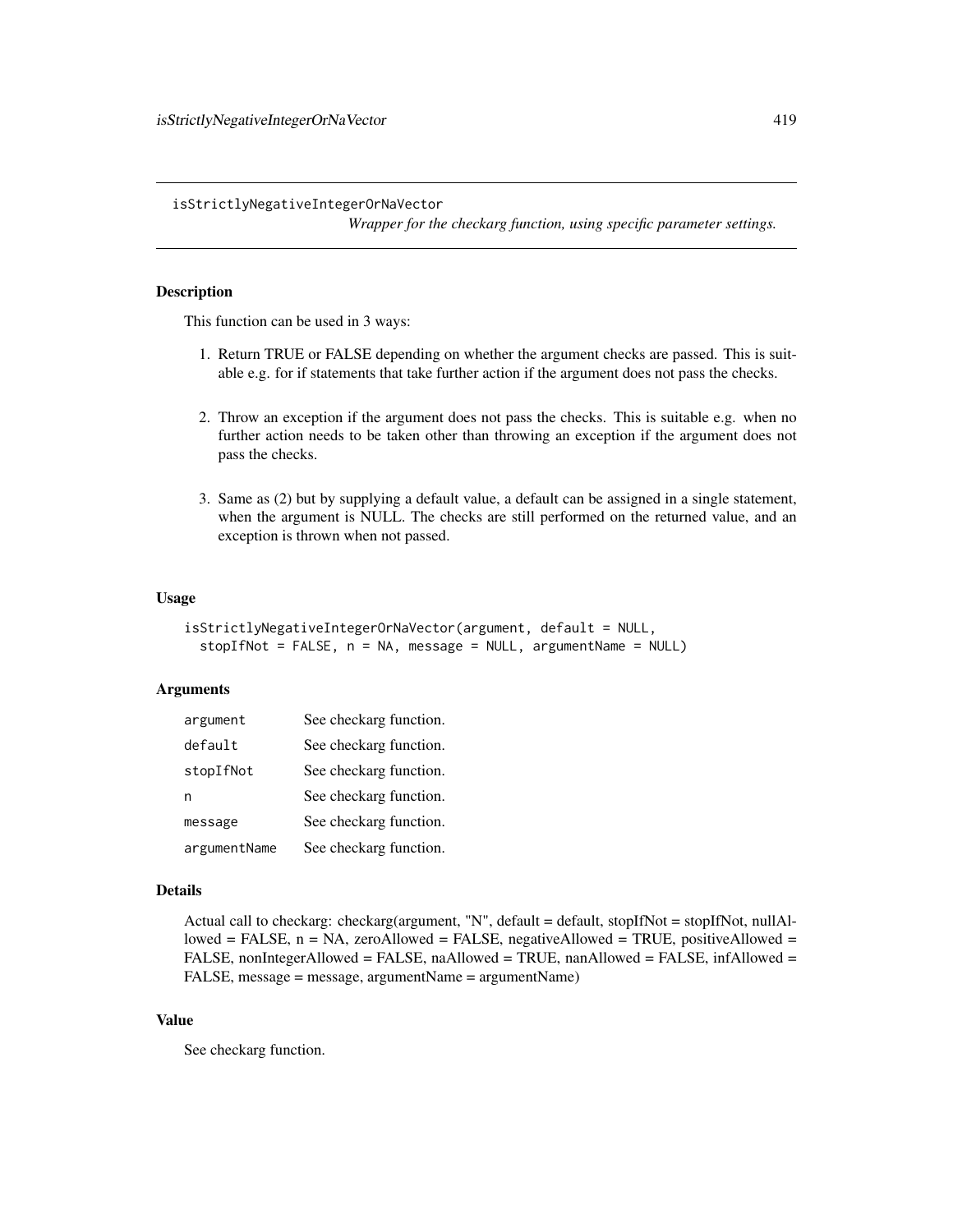# Examples

```
isStrictlyNegativeIntegerOrNaVector(-2)
   # returns TRUE (argument is valid)
isStrictlyNegativeIntegerOrNaVector("X")
   # returns FALSE (argument is invalid)
#isStrictlyNegativeIntegerOrNaVector("X", stopIfNot = TRUE)
   # throws exception with message defined by message and argumentName parameters
isStrictlyNegativeIntegerOrNaVector(-2, default = -1)
   # returns -2 (the argument, rather than the default, since it is not NULL)
#isStrictlyNegativeIntegerOrNaVector("X", default = -1)
   # throws exception with message defined by message and argumentName parameters
isStrictlyNegativeIntegerOrNaVector(NULL, default = -1)
  # returns -1 (the default, rather than the argument, since it is NULL)
```
isStrictlyNegativeIntegerOrNaVectorOrNull

*Wrapper for the checkarg function, using specific parameter settings.*

# Description

This function can be used in 3 ways:

- 1. Return TRUE or FALSE depending on whether the argument checks are passed. This is suitable e.g. for if statements that take further action if the argument does not pass the checks.
- 2. Throw an exception if the argument does not pass the checks. This is suitable e.g. when no further action needs to be taken other than throwing an exception if the argument does not pass the checks.
- 3. Same as (2) but by supplying a default value, a default can be assigned in a single statement, when the argument is NULL. The checks are still performed on the returned value, and an exception is thrown when not passed.

# Usage

```
isStrictlyNegativeIntegerOrNaVectorOrNull(argument, default = NULL,
  stopIfNot = FALSE, n = NA, message = NULL, argumentName = NULL)
```
## **Arguments**

| argument     | See checkarg function. |
|--------------|------------------------|
| default      | See checkarg function. |
| stopIfNot    | See checkarg function. |
| n            | See checkarg function. |
| message      | See checkarg function. |
| argumentName | See checkarg function. |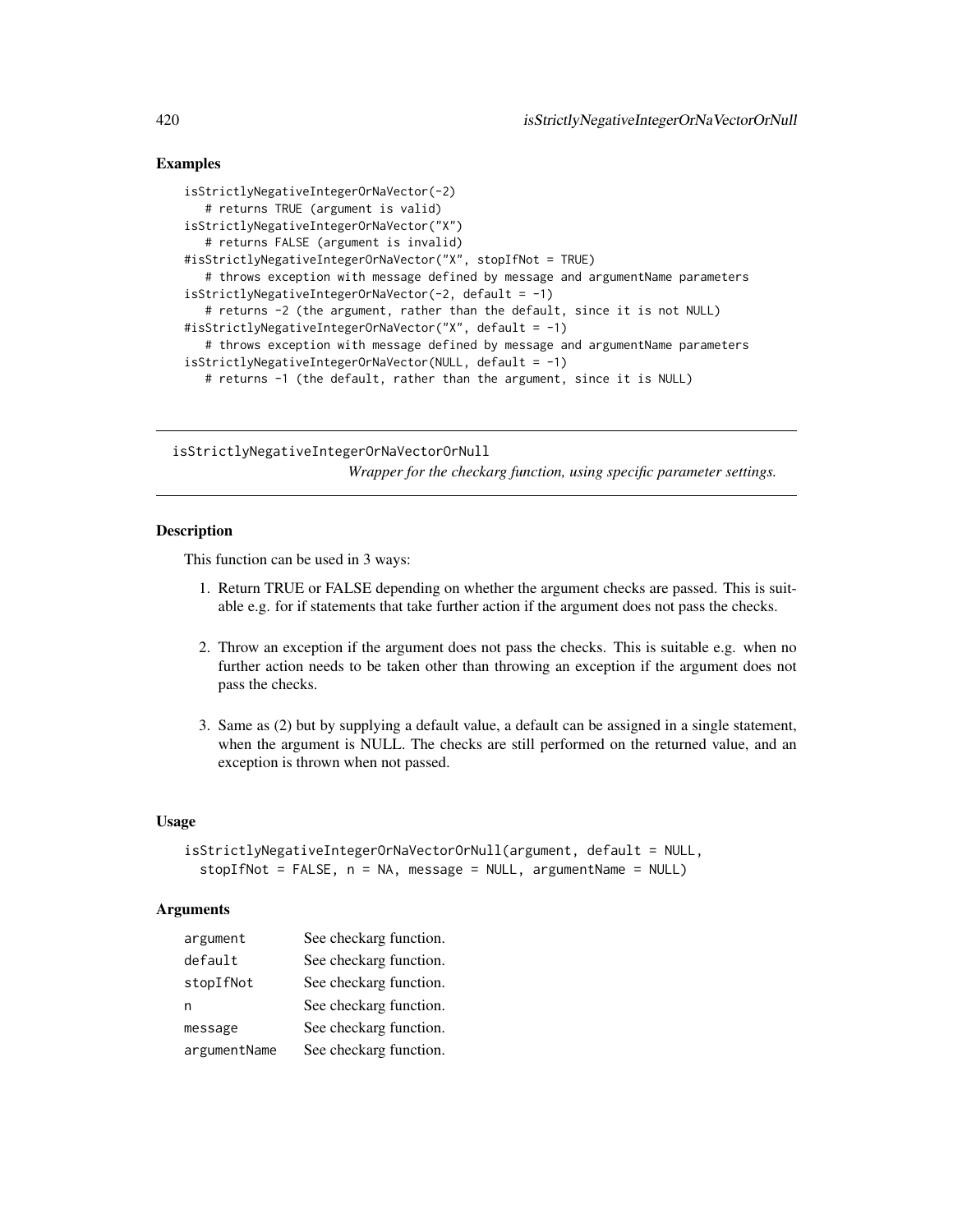## Details

Actual call to checkarg: checkarg(argument, "N", default = default, stopIfNot = stopIfNot, nul- $1$ Allowed = TRUE, n = NA, zeroAllowed = FALSE, negativeAllowed = TRUE, positiveAllowed = FALSE, nonIntegerAllowed = FALSE, naAllowed = TRUE, nanAllowed = FALSE, infAllowed = FALSE, message = message, argumentName = argumentName)

## Value

See checkarg function.

#### Examples

```
isStrictlyNegativeIntegerOrNaVectorOrNull(-2)
   # returns TRUE (argument is valid)
isStrictlyNegativeIntegerOrNaVectorOrNull("X")
   # returns FALSE (argument is invalid)
#isStrictlyNegativeIntegerOrNaVectorOrNull("X", stopIfNot = TRUE)
   # throws exception with message defined by message and argumentName parameters
isStrictlyNegativeIntegerOrNaVectorOrNull(-2, default = -1)
   # returns -2 (the argument, rather than the default, since it is not NULL)
#isStrictlyNegativeIntegerOrNaVectorOrNull("X", default = -1)
   # throws exception with message defined by message and argumentName parameters
isStrictlyNegativeIntegerOrNaVectorOrNull(NULL, default = -1)
  # returns -1 (the default, rather than the argument, since it is NULL)
```
isStrictlyNegativeIntegerScalar *Wrapper for the checkarg function, using specific parameter settings.*

## Description

This function can be used in 3 ways:

- 1. Return TRUE or FALSE depending on whether the argument checks are passed. This is suitable e.g. for if statements that take further action if the argument does not pass the checks.
- 2. Throw an exception if the argument does not pass the checks. This is suitable e.g. when no further action needs to be taken other than throwing an exception if the argument does not pass the checks.
- 3. Same as (2) but by supplying a default value, a default can be assigned in a single statement, when the argument is NULL. The checks are still performed on the returned value, and an exception is thrown when not passed.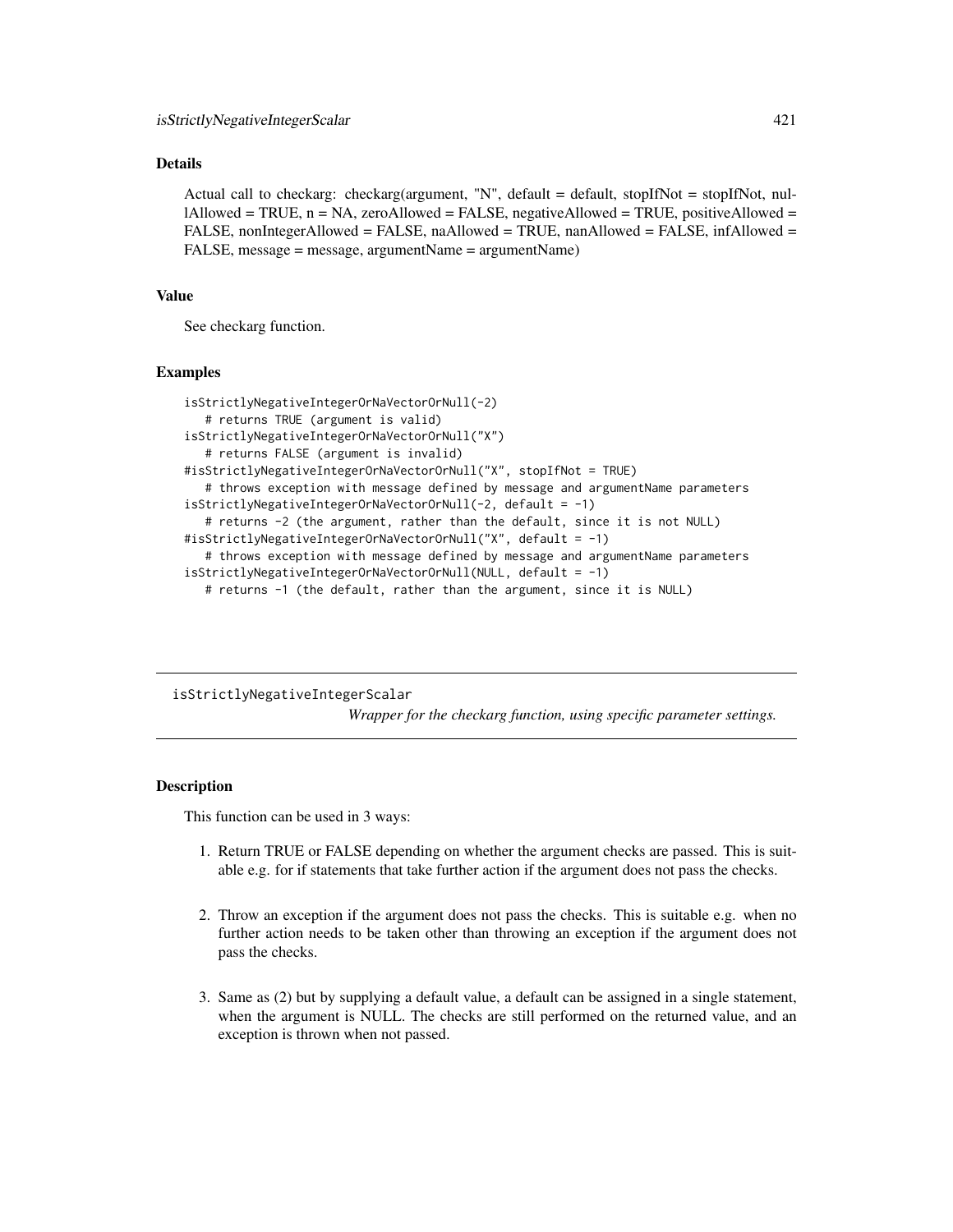```
isStrictlyNegativeIntegerScalar(argument, default = NULL, stopIfNot = FALSE,
 message = NULL, argumentName = NULL)
```
## Arguments

| argument     | See checkarg function. |
|--------------|------------------------|
| default      | See checkarg function. |
| stopIfNot    | See checkarg function. |
| message      | See checkarg function. |
| argumentName | See checkarg function. |

# Details

Actual call to checkarg: checkarg(argument, "N", default = default, stopIfNot = stopIfNot, nullAllowed = FALSE,  $n = 1$ , zeroAllowed = FALSE, negativeAllowed = TRUE, positiveAllowed = FALSE, nonIntegerAllowed = FALSE, naAllowed = FALSE, nanAllowed = FALSE, infAllowed = FALSE, message = message, argumentName = argumentName)

## Value

See checkarg function.

# Examples

```
isStrictlyNegativeIntegerScalar(-2)
   # returns TRUE (argument is valid)
isStrictlyNegativeIntegerScalar("X")
   # returns FALSE (argument is invalid)
#isStrictlyNegativeIntegerScalar("X", stopIfNot = TRUE)
   # throws exception with message defined by message and argumentName parameters
isStrictlyNegativeIntegerScalar(-2, default = -1)
   # returns -2 (the argument, rather than the default, since it is not NULL)
#isStrictlyNegativeIntegerScalar("X", default = -1)
  # throws exception with message defined by message and argumentName parameters
isStrictlyNegativeIntegerScalar(NULL, default = -1)
  # returns -1 (the default, rather than the argument, since it is NULL)
```
isStrictlyNegativeIntegerScalarOrNull *Wrapper for the checkarg function, using specific parameter settings.*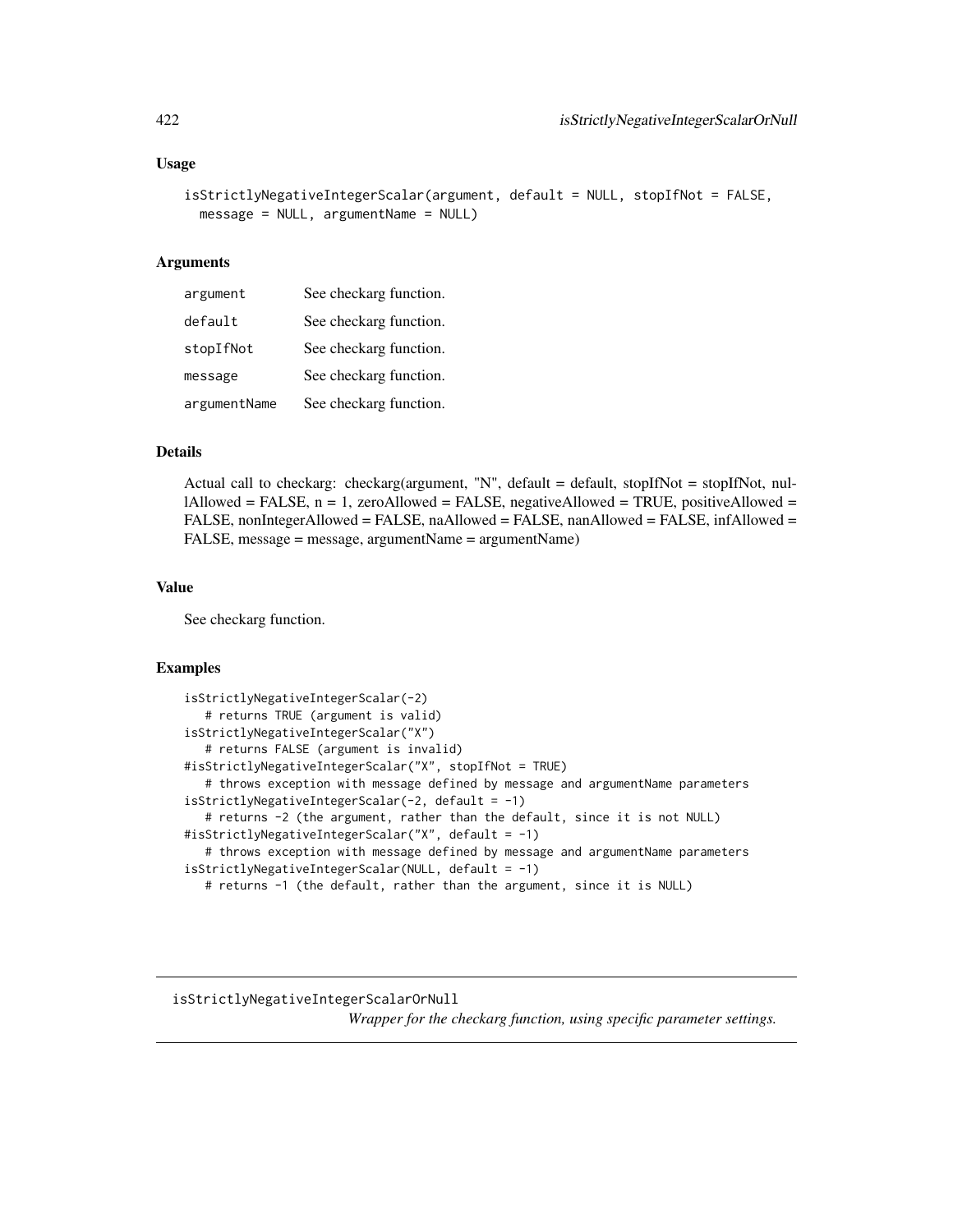## Description

This function can be used in 3 ways:

- 1. Return TRUE or FALSE depending on whether the argument checks are passed. This is suitable e.g. for if statements that take further action if the argument does not pass the checks.
- 2. Throw an exception if the argument does not pass the checks. This is suitable e.g. when no further action needs to be taken other than throwing an exception if the argument does not pass the checks.
- 3. Same as (2) but by supplying a default value, a default can be assigned in a single statement, when the argument is NULL. The checks are still performed on the returned value, and an exception is thrown when not passed.

## Usage

```
isStrictlyNegativeIntegerScalarOrNull(argument, default = NULL,
  stopIfNot = FALSE, message = NULL, argumentName = NULL)
```
## Arguments

| argument     | See checkarg function. |
|--------------|------------------------|
| default      | See checkarg function. |
| stopIfNot    | See checkarg function. |
| message      | See checkarg function. |
| argumentName | See checkarg function. |

## Details

Actual call to checkarg: checkarg(argument, "N", default = default, stopIfNot = stopIfNot, nullAllowed = TRUE,  $n = 1$ , zeroAllowed = FALSE, negativeAllowed = TRUE, positiveAllowed = FALSE, nonIntegerAllowed = FALSE, naAllowed = FALSE, nanAllowed = FALSE, infAllowed = FALSE, message = message, argumentName = argumentName)

## Value

See checkarg function.

```
isStrictlyNegativeIntegerScalarOrNull(-2)
   # returns TRUE (argument is valid)
isStrictlyNegativeIntegerScalarOrNull("X")
   # returns FALSE (argument is invalid)
#isStrictlyNegativeIntegerScalarOrNull("X", stopIfNot = TRUE)
   # throws exception with message defined by message and argumentName parameters
isStrictlyNegativeIntegerScalarOrNull(-2, default = -1)
```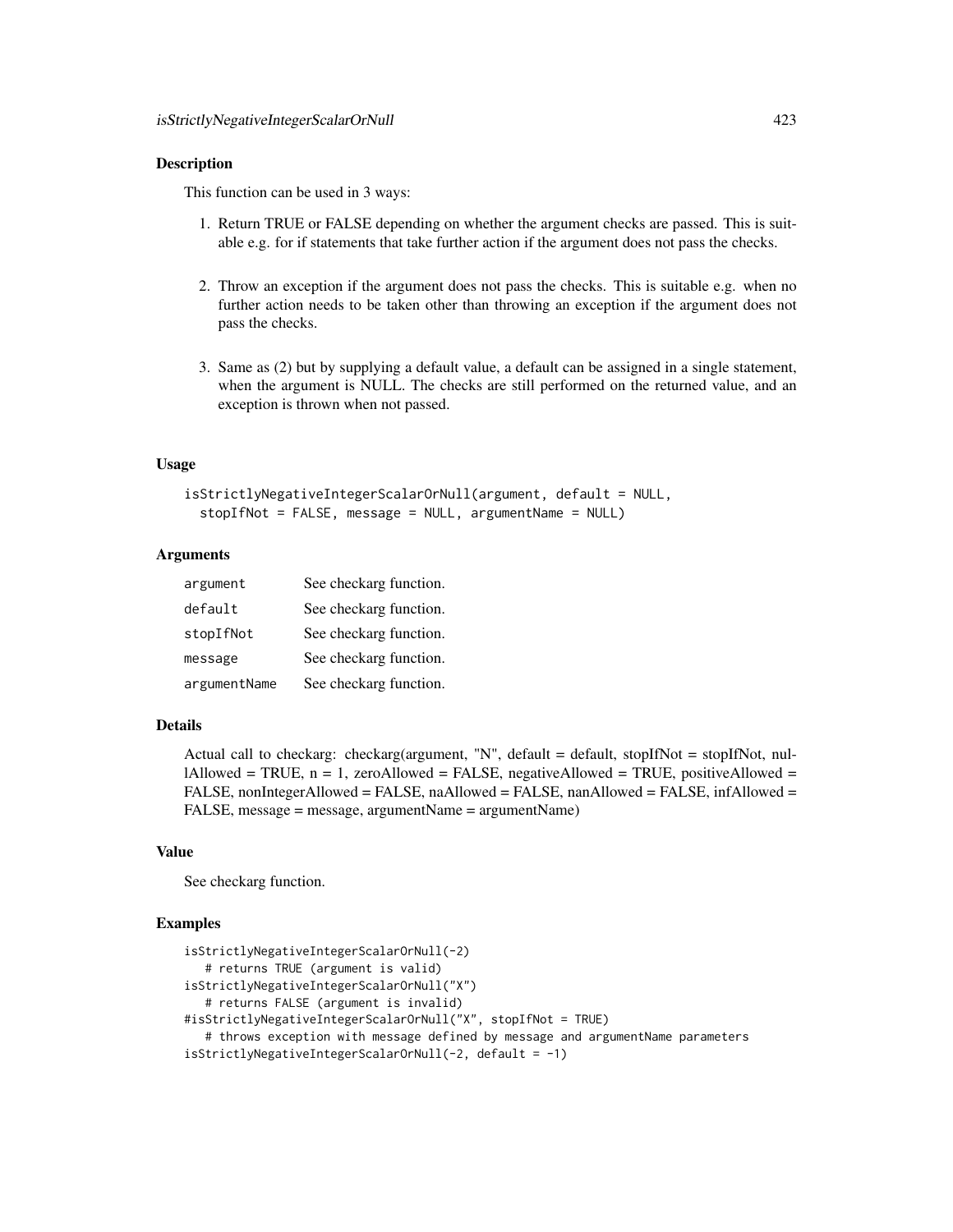```
# returns -2 (the argument, rather than the default, since it is not NULL)
#isStrictlyNegativeIntegerScalarOrNull("X", default = -1)
   # throws exception with message defined by message and argumentName parameters
isStrictlyNegativeIntegerScalarOrNull(NULL, default = -1)
  # returns -1 (the default, rather than the argument, since it is NULL)
```
isStrictlyNegativeIntegerVector

*Wrapper for the checkarg function, using specific parameter settings.*

#### Description

This function can be used in 3 ways:

- 1. Return TRUE or FALSE depending on whether the argument checks are passed. This is suitable e.g. for if statements that take further action if the argument does not pass the checks.
- 2. Throw an exception if the argument does not pass the checks. This is suitable e.g. when no further action needs to be taken other than throwing an exception if the argument does not pass the checks.
- 3. Same as (2) but by supplying a default value, a default can be assigned in a single statement, when the argument is NULL. The checks are still performed on the returned value, and an exception is thrown when not passed.

## Usage

isStrictlyNegativeIntegerVector(argument, default = NULL, stopIfNot = FALSE,  $n = NA$ , message = NULL, argumentName = NULL)

#### Arguments

| argument     | See checkarg function. |
|--------------|------------------------|
| default      | See checkarg function. |
| stopIfNot    | See checkarg function. |
| n            | See checkarg function. |
| message      | See checkarg function. |
| argumentName | See checkarg function. |

#### Details

Actual call to checkarg: checkarg(argument, "N", default = default, stopIfNot = stopIfNot, nullAllowed = FALSE,  $n = NA$ , zeroAllowed = FALSE, negativeAllowed = TRUE, positiveAllowed = FALSE, nonIntegerAllowed = FALSE, naAllowed = FALSE, nanAllowed = FALSE, infAllowed = FALSE, message = message, argumentName = argumentName)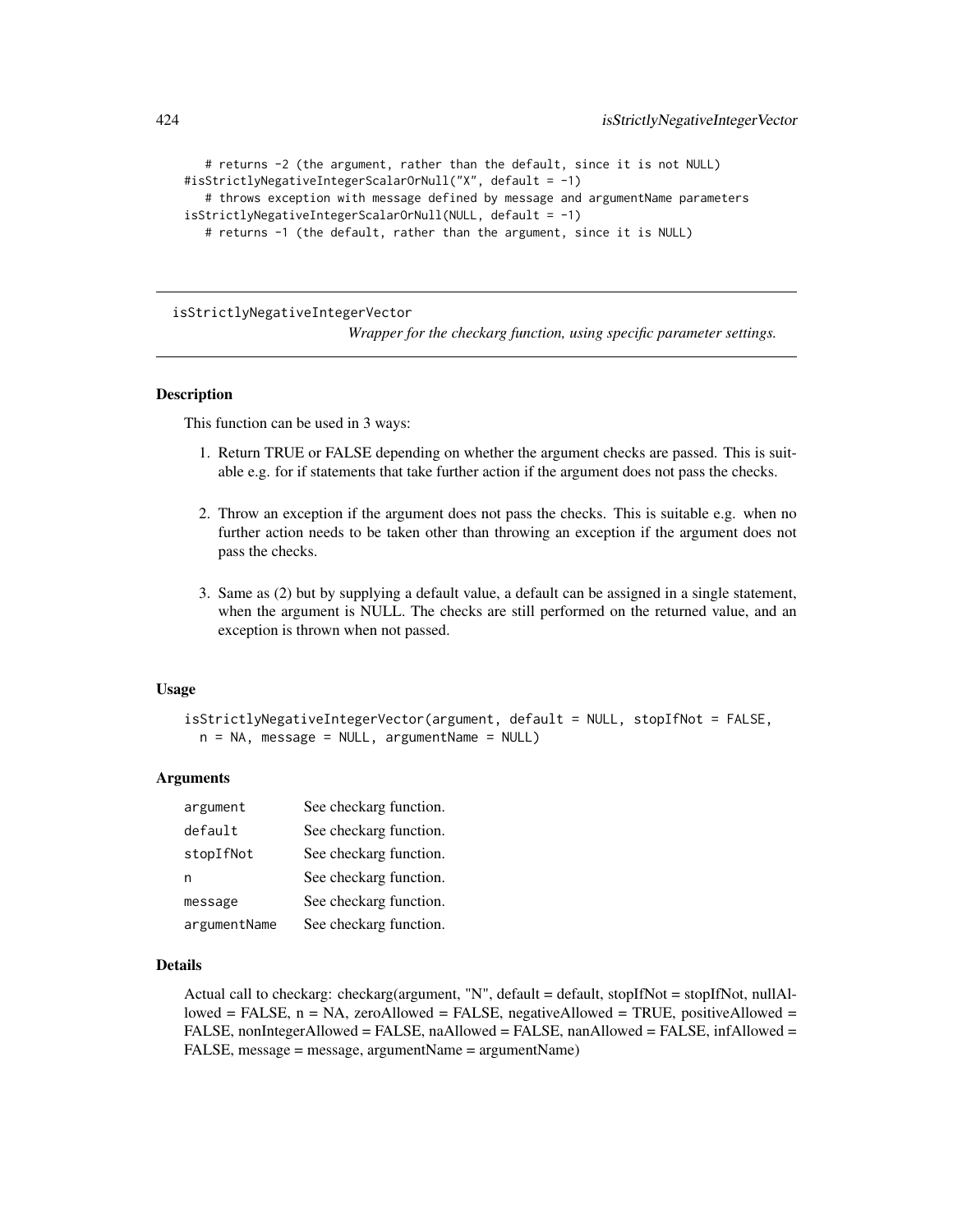# Value

See checkarg function.

# Examples

```
isStrictlyNegativeIntegerVector(-2)
   # returns TRUE (argument is valid)
isStrictlyNegativeIntegerVector("X")
   # returns FALSE (argument is invalid)
#isStrictlyNegativeIntegerVector("X", stopIfNot = TRUE)
   # throws exception with message defined by message and argumentName parameters
isStrictlyNegativeIntegerVector(-2, default = -1)
   # returns -2 (the argument, rather than the default, since it is not NULL)
#isStrictlyNegativeIntegerVector("X", default = -1)
   # throws exception with message defined by message and argumentName parameters
isStrictlyNegativeIntegerVector(NULL, default = -1)
  # returns -1 (the default, rather than the argument, since it is NULL)
```
isStrictlyNegativeIntegerVectorOrNull

*Wrapper for the checkarg function, using specific parameter settings.*

# **Description**

This function can be used in 3 ways:

- 1. Return TRUE or FALSE depending on whether the argument checks are passed. This is suitable e.g. for if statements that take further action if the argument does not pass the checks.
- 2. Throw an exception if the argument does not pass the checks. This is suitable e.g. when no further action needs to be taken other than throwing an exception if the argument does not pass the checks.
- 3. Same as (2) but by supplying a default value, a default can be assigned in a single statement, when the argument is NULL. The checks are still performed on the returned value, and an exception is thrown when not passed.

# Usage

```
isStrictlyNegativeIntegerVectorOrNull(argument, default = NULL,
 stopIfNot = FALSE, n = NA, message = NULL, argumentName = NULL)
```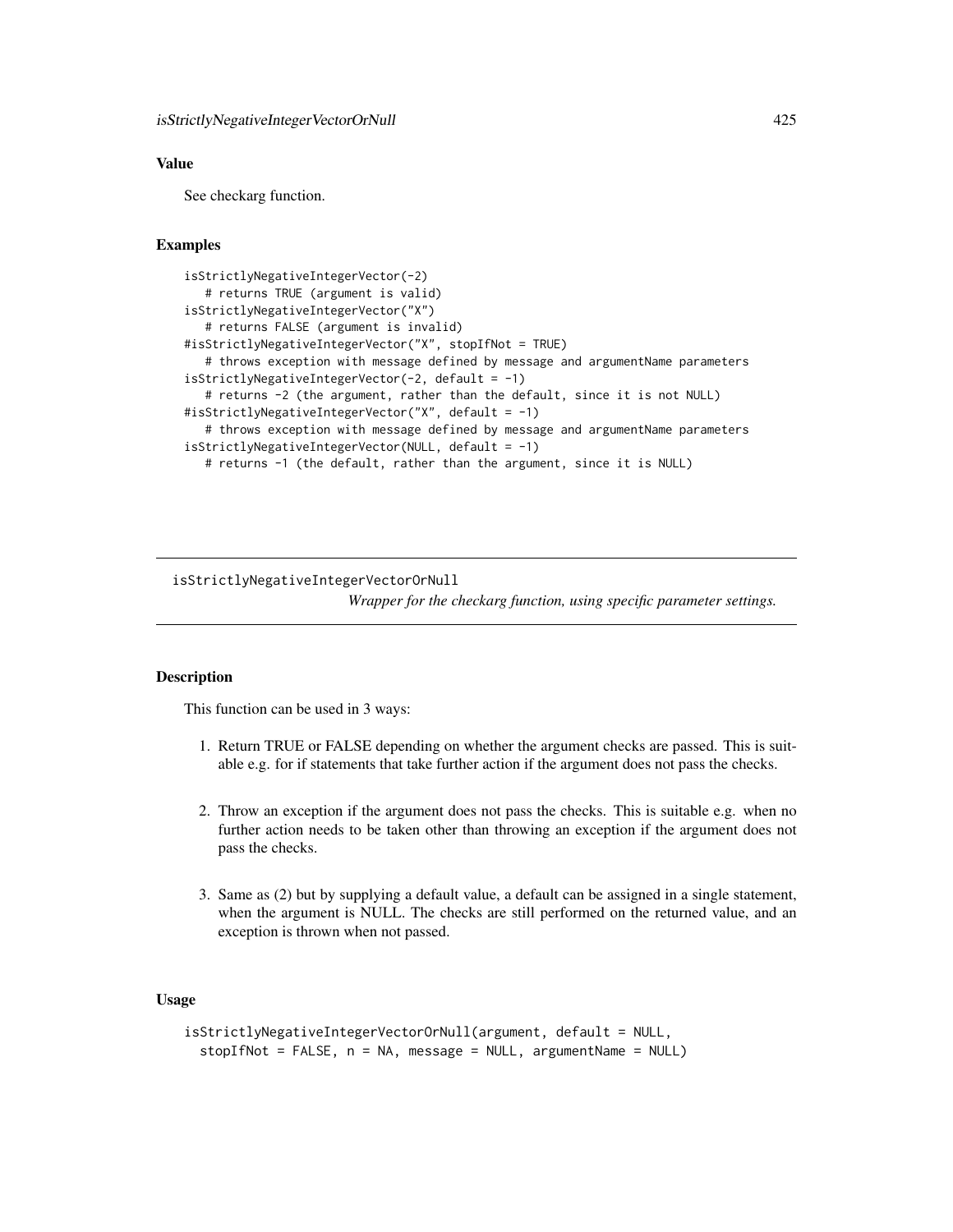# **Arguments**

| argument     | See checkarg function. |
|--------------|------------------------|
| default      | See checkarg function. |
| stopIfNot    | See checkarg function. |
| n            | See checkarg function. |
| message      | See checkarg function. |
| argumentName | See checkarg function. |

## Details

Actual call to checkarg: checkarg(argument, "N", default = default, stopIfNot = stopIfNot, nullAllowed = TRUE, n = NA, zeroAllowed = FALSE, negativeAllowed = TRUE, positiveAllowed = FALSE, nonIntegerAllowed = FALSE, naAllowed = FALSE, nanAllowed = FALSE, infAllowed = FALSE, message = message, argumentName = argumentName)

## Value

See checkarg function.

#### Examples

```
isStrictlyNegativeIntegerVectorOrNull(-2)
   # returns TRUE (argument is valid)
isStrictlyNegativeIntegerVectorOrNull("X")
   # returns FALSE (argument is invalid)
#isStrictlyNegativeIntegerVectorOrNull("X", stopIfNot = TRUE)
   # throws exception with message defined by message and argumentName parameters
isStrictlyNegativeIntegerVectorOrNull(-2, default = -1)
   # returns -2 (the argument, rather than the default, since it is not NULL)
#isStrictlyNegativeIntegerVectorOrNull("X", default = -1)
   # throws exception with message defined by message and argumentName parameters
isStrictlyNegativeIntegerVectorOrNull(NULL, default = -1)
   # returns -1 (the default, rather than the argument, since it is NULL)
```
isStrictlyNegativeNumberOrInfScalar *Wrapper for the checkarg function, using specific parameter settings.*

# Description

This function can be used in 3 ways:

1. Return TRUE or FALSE depending on whether the argument checks are passed. This is suitable e.g. for if statements that take further action if the argument does not pass the checks.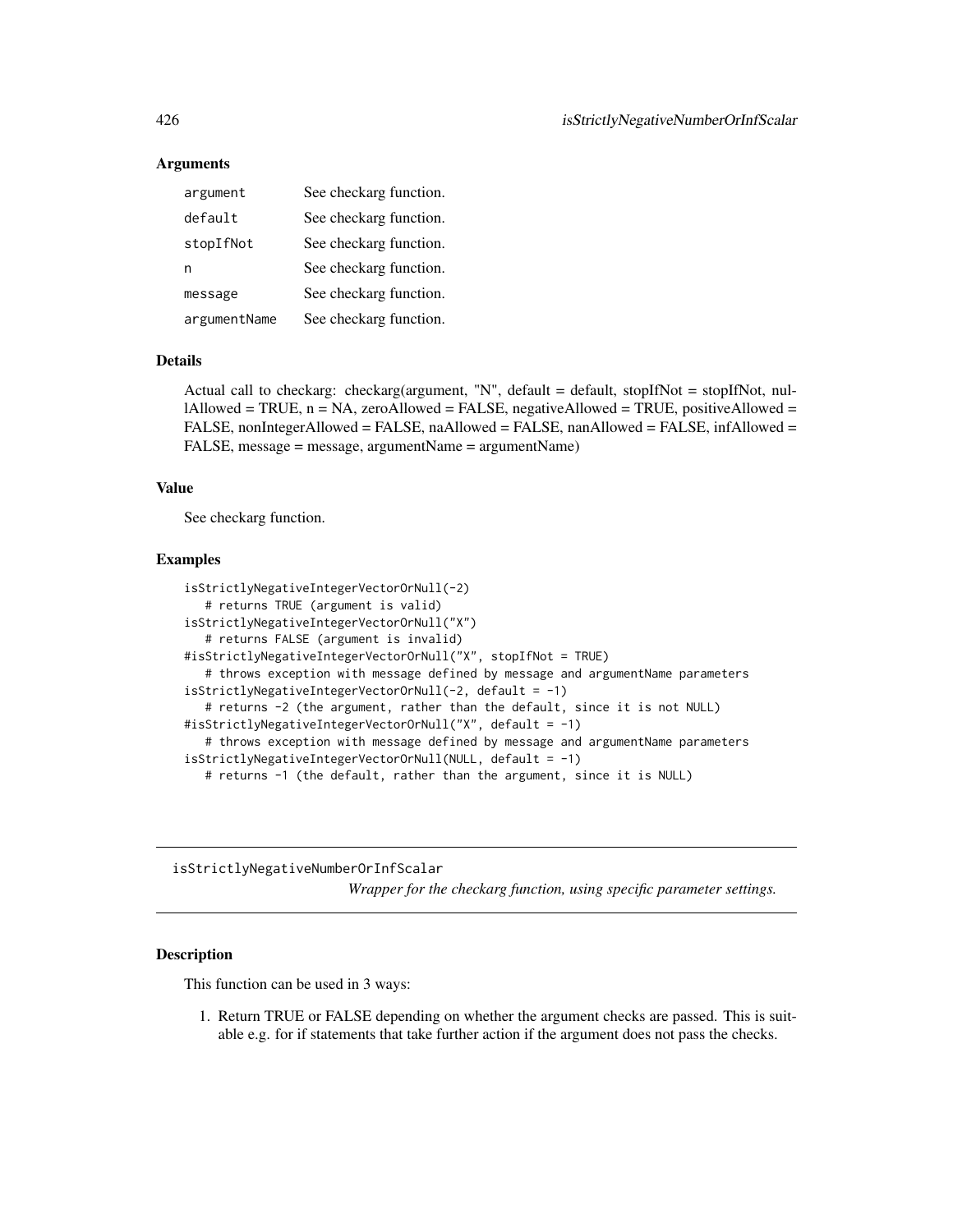- 2. Throw an exception if the argument does not pass the checks. This is suitable e.g. when no further action needs to be taken other than throwing an exception if the argument does not pass the checks.
- 3. Same as (2) but by supplying a default value, a default can be assigned in a single statement, when the argument is NULL. The checks are still performed on the returned value, and an exception is thrown when not passed.

```
isStrictlyNegativeNumberOrInfScalar(argument, default = NULL,
  stopIfNot = FALSE, message = NULL, argumentName = NULL)
```
## Arguments

| argument     | See checkarg function. |
|--------------|------------------------|
| default      | See checkarg function. |
| stopIfNot    | See checkarg function. |
| message      | See checkarg function. |
| argumentName | See checkarg function. |

# Details

Actual call to checkarg: checkarg(argument, "N", default = default, stopIfNot = stopIfNot, nullAllowed = FALSE,  $n = 1$ , zeroAllowed = FALSE, negativeAllowed = TRUE, positiveAllowed = FALSE, nonIntegerAllowed = TRUE, naAllowed = FALSE, nanAllowed = FALSE, infAllowed = TRUE, message = message, argumentName = argumentName)

# Value

See checkarg function.

```
isStrictlyNegativeNumberOrInfScalar(-2)
   # returns TRUE (argument is valid)
isStrictlyNegativeNumberOrInfScalar("X")
   # returns FALSE (argument is invalid)
#isStrictlyNegativeNumberOrInfScalar("X", stopIfNot = TRUE)
   # throws exception with message defined by message and argumentName parameters
isStrictlyNegativeNumberOrInfScalar(-2, default = -1)
   # returns -2 (the argument, rather than the default, since it is not NULL)
#isStrictlyNegativeNumberOrInfScalar("X", default = -1)
   # throws exception with message defined by message and argumentName parameters
isStrictlyNegativeNumberOrInfScalar(NULL, default = -1)
   # returns -1 (the default, rather than the argument, since it is NULL)
```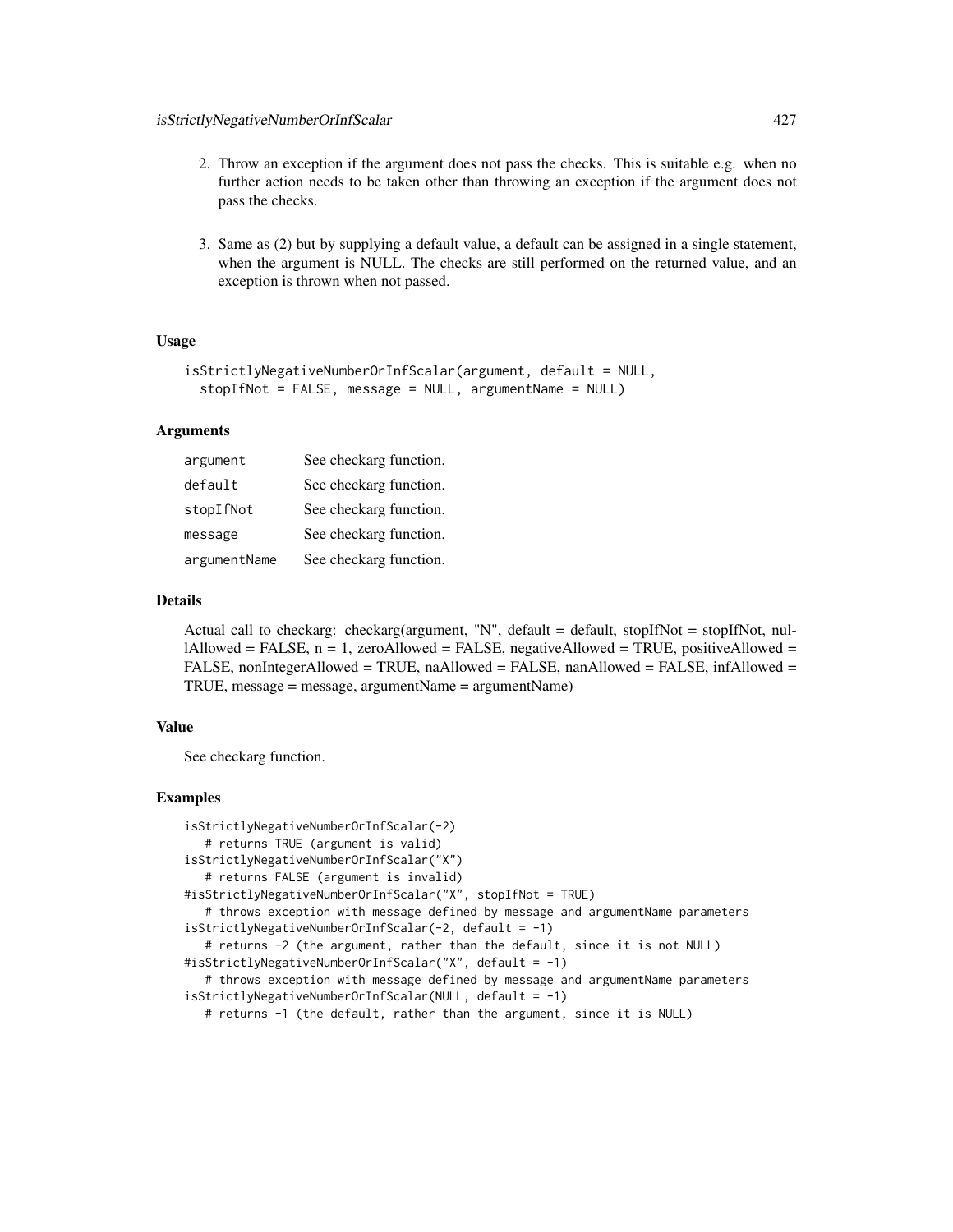isStrictlyNegativeNumberOrInfScalarOrNull *Wrapper for the checkarg function, using specific parameter settings.*

Description

This function can be used in 3 ways:

- 1. Return TRUE or FALSE depending on whether the argument checks are passed. This is suitable e.g. for if statements that take further action if the argument does not pass the checks.
- 2. Throw an exception if the argument does not pass the checks. This is suitable e.g. when no further action needs to be taken other than throwing an exception if the argument does not pass the checks.
- 3. Same as (2) but by supplying a default value, a default can be assigned in a single statement, when the argument is NULL. The checks are still performed on the returned value, and an exception is thrown when not passed.

#### Usage

```
isStrictlyNegativeNumberOrInfScalarOrNull(argument, default = NULL,
 stopIfNot = FALSE, message = NULL, argumentName = NULL)
```
# **Arguments**

| argument     | See checkarg function. |
|--------------|------------------------|
| default      | See checkarg function. |
| stopIfNot    | See checkarg function. |
| message      | See checkarg function. |
| argumentName | See checkarg function. |

#### Details

Actual call to checkarg: checkarg(argument, "N", default = default, stopIfNot = stopIfNot, nullAllowed = TRUE,  $n = 1$ , zeroAllowed = FALSE, negativeAllowed = TRUE, positiveAllowed = FALSE, nonIntegerAllowed = TRUE, naAllowed = FALSE, nanAllowed = FALSE, infAllowed = TRUE, message = message, argumentName = argumentName)

# Value

See checkarg function.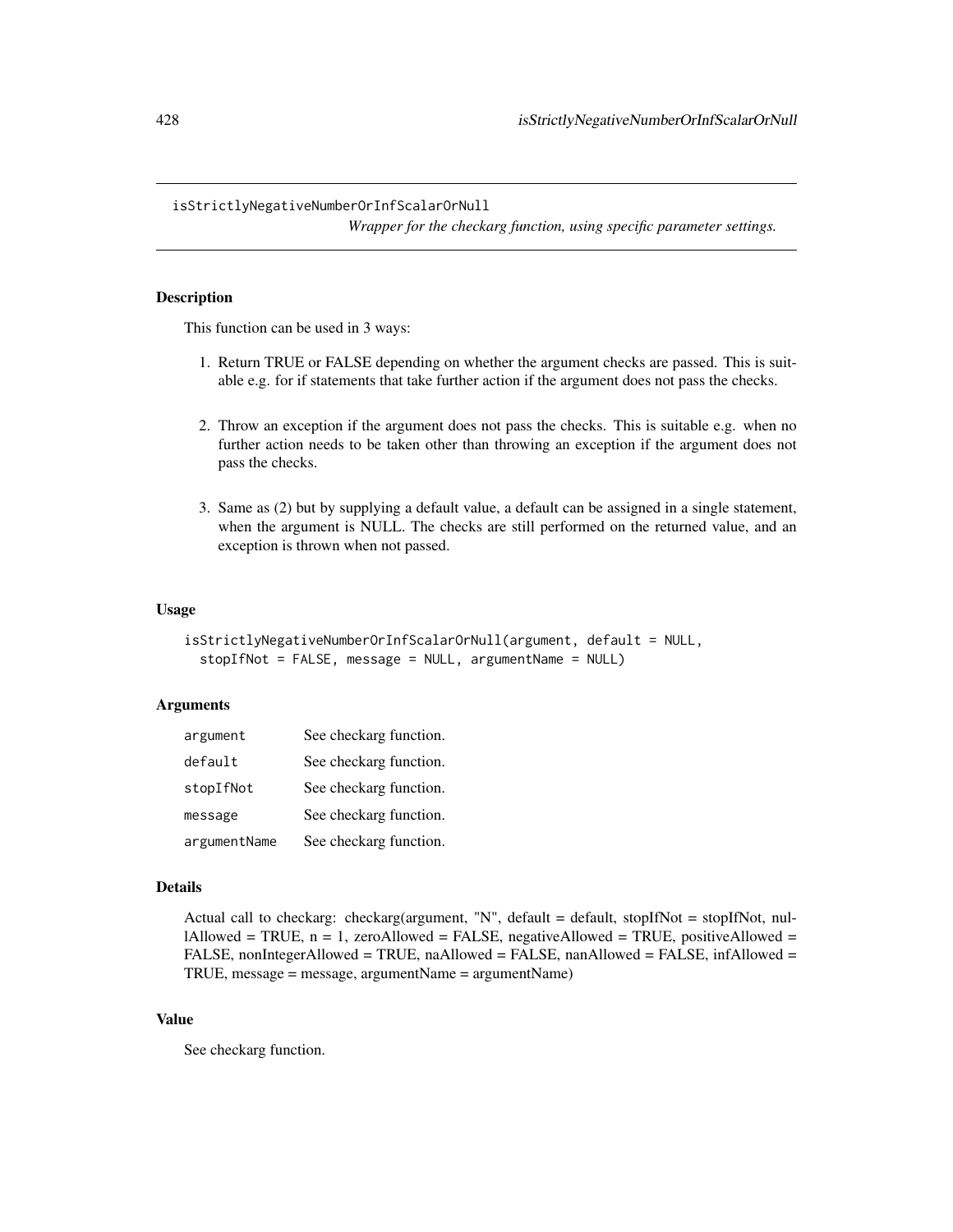## Examples

```
isStrictlyNegativeNumberOrInfScalarOrNull(-2)
   # returns TRUE (argument is valid)
isStrictlyNegativeNumberOrInfScalarOrNull("X")
   # returns FALSE (argument is invalid)
#isStrictlyNegativeNumberOrInfScalarOrNull("X", stopIfNot = TRUE)
   # throws exception with message defined by message and argumentName parameters
isStrictlyNegativeNumberOrInfScalarOrNull(-2, default = -1)
   # returns -2 (the argument, rather than the default, since it is not NULL)
#isStrictlyNegativeNumberOrInfScalarOrNull("X", default = -1)
   # throws exception with message defined by message and argumentName parameters
isStrictlyNegativeNumberOrInfScalarOrNull(NULL, default = -1)
   # returns -1 (the default, rather than the argument, since it is NULL)
```
isStrictlyNegativeNumberOrInfVector

*Wrapper for the checkarg function, using specific parameter settings.*

# Description

This function can be used in 3 ways:

- 1. Return TRUE or FALSE depending on whether the argument checks are passed. This is suitable e.g. for if statements that take further action if the argument does not pass the checks.
- 2. Throw an exception if the argument does not pass the checks. This is suitable e.g. when no further action needs to be taken other than throwing an exception if the argument does not pass the checks.
- 3. Same as (2) but by supplying a default value, a default can be assigned in a single statement, when the argument is NULL. The checks are still performed on the returned value, and an exception is thrown when not passed.

# Usage

```
isStrictlyNegativeNumberOrInfVector(argument, default = NULL,
 stopIfNot = FALSE, n = NA, message = NULL, argumentName = NULL)
```
## **Arguments**

| argument     | See checkarg function. |
|--------------|------------------------|
| default      | See checkarg function. |
| stopIfNot    | See checkarg function. |
| n            | See checkarg function. |
| message      | See checkarg function. |
| argumentName | See checkarg function. |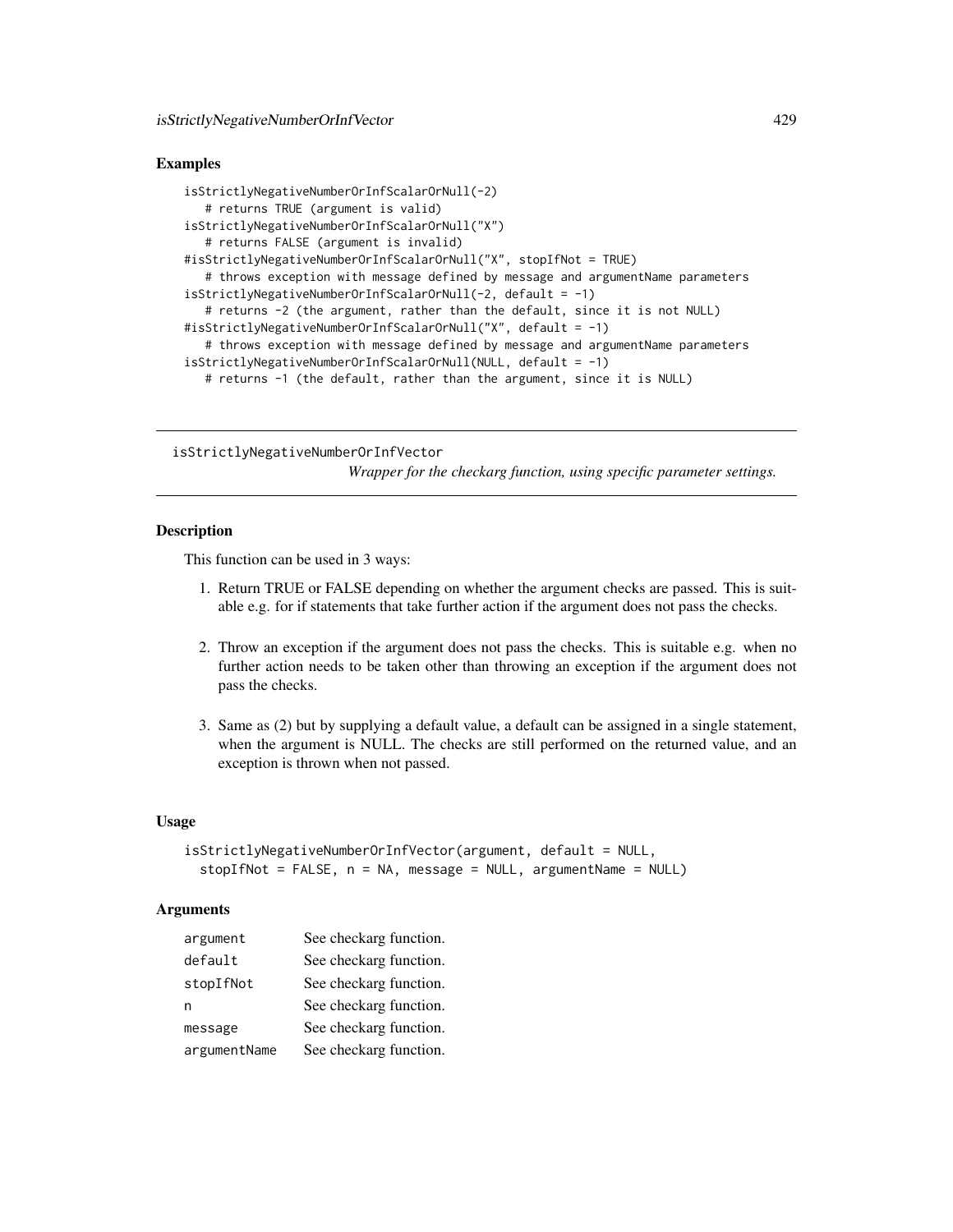# Details

Actual call to checkarg: checkarg(argument, "N", default = default, stopIfNot = stopIfNot, nullAllowed = FALSE, n = NA, zeroAllowed = FALSE, negativeAllowed = TRUE, positiveAllowed = FALSE, nonIntegerAllowed = TRUE, naAllowed = FALSE, nanAllowed = FALSE, infAllowed = TRUE, message = message, argumentName = argumentName)

## Value

See checkarg function.

#### Examples

```
isStrictlyNegativeNumberOrInfVector(-2)
   # returns TRUE (argument is valid)
isStrictlyNegativeNumberOrInfVector("X")
   # returns FALSE (argument is invalid)
#isStrictlyNegativeNumberOrInfVector("X", stopIfNot = TRUE)
   # throws exception with message defined by message and argumentName parameters
isStrictlyNegativeNumberOrInfVector(-2, default = -1)
   # returns -2 (the argument, rather than the default, since it is not NULL)
#isStrictlyNegativeNumberOrInfVector("X", default = -1)
   # throws exception with message defined by message and argumentName parameters
isStrictlyNegativeNumberOrInfVector(NULL, default = -1)
  # returns -1 (the default, rather than the argument, since it is NULL)
```
isStrictlyNegativeNumberOrInfVectorOrNull *Wrapper for the checkarg function, using specific parameter settings.*

# **Description**

This function can be used in 3 ways:

- 1. Return TRUE or FALSE depending on whether the argument checks are passed. This is suitable e.g. for if statements that take further action if the argument does not pass the checks.
- 2. Throw an exception if the argument does not pass the checks. This is suitable e.g. when no further action needs to be taken other than throwing an exception if the argument does not pass the checks.
- 3. Same as (2) but by supplying a default value, a default can be assigned in a single statement, when the argument is NULL. The checks are still performed on the returned value, and an exception is thrown when not passed.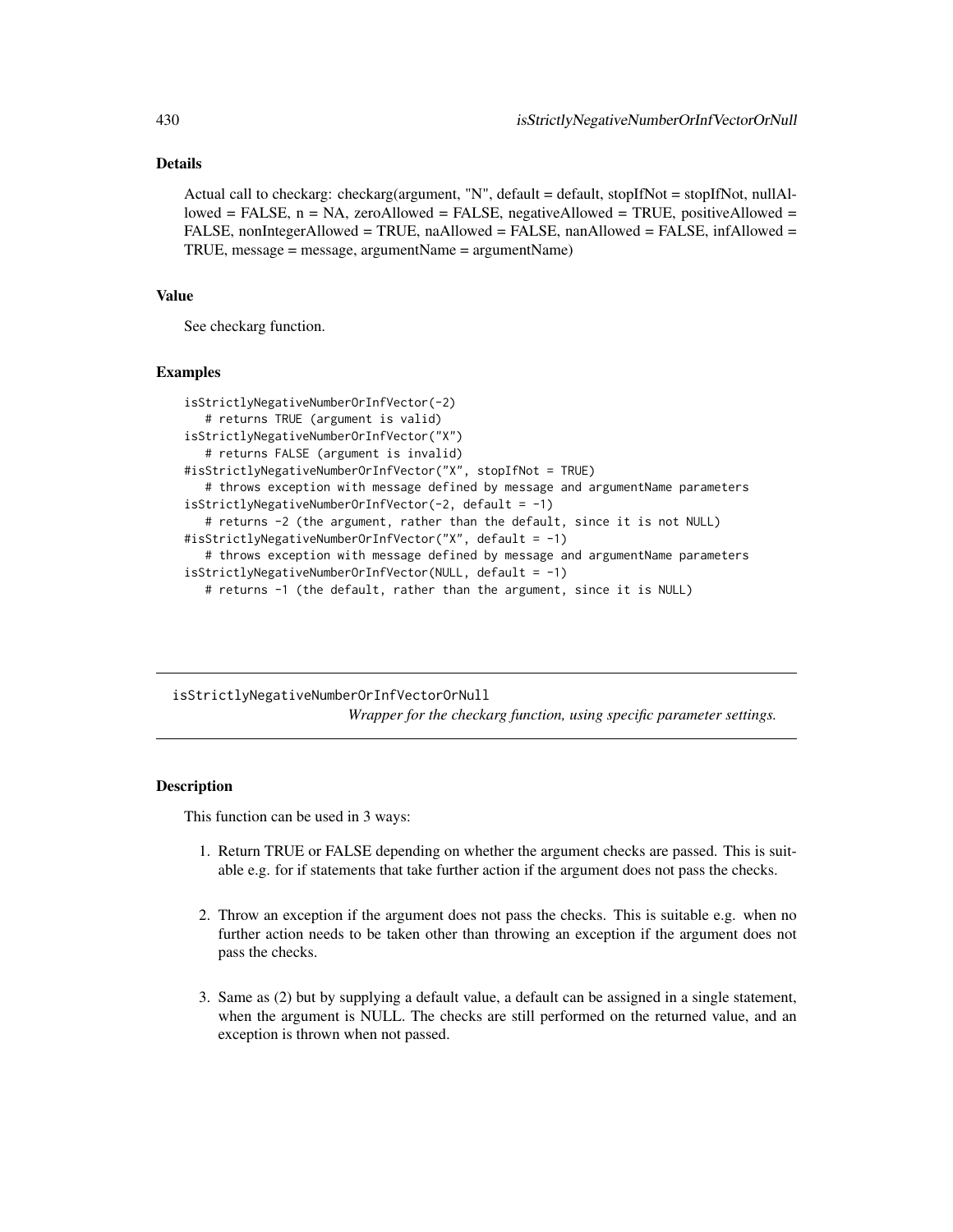```
isStrictlyNegativeNumberOrInfVectorOrNull(argument, default = NULL,
  stopIfNot = FALSE, n = NA, message = NULL, argumentName = NULL)
```
# Arguments

| argument     | See checkarg function. |
|--------------|------------------------|
| default      | See checkarg function. |
| stopIfNot    | See checkarg function. |
| n            | See checkarg function. |
| message      | See checkarg function. |
| argumentName | See checkarg function. |

## Details

Actual call to checkarg: checkarg(argument, "N", default = default, stopIfNot = stopIfNot, nul- $1$ Allowed = TRUE,  $n = NA$ , zeroAllowed = FALSE, negativeAllowed = TRUE, positiveAllowed = FALSE, nonIntegerAllowed = TRUE, naAllowed = FALSE, nanAllowed = FALSE, infAllowed = TRUE, message = message, argumentName = argumentName)

#### Value

See checkarg function.

```
isStrictlyNegativeNumberOrInfVectorOrNull(-2)
  # returns TRUE (argument is valid)
isStrictlyNegativeNumberOrInfVectorOrNull("X")
   # returns FALSE (argument is invalid)
#isStrictlyNegativeNumberOrInfVectorOrNull("X", stopIfNot = TRUE)
   # throws exception with message defined by message and argumentName parameters
isStrictlyNegativeNumberOrInfVectorOrNull(-2, default = -1)
   # returns -2 (the argument, rather than the default, since it is not NULL)
#isStrictlyNegativeNumberOrInfVectorOrNull("X", default = -1)
   # throws exception with message defined by message and argumentName parameters
isStrictlyNegativeNumberOrInfVectorOrNull(NULL, default = -1)
   # returns -1 (the default, rather than the argument, since it is NULL)
```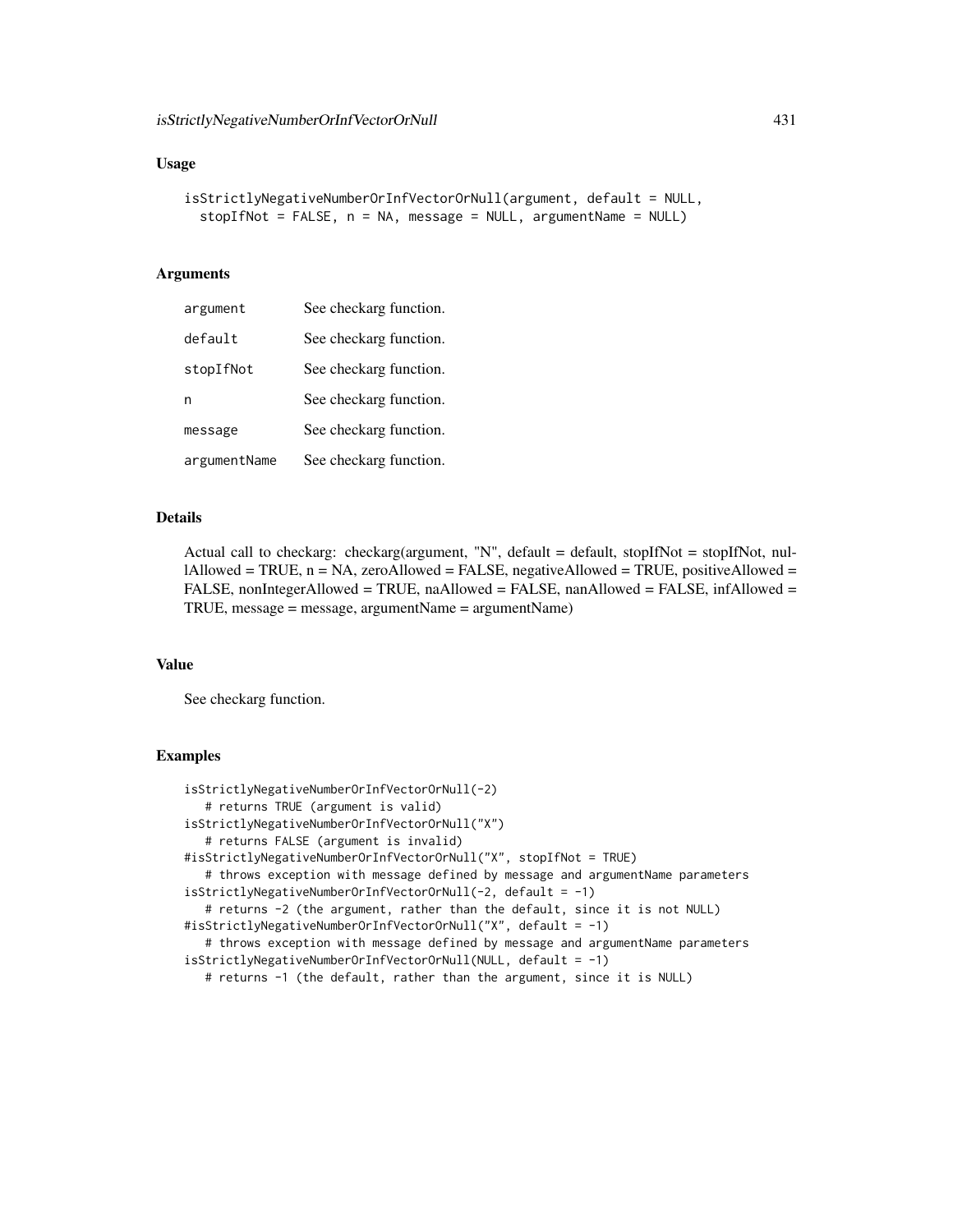isStrictlyNegativeNumberOrNanOrInfScalar

*Wrapper for the checkarg function, using specific parameter settings.*

# Description

This function can be used in 3 ways:

- 1. Return TRUE or FALSE depending on whether the argument checks are passed. This is suitable e.g. for if statements that take further action if the argument does not pass the checks.
- 2. Throw an exception if the argument does not pass the checks. This is suitable e.g. when no further action needs to be taken other than throwing an exception if the argument does not pass the checks.
- 3. Same as (2) but by supplying a default value, a default can be assigned in a single statement, when the argument is NULL. The checks are still performed on the returned value, and an exception is thrown when not passed.

#### Usage

```
isStrictlyNegativeNumberOrNanOrInfScalar(argument, default = NULL,
 stopIfNot = FALSE, message = NULL, argumentName = NULL)
```
# **Arguments**

| argument     | See checkarg function. |
|--------------|------------------------|
| default      | See checkarg function. |
| stopIfNot    | See checkarg function. |
| message      | See checkarg function. |
| argumentName | See checkarg function. |

#### Details

```
Actual call to checkarg: checkarg(argument, "N", default = default, stopIfNot = stopIfNot, nul-
lAllowed = FALSE, n = 1, zeroAllowed = FALSE, negativeAllowed = TRUE, positiveAllowed =
FALSE, nonIntegerAllowed = TRUE, naAllowed = FALSE, nanAllowed = TRUE, infAllowed =
TRUE, message = message, argumentName = argumentName)
```
# Value

See checkarg function.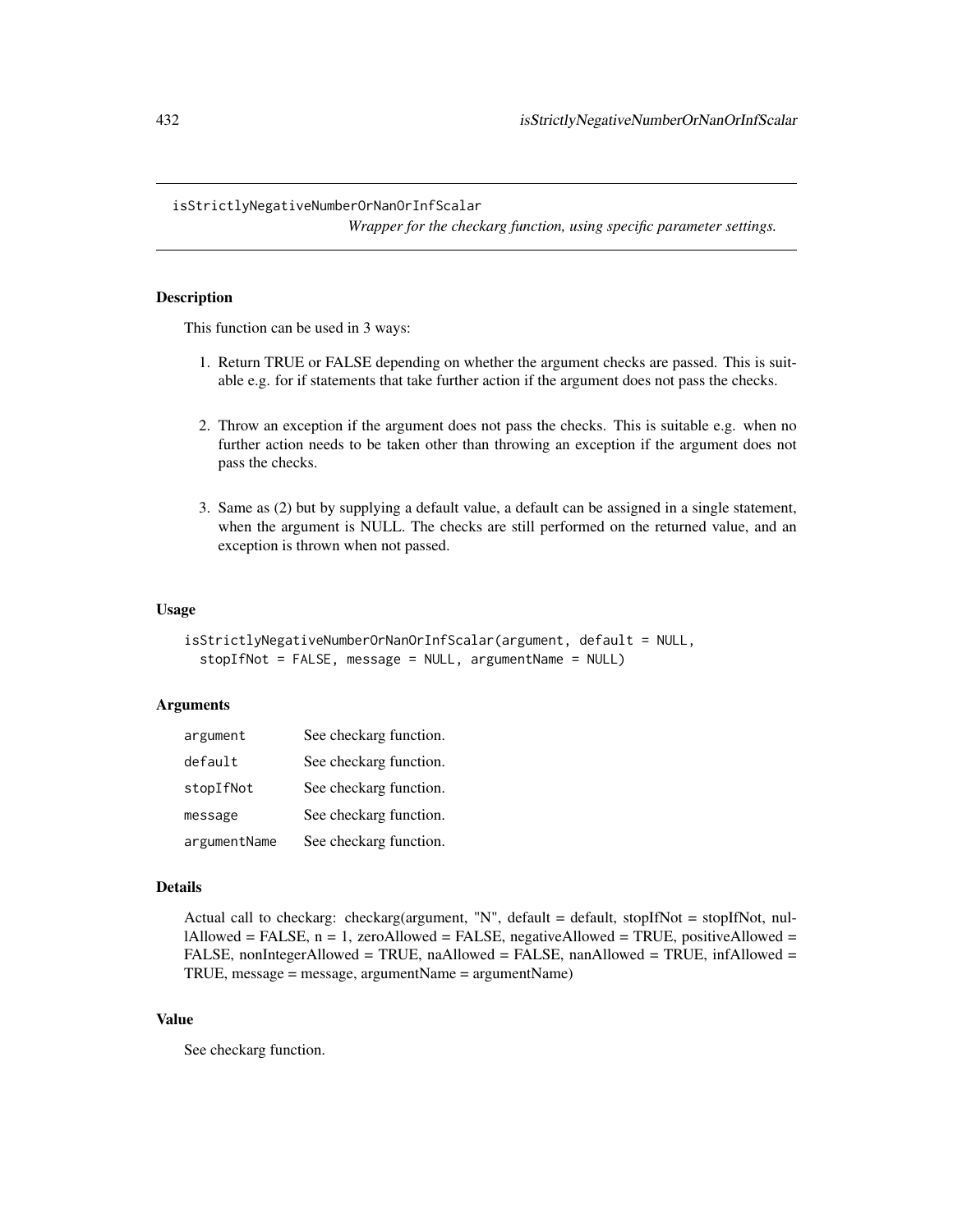# Examples

```
isStrictlyNegativeNumberOrNanOrInfScalar(-2)
   # returns TRUE (argument is valid)
isStrictlyNegativeNumberOrNanOrInfScalar("X")
   # returns FALSE (argument is invalid)
#isStrictlyNegativeNumberOrNanOrInfScalar("X", stopIfNot = TRUE)
   # throws exception with message defined by message and argumentName parameters
isStrictlyNegativeNumberOrNanOrInfScalar(-2, default = -1)
   # returns -2 (the argument, rather than the default, since it is not NULL)
#isStrictlyNegativeNumberOrNanOrInfScalar("X", default = -1)
   # throws exception with message defined by message and argumentName parameters
isStrictlyNegativeNumberOrNanOrInfScalar(NULL, default = -1)
   # returns -1 (the default, rather than the argument, since it is NULL)
```
isStrictlyNegativeNumberOrNanOrInfScalarOrNull *Wrapper for the checkarg function, using specific parameter settings.*

## **Description**

This function can be used in 3 ways:

- 1. Return TRUE or FALSE depending on whether the argument checks are passed. This is suitable e.g. for if statements that take further action if the argument does not pass the checks.
- 2. Throw an exception if the argument does not pass the checks. This is suitable e.g. when no further action needs to be taken other than throwing an exception if the argument does not pass the checks.
- 3. Same as (2) but by supplying a default value, a default can be assigned in a single statement, when the argument is NULL. The checks are still performed on the returned value, and an exception is thrown when not passed.

## Usage

```
isStrictlyNegativeNumberOrNanOrInfScalarOrNull(argument, default = NULL,
 stopIfNot = FALSE, message = NULL, argumentName = NULL)
```
# **Arguments**

| argument     | See checkarg function. |
|--------------|------------------------|
| default      | See checkarg function. |
| stopIfNot    | See checkarg function. |
| message      | See checkarg function. |
| argumentName | See checkarg function. |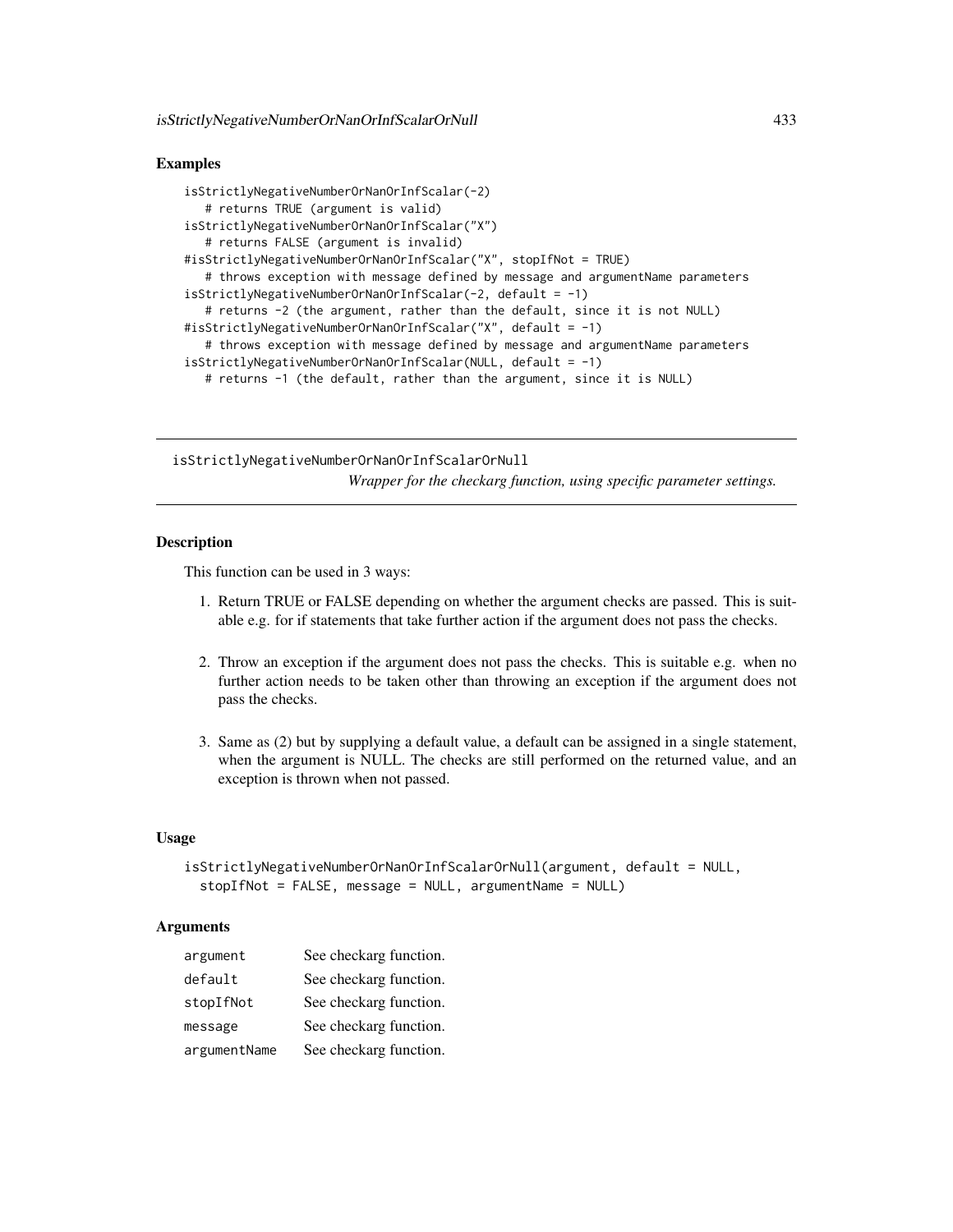# Details

Actual call to checkarg: checkarg(argument, "N", default = default, stopIfNot = stopIfNot, nul- $1$ Allowed = TRUE,  $n = 1$ , zeroAllowed = FALSE, negativeAllowed = TRUE, positiveAllowed = FALSE, nonIntegerAllowed = TRUE, naAllowed = FALSE, nanAllowed = TRUE, infAllowed = TRUE, message = message, argumentName = argumentName)

## Value

See checkarg function.

#### Examples

```
isStrictlyNegativeNumberOrNanOrInfScalarOrNull(-2)
   # returns TRUE (argument is valid)
isStrictlyNegativeNumberOrNanOrInfScalarOrNull("X")
   # returns FALSE (argument is invalid)
#isStrictlyNegativeNumberOrNanOrInfScalarOrNull("X", stopIfNot = TRUE)
   # throws exception with message defined by message and argumentName parameters
isStrictlyNegativeNumberOrNanOrInfScalarOrNull(-2, default = -1)
   # returns -2 (the argument, rather than the default, since it is not NULL)
#isStrictlyNegativeNumberOrNanOrInfScalarOrNull("X", default = -1)
   # throws exception with message defined by message and argumentName parameters
isStrictlyNegativeNumberOrNanOrInfScalarOrNull(NULL, default = -1)
  # returns -1 (the default, rather than the argument, since it is NULL)
```
isStrictlyNegativeNumberOrNanOrInfVector *Wrapper for the checkarg function, using specific parameter settings.*

# **Description**

This function can be used in 3 ways:

- 1. Return TRUE or FALSE depending on whether the argument checks are passed. This is suitable e.g. for if statements that take further action if the argument does not pass the checks.
- 2. Throw an exception if the argument does not pass the checks. This is suitable e.g. when no further action needs to be taken other than throwing an exception if the argument does not pass the checks.
- 3. Same as (2) but by supplying a default value, a default can be assigned in a single statement, when the argument is NULL. The checks are still performed on the returned value, and an exception is thrown when not passed.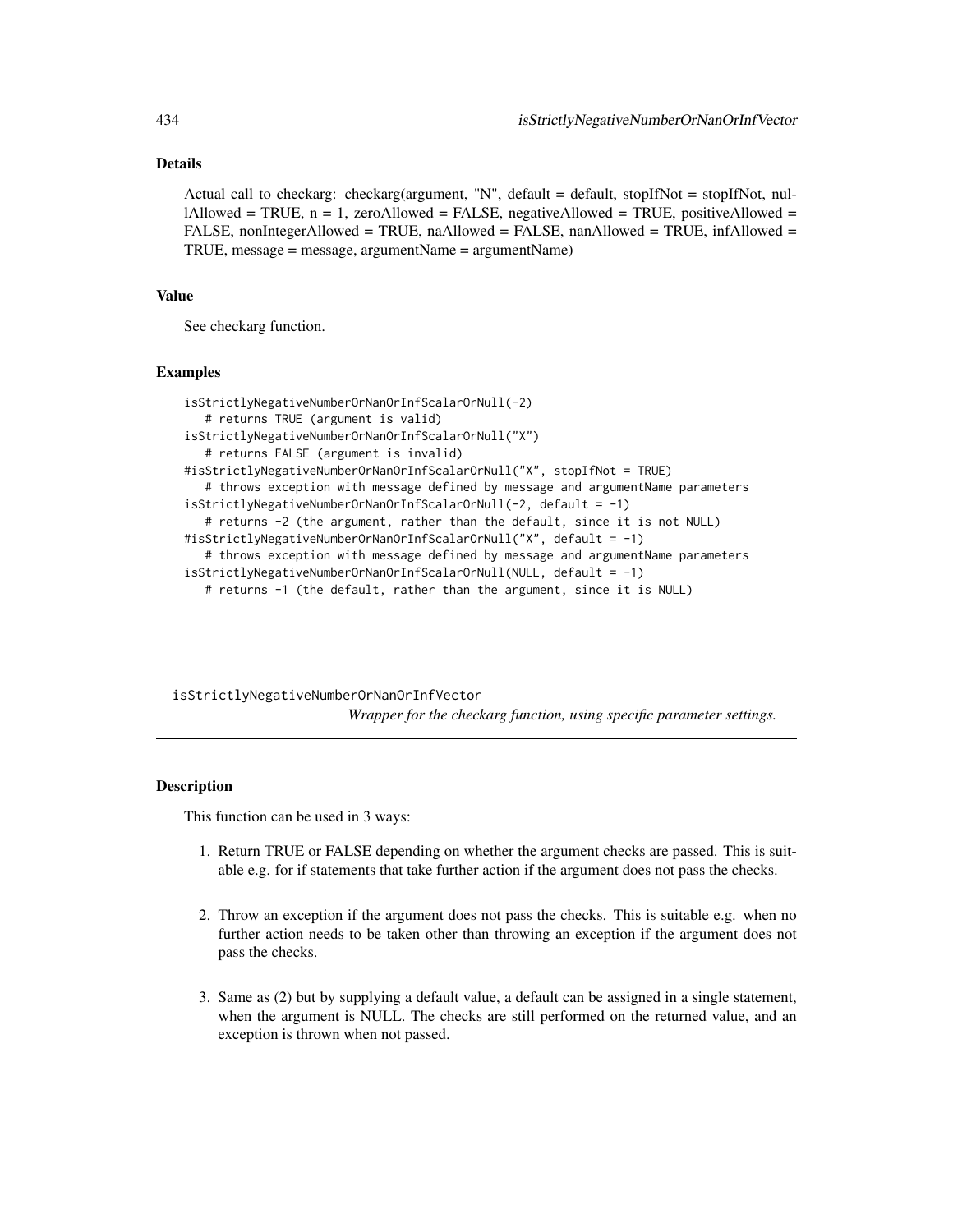## Usage

```
isStrictlyNegativeNumberOrNanOrInfVector(argument, default = NULL,
  stopIfNot = FALSE, n = NA, message = NULL, argumentName = NULL)
```
# Arguments

| argument     | See checkarg function. |
|--------------|------------------------|
| default      | See checkarg function. |
| stopIfNot    | See checkarg function. |
| n            | See checkarg function. |
| message      | See checkarg function. |
| argumentName | See checkarg function. |

## Details

Actual call to checkarg: checkarg(argument, "N", default = default, stopIfNot = stopIfNot, nullAllowed = FALSE,  $n = NA$ , zeroAllowed = FALSE, negativeAllowed = TRUE, positiveAllowed = FALSE, nonIntegerAllowed = TRUE, naAllowed = FALSE, nanAllowed = TRUE, infAllowed = TRUE, message = message, argumentName = argumentName)

## Value

See checkarg function.

```
isStrictlyNegativeNumberOrNanOrInfVector(-2)
  # returns TRUE (argument is valid)
isStrictlyNegativeNumberOrNanOrInfVector("X")
   # returns FALSE (argument is invalid)
#isStrictlyNegativeNumberOrNanOrInfVector("X", stopIfNot = TRUE)
   # throws exception with message defined by message and argumentName parameters
isStrictlyNegativeNumberOrNanOrInfVector(-2, default = -1)
   # returns -2 (the argument, rather than the default, since it is not NULL)
#isStrictlyNegativeNumberOrNanOrInfVector("X", default = -1)
   # throws exception with message defined by message and argumentName parameters
isStrictlyNegativeNumberOrNanOrInfVector(NULL, default = -1)
   # returns -1 (the default, rather than the argument, since it is NULL)
```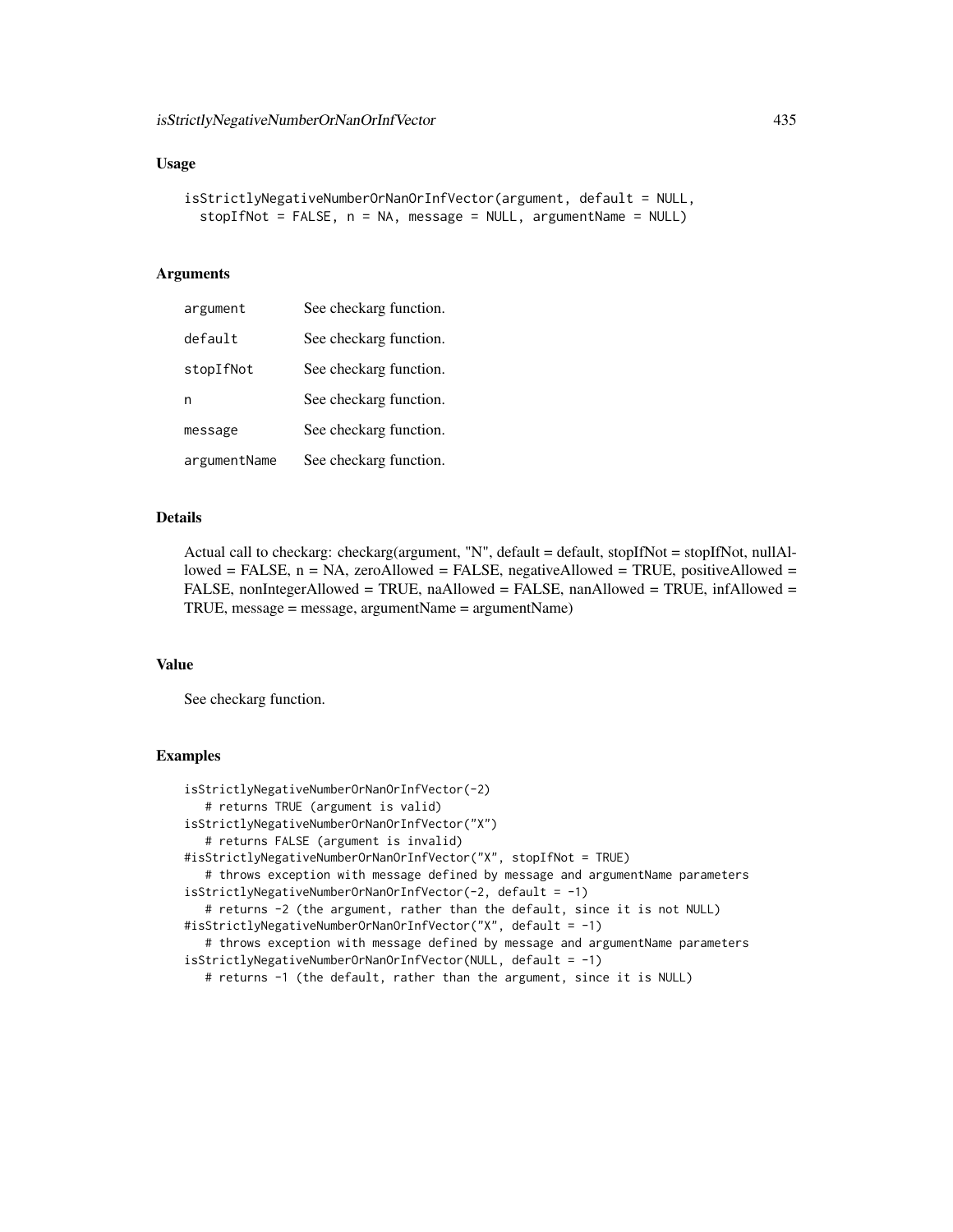isStrictlyNegativeNumberOrNanOrInfVectorOrNull *Wrapper for the checkarg function, using specific parameter settings.*

## **Description**

This function can be used in 3 ways:

- 1. Return TRUE or FALSE depending on whether the argument checks are passed. This is suitable e.g. for if statements that take further action if the argument does not pass the checks.
- 2. Throw an exception if the argument does not pass the checks. This is suitable e.g. when no further action needs to be taken other than throwing an exception if the argument does not pass the checks.
- 3. Same as (2) but by supplying a default value, a default can be assigned in a single statement, when the argument is NULL. The checks are still performed on the returned value, and an exception is thrown when not passed.

## Usage

```
isStrictlyNegativeNumberOrNanOrInfVectorOrNull(argument, default = NULL,
 stopIfNot = FALSE, n = NA, message = NULL, argumentName = NULL)
```
# Arguments

| argument     | See checkarg function. |
|--------------|------------------------|
| default      | See checkarg function. |
| stopIfNot    | See checkarg function. |
| n            | See checkarg function. |
| message      | See checkarg function. |
| argumentName | See checkarg function. |

#### Details

Actual call to checkarg: checkarg(argument, "N", default = default, stopIfNot = stopIfNot, nul- $1$ Allowed = TRUE,  $n = NA$ , zeroAllowed = FALSE, negativeAllowed = TRUE, positiveAllowed = FALSE, nonIntegerAllowed = TRUE, naAllowed = FALSE, nanAllowed = TRUE, infAllowed = TRUE, message = message, argumentName = argumentName)

# Value

See checkarg function.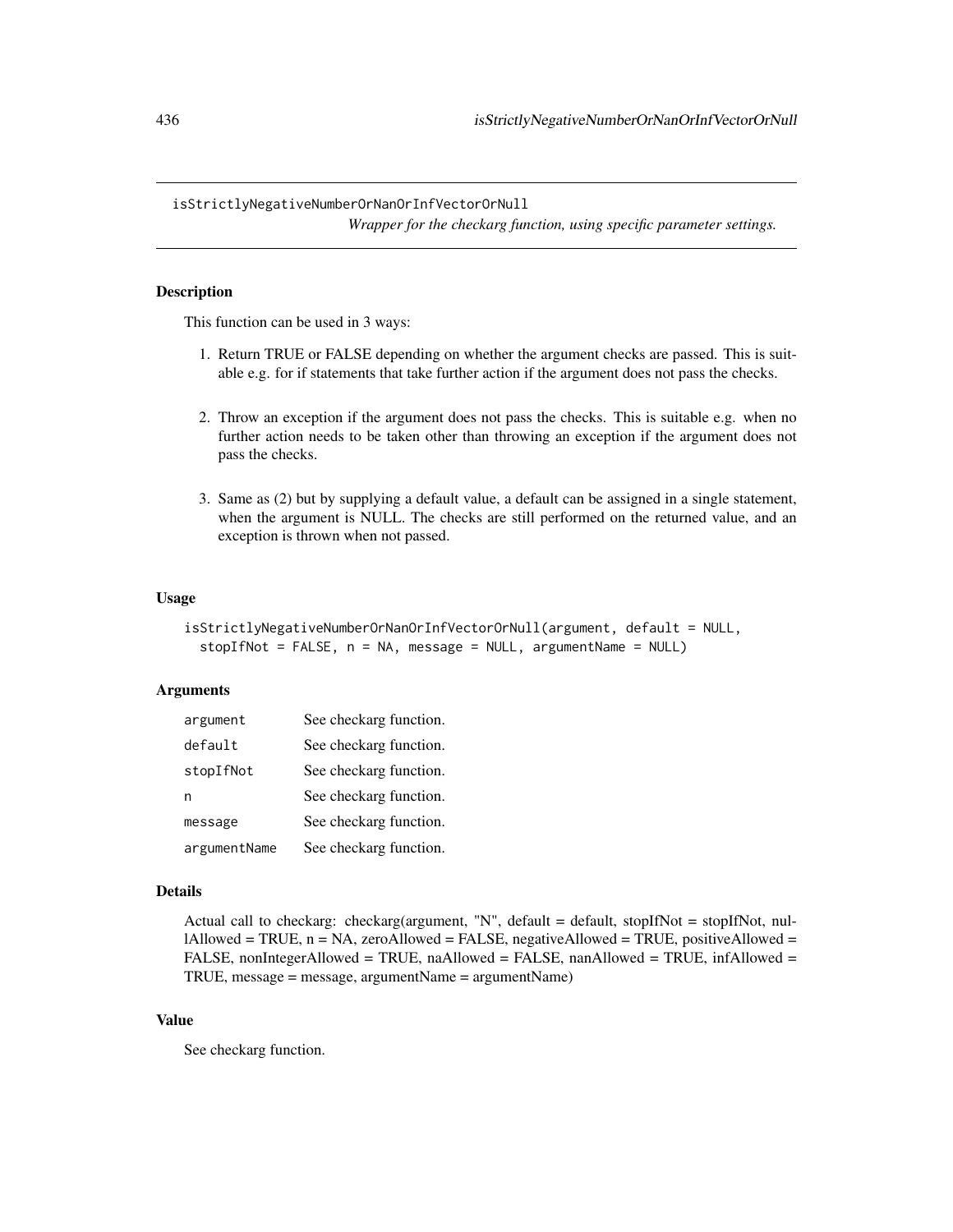# Examples

```
isStrictlyNegativeNumberOrNanOrInfVectorOrNull(-2)
   # returns TRUE (argument is valid)
isStrictlyNegativeNumberOrNanOrInfVectorOrNull("X")
   # returns FALSE (argument is invalid)
#isStrictlyNegativeNumberOrNanOrInfVectorOrNull("X", stopIfNot = TRUE)
   # throws exception with message defined by message and argumentName parameters
isStrictlyNegativeNumberOrNanOrInfVectorOrNull(-2, default = -1)
   # returns -2 (the argument, rather than the default, since it is not NULL)
#isStrictlyNegativeNumberOrNanOrInfVectorOrNull("X", default = -1)
   # throws exception with message defined by message and argumentName parameters
isStrictlyNegativeNumberOrNanOrInfVectorOrNull(NULL, default = -1)
   # returns -1 (the default, rather than the argument, since it is NULL)
```
isStrictlyNegativeNumberOrNanScalar *Wrapper for the checkarg function, using specific parameter settings.*

## **Description**

This function can be used in 3 ways:

- 1. Return TRUE or FALSE depending on whether the argument checks are passed. This is suitable e.g. for if statements that take further action if the argument does not pass the checks.
- 2. Throw an exception if the argument does not pass the checks. This is suitable e.g. when no further action needs to be taken other than throwing an exception if the argument does not pass the checks.
- 3. Same as (2) but by supplying a default value, a default can be assigned in a single statement, when the argument is NULL. The checks are still performed on the returned value, and an exception is thrown when not passed.

# Usage

```
isStrictlyNegativeNumberOrNanScalar(argument, default = NULL,
 stopIfNot = FALSE, message = NULL, argumentName = NULL)
```
## **Arguments**

| argument     | See checkarg function. |
|--------------|------------------------|
| default      | See checkarg function. |
| stopIfNot    | See checkarg function. |
| message      | See checkarg function. |
| argumentName | See checkarg function. |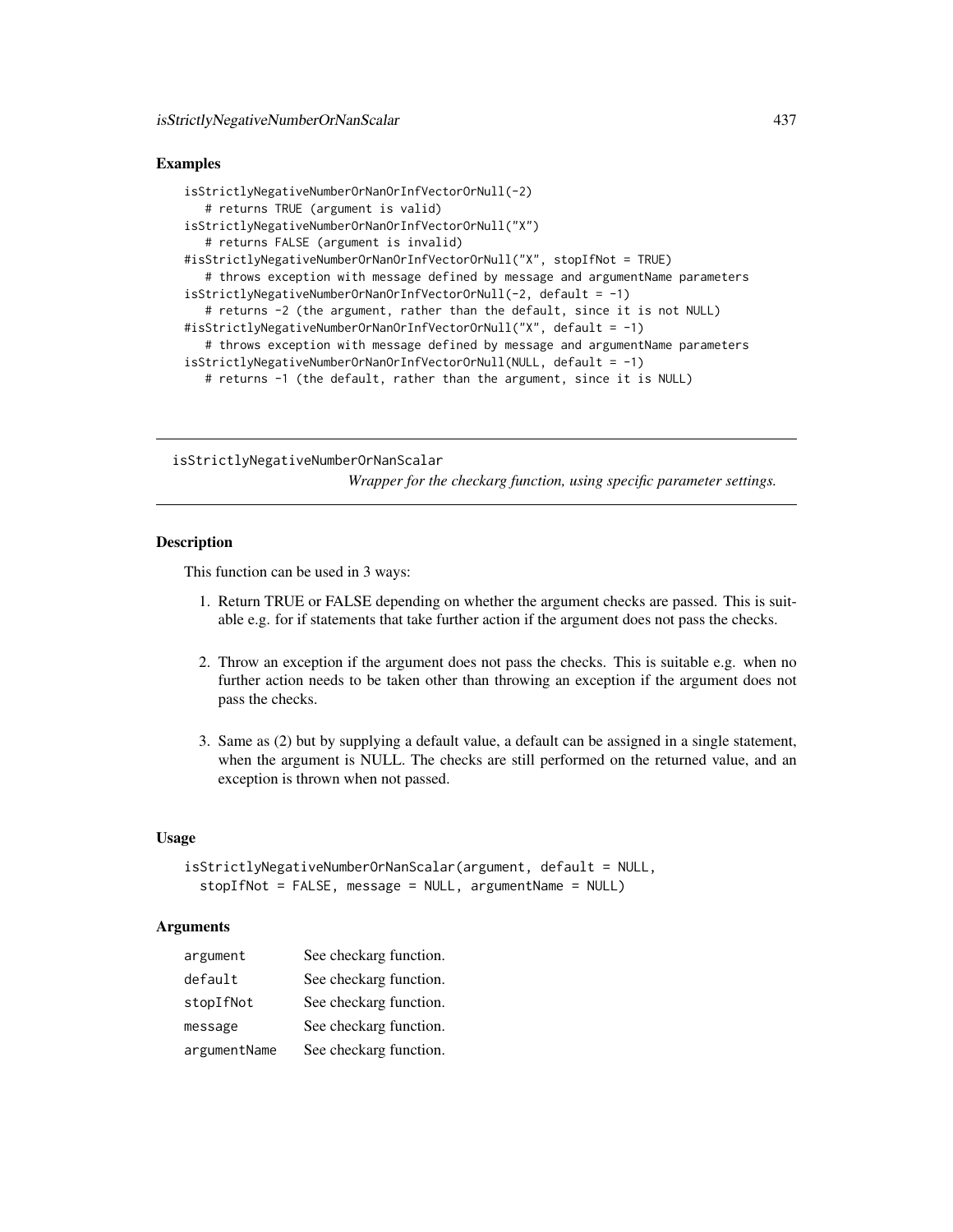# Details

Actual call to checkarg: checkarg(argument, "N", default = default, stopIfNot = stopIfNot, nul- $1$ Allowed = FALSE,  $n = 1$ , zeroAllowed = FALSE, negativeAllowed = TRUE, positiveAllowed = FALSE, nonIntegerAllowed = TRUE, naAllowed = FALSE, nanAllowed = TRUE, infAllowed = FALSE, message = message, argumentName = argumentName)

## Value

See checkarg function.

#### Examples

```
isStrictlyNegativeNumberOrNanScalar(-2)
   # returns TRUE (argument is valid)
isStrictlyNegativeNumberOrNanScalar("X")
   # returns FALSE (argument is invalid)
#isStrictlyNegativeNumberOrNanScalar("X", stopIfNot = TRUE)
   # throws exception with message defined by message and argumentName parameters
isStrictlyNegativeNumberOrNanScalar(-2, default = -1)
   # returns -2 (the argument, rather than the default, since it is not NULL)
#isStrictlyNegativeNumberOrNanScalar("X", default = -1)
   # throws exception with message defined by message and argumentName parameters
isStrictlyNegativeNumberOrNanScalar(NULL, default = -1)
  # returns -1 (the default, rather than the argument, since it is NULL)
```
isStrictlyNegativeNumberOrNanScalarOrNull *Wrapper for the checkarg function, using specific parameter settings.*

# **Description**

This function can be used in 3 ways:

- 1. Return TRUE or FALSE depending on whether the argument checks are passed. This is suitable e.g. for if statements that take further action if the argument does not pass the checks.
- 2. Throw an exception if the argument does not pass the checks. This is suitable e.g. when no further action needs to be taken other than throwing an exception if the argument does not pass the checks.
- 3. Same as (2) but by supplying a default value, a default can be assigned in a single statement, when the argument is NULL. The checks are still performed on the returned value, and an exception is thrown when not passed.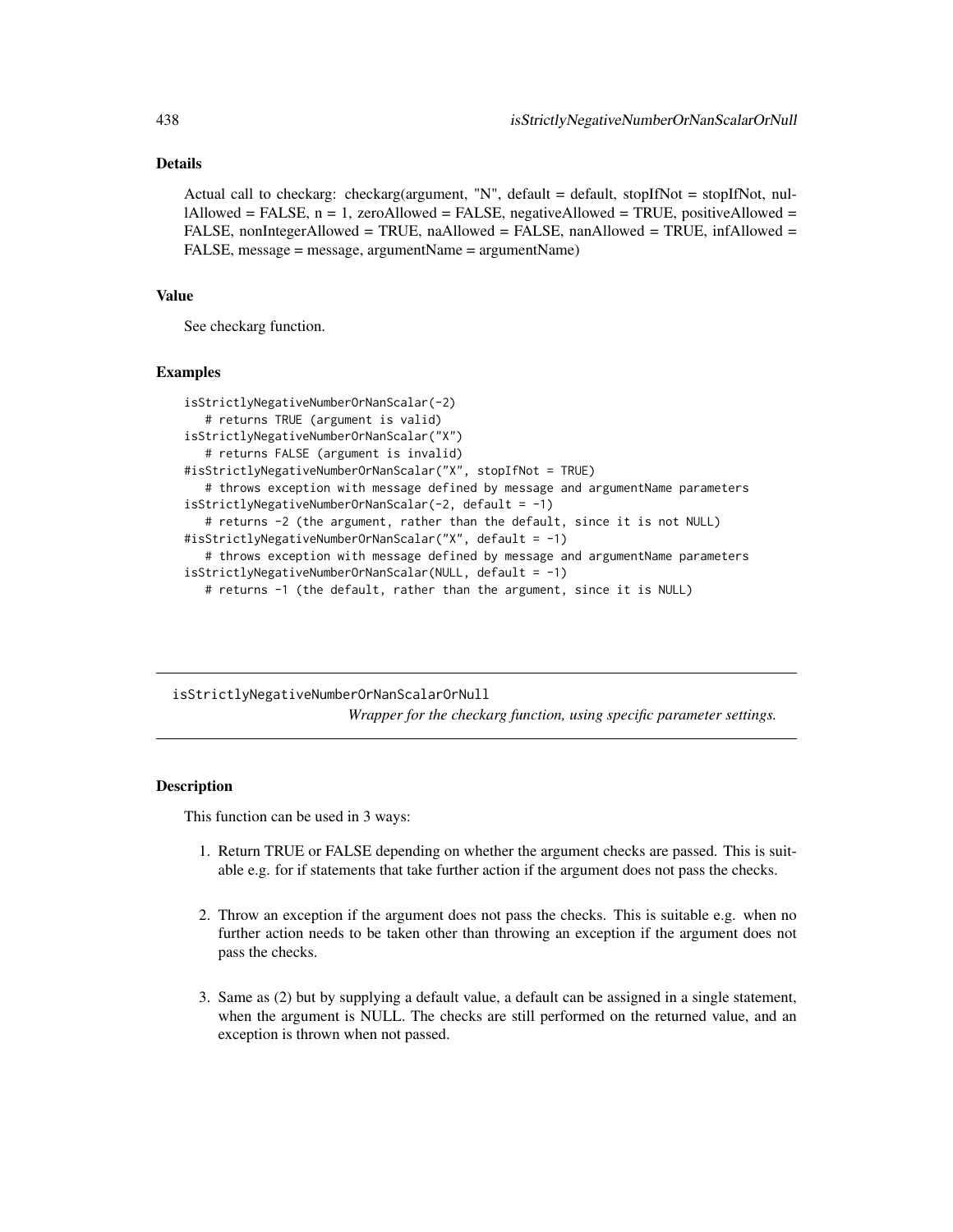## Usage

```
isStrictlyNegativeNumberOrNanScalarOrNull(argument, default = NULL,
  stopIfNot = FALSE, message = NULL, argumentName = NULL)
```
#### Arguments

| argument     | See checkarg function. |
|--------------|------------------------|
| default      | See checkarg function. |
| stopIfNot    | See checkarg function. |
| message      | See checkarg function. |
| argumentName | See checkarg function. |

# Details

Actual call to checkarg: checkarg(argument, "N", default = default, stopIfNot = stopIfNot, nullAllowed = TRUE,  $n = 1$ , zeroAllowed = FALSE, negativeAllowed = TRUE, positiveAllowed = FALSE, nonIntegerAllowed = TRUE, naAllowed = FALSE, nanAllowed = TRUE, infAllowed = FALSE, message = message, argumentName = argumentName)

## Value

See checkarg function.

## Examples

```
isStrictlyNegativeNumberOrNanScalarOrNull(-2)
   # returns TRUE (argument is valid)
isStrictlyNegativeNumberOrNanScalarOrNull("X")
   # returns FALSE (argument is invalid)
#isStrictlyNegativeNumberOrNanScalarOrNull("X", stopIfNot = TRUE)
   # throws exception with message defined by message and argumentName parameters
isStrictlyNegativeNumberOrNanScalarOrNull(-2, default = -1)
   # returns -2 (the argument, rather than the default, since it is not NULL)
#isStrictlyNegativeNumberOrNanScalarOrNull("X", default = -1)
  # throws exception with message defined by message and argumentName parameters
isStrictlyNegativeNumberOrNanScalarOrNull(NULL, default = -1)
  # returns -1 (the default, rather than the argument, since it is NULL)
```
isStrictlyNegativeNumberOrNanVector

*Wrapper for the checkarg function, using specific parameter settings.*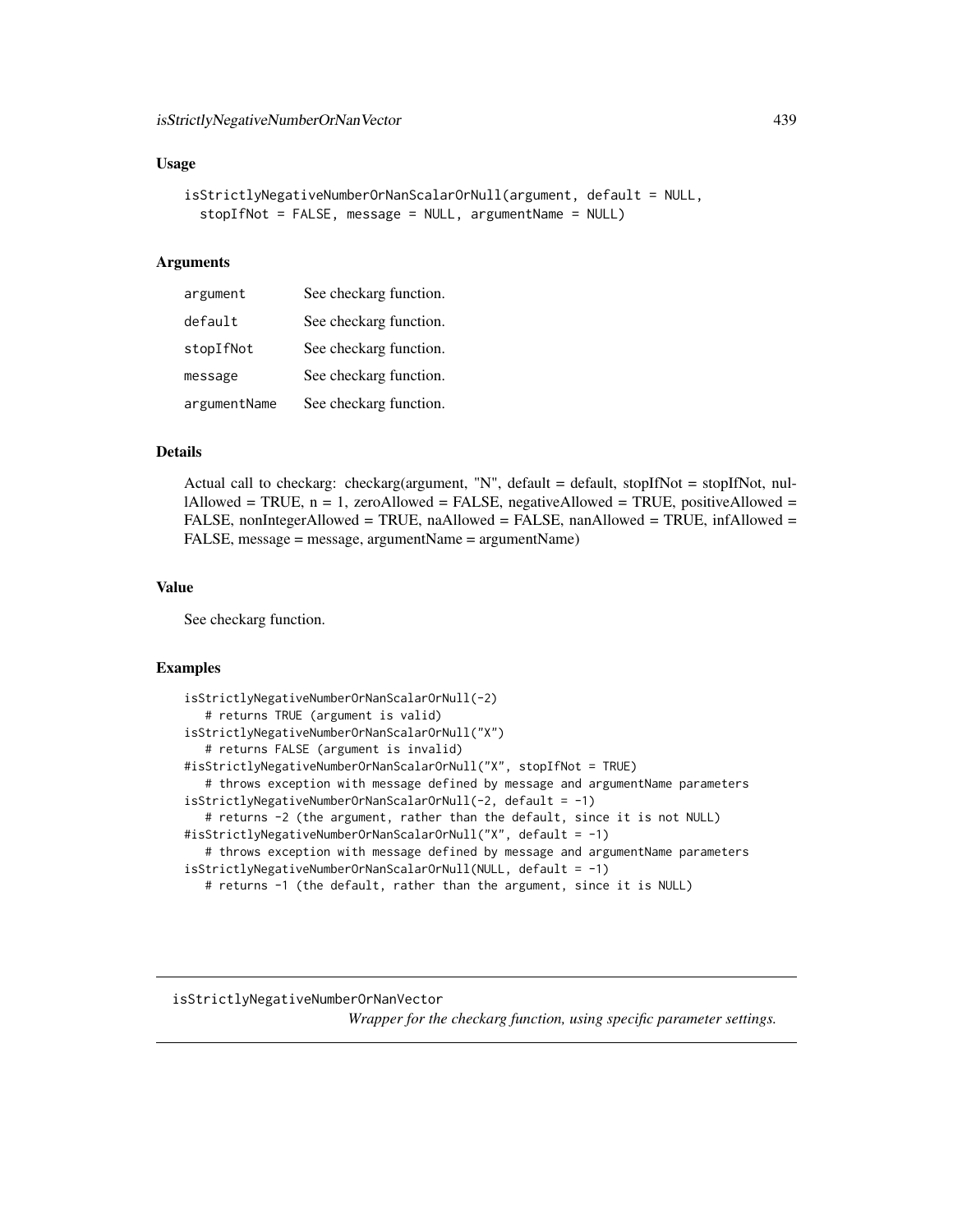# Description

This function can be used in 3 ways:

- 1. Return TRUE or FALSE depending on whether the argument checks are passed. This is suitable e.g. for if statements that take further action if the argument does not pass the checks.
- 2. Throw an exception if the argument does not pass the checks. This is suitable e.g. when no further action needs to be taken other than throwing an exception if the argument does not pass the checks.
- 3. Same as (2) but by supplying a default value, a default can be assigned in a single statement, when the argument is NULL. The checks are still performed on the returned value, and an exception is thrown when not passed.

## Usage

```
isStrictlyNegativeNumberOrNanVector(argument, default = NULL,
 stopIfNot = FALSE, n = NA, message = NULL, argumentName = NULL)
```
# **Arguments**

| argument     | See checkarg function. |
|--------------|------------------------|
| default      | See checkarg function. |
| stopIfNot    | See checkarg function. |
| n            | See checkarg function. |
| message      | See checkarg function. |
| argumentName | See checkarg function. |

# Details

Actual call to checkarg: checkarg(argument, "N", default = default, stopIfNot = stopIfNot, nullAllowed = FALSE,  $n = NA$ , zeroAllowed = FALSE, negativeAllowed = TRUE, positiveAllowed = FALSE, nonIntegerAllowed = TRUE, naAllowed = FALSE, nanAllowed = TRUE, infAllowed = FALSE, message = message, argumentName = argumentName)

# Value

See checkarg function.

```
isStrictlyNegativeNumberOrNanVector(-2)
  # returns TRUE (argument is valid)
isStrictlyNegativeNumberOrNanVector("X")
  # returns FALSE (argument is invalid)
#isStrictlyNegativeNumberOrNanVector("X", stopIfNot = TRUE)
  # throws exception with message defined by message and argumentName parameters
```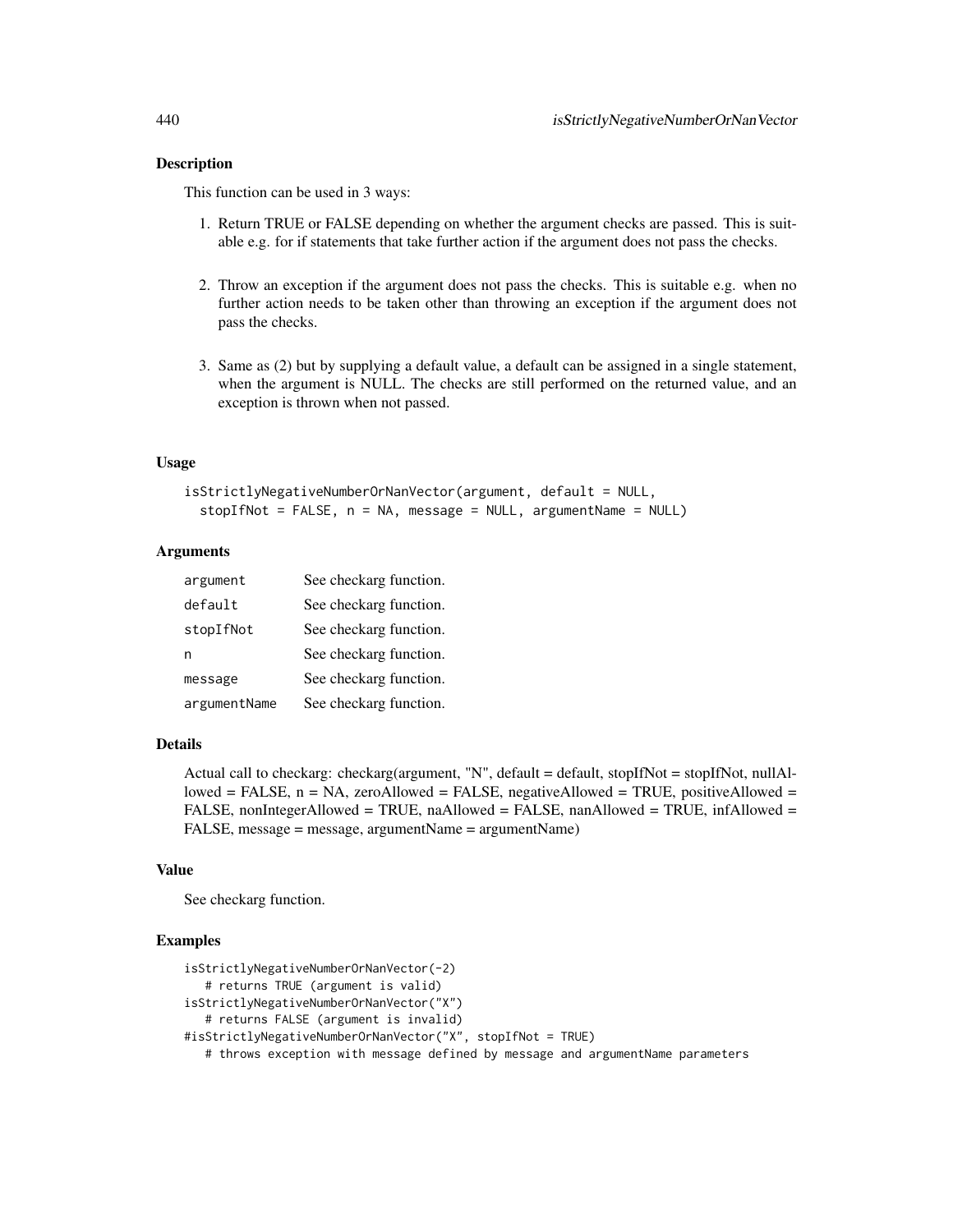```
isStrictlyNegativeNumberOrNanVector(-2, default = -1)
   # returns -2 (the argument, rather than the default, since it is not NULL)
#isStrictlyNegativeNumberOrNanVector("X", default = -1)
   # throws exception with message defined by message and argumentName parameters
isStrictlyNegativeNumberOrNanVector(NULL, default = -1)
   # returns -1 (the default, rather than the argument, since it is NULL)
```
isStrictlyNegativeNumberOrNanVectorOrNull *Wrapper for the checkarg function, using specific parameter settings.*

# Description

This function can be used in 3 ways:

- 1. Return TRUE or FALSE depending on whether the argument checks are passed. This is suitable e.g. for if statements that take further action if the argument does not pass the checks.
- 2. Throw an exception if the argument does not pass the checks. This is suitable e.g. when no further action needs to be taken other than throwing an exception if the argument does not pass the checks.
- 3. Same as (2) but by supplying a default value, a default can be assigned in a single statement, when the argument is NULL. The checks are still performed on the returned value, and an exception is thrown when not passed.

#### Usage

```
isStrictlyNegativeNumberOrNanVectorOrNull(argument, default = NULL,
  stopIfNot = FALSE, n = NA, message = NULL, argumentName = NULL)
```
## **Arguments**

| argument     | See checkarg function. |
|--------------|------------------------|
| default      | See checkarg function. |
| stopIfNot    | See checkarg function. |
| n            | See checkarg function. |
| message      | See checkarg function. |
| argumentName | See checkarg function. |

#### Details

Actual call to checkarg: checkarg(argument, "N", default = default, stopIfNot = stopIfNot, nullAllowed = TRUE,  $n = NA$ , zeroAllowed = FALSE, negativeAllowed = TRUE, positiveAllowed = FALSE, nonIntegerAllowed = TRUE, naAllowed = FALSE, nanAllowed = TRUE, infAllowed = FALSE, message = message, argumentName = argumentName)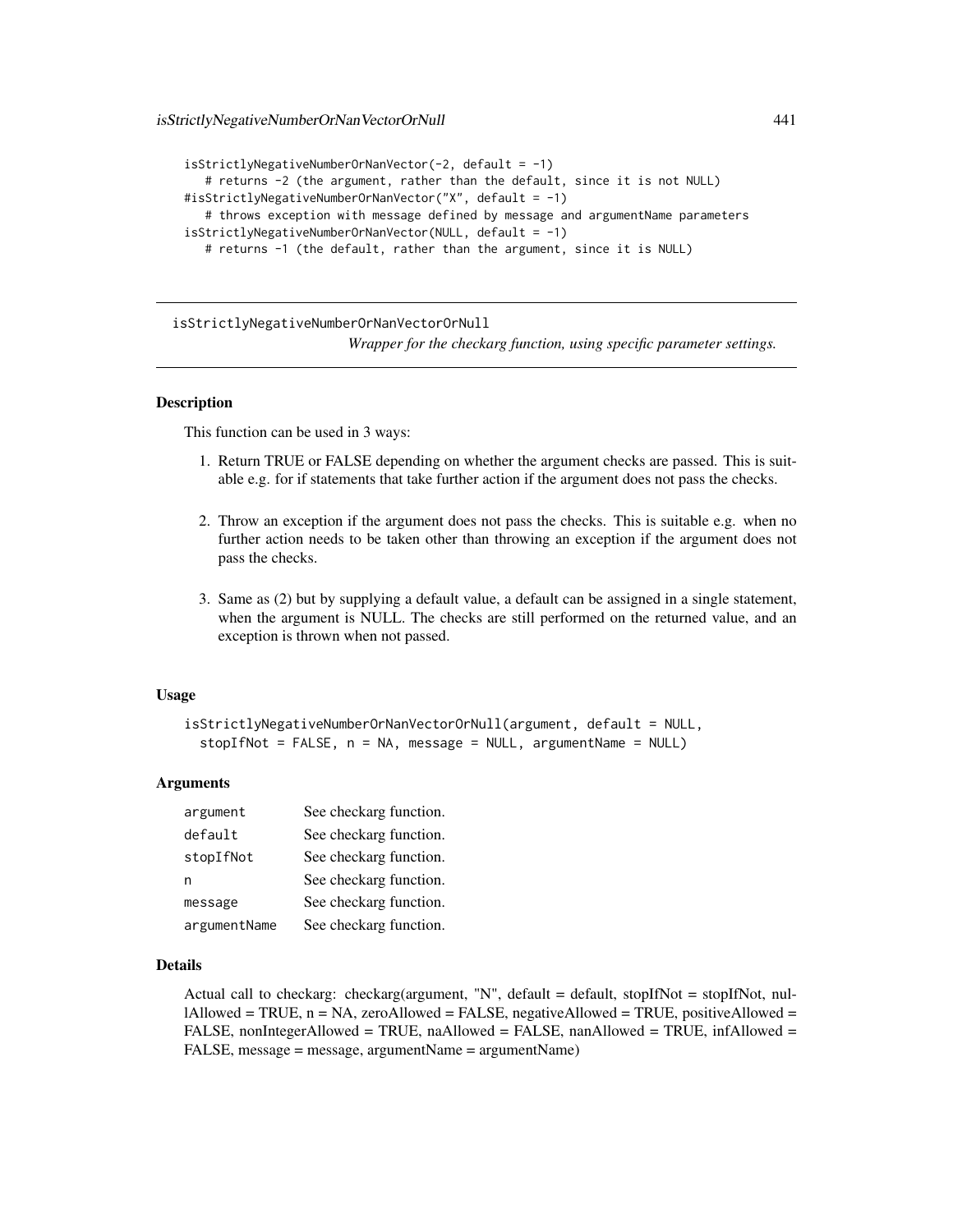# Value

See checkarg function.

# Examples

```
isStrictlyNegativeNumberOrNanVectorOrNull(-2)
  # returns TRUE (argument is valid)
isStrictlyNegativeNumberOrNanVectorOrNull("X")
  # returns FALSE (argument is invalid)
#isStrictlyNegativeNumberOrNanVectorOrNull("X", stopIfNot = TRUE)
  # throws exception with message defined by message and argumentName parameters
isStrictlyNegativeNumberOrNanVectorOrNull(-2, default = -1)
  # returns -2 (the argument, rather than the default, since it is not NULL)
#isStrictlyNegativeNumberOrNanVectorOrNull("X", default = -1)
  # throws exception with message defined by message and argumentName parameters
isStrictlyNegativeNumberOrNanVectorOrNull(NULL, default = -1)
  # returns -1 (the default, rather than the argument, since it is NULL)
```
isStrictlyNegativeNumberOrNaOrInfScalar

*Wrapper for the checkarg function, using specific parameter settings.*

# Description

This function can be used in 3 ways:

- 1. Return TRUE or FALSE depending on whether the argument checks are passed. This is suitable e.g. for if statements that take further action if the argument does not pass the checks.
- 2. Throw an exception if the argument does not pass the checks. This is suitable e.g. when no further action needs to be taken other than throwing an exception if the argument does not pass the checks.
- 3. Same as (2) but by supplying a default value, a default can be assigned in a single statement, when the argument is NULL. The checks are still performed on the returned value, and an exception is thrown when not passed.

# Usage

```
isStrictlyNegativeNumberOrNaOrInfScalar(argument, default = NULL,
 stopIfNot = FALSE, message = NULL, argumentName = NULL)
```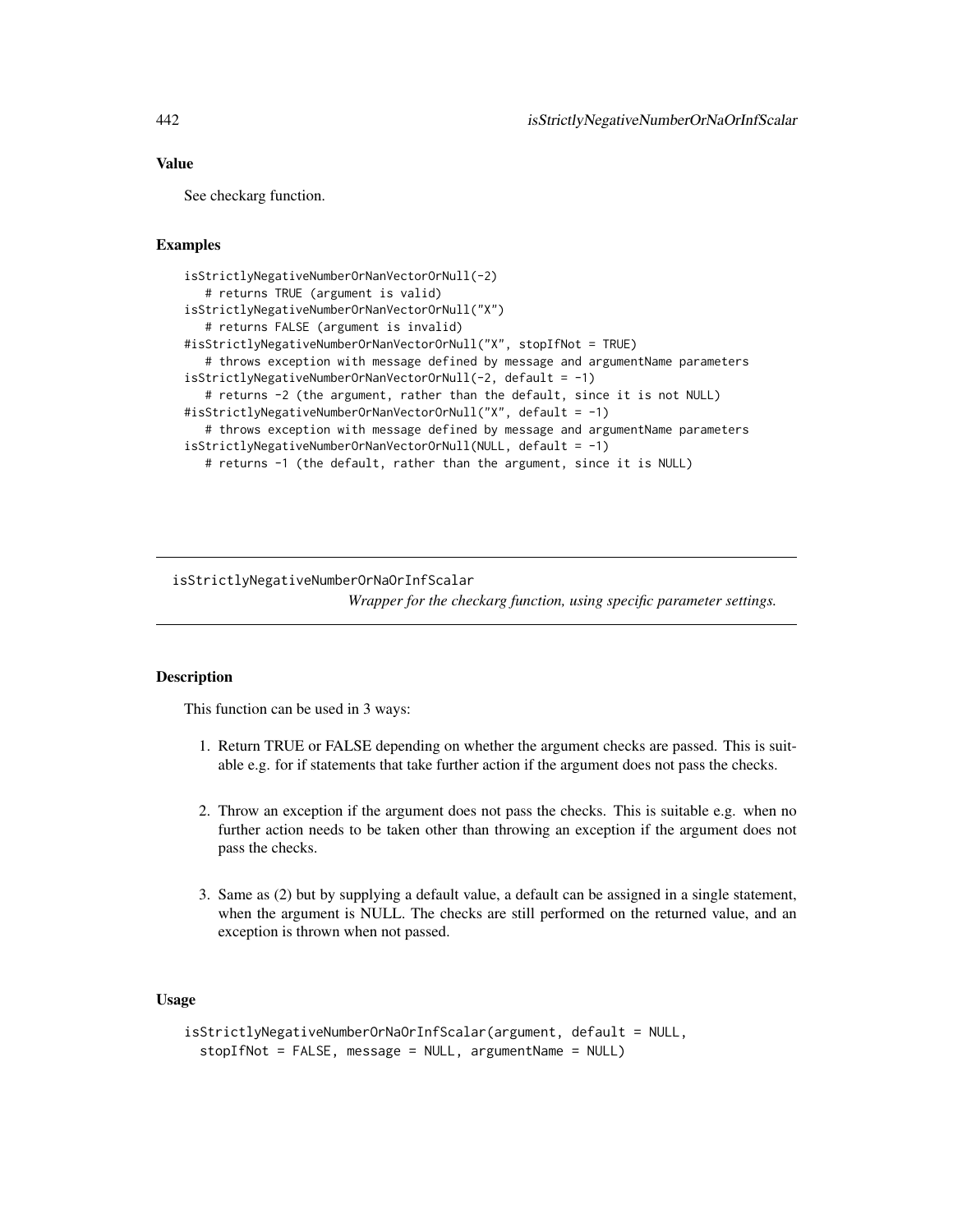# **Arguments**

| argument     | See checkarg function. |
|--------------|------------------------|
| default      | See checkarg function. |
| stopIfNot    | See checkarg function. |
| message      | See checkarg function. |
| argumentName | See checkarg function. |

# Details

Actual call to checkarg: checkarg(argument, "N", default = default, stopIfNot = stopIfNot, nullAllowed = FALSE,  $n = 1$ , zeroAllowed = FALSE, negativeAllowed = TRUE, positiveAllowed = FALSE, nonIntegerAllowed = TRUE, naAllowed = TRUE, nanAllowed = FALSE, infAllowed = TRUE, message = message, argumentName = argumentName)

# Value

See checkarg function.

# Examples

```
isStrictlyNegativeNumberOrNaOrInfScalar(-2)
   # returns TRUE (argument is valid)
isStrictlyNegativeNumberOrNaOrInfScalar("X")
   # returns FALSE (argument is invalid)
#isStrictlyNegativeNumberOrNaOrInfScalar("X", stopIfNot = TRUE)
   # throws exception with message defined by message and argumentName parameters
isStrictlyNegativeNumberOrNaOrInfScalar(-2, default = -1)
   # returns -2 (the argument, rather than the default, since it is not NULL)
#isStrictlyNegativeNumberOrNaOrInfScalar("X", default = -1)
   # throws exception with message defined by message and argumentName parameters
isStrictlyNegativeNumberOrNaOrInfScalar(NULL, default = -1)
   # returns -1 (the default, rather than the argument, since it is NULL)
```
isStrictlyNegativeNumberOrNaOrInfScalarOrNull *Wrapper for the checkarg function, using specific parameter settings.*

# **Description**

This function can be used in 3 ways:

1. Return TRUE or FALSE depending on whether the argument checks are passed. This is suitable e.g. for if statements that take further action if the argument does not pass the checks.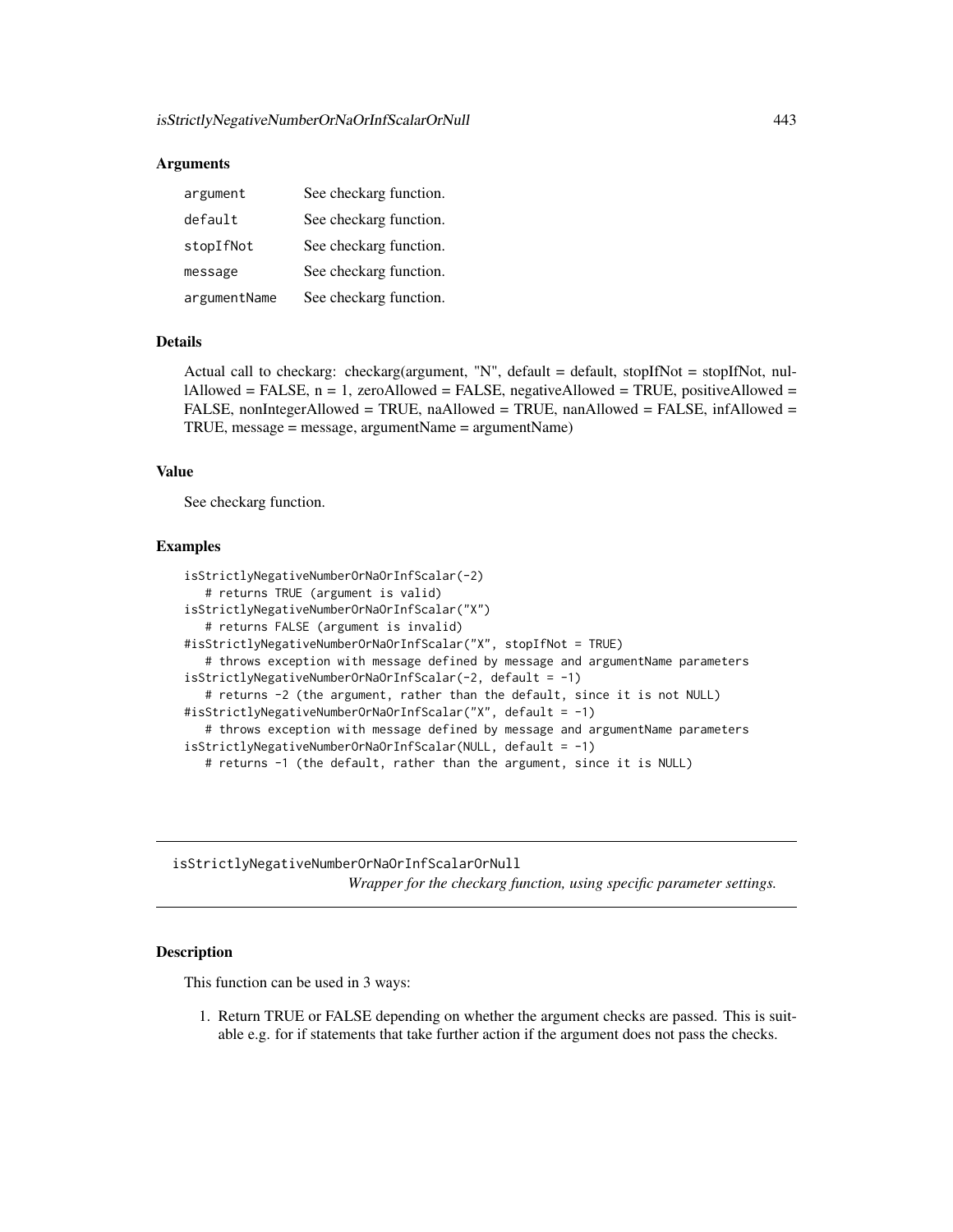- 2. Throw an exception if the argument does not pass the checks. This is suitable e.g. when no further action needs to be taken other than throwing an exception if the argument does not pass the checks.
- 3. Same as (2) but by supplying a default value, a default can be assigned in a single statement, when the argument is NULL. The checks are still performed on the returned value, and an exception is thrown when not passed.

# Usage

```
isStrictlyNegativeNumberOrNaOrInfScalarOrNull(argument, default = NULL,
  stopIfNot = FALSE, message = NULL, argumentName = NULL)
```
## Arguments

| argument     | See checkarg function. |
|--------------|------------------------|
| default      | See checkarg function. |
| stopIfNot    | See checkarg function. |
| message      | See checkarg function. |
| argumentName | See checkarg function. |

# Details

Actual call to checkarg: checkarg(argument, "N", default = default, stopIfNot = stopIfNot, nullAllowed = TRUE,  $n = 1$ , zeroAllowed = FALSE, negativeAllowed = TRUE, positiveAllowed = FALSE, nonIntegerAllowed = TRUE, naAllowed = TRUE, nanAllowed = FALSE, infAllowed = TRUE, message = message, argumentName = argumentName)

# Value

See checkarg function.

```
isStrictlyNegativeNumberOrNaOrInfScalarOrNull(-2)
   # returns TRUE (argument is valid)
isStrictlyNegativeNumberOrNaOrInfScalarOrNull("X")
   # returns FALSE (argument is invalid)
#isStrictlyNegativeNumberOrNaOrInfScalarOrNull("X", stopIfNot = TRUE)
   # throws exception with message defined by message and argumentName parameters
isStrictlyNegativeNumberOrNaOrInfScalarOrNull(-2, default = -1)
   # returns -2 (the argument, rather than the default, since it is not NULL)
#isStrictlyNegativeNumberOrNaOrInfScalarOrNull("X", default = -1)
   # throws exception with message defined by message and argumentName parameters
isStrictlyNegativeNumberOrNaOrInfScalarOrNull(NULL, default = -1)
   # returns -1 (the default, rather than the argument, since it is NULL)
```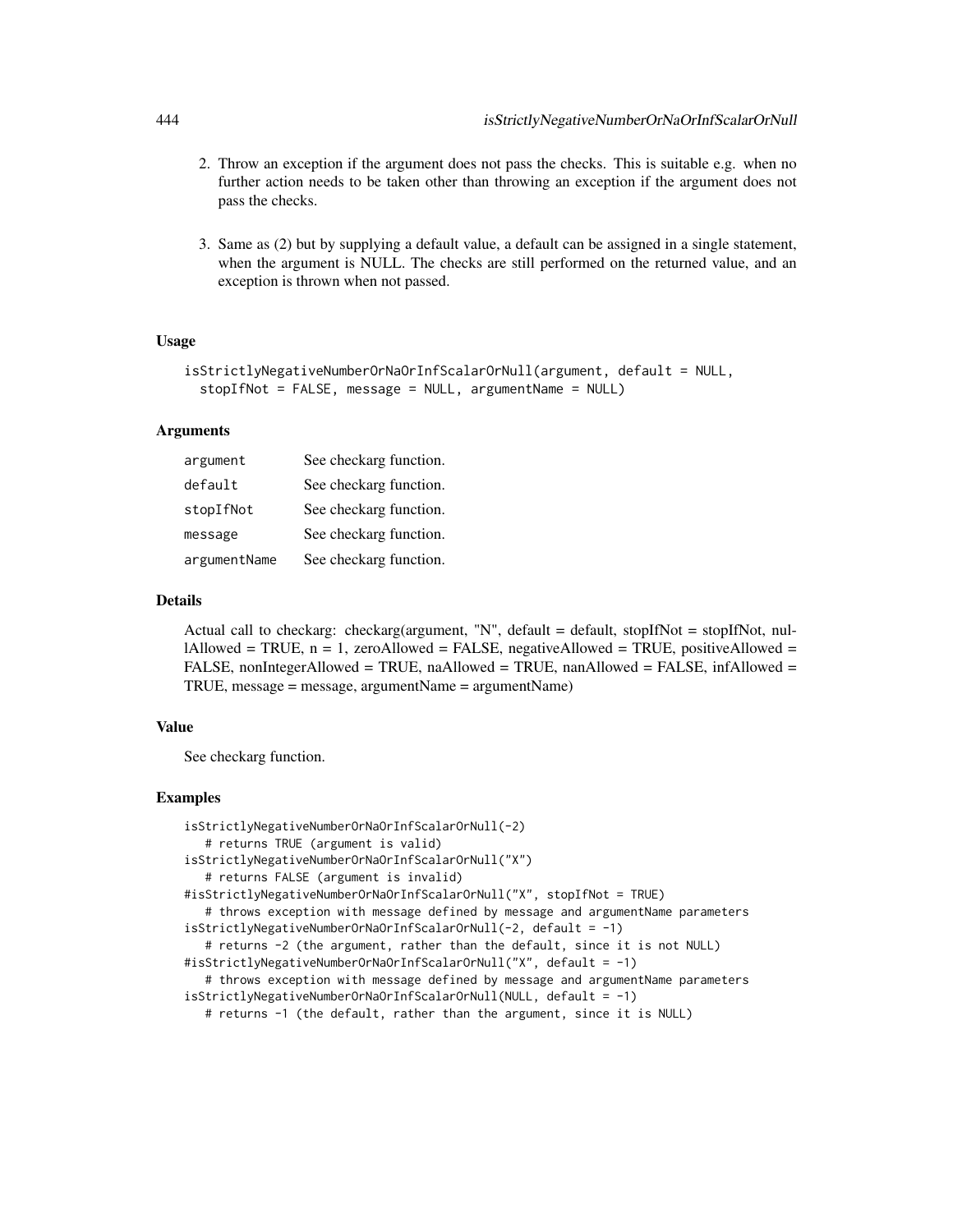isStrictlyNegativeNumberOrNaOrInfVector

*Wrapper for the checkarg function, using specific parameter settings.*

# **Description**

This function can be used in 3 ways:

- 1. Return TRUE or FALSE depending on whether the argument checks are passed. This is suitable e.g. for if statements that take further action if the argument does not pass the checks.
- 2. Throw an exception if the argument does not pass the checks. This is suitable e.g. when no further action needs to be taken other than throwing an exception if the argument does not pass the checks.
- 3. Same as (2) but by supplying a default value, a default can be assigned in a single statement, when the argument is NULL. The checks are still performed on the returned value, and an exception is thrown when not passed.

# Usage

```
isStrictlyNegativeNumberOrNaOrInfVector(argument, default = NULL,
 stopIfNot = FALSE, n = NA, message = NULL, argumentName = NULL)
```
# Arguments

| argument     | See checkarg function. |
|--------------|------------------------|
| default      | See checkarg function. |
| stopIfNot    | See checkarg function. |
| n            | See checkarg function. |
| message      | See checkarg function. |
| argumentName | See checkarg function. |

#### Details

Actual call to checkarg: checkarg(argument, "N", default = default, stopIfNot = stopIfNot, nullAl $l$ owed = FALSE,  $n$  = NA, zeroAllowed = FALSE, negativeAllowed = TRUE, positiveAllowed = FALSE, nonIntegerAllowed = TRUE, naAllowed = TRUE, nanAllowed = FALSE, infAllowed = TRUE, message = message, argumentName = argumentName)

# Value

See checkarg function.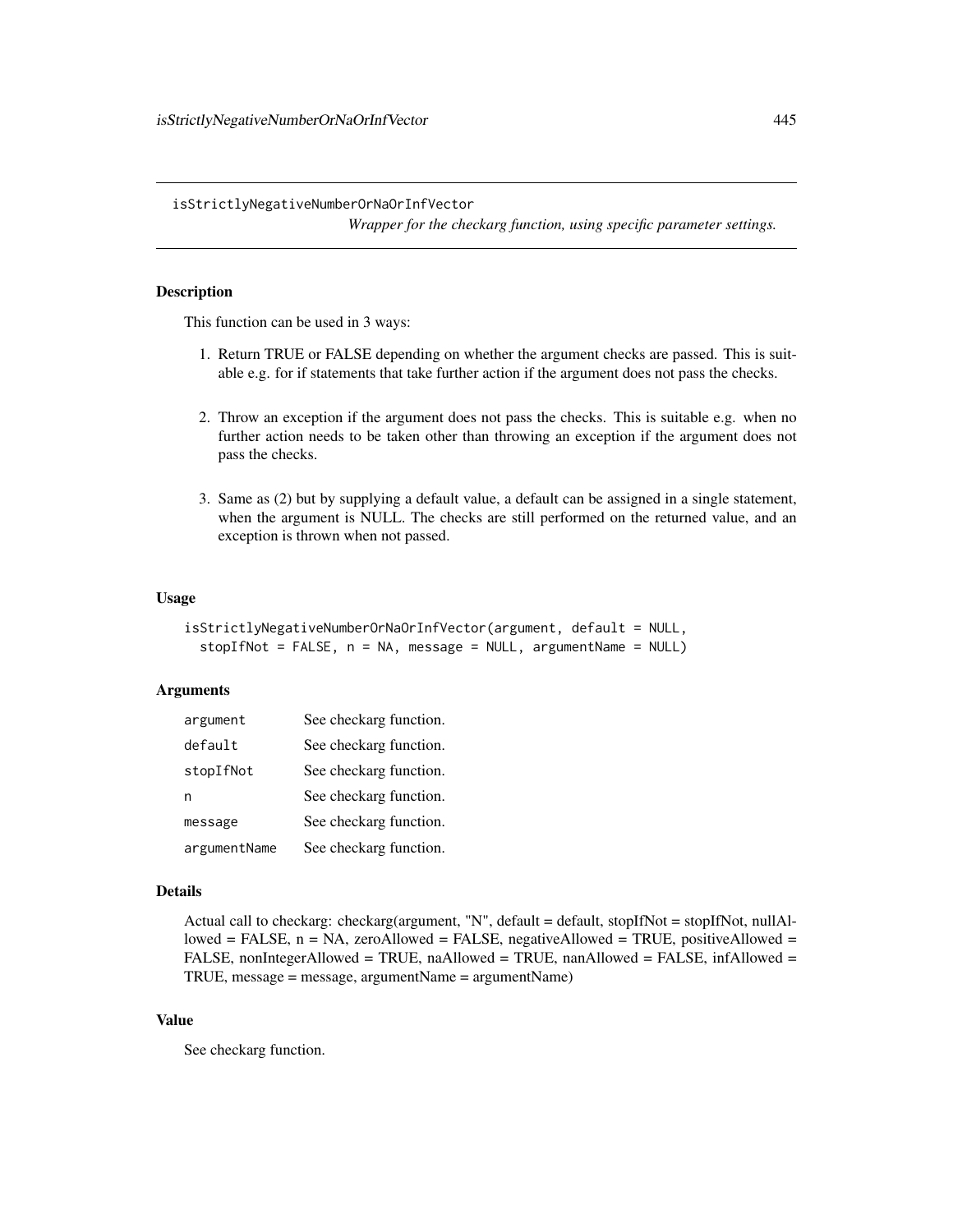# Examples

```
isStrictlyNegativeNumberOrNaOrInfVector(-2)
   # returns TRUE (argument is valid)
isStrictlyNegativeNumberOrNaOrInfVector("X")
   # returns FALSE (argument is invalid)
#isStrictlyNegativeNumberOrNaOrInfVector("X", stopIfNot = TRUE)
   # throws exception with message defined by message and argumentName parameters
isStrictlyNegativeNumberOrNaOrInfVector(-2, default = -1)
   # returns -2 (the argument, rather than the default, since it is not NULL)
#isStrictlyNegativeNumberOrNaOrInfVector("X", default = -1)
   # throws exception with message defined by message and argumentName parameters
isStrictlyNegativeNumberOrNaOrInfVector(NULL, default = -1)
   # returns -1 (the default, rather than the argument, since it is NULL)
```
isStrictlyNegativeNumberOrNaOrInfVectorOrNull *Wrapper for the checkarg function, using specific parameter settings.*

# Description

This function can be used in 3 ways:

- 1. Return TRUE or FALSE depending on whether the argument checks are passed. This is suitable e.g. for if statements that take further action if the argument does not pass the checks.
- 2. Throw an exception if the argument does not pass the checks. This is suitable e.g. when no further action needs to be taken other than throwing an exception if the argument does not pass the checks.
- 3. Same as (2) but by supplying a default value, a default can be assigned in a single statement, when the argument is NULL. The checks are still performed on the returned value, and an exception is thrown when not passed.

## Usage

```
isStrictlyNegativeNumberOrNaOrInfVectorOrNull(argument, default = NULL,
 stopIfNot = FALSE, n = NA, message = NULL, argumentName = NULL)
```
# **Arguments**

| argument     | See checkarg function. |
|--------------|------------------------|
| default      | See checkarg function. |
| stopIfNot    | See checkarg function. |
| n            | See checkarg function. |
| message      | See checkarg function. |
| argumentName | See checkarg function. |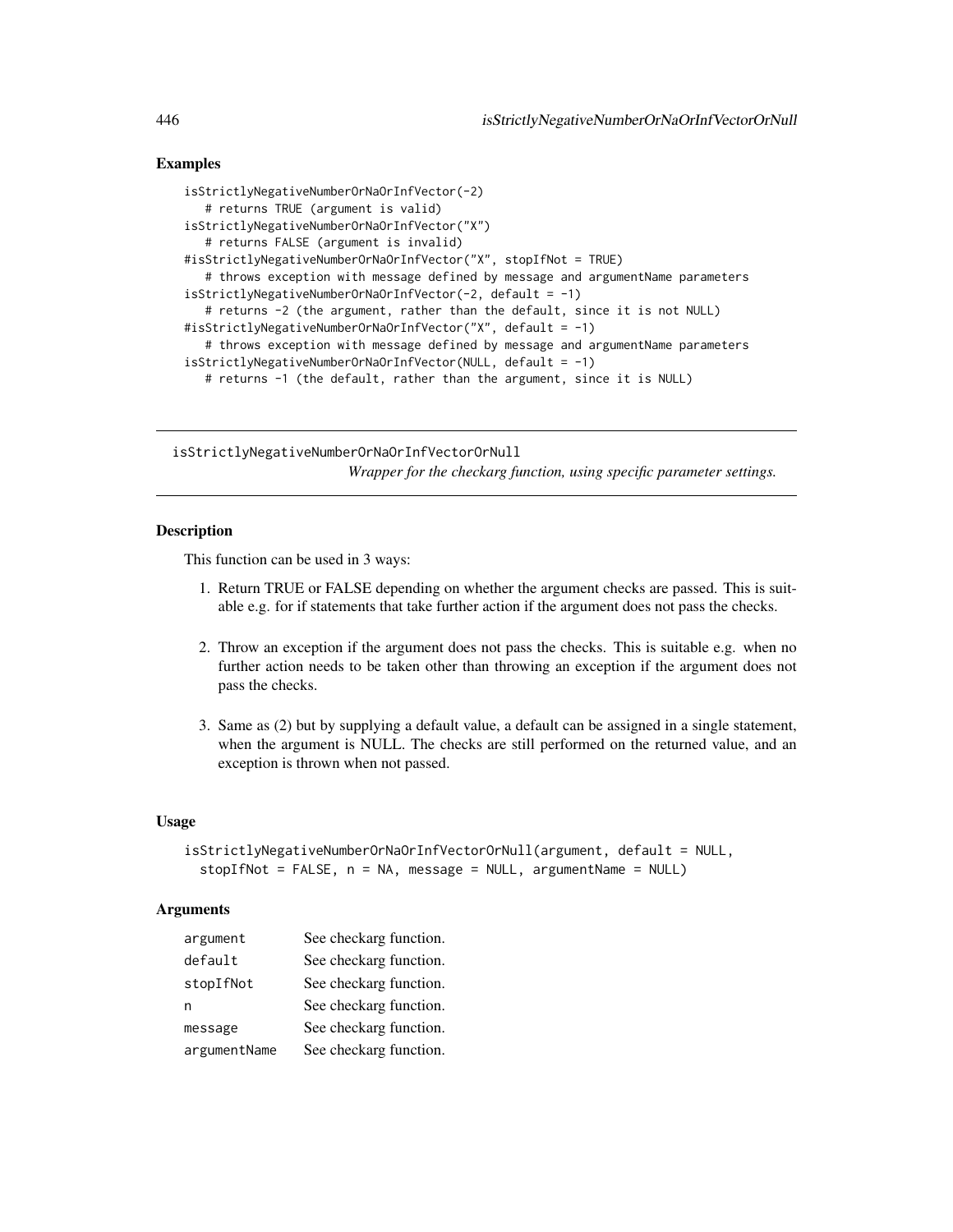# Details

Actual call to checkarg: checkarg(argument, "N", default = default, stopIfNot = stopIfNot, nul- $1$ Allowed = TRUE, n = NA, zeroAllowed = FALSE, negativeAllowed = TRUE, positiveAllowed = FALSE, nonIntegerAllowed = TRUE, naAllowed = TRUE, nanAllowed = FALSE, infAllowed = TRUE, message = message, argumentName = argumentName)

## Value

See checkarg function.

#### Examples

```
isStrictlyNegativeNumberOrNaOrInfVectorOrNull(-2)
   # returns TRUE (argument is valid)
isStrictlyNegativeNumberOrNaOrInfVectorOrNull("X")
   # returns FALSE (argument is invalid)
#isStrictlyNegativeNumberOrNaOrInfVectorOrNull("X", stopIfNot = TRUE)
   # throws exception with message defined by message and argumentName parameters
isStrictlyNegativeNumberOrNaOrInfVectorOrNull(-2, default = -1)
   # returns -2 (the argument, rather than the default, since it is not NULL)
#isStrictlyNegativeNumberOrNaOrInfVectorOrNull("X", default = -1)
   # throws exception with message defined by message and argumentName parameters
isStrictlyNegativeNumberOrNaOrInfVectorOrNull(NULL, default = -1)
  # returns -1 (the default, rather than the argument, since it is NULL)
```
isStrictlyNegativeNumberOrNaOrNanOrInfScalar *Wrapper for the checkarg function, using specific parameter settings.*

# Description

This function can be used in 3 ways:

- 1. Return TRUE or FALSE depending on whether the argument checks are passed. This is suitable e.g. for if statements that take further action if the argument does not pass the checks.
- 2. Throw an exception if the argument does not pass the checks. This is suitable e.g. when no further action needs to be taken other than throwing an exception if the argument does not pass the checks.
- 3. Same as (2) but by supplying a default value, a default can be assigned in a single statement, when the argument is NULL. The checks are still performed on the returned value, and an exception is thrown when not passed.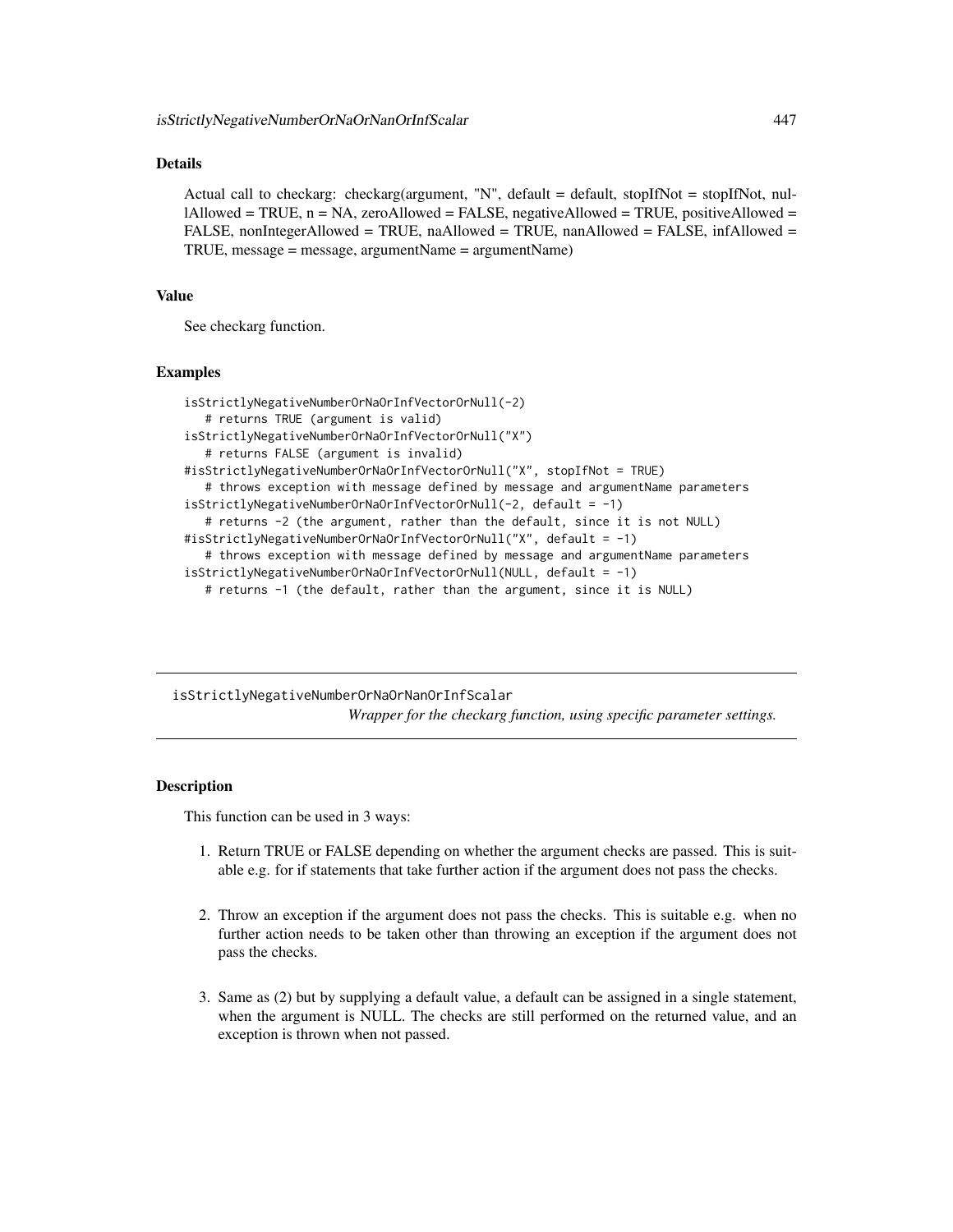## Usage

```
isStrictlyNegativeNumberOrNaOrNanOrInfScalar(argument, default = NULL,
  stopIfNot = FALSE, message = NULL, argumentName = NULL)
```
#### Arguments

| argument     | See checkarg function. |
|--------------|------------------------|
| default      | See checkarg function. |
| stopIfNot    | See checkarg function. |
| message      | See checkarg function. |
| argumentName | See checkarg function. |

# Details

Actual call to checkarg: checkarg(argument, "N", default = default, stopIfNot = stopIfNot, nullAllowed = FALSE,  $n = 1$ , zeroAllowed = FALSE, negativeAllowed = TRUE, positiveAllowed = FALSE, nonIntegerAllowed = TRUE, naAllowed = TRUE, nanAllowed = TRUE, infAllowed = TRUE, message = message, argumentName = argumentName)

## Value

See checkarg function.

# Examples

```
isStrictlyNegativeNumberOrNaOrNanOrInfScalar(-2)
   # returns TRUE (argument is valid)
isStrictlyNegativeNumberOrNaOrNanOrInfScalar("X")
   # returns FALSE (argument is invalid)
#isStrictlyNegativeNumberOrNaOrNanOrInfScalar("X", stopIfNot = TRUE)
   # throws exception with message defined by message and argumentName parameters
isStrictlyNegativeNumberOrNaOrNanOrInfScalar(-2, default = -1)
   # returns -2 (the argument, rather than the default, since it is not NULL)
#isStrictlyNegativeNumberOrNaOrNanOrInfScalar("X", default = -1)
   # throws exception with message defined by message and argumentName parameters
isStrictlyNegativeNumberOrNaOrNanOrInfScalar(NULL, default = -1)
  # returns -1 (the default, rather than the argument, since it is NULL)
```
isStrictlyNegativeNumberOrNaOrNanOrInfScalarOrNull *Wrapper for the checkarg function, using specific parameter settings.*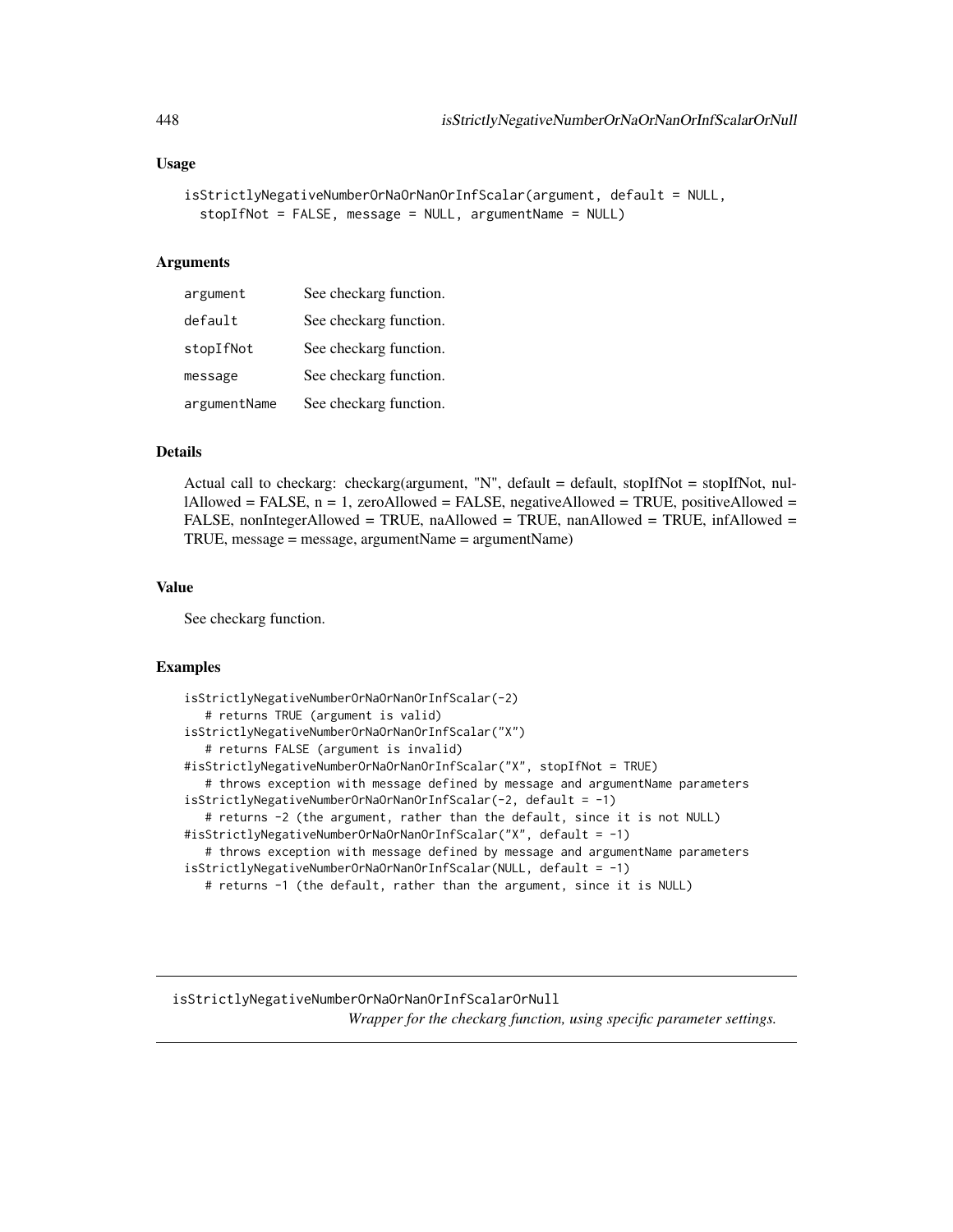## Description

This function can be used in 3 ways:

- 1. Return TRUE or FALSE depending on whether the argument checks are passed. This is suitable e.g. for if statements that take further action if the argument does not pass the checks.
- 2. Throw an exception if the argument does not pass the checks. This is suitable e.g. when no further action needs to be taken other than throwing an exception if the argument does not pass the checks.
- 3. Same as (2) but by supplying a default value, a default can be assigned in a single statement, when the argument is NULL. The checks are still performed on the returned value, and an exception is thrown when not passed.

#### Usage

```
isStrictlyNegativeNumberOrNaOrNanOrInfScalarOrNull(argument, default = NULL,
  stopIfNot = FALSE, message = NULL, argumentName = NULL)
```
# Arguments

| argument     | See checkarg function. |
|--------------|------------------------|
| default      | See checkarg function. |
| stopIfNot    | See checkarg function. |
| message      | See checkarg function. |
| argumentName | See checkarg function. |

# Details

Actual call to checkarg: checkarg(argument, "N", default = default, stopIfNot = stopIfNot, nullAllowed = TRUE,  $n = 1$ , zeroAllowed = FALSE, negativeAllowed = TRUE, positiveAllowed = FALSE, nonIntegerAllowed = TRUE, naAllowed = TRUE, nanAllowed = TRUE, infAllowed = TRUE, message = message, argumentName = argumentName)

# Value

See checkarg function.

```
isStrictlyNegativeNumberOrNaOrNanOrInfScalarOrNull(-2)
   # returns TRUE (argument is valid)
isStrictlyNegativeNumberOrNaOrNanOrInfScalarOrNull("X")
   # returns FALSE (argument is invalid)
#isStrictlyNegativeNumberOrNaOrNanOrInfScalarOrNull("X", stopIfNot = TRUE)
   # throws exception with message defined by message and argumentName parameters
isStrictlyNegativeNumberOrNaOrNanOrInfScalarOrNull(-2, default = -1)
```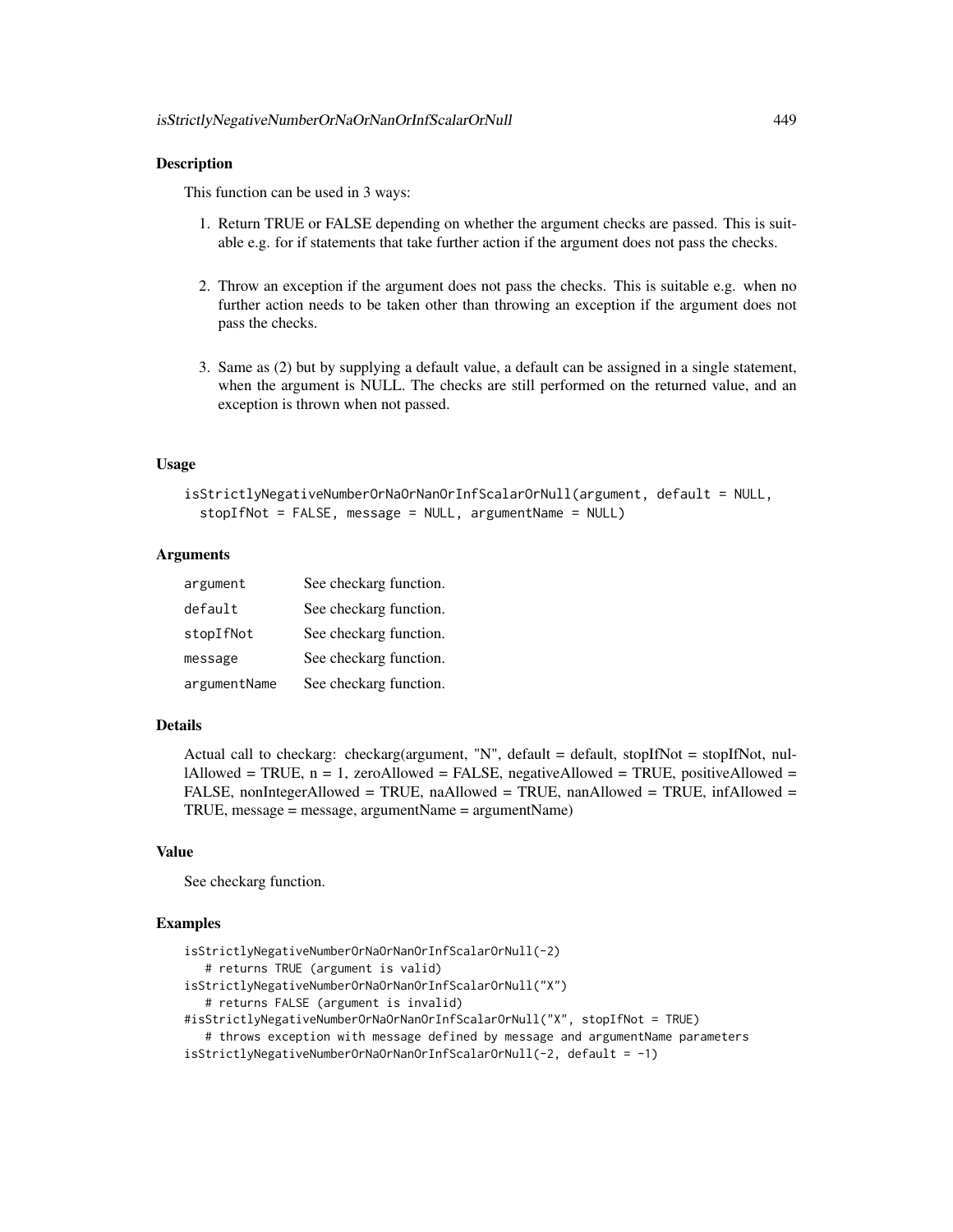```
# returns -2 (the argument, rather than the default, since it is not NULL)
#isStrictlyNegativeNumberOrNaOrNanOrInfScalarOrNull("X", default = -1)
   # throws exception with message defined by message and argumentName parameters
isStrictlyNegativeNumberOrNaOrNanOrInfScalarOrNull(NULL, default = -1)
   # returns -1 (the default, rather than the argument, since it is NULL)
```
isStrictlyNegativeNumberOrNaOrNanOrInfVector *Wrapper for the checkarg function, using specific parameter settings.*

# Description

This function can be used in 3 ways:

- 1. Return TRUE or FALSE depending on whether the argument checks are passed. This is suitable e.g. for if statements that take further action if the argument does not pass the checks.
- 2. Throw an exception if the argument does not pass the checks. This is suitable e.g. when no further action needs to be taken other than throwing an exception if the argument does not pass the checks.
- 3. Same as (2) but by supplying a default value, a default can be assigned in a single statement, when the argument is NULL. The checks are still performed on the returned value, and an exception is thrown when not passed.

## Usage

isStrictlyNegativeNumberOrNaOrNanOrInfVector(argument, default = NULL, stopIfNot = FALSE, n = NA, message = NULL, argumentName = NULL)

#### Arguments

| argument     | See checkarg function. |
|--------------|------------------------|
| default      | See checkarg function. |
| stopIfNot    | See checkarg function. |
| n            | See checkarg function. |
| message      | See checkarg function. |
| argumentName | See checkarg function. |

#### Details

Actual call to checkarg: checkarg(argument, "N", default = default, stopIfNot = stopIfNot, nullAllowed = FALSE, n = NA, zeroAllowed = FALSE, negativeAllowed = TRUE, positiveAllowed  $=$  FALSE, nonIntegerAllowed = TRUE, naAllowed = TRUE, nanAllowed = TRUE, infAllowed = TRUE, message = message, argumentName = argumentName)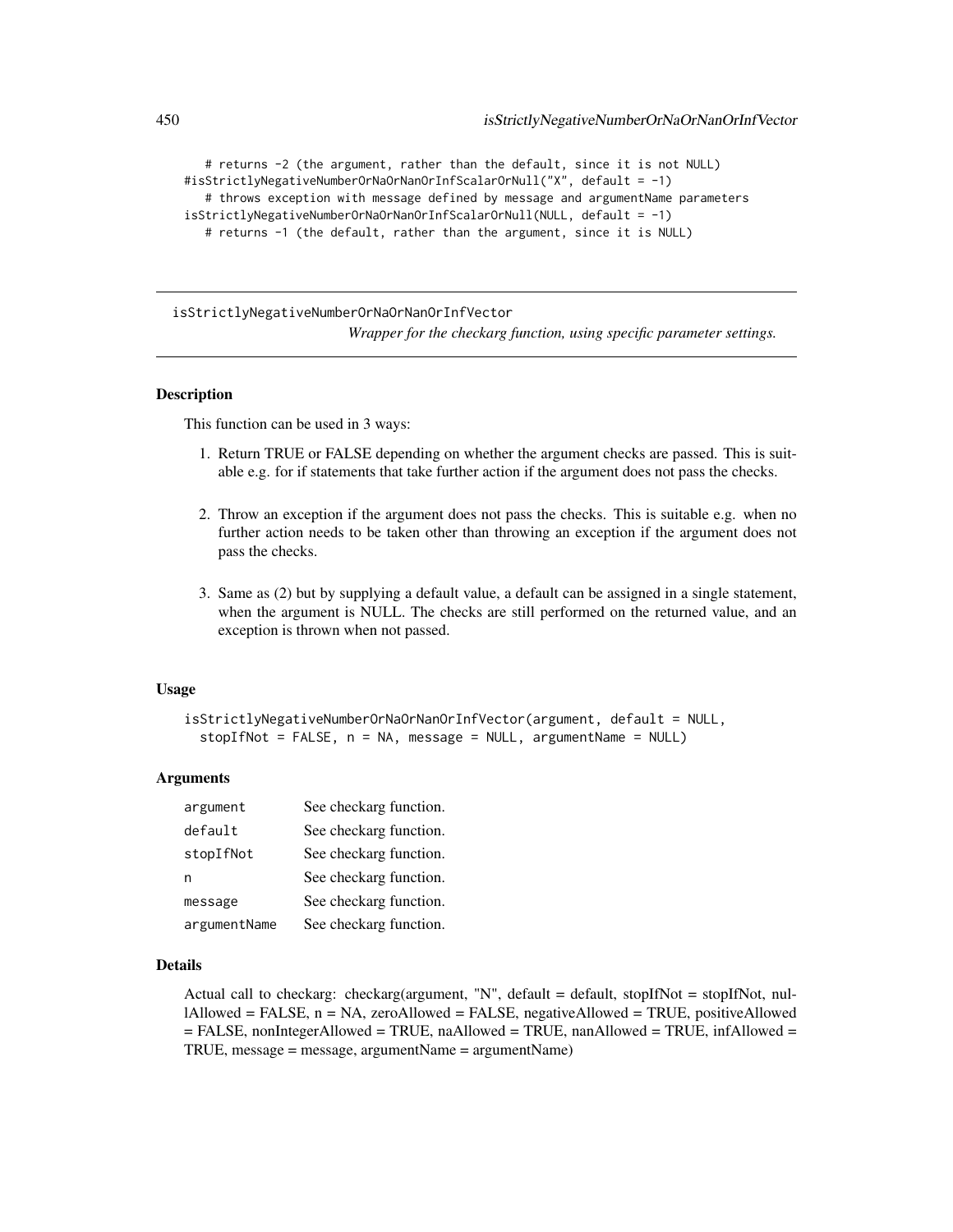# Value

See checkarg function.

# Examples

```
isStrictlyNegativeNumberOrNaOrNanOrInfVector(-2)
  # returns TRUE (argument is valid)
isStrictlyNegativeNumberOrNaOrNanOrInfVector("X")
  # returns FALSE (argument is invalid)
#isStrictlyNegativeNumberOrNaOrNanOrInfVector("X", stopIfNot = TRUE)
  # throws exception with message defined by message and argumentName parameters
isStrictlyNegativeNumberOrNaOrNanOrInfVector(-2, default = -1)
  # returns -2 (the argument, rather than the default, since it is not NULL)
#isStrictlyNegativeNumberOrNaOrNanOrInfVector("X", default = -1)
  # throws exception with message defined by message and argumentName parameters
isStrictlyNegativeNumberOrNaOrNanOrInfVector(NULL, default = -1)
  # returns -1 (the default, rather than the argument, since it is NULL)
```
isStrictlyNegativeNumberOrNaOrNanOrInfVectorOrNull

*Wrapper for the checkarg function, using specific parameter settings.*

# Description

This function can be used in 3 ways:

- 1. Return TRUE or FALSE depending on whether the argument checks are passed. This is suitable e.g. for if statements that take further action if the argument does not pass the checks.
- 2. Throw an exception if the argument does not pass the checks. This is suitable e.g. when no further action needs to be taken other than throwing an exception if the argument does not pass the checks.
- 3. Same as (2) but by supplying a default value, a default can be assigned in a single statement, when the argument is NULL. The checks are still performed on the returned value, and an exception is thrown when not passed.

# Usage

```
isStrictlyNegativeNumberOrNaOrNanOrInfVectorOrNull(argument, default = NULL,
 stopIfNot = FALSE, n = NA, message = NULL, argumentName = NULL)
```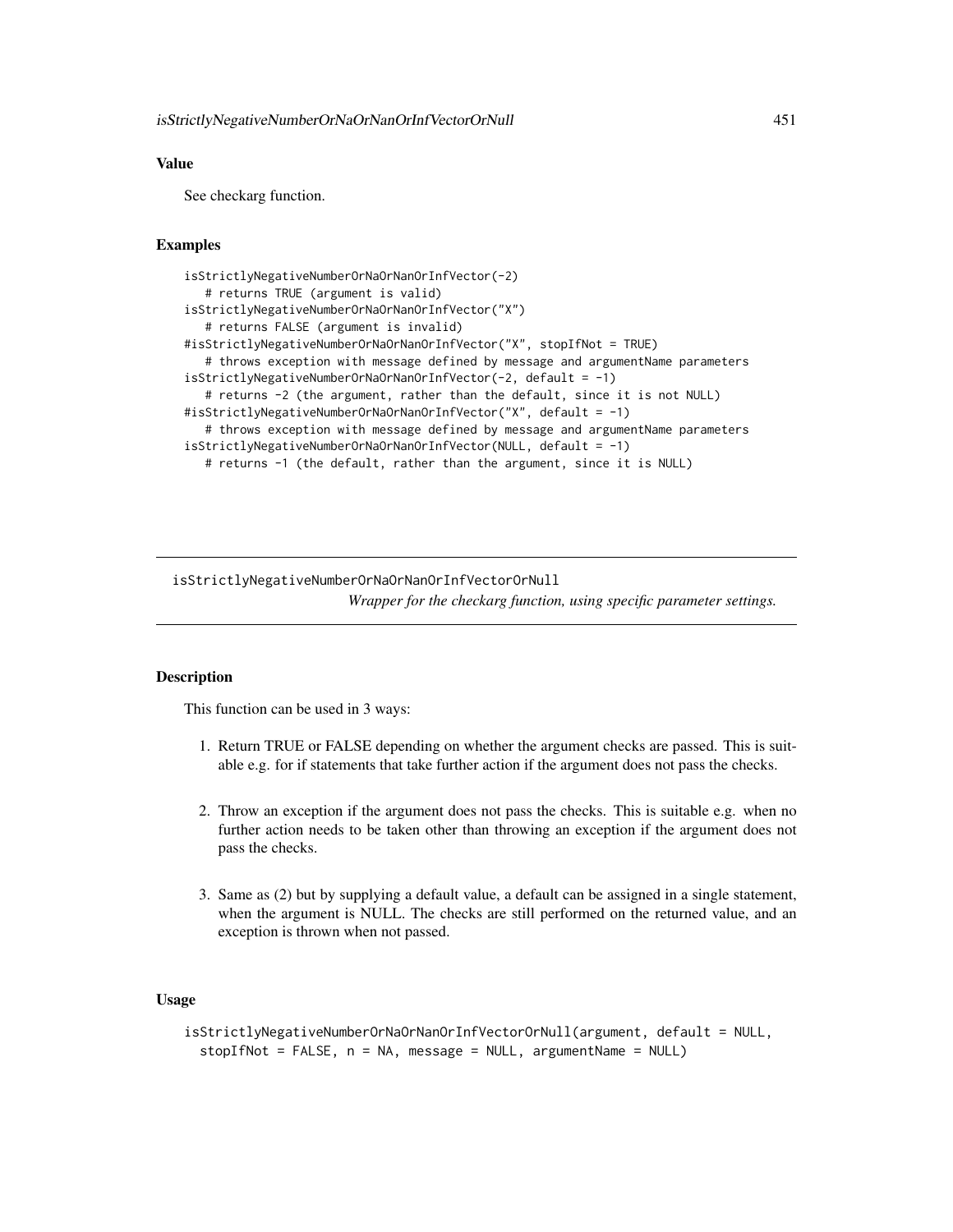# **Arguments**

| argument     | See checkarg function. |
|--------------|------------------------|
| default      | See checkarg function. |
| stopIfNot    | See checkarg function. |
| n            | See checkarg function. |
| message      | See checkarg function. |
| argumentName | See checkarg function. |

## Details

Actual call to checkarg: checkarg(argument, "N", default = default, stopIfNot = stopIfNot, nullAllowed = TRUE, n = NA, zeroAllowed = FALSE, negativeAllowed = TRUE, positiveAllowed = FALSE, nonIntegerAllowed = TRUE, naAllowed = TRUE, nanAllowed = TRUE, infAllowed = TRUE, message = message, argumentName = argumentName)

## Value

See checkarg function.

#### Examples

```
isStrictlyNegativeNumberOrNaOrNanOrInfVectorOrNull(-2)
   # returns TRUE (argument is valid)
isStrictlyNegativeNumberOrNaOrNanOrInfVectorOrNull("X")
   # returns FALSE (argument is invalid)
#isStrictlyNegativeNumberOrNaOrNanOrInfVectorOrNull("X", stopIfNot = TRUE)
   # throws exception with message defined by message and argumentName parameters
isStrictlyNegativeNumberOrNaOrNanOrInfVectorOrNull(-2, default = -1)
   # returns -2 (the argument, rather than the default, since it is not NULL)
#isStrictlyNegativeNumberOrNaOrNanOrInfVectorOrNull("X", default = -1)
   # throws exception with message defined by message and argumentName parameters
isStrictlyNegativeNumberOrNaOrNanOrInfVectorOrNull(NULL, default = -1)
   # returns -1 (the default, rather than the argument, since it is NULL)
```
isStrictlyNegativeNumberOrNaOrNanScalar *Wrapper for the checkarg function, using specific parameter settings.*

# Description

This function can be used in 3 ways:

1. Return TRUE or FALSE depending on whether the argument checks are passed. This is suitable e.g. for if statements that take further action if the argument does not pass the checks.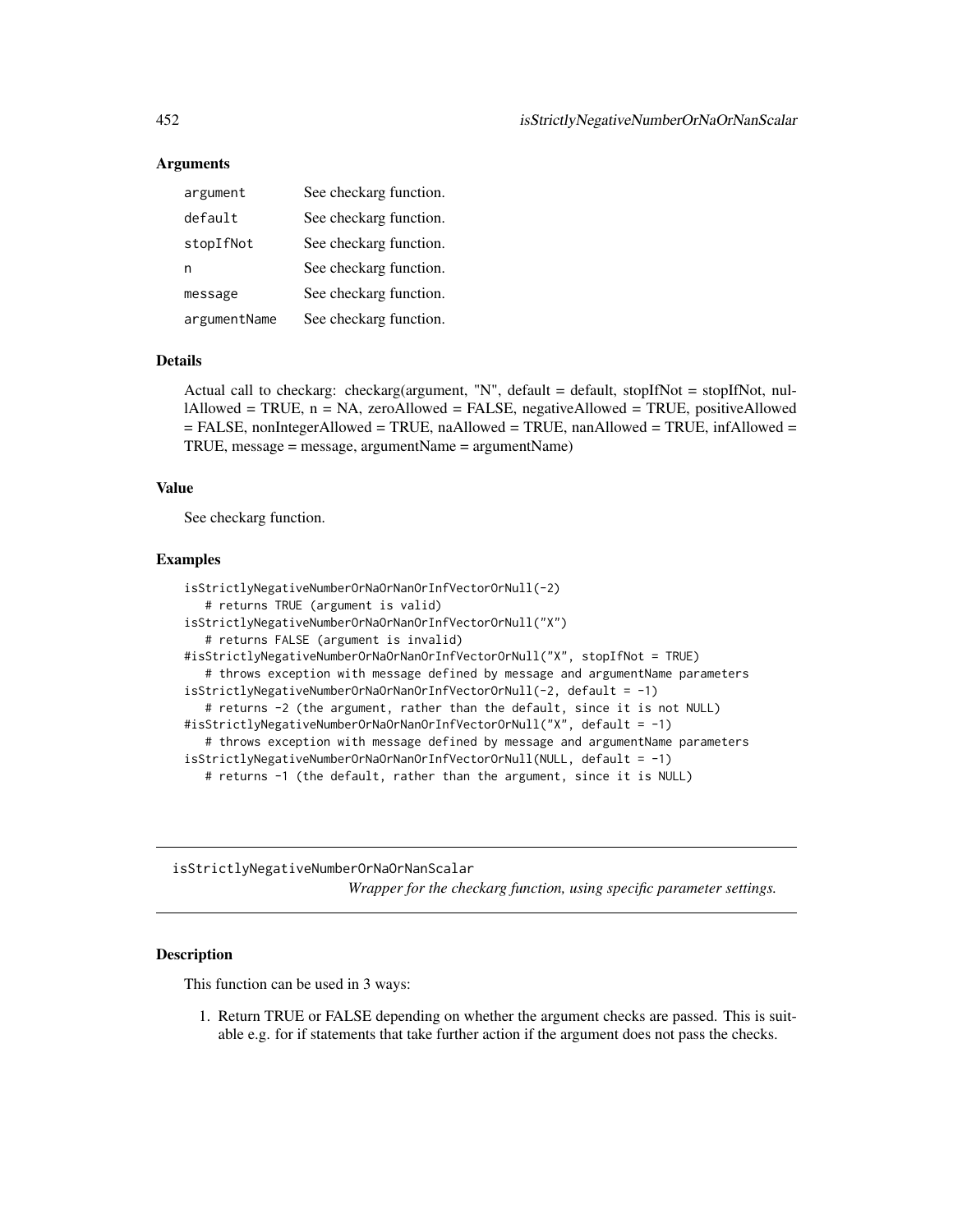- 2. Throw an exception if the argument does not pass the checks. This is suitable e.g. when no further action needs to be taken other than throwing an exception if the argument does not pass the checks.
- 3. Same as (2) but by supplying a default value, a default can be assigned in a single statement, when the argument is NULL. The checks are still performed on the returned value, and an exception is thrown when not passed.

# Usage

```
isStrictlyNegativeNumberOrNaOrNanScalar(argument, default = NULL,
  stopIfNot = FALSE, message = NULL, argumentName = NULL)
```
# Arguments

| argument     | See checkarg function. |
|--------------|------------------------|
| default      | See checkarg function. |
| stopIfNot    | See checkarg function. |
| message      | See checkarg function. |
| argumentName | See checkarg function. |

# Details

Actual call to checkarg: checkarg(argument, "N", default = default, stopIfNot = stopIfNot, nullAllowed = FALSE,  $n = 1$ , zeroAllowed = FALSE, negativeAllowed = TRUE, positiveAllowed = FALSE, nonIntegerAllowed = TRUE, naAllowed = TRUE, nanAllowed = TRUE, infAllowed = FALSE, message = message, argumentName = argumentName)

# Value

See checkarg function.

```
isStrictlyNegativeNumberOrNaOrNanScalar(-2)
   # returns TRUE (argument is valid)
isStrictlyNegativeNumberOrNaOrNanScalar("X")
   # returns FALSE (argument is invalid)
#isStrictlyNegativeNumberOrNaOrNanScalar("X", stopIfNot = TRUE)
   # throws exception with message defined by message and argumentName parameters
isStrictlyNegativeNumberOrNaOrNanScalar(-2, default = -1)
   # returns -2 (the argument, rather than the default, since it is not NULL)
#isStrictlyNegativeNumberOrNaOrNanScalar("X", default = -1)
   # throws exception with message defined by message and argumentName parameters
isStrictlyNegativeNumberOrNaOrNanScalar(NULL, default = -1)
   # returns -1 (the default, rather than the argument, since it is NULL)
```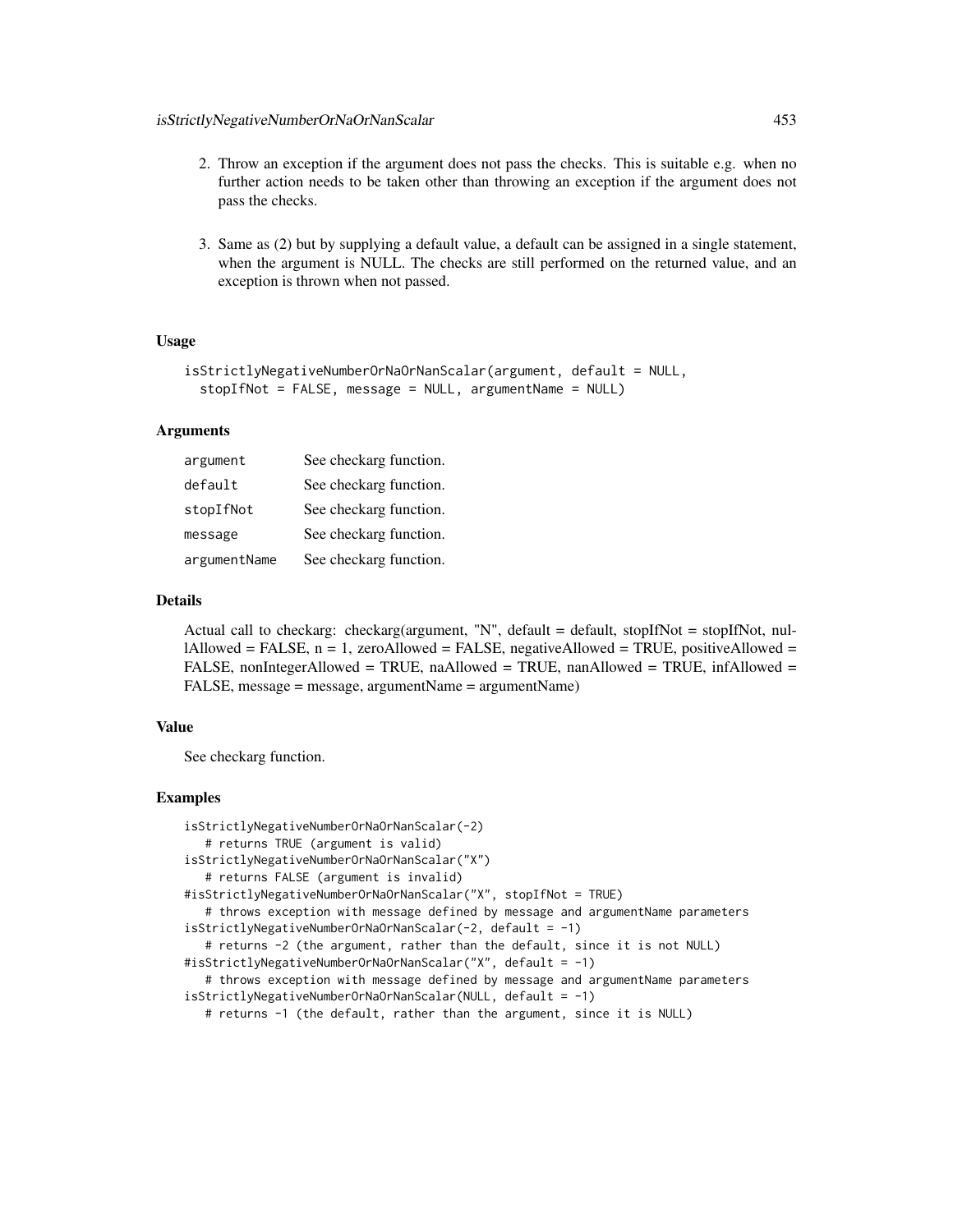isStrictlyNegativeNumberOrNaOrNanScalarOrNull *Wrapper for the checkarg function, using specific parameter settings.*

Description

This function can be used in 3 ways:

- 1. Return TRUE or FALSE depending on whether the argument checks are passed. This is suitable e.g. for if statements that take further action if the argument does not pass the checks.
- 2. Throw an exception if the argument does not pass the checks. This is suitable e.g. when no further action needs to be taken other than throwing an exception if the argument does not pass the checks.
- 3. Same as (2) but by supplying a default value, a default can be assigned in a single statement, when the argument is NULL. The checks are still performed on the returned value, and an exception is thrown when not passed.

#### Usage

```
isStrictlyNegativeNumberOrNaOrNanScalarOrNull(argument, default = NULL,
 stopIfNot = FALSE, message = NULL, argumentName = NULL)
```
# **Arguments**

| argument     | See checkarg function. |
|--------------|------------------------|
| default      | See checkarg function. |
| stopIfNot    | See checkarg function. |
| message      | See checkarg function. |
| argumentName | See checkarg function. |

#### Details

Actual call to checkarg: checkarg(argument, "N", default = default, stopIfNot = stopIfNot, nullAllowed = TRUE,  $n = 1$ , zeroAllowed = FALSE, negativeAllowed = TRUE, positiveAllowed = FALSE, nonIntegerAllowed = TRUE, naAllowed = TRUE, nanAllowed = TRUE, infAllowed = FALSE, message = message, argumentName = argumentName)

# Value

See checkarg function.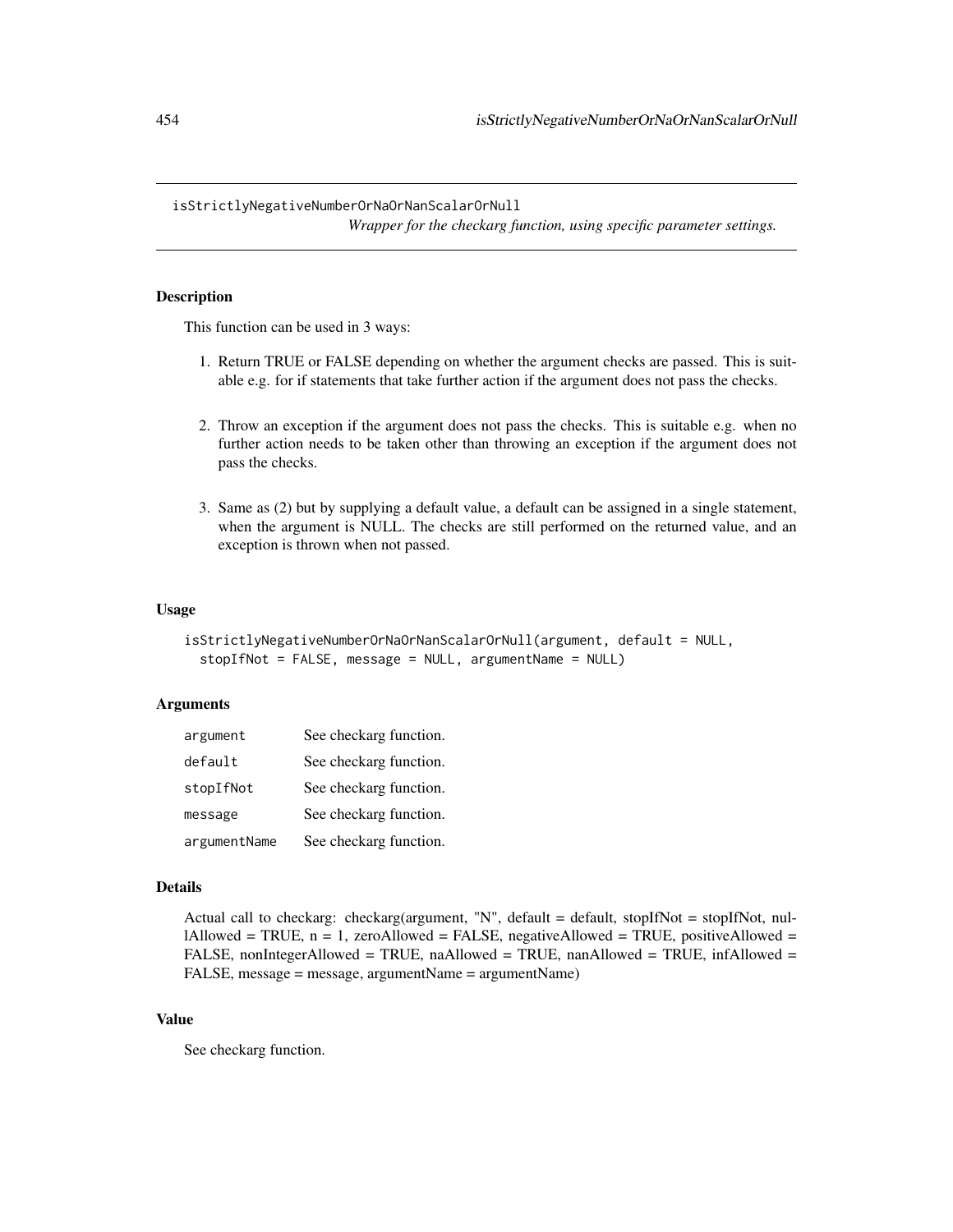# Examples

```
isStrictlyNegativeNumberOrNaOrNanScalarOrNull(-2)
   # returns TRUE (argument is valid)
isStrictlyNegativeNumberOrNaOrNanScalarOrNull("X")
   # returns FALSE (argument is invalid)
#isStrictlyNegativeNumberOrNaOrNanScalarOrNull("X", stopIfNot = TRUE)
   # throws exception with message defined by message and argumentName parameters
isStrictlyNegativeNumberOrNaOrNanScalarOrNull(-2, default = -1)
   # returns -2 (the argument, rather than the default, since it is not NULL)
#isStrictlyNegativeNumberOrNaOrNanScalarOrNull("X", default = -1)
   # throws exception with message defined by message and argumentName parameters
isStrictlyNegativeNumberOrNaOrNanScalarOrNull(NULL, default = -1)
   # returns -1 (the default, rather than the argument, since it is NULL)
```
isStrictlyNegativeNumberOrNaOrNanVector

*Wrapper for the checkarg function, using specific parameter settings.*

# Description

This function can be used in 3 ways:

- 1. Return TRUE or FALSE depending on whether the argument checks are passed. This is suitable e.g. for if statements that take further action if the argument does not pass the checks.
- 2. Throw an exception if the argument does not pass the checks. This is suitable e.g. when no further action needs to be taken other than throwing an exception if the argument does not pass the checks.
- 3. Same as (2) but by supplying a default value, a default can be assigned in a single statement, when the argument is NULL. The checks are still performed on the returned value, and an exception is thrown when not passed.

# Usage

```
isStrictlyNegativeNumberOrNaOrNanVector(argument, default = NULL,
 stopIfNot = FALSE, n = NA, message = NULL, argumentName = NULL)
```
# **Arguments**

| argument     | See checkarg function. |
|--------------|------------------------|
| default      | See checkarg function. |
| stopIfNot    | See checkarg function. |
| n            | See checkarg function. |
| message      | See checkarg function. |
| argumentName | See checkarg function. |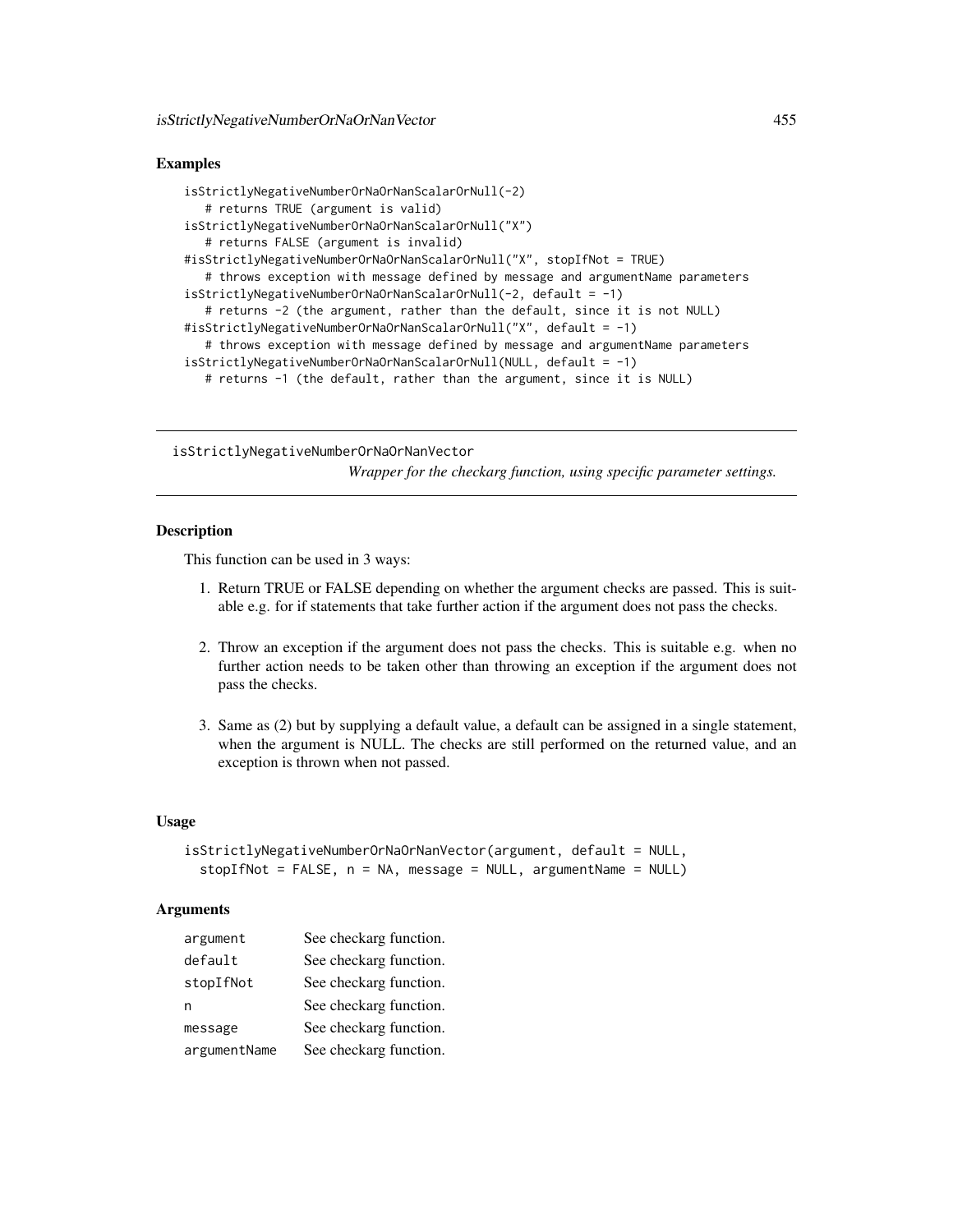# Details

Actual call to checkarg: checkarg(argument, "N", default = default, stopIfNot = stopIfNot, nullAllowed = FALSE, n = NA, zeroAllowed = FALSE, negativeAllowed = TRUE, positiveAllowed = FALSE, nonIntegerAllowed = TRUE, naAllowed = TRUE, nanAllowed = TRUE, infAllowed = FALSE, message = message, argumentName = argumentName)

## Value

See checkarg function.

#### Examples

```
isStrictlyNegativeNumberOrNaOrNanVector(-2)
   # returns TRUE (argument is valid)
isStrictlyNegativeNumberOrNaOrNanVector("X")
   # returns FALSE (argument is invalid)
#isStrictlyNegativeNumberOrNaOrNanVector("X", stopIfNot = TRUE)
   # throws exception with message defined by message and argumentName parameters
isStrictlyNegativeNumberOrNaOrNanVector(-2, default = -1)
   # returns -2 (the argument, rather than the default, since it is not NULL)
#isStrictlyNegativeNumberOrNaOrNanVector("X", default = -1)
   # throws exception with message defined by message and argumentName parameters
isStrictlyNegativeNumberOrNaOrNanVector(NULL, default = -1)
  # returns -1 (the default, rather than the argument, since it is NULL)
```
isStrictlyNegativeNumberOrNaOrNanVectorOrNull *Wrapper for the checkarg function, using specific parameter settings.*

# **Description**

This function can be used in 3 ways:

- 1. Return TRUE or FALSE depending on whether the argument checks are passed. This is suitable e.g. for if statements that take further action if the argument does not pass the checks.
- 2. Throw an exception if the argument does not pass the checks. This is suitable e.g. when no further action needs to be taken other than throwing an exception if the argument does not pass the checks.
- 3. Same as (2) but by supplying a default value, a default can be assigned in a single statement, when the argument is NULL. The checks are still performed on the returned value, and an exception is thrown when not passed.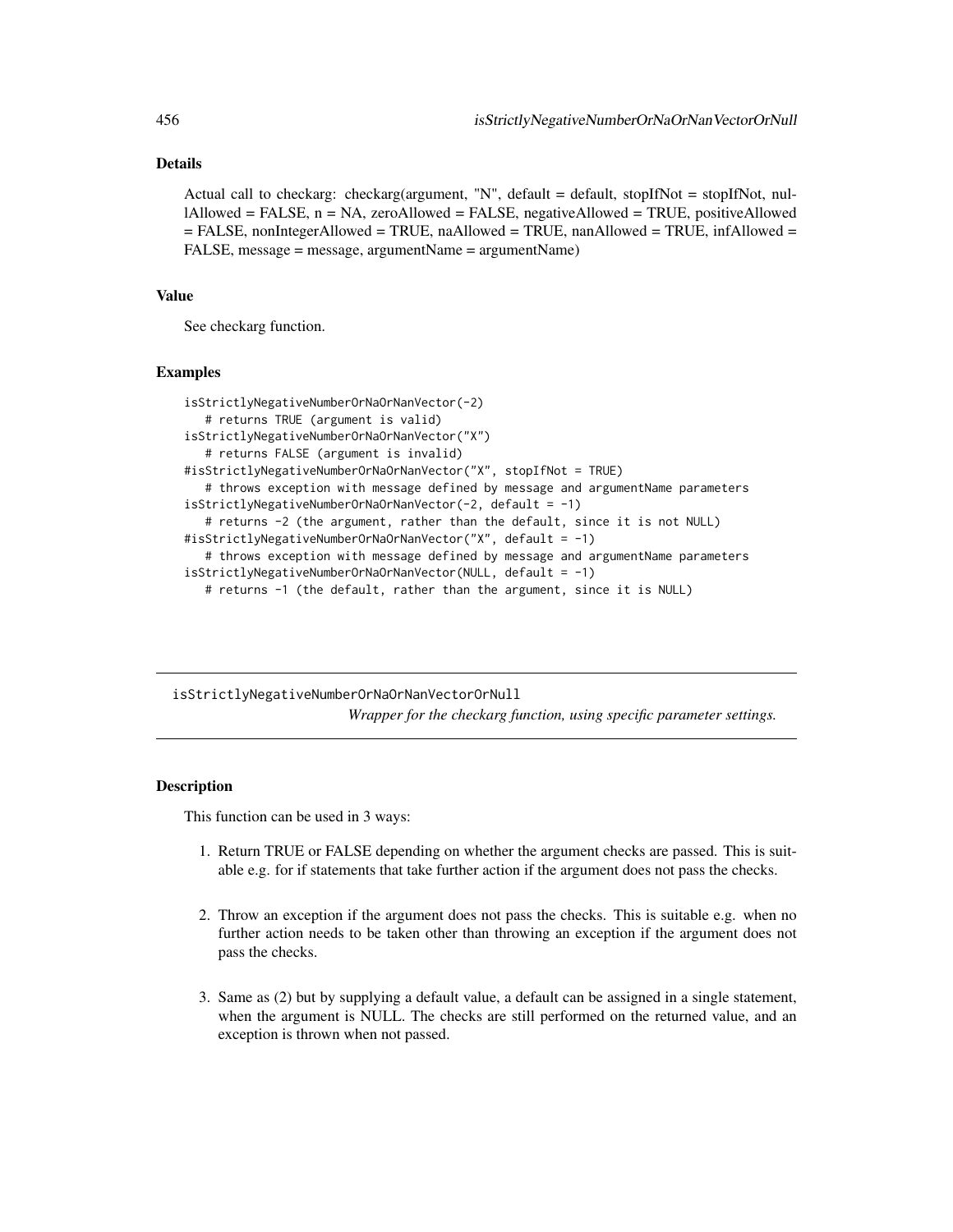# Usage

```
isStrictlyNegativeNumberOrNaOrNanVectorOrNull(argument, default = NULL,
  stopIfNot = FALSE, n = NA, message = NULL, argumentName = NULL)
```
# Arguments

| argument     | See checkarg function. |
|--------------|------------------------|
| default      | See checkarg function. |
| stopIfNot    | See checkarg function. |
| n            | See checkarg function. |
| message      | See checkarg function. |
| argumentName | See checkarg function. |

## Details

Actual call to checkarg: checkarg(argument, "N", default = default, stopIfNot = stopIfNot, nullAllowed = TRUE,  $n = NA$ , zeroAllowed = FALSE, negativeAllowed = TRUE, positiveAllowed  $=$  FALSE, nonIntegerAllowed = TRUE, naAllowed = TRUE, nanAllowed = TRUE, infAllowed = FALSE, message = message, argumentName = argumentName)

## Value

See checkarg function.

```
isStrictlyNegativeNumberOrNaOrNanVectorOrNull(-2)
  # returns TRUE (argument is valid)
isStrictlyNegativeNumberOrNaOrNanVectorOrNull("X")
   # returns FALSE (argument is invalid)
#isStrictlyNegativeNumberOrNaOrNanVectorOrNull("X", stopIfNot = TRUE)
   # throws exception with message defined by message and argumentName parameters
isStrictlyNegativeNumberOrNaOrNanVectorOrNull(-2, default = -1)
   # returns -2 (the argument, rather than the default, since it is not NULL)
#isStrictlyNegativeNumberOrNaOrNanVectorOrNull("X", default = -1)
   # throws exception with message defined by message and argumentName parameters
isStrictlyNegativeNumberOrNaOrNanVectorOrNull(NULL, default = -1)
   # returns -1 (the default, rather than the argument, since it is NULL)
```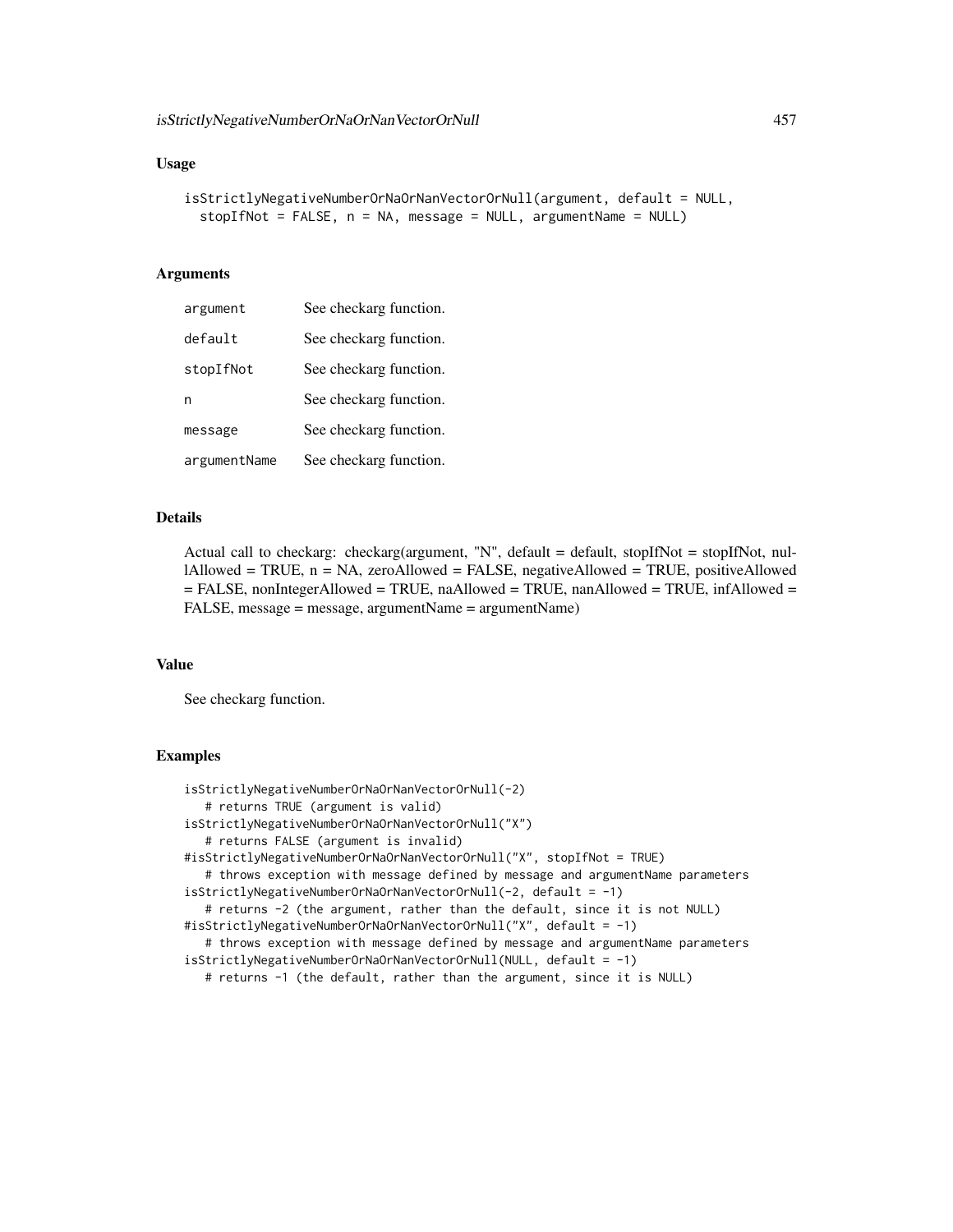#### isStrictlyNegativeNumberOrNaScalar

*Wrapper for the checkarg function, using specific parameter settings.*

# Description

This function can be used in 3 ways:

- 1. Return TRUE or FALSE depending on whether the argument checks are passed. This is suitable e.g. for if statements that take further action if the argument does not pass the checks.
- 2. Throw an exception if the argument does not pass the checks. This is suitable e.g. when no further action needs to be taken other than throwing an exception if the argument does not pass the checks.
- 3. Same as (2) but by supplying a default value, a default can be assigned in a single statement, when the argument is NULL. The checks are still performed on the returned value, and an exception is thrown when not passed.

#### Usage

```
isStrictlyNegativeNumberOrNaScalar(argument, default = NULL,
 stopIfNot = FALSE, message = NULL, argumentName = NULL)
```
# **Arguments**

| argument     | See checkarg function. |
|--------------|------------------------|
| default      | See checkarg function. |
| stopIfNot    | See checkarg function. |
| message      | See checkarg function. |
| argumentName | See checkarg function. |

#### Details

```
Actual call to checkarg: checkarg(argument, "N", default = default, stopIfNot = stopIfNot, nul-
lAllowed = FALSE, n = 1, zeroAllowed = FALSE, negativeAllowed = TRUE, positiveAllowed =
FALSE, nonIntegerAllowed = TRUE, naAllowed = TRUE, nanAllowed = FALSE, infAllowed =
FALSE, message = message, argumentName = argumentName)
```
# Value

See checkarg function.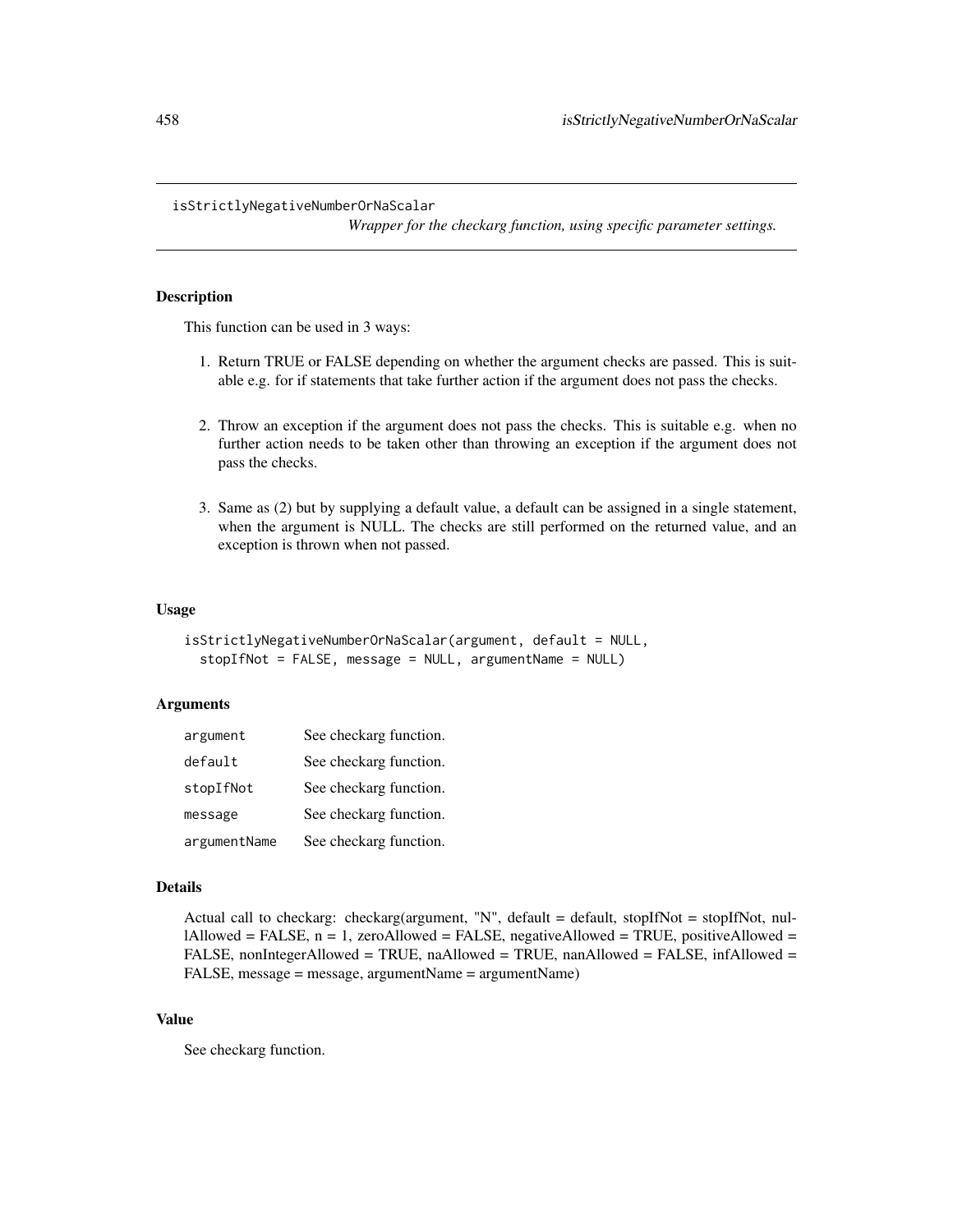# Examples

```
isStrictlyNegativeNumberOrNaScalar(-2)
   # returns TRUE (argument is valid)
isStrictlyNegativeNumberOrNaScalar("X")
   # returns FALSE (argument is invalid)
#isStrictlyNegativeNumberOrNaScalar("X", stopIfNot = TRUE)
   # throws exception with message defined by message and argumentName parameters
isStrictlyNegativeNumberOrNaScalar(-2, default = -1)
   # returns -2 (the argument, rather than the default, since it is not NULL)
#isStrictlyNegativeNumberOrNaScalar("X", default = -1)
   # throws exception with message defined by message and argumentName parameters
isStrictlyNegativeNumberOrNaScalar(NULL, default = -1)
   # returns -1 (the default, rather than the argument, since it is NULL)
```
isStrictlyNegativeNumberOrNaScalarOrNull *Wrapper for the checkarg function, using specific parameter settings.*

# **Description**

This function can be used in 3 ways:

- 1. Return TRUE or FALSE depending on whether the argument checks are passed. This is suitable e.g. for if statements that take further action if the argument does not pass the checks.
- 2. Throw an exception if the argument does not pass the checks. This is suitable e.g. when no further action needs to be taken other than throwing an exception if the argument does not pass the checks.
- 3. Same as (2) but by supplying a default value, a default can be assigned in a single statement, when the argument is NULL. The checks are still performed on the returned value, and an exception is thrown when not passed.

# Usage

```
isStrictlyNegativeNumberOrNaScalarOrNull(argument, default = NULL,
 stopIfNot = FALSE, message = NULL, argumentName = NULL)
```
## **Arguments**

| argument     | See checkarg function. |
|--------------|------------------------|
| default      | See checkarg function. |
| stopIfNot    | See checkarg function. |
| message      | See checkarg function. |
| argumentName | See checkarg function. |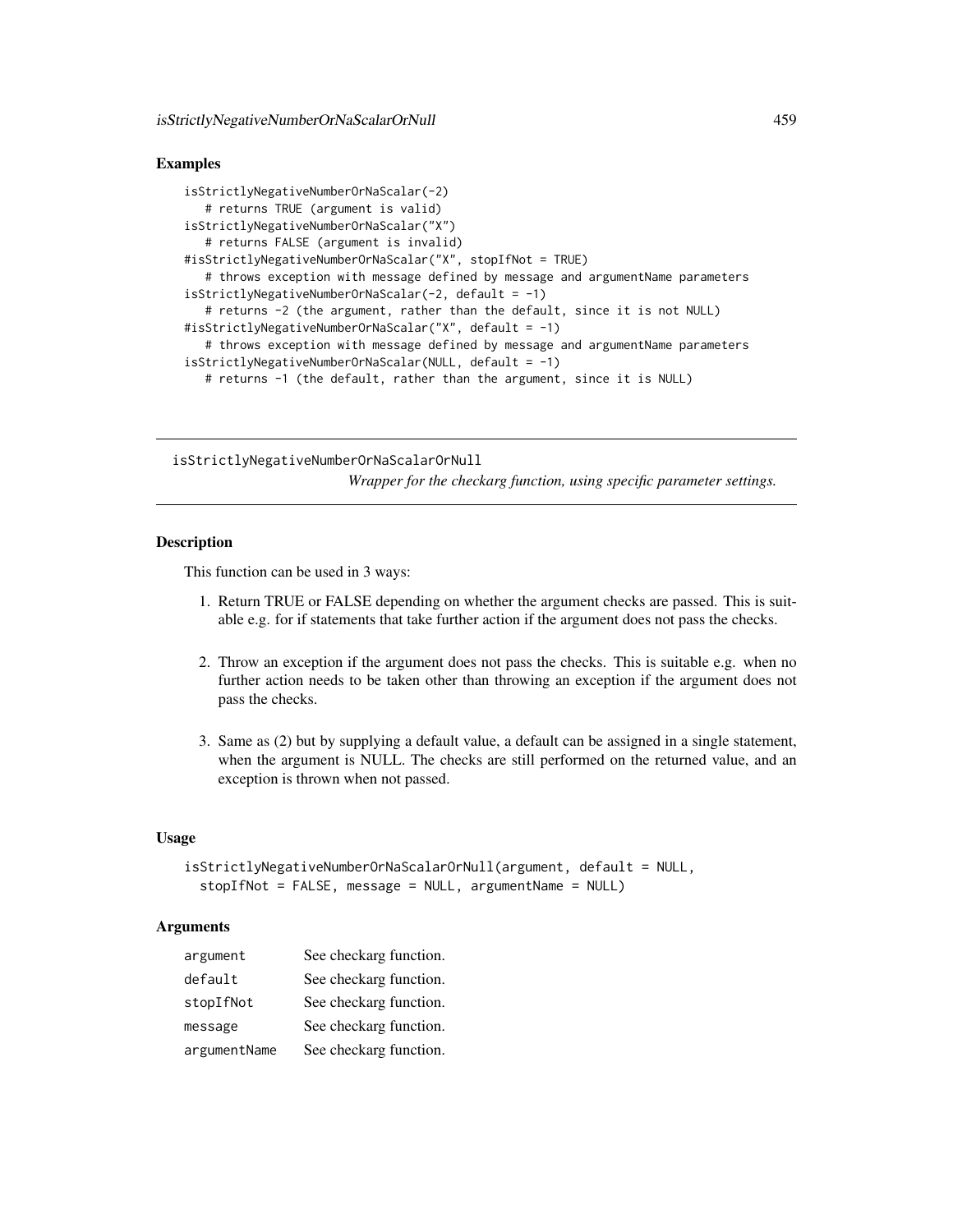# Details

Actual call to checkarg: checkarg(argument, "N", default = default, stopIfNot = stopIfNot, nul- $\text{l}$ Allowed = TRUE,  $n = 1$ , zeroAllowed = FALSE, negativeAllowed = TRUE, positiveAllowed = FALSE, nonIntegerAllowed = TRUE, naAllowed = TRUE, nanAllowed = FALSE, infAllowed = FALSE, message = message, argumentName = argumentName)

## Value

See checkarg function.

#### Examples

```
isStrictlyNegativeNumberOrNaScalarOrNull(-2)
   # returns TRUE (argument is valid)
isStrictlyNegativeNumberOrNaScalarOrNull("X")
   # returns FALSE (argument is invalid)
#isStrictlyNegativeNumberOrNaScalarOrNull("X", stopIfNot = TRUE)
   # throws exception with message defined by message and argumentName parameters
isStrictlyNegativeNumberOrNaScalarOrNull(-2, default = -1)
   # returns -2 (the argument, rather than the default, since it is not NULL)
#isStrictlyNegativeNumberOrNaScalarOrNull("X", default = -1)
   # throws exception with message defined by message and argumentName parameters
isStrictlyNegativeNumberOrNaScalarOrNull(NULL, default = -1)
  # returns -1 (the default, rather than the argument, since it is NULL)
```
isStrictlyNegativeNumberOrNaVector

*Wrapper for the checkarg function, using specific parameter settings.*

# **Description**

This function can be used in 3 ways:

- 1. Return TRUE or FALSE depending on whether the argument checks are passed. This is suitable e.g. for if statements that take further action if the argument does not pass the checks.
- 2. Throw an exception if the argument does not pass the checks. This is suitable e.g. when no further action needs to be taken other than throwing an exception if the argument does not pass the checks.
- 3. Same as (2) but by supplying a default value, a default can be assigned in a single statement, when the argument is NULL. The checks are still performed on the returned value, and an exception is thrown when not passed.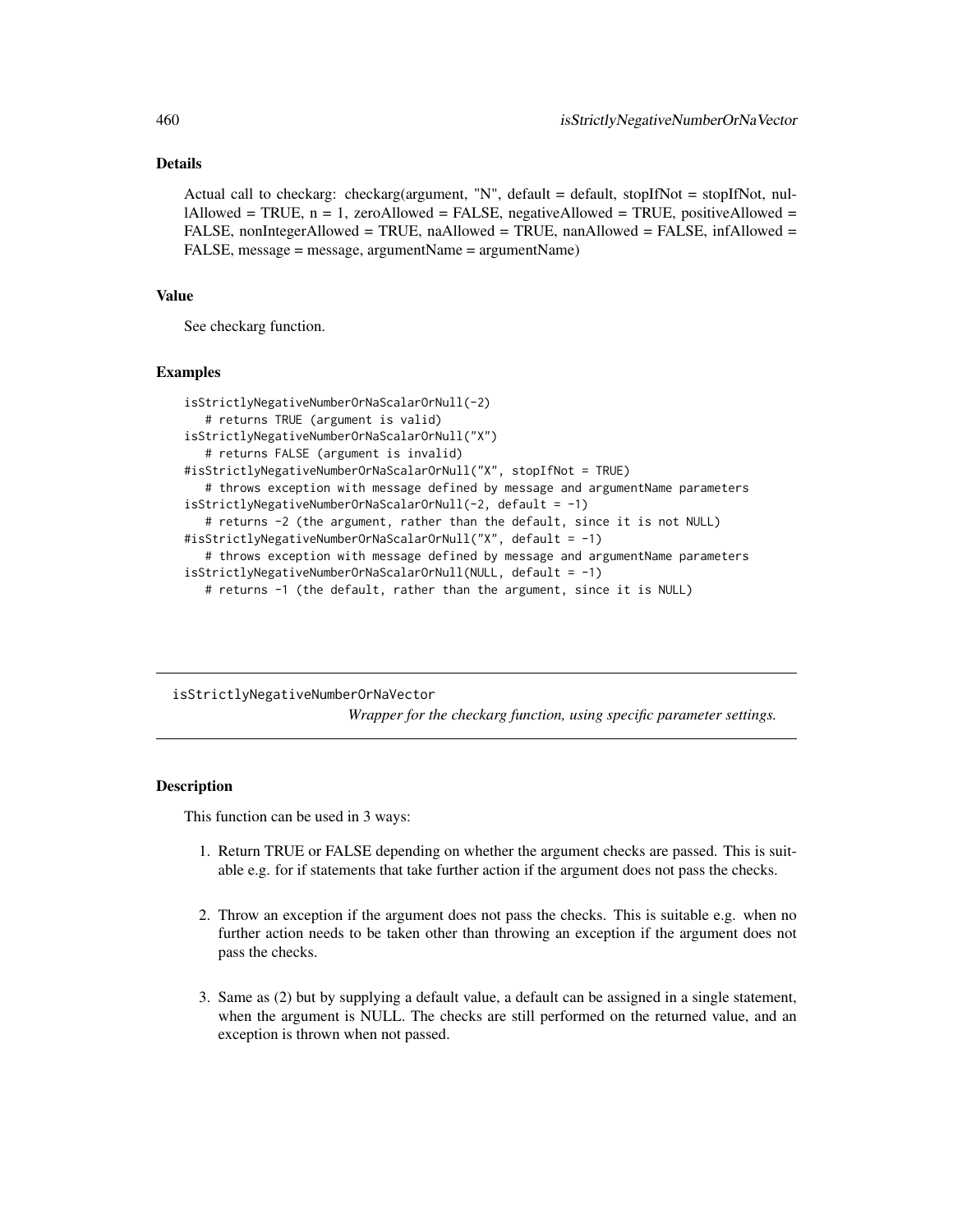## Usage

```
isStrictlyNegativeNumberOrNaVector(argument, default = NULL,
  stopIfNot = FALSE, n = NA, message = NULL, argumentName = NULL)
```
# Arguments

| argument     | See checkarg function. |
|--------------|------------------------|
| default      | See checkarg function. |
| stopIfNot    | See checkarg function. |
| n            | See checkarg function. |
| message      | See checkarg function. |
| argumentName | See checkarg function. |

# Details

Actual call to checkarg: checkarg(argument, "N", default = default, stopIfNot = stopIfNot, nullAllowed = FALSE, n = NA, zeroAllowed = FALSE, negativeAllowed = TRUE, positiveAllowed = FALSE, nonIntegerAllowed = TRUE, naAllowed = TRUE, nanAllowed = FALSE, infAllowed = FALSE, message = message, argumentName = argumentName)

## Value

See checkarg function.

```
isStrictlyNegativeNumberOrNaVector(-2)
  # returns TRUE (argument is valid)
isStrictlyNegativeNumberOrNaVector("X")
   # returns FALSE (argument is invalid)
#isStrictlyNegativeNumberOrNaVector("X", stopIfNot = TRUE)
   # throws exception with message defined by message and argumentName parameters
isStrictlyNegativeNumberOrNaVector(-2, default = -1)
   # returns -2 (the argument, rather than the default, since it is not NULL)
#isStrictlyNegativeNumberOrNaVector("X", default = -1)
   # throws exception with message defined by message and argumentName parameters
isStrictlyNegativeNumberOrNaVector(NULL, default = -1)
   # returns -1 (the default, rather than the argument, since it is NULL)
```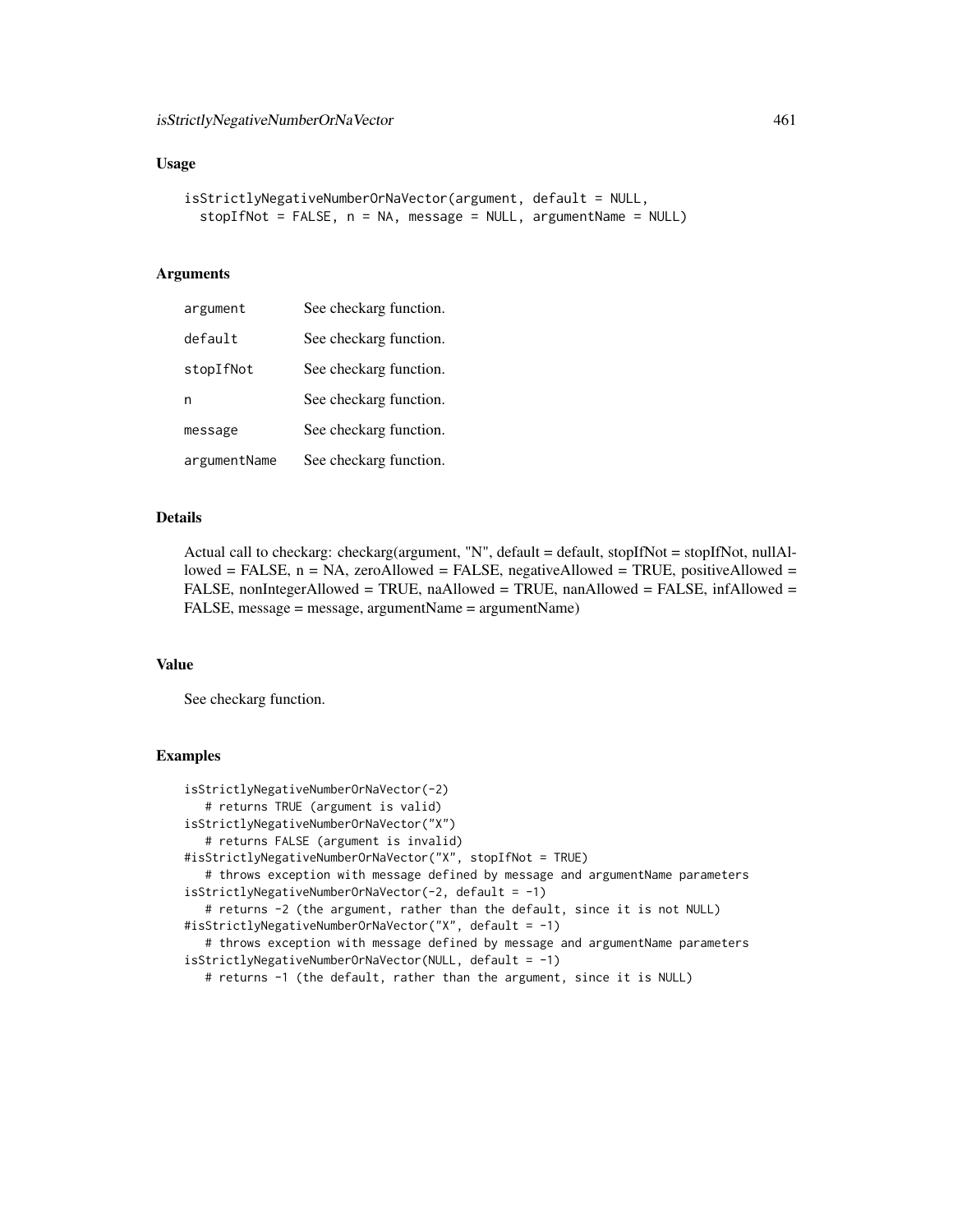isStrictlyNegativeNumberOrNaVectorOrNull

*Wrapper for the checkarg function, using specific parameter settings.*

# Description

This function can be used in 3 ways:

- 1. Return TRUE or FALSE depending on whether the argument checks are passed. This is suitable e.g. for if statements that take further action if the argument does not pass the checks.
- 2. Throw an exception if the argument does not pass the checks. This is suitable e.g. when no further action needs to be taken other than throwing an exception if the argument does not pass the checks.
- 3. Same as (2) but by supplying a default value, a default can be assigned in a single statement, when the argument is NULL. The checks are still performed on the returned value, and an exception is thrown when not passed.

## Usage

```
isStrictlyNegativeNumberOrNaVectorOrNull(argument, default = NULL,
 stopIfNot = FALSE, n = NA, message = NULL, argumentName = NULL)
```
## **Arguments**

| argument     | See checkarg function. |
|--------------|------------------------|
| default      | See checkarg function. |
| stopIfNot    | See checkarg function. |
| n            | See checkarg function. |
| message      | See checkarg function. |
| argumentName | See checkarg function. |

#### Details

Actual call to checkarg: checkarg(argument, "N", default = default, stopIfNot = stopIfNot, nullAllowed = TRUE,  $n = NA$ , zeroAllowed = FALSE, negativeAllowed = TRUE, positiveAllowed = FALSE, nonIntegerAllowed = TRUE, naAllowed = TRUE, nanAllowed = FALSE, infAllowed = FALSE, message = message, argumentName = argumentName)

# Value

See checkarg function.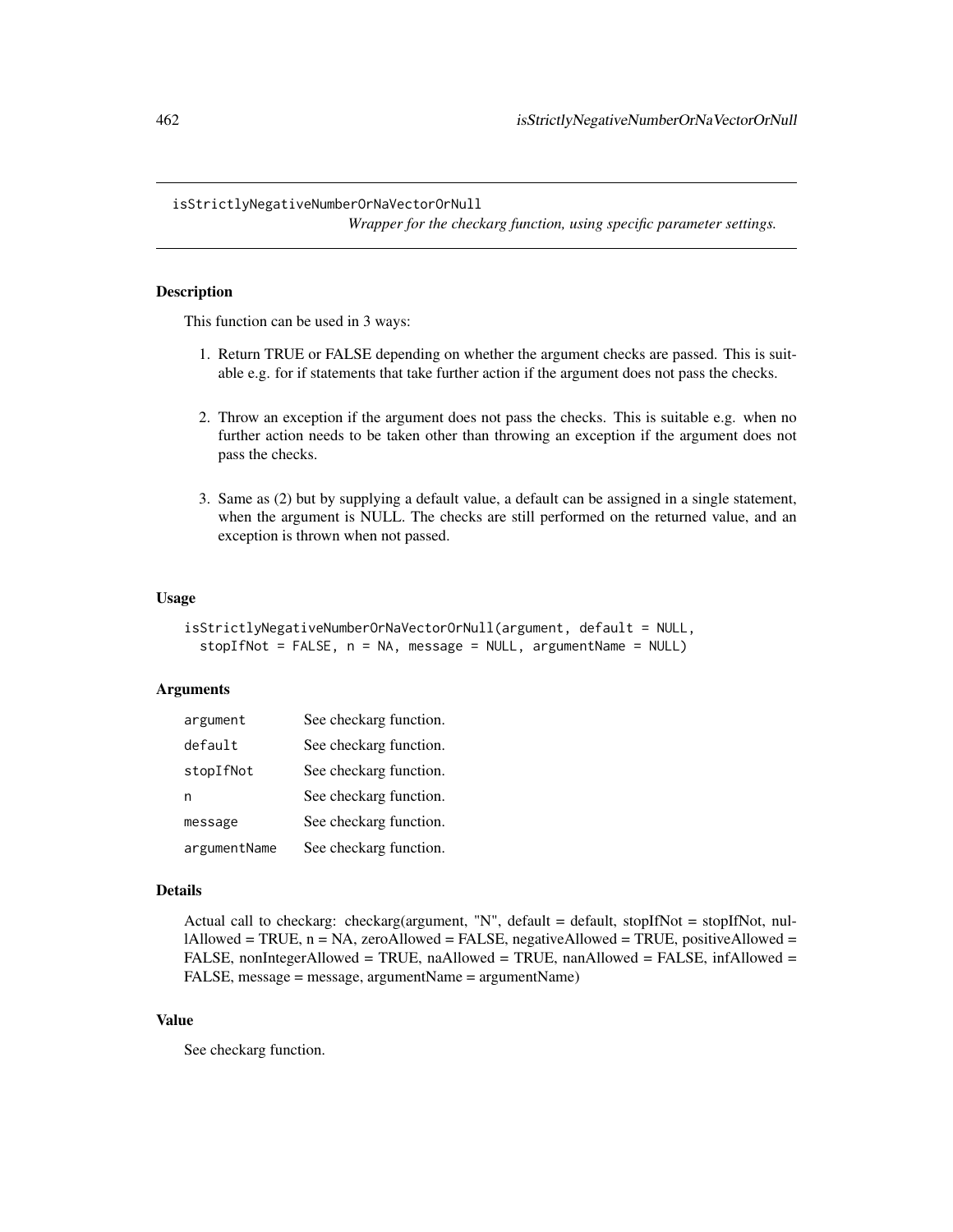# Examples

```
isStrictlyNegativeNumberOrNaVectorOrNull(-2)
   # returns TRUE (argument is valid)
isStrictlyNegativeNumberOrNaVectorOrNull("X")
   # returns FALSE (argument is invalid)
#isStrictlyNegativeNumberOrNaVectorOrNull("X", stopIfNot = TRUE)
   # throws exception with message defined by message and argumentName parameters
isStrictlyNegativeNumberOrNaVectorOrNull(-2, default = -1)
   # returns -2 (the argument, rather than the default, since it is not NULL)
#isStrictlyNegativeNumberOrNaVectorOrNull("X", default = -1)
   # throws exception with message defined by message and argumentName parameters
isStrictlyNegativeNumberOrNaVectorOrNull(NULL, default = -1)
   # returns -1 (the default, rather than the argument, since it is NULL)
```
isStrictlyNegativeNumberScalar

*Wrapper for the checkarg function, using specific parameter settings.*

## **Description**

This function can be used in 3 ways:

- 1. Return TRUE or FALSE depending on whether the argument checks are passed. This is suitable e.g. for if statements that take further action if the argument does not pass the checks.
- 2. Throw an exception if the argument does not pass the checks. This is suitable e.g. when no further action needs to be taken other than throwing an exception if the argument does not pass the checks.
- 3. Same as (2) but by supplying a default value, a default can be assigned in a single statement, when the argument is NULL. The checks are still performed on the returned value, and an exception is thrown when not passed.

# Usage

```
isStrictlyNegativeNumberScalar(argument, default = NULL, stopIfNot = FALSE,
 message = NULL, argumentName = NULL)
```
## **Arguments**

| argument     | See checkarg function. |
|--------------|------------------------|
| default      | See checkarg function. |
| stopIfNot    | See checkarg function. |
| message      | See checkarg function. |
| argumentName | See checkarg function. |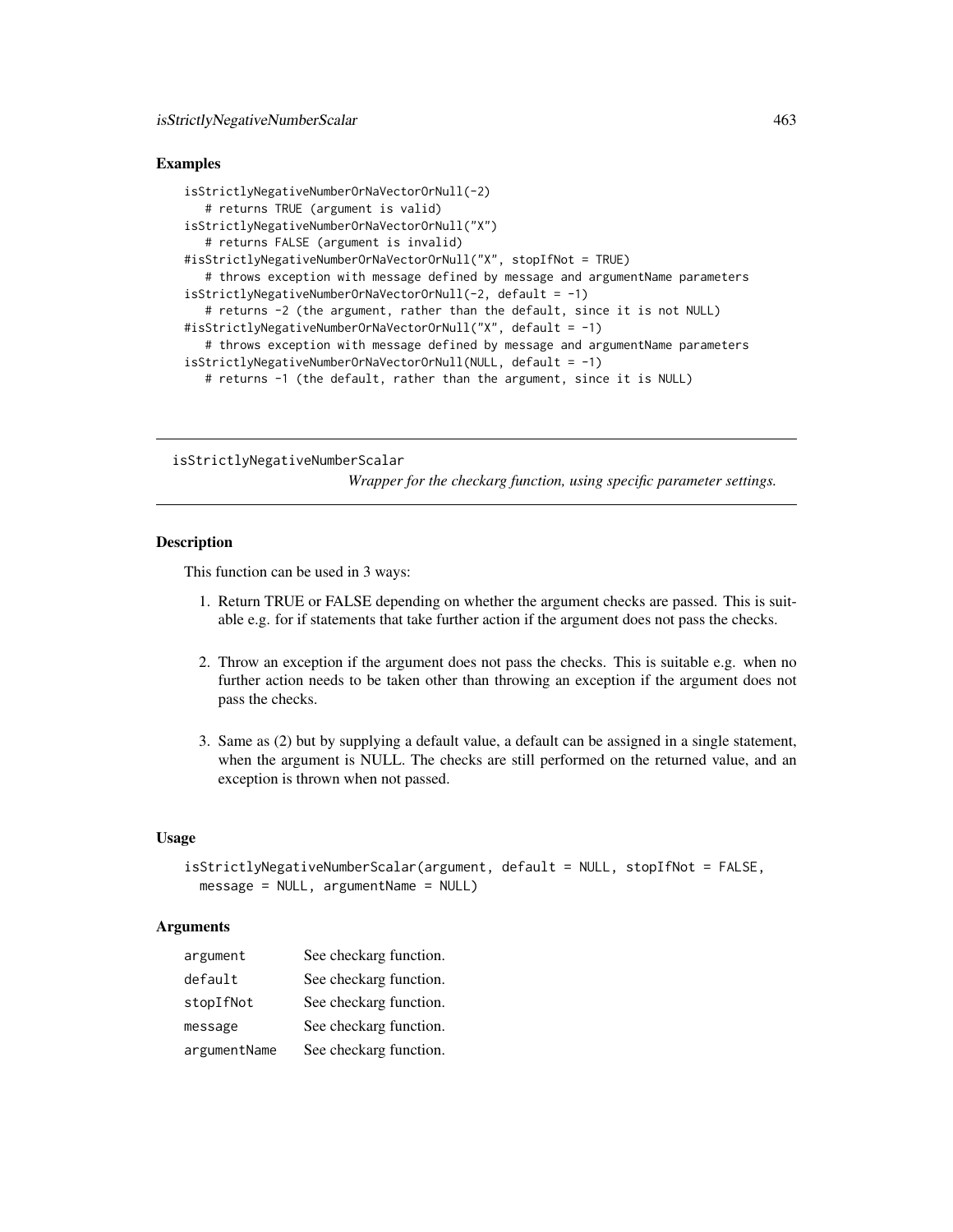# Details

Actual call to checkarg: checkarg(argument, "N", default = default, stopIfNot = stopIfNot, nul- $1$ Allowed = FALSE,  $n = 1$ , zeroAllowed = FALSE, negativeAllowed = TRUE, positiveAllowed = FALSE, nonIntegerAllowed = TRUE, naAllowed = FALSE, nanAllowed = FALSE, infAllowed = FALSE, message = message, argumentName = argumentName)

# Value

See checkarg function.

#### Examples

```
isStrictlyNegativeNumberScalar(-2)
   # returns TRUE (argument is valid)
isStrictlyNegativeNumberScalar("X")
   # returns FALSE (argument is invalid)
#isStrictlyNegativeNumberScalar("X", stopIfNot = TRUE)
   # throws exception with message defined by message and argumentName parameters
isStrictlyNegativeNumberScalar(-2, default = -1)
   # returns -2 (the argument, rather than the default, since it is not NULL)
#isStrictlyNegativeNumberScalar("X", default = -1)
   # throws exception with message defined by message and argumentName parameters
isStrictlyNegativeNumberScalar(NULL, default = -1)
  # returns -1 (the default, rather than the argument, since it is NULL)
```
isStrictlyNegativeNumberScalarOrNull *Wrapper for the checkarg function, using specific parameter settings.*

# **Description**

This function can be used in 3 ways:

- 1. Return TRUE or FALSE depending on whether the argument checks are passed. This is suitable e.g. for if statements that take further action if the argument does not pass the checks.
- 2. Throw an exception if the argument does not pass the checks. This is suitable e.g. when no further action needs to be taken other than throwing an exception if the argument does not pass the checks.
- 3. Same as (2) but by supplying a default value, a default can be assigned in a single statement, when the argument is NULL. The checks are still performed on the returned value, and an exception is thrown when not passed.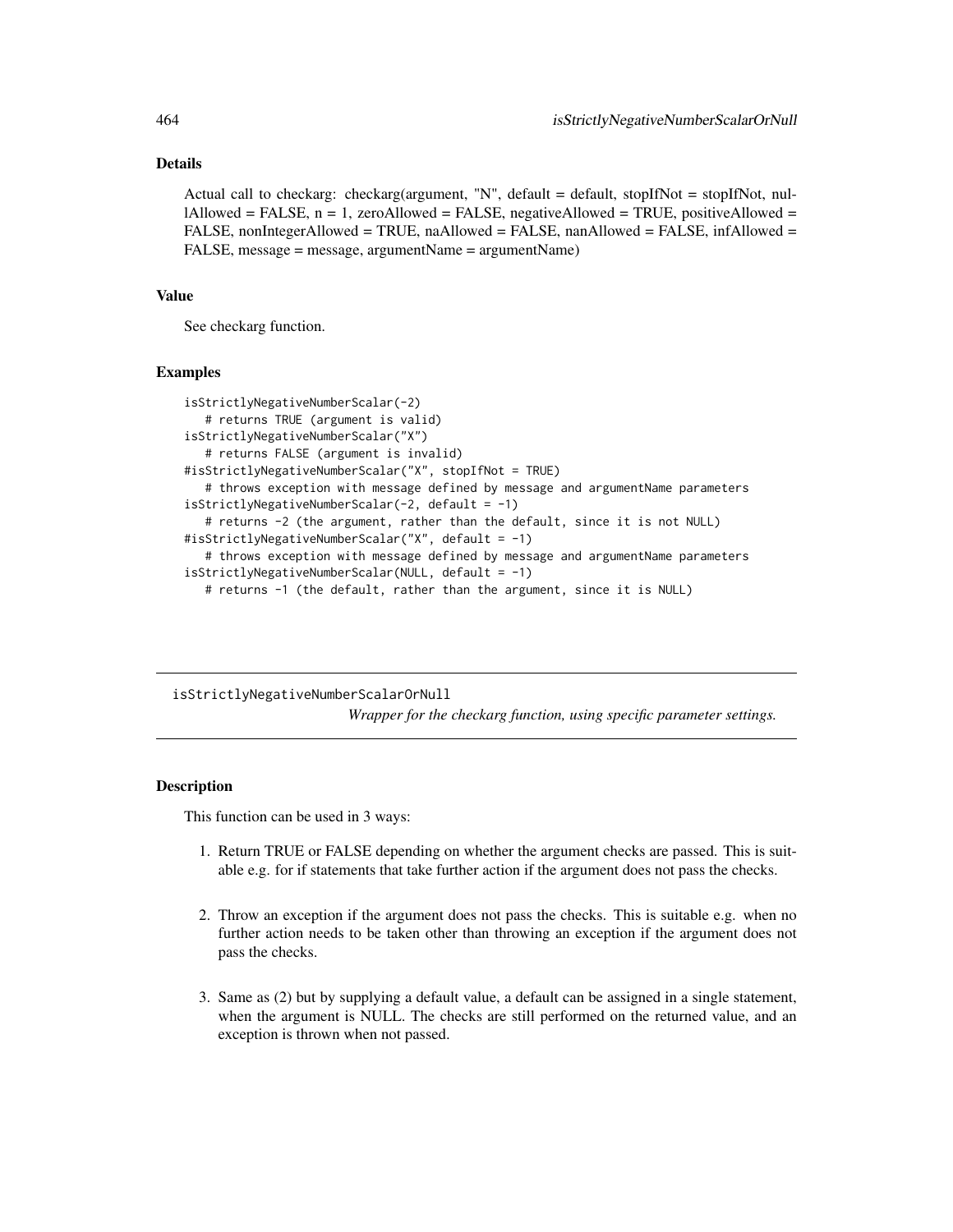# isStrictlyNegativeNumberVector 465

## Usage

```
isStrictlyNegativeNumberScalarOrNull(argument, default = NULL,
  stopIfNot = FALSE, message = NULL, argumentName = NULL)
```
#### Arguments

| argument     | See checkarg function. |
|--------------|------------------------|
| default      | See checkarg function. |
| stopIfNot    | See checkarg function. |
| message      | See checkarg function. |
| argumentName | See checkarg function. |

# Details

Actual call to checkarg: checkarg(argument, "N", default = default, stopIfNot = stopIfNot, nullAllowed = TRUE,  $n = 1$ , zeroAllowed = FALSE, negativeAllowed = TRUE, positiveAllowed = FALSE, nonIntegerAllowed = TRUE, naAllowed = FALSE, nanAllowed = FALSE, infAllowed = FALSE, message = message, argumentName = argumentName)

## Value

See checkarg function.

## Examples

```
isStrictlyNegativeNumberScalarOrNull(-2)
   # returns TRUE (argument is valid)
isStrictlyNegativeNumberScalarOrNull("X")
   # returns FALSE (argument is invalid)
#isStrictlyNegativeNumberScalarOrNull("X", stopIfNot = TRUE)
   # throws exception with message defined by message and argumentName parameters
isStrictlyNegativeNumberScalarOrNull(-2, default = -1)
   # returns -2 (the argument, rather than the default, since it is not NULL)
#isStrictlyNegativeNumberScalarOrNull("X", default = -1)
  # throws exception with message defined by message and argumentName parameters
isStrictlyNegativeNumberScalarOrNull(NULL, default = -1)
  # returns -1 (the default, rather than the argument, since it is NULL)
```
isStrictlyNegativeNumberVector

*Wrapper for the checkarg function, using specific parameter settings.*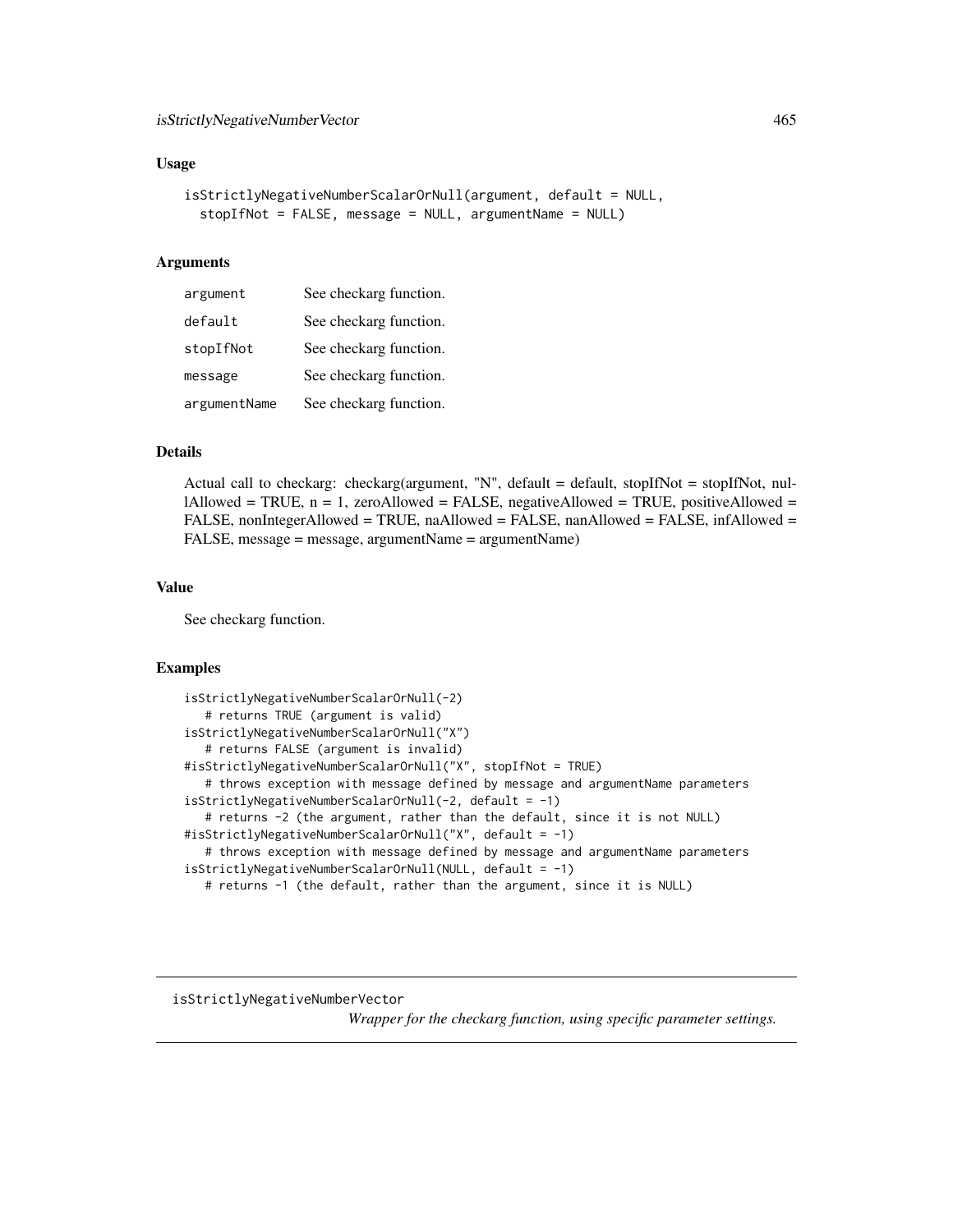# Description

This function can be used in 3 ways:

- 1. Return TRUE or FALSE depending on whether the argument checks are passed. This is suitable e.g. for if statements that take further action if the argument does not pass the checks.
- 2. Throw an exception if the argument does not pass the checks. This is suitable e.g. when no further action needs to be taken other than throwing an exception if the argument does not pass the checks.
- 3. Same as (2) but by supplying a default value, a default can be assigned in a single statement, when the argument is NULL. The checks are still performed on the returned value, and an exception is thrown when not passed.

## Usage

```
isStrictlyNegativeNumberVector(argument, default = NULL, stopIfNot = FALSE,
 n = NA, message = NULL, argumentName = NULL)
```
# **Arguments**

| argument     | See checkarg function. |
|--------------|------------------------|
| default      | See checkarg function. |
| stopIfNot    | See checkarg function. |
| n            | See checkarg function. |
| message      | See checkarg function. |
| argumentName | See checkarg function. |

# Details

Actual call to checkarg: checkarg(argument, "N", default = default, stopIfNot = stopIfNot, nullAllowed = FALSE,  $n = NA$ , zeroAllowed = FALSE, negativeAllowed = TRUE, positiveAllowed = FALSE, nonIntegerAllowed = TRUE, naAllowed = FALSE, nanAllowed = FALSE, infAllowed = FALSE, message = message, argumentName = argumentName)

# Value

See checkarg function.

```
isStrictlyNegativeNumberVector(-2)
  # returns TRUE (argument is valid)
isStrictlyNegativeNumberVector("X")
  # returns FALSE (argument is invalid)
#isStrictlyNegativeNumberVector("X", stopIfNot = TRUE)
  # throws exception with message defined by message and argumentName parameters
```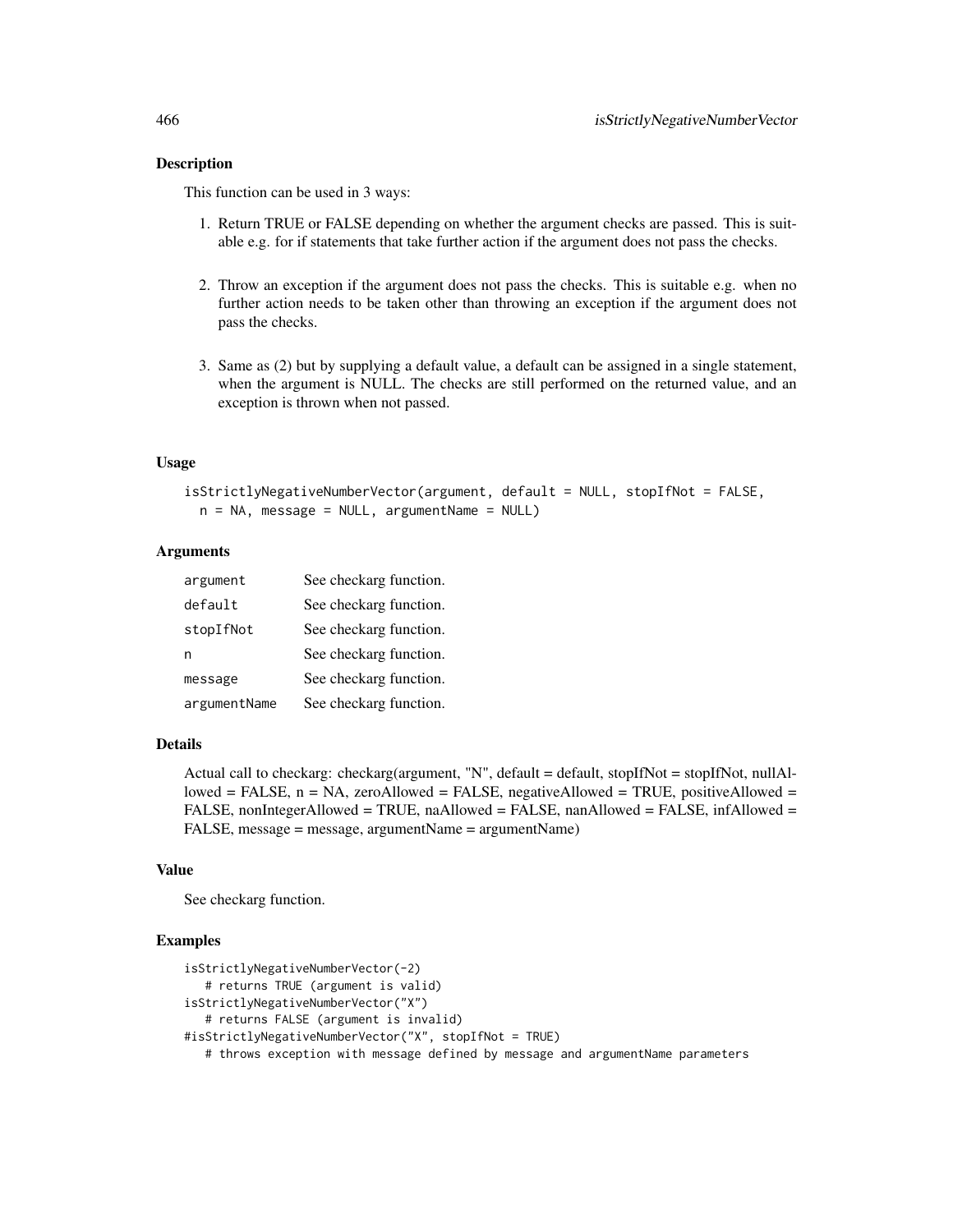```
isStrictlyNegativeNumberVector(-2, default = -1)
   # returns -2 (the argument, rather than the default, since it is not NULL)
#isStrictlyNegativeNumberVector("X", default = -1)
   # throws exception with message defined by message and argumentName parameters
isStrictlyNegativeNumberVector(NULL, default = -1)
   # returns -1 (the default, rather than the argument, since it is NULL)
```
isStrictlyNegativeNumberVectorOrNull

*Wrapper for the checkarg function, using specific parameter settings.*

# **Description**

This function can be used in 3 ways:

- 1. Return TRUE or FALSE depending on whether the argument checks are passed. This is suitable e.g. for if statements that take further action if the argument does not pass the checks.
- 2. Throw an exception if the argument does not pass the checks. This is suitable e.g. when no further action needs to be taken other than throwing an exception if the argument does not pass the checks.
- 3. Same as (2) but by supplying a default value, a default can be assigned in a single statement, when the argument is NULL. The checks are still performed on the returned value, and an exception is thrown when not passed.

#### Usage

```
isStrictlyNegativeNumberVectorOrNull(argument, default = NULL,
  stopIfNot = FALSE, n = NA, message = NULL, argumentName = NULL)
```
## **Arguments**

| argument     | See checkarg function. |
|--------------|------------------------|
| default      | See checkarg function. |
| stopIfNot    | See checkarg function. |
| n            | See checkarg function. |
| message      | See checkarg function. |
| argumentName | See checkarg function. |

#### Details

Actual call to checkarg: checkarg(argument, "N", default = default, stopIfNot = stopIfNot, nullAllowed = TRUE,  $n = NA$ , zeroAllowed = FALSE, negativeAllowed = TRUE, positiveAllowed = FALSE, nonIntegerAllowed = TRUE, naAllowed = FALSE, nanAllowed = FALSE, infAllowed = FALSE, message = message, argumentName = argumentName)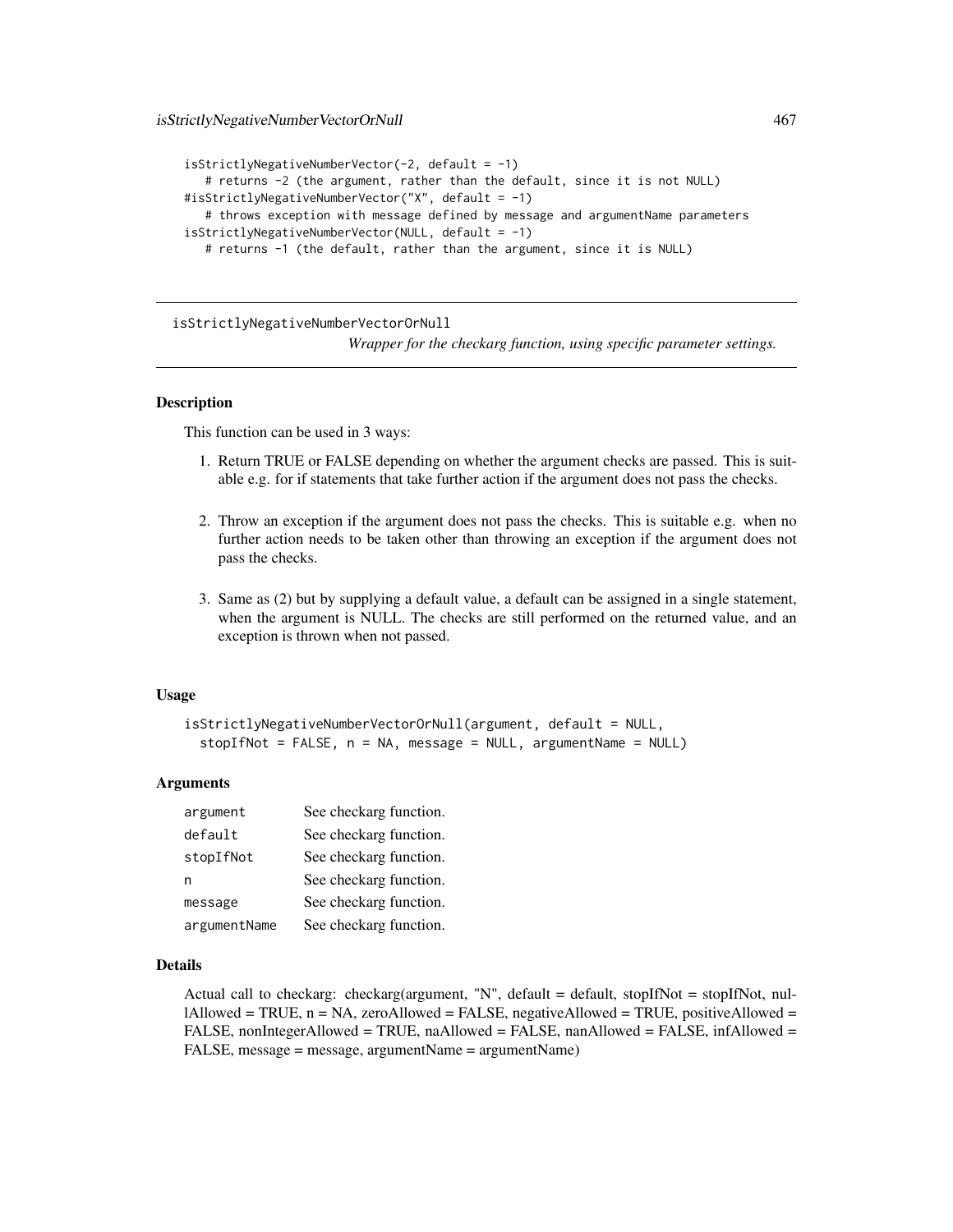# Value

See checkarg function.

# Examples

```
isStrictlyNegativeNumberVectorOrNull(-2)
  # returns TRUE (argument is valid)
isStrictlyNegativeNumberVectorOrNull("X")
  # returns FALSE (argument is invalid)
#isStrictlyNegativeNumberVectorOrNull("X", stopIfNot = TRUE)
  # throws exception with message defined by message and argumentName parameters
isStrictlyNegativeNumberVectorOrNull(-2, default = -1)
  # returns -2 (the argument, rather than the default, since it is not NULL)
#isStrictlyNegativeNumberVectorOrNull("X", default = -1)
  # throws exception with message defined by message and argumentName parameters
isStrictlyNegativeNumberVectorOrNull(NULL, default = -1)
  # returns -1 (the default, rather than the argument, since it is NULL)
```
isStrictlyPositiveIntegerOrInfScalar

*Wrapper for the checkarg function, using specific parameter settings.*

# Description

This function can be used in 3 ways:

- 1. Return TRUE or FALSE depending on whether the argument checks are passed. This is suitable e.g. for if statements that take further action if the argument does not pass the checks.
- 2. Throw an exception if the argument does not pass the checks. This is suitable e.g. when no further action needs to be taken other than throwing an exception if the argument does not pass the checks.
- 3. Same as (2) but by supplying a default value, a default can be assigned in a single statement, when the argument is NULL. The checks are still performed on the returned value, and an exception is thrown when not passed.

# Usage

```
isStrictlyPositiveIntegerOrInfScalar(argument, default = NULL,
 stopIfNot = FALSE, message = NULL, argumentName = NULL)
```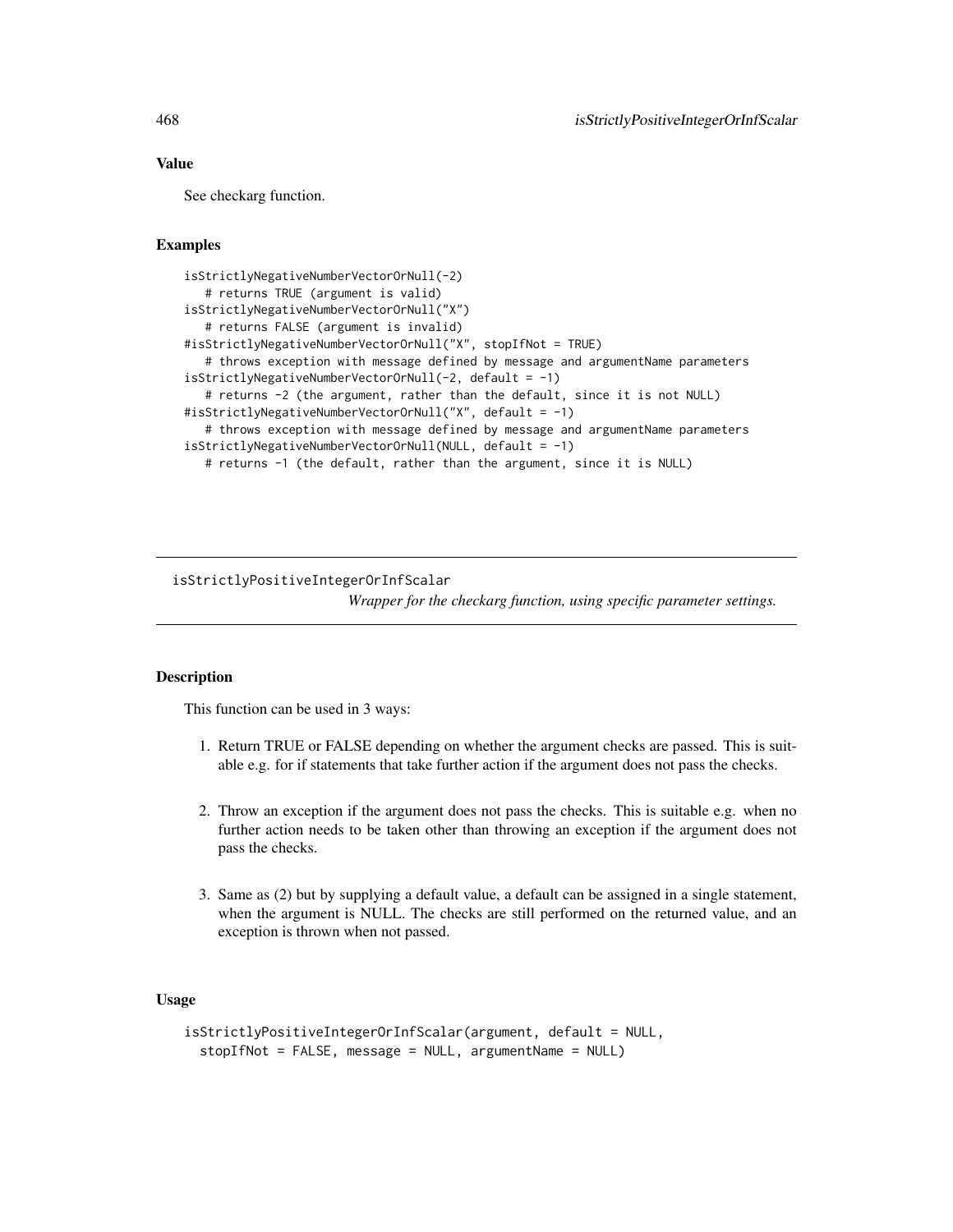### **Arguments**

| argument     | See checkarg function. |
|--------------|------------------------|
| default      | See checkarg function. |
| stopIfNot    | See checkarg function. |
| message      | See checkarg function. |
| argumentName | See checkarg function. |

# Details

Actual call to checkarg: checkarg(argument, "N", default = default, stopIfNot = stopIfNot, nul $l$ Allowed = FALSE,  $n = 1$ , zeroAllowed = FALSE, negativeAllowed = FALSE, positiveAllowed = TRUE, nonIntegerAllowed = FALSE, naAllowed = FALSE, nanAllowed = FALSE, infAllowed = TRUE, message = message, argumentName = argumentName)

# Value

See checkarg function.

# Examples

```
isStrictlyPositiveIntegerOrInfScalar(2)
   # returns TRUE (argument is valid)
isStrictlyPositiveIntegerOrInfScalar("X")
  # returns FALSE (argument is invalid)
#isStrictlyPositiveIntegerOrInfScalar("X", stopIfNot = TRUE)
   # throws exception with message defined by message and argumentName parameters
isStrictlyPositiveIntegerOrInfScalar(2, default = 1)
   # returns 2 (the argument, rather than the default, since it is not NULL)
#isStrictlyPositiveIntegerOrInfScalar("X", default = 1)
   # throws exception with message defined by message and argumentName parameters
isStrictlyPositiveIntegerOrInfScalar(NULL, default = 1)
   # returns 1 (the default, rather than the argument, since it is NULL)
```
isStrictlyPositiveIntegerOrInfScalarOrNull *Wrapper for the checkarg function, using specific parameter settings.*

#### **Description**

This function can be used in 3 ways:

1. Return TRUE or FALSE depending on whether the argument checks are passed. This is suitable e.g. for if statements that take further action if the argument does not pass the checks.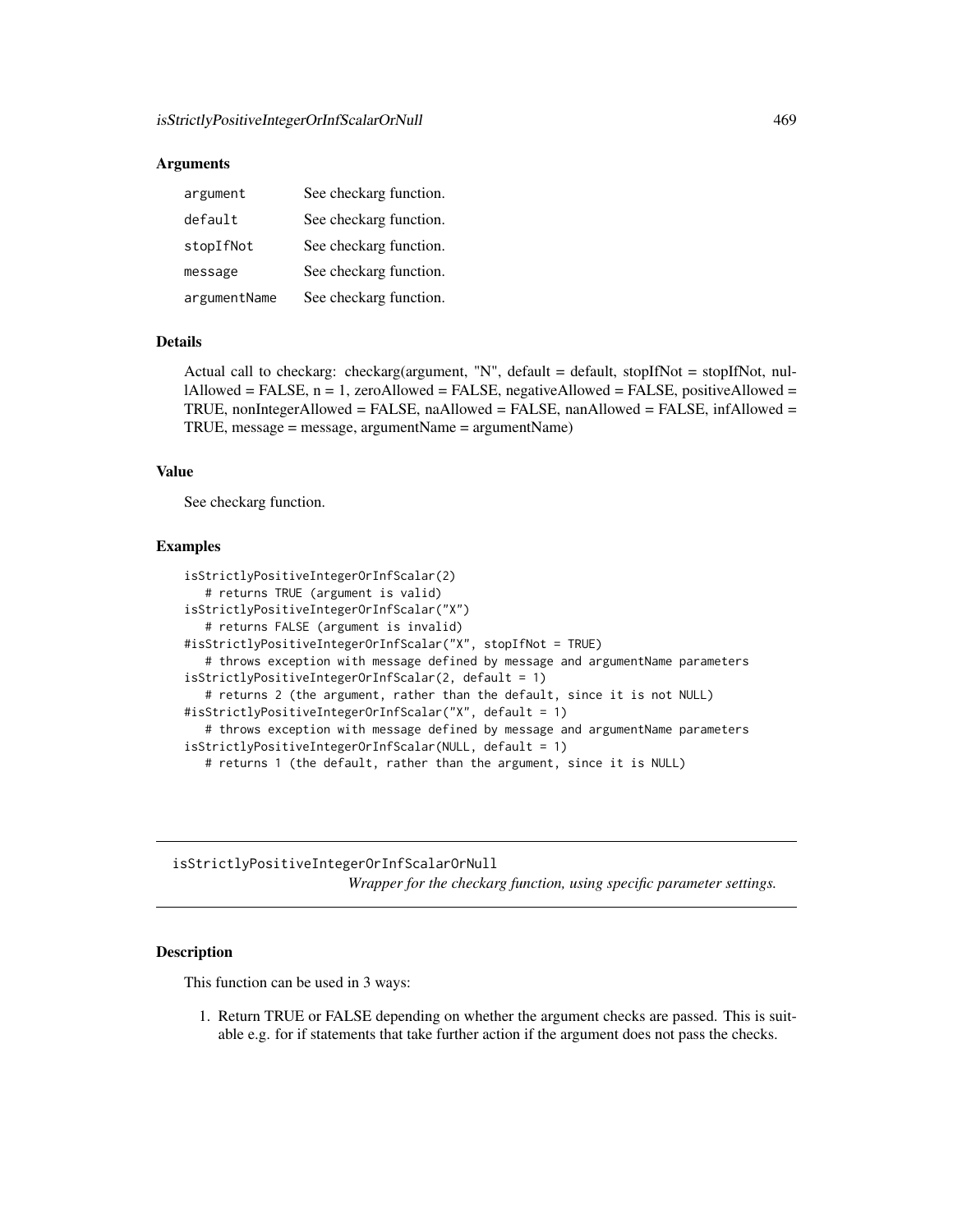- 2. Throw an exception if the argument does not pass the checks. This is suitable e.g. when no further action needs to be taken other than throwing an exception if the argument does not pass the checks.
- 3. Same as (2) but by supplying a default value, a default can be assigned in a single statement, when the argument is NULL. The checks are still performed on the returned value, and an exception is thrown when not passed.

# Usage

```
isStrictlyPositiveIntegerOrInfScalarOrNull(argument, default = NULL,
  stopIfNot = FALSE, message = NULL, argumentName = NULL)
```
### Arguments

| argument     | See checkarg function. |
|--------------|------------------------|
| default      | See checkarg function. |
| stopIfNot    | See checkarg function. |
| message      | See checkarg function. |
| argumentName | See checkarg function. |

## Details

Actual call to checkarg: checkarg(argument, "N", default = default, stopIfNot = stopIfNot, nullAllowed = TRUE,  $n = 1$ , zeroAllowed = FALSE, negativeAllowed = FALSE, positiveAllowed = TRUE, nonIntegerAllowed = FALSE, naAllowed = FALSE, nanAllowed = FALSE, infAllowed = TRUE, message = message, argumentName = argumentName)

# Value

See checkarg function.

```
isStrictlyPositiveIntegerOrInfScalarOrNull(2)
   # returns TRUE (argument is valid)
isStrictlyPositiveIntegerOrInfScalarOrNull("X")
   # returns FALSE (argument is invalid)
#isStrictlyPositiveIntegerOrInfScalarOrNull("X", stopIfNot = TRUE)
   # throws exception with message defined by message and argumentName parameters
isStrictlyPositiveIntegerOrInfScalarOrNull(2, default = 1)
   # returns 2 (the argument, rather than the default, since it is not NULL)
#isStrictlyPositiveIntegerOrInfScalarOrNull("X", default = 1)
   # throws exception with message defined by message and argumentName parameters
isStrictlyPositiveIntegerOrInfScalarOrNull(NULL, default = 1)
   # returns 1 (the default, rather than the argument, since it is NULL)
```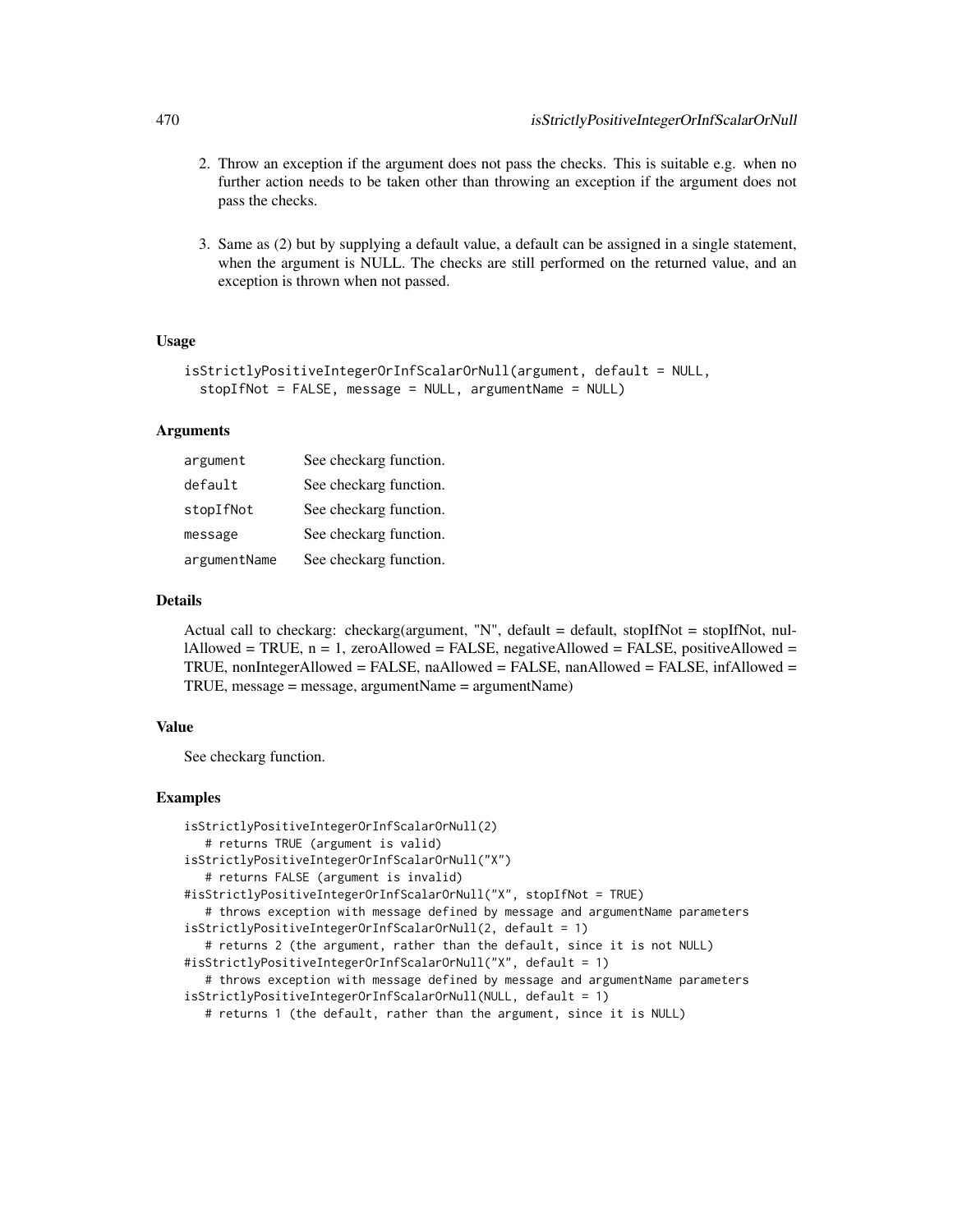isStrictlyPositiveIntegerOrInfVector

*Wrapper for the checkarg function, using specific parameter settings.*

# **Description**

This function can be used in 3 ways:

- 1. Return TRUE or FALSE depending on whether the argument checks are passed. This is suitable e.g. for if statements that take further action if the argument does not pass the checks.
- 2. Throw an exception if the argument does not pass the checks. This is suitable e.g. when no further action needs to be taken other than throwing an exception if the argument does not pass the checks.
- 3. Same as (2) but by supplying a default value, a default can be assigned in a single statement, when the argument is NULL. The checks are still performed on the returned value, and an exception is thrown when not passed.

# Usage

```
isStrictlyPositiveIntegerOrInfVector(argument, default = NULL,
 stopIfNot = FALSE, n = NA, message = NULL, argumentName = NULL)
```
# Arguments

| argument     | See checkarg function. |
|--------------|------------------------|
| default      | See checkarg function. |
| stopIfNot    | See checkarg function. |
| n            | See checkarg function. |
| message      | See checkarg function. |
| argumentName | See checkarg function. |

#### Details

Actual call to checkarg: checkarg(argument, "N", default = default, stopIfNot = stopIfNot, nullAllowed = FALSE,  $n = NA$ , zeroAllowed = FALSE, negativeAllowed = FALSE, positiveAllowed = TRUE, nonIntegerAllowed = FALSE, naAllowed = FALSE, nanAllowed = FALSE, infAllowed = TRUE, message = message, argumentName = argumentName)

## Value

See checkarg function.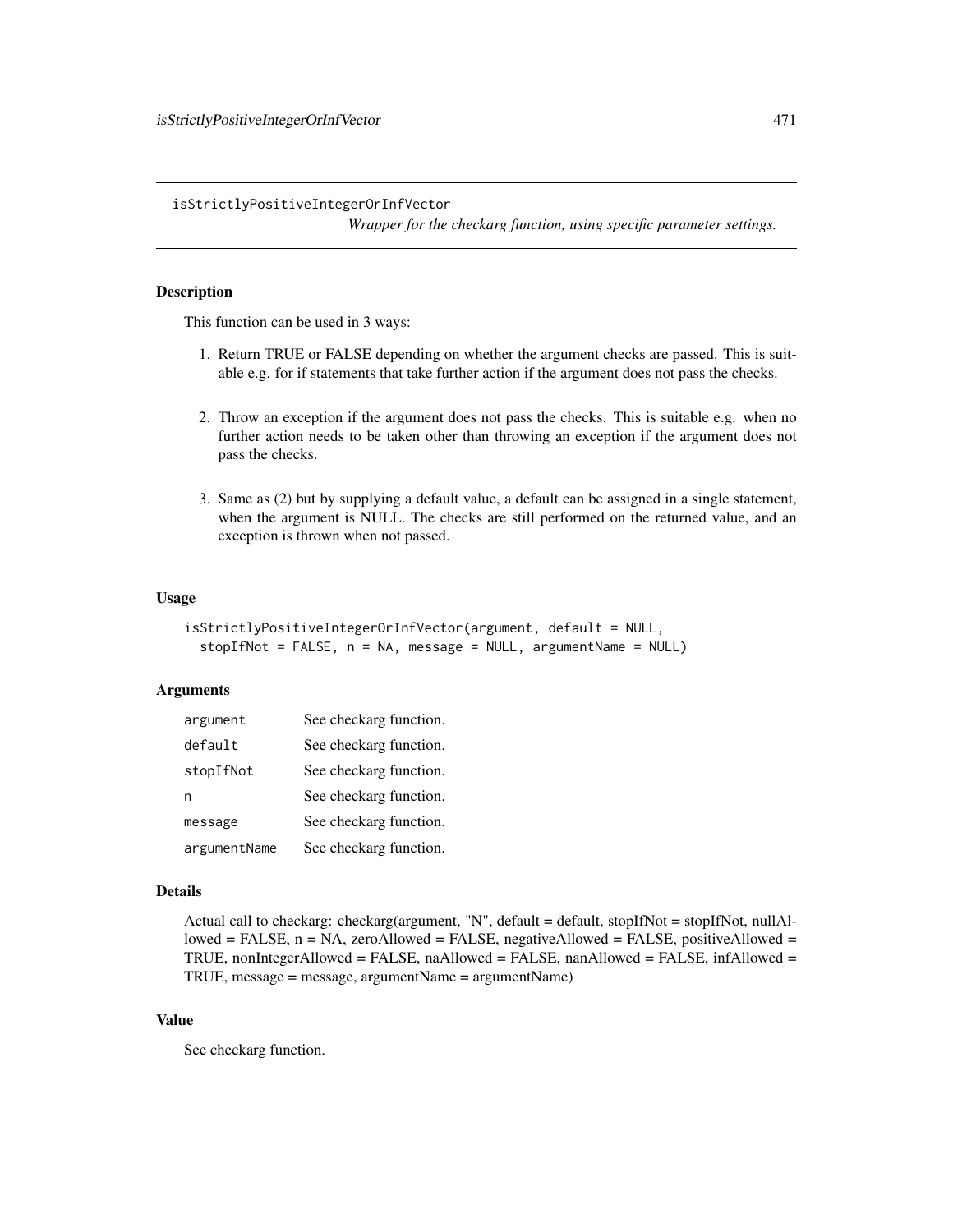# Examples

```
isStrictlyPositiveIntegerOrInfVector(2)
   # returns TRUE (argument is valid)
isStrictlyPositiveIntegerOrInfVector("X")
   # returns FALSE (argument is invalid)
#isStrictlyPositiveIntegerOrInfVector("X", stopIfNot = TRUE)
   # throws exception with message defined by message and argumentName parameters
isStrictlyPositiveIntegerOrInfVector(2, default = 1)
   # returns 2 (the argument, rather than the default, since it is not NULL)
#isStrictlyPositiveIntegerOrInfVector("X", default = 1)
   # throws exception with message defined by message and argumentName parameters
isStrictlyPositiveIntegerOrInfVector(NULL, default = 1)
  # returns 1 (the default, rather than the argument, since it is NULL)
```
isStrictlyPositiveIntegerOrInfVectorOrNull

*Wrapper for the checkarg function, using specific parameter settings.*

# Description

This function can be used in 3 ways:

- 1. Return TRUE or FALSE depending on whether the argument checks are passed. This is suitable e.g. for if statements that take further action if the argument does not pass the checks.
- 2. Throw an exception if the argument does not pass the checks. This is suitable e.g. when no further action needs to be taken other than throwing an exception if the argument does not pass the checks.
- 3. Same as (2) but by supplying a default value, a default can be assigned in a single statement, when the argument is NULL. The checks are still performed on the returned value, and an exception is thrown when not passed.

### Usage

```
isStrictlyPositiveIntegerOrInfVectorOrNull(argument, default = NULL,
 stopIfNot = FALSE, n = NA, message = NULL, argumentName = NULL)
```
### **Arguments**

| argument     | See checkarg function. |
|--------------|------------------------|
| default      | See checkarg function. |
| stopIfNot    | See checkarg function. |
| n            | See checkarg function. |
| message      | See checkarg function. |
| argumentName | See checkarg function. |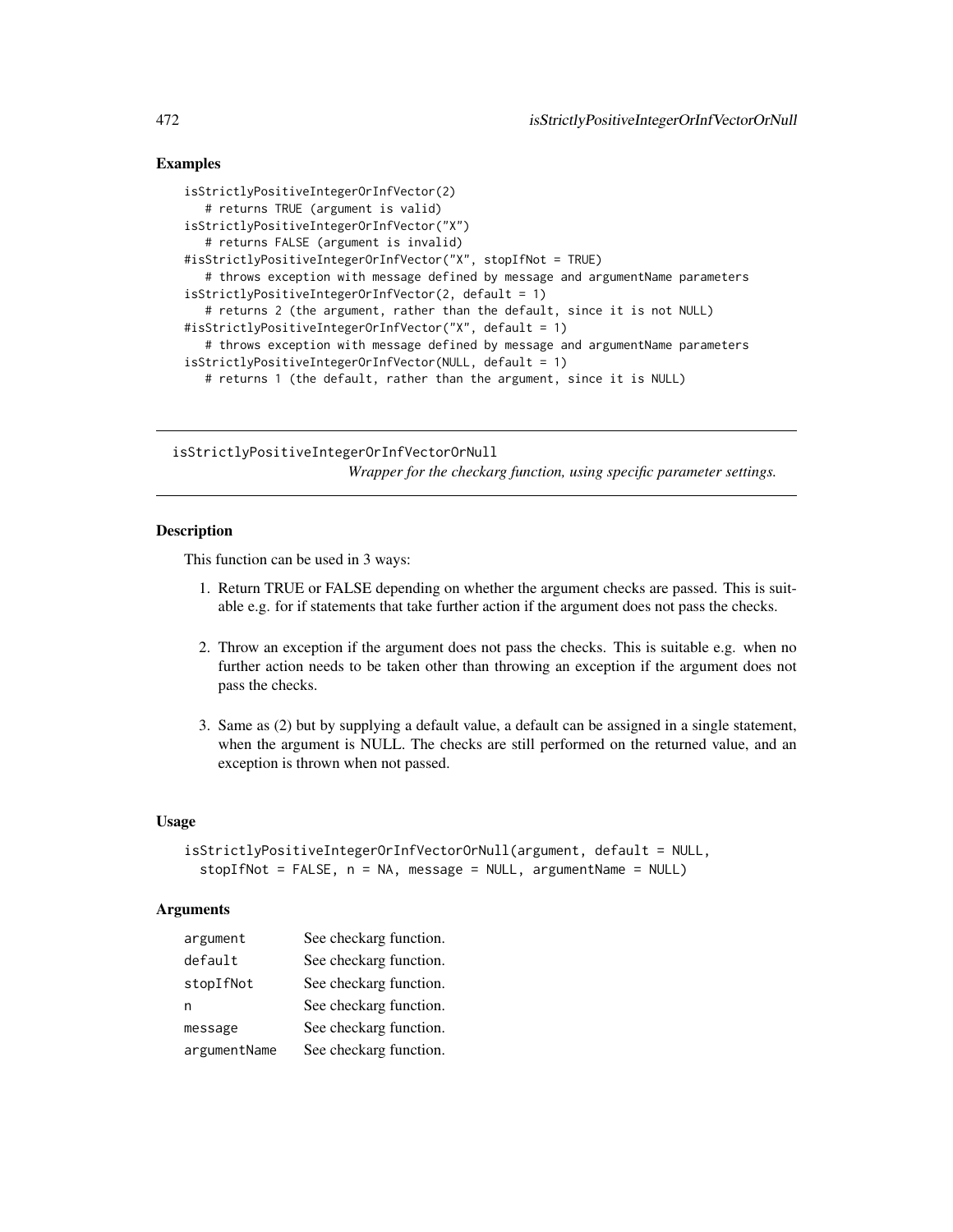# Details

Actual call to checkarg: checkarg(argument, "N", default = default, stopIfNot = stopIfNot, nullAllowed = TRUE,  $n = NA$ , zeroAllowed = FALSE, negativeAllowed = FALSE, positiveAllowed = TRUE, nonIntegerAllowed = FALSE, naAllowed = FALSE, nanAllowed = FALSE, infAllowed = TRUE, message = message, argumentName = argumentName)

#### Value

See checkarg function.

#### Examples

```
isStrictlyPositiveIntegerOrInfVectorOrNull(2)
   # returns TRUE (argument is valid)
isStrictlyPositiveIntegerOrInfVectorOrNull("X")
   # returns FALSE (argument is invalid)
#isStrictlyPositiveIntegerOrInfVectorOrNull("X", stopIfNot = TRUE)
   # throws exception with message defined by message and argumentName parameters
isStrictlyPositiveIntegerOrInfVectorOrNull(2, default = 1)
   # returns 2 (the argument, rather than the default, since it is not NULL)
#isStrictlyPositiveIntegerOrInfVectorOrNull("X", default = 1)
   # throws exception with message defined by message and argumentName parameters
isStrictlyPositiveIntegerOrInfVectorOrNull(NULL, default = 1)
  # returns 1 (the default, rather than the argument, since it is NULL)
```
isStrictlyPositiveIntegerOrNanOrInfScalar *Wrapper for the checkarg function, using specific parameter settings.*

### Description

This function can be used in 3 ways:

- 1. Return TRUE or FALSE depending on whether the argument checks are passed. This is suitable e.g. for if statements that take further action if the argument does not pass the checks.
- 2. Throw an exception if the argument does not pass the checks. This is suitable e.g. when no further action needs to be taken other than throwing an exception if the argument does not pass the checks.
- 3. Same as (2) but by supplying a default value, a default can be assigned in a single statement, when the argument is NULL. The checks are still performed on the returned value, and an exception is thrown when not passed.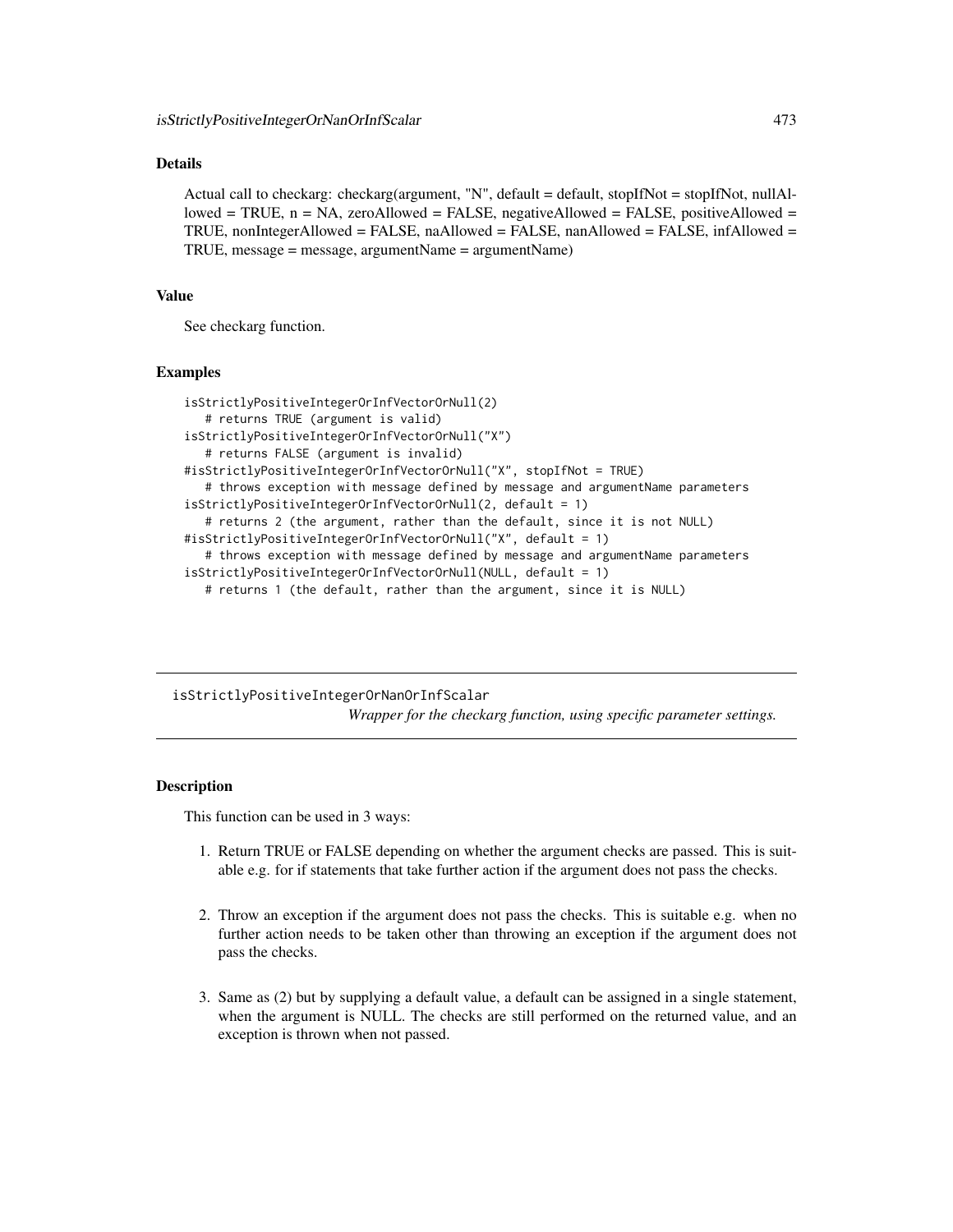### Usage

```
isStrictlyPositiveIntegerOrNanOrInfScalar(argument, default = NULL,
  stopIfNot = FALSE, message = NULL, argumentName = NULL)
```
#### Arguments

| argument     | See checkarg function. |
|--------------|------------------------|
| default      | See checkarg function. |
| stopIfNot    | See checkarg function. |
| message      | See checkarg function. |
| argumentName | See checkarg function. |

# Details

Actual call to checkarg: checkarg(argument, "N", default = default, stopIfNot = stopIfNot, nul- $\text{I}$ Allowed = FALSE, n = 1, zeroAllowed = FALSE, negativeAllowed = FALSE, positiveAllowed = TRUE, nonIntegerAllowed = FALSE, naAllowed = FALSE, nanAllowed = TRUE, infAllowed = TRUE, message = message, argumentName = argumentName)

### Value

See checkarg function.

# Examples

```
isStrictlyPositiveIntegerOrNanOrInfScalar(2)
   # returns TRUE (argument is valid)
isStrictlyPositiveIntegerOrNanOrInfScalar("X")
   # returns FALSE (argument is invalid)
#isStrictlyPositiveIntegerOrNanOrInfScalar("X", stopIfNot = TRUE)
   # throws exception with message defined by message and argumentName parameters
isStrictlyPositiveIntegerOrNanOrInfScalar(2, default = 1)
   # returns 2 (the argument, rather than the default, since it is not NULL)
#isStrictlyPositiveIntegerOrNanOrInfScalar("X", default = 1)
   # throws exception with message defined by message and argumentName parameters
isStrictlyPositiveIntegerOrNanOrInfScalar(NULL, default = 1)
  # returns 1 (the default, rather than the argument, since it is NULL)
```
isStrictlyPositiveIntegerOrNanOrInfScalarOrNull *Wrapper for the checkarg function, using specific parameter settings.*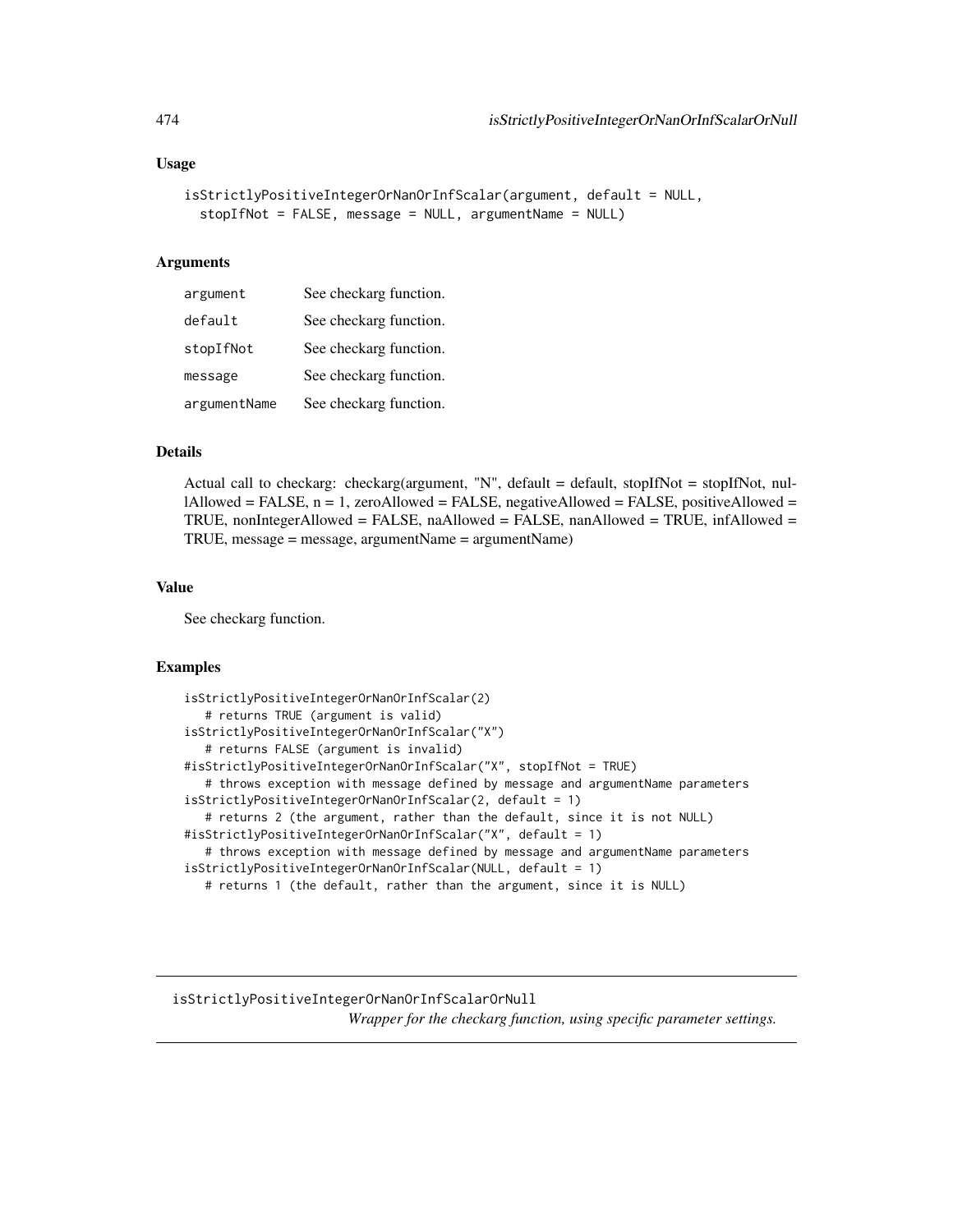### **Description**

This function can be used in 3 ways:

- 1. Return TRUE or FALSE depending on whether the argument checks are passed. This is suitable e.g. for if statements that take further action if the argument does not pass the checks.
- 2. Throw an exception if the argument does not pass the checks. This is suitable e.g. when no further action needs to be taken other than throwing an exception if the argument does not pass the checks.
- 3. Same as (2) but by supplying a default value, a default can be assigned in a single statement, when the argument is NULL. The checks are still performed on the returned value, and an exception is thrown when not passed.

#### Usage

```
isStrictlyPositiveIntegerOrNanOrInfScalarOrNull(argument, default = NULL,
  stopIfNot = FALSE, message = NULL, argumentName = NULL)
```
### Arguments

| argument     | See checkarg function. |
|--------------|------------------------|
| default      | See checkarg function. |
| stopIfNot    | See checkarg function. |
| message      | See checkarg function. |
| argumentName | See checkarg function. |

### Details

Actual call to checkarg: checkarg(argument, "N", default = default, stopIfNot = stopIfNot, nullAllowed = TRUE,  $n = 1$ , zeroAllowed = FALSE, negativeAllowed = FALSE, positiveAllowed = TRUE, nonIntegerAllowed = FALSE, naAllowed = FALSE, nanAllowed = TRUE, infAllowed = TRUE, message = message, argumentName = argumentName)

### Value

See checkarg function.

```
isStrictlyPositiveIntegerOrNanOrInfScalarOrNull(2)
   # returns TRUE (argument is valid)
isStrictlyPositiveIntegerOrNanOrInfScalarOrNull("X")
   # returns FALSE (argument is invalid)
#isStrictlyPositiveIntegerOrNanOrInfScalarOrNull("X", stopIfNot = TRUE)
   # throws exception with message defined by message and argumentName parameters
isStrictlyPositiveIntegerOrNanOrInfScalarOrNull(2, default = 1)
```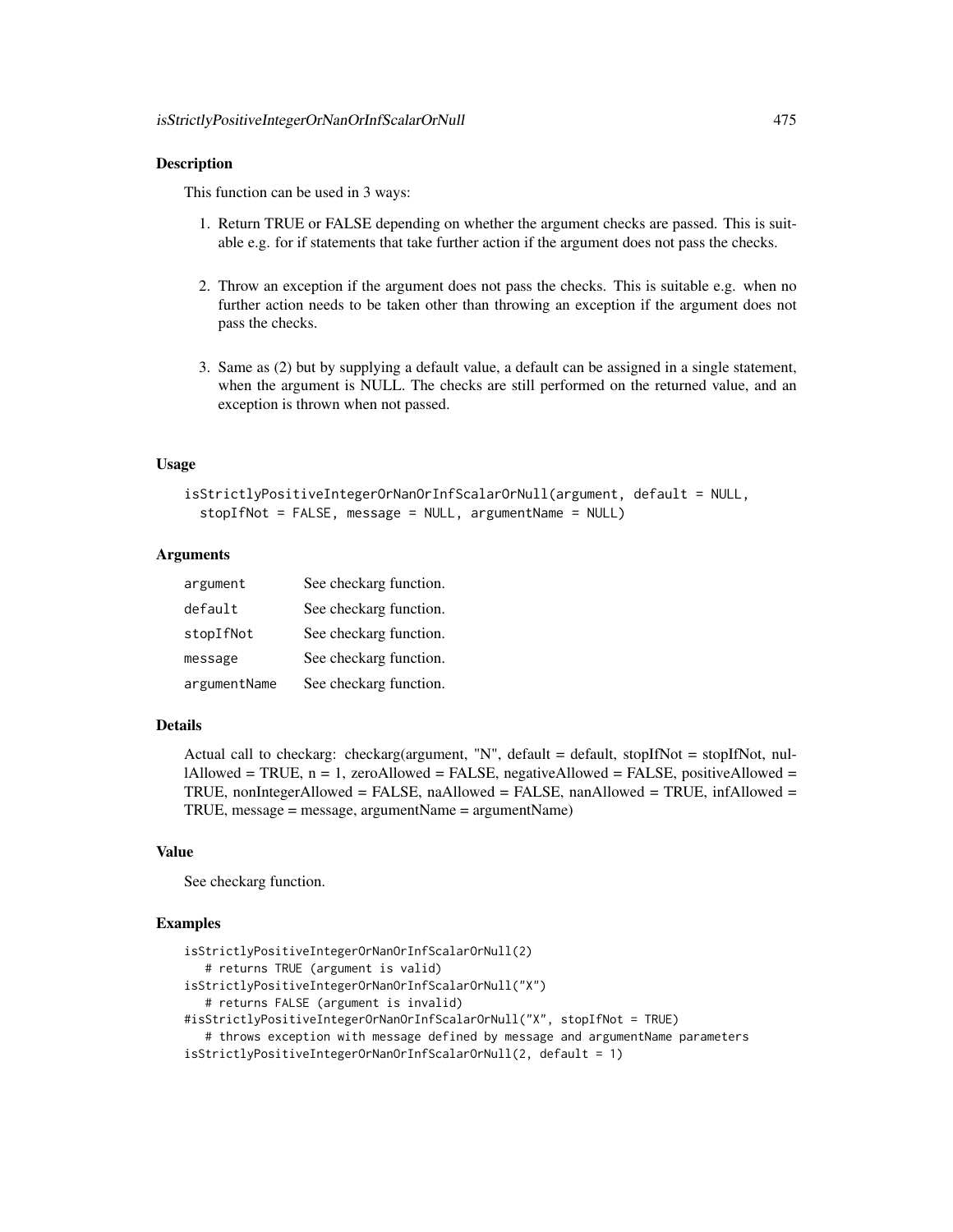```
# returns 2 (the argument, rather than the default, since it is not NULL)
#isStrictlyPositiveIntegerOrNanOrInfScalarOrNull("X", default = 1)
   # throws exception with message defined by message and argumentName parameters
isStrictlyPositiveIntegerOrNanOrInfScalarOrNull(NULL, default = 1)
   # returns 1 (the default, rather than the argument, since it is NULL)
```
isStrictlyPositiveIntegerOrNanOrInfVector *Wrapper for the checkarg function, using specific parameter settings.*

## **Description**

This function can be used in 3 ways:

- 1. Return TRUE or FALSE depending on whether the argument checks are passed. This is suitable e.g. for if statements that take further action if the argument does not pass the checks.
- 2. Throw an exception if the argument does not pass the checks. This is suitable e.g. when no further action needs to be taken other than throwing an exception if the argument does not pass the checks.
- 3. Same as (2) but by supplying a default value, a default can be assigned in a single statement, when the argument is NULL. The checks are still performed on the returned value, and an exception is thrown when not passed.

#### Usage

isStrictlyPositiveIntegerOrNanOrInfVector(argument, default = NULL, stopIfNot = FALSE,  $n = NA$ , message = NULL, argumentName = NULL)

#### Arguments

| argument     | See checkarg function. |
|--------------|------------------------|
| default      | See checkarg function. |
| stopIfNot    | See checkarg function. |
| n            | See checkarg function. |
| message      | See checkarg function. |
| argumentName | See checkarg function. |

#### Details

Actual call to checkarg: checkarg(argument, "N", default = default, stopIfNot = stopIfNot, nullAllowed = FALSE,  $n = NA$ , zeroAllowed = FALSE, negativeAllowed = FALSE, positiveAllowed = TRUE, nonIntegerAllowed = FALSE, naAllowed = FALSE, nanAllowed = TRUE, infAllowed = TRUE, message = message, argumentName = argumentName)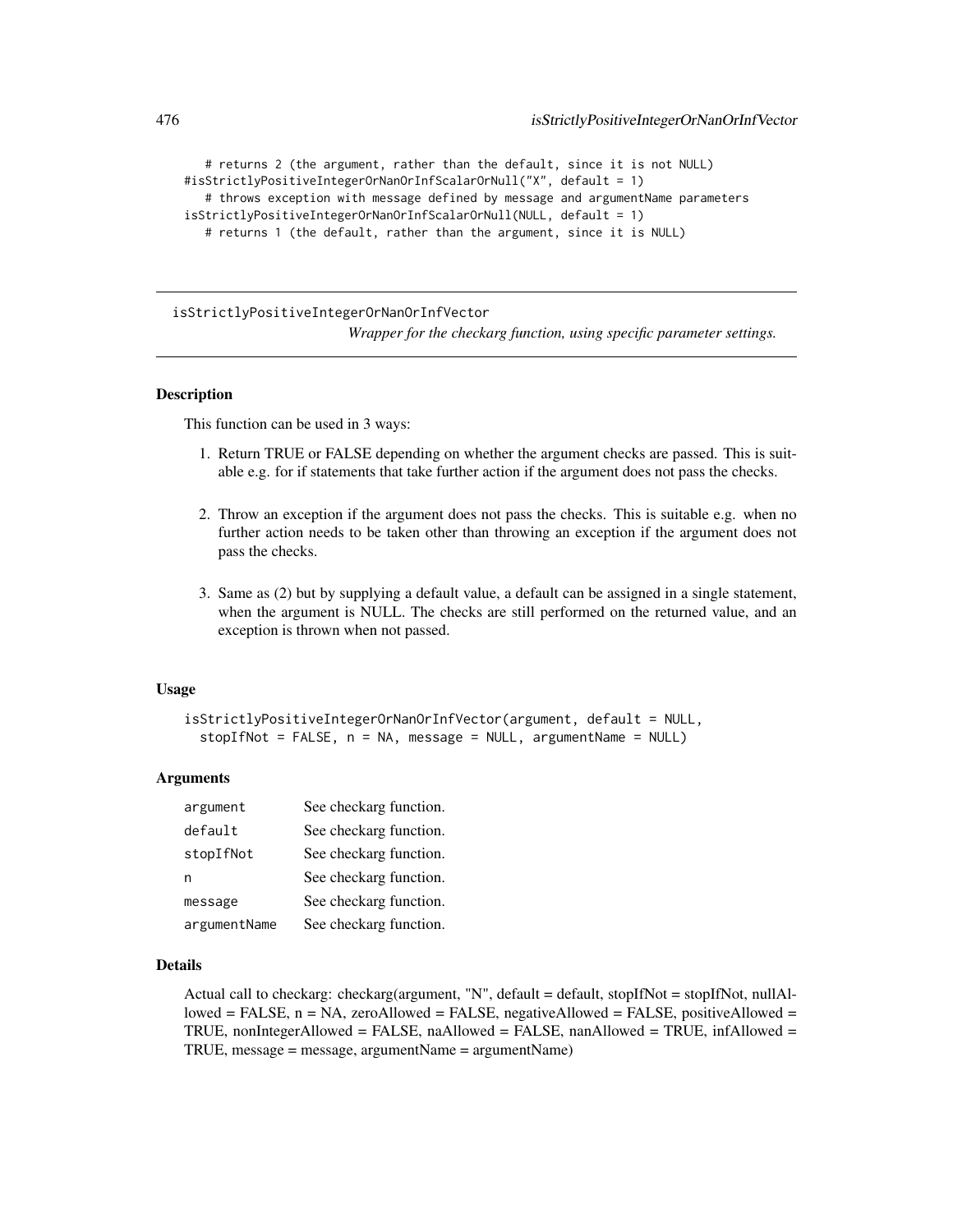# Value

See checkarg function.

### Examples

```
isStrictlyPositiveIntegerOrNanOrInfVector(2)
  # returns TRUE (argument is valid)
isStrictlyPositiveIntegerOrNanOrInfVector("X")
  # returns FALSE (argument is invalid)
#isStrictlyPositiveIntegerOrNanOrInfVector("X", stopIfNot = TRUE)
  # throws exception with message defined by message and argumentName parameters
isStrictlyPositiveIntegerOrNanOrInfVector(2, default = 1)
  # returns 2 (the argument, rather than the default, since it is not NULL)
#isStrictlyPositiveIntegerOrNanOrInfVector("X", default = 1)
  # throws exception with message defined by message and argumentName parameters
isStrictlyPositiveIntegerOrNanOrInfVector(NULL, default = 1)
  # returns 1 (the default, rather than the argument, since it is NULL)
```
isStrictlyPositiveIntegerOrNanOrInfVectorOrNull

*Wrapper for the checkarg function, using specific parameter settings.*

### Description

This function can be used in 3 ways:

- 1. Return TRUE or FALSE depending on whether the argument checks are passed. This is suitable e.g. for if statements that take further action if the argument does not pass the checks.
- 2. Throw an exception if the argument does not pass the checks. This is suitable e.g. when no further action needs to be taken other than throwing an exception if the argument does not pass the checks.
- 3. Same as (2) but by supplying a default value, a default can be assigned in a single statement, when the argument is NULL. The checks are still performed on the returned value, and an exception is thrown when not passed.

# Usage

```
isStrictlyPositiveIntegerOrNanOrInfVectorOrNull(argument, default = NULL,
 stopIfNot = FALSE, n = NA, message = NULL, argumentName = NULL)
```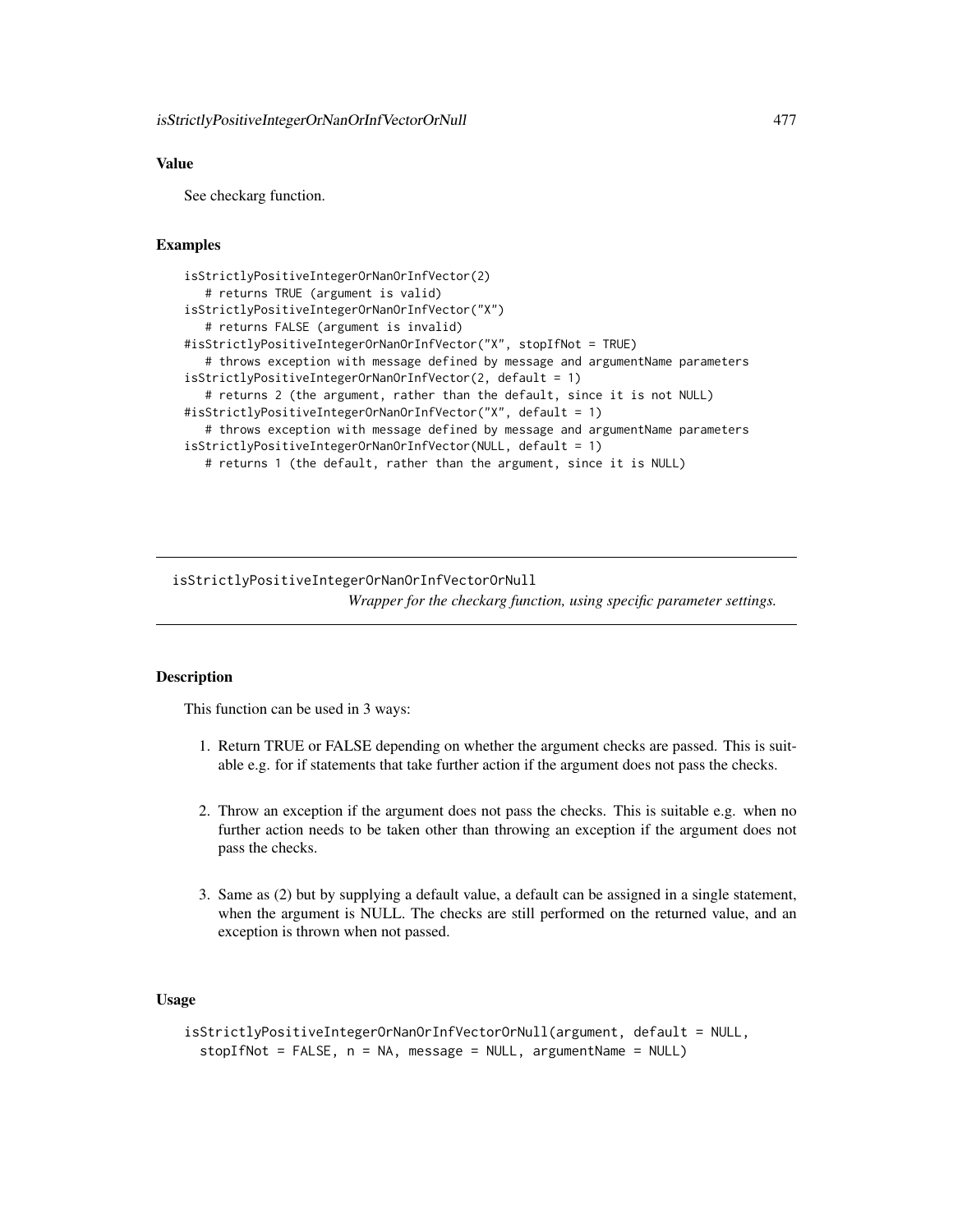## Arguments

| argument     | See checkarg function. |
|--------------|------------------------|
| default      | See checkarg function. |
| stopIfNot    | See checkarg function. |
| n            | See checkarg function. |
| message      | See checkarg function. |
| argumentName | See checkarg function. |

### Details

Actual call to checkarg: checkarg(argument, "N", default = default, stopIfNot = stopIfNot, nullAllowed = TRUE,  $n = NA$ , zeroAllowed = FALSE, negativeAllowed = FALSE, positiveAllowed = TRUE, nonIntegerAllowed = FALSE, naAllowed = FALSE, nanAllowed = TRUE, infAllowed = TRUE, message = message, argumentName = argumentName)

#### Value

See checkarg function.

#### Examples

```
isStrictlyPositiveIntegerOrNanOrInfVectorOrNull(2)
   # returns TRUE (argument is valid)
isStrictlyPositiveIntegerOrNanOrInfVectorOrNull("X")
   # returns FALSE (argument is invalid)
#isStrictlyPositiveIntegerOrNanOrInfVectorOrNull("X", stopIfNot = TRUE)
   # throws exception with message defined by message and argumentName parameters
isStrictlyPositiveIntegerOrNanOrInfVectorOrNull(2, default = 1)
   # returns 2 (the argument, rather than the default, since it is not NULL)
#isStrictlyPositiveIntegerOrNanOrInfVectorOrNull("X", default = 1)
   # throws exception with message defined by message and argumentName parameters
isStrictlyPositiveIntegerOrNanOrInfVectorOrNull(NULL, default = 1)
   # returns 1 (the default, rather than the argument, since it is NULL)
```
isStrictlyPositiveIntegerOrNanScalar *Wrapper for the checkarg function, using specific parameter settings.*

# Description

This function can be used in 3 ways:

1. Return TRUE or FALSE depending on whether the argument checks are passed. This is suitable e.g. for if statements that take further action if the argument does not pass the checks.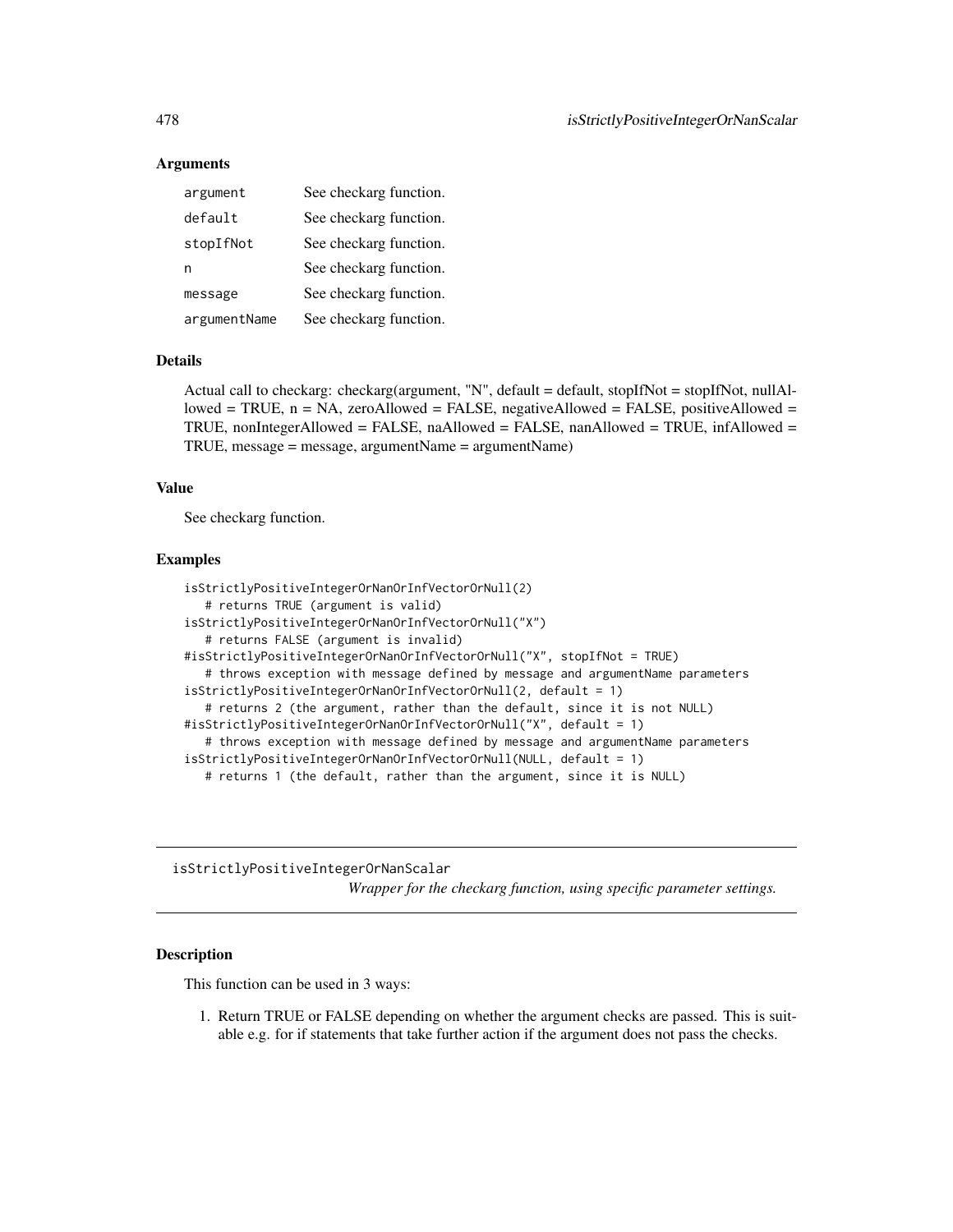- 2. Throw an exception if the argument does not pass the checks. This is suitable e.g. when no further action needs to be taken other than throwing an exception if the argument does not pass the checks.
- 3. Same as (2) but by supplying a default value, a default can be assigned in a single statement, when the argument is NULL. The checks are still performed on the returned value, and an exception is thrown when not passed.

# Usage

```
isStrictlyPositiveIntegerOrNanScalar(argument, default = NULL,
  stopIfNot = FALSE, message = NULL, argumentName = NULL)
```
### Arguments

| argument     | See checkarg function. |
|--------------|------------------------|
| default      | See checkarg function. |
| stopIfNot    | See checkarg function. |
| message      | See checkarg function. |
| argumentName | See checkarg function. |

# Details

Actual call to checkarg: checkarg(argument, "N", default = default, stopIfNot = stopIfNot, nul- $\text{I}$ Allowed = FALSE, n = 1, zeroAllowed = FALSE, negativeAllowed = FALSE, positiveAllowed = TRUE, nonIntegerAllowed = FALSE, naAllowed = FALSE, nanAllowed = TRUE, infAllowed = FALSE, message = message, argumentName = argumentName)

# Value

See checkarg function.

```
isStrictlyPositiveIntegerOrNanScalar(2)
   # returns TRUE (argument is valid)
isStrictlyPositiveIntegerOrNanScalar("X")
   # returns FALSE (argument is invalid)
#isStrictlyPositiveIntegerOrNanScalar("X", stopIfNot = TRUE)
   # throws exception with message defined by message and argumentName parameters
isStrictlyPositiveIntegerOrNanScalar(2, default = 1)
   # returns 2 (the argument, rather than the default, since it is not NULL)
#isStrictlyPositiveIntegerOrNanScalar("X", default = 1)
   # throws exception with message defined by message and argumentName parameters
isStrictlyPositiveIntegerOrNanScalar(NULL, default = 1)
   # returns 1 (the default, rather than the argument, since it is NULL)
```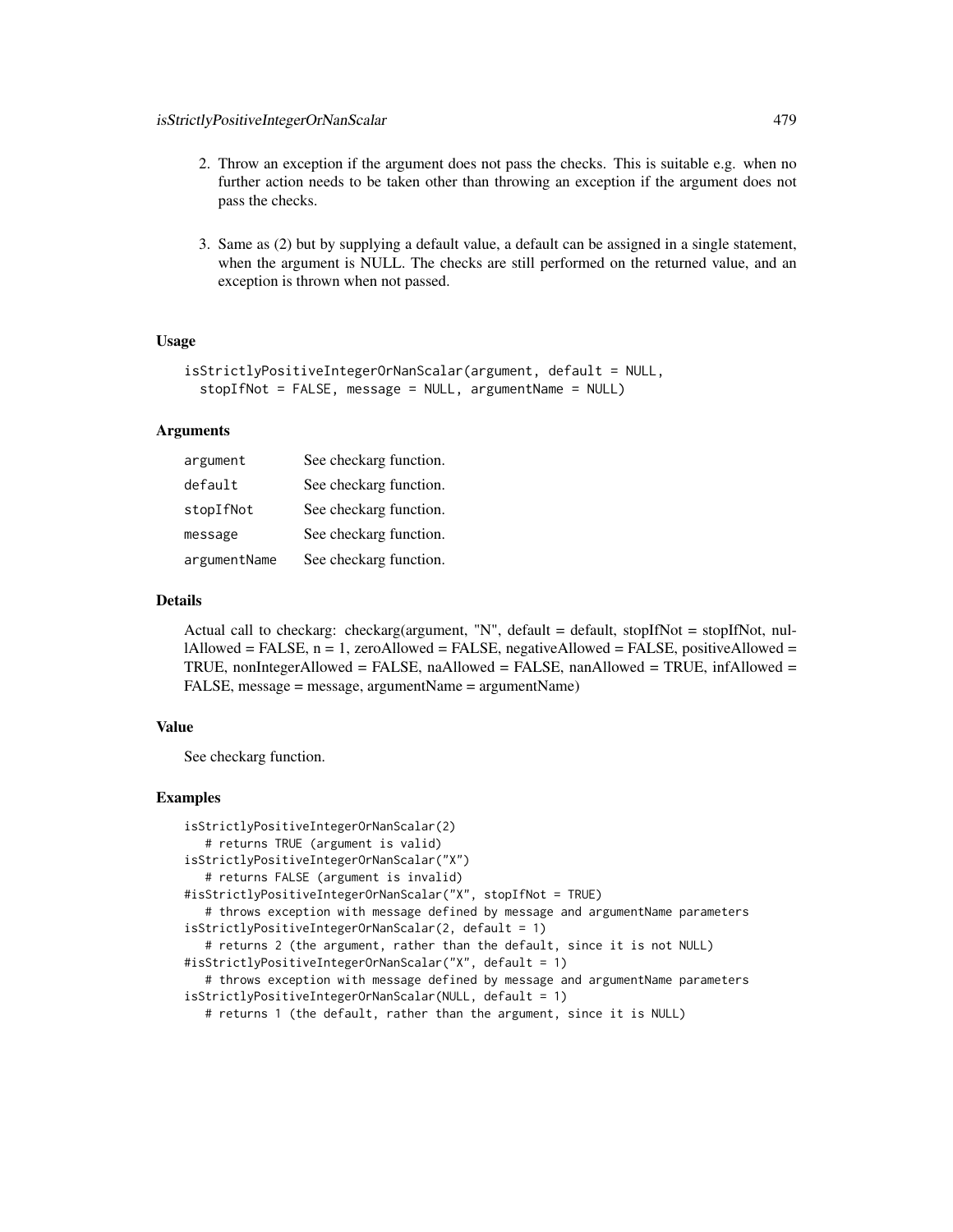### isStrictlyPositiveIntegerOrNanScalarOrNull

*Wrapper for the checkarg function, using specific parameter settings.*

## Description

This function can be used in 3 ways:

- 1. Return TRUE or FALSE depending on whether the argument checks are passed. This is suitable e.g. for if statements that take further action if the argument does not pass the checks.
- 2. Throw an exception if the argument does not pass the checks. This is suitable e.g. when no further action needs to be taken other than throwing an exception if the argument does not pass the checks.
- 3. Same as (2) but by supplying a default value, a default can be assigned in a single statement, when the argument is NULL. The checks are still performed on the returned value, and an exception is thrown when not passed.

#### Usage

```
isStrictlyPositiveIntegerOrNanScalarOrNull(argument, default = NULL,
 stopIfNot = FALSE, message = NULL, argumentName = NULL)
```
### **Arguments**

| argument     | See checkarg function. |
|--------------|------------------------|
| default      | See checkarg function. |
| stopIfNot    | See checkarg function. |
| message      | See checkarg function. |
| argumentName | See checkarg function. |

#### Details

Actual call to checkarg: checkarg(argument, "N", default = default, stopIfNot = stopIfNot, nullAllowed = TRUE,  $n = 1$ , zeroAllowed = FALSE, negativeAllowed = FALSE, positiveAllowed = TRUE, nonIntegerAllowed = FALSE, naAllowed = FALSE, nanAllowed = TRUE, infAllowed = FALSE, message = message, argumentName = argumentName)

# Value

See checkarg function.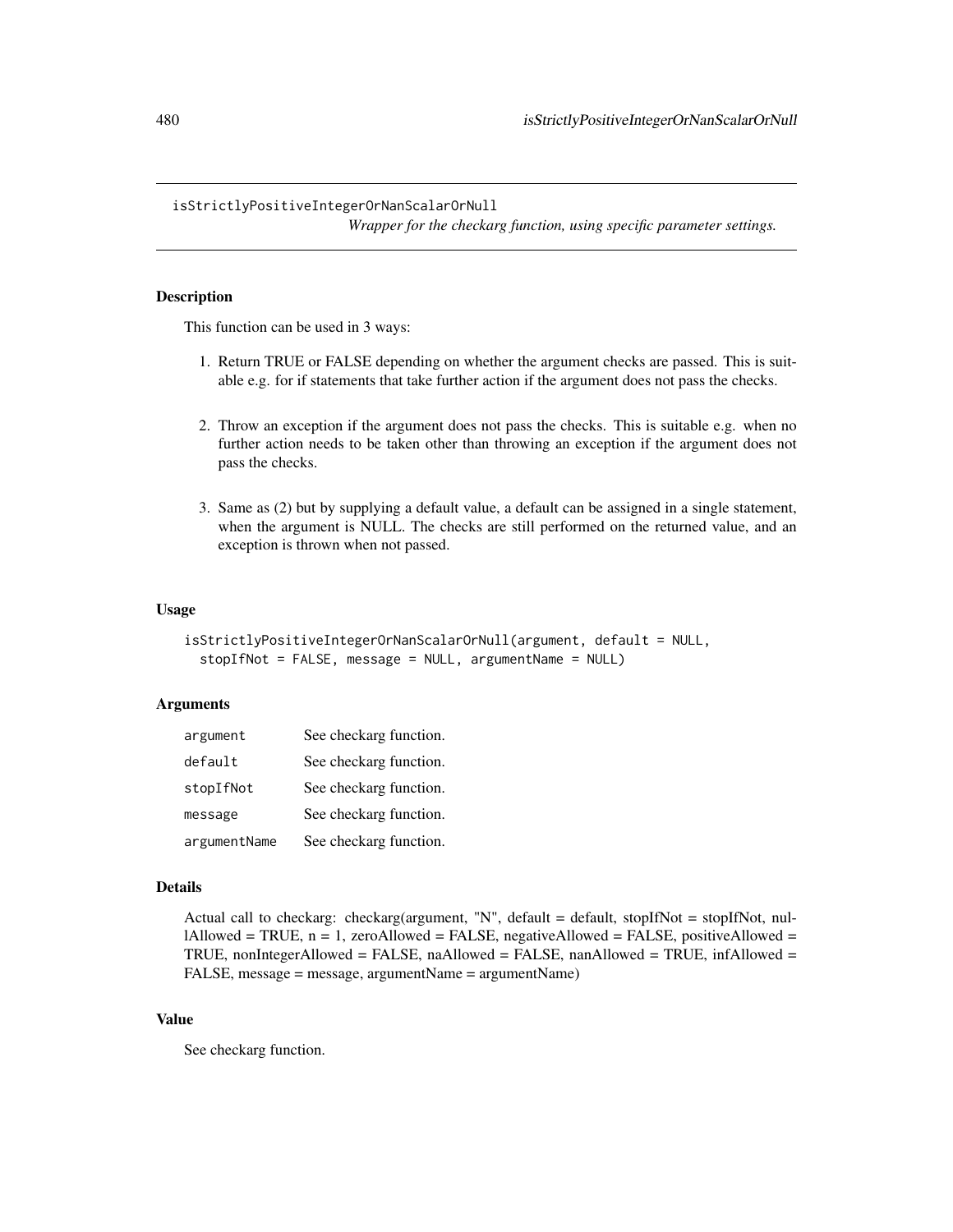### Examples

```
isStrictlyPositiveIntegerOrNanScalarOrNull(2)
   # returns TRUE (argument is valid)
isStrictlyPositiveIntegerOrNanScalarOrNull("X")
   # returns FALSE (argument is invalid)
#isStrictlyPositiveIntegerOrNanScalarOrNull("X", stopIfNot = TRUE)
   # throws exception with message defined by message and argumentName parameters
isStrictlyPositiveIntegerOrNanScalarOrNull(2, default = 1)
   # returns 2 (the argument, rather than the default, since it is not NULL)
#isStrictlyPositiveIntegerOrNanScalarOrNull("X", default = 1)
   # throws exception with message defined by message and argumentName parameters
isStrictlyPositiveIntegerOrNanScalarOrNull(NULL, default = 1)
   # returns 1 (the default, rather than the argument, since it is NULL)
```
isStrictlyPositiveIntegerOrNanVector

*Wrapper for the checkarg function, using specific parameter settings.*

# Description

This function can be used in 3 ways:

- 1. Return TRUE or FALSE depending on whether the argument checks are passed. This is suitable e.g. for if statements that take further action if the argument does not pass the checks.
- 2. Throw an exception if the argument does not pass the checks. This is suitable e.g. when no further action needs to be taken other than throwing an exception if the argument does not pass the checks.
- 3. Same as (2) but by supplying a default value, a default can be assigned in a single statement, when the argument is NULL. The checks are still performed on the returned value, and an exception is thrown when not passed.

### Usage

```
isStrictlyPositiveIntegerOrNanVector(argument, default = NULL,
 stopIfNot = FALSE, n = NA, message = NULL, argumentName = NULL)
```
### **Arguments**

| argument     | See checkarg function. |
|--------------|------------------------|
| default      | See checkarg function. |
| stopIfNot    | See checkarg function. |
| n            | See checkarg function. |
| message      | See checkarg function. |
| argumentName | See checkarg function. |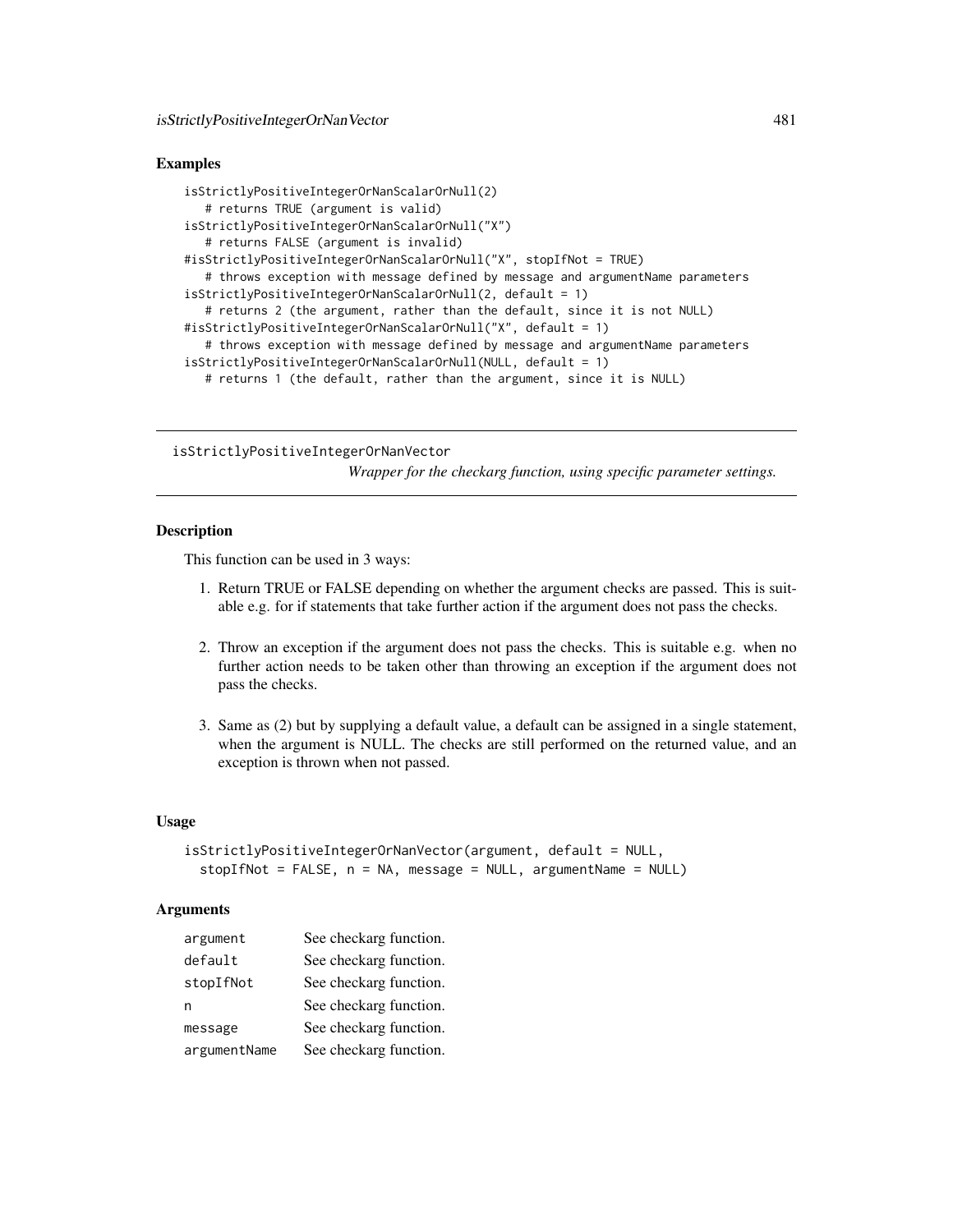# Details

Actual call to checkarg: checkarg(argument, "N", default = default, stopIfNot = stopIfNot, nullAllowed = FALSE, n = NA, zeroAllowed = FALSE, negativeAllowed = FALSE, positiveAllowed = TRUE, nonIntegerAllowed = FALSE, naAllowed = FALSE, nanAllowed = TRUE, infAllowed = FALSE, message = message, argumentName = argumentName)

#### Value

See checkarg function.

#### Examples

```
isStrictlyPositiveIntegerOrNanVector(2)
   # returns TRUE (argument is valid)
isStrictlyPositiveIntegerOrNanVector("X")
   # returns FALSE (argument is invalid)
#isStrictlyPositiveIntegerOrNanVector("X", stopIfNot = TRUE)
   # throws exception with message defined by message and argumentName parameters
isStrictlyPositiveIntegerOrNanVector(2, default = 1)
   # returns 2 (the argument, rather than the default, since it is not NULL)
#isStrictlyPositiveIntegerOrNanVector("X", default = 1)
   # throws exception with message defined by message and argumentName parameters
isStrictlyPositiveIntegerOrNanVector(NULL, default = 1)
  # returns 1 (the default, rather than the argument, since it is NULL)
```
isStrictlyPositiveIntegerOrNanVectorOrNull *Wrapper for the checkarg function, using specific parameter settings.*

# **Description**

This function can be used in 3 ways:

- 1. Return TRUE or FALSE depending on whether the argument checks are passed. This is suitable e.g. for if statements that take further action if the argument does not pass the checks.
- 2. Throw an exception if the argument does not pass the checks. This is suitable e.g. when no further action needs to be taken other than throwing an exception if the argument does not pass the checks.
- 3. Same as (2) but by supplying a default value, a default can be assigned in a single statement, when the argument is NULL. The checks are still performed on the returned value, and an exception is thrown when not passed.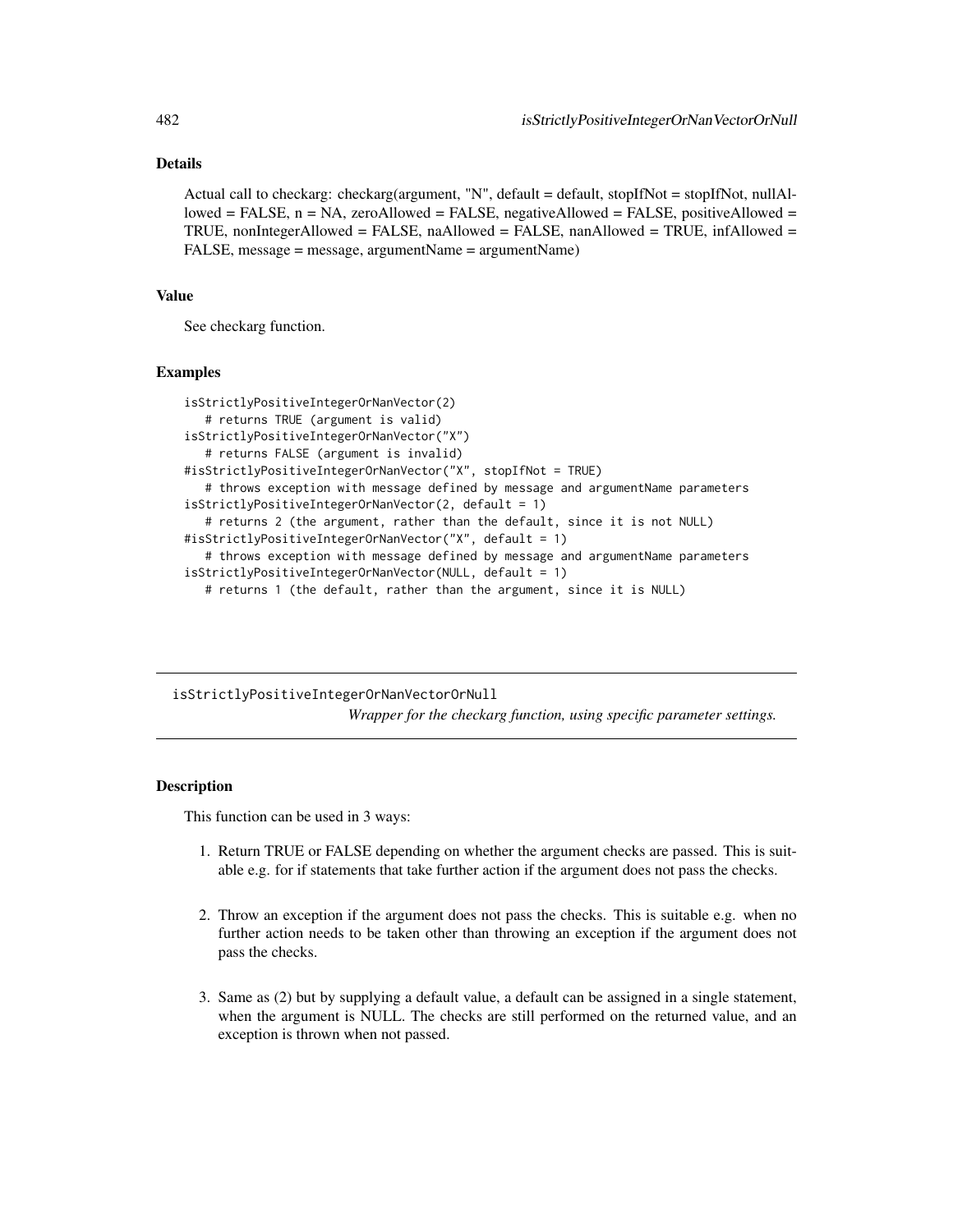### Usage

```
isStrictlyPositiveIntegerOrNanVectorOrNull(argument, default = NULL,
  stopIfNot = FALSE, n = NA, message = NULL, argumentName = NULL)
```
### Arguments

| argument     | See checkarg function. |
|--------------|------------------------|
| default      | See checkarg function. |
| stopIfNot    | See checkarg function. |
| n            | See checkarg function. |
| message      | See checkarg function. |
| argumentName | See checkarg function. |

### Details

Actual call to checkarg: checkarg(argument, "N", default = default, stopIfNot = stopIfNot, nullAllowed = TRUE,  $n = NA$ , zeroAllowed = FALSE, negativeAllowed = FALSE, positiveAllowed = TRUE, nonIntegerAllowed = FALSE, naAllowed = FALSE, nanAllowed = TRUE, infAllowed = FALSE, message = message, argumentName = argumentName)

#### Value

See checkarg function.

```
isStrictlyPositiveIntegerOrNanVectorOrNull(2)
  # returns TRUE (argument is valid)
isStrictlyPositiveIntegerOrNanVectorOrNull("X")
   # returns FALSE (argument is invalid)
#isStrictlyPositiveIntegerOrNanVectorOrNull("X", stopIfNot = TRUE)
   # throws exception with message defined by message and argumentName parameters
isStrictlyPositiveIntegerOrNanVectorOrNull(2, default = 1)
   # returns 2 (the argument, rather than the default, since it is not NULL)
#isStrictlyPositiveIntegerOrNanVectorOrNull("X", default = 1)
   # throws exception with message defined by message and argumentName parameters
isStrictlyPositiveIntegerOrNanVectorOrNull(NULL, default = 1)
   # returns 1 (the default, rather than the argument, since it is NULL)
```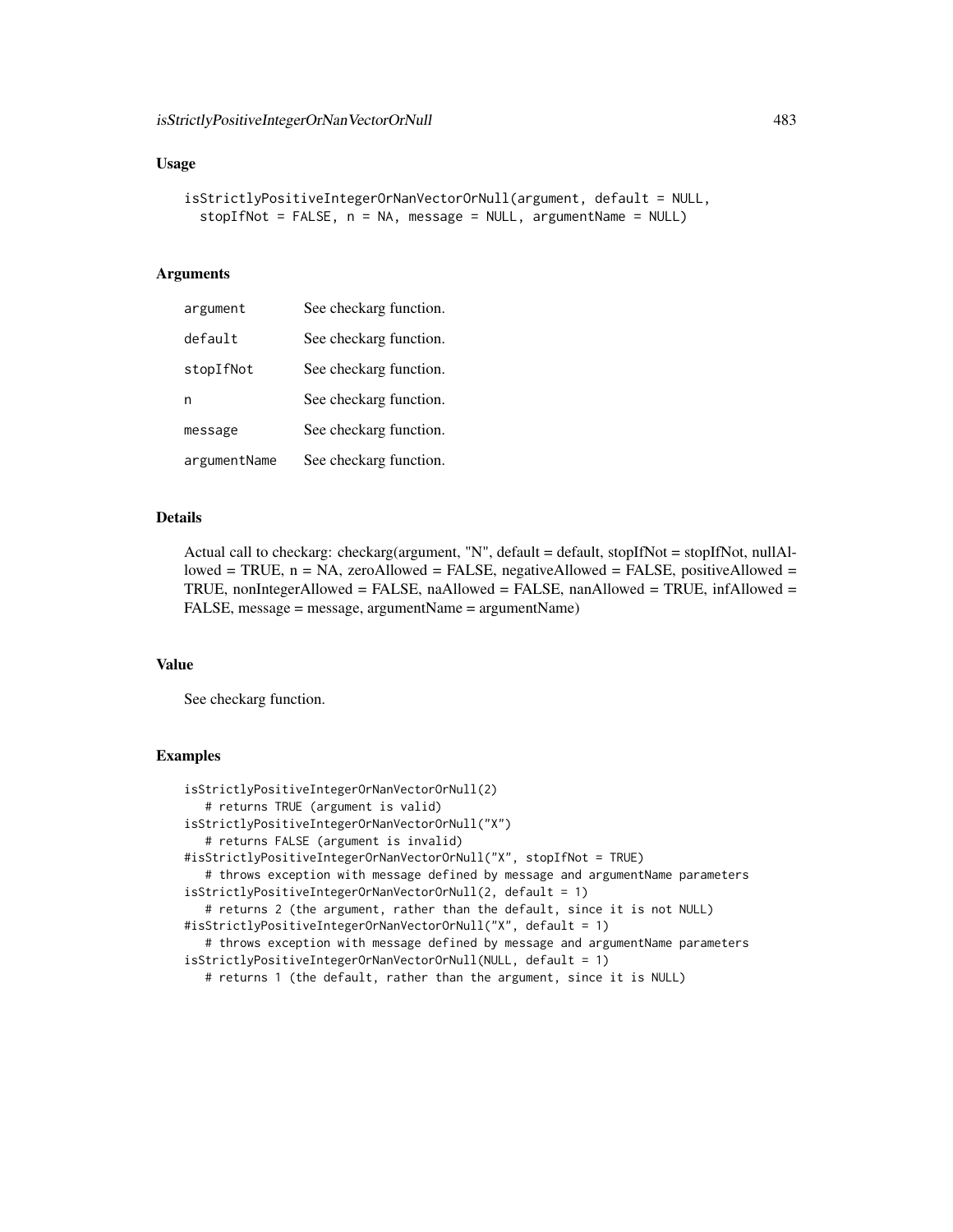# isStrictlyPositiveIntegerOrNaOrInfScalar

*Wrapper for the checkarg function, using specific parameter settings.*

## Description

This function can be used in 3 ways:

- 1. Return TRUE or FALSE depending on whether the argument checks are passed. This is suitable e.g. for if statements that take further action if the argument does not pass the checks.
- 2. Throw an exception if the argument does not pass the checks. This is suitable e.g. when no further action needs to be taken other than throwing an exception if the argument does not pass the checks.
- 3. Same as (2) but by supplying a default value, a default can be assigned in a single statement, when the argument is NULL. The checks are still performed on the returned value, and an exception is thrown when not passed.

#### Usage

```
isStrictlyPositiveIntegerOrNaOrInfScalar(argument, default = NULL,
 stopIfNot = FALSE, message = NULL, argumentName = NULL)
```
### **Arguments**

| argument     | See checkarg function. |
|--------------|------------------------|
| default      | See checkarg function. |
| stopIfNot    | See checkarg function. |
| message      | See checkarg function. |
| argumentName | See checkarg function. |

#### Details

```
Actual call to checkarg: checkarg(argument, "N", default = default, stopIfNot = stopIfNot, nul-
lAllowed = FALSE, n = 1, zeroAllowed = FALSE, negativeAllowed = FALSE, positiveAllowed =
TRUE, nonIntegerAllowed = FALSE, naAllowed = TRUE, nanAllowed = FALSE, infAllowed =
TRUE, message = message, argumentName = argumentName)
```
# Value

See checkarg function.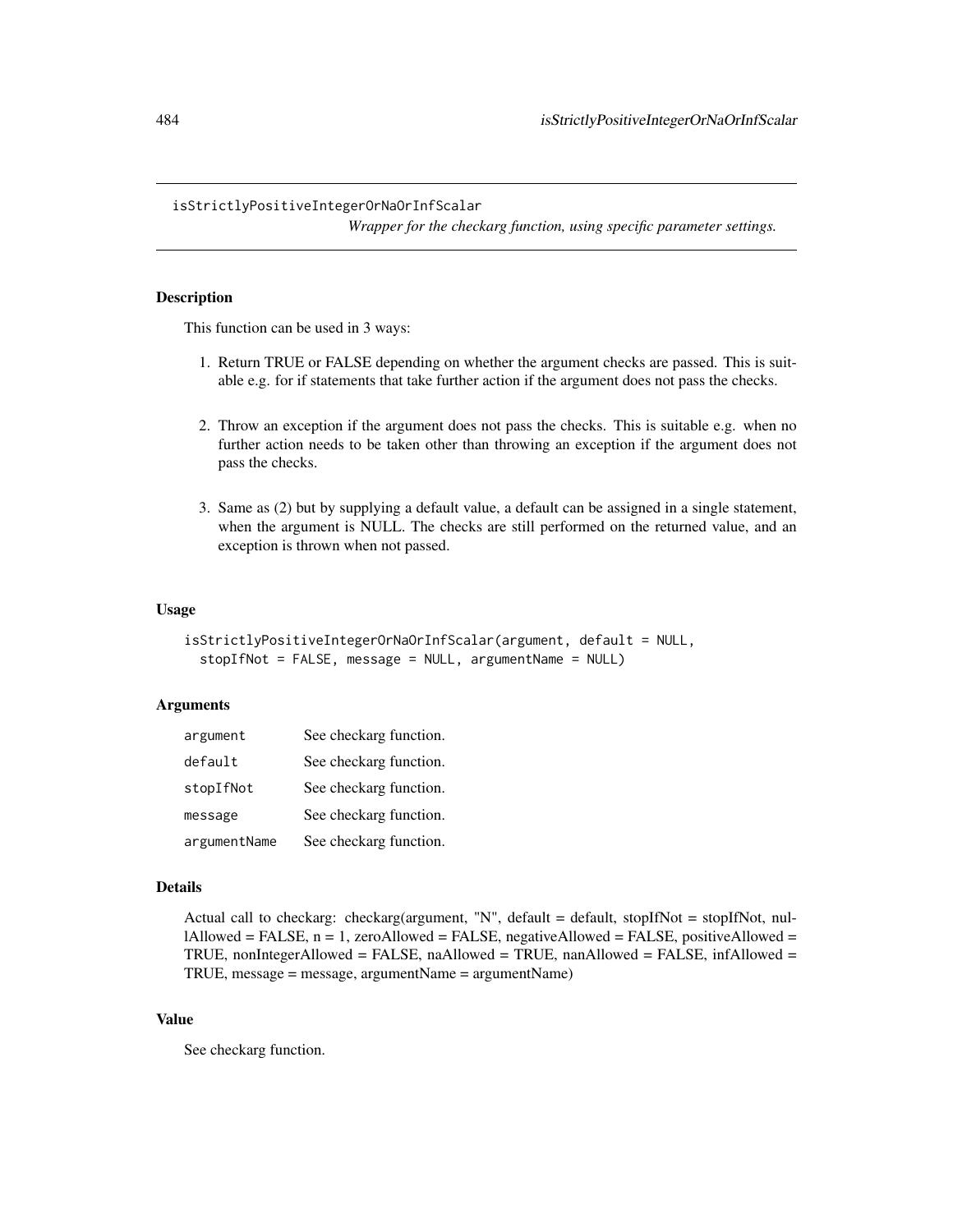## Examples

```
isStrictlyPositiveIntegerOrNaOrInfScalar(2)
   # returns TRUE (argument is valid)
isStrictlyPositiveIntegerOrNaOrInfScalar("X")
   # returns FALSE (argument is invalid)
#isStrictlyPositiveIntegerOrNaOrInfScalar("X", stopIfNot = TRUE)
   # throws exception with message defined by message and argumentName parameters
isStrictlyPositiveIntegerOrNaOrInfScalar(2, default = 1)
   # returns 2 (the argument, rather than the default, since it is not NULL)
#isStrictlyPositiveIntegerOrNaOrInfScalar("X", default = 1)
   # throws exception with message defined by message and argumentName parameters
isStrictlyPositiveIntegerOrNaOrInfScalar(NULL, default = 1)
   # returns 1 (the default, rather than the argument, since it is NULL)
```
isStrictlyPositiveIntegerOrNaOrInfScalarOrNull *Wrapper for the checkarg function, using specific parameter settings.*

### **Description**

This function can be used in 3 ways:

- 1. Return TRUE or FALSE depending on whether the argument checks are passed. This is suitable e.g. for if statements that take further action if the argument does not pass the checks.
- 2. Throw an exception if the argument does not pass the checks. This is suitable e.g. when no further action needs to be taken other than throwing an exception if the argument does not pass the checks.
- 3. Same as (2) but by supplying a default value, a default can be assigned in a single statement, when the argument is NULL. The checks are still performed on the returned value, and an exception is thrown when not passed.

#### Usage

```
isStrictlyPositiveIntegerOrNaOrInfScalarOrNull(argument, default = NULL,
 stopIfNot = FALSE, message = NULL, argumentName = NULL)
```
## **Arguments**

| argument     | See checkarg function. |
|--------------|------------------------|
| default      | See checkarg function. |
| stopIfNot    | See checkarg function. |
| message      | See checkarg function. |
| argumentName | See checkarg function. |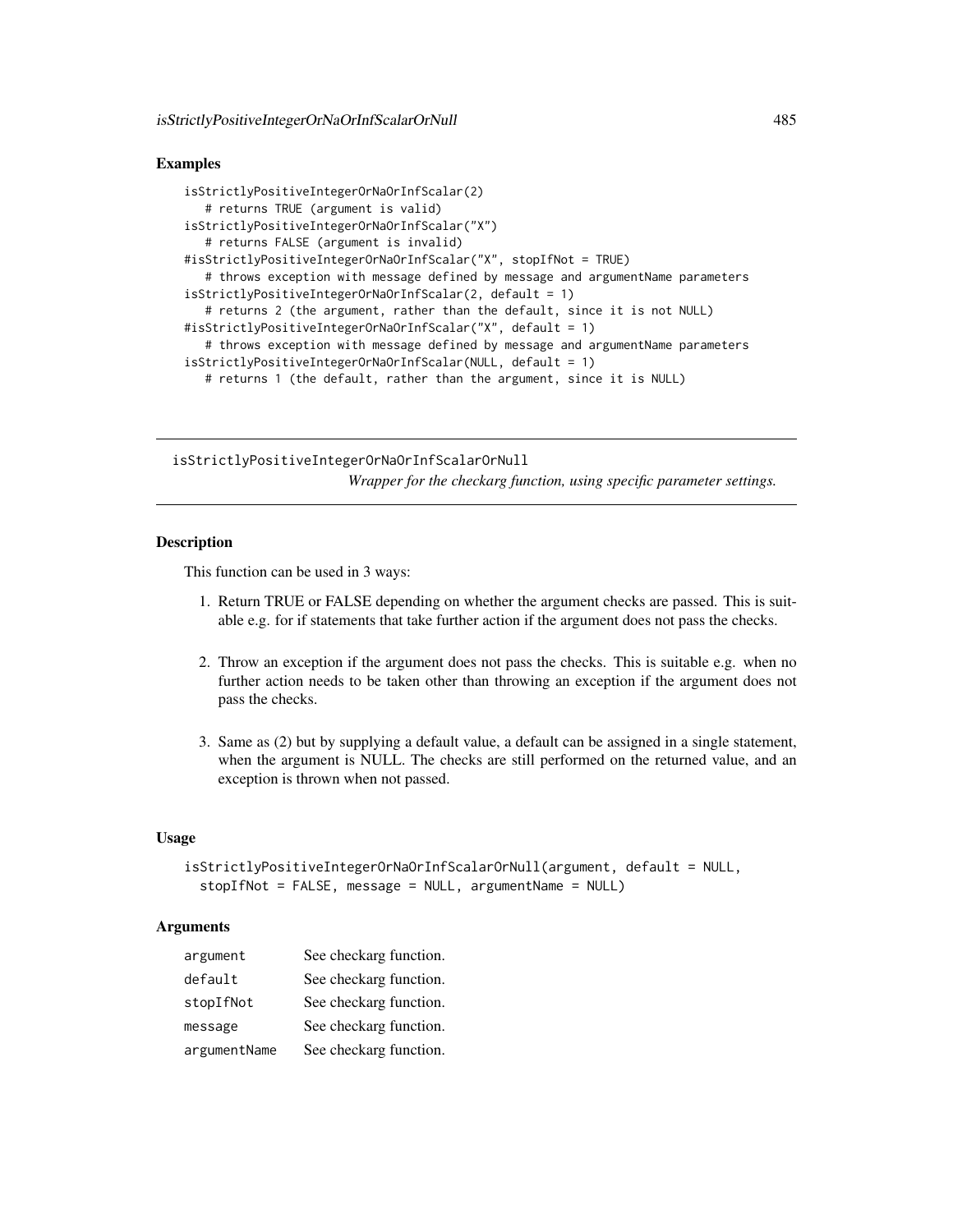# Details

Actual call to checkarg: checkarg(argument, "N", default = default, stopIfNot = stopIfNot, nul- $1$ Allowed = TRUE,  $n = 1$ , zeroAllowed = FALSE, negativeAllowed = FALSE, positiveAllowed = TRUE, nonIntegerAllowed = FALSE, naAllowed = TRUE, nanAllowed = FALSE, infAllowed = TRUE, message = message, argumentName = argumentName)

#### Value

See checkarg function.

#### Examples

```
isStrictlyPositiveIntegerOrNaOrInfScalarOrNull(2)
   # returns TRUE (argument is valid)
isStrictlyPositiveIntegerOrNaOrInfScalarOrNull("X")
   # returns FALSE (argument is invalid)
#isStrictlyPositiveIntegerOrNaOrInfScalarOrNull("X", stopIfNot = TRUE)
   # throws exception with message defined by message and argumentName parameters
isStrictlyPositiveIntegerOrNaOrInfScalarOrNull(2, default = 1)
   # returns 2 (the argument, rather than the default, since it is not NULL)
#isStrictlyPositiveIntegerOrNaOrInfScalarOrNull("X", default = 1)
   # throws exception with message defined by message and argumentName parameters
isStrictlyPositiveIntegerOrNaOrInfScalarOrNull(NULL, default = 1)
  # returns 1 (the default, rather than the argument, since it is NULL)
```
isStrictlyPositiveIntegerOrNaOrInfVector *Wrapper for the checkarg function, using specific parameter settings.*

# **Description**

This function can be used in 3 ways:

- 1. Return TRUE or FALSE depending on whether the argument checks are passed. This is suitable e.g. for if statements that take further action if the argument does not pass the checks.
- 2. Throw an exception if the argument does not pass the checks. This is suitable e.g. when no further action needs to be taken other than throwing an exception if the argument does not pass the checks.
- 3. Same as (2) but by supplying a default value, a default can be assigned in a single statement, when the argument is NULL. The checks are still performed on the returned value, and an exception is thrown when not passed.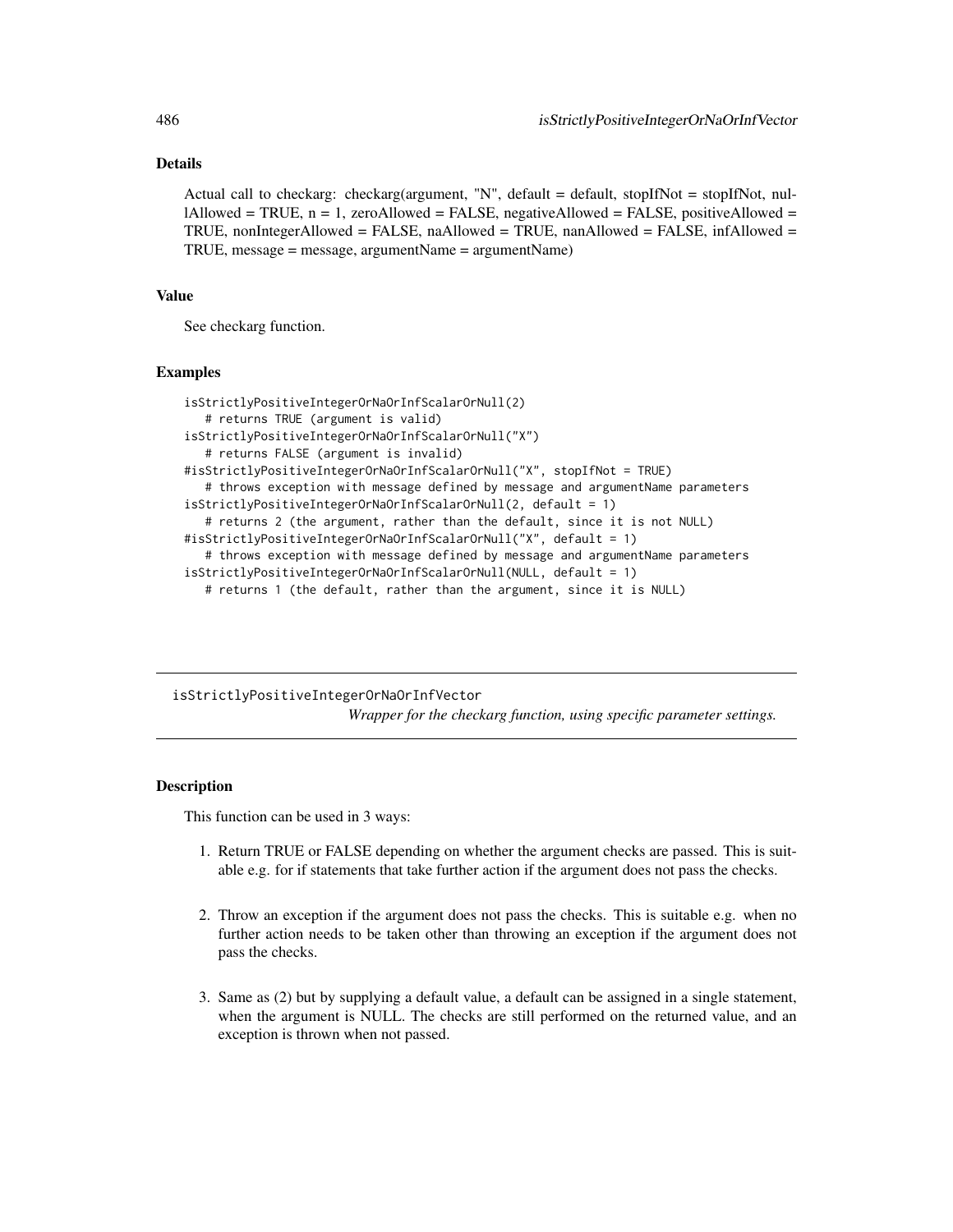### Usage

```
isStrictlyPositiveIntegerOrNaOrInfVector(argument, default = NULL,
  stopIfNot = FALSE, n = NA, message = NULL, argumentName = NULL)
```
## Arguments

| argument     | See checkarg function. |
|--------------|------------------------|
| default      | See checkarg function. |
| stopIfNot    | See checkarg function. |
| n            | See checkarg function. |
| message      | See checkarg function. |
| argumentName | See checkarg function. |

### Details

Actual call to checkarg: checkarg(argument, "N", default = default, stopIfNot = stopIfNot, nullAllowed = FALSE, n = NA, zeroAllowed = FALSE, negativeAllowed = FALSE, positiveAllowed = TRUE, nonIntegerAllowed = FALSE, naAllowed = TRUE, nanAllowed = FALSE, infAllowed = TRUE, message = message, argumentName = argumentName)

#### Value

See checkarg function.

```
isStrictlyPositiveIntegerOrNaOrInfVector(2)
  # returns TRUE (argument is valid)
isStrictlyPositiveIntegerOrNaOrInfVector("X")
   # returns FALSE (argument is invalid)
#isStrictlyPositiveIntegerOrNaOrInfVector("X", stopIfNot = TRUE)
   # throws exception with message defined by message and argumentName parameters
isStrictlyPositiveIntegerOrNaOrInfVector(2, default = 1)
   # returns 2 (the argument, rather than the default, since it is not NULL)
#isStrictlyPositiveIntegerOrNaOrInfVector("X", default = 1)
   # throws exception with message defined by message and argumentName parameters
isStrictlyPositiveIntegerOrNaOrInfVector(NULL, default = 1)
   # returns 1 (the default, rather than the argument, since it is NULL)
```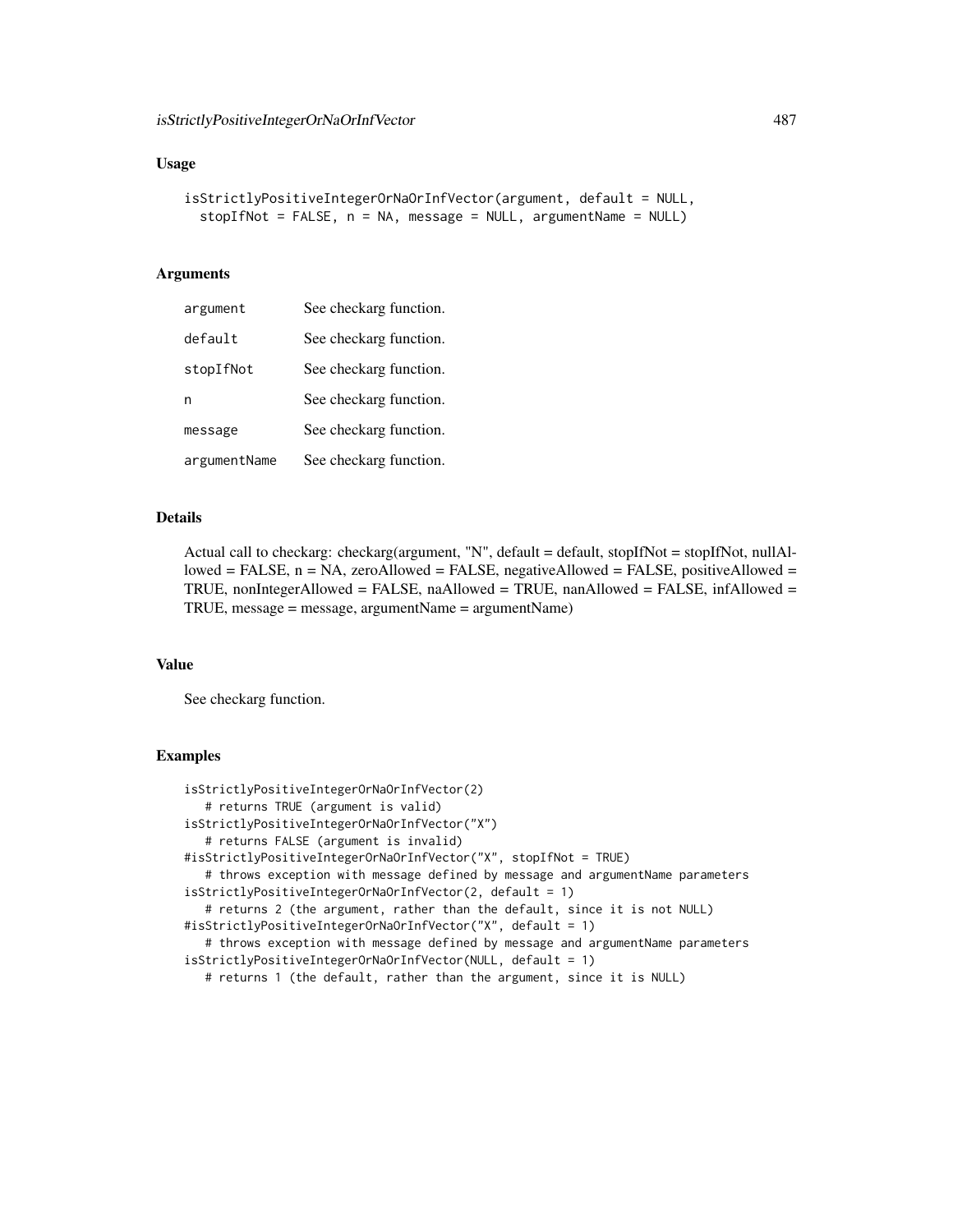isStrictlyPositiveIntegerOrNaOrInfVectorOrNull

*Wrapper for the checkarg function, using specific parameter settings.*

## **Description**

This function can be used in 3 ways:

- 1. Return TRUE or FALSE depending on whether the argument checks are passed. This is suitable e.g. for if statements that take further action if the argument does not pass the checks.
- 2. Throw an exception if the argument does not pass the checks. This is suitable e.g. when no further action needs to be taken other than throwing an exception if the argument does not pass the checks.
- 3. Same as (2) but by supplying a default value, a default can be assigned in a single statement, when the argument is NULL. The checks are still performed on the returned value, and an exception is thrown when not passed.

### Usage

```
isStrictlyPositiveIntegerOrNaOrInfVectorOrNull(argument, default = NULL,
 stopIfNot = FALSE, n = NA, message = NULL, argumentName = NULL)
```
# Arguments

| argument     | See checkarg function. |
|--------------|------------------------|
| default      | See checkarg function. |
| stopIfNot    | See checkarg function. |
| n            | See checkarg function. |
| message      | See checkarg function. |
| argumentName | See checkarg function. |

#### Details

```
Actual call to checkarg: checkarg(argument, "N", default = default, stopIfNot = stopIfNot, nullAl-
lowed = TRUE, n = NA, zeroAllowed = FALSE, negativeAllowed = FALSE, positiveAllowed =
TRUE, nonIntegerAllowed = FALSE, naAllowed = TRUE, nanAllowed = FALSE, infAllowed =
TRUE, message = message, argumentName = argumentName)
```
# Value

See checkarg function.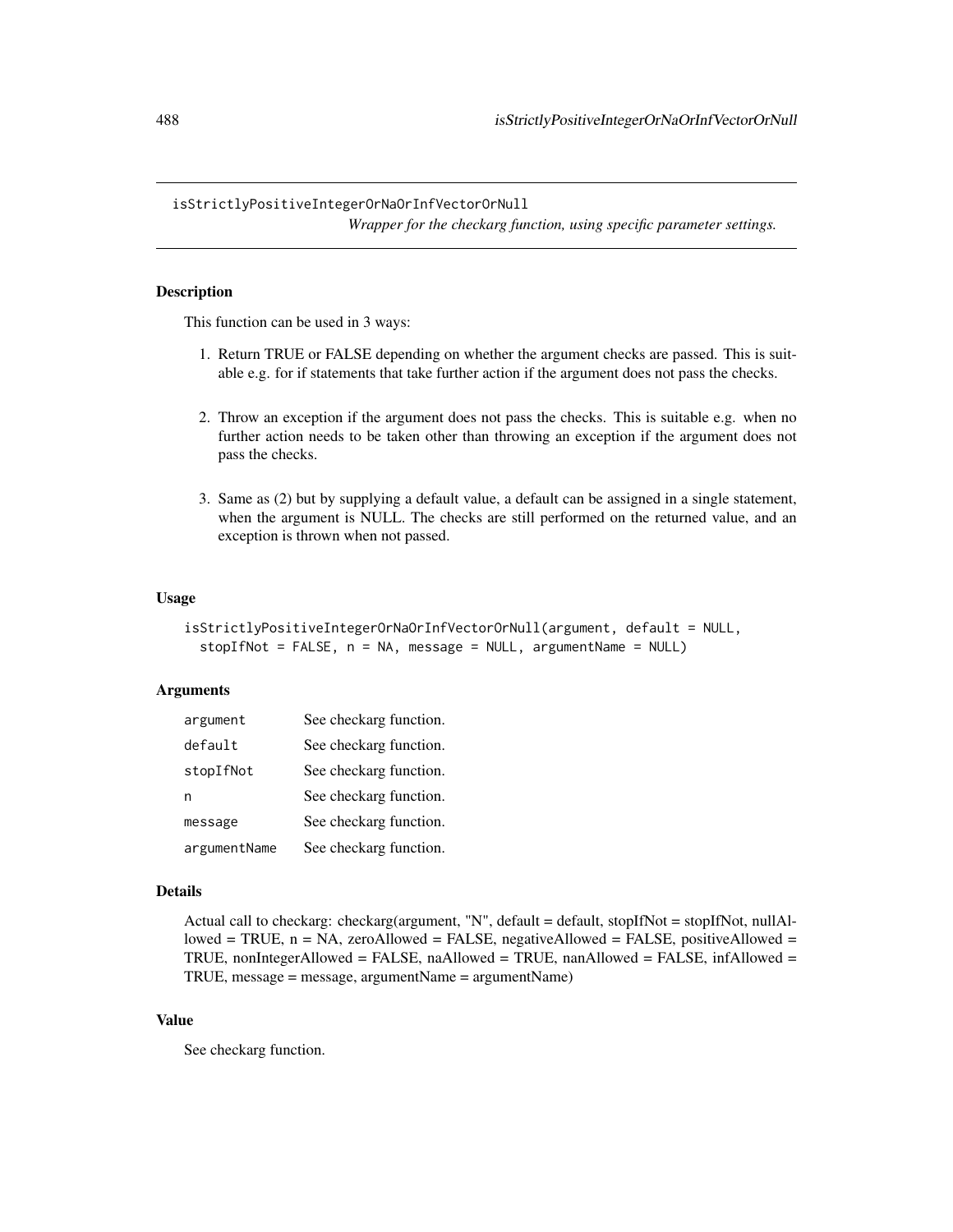## Examples

```
isStrictlyPositiveIntegerOrNaOrInfVectorOrNull(2)
   # returns TRUE (argument is valid)
isStrictlyPositiveIntegerOrNaOrInfVectorOrNull("X")
   # returns FALSE (argument is invalid)
#isStrictlyPositiveIntegerOrNaOrInfVectorOrNull("X", stopIfNot = TRUE)
   # throws exception with message defined by message and argumentName parameters
isStrictlyPositiveIntegerOrNaOrInfVectorOrNull(2, default = 1)
   # returns 2 (the argument, rather than the default, since it is not NULL)
#isStrictlyPositiveIntegerOrNaOrInfVectorOrNull("X", default = 1)
   # throws exception with message defined by message and argumentName parameters
isStrictlyPositiveIntegerOrNaOrInfVectorOrNull(NULL, default = 1)
   # returns 1 (the default, rather than the argument, since it is NULL)
```
isStrictlyPositiveIntegerOrNaOrNanOrInfScalar *Wrapper for the checkarg function, using specific parameter settings.*

### **Description**

This function can be used in 3 ways:

- 1. Return TRUE or FALSE depending on whether the argument checks are passed. This is suitable e.g. for if statements that take further action if the argument does not pass the checks.
- 2. Throw an exception if the argument does not pass the checks. This is suitable e.g. when no further action needs to be taken other than throwing an exception if the argument does not pass the checks.
- 3. Same as (2) but by supplying a default value, a default can be assigned in a single statement, when the argument is NULL. The checks are still performed on the returned value, and an exception is thrown when not passed.

### Usage

```
isStrictlyPositiveIntegerOrNaOrNanOrInfScalar(argument, default = NULL,
 stopIfNot = FALSE, message = NULL, argumentName = NULL)
```
### **Arguments**

| argument     | See checkarg function. |
|--------------|------------------------|
| default      | See checkarg function. |
| stopIfNot    | See checkarg function. |
| message      | See checkarg function. |
| argumentName | See checkarg function. |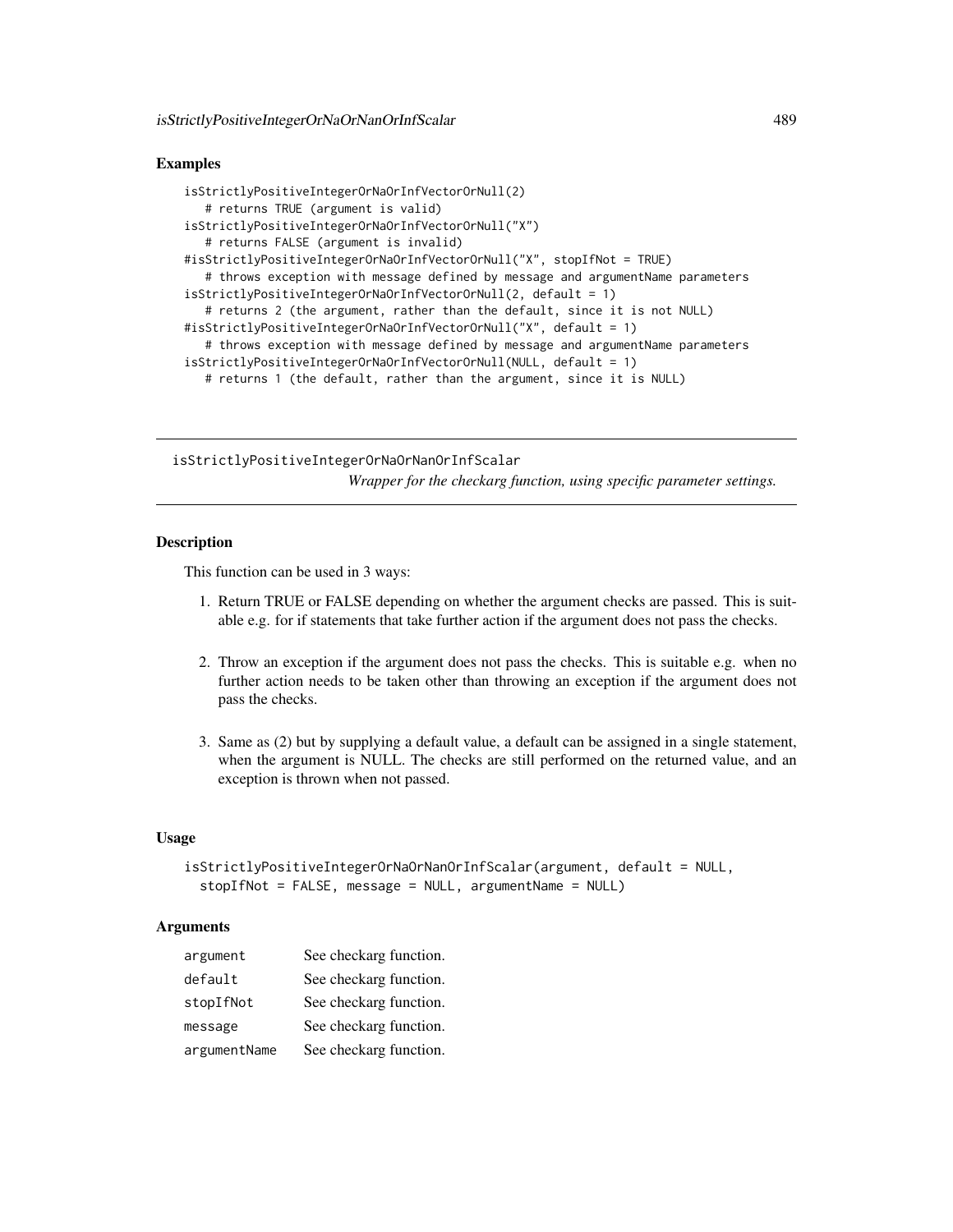# Details

Actual call to checkarg: checkarg(argument, "N", default = default, stopIfNot = stopIfNot, nullAllowed = FALSE, n = 1, zeroAllowed = FALSE, negativeAllowed = FALSE, positiveAllowed = TRUE, nonIntegerAllowed = FALSE, naAllowed = TRUE, nanAllowed = TRUE, infAllowed = TRUE, message = message, argumentName = argumentName)

### Value

See checkarg function.

### Examples

```
isStrictlyPositiveIntegerOrNaOrNanOrInfScalar(2)
   # returns TRUE (argument is valid)
isStrictlyPositiveIntegerOrNaOrNanOrInfScalar("X")
   # returns FALSE (argument is invalid)
#isStrictlyPositiveIntegerOrNaOrNanOrInfScalar("X", stopIfNot = TRUE)
   # throws exception with message defined by message and argumentName parameters
isStrictlyPositiveIntegerOrNaOrNanOrInfScalar(2, default = 1)
   # returns 2 (the argument, rather than the default, since it is not NULL)
#isStrictlyPositiveIntegerOrNaOrNanOrInfScalar("X", default = 1)
   # throws exception with message defined by message and argumentName parameters
isStrictlyPositiveIntegerOrNaOrNanOrInfScalar(NULL, default = 1)
  # returns 1 (the default, rather than the argument, since it is NULL)
```
isStrictlyPositiveIntegerOrNaOrNanOrInfScalarOrNull *Wrapper for the checkarg function, using specific parameter settings.*

# **Description**

This function can be used in 3 ways:

- 1. Return TRUE or FALSE depending on whether the argument checks are passed. This is suitable e.g. for if statements that take further action if the argument does not pass the checks.
- 2. Throw an exception if the argument does not pass the checks. This is suitable e.g. when no further action needs to be taken other than throwing an exception if the argument does not pass the checks.
- 3. Same as (2) but by supplying a default value, a default can be assigned in a single statement, when the argument is NULL. The checks are still performed on the returned value, and an exception is thrown when not passed.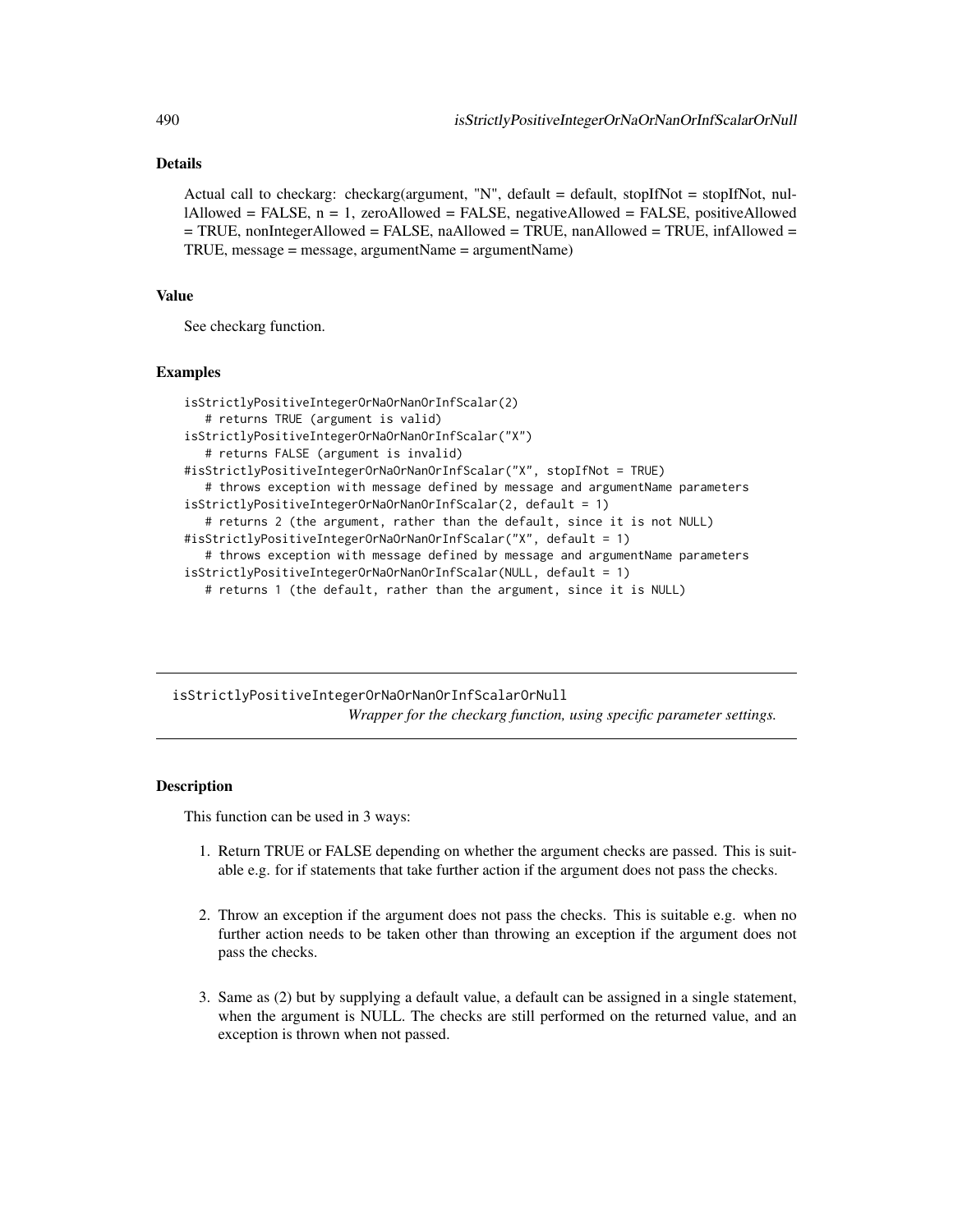### Usage

```
isStrictlyPositiveIntegerOrNaOrNanOrInfScalarOrNull(argument, default = NULL,
  stopIfNot = FALSE, message = NULL, argumentName = NULL)
```
#### Arguments

| argument     | See checkarg function. |
|--------------|------------------------|
| default      | See checkarg function. |
| stopIfNot    | See checkarg function. |
| message      | See checkarg function. |
| argumentName | See checkarg function. |

## Details

Actual call to checkarg: checkarg(argument, "N", default = default, stopIfNot = stopIfNot, nullAllowed = TRUE,  $n = 1$ , zeroAllowed = FALSE, negativeAllowed = FALSE, positiveAllowed = TRUE, nonIntegerAllowed = FALSE, naAllowed = TRUE, nanAllowed = TRUE, infAllowed = TRUE, message = message, argumentName = argumentName)

### Value

See checkarg function.

# Examples

```
isStrictlyPositiveIntegerOrNaOrNanOrInfScalarOrNull(2)
   # returns TRUE (argument is valid)
isStrictlyPositiveIntegerOrNaOrNanOrInfScalarOrNull("X")
   # returns FALSE (argument is invalid)
#isStrictlyPositiveIntegerOrNaOrNanOrInfScalarOrNull("X", stopIfNot = TRUE)
   # throws exception with message defined by message and argumentName parameters
isStrictlyPositiveIntegerOrNaOrNanOrInfScalarOrNull(2, default = 1)
   # returns 2 (the argument, rather than the default, since it is not NULL)
#isStrictlyPositiveIntegerOrNaOrNanOrInfScalarOrNull("X", default = 1)
   # throws exception with message defined by message and argumentName parameters
isStrictlyPositiveIntegerOrNaOrNanOrInfScalarOrNull(NULL, default = 1)
  # returns 1 (the default, rather than the argument, since it is NULL)
```
isStrictlyPositiveIntegerOrNaOrNanOrInfVector *Wrapper for the checkarg function, using specific parameter settings.*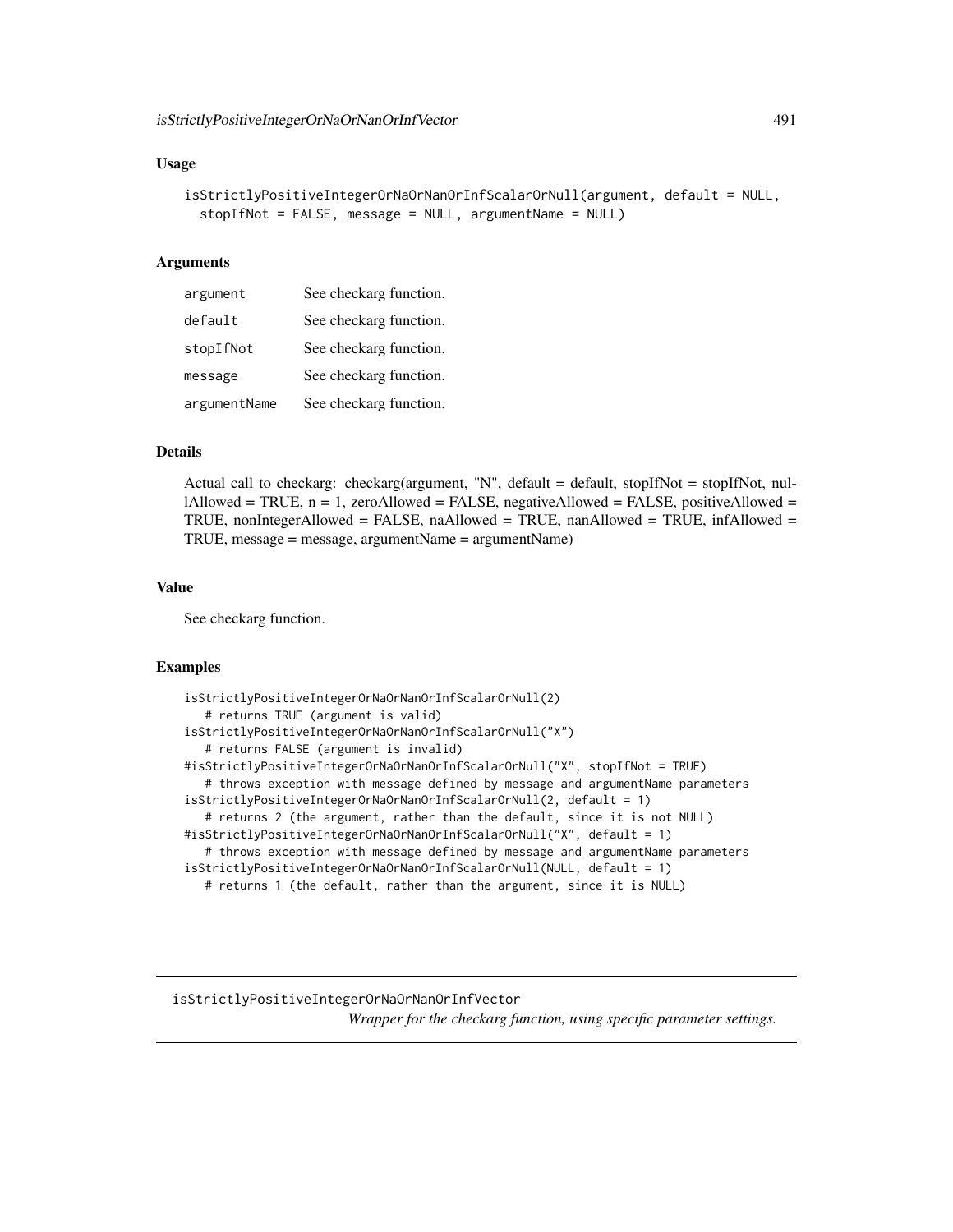### **Description**

This function can be used in 3 ways:

- 1. Return TRUE or FALSE depending on whether the argument checks are passed. This is suitable e.g. for if statements that take further action if the argument does not pass the checks.
- 2. Throw an exception if the argument does not pass the checks. This is suitable e.g. when no further action needs to be taken other than throwing an exception if the argument does not pass the checks.
- 3. Same as (2) but by supplying a default value, a default can be assigned in a single statement, when the argument is NULL. The checks are still performed on the returned value, and an exception is thrown when not passed.

### Usage

```
isStrictlyPositiveIntegerOrNaOrNanOrInfVector(argument, default = NULL,
 stopIfNot = FALSE, n = NA, message = NULL, argumentName = NULL)
```
### **Arguments**

| argument     | See checkarg function. |
|--------------|------------------------|
| default      | See checkarg function. |
| stopIfNot    | See checkarg function. |
| n            | See checkarg function. |
| message      | See checkarg function. |
| argumentName | See checkarg function. |

### Details

Actual call to checkarg: checkarg(argument, "N", default = default, stopIfNot = stopIfNot, nullAllowed = FALSE, n = NA, zeroAllowed = FALSE, negativeAllowed = FALSE, positiveAllowed = TRUE, nonIntegerAllowed = FALSE, naAllowed = TRUE, nanAllowed = TRUE, infAllowed = TRUE, message = message, argumentName = argumentName)

### Value

See checkarg function.

```
isStrictlyPositiveIntegerOrNaOrNanOrInfVector(2)
  # returns TRUE (argument is valid)
isStrictlyPositiveIntegerOrNaOrNanOrInfVector("X")
  # returns FALSE (argument is invalid)
#isStrictlyPositiveIntegerOrNaOrNanOrInfVector("X", stopIfNot = TRUE)
  # throws exception with message defined by message and argumentName parameters
```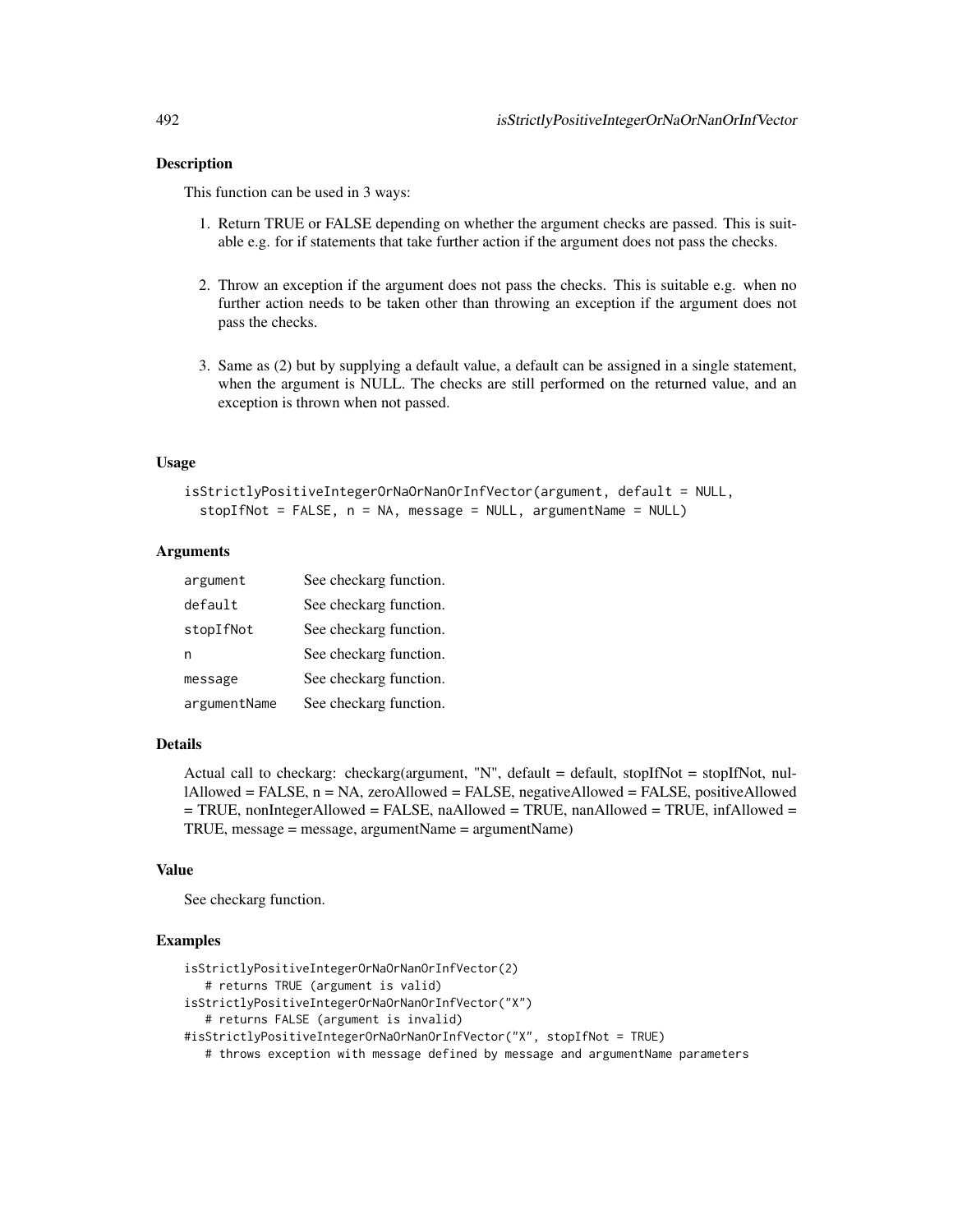```
isStrictlyPositiveIntegerOrNaOrNanOrInfVector(2, default = 1)
   # returns 2 (the argument, rather than the default, since it is not NULL)
#isStrictlyPositiveIntegerOrNaOrNanOrInfVector("X", default = 1)
   # throws exception with message defined by message and argumentName parameters
isStrictlyPositiveIntegerOrNaOrNanOrInfVector(NULL, default = 1)
   # returns 1 (the default, rather than the argument, since it is NULL)
```
isStrictlyPositiveIntegerOrNaOrNanOrInfVectorOrNull *Wrapper for the checkarg function, using specific parameter settings.*

## Description

This function can be used in 3 ways:

- 1. Return TRUE or FALSE depending on whether the argument checks are passed. This is suitable e.g. for if statements that take further action if the argument does not pass the checks.
- 2. Throw an exception if the argument does not pass the checks. This is suitable e.g. when no further action needs to be taken other than throwing an exception if the argument does not pass the checks.
- 3. Same as (2) but by supplying a default value, a default can be assigned in a single statement, when the argument is NULL. The checks are still performed on the returned value, and an exception is thrown when not passed.

#### Usage

isStrictlyPositiveIntegerOrNaOrNanOrInfVectorOrNull(argument, default = NULL, stopIfNot = FALSE, n = NA, message = NULL, argumentName = NULL)

### Arguments

| argument     | See checkarg function. |
|--------------|------------------------|
| default      | See checkarg function. |
| stopIfNot    | See checkarg function. |
| n            | See checkarg function. |
| message      | See checkarg function. |
| argumentName | See checkarg function. |

#### Details

Actual call to checkarg: checkarg(argument, "N", default = default, stopIfNot = stopIfNot, nul $l$ Allowed = TRUE,  $n$  = NA, zeroAllowed = FALSE, negativeAllowed = FALSE, positiveAllowed  $=$  TRUE, nonIntegerAllowed  $=$  FALSE, naAllowed  $=$  TRUE, nanAllowed  $=$  TRUE, infAllowed  $=$ TRUE, message = message, argumentName = argumentName)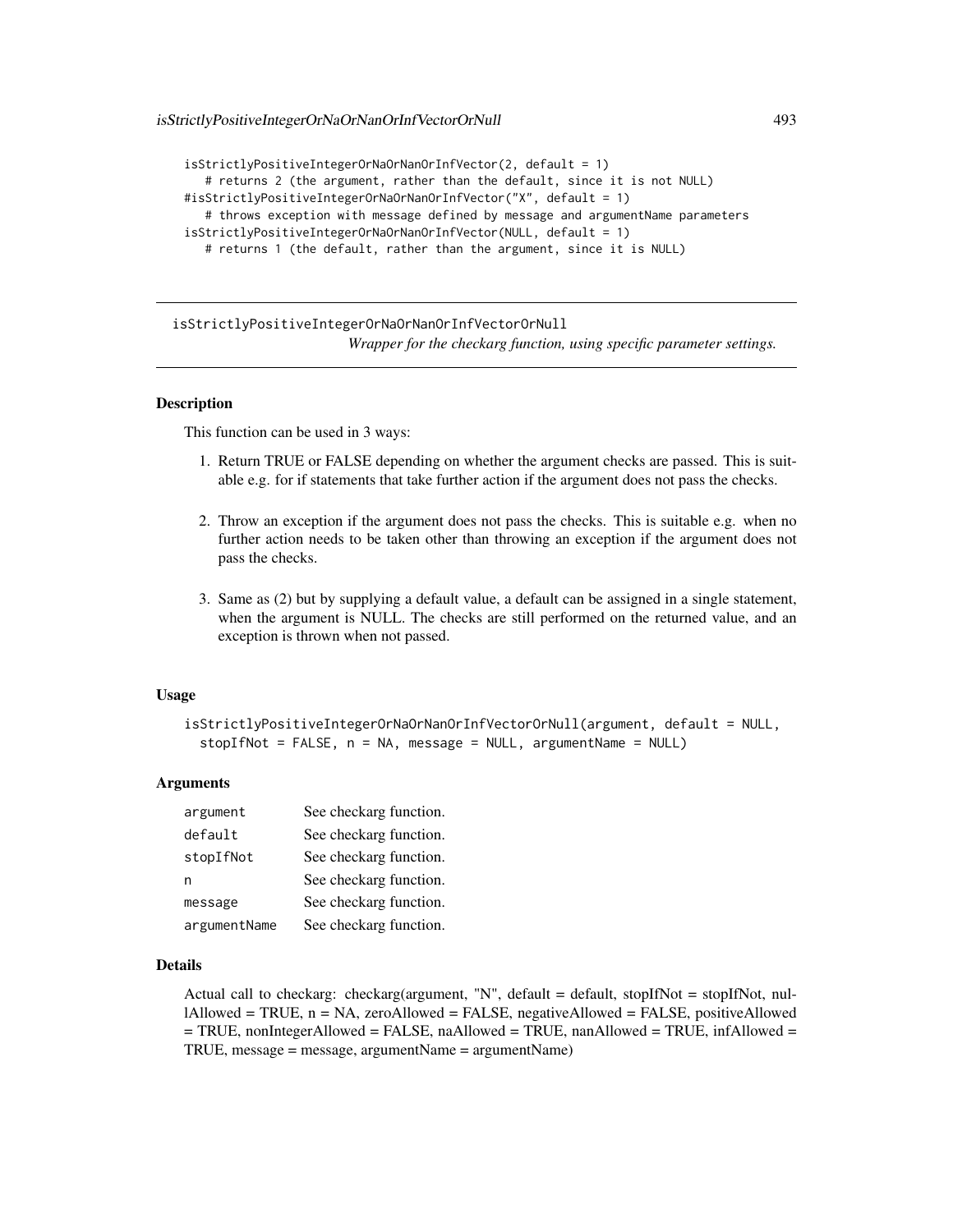# Value

See checkarg function.

### Examples

```
isStrictlyPositiveIntegerOrNaOrNanOrInfVectorOrNull(2)
  # returns TRUE (argument is valid)
isStrictlyPositiveIntegerOrNaOrNanOrInfVectorOrNull("X")
  # returns FALSE (argument is invalid)
#isStrictlyPositiveIntegerOrNaOrNanOrInfVectorOrNull("X", stopIfNot = TRUE)
  # throws exception with message defined by message and argumentName parameters
isStrictlyPositiveIntegerOrNaOrNanOrInfVectorOrNull(2, default = 1)
  # returns 2 (the argument, rather than the default, since it is not NULL)
#isStrictlyPositiveIntegerOrNaOrNanOrInfVectorOrNull("X", default = 1)
  # throws exception with message defined by message and argumentName parameters
isStrictlyPositiveIntegerOrNaOrNanOrInfVectorOrNull(NULL, default = 1)
  # returns 1 (the default, rather than the argument, since it is NULL)
```
#### isStrictlyPositiveIntegerOrNaOrNanScalar

*Wrapper for the checkarg function, using specific parameter settings.*

# **Description**

This function can be used in 3 ways:

- 1. Return TRUE or FALSE depending on whether the argument checks are passed. This is suitable e.g. for if statements that take further action if the argument does not pass the checks.
- 2. Throw an exception if the argument does not pass the checks. This is suitable e.g. when no further action needs to be taken other than throwing an exception if the argument does not pass the checks.
- 3. Same as (2) but by supplying a default value, a default can be assigned in a single statement, when the argument is NULL. The checks are still performed on the returned value, and an exception is thrown when not passed.

# Usage

```
isStrictlyPositiveIntegerOrNaOrNanScalar(argument, default = NULL,
 stopIfNot = FALSE, message = NULL, argumentName = NULL)
```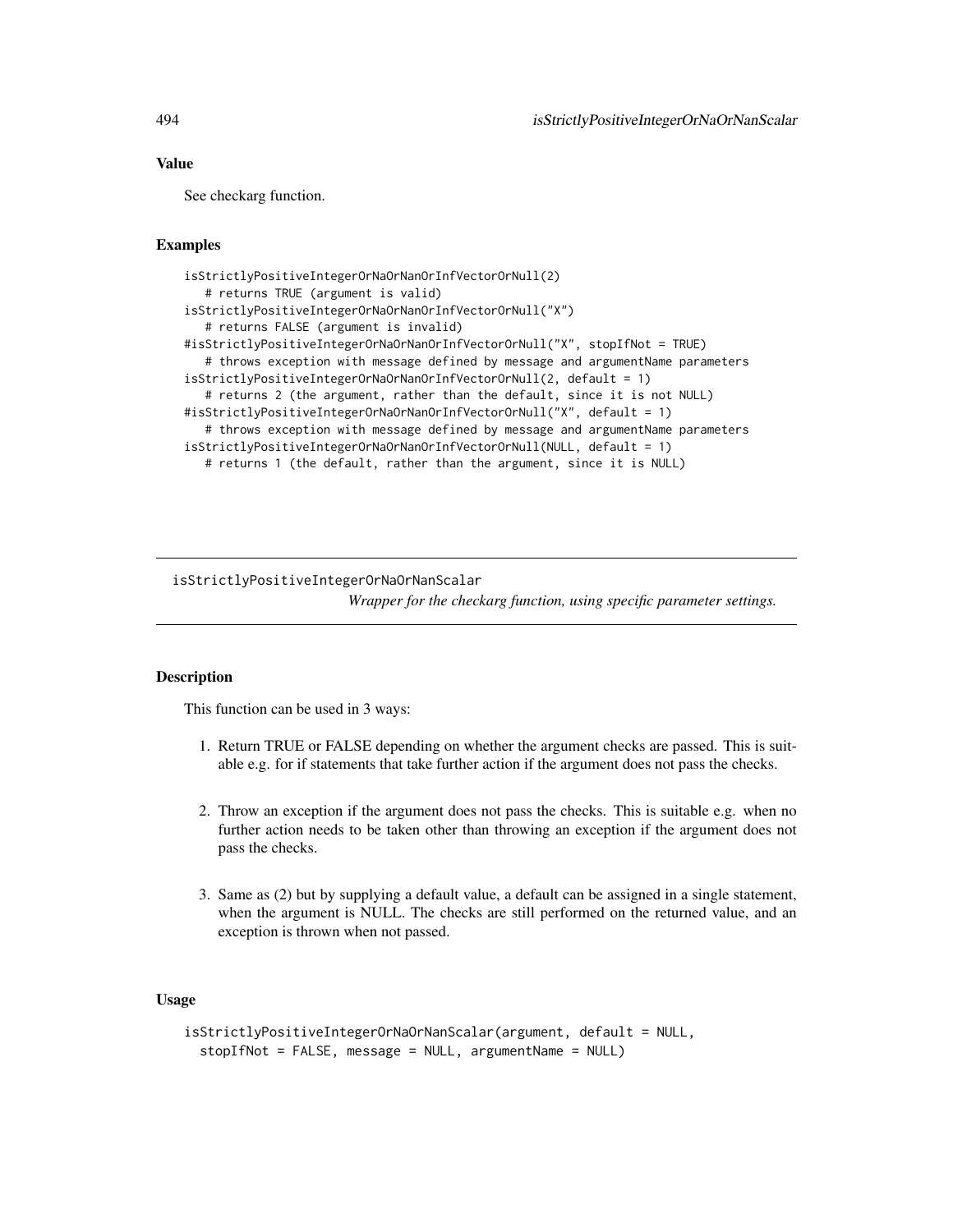### **Arguments**

| argument     | See checkarg function. |
|--------------|------------------------|
| default      | See checkarg function. |
| stopIfNot    | See checkarg function. |
| message      | See checkarg function. |
| argumentName | See checkarg function. |

# Details

Actual call to checkarg: checkarg(argument, "N", default = default, stopIfNot = stopIfNot, nul $l$ Allowed = FALSE,  $n = 1$ , zeroAllowed = FALSE, negativeAllowed = FALSE, positiveAllowed = TRUE, nonIntegerAllowed = FALSE, naAllowed = TRUE, nanAllowed = TRUE, infAllowed = FALSE, message = message, argumentName = argumentName)

## Value

See checkarg function.

# Examples

```
isStrictlyPositiveIntegerOrNaOrNanScalar(2)
  # returns TRUE (argument is valid)
isStrictlyPositiveIntegerOrNaOrNanScalar("X")
   # returns FALSE (argument is invalid)
#isStrictlyPositiveIntegerOrNaOrNanScalar("X", stopIfNot = TRUE)
   # throws exception with message defined by message and argumentName parameters
isStrictlyPositiveIntegerOrNaOrNanScalar(2, default = 1)
   # returns 2 (the argument, rather than the default, since it is not NULL)
#isStrictlyPositiveIntegerOrNaOrNanScalar("X", default = 1)
   # throws exception with message defined by message and argumentName parameters
isStrictlyPositiveIntegerOrNaOrNanScalar(NULL, default = 1)
   # returns 1 (the default, rather than the argument, since it is NULL)
```
isStrictlyPositiveIntegerOrNaOrNanScalarOrNull *Wrapper for the checkarg function, using specific parameter settings.*

#### **Description**

This function can be used in 3 ways:

1. Return TRUE or FALSE depending on whether the argument checks are passed. This is suitable e.g. for if statements that take further action if the argument does not pass the checks.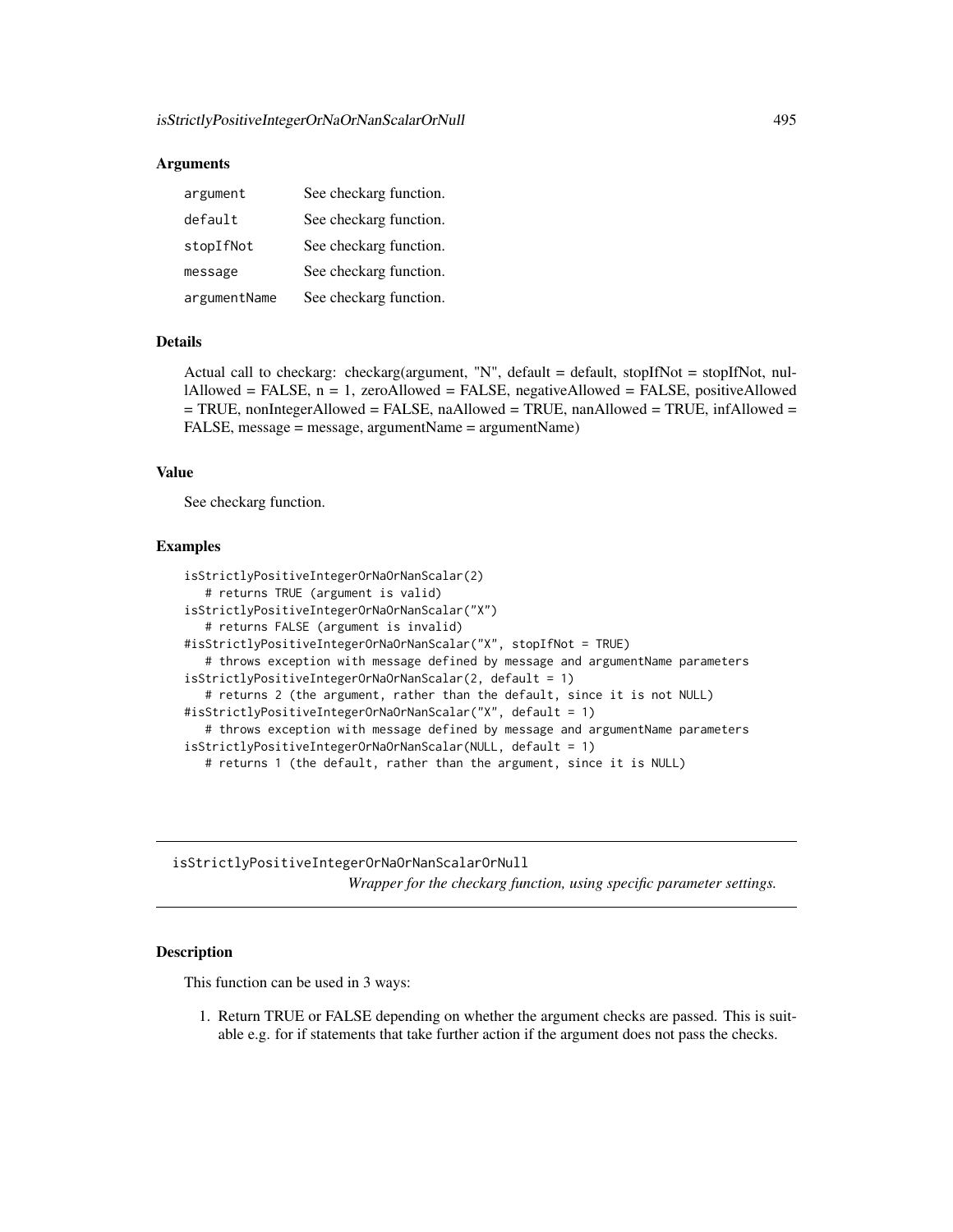- 2. Throw an exception if the argument does not pass the checks. This is suitable e.g. when no further action needs to be taken other than throwing an exception if the argument does not pass the checks.
- 3. Same as (2) but by supplying a default value, a default can be assigned in a single statement, when the argument is NULL. The checks are still performed on the returned value, and an exception is thrown when not passed.

# Usage

```
isStrictlyPositiveIntegerOrNaOrNanScalarOrNull(argument, default = NULL,
  stopIfNot = FALSE, message = NULL, argumentName = NULL)
```
### Arguments

| argument     | See checkarg function. |
|--------------|------------------------|
| default      | See checkarg function. |
| stopIfNot    | See checkarg function. |
| message      | See checkarg function. |
| argumentName | See checkarg function. |

# Details

Actual call to checkarg: checkarg(argument, "N", default = default, stopIfNot = stopIfNot, nullAllowed = TRUE,  $n = 1$ , zeroAllowed = FALSE, negativeAllowed = FALSE, positiveAllowed = TRUE, nonIntegerAllowed = FALSE, naAllowed = TRUE, nanAllowed = TRUE, infAllowed = FALSE, message = message, argumentName = argumentName)

# Value

See checkarg function.

```
isStrictlyPositiveIntegerOrNaOrNanScalarOrNull(2)
   # returns TRUE (argument is valid)
isStrictlyPositiveIntegerOrNaOrNanScalarOrNull("X")
   # returns FALSE (argument is invalid)
#isStrictlyPositiveIntegerOrNaOrNanScalarOrNull("X", stopIfNot = TRUE)
   # throws exception with message defined by message and argumentName parameters
isStrictlyPositiveIntegerOrNaOrNanScalarOrNull(2, default = 1)
   # returns 2 (the argument, rather than the default, since it is not NULL)
#isStrictlyPositiveIntegerOrNaOrNanScalarOrNull("X", default = 1)
   # throws exception with message defined by message and argumentName parameters
isStrictlyPositiveIntegerOrNaOrNanScalarOrNull(NULL, default = 1)
   # returns 1 (the default, rather than the argument, since it is NULL)
```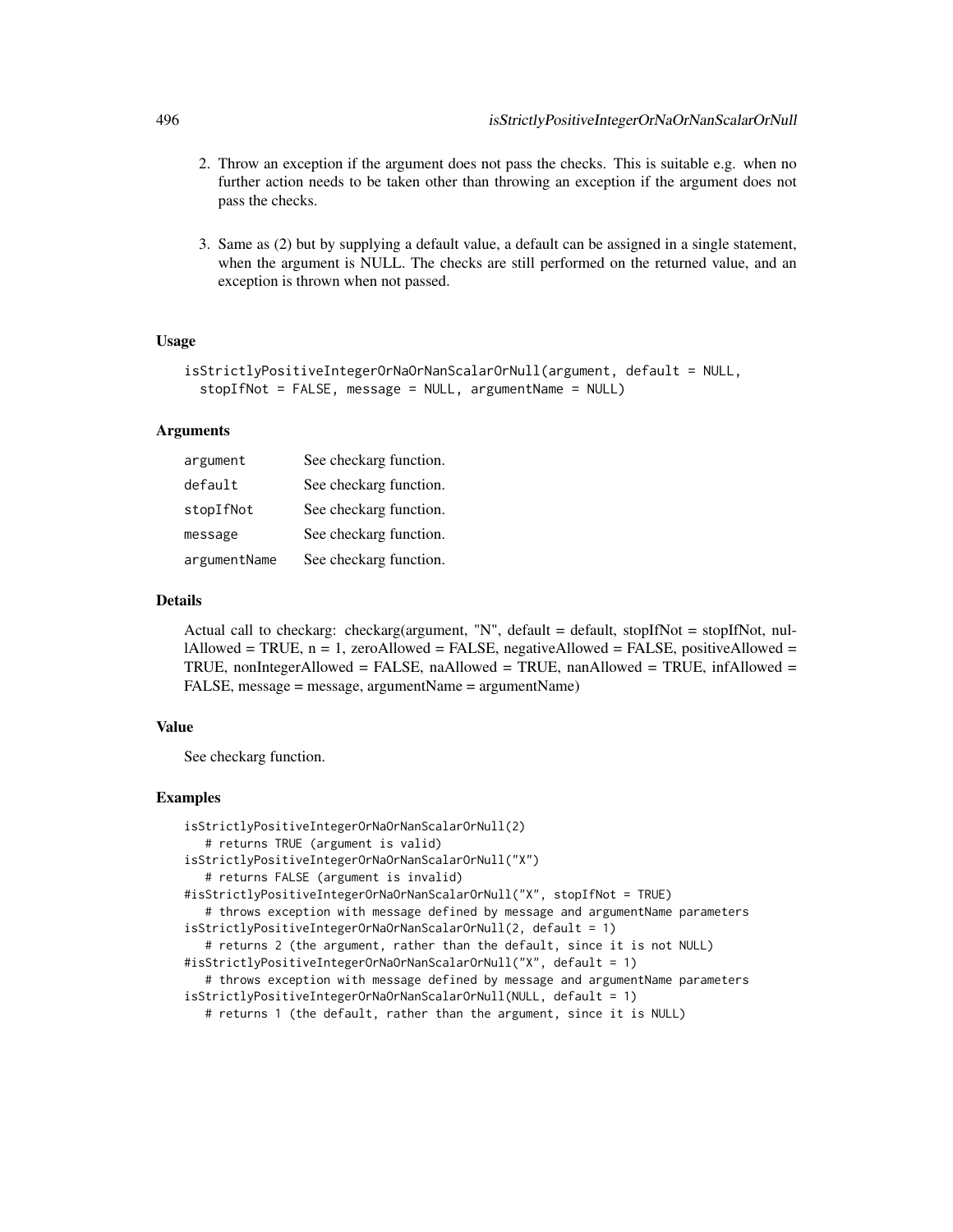isStrictlyPositiveIntegerOrNaOrNanVector

*Wrapper for the checkarg function, using specific parameter settings.*

# **Description**

This function can be used in 3 ways:

- 1. Return TRUE or FALSE depending on whether the argument checks are passed. This is suitable e.g. for if statements that take further action if the argument does not pass the checks.
- 2. Throw an exception if the argument does not pass the checks. This is suitable e.g. when no further action needs to be taken other than throwing an exception if the argument does not pass the checks.
- 3. Same as (2) but by supplying a default value, a default can be assigned in a single statement, when the argument is NULL. The checks are still performed on the returned value, and an exception is thrown when not passed.

# Usage

```
isStrictlyPositiveIntegerOrNaOrNanVector(argument, default = NULL,
 stopIfNot = FALSE, n = NA, message = NULL, argumentName = NULL)
```
### **Arguments**

| argument     | See checkarg function. |
|--------------|------------------------|
| default      | See checkarg function. |
| stopIfNot    | See checkarg function. |
| n            | See checkarg function. |
| message      | See checkarg function. |
| argumentName | See checkarg function. |

#### Details

Actual call to checkarg: checkarg(argument, "N", default = default, stopIfNot = stopIfNot, nul $l$ Allowed = FALSE,  $n$  = NA, zeroAllowed = FALSE, negativeAllowed = FALSE, positiveAllowed = TRUE, nonIntegerAllowed = FALSE, naAllowed = TRUE, nanAllowed = TRUE, infAllowed = FALSE, message = message, argumentName = argumentName)

# Value

See checkarg function.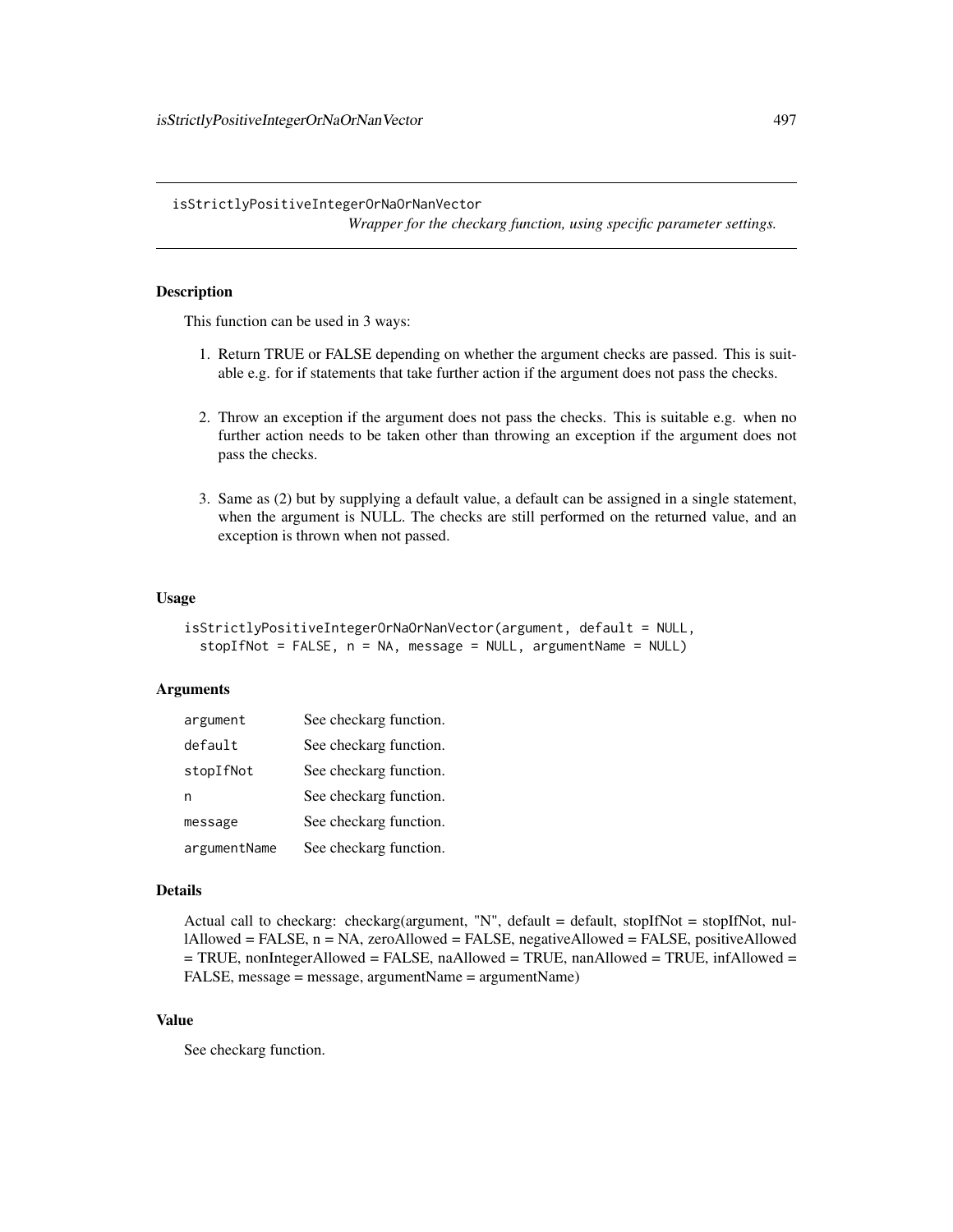# Examples

```
isStrictlyPositiveIntegerOrNaOrNanVector(2)
   # returns TRUE (argument is valid)
isStrictlyPositiveIntegerOrNaOrNanVector("X")
   # returns FALSE (argument is invalid)
#isStrictlyPositiveIntegerOrNaOrNanVector("X", stopIfNot = TRUE)
   # throws exception with message defined by message and argumentName parameters
isStrictlyPositiveIntegerOrNaOrNanVector(2, default = 1)
   # returns 2 (the argument, rather than the default, since it is not NULL)
#isStrictlyPositiveIntegerOrNaOrNanVector("X", default = 1)
   # throws exception with message defined by message and argumentName parameters
isStrictlyPositiveIntegerOrNaOrNanVector(NULL, default = 1)
   # returns 1 (the default, rather than the argument, since it is NULL)
```
isStrictlyPositiveIntegerOrNaOrNanVectorOrNull *Wrapper for the checkarg function, using specific parameter settings.*

# Description

This function can be used in 3 ways:

- 1. Return TRUE or FALSE depending on whether the argument checks are passed. This is suitable e.g. for if statements that take further action if the argument does not pass the checks.
- 2. Throw an exception if the argument does not pass the checks. This is suitable e.g. when no further action needs to be taken other than throwing an exception if the argument does not pass the checks.
- 3. Same as (2) but by supplying a default value, a default can be assigned in a single statement, when the argument is NULL. The checks are still performed on the returned value, and an exception is thrown when not passed.

### Usage

```
isStrictlyPositiveIntegerOrNaOrNanVectorOrNull(argument, default = NULL,
 stopIfNot = FALSE, n = NA, message = NULL, argumentName = NULL)
```
### **Arguments**

| argument     | See checkarg function. |
|--------------|------------------------|
| default      | See checkarg function. |
| stopIfNot    | See checkarg function. |
| n            | See checkarg function. |
| message      | See checkarg function. |
| argumentName | See checkarg function. |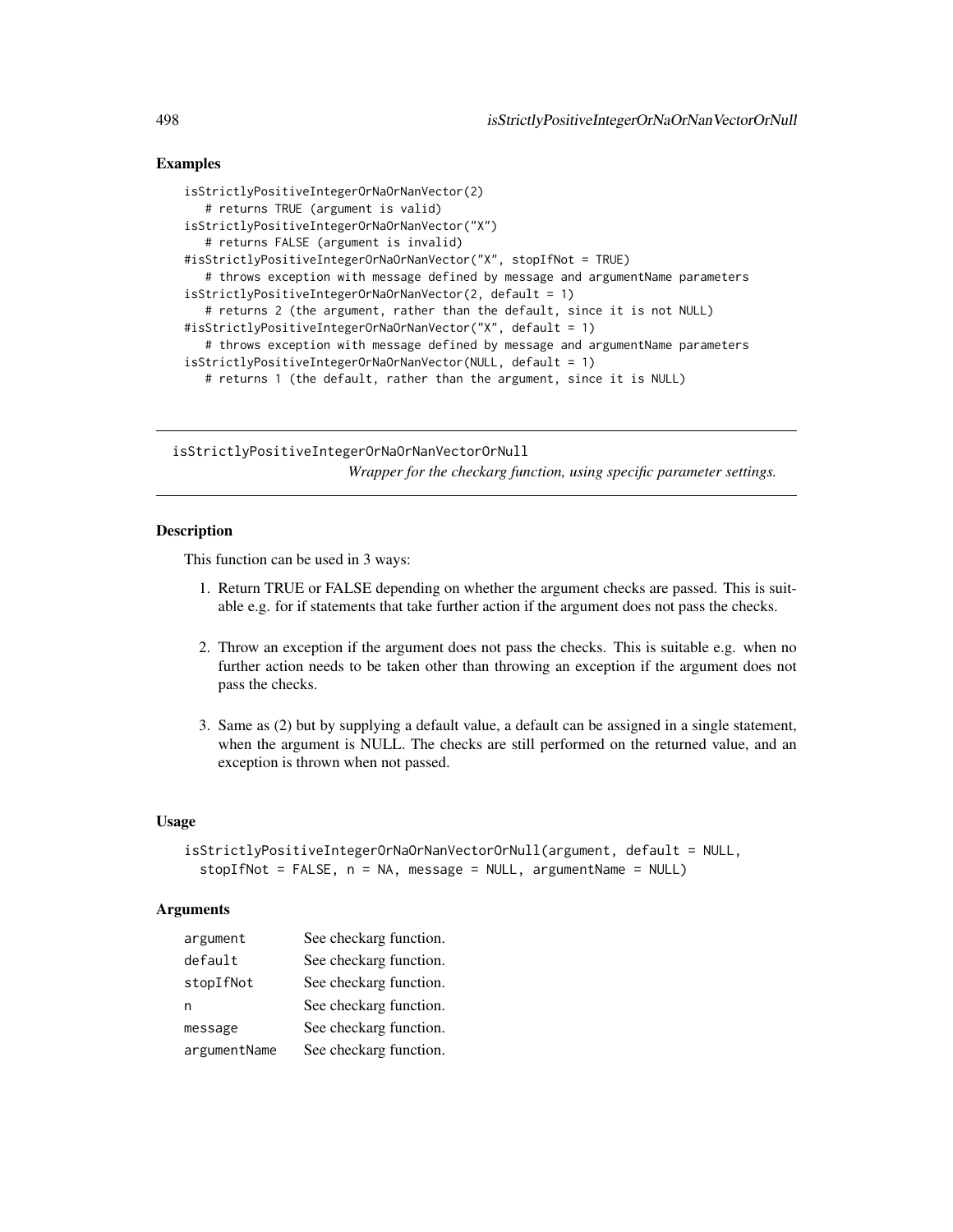### Details

Actual call to checkarg: checkarg(argument, "N", default = default, stopIfNot = stopIfNot, nullAllowed = TRUE, n = NA, zeroAllowed = FALSE, negativeAllowed = FALSE, positiveAllowed = TRUE, nonIntegerAllowed = FALSE, naAllowed = TRUE, nanAllowed = TRUE, infAllowed = FALSE, message = message, argumentName = argumentName)

#### Value

See checkarg function.

#### Examples

```
isStrictlyPositiveIntegerOrNaOrNanVectorOrNull(2)
   # returns TRUE (argument is valid)
isStrictlyPositiveIntegerOrNaOrNanVectorOrNull("X")
   # returns FALSE (argument is invalid)
#isStrictlyPositiveIntegerOrNaOrNanVectorOrNull("X", stopIfNot = TRUE)
   # throws exception with message defined by message and argumentName parameters
isStrictlyPositiveIntegerOrNaOrNanVectorOrNull(2, default = 1)
   # returns 2 (the argument, rather than the default, since it is not NULL)
#isStrictlyPositiveIntegerOrNaOrNanVectorOrNull("X", default = 1)
   # throws exception with message defined by message and argumentName parameters
isStrictlyPositiveIntegerOrNaOrNanVectorOrNull(NULL, default = 1)
  # returns 1 (the default, rather than the argument, since it is NULL)
```
isStrictlyPositiveIntegerOrNaScalar *Wrapper for the checkarg function, using specific parameter settings.*

### Description

This function can be used in 3 ways:

- 1. Return TRUE or FALSE depending on whether the argument checks are passed. This is suitable e.g. for if statements that take further action if the argument does not pass the checks.
- 2. Throw an exception if the argument does not pass the checks. This is suitable e.g. when no further action needs to be taken other than throwing an exception if the argument does not pass the checks.
- 3. Same as (2) but by supplying a default value, a default can be assigned in a single statement, when the argument is NULL. The checks are still performed on the returned value, and an exception is thrown when not passed.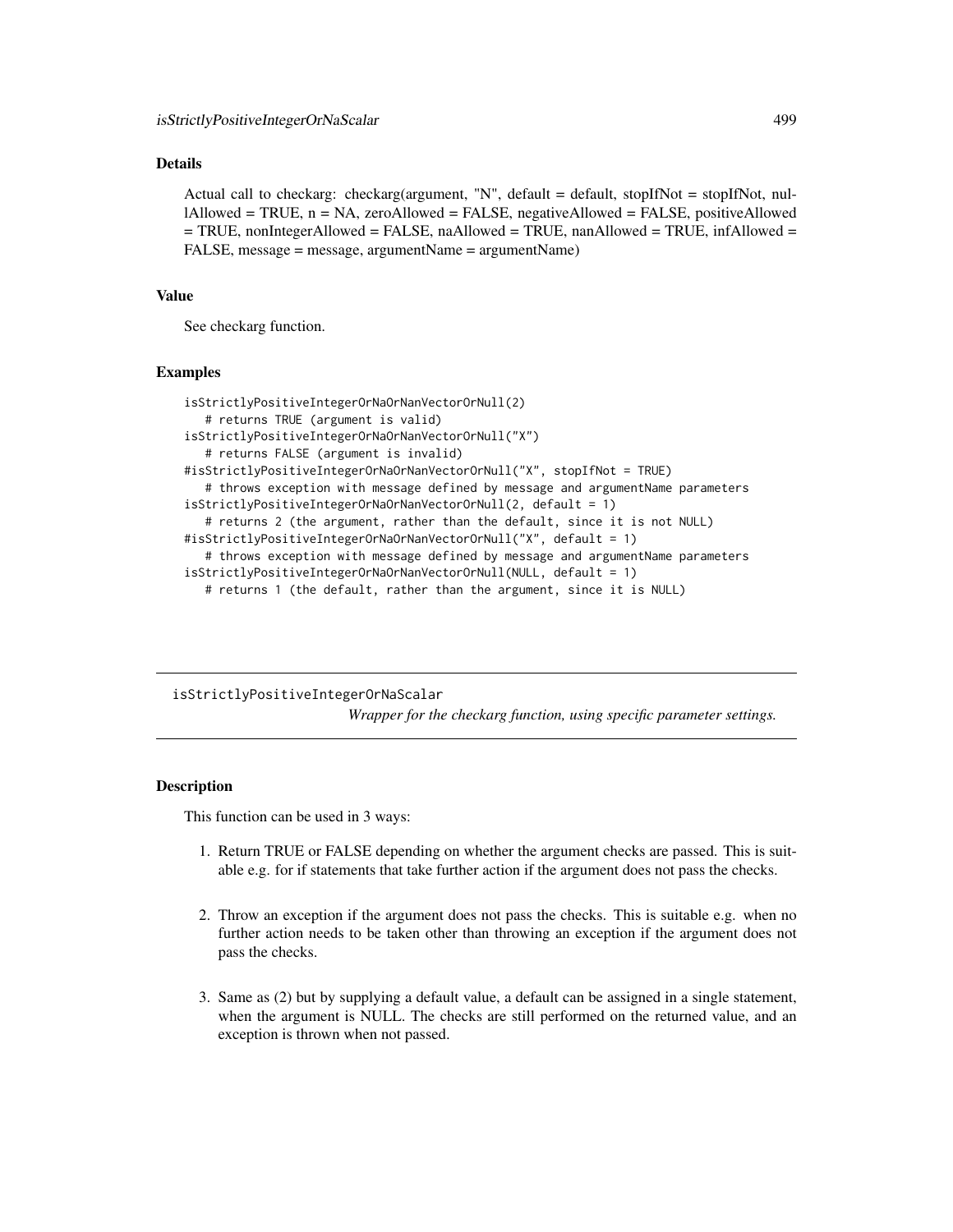```
isStrictlyPositiveIntegerOrNaScalar(argument, default = NULL,
  stopIfNot = FALSE, message = NULL, argumentName = NULL)
```
#### Arguments

| argument     | See checkarg function. |
|--------------|------------------------|
| default      | See checkarg function. |
| stopIfNot    | See checkarg function. |
| message      | See checkarg function. |
| argumentName | See checkarg function. |

# Details

Actual call to checkarg: checkarg(argument, "N", default = default, stopIfNot = stopIfNot, nullAllowed = FALSE,  $n = 1$ , zeroAllowed = FALSE, negativeAllowed = FALSE, positiveAllowed = TRUE, nonIntegerAllowed = FALSE, naAllowed = TRUE, nanAllowed = FALSE, infAllowed = FALSE, message = message, argumentName = argumentName)

### Value

See checkarg function.

# Examples

```
isStrictlyPositiveIntegerOrNaScalar(2)
   # returns TRUE (argument is valid)
isStrictlyPositiveIntegerOrNaScalar("X")
   # returns FALSE (argument is invalid)
#isStrictlyPositiveIntegerOrNaScalar("X", stopIfNot = TRUE)
   # throws exception with message defined by message and argumentName parameters
isStrictlyPositiveIntegerOrNaScalar(2, default = 1)
   # returns 2 (the argument, rather than the default, since it is not NULL)
#isStrictlyPositiveIntegerOrNaScalar("X", default = 1)
  # throws exception with message defined by message and argumentName parameters
isStrictlyPositiveIntegerOrNaScalar(NULL, default = 1)
  # returns 1 (the default, rather than the argument, since it is NULL)
```
isStrictlyPositiveIntegerOrNaScalarOrNull *Wrapper for the checkarg function, using specific parameter settings.*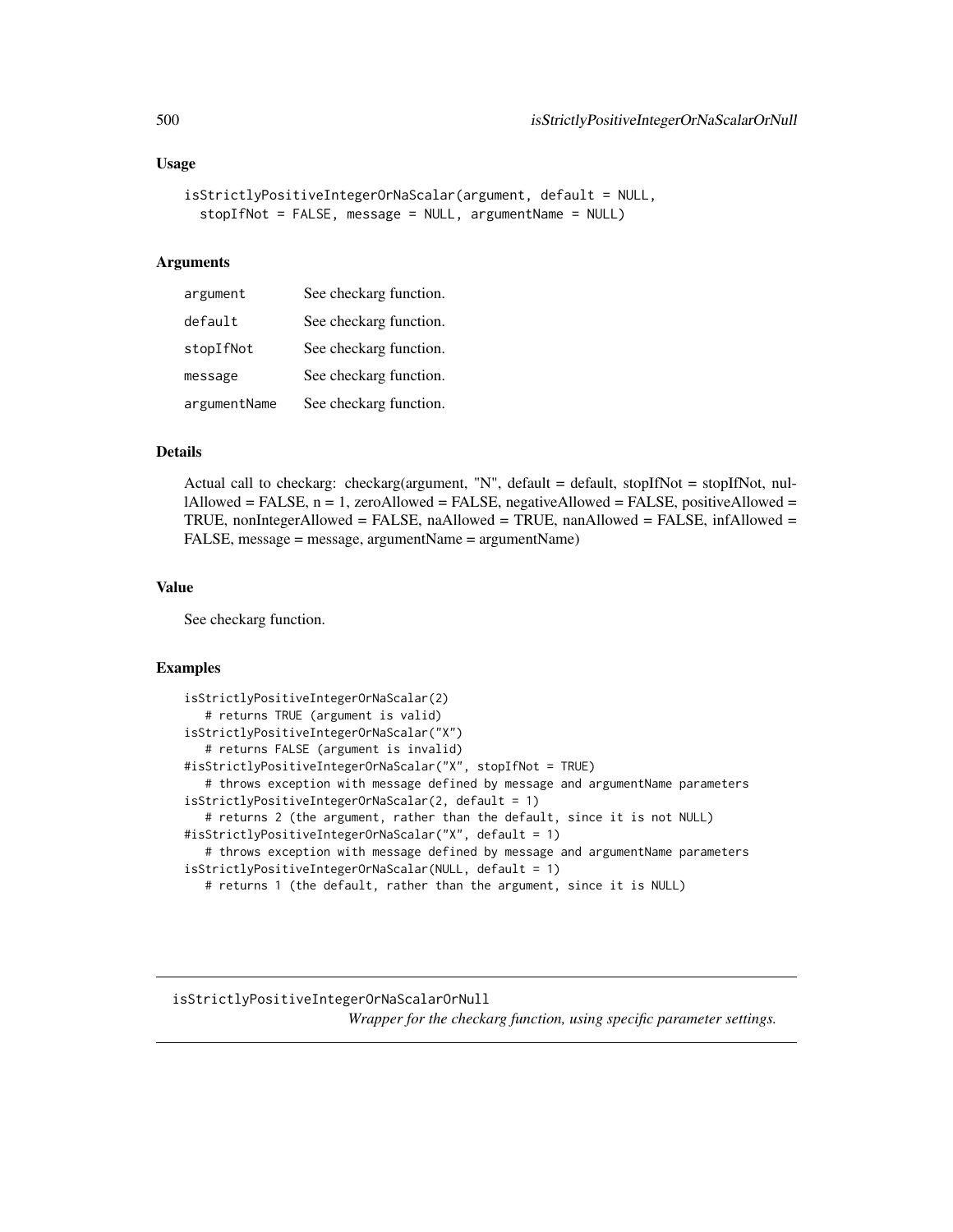### **Description**

This function can be used in 3 ways:

- 1. Return TRUE or FALSE depending on whether the argument checks are passed. This is suitable e.g. for if statements that take further action if the argument does not pass the checks.
- 2. Throw an exception if the argument does not pass the checks. This is suitable e.g. when no further action needs to be taken other than throwing an exception if the argument does not pass the checks.
- 3. Same as (2) but by supplying a default value, a default can be assigned in a single statement, when the argument is NULL. The checks are still performed on the returned value, and an exception is thrown when not passed.

#### Usage

```
isStrictlyPositiveIntegerOrNaScalarOrNull(argument, default = NULL,
  stopIfNot = FALSE, message = NULL, argumentName = NULL)
```
### Arguments

| argument     | See checkarg function. |
|--------------|------------------------|
| default      | See checkarg function. |
| stopIfNot    | See checkarg function. |
| message      | See checkarg function. |
| argumentName | See checkarg function. |

#### Details

Actual call to checkarg: checkarg(argument, "N", default = default, stopIfNot = stopIfNot, nullAllowed = TRUE,  $n = 1$ , zeroAllowed = FALSE, negativeAllowed = FALSE, positiveAllowed = TRUE, nonIntegerAllowed = FALSE, naAllowed = TRUE, nanAllowed = FALSE, infAllowed = FALSE, message = message, argumentName = argumentName)

### Value

See checkarg function.

```
isStrictlyPositiveIntegerOrNaScalarOrNull(2)
   # returns TRUE (argument is valid)
isStrictlyPositiveIntegerOrNaScalarOrNull("X")
   # returns FALSE (argument is invalid)
#isStrictlyPositiveIntegerOrNaScalarOrNull("X", stopIfNot = TRUE)
   # throws exception with message defined by message and argumentName parameters
isStrictlyPositiveIntegerOrNaScalarOrNull(2, default = 1)
```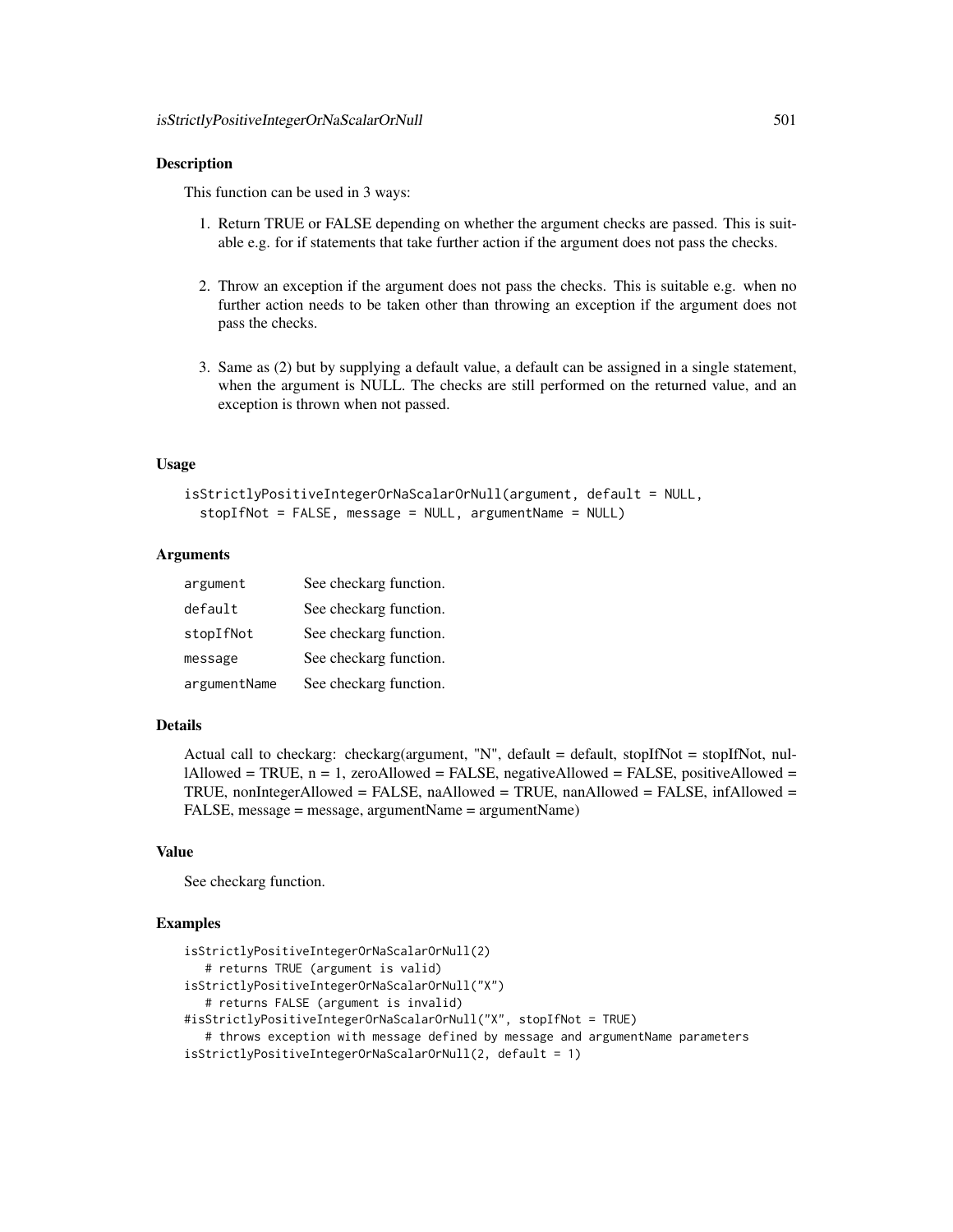```
# returns 2 (the argument, rather than the default, since it is not NULL)
#isStrictlyPositiveIntegerOrNaScalarOrNull("X", default = 1)
   # throws exception with message defined by message and argumentName parameters
isStrictlyPositiveIntegerOrNaScalarOrNull(NULL, default = 1)
  # returns 1 (the default, rather than the argument, since it is NULL)
```
isStrictlyPositiveIntegerOrNaVector

*Wrapper for the checkarg function, using specific parameter settings.*

#### Description

This function can be used in 3 ways:

- 1. Return TRUE or FALSE depending on whether the argument checks are passed. This is suitable e.g. for if statements that take further action if the argument does not pass the checks.
- 2. Throw an exception if the argument does not pass the checks. This is suitable e.g. when no further action needs to be taken other than throwing an exception if the argument does not pass the checks.
- 3. Same as (2) but by supplying a default value, a default can be assigned in a single statement, when the argument is NULL. The checks are still performed on the returned value, and an exception is thrown when not passed.

### Usage

isStrictlyPositiveIntegerOrNaVector(argument, default = NULL, stopIfNot = FALSE, n = NA, message = NULL, argumentName = NULL)

#### Arguments

| argument     | See checkarg function. |
|--------------|------------------------|
| default      | See checkarg function. |
| stopIfNot    | See checkarg function. |
| n            | See checkarg function. |
| message      | See checkarg function. |
| argumentName | See checkarg function. |

#### Details

Actual call to checkarg: checkarg(argument, "N", default = default, stopIfNot = stopIfNot, nullAllowed = FALSE,  $n = NA$ , zeroAllowed = FALSE, negativeAllowed = FALSE, positiveAllowed = TRUE, nonIntegerAllowed = FALSE, naAllowed = TRUE, nanAllowed = FALSE, infAllowed = FALSE, message = message, argumentName = argumentName)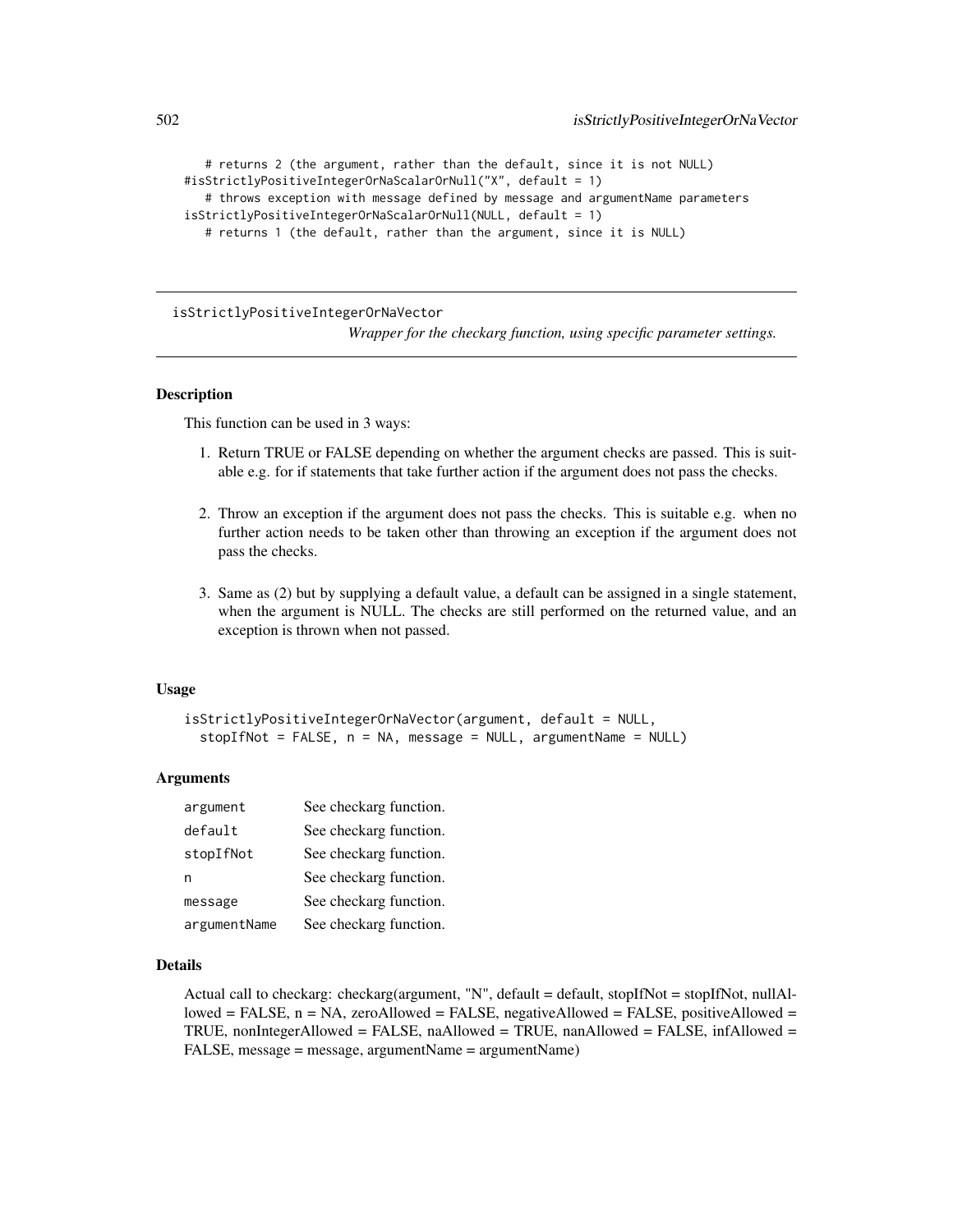# Value

See checkarg function.

### Examples

```
isStrictlyPositiveIntegerOrNaVector(2)
   # returns TRUE (argument is valid)
isStrictlyPositiveIntegerOrNaVector("X")
   # returns FALSE (argument is invalid)
#isStrictlyPositiveIntegerOrNaVector("X", stopIfNot = TRUE)
   # throws exception with message defined by message and argumentName parameters
isStrictlyPositiveIntegerOrNaVector(2, default = 1)
   # returns 2 (the argument, rather than the default, since it is not NULL)
#isStrictlyPositiveIntegerOrNaVector("X", default = 1)
   # throws exception with message defined by message and argumentName parameters
isStrictlyPositiveIntegerOrNaVector(NULL, default = 1)
  # returns 1 (the default, rather than the argument, since it is NULL)
```
isStrictlyPositiveIntegerOrNaVectorOrNull *Wrapper for the checkarg function, using specific parameter settings.*

# Description

This function can be used in 3 ways:

- 1. Return TRUE or FALSE depending on whether the argument checks are passed. This is suitable e.g. for if statements that take further action if the argument does not pass the checks.
- 2. Throw an exception if the argument does not pass the checks. This is suitable e.g. when no further action needs to be taken other than throwing an exception if the argument does not pass the checks.
- 3. Same as (2) but by supplying a default value, a default can be assigned in a single statement, when the argument is NULL. The checks are still performed on the returned value, and an exception is thrown when not passed.

# Usage

```
isStrictlyPositiveIntegerOrNaVectorOrNull(argument, default = NULL,
 stopIfNot = FALSE, n = NA, message = NULL, argumentName = NULL)
```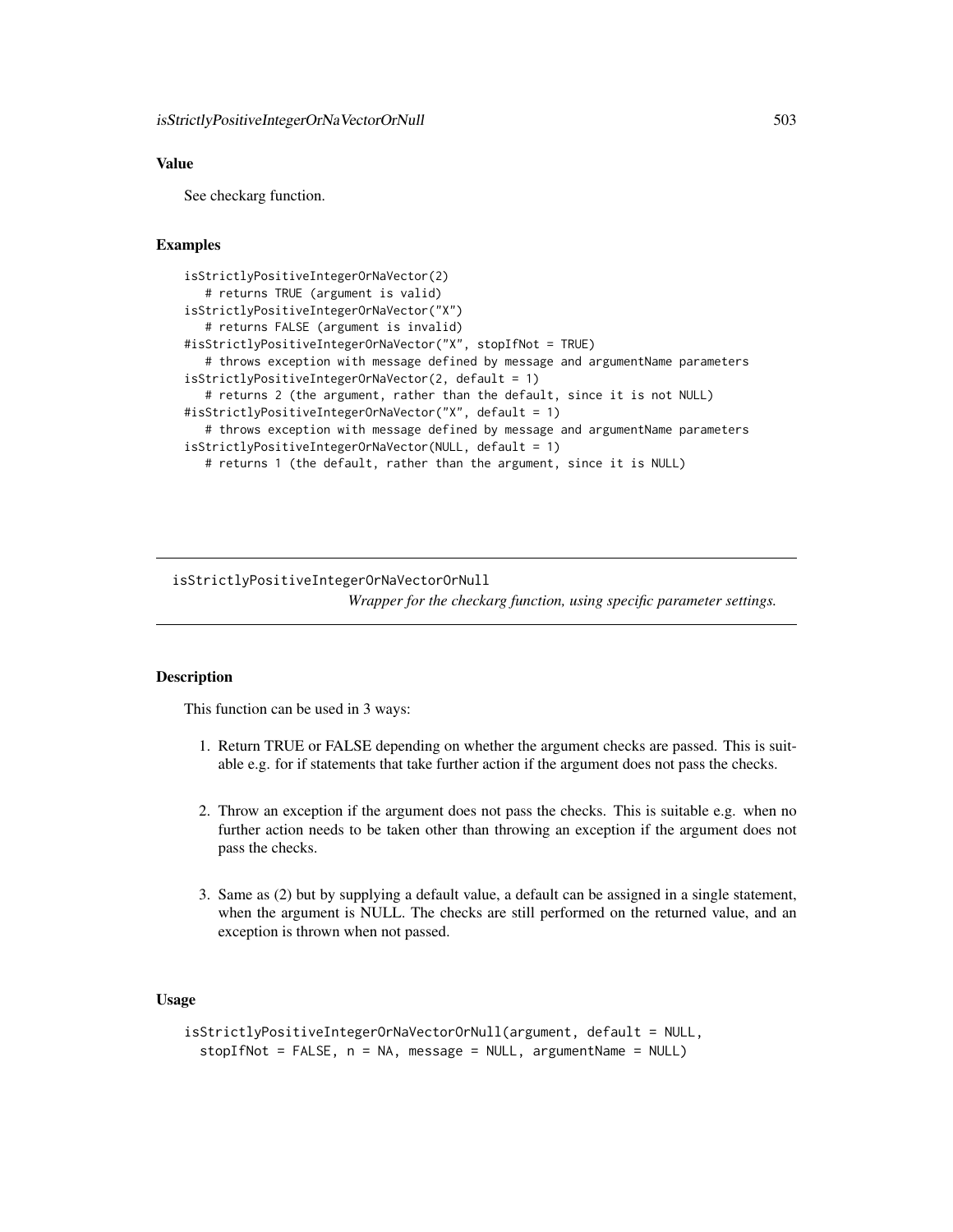### Arguments

| argument     | See checkarg function. |
|--------------|------------------------|
| default      | See checkarg function. |
| stopIfNot    | See checkarg function. |
| n            | See checkarg function. |
| message      | See checkarg function. |
| argumentName | See checkarg function. |

### Details

Actual call to checkarg: checkarg(argument, "N", default = default, stopIfNot = stopIfNot, nullAllowed = TRUE,  $n = NA$ , zeroAllowed = FALSE, negativeAllowed = FALSE, positiveAllowed = TRUE, nonIntegerAllowed = FALSE, naAllowed = TRUE, nanAllowed = FALSE, infAllowed = FALSE, message = message, argumentName = argumentName)

### Value

See checkarg function.

#### Examples

```
isStrictlyPositiveIntegerOrNaVectorOrNull(2)
   # returns TRUE (argument is valid)
isStrictlyPositiveIntegerOrNaVectorOrNull("X")
   # returns FALSE (argument is invalid)
#isStrictlyPositiveIntegerOrNaVectorOrNull("X", stopIfNot = TRUE)
   # throws exception with message defined by message and argumentName parameters
isStrictlyPositiveIntegerOrNaVectorOrNull(2, default = 1)
   # returns 2 (the argument, rather than the default, since it is not NULL)
#isStrictlyPositiveIntegerOrNaVectorOrNull("X", default = 1)
   # throws exception with message defined by message and argumentName parameters
isStrictlyPositiveIntegerOrNaVectorOrNull(NULL, default = 1)
  # returns 1 (the default, rather than the argument, since it is NULL)
```
isStrictlyPositiveIntegerScalar

*Wrapper for the checkarg function, using specific parameter settings.*

# Description

This function can be used in 3 ways:

1. Return TRUE or FALSE depending on whether the argument checks are passed. This is suitable e.g. for if statements that take further action if the argument does not pass the checks.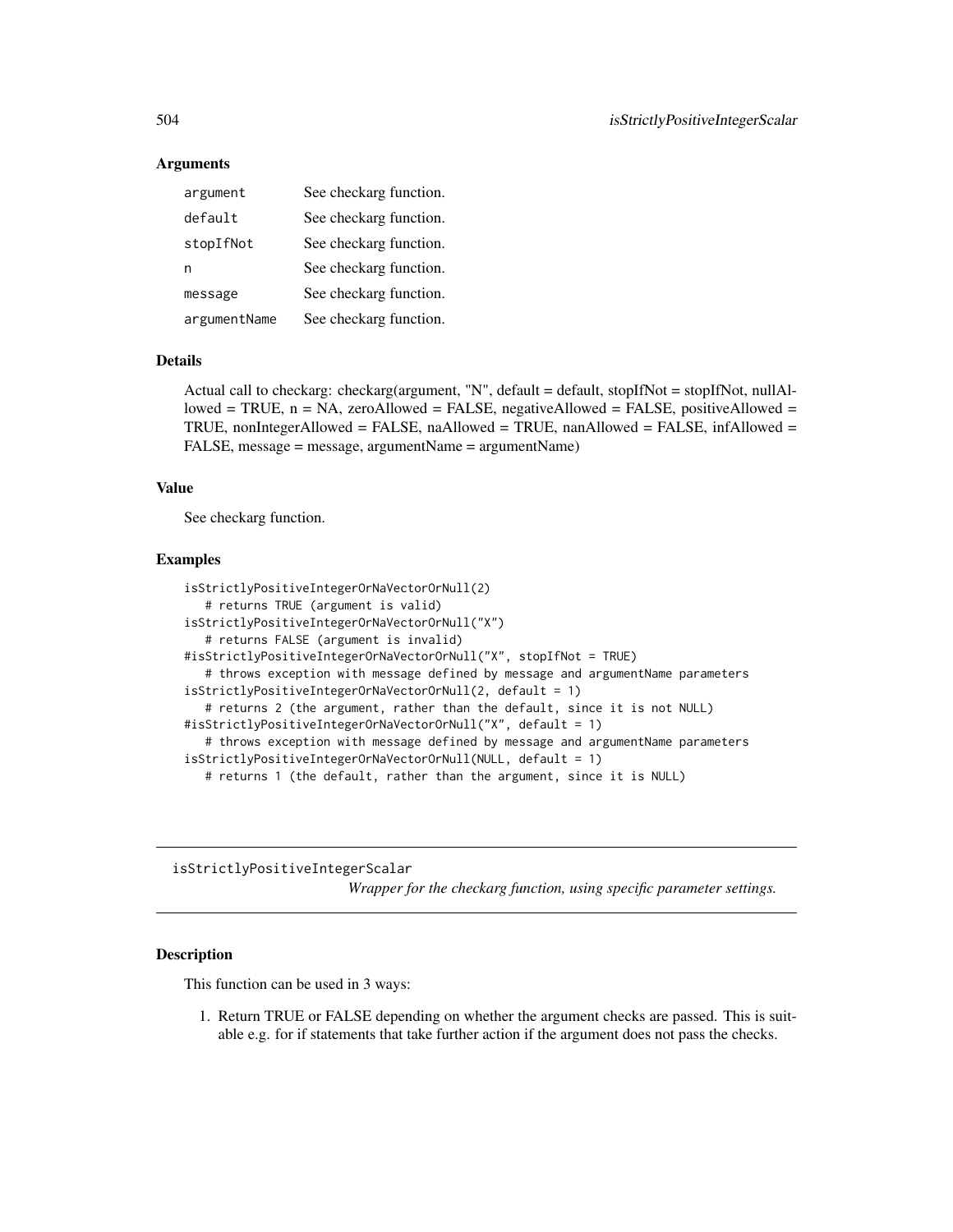- 2. Throw an exception if the argument does not pass the checks. This is suitable e.g. when no further action needs to be taken other than throwing an exception if the argument does not pass the checks.
- 3. Same as (2) but by supplying a default value, a default can be assigned in a single statement, when the argument is NULL. The checks are still performed on the returned value, and an exception is thrown when not passed.

```
isStrictlyPositiveIntegerScalar(argument, default = NULL, stopIfNot = FALSE,
 message = NULL, argumentName = NULL)
```
#### Arguments

| argument     | See checkarg function. |
|--------------|------------------------|
| default      | See checkarg function. |
| stopIfNot    | See checkarg function. |
| message      | See checkarg function. |
| argumentName | See checkarg function. |

# Details

Actual call to checkarg: checkarg(argument, "N", default = default, stopIfNot = stopIfNot, nul- $\text{I}$ Allowed = FALSE, n = 1, zeroAllowed = FALSE, negativeAllowed = FALSE, positiveAllowed = TRUE, nonIntegerAllowed = FALSE, naAllowed = FALSE, nanAllowed = FALSE, infAllowed = FALSE, message = message, argumentName = argumentName)

# Value

See checkarg function.

```
isStrictlyPositiveIntegerScalar(2)
   # returns TRUE (argument is valid)
isStrictlyPositiveIntegerScalar("X")
   # returns FALSE (argument is invalid)
#isStrictlyPositiveIntegerScalar("X", stopIfNot = TRUE)
   # throws exception with message defined by message and argumentName parameters
isStrictlyPositiveIntegerScalar(2, default = 1)
   # returns 2 (the argument, rather than the default, since it is not NULL)
#isStrictlyPositiveIntegerScalar("X", default = 1)
   # throws exception with message defined by message and argumentName parameters
isStrictlyPositiveIntegerScalar(NULL, default = 1)
   # returns 1 (the default, rather than the argument, since it is NULL)
```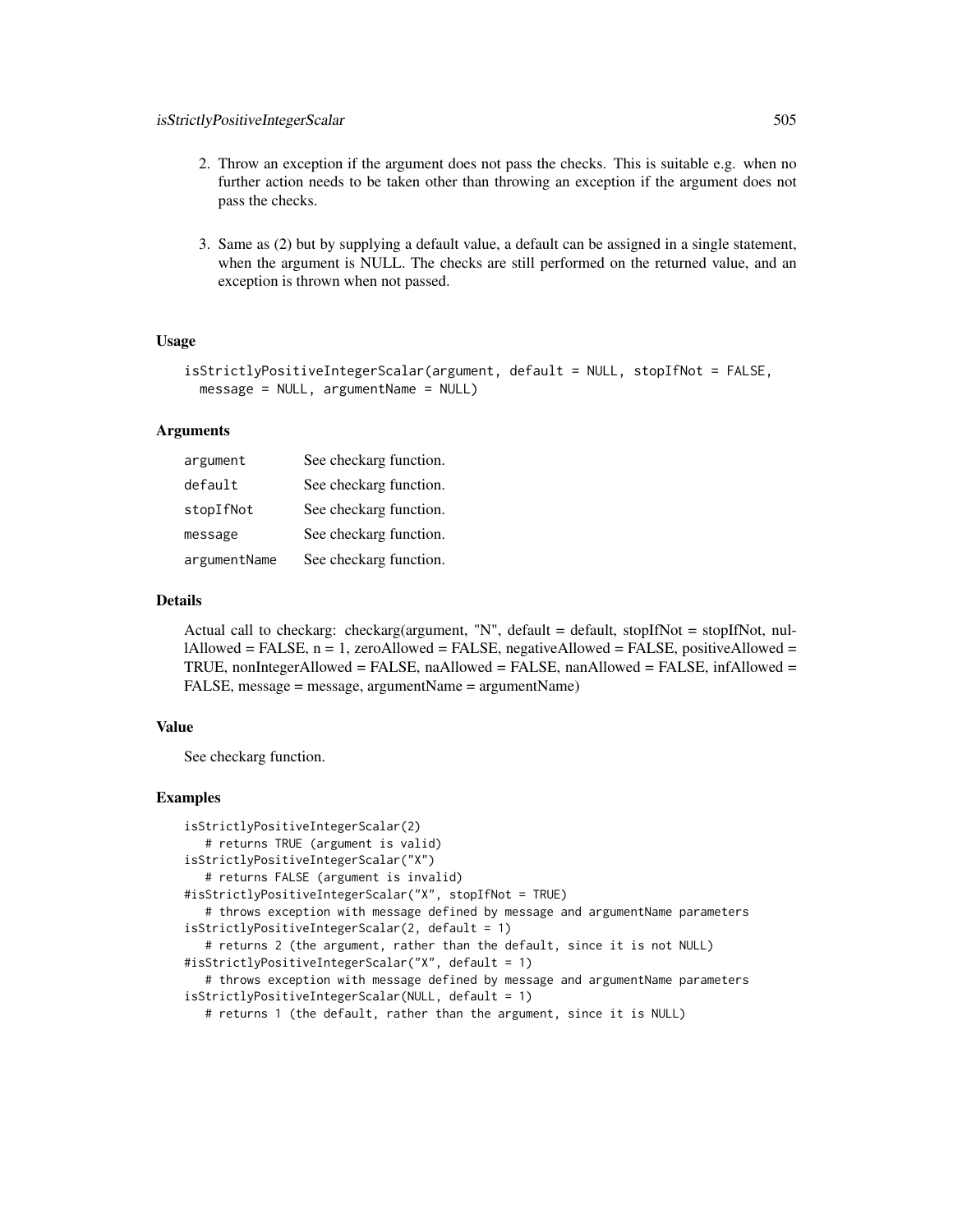#### isStrictlyPositiveIntegerScalarOrNull

*Wrapper for the checkarg function, using specific parameter settings.*

## Description

This function can be used in 3 ways:

- 1. Return TRUE or FALSE depending on whether the argument checks are passed. This is suitable e.g. for if statements that take further action if the argument does not pass the checks.
- 2. Throw an exception if the argument does not pass the checks. This is suitable e.g. when no further action needs to be taken other than throwing an exception if the argument does not pass the checks.
- 3. Same as (2) but by supplying a default value, a default can be assigned in a single statement, when the argument is NULL. The checks are still performed on the returned value, and an exception is thrown when not passed.

#### Usage

```
isStrictlyPositiveIntegerScalarOrNull(argument, default = NULL,
 stopIfNot = FALSE, message = NULL, argumentName = NULL)
```
## **Arguments**

| argument     | See checkarg function. |
|--------------|------------------------|
| default      | See checkarg function. |
| stopIfNot    | See checkarg function. |
| message      | See checkarg function. |
| argumentName | See checkarg function. |

#### Details

Actual call to checkarg: checkarg(argument, "N", default = default, stopIfNot = stopIfNot, nullAllowed = TRUE,  $n = 1$ , zeroAllowed = FALSE, negativeAllowed = FALSE, positiveAllowed = TRUE, nonIntegerAllowed = FALSE, naAllowed = FALSE, nanAllowed = FALSE, infAllowed = FALSE, message = message, argumentName = argumentName)

# Value

See checkarg function.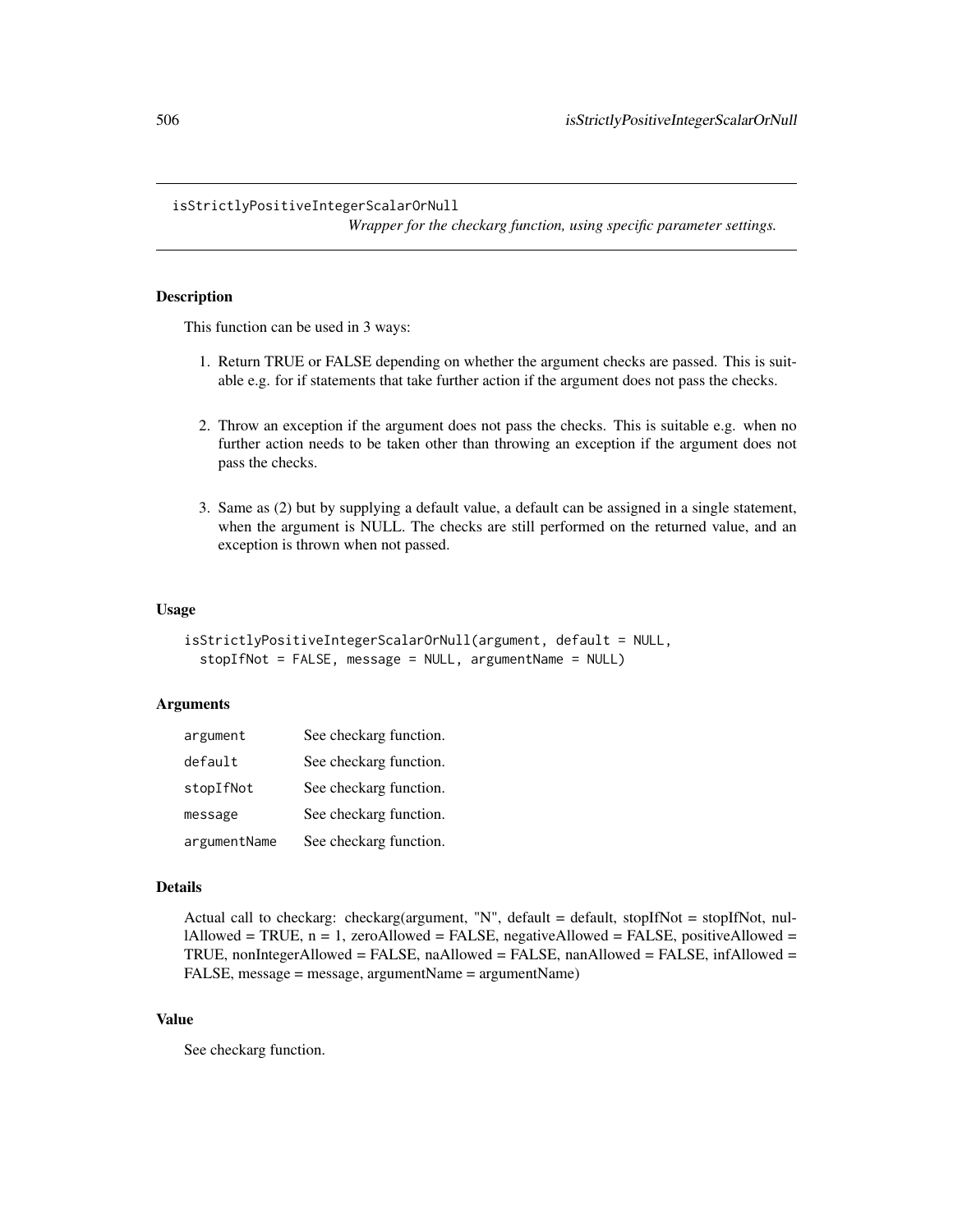# isStrictlyPositiveIntegerVector 507

## Examples

```
isStrictlyPositiveIntegerScalarOrNull(2)
   # returns TRUE (argument is valid)
isStrictlyPositiveIntegerScalarOrNull("X")
   # returns FALSE (argument is invalid)
#isStrictlyPositiveIntegerScalarOrNull("X", stopIfNot = TRUE)
   # throws exception with message defined by message and argumentName parameters
isStrictlyPositiveIntegerScalarOrNull(2, default = 1)
   # returns 2 (the argument, rather than the default, since it is not NULL)
#isStrictlyPositiveIntegerScalarOrNull("X", default = 1)
   # throws exception with message defined by message and argumentName parameters
isStrictlyPositiveIntegerScalarOrNull(NULL, default = 1)
  # returns 1 (the default, rather than the argument, since it is NULL)
```
isStrictlyPositiveIntegerVector

*Wrapper for the checkarg function, using specific parameter settings.*

# Description

This function can be used in 3 ways:

- 1. Return TRUE or FALSE depending on whether the argument checks are passed. This is suitable e.g. for if statements that take further action if the argument does not pass the checks.
- 2. Throw an exception if the argument does not pass the checks. This is suitable e.g. when no further action needs to be taken other than throwing an exception if the argument does not pass the checks.
- 3. Same as (2) but by supplying a default value, a default can be assigned in a single statement, when the argument is NULL. The checks are still performed on the returned value, and an exception is thrown when not passed.

## Usage

```
isStrictlyPositiveIntegerVector(argument, default = NULL, stopIfNot = FALSE,
 n = NA, message = NULL, argumentName = NULL)
```
## Arguments

| argument     | See checkarg function. |
|--------------|------------------------|
| default      | See checkarg function. |
| stopIfNot    | See checkarg function. |
| n            | See checkarg function. |
| message      | See checkarg function. |
| argumentName | See checkarg function. |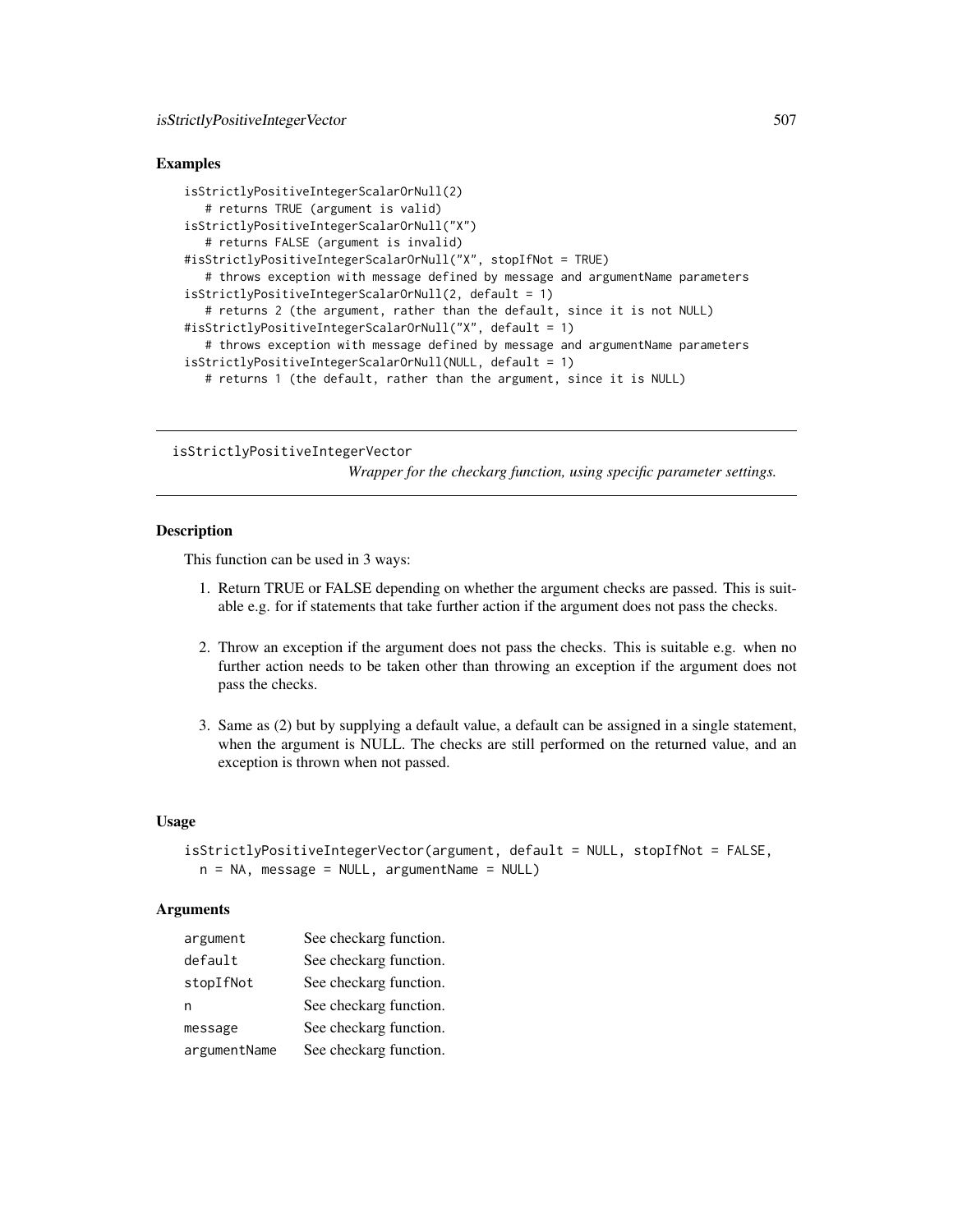# Details

Actual call to checkarg: checkarg(argument, "N", default = default, stopIfNot = stopIfNot, nullAllowed = FALSE, n = NA, zeroAllowed = FALSE, negativeAllowed = FALSE, positiveAllowed = TRUE, nonIntegerAllowed = FALSE, naAllowed = FALSE, nanAllowed = FALSE, infAllowed = FALSE, message = message, argumentName = argumentName)

## Value

See checkarg function.

## Examples

```
isStrictlyPositiveIntegerVector(2)
   # returns TRUE (argument is valid)
isStrictlyPositiveIntegerVector("X")
   # returns FALSE (argument is invalid)
#isStrictlyPositiveIntegerVector("X", stopIfNot = TRUE)
   # throws exception with message defined by message and argumentName parameters
isStrictlyPositiveIntegerVector(2, default = 1)
   # returns 2 (the argument, rather than the default, since it is not NULL)
#isStrictlyPositiveIntegerVector("X", default = 1)
   # throws exception with message defined by message and argumentName parameters
isStrictlyPositiveIntegerVector(NULL, default = 1)
  # returns 1 (the default, rather than the argument, since it is NULL)
```
isStrictlyPositiveIntegerVectorOrNull *Wrapper for the checkarg function, using specific parameter settings.*

# **Description**

This function can be used in 3 ways:

- 1. Return TRUE or FALSE depending on whether the argument checks are passed. This is suitable e.g. for if statements that take further action if the argument does not pass the checks.
- 2. Throw an exception if the argument does not pass the checks. This is suitable e.g. when no further action needs to be taken other than throwing an exception if the argument does not pass the checks.
- 3. Same as (2) but by supplying a default value, a default can be assigned in a single statement, when the argument is NULL. The checks are still performed on the returned value, and an exception is thrown when not passed.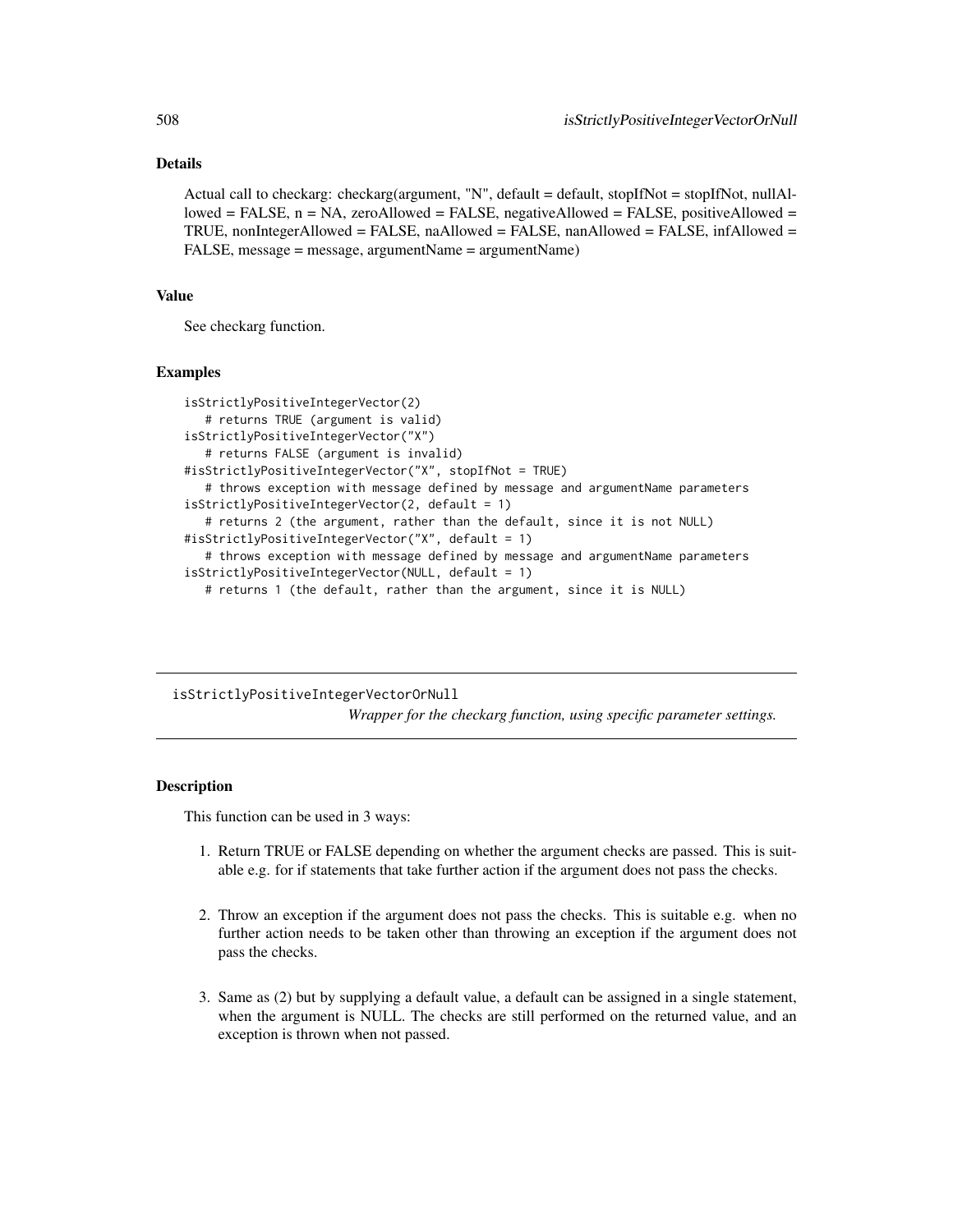```
isStrictlyPositiveIntegerVectorOrNull(argument, default = NULL,
  stopIfNot = FALSE, n = NA, message = NULL, argumentName = NULL)
```
# Arguments

| argument     | See checkarg function. |
|--------------|------------------------|
| default      | See checkarg function. |
| stopIfNot    | See checkarg function. |
| n            | See checkarg function. |
| message      | See checkarg function. |
| argumentName | See checkarg function. |

## Details

Actual call to checkarg: checkarg(argument, "N", default = default, stopIfNot = stopIfNot, nullAllowed = TRUE,  $n = NA$ , zeroAllowed = FALSE, negativeAllowed = FALSE, positiveAllowed = TRUE, nonIntegerAllowed = FALSE, naAllowed = FALSE, nanAllowed = FALSE, infAllowed = FALSE, message = message, argumentName = argumentName)

#### Value

See checkarg function.

```
isStrictlyPositiveIntegerVectorOrNull(2)
  # returns TRUE (argument is valid)
isStrictlyPositiveIntegerVectorOrNull("X")
   # returns FALSE (argument is invalid)
#isStrictlyPositiveIntegerVectorOrNull("X", stopIfNot = TRUE)
   # throws exception with message defined by message and argumentName parameters
isStrictlyPositiveIntegerVectorOrNull(2, default = 1)
   # returns 2 (the argument, rather than the default, since it is not NULL)
#isStrictlyPositiveIntegerVectorOrNull("X", default = 1)
   # throws exception with message defined by message and argumentName parameters
isStrictlyPositiveIntegerVectorOrNull(NULL, default = 1)
   # returns 1 (the default, rather than the argument, since it is NULL)
```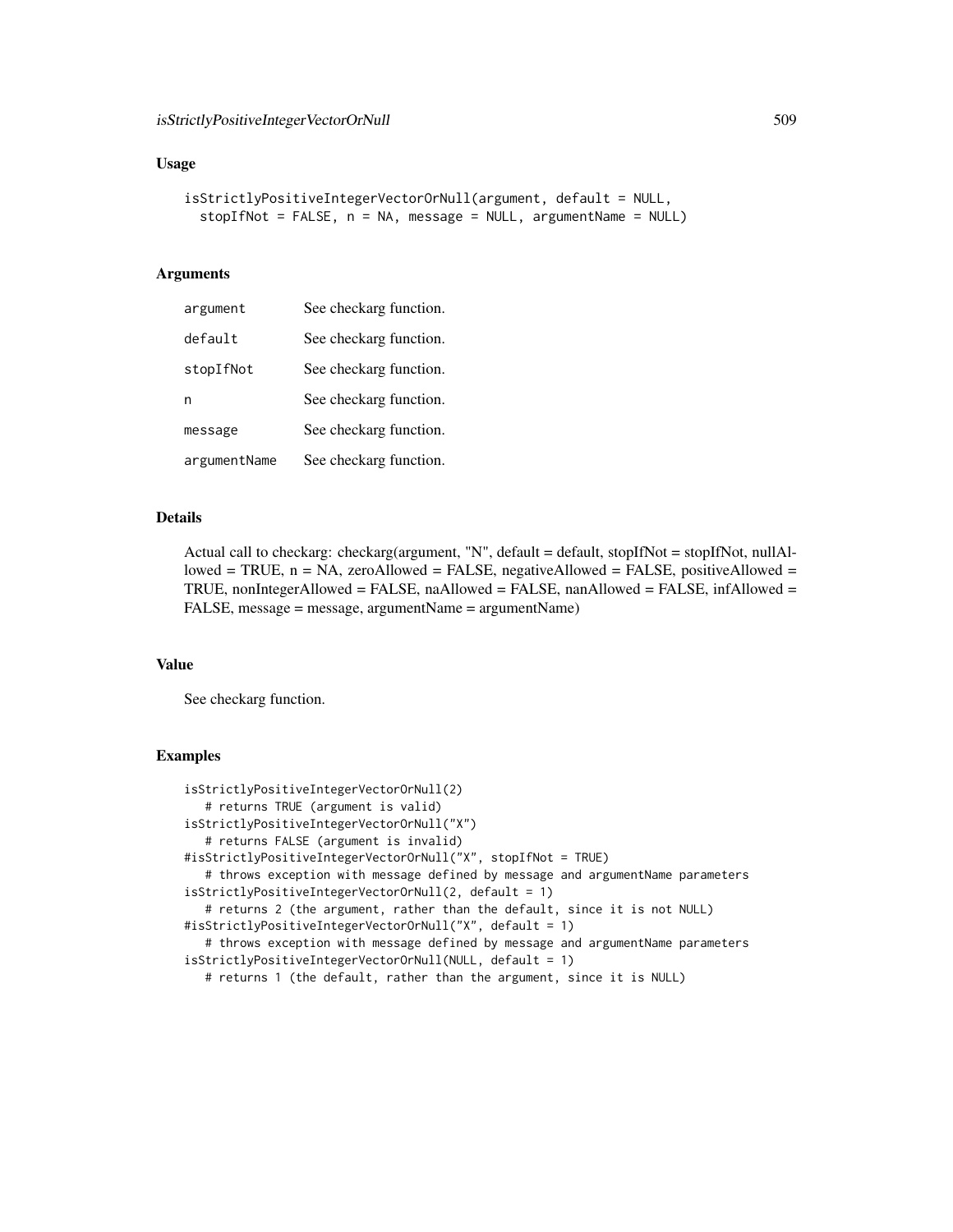# isStrictlyPositiveNumberOrInfScalar

*Wrapper for the checkarg function, using specific parameter settings.*

# Description

This function can be used in 3 ways:

- 1. Return TRUE or FALSE depending on whether the argument checks are passed. This is suitable e.g. for if statements that take further action if the argument does not pass the checks.
- 2. Throw an exception if the argument does not pass the checks. This is suitable e.g. when no further action needs to be taken other than throwing an exception if the argument does not pass the checks.
- 3. Same as (2) but by supplying a default value, a default can be assigned in a single statement, when the argument is NULL. The checks are still performed on the returned value, and an exception is thrown when not passed.

#### Usage

```
isStrictlyPositiveNumberOrInfScalar(argument, default = NULL,
 stopIfNot = FALSE, message = NULL, argumentName = NULL)
```
## **Arguments**

| argument     | See checkarg function. |
|--------------|------------------------|
| default      | See checkarg function. |
| stopIfNot    | See checkarg function. |
| message      | See checkarg function. |
| argumentName | See checkarg function. |

#### Details

```
Actual call to checkarg: checkarg(argument, "N", default = default, stopIfNot = stopIfNot, nul-
lAllowed = FALSE, n = 1, zeroAllowed = FALSE, negativeAllowed = FALSE, positiveAllowed =
TRUE, nonIntegerAllowed = TRUE, naAllowed = FALSE, nanAllowed = FALSE, infAllowed =
TRUE, message = message, argumentName = argumentName)
```
# Value

See checkarg function.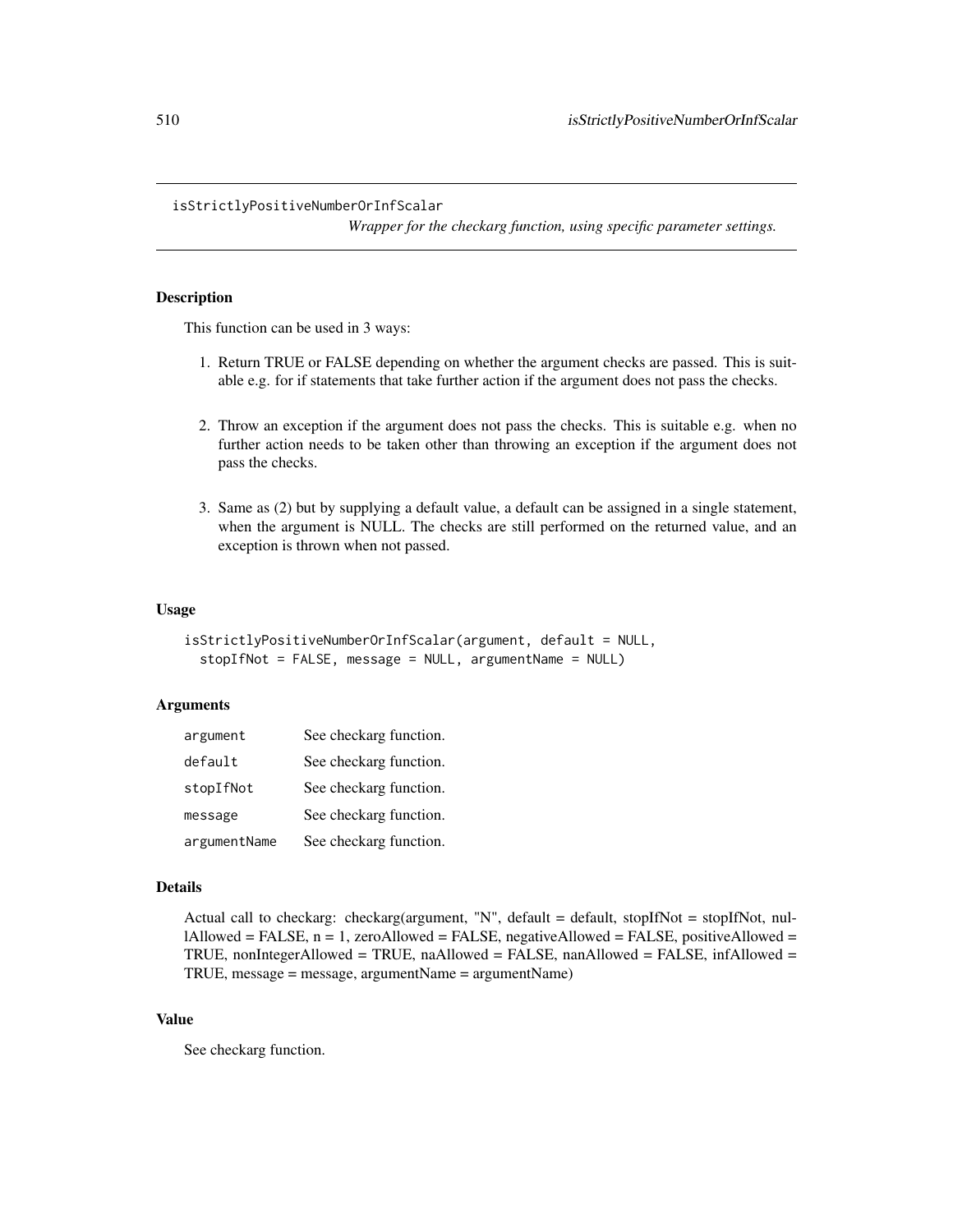## Examples

```
isStrictlyPositiveNumberOrInfScalar(2)
   # returns TRUE (argument is valid)
isStrictlyPositiveNumberOrInfScalar("X")
   # returns FALSE (argument is invalid)
#isStrictlyPositiveNumberOrInfScalar("X", stopIfNot = TRUE)
   # throws exception with message defined by message and argumentName parameters
isStrictlyPositiveNumberOrInfScalar(2, default = 1)
   # returns 2 (the argument, rather than the default, since it is not NULL)
#isStrictlyPositiveNumberOrInfScalar("X", default = 1)
   # throws exception with message defined by message and argumentName parameters
isStrictlyPositiveNumberOrInfScalar(NULL, default = 1)
   # returns 1 (the default, rather than the argument, since it is NULL)
```
isStrictlyPositiveNumberOrInfScalarOrNull *Wrapper for the checkarg function, using specific parameter settings.*

## **Description**

This function can be used in 3 ways:

- 1. Return TRUE or FALSE depending on whether the argument checks are passed. This is suitable e.g. for if statements that take further action if the argument does not pass the checks.
- 2. Throw an exception if the argument does not pass the checks. This is suitable e.g. when no further action needs to be taken other than throwing an exception if the argument does not pass the checks.
- 3. Same as (2) but by supplying a default value, a default can be assigned in a single statement, when the argument is NULL. The checks are still performed on the returned value, and an exception is thrown when not passed.

## Usage

```
isStrictlyPositiveNumberOrInfScalarOrNull(argument, default = NULL,
 stopIfNot = FALSE, message = NULL, argumentName = NULL)
```
## **Arguments**

| argument     | See checkarg function. |
|--------------|------------------------|
| default      | See checkarg function. |
| stopIfNot    | See checkarg function. |
| message      | See checkarg function. |
| argumentName | See checkarg function. |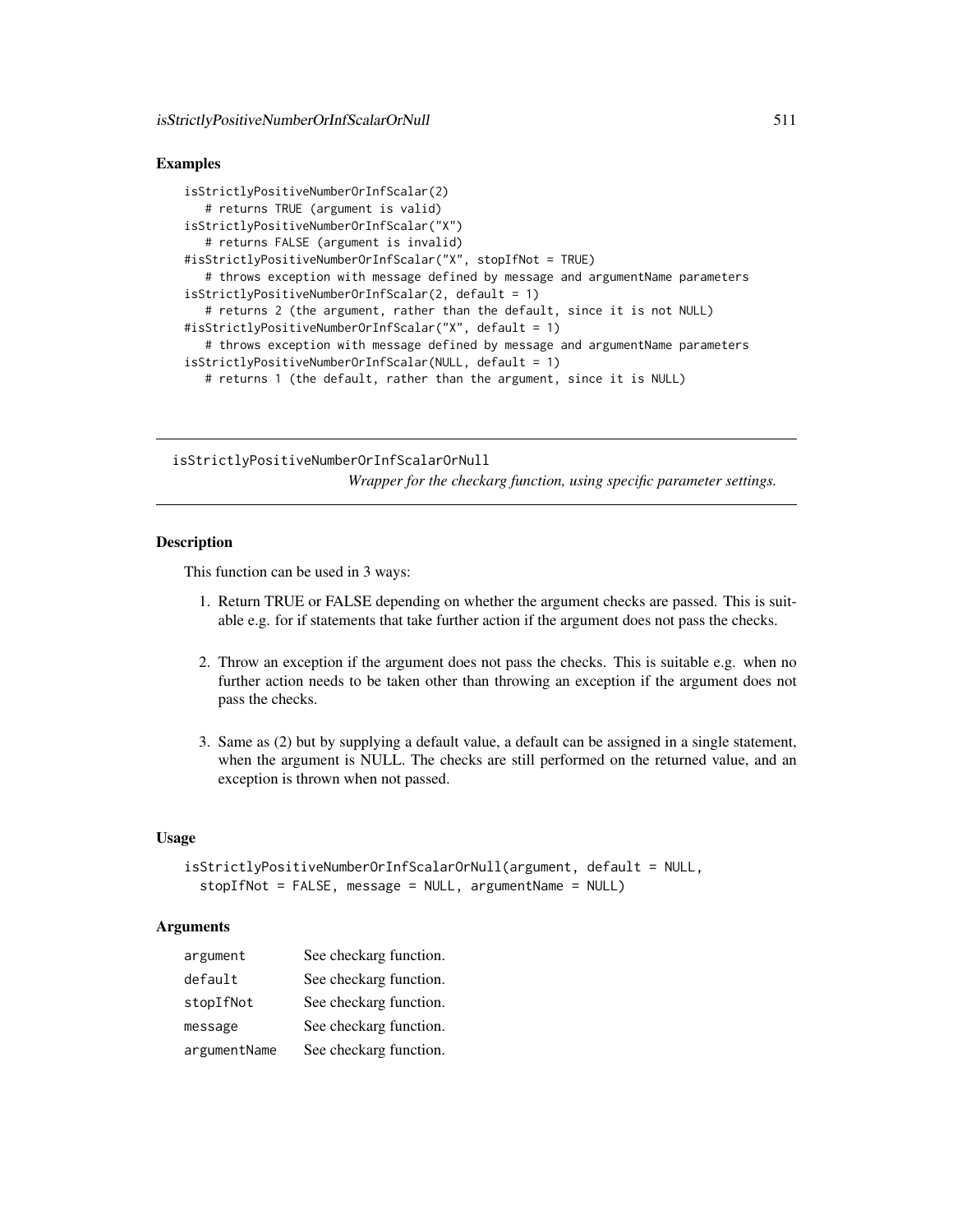# Details

Actual call to checkarg: checkarg(argument, "N", default = default, stopIfNot = stopIfNot, nullAllowed = TRUE, n = 1, zeroAllowed = FALSE, negativeAllowed = FALSE, positiveAllowed = TRUE, nonIntegerAllowed = TRUE, naAllowed = FALSE, nanAllowed = FALSE, infAllowed = TRUE, message = message, argumentName = argumentName)

#### Value

See checkarg function.

#### Examples

```
isStrictlyPositiveNumberOrInfScalarOrNull(2)
   # returns TRUE (argument is valid)
isStrictlyPositiveNumberOrInfScalarOrNull("X")
   # returns FALSE (argument is invalid)
#isStrictlyPositiveNumberOrInfScalarOrNull("X", stopIfNot = TRUE)
   # throws exception with message defined by message and argumentName parameters
isStrictlyPositiveNumberOrInfScalarOrNull(2, default = 1)
   # returns 2 (the argument, rather than the default, since it is not NULL)
#isStrictlyPositiveNumberOrInfScalarOrNull("X", default = 1)
   # throws exception with message defined by message and argumentName parameters
isStrictlyPositiveNumberOrInfScalarOrNull(NULL, default = 1)
  # returns 1 (the default, rather than the argument, since it is NULL)
```
isStrictlyPositiveNumberOrInfVector *Wrapper for the checkarg function, using specific parameter settings.*

# **Description**

This function can be used in 3 ways:

- 1. Return TRUE or FALSE depending on whether the argument checks are passed. This is suitable e.g. for if statements that take further action if the argument does not pass the checks.
- 2. Throw an exception if the argument does not pass the checks. This is suitable e.g. when no further action needs to be taken other than throwing an exception if the argument does not pass the checks.
- 3. Same as (2) but by supplying a default value, a default can be assigned in a single statement, when the argument is NULL. The checks are still performed on the returned value, and an exception is thrown when not passed.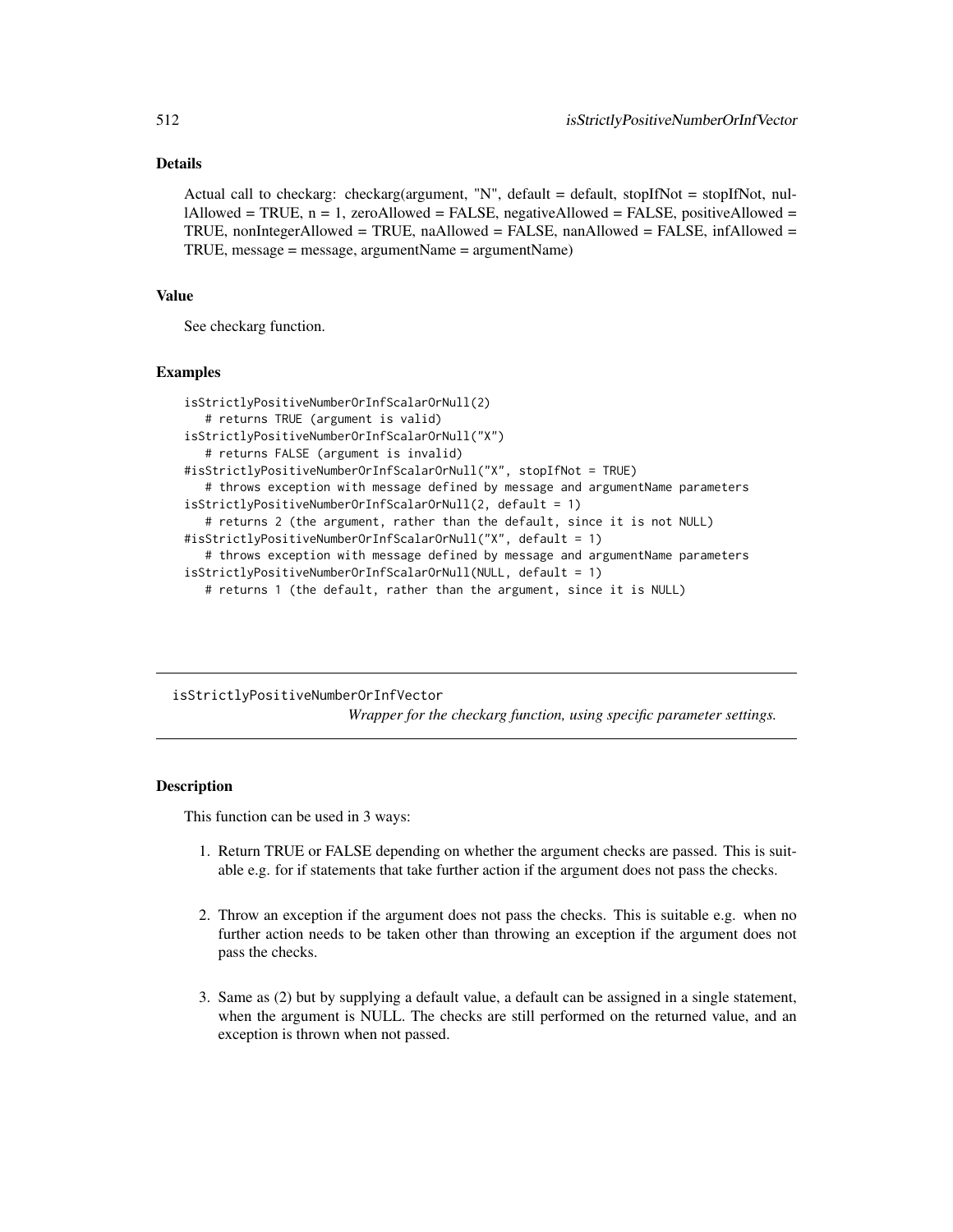```
isStrictlyPositiveNumberOrInfVector(argument, default = NULL,
  stopIfNot = FALSE, n = NA, message = NULL, argumentName = NULL)
```
## Arguments

| argument     | See checkarg function. |
|--------------|------------------------|
| default      | See checkarg function. |
| stopIfNot    | See checkarg function. |
| n            | See checkarg function. |
| message      | See checkarg function. |
| argumentName | See checkarg function. |

## Details

Actual call to checkarg: checkarg(argument, "N", default = default, stopIfNot = stopIfNot, nullAllowed = FALSE,  $n = NA$ , zeroAllowed = FALSE, negativeAllowed = FALSE, positiveAllowed = TRUE, nonIntegerAllowed = TRUE, naAllowed = FALSE, nanAllowed = FALSE, infAllowed = TRUE, message = message, argumentName = argumentName)

#### Value

See checkarg function.

```
isStrictlyPositiveNumberOrInfVector(2)
  # returns TRUE (argument is valid)
isStrictlyPositiveNumberOrInfVector("X")
  # returns FALSE (argument is invalid)
#isStrictlyPositiveNumberOrInfVector("X", stopIfNot = TRUE)
   # throws exception with message defined by message and argumentName parameters
isStrictlyPositiveNumberOrInfVector(2, default = 1)
   # returns 2 (the argument, rather than the default, since it is not NULL)
#isStrictlyPositiveNumberOrInfVector("X", default = 1)
   # throws exception with message defined by message and argumentName parameters
isStrictlyPositiveNumberOrInfVector(NULL, default = 1)
   # returns 1 (the default, rather than the argument, since it is NULL)
```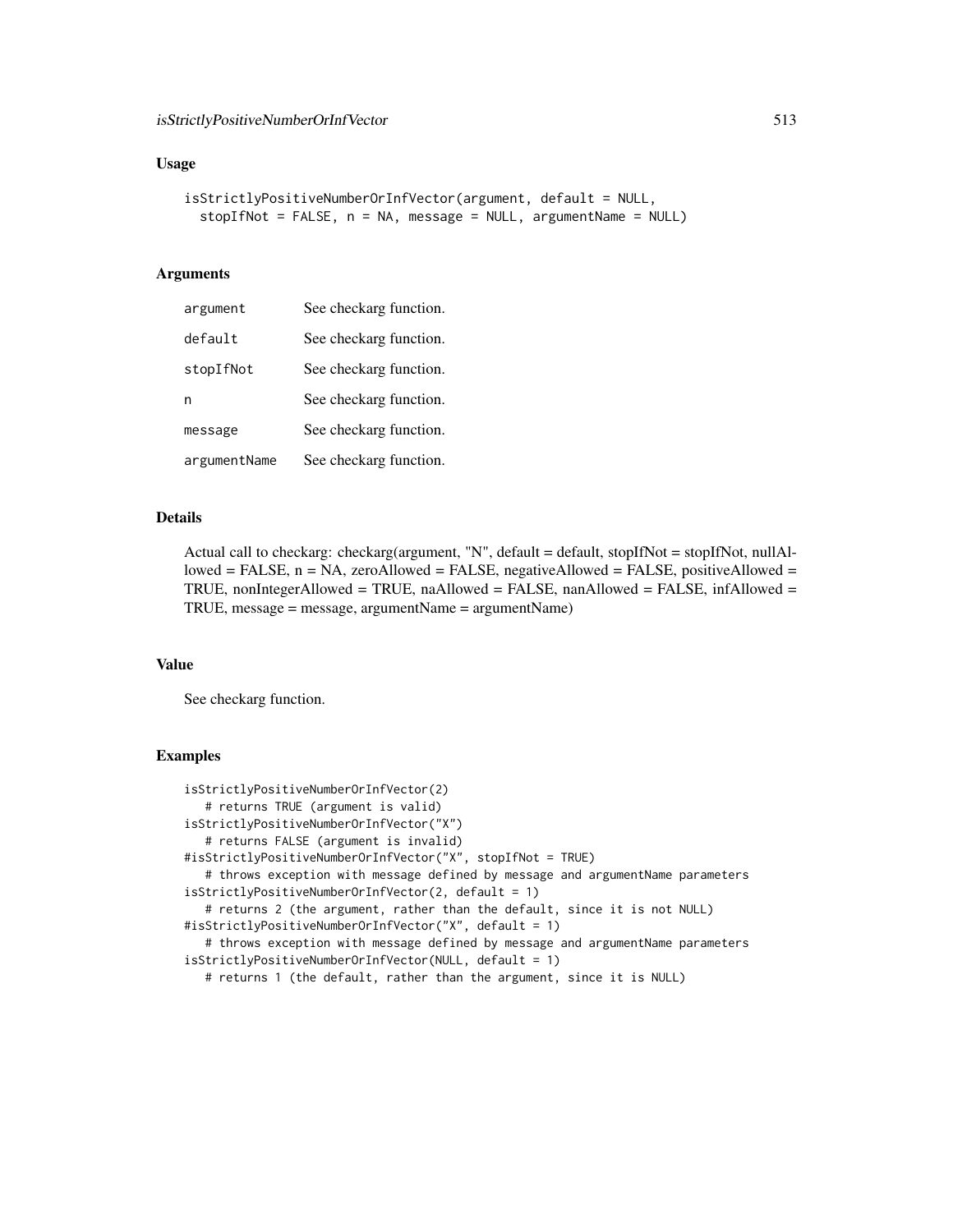isStrictlyPositiveNumberOrInfVectorOrNull

*Wrapper for the checkarg function, using specific parameter settings.*

# **Description**

This function can be used in 3 ways:

- 1. Return TRUE or FALSE depending on whether the argument checks are passed. This is suitable e.g. for if statements that take further action if the argument does not pass the checks.
- 2. Throw an exception if the argument does not pass the checks. This is suitable e.g. when no further action needs to be taken other than throwing an exception if the argument does not pass the checks.
- 3. Same as (2) but by supplying a default value, a default can be assigned in a single statement, when the argument is NULL. The checks are still performed on the returned value, and an exception is thrown when not passed.

# Usage

```
isStrictlyPositiveNumberOrInfVectorOrNull(argument, default = NULL,
 stopIfNot = FALSE, n = NA, message = NULL, argumentName = NULL)
```
# Arguments

| argument     | See checkarg function. |
|--------------|------------------------|
| default      | See checkarg function. |
| stopIfNot    | See checkarg function. |
| n            | See checkarg function. |
| message      | See checkarg function. |
| argumentName | See checkarg function. |

#### Details

Actual call to checkarg: checkarg(argument, "N", default = default, stopIfNot = stopIfNot, nullAllowed = TRUE,  $n = NA$ , zeroAllowed = FALSE, negativeAllowed = FALSE, positiveAllowed = TRUE, nonIntegerAllowed = TRUE, naAllowed = FALSE, nanAllowed = FALSE, infAllowed = TRUE, message = message, argumentName = argumentName)

# Value

See checkarg function.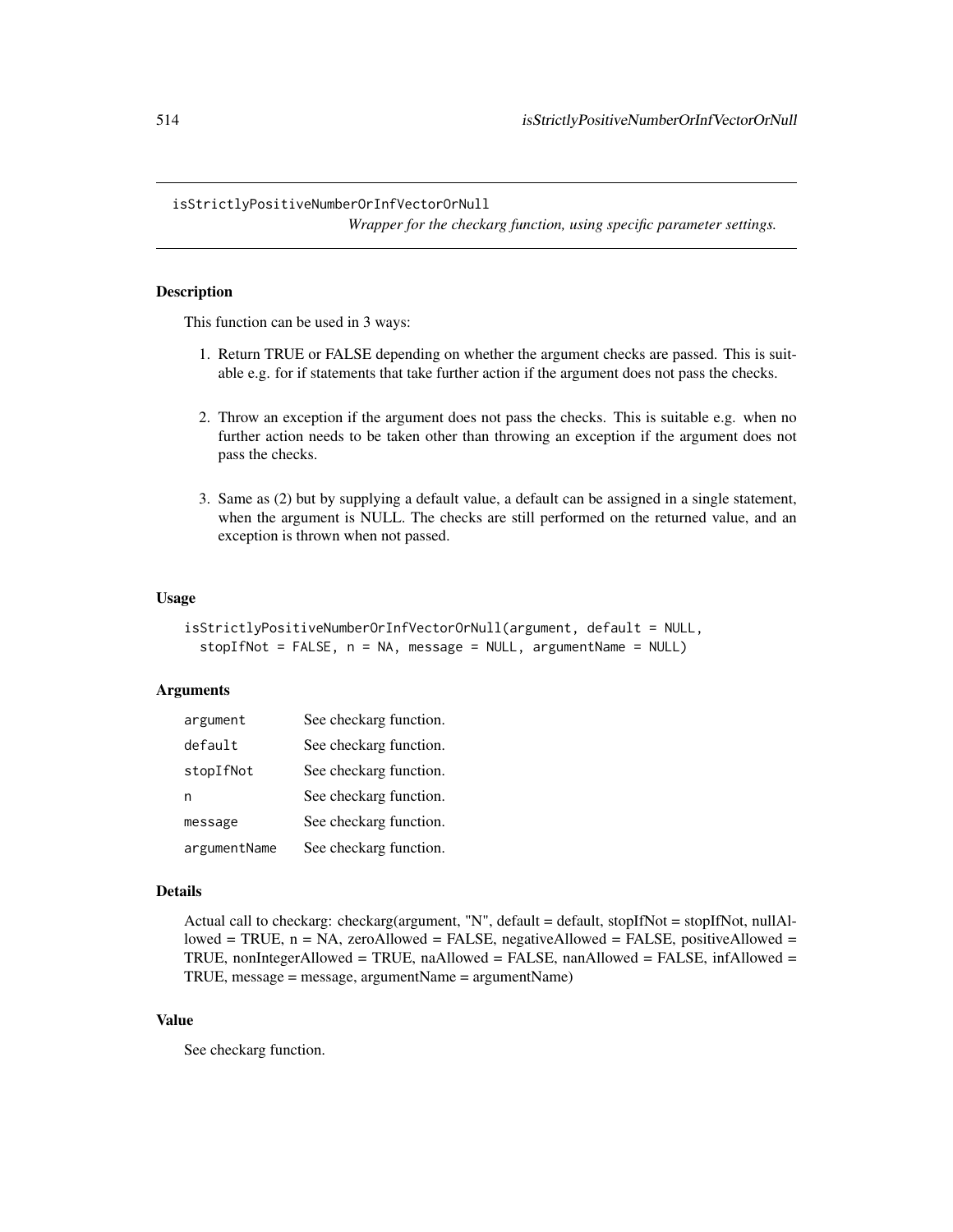## Examples

```
isStrictlyPositiveNumberOrInfVectorOrNull(2)
   # returns TRUE (argument is valid)
isStrictlyPositiveNumberOrInfVectorOrNull("X")
   # returns FALSE (argument is invalid)
#isStrictlyPositiveNumberOrInfVectorOrNull("X", stopIfNot = TRUE)
   # throws exception with message defined by message and argumentName parameters
isStrictlyPositiveNumberOrInfVectorOrNull(2, default = 1)
   # returns 2 (the argument, rather than the default, since it is not NULL)
#isStrictlyPositiveNumberOrInfVectorOrNull("X", default = 1)
   # throws exception with message defined by message and argumentName parameters
isStrictlyPositiveNumberOrInfVectorOrNull(NULL, default = 1)
   # returns 1 (the default, rather than the argument, since it is NULL)
```
isStrictlyPositiveNumberOrNanOrInfScalar *Wrapper for the checkarg function, using specific parameter settings.*

## **Description**

This function can be used in 3 ways:

- 1. Return TRUE or FALSE depending on whether the argument checks are passed. This is suitable e.g. for if statements that take further action if the argument does not pass the checks.
- 2. Throw an exception if the argument does not pass the checks. This is suitable e.g. when no further action needs to be taken other than throwing an exception if the argument does not pass the checks.
- 3. Same as (2) but by supplying a default value, a default can be assigned in a single statement, when the argument is NULL. The checks are still performed on the returned value, and an exception is thrown when not passed.

## Usage

```
isStrictlyPositiveNumberOrNanOrInfScalar(argument, default = NULL,
 stopIfNot = FALSE, message = NULL, argumentName = NULL)
```
## **Arguments**

| argument     | See checkarg function. |
|--------------|------------------------|
| default      | See checkarg function. |
| stopIfNot    | See checkarg function. |
| message      | See checkarg function. |
| argumentName | See checkarg function. |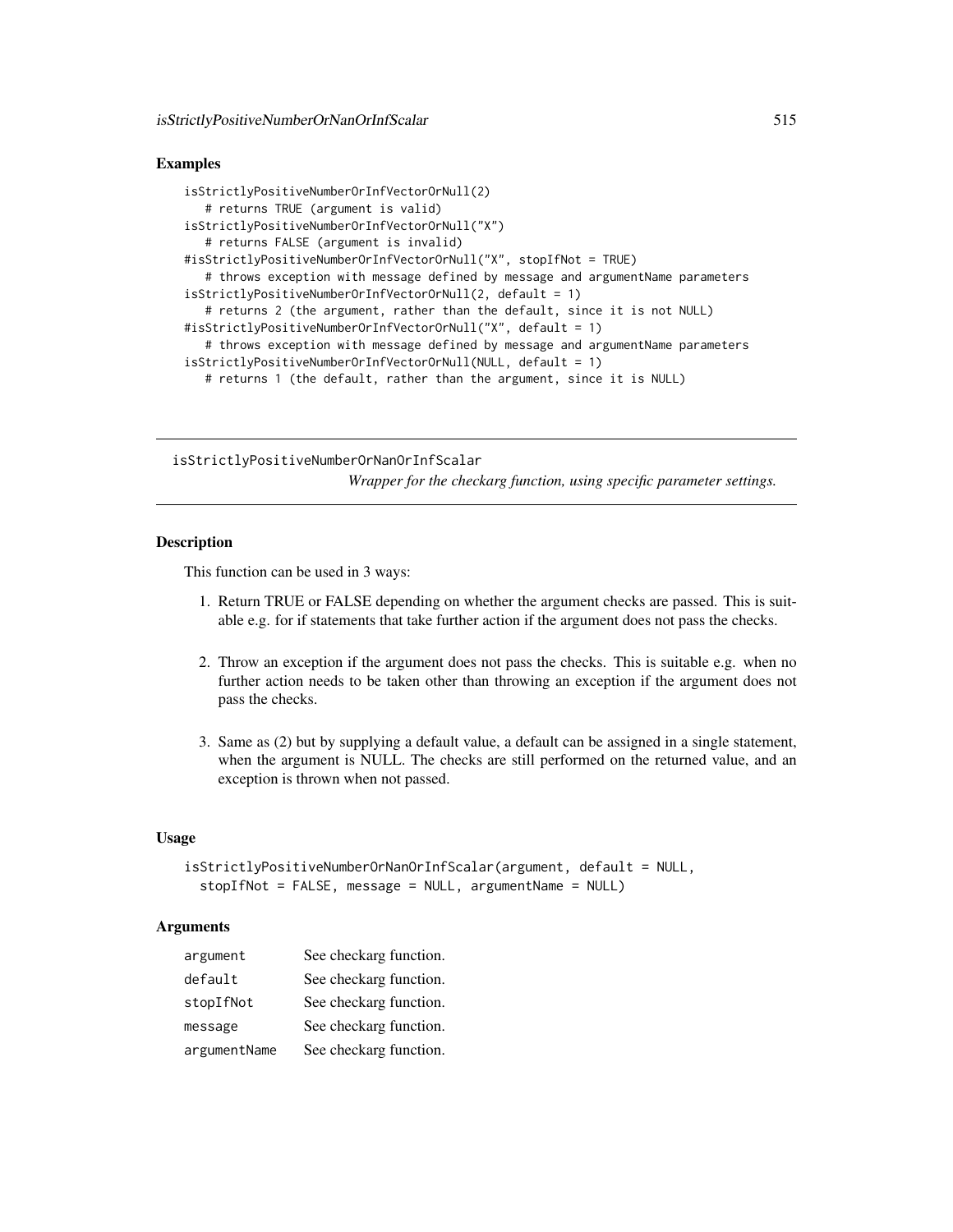# Details

Actual call to checkarg: checkarg(argument, "N", default = default, stopIfNot = stopIfNot, nullAllowed = FALSE, n = 1, zeroAllowed = FALSE, negativeAllowed = FALSE, positiveAllowed = TRUE, nonIntegerAllowed = TRUE, naAllowed = FALSE, nanAllowed = TRUE, infAllowed = TRUE, message = message, argumentName = argumentName)

#### Value

See checkarg function.

#### Examples

```
isStrictlyPositiveNumberOrNanOrInfScalar(2)
   # returns TRUE (argument is valid)
isStrictlyPositiveNumberOrNanOrInfScalar("X")
   # returns FALSE (argument is invalid)
#isStrictlyPositiveNumberOrNanOrInfScalar("X", stopIfNot = TRUE)
   # throws exception with message defined by message and argumentName parameters
isStrictlyPositiveNumberOrNanOrInfScalar(2, default = 1)
   # returns 2 (the argument, rather than the default, since it is not NULL)
#isStrictlyPositiveNumberOrNanOrInfScalar("X", default = 1)
   # throws exception with message defined by message and argumentName parameters
isStrictlyPositiveNumberOrNanOrInfScalar(NULL, default = 1)
  # returns 1 (the default, rather than the argument, since it is NULL)
```
isStrictlyPositiveNumberOrNanOrInfScalarOrNull *Wrapper for the checkarg function, using specific parameter settings.*

# **Description**

This function can be used in 3 ways:

- 1. Return TRUE or FALSE depending on whether the argument checks are passed. This is suitable e.g. for if statements that take further action if the argument does not pass the checks.
- 2. Throw an exception if the argument does not pass the checks. This is suitable e.g. when no further action needs to be taken other than throwing an exception if the argument does not pass the checks.
- 3. Same as (2) but by supplying a default value, a default can be assigned in a single statement, when the argument is NULL. The checks are still performed on the returned value, and an exception is thrown when not passed.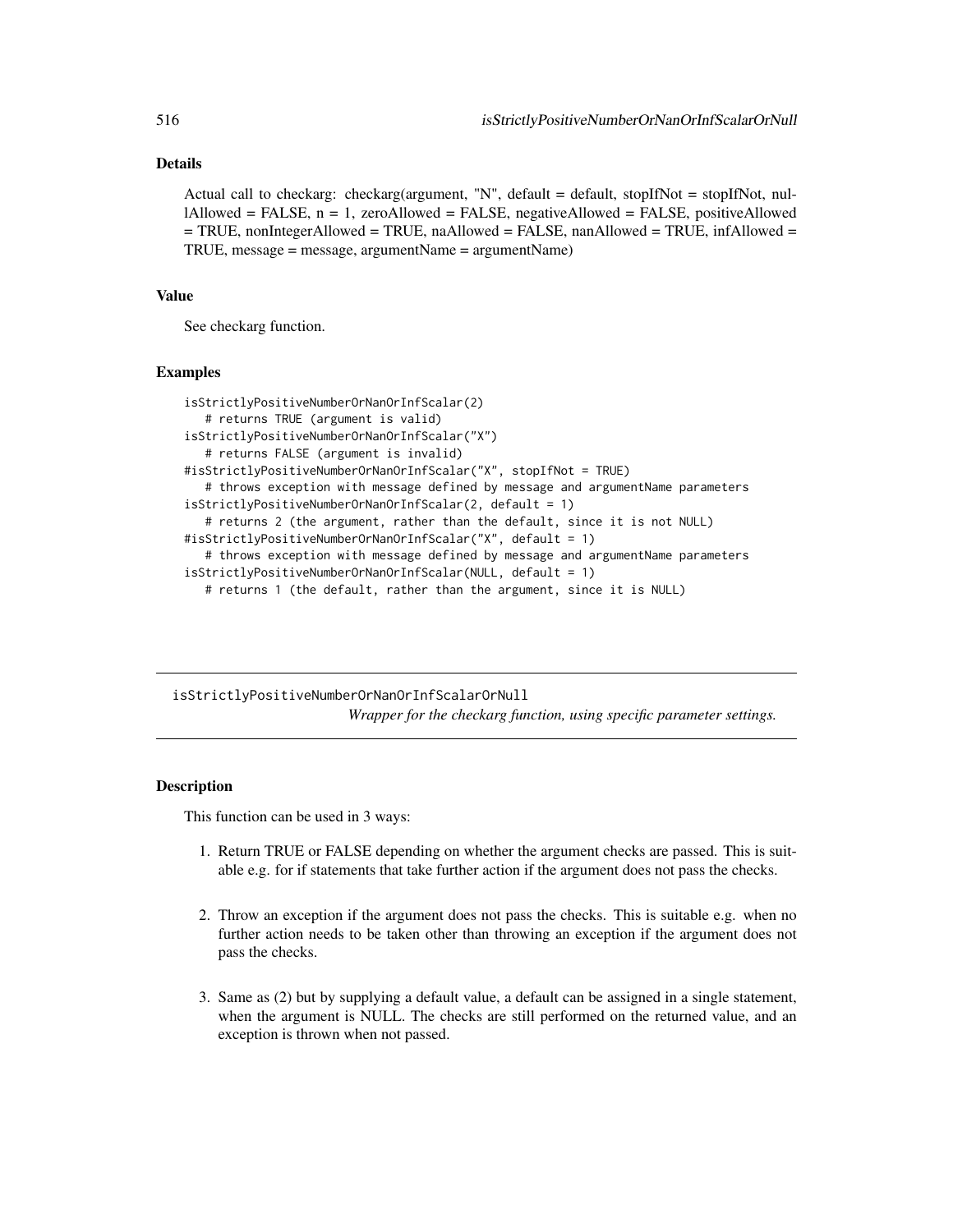```
isStrictlyPositiveNumberOrNanOrInfScalarOrNull(argument, default = NULL,
  stopIfNot = FALSE, message = NULL, argumentName = NULL)
```
#### Arguments

| argument     | See checkarg function. |
|--------------|------------------------|
| default      | See checkarg function. |
| stopIfNot    | See checkarg function. |
| message      | See checkarg function. |
| argumentName | See checkarg function. |

# Details

Actual call to checkarg: checkarg(argument, "N", default = default, stopIfNot = stopIfNot, nullAllowed = TRUE, n = 1, zeroAllowed = FALSE, negativeAllowed = FALSE, positiveAllowed = TRUE, nonIntegerAllowed = TRUE, naAllowed = FALSE, nanAllowed = TRUE, infAllowed = TRUE, message = message, argumentName = argumentName)

### Value

See checkarg function.

# Examples

```
isStrictlyPositiveNumberOrNanOrInfScalarOrNull(2)
   # returns TRUE (argument is valid)
isStrictlyPositiveNumberOrNanOrInfScalarOrNull("X")
   # returns FALSE (argument is invalid)
#isStrictlyPositiveNumberOrNanOrInfScalarOrNull("X", stopIfNot = TRUE)
   # throws exception with message defined by message and argumentName parameters
isStrictlyPositiveNumberOrNanOrInfScalarOrNull(2, default = 1)
   # returns 2 (the argument, rather than the default, since it is not NULL)
#isStrictlyPositiveNumberOrNanOrInfScalarOrNull("X", default = 1)
   # throws exception with message defined by message and argumentName parameters
isStrictlyPositiveNumberOrNanOrInfScalarOrNull(NULL, default = 1)
  # returns 1 (the default, rather than the argument, since it is NULL)
```
isStrictlyPositiveNumberOrNanOrInfVector

*Wrapper for the checkarg function, using specific parameter settings.*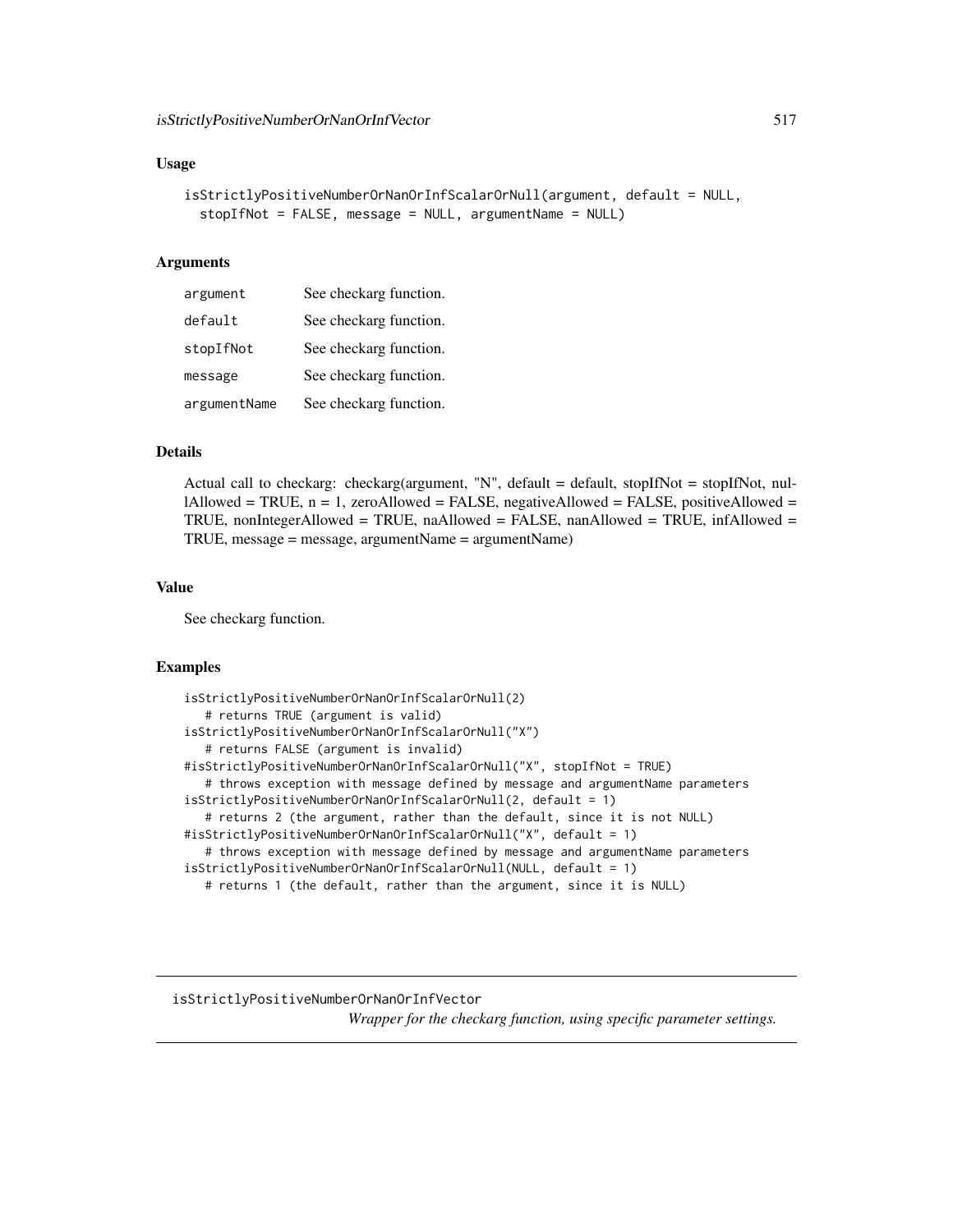## Description

This function can be used in 3 ways:

- 1. Return TRUE or FALSE depending on whether the argument checks are passed. This is suitable e.g. for if statements that take further action if the argument does not pass the checks.
- 2. Throw an exception if the argument does not pass the checks. This is suitable e.g. when no further action needs to be taken other than throwing an exception if the argument does not pass the checks.
- 3. Same as (2) but by supplying a default value, a default can be assigned in a single statement, when the argument is NULL. The checks are still performed on the returned value, and an exception is thrown when not passed.

#### Usage

```
isStrictlyPositiveNumberOrNanOrInfVector(argument, default = NULL,
 stopIfNot = FALSE, n = NA, message = NULL, argumentName = NULL)
```
## Arguments

| argument     | See checkarg function. |
|--------------|------------------------|
| default      | See checkarg function. |
| stopIfNot    | See checkarg function. |
| n            | See checkarg function. |
| message      | See checkarg function. |
| argumentName | See checkarg function. |

## Details

Actual call to checkarg: checkarg(argument, "N", default = default, stopIfNot = stopIfNot, nullAllowed = FALSE, n = NA, zeroAllowed = FALSE, negativeAllowed = FALSE, positiveAllowed = TRUE, nonIntegerAllowed = TRUE, naAllowed = FALSE, nanAllowed = TRUE, infAllowed = TRUE, message = message, argumentName = argumentName)

## Value

See checkarg function.

```
isStrictlyPositiveNumberOrNanOrInfVector(2)
  # returns TRUE (argument is valid)
isStrictlyPositiveNumberOrNanOrInfVector("X")
  # returns FALSE (argument is invalid)
#isStrictlyPositiveNumberOrNanOrInfVector("X", stopIfNot = TRUE)
  # throws exception with message defined by message and argumentName parameters
```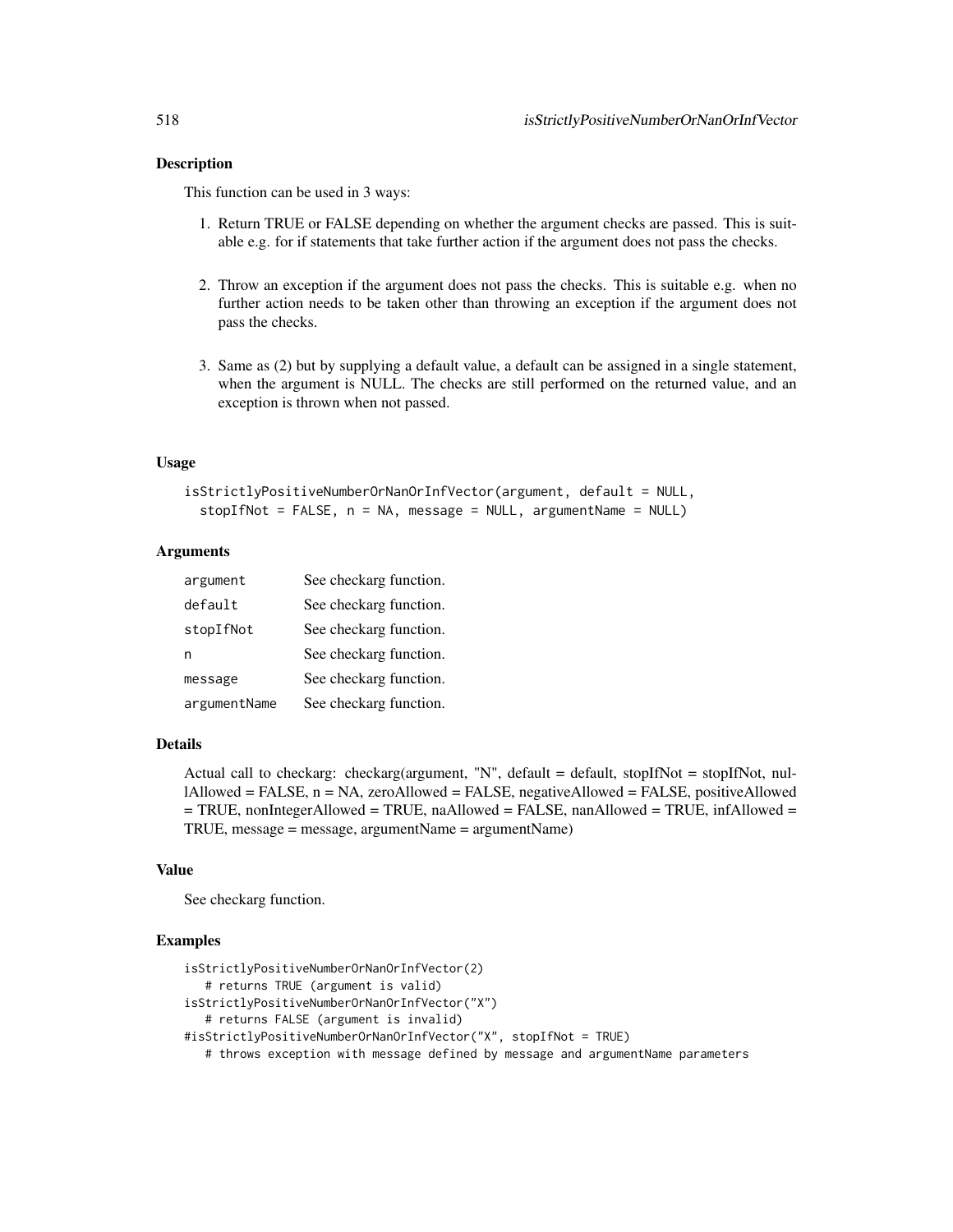```
isStrictlyPositiveNumberOrNanOrInfVector(2, default = 1)
   # returns 2 (the argument, rather than the default, since it is not NULL)
#isStrictlyPositiveNumberOrNanOrInfVector("X", default = 1)
   # throws exception with message defined by message and argumentName parameters
isStrictlyPositiveNumberOrNanOrInfVector(NULL, default = 1)
   # returns 1 (the default, rather than the argument, since it is NULL)
```
isStrictlyPositiveNumberOrNanOrInfVectorOrNull *Wrapper for the checkarg function, using specific parameter settings.*

# Description

This function can be used in 3 ways:

- 1. Return TRUE or FALSE depending on whether the argument checks are passed. This is suitable e.g. for if statements that take further action if the argument does not pass the checks.
- 2. Throw an exception if the argument does not pass the checks. This is suitable e.g. when no further action needs to be taken other than throwing an exception if the argument does not pass the checks.
- 3. Same as (2) but by supplying a default value, a default can be assigned in a single statement, when the argument is NULL. The checks are still performed on the returned value, and an exception is thrown when not passed.

#### Usage

```
isStrictlyPositiveNumberOrNanOrInfVectorOrNull(argument, default = NULL,
  stopIfNot = FALSE, n = NA, message = NULL, argumentName = NULL)
```
#### Arguments

| argument     | See checkarg function. |
|--------------|------------------------|
| default      | See checkarg function. |
| stopIfNot    | See checkarg function. |
| n            | See checkarg function. |
| message      | See checkarg function. |
| argumentName | See checkarg function. |

#### Details

Actual call to checkarg: checkarg(argument, "N", default = default, stopIfNot = stopIfNot, nullAllowed = TRUE, n = NA, zeroAllowed = FALSE, negativeAllowed = FALSE, positiveAllowed  $=$  TRUE, nonIntegerAllowed = TRUE, naAllowed = FALSE, nanAllowed = TRUE, infAllowed = TRUE, message = message, argumentName = argumentName)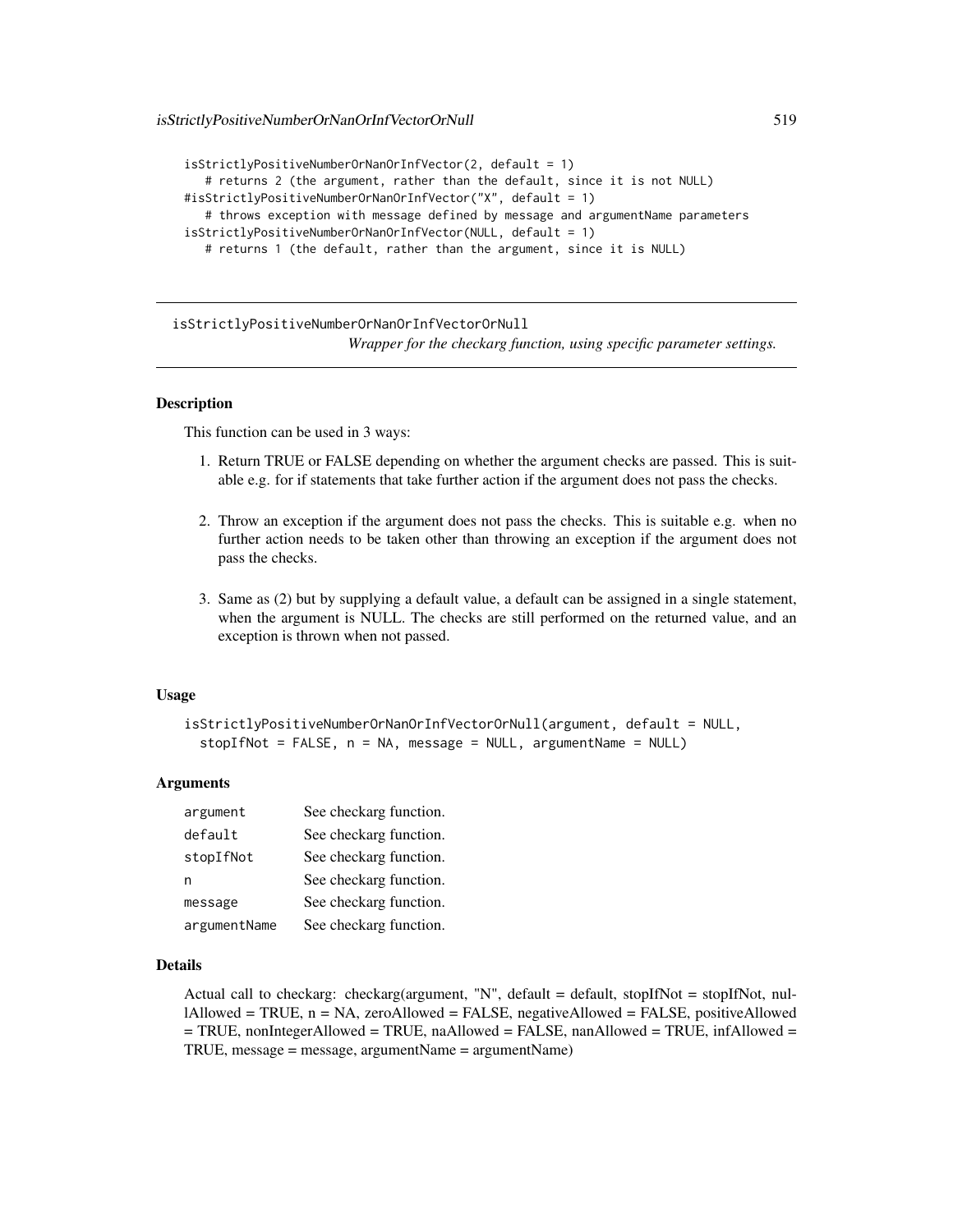# Value

See checkarg function.

## Examples

```
isStrictlyPositiveNumberOrNanOrInfVectorOrNull(2)
   # returns TRUE (argument is valid)
isStrictlyPositiveNumberOrNanOrInfVectorOrNull("X")
   # returns FALSE (argument is invalid)
#isStrictlyPositiveNumberOrNanOrInfVectorOrNull("X", stopIfNot = TRUE)
   # throws exception with message defined by message and argumentName parameters
isStrictlyPositiveNumberOrNanOrInfVectorOrNull(2, default = 1)
   # returns 2 (the argument, rather than the default, since it is not NULL)
#isStrictlyPositiveNumberOrNanOrInfVectorOrNull("X", default = 1)
   # throws exception with message defined by message and argumentName parameters
isStrictlyPositiveNumberOrNanOrInfVectorOrNull(NULL, default = 1)
   # returns 1 (the default, rather than the argument, since it is NULL)
```
isStrictlyPositiveNumberOrNanScalar

*Wrapper for the checkarg function, using specific parameter settings.*

# **Description**

This function can be used in 3 ways:

- 1. Return TRUE or FALSE depending on whether the argument checks are passed. This is suitable e.g. for if statements that take further action if the argument does not pass the checks.
- 2. Throw an exception if the argument does not pass the checks. This is suitable e.g. when no further action needs to be taken other than throwing an exception if the argument does not pass the checks.
- 3. Same as (2) but by supplying a default value, a default can be assigned in a single statement, when the argument is NULL. The checks are still performed on the returned value, and an exception is thrown when not passed.

# Usage

```
isStrictlyPositiveNumberOrNanScalar(argument, default = NULL,
 stopIfNot = FALSE, message = NULL, argumentName = NULL)
```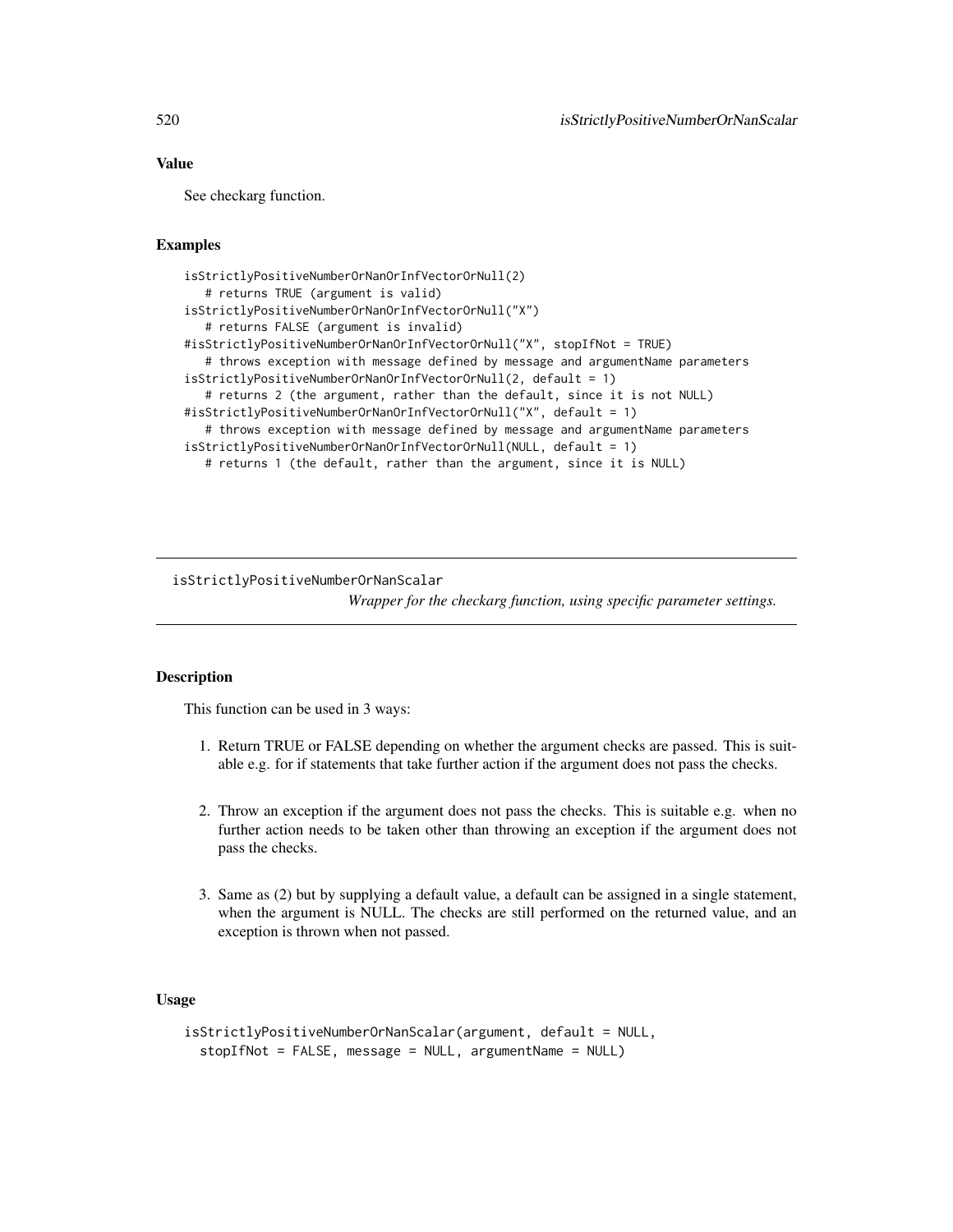## Arguments

| argument     | See checkarg function. |
|--------------|------------------------|
| default      | See checkarg function. |
| stopIfNot    | See checkarg function. |
| message      | See checkarg function. |
| argumentName | See checkarg function. |

# Details

Actual call to checkarg: checkarg(argument, "N", default = default, stopIfNot = stopIfNot, nul $l$ Allowed = FALSE,  $n = 1$ , zeroAllowed = FALSE, negativeAllowed = FALSE, positiveAllowed  $=$  TRUE, nonIntegerAllowed  $=$  TRUE, naAllowed  $=$  FALSE, nanAllowed  $=$  TRUE, infAllowed  $=$ FALSE, message = message, argumentName = argumentName)

# Value

See checkarg function.

# Examples

```
isStrictlyPositiveNumberOrNanScalar(2)
  # returns TRUE (argument is valid)
isStrictlyPositiveNumberOrNanScalar("X")
   # returns FALSE (argument is invalid)
#isStrictlyPositiveNumberOrNanScalar("X", stopIfNot = TRUE)
   # throws exception with message defined by message and argumentName parameters
isStrictlyPositiveNumberOrNanScalar(2, default = 1)
   # returns 2 (the argument, rather than the default, since it is not NULL)
#isStrictlyPositiveNumberOrNanScalar("X", default = 1)
   # throws exception with message defined by message and argumentName parameters
isStrictlyPositiveNumberOrNanScalar(NULL, default = 1)
   # returns 1 (the default, rather than the argument, since it is NULL)
```
isStrictlyPositiveNumberOrNanScalarOrNull *Wrapper for the checkarg function, using specific parameter settings.*

#### **Description**

This function can be used in 3 ways:

1. Return TRUE or FALSE depending on whether the argument checks are passed. This is suitable e.g. for if statements that take further action if the argument does not pass the checks.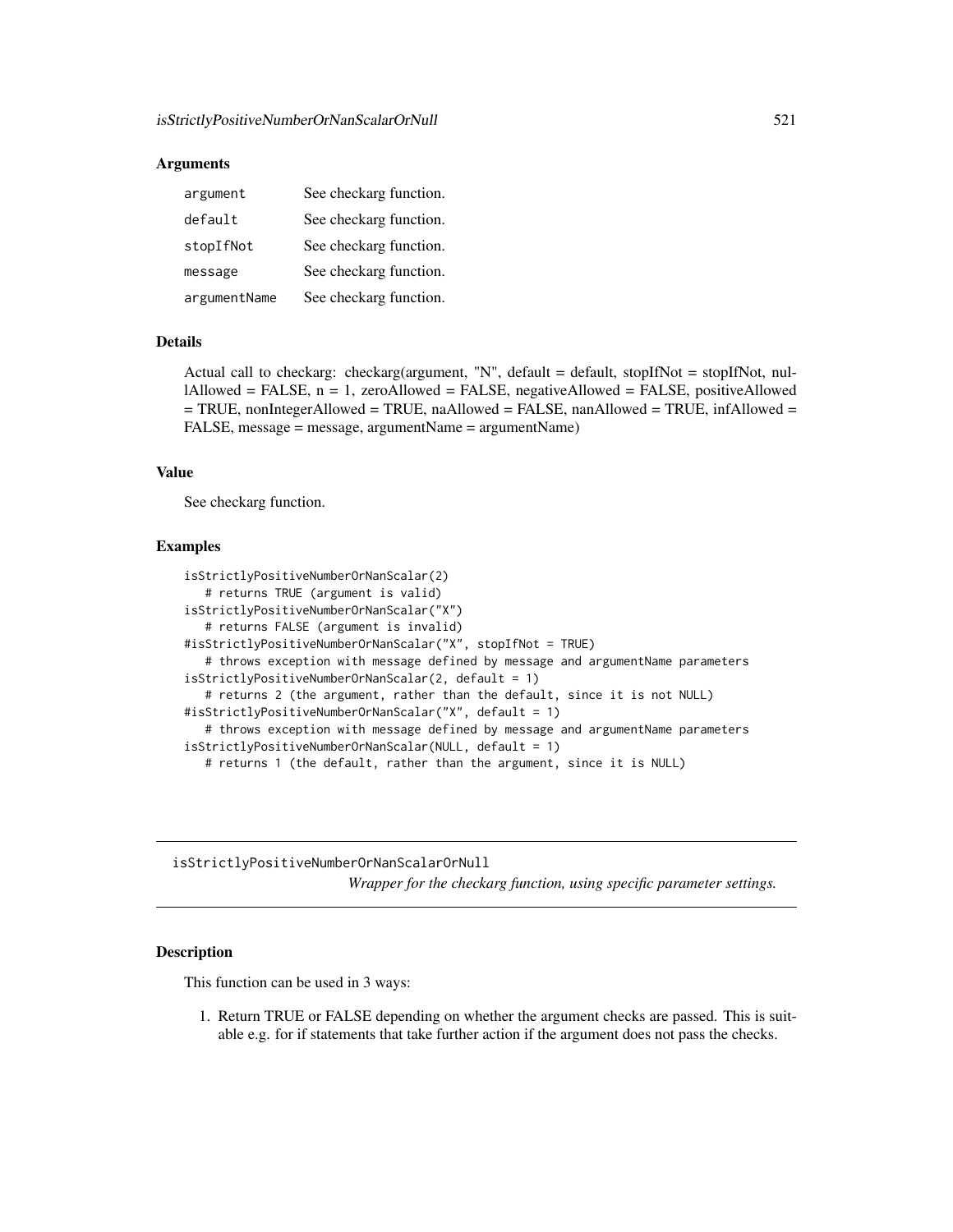- 2. Throw an exception if the argument does not pass the checks. This is suitable e.g. when no further action needs to be taken other than throwing an exception if the argument does not pass the checks.
- 3. Same as (2) but by supplying a default value, a default can be assigned in a single statement, when the argument is NULL. The checks are still performed on the returned value, and an exception is thrown when not passed.

```
isStrictlyPositiveNumberOrNanScalarOrNull(argument, default = NULL,
  stopIfNot = FALSE, message = NULL, argumentName = NULL)
```
## Arguments

| argument     | See checkarg function. |
|--------------|------------------------|
| default      | See checkarg function. |
| stopIfNot    | See checkarg function. |
| message      | See checkarg function. |
| argumentName | See checkarg function. |

# Details

Actual call to checkarg: checkarg(argument, "N", default = default, stopIfNot = stopIfNot, nullAllowed = TRUE,  $n = 1$ , zeroAllowed = FALSE, negativeAllowed = FALSE, positiveAllowed = TRUE, nonIntegerAllowed = TRUE, naAllowed = FALSE, nanAllowed = TRUE, infAllowed = FALSE, message = message, argumentName = argumentName)

# Value

See checkarg function.

```
isStrictlyPositiveNumberOrNanScalarOrNull(2)
   # returns TRUE (argument is valid)
isStrictlyPositiveNumberOrNanScalarOrNull("X")
   # returns FALSE (argument is invalid)
#isStrictlyPositiveNumberOrNanScalarOrNull("X", stopIfNot = TRUE)
   # throws exception with message defined by message and argumentName parameters
isStrictlyPositiveNumberOrNanScalarOrNull(2, default = 1)
   # returns 2 (the argument, rather than the default, since it is not NULL)
#isStrictlyPositiveNumberOrNanScalarOrNull("X", default = 1)
   # throws exception with message defined by message and argumentName parameters
isStrictlyPositiveNumberOrNanScalarOrNull(NULL, default = 1)
   # returns 1 (the default, rather than the argument, since it is NULL)
```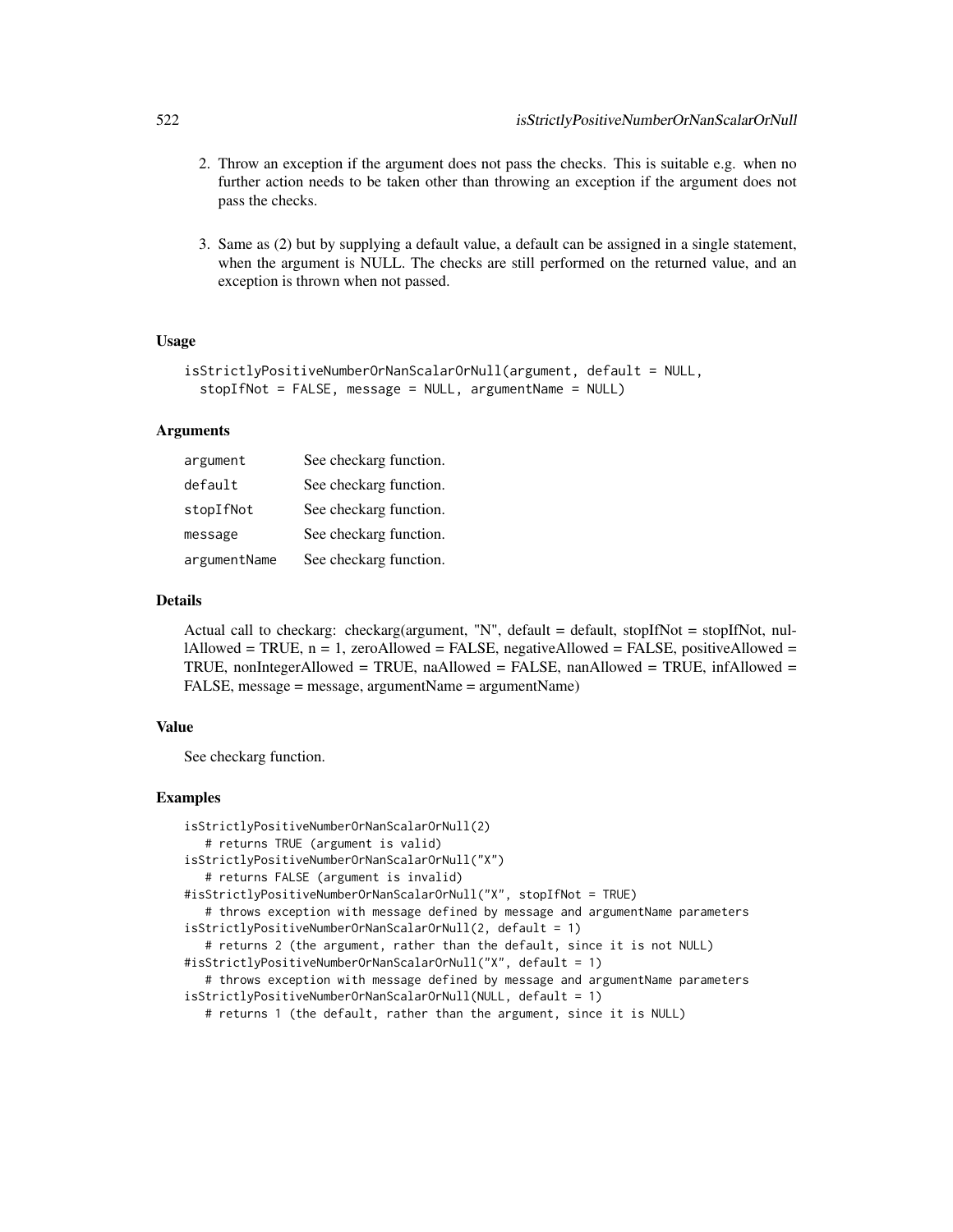isStrictlyPositiveNumberOrNanVector

*Wrapper for the checkarg function, using specific parameter settings.*

# Description

This function can be used in 3 ways:

- 1. Return TRUE or FALSE depending on whether the argument checks are passed. This is suitable e.g. for if statements that take further action if the argument does not pass the checks.
- 2. Throw an exception if the argument does not pass the checks. This is suitable e.g. when no further action needs to be taken other than throwing an exception if the argument does not pass the checks.
- 3. Same as (2) but by supplying a default value, a default can be assigned in a single statement, when the argument is NULL. The checks are still performed on the returned value, and an exception is thrown when not passed.

# Usage

```
isStrictlyPositiveNumberOrNanVector(argument, default = NULL,
 stopIfNot = FALSE, n = NA, message = NULL, argumentName = NULL)
```
#### **Arguments**

| argument     | See checkarg function. |
|--------------|------------------------|
| default      | See checkarg function. |
| stopIfNot    | See checkarg function. |
| n            | See checkarg function. |
| message      | See checkarg function. |
| argumentName | See checkarg function. |

#### Details

Actual call to checkarg: checkarg(argument, "N", default = default, stopIfNot = stopIfNot, nullAllowed = FALSE, n = NA, zeroAllowed = FALSE, negativeAllowed = FALSE, positiveAllowed = TRUE, nonIntegerAllowed = TRUE, naAllowed = FALSE, nanAllowed = TRUE, infAllowed = FALSE, message = message, argumentName = argumentName)

# Value

See checkarg function.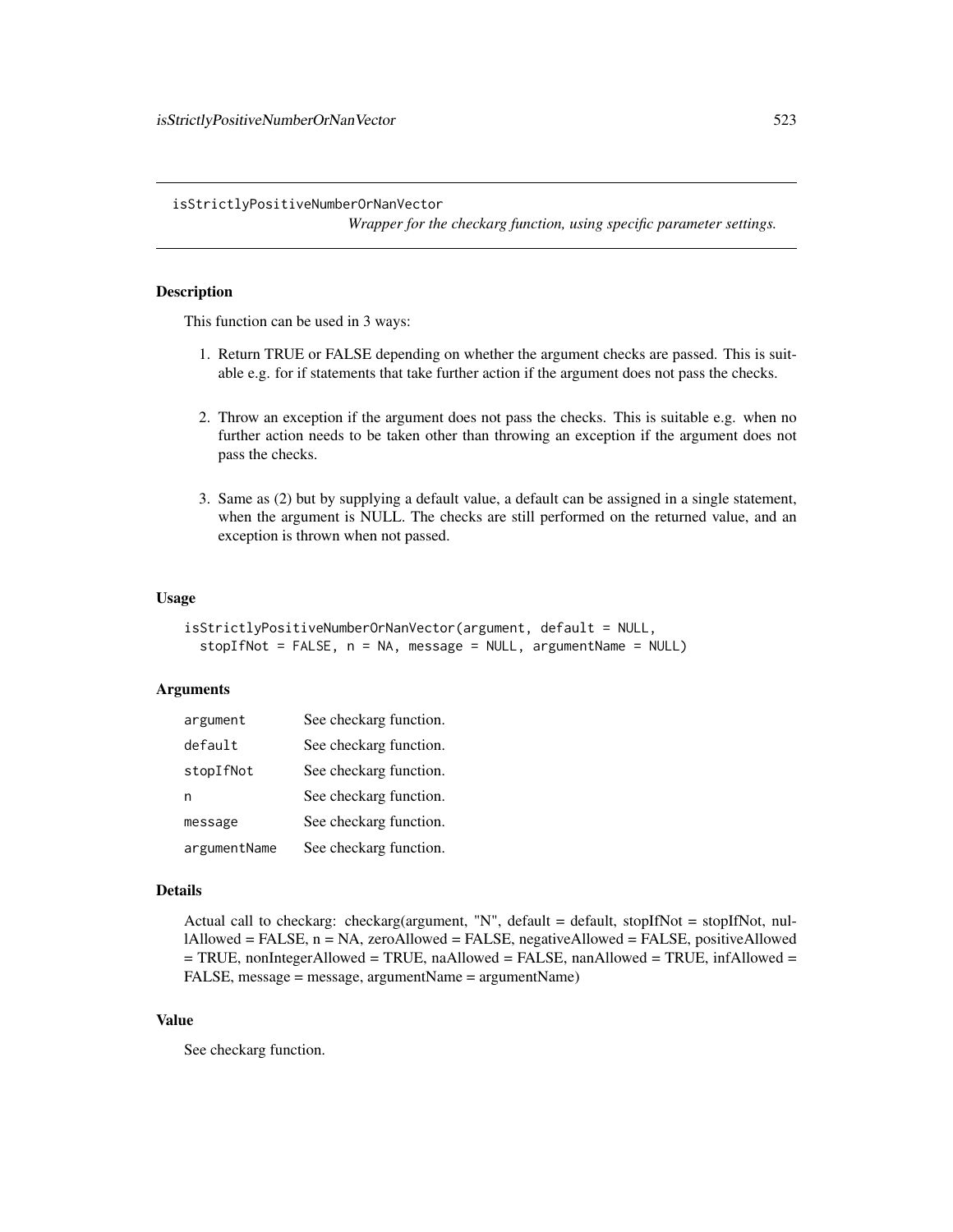## Examples

```
isStrictlyPositiveNumberOrNanVector(2)
   # returns TRUE (argument is valid)
isStrictlyPositiveNumberOrNanVector("X")
   # returns FALSE (argument is invalid)
#isStrictlyPositiveNumberOrNanVector("X", stopIfNot = TRUE)
   # throws exception with message defined by message and argumentName parameters
isStrictlyPositiveNumberOrNanVector(2, default = 1)
   # returns 2 (the argument, rather than the default, since it is not NULL)
#isStrictlyPositiveNumberOrNanVector("X", default = 1)
   # throws exception with message defined by message and argumentName parameters
isStrictlyPositiveNumberOrNanVector(NULL, default = 1)
  # returns 1 (the default, rather than the argument, since it is NULL)
```
isStrictlyPositiveNumberOrNanVectorOrNull

*Wrapper for the checkarg function, using specific parameter settings.*

# Description

This function can be used in 3 ways:

- 1. Return TRUE or FALSE depending on whether the argument checks are passed. This is suitable e.g. for if statements that take further action if the argument does not pass the checks.
- 2. Throw an exception if the argument does not pass the checks. This is suitable e.g. when no further action needs to be taken other than throwing an exception if the argument does not pass the checks.
- 3. Same as (2) but by supplying a default value, a default can be assigned in a single statement, when the argument is NULL. The checks are still performed on the returned value, and an exception is thrown when not passed.

## Usage

```
isStrictlyPositiveNumberOrNanVectorOrNull(argument, default = NULL,
  stopIfNot = FALSE, n = NA, message = NULL, argumentName = NULL)
```
## Arguments

| argument     | See checkarg function. |
|--------------|------------------------|
| default      | See checkarg function. |
| stopIfNot    | See checkarg function. |
| n            | See checkarg function. |
| message      | See checkarg function. |
| argumentName | See checkarg function. |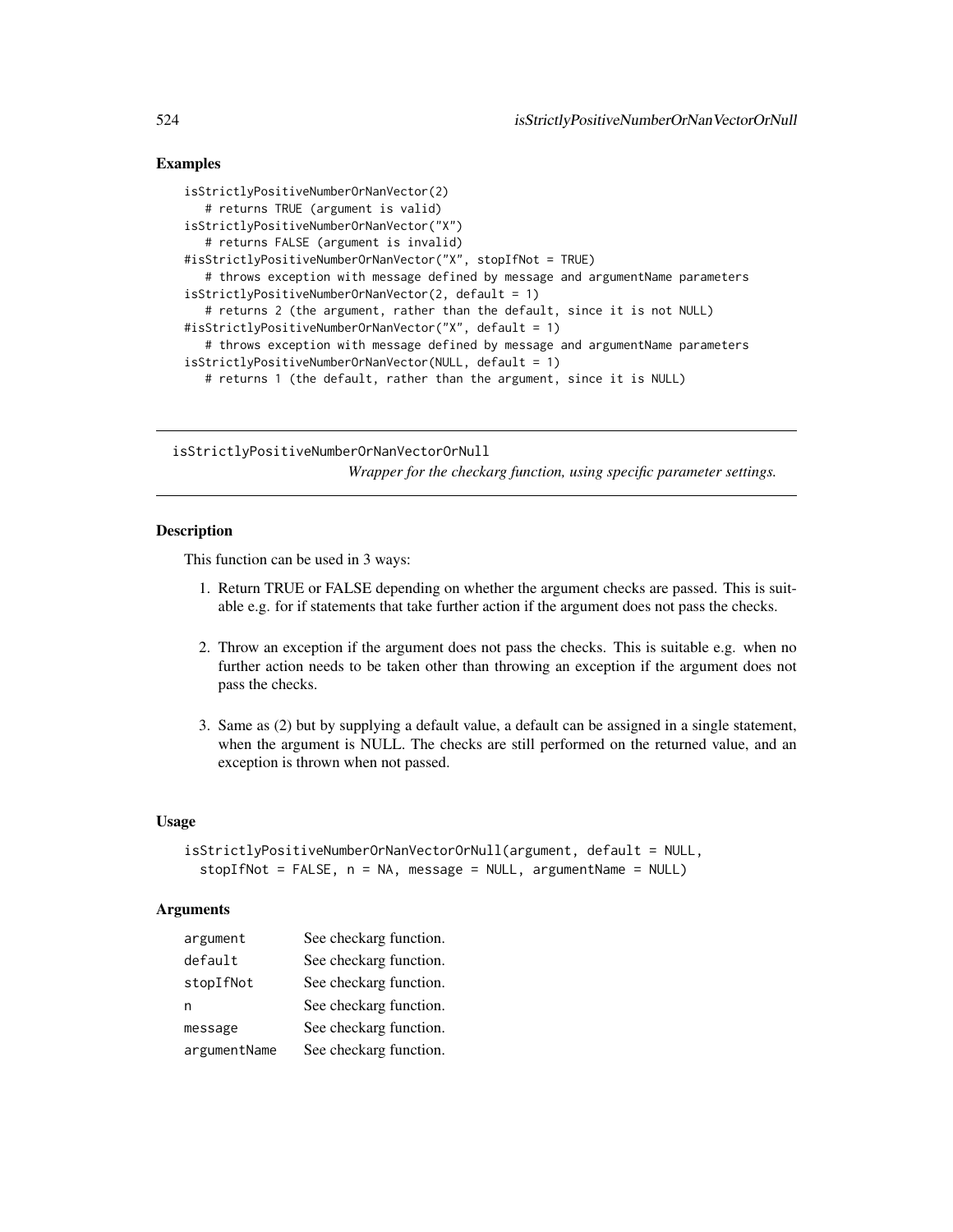## Details

Actual call to checkarg: checkarg(argument, "N", default = default, stopIfNot = stopIfNot, nullAllowed = TRUE, n = NA, zeroAllowed = FALSE, negativeAllowed = FALSE, positiveAllowed = TRUE, nonIntegerAllowed = TRUE, naAllowed = FALSE, nanAllowed = TRUE, infAllowed = FALSE, message = message, argumentName = argumentName)

#### Value

See checkarg function.

#### Examples

```
isStrictlyPositiveNumberOrNanVectorOrNull(2)
   # returns TRUE (argument is valid)
isStrictlyPositiveNumberOrNanVectorOrNull("X")
   # returns FALSE (argument is invalid)
#isStrictlyPositiveNumberOrNanVectorOrNull("X", stopIfNot = TRUE)
   # throws exception with message defined by message and argumentName parameters
isStrictlyPositiveNumberOrNanVectorOrNull(2, default = 1)
   # returns 2 (the argument, rather than the default, since it is not NULL)
#isStrictlyPositiveNumberOrNanVectorOrNull("X", default = 1)
   # throws exception with message defined by message and argumentName parameters
isStrictlyPositiveNumberOrNanVectorOrNull(NULL, default = 1)
  # returns 1 (the default, rather than the argument, since it is NULL)
```
isStrictlyPositiveNumberOrNaOrInfScalar *Wrapper for the checkarg function, using specific parameter settings.*

## Description

This function can be used in 3 ways:

- 1. Return TRUE or FALSE depending on whether the argument checks are passed. This is suitable e.g. for if statements that take further action if the argument does not pass the checks.
- 2. Throw an exception if the argument does not pass the checks. This is suitable e.g. when no further action needs to be taken other than throwing an exception if the argument does not pass the checks.
- 3. Same as (2) but by supplying a default value, a default can be assigned in a single statement, when the argument is NULL. The checks are still performed on the returned value, and an exception is thrown when not passed.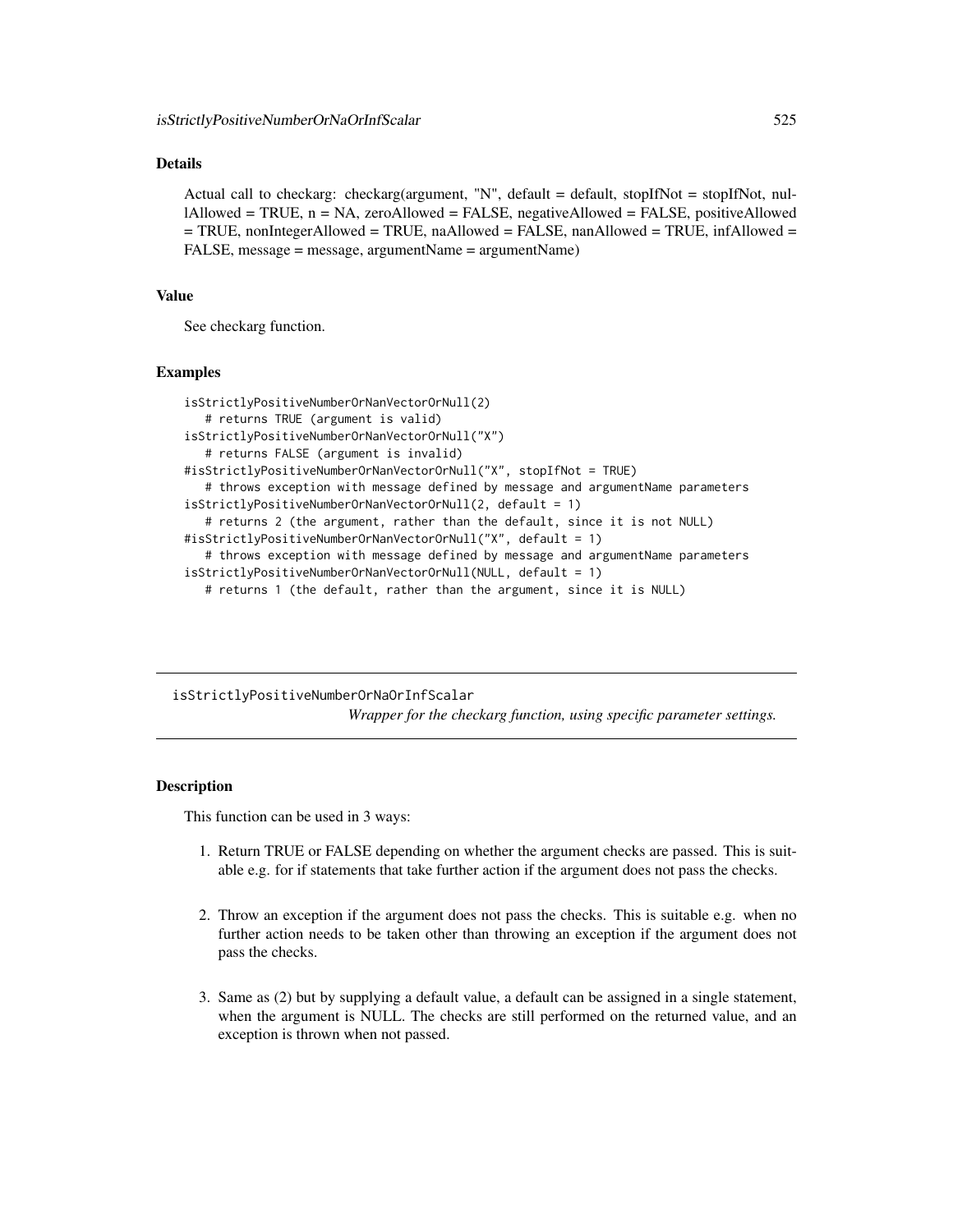```
isStrictlyPositiveNumberOrNaOrInfScalar(argument, default = NULL,
  stopIfNot = FALSE, message = NULL, argumentName = NULL)
```
#### Arguments

| argument     | See checkarg function. |
|--------------|------------------------|
| default      | See checkarg function. |
| stopIfNot    | See checkarg function. |
| message      | See checkarg function. |
| argumentName | See checkarg function. |

# Details

Actual call to checkarg: checkarg(argument, "N", default = default, stopIfNot = stopIfNot, nullAllowed = FALSE, n = 1, zeroAllowed = FALSE, negativeAllowed = FALSE, positiveAllowed  $=$  TRUE, nonIntegerAllowed = TRUE, naAllowed = TRUE, nanAllowed = FALSE, infAllowed = TRUE, message = message, argumentName = argumentName)

### Value

See checkarg function.

# Examples

```
isStrictlyPositiveNumberOrNaOrInfScalar(2)
   # returns TRUE (argument is valid)
isStrictlyPositiveNumberOrNaOrInfScalar("X")
   # returns FALSE (argument is invalid)
#isStrictlyPositiveNumberOrNaOrInfScalar("X", stopIfNot = TRUE)
   # throws exception with message defined by message and argumentName parameters
isStrictlyPositiveNumberOrNaOrInfScalar(2, default = 1)
   # returns 2 (the argument, rather than the default, since it is not NULL)
#isStrictlyPositiveNumberOrNaOrInfScalar("X", default = 1)
   # throws exception with message defined by message and argumentName parameters
isStrictlyPositiveNumberOrNaOrInfScalar(NULL, default = 1)
  # returns 1 (the default, rather than the argument, since it is NULL)
```
isStrictlyPositiveNumberOrNaOrInfScalarOrNull *Wrapper for the checkarg function, using specific parameter settings.*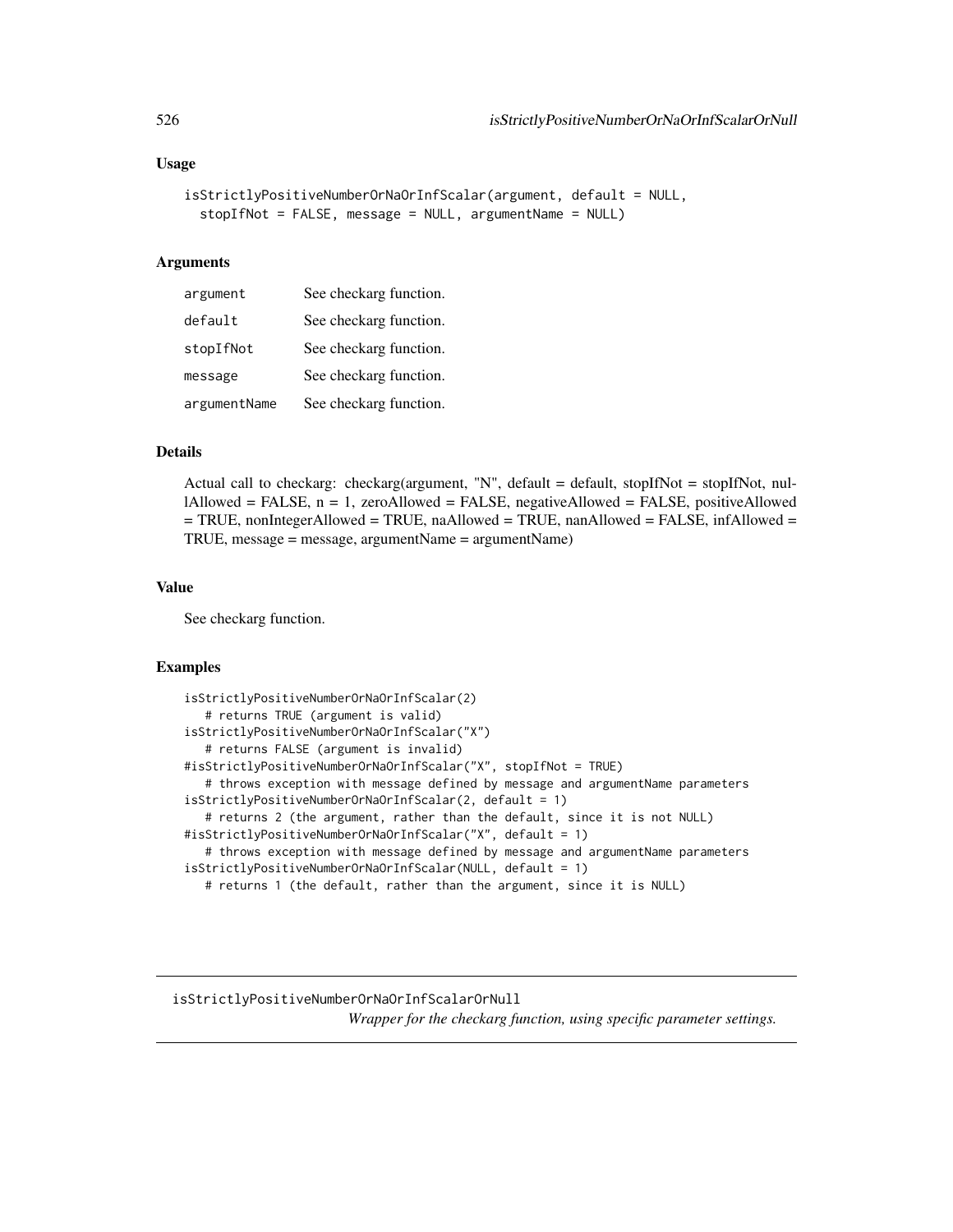#### Description

This function can be used in 3 ways:

- 1. Return TRUE or FALSE depending on whether the argument checks are passed. This is suitable e.g. for if statements that take further action if the argument does not pass the checks.
- 2. Throw an exception if the argument does not pass the checks. This is suitable e.g. when no further action needs to be taken other than throwing an exception if the argument does not pass the checks.
- 3. Same as (2) but by supplying a default value, a default can be assigned in a single statement, when the argument is NULL. The checks are still performed on the returned value, and an exception is thrown when not passed.

#### Usage

```
isStrictlyPositiveNumberOrNaOrInfScalarOrNull(argument, default = NULL,
  stopIfNot = FALSE, message = NULL, argumentName = NULL)
```
## Arguments

| argument     | See checkarg function. |
|--------------|------------------------|
| default      | See checkarg function. |
| stopIfNot    | See checkarg function. |
| message      | See checkarg function. |
| argumentName | See checkarg function. |

## Details

Actual call to checkarg: checkarg(argument, "N", default = default, stopIfNot = stopIfNot, nullAllowed = TRUE,  $n = 1$ , zeroAllowed = FALSE, negativeAllowed = FALSE, positiveAllowed = TRUE, nonIntegerAllowed = TRUE, naAllowed = TRUE, nanAllowed = FALSE, infAllowed = TRUE, message = message, argumentName = argumentName)

## Value

See checkarg function.

```
isStrictlyPositiveNumberOrNaOrInfScalarOrNull(2)
   # returns TRUE (argument is valid)
isStrictlyPositiveNumberOrNaOrInfScalarOrNull("X")
   # returns FALSE (argument is invalid)
#isStrictlyPositiveNumberOrNaOrInfScalarOrNull("X", stopIfNot = TRUE)
   # throws exception with message defined by message and argumentName parameters
isStrictlyPositiveNumberOrNaOrInfScalarOrNull(2, default = 1)
```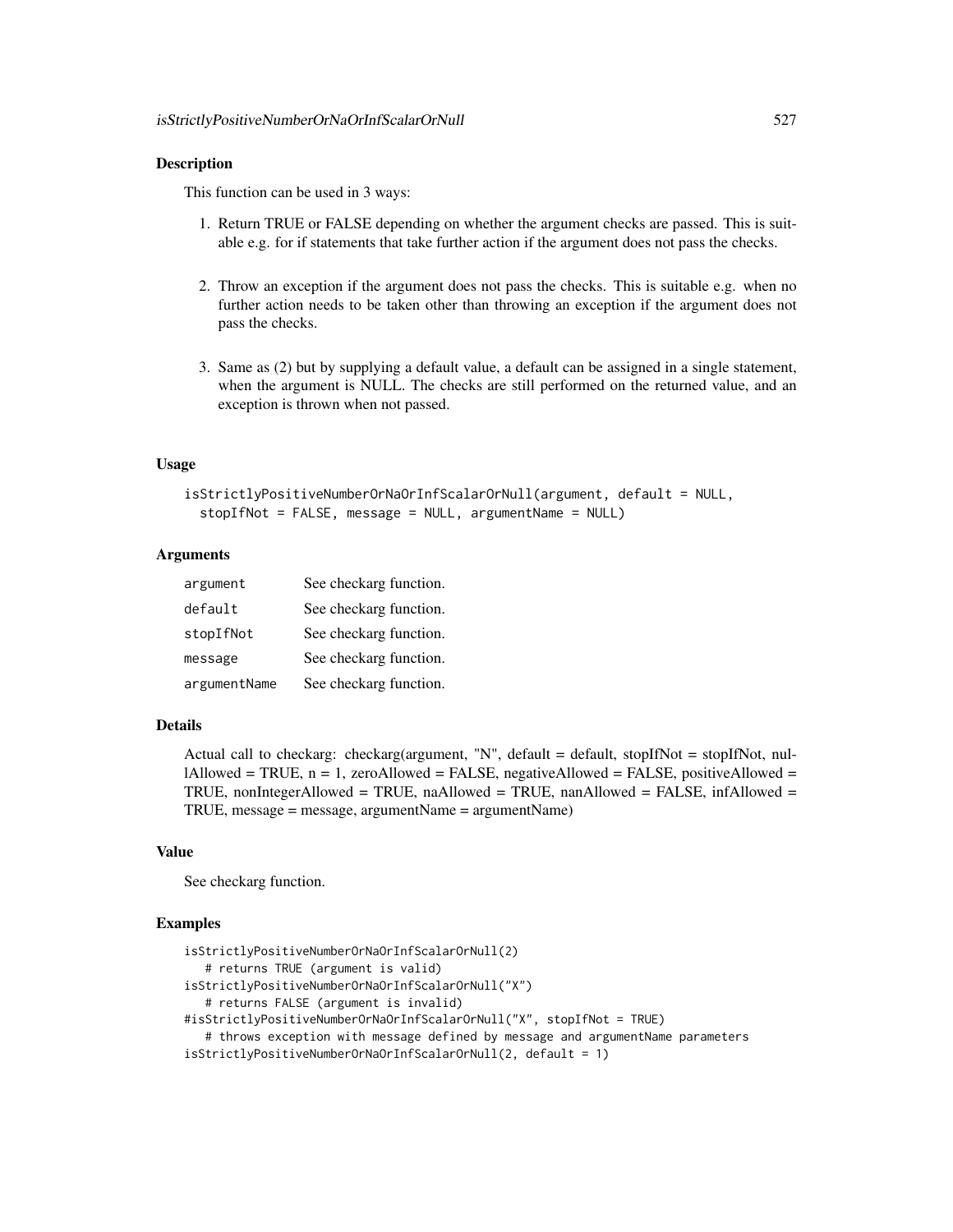```
# returns 2 (the argument, rather than the default, since it is not NULL)
#isStrictlyPositiveNumberOrNaOrInfScalarOrNull("X", default = 1)
   # throws exception with message defined by message and argumentName parameters
isStrictlyPositiveNumberOrNaOrInfScalarOrNull(NULL, default = 1)
   # returns 1 (the default, rather than the argument, since it is NULL)
```
isStrictlyPositiveNumberOrNaOrInfVector

*Wrapper for the checkarg function, using specific parameter settings.*

# Description

This function can be used in 3 ways:

- 1. Return TRUE or FALSE depending on whether the argument checks are passed. This is suitable e.g. for if statements that take further action if the argument does not pass the checks.
- 2. Throw an exception if the argument does not pass the checks. This is suitable e.g. when no further action needs to be taken other than throwing an exception if the argument does not pass the checks.
- 3. Same as (2) but by supplying a default value, a default can be assigned in a single statement, when the argument is NULL. The checks are still performed on the returned value, and an exception is thrown when not passed.

#### Usage

isStrictlyPositiveNumberOrNaOrInfVector(argument, default = NULL, stopIfNot = FALSE,  $n = NA$ , message = NULL, argumentName = NULL)

#### Arguments

| argument     | See checkarg function. |
|--------------|------------------------|
| default      | See checkarg function. |
| stopIfNot    | See checkarg function. |
| n            | See checkarg function. |
| message      | See checkarg function. |
| argumentName | See checkarg function. |

#### Details

Actual call to checkarg: checkarg(argument, "N", default = default, stopIfNot = stopIfNot, nullAllowed = FALSE, n = NA, zeroAllowed = FALSE, negativeAllowed = FALSE, positiveAllowed  $=$  TRUE, nonIntegerAllowed = TRUE, naAllowed = TRUE, nanAllowed = FALSE, infAllowed = TRUE, message = message, argumentName = argumentName)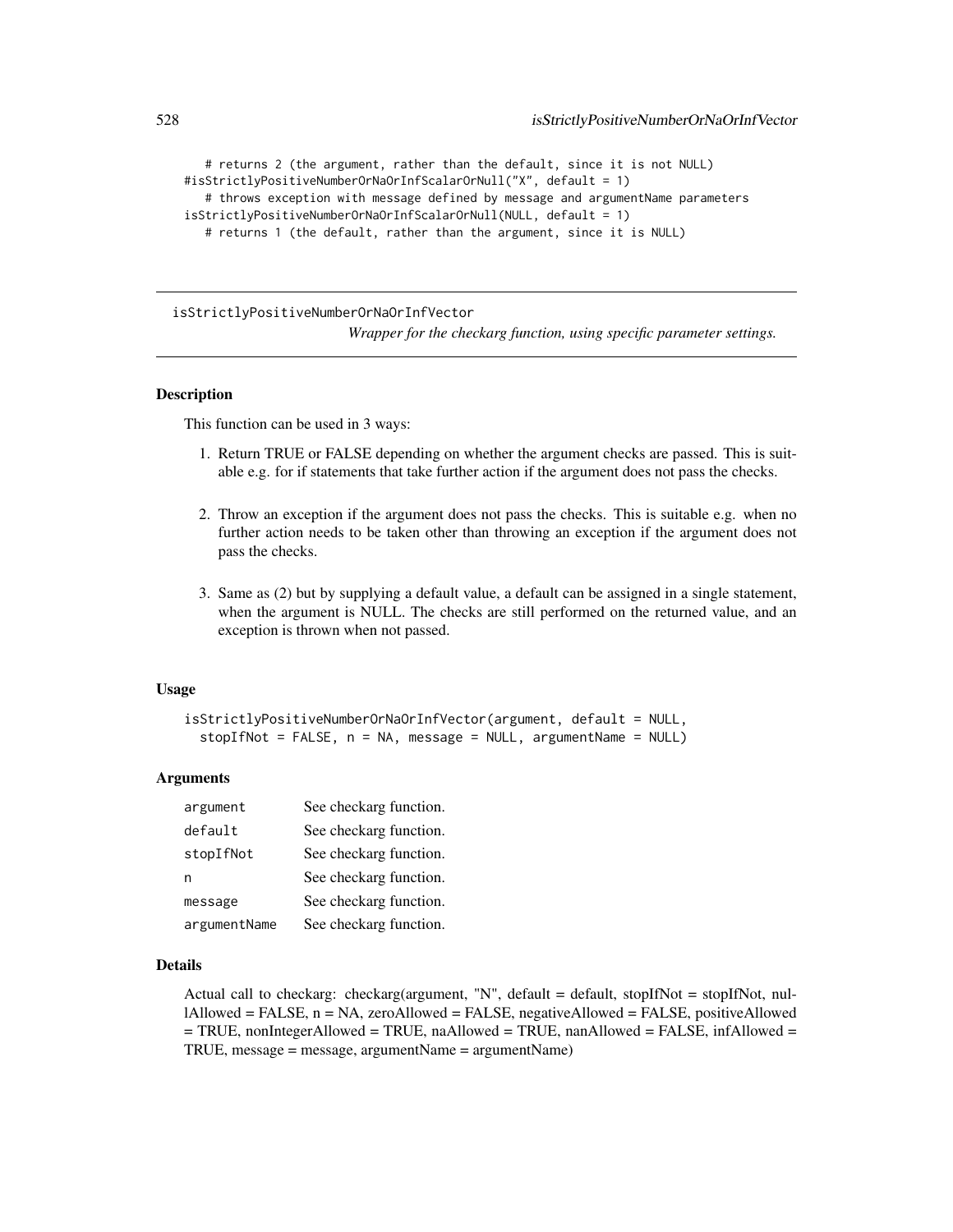# Value

See checkarg function.

## Examples

```
isStrictlyPositiveNumberOrNaOrInfVector(2)
  # returns TRUE (argument is valid)
isStrictlyPositiveNumberOrNaOrInfVector("X")
  # returns FALSE (argument is invalid)
#isStrictlyPositiveNumberOrNaOrInfVector("X", stopIfNot = TRUE)
  # throws exception with message defined by message and argumentName parameters
isStrictlyPositiveNumberOrNaOrInfVector(2, default = 1)
  # returns 2 (the argument, rather than the default, since it is not NULL)
#isStrictlyPositiveNumberOrNaOrInfVector("X", default = 1)
  # throws exception with message defined by message and argumentName parameters
isStrictlyPositiveNumberOrNaOrInfVector(NULL, default = 1)
  # returns 1 (the default, rather than the argument, since it is NULL)
```
isStrictlyPositiveNumberOrNaOrInfVectorOrNull *Wrapper for the checkarg function, using specific parameter settings.*

## Description

This function can be used in 3 ways:

- 1. Return TRUE or FALSE depending on whether the argument checks are passed. This is suitable e.g. for if statements that take further action if the argument does not pass the checks.
- 2. Throw an exception if the argument does not pass the checks. This is suitable e.g. when no further action needs to be taken other than throwing an exception if the argument does not pass the checks.
- 3. Same as (2) but by supplying a default value, a default can be assigned in a single statement, when the argument is NULL. The checks are still performed on the returned value, and an exception is thrown when not passed.

# Usage

```
isStrictlyPositiveNumberOrNaOrInfVectorOrNull(argument, default = NULL,
 stopIfNot = FALSE, n = NA, message = NULL, argumentName = NULL)
```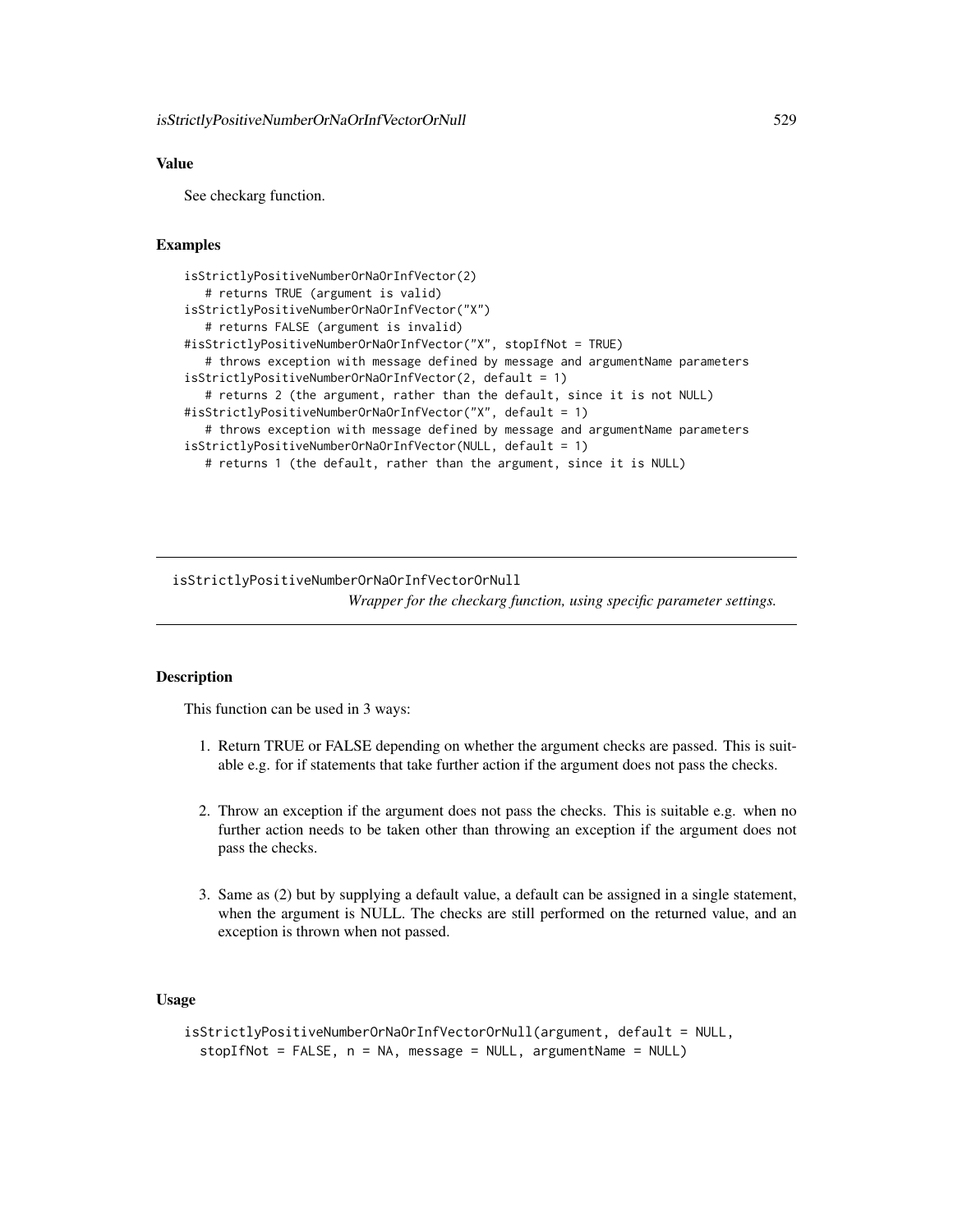## Arguments

| argument     | See checkarg function. |
|--------------|------------------------|
| default      | See checkarg function. |
| stopIfNot    | See checkarg function. |
| n            | See checkarg function. |
| message      | See checkarg function. |
| argumentName | See checkarg function. |

#### Details

Actual call to checkarg: checkarg(argument, "N", default = default, stopIfNot = stopIfNot, nullAllowed = TRUE, n = NA, zeroAllowed = FALSE, negativeAllowed = FALSE, positiveAllowed = TRUE, nonIntegerAllowed = TRUE, naAllowed = TRUE, nanAllowed = FALSE, infAllowed = TRUE, message = message, argumentName = argumentName)

#### Value

See checkarg function.

#### Examples

```
isStrictlyPositiveNumberOrNaOrInfVectorOrNull(2)
   # returns TRUE (argument is valid)
isStrictlyPositiveNumberOrNaOrInfVectorOrNull("X")
   # returns FALSE (argument is invalid)
#isStrictlyPositiveNumberOrNaOrInfVectorOrNull("X", stopIfNot = TRUE)
   # throws exception with message defined by message and argumentName parameters
isStrictlyPositiveNumberOrNaOrInfVectorOrNull(2, default = 1)
   # returns 2 (the argument, rather than the default, since it is not NULL)
#isStrictlyPositiveNumberOrNaOrInfVectorOrNull("X", default = 1)
   # throws exception with message defined by message and argumentName parameters
isStrictlyPositiveNumberOrNaOrInfVectorOrNull(NULL, default = 1)
   # returns 1 (the default, rather than the argument, since it is NULL)
```
isStrictlyPositiveNumberOrNaOrNanOrInfScalar *Wrapper for the checkarg function, using specific parameter settings.*

# Description

This function can be used in 3 ways:

1. Return TRUE or FALSE depending on whether the argument checks are passed. This is suitable e.g. for if statements that take further action if the argument does not pass the checks.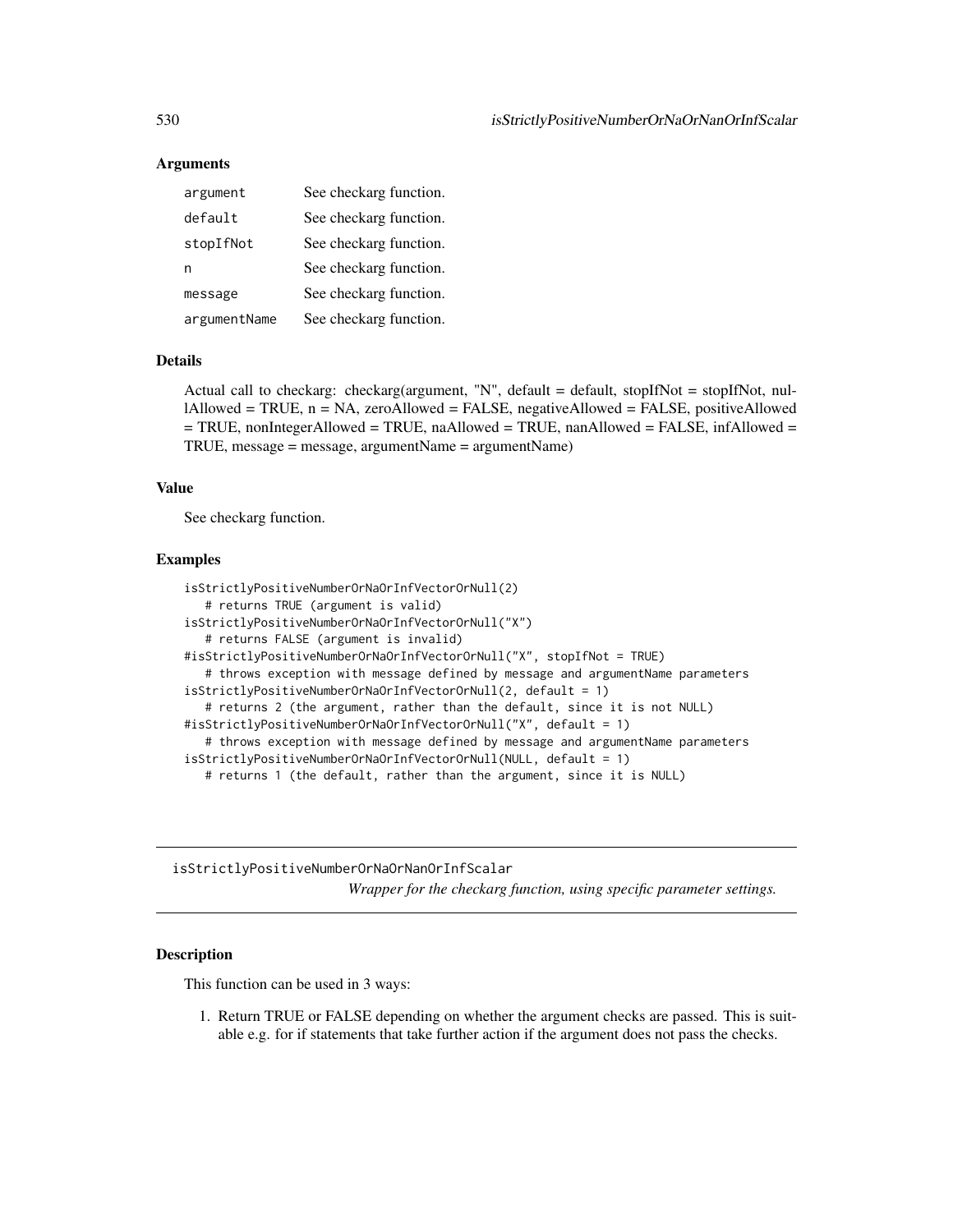- 2. Throw an exception if the argument does not pass the checks. This is suitable e.g. when no further action needs to be taken other than throwing an exception if the argument does not pass the checks.
- 3. Same as (2) but by supplying a default value, a default can be assigned in a single statement, when the argument is NULL. The checks are still performed on the returned value, and an exception is thrown when not passed.

```
isStrictlyPositiveNumberOrNaOrNanOrInfScalar(argument, default = NULL,
  stopIfNot = FALSE, message = NULL, argumentName = NULL)
```
#### Arguments

| argument     | See checkarg function. |
|--------------|------------------------|
| default      | See checkarg function. |
| stopIfNot    | See checkarg function. |
| message      | See checkarg function. |
| argumentName | See checkarg function. |

# Details

Actual call to checkarg: checkarg(argument, "N", default = default, stopIfNot = stopIfNot, nul- $1$ Allowed = FALSE,  $n = 1$ , zeroAllowed = FALSE, negativeAllowed = FALSE, positiveAllowed  $=$  TRUE, nonIntegerAllowed  $=$  TRUE, naAllowed  $=$  TRUE, nanAllowed  $=$  TRUE, infAllowed  $=$ TRUE, message = message, argumentName = argumentName)

# Value

See checkarg function.

```
isStrictlyPositiveNumberOrNaOrNanOrInfScalar(2)
   # returns TRUE (argument is valid)
isStrictlyPositiveNumberOrNaOrNanOrInfScalar("X")
   # returns FALSE (argument is invalid)
#isStrictlyPositiveNumberOrNaOrNanOrInfScalar("X", stopIfNot = TRUE)
   # throws exception with message defined by message and argumentName parameters
isStrictlyPositiveNumberOrNaOrNanOrInfScalar(2, default = 1)
   # returns 2 (the argument, rather than the default, since it is not NULL)
#isStrictlyPositiveNumberOrNaOrNanOrInfScalar("X", default = 1)
   # throws exception with message defined by message and argumentName parameters
isStrictlyPositiveNumberOrNaOrNanOrInfScalar(NULL, default = 1)
   # returns 1 (the default, rather than the argument, since it is NULL)
```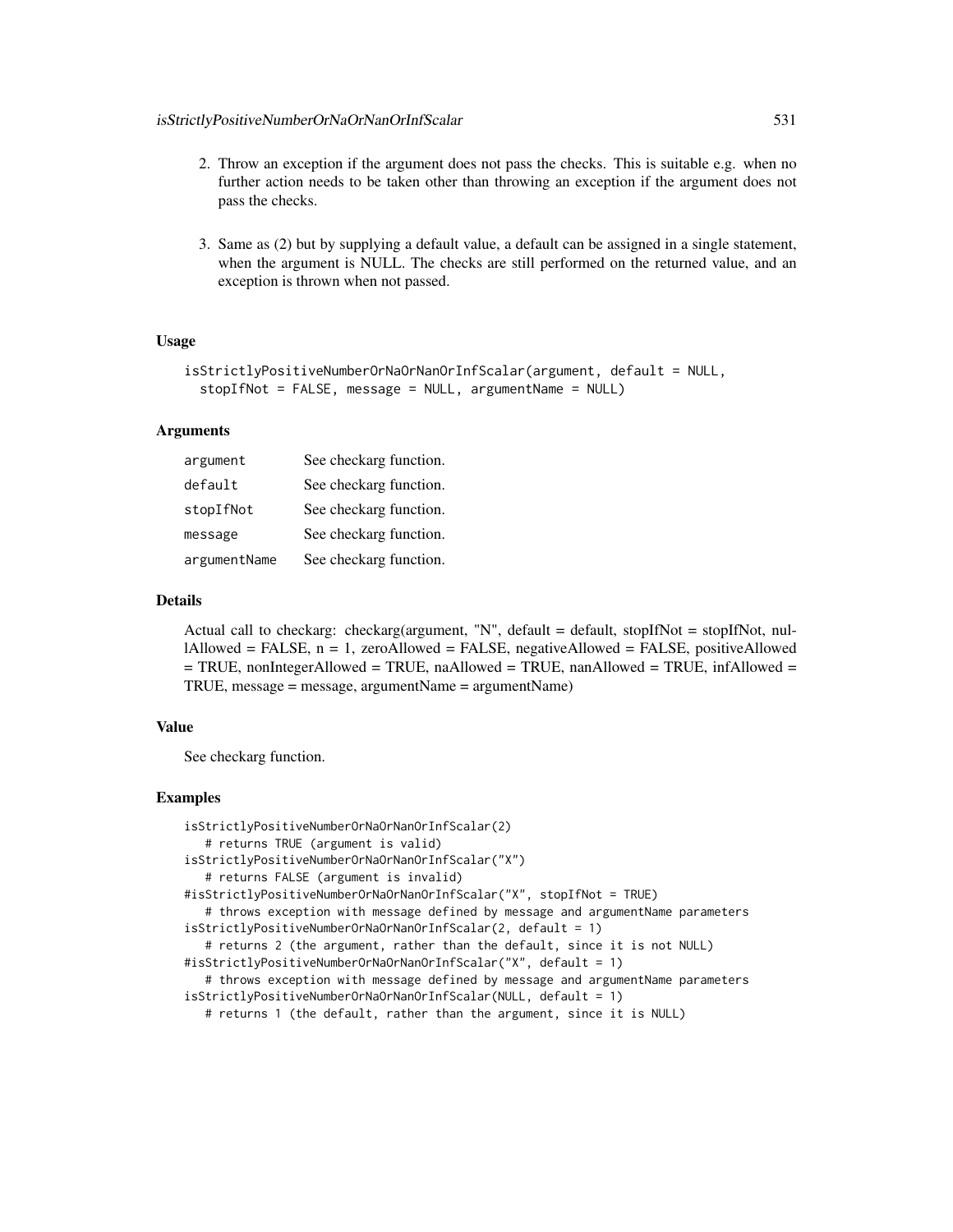isStrictlyPositiveNumberOrNaOrNanOrInfScalarOrNull *Wrapper for the checkarg function, using specific parameter settings.*

## Description

This function can be used in 3 ways:

- 1. Return TRUE or FALSE depending on whether the argument checks are passed. This is suitable e.g. for if statements that take further action if the argument does not pass the checks.
- 2. Throw an exception if the argument does not pass the checks. This is suitable e.g. when no further action needs to be taken other than throwing an exception if the argument does not pass the checks.
- 3. Same as (2) but by supplying a default value, a default can be assigned in a single statement, when the argument is NULL. The checks are still performed on the returned value, and an exception is thrown when not passed.

#### Usage

```
isStrictlyPositiveNumberOrNaOrNanOrInfScalarOrNull(argument, default = NULL,
 stopIfNot = FALSE, message = NULL, argumentName = NULL)
```
## **Arguments**

| argument     | See checkarg function. |
|--------------|------------------------|
| default      | See checkarg function. |
| stopIfNot    | See checkarg function. |
| message      | See checkarg function. |
| argumentName | See checkarg function. |

#### Details

Actual call to checkarg: checkarg(argument, "N", default = default, stopIfNot = stopIfNot, nullAllowed = TRUE, n = 1, zeroAllowed = FALSE, negativeAllowed = FALSE, positiveAllowed = TRUE, nonIntegerAllowed = TRUE, naAllowed = TRUE, nanAllowed = TRUE, infAllowed = TRUE, message = message, argumentName = argumentName)

# Value

See checkarg function.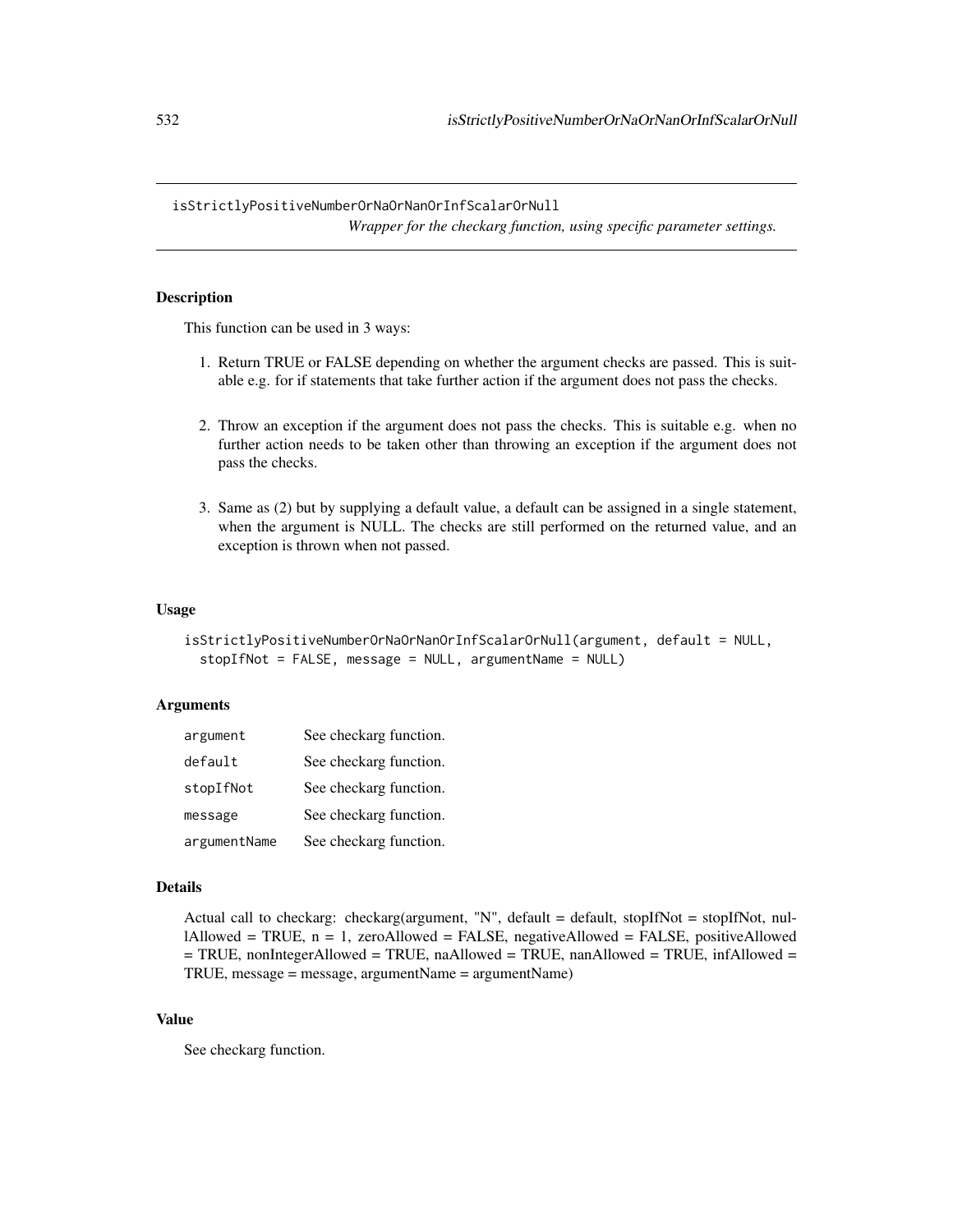## Examples

```
isStrictlyPositiveNumberOrNaOrNanOrInfScalarOrNull(2)
   # returns TRUE (argument is valid)
isStrictlyPositiveNumberOrNaOrNanOrInfScalarOrNull("X")
   # returns FALSE (argument is invalid)
#isStrictlyPositiveNumberOrNaOrNanOrInfScalarOrNull("X", stopIfNot = TRUE)
   # throws exception with message defined by message and argumentName parameters
isStrictlyPositiveNumberOrNaOrNanOrInfScalarOrNull(2, default = 1)
   # returns 2 (the argument, rather than the default, since it is not NULL)
#isStrictlyPositiveNumberOrNaOrNanOrInfScalarOrNull("X", default = 1)
   # throws exception with message defined by message and argumentName parameters
isStrictlyPositiveNumberOrNaOrNanOrInfScalarOrNull(NULL, default = 1)
   # returns 1 (the default, rather than the argument, since it is NULL)
```
isStrictlyPositiveNumberOrNaOrNanOrInfVector *Wrapper for the checkarg function, using specific parameter settings.*

# Description

This function can be used in 3 ways:

- 1. Return TRUE or FALSE depending on whether the argument checks are passed. This is suitable e.g. for if statements that take further action if the argument does not pass the checks.
- 2. Throw an exception if the argument does not pass the checks. This is suitable e.g. when no further action needs to be taken other than throwing an exception if the argument does not pass the checks.
- 3. Same as (2) but by supplying a default value, a default can be assigned in a single statement, when the argument is NULL. The checks are still performed on the returned value, and an exception is thrown when not passed.

#### Usage

```
isStrictlyPositiveNumberOrNaOrNanOrInfVector(argument, default = NULL,
 stopIfNot = FALSE, n = NA, message = NULL, argumentName = NULL)
```
## Arguments

| argument     | See checkarg function. |
|--------------|------------------------|
| default      | See checkarg function. |
| stopIfNot    | See checkarg function. |
| n            | See checkarg function. |
| message      | See checkarg function. |
| argumentName | See checkarg function. |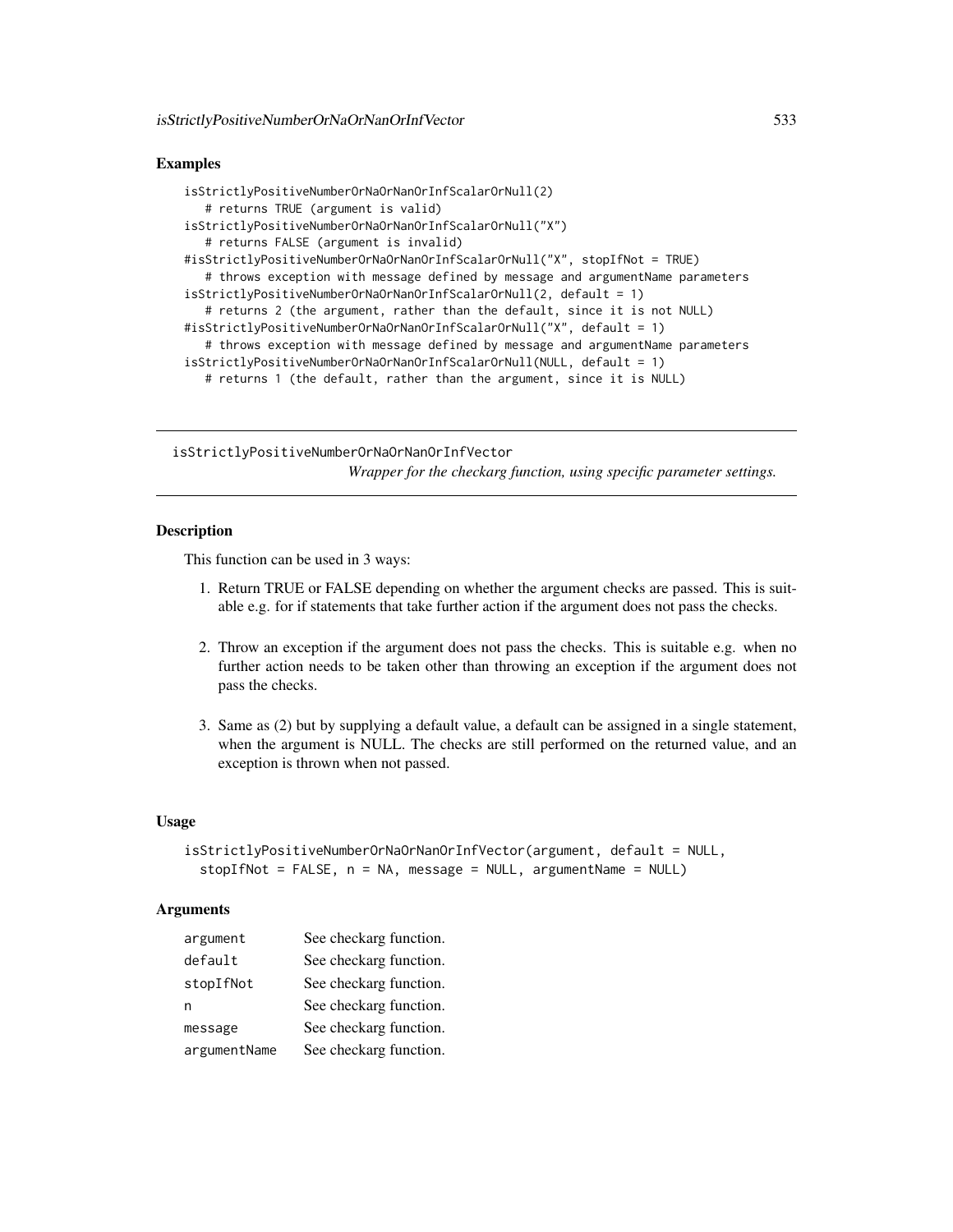# Details

Actual call to checkarg: checkarg(argument, "N", default = default, stopIfNot = stopIfNot, nullAllowed = FALSE, n = NA, zeroAllowed = FALSE, negativeAllowed = FALSE, positiveAllowed = TRUE, nonIntegerAllowed = TRUE, naAllowed = TRUE, nanAllowed = TRUE, infAllowed = TRUE, message = message, argumentName = argumentName)

#### Value

See checkarg function.

#### Examples

```
isStrictlyPositiveNumberOrNaOrNanOrInfVector(2)
   # returns TRUE (argument is valid)
isStrictlyPositiveNumberOrNaOrNanOrInfVector("X")
   # returns FALSE (argument is invalid)
#isStrictlyPositiveNumberOrNaOrNanOrInfVector("X", stopIfNot = TRUE)
   # throws exception with message defined by message and argumentName parameters
isStrictlyPositiveNumberOrNaOrNanOrInfVector(2, default = 1)
   # returns 2 (the argument, rather than the default, since it is not NULL)
#isStrictlyPositiveNumberOrNaOrNanOrInfVector("X", default = 1)
   # throws exception with message defined by message and argumentName parameters
isStrictlyPositiveNumberOrNaOrNanOrInfVector(NULL, default = 1)
  # returns 1 (the default, rather than the argument, since it is NULL)
```
isStrictlyPositiveNumberOrNaOrNanOrInfVectorOrNull *Wrapper for the checkarg function, using specific parameter settings.*

# **Description**

This function can be used in 3 ways:

- 1. Return TRUE or FALSE depending on whether the argument checks are passed. This is suitable e.g. for if statements that take further action if the argument does not pass the checks.
- 2. Throw an exception if the argument does not pass the checks. This is suitable e.g. when no further action needs to be taken other than throwing an exception if the argument does not pass the checks.
- 3. Same as (2) but by supplying a default value, a default can be assigned in a single statement, when the argument is NULL. The checks are still performed on the returned value, and an exception is thrown when not passed.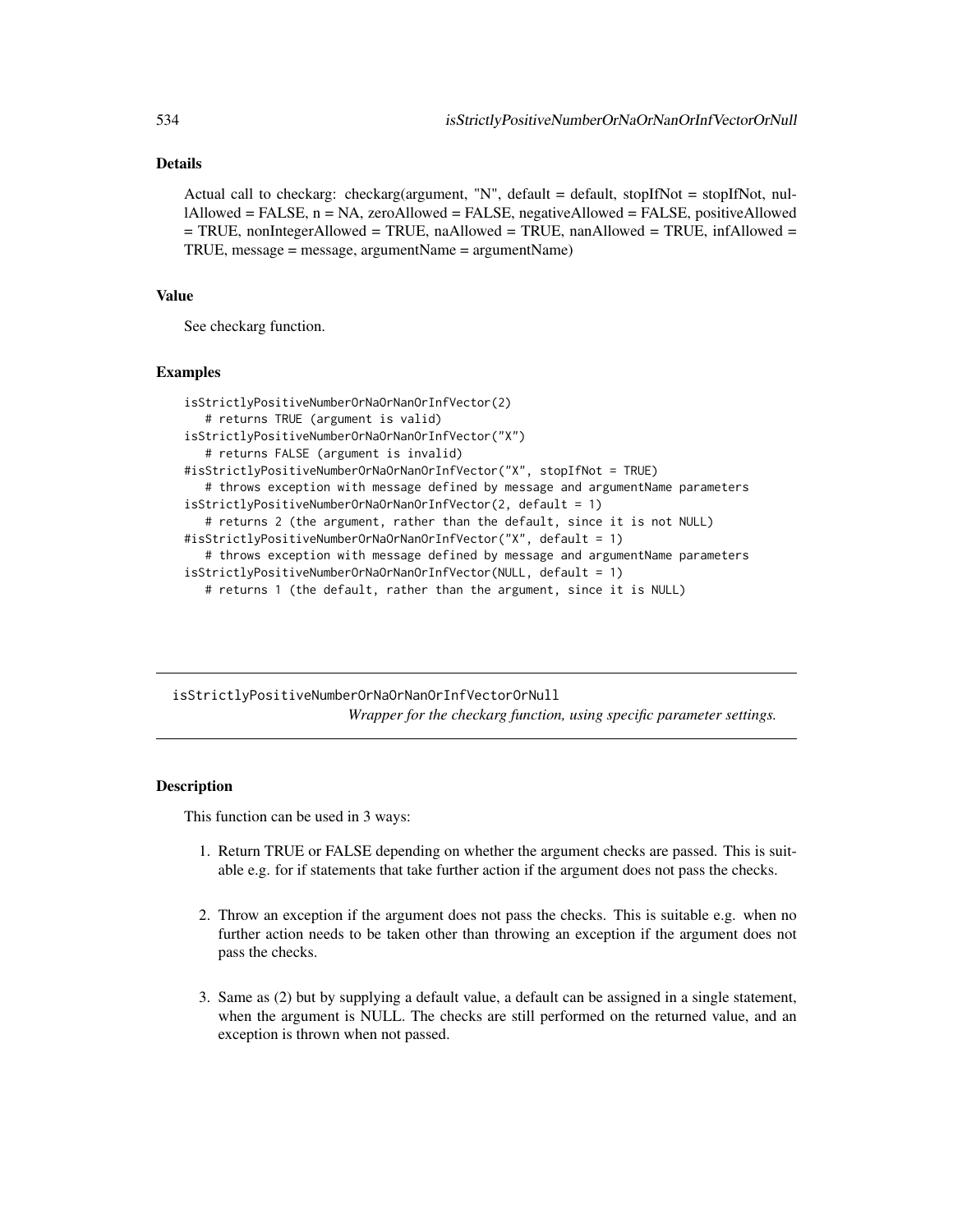```
isStrictlyPositiveNumberOrNaOrNanOrInfVectorOrNull(argument, default = NULL,
  stopIfNot = FALSE, n = NA, message = NULL, argumentName = NULL)
```
## Arguments

| argument     | See checkarg function. |
|--------------|------------------------|
| default      | See checkarg function. |
| stopIfNot    | See checkarg function. |
| n            | See checkarg function. |
| message      | See checkarg function. |
| argumentName | See checkarg function. |

#### Details

Actual call to checkarg: checkarg(argument, "N", default = default, stopIfNot = stopIfNot, nullAllowed = TRUE, n = NA, zeroAllowed = FALSE, negativeAllowed = FALSE, positiveAllowed  $=$  TRUE, nonIntegerAllowed = TRUE, naAllowed = TRUE, nanAllowed = TRUE, infAllowed = TRUE, message = message, argumentName = argumentName)

#### Value

See checkarg function.

```
isStrictlyPositiveNumberOrNaOrNanOrInfVectorOrNull(2)
   # returns TRUE (argument is valid)
isStrictlyPositiveNumberOrNaOrNanOrInfVectorOrNull("X")
   # returns FALSE (argument is invalid)
#isStrictlyPositiveNumberOrNaOrNanOrInfVectorOrNull("X", stopIfNot = TRUE)
   # throws exception with message defined by message and argumentName parameters
isStrictlyPositiveNumberOrNaOrNanOrInfVectorOrNull(2, default = 1)
   # returns 2 (the argument, rather than the default, since it is not NULL)
#isStrictlyPositiveNumberOrNaOrNanOrInfVectorOrNull("X", default = 1)
   # throws exception with message defined by message and argumentName parameters
isStrictlyPositiveNumberOrNaOrNanOrInfVectorOrNull(NULL, default = 1)
   # returns 1 (the default, rather than the argument, since it is NULL)
```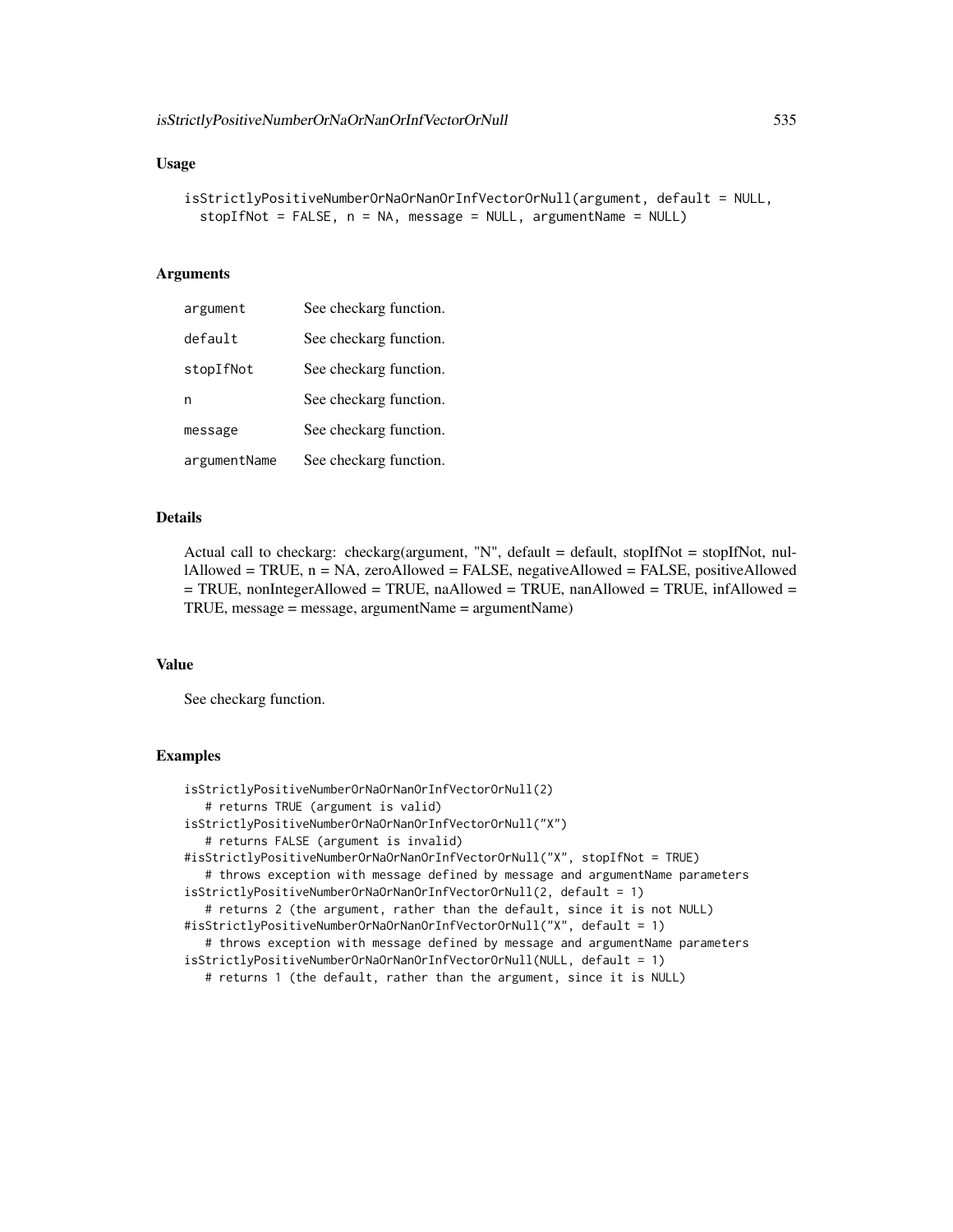## isStrictlyPositiveNumberOrNaOrNanScalar

*Wrapper for the checkarg function, using specific parameter settings.*

## Description

This function can be used in 3 ways:

- 1. Return TRUE or FALSE depending on whether the argument checks are passed. This is suitable e.g. for if statements that take further action if the argument does not pass the checks.
- 2. Throw an exception if the argument does not pass the checks. This is suitable e.g. when no further action needs to be taken other than throwing an exception if the argument does not pass the checks.
- 3. Same as (2) but by supplying a default value, a default can be assigned in a single statement, when the argument is NULL. The checks are still performed on the returned value, and an exception is thrown when not passed.

#### Usage

```
isStrictlyPositiveNumberOrNaOrNanScalar(argument, default = NULL,
 stopIfNot = FALSE, message = NULL, argumentName = NULL)
```
## Arguments

| argument     | See checkarg function. |
|--------------|------------------------|
| default      | See checkarg function. |
| stopIfNot    | See checkarg function. |
| message      | See checkarg function. |
| argumentName | See checkarg function. |

#### Details

Actual call to checkarg: checkarg(argument, "N", default = default, stopIfNot = stopIfNot, nul $l$ Allowed = FALSE,  $n = 1$ , zeroAllowed = FALSE, negativeAllowed = FALSE, positiveAllowed = TRUE, nonIntegerAllowed = TRUE, naAllowed = TRUE, nanAllowed = TRUE, infAllowed = FALSE, message = message, argumentName = argumentName)

# Value

See checkarg function.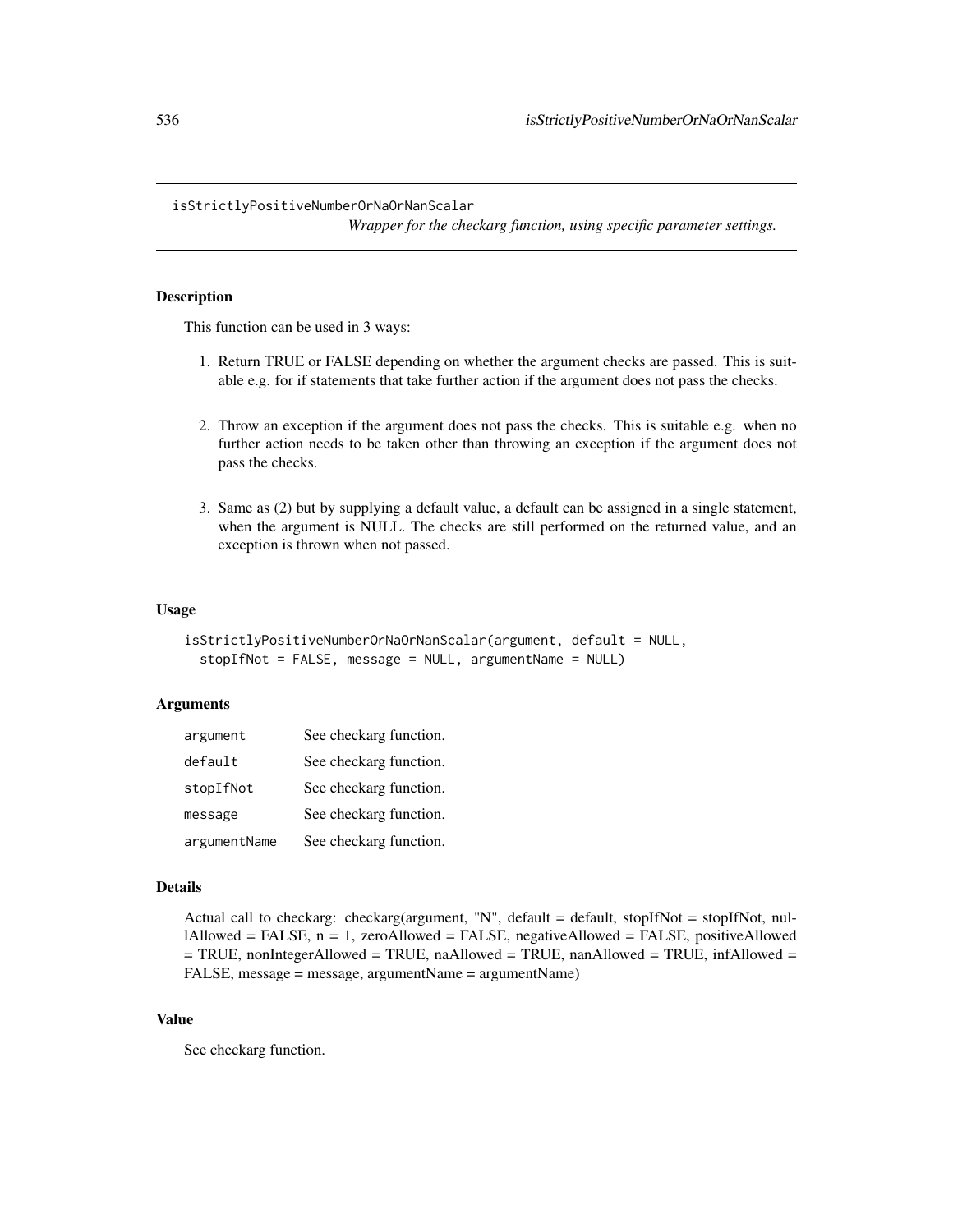## Examples

```
isStrictlyPositiveNumberOrNaOrNanScalar(2)
   # returns TRUE (argument is valid)
isStrictlyPositiveNumberOrNaOrNanScalar("X")
   # returns FALSE (argument is invalid)
#isStrictlyPositiveNumberOrNaOrNanScalar("X", stopIfNot = TRUE)
   # throws exception with message defined by message and argumentName parameters
isStrictlyPositiveNumberOrNaOrNanScalar(2, default = 1)
   # returns 2 (the argument, rather than the default, since it is not NULL)
#isStrictlyPositiveNumberOrNaOrNanScalar("X", default = 1)
   # throws exception with message defined by message and argumentName parameters
isStrictlyPositiveNumberOrNaOrNanScalar(NULL, default = 1)
   # returns 1 (the default, rather than the argument, since it is NULL)
```
isStrictlyPositiveNumberOrNaOrNanScalarOrNull *Wrapper for the checkarg function, using specific parameter settings.*

## **Description**

This function can be used in 3 ways:

- 1. Return TRUE or FALSE depending on whether the argument checks are passed. This is suitable e.g. for if statements that take further action if the argument does not pass the checks.
- 2. Throw an exception if the argument does not pass the checks. This is suitable e.g. when no further action needs to be taken other than throwing an exception if the argument does not pass the checks.
- 3. Same as (2) but by supplying a default value, a default can be assigned in a single statement, when the argument is NULL. The checks are still performed on the returned value, and an exception is thrown when not passed.

#### Usage

```
isStrictlyPositiveNumberOrNaOrNanScalarOrNull(argument, default = NULL,
 stopIfNot = FALSE, message = NULL, argumentName = NULL)
```
## **Arguments**

| argument     | See checkarg function. |
|--------------|------------------------|
| default      | See checkarg function. |
| stopIfNot    | See checkarg function. |
| message      | See checkarg function. |
| argumentName | See checkarg function. |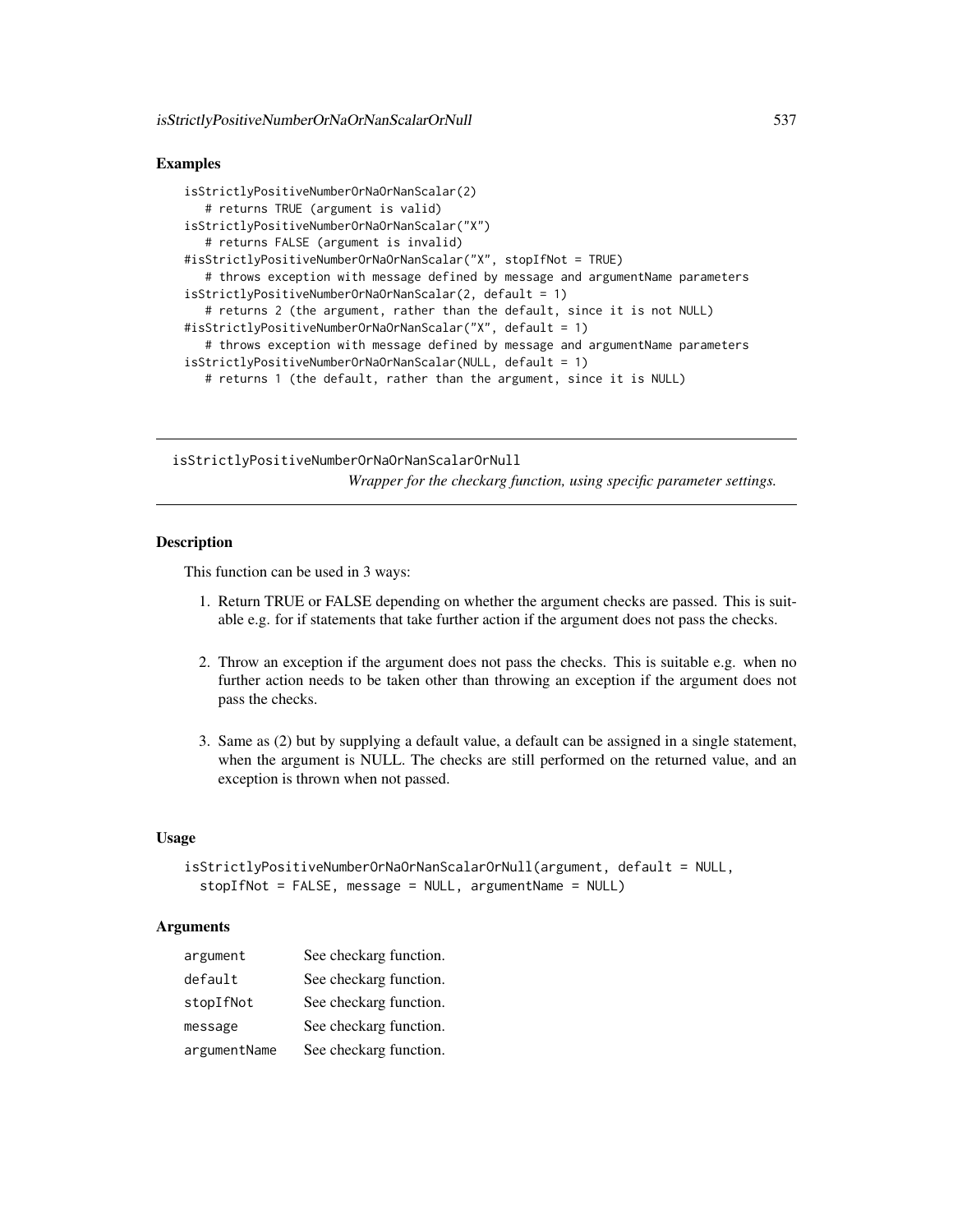# Details

Actual call to checkarg: checkarg(argument, "N", default = default, stopIfNot = stopIfNot, nullAllowed = TRUE, n = 1, zeroAllowed = FALSE, negativeAllowed = FALSE, positiveAllowed = TRUE, nonIntegerAllowed = TRUE, naAllowed = TRUE, nanAllowed = TRUE, infAllowed = FALSE, message = message, argumentName = argumentName)

#### Value

See checkarg function.

#### Examples

```
isStrictlyPositiveNumberOrNaOrNanScalarOrNull(2)
   # returns TRUE (argument is valid)
isStrictlyPositiveNumberOrNaOrNanScalarOrNull("X")
   # returns FALSE (argument is invalid)
#isStrictlyPositiveNumberOrNaOrNanScalarOrNull("X", stopIfNot = TRUE)
   # throws exception with message defined by message and argumentName parameters
isStrictlyPositiveNumberOrNaOrNanScalarOrNull(2, default = 1)
   # returns 2 (the argument, rather than the default, since it is not NULL)
#isStrictlyPositiveNumberOrNaOrNanScalarOrNull("X", default = 1)
   # throws exception with message defined by message and argumentName parameters
isStrictlyPositiveNumberOrNaOrNanScalarOrNull(NULL, default = 1)
  # returns 1 (the default, rather than the argument, since it is NULL)
```
isStrictlyPositiveNumberOrNaOrNanVector *Wrapper for the checkarg function, using specific parameter settings.*

# **Description**

This function can be used in 3 ways:

- 1. Return TRUE or FALSE depending on whether the argument checks are passed. This is suitable e.g. for if statements that take further action if the argument does not pass the checks.
- 2. Throw an exception if the argument does not pass the checks. This is suitable e.g. when no further action needs to be taken other than throwing an exception if the argument does not pass the checks.
- 3. Same as (2) but by supplying a default value, a default can be assigned in a single statement, when the argument is NULL. The checks are still performed on the returned value, and an exception is thrown when not passed.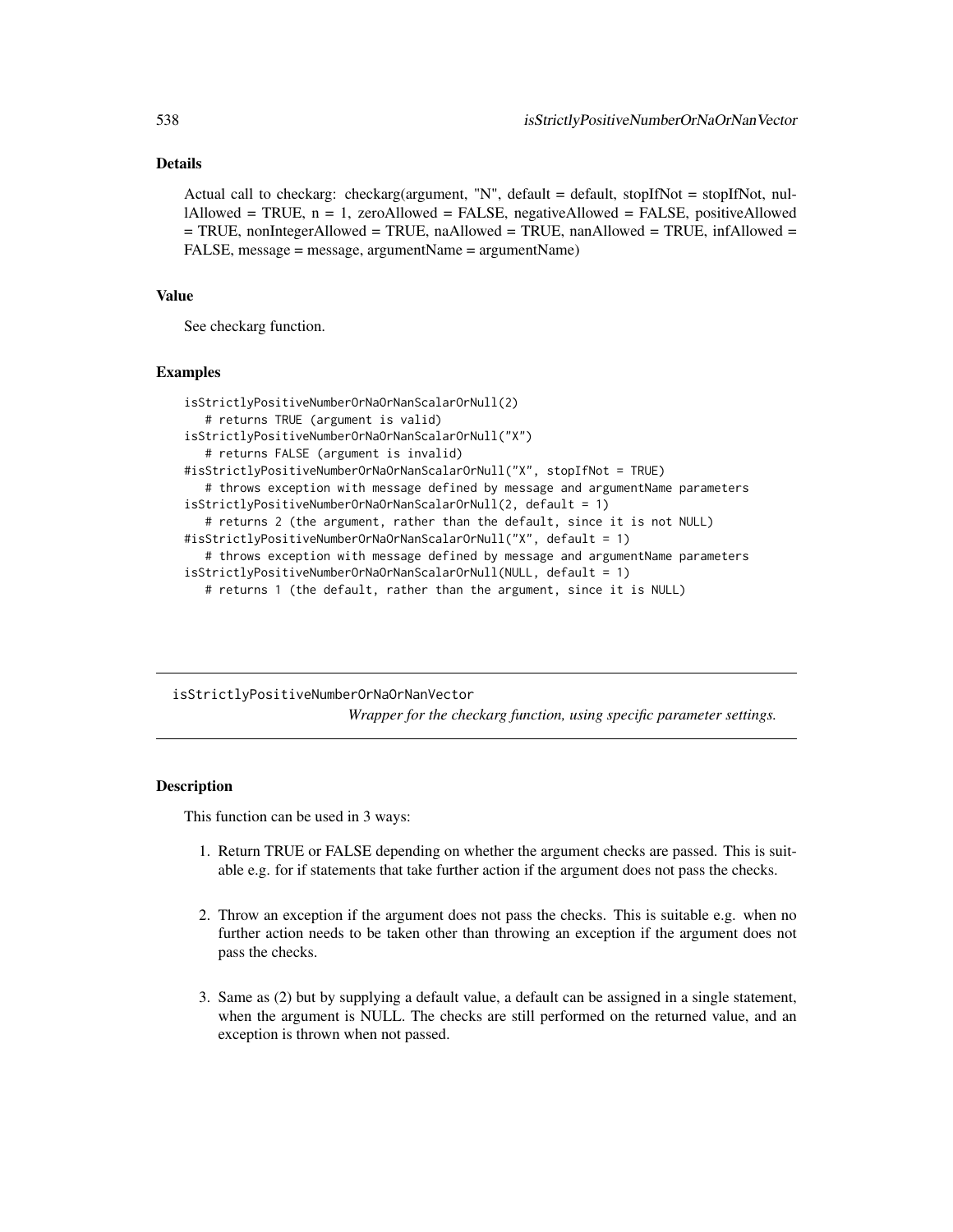```
isStrictlyPositiveNumberOrNaOrNanVector(argument, default = NULL,
  stopIfNot = FALSE, n = NA, message = NULL, argumentName = NULL)
```
## Arguments

| argument     | See checkarg function. |
|--------------|------------------------|
| default      | See checkarg function. |
| stopIfNot    | See checkarg function. |
| n            | See checkarg function. |
| message      | See checkarg function. |
| argumentName | See checkarg function. |

#### Details

Actual call to checkarg: checkarg(argument, "N", default = default, stopIfNot = stopIfNot, nullAllowed = FALSE, n = NA, zeroAllowed = FALSE, negativeAllowed = FALSE, positiveAllowed  $=$  TRUE, nonIntegerAllowed = TRUE, naAllowed = TRUE, nanAllowed = TRUE, infAllowed = FALSE, message = message, argumentName = argumentName)

#### Value

See checkarg function.

```
isStrictlyPositiveNumberOrNaOrNanVector(2)
  # returns TRUE (argument is valid)
isStrictlyPositiveNumberOrNaOrNanVector("X")
   # returns FALSE (argument is invalid)
#isStrictlyPositiveNumberOrNaOrNanVector("X", stopIfNot = TRUE)
   # throws exception with message defined by message and argumentName parameters
isStrictlyPositiveNumberOrNaOrNanVector(2, default = 1)
   # returns 2 (the argument, rather than the default, since it is not NULL)
#isStrictlyPositiveNumberOrNaOrNanVector("X", default = 1)
   # throws exception with message defined by message and argumentName parameters
isStrictlyPositiveNumberOrNaOrNanVector(NULL, default = 1)
   # returns 1 (the default, rather than the argument, since it is NULL)
```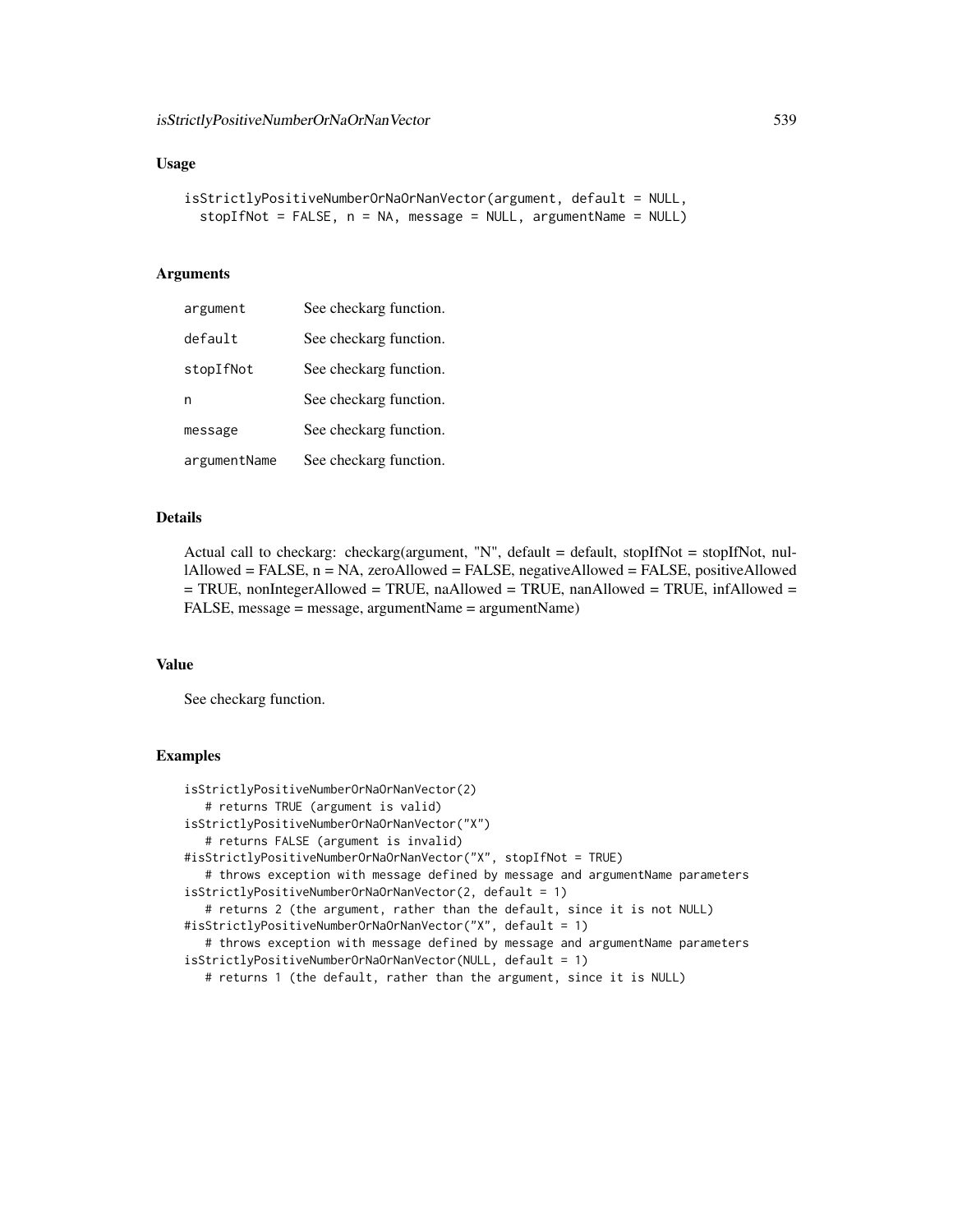isStrictlyPositiveNumberOrNaOrNanVectorOrNull *Wrapper for the checkarg function, using specific parameter settings.*

# Description

This function can be used in 3 ways:

- 1. Return TRUE or FALSE depending on whether the argument checks are passed. This is suitable e.g. for if statements that take further action if the argument does not pass the checks.
- 2. Throw an exception if the argument does not pass the checks. This is suitable e.g. when no further action needs to be taken other than throwing an exception if the argument does not pass the checks.
- 3. Same as (2) but by supplying a default value, a default can be assigned in a single statement, when the argument is NULL. The checks are still performed on the returned value, and an exception is thrown when not passed.

#### Usage

```
isStrictlyPositiveNumberOrNaOrNanVectorOrNull(argument, default = NULL,
 stopIfNot = FALSE, n = NA, message = NULL, argumentName = NULL)
```
#### **Arguments**

| argument     | See checkarg function. |
|--------------|------------------------|
| default      | See checkarg function. |
| stopIfNot    | See checkarg function. |
| n            | See checkarg function. |
| message      | See checkarg function. |
| argumentName | See checkarg function. |

#### Details

Actual call to checkarg: checkarg(argument, "N", default = default, stopIfNot = stopIfNot, nul $l$ Allowed = TRUE,  $n$  = NA, zeroAllowed = FALSE, negativeAllowed = FALSE, positiveAllowed = TRUE, nonIntegerAllowed = TRUE, naAllowed = TRUE, nanAllowed = TRUE, infAllowed = FALSE, message = message, argumentName = argumentName)

# Value

See checkarg function.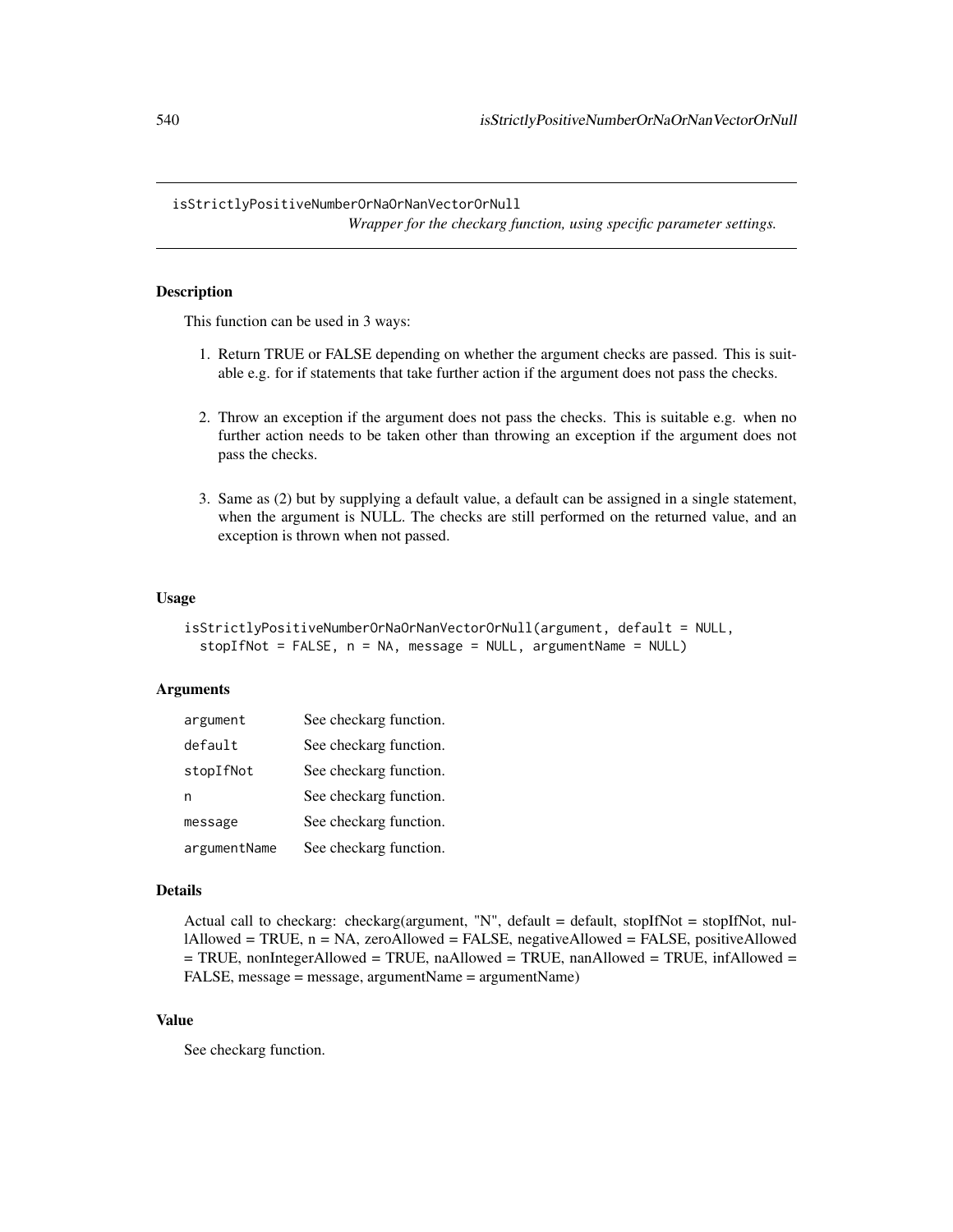### Examples

```
isStrictlyPositiveNumberOrNaOrNanVectorOrNull(2)
   # returns TRUE (argument is valid)
isStrictlyPositiveNumberOrNaOrNanVectorOrNull("X")
   # returns FALSE (argument is invalid)
#isStrictlyPositiveNumberOrNaOrNanVectorOrNull("X", stopIfNot = TRUE)
   # throws exception with message defined by message and argumentName parameters
isStrictlyPositiveNumberOrNaOrNanVectorOrNull(2, default = 1)
   # returns 2 (the argument, rather than the default, since it is not NULL)
#isStrictlyPositiveNumberOrNaOrNanVectorOrNull("X", default = 1)
   # throws exception with message defined by message and argumentName parameters
isStrictlyPositiveNumberOrNaOrNanVectorOrNull(NULL, default = 1)
   # returns 1 (the default, rather than the argument, since it is NULL)
```
isStrictlyPositiveNumberOrNaScalar

*Wrapper for the checkarg function, using specific parameter settings.*

### **Description**

This function can be used in 3 ways:

- 1. Return TRUE or FALSE depending on whether the argument checks are passed. This is suitable e.g. for if statements that take further action if the argument does not pass the checks.
- 2. Throw an exception if the argument does not pass the checks. This is suitable e.g. when no further action needs to be taken other than throwing an exception if the argument does not pass the checks.
- 3. Same as (2) but by supplying a default value, a default can be assigned in a single statement, when the argument is NULL. The checks are still performed on the returned value, and an exception is thrown when not passed.

### Usage

```
isStrictlyPositiveNumberOrNaScalar(argument, default = NULL,
 stopIfNot = FALSE, message = NULL, argumentName = NULL)
```
### **Arguments**

| argument     | See checkarg function. |
|--------------|------------------------|
| default      | See checkarg function. |
| stopIfNot    | See checkarg function. |
| message      | See checkarg function. |
| argumentName | See checkarg function. |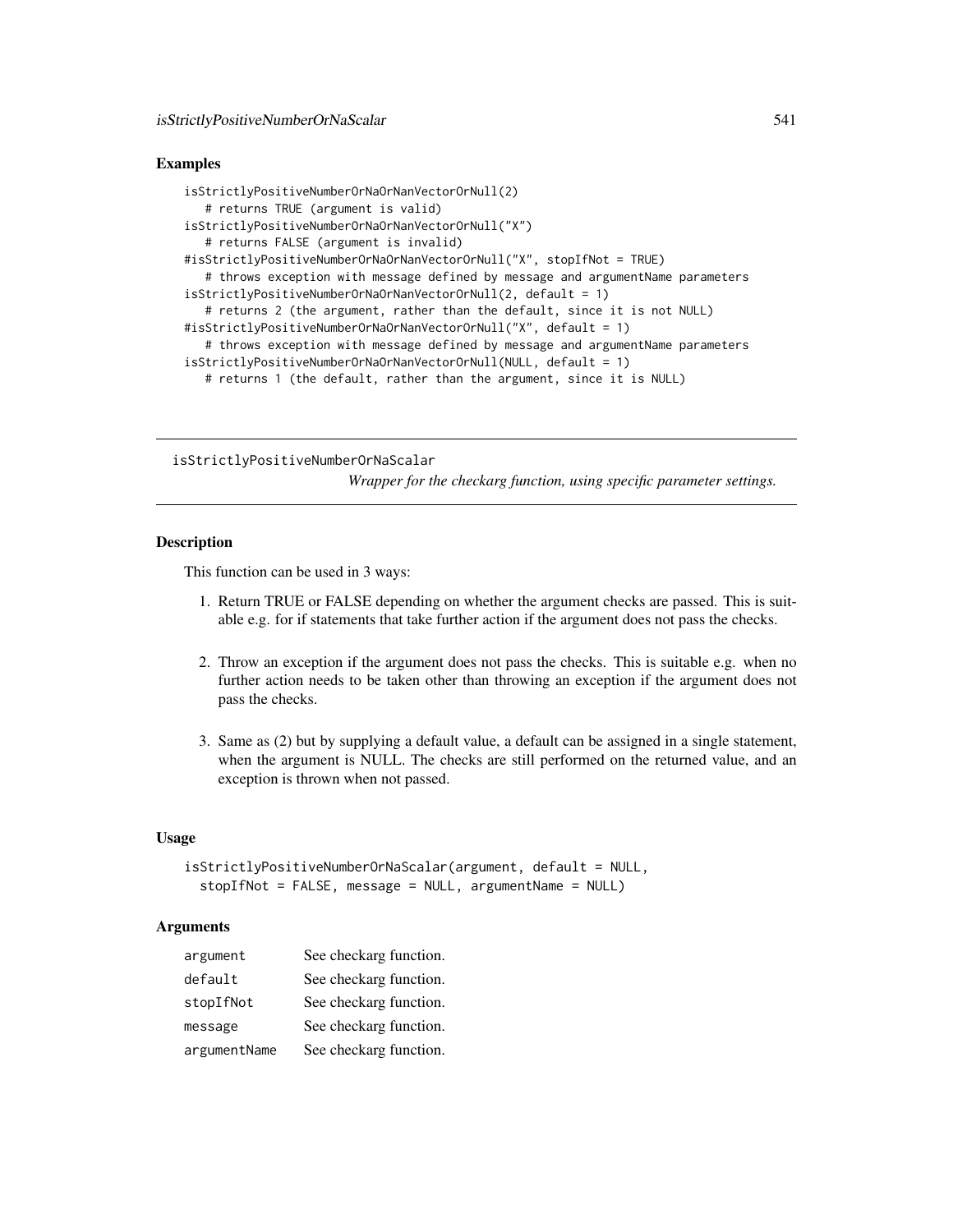# Details

Actual call to checkarg: checkarg(argument, "N", default = default, stopIfNot = stopIfNot, nullAllowed = FALSE, n = 1, zeroAllowed = FALSE, negativeAllowed = FALSE, positiveAllowed = TRUE, nonIntegerAllowed = TRUE, naAllowed = TRUE, nanAllowed = FALSE, infAllowed = FALSE, message = message, argumentName = argumentName)

#### Value

See checkarg function.

#### Examples

```
isStrictlyPositiveNumberOrNaScalar(2)
   # returns TRUE (argument is valid)
isStrictlyPositiveNumberOrNaScalar("X")
   # returns FALSE (argument is invalid)
#isStrictlyPositiveNumberOrNaScalar("X", stopIfNot = TRUE)
   # throws exception with message defined by message and argumentName parameters
isStrictlyPositiveNumberOrNaScalar(2, default = 1)
   # returns 2 (the argument, rather than the default, since it is not NULL)
#isStrictlyPositiveNumberOrNaScalar("X", default = 1)
   # throws exception with message defined by message and argumentName parameters
isStrictlyPositiveNumberOrNaScalar(NULL, default = 1)
  # returns 1 (the default, rather than the argument, since it is NULL)
```
isStrictlyPositiveNumberOrNaScalarOrNull *Wrapper for the checkarg function, using specific parameter settings.*

# **Description**

This function can be used in 3 ways:

- 1. Return TRUE or FALSE depending on whether the argument checks are passed. This is suitable e.g. for if statements that take further action if the argument does not pass the checks.
- 2. Throw an exception if the argument does not pass the checks. This is suitable e.g. when no further action needs to be taken other than throwing an exception if the argument does not pass the checks.
- 3. Same as (2) but by supplying a default value, a default can be assigned in a single statement, when the argument is NULL. The checks are still performed on the returned value, and an exception is thrown when not passed.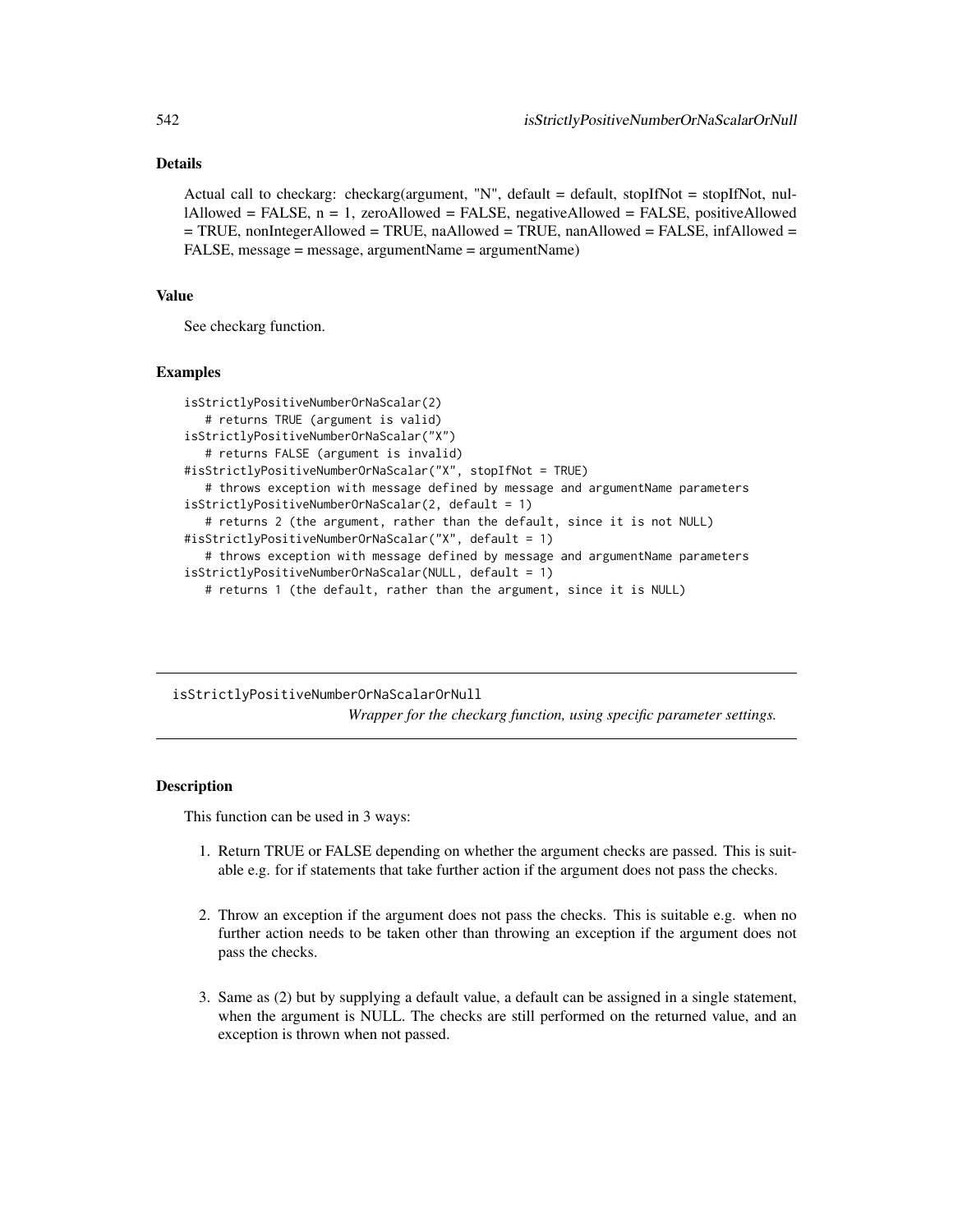#### Usage

```
isStrictlyPositiveNumberOrNaScalarOrNull(argument, default = NULL,
  stopIfNot = FALSE, message = NULL, argumentName = NULL)
```
#### Arguments

| argument     | See checkarg function. |
|--------------|------------------------|
| default      | See checkarg function. |
| stopIfNot    | See checkarg function. |
| message      | See checkarg function. |
| argumentName | See checkarg function. |

# Details

Actual call to checkarg: checkarg(argument, "N", default = default, stopIfNot = stopIfNot, nullAllowed = TRUE,  $n = 1$ , zeroAllowed = FALSE, negativeAllowed = FALSE, positiveAllowed = TRUE, nonIntegerAllowed = TRUE, naAllowed = TRUE, nanAllowed = FALSE, infAllowed = FALSE, message = message, argumentName = argumentName)

### Value

See checkarg function.

# Examples

```
isStrictlyPositiveNumberOrNaScalarOrNull(2)
   # returns TRUE (argument is valid)
isStrictlyPositiveNumberOrNaScalarOrNull("X")
   # returns FALSE (argument is invalid)
#isStrictlyPositiveNumberOrNaScalarOrNull("X", stopIfNot = TRUE)
   # throws exception with message defined by message and argumentName parameters
isStrictlyPositiveNumberOrNaScalarOrNull(2, default = 1)
   # returns 2 (the argument, rather than the default, since it is not NULL)
#isStrictlyPositiveNumberOrNaScalarOrNull("X", default = 1)
  # throws exception with message defined by message and argumentName parameters
isStrictlyPositiveNumberOrNaScalarOrNull(NULL, default = 1)
  # returns 1 (the default, rather than the argument, since it is NULL)
```
isStrictlyPositiveNumberOrNaVector

*Wrapper for the checkarg function, using specific parameter settings.*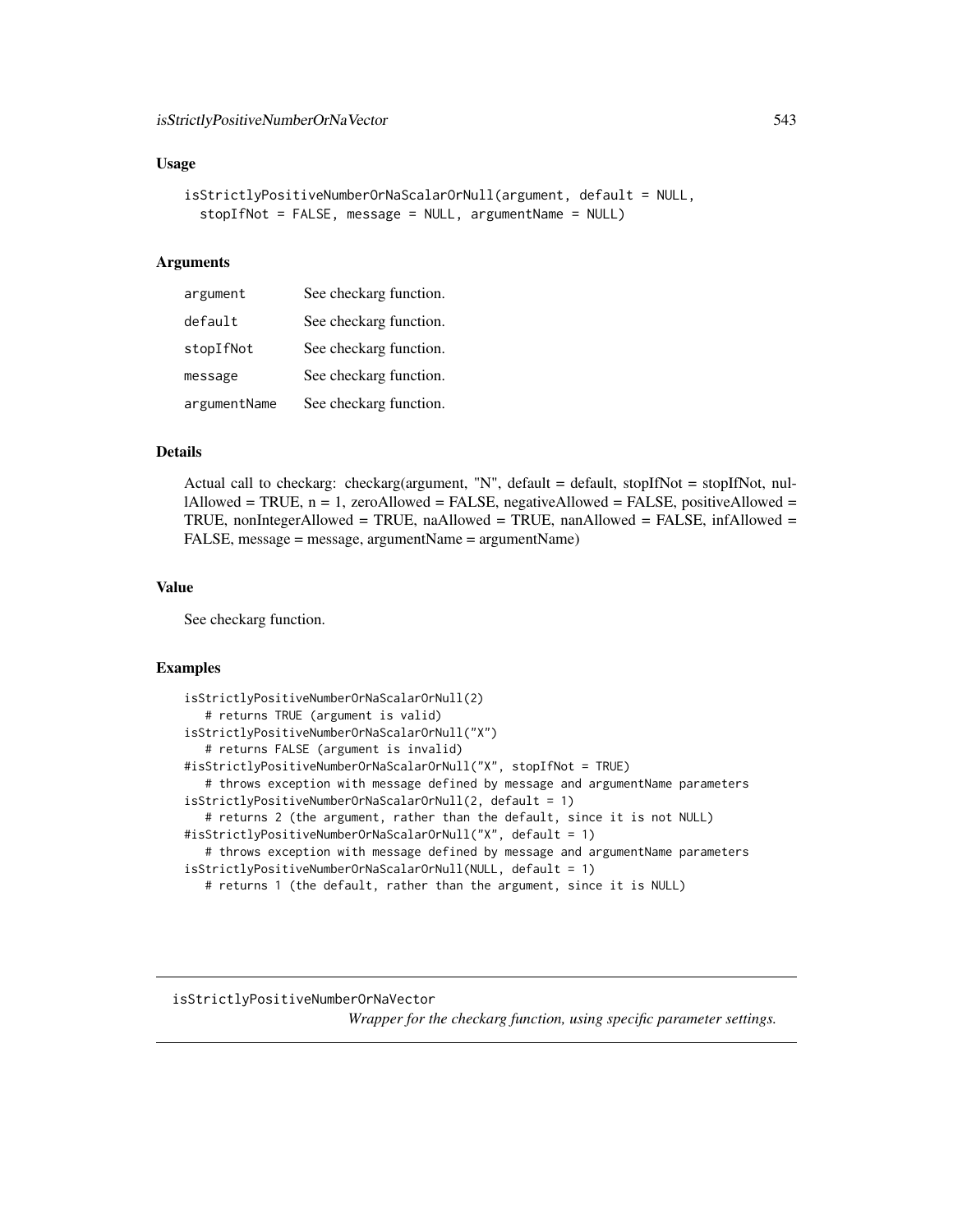#### Description

This function can be used in 3 ways:

- 1. Return TRUE or FALSE depending on whether the argument checks are passed. This is suitable e.g. for if statements that take further action if the argument does not pass the checks.
- 2. Throw an exception if the argument does not pass the checks. This is suitable e.g. when no further action needs to be taken other than throwing an exception if the argument does not pass the checks.
- 3. Same as (2) but by supplying a default value, a default can be assigned in a single statement, when the argument is NULL. The checks are still performed on the returned value, and an exception is thrown when not passed.

#### Usage

```
isStrictlyPositiveNumberOrNaVector(argument, default = NULL,
 stopIfNot = FALSE, n = NA, message = NULL, argumentName = NULL)
```
### Arguments

| argument     | See checkarg function. |
|--------------|------------------------|
| default      | See checkarg function. |
| stopIfNot    | See checkarg function. |
| n            | See checkarg function. |
| message      | See checkarg function. |
| argumentName | See checkarg function. |

# Details

Actual call to checkarg: checkarg(argument, "N", default = default, stopIfNot = stopIfNot, nullAllowed = FALSE, n = NA, zeroAllowed = FALSE, negativeAllowed = FALSE, positiveAllowed = TRUE, nonIntegerAllowed = TRUE, naAllowed = TRUE, nanAllowed = FALSE, infAllowed = FALSE, message = message, argumentName = argumentName)

## Value

See checkarg function.

```
isStrictlyPositiveNumberOrNaVector(2)
  # returns TRUE (argument is valid)
isStrictlyPositiveNumberOrNaVector("X")
  # returns FALSE (argument is invalid)
#isStrictlyPositiveNumberOrNaVector("X", stopIfNot = TRUE)
  # throws exception with message defined by message and argumentName parameters
```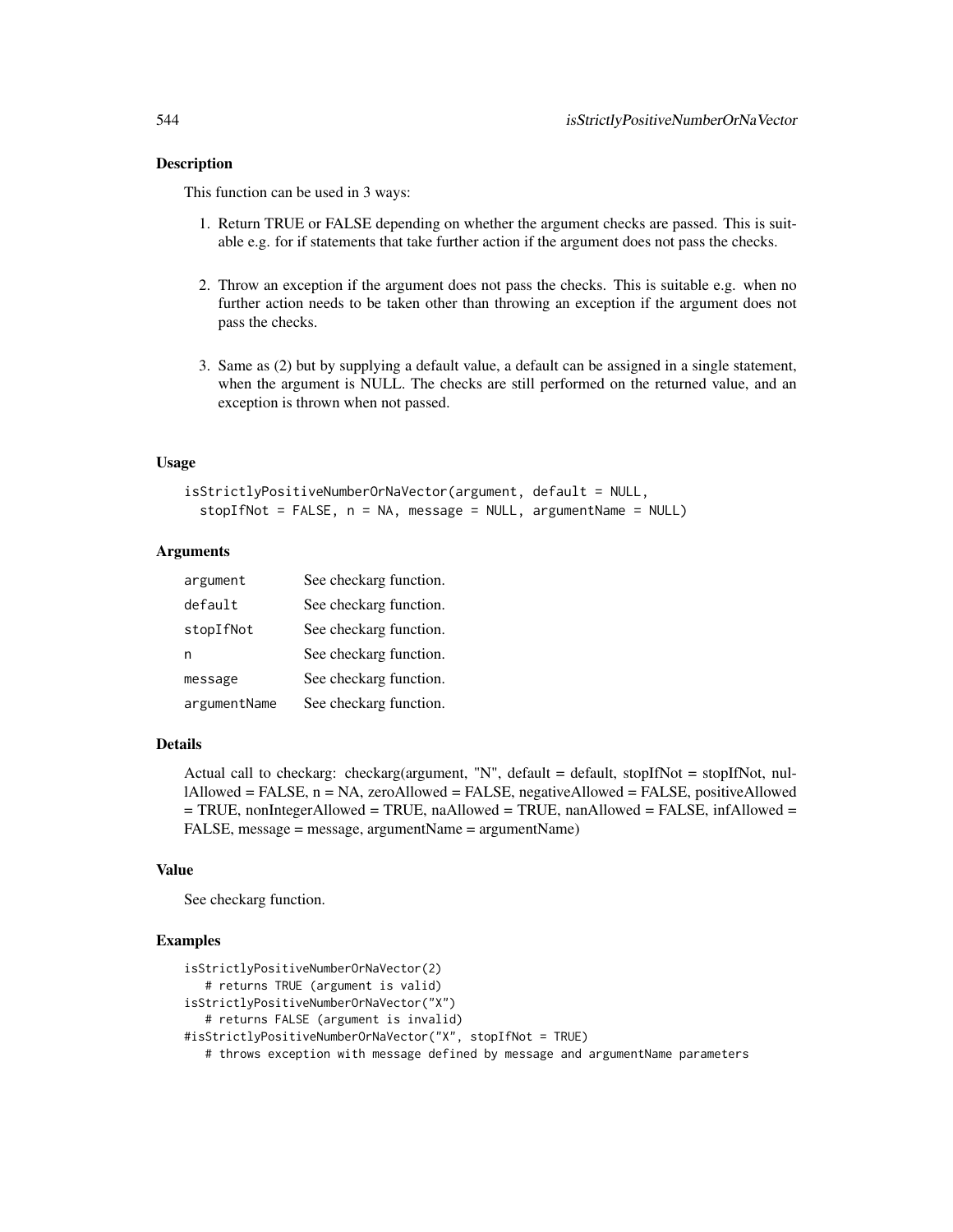```
isStrictlyPositiveNumberOrNaVector(2, default = 1)
   # returns 2 (the argument, rather than the default, since it is not NULL)
#isStrictlyPositiveNumberOrNaVector("X", default = 1)
   # throws exception with message defined by message and argumentName parameters
isStrictlyPositiveNumberOrNaVector(NULL, default = 1)
   # returns 1 (the default, rather than the argument, since it is NULL)
```
isStrictlyPositiveNumberOrNaVectorOrNull *Wrapper for the checkarg function, using specific parameter settings.*

# **Description**

This function can be used in 3 ways:

- 1. Return TRUE or FALSE depending on whether the argument checks are passed. This is suitable e.g. for if statements that take further action if the argument does not pass the checks.
- 2. Throw an exception if the argument does not pass the checks. This is suitable e.g. when no further action needs to be taken other than throwing an exception if the argument does not pass the checks.
- 3. Same as (2) but by supplying a default value, a default can be assigned in a single statement, when the argument is NULL. The checks are still performed on the returned value, and an exception is thrown when not passed.

#### Usage

```
isStrictlyPositiveNumberOrNaVectorOrNull(argument, default = NULL,
  stopIfNot = FALSE, n = NA, message = NULL, argumentName = NULL)
```
#### Arguments

| argument     | See checkarg function. |
|--------------|------------------------|
| default      | See checkarg function. |
| stopIfNot    | See checkarg function. |
| n            | See checkarg function. |
| message      | See checkarg function. |
| argumentName | See checkarg function. |

#### Details

Actual call to checkarg: checkarg(argument, "N", default = default, stopIfNot = stopIfNot, nullAllowed = TRUE, n = NA, zeroAllowed = FALSE, negativeAllowed = FALSE, positiveAllowed  $=$  TRUE, nonIntegerAllowed = TRUE, naAllowed = TRUE, nanAllowed = FALSE, infAllowed = FALSE, message = message, argumentName = argumentName)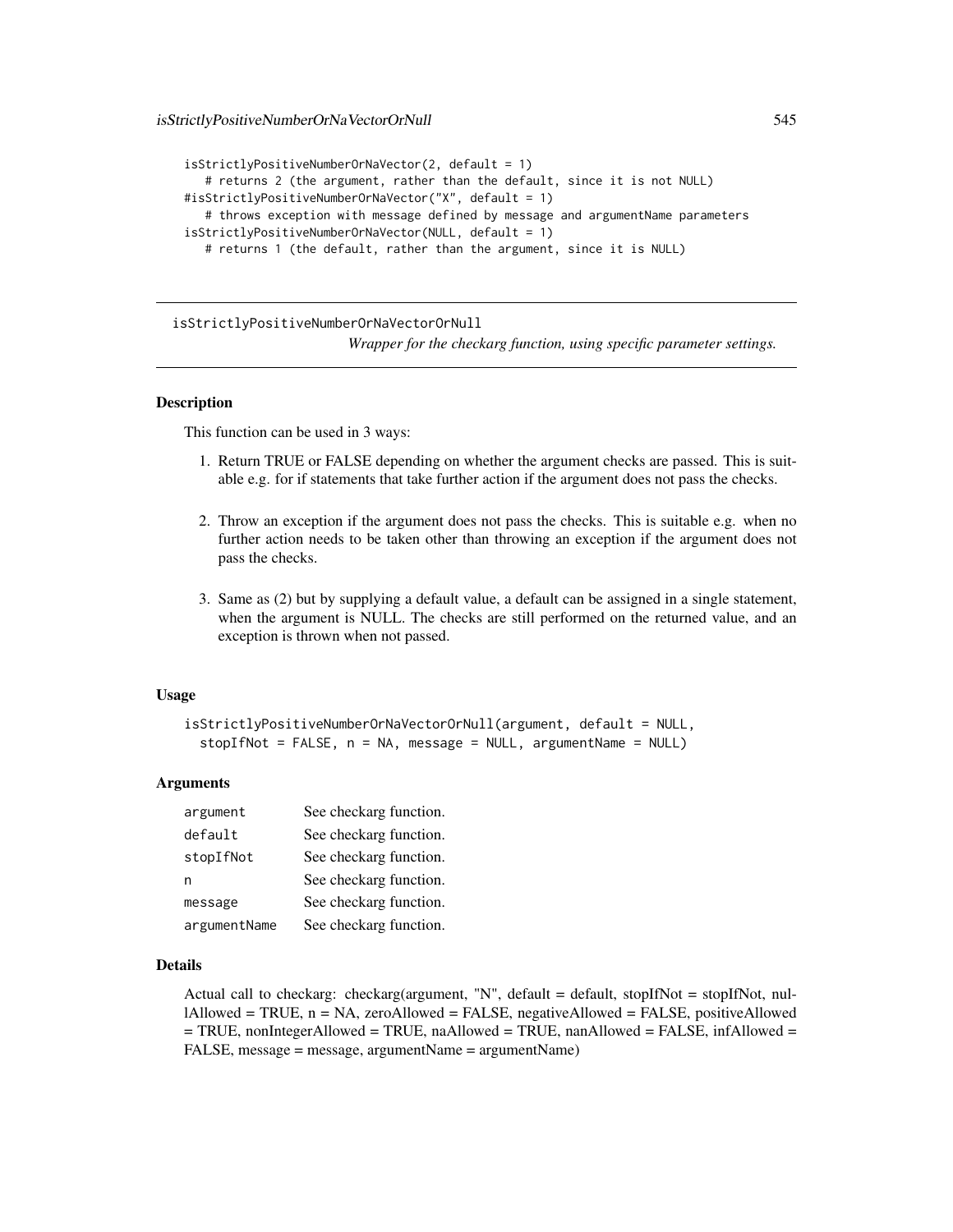# Value

See checkarg function.

### Examples

```
isStrictlyPositiveNumberOrNaVectorOrNull(2)
   # returns TRUE (argument is valid)
isStrictlyPositiveNumberOrNaVectorOrNull("X")
   # returns FALSE (argument is invalid)
#isStrictlyPositiveNumberOrNaVectorOrNull("X", stopIfNot = TRUE)
   # throws exception with message defined by message and argumentName parameters
isStrictlyPositiveNumberOrNaVectorOrNull(2, default = 1)
   # returns 2 (the argument, rather than the default, since it is not NULL)
#isStrictlyPositiveNumberOrNaVectorOrNull("X", default = 1)
   # throws exception with message defined by message and argumentName parameters
isStrictlyPositiveNumberOrNaVectorOrNull(NULL, default = 1)
   # returns 1 (the default, rather than the argument, since it is NULL)
```
isStrictlyPositiveNumberScalar

*Wrapper for the checkarg function, using specific parameter settings.*

# **Description**

This function can be used in 3 ways:

- 1. Return TRUE or FALSE depending on whether the argument checks are passed. This is suitable e.g. for if statements that take further action if the argument does not pass the checks.
- 2. Throw an exception if the argument does not pass the checks. This is suitable e.g. when no further action needs to be taken other than throwing an exception if the argument does not pass the checks.
- 3. Same as (2) but by supplying a default value, a default can be assigned in a single statement, when the argument is NULL. The checks are still performed on the returned value, and an exception is thrown when not passed.

# Usage

```
isStrictlyPositiveNumberScalar(argument, default = NULL, stopIfNot = FALSE,
 message = NULL, argumentName = NULL)
```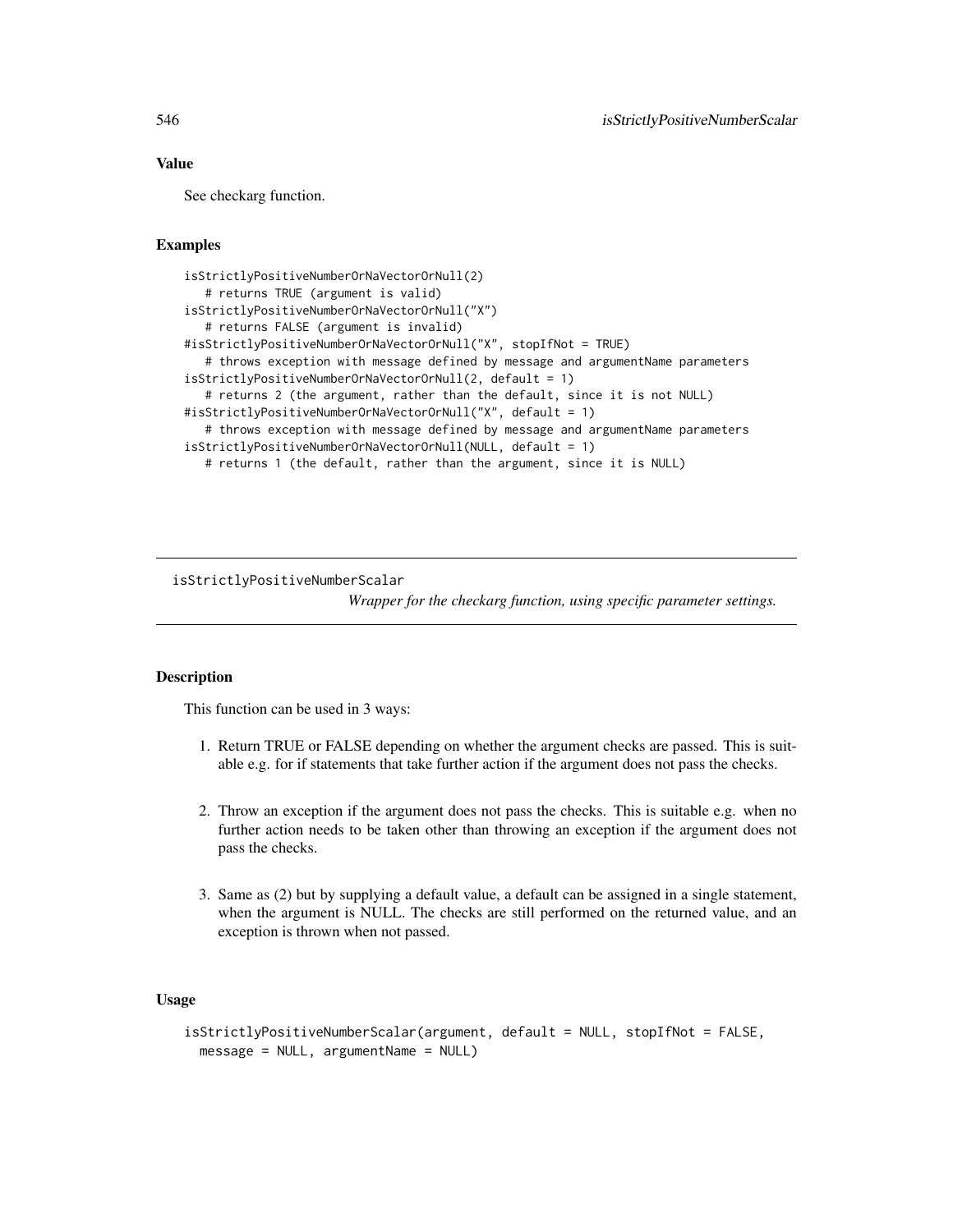#### Arguments

| argument     | See checkarg function. |
|--------------|------------------------|
| default      | See checkarg function. |
| stopIfNot    | See checkarg function. |
| message      | See checkarg function. |
| argumentName | See checkarg function. |

# Details

Actual call to checkarg: checkarg(argument, "N", default = default, stopIfNot = stopIfNot, nul $l$ Allowed = FALSE,  $n = 1$ , zeroAllowed = FALSE, negativeAllowed = FALSE, positiveAllowed = TRUE, nonIntegerAllowed = TRUE, naAllowed = FALSE, nanAllowed = FALSE, infAllowed = FALSE, message = message, argumentName = argumentName)

# Value

See checkarg function.

# Examples

```
isStrictlyPositiveNumberScalar(2)
  # returns TRUE (argument is valid)
isStrictlyPositiveNumberScalar("X")
  # returns FALSE (argument is invalid)
#isStrictlyPositiveNumberScalar("X", stopIfNot = TRUE)
   # throws exception with message defined by message and argumentName parameters
isStrictlyPositiveNumberScalar(2, default = 1)
   # returns 2 (the argument, rather than the default, since it is not NULL)
#isStrictlyPositiveNumberScalar("X", default = 1)
   # throws exception with message defined by message and argumentName parameters
isStrictlyPositiveNumberScalar(NULL, default = 1)
   # returns 1 (the default, rather than the argument, since it is NULL)
```
isStrictlyPositiveNumberScalarOrNull

*Wrapper for the checkarg function, using specific parameter settings.*

#### **Description**

This function can be used in 3 ways:

1. Return TRUE or FALSE depending on whether the argument checks are passed. This is suitable e.g. for if statements that take further action if the argument does not pass the checks.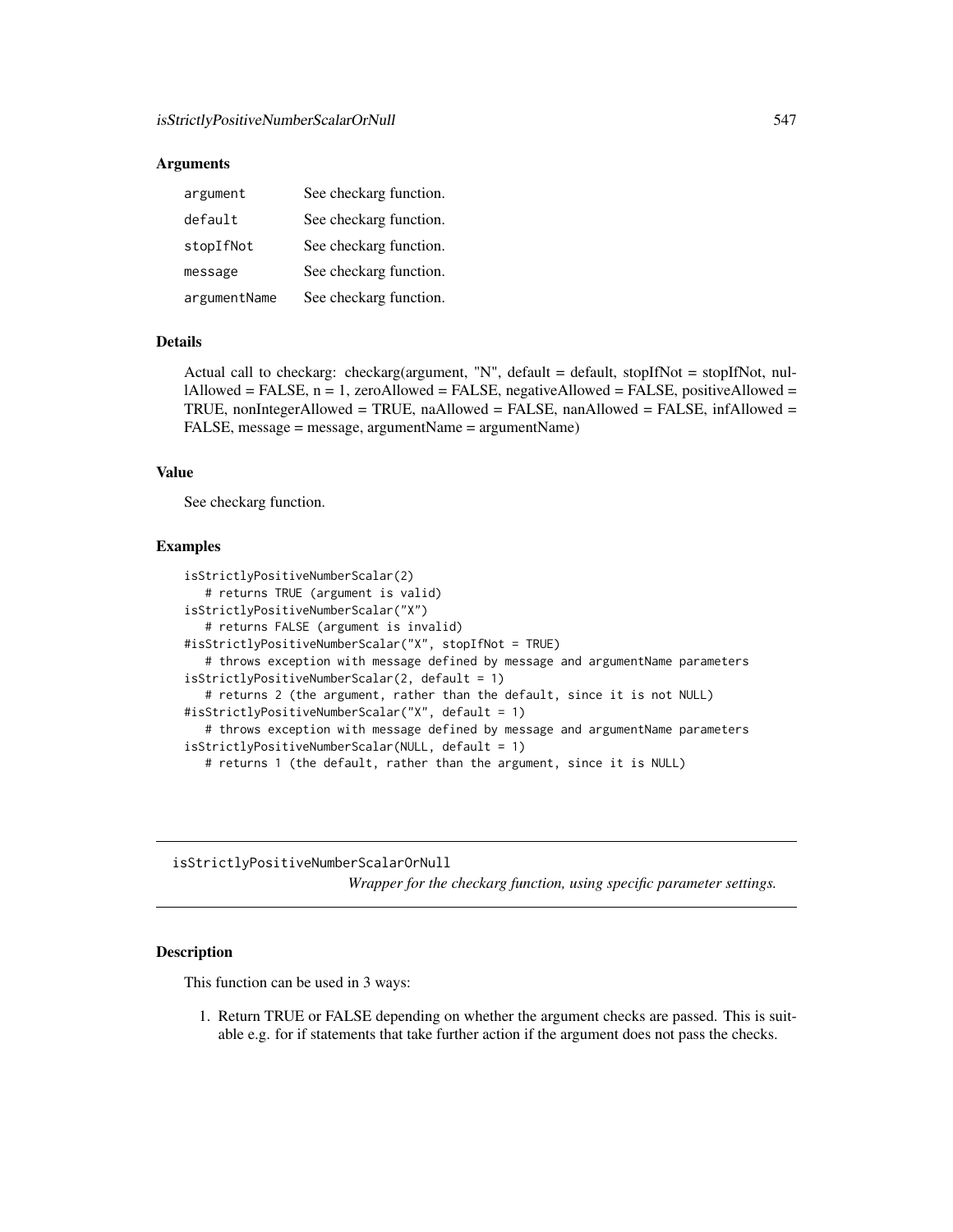- 2. Throw an exception if the argument does not pass the checks. This is suitable e.g. when no further action needs to be taken other than throwing an exception if the argument does not pass the checks.
- 3. Same as (2) but by supplying a default value, a default can be assigned in a single statement, when the argument is NULL. The checks are still performed on the returned value, and an exception is thrown when not passed.

# Usage

```
isStrictlyPositiveNumberScalarOrNull(argument, default = NULL,
  stopIfNot = FALSE, message = NULL, argumentName = NULL)
```
### Arguments

| argument     | See checkarg function. |
|--------------|------------------------|
| default      | See checkarg function. |
| stopIfNot    | See checkarg function. |
| message      | See checkarg function. |
| argumentName | See checkarg function. |

### Details

Actual call to checkarg: checkarg(argument, "N", default = default, stopIfNot = stopIfNot, nullAllowed = TRUE,  $n = 1$ , zeroAllowed = FALSE, negativeAllowed = FALSE, positiveAllowed = TRUE, nonIntegerAllowed = TRUE, naAllowed = FALSE, nanAllowed = FALSE, infAllowed = FALSE, message = message, argumentName = argumentName)

# Value

See checkarg function.

```
isStrictlyPositiveNumberScalarOrNull(2)
   # returns TRUE (argument is valid)
isStrictlyPositiveNumberScalarOrNull("X")
   # returns FALSE (argument is invalid)
#isStrictlyPositiveNumberScalarOrNull("X", stopIfNot = TRUE)
   # throws exception with message defined by message and argumentName parameters
isStrictlyPositiveNumberScalarOrNull(2, default = 1)
   # returns 2 (the argument, rather than the default, since it is not NULL)
#isStrictlyPositiveNumberScalarOrNull("X", default = 1)
   # throws exception with message defined by message and argumentName parameters
isStrictlyPositiveNumberScalarOrNull(NULL, default = 1)
   # returns 1 (the default, rather than the argument, since it is NULL)
```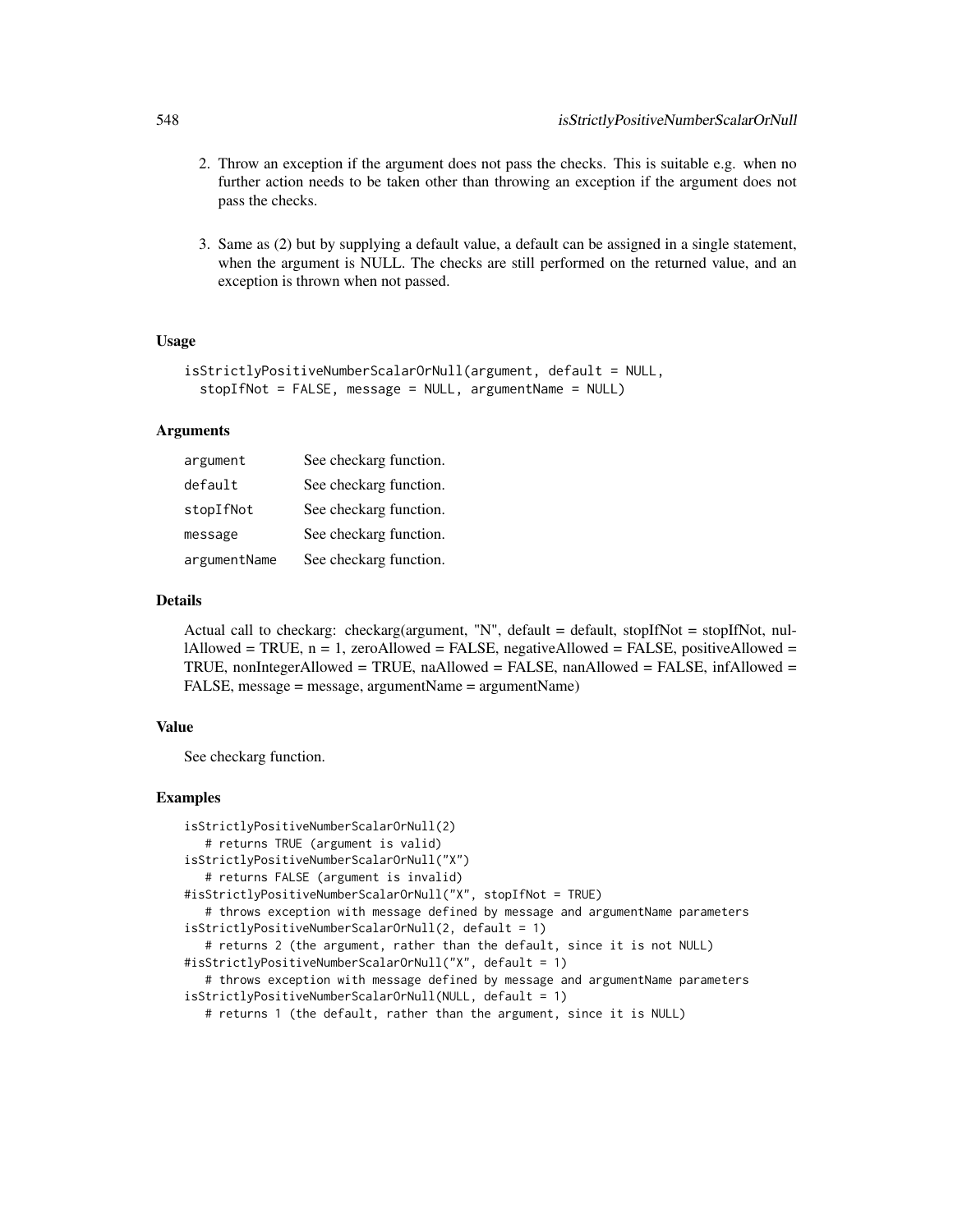isStrictlyPositiveNumberVector

*Wrapper for the checkarg function, using specific parameter settings.*

# Description

This function can be used in 3 ways:

- 1. Return TRUE or FALSE depending on whether the argument checks are passed. This is suitable e.g. for if statements that take further action if the argument does not pass the checks.
- 2. Throw an exception if the argument does not pass the checks. This is suitable e.g. when no further action needs to be taken other than throwing an exception if the argument does not pass the checks.
- 3. Same as (2) but by supplying a default value, a default can be assigned in a single statement, when the argument is NULL. The checks are still performed on the returned value, and an exception is thrown when not passed.

# Usage

```
isStrictlyPositiveNumberVector(argument, default = NULL, stopIfNot = FALSE,
 n = NA, message = NULL, argumentName = NULL)
```
### **Arguments**

| argument     | See checkarg function. |
|--------------|------------------------|
| default      | See checkarg function. |
| stopIfNot    | See checkarg function. |
| n            | See checkarg function. |
| message      | See checkarg function. |
| argumentName | See checkarg function. |

#### Details

Actual call to checkarg: checkarg(argument, "N", default = default, stopIfNot = stopIfNot, nullAllowed = FALSE,  $n = NA$ , zeroAllowed = FALSE, negativeAllowed = FALSE, positiveAllowed = TRUE, nonIntegerAllowed = TRUE, naAllowed = FALSE, nanAllowed = FALSE, infAllowed = FALSE, message = message, argumentName = argumentName)

# Value

See checkarg function.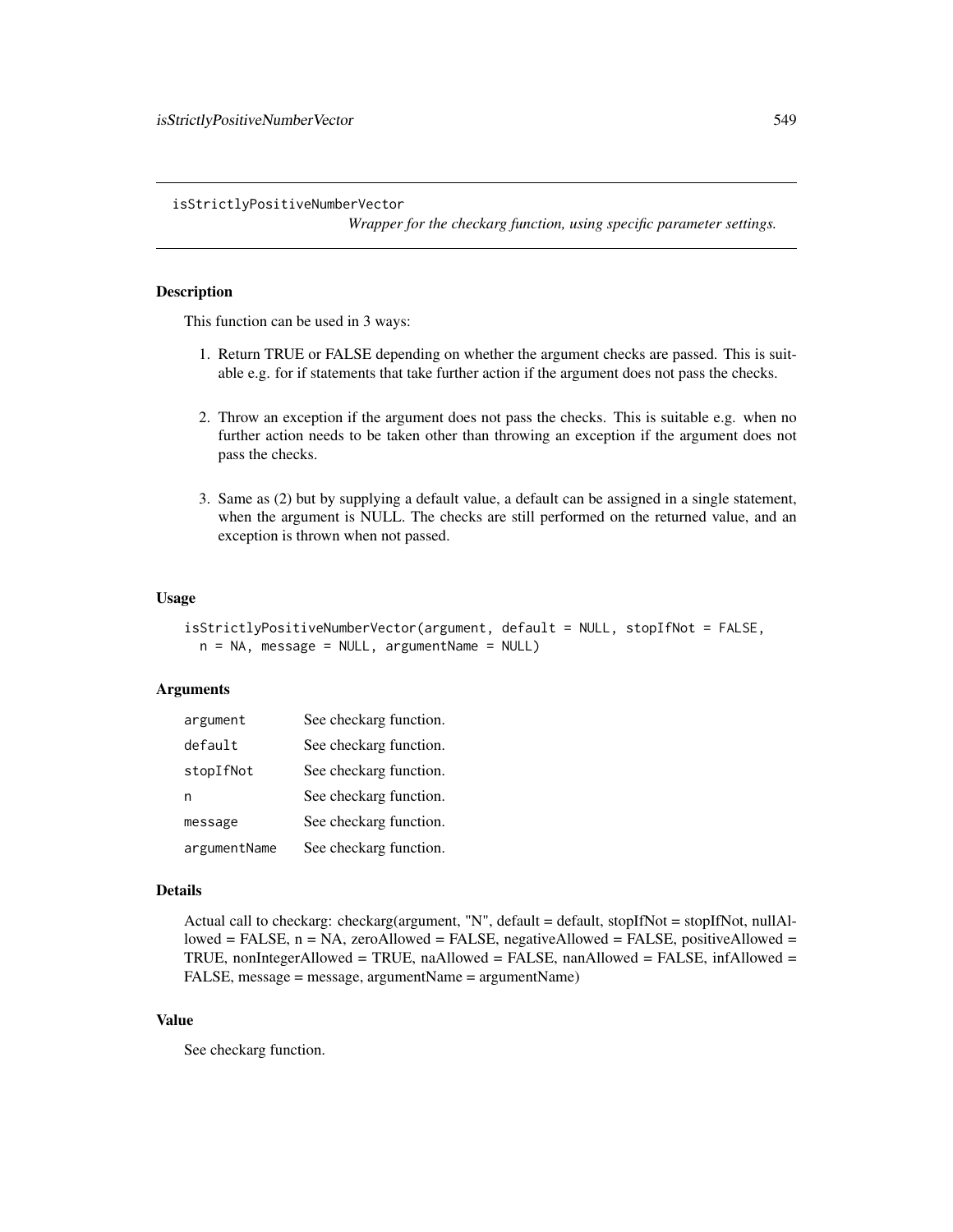# Examples

```
isStrictlyPositiveNumberVector(2)
   # returns TRUE (argument is valid)
isStrictlyPositiveNumberVector("X")
  # returns FALSE (argument is invalid)
#isStrictlyPositiveNumberVector("X", stopIfNot = TRUE)
   # throws exception with message defined by message and argumentName parameters
isStrictlyPositiveNumberVector(2, default = 1)
  # returns 2 (the argument, rather than the default, since it is not NULL)
#isStrictlyPositiveNumberVector("X", default = 1)
   # throws exception with message defined by message and argumentName parameters
isStrictlyPositiveNumberVector(NULL, default = 1)
  # returns 1 (the default, rather than the argument, since it is NULL)
```
isStrictlyPositiveNumberVectorOrNull

*Wrapper for the checkarg function, using specific parameter settings.*

### Description

This function can be used in 3 ways:

- 1. Return TRUE or FALSE depending on whether the argument checks are passed. This is suitable e.g. for if statements that take further action if the argument does not pass the checks.
- 2. Throw an exception if the argument does not pass the checks. This is suitable e.g. when no further action needs to be taken other than throwing an exception if the argument does not pass the checks.
- 3. Same as (2) but by supplying a default value, a default can be assigned in a single statement, when the argument is NULL. The checks are still performed on the returned value, and an exception is thrown when not passed.

### Usage

```
isStrictlyPositiveNumberVectorOrNull(argument, default = NULL,
  stopIfNot = FALSE, n = NA, message = NULL, argumentName = NULL)
```
### Arguments

| argument     | See checkarg function. |
|--------------|------------------------|
| default      | See checkarg function. |
| stopIfNot    | See checkarg function. |
| n            | See checkarg function. |
| message      | See checkarg function. |
| argumentName | See checkarg function. |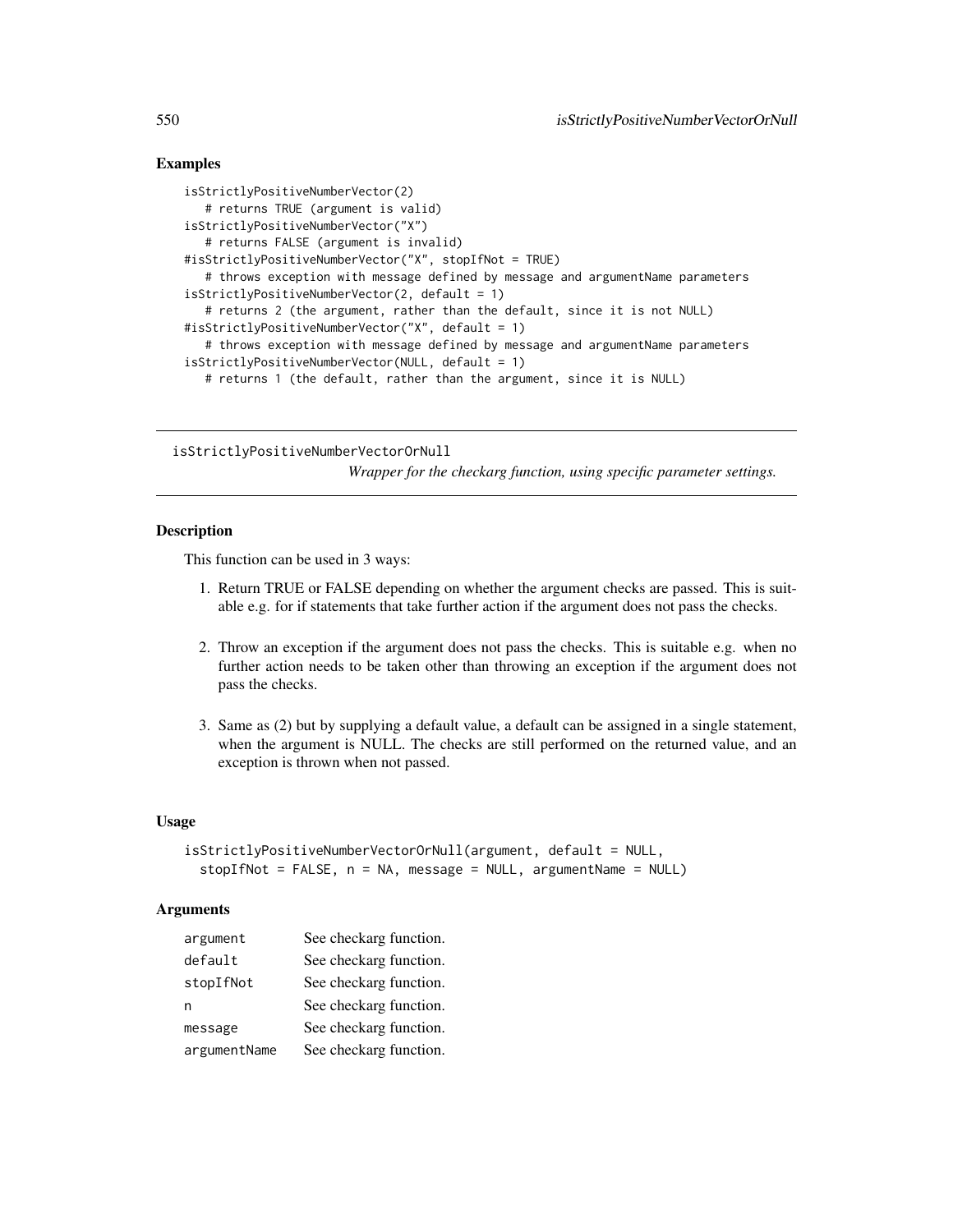# isStringScalar 551

#### Details

Actual call to checkarg: checkarg(argument, "N", default = default, stopIfNot = stopIfNot, nullAllowed = TRUE,  $n = NA$ , zeroAllowed = FALSE, negativeAllowed = FALSE, positiveAllowed = TRUE, nonIntegerAllowed = TRUE, naAllowed = FALSE, nanAllowed = FALSE, infAllowed = FALSE, message = message, argumentName = argumentName)

### Value

See checkarg function.

### Examples

```
isStrictlyPositiveNumberVectorOrNull(2)
   # returns TRUE (argument is valid)
isStrictlyPositiveNumberVectorOrNull("X")
   # returns FALSE (argument is invalid)
#isStrictlyPositiveNumberVectorOrNull("X", stopIfNot = TRUE)
   # throws exception with message defined by message and argumentName parameters
isStrictlyPositiveNumberVectorOrNull(2, default = 1)
   # returns 2 (the argument, rather than the default, since it is not NULL)
#isStrictlyPositiveNumberVectorOrNull("X", default = 1)
   # throws exception with message defined by message and argumentName parameters
isStrictlyPositiveNumberVectorOrNull(NULL, default = 1)
   # returns 1 (the default, rather than the argument, since it is NULL)
```
isStringScalar *Wrapper for the checkarg function, using specific parameter settings.*

# **Description**

This function can be used in 3 ways:

- 1. Return TRUE or FALSE depending on whether the argument checks are passed. This is suitable e.g. for if statements that take further action if the argument does not pass the checks.
- 2. Throw an exception if the argument does not pass the checks. This is suitable e.g. when no further action needs to be taken other than throwing an exception if the argument does not pass the checks.
- 3. Same as (2) but by supplying a default value, a default can be assigned in a single statement, when the argument is NULL. The checks are still performed on the returned value, and an exception is thrown when not passed.

### Usage

```
isStringScalar(argument, default = NULL, stopIfNot = FALSE,
 message = NULL, argumentName = NULL)
```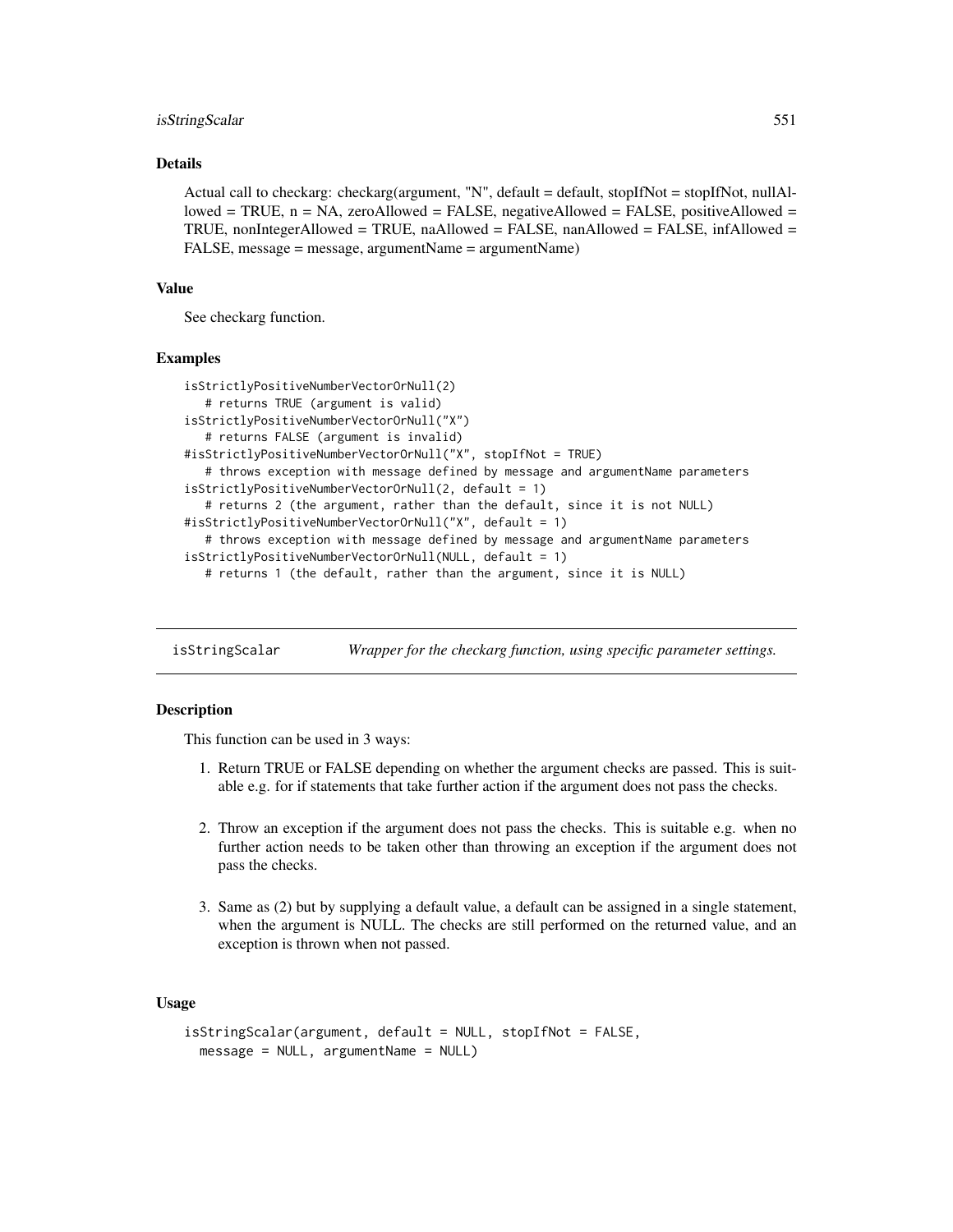### Arguments

| argument     | See checkarg function. |
|--------------|------------------------|
| default      | See checkarg function. |
| stopIfNot    | See checkarg function. |
| message      | See checkarg function. |
| argumentName | See checkarg function. |

### Details

```
Actual call to checkarg: checkarg(argument, "S", default = default, stopIfNot = stopIfNot, nullAl-
loved = FALSE, n = 1, naAllowed = FALSE, emptyStringAllowed = TRUE, message = message,argumentName = argumentName)
```
# Value

See checkarg function.

#### Examples

```
isStringScalar("X")
  # returns TRUE (argument is valid)
isStringScalar(1)
  # returns FALSE (argument is invalid)
#isStringScalar(1, stopIfNot = TRUE)
  # throws exception with message defined by message and argumentName parameters
isStringScalar("X", default = "Y")
   # returns "X" (the argument, rather than the default, since it is not NULL)
#isStringScalar(1, default = "Y")
   # throws exception with message defined by message and argumentName parameters
isStringScalar(NULL, default = "Y")
  # returns "Y" (the default, rather than the argument, since it is NULL)
```
isStringScalarOrNull *Wrapper for the checkarg function, using specific parameter settings.*

# **Description**

This function can be used in 3 ways:

- 1. Return TRUE or FALSE depending on whether the argument checks are passed. This is suitable e.g. for if statements that take further action if the argument does not pass the checks.
- 2. Throw an exception if the argument does not pass the checks. This is suitable e.g. when no further action needs to be taken other than throwing an exception if the argument does not pass the checks.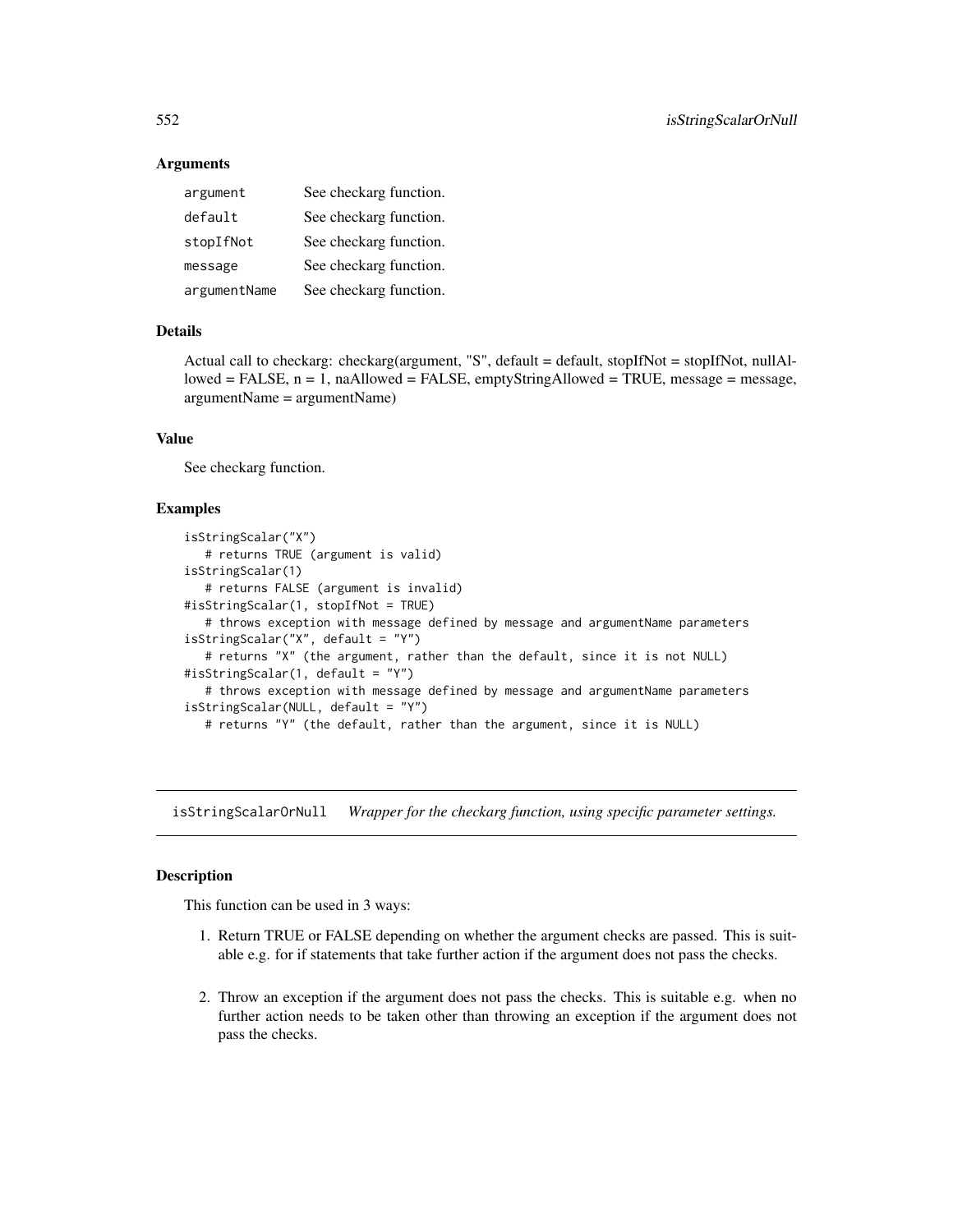# isStringScalarOrNull 553

3. Same as (2) but by supplying a default value, a default can be assigned in a single statement, when the argument is NULL. The checks are still performed on the returned value, and an exception is thrown when not passed.

## Usage

```
isStringScalarOrNull(argument, default = NULL, stopIfNot = FALSE,
 message = NULL, argumentName = NULL)
```
### Arguments

| argument     | See checkarg function. |
|--------------|------------------------|
| default      | See checkarg function. |
| stopIfNot    | See checkarg function. |
| message      | See checkarg function. |
| argumentName | See checkarg function. |

# Details

Actual call to checkarg: checkarg(argument, "S", default = default, stopIfNot = stopIfNot, nullAl $l$ owed = TRUE,  $n = 1$ , naAllowed = FALSE, emptyStringAllowed = TRUE, message = message, argumentName = argumentName)

#### Value

See checkarg function.

```
isStringScalarOrNull("X")
   # returns TRUE (argument is valid)
isStringScalarOrNull(1)
   # returns FALSE (argument is invalid)
#isStringScalarOrNull(1, stopIfNot = TRUE)
   # throws exception with message defined by message and argumentName parameters
isStringScalarOrNull("X", default = "Y")
   # returns "X" (the argument, rather than the default, since it is not NULL)
#isStringScalarOrNull(1, default = "Y")
   # throws exception with message defined by message and argumentName parameters
isStringScalarOrNull(NULL, default = "Y")
   # returns "Y" (the default, rather than the argument, since it is NULL)
```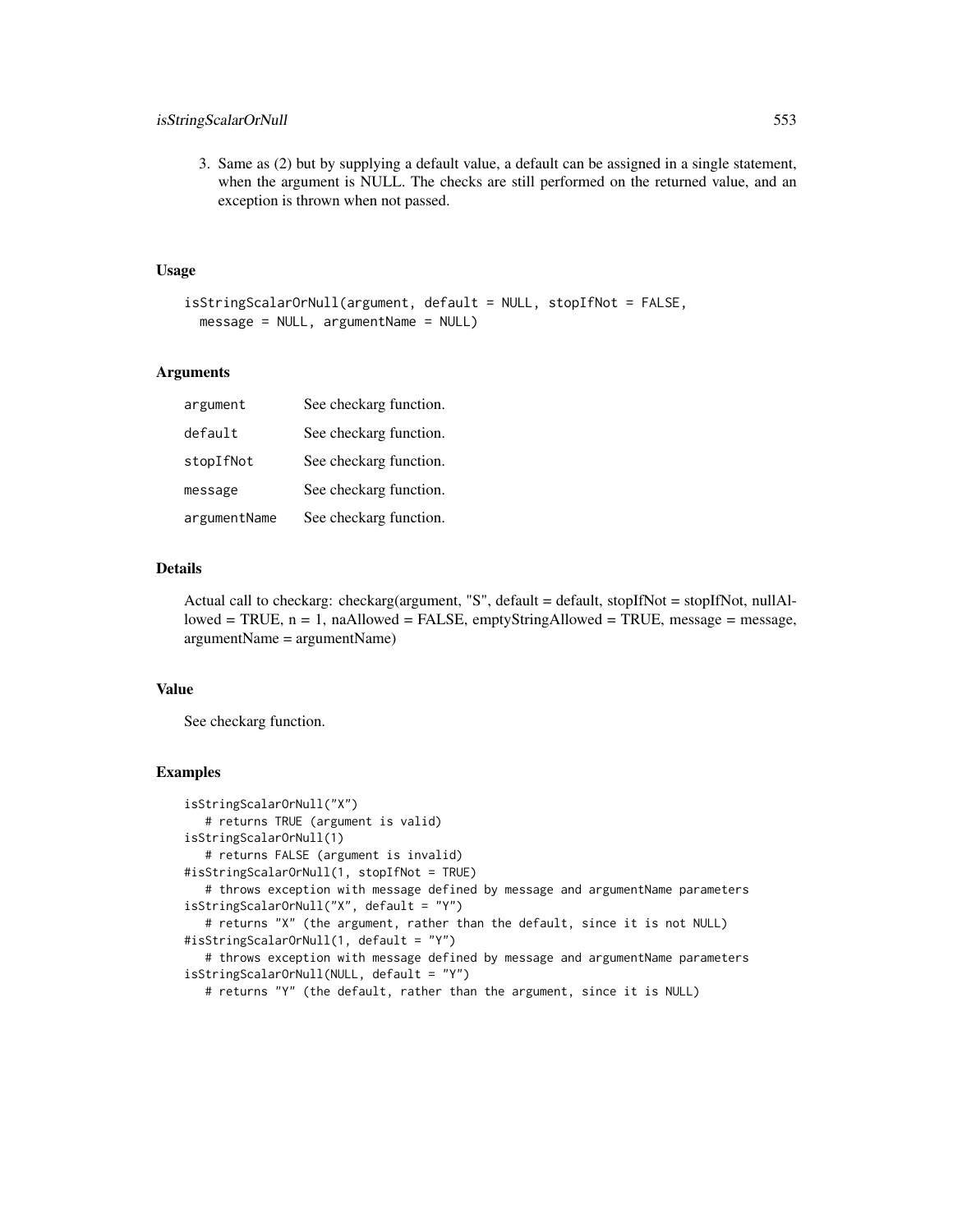#### Description

This function can be used in 3 ways:

- 1. Return TRUE or FALSE depending on whether the argument checks are passed. This is suitable e.g. for if statements that take further action if the argument does not pass the checks.
- 2. Throw an exception if the argument does not pass the checks. This is suitable e.g. when no further action needs to be taken other than throwing an exception if the argument does not pass the checks.
- 3. Same as (2) but by supplying a default value, a default can be assigned in a single statement, when the argument is NULL. The checks are still performed on the returned value, and an exception is thrown when not passed.

#### Usage

```
isStringVector(argument, default = NULL, stopIfNot = FALSE, n = NA,
 message = NULL, argumentName = NULL)
```
# Arguments

| argument     | See checkarg function. |
|--------------|------------------------|
| default      | See checkarg function. |
| stopIfNot    | See checkarg function. |
| n            | See checkarg function. |
| message      | See checkarg function. |
| argumentName | See checkarg function. |

#### Details

Actual call to checkarg: checkarg(argument, "S", default = default, stopIfNot = stopIfNot, nullAllowed = FALSE, n = NA, naAllowed = FALSE, emptyStringAllowed = TRUE, message = message, argumentName = argumentName)

# Value

See checkarg function.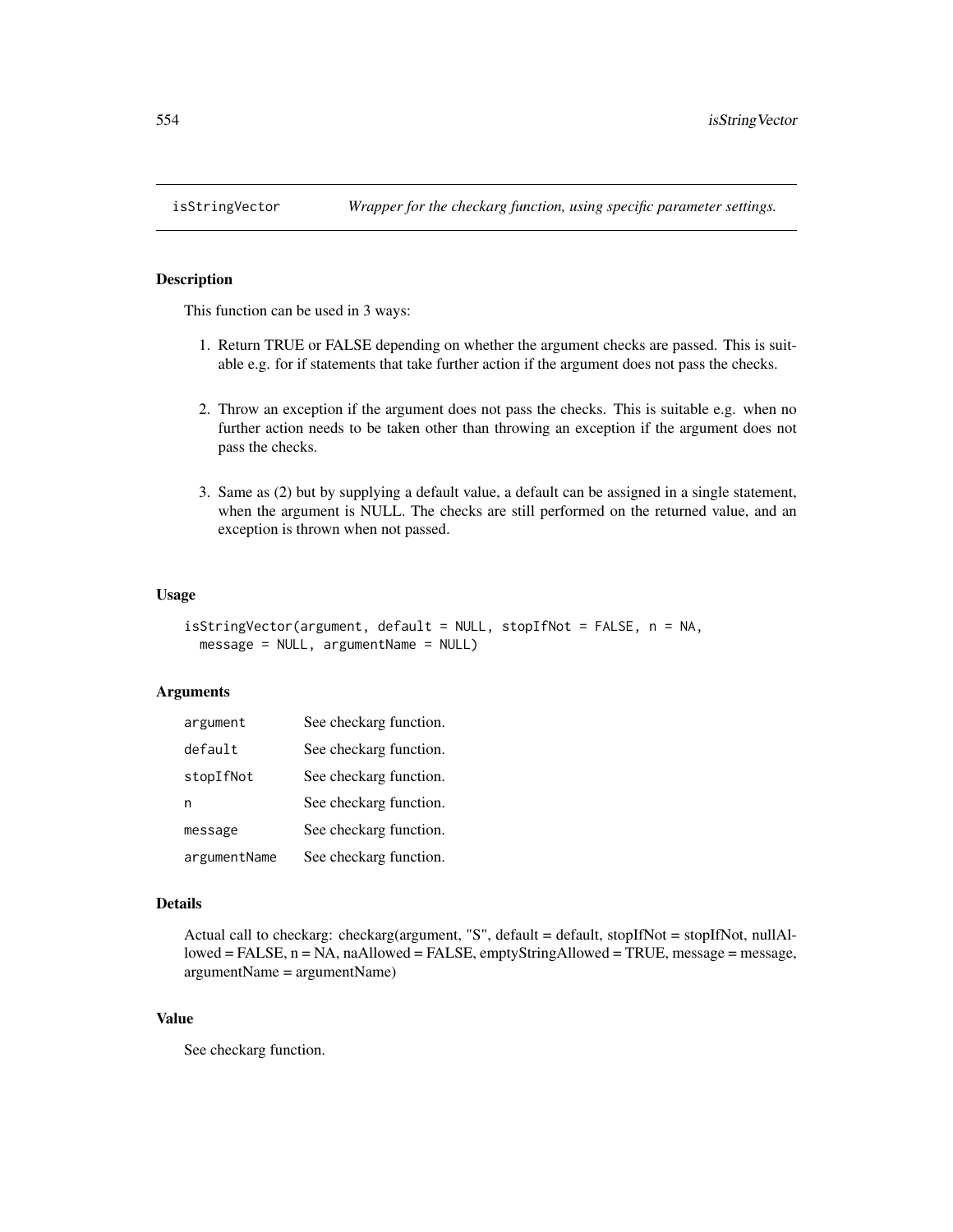# isStringVectorOrNull 555

### Examples

```
isStringVector("X")
   # returns TRUE (argument is valid)
isStringVector(1)
   # returns FALSE (argument is invalid)
#isStringVector(1, stopIfNot = TRUE)
   # throws exception with message defined by message and argumentName parameters
isStringVector("X", default = "Y")
  # returns "X" (the argument, rather than the default, since it is not NULL)
#isStringVector(1, default = "Y")
   # throws exception with message defined by message and argumentName parameters
isStringVector(NULL, default = "Y")
  # returns "Y" (the default, rather than the argument, since it is NULL)
```
isStringVectorOrNull *Wrapper for the checkarg function, using specific parameter settings.*

### Description

This function can be used in 3 ways:

- 1. Return TRUE or FALSE depending on whether the argument checks are passed. This is suitable e.g. for if statements that take further action if the argument does not pass the checks.
- 2. Throw an exception if the argument does not pass the checks. This is suitable e.g. when no further action needs to be taken other than throwing an exception if the argument does not pass the checks.
- 3. Same as (2) but by supplying a default value, a default can be assigned in a single statement, when the argument is NULL. The checks are still performed on the returned value, and an exception is thrown when not passed.

#### Usage

```
isStringVectorOrNull(argument, default = NULL, stopIfNot = FALSE, n = NA,
 message = NULL, argumentName = NULL)
```
### Arguments

| argument     | See checkarg function. |
|--------------|------------------------|
| default      | See checkarg function. |
| stopIfNot    | See checkarg function. |
| n            | See checkarg function. |
| message      | See checkarg function. |
| argumentName | See checkarg function. |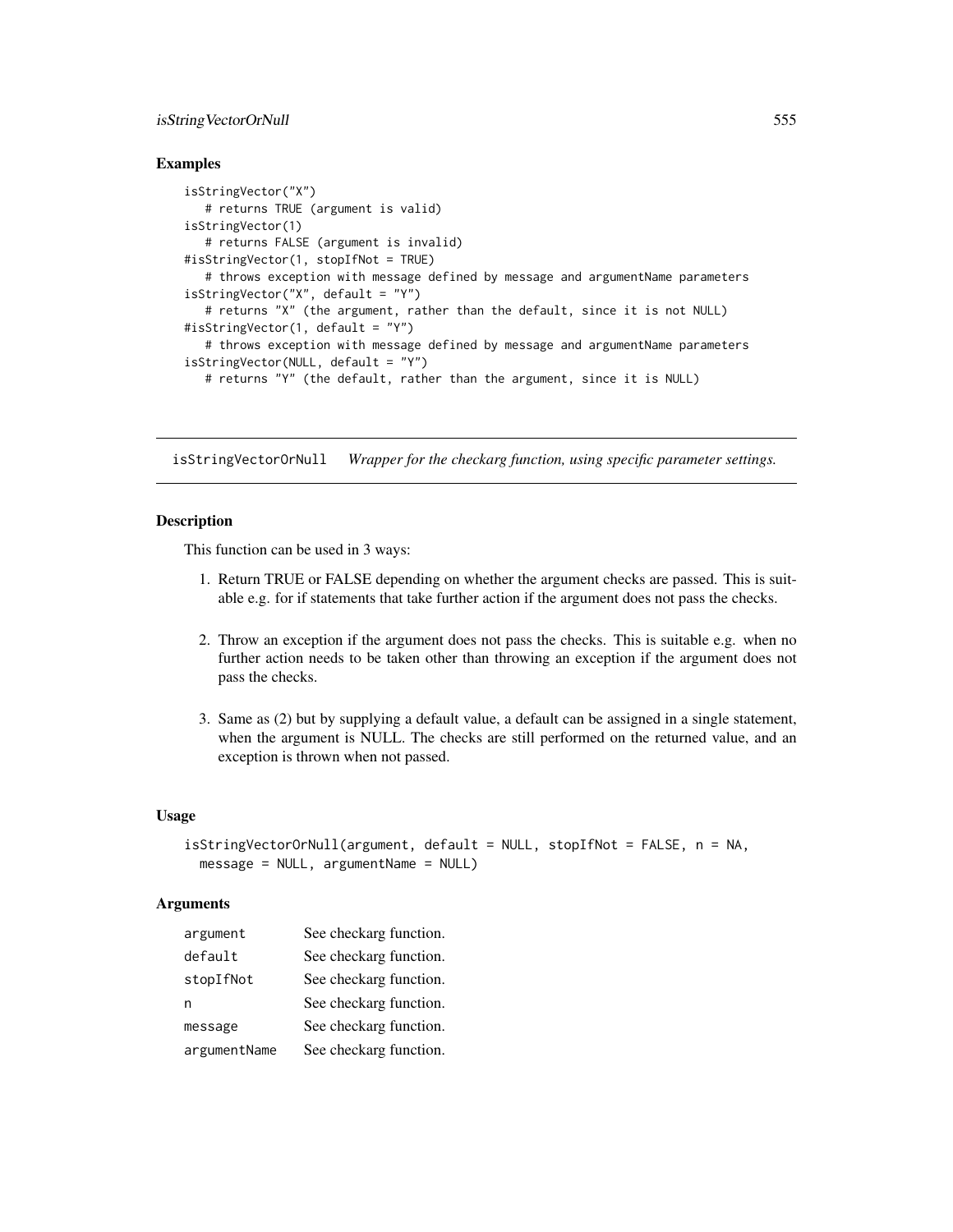# Details

Actual call to checkarg: checkarg(argument, "S", default = default, stopIfNot = stopIfNot, nullAl $l$ owed = TRUE,  $n$  = NA, naAllowed = FALSE, emptyStringAllowed = TRUE, message = message, argumentName = argumentName)

#### Value

See checkarg function.

### Examples

```
isStringVectorOrNull("X")
   # returns TRUE (argument is valid)
isStringVectorOrNull(1)
   # returns FALSE (argument is invalid)
#isStringVectorOrNull(1, stopIfNot = TRUE)
   # throws exception with message defined by message and argumentName parameters
isStringVectorOrNull("X", default = "Y")
   # returns "X" (the argument, rather than the default, since it is not NULL)
#isStringVectorOrNull(1, default = "Y")
   # throws exception with message defined by message and argumentName parameters
isStringVectorOrNull(NULL, default = "Y")
  # returns "Y" (the default, rather than the argument, since it is NULL)
```
isZeroOrNanScalar *Wrapper for the checkarg function, using specific parameter settings.*

# **Description**

This function can be used in 3 ways:

- 1. Return TRUE or FALSE depending on whether the argument checks are passed. This is suitable e.g. for if statements that take further action if the argument does not pass the checks.
- 2. Throw an exception if the argument does not pass the checks. This is suitable e.g. when no further action needs to be taken other than throwing an exception if the argument does not pass the checks.
- 3. Same as (2) but by supplying a default value, a default can be assigned in a single statement, when the argument is NULL. The checks are still performed on the returned value, and an exception is thrown when not passed.

### Usage

```
isZeroOrNanScalar(argument, default = NULL, stopIfNot = FALSE,
 message = NULL, argumentName = NULL)
```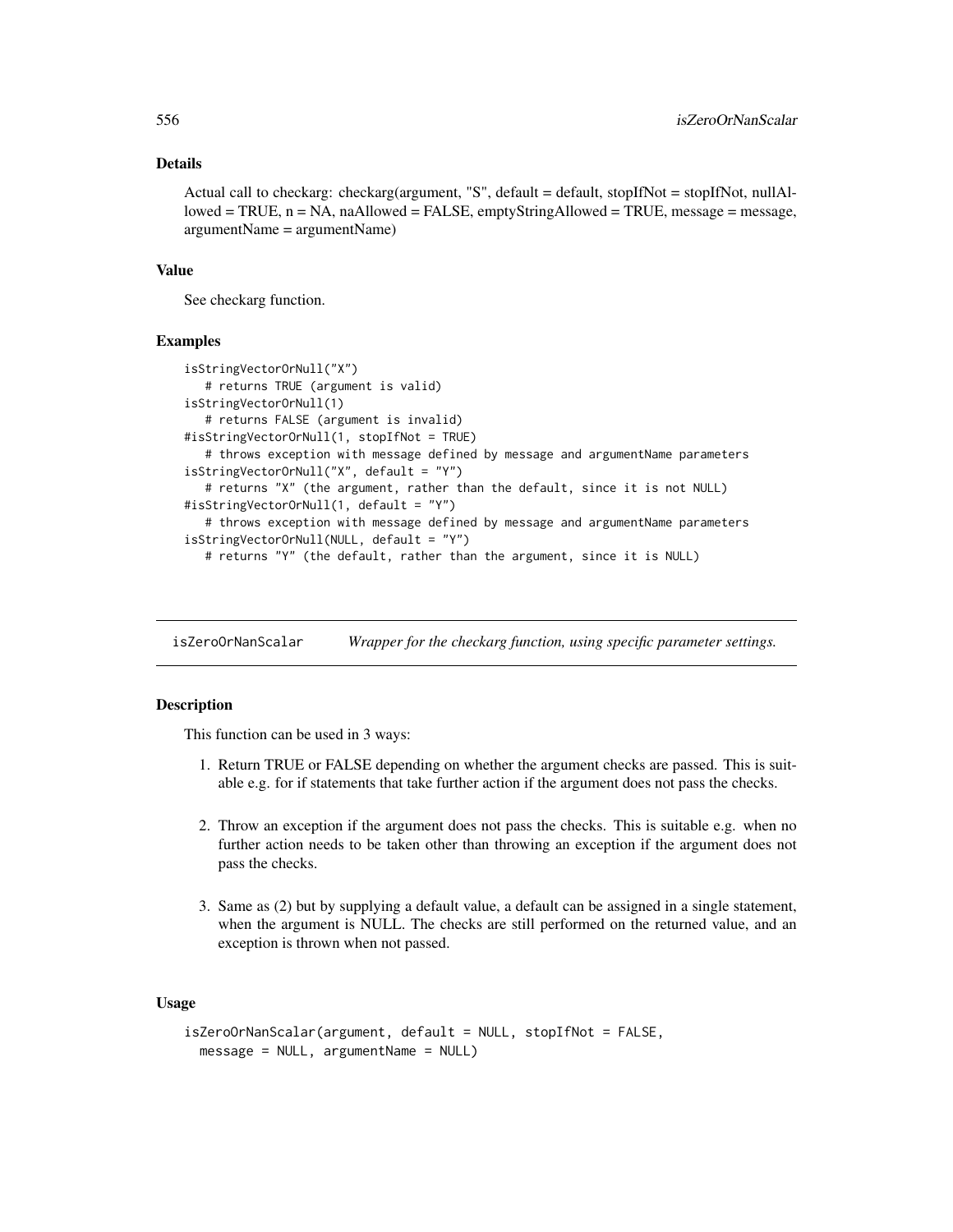### Arguments

| argument     | See checkarg function. |
|--------------|------------------------|
| default      | See checkarg function. |
| stopIfNot    | See checkarg function. |
| message      | See checkarg function. |
| argumentName | See checkarg function. |

# Details

Actual call to checkarg: checkarg(argument, "N", default = default, stopIfNot = stopIfNot, nul- $\text{l}$ Allowed = FALSE, n = 1, zeroAllowed = TRUE, negativeAllowed = FALSE, positiveAllowed = FALSE, nonIntegerAllowed = TRUE, naAllowed = FALSE, nanAllowed = TRUE, infAllowed = FALSE, message = message, argumentName = argumentName)

# Value

See checkarg function.

# Examples

```
isZeroOrNanScalar(0)
  # returns TRUE (argument is valid)
isZeroOrNanScalar("X")
  # returns FALSE (argument is invalid)
#isZeroOrNanScalar("X", stopIfNot = TRUE)
   # throws exception with message defined by message and argumentName parameters
isZeroOrNanScalar(0, default = NaN)
   # returns 0 (the argument, rather than the default, since it is not NULL)
#isZeroOrNanScalar("X", default = NaN)
   # throws exception with message defined by message and argumentName parameters
isZeroOrNanScalar(NULL, default = NaN)
   # returns NaN (the default, rather than the argument, since it is NULL)
```
isZeroOrNanScalarOrNull

*Wrapper for the checkarg function, using specific parameter settings.*

### Description

This function can be used in 3 ways:

1. Return TRUE or FALSE depending on whether the argument checks are passed. This is suitable e.g. for if statements that take further action if the argument does not pass the checks.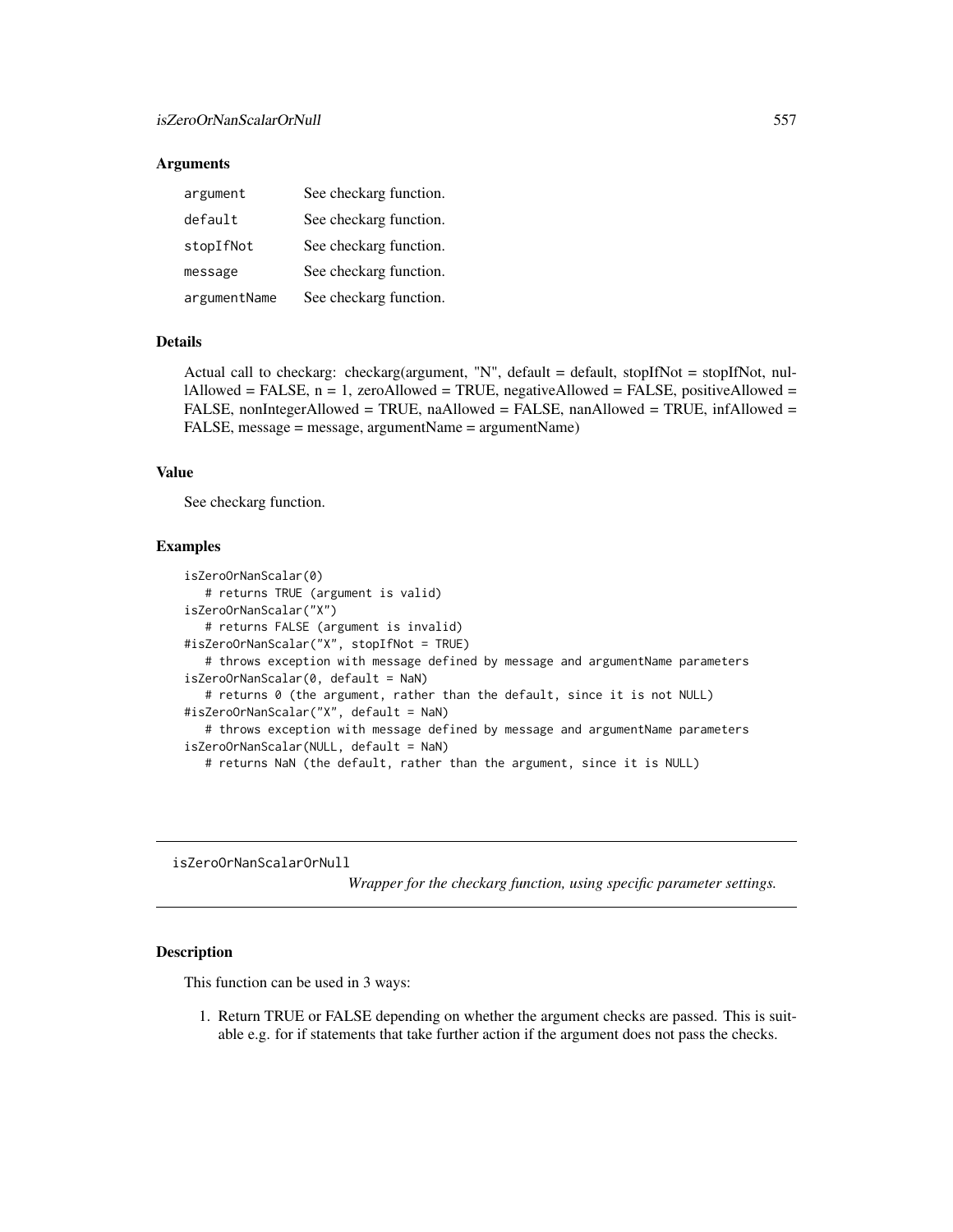- 2. Throw an exception if the argument does not pass the checks. This is suitable e.g. when no further action needs to be taken other than throwing an exception if the argument does not pass the checks.
- 3. Same as (2) but by supplying a default value, a default can be assigned in a single statement, when the argument is NULL. The checks are still performed on the returned value, and an exception is thrown when not passed.

# Usage

```
isZeroOrNanScalarOrNull(argument, default = NULL, stopIfNot = FALSE,
 message = NULL, argumentName = NULL)
```
### Arguments

| argument     | See checkarg function. |
|--------------|------------------------|
| default      | See checkarg function. |
| stopIfNot    | See checkarg function. |
| message      | See checkarg function. |
| argumentName | See checkarg function. |

# Details

Actual call to checkarg: checkarg(argument, "N", default = default, stopIfNot = stopIfNot, nullAllowed = TRUE,  $n = 1$ , zeroAllowed = TRUE, negativeAllowed = FALSE, positiveAllowed = FALSE, nonIntegerAllowed = TRUE, naAllowed = FALSE, nanAllowed = TRUE, infAllowed = FALSE, message = message, argumentName = argumentName)

# Value

See checkarg function.

```
isZeroOrNanScalarOrNull(0)
   # returns TRUE (argument is valid)
isZeroOrNanScalarOrNull("X")
   # returns FALSE (argument is invalid)
#isZeroOrNanScalarOrNull("X", stopIfNot = TRUE)
   # throws exception with message defined by message and argumentName parameters
isZeroOrNanScalarOrNull(0, default = NaN)
   # returns 0 (the argument, rather than the default, since it is not NULL)
#isZeroOrNanScalarOrNull("X", default = NaN)
   # throws exception with message defined by message and argumentName parameters
isZeroOrNanScalarOrNull(NULL, default = NaN)
   # returns NaN (the default, rather than the argument, since it is NULL)
```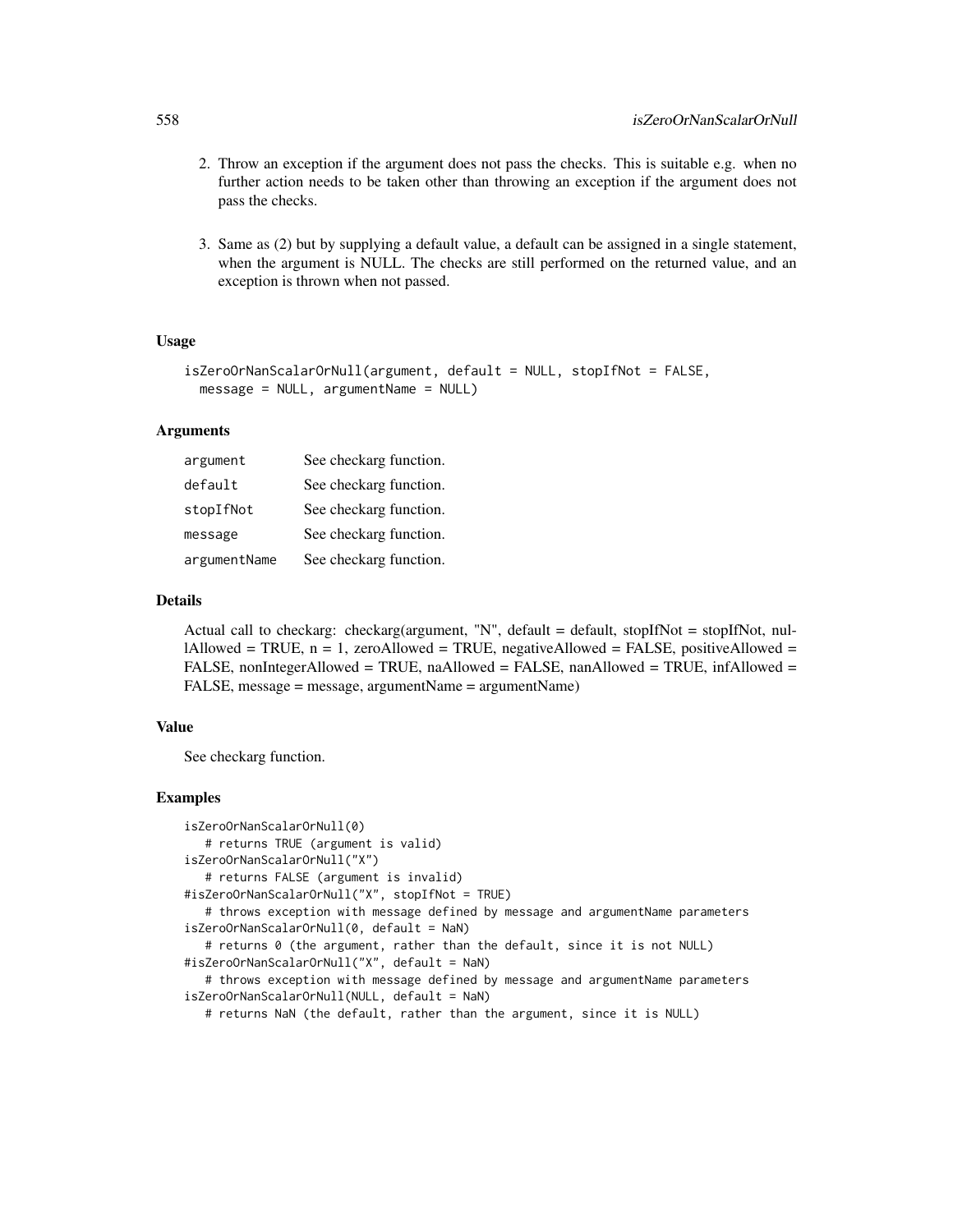isZeroOrNanVector *Wrapper for the checkarg function, using specific parameter settings.*

### Description

This function can be used in 3 ways:

- 1. Return TRUE or FALSE depending on whether the argument checks are passed. This is suitable e.g. for if statements that take further action if the argument does not pass the checks.
- 2. Throw an exception if the argument does not pass the checks. This is suitable e.g. when no further action needs to be taken other than throwing an exception if the argument does not pass the checks.
- 3. Same as (2) but by supplying a default value, a default can be assigned in a single statement, when the argument is NULL. The checks are still performed on the returned value, and an exception is thrown when not passed.

#### Usage

```
isZeroOrNanVector(argument, default = NULL, stopIfNot = FALSE, n = NA,
 message = NULL, argumentName = NULL)
```
### Arguments

| argument     | See checkarg function. |
|--------------|------------------------|
| default      | See checkarg function. |
| stopIfNot    | See checkarg function. |
| n            | See checkarg function. |
| message      | See checkarg function. |
| argumentName | See checkarg function. |

#### Details

```
Actual call to checkarg: checkarg(argument, "N", default = default, stopIfNot = stopIfNot, nullAl-
lowed = FALSE, n = NA, zeroAllowed = TRUE, negativeAllowed = FALSE, positiveAllowed =
FALSE, nonIntegerAllowed = TRUE, naAllowed = FALSE, nanAllowed = TRUE, infAllowed =
FALSE, message = message, argumentName = argumentName)
```
# Value

See checkarg function.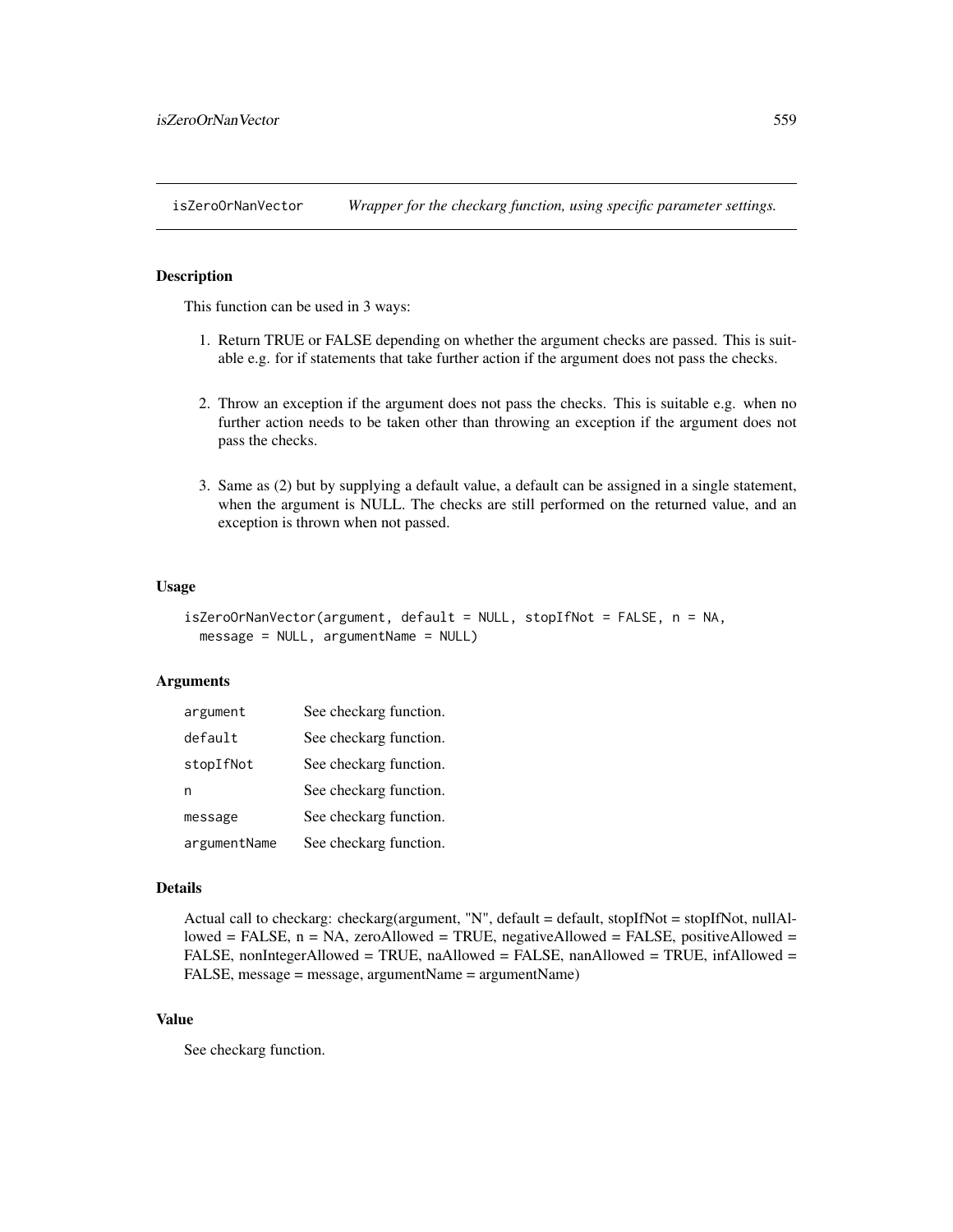### Examples

```
isZeroOrNanVector(0)
   # returns TRUE (argument is valid)
isZeroOrNanVector("X")
   # returns FALSE (argument is invalid)
#isZeroOrNanVector("X", stopIfNot = TRUE)
   # throws exception with message defined by message and argumentName parameters
isZeroOrNanVector(0, default = NaN)
   # returns 0 (the argument, rather than the default, since it is not NULL)
#isZeroOrNanVector("X", default = NaN)
   # throws exception with message defined by message and argumentName parameters
isZeroOrNanVector(NULL, default = NaN)
  # returns NaN (the default, rather than the argument, since it is NULL)
```
isZeroOrNanVectorOrNull

*Wrapper for the checkarg function, using specific parameter settings.*

# Description

This function can be used in 3 ways:

- 1. Return TRUE or FALSE depending on whether the argument checks are passed. This is suitable e.g. for if statements that take further action if the argument does not pass the checks.
- 2. Throw an exception if the argument does not pass the checks. This is suitable e.g. when no further action needs to be taken other than throwing an exception if the argument does not pass the checks.
- 3. Same as (2) but by supplying a default value, a default can be assigned in a single statement, when the argument is NULL. The checks are still performed on the returned value, and an exception is thrown when not passed.

### Usage

```
isZeroOrNanVectorOrNull(argument, default = NULL, stopIfNot = FALSE,
 n = NA, message = NULL, argumentName = NULL)
```
## Arguments

| argument     | See checkarg function. |
|--------------|------------------------|
| default      | See checkarg function. |
| stopIfNot    | See checkarg function. |
| n            | See checkarg function. |
| message      | See checkarg function. |
| argumentName | See checkarg function. |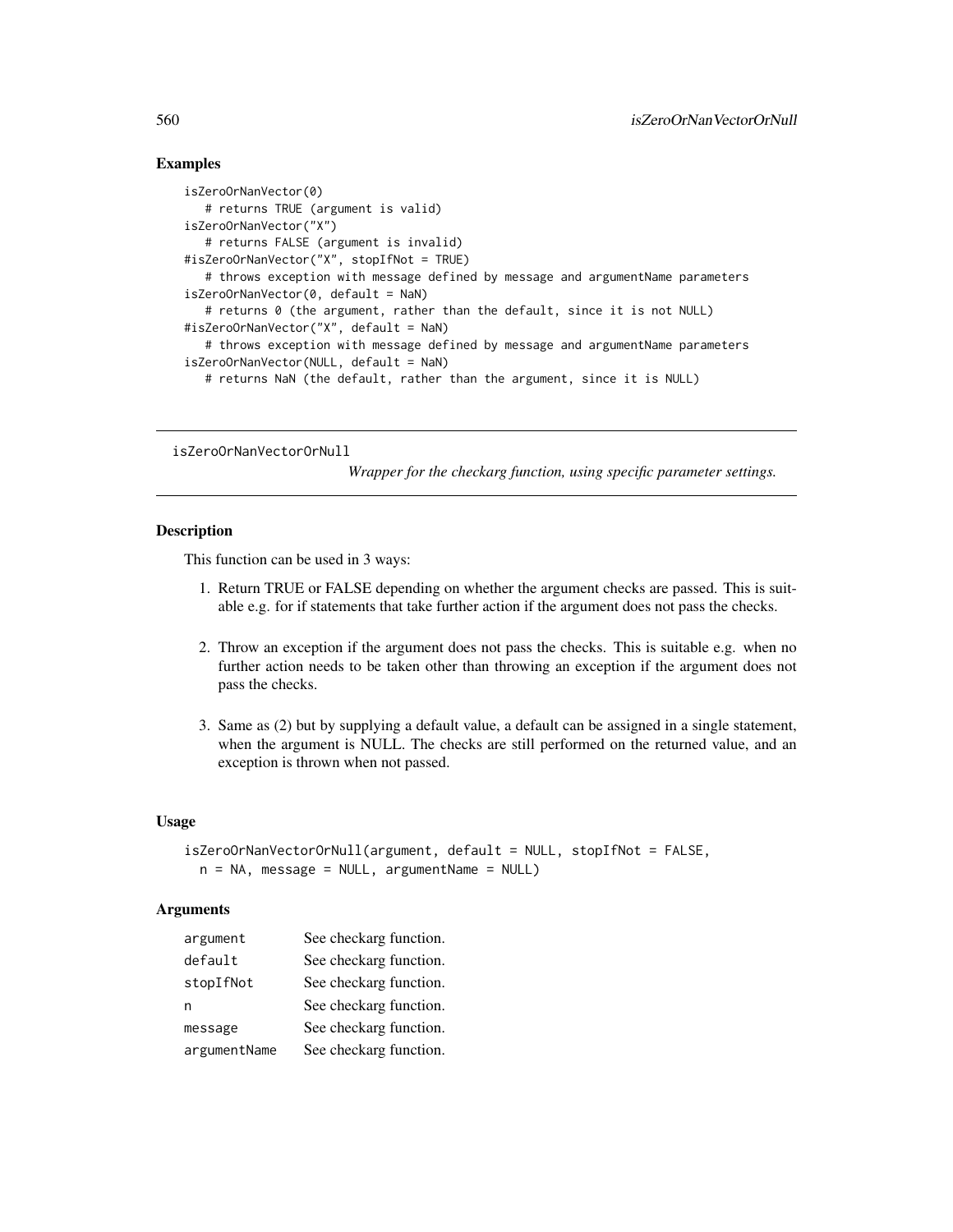#### Details

Actual call to checkarg: checkarg(argument, "N", default = default, stopIfNot = stopIfNot, nullAllowed = TRUE,  $n = NA$ , zeroAllowed = TRUE, negativeAllowed = FALSE, positiveAllowed = FALSE, nonIntegerAllowed = TRUE, naAllowed = FALSE, nanAllowed = TRUE, infAllowed = FALSE, message = message, argumentName = argumentName)

### Value

See checkarg function.

### Examples

```
isZeroOrNanVectorOrNull(0)
   # returns TRUE (argument is valid)
isZeroOrNanVectorOrNull("X")
   # returns FALSE (argument is invalid)
#isZeroOrNanVectorOrNull("X", stopIfNot = TRUE)
   # throws exception with message defined by message and argumentName parameters
isZeroOrNanVectorOrNull(0, default = NaN)
   # returns 0 (the argument, rather than the default, since it is not NULL)
#isZeroOrNanVectorOrNull("X", default = NaN)
   # throws exception with message defined by message and argumentName parameters
isZeroOrNanVectorOrNull(NULL, default = NaN)
   # returns NaN (the default, rather than the argument, since it is NULL)
```
isZeroOrNaOrNanScalar *Wrapper for the checkarg function, using specific parameter settings.*

# **Description**

This function can be used in 3 ways:

- 1. Return TRUE or FALSE depending on whether the argument checks are passed. This is suitable e.g. for if statements that take further action if the argument does not pass the checks.
- 2. Throw an exception if the argument does not pass the checks. This is suitable e.g. when no further action needs to be taken other than throwing an exception if the argument does not pass the checks.
- 3. Same as (2) but by supplying a default value, a default can be assigned in a single statement, when the argument is NULL. The checks are still performed on the returned value, and an exception is thrown when not passed.

### Usage

```
isZeroOrNaOrNanScalar(argument, default = NULL, stopIfNot = FALSE,
 message = NULL, argumentName = NULL)
```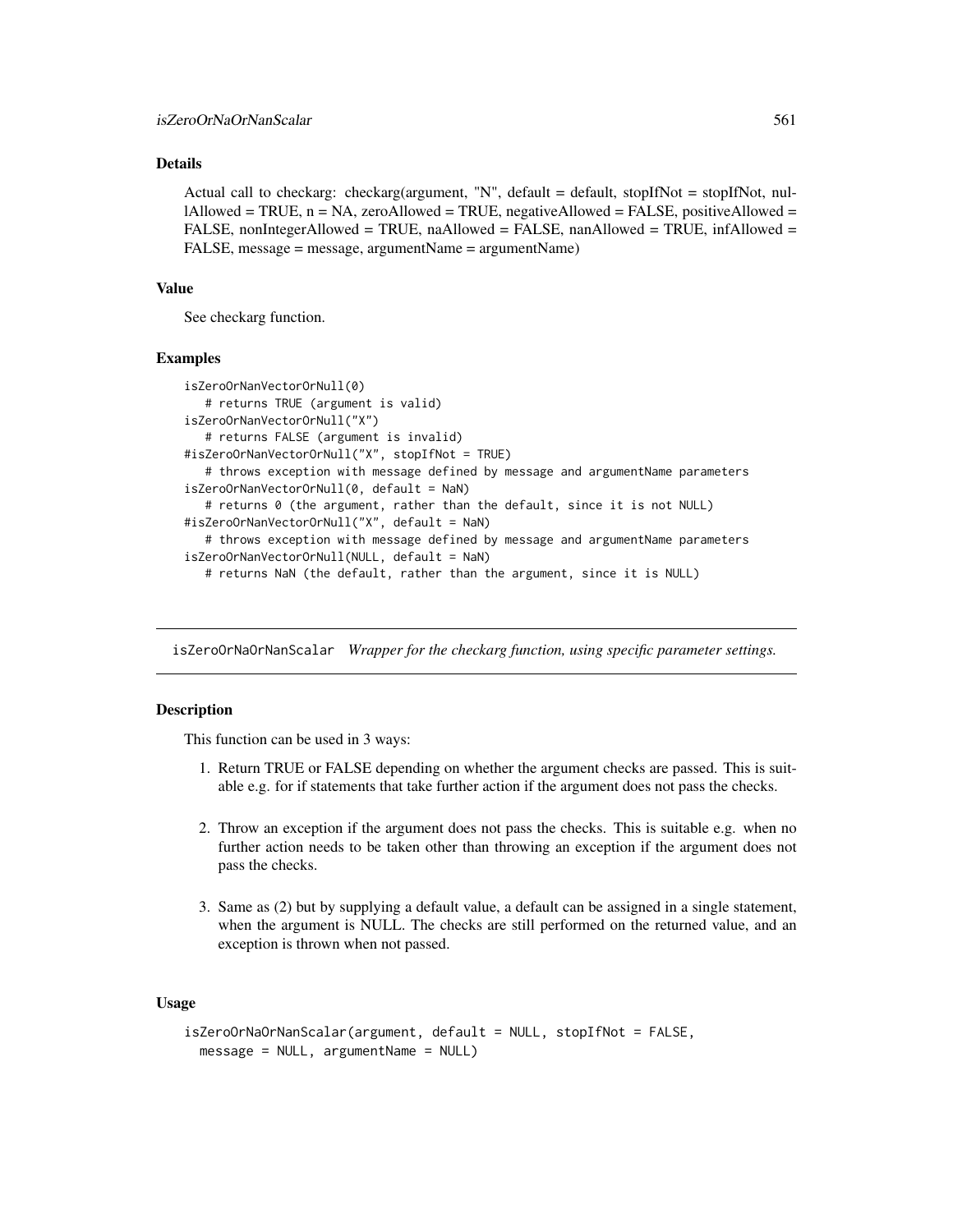### Arguments

| argument     | See checkarg function. |
|--------------|------------------------|
| default      | See checkarg function. |
| stopIfNot    | See checkarg function. |
| message      | See checkarg function. |
| argumentName | See checkarg function. |

# Details

Actual call to checkarg: checkarg(argument, "N", default = default, stopIfNot = stopIfNot, nul- $\text{l}$ Allowed = FALSE, n = 1, zeroAllowed = TRUE, negativeAllowed = FALSE, positiveAllowed = FALSE, nonIntegerAllowed = TRUE, naAllowed = TRUE, nanAllowed = TRUE, infAllowed = FALSE, message = message, argumentName = argumentName)

# Value

See checkarg function.

# Examples

```
isZeroOrNaOrNanScalar(0)
  # returns TRUE (argument is valid)
isZeroOrNaOrNanScalar("X")
  # returns FALSE (argument is invalid)
#isZeroOrNaOrNanScalar("X", stopIfNot = TRUE)
   # throws exception with message defined by message and argumentName parameters
isZeroOrNaOrNanScalar(0, default = NA)
   # returns 0 (the argument, rather than the default, since it is not NULL)
#isZeroOrNaOrNanScalar("X", default = NA)
   # throws exception with message defined by message and argumentName parameters
isZeroOrNaOrNanScalar(NULL, default = NA)
   # returns NA (the default, rather than the argument, since it is NULL)
```
isZeroOrNaOrNanScalarOrNull

*Wrapper for the checkarg function, using specific parameter settings.*

#### Description

This function can be used in 3 ways:

1. Return TRUE or FALSE depending on whether the argument checks are passed. This is suitable e.g. for if statements that take further action if the argument does not pass the checks.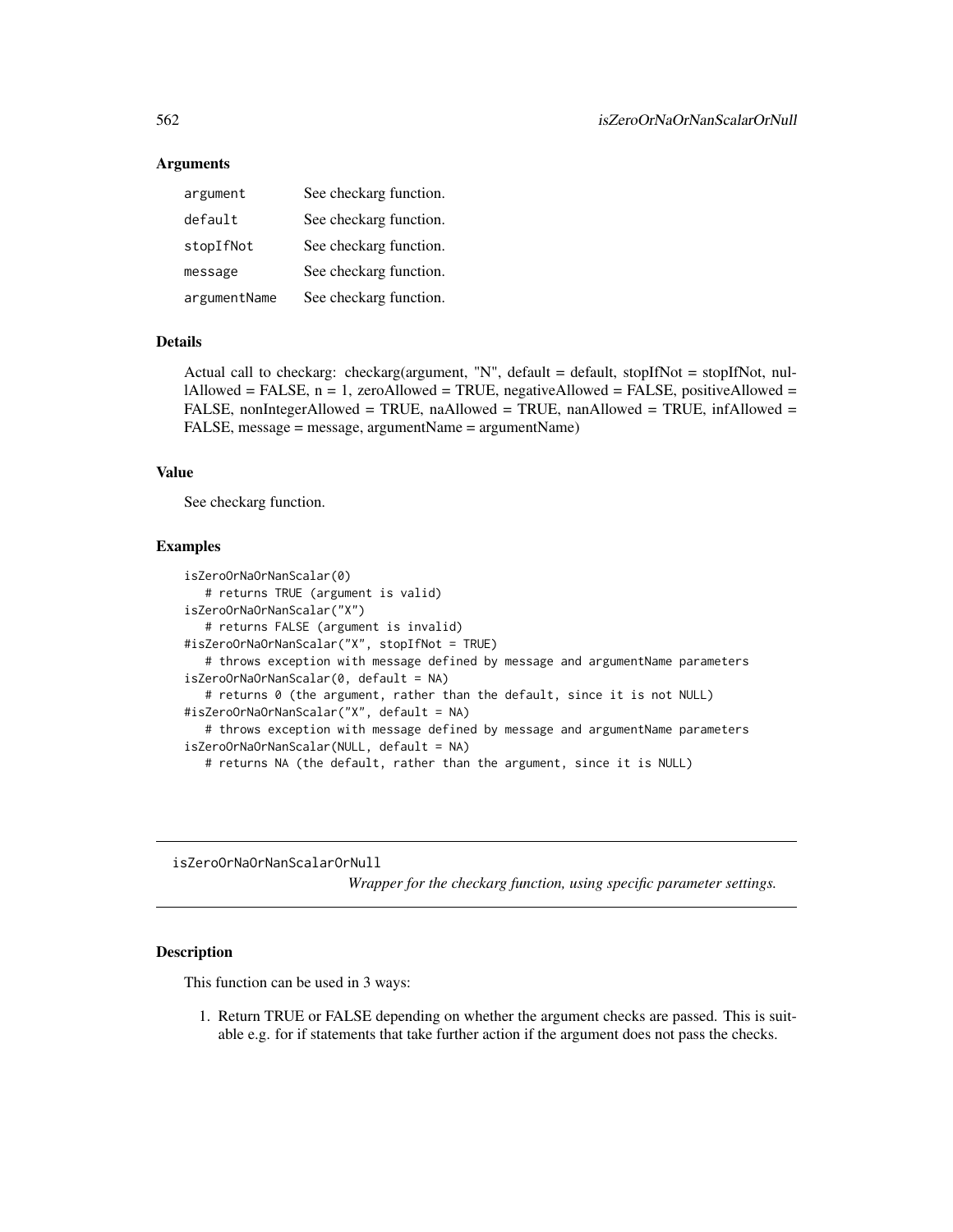- 2. Throw an exception if the argument does not pass the checks. This is suitable e.g. when no further action needs to be taken other than throwing an exception if the argument does not pass the checks.
- 3. Same as (2) but by supplying a default value, a default can be assigned in a single statement, when the argument is NULL. The checks are still performed on the returned value, and an exception is thrown when not passed.

# Usage

```
isZeroOrNaOrNanScalarOrNull(argument, default = NULL, stopIfNot = FALSE,
 message = NULL, argumentName = NULL)
```
### Arguments

| argument     | See checkarg function. |
|--------------|------------------------|
| default      | See checkarg function. |
| stopIfNot    | See checkarg function. |
| message      | See checkarg function. |
| argumentName | See checkarg function. |

# Details

Actual call to checkarg: checkarg(argument, "N", default = default, stopIfNot = stopIfNot, nul- $\text{lAllowed} = \text{TRUE}, \text{ } n = 1, \text{ zeroAllowed} = \text{TRUE}, \text{ } \text{negativeAllowed} = \text{FALSE}, \text{ } \text{positiveAllowed} = \text{}}$ FALSE, nonIntegerAllowed = TRUE, naAllowed = TRUE, nanAllowed = TRUE, infAllowed = FALSE, message = message, argumentName = argumentName)

# Value

See checkarg function.

```
isZeroOrNaOrNanScalarOrNull(0)
   # returns TRUE (argument is valid)
isZeroOrNaOrNanScalarOrNull("X")
   # returns FALSE (argument is invalid)
#isZeroOrNaOrNanScalarOrNull("X", stopIfNot = TRUE)
   # throws exception with message defined by message and argumentName parameters
isZeroOrNaOrNanScalarOrNull(0, default = NA)
   # returns 0 (the argument, rather than the default, since it is not NULL)
#isZeroOrNaOrNanScalarOrNull("X", default = NA)
   # throws exception with message defined by message and argumentName parameters
isZeroOrNaOrNanScalarOrNull(NULL, default = NA)
   # returns NA (the default, rather than the argument, since it is NULL)
```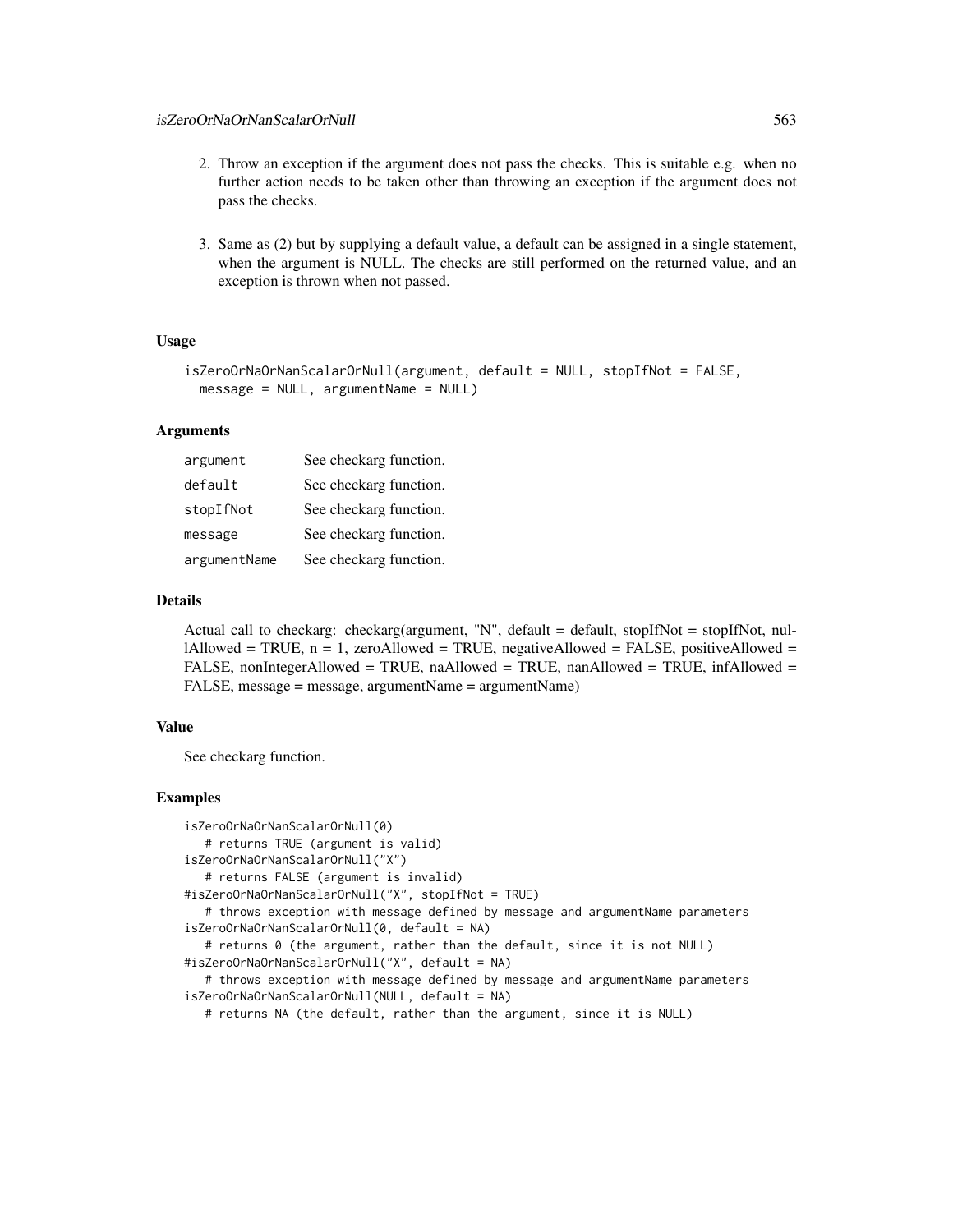isZeroOrNaOrNanVector *Wrapper for the checkarg function, using specific parameter settings.*

### **Description**

This function can be used in 3 ways:

- 1. Return TRUE or FALSE depending on whether the argument checks are passed. This is suitable e.g. for if statements that take further action if the argument does not pass the checks.
- 2. Throw an exception if the argument does not pass the checks. This is suitable e.g. when no further action needs to be taken other than throwing an exception if the argument does not pass the checks.
- 3. Same as (2) but by supplying a default value, a default can be assigned in a single statement, when the argument is NULL. The checks are still performed on the returned value, and an exception is thrown when not passed.

#### Usage

```
isZeroOrNaOrNanVector(argument, default = NULL, stopIfNot = FALSE, n = NA,
 message = NULL, argumentName = NULL)
```
#### Arguments

| argument     | See checkarg function. |
|--------------|------------------------|
| default      | See checkarg function. |
| stopIfNot    | See checkarg function. |
| n            | See checkarg function. |
| message      | See checkarg function. |
| argumentName | See checkarg function. |

#### Details

Actual call to checkarg: checkarg(argument, "N", default = default, stopIfNot = stopIfNot, nullAllowed = FALSE, n = NA, zeroAllowed = TRUE, negativeAllowed = FALSE, positiveAllowed  $=$  FALSE, nonIntegerAllowed = TRUE, naAllowed = TRUE, nanAllowed = TRUE, infAllowed = FALSE, message = message, argumentName = argumentName)

# Value

See checkarg function.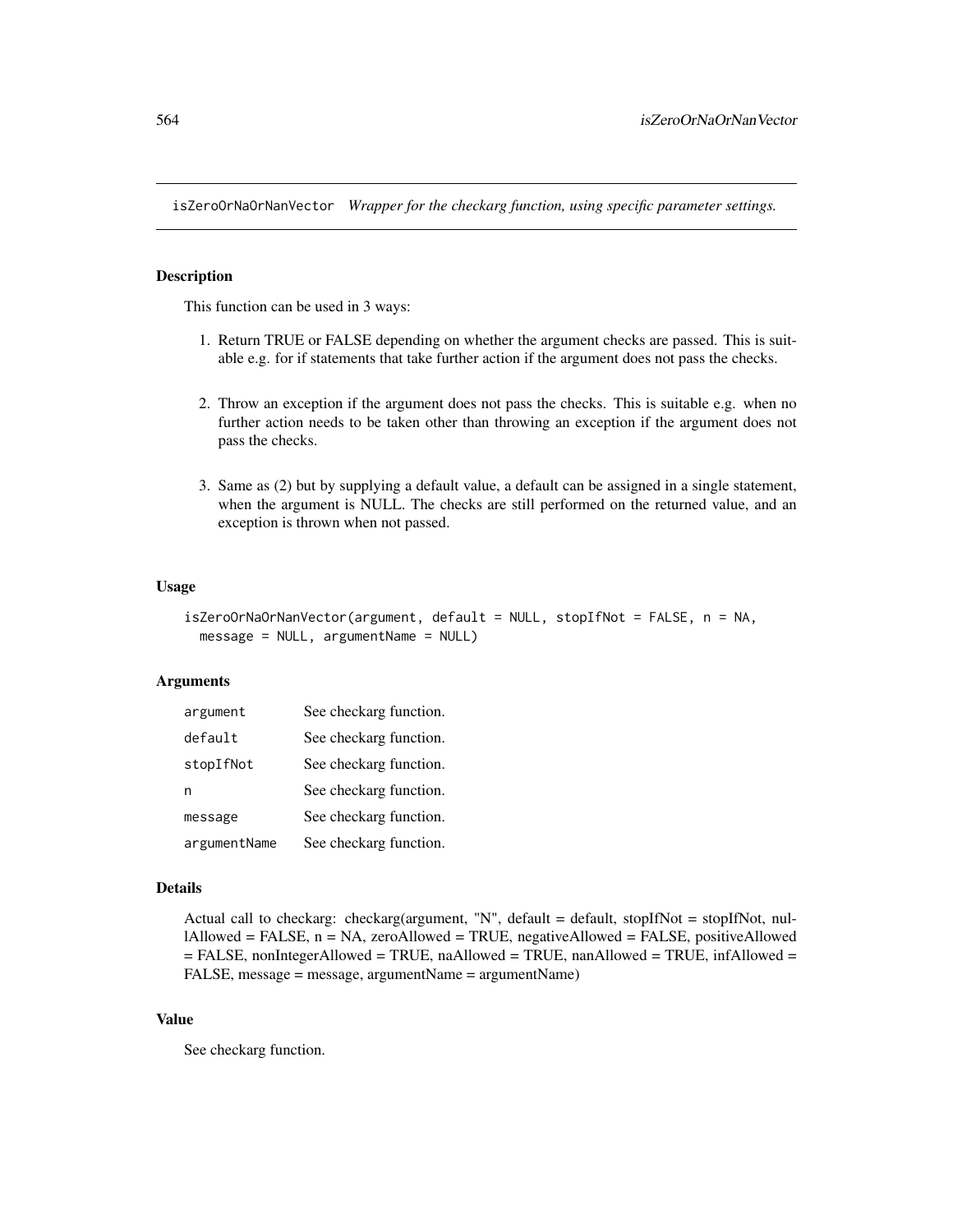## Examples

```
isZeroOrNaOrNanVector(0)
   # returns TRUE (argument is valid)
isZeroOrNaOrNanVector("X")
   # returns FALSE (argument is invalid)
#isZeroOrNaOrNanVector("X", stopIfNot = TRUE)
   # throws exception with message defined by message and argumentName parameters
isZeroOrNaOrNanVector(0, default = NA)
   # returns 0 (the argument, rather than the default, since it is not NULL)
#isZeroOrNaOrNanVector("X", default = NA)
   # throws exception with message defined by message and argumentName parameters
isZeroOrNaOrNanVector(NULL, default = NA)
  # returns NA (the default, rather than the argument, since it is NULL)
```
isZeroOrNaOrNanVectorOrNull

*Wrapper for the checkarg function, using specific parameter settings.*

# **Description**

This function can be used in 3 ways:

- 1. Return TRUE or FALSE depending on whether the argument checks are passed. This is suitable e.g. for if statements that take further action if the argument does not pass the checks.
- 2. Throw an exception if the argument does not pass the checks. This is suitable e.g. when no further action needs to be taken other than throwing an exception if the argument does not pass the checks.
- 3. Same as (2) but by supplying a default value, a default can be assigned in a single statement, when the argument is NULL. The checks are still performed on the returned value, and an exception is thrown when not passed.

#### Usage

```
isZeroOrNaOrNanVectorOrNull(argument, default = NULL, stopIfNot = FALSE,
 n = NA, message = NULL, argumentName = NULL)
```
### Arguments

| argument     | See checkarg function. |
|--------------|------------------------|
| default      | See checkarg function. |
| stopIfNot    | See checkarg function. |
| n            | See checkarg function. |
| message      | See checkarg function. |
| argumentName | See checkarg function. |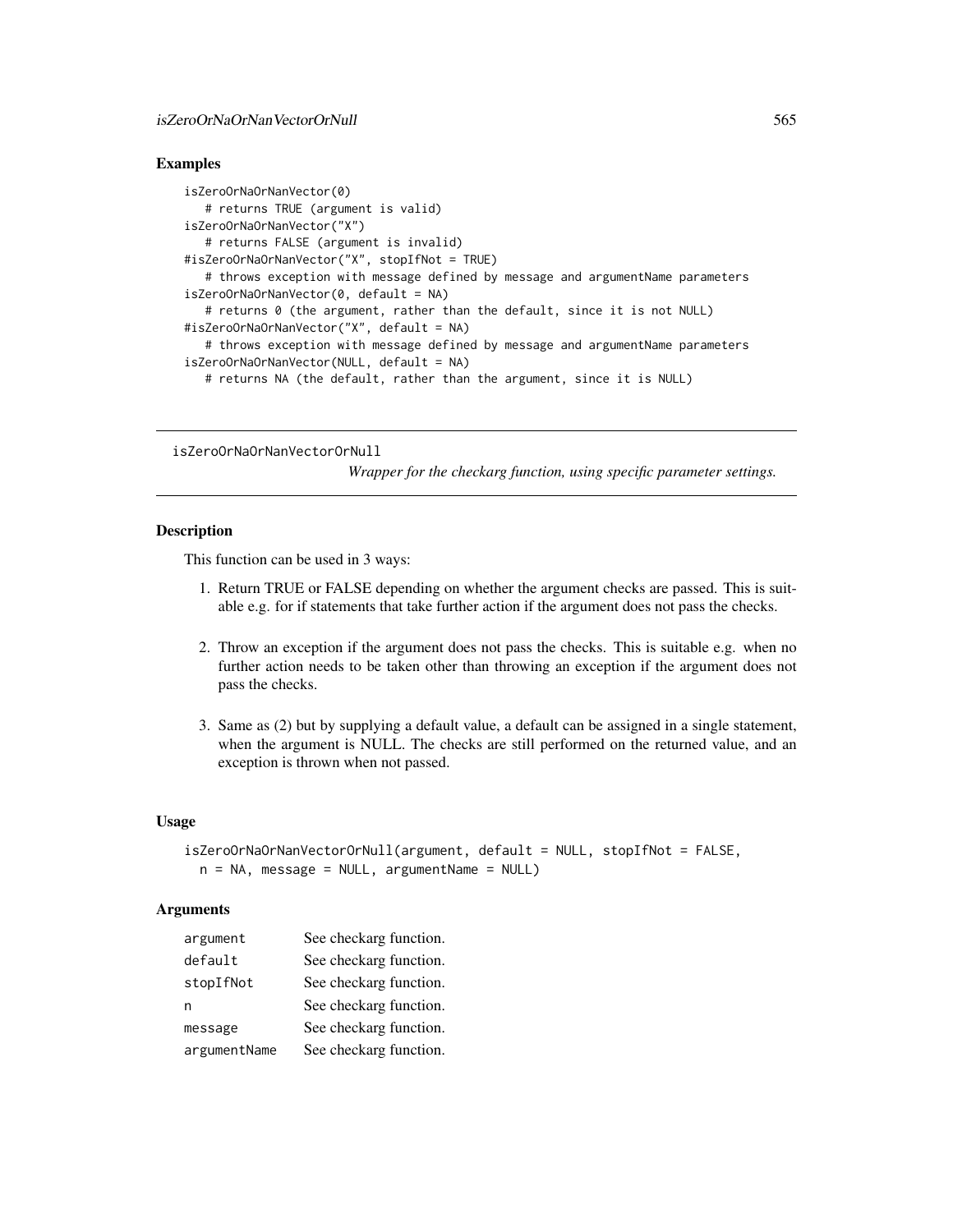#### Details

Actual call to checkarg: checkarg(argument, "N", default = default, stopIfNot = stopIfNot, nullAllowed = TRUE, n = NA, zeroAllowed = TRUE, negativeAllowed = FALSE, positiveAllowed  $=$  FALSE, nonIntegerAllowed = TRUE, naAllowed = TRUE, nanAllowed = TRUE, infAllowed = FALSE, message = message, argumentName = argumentName)

### Value

See checkarg function.

### Examples

```
isZeroOrNaOrNanVectorOrNull(0)
   # returns TRUE (argument is valid)
isZeroOrNaOrNanVectorOrNull("X")
   # returns FALSE (argument is invalid)
#isZeroOrNaOrNanVectorOrNull("X", stopIfNot = TRUE)
   # throws exception with message defined by message and argumentName parameters
isZeroOrNaOrNanVectorOrNull(0, default = NA)
   # returns 0 (the argument, rather than the default, since it is not NULL)
#isZeroOrNaOrNanVectorOrNull("X", default = NA)
   # throws exception with message defined by message and argumentName parameters
isZeroOrNaOrNanVectorOrNull(NULL, default = NA)
   # returns NA (the default, rather than the argument, since it is NULL)
```
isZeroOrNaScalar *Wrapper for the checkarg function, using specific parameter settings.*

# Description

This function can be used in 3 ways:

- 1. Return TRUE or FALSE depending on whether the argument checks are passed. This is suitable e.g. for if statements that take further action if the argument does not pass the checks.
- 2. Throw an exception if the argument does not pass the checks. This is suitable e.g. when no further action needs to be taken other than throwing an exception if the argument does not pass the checks.
- 3. Same as (2) but by supplying a default value, a default can be assigned in a single statement, when the argument is NULL. The checks are still performed on the returned value, and an exception is thrown when not passed.

### Usage

```
isZeroOrNaScalar(argument, default = NULL, stopIfNot = FALSE,
 message = NULL, argumentName = NULL)
```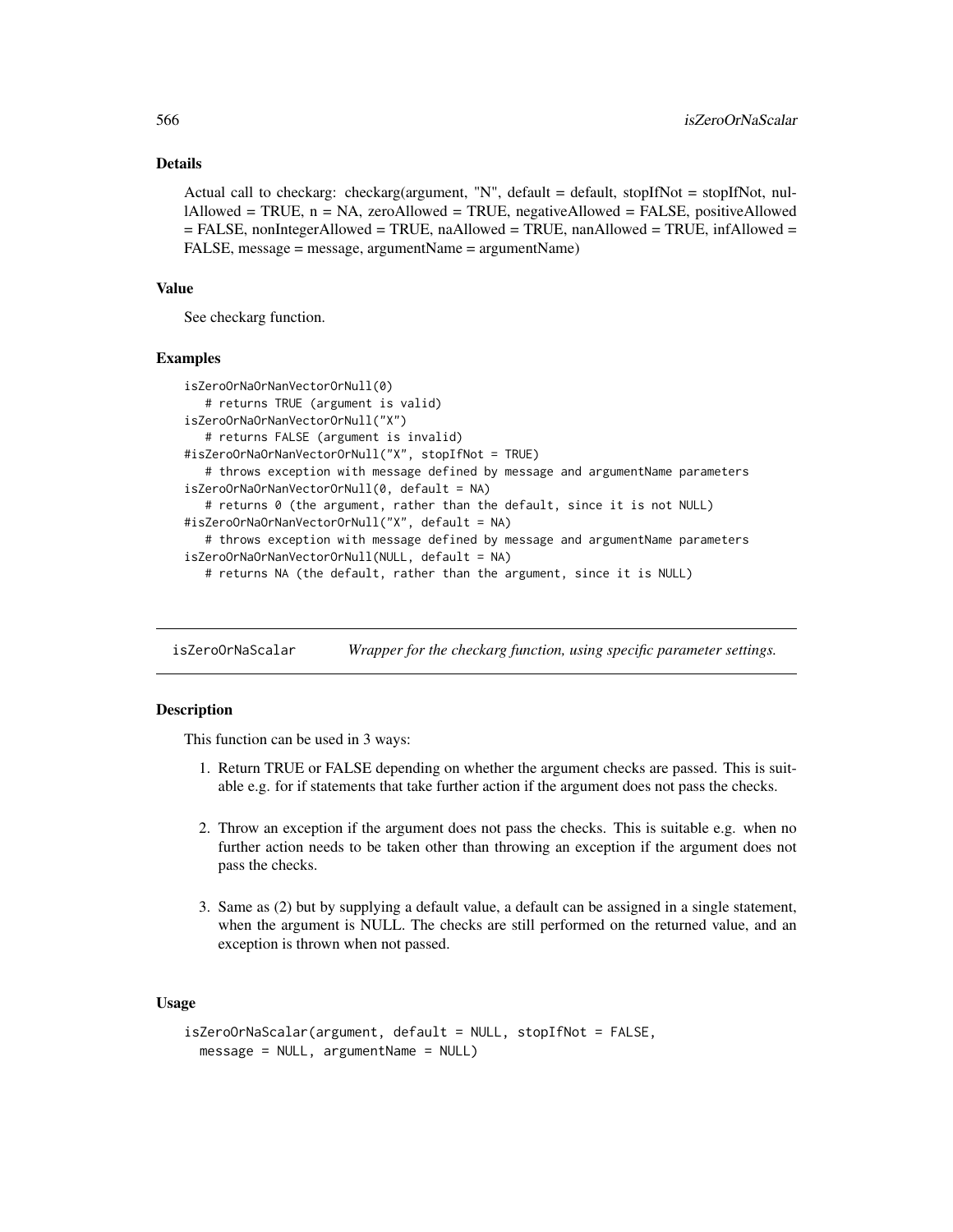### Arguments

| argument     | See checkarg function. |
|--------------|------------------------|
| default      | See checkarg function. |
| stopIfNot    | See checkarg function. |
| message      | See checkarg function. |
| argumentName | See checkarg function. |

# Details

Actual call to checkarg: checkarg(argument, "N", default = default, stopIfNot = stopIfNot, nul- $\text{l}$ Allowed = FALSE, n = 1, zeroAllowed = TRUE, negativeAllowed = FALSE, positiveAllowed = FALSE, nonIntegerAllowed = TRUE, naAllowed = TRUE, nanAllowed = FALSE, infAllowed = FALSE, message = message, argumentName = argumentName)

# Value

See checkarg function.

# Examples

```
isZeroOrNaScalar(0)
  # returns TRUE (argument is valid)
isZeroOrNaScalar("X")
  # returns FALSE (argument is invalid)
#isZeroOrNaScalar("X", stopIfNot = TRUE)
   # throws exception with message defined by message and argumentName parameters
isZeroOrNaScalar(0, default = NA)
   # returns 0 (the argument, rather than the default, since it is not NULL)
#isZeroOrNaScalar("X", default = NA)
   # throws exception with message defined by message and argumentName parameters
isZeroOrNaScalar(NULL, default = NA)
   # returns NA (the default, rather than the argument, since it is NULL)
```
isZeroOrNaScalarOrNull

*Wrapper for the checkarg function, using specific parameter settings.*

### Description

This function can be used in 3 ways:

1. Return TRUE or FALSE depending on whether the argument checks are passed. This is suitable e.g. for if statements that take further action if the argument does not pass the checks.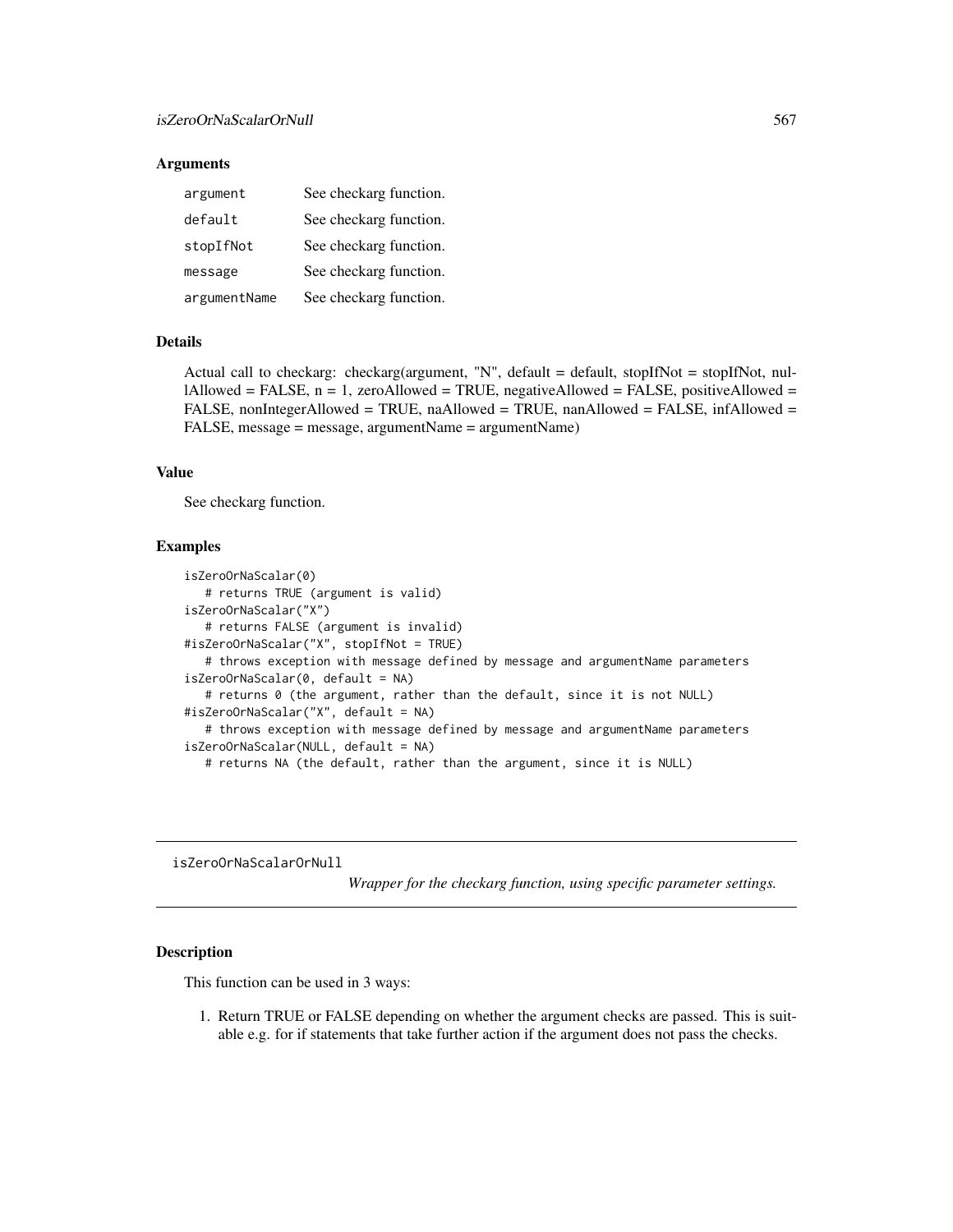- 2. Throw an exception if the argument does not pass the checks. This is suitable e.g. when no further action needs to be taken other than throwing an exception if the argument does not pass the checks.
- 3. Same as (2) but by supplying a default value, a default can be assigned in a single statement, when the argument is NULL. The checks are still performed on the returned value, and an exception is thrown when not passed.

# Usage

```
isZeroOrNaScalarOrNull(argument, default = NULL, stopIfNot = FALSE,
 message = NULL, argumentName = NULL)
```
#### Arguments

| argument     | See checkarg function. |
|--------------|------------------------|
| default      | See checkarg function. |
| stopIfNot    | See checkarg function. |
| message      | See checkarg function. |
| argumentName | See checkarg function. |

# Details

Actual call to checkarg: checkarg(argument, "N", default = default, stopIfNot = stopIfNot, nullAllowed = TRUE,  $n = 1$ , zeroAllowed = TRUE, negativeAllowed = FALSE, positiveAllowed = FALSE, nonIntegerAllowed = TRUE, naAllowed = TRUE, nanAllowed = FALSE, infAllowed = FALSE, message = message, argumentName = argumentName)

# Value

See checkarg function.

```
isZeroOrNaScalarOrNull(0)
   # returns TRUE (argument is valid)
isZeroOrNaScalarOrNull("X")
   # returns FALSE (argument is invalid)
#isZeroOrNaScalarOrNull("X", stopIfNot = TRUE)
   # throws exception with message defined by message and argumentName parameters
isZeroOrNaScalarOrNull(0, default = NA)
   # returns 0 (the argument, rather than the default, since it is not NULL)
#isZeroOrNaScalarOrNull("X", default = NA)
   # throws exception with message defined by message and argumentName parameters
isZeroOrNaScalarOrNull(NULL, default = NA)
   # returns NA (the default, rather than the argument, since it is NULL)
```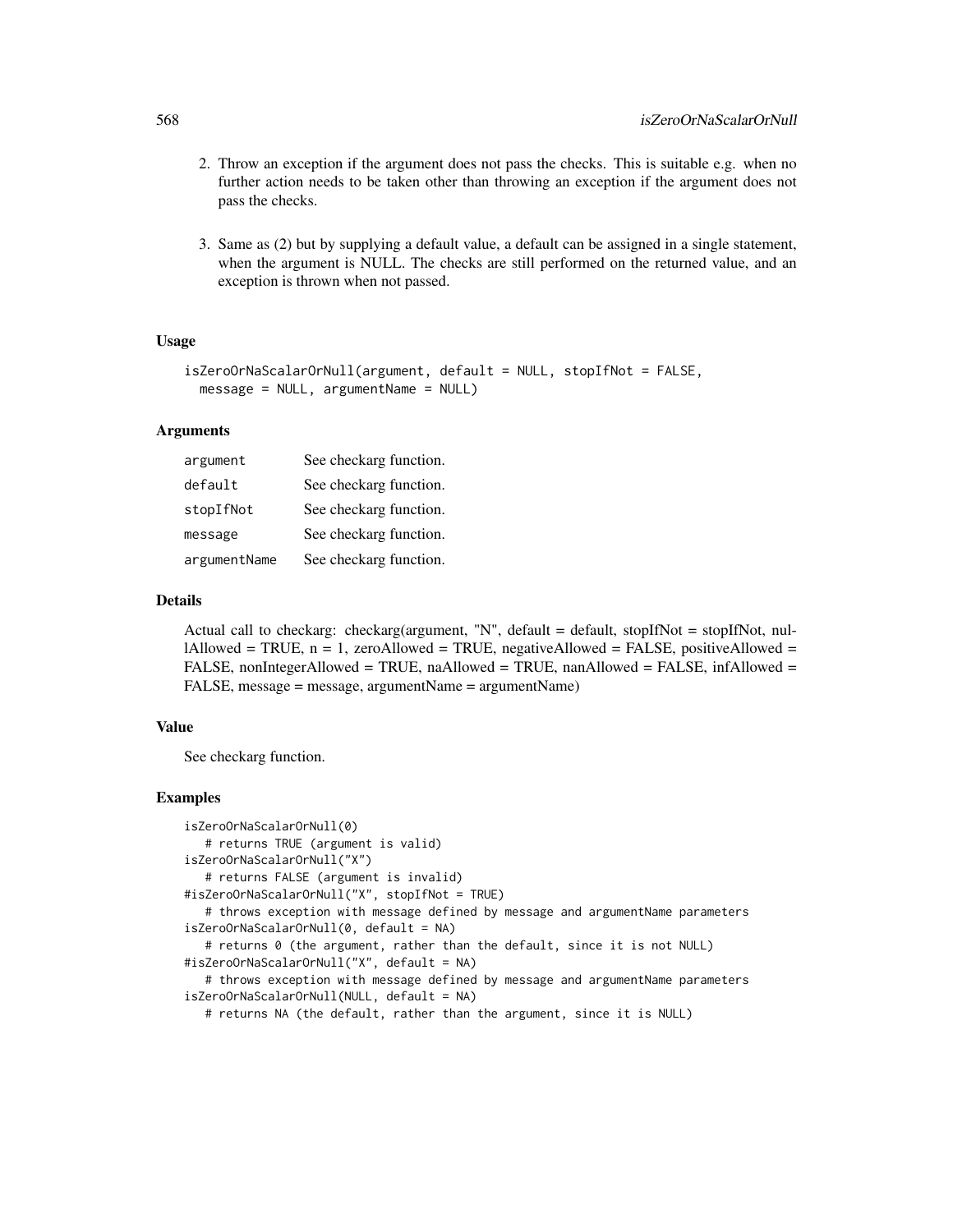## **Description**

This function can be used in 3 ways:

- 1. Return TRUE or FALSE depending on whether the argument checks are passed. This is suitable e.g. for if statements that take further action if the argument does not pass the checks.
- 2. Throw an exception if the argument does not pass the checks. This is suitable e.g. when no further action needs to be taken other than throwing an exception if the argument does not pass the checks.
- 3. Same as (2) but by supplying a default value, a default can be assigned in a single statement, when the argument is NULL. The checks are still performed on the returned value, and an exception is thrown when not passed.

#### Usage

```
isZeroOrNaVector(argument, default = NULL, stopIfNot = FALSE, n = NA,
 message = NULL, argumentName = NULL)
```
### Arguments

| argument     | See checkarg function. |
|--------------|------------------------|
| default      | See checkarg function. |
| stopIfNot    | See checkarg function. |
| n            | See checkarg function. |
| message      | See checkarg function. |
| argumentName | See checkarg function. |

#### Details

```
Actual call to checkarg: checkarg(argument, "N", default = default, stopIfNot = stopIfNot, nullAl-
lowed = FALSE, n = NA, zeroAllowed = TRUE, negativeAllowed = FALSE, positiveAllowed =
FALSE, nonIntegerAllowed = TRUE, naAllowed = TRUE, nanAllowed = FALSE, infAllowed =
FALSE, message = message, argumentName = argumentName)
```
# Value

See checkarg function.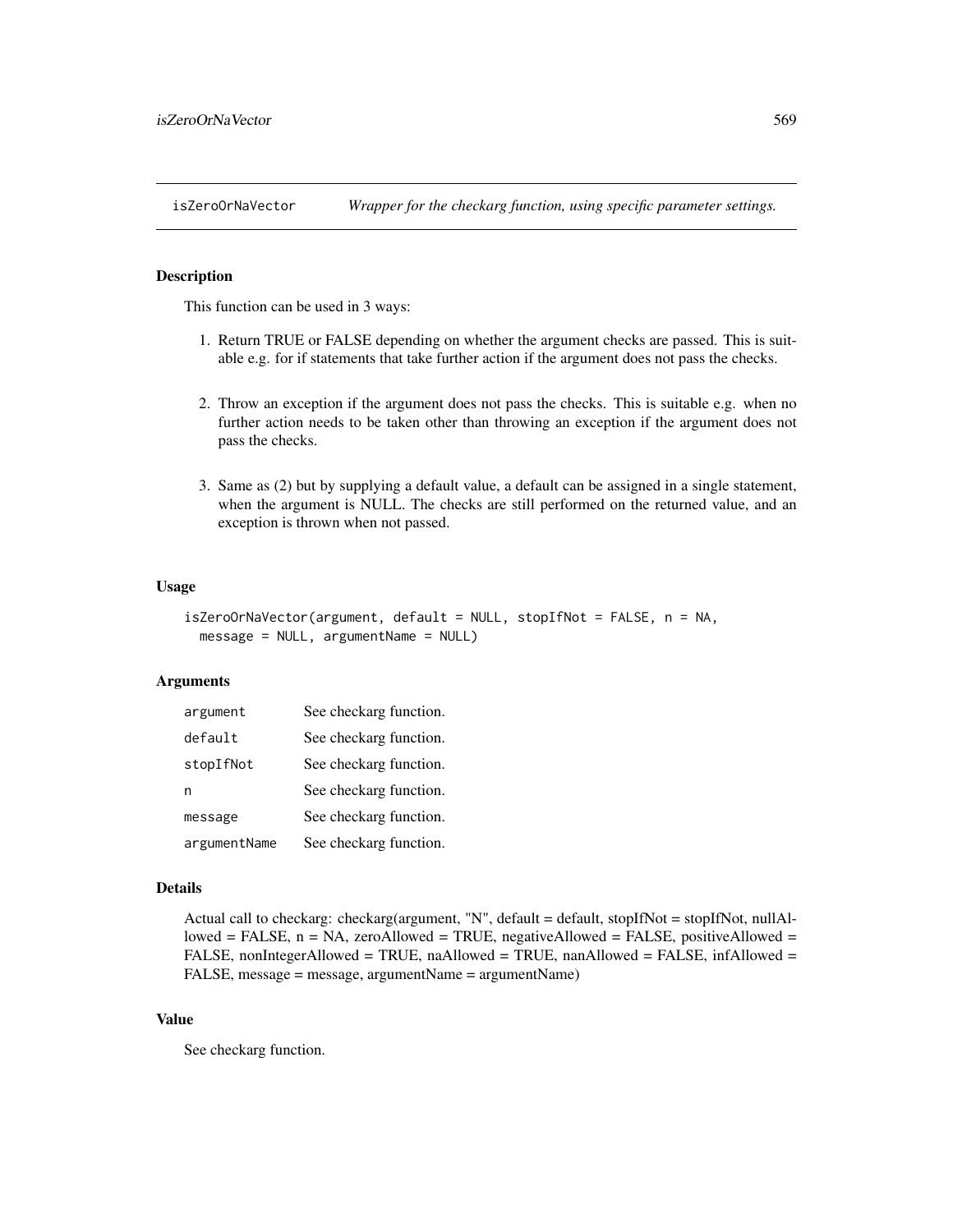### Examples

```
isZeroOrNaVector(0)
   # returns TRUE (argument is valid)
isZeroOrNaVector("X")
   # returns FALSE (argument is invalid)
#isZeroOrNaVector("X", stopIfNot = TRUE)
   # throws exception with message defined by message and argumentName parameters
isZeroOrNaVector(0, default = NA)
   # returns 0 (the argument, rather than the default, since it is not NULL)
#isZeroOrNaVector("X", default = NA)
   # throws exception with message defined by message and argumentName parameters
isZeroOrNaVector(NULL, default = NA)
  # returns NA (the default, rather than the argument, since it is NULL)
```
isZeroOrNaVectorOrNull

*Wrapper for the checkarg function, using specific parameter settings.*

# **Description**

This function can be used in 3 ways:

- 1. Return TRUE or FALSE depending on whether the argument checks are passed. This is suitable e.g. for if statements that take further action if the argument does not pass the checks.
- 2. Throw an exception if the argument does not pass the checks. This is suitable e.g. when no further action needs to be taken other than throwing an exception if the argument does not pass the checks.
- 3. Same as (2) but by supplying a default value, a default can be assigned in a single statement, when the argument is NULL. The checks are still performed on the returned value, and an exception is thrown when not passed.

### Usage

```
isZeroOrNaVectorOrNull(argument, default = NULL, stopIfNot = FALSE,
 n = NA, message = NULL, argumentName = NULL)
```
### Arguments

| argument     | See checkarg function. |
|--------------|------------------------|
| default      | See checkarg function. |
| stopIfNot    | See checkarg function. |
| n            | See checkarg function. |
| message      | See checkarg function. |
| argumentName | See checkarg function. |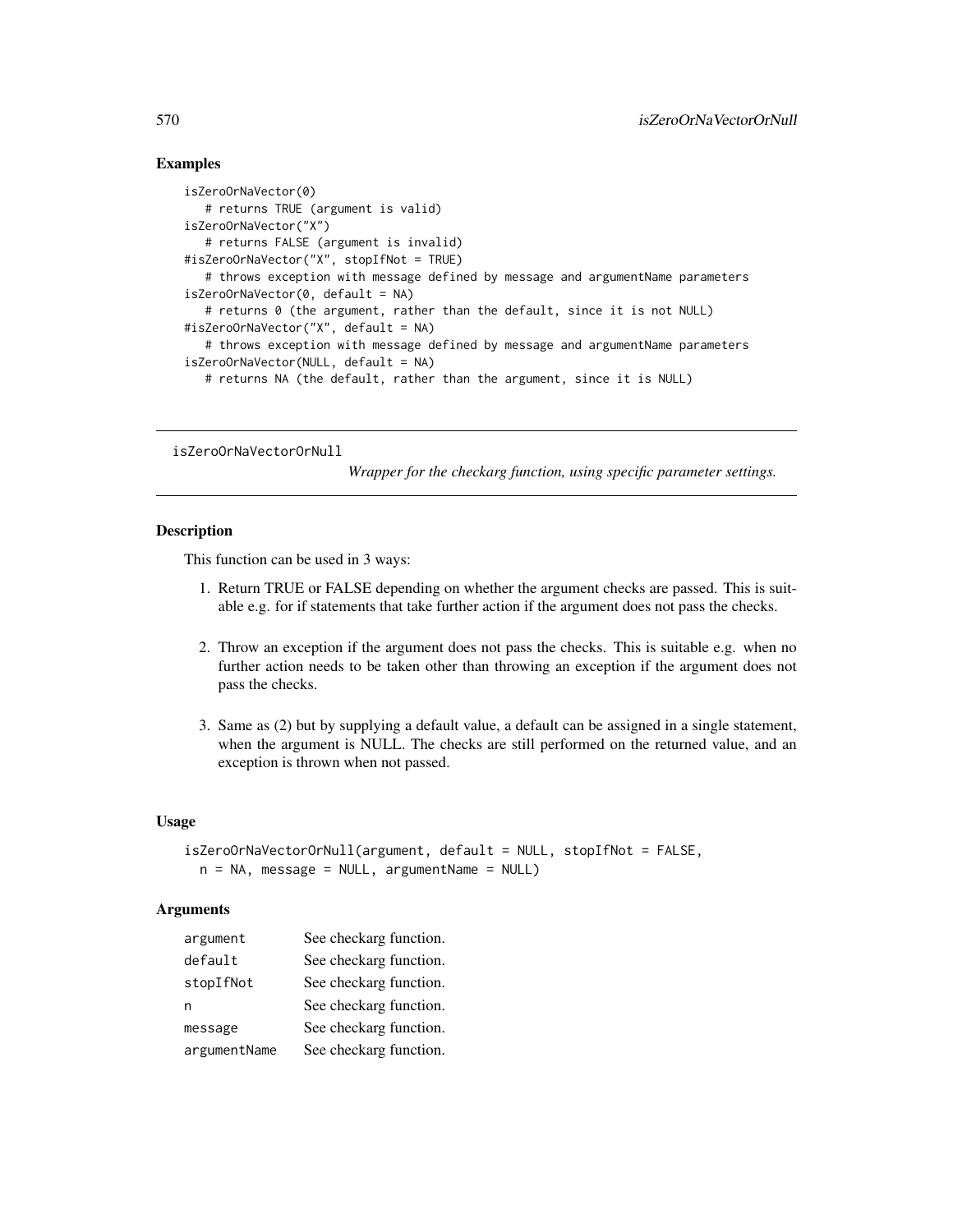#### isZeroScalar 571

#### Details

Actual call to checkarg: checkarg(argument, "N", default = default, stopIfNot = stopIfNot, nullAllowed = TRUE,  $n = NA$ , zeroAllowed = TRUE, negativeAllowed = FALSE, positiveAllowed = FALSE, nonIntegerAllowed = TRUE, naAllowed = TRUE, nanAllowed = FALSE, infAllowed = FALSE, message = message, argumentName = argumentName)

### Value

See checkarg function.

### Examples

```
isZeroOrNaVectorOrNull(0)
   # returns TRUE (argument is valid)
isZeroOrNaVectorOrNull("X")
   # returns FALSE (argument is invalid)
#isZeroOrNaVectorOrNull("X", stopIfNot = TRUE)
   # throws exception with message defined by message and argumentName parameters
isZeroOrNaVectorOrNull(0, default = NA)
   # returns 0 (the argument, rather than the default, since it is not NULL)
#isZeroOrNaVectorOrNull("X", default = NA)
   # throws exception with message defined by message and argumentName parameters
isZeroOrNaVectorOrNull(NULL, default = NA)
   # returns NA (the default, rather than the argument, since it is NULL)
```
isZeroScalar *Wrapper for the checkarg function, using specific parameter settings.*

### **Description**

This function can be used in 3 ways:

- 1. Return TRUE or FALSE depending on whether the argument checks are passed. This is suitable e.g. for if statements that take further action if the argument does not pass the checks.
- 2. Throw an exception if the argument does not pass the checks. This is suitable e.g. when no further action needs to be taken other than throwing an exception if the argument does not pass the checks.
- 3. Same as (2) but by supplying a default value, a default can be assigned in a single statement, when the argument is NULL. The checks are still performed on the returned value, and an exception is thrown when not passed.

### Usage

```
isZeroScalar(argument, default = NULL, stopIfNot = FALSE, message = NULL,
 argumentName = NULL)
```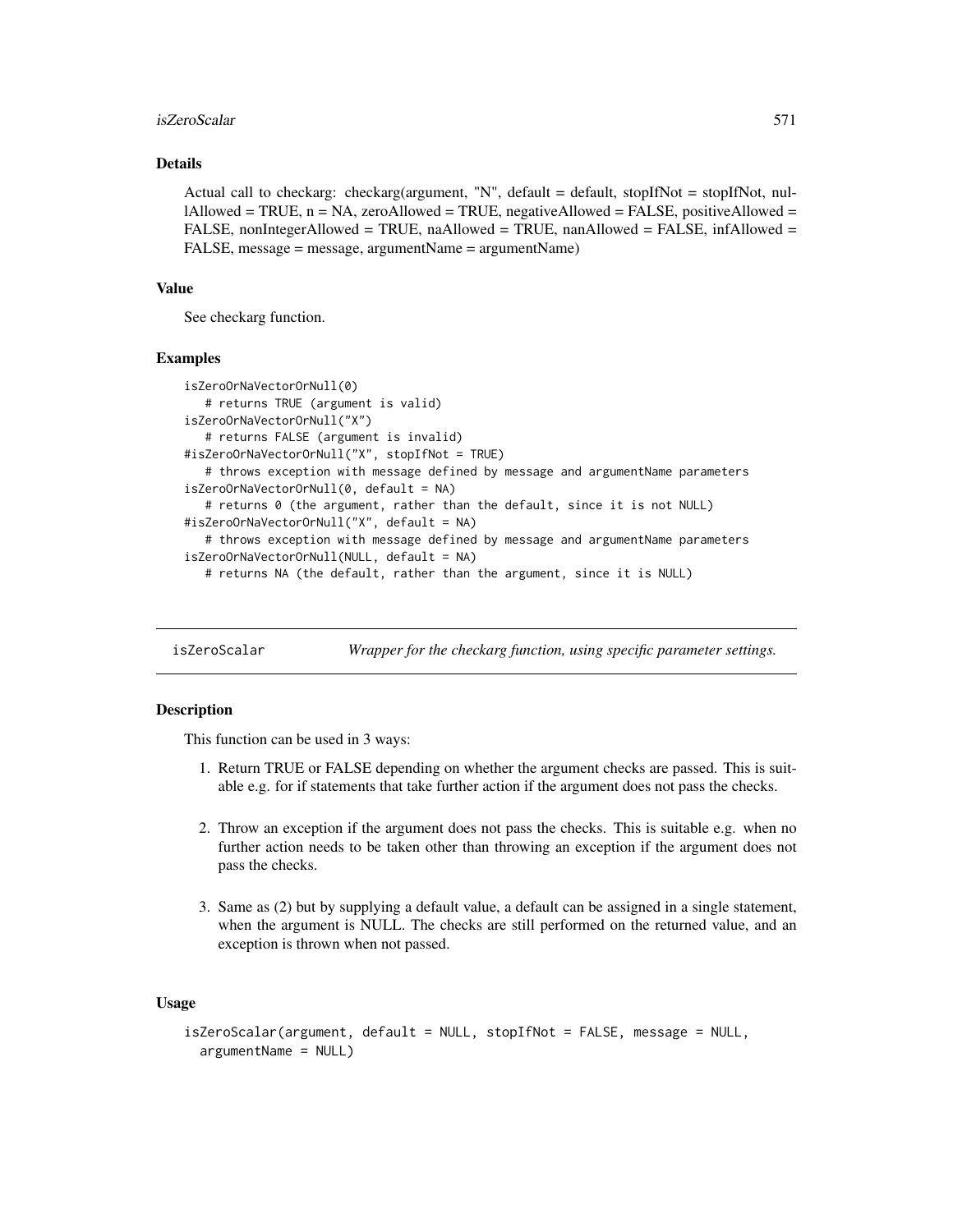### Arguments

| argument     | See checkarg function. |
|--------------|------------------------|
| default      | See checkarg function. |
| stopIfNot    | See checkarg function. |
| message      | See checkarg function. |
| argumentName | See checkarg function. |

### Details

Actual call to checkarg: checkarg(argument, "N", default = default, stopIfNot = stopIfNot, nul $l$ Allowed = FALSE,  $n = 1$ , zeroAllowed = TRUE, negativeAllowed = FALSE, positiveAllowed = FALSE, nonIntegerAllowed = TRUE, naAllowed = FALSE, nanAllowed = FALSE, infAllowed = FALSE, message = message, argumentName = argumentName)

### Value

See checkarg function.

#### Examples

```
isZeroScalar(0)
   # returns TRUE (argument is valid)
isZeroScalar("X")
   # returns FALSE (argument is invalid)
#isZeroScalar("X", stopIfNot = TRUE)
   # throws exception with message defined by message and argumentName parameters
```
isZeroScalarOrNull *Wrapper for the checkarg function, using specific parameter settings.*

# **Description**

This function can be used in 3 ways:

- 1. Return TRUE or FALSE depending on whether the argument checks are passed. This is suitable e.g. for if statements that take further action if the argument does not pass the checks.
- 2. Throw an exception if the argument does not pass the checks. This is suitable e.g. when no further action needs to be taken other than throwing an exception if the argument does not pass the checks.
- 3. Same as (2) but by supplying a default value, a default can be assigned in a single statement, when the argument is NULL. The checks are still performed on the returned value, and an exception is thrown when not passed.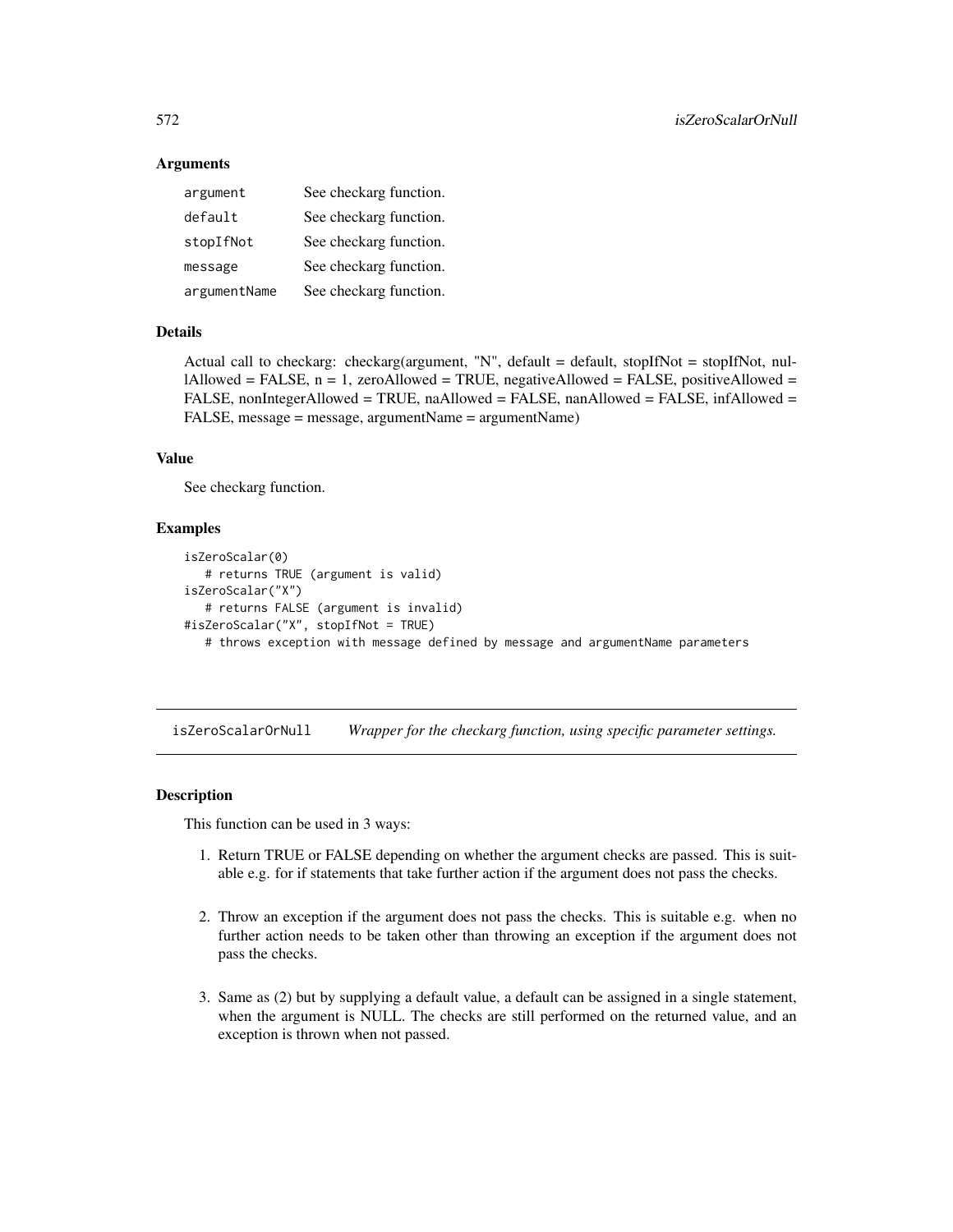#### isZeroVector 573

### Usage

```
isZeroScalarOrNull(argument, default = NULL, stopIfNot = FALSE,
 message = NULL, argumentName = NULL)
```
### Arguments

| argument     | See checkarg function. |
|--------------|------------------------|
| default      | See checkarg function. |
| stopIfNot    | See checkarg function. |
| message      | See checkarg function. |
| argumentName | See checkarg function. |

## Details

Actual call to checkarg: checkarg(argument, "N", default = default, stopIfNot = stopIfNot, nullAllowed = TRUE,  $n = 1$ , zeroAllowed = TRUE, negativeAllowed = FALSE, positiveAllowed = FALSE, nonIntegerAllowed = TRUE, naAllowed = FALSE, nanAllowed = FALSE, infAllowed = FALSE, message = message, argumentName = argumentName)

## Value

See checkarg function.

#### Examples

```
isZeroScalarOrNull(0)
  # returns TRUE (argument is valid)
isZeroScalarOrNull("X")
   # returns FALSE (argument is invalid)
#isZeroScalarOrNull("X", stopIfNot = TRUE)
   # throws exception with message defined by message and argumentName parameters
```
isZeroVector *Wrapper for the checkarg function, using specific parameter settings.*

# Description

This function can be used in 3 ways:

- 1. Return TRUE or FALSE depending on whether the argument checks are passed. This is suitable e.g. for if statements that take further action if the argument does not pass the checks.
- 2. Throw an exception if the argument does not pass the checks. This is suitable e.g. when no further action needs to be taken other than throwing an exception if the argument does not pass the checks.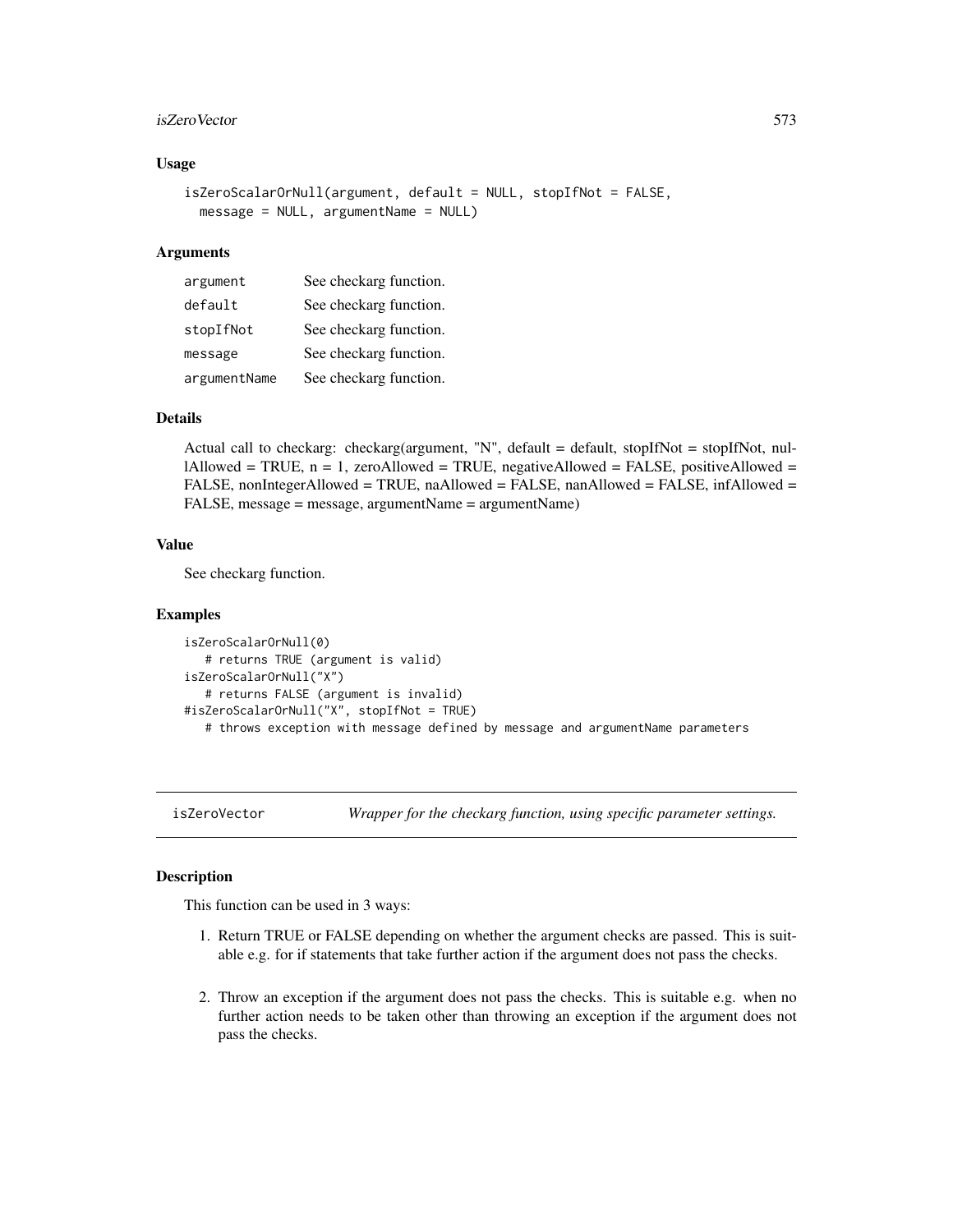3. Same as (2) but by supplying a default value, a default can be assigned in a single statement, when the argument is NULL. The checks are still performed on the returned value, and an exception is thrown when not passed.

# Usage

```
isZeroVector(argument, default = NULL, stopIfNot = FALSE, n = NA,
 message = NULL, argumentName = NULL)
```
# Arguments

| argument     | See checkarg function. |
|--------------|------------------------|
| default      | See checkarg function. |
| stopIfNot    | See checkarg function. |
| n            | See checkarg function. |
| message      | See checkarg function. |
| argumentName | See checkarg function. |

# Details

Actual call to checkarg: checkarg(argument, "N", default = default, stopIfNot = stopIfNot, nullAllowed = FALSE,  $n = NA$ , zeroAllowed = TRUE, negativeAllowed = FALSE, positiveAllowed = FALSE, nonIntegerAllowed = TRUE, naAllowed = FALSE, nanAllowed = FALSE, infAllowed = FALSE, message = message, argumentName = argumentName)

# Value

See checkarg function.

```
isZeroVector(0)
   # returns TRUE (argument is valid)
isZeroVector("X")
   # returns FALSE (argument is invalid)
#isZeroVector("X", stopIfNot = TRUE)
   # throws exception with message defined by message and argumentName parameters
```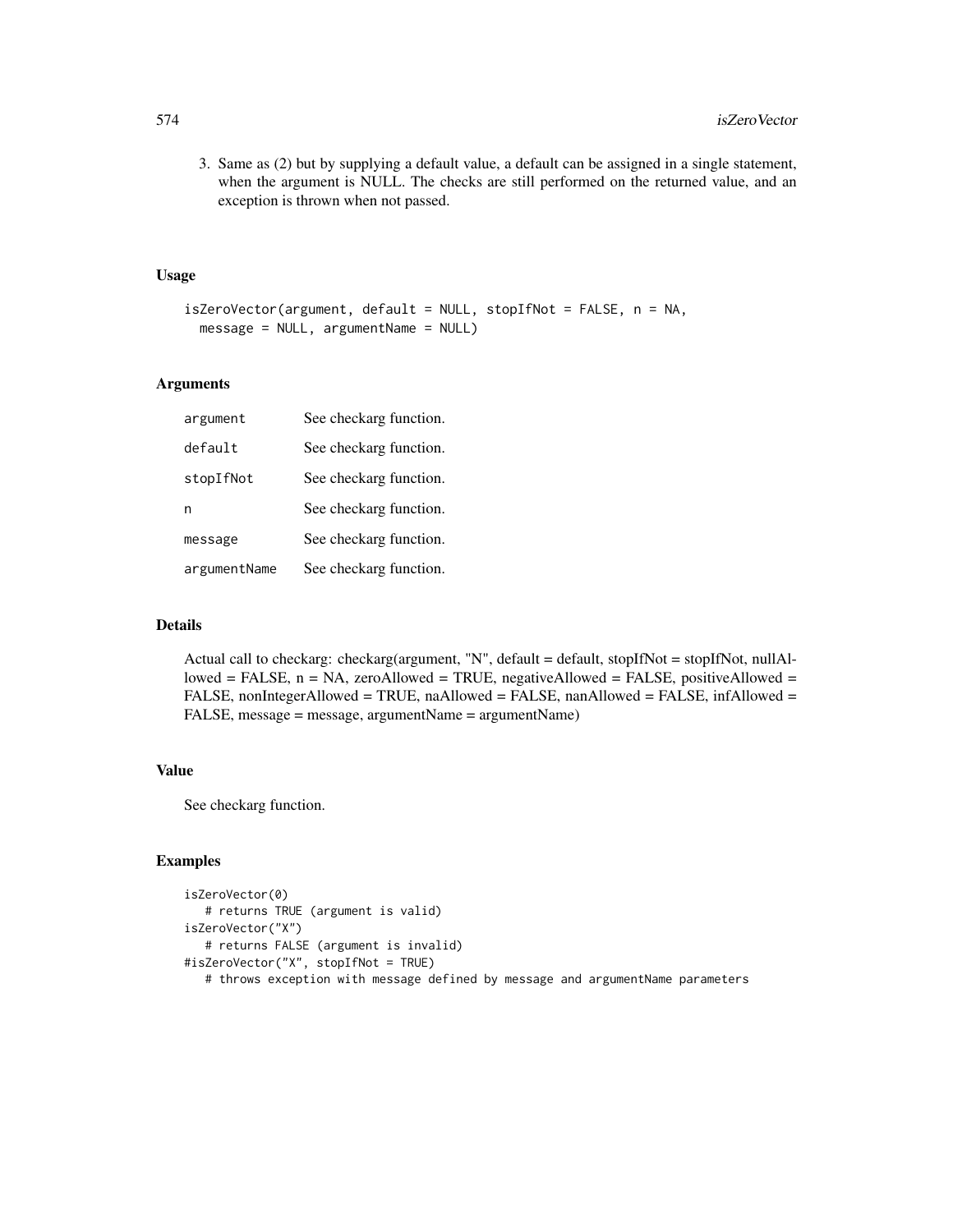isZeroVectorOrNull *Wrapper for the checkarg function, using specific parameter settings.*

## **Description**

This function can be used in 3 ways:

- 1. Return TRUE or FALSE depending on whether the argument checks are passed. This is suitable e.g. for if statements that take further action if the argument does not pass the checks.
- 2. Throw an exception if the argument does not pass the checks. This is suitable e.g. when no further action needs to be taken other than throwing an exception if the argument does not pass the checks.
- 3. Same as (2) but by supplying a default value, a default can be assigned in a single statement, when the argument is NULL. The checks are still performed on the returned value, and an exception is thrown when not passed.

#### Usage

```
isZeroVectorOrNull(argument, default = NULL, stopIfNot = FALSE, n = NA,
 message = NULL, argumentName = NULL)
```
### Arguments

| argument     | See checkarg function. |
|--------------|------------------------|
| default      | See checkarg function. |
| stopIfNot    | See checkarg function. |
| n            | See checkarg function. |
| message      | See checkarg function. |
| argumentName | See checkarg function. |

#### Details

Actual call to checkarg: checkarg(argument, "N", default = default, stopIfNot = stopIfNot, nul $l$ Allowed = TRUE, n = NA, zeroAllowed = TRUE, negativeAllowed = FALSE, positiveAllowed = FALSE, nonIntegerAllowed = TRUE, naAllowed = FALSE, nanAllowed = FALSE, infAllowed = FALSE, message = message, argumentName = argumentName)

# Value

See checkarg function.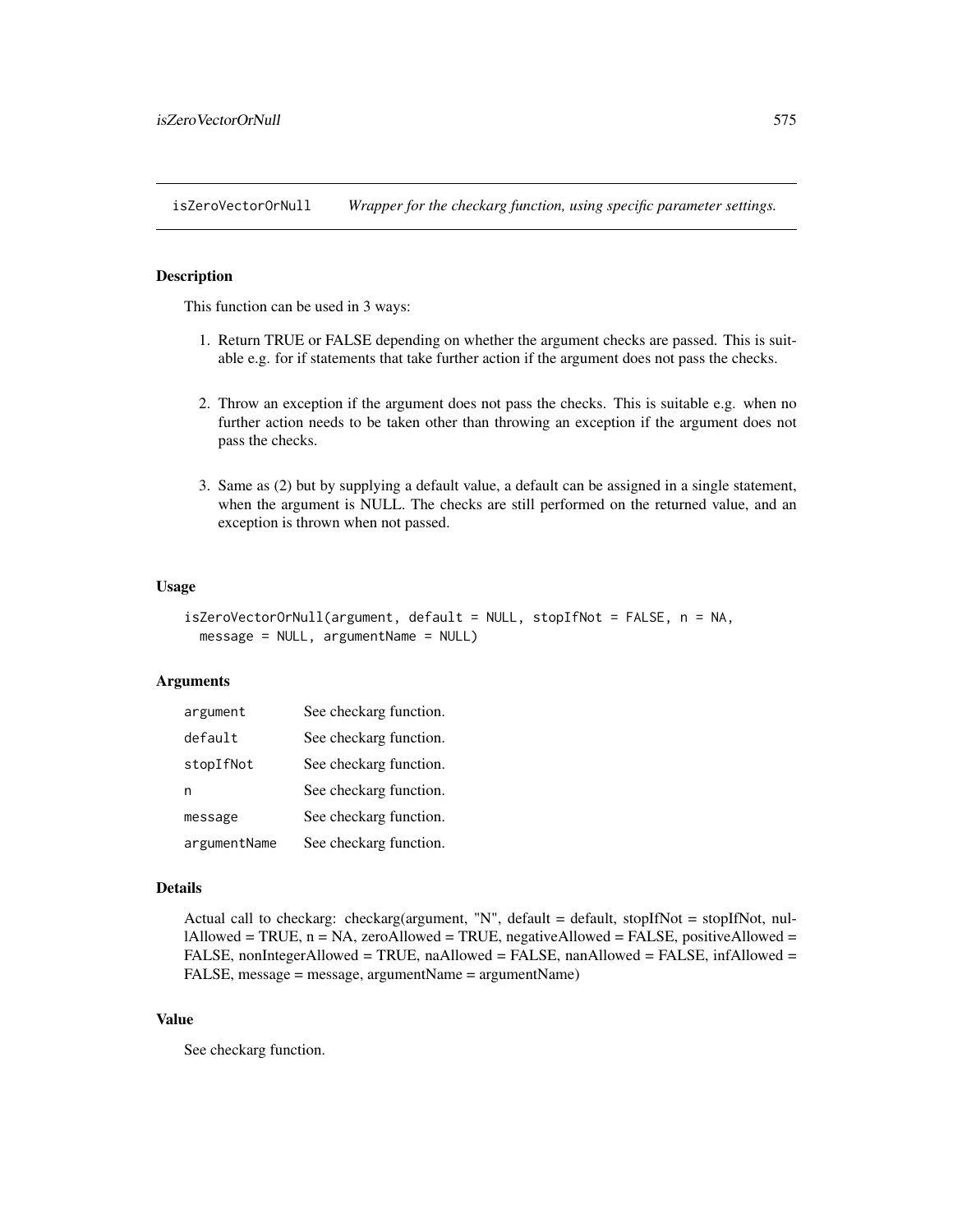```
isZeroVectorOrNull(0)
   # returns TRUE (argument is valid)
isZeroVectorOrNull("X")
   # returns FALSE (argument is invalid)
#isZeroVectorOrNull("X", stopIfNot = TRUE)
   # throws exception with message defined by message and argumentName parameters
```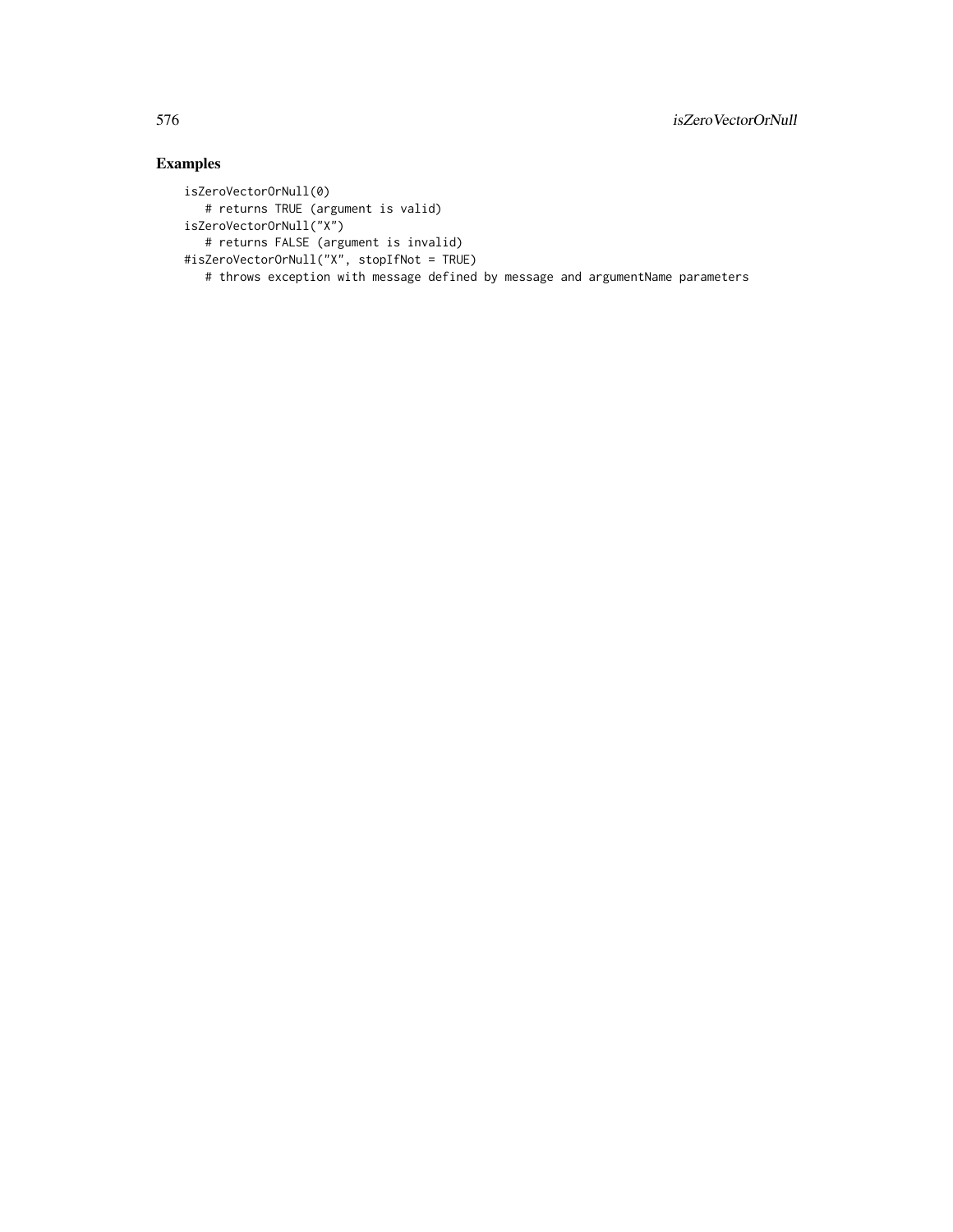## **Index**

checkarg, [11](#page-10-0)

checkargFailedHandler, [13](#page-12-0) isBooleanOrNaScalar, [14](#page-13-0) isBooleanOrNaScalarOrNull, [15](#page-14-0) isBooleanOrNaVector, [16](#page-15-0) isBooleanOrNaVectorOrNull, [17](#page-16-0) isBooleanScalar, [19](#page-18-0) isBooleanScalarOrNull, [20](#page-19-0) isBooleanVector, [21](#page-20-0) isBooleanVectorOrNull, [22](#page-21-0) isIntegerOrInfScalar, [24](#page-23-0) isIntegerOrInfScalarOrNull, [25](#page-24-0) isIntegerOrInfVector, [26](#page-25-0) isIntegerOrInfVectorOrNull, [27](#page-26-0) isIntegerOrNanOrInfScalar, [29](#page-28-0) isIntegerOrNanOrInfScalarOrNull, [30](#page-29-0) isIntegerOrNanOrInfVector, [31](#page-30-0) isIntegerOrNanOrInfVectorOrNull, [33](#page-32-0) isIntegerOrNanScalar, [34](#page-33-0) isIntegerOrNanScalarOrNull, [35](#page-34-0) isIntegerOrNanVector, [36](#page-35-0) isIntegerOrNanVectorOrNull, [38](#page-37-0) isIntegerOrNaOrInfScalar, [39](#page-38-0) isIntegerOrNaOrInfScalarOrNull, [40](#page-39-0) isIntegerOrNaOrInfVector, [42](#page-41-0) isIntegerOrNaOrInfVectorOrNull, [43](#page-42-0) isIntegerOrNaOrNanOrInfScalar, [44](#page-43-0) isIntegerOrNaOrNanOrInfScalarOrNull, [45](#page-44-0) isIntegerOrNaOrNanOrInfVector, [47](#page-46-0) isIntegerOrNaOrNanOrInfVectorOrNull, [48](#page-47-0) isIntegerOrNaOrNanScalar, [49](#page-48-0) isIntegerOrNaOrNanScalarOrNull, [51](#page-50-0) isIntegerOrNaOrNanVector, [52](#page-51-0) isIntegerOrNaOrNanVectorOrNull, [53](#page-52-0) isIntegerOrNaScalar, [55](#page-54-0) isIntegerOrNaScalarOrNull, [56](#page-55-0) isIntegerOrNaVector, [57](#page-56-0)

isIntegerOrNaVectorOrNull, [58](#page-57-0) isIntegerScalar, [60](#page-59-0) isIntegerScalarOrNull, [61](#page-60-0) isIntegerVector, [62](#page-61-0) isIntegerVectorOrNull, [63](#page-62-0) isNanScalar, [65](#page-64-0) isNanScalarOrNull, [66](#page-65-0) isNanVector, [67](#page-66-0) isNanVectorOrNull, [68](#page-67-0) isNaOrNanScalar, [69](#page-68-0) isNaOrNanScalarOrNull, [70](#page-69-0) isNaOrNanVector, [72](#page-71-0) isNaOrNanVectorOrNull, [73](#page-72-0) isNaOrNonEmptyStringScalar, [74](#page-73-0) isNaOrNonEmptyStringScalarOrNull, [76](#page-75-0) isNaOrNonEmptyStringVector, [77](#page-76-0) isNaOrNonEmptyStringVectorOrNull, [78](#page-77-0) isNaOrStringScalar, [79](#page-78-0) isNaOrStringScalarOrNull, [81](#page-80-0) isNaOrStringVector, [82](#page-81-0) isNaOrStringVectorOrNull, [83](#page-82-0) isNaScalar, [84](#page-83-0) isNaScalarOrNull, [86](#page-85-0) isNaVector, [87](#page-86-0) isNaVectorOrNull, [88](#page-87-0) isNegativeIntegerOrInfScalar, [89](#page-88-0) isNegativeIntegerOrInfScalarOrNull, [90](#page-89-0) isNegativeIntegerOrInfVector, [92](#page-91-0) isNegativeIntegerOrInfVectorOrNull, [93](#page-92-0) isNegativeIntegerOrNanOrInfScalar, [94](#page-93-0) isNegativeIntegerOrNanOrInfScalarOrNull, [96](#page-95-0) isNegativeIntegerOrNanOrInfVector, [97](#page-96-0) isNegativeIntegerOrNanOrInfVectorOrNull, [98](#page-97-0) isNegativeIntegerOrNanScalar, [100](#page-99-0) isNegativeIntegerOrNanScalarOrNull, [101](#page-100-0) isNegativeIntegerOrNanVector, [102](#page-101-0)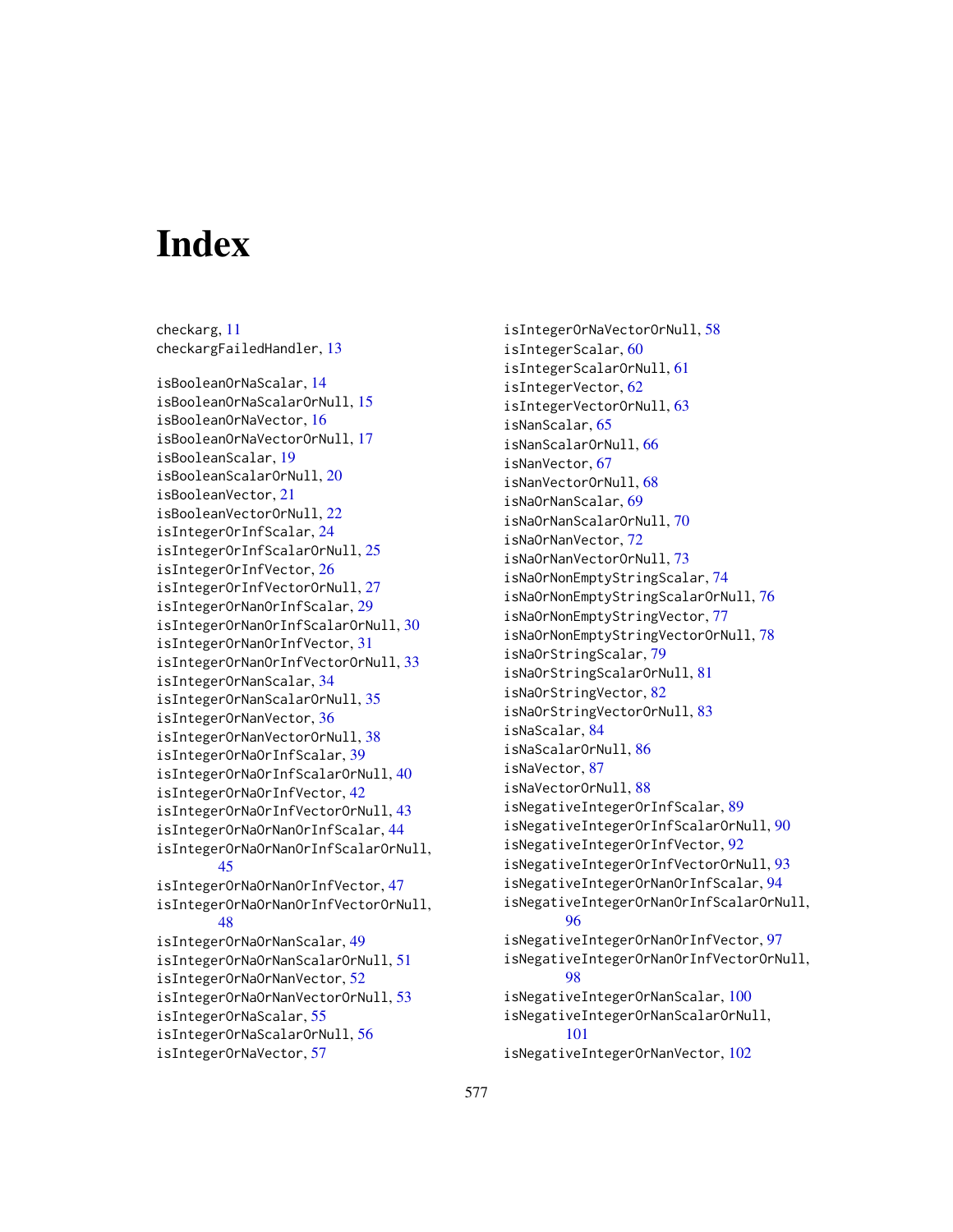isNegativeIntegerOrNanVectorOrNull, [104](#page-103-0) isNegativeIntegerOrNaOrInfScalar, [105](#page-104-0) isNegativeIntegerOrNaOrInfScalarOrNull, [106](#page-105-0) isNegativeIntegerOrNaOrInfVector, [107](#page-106-0) isNegativeIntegerOrNaOrInfVectorOrNull, [109](#page-108-0) isNegativeIntegerOrNaOrNanOrInfScalar, [110](#page-109-0) isNegativeIntegerOrNaOrNanOrInfScalarOrNull, isNegativeNumberOrNaOrNanScalar, [157](#page-156-0) [111](#page-110-0) isNegativeIntegerOrNaOrNanOrInfVector, [113](#page-112-0) isNegativeIntegerOrNaOrNanOrInfVectorOrNull, isNegativeNumberOrNaOrNanVectorOrNull, [114](#page-113-0) isNegativeIntegerOrNaOrNanScalar, [115](#page-114-0) isNegativeIntegerOrNaOrNanScalarOrNull, [116](#page-115-0) isNegativeIntegerOrNaOrNanVector, [118](#page-117-0) isNegativeIntegerOrNaOrNanVectorOrNull, [119](#page-118-0) isNegativeIntegerOrNaScalar, [120](#page-119-0) isNegativeIntegerOrNaScalarOrNull, [122](#page-121-0) isNegativeIntegerOrNaVector, [123](#page-122-0) isNegativeIntegerOrNaVectorOrNull, [124](#page-123-0) isNegativeIntegerScalar, [126](#page-125-0) isNegativeIntegerScalarOrNull, [127](#page-126-0) isNegativeIntegerVector, [128](#page-127-0) isNegativeIntegerVectorOrNull, [130](#page-129-0) isNegativeNumberOrInfScalar, [131](#page-130-0) isNegativeNumberOrInfScalarOrNull, [132](#page-131-0) isNegativeNumberOrInfVector, [133](#page-132-0) isNegativeNumberOrInfVectorOrNull, [135](#page-134-0) isNegativeNumberOrNanOrInfScalar, [136](#page-135-0) isNegativeNumberOrNanOrInfScalarOrNull, [137](#page-136-0) isNegativeNumberOrNanOrInfVector, [139](#page-138-0) isNegativeNumberOrNanOrInfVectorOrNull, [140](#page-139-0) isNegativeNumberOrNanScalar, [141](#page-140-0) isNegativeNumberOrNanScalarOrNull, [142](#page-141-0) isNegativeNumberOrNanVector, [144](#page-143-0) isNegativeNumberOrNanVectorOrNull, [145](#page-144-0) isNegativeNumberOrNaOrInfScalar, [146](#page-145-0) isNegativeNumberOrNaOrInfScalarOrNull, [148](#page-147-0)

isNegativeNumberOrNaOrInfVector, [149](#page-148-0)

isNegativeNumberOrNaOrInfVectorOrNull, [150](#page-149-0) isNegativeNumberOrNaOrNanOrInfScalar, [152](#page-151-0) isNegativeNumberOrNaOrNanOrInfScalarOrNull, [153](#page-152-0) isNegativeNumberOrNaOrNanOrInfVector, [154](#page-153-0) isNegativeNumberOrNaOrNanOrInfVectorOrNull, [156](#page-155-0) isNegativeNumberOrNaOrNanScalarOrNull, [158](#page-157-0) isNegativeNumberOrNaOrNanVector, [159](#page-158-0) [161](#page-160-0) isNegativeNumberOrNaScalar, [162](#page-161-0) isNegativeNumberOrNaScalarOrNull, [163](#page-162-0) isNegativeNumberOrNaVector, [165](#page-164-0) isNegativeNumberOrNaVectorOrNull, [166](#page-165-0) isNegativeNumberScalar, [167](#page-166-0) isNegativeNumberScalarOrNull, [168](#page-167-0) isNegativeNumberVector, [170](#page-169-0) isNegativeNumberVectorOrNull, [171](#page-170-0) isNonEmptyStringScalar, [172](#page-171-0) isNonEmptyStringScalarOrNull, [174](#page-173-0) isNonEmptyStringVector, [175](#page-174-0) isNonEmptyStringVectorOrNull, [176](#page-175-0) isNonZeroIntegerOrInfScalar, [177](#page-176-0) isNonZeroIntegerOrInfScalarOrNull, [179](#page-178-0) isNonZeroIntegerOrInfVector, [180](#page-179-0) isNonZeroIntegerOrInfVectorOrNull, [181](#page-180-0) isNonZeroIntegerOrNanOrInfScalar, [183](#page-182-0) isNonZeroIntegerOrNanOrInfScalarOrNull, [184](#page-183-0) isNonZeroIntegerOrNanOrInfVector, [185](#page-184-0) isNonZeroIntegerOrNanOrInfVectorOrNull, [187](#page-186-0) isNonZeroIntegerOrNanScalar, [188](#page-187-0) isNonZeroIntegerOrNanScalarOrNull, [189](#page-188-0) isNonZeroIntegerOrNanVector, [190](#page-189-0) isNonZeroIntegerOrNanVectorOrNull, [192](#page-191-0) isNonZeroIntegerOrNaOrInfScalar, [193](#page-192-0) isNonZeroIntegerOrNaOrInfScalarOrNull, [194](#page-193-0) isNonZeroIntegerOrNaOrInfVector, [196](#page-195-0) isNonZeroIntegerOrNaOrInfVectorOrNull, [197](#page-196-0)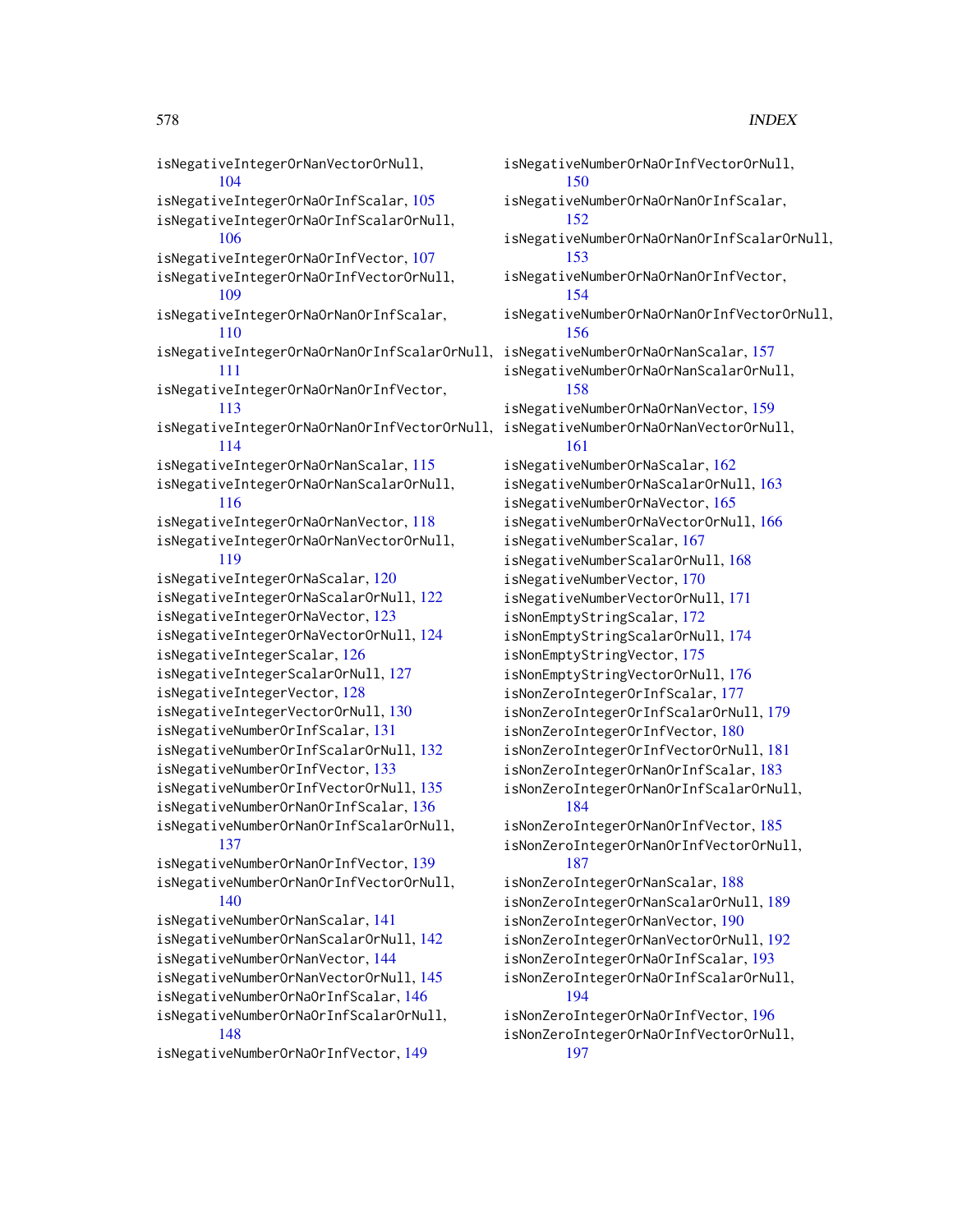## INDEX 579

isNonZeroIntegerOrNaOrNanOrInfScalar, [198](#page-197-0) isNonZeroIntegerOrNaOrNanOrInfScalarOrNull, [199](#page-198-0) isNonZeroIntegerOrNaOrNanOrInfVector, [201](#page-200-0) isNonZeroIntegerOrNaOrNanOrInfVectorOrNull, [202](#page-201-0) isNonZeroIntegerOrNaOrNanScalar, [203](#page-202-0) isNonZeroIntegerOrNaOrNanScalarOrNull, [205](#page-204-0) isNonZeroIntegerOrNaOrNanVector, [206](#page-205-0) isNonZeroIntegerOrNaOrNanVectorOrNull, [207](#page-206-0) isNonZeroIntegerOrNaScalar, [209](#page-208-0) isNonZeroIntegerOrNaScalarOrNull, [210](#page-209-0) isNonZeroIntegerOrNaVector, [211](#page-210-0) isNonZeroIntegerOrNaVectorOrNull, [213](#page-212-0) isNonZeroIntegerScalar, [214](#page-213-0) isNonZeroIntegerScalarOrNull, [215](#page-214-0) isNonZeroIntegerVector, [216](#page-215-0) isNonZeroIntegerVectorOrNull, [218](#page-217-0) isNonZeroNumberOrInfScalar, [219](#page-218-0) isNonZeroNumberOrInfScalarOrNull, [220](#page-219-0) isNonZeroNumberOrInfVector, [222](#page-221-0) isNonZeroNumberOrInfVectorOrNull, [223](#page-222-0) isNonZeroNumberOrNanOrInfScalar, [224](#page-223-0) isNonZeroNumberOrNanOrInfScalarOrNull, [225](#page-224-0) isNonZeroNumberOrNanOrInfVector, [227](#page-226-0) isNonZeroNumberOrNanOrInfVectorOrNull, [228](#page-227-0) isNonZeroNumberOrNanScalar, [229](#page-228-0) isNonZeroNumberOrNanScalarOrNull, [231](#page-230-0) isNonZeroNumberOrNanVector, [232](#page-231-0) isNonZeroNumberOrNanVectorOrNull, [233](#page-232-0) isNonZeroNumberOrNaOrInfScalar, [235](#page-234-0) isNonZeroNumberOrNaOrInfScalarOrNull, [236](#page-235-0) isNonZeroNumberOrNaOrInfVector, [237](#page-236-0) isNonZeroNumberOrNaOrInfVectorOrNull, [239](#page-238-0) isNonZeroNumberOrNaOrNanOrInfScalar, [240](#page-239-0) isNonZeroNumberOrNaOrNanOrInfScalarOrNull, [241](#page-240-0)

isNonZeroNumberOrNaOrNanOrInfVector, [242](#page-241-0)

isNonZeroNumberOrNaOrNanOrInfVectorOrNull,  $244$ isNonZeroNumberOrNaOrNanScalar, [245](#page-244-0) isNonZeroNumberOrNaOrNanScalarOrNull, [246](#page-245-0) isNonZeroNumberOrNaOrNanVector, [248](#page-247-0) isNonZeroNumberOrNaOrNanVectorOrNull, [249](#page-248-0) isNonZeroNumberOrNaScalar, [250](#page-249-0) isNonZeroNumberOrNaScalarOrNull, [251](#page-250-0) isNonZeroNumberOrNaVector, [253](#page-252-0) isNonZeroNumberOrNaVectorOrNull, [254](#page-253-0) isNonZeroNumberScalar, [255](#page-254-0) isNonZeroNumberScalarOrNull, [257](#page-256-0) isNonZeroNumberVector, [258](#page-257-0) isNonZeroNumberVectorOrNull, [259](#page-258-0) isNumberOrInfScalar, [261](#page-260-0) isNumberOrInfScalarOrNull, [262](#page-261-0) isNumberOrInfVector, [263](#page-262-0) isNumberOrInfVectorOrNull, [264](#page-263-0) isNumberOrNanOrInfScalar, [266](#page-265-0) isNumberOrNanOrInfScalarOrNull, [267](#page-266-0) isNumberOrNanOrInfVector, [268](#page-267-0) isNumberOrNanOrInfVectorOrNull, [270](#page-269-0) isNumberOrNanScalar, [271](#page-270-0) isNumberOrNanScalarOrNull, [272](#page-271-0) isNumberOrNanVector, [273](#page-272-0) isNumberOrNanVectorOrNull, [275](#page-274-0) isNumberOrNaOrInfScalar, [276](#page-275-0) isNumberOrNaOrInfScalarOrNull, [277](#page-276-0) isNumberOrNaOrInfVector, [279](#page-278-0) isNumberOrNaOrInfVectorOrNull, [280](#page-279-0) isNumberOrNaOrNanOrInfScalar, [281](#page-280-0) isNumberOrNaOrNanOrInfScalarOrNull, [282](#page-281-0) isNumberOrNaOrNanOrInfVector, [284](#page-283-0) isNumberOrNaOrNanOrInfVectorOrNull, [285](#page-284-0) isNumberOrNaOrNanScalar, [286](#page-285-0) isNumberOrNaOrNanScalarOrNull, [288](#page-287-0) isNumberOrNaOrNanVector, [289](#page-288-0) isNumberOrNaOrNanVectorOrNull, [290](#page-289-0) isNumberOrNaScalar, [292](#page-291-0) isNumberOrNaScalarOrNull, [293](#page-292-0) isNumberOrNaVector, [294](#page-293-0) isNumberOrNaVectorOrNull, [295](#page-294-0) isNumberScalar, [297](#page-296-0) isNumberScalarOrNull, [298](#page-297-0)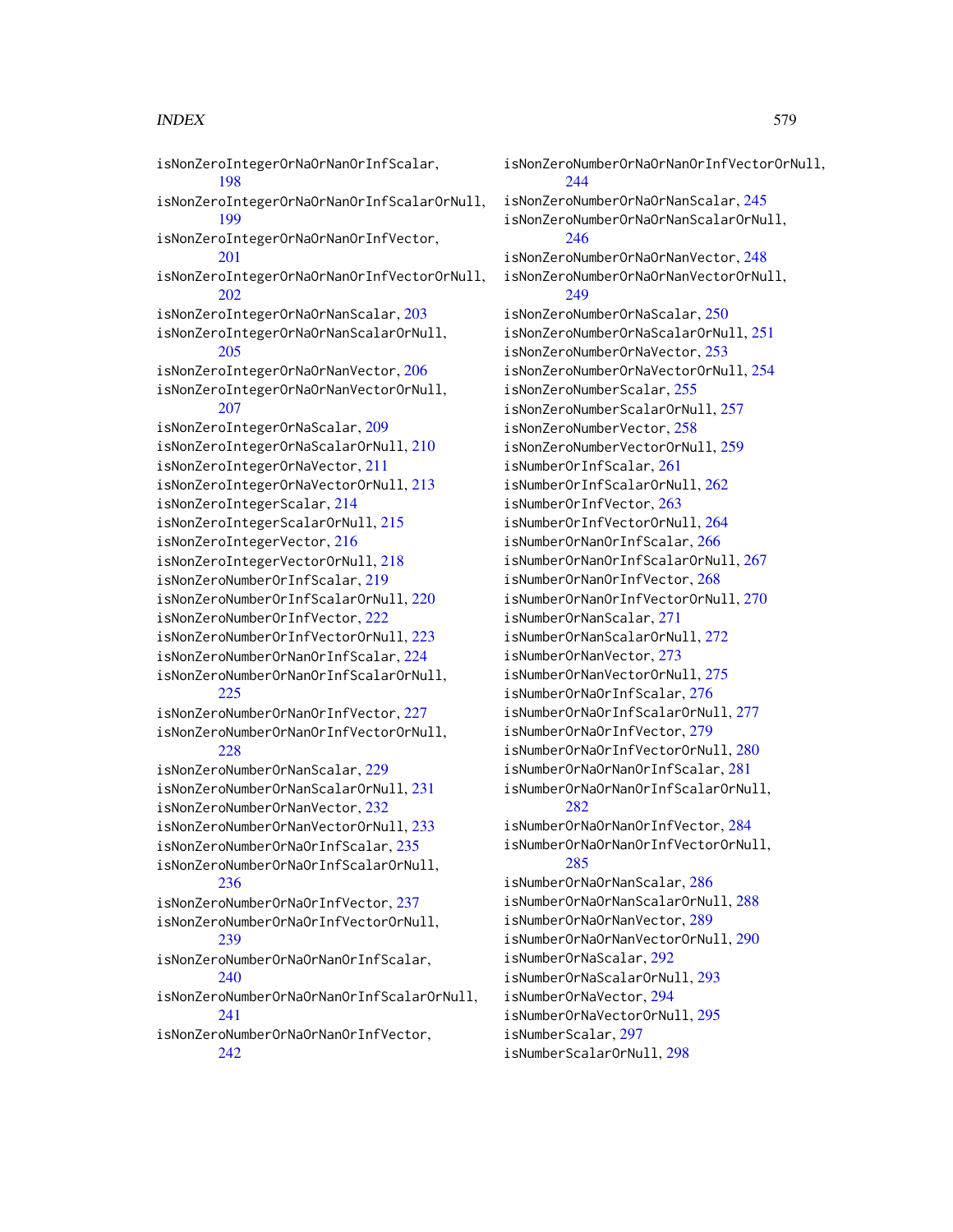isNumberVector, [299](#page-298-0) isNumberVectorOrNull, [300](#page-299-0) isPositiveIntegerOrInfScalar, [302](#page-301-0) isPositiveIntegerOrInfScalarOrNull, [303](#page-302-0) isPositiveIntegerOrInfVector, [304](#page-303-0) isPositiveIntegerOrInfVectorOrNull, [306](#page-305-0) isPositiveIntegerOrNanOrInfScalar, [307](#page-306-0) isPositiveIntegerOrNanOrInfScalarOrNull, [308](#page-307-0) isPositiveIntegerOrNanOrInfVector, [309](#page-308-0) isPositiveIntegerOrNanOrInfVectorOrNull, [311](#page-310-0) isPositiveIntegerOrNanScalar, [312](#page-311-0) isPositiveIntegerOrNanScalarOrNull, [313](#page-312-0) isPositiveIntegerOrNanVector, [315](#page-314-0) isPositiveIntegerOrNanVectorOrNull, [316](#page-315-0) isPositiveIntegerOrNaOrInfScalar, [317](#page-316-0) isPositiveIntegerOrNaOrInfScalarOrNull, [318](#page-317-0) isPositiveIntegerOrNaOrInfVector, [320](#page-319-0) isPositiveIntegerOrNaOrInfVectorOrNull, [321](#page-320-0) isPositiveIntegerOrNaOrNanOrInfScalar, [322](#page-321-0) isPositiveIntegerOrNaOrNanOrInfScalarOrNull, isPositiveNumberOrNaOrNanScalar, [369](#page-368-0) [324](#page-323-0) isPositiveIntegerOrNaOrNanOrInfVector, [325](#page-324-0) isPositiveIntegerOrNaOrNanOrInfVectorOrNull, isPositiveNumberOrNaOrNanVectorOrNull, [326](#page-325-0) isPositiveIntegerOrNaOrNanScalar, [328](#page-327-0) isPositiveIntegerOrNaOrNanScalarOrNull, [329](#page-328-0) isPositiveIntegerOrNaOrNanVector, [330](#page-329-0) isPositiveIntegerOrNaOrNanVectorOrNull, [332](#page-331-0) isPositiveIntegerOrNaScalar, [333](#page-332-0) isPositiveIntegerOrNaScalarOrNull, [334](#page-333-0) isPositiveIntegerOrNaVector, [335](#page-334-0) isPositiveIntegerOrNaVectorOrNull, [337](#page-336-0) isPositiveIntegerScalar, [338](#page-337-0) isPositiveIntegerScalarOrNull, [339](#page-338-0) isPositiveIntegerVector, [341](#page-340-0) isPositiveIntegerVectorOrNull, [342](#page-341-0)

isPositiveNumberOrInfScalar, [343](#page-342-0) isPositiveNumberOrInfScalarOrNull, [344](#page-343-0) isPositiveNumberOrInfVector, [346](#page-345-0) isPositiveNumberOrInfVectorOrNull, [347](#page-346-0) isPositiveNumberOrNanOrInfScalar, [348](#page-347-0) isPositiveNumberOrNanOrInfScalarOrNull, [350](#page-349-0) isPositiveNumberOrNanOrInfVector, [351](#page-350-0) isPositiveNumberOrNanOrInfVectorOrNull, [352](#page-351-0) isPositiveNumberOrNanScalar, [354](#page-353-0) isPositiveNumberOrNanScalarOrNull, [355](#page-354-0) isPositiveNumberOrNanVector, [356](#page-355-0) isPositiveNumberOrNanVectorOrNull, [358](#page-357-0) isPositiveNumberOrNaOrInfScalar, [359](#page-358-0) isPositiveNumberOrNaOrInfScalarOrNull, [360](#page-359-0) isPositiveNumberOrNaOrInfVector, [361](#page-360-0) isPositiveNumberOrNaOrInfVectorOrNull, [363](#page-362-0) isPositiveNumberOrNaOrNanOrInfScalar, [364](#page-363-0) isPositiveNumberOrNaOrNanOrInfScalarOrNull, [365](#page-364-0) isPositiveNumberOrNaOrNanOrInfVector, [367](#page-366-0) isPositiveNumberOrNaOrNanOrInfVectorOrNull, [368](#page-367-0) isPositiveNumberOrNaOrNanScalarOrNull, [370](#page-369-0) isPositiveNumberOrNaOrNanVector, [372](#page-371-0) [373](#page-372-0) isPositiveNumberOrNaScalar, [374](#page-373-0) isPositiveNumberOrNaScalarOrNull, [376](#page-375-0) isPositiveNumberOrNaVector, [377](#page-376-0) isPositiveNumberOrNaVectorOrNull, [378](#page-377-0) isPositiveNumberScalar, [380](#page-379-0) isPositiveNumberScalarOrNull, [381](#page-380-0) isPositiveNumberVector, [382](#page-381-0) isPositiveNumberVectorOrNull, [384](#page-383-0) isStrictlyNegativeIntegerOrInfScalar, [385](#page-384-0) isStrictlyNegativeIntegerOrInfScalarOrNull, [386](#page-385-0) isStrictlyNegativeIntegerOrInfVector, [387](#page-386-0)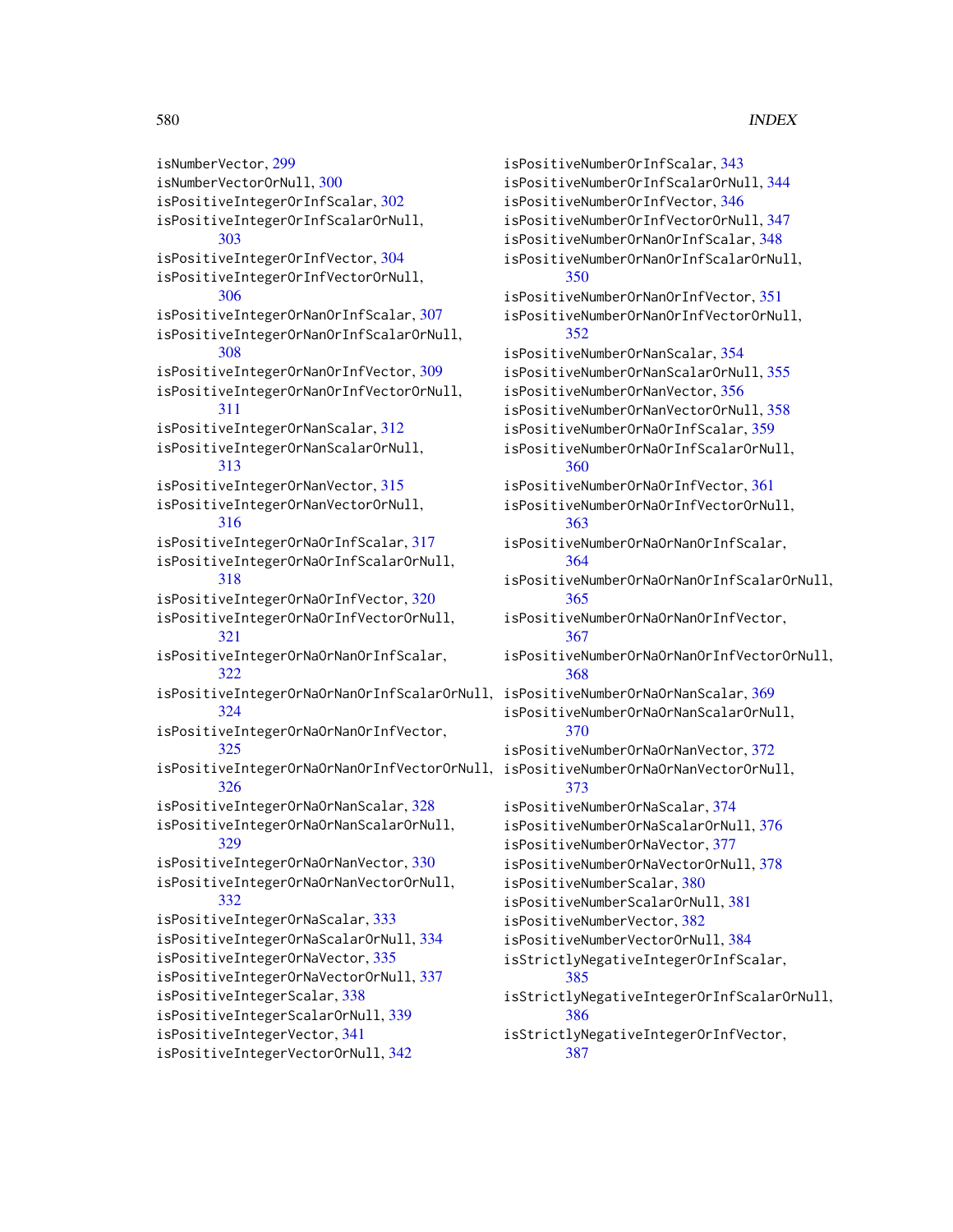## INDEX 581

| isStrictlyNegativeIntegerOrInfVectorOrNull,                                                    | isStrictlyNegativeIntegerOrNaVectorOrNull,                                                        |
|------------------------------------------------------------------------------------------------|---------------------------------------------------------------------------------------------------|
| 389                                                                                            | 420                                                                                               |
| isStrictlyNegativeIntegerOrNanOrInfScalar,                                                     | isStrictlyNegativeIntegerScalar, 421                                                              |
| 390                                                                                            | isStrictlyNegativeIntegerScalarOrNull,                                                            |
| isStrictlyNegativeIntegerOrNanOrInfScalarOrNull,                                               | 422                                                                                               |
| 391                                                                                            | isStrictlyNegativeIntegerVector, 424                                                              |
| isStrictlyNegativeIntegerOrNanOrInfVector,                                                     | isStrictlyNegativeIntegerVectorOrNull,                                                            |
| 393                                                                                            | 425                                                                                               |
| isStrictlyNegativeIntegerOrNanOrInfVectorOrNull\$StrictlyNegativeNumberOrInfScalar,<br>394     | 426                                                                                               |
| isStrictlyNegativeIntegerOrNanScalar,                                                          | isStrictlyNegativeNumberOrInfScalarOrNull,                                                        |
| 395                                                                                            | 428                                                                                               |
| isStrictlyNegativeIntegerOrNanScalarOrNull,                                                    | isStrictlyNegativeNumberOrInfVector,                                                              |
| 396                                                                                            | 429                                                                                               |
| isStrictlyNegativeIntegerOrNanVector,                                                          | isStrictlyNegativeNumberOrInfVectorOrNull,                                                        |
| 398                                                                                            | 430                                                                                               |
| isStrictlyNegativeIntegerOrNanVectorOrNull,                                                    | isStrictlyNegativeNumberOrNanOrInfScalar,                                                         |
| 399                                                                                            | 432                                                                                               |
| isStrictlyNegativeIntegerOrNaOrInfScalar,                                                      | isStrictlyNegativeNumberOrNanOrInfScalarOrNull,                                                   |
| 400                                                                                            | 433                                                                                               |
| isStrictlyNegativeIntegerOrNaOrInfScalarOrNull\$StrictlyNegativeNumberOrNanOrInfVector,<br>402 | 434                                                                                               |
| isStrictlyNegativeIntegerOrNaOrInfVector,                                                      | isStrictlyNegativeNumberOrNanOrInfVectorOrNull,                                                   |
| 403                                                                                            | 436                                                                                               |
| isStrictlyNegativeIntegerOrNaOrInfVectorOrNull;StrictlyNegativeNumberOrNanScalar,<br>404       | 437                                                                                               |
| isStrictlyNegativeIntegerOrNaOrNanOrInfScalarisStrictlyNegativeNumberOrNanScalarOrNull,<br>406 | 438                                                                                               |
| isStrictlyNegativeIntegerOrNaOrNanOrInfScalarDsStuilctlyNegativeNumberOrNanVector,<br>407      | 439                                                                                               |
| isStrictlyNegativeIntegerOrNaOrNanOrInfVectorisStrictlyNegativeNumberOrNanVectorOrNull,<br>408 | 441                                                                                               |
| isStrictlyNegativeIntegerOrNaOrNanOrInfVectorDsStuilctlyNegativeNumberOrNaOrInfScalar,<br>410  | 442                                                                                               |
| isStrictlyNegativeIntegerOrNaOrNanScalar,                                                      | isStrictlyNegativeNumberOrNaOrInfScalarOrNull,                                                    |
| 411                                                                                            | 443                                                                                               |
| isStrictlyNegativeIntegerOrNaOrNanScalarOrNullsStrictlyNegativeNumberOrNaOrInfVector,<br>412   | 445                                                                                               |
| isStrictlyNegativeIntegerOrNaOrNanVector,                                                      | isStrictlyNegativeNumberOrNaOrInfVectorOrNull,                                                    |
| 413                                                                                            | 446                                                                                               |
| 415                                                                                            | isStrictlyNegativeIntegerOrNaOrNanVectorOrNullșStrictlyNegativeNumberOrNaOrNanOrInfScalar,<br>447 |
| isStrictlyNegativeIntegerOrNaScalar,                                                           | isStrictlyNegativeNumberOrNaOrNanOrInfScalarOrNull,                                               |
| 416                                                                                            | 448                                                                                               |
| isStrictlyNegativeIntegerOrNaScalarOrNull,                                                     | isStrictlyNegativeNumberOrNaOrNanOrInfVector,                                                     |
| 417                                                                                            | 450                                                                                               |
| isStrictlyNegativeIntegerOrNaVector,                                                           | isStrictlyNegativeNumberOrNaOrNanOrInfVectorOrNull,                                               |
| 419                                                                                            | 451                                                                                               |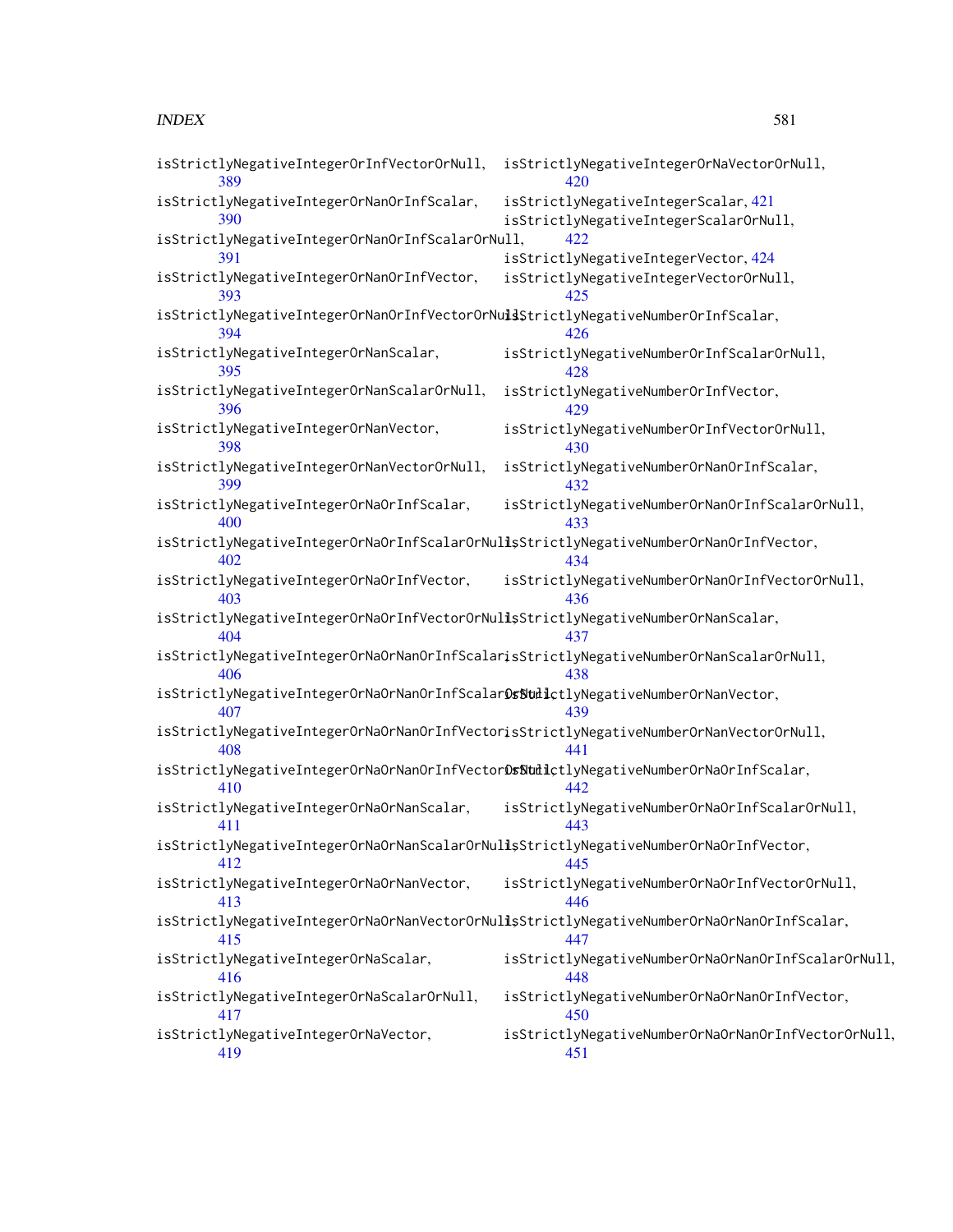| isStrictlyNegativeNumberOrNaOrNanScalar,<br>452                                        | isStrictlyPositiveIntegerOrNaOrInfScalarOrNull,<br>485                                      |
|----------------------------------------------------------------------------------------|---------------------------------------------------------------------------------------------|
| isStrictlyNegativeNumberOrNaOrNanScalarOrNullisStrictlyPositiveIntegerOrNaOrInfVector, |                                                                                             |
| 454                                                                                    | 486                                                                                         |
| isStrictlyNegativeNumberOrNaOrNanVector,                                               | isStrictlyPositiveIntegerOrNaOrInfVectorOrNull,                                             |
| 455                                                                                    | 488                                                                                         |
|                                                                                        | isStrictlyNegativeNumberOrNaOrNanVectorOrNullisStrictlyPositiveIntegerOrNaOrNanOrInfScalar, |
| 456                                                                                    | 489                                                                                         |
| isStrictlyNegativeNumberOrNaScalar,                                                    | isStrictlyPositiveIntegerOrNaOrNanOrInfScalarOrNull,                                        |
| 458                                                                                    | 490                                                                                         |
| isStrictlyNegativeNumberOrNaScalarOrNull,                                              | isStrictlyPositiveIntegerOrNaOrNanOrInfVector,                                              |
| 459                                                                                    | 491                                                                                         |
| isStrictlyNegativeNumberOrNaVector,                                                    | isStrictlyPositiveIntegerOrNaOrNanOrInfVectorOrNull,                                        |
| 460                                                                                    | 493                                                                                         |
| isStrictlyNegativeNumberOrNaVectorOrNull,                                              | isStrictlyPositiveIntegerOrNaOrNanScalar,                                                   |
| 462                                                                                    | 494                                                                                         |
| isStrictlyNegativeNumberScalar, 463                                                    | isStrictlyPositiveIntegerOrNaOrNanScalarOrNull,                                             |
| isStrictlyNegativeNumberScalarOrNull,                                                  | 495                                                                                         |
| 464                                                                                    | isStrictlyPositiveIntegerOrNaOrNanVector,                                                   |
| isStrictlyNegativeNumberVector, 465                                                    | 497                                                                                         |
| isStrictlyNegativeNumberVectorOrNull,                                                  | isStrictlyPositiveIntegerOrNaOrNanVectorOrNull,                                             |
| 467                                                                                    | 498                                                                                         |
| isStrictlyPositiveIntegerOrInfScalar,                                                  | isStrictlyPositiveIntegerOrNaScalar,                                                        |
| 468                                                                                    | 499                                                                                         |
| isStrictlyPositiveIntegerOrInfScalarOrNull,                                            | isStrictlyPositiveIntegerOrNaScalarOrNull,                                                  |
| 469                                                                                    | 500                                                                                         |
| isStrictlyPositiveIntegerOrInfVector,                                                  | isStrictlyPositiveIntegerOrNaVector,                                                        |
| 471                                                                                    | 502                                                                                         |
| isStrictlyPositiveIntegerOrInfVectorOrNull,                                            | isStrictlyPositiveIntegerOrNaVectorOrNull,                                                  |
| 472                                                                                    | 503                                                                                         |
| isStrictlyPositiveIntegerOrNanOrInfScalar,                                             | isStrictlyPositiveIntegerScalar, 504                                                        |
| 473                                                                                    | isStrictlyPositiveIntegerScalarOrNull,                                                      |
| isStrictlyPositiveIntegerOrNanOrInfScalarOrNull,                                       | 506                                                                                         |
| 474                                                                                    | isStrictlyPositiveIntegerVector, 507                                                        |
| isStrictlyPositiveIntegerOrNanOrInfVector,                                             | isStrictlyPositiveIntegerVectorOrNull,                                                      |
| 476                                                                                    | 508                                                                                         |
| isStrictlyPositiveIntegerOrNanOrInfVectorOrNuld\$trictlyPositiveNumberOrInfScalar,     |                                                                                             |
| 477                                                                                    | 510                                                                                         |
| isStrictlyPositiveIntegerOrNanScalar,                                                  | isStrictlyPositiveNumberOrInfScalarOrNull,                                                  |
| 478                                                                                    | 511                                                                                         |
| isStrictlyPositiveIntegerOrNanScalarOrNull,                                            | isStrictlyPositiveNumberOrInfVector,                                                        |
| 480                                                                                    | 512                                                                                         |
| isStrictlyPositiveIntegerOrNanVector,                                                  | isStrictlyPositiveNumberOrInfVectorOrNull,                                                  |
| 481                                                                                    | 514                                                                                         |
| isStrictlyPositiveIntegerOrNanVectorOrNull,                                            | isStrictlyPositiveNumberOrNanOrInfScalar,                                                   |
| 482                                                                                    | 515                                                                                         |
| isStrictlyPositiveIntegerOrNaOrInfScalar,                                              | isStrictlyPositiveNumberOrNanOrInfScalarOrNull,                                             |
| 484                                                                                    | 516                                                                                         |
|                                                                                        |                                                                                             |